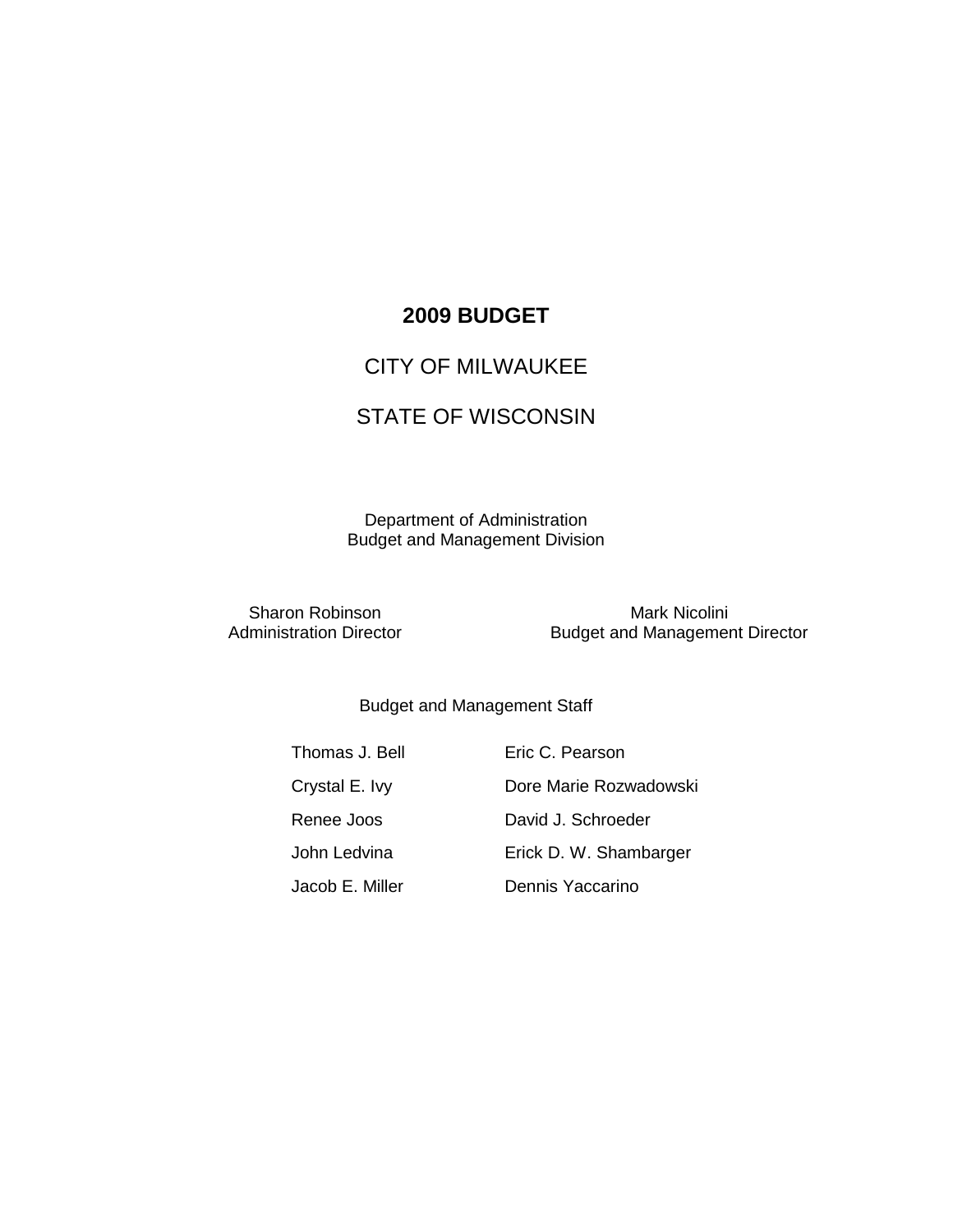### **ELECTED OFFICIALS**

# **COMMON COUNCIL**

|--|--|--|--|

| <b>DISTRICT</b> | <b>ALDERMEN</b> |
|-----------------|-----------------|
|                 |                 |
|                 |                 |
|                 |                 |
|                 |                 |
|                 |                 |
|                 |                 |
|                 |                 |
|                 |                 |
|                 |                 |
|                 |                 |
|                 |                 |
|                 |                 |
|                 |                 |
|                 |                 |
|                 |                 |

### **MUNICIPAL JUDGES**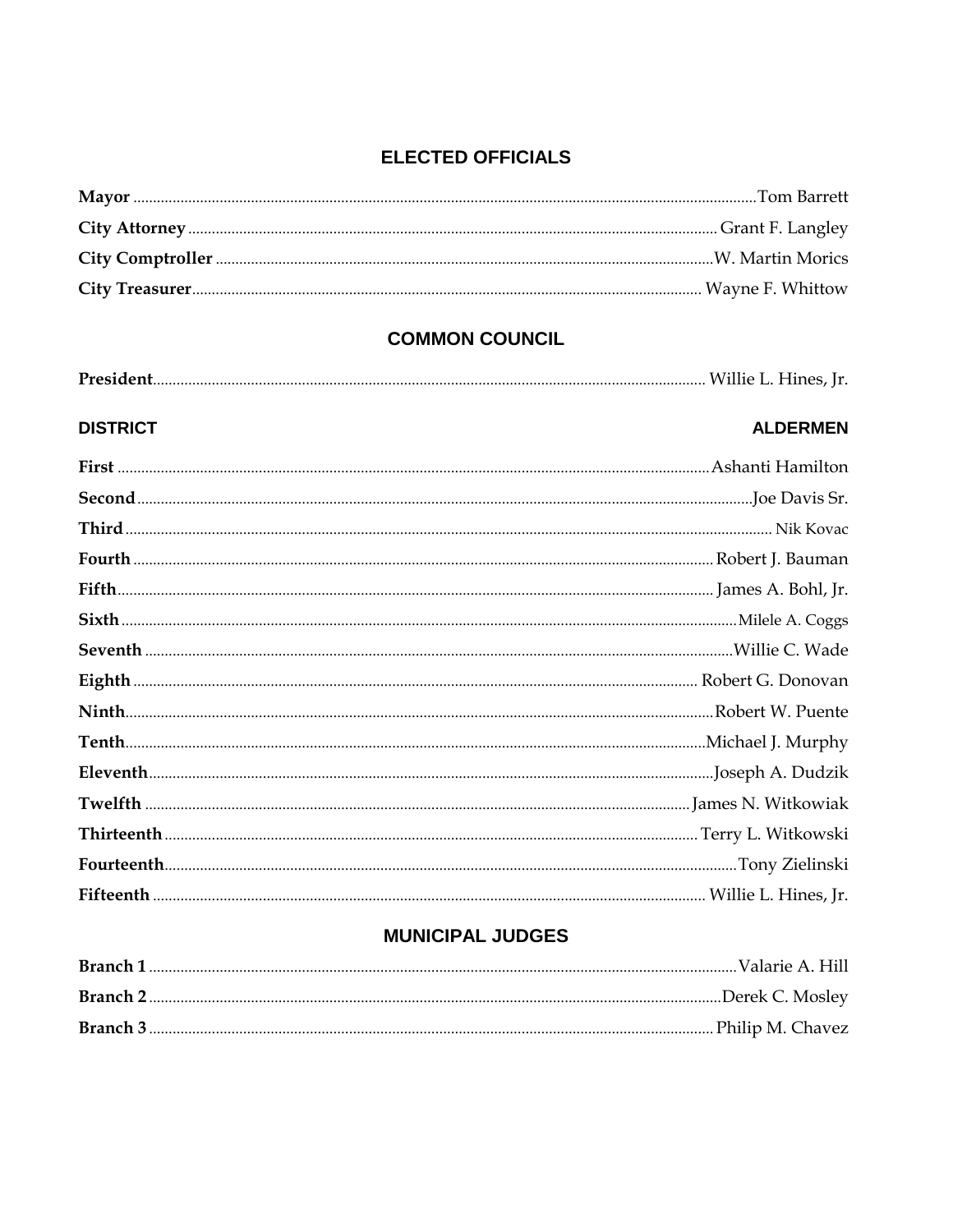# **GUIDE TO BUDGET DOCUMENTS**

### **PLAN AND BUDGET SUMMARY**

A document containing a fiscal summary of the 2009 budget; a budget forecast for Milwaukee; detailed narrative descriptions of each department's mission, services, outcome measures and related activities; and a summary of appropriations by expenditure category. This document is printed annually in proposed and final form as follows: the *Proposed Plan and Executive Budget Summary* contains the Mayor's Executive Budget as presented to the Common Council for review. The *Plan and Budget Summary* contains the budget as adopted by the Common Council.

### **BUDGET**

The official City of Milwaukee line-item budget provides a listing of all appropriation accounts by department and is published after the final budget adoption.

### **SIX-YEAR CAPITAL PLAN**

A presentation of the city's six year capital program. Includes details on planning, financing, infrastructure, and urban development undertakings involved in the capital plan and is published the spring following budget adoption.

### **2004 FISCAL OUTLOOK AND STRATEGIC PLAN**

A strategic framework that guides policy decisions based on long term strategic goals and objectives.

To obtain copies of the: *Proposed Plan and Executive Budget Summary, Plan and Budget Summary, Budget, Six Year Capital Plan* and the *2004 Fiscal Outlook and Strategic Plan* contact the:

> Budget and Management Division City Hall - Room 307 200 East Wells Street Milwaukee, Wisconsin 53202 (414) 286-3741 (414) 286-5475 (Fax)

> > or

Visit the Budget and Management website at: www.milwaukee.gov/budget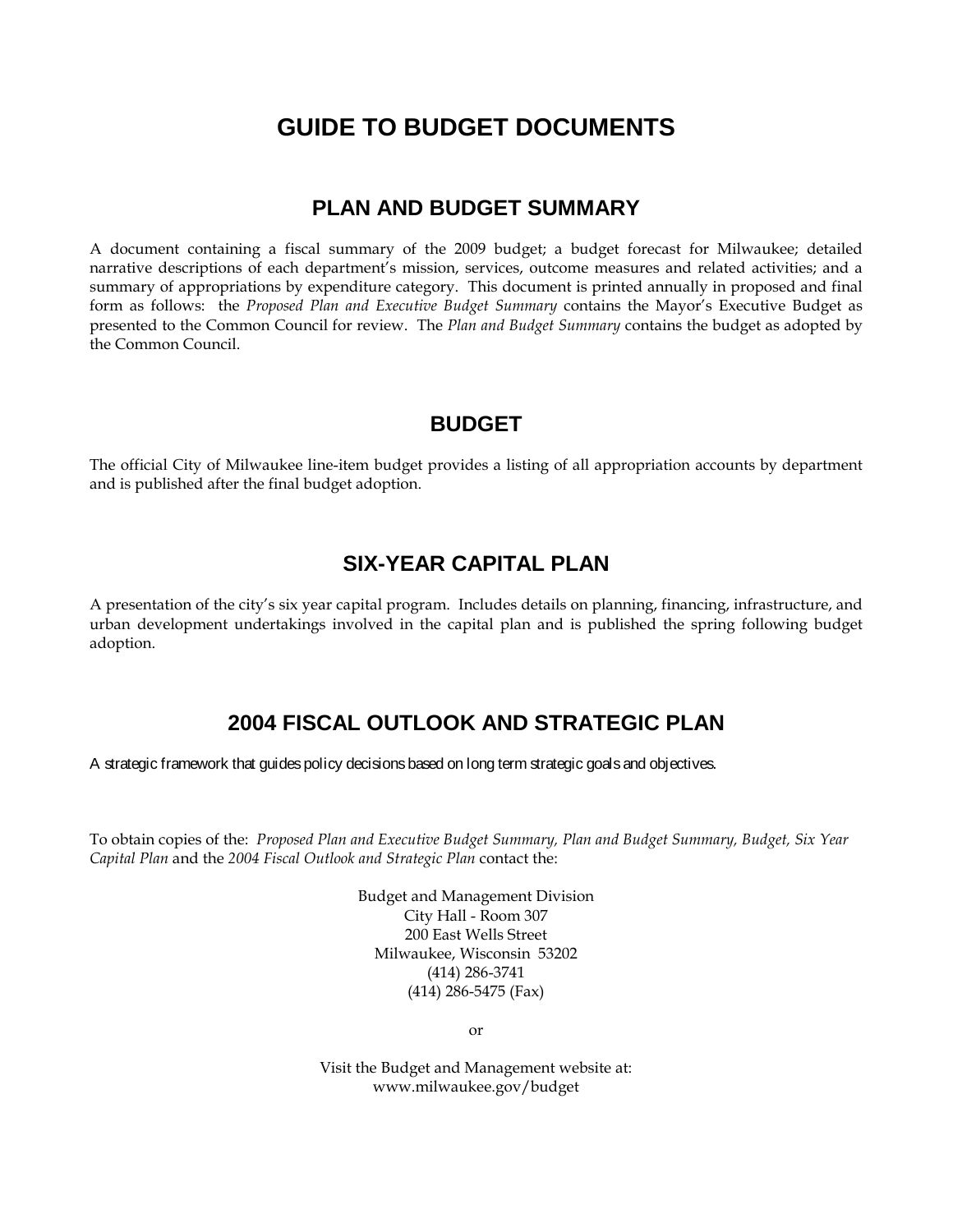# **TABLE OF CONTENTS**

| I           | Mayor's Transmittal Statement                                                                                             |
|-------------|---------------------------------------------------------------------------------------------------------------------------|
| VI          | Finance & Personnel Committee Report on the<br>2009 Adopted City Budget                                                   |
| IX          | Comparison of 2009 Adopted Expenditures and Funding<br>Sources with Prior Years, by Major Budget Sections and Subsections |
| XIV         | Summary of Borrowing Authorizations                                                                                       |
| XV          | 2009 Salary & Wage Information Used for Budget Purposes                                                                   |
| <b>XVII</b> | School Board Budget                                                                                                       |
| 1           | City Budget under the Control of the Common Council                                                                       |
| 220         | Borrowing Authorizations                                                                                                  |
| 222         | Clarification of Intent                                                                                                   |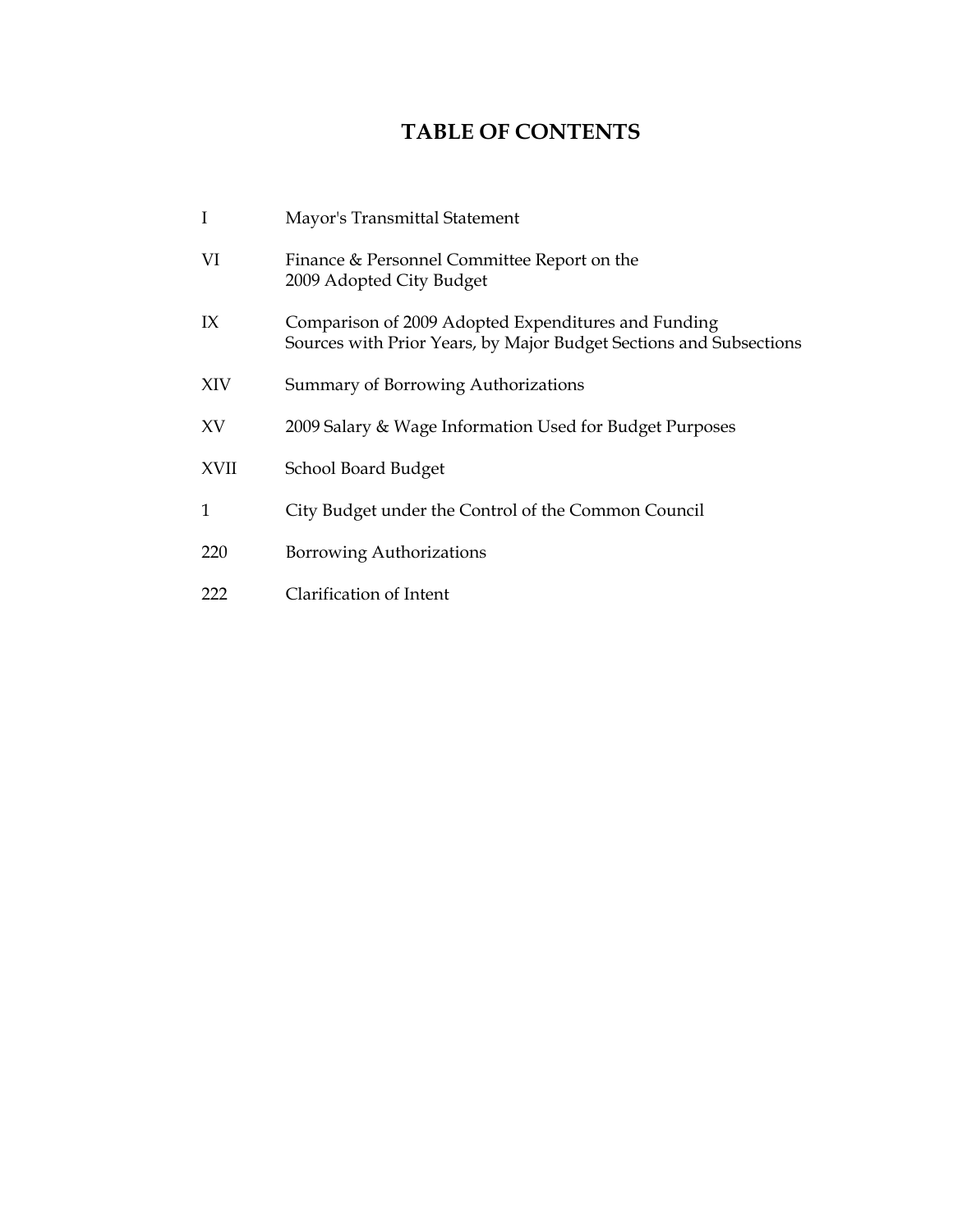# **ALPHABETICAL LISTING**

| Administration, Department of                                                 |  |
|-------------------------------------------------------------------------------|--|
|                                                                               |  |
|                                                                               |  |
|                                                                               |  |
|                                                                               |  |
|                                                                               |  |
|                                                                               |  |
|                                                                               |  |
|                                                                               |  |
|                                                                               |  |
|                                                                               |  |
|                                                                               |  |
|                                                                               |  |
|                                                                               |  |
|                                                                               |  |
|                                                                               |  |
|                                                                               |  |
|                                                                               |  |
| Comparison of 2009 Adopted Expenditures and Funding Sources with Prior Years, |  |
|                                                                               |  |
|                                                                               |  |
|                                                                               |  |
|                                                                               |  |
|                                                                               |  |
|                                                                               |  |
|                                                                               |  |
|                                                                               |  |
|                                                                               |  |
|                                                                               |  |
|                                                                               |  |
|                                                                               |  |
|                                                                               |  |
|                                                                               |  |
|                                                                               |  |
|                                                                               |  |
|                                                                               |  |
|                                                                               |  |
|                                                                               |  |
|                                                                               |  |
|                                                                               |  |
|                                                                               |  |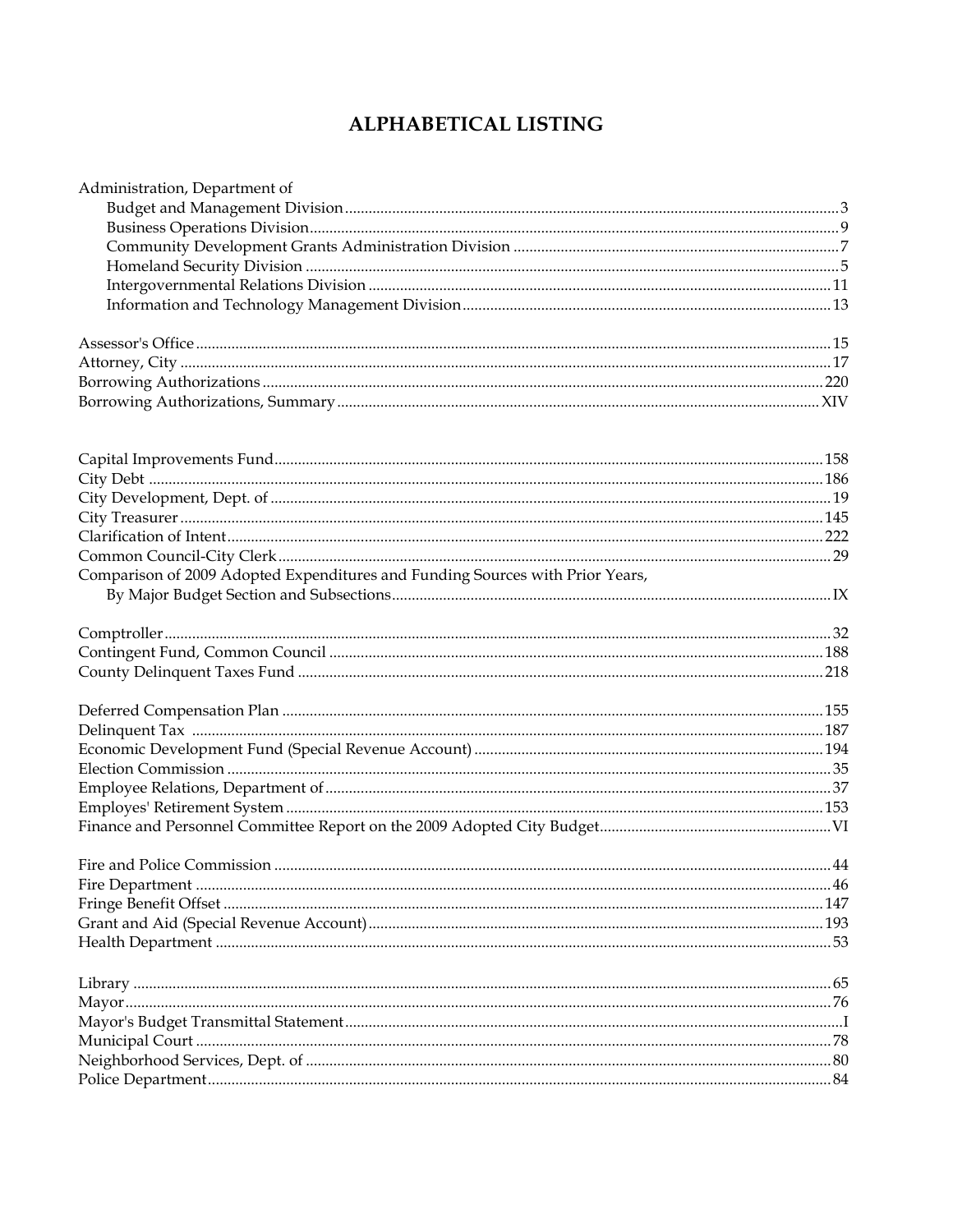# ALPHABETICAL LISTING (Continued)

| Public Works, Department of        |  |
|------------------------------------|--|
|                                    |  |
|                                    |  |
|                                    |  |
|                                    |  |
|                                    |  |
|                                    |  |
|                                    |  |
| Retirement, Provision for Employee |  |
|                                    |  |
|                                    |  |
|                                    |  |
|                                    |  |
|                                    |  |
|                                    |  |
| <b>Special Purpose Accounts</b>    |  |
|                                    |  |
|                                    |  |
|                                    |  |
|                                    |  |
|                                    |  |
|                                    |  |
|                                    |  |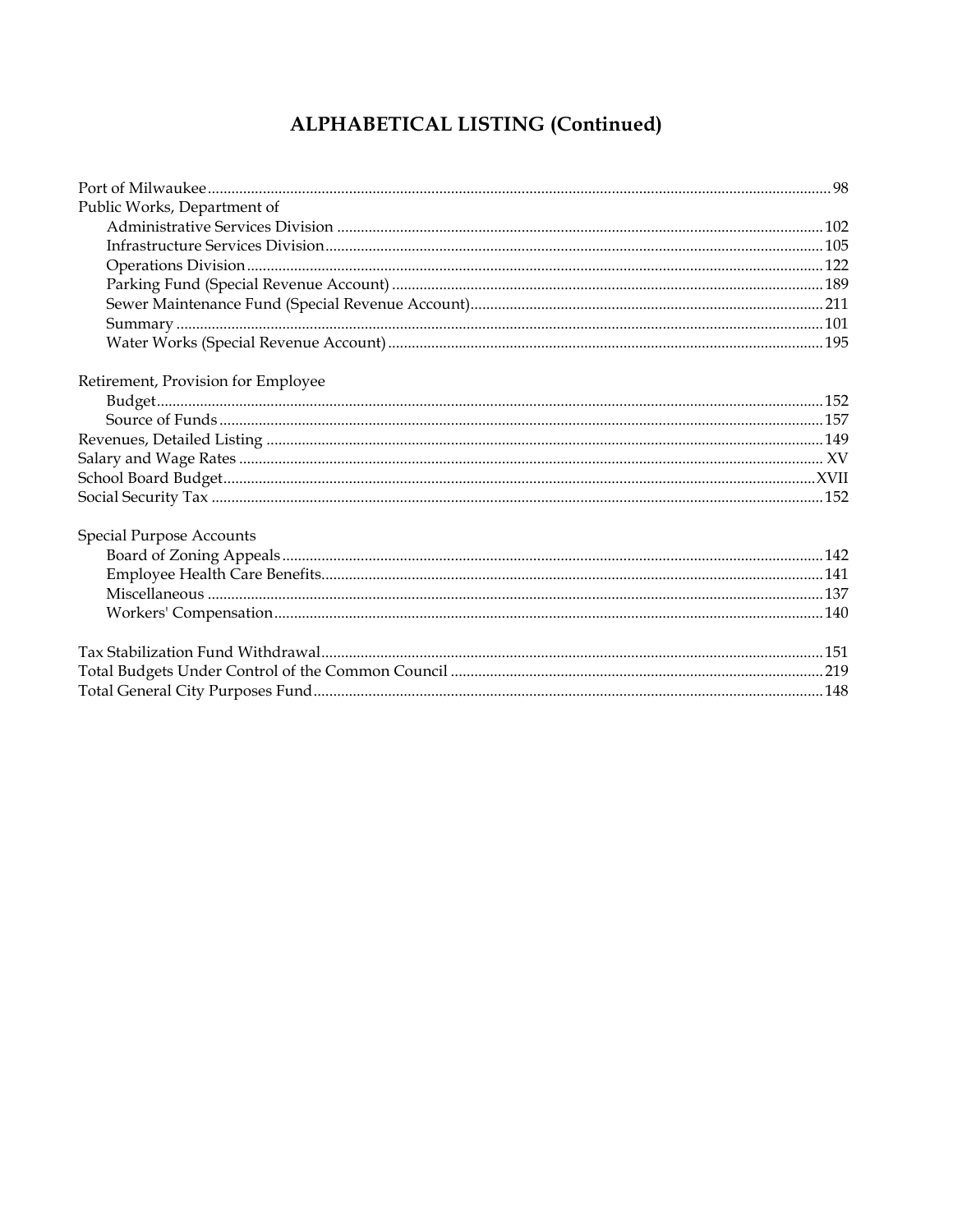

#### **Mayor Tom Barrett** City of Milwaukee 2009 Budget Transmittal Statement

Good morning President Hines, members of the Common Council, City Attorney Langley, Comptroller Morics, City Treasurer Whittow, members of the Cabinet and honored guests and residents of our great city.

Before we get started today, I want to welcome a very special guest to the Chamber.

Earlier this week, Will Allen, co-founder and Chief Executive Officer of Growing Power, was one of 25 people awarded a \$500,000 "genius grant" by the John D. and Catherine T. MacArthur Foundation, an award recognizing "exceptional merit and promise for continued and enhanced creative work" a remarkable achievement.

The Growing Power headquarters and Community Food Center at 5500 West Silver Spring Drive, originally established as Will's Roadside Stand, is the last operational farm and greenhouse in the City of Milwaukee.

People of all ages can tour the urban farm, participate in hands-on activities, and learn about sustainable food practices among the 20,000 plants and vegetables, thousands of fish, worm depository, beehives, and host of livestock and poultry.

Growing Power was established with the vision of "inspiring communities to build sustainable food systems that are equitable and ecologically sound, creating a just world, one food secure community at a time".

The Growing Power staff and volunteers express this commitment through Growing Power's Youth Corps program. its school gardens, community gardens, City Market Basket program, and participation in food policy initiatives.

We are very fortunate in Milwaukee to be the home of this innovative program. I want to recognize Mr. Allen for his incredible achievements and thank him for his commitment to our great city.

Each year I come before you to present my Executive Budget. For a variety of reasons, the 2009 budget is the toughest we have faced. Unfortunately, rising costs for fuel and health care combined with last winter's wallop on southeastern Wisconsin have only compounded an already difficult situation.

In fact, rising costs are not matched with rising state shared revenues.

Since 2003, we have experienced a decline in inflation adjusted state shared revenue of over \$61 million. This is a big reason why we are where we are today.

Some may disagree on a variety of issues but on state shared revenues, I know we are in full agreement, and we must work together to reverse this destabilizing trend.

We are at a point in our nation's history where major financial institutions are collapsing. There is an air of uncertainty that hangs over this entire nation.

 $\mathbf{I}$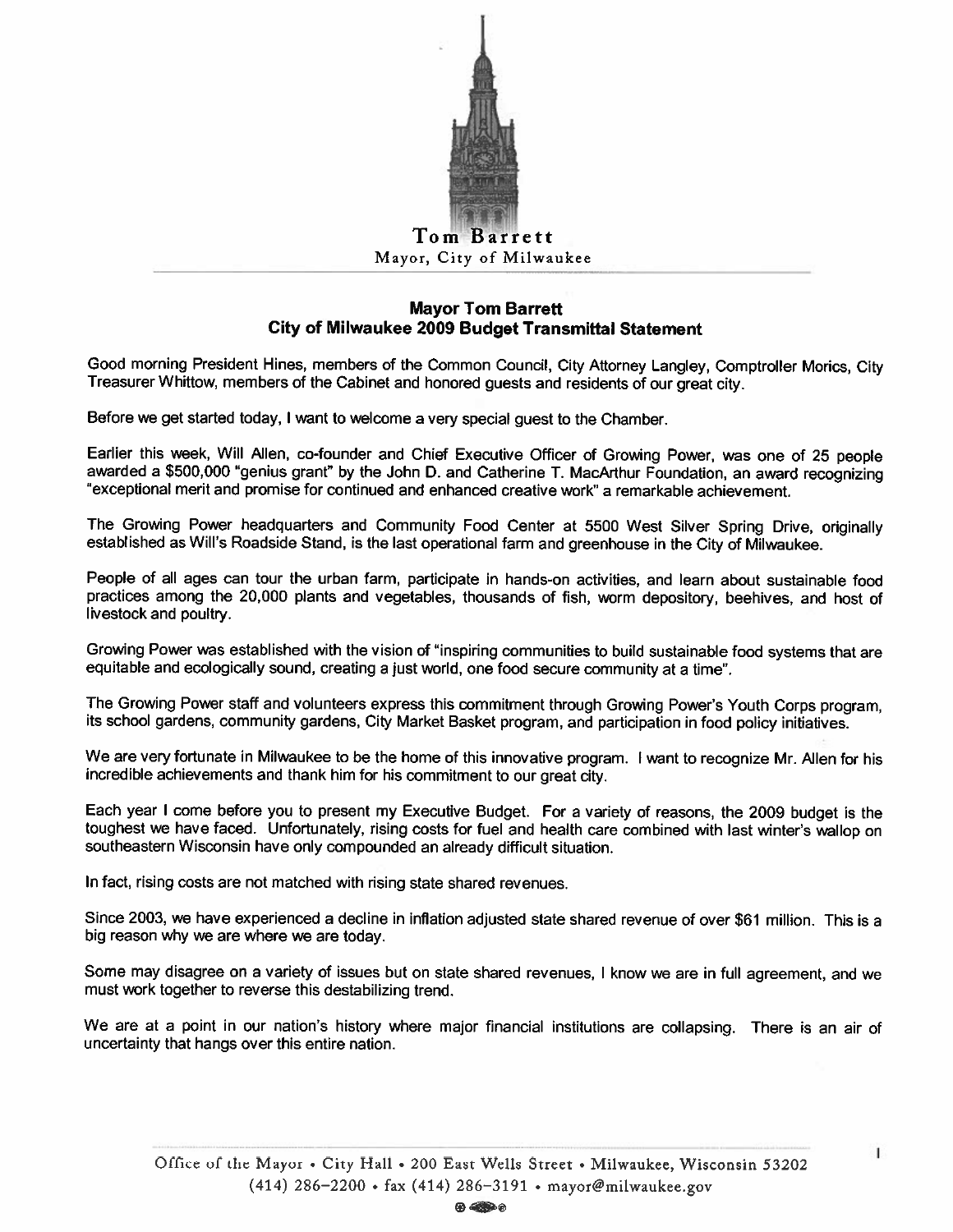Everyone is tightening their belt: the state, businesses, families and yes, the city. For months now, I have been working with the Budget Office to identify budget cuts and revenues that, when taken together, will provide residents with security and essential services at a reasonable cost.

I came to you with a proposal to bring more revenue to the city to pay for essential services. I understand why you decided to withhold action on those proposed fee increases. Context is important. Today I will provide that context. Today I am presenting to you a balanced budget. It contains approximately \$20 million in cuts and the elimination of 180 full time equivalent positions.

Let me be clear on this point: this is not my preferred budget.

 $\overline{\phantom{a}}$ 

Although this might seem confusing to some, the fact that new revenues need to be authorized and certified prior to submission of the executive budget leaves me no choice but to speak today to my preferred budget.

Believe me, I would much prefer to introduce a budget with revenues, expenditures and cuts all at one time.

My preferred budget, with the fee increases, keeps the total impact on residents below the rate of inflation. It maintains our strong level of police. It keeps our libraries open.

My preferred budget maintains essential public works services. It eliminates 100 full time equivalent positions and cuts \$13 million in spending. That is the core of my preferred budget.

At a time when we are experiencing significant reductions in crime, I do not want to cut the Police Department.

Together we have funded the highest strength level since the year 2000 and supported the Chief's efforts to have more data-driven deployment and response strategies.

Because of all that we've seen double digit decreases in violent crime. I do not want to turn back now when we still have so much more progress to make. I want to make sure that Chief Flynn and his command staff have the resources they need to manage crime and build on the progress they have made in neighborhoods.

In this budget cycle, when job training, literacy skills and other needs are at their greatest, I don't want to close neighborhood libraries.

Do we have to look at how neighborhood library services are delivered and how the old model might not be meeting today's needs? Absolutely, that's why I directed Library staff and DCD staff to work with Alderman Hamilton and the Villard Avenue partnership to develop a model for a new library that includes senior housing and a new community learning center. That's far better than abandoning the Villard Avenue neighborhood.

I have had over 1,300 contacts on the possible closing of neighborhood libraries, 1,300 people who do not want their neighborhood library closed. I would rather work with them than simply closing their library doors.

I don't want to have to make any further cuts to the important quality-of-life services like brush collection, street light burn time and pruning which are already being reduced. These are not inconsequential services. I want to continue the successes we've seen with our graffiti abatement program and Business Improvement Districts.

My preferred budget increases the levy and fees 4.8% for the average homeowner. That means the owner of a median priced home will pay \$71.63 more in 2009, less than \$6 per month and less than the current rate of inflation.

Milwaukeeans understand that services come at a cost and our citizens rightly expect that we cut as much as possible before we spend their hard earned money.

As I said earlier, in my preferred budget I've made \$13 million in spending cuts. The budget freezes cost-of-living adjustments for managers and eliminates over 100 positions.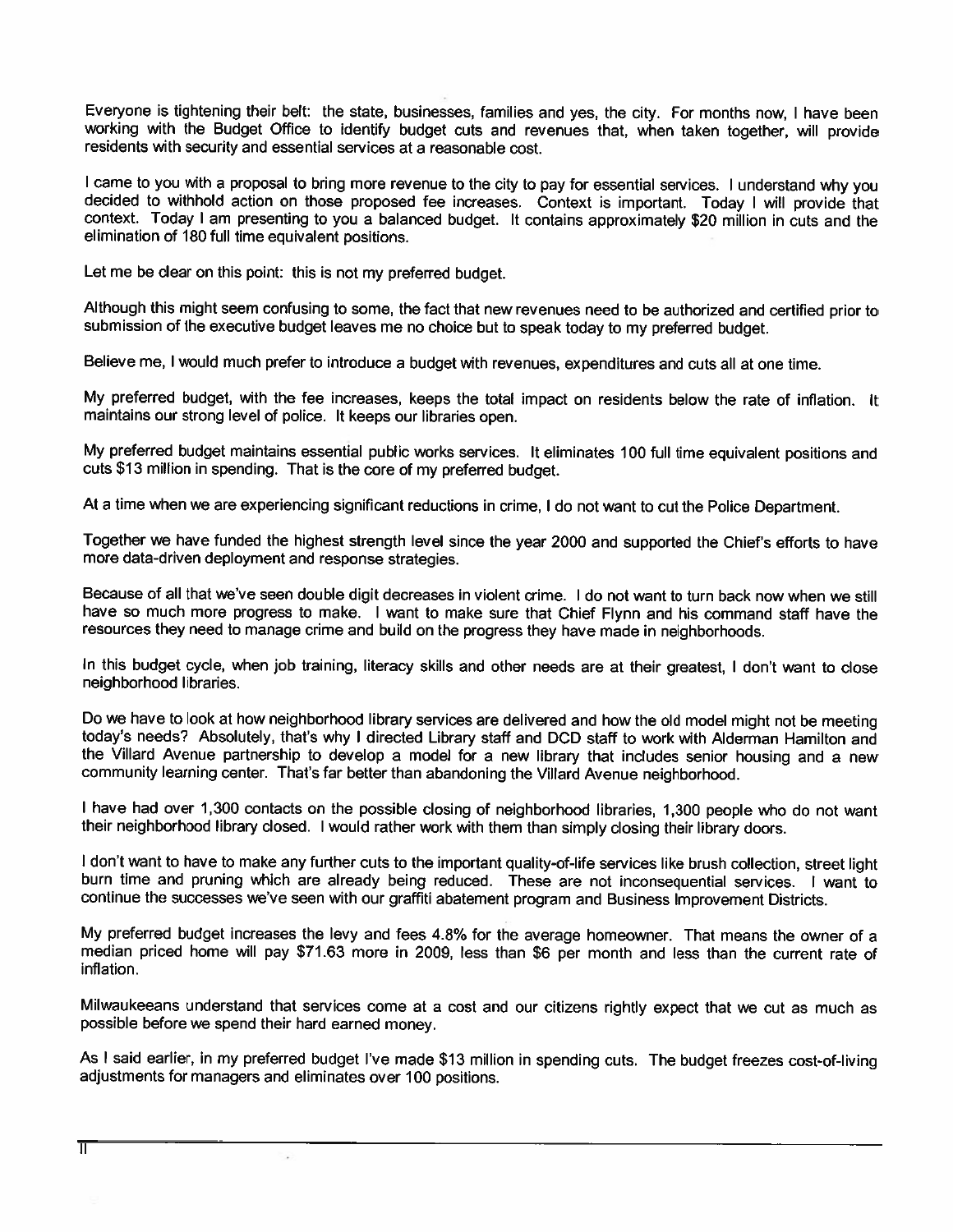I've worked with Paula Kiely, the City Librarian to change the Library staffing model and modify hours at neighborhood libraries to save over \$1.5 million in expenses.

I made the difficult but necessary decision to eliminate one Engine Company and reduce staffing from five to four on the remaining Ladder Companies. I want to thank Chief Holton for his leadership of one of the best departments in the country.

I understand his disappointment and the disappointment of the rank and file with the proposed cuts but I appreciate deeply the Chief's willingness to work together in these difficult times.

At DPW, I pushed for energy efficiency programs that will save over \$200,000 in energy costs and eliminated heavy construction debris collection.

Our efforts to push for increased Medicaid reimbursements for Health Department clinics will save the city \$846,000 and going to online permitting at DCD will save us over \$140,000.

These are just some of the examples of efficiencies and cuts. Without the revenues, more cuts will come, many more cuts. And because the Police, Fire, and Public Works Departments represent over 80% of the city's operating budget, the cuts will hit hardest in those departments.

The Milwaukee Police Department's \$3.4 million in cuts will force the elimination of 56 sworn officers. An entire police recruit class. I oppose that cut. In addition, \$1.4 million cuts to the Milwaukee Fire Department will affect staffing flexibility and close a second engine company.

I oppose those cuts.

In the Department of Public Works \$564,000 in cuts will further reduce street light burn time, add a second year to the decreased tree pruning schedule and eliminate curbside brush collection.

I oppose those cuts.

Without this revenue, Special Purpose Accounts will be reduced by \$148,500, cutting funding for Business Improvement Districts and eliminating funding for graffiti abatement. Funding will be eliminated for Hartung Quarry.

These cuts are unacceptable to me.

Over the past four years, because of some hard choices and management decisions, we have been able to stave off some of the impending service cuts with minimal increases in taxes and fees.

When I came to City Hall, I demanded increased accountability and challenged my department heads to do more with less. Together with the Council and a team of committed professionals dedicated to service, we have accomplished much.

Thanks to Chief Flynn and his staff, the Milwaukee Police Department has undergone an overhaul that has improved efficiency, made better use of resources and generated success in neighborhood crime reduction.

Though partnerships with the city's IT department and the use of private assistance, the Milwaukee Police Department has utilized real time data to drive deployment strategies and shift resources where they are most needed.

Implementing the Differential Response program to handle citizen needs has put more cops on the street and put duty disability officers back to work.

The Department of Public Works has changed solid waste collection practices to save money and made improvements in its fleet to have more energy efficient vehicles.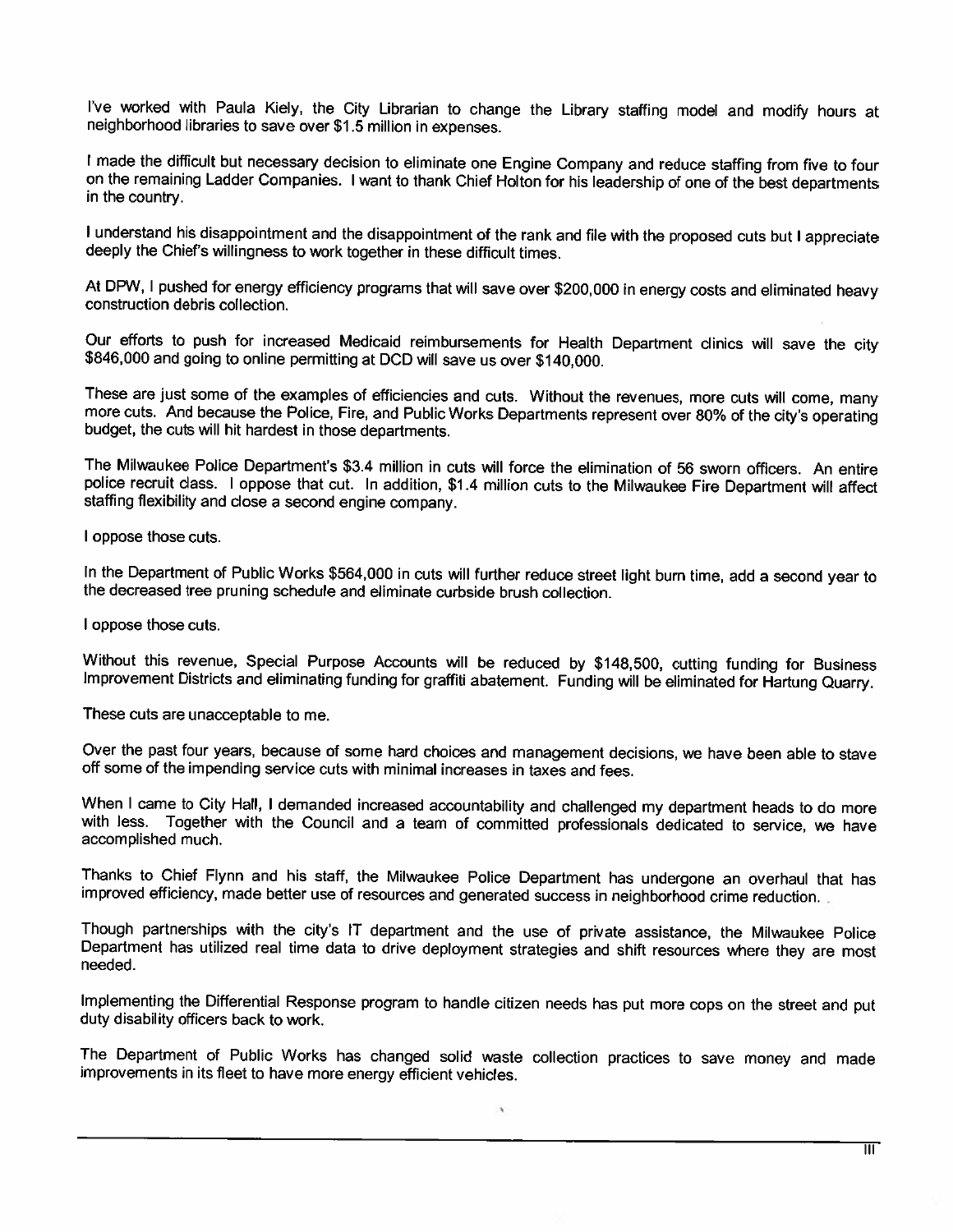By eliminating media holds at neighborhood libraries, 2008 circulation is up as more items are now on the shelves for check out when patrons visit. Not only is there a better selection for our customers, but we were able to save two and one-half positions.

The Library also implemented a "Ready-to-Read" program - Books 2 Go - which reaches 75 child care centers in Milwaukee, with an average of 565 children and 110 adults per month. This important program ensures preschoolers are ready to learn to read in kindergarten.

The Milwaukee Health Department, through a strong partnership with MPS has increased immunization rates from 71% to 83%.

The Health Department's innovative Nurse Family Partnership with Columbia St. Mary's and the University of Wisconsin has now completed one year of home visits with first time pregnant women focusing on improving the health, well being and self-sufficiency of low income, first time parents and their children. In this first year, the nurses have provided 824 educational and supportive home visits to 69 teens and women who have had 34 babies.

If not for these and the many other efficiencies we've undertaken, our situation today might be much worse. Together, we've been able to make progress on many issues central to our mission in city government.

Milwaukee is ranked the 12th most environmentally sustainable city in the nation, recognizing the work throughout the city to maintain healthy air, water, parks and other economic and quality-of-life categories. We are more fuel efficient in our fleet. We reduced energy usage and developed a stormwater ordinance to protect our local waterways and foster green urban development.

And we are just getting started. We are in the midst of our public outreach campaigns for recycling, composting, and water conservation. Soon we will unveil an updated bike plan that will make it more attractive for people to ride their bikes, people like Alderman Nic Kovak.

The 2009 proposed budget continues progress that we have initiated on our local infrastructure.

The combined capital improvements budget total for local streets, street lighting and traffic controls increases by almost \$5.4 million over last year, a 39% increase.

I am proposing two new electrical service crews in DPW that will improve the timeliness of response to outages. These two new crews will be scheduled for weekends, which will reduce overtime expense and reduce the backlog of work for the following week.

I want to thank Alderman Joe Dudzik for his continued push to find greater efficiencies in the Department of Public Works.

My proposed budget also includes \$300,000 for the Summer Youth Employment program. I have said time and time again how important it is to give high school students a taste of their future through employment opportunities that expose them to careers and jobs they might not otherwise consider.

But even more than that, more than giving them the opportunity to earn a few dollars, I feel that we, as adults, have a moral responsibility to create hope in the lives of the young people in this community. That is exactly what this program does.

Also, I've worked with Alderman Michael Murphy to propose a new Water Intern Partnership to help develop young people for careers with public and private water employers.

We are investing \$2 million in automated materials processing and check out at the Central Library which will improve overall efficiency.

I've put \$375,000 in my budget for customized job training for businesses firms, including those seeking to expand in the 30th Street Industrial Corridor, something I've worked closely with Aldermen Wade, Hamilton and Davis.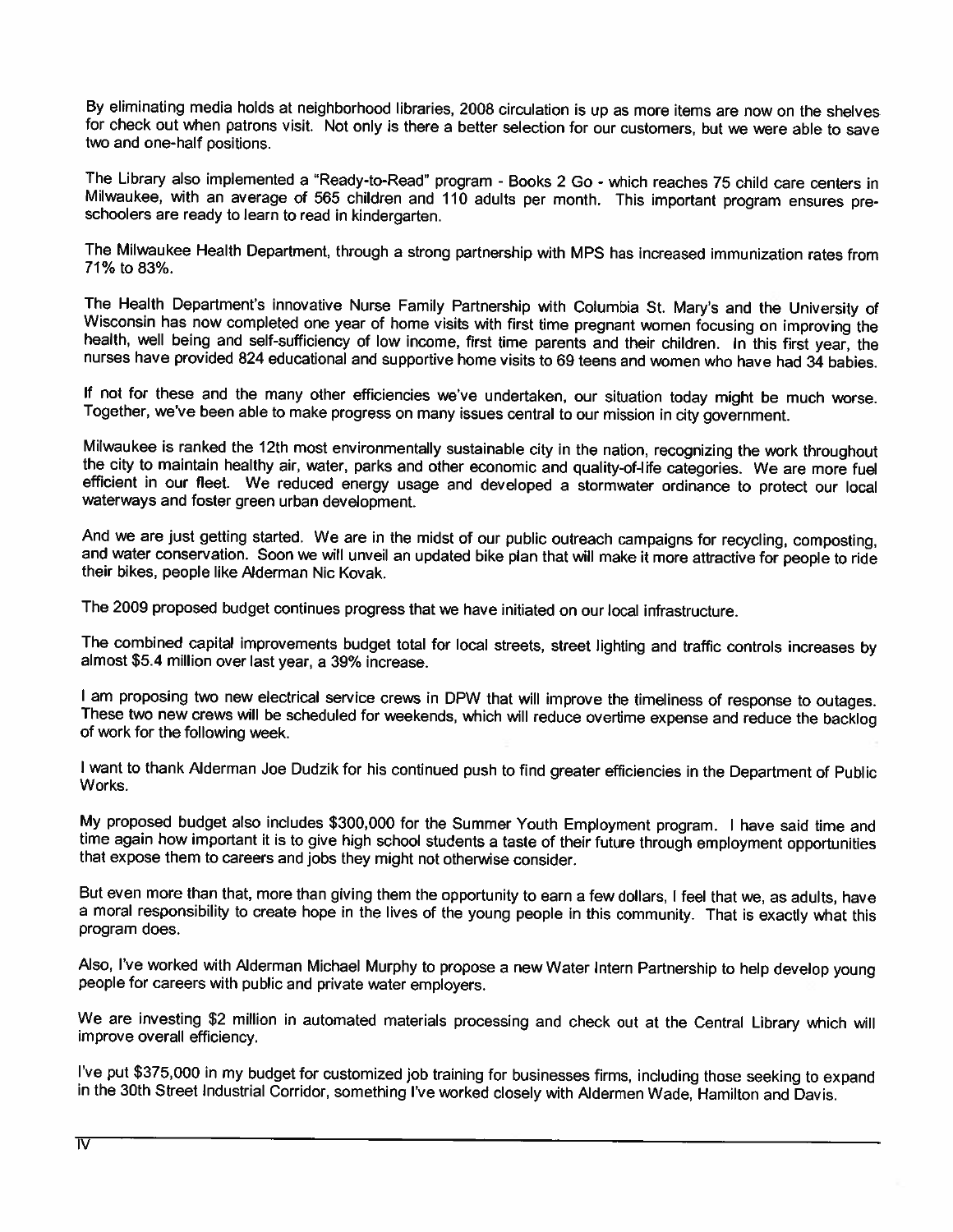These are just some of the highlights.

In all, my preferred budget represents my vision for this city during these difficult times. Here, in this room this morning, we do not know when the economy will turn around. We don't know if or when the state's commitment to shared revenue will be renewed or if the state and federal governments will invest more in our aging infrastructure.

What we do know is that Milwaukee is a great city. Our residents are hard working, industrious people who have weathered good times and bad. Most of us would like to do more. The reality is we have limited resources. I understand and recognize the challenges of voting on revenue increases without the full picture.

I'd like to work with you to improve the process for future budgets.

It is my hope now, that with all the information before you, you will have the context in which to make decisions in the best interests of all in our community.

Despite differences we may or may not have, at the end of the day we must govern. I know you take that role as seriously as I do. And to do so properly let's share in the confidence that we can work together to move our great city forward and create a safer, stronger, healthier Milwaukee for all our residents.

My door is always open and I look forward to working with each of you.

Thank You.

Den Barrett

**Tom Barrett MAYOR**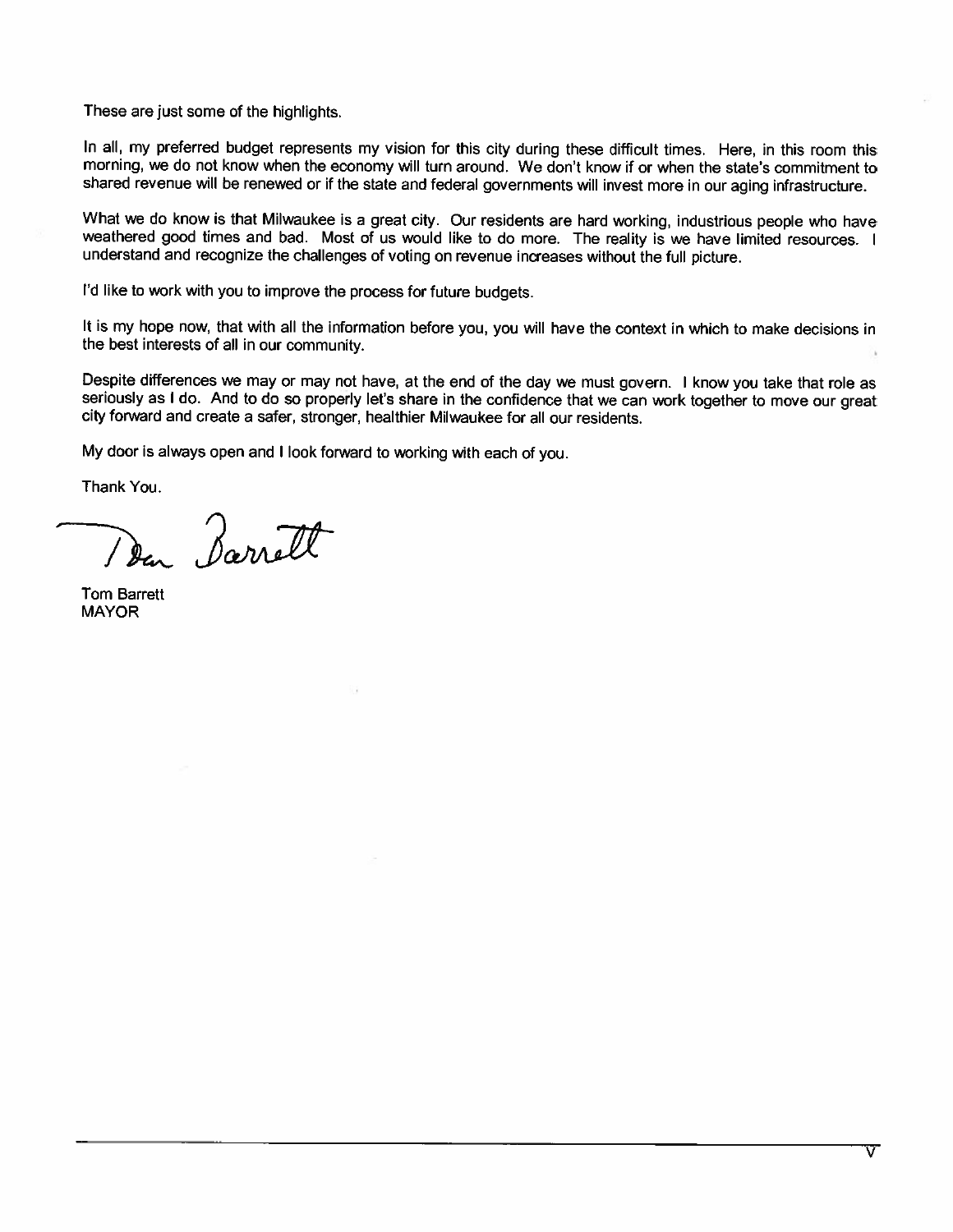**MICHAEL J. MURPHY** 

ALDERMAN, 10TH DISTRICT City Hall, Room 205 200 East Wells Street

Milwaukee, WI 53202 Phone (414) 286-2221 Fax (414) 286-3456

e-mail: mmurph@milwaukee.gov website: www.milwaukee.gov/district10



CHAIR:

- · Finance & Personnel Committee
- · Milwaukee Arts Board
- . Housing Trust Fund Advisory Board
- · Employes' Retirement System
- Investment Committee

MEMBER:

- · Zoning, Neighborhoods & Development · Steering & Rules Committee
	-

#### **FINANCE AND PERSONNEL COMMITTEE REPORT ON THE 2009 ADOPTED CITY BUDGET**

Each year, the Common Council's Finance and Personnel Committee reviews the Mavor's Proposed Budget for the City of Milwaukee, and submits its recommended amendments to the Common Council for action.

The 2009 City Budget was the  $19<sup>th</sup>$  annual city budget process I have participated in as an alderman, and the 5th I have overseen as Chairperson of the Common Council's Finance & Personnel Committee. As all of us are keenly aware, we are living through the worst economic downturn since the Great Depression. People across the state, our country and the world are struggling with the loss of jobs, income, homes, health insurance, pension plans, and increasingly dire circumstances. Wisconsin's governor announced just weeks ago that our state faces a \$5.4 billion shortfall for the 2009-11 biennium. While we do not know just yet what impact that deficit may have on Milwaukee, I am confident that the City of Milwaukee can weather this storm by its continuing fiscal prudence and strategic planning.

The City's Property Tax Rate per \$1,000 of assessed value was \$8.01 in 2008. The rate included in the Mayor's 2009 Proposed Budget was \$8.11. After Common Council action, the rate for the 2009 Adopted City Budget was \$8.09, an increase of 8 cents from 2008.

In accordance with state statute, the Mayor must submit his proposed annual city budget for the coming year by September 28. Prior to submittal of his proposed budget for 2009, the Mayor proposed to the Common Council an increase in the Solid Waste Fee of \$9.25 per quarter or \$37 annually, from \$132 to \$169 per year for residential units, which would have increased the revenue from this fee by \$7 million. The Mayor also proposed increasing the Snow & Ice Control Fee from 47.88 cents per foot of property frontage to 65.22 cents, an increase of \$6.1 million. However, the Common Council rejected both of those fee increases, and as a result, the Mayor included \$7 million in cuts in his 2009 Proposed City Budget attributed to no Solid Waste Fee increase. Those cuts included: Police Department - not filling 56 police officer positions; Fire Department eliminating an existing engine company and not funding utility firefighters deployed as needed to maintain staffing levels on response equipment; Libraries - closing 2 neighborhood libraries and reducing funding for library materials; Brush Collection eliminating curbside brush collection; Administrative Departments - cutting funding relating to staff levels in 7 city departments; Tree Pruning - pruning trees every 7 years instead of every 6 years; Graffiti Abatement - eliminating funding for the Graffiti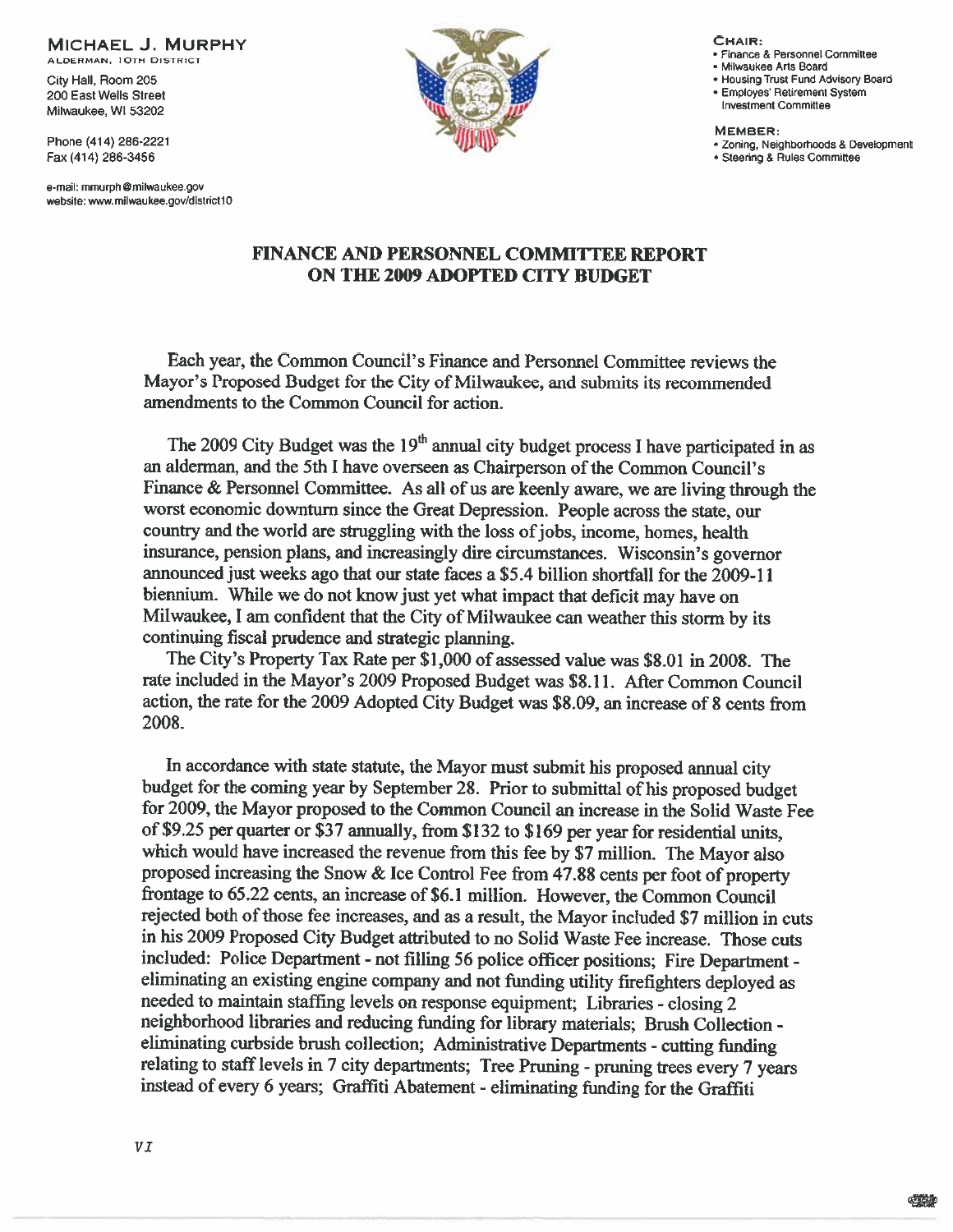Abatement Fund; Street Light Burn Time - delaying turning on street lights at dusk; and Business Improvement Districts – reducing the City's contribution for the BID-City Contribution Account.

Among actions taken to address these and other funding and service level issues, the Common Council amended the Mayor's Proposed Budget to:

### **Public Safety:**

- Restore funding for 56 police officers.
- Restore positions and funding for a  $5<sup>th</sup>$  firefighter position on 8 of the 9 ladder companies which the Mayor had proposed reducing from 5 to 4-person firefighting crews, bringing the total number of ladder companies with only 4 personnel aboard to 8 out of 16.
- Eliminate positions and funding for 3 Fire Battalion Chief positions, and restore positions and funding for 3 Fire Captain-Incident Safety Officers.

#### **Public Library:**

Restore funding for hours of operation at all 12 neighborhood libraries.  $\bullet$ 

#### **Public Works:**

- Restore funding for graffiti abatement.
- Restore funding for street light burn time.
- Restore curbside brush collection, to be funded through the Sewer Maintenance Fund.
- Restore tree pruning and boulevard mowing to the 2008 service levels, with tree pruning to be funded through the Sewer Maintenance Fund-Stormwater Fee.
- Restore positions and funding in the Department of Public Works related to the acceptance of construction debris at the city's self-help centers.

#### **Health:**

Restore 0.5 position of an Environmental and Disease Control Specialist in the  $\bullet$ Health Department, whose duties include testing water quality at city beaches, to be funded by the Water Enterprise Fund.

#### **Economic Development:**

- Restore funding for the City's contribution to Business Improvement Districts.
- Provide \$20 million in contingent borrowing authority for a potential grant match for Light Rail Infrastructure.
- Allocate \$250,000 for additional summer youth employment through the City's "Earn & Learn" youth employment initiative, administered by the Department of City Development.

### **Various Revenues:**

The Common Council ultimately took action to increase the Solid Waste Fee from \$33 quarterly to \$37.62 quarterly, an increase of \$18.48 annually. A single family residence paid \$132.00 total in 2008 and will pay \$150.48 in 2009.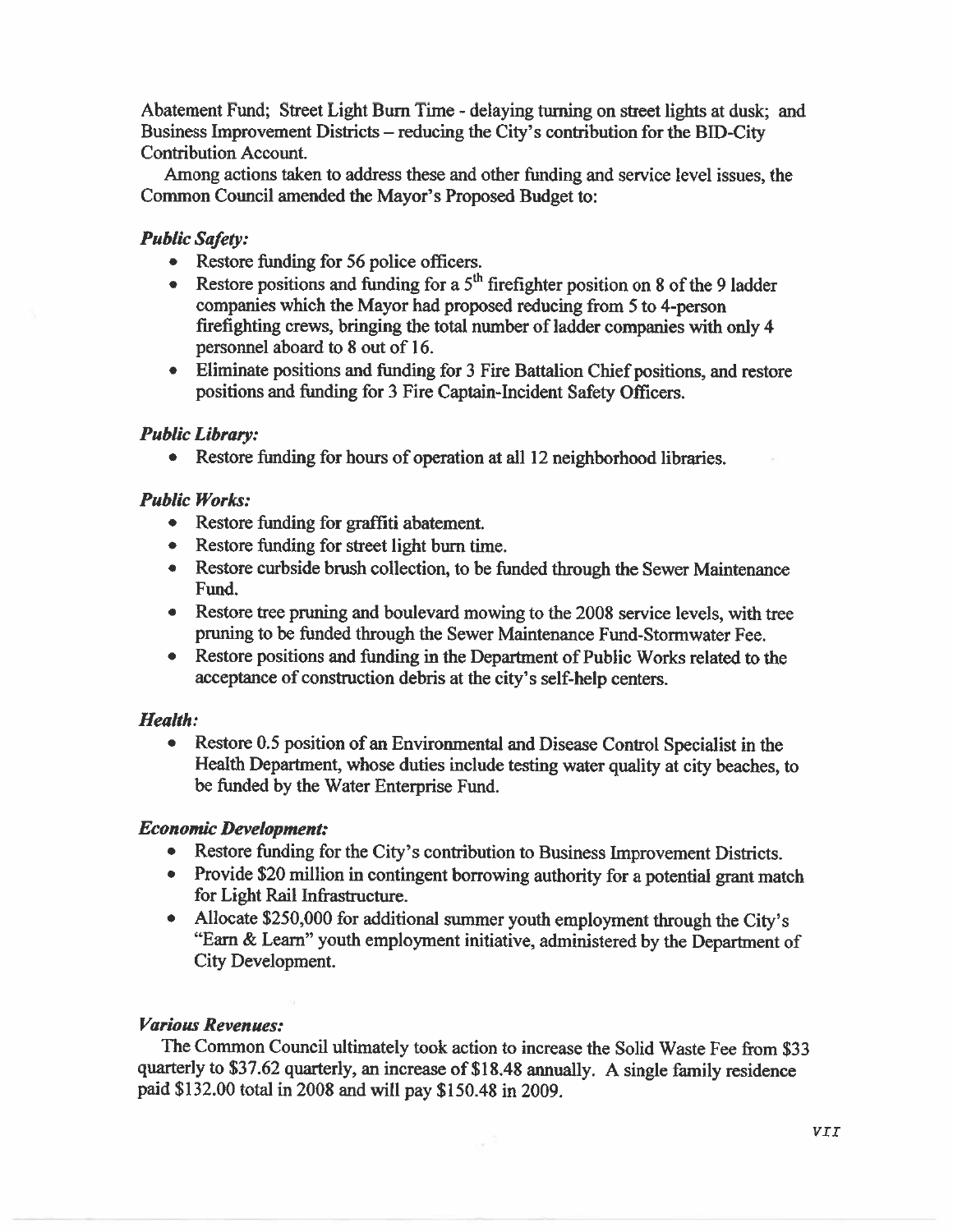The Common Council *reduced* the Snow & Ice Control Fee from \$0.6522 per property frontage foot in 2008 to \$0.5283 per foot in 2009. A single family residence that paid \$28.70 in 2008 will pay \$23.25 in 2009, a reduction of \$5.45.

The Storm Water Management Fee was increased from \$8.00 quarterly in 2008 to \$11.82 quarterly in 2009. The average single family residence that paid a total of \$32.00 in 2008 will pay \$47.28 in 2009, an increase of \$15.28.

The Sewer Maintenance Fee was increased from \$1,036 per 100 CCF of water in 2008 to \$1.12 per 100 CCF of water in 2009. The average single family residence that paid \$72.93 total in 2008 will pay \$78.85 in 2009, an increase of \$5.92.

It should be noted that the charging of these types of "fees for service" alleviates pressure on the tax levy, since the City's costs for providing these critical services is shifted away from the property tax levy and is more equitably spread onto all properties, including tax exempt properties.

#### Other:

In order to step up the City's maintenance and replacement of its nearly 1,000 miles of residential city streets, the Common Council implemented a \$20.00 Vehicle Registration Fee in 2008. This fee is added on the State of Wisconsin's annual vehicle registration fee. This \$20.00 fee is expected to generate more than \$6 million in 2009, and in accordance with state law, the City can only use it for transportation-related purposes. The implementation of this fee serves a dual purpose: It will increase funding for street maintenance and replacement, while relieving property owners of expensive and unpopular—special assessments.

The Common Council chose to amend the Mayor's 2009 Proposed Budget to eliminate a cost of living increase for the Mayor and Common Council members. (The Mayor's Proposed Budget already included no cost of living increase for more than 700 management employees.)

Difficult times create great challenges, but they also offer opportunities to think about how we may offer city services differently, and how we can protect, and even improve. the quality of life for the citizens of Milwaukee. I am cautiously optimistic that we will rise above today's harsh economic realities with renewed commitment to explore creative approaches to what we do, and with a strong sense of community.

Sincer

Michael J. Jurnhy. C son Finance & Personnel Committee

mjm.09.budget letter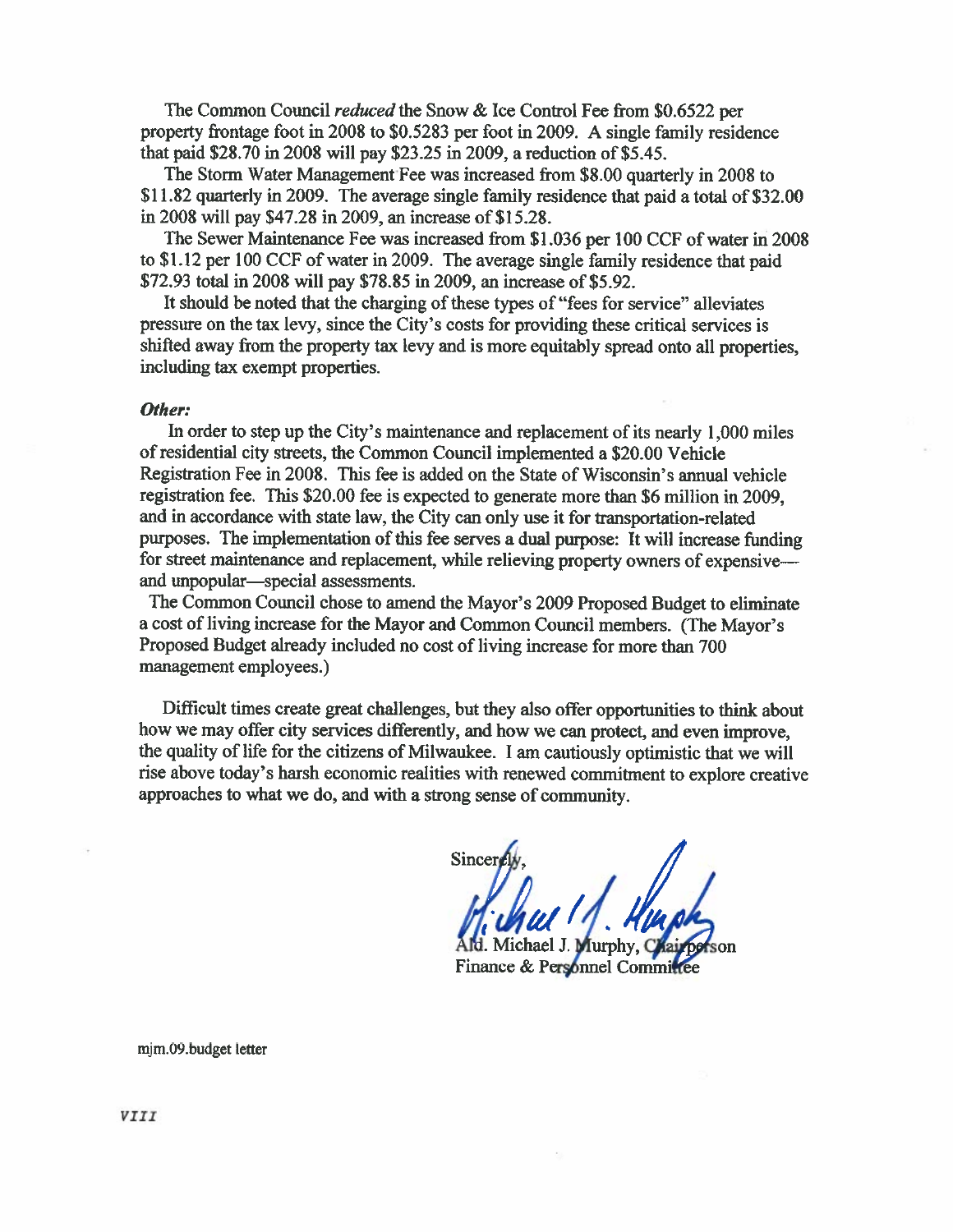#### **COMPARISON OF 2009 ADOPTED EXPENDITURES AND FUNDING SOURCES SECTION 1. CITY BUDGETS UNDER THE CONTROL OF THE COMMON COUNCIL WITH PRIOR YEARS BY MAJOR BUDGET SECTIONS AND SUBSECTIONS**

|                                                | 2006<br><b>ACTUAL**</b><br><b>EXPENDITURES</b> | 2007<br><b>ACTUAL**</b><br><b>EXPENDITURES</b> | 2008<br><b>ADOPTED</b><br><b>BUDGET</b> | 2009<br><b>ADOPTED</b><br><b>BUDGET</b> | <b>CHANGE</b><br>2009 ADOPTED<br><b>VERSUS</b><br>2008 ADOPTED |
|------------------------------------------------|------------------------------------------------|------------------------------------------------|-----------------------------------------|-----------------------------------------|----------------------------------------------------------------|
| A. General City Purposes                       |                                                |                                                |                                         |                                         |                                                                |
| 1. Budgets for General City Purposes           |                                                |                                                |                                         |                                         |                                                                |
| Administration, Department of                  | \$8,227,774                                    | \$8,531,386                                    | \$8,603,254                             | \$8,850,868                             | \$247,614                                                      |
| Assessor's Office                              | 4,983,836                                      | 4,684,217                                      | 4,674,328                               | 4,539,601                               | $-134,727$                                                     |
| <b>City Attorney</b>                           | 7,354,787                                      | 6,948,088                                      | 7,023,288                               | 7,104,963                               | 81,675                                                         |
| City Development, Department of                | 3,434,378                                      | 3,428,309                                      | 3,401,531                               | 4,408,117                               | 1,006,586                                                      |
| <b>City Treasurer</b>                          | 2,881,743                                      | 2,713,043                                      | 2,881,523                               | 2,959,256                               | 77,733                                                         |
| Common Council City Clerk                      | 8,053,596                                      | 8,056,164                                      | 8,119,600                               | 8,228,642                               | 109,042                                                        |
| Comptroller                                    | 5,374,799                                      | 5,135,131                                      | 5,395,594                               | 5,483,015                               | 87,421                                                         |
| <b>Election Commission</b>                     | 1,874,080                                      | 1,225,688                                      | 2,636,184                               | 1,315,764                               | $-1,320,420$                                                   |
| Employee Relations, Department of              | 5,679,148                                      | 5,170,131                                      | 4,970,504                               | 4,982,399                               | 11,895                                                         |
| Fire and Police Commission                     | 0                                              | 621,300                                        | 969,917                                 | 1,071,067                               | 101,150                                                        |
| <b>Fire Department</b>                         | 101,643,132                                    | 98,661,899                                     | 97,968,286                              | 104,997,269                             | 7,028,983                                                      |
| <b>Health Department</b>                       | 14,194,928                                     | 13,729,738                                     | 13,963,214                              | 13,600,881                              | $-362,333$                                                     |
| Library                                        | 23,662,271                                     | 23,322,388                                     | 22,455,648                              | 21,811,023                              | $-644,625$                                                     |
| Mayor's Office                                 | 1,207,505                                      | 1,195,306                                      | 1,224,428                               | 1,279,774                               | 55,346                                                         |
| <b>Municipal Court</b>                         | 3,355,056                                      | 3,344,499                                      | 3,372,712                               | 3,332,482                               | $-40,230$                                                      |
| Neighborhood Services, Department of           | 14,013,670                                     | 13,878,879                                     | 14,056,705                              | 14,104,331                              | 47,626                                                         |
| <b>Police Department</b>                       | 213,226,781                                    | 218,318,780                                    | 215,487,472                             | 230,576,730                             | 15,089,258                                                     |
| Port of Milwaukee                              | 3,460,828                                      | 4,152,263                                      | 4,328,059                               | 4,795,011                               | 466,952                                                        |
| Public Works Department (Total)                | (109, 407, 021)                                | (116, 392, 365)                                | (110, 823, 448)                         | (113,681,038)                           | (2,857,590)                                                    |
| <b>Administrative Services Division</b>        | 4,905,041                                      | 4,704,929                                      | 4,774,419                               | 4,890,430                               | 116,011                                                        |
| Infrastructure Services Division               | 24,273,837                                     | 25,001,995                                     | 24,938,934                              | 26,390,916                              | 1,451,982                                                      |
| <b>Operations Division</b>                     | 80,228,143                                     | 86,685,441                                     | 81,110,095                              | 82,399,692                              | 1,289,597                                                      |
| Special Purpose Accounts                       | 118,223,651 *                                  | 141, 133, 421 *                                | 161,841,373                             | 165,961,816 *                           | 4,120,443                                                      |
| Fringe Benefit Offset                          | $-125,713,097$                                 | $-119,653,507$                                 | -119,579,729                            | $-124,461,875$                          | $-4,882,146$                                                   |
| <b>Total Budgets for General City Purposes</b> | \$524,545,887 **                               | \$560.989.488 **                               | \$574,617,339                           | \$598,622,172                           | \$24,004,833                                                   |

#### **2. Source of Funds for General City Purposes**

| <b>Revenues</b>                                     |               |               |               |               |              |
|-----------------------------------------------------|---------------|---------------|---------------|---------------|--------------|
| Taxes and Payment in Lieu of Taxes                  | \$14,412,353  | \$14,105,629  | \$12,935,000  | \$14,141,000  | \$1,206,000  |
| Licenses and Permits                                | 13,725,933    | 13,697,999    | 12,911,175    | 13,137,900    | 226,725      |
| Intergovernmental Revenue                           | 272,416,824   | 272,539,040   | 271,265,014   | 272,252,400   | 987,386      |
| <b>Charges for Services</b>                         | 77,471,690    | 79,192,455    | 80,581,384    | 87,154,340    | 6,572,956    |
| <b>Fines and Forfeitures</b>                        | 5,530,127     | 5,783,973     | 5,502,000     | 5,593,000     | 91,000       |
| Miscellaneous Revenue                               | 35,078,784    | 35,479,323    | 35,430,133    | 37,564,275    | 2,134,142    |
| <b>Fringe Benefits</b>                              | 23,739,528    | 22,386,775    | 22,450,403    | 22,650,000    | 199,597      |
| Cost Recovery                                       | 0             | 0             | 10,000        | 10,000        | $\mathbf 0$  |
| <b>Total Revenues</b>                               | \$442,375,239 | \$443,185,194 | \$441,085,109 | \$452,502,915 | \$11,417,806 |
| Tax Stabilization Fund Withdrawals                  | \$16,328,000  | \$23,175,000  | \$29,457,500  | \$22,378,500  | \$-7,079,000 |
| Property Tax Levy                                   | 98,808,600    | 95,982,881    | 104,074,730   | 123,740,757   | 19,666,027   |
| <b>Total Financing for General City Purposes</b>    | \$557,511,839 | \$562,343,075 | \$574,617,339 | \$598,622,172 | \$24,004,833 |
| <b>B. Employees' Retirement</b>                     |               |               |               |               |              |
| 1. Budgets for Employees' Retirement                |               |               |               |               |              |
| <b>Firemen's Pension Fund</b>                       |               |               |               |               |              |
| <b>Pension Contribution</b>                         | \$137,710     | \$121,651     | \$122,000     | \$125,000     | \$3,000      |
| Lump Sum Supplement Contribution                    | 338,972       | 297,508       | 250,000       | 200,000       | $-50,000$    |
| <b>Policemen's Pension Fund</b>                     |               |               |               |               |              |
| <b>Pension Contribution</b>                         | \$295,975     | \$307,582     | \$0           | \$41,423      | \$41,423     |
| Administration                                      | 0             | $\Omega$      | $\Omega$      | 0             | 0            |
| Lump Sum Supplement Contribution                    | 0             | $\Omega$      | $\Omega$      | $\Omega$      | $\Omega$     |
| <b>Employees' Retirement Fund</b>                   |               |               |               |               |              |
| <b>Pension Contribution</b>                         | \$21,550      | \$0           | \$0           | \$0           | \$0          |
| Administration                                      | 23,462,283    | 19,362,651    | 24,461,700    | 24,364,000    | $-97,700$    |
| Employers' Share of Employees' Annuity Contribution | 22,831,449    | 23,422,742    | 23,001,449    | 18,249,000    | $-4,752,449$ |
| Annuity Contribution Employer's Reserve Fund        | 0             | 0             | 0             | 5,581,000     | 5,581,000    |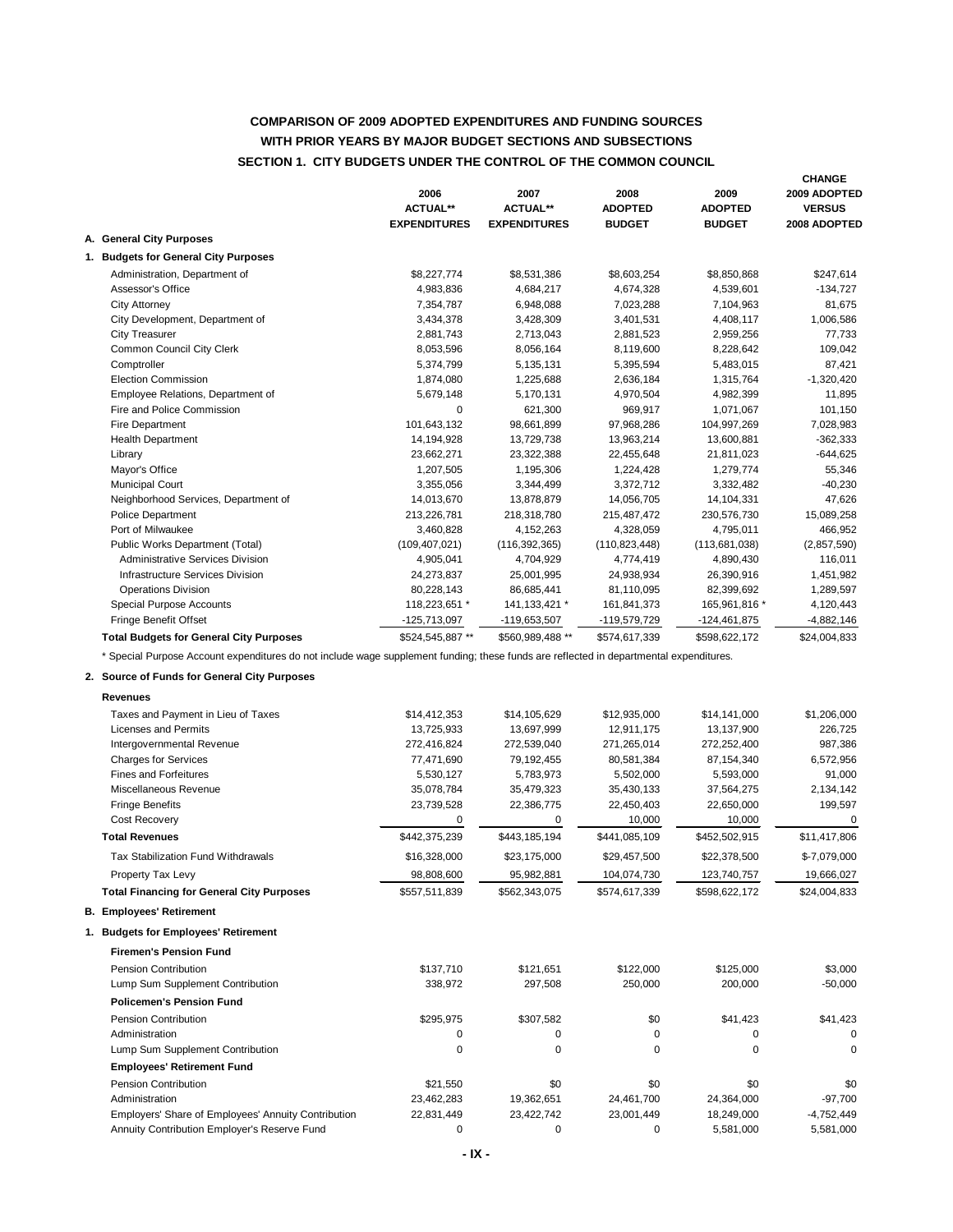|                                                                                                     | 2006<br><b>ACTUAL**</b><br><b>EXPENDITURES</b> | 2007<br><b>ACTUAL**</b><br><b>EXPENDITURES</b> | 2008<br><b>ADOPTED</b><br><b>BUDGET</b> | 2009<br><b>ADOPTED</b><br><b>BUDGET</b> | <b>CHANGE</b><br>2009 ADOPTED<br><b>VERSUS</b><br>2008 ADOPTED |
|-----------------------------------------------------------------------------------------------------|------------------------------------------------|------------------------------------------------|-----------------------------------------|-----------------------------------------|----------------------------------------------------------------|
| <b>Social Security</b>                                                                              |                                                |                                                |                                         |                                         |                                                                |
| Social Security Tax                                                                                 | \$17,256,439                                   | \$17,503,709                                   | \$17,560,704                            | \$18,090,000                            | \$529,296                                                      |
| Former Town of Lake Employees' Retirement Fund                                                      |                                                |                                                |                                         |                                         |                                                                |
| <b>Pension Contribution</b>                                                                         | \$8,673                                        | \$7,506                                        | \$8,700                                 | \$7,300                                 | $$-1,400$                                                      |
|                                                                                                     |                                                |                                                |                                         |                                         |                                                                |
| Former Town of Lake Firemen's Retirement Fund                                                       |                                                |                                                |                                         |                                         |                                                                |
| <b>Pension Contribution</b>                                                                         | \$0                                            | \$0                                            | \$0                                     | \$0                                     | \$0                                                            |
| <b>Deferred Compensation</b>                                                                        | \$1,009,696                                    | \$983,335                                      | \$1,454,342                             | \$1,560,711                             | \$106,369                                                      |
| <b>Total Budgets for Employees' Retirement</b>                                                      | \$65,362,747 **                                | \$62,006,684 **                                | \$66,858,895                            | \$68,218,434                            | \$1,359,539                                                    |
| 2. Source of Funds for Employees' Retirement                                                        |                                                |                                                |                                         |                                         |                                                                |
| <b>Fringe Benefits Pension</b>                                                                      | \$945,700                                      | \$854,682                                      | \$1,042,400                             | \$1,067,000                             | \$24,600                                                       |
| Charges to Retirement Fund                                                                          | 23,172,066                                     | 18,948,735                                     | 24,095,460                              | 24,037,530                              | $-57,930$                                                      |
| Charges to Deferred Compensation                                                                    | 1,009,696                                      | 983,335                                        | 1,454,342                               | 1,560,711                               | 106,369                                                        |
| Miscellaneous Revenue/Reserve Fund                                                                  | 152,160                                        | 101,040                                        | 78,600                                  | 5,665,100                               | 5,586,500                                                      |
| Property Tax Levy                                                                                   | 40,387,713                                     | 41,118,922                                     | 40,188,093                              | 35,888,093                              | $-4,300,000$                                                   |
| <b>Total Financing for Employees' Retirement</b>                                                    | \$65,667,335                                   | \$62,006,714                                   | \$66,858,895                            | \$68,218,434                            | \$1,359,539                                                    |
| C. Capital Improvements                                                                             |                                                |                                                |                                         |                                         |                                                                |
| 1. Budgets for Capital Improvements                                                                 |                                                |                                                |                                         |                                         |                                                                |
| Special Capital Projects or Purposes                                                                | \$961,315                                      | \$47,681                                       | \$8,825,000                             | \$15,825,000                            | \$7,000,000                                                    |
| Administration, Department of                                                                       | 585,078                                        | 835,421                                        | 455,720                                 | 1,656,920                               | 1,201,200                                                      |
| <b>City Attorney</b>                                                                                | 29                                             | 2,904                                          | 0                                       | 0                                       | 0                                                              |
| City Development, Department of                                                                     | 11,197,738                                     | 39,028,869                                     | 71,729,500                              | 43,844,614                              | $-27,884,886$                                                  |
| <b>City Treasurer</b>                                                                               | 9,469                                          | 37,815                                         | 0                                       | 0                                       | 0                                                              |
| Common Council City Clerk                                                                           | 15,610                                         | 12,490                                         | $\mathbf 0$                             | 350,000                                 | 350,000                                                        |
| <b>Election Commission</b>                                                                          | $\mathbf 0$<br>0                               | 0                                              | 0                                       | 40,000<br>0                             | 40,000                                                         |
| Employee Relations, Department of<br>Fire and Police Commission                                     | $\Omega$                                       | 153,495<br>0                                   | 0<br>$\Omega$                           | 150,000                                 | 0<br>150,000                                                   |
| Fire Department                                                                                     | 5,177,696                                      | 2,118,070                                      | 3,208,000                               | 2,807,500                               | $-400,500$                                                     |
| <b>Health Department</b>                                                                            | 553,872                                        | 452,339                                        | 800,000                                 | 864,000                                 | 64,000                                                         |
| Library                                                                                             | 1,069,564                                      | 757,677                                        | 1,238,000                               | 4,144,000                               | 2,906,000                                                      |
| <b>Municipal Court</b>                                                                              | 598,627                                        | 150,617                                        | 429,620                                 | 683,645                                 | 254,025                                                        |
| <b>Police Department</b>                                                                            | 5,085,270                                      | 5,718,578                                      | 2,745,000                               | 6,664,000                               | 3,919,000                                                      |
| Port of Milwaukee                                                                                   | 568,033                                        | 250,024                                        | 500,000                                 | 1,500,000                               | 1,000,000                                                      |
| Public Works, Department of (Total)                                                                 | (88, 471, 783)                                 | (74, 556, 454)                                 | (49, 531, 974)                          | (47, 320, 300)                          | $(-2, 211, 674)$                                               |
| <b>Administration Division</b>                                                                      | 940,029                                        | 615,539                                        | 1,925,000                               | 350,000                                 | $-1,575,000$                                                   |
| Infrastructure Services Division                                                                    | 34,275,236                                     | 27,871,523                                     | 27,810,739                              | 31,707,300                              | 3,896,561                                                      |
| <b>Operations Division</b>                                                                          | 53,256,518                                     | 46,069,392                                     | 19,796,235                              | 15,263,000                              | -4,533,235                                                     |
| Total Budgets for Capital Improvements (Other than<br>Parking, Water Works, and Sewer Maintenance)  | \$114,294,084 **                               | \$124,122,434 **                               | \$139,462,814                           | \$125,849,979                           | \$-13,612,835                                                  |
| <b>Source of Funds for Capital Improvements</b>                                                     |                                                |                                                |                                         |                                         |                                                                |
| <b>General Obligation Borrowings</b>                                                                |                                                |                                                |                                         |                                         |                                                                |
| New Borrowing                                                                                       | \$93,735,674                                   | \$76,477,794                                   | \$60,037,385                            | \$68,276,745                            | \$8,239,360                                                    |
| Carryover Borrowing                                                                                 | 0(a)                                           | 0(a)                                           | 113,239,725 (a)                         | 129,313,585 (a)                         | 16,073,860 (a)                                                 |
| <b>Tax Increment District Public Improvements</b>                                                   |                                                |                                                |                                         |                                         |                                                                |
| New Borrowing                                                                                       | \$9,142,899                                    | \$36,807,399                                   | \$60,451,000                            | \$36,268,614                            | \$-24,182,386                                                  |
| Carryover Borrowing                                                                                 | 0(a)                                           | 0(a)                                           | 109,648,810 (a)                         | 140,310,308 (a)                         | 30,661,498 (a)                                                 |
| <b>Anticipated Special Assessments</b>                                                              |                                                |                                                |                                         |                                         |                                                                |
| <b>New Authorizations</b><br><b>Carryover Special Assessments</b>                                   | \$3,223,155                                    | \$2,010,419                                    | \$2,760,149                             | \$150,300                               | \$-2,609,849                                                   |
|                                                                                                     | 0(a)                                           | 0(a)                                           | 14,476,383 (a)                          | 14,147,349 (a)                          | -329,034 (a)                                                   |
| <b>Capital Improvement Revenues</b>                                                                 |                                                |                                                |                                         |                                         |                                                                |
| <b>Cash Revenues</b>                                                                                | \$52,108                                       | \$137,923                                      | \$12,200,000                            | \$19,390,000                            | \$7,190,000                                                    |
| <b>Carryover Capital Revenues</b><br>Property Tax Levy                                              | 0(a)<br>8,140,248                              | 0(a)<br>8,688,899                              | 0(a)<br>4,014,280                       | 0(a)<br>1,764,320                       | 0(a)<br>-2,249,960                                             |
| Total Financing for Capital Improvements (Other than<br>Parking, Water Works and Sewer Maintenance) | \$114,294,084 *                                | \$124,122,434 *                                | \$139,462,814                           | \$125,849,979                           | \$-13,612,835                                                  |

(a) Reiteration of prior year's authority does not affect budget totals.

\* Does not include school board expenditures.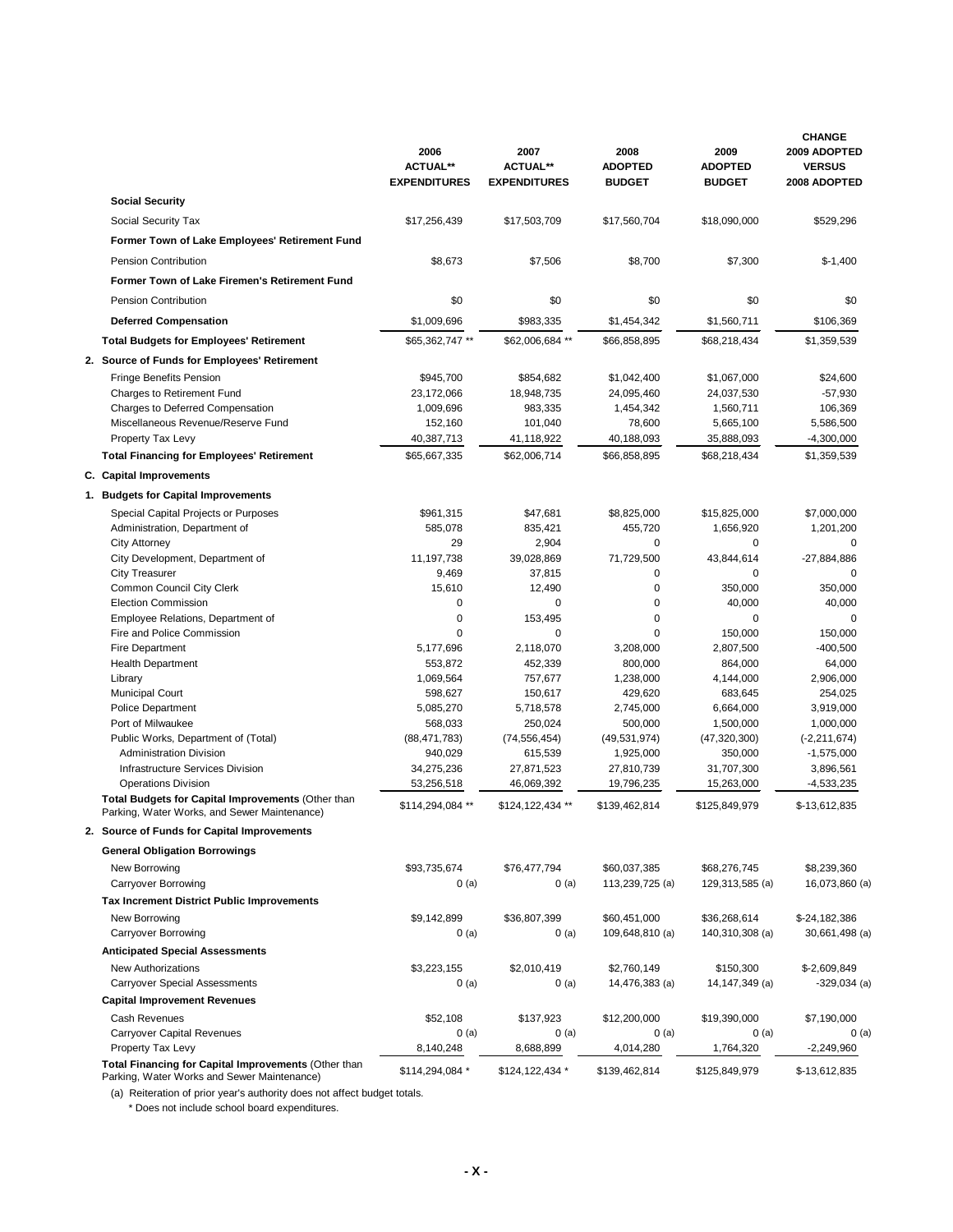|                                                                                                                                               | 2006<br><b>ACTUAL**</b><br><b>EXPENDITURES</b> | 2007<br><b>ACTUAL**</b><br><b>EXPENDITURES</b> | 2008<br><b>ADOPTED</b><br><b>BUDGET</b> | 2009<br><b>ADOPTED</b><br><b>BUDGET</b> | <b>CHANGE</b><br>2009 ADOPTED<br><b>VERSUS</b><br>2008 ADOPTED |  |  |
|-----------------------------------------------------------------------------------------------------------------------------------------------|------------------------------------------------|------------------------------------------------|-----------------------------------------|-----------------------------------------|----------------------------------------------------------------|--|--|
| D. City Debt (Including School Purposes)                                                                                                      |                                                |                                                |                                         |                                         |                                                                |  |  |
| 1. Budget for City Debt                                                                                                                       |                                                |                                                |                                         |                                         |                                                                |  |  |
| <b>Bonded Debt (Principal)</b>                                                                                                                | \$82,506,794                                   | \$147,892,532                                  | \$113,146,295                           | \$215,436,667                           | \$102,290,372                                                  |  |  |
| Bonded Debt (Interest)                                                                                                                        | 34,831,872                                     | 35,360,182                                     | 53,418,112                              | 52,176,449                              | $-1,241,663$                                                   |  |  |
| Bonded Debt (Fees)                                                                                                                            | 0                                              | 45,820                                         | 40,000                                  | 400,000                                 | 360,000                                                        |  |  |
| Bonded Debt (Issuance Expenses)                                                                                                               | 484,373                                        | 77,652                                         | 1,000,000                               | 1,000,000                               | 0                                                              |  |  |
| <b>Subtotal</b>                                                                                                                               | \$117,823,039                                  | \$183,376,186                                  | \$167,604,407                           | \$269,013,116                           | \$101,408,709                                                  |  |  |
| Less: Prepayment                                                                                                                              |                                                |                                                |                                         |                                         |                                                                |  |  |
| Prepayment Deduction (PDAF)                                                                                                                   | \$-5,000,000                                   | $$-7,300,000$                                  | $$-7,400,000$                           | $$-6,500,000$                           | \$900,000                                                      |  |  |
| <b>Special Assessment</b>                                                                                                                     | $-3,551,000$                                   | $-3,258,000$                                   | $-3,571,849$                            | $-3,850,301$                            | -278,452                                                       |  |  |
| Total Budget for City Debt (a)                                                                                                                | \$109,272,039 **                               | \$172,818,186 **                               | \$156,632,558                           | \$258,662,815                           | \$102,030,257                                                  |  |  |
|                                                                                                                                               |                                                | <b>Milwaukee School Board</b>                  |                                         |                                         |                                                                |  |  |
| (a) Included in city debt amounts above are the following amounts for school                                                                  |                                                | 2006                                           | \$18,722,113<br>\$20,338,735            |                                         |                                                                |  |  |
| purposes not controlled by the Common Council.                                                                                                |                                                | 2007<br>2008                                   | \$20,763,771                            | (est.)                                  |                                                                |  |  |
|                                                                                                                                               |                                                | 2009                                           | \$20,556,484                            | (est.)                                  |                                                                |  |  |
| 2. Source of Funds for City Debt                                                                                                              |                                                |                                                |                                         |                                         |                                                                |  |  |
| Revenues                                                                                                                                      | \$28,363,000                                   | \$83,878,000                                   | \$51,141,200                            | \$147,918,917                           | \$96,777,717                                                   |  |  |
| TID Increments from Prior Year                                                                                                                | 18,804,333                                     | 17,423,000                                     | 15,805,700                              | 22,869,085                              | 7,063,385                                                      |  |  |
| <b>Delinquent Tax Revenues</b>                                                                                                                | 14,076,527                                     | 15,837,000                                     | 15,484,663                              | 17,269,003                              | 1,784,340                                                      |  |  |
| Property Tax Levy                                                                                                                             | 58,725,236                                     | 67,421,689                                     | 74,200,995                              | 70,605,810                              | $-3,595,185$                                                   |  |  |
| <b>Total Financing for City Debt</b>                                                                                                          | \$119,969,096                                  | \$184,559,689                                  | \$156,632,558                           | \$258,662,815                           | \$102,030,257                                                  |  |  |
| E. Delinguent Tax                                                                                                                             |                                                |                                                |                                         |                                         |                                                                |  |  |
| 1. Budget for Delinquent Tax Fund                                                                                                             |                                                |                                                |                                         |                                         |                                                                |  |  |
| Delinquent Tax Fund                                                                                                                           | \$1,000,000                                    | \$1,000,000                                    | \$0                                     | \$0                                     | \$0                                                            |  |  |
| 2. Source of Funds for Delinquent Tax Fund                                                                                                    |                                                |                                                |                                         |                                         |                                                                |  |  |
| Property Tax Levy                                                                                                                             | \$1,000,000                                    | \$1,000,000                                    | \$0                                     | \$0                                     | \$0                                                            |  |  |
| F. Common Council Contingent Fund                                                                                                             |                                                |                                                |                                         |                                         |                                                                |  |  |
| 1. Budget for Common Council Contingent Fund                                                                                                  |                                                |                                                |                                         |                                         |                                                                |  |  |
| Common Council Contingent Fund                                                                                                                | \$5,436,801 *                                  | \$5,500,000 *                                  | \$5,000,000                             | \$5,000,000                             | \$0                                                            |  |  |
| 2. Source of Funds for Common Council Contingent Fund                                                                                         |                                                |                                                |                                         |                                         |                                                                |  |  |
| Property Tax Levy                                                                                                                             | \$5,500,000                                    | \$5,500,000                                    | \$5,000,000                             | \$5,000,000                             | \$0                                                            |  |  |
|                                                                                                                                               |                                                |                                                |                                         |                                         |                                                                |  |  |
| * 2006 and 2007 experience shown for informational purposes only.                                                                             |                                                |                                                |                                         |                                         |                                                                |  |  |
| Expenditure experience represents transfers and expenditures authorized by resolution.                                                        |                                                |                                                |                                         |                                         |                                                                |  |  |
| <b>Subtotal Budget Authorizations Common Council</b><br><b>Controlled Purposes</b> (Except Water and Special Revenue<br>Accounts)             | \$814,474,757                                  | \$920,936,792                                  | \$942,571,606                           | \$1,056,353,400                         | \$113,781,794                                                  |  |  |
| Non-Tax Levy                                                                                                                                  | \$651,380,557                                  | \$719,819,521                                  | \$715,093,508                           | \$819,354,420                           | \$104,260,912                                                  |  |  |
| Tax Levy                                                                                                                                      | \$212,561,797                                  | \$219,712,391                                  | \$227,478,098                           | \$236,998,980                           | \$9,520,882                                                    |  |  |
| <b>Subtotal Financing for (Estimated Revenues) Common</b><br><b>Council Controlled Budgets (Except Water and Special</b><br>Revenue Accounts) | \$863,942,354                                  | \$939,531,912                                  | \$942,571,606                           | \$1,056,353,400                         | \$113,781,794                                                  |  |  |
| Special Revenue Accounts Sections G through M                                                                                                 |                                                |                                                |                                         |                                         |                                                                |  |  |
| G. Parking                                                                                                                                    |                                                |                                                |                                         |                                         |                                                                |  |  |
|                                                                                                                                               |                                                |                                                |                                         |                                         |                                                                |  |  |
| 1. Budget for Parking Program<br>Operating and Maintenance Expense                                                                            | \$24,257,234                                   | \$25,155,812                                   | \$26,040,922                            | \$26,552,163                            | \$511,241                                                      |  |  |
| Transfer to General Fund                                                                                                                      | 15,210,000                                     | 15,800,000                                     | 17,000,000                              | 18,132,150                              | 1,132,150                                                      |  |  |
| Capital Improvement Program                                                                                                                   | 1,067,947                                      | 2,141,626                                      | 2,700,000                               | 2,936,000                               | 236,000                                                        |  |  |
| Capital Improvements to be Financed from Available<br>Cash Reserves                                                                           | 0                                              | 0                                              | 5,000,000                               | 5,000,000                               | $\mathbf 0$                                                    |  |  |
| <b>Total Budget for Parking Program</b>                                                                                                       | \$40,535,181 **                                | \$43,097,438 **                                | \$50,740,922                            | \$52,620,313                            | \$1,879,391                                                    |  |  |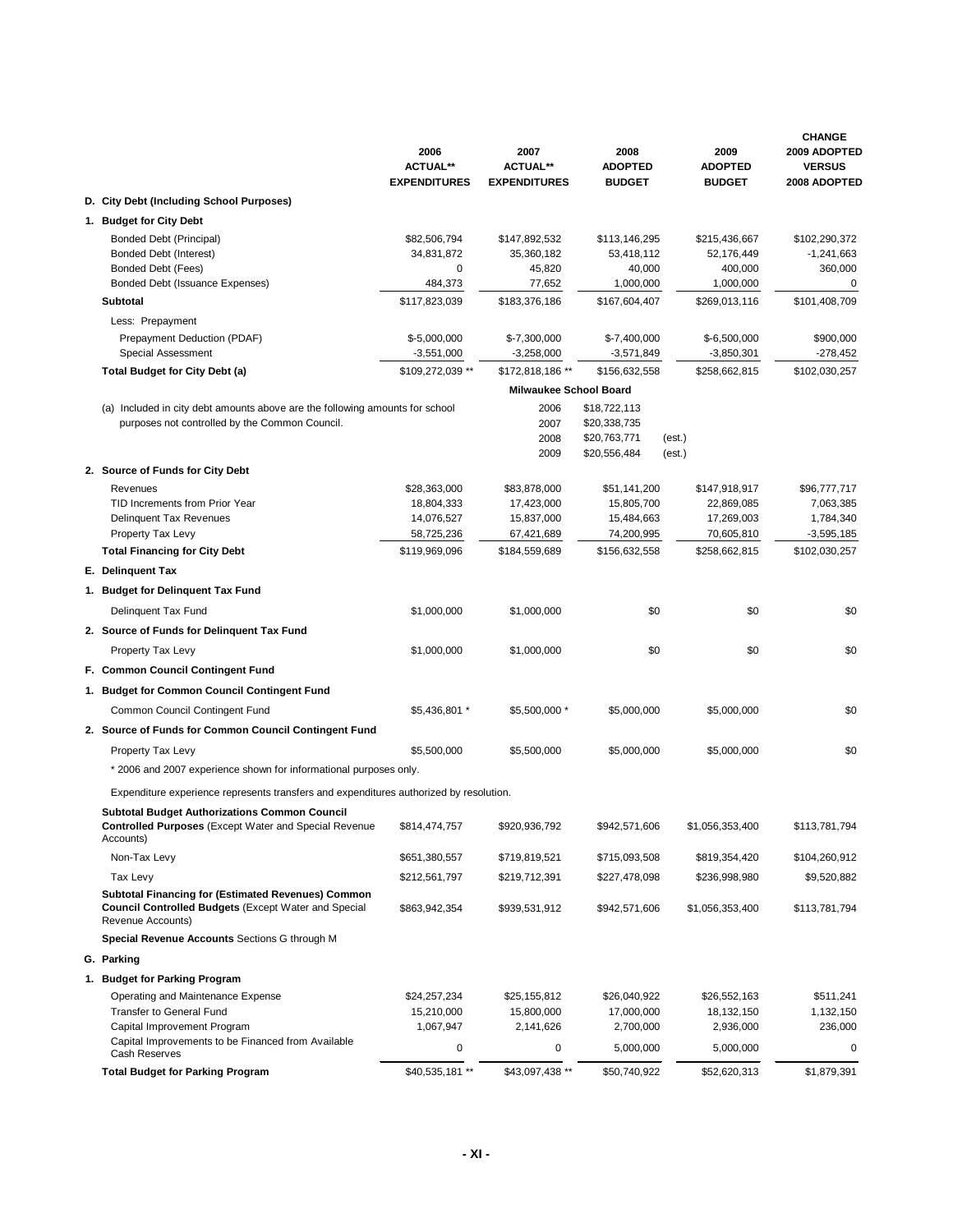|                                                                                  | 2006<br><b>ACTUAL**</b>       | 2007<br><b>ACTUAL**</b>       | 2008<br><b>ADOPTED</b>     | 2009<br><b>ADOPTED</b>     | <b>CHANGE</b><br>2009 ADOPTED<br><b>VERSUS</b> |
|----------------------------------------------------------------------------------|-------------------------------|-------------------------------|----------------------------|----------------------------|------------------------------------------------|
|                                                                                  | <b>EXPENDITURES</b>           | <b>EXPENDITURES</b>           | <b>BUDGET</b>              | <b>BUDGET</b>              | 2008 ADOPTED                                   |
| 2. Source of Funds for Parking Operations                                        |                               |                               |                            |                            |                                                |
| <b>Parking Permits</b>                                                           | \$2,760,514                   | \$2,913,815                   | \$2,713,000                | \$2,914,000                | \$201,000                                      |
| Meters                                                                           | 4,159,082                     | 4,088,508                     | 4,122,000                  | 4,555,000                  | 433,000                                        |
| Rental and Lease of Facilities                                                   | 6,863,094                     | 7,123,748                     | 6,760,813                  | 7,112,384                  | 351,571                                        |
| Towing of Vehicles<br>Vehicle Disposal                                           | 3,252,855<br>2,572,173        | 3,991,550<br>2,258,743        | 3,050,986<br>2,500,000     | 3,800,000<br>2,200,000     | 749,014<br>$-300,000$                          |
| Miscellaneous                                                                    | 280,741                       | 271,352                       | 275,000                    | 275,000                    | 0                                              |
| <b>Subtotal Financing of Parking Operations</b>                                  | \$19,888,459                  | \$20,647,716                  | \$19,421,799               | \$20,856,384               | \$1,434,585                                    |
| <b>Other Funding Sources</b>                                                     |                               |                               |                            |                            |                                                |
| Withdrawal from Reserves                                                         | \$0                           | \$1,088,965                   | \$4,019,123                | \$4,195,779                | \$176,656                                      |
| <b>Citation Revenue</b>                                                          | 20,444,892                    | 18,949,885                    | 19,600,000                 | 19,632,150                 | 32,150                                         |
| Miscellaneous                                                                    | 601,473                       | 269,246                       | $\mathbf 0$                | 0                          | 0                                              |
| Capital Improvements to be Financed from Available:                              |                               |                               |                            |                            |                                                |
| Cash Reserves                                                                    | \$0                           | \$0                           | \$5,000,000                | \$5,000,000                | \$0                                            |
| New Borrowing                                                                    | 1,008,146                     | $\mathbf 0$                   | 2,700,000                  | 2,936,000                  | 236,000                                        |
| Carryover Borrowing                                                              | 0                             | $\mathbf 0$                   | 2,636,369 (a)              | 4,098,064 (a)              | 1,461,695 (a)                                  |
| <b>Subtotal Other Funding Sources</b>                                            | \$22,054,511                  | \$20,308,096                  | \$31,319,123               | \$31,763,929               | \$444,806                                      |
| <b>Total Financing for Parking</b>                                               | \$41,942,970                  | \$40,955,812                  | \$50,740,922               | \$52,620,313               | \$1,879,391                                    |
| (a) Reiteration of prior year's authority does not affect budget totals.         |                               |                               |                            |                            |                                                |
| H. Grants and Aids Projects (Except Capital Projects)                            |                               |                               |                            |                            |                                                |
| 1. Budget for Grants and Aids Projects                                           |                               |                               |                            |                            |                                                |
|                                                                                  |                               |                               |                            |                            |                                                |
| Grantor Share (Non-City)                                                         | \$65,463,666                  | \$52,803,606                  | \$77,028,771               | \$78,370,351               | \$1,341,580                                    |
| <b>Total for Grants and Aids Projects</b>                                        | \$65,463,666 **               | \$52,803,606 **               | \$77,028,771               | \$78,370,351               | \$1,341,580                                    |
| 2. Source of Funds for Grants and Aids Projects                                  |                               |                               |                            |                            |                                                |
| Grantor Share (Non-City)                                                         | \$65,463,666                  | \$52,803,606                  | \$77,028,771               | \$78,370,351               | \$1,341,580                                    |
| <b>Total Financing for Grants and Aids Projects (Except</b><br>Capital Projects) | \$62,112,981                  | \$52,803,606                  | \$77,028,771               | \$78,370,351               | \$1,341,580                                    |
| I. Economic Development Fund                                                     |                               |                               |                            |                            |                                                |
| 1. Budget for Economic Development Fund                                          |                               |                               |                            |                            |                                                |
| <b>Business Improvement Districts</b>                                            | \$9,295,599                   | \$6,179,845                   | \$6,680,101                | \$7,142,523                | \$462,422                                      |
| <b>Total Budget for Economic Development Fund</b>                                | \$9,295,599                   | \$6.179.845                   | \$6,680,101                | \$7,142,523                | \$462,422                                      |
| 2. Source of Funds for Economic Development Fund                                 |                               |                               |                            |                            |                                                |
|                                                                                  |                               |                               |                            |                            |                                                |
| <b>Business Improvement District Assessments</b>                                 | \$9,296,519                   | \$7,580,219                   | \$6,680,101                | \$7,142,523                | \$462,422                                      |
| <b>Total Source of Funds for Economic Development Fund</b>                       | \$9,296,519                   | \$7,580,219                   | \$6,680,101                | \$7,142,523                | \$462,422                                      |
| J. Water Works                                                                   |                               |                               |                            |                            |                                                |
| 1. Budget for Water Works, Department of Public Works                            |                               |                               |                            |                            |                                                |
| <b>Operating Budget</b>                                                          | \$60,482,646                  | \$63,655,263                  | \$67,709,700               | \$71,008,475               | \$3,298,775                                    |
| Capital Improvements Program                                                     | 13,171,894                    | 15,485,215                    | 36,769,000                 | 27,096,000                 | $-9,673,000$                                   |
| Deposits to Special Accounts (Retained Earnings)                                 | 14,486,417                    | 15,411,049                    | 23,569,000                 | 26,696,000                 | 3,127,000                                      |
| <b>Total Expenditures and Deposits</b>                                           | \$88,140,957 **               | \$94,551,527 **               | \$128,047,700              | \$124,800,475              | $$-3,247,225$                                  |
| 2. Source of Funds for Water Works                                               |                               |                               |                            |                            |                                                |
| Operating Revenue                                                                | \$64,423,714                  | \$67,670,886                  | \$69,825,297               | \$68,212,700               | $$-1,612,597$                                  |
| Non-Operating Revenue<br>Proceeds from Borrowing                                 | 10,608,382<br>0               | 9,619,098<br>0                | 10,619,000<br>12,500,000   | 10,237,000<br>0            | $-382,000$<br>-12,500,000                      |
| <b>Retained Earnings</b>                                                         | 13,108,861                    | 17,261,543                    | 35,103,403                 | 46,350,775                 | 11,247,372                                     |
| <b>Total Source of Funds for Water Works</b>                                     | \$88,140,957                  | \$94,551,527                  | \$128,047,700              | \$124,800,475              | \$-3,247,225                                   |
| K. Sewer Maintenance                                                             |                               |                               |                            |                            |                                                |
|                                                                                  |                               |                               |                            |                            |                                                |
| 1. Budget for Sewer Maintenance                                                  |                               |                               |                            |                            |                                                |
| <b>Operating Budget</b><br><b>Capital Budget</b>                                 | \$31,134,316                  | \$36,583,470                  | \$40,162,619               | \$44,898,343               | \$4,735,724                                    |
| <b>Total Budget for Sewer Maintenance</b>                                        | 15,054,609<br>\$46,188,925 ** | 19,502,394<br>\$56,085,864 ** | 29,950,000<br>\$70,112,619 | 31,450,000<br>\$76,348,343 | 1,500,000<br>\$6,235,724                       |
|                                                                                  |                               |                               |                            |                            |                                                |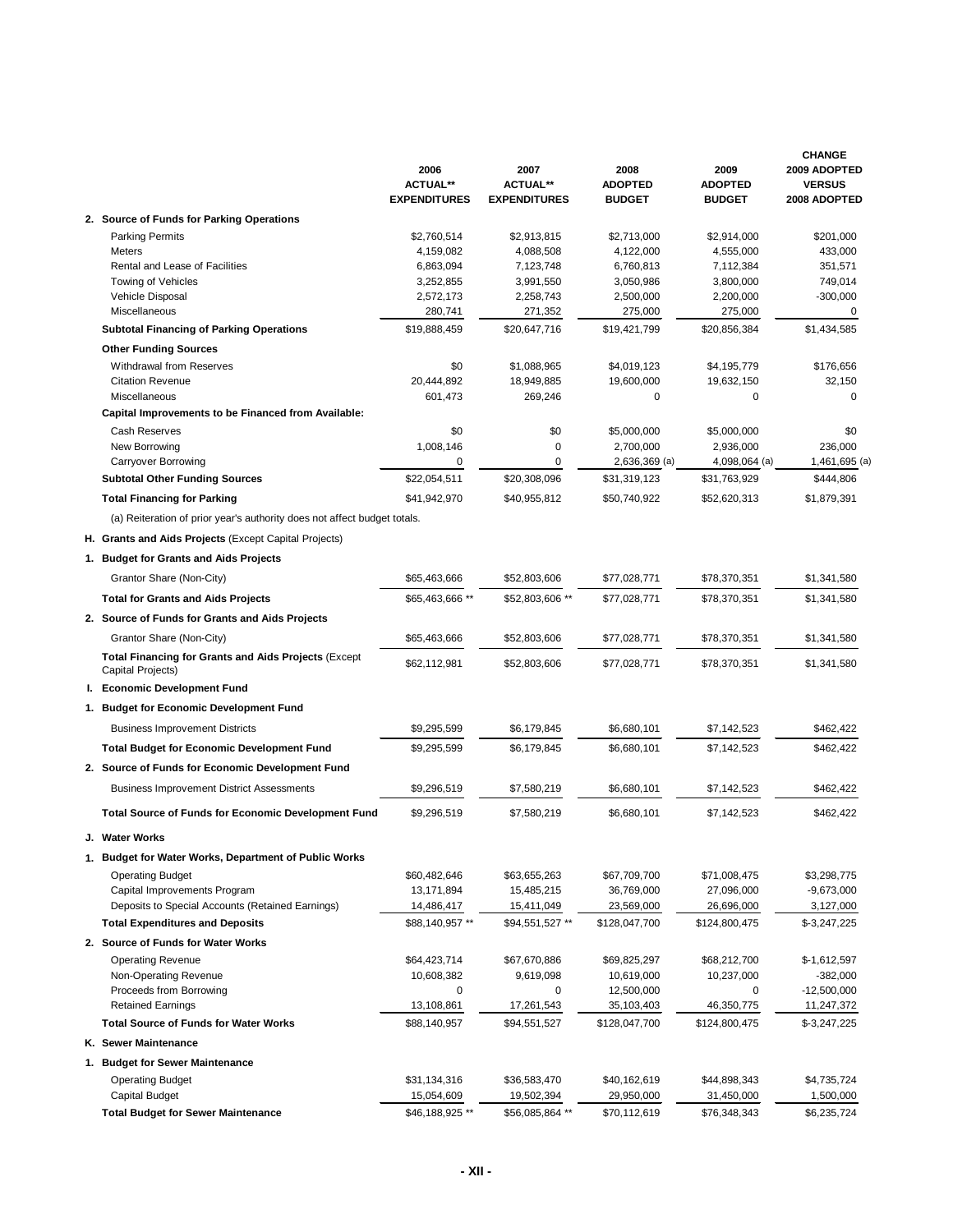|                                                                                                                                        | 2006<br><b>ACTUAL**</b><br><b>EXPENDITURES</b> | 2007<br><b>ACTUAL**</b><br><b>EXPENDITURES</b> | 2008<br><b>ADOPTED</b><br><b>BUDGET</b> | 2009<br><b>ADOPTED</b><br><b>BUDGET</b> | <b>CHANGE</b><br>2009 ADOPTED<br><b>VERSUS</b><br>2008 ADOPTED |
|----------------------------------------------------------------------------------------------------------------------------------------|------------------------------------------------|------------------------------------------------|-----------------------------------------|-----------------------------------------|----------------------------------------------------------------|
| 2. Source of Funds for Sewer Maintenance                                                                                               |                                                |                                                |                                         |                                         |                                                                |
| Sewer User Fee                                                                                                                         | \$26,758,568                                   | \$23,769,847                                   | \$25,382,000                            | \$26,617,000                            | \$1,235,000                                                    |
| Storm Water Fee                                                                                                                        | 6.393.295                                      | 12.771.655                                     | 12.600.000                              | 18.720.330                              | 6,120,330                                                      |
| <b>Charges for Services</b>                                                                                                            | 1,109,171                                      | 1,215,558                                      | 768,800                                 | 1,200,000                               | 431,200                                                        |
| Miscellaneous Revenue                                                                                                                  | 369,152                                        | 413,959                                        | 295,000                                 | 370,300                                 | 75,300                                                         |
| <b>Retained Earnings</b>                                                                                                               | $-3,495,870$                                   | $-1,587,549$                                   | 3,366,819                               | 890,713                                 | $-2,476,106$                                                   |
| Proceeds from Borrowing                                                                                                                | 15,054,609                                     | 19,502,394                                     | 27,700,000                              | 28,550,000                              | 850,000                                                        |
| <b>Total Source of Funds for Sewer Maintenance</b>                                                                                     | \$46,188,925                                   | \$56,085,864                                   | \$70,112,619                            | \$76,348,343                            | \$6,235,724                                                    |
| M. Delinquent County Taxes                                                                                                             |                                                |                                                |                                         |                                         |                                                                |
| 1. Budget for Delinguent County Taxes                                                                                                  |                                                |                                                |                                         |                                         |                                                                |
| Delinquent County Taxes and Tax Certificate Purchases                                                                                  | \$10,069,377                                   | \$12,002,314                                   | \$10,329,620                            | \$15,000,000                            | \$4,670,380                                                    |
| <b>Total Budget for Delinguent County Taxes</b>                                                                                        | \$10,069,377                                   | \$12,002,314                                   | \$10,329,620                            | \$15,000,000                            | \$4,670,380                                                    |
| 2. Source of Funds for Delinguent County Taxes                                                                                         |                                                |                                                |                                         |                                         |                                                                |
| Purchase of Milwaukee County Delinquent Taxes                                                                                          | \$10,069,377                                   | \$12,002,314                                   | \$10,329,620                            | \$15,000,000                            | \$4,670,380                                                    |
| <b>Total Source of Funds for Delinquent County Taxes</b>                                                                               | \$10,069,377                                   | \$12,002,314                                   | \$10,329,620                            | \$15,000,000                            | \$4,670,380                                                    |
| <b>Subtotal Budget Authorization for Special Revenue</b><br><b>Accounts</b>                                                            | \$259,693,705                                  | \$264.720.594                                  | \$342,939,733                           | \$354,282,005                           | \$11,342,272                                                   |
| <b>Subtotal Estimated Revenues for Special Revenue</b><br><b>Accounts</b>                                                              | \$257,751,729                                  | \$263,979,342                                  | \$342,939,733                           | \$354,282,005                           | \$11,342,272                                                   |
| Total All Budgets Under the Control of the Common<br><b>Council</b> (Includes Water and Special Revenue Accounts)                      | \$1,074,168,462                                | \$1,185,657,386                                | \$1,285,511,339                         | \$1,410,635,405                         | \$125,124,066                                                  |
| <b>Total Financing Revenues of Budgets Under the</b><br>Control of the Common Council (Includes Water and<br>Special Revenue Accounts) | \$1,121,694,083                                | \$1,203,511,254                                | \$1,285,511,339                         | \$1,410,635,405                         | \$125,124,066                                                  |

\*\* Expenditures include funding carried over from prior year.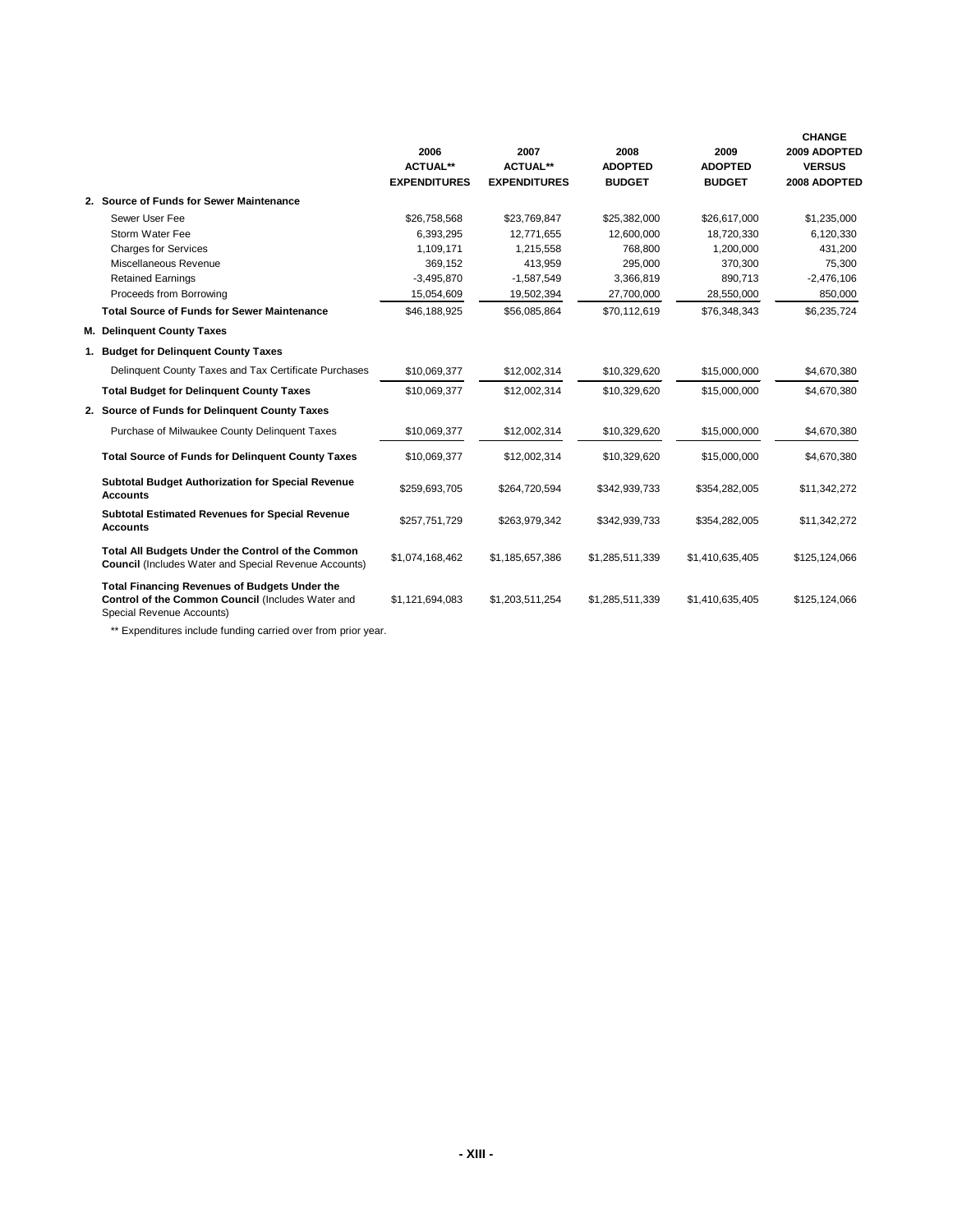# **SECTION II. SUMMARY OF BORROWING AUTHORIZATIONS**

**(Including School Purposes)**

|                                                     | 2007            | 2008            | 2009            |
|-----------------------------------------------------|-----------------|-----------------|-----------------|
| <b>General Obligation Bonds or Short Term Notes</b> |                 |                 |                 |
| <b>New Borrowing</b>                                |                 |                 |                 |
| <b>General City Purposes</b>                        | \$61,700,490    | \$62,737,385    | \$71,212,745    |
| Schools                                             | 6,000,000       | 2,000,000       | 2,000,000       |
| <b>Subtotal New Borrowing</b>                       | \$67,700,490    | \$64,737,385    | \$73,212,745    |
| Carryover Borrowing*                                | (97,780,837)    | (127, 276, 094) | (135, 411, 649) |
| <b>Subtotal</b>                                     | \$67,700,490    | \$64,737,385    | \$73,212,745    |
| <b>Special Assessment Borrowing</b>                 |                 |                 |                 |
| New Borrowing                                       | \$2,867,244     | \$2,760,149     | \$150,300       |
| Carryover Borrowing*                                | (19, 151, 639)  | (14, 746, 383)  | (14, 147, 349)  |
| <b>Subtotal</b>                                     | \$2,867,244     | \$2,760,149     | \$150,300       |
| <b>Contingency Borrowing</b>                        |                 |                 |                 |
| New Borrowing                                       | \$110,000,000   | \$110,000,000   | \$130,000,000   |
| Carryover Borrowing*                                | (0)             | (0)             | (0)             |
| <b>Subtotal</b>                                     | \$110,000,000   | \$110,000,000   | \$130,000,000   |
| <b>Tax Incremental District Borrowing</b>           |                 |                 |                 |
| New Borrowing                                       | \$70,280,000    | \$60,451,000    | \$36,268,614    |
| Carryover Borrowing*                                | (71, 151, 734)  | (109, 648, 810) | (140, 310, 308) |
| <b>Subtotal</b>                                     | \$70,280,000    | \$60,451,000    | \$36,268,614    |
| <b>Delinquent Taxes Borrowing</b>                   |                 |                 |                 |
| New Borrowing                                       | \$17,000,000    | \$17,000,000    | \$21,000,000    |
| Carryover Borrowing*                                | (0)             | (0)             | (0)             |
| <b>Subtotal</b>                                     | \$17,000,000    | \$17,000,000    | \$21,000,000    |
| <b>Revenue Anticipation Borrowing</b>               |                 |                 |                 |
| New Borrowing                                       | \$300,000,000   | \$300,000,000   | \$350,000,000   |
| Carryover Borrowing*                                | (0)             | (0)             | (0)             |
| <b>Subtotal</b>                                     | \$300,000,000   | \$300,000,000   | \$350,000,000   |
| <b>Water Works Borrowing</b>                        |                 |                 |                 |
| New Borrowing                                       | \$0             | \$12,500,000    | \$0             |
| Carryover Borrowing*                                | (0)             | (0)             | (12,500,000)    |
| <b>Subtotal</b>                                     | \$0             | \$12,500,000    | \$0             |
| <b>Sewer Maintenance Fund Borrowing</b>             |                 |                 |                 |
| New Borrowing                                       | \$24,500,000    | \$27,700,000    | \$28,550,000    |
| Carryover Borrowing*                                | (49,909,500)    | (46, 261, 582)  | (57, 518, 648)  |
| <b>Subtotal</b>                                     | \$24,500,000    | \$27,700,000    | \$28,550,000    |
| <b>Total All Borrowing</b>                          |                 |                 |                 |
| New Borrowing                                       | \$592,347,734   | \$595,148,534   | \$639,181,659   |
| Carryover Borrowing*                                | (237, 993, 710) | (43,380,681)    | (359, 887, 954) |
| <b>Total</b>                                        | \$592,347,734   | \$595,148,534   | \$639,181,659   |

\* Not included in budget totals, reiteration of prior years authority.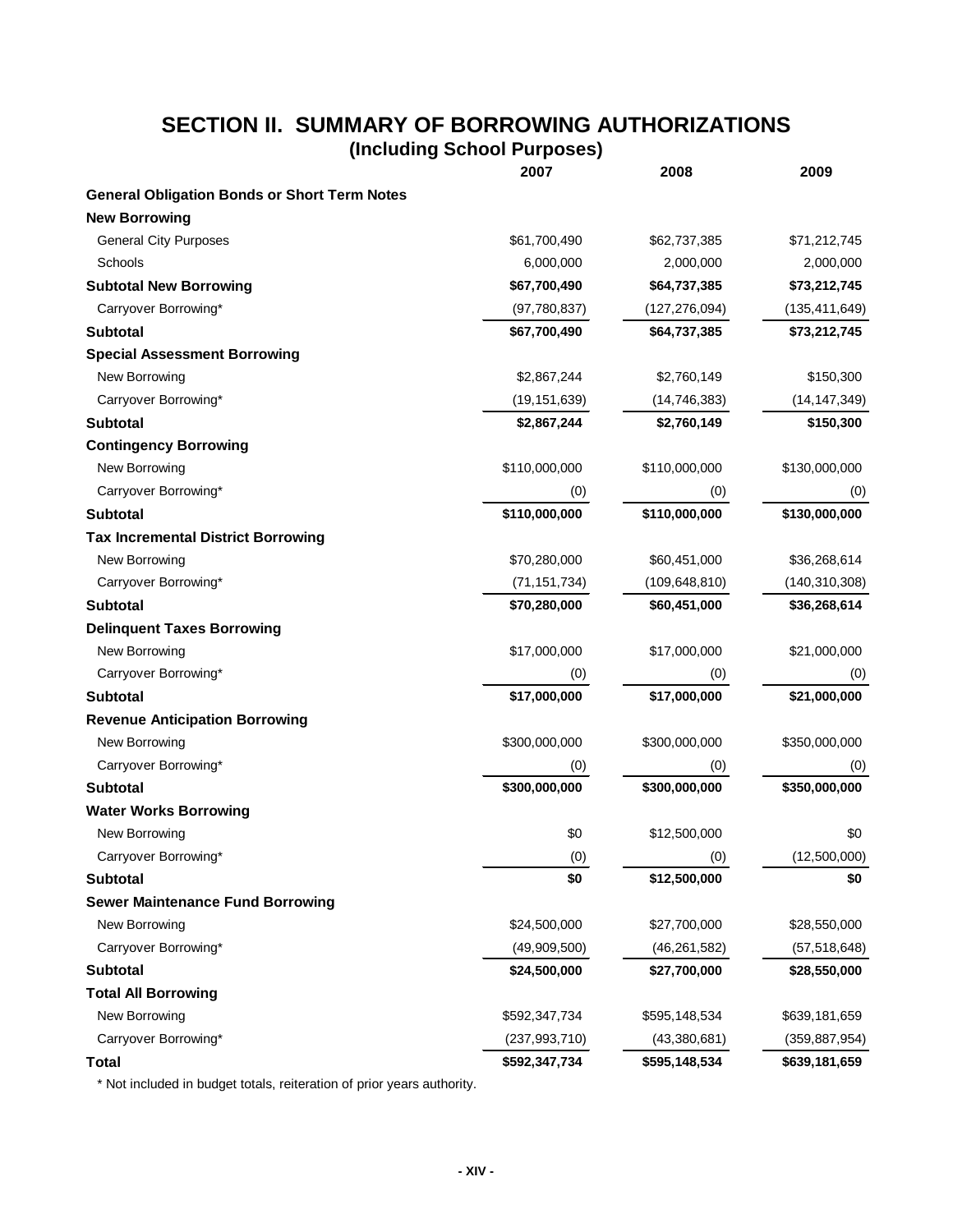#### **2009 SALARY AND WAGE INFORMATION USED FOR BUDGET PURPOSES (FOR INFORMATIONAL PURPOSES ONLY)**

The salary and rates shown in the following salary and wage schedule are based on the most current information available as of the date of the submittal of the 2009 adopted budget. (Please refer to the note at the end of schedule for procedure and assumption utilized in determining salary and wage appropriations in the 2009 budget.)

#### **(MINIMUM - MAXIMUM) CURRENT RATES**

| Pay   | <b>Annual Rate</b>                 |                                    | Pay   |                 | <b>Annual Rate</b>                 | Pay   |                 | <b>Annual Rate</b>                 | Pay   |         | <b>Annual Rate</b>                 | Pay   |         | <b>Annual Rate</b>                     |
|-------|------------------------------------|------------------------------------|-------|-----------------|------------------------------------|-------|-----------------|------------------------------------|-------|---------|------------------------------------|-------|---------|----------------------------------------|
| Range |                                    | Minimum Maximum                    | Range | Minimum         | Maximum                            | Range |                 | Minimum Maximum                    | Range | Minimum | Maximum                            | Range | Minimum | Maximum                                |
| 001   | 36,507                             | 51,105<br>$\sim$                   | 255   | 38,772          | 43,265<br>$\overline{\phantom{a}}$ | 445   | 34,767          | 38,474<br>$\overline{\phantom{a}}$ | 572   | 45,348  | 52,766<br>$\overline{\phantom{a}}$ | 733   | 38,391  | 47,367<br>$\overline{\phantom{a}}$     |
| 002   | 38,902                             | $\sim$<br>54,455                   | 258   | 39,090          | 44,325<br>$\overline{\phantom{a}}$ | 450   | 35,501          | 41,679<br>$\overline{\phantom{a}}$ | 576   | 51,432  | 60,859<br>$\overline{\phantom{a}}$ | 734   | 38,391  | $-47,835$                              |
| 003   | 41,458                             | 58,036<br>$\sim$                   | 260   | 39,408          | 44,336<br>$\overline{\phantom{a}}$ | 455   | 36,362          | 40,539<br>$\overline{\phantom{a}}$ | 587   | 53,646  | 63,981<br>$\overline{\phantom{a}}$ | 740   | 34,853  | 38,199<br>$\overline{\phantom{a}}$     |
| 004   | 44,194                             | 61,870<br>$\sim$                   | 262   | 39,886          | 44,905<br>$\overline{\phantom{a}}$ | 460   | 37,221          | 41,715<br>$\overline{\phantom{a}}$ | 588   | 44,881  | 69,753<br>$\blacksquare$           | 741   | 35,644  | 39,206<br>$\overline{\phantom{a}}$     |
|       |                                    |                                    |       |                 |                                    | 465   | 38,002          | 44,658                             |       |         |                                    |       |         |                                        |
| 005   | 47,109<br>$\blacksquare$           | 65,956                             | 265   | 40,611          | 45,777<br>$\overline{\phantom{a}}$ | 475   | 38,241          | 45,901<br>$\overline{\phantom{a}}$ | 589   | 55,276  | 62,214<br>$\overline{\phantom{a}}$ | 742   | 35,983  | 40,289<br>÷,                           |
| 006   | 50,206                             | 70,295<br>$\overline{\phantom{a}}$ | 268   | 40,859          | 46,548<br>$\overline{\phantom{a}}$ | 478   | 35,491          | 47,360<br>$\overline{\phantom{a}}$ | 591   | 58,421  | 70,986<br>$\overline{\phantom{a}}$ | 750   | 28,868  | 45,340<br>$\overline{\phantom{a}}$     |
| 007   | 53,518                             | 74,922<br>$\sim$                   | 270   | 41,657          | 47,346<br>$\overline{\phantom{a}}$ | 480   | 21,230          | 29,332<br>$\blacksquare$           | 592   | 37,703  | 45,242<br>$\overline{\phantom{a}}$ | 785   | 51,452  | 57,909<br>$\overline{\phantom{a}}$     |
| 008   | 57,028                             | $\sim$<br>79,836                   | 272   | 29,047          | 29,729<br>$\overline{\phantom{a}}$ | 490   | 29,592          | 35,831<br>$\overline{\phantom{a}}$ | 593   | 41,791  | 50,589<br>$\overline{\phantom{a}}$ | 786   |         | 62,005<br>$\qquad \qquad \blacksquare$ |
| 009   | 60,809                             | 85,129<br>$\sim$                   | 274   | 31,116          | 36,366<br>$\blacksquare$           | 495   | 33,714          | $\blacksquare$<br>38,840           | 594   | 43,282  | 52,516<br>$\overline{\phantom{a}}$ | 788   | 56,223  | 63,279<br>$\overline{\phantom{a}}$     |
| 010   | 64,804                             | 90,728<br>$\sim$                   | 275   | 41,657          | 48,245<br>$\overline{\phantom{a}}$ | 500   | 33,316          | 36,708<br>$\overline{\phantom{a}}$ | 595   | 44,895  | 54,519<br>$\overline{\phantom{a}}$ | 796   | 52,406  | 69,430<br>$\overline{\phantom{a}}$     |
| 011   | 69,089                             | 96,721<br>$\sim$                   | 276   | 39,753          | 43,821<br>$\overline{\phantom{a}}$ | 503   | 31,309          | 37,393<br>$\overline{\phantom{a}}$ | 596   | 46,609  | 56,603<br>$\overline{\phantom{a}}$ | 798   | 60,954  | 78,923<br>$\overline{\phantom{a}}$     |
| 012   | 73,626                             | $-103,076$                         | 280   |                 | 46,458<br>۰                        | 504   | 33,316          | 38,473<br>$\overline{\phantom{a}}$ | 598   | 52,170  | 63,366<br>$\overline{\phantom{a}}$ | 801   | 42,562  | 57,387<br>$\overline{\phantom{a}}$     |
| 013   | 78,468                             | $-109,863$                         | 281   | 43,910          | 50,242                             | 505   | 34,767          | 38,473<br>$\overline{\phantom{a}}$ | 599   | 57,034  | 73,406<br>$\overline{\phantom{a}}$ | 804   | 56,271  | 59,920<br>$\overline{\phantom{a}}$     |
| 014   | 83,653                             | $-117,118$                         | 282   | 44,442          | 50,985<br>$\overline{\phantom{a}}$ | 508   | 33,714          | 38,840<br>$\overline{\phantom{a}}$ | 600   | 30,422  | 36,733<br>$\overline{\phantom{a}}$ | 808   | 59,253  | 64,032<br>$\overline{\phantom{a}}$     |
| 015   | 89,161                             | $-124,822$                         | 285   | 44,682          | 51,329<br>$\overline{\phantom{a}}$ | 510   | 35,544          | 39,441<br>$\overline{\phantom{a}}$ | 602   | 35,390  | 43,351<br>$\overline{\phantom{a}}$ | 812   | 64,074  | 68,372<br>$\sim$                       |
| 016   | 95,030                             | $-133,049$                         | 287   | 43,735          | 53,034                             | 515   | 34,120          | 41,715<br>$\blacksquare$           | 604   | 41,308  | 55,313<br>$\overline{\phantom{a}}$ | 813   | 61,595  | $-74,786$                              |
| 017   | 101,293                            | - 141,814                          | 290   | 46,325          | 58,682<br>$\overline{\phantom{a}}$ | 516   | 36,362          | 41,301<br>$\overline{\phantom{a}}$ | 606   | 48,610  | 62,538<br>$\overline{\phantom{a}}$ | 831   | 48,276  | 58,598<br>$\overline{\phantom{a}}$     |
| 018   | 107,973                            | - 151,159                          | 291   | 44,867          | 58,682                             | 520   | 37,221          | $\overline{\phantom{a}}$<br>41,715 | 607   | 60,954  | 72,671<br>$\overline{\phantom{a}}$ | 835   | 54,225  | 65,832<br>$\overline{\phantom{a}}$     |
| 019   | 115,085                            | - 161,113                          | 300   | 27,371          | 32,327<br>$\overline{\phantom{a}}$ | 522   | 37,312          | 42,269<br>$\overline{\phantom{a}}$ | 619   | 39,792  | 47,545<br>$\overline{\phantom{a}}$ | 836   | 56,368  | 68,440<br>$\overline{\phantom{a}}$     |
| 020   | 122,663                            | - 171,734                          | 305   | 28,365          | 32,995<br>$\overline{\phantom{a}}$ | 525   | 38,127          | 42,940<br>$\overline{\phantom{a}}$ | 620   | 41,526  | 56,333<br>$\overline{\phantom{a}}$ | 839   | 63,327  | 76,905<br>$\overline{\phantom{a}}$     |
|       |                                    |                                    | 309   | 28,058          | 34,423<br>$\overline{\phantom{a}}$ | 526   | 37,312          | 44,628<br>$\overline{\phantom{a}}$ | 621   | 47,199  | 56,333<br>$\overline{\phantom{a}}$ | 842   | 71,151  | 86,427<br>$\overline{\phantom{a}}$     |
| 036   |                                    | 3,000<br>$\overline{\phantom{a}}$  | 314   | 29,888          | 35,114<br>$\overline{\phantom{a}}$ | 528   | 37,640          | 43,875<br>$\overline{\phantom{a}}$ | 622   | 49,258  | 63,981<br>$\overline{\phantom{a}}$ | 850   | 36,167  | 61,029<br>$\overline{\phantom{a}}$     |
| 037   |                                    | 4,200                              | 324   | 31,225          | 35,891<br>$\overline{\phantom{a}}$ | 529   | 24,699          | 26,376<br>$\overline{\phantom{a}}$ | 624   | 47,199  | 56,333<br>$\overline{\phantom{a}}$ | 853   | 45,603  | 64,628<br>$\overline{\phantom{a}}$     |
| 040   |                                    | 6,350<br>$\overline{\phantom{a}}$  | 325   | 32,647          | 35,891<br>$\overline{\phantom{a}}$ | 530   | 39,094          | 44,257<br>$\overline{\phantom{a}}$ | 625   | 52,406  | 69,430<br>$\overline{\phantom{a}}$ | 856   | 58,315  | 68,096<br>$\overline{\phantom{a}}$     |
| 041   |                                    | 6,600                              |       |                 |                                    | 532   | 37,235          | 44,341                             | 626   | 53,646  | $\overline{\phantom{a}}$<br>63,981 | 857   | 65,504  | $\blacksquare$<br>79,533               |
| 047   |                                    | 51,646                             | 330   | 33,316          | 36,708<br>$\overline{\phantom{a}}$ | 534   | 38,769          | $\blacksquare$<br>45,695           | 627   | 58,427  | 69,649<br>$\overline{\phantom{a}}$ | 858   | 35,500  | $-47,373$                              |
| 050   |                                    | 14,960                             | 335   | 34,077          | 37,568<br>$\overline{\phantom{a}}$ | 535   | 40,191          | 45,695<br>$\overline{\phantom{a}}$ | 628   | 60,954  | 72,671<br>$\overline{\phantom{a}}$ | 863   | 69,199  | 84,036<br>$\overline{\phantom{a}}$     |
|       |                                    |                                    | 338   | 34,423          | 37,956<br>$\overline{\phantom{a}}$ | 536   | 38,770          | 42,746<br>$\overline{\phantom{a}}$ | 629   | 60,954  | 78,923<br>$\overline{\phantom{a}}$ | 865   | 77,748  | 94,440                                 |
| 148   | 50,872                             | $-120,414$                         | 340   | 34,767          | 38,473<br>$\blacksquare$           | 540   | 41,368          | 47,245<br>$\blacksquare$           | 630   | 69,302  | 82,551<br>$\overline{\phantom{a}}$ | 867   | 106,145 | - 128,990                              |
| 200   | 26,757<br>$\overline{\phantom{a}}$ | 33,136                             | 345   | 35,544          | 39,441<br>$\overline{\phantom{a}}$ | 541   | 41,368          | 49,056<br>$\overline{\phantom{a}}$ | 635   | 34,962  | 40,093<br>$\overline{\phantom{a}}$ |       |         |                                        |
| 205   | 28,865                             | 35,233<br>$\overline{\phantom{a}}$ | 347   | 36,892          | $\overline{\phantom{a}}$<br>39,826 | 542   | 43,249          | 49,056<br>$\overline{\phantom{a}}$ | 640   | 37,312  | 42,269<br>$\overline{\phantom{a}}$ |       |         |                                        |
| 210   | 30,697                             | 35,922<br>$\sim$                   | 350   | 36,362          | 40,539<br>$\overline{\phantom{a}}$ | 544   | 42,594          | 49,802<br>$\overline{\phantom{a}}$ | 642   | 43,735  | 53,034<br>$\overline{\phantom{a}}$ |       |         |                                        |
| 215   | 33,526                             | 36,766<br>$\sim$                   | 355   | 37,221          | 41,715<br>$\overline{\phantom{a}}$ | 545   | 42,594          | 48,825<br>$\overline{\phantom{a}}$ | 644   | 50,493  | 61,355<br>$\overline{\phantom{a}}$ |       |         |                                        |
| 220   | 33,859                             | $\sim$<br>37,175                   | 360   | 38,127          | $\sim$<br>42,940                   | 546   | 42,594          | 52,075<br>$\blacksquare$           | 646   | 56,388  | $\overline{\phantom{a}}$<br>67,631 |       |         |                                        |
| 225   | 34,193                             | $\sim$<br>37,584                   | 400   | 24,168          | 30,245<br>$\overline{\phantom{a}}$ | 547   | 43,735          | 53,034<br>$\overline{\phantom{a}}$ | 665   | 37,236  | 43,182<br>$\overline{\phantom{a}}$ |       |         |                                        |
| 230   | 34,466                             | 37,956<br>$\sim$                   | 405   | 26,933          | $-31,656$                          | 548   | 47,527          | 55,819<br>$\blacksquare$           | 666   | 43,182  | 53,026<br>$\sim$                   |       |         |                                        |
| 235   | 35,245 - 38,921                    |                                    | 406   | 25,978          | $-33,014$                          | 549   | 48,478 - 56,935 |                                    | 670   |         | 52,474 - 63,537                    |       |         |                                        |
| 238   | 35,644                             | - 39,373                           | 410 * | 28,057 - 33,014 |                                    | 550   | 43,910 - 50,242 |                                    | 694   | 41,985  | - 47,653                           |       |         |                                        |
| 240   | 36,044                             | 39,826<br>$\sim$                   | 415   | 29,479          | 34,423<br>$\overline{\phantom{a}}$ | 553   | 43,910          | 52,174<br>$\overline{\phantom{a}}$ | 696   | 46,112  | 52,932                             |       |         |                                        |
| 245   | 36,908                             | 40,804<br>$\sim$                   | 424   | 29,479          | $-35,296$                          | 555   | 45,348          | $-51,778$                          | 698   | 47,691  | $-54,773$                          |       |         |                                        |
| 247   | 38,573                             | $-42,769$                          | 425   | 31,905          | $-35,296$                          | 556   | 45,348          | 55,294<br>$\sim$                   | 704   | 36,780  | 40,348<br>$\sim$                   |       |         |                                        |
| 248   | 37,348                             | $-41,543$                          | 430   | 32,647          | $-35,891$                          | 557   | 46,366          | 53,833<br>$\sim$                   | 710   | 38,727  | 42,582                             |       |         |                                        |
| 249   | 37,425                             | $-41,838$                          | 435   | 33,316          | $-36,708$                          | 558   | 43,910          | 53,941<br>$\overline{\phantom{a}}$ | 722   | 32,511  | 39,014<br>$\sim$                   |       |         |                                        |
| 250   | 37,789                             | $-42,283$                          | 437   | 33,944          | $-39,267$                          | 559   | 50,528          | 58,263<br>$\sim$                   | 724   | 32,027  | $-40,939$                          |       |         |                                        |
| 252   | 38,323                             | $-42,796$                          | 440   | 34,077          | $-37,568$                          | 560   | 48,478          | 55,348<br>$\sim$                   | 726   | 34,293  | $-42,227$                          |       |         |                                        |
| 254   | 37,349 - 43,265                    |                                    | 441   | 34,405 - 37,897 |                                    | 565   | 49,895          | - 58,529                           | 732   | 37,768  | - 46,185                           |       |         |                                        |

\*These rates apply to positions represented by District Council 48, AFSCME, AFL-CIO. Rates for positions that are not represented by a certified bargaining unit and those represented by Local 61, Laborers' International Union in the Department of Public Works Operations Division, and ALEASP differ somewhat, as specified in the Salary Ordinance. According to the 2007 Salary Ordinance, in no case shall the salary of any city official exceed that of the Mayor.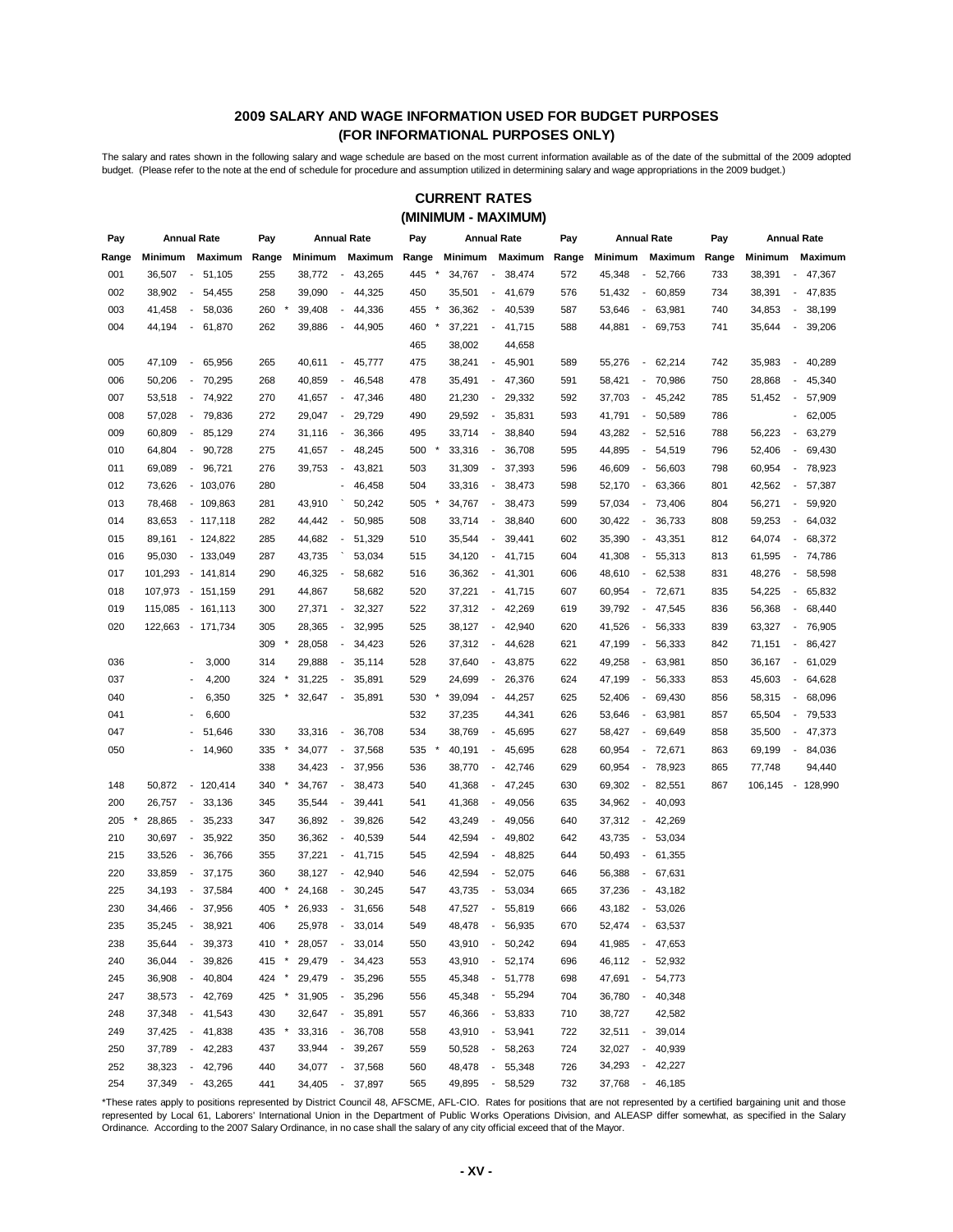#### **CURRENT RATES (Continued)**

| Pay   |              |       | Hourly                   |       | Pay   |              |       | Hourly         |       | Pay   |       | Hourly         |       | Pay   | Hourly |
|-------|--------------|-------|--------------------------|-------|-------|--------------|-------|----------------|-------|-------|-------|----------------|-------|-------|--------|
| Range |              |       | Rate                     |       | Range |              |       | Rate           |       | Range |       | Rate           |       | Range | Rate   |
| 902   |              | 7.13  | ٠                        | 8.33  | 934   | $\star\star$ | 26.93 |                |       | 958   | 26.87 |                |       | 987   | 24.92  |
| 906   |              | 7.30  | $\sim$                   | 8.91  | 936   | $\star\star$ | 18.12 |                |       | 960   | 25.97 |                |       | 988   | 27.44  |
| 910   |              | 9.51  | $\sim$                   | 12.47 | 939   |              | 13.49 | $\blacksquare$ | 14.18 | 961   | 26.63 |                |       | 989   | 29.21  |
| 918   |              | 8.46  | $\blacksquare$           | 9.86  |       |              |       |                |       | 962   | 26.36 |                |       | 990   | 26.69  |
|       |              |       |                          |       | 943   |              | 10.00 |                |       | 974   | 17.09 | $\blacksquare$ | 21.15 | 991   | 28.26  |
| 924   |              | 10.36 | $\blacksquare$           | 12.74 | 944   |              | 12.00 |                |       | 975   | 13.76 | $\blacksquare$ | 24.77 | 992   | 28.59  |
| 925   | $\star\star$ | 10.21 |                          |       | 945   |              | 13.00 |                |       | 978   | 27.52 |                |       | 993   | 26.91  |
|       |              |       |                          |       | 948   | $***$        | 84.15 | (Daily)        |       |       |       |                |       |       |        |
| 926   |              | 10.99 | $\sim$                   | 12.47 | 950   |              | 44.23 |                |       | 981   | 24.03 |                |       |       |        |
| 927   |              | 12.09 | $\blacksquare$           | 14.37 | 951   | $\star\star$ | 18.78 | $\sim$         | 20.20 | 982   | 25.10 |                |       |       |        |
| 928   |              | 12.24 | $\overline{\phantom{a}}$ | 15.18 | 954   |              | 20.98 |                |       | 983   | 24.41 |                |       |       |        |
| 929   |              | 11.32 | $\blacksquare$           | 11.95 | 955   | $\star\star$ | 20.64 |                |       | 984   | 24.74 |                |       |       |        |
| 930   |              | 13.12 | $\blacksquare$           | 16.51 | 956   |              | 25.03 |                |       | 985   | 26.73 |                |       |       |        |
|       |              |       |                          |       | 957   |              | 25.67 |                |       | 986   | 25.56 |                |       |       |        |

\*\* Official Rate - Biweekly \*\*\* Official Rate - Daily

**2009 Budget for 2009 Budget Purposes**

The individual salary and wage rate lines were based on 2006 rates of pay for most salary groups with the exception of MPSO members which are at 2003 rates of pay. In addition, \$9.7 million was provided within the Wage Supplement Fund to supplement departmental salary and wage accounts during 2007 on an "as needed" basis and to cover shortages caused by wage rate changes.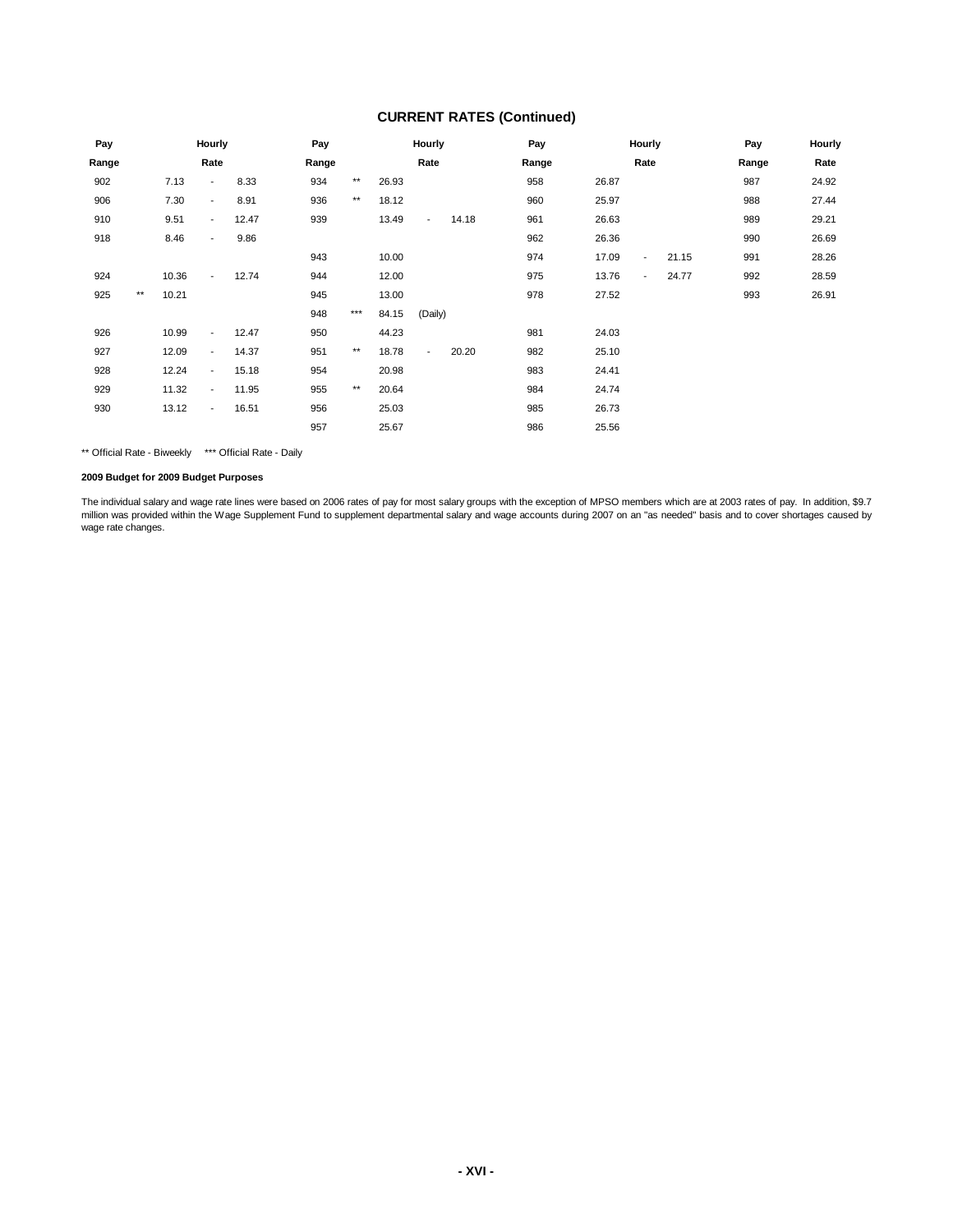#### **A. BUDGET FOR SCHOOL BOARD\***

|                                              | 2005 - 2006<br><b>Budget</b> | 2006 - 2007**<br><b>Budget</b> | 2007 - 2008<br><b>Budget</b> | 2008 - 2009<br><b>Budget</b> |
|----------------------------------------------|------------------------------|--------------------------------|------------------------------|------------------------------|
| Appropriations and Expenditures              | \$955,578,643                | \$969,543,870                  | \$978,386,767                | \$1,005,850,288              |
| <b>Total Appropriations and Expenditures</b> | \$955,578,643                | \$969.543.870                  | \$978,386,767                | \$1,005,850,288              |

### **B. SOURCE OF FUNDS FOR SCHOOL BOARD\***

| \$287,778,700 |
|---------------|
|               |
|               |
| \$718.071.588 |
|               |

\* School Board budget is based on fiscal year ending June 30.

\*\* Amounts reflect action by School Board.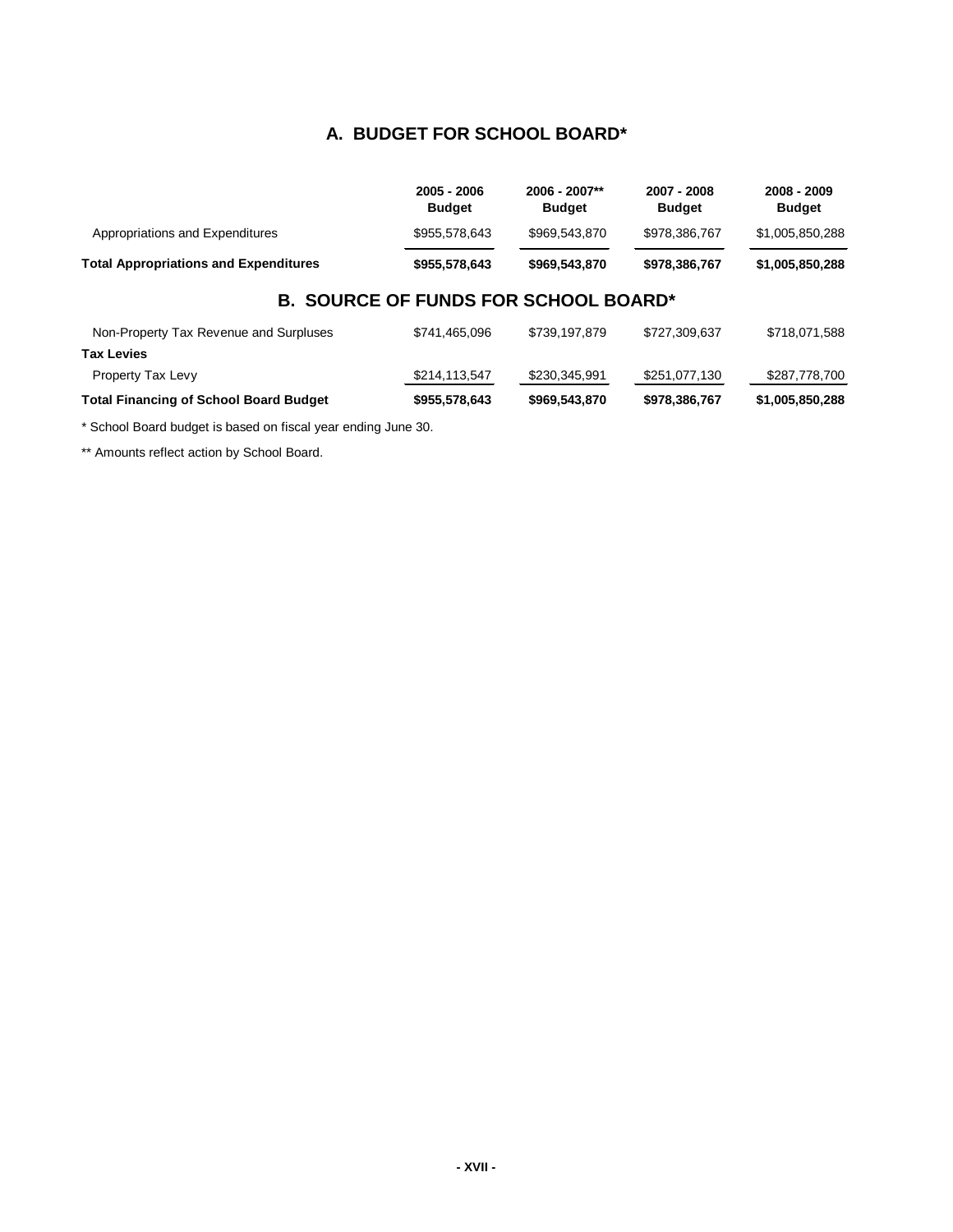#### SECTION I. CITY BUDGET UNDER THE CONTROL OF THE COMMON COUNCIL

- A. GENERAL CITY PURPOSES FUND
- 1. BUDGETS FOR GENERAL CITY PURPOSES

2008 salary amounts are at 2006 rates of pay except for MPSO which is at 2003 rates of pay. 2009 salary amounts are at 2006 rates of pay except for Local 215 (Fire) and Management which is at 2008 rates of pay, MPA which is at 2009 rates of pay, and MPSO which is at 2003 rates of pay.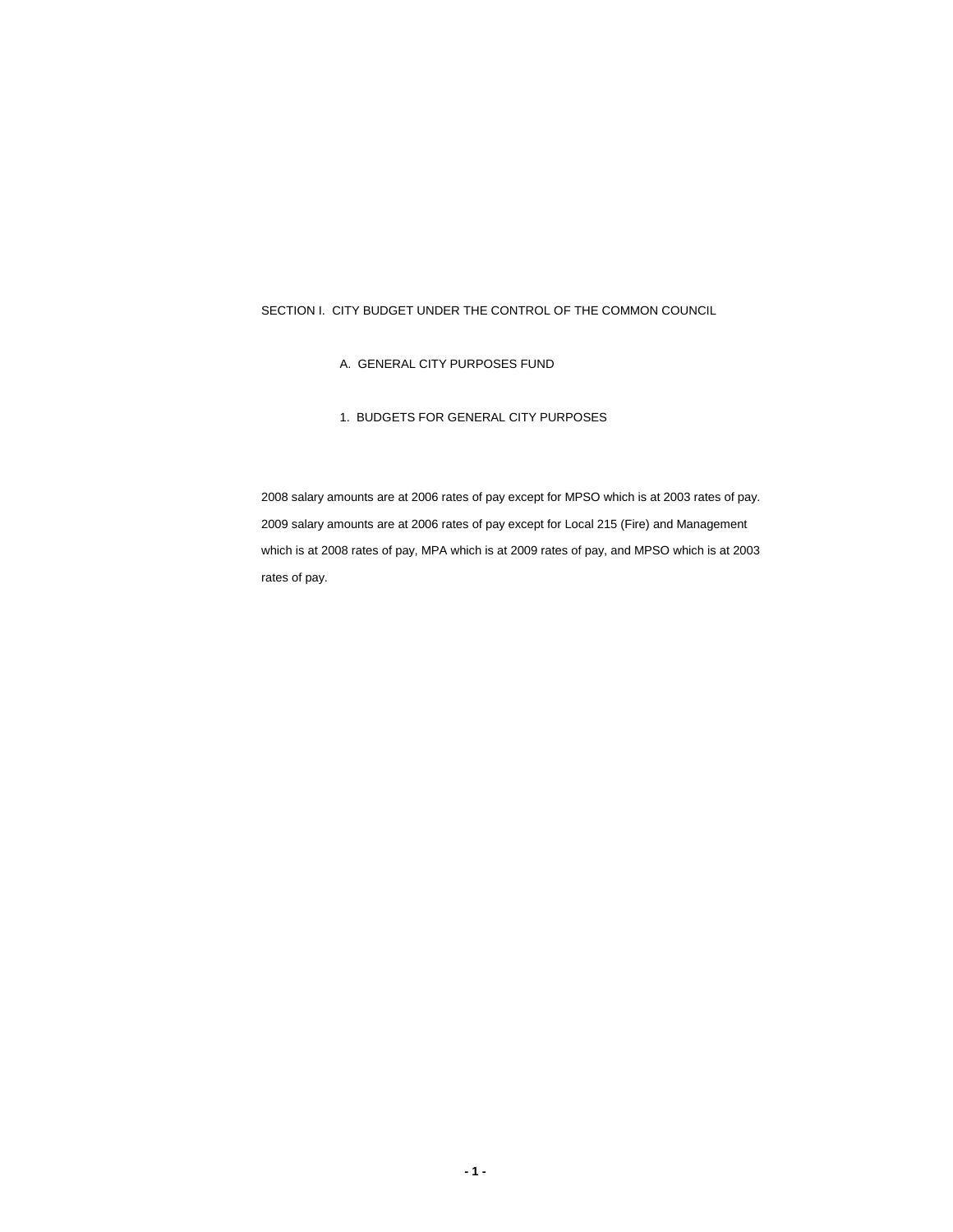|                      |                |                       |                  | 2007               |              | 2008           | 2009                                                                                           |                |  |  |  |
|----------------------|----------------|-----------------------|------------------|--------------------|--------------|----------------|------------------------------------------------------------------------------------------------|----------------|--|--|--|
|                      |                | <b>ACCOUNT NUMBER</b> |                  | <b>EXPENDITURE</b> |              | <b>BUDGET</b>  | PAY                                                                                            | <b>BUDGET</b>  |  |  |  |
| <b>FUND ORG SBCL</b> |                |                       | <b>ACCOUNT</b>   | <b>DOLLARS</b>     | <u>UNITS</u> | <b>DOLLARS</b> | LINE DESCRIPTION<br><b>RANGE UNITS</b>                                                         | <b>DOLLARS</b> |  |  |  |
|                      |                |                       |                  |                    |              |                | DEPARTMENT OF ADMINISTRATION<br>OPERATING BUDGETARY CONTROL UNIT<br>SUMMARY (1 BCU = $6$ DU)   |                |  |  |  |
|                      |                |                       |                  |                    |              |                | SALARIES & WAGES<br>Overtime Compensated*<br>All Other Salaries & Wages                        |                |  |  |  |
| 0001                 |                | 1510 R999             | 006000           | 4,780,361          |              | 4,756,617      | NET SALARIES & WAGES TOTAL*                                                                    | 4,728,061      |  |  |  |
|                      |                |                       |                  |                    | 106          |                | TOTAL NUMBER OF POSITIONS AUTHORIZED<br>106                                                    |                |  |  |  |
|                      |                |                       |                  |                    | 73.04        |                | 71.11<br><b>O&amp;M FTE'S</b>                                                                  |                |  |  |  |
|                      |                |                       |                  |                    | 27.00        |                | NON-O&M FTE'S<br>29.33                                                                         |                |  |  |  |
| 0001                 | 1510 R999      |                       | 006100           | 1,949,129          |              | 1,918,051      | ESTIMATED EMPLOYEE FRINGE BENEFITS<br>(Involves Revenue Offset-No Transfers from this Account) | 1,938,505      |  |  |  |
|                      |                |                       |                  |                    |              |                | <b>OPERATING EXPENDITURES</b>                                                                  |                |  |  |  |
| 0001                 |                | 1510 R999             | 630100           | 16,688             |              | 103,057        | General Office Expense                                                                         | 63,589         |  |  |  |
| 0001                 | 1510           | R999                  | 630500           |                    |              |                | Tools & Machinery Parts                                                                        |                |  |  |  |
| 0001                 |                | 1510 R999             | 631000           | 622                |              | 180            | <b>Construction Supplies</b>                                                                   | 180            |  |  |  |
| 0001                 |                | 1510 R999             | 631500           |                    |              |                | Energy                                                                                         |                |  |  |  |
| 0001                 | 1510           | R999                  | 632000           | 5,341              |              | 6,400          | <b>Other Operating Supplies</b>                                                                | 13,100         |  |  |  |
| 0001                 | 1510 R999      |                       | 632500           | 3,754              |              | 4,900          | <b>Facility Rental</b>                                                                         |                |  |  |  |
| 0001                 |                | 1510 R999             | 633000           | 44                 |              | 1,000          | <b>Vehicle Rental</b>                                                                          | 900            |  |  |  |
| 0001                 |                | 1510 R999             | 633500           | 7,688              |              | 9,000          | Non-Vehicle Equipment Rental                                                                   | 9,900          |  |  |  |
| 0001                 | 1510 R999      |                       | 634000           | 28,866             |              | 39,000         | <b>Professional Services</b>                                                                   | 44,558         |  |  |  |
| 0001<br>0001         | 1510           | 1510 R999<br>R999     | 634500<br>635000 | 269,257<br>4,094   |              | 390,250        | Information Technology Services<br><b>Property Services</b>                                    | 463,611        |  |  |  |
| 0001                 | 1510           | R999                  | 635500           |                    |              |                | <b>Infrastructure Services</b>                                                                 |                |  |  |  |
| 0001                 |                | 1510 R999             | 636000           |                    |              |                | Vehicle Repair Services                                                                        |                |  |  |  |
| 0001                 |                | 1510 R999             | 636500           | 48,137             |              | 114,172        | <b>Other Operating Services</b>                                                                | 107,547        |  |  |  |
| 0001                 | 1510           | R999                  | 637000           |                    |              | 17,675         | <b>Loans and Grants</b>                                                                        |                |  |  |  |
| 0001                 |                | 1510 R999             | 637501           | 82,332             |              | 40,317         | <b>Reimburse Other Departments</b>                                                             | 53,917         |  |  |  |
| 0001                 | 1510 R999      |                       | 006300           | 466,823            |              | 725,951        | OPERATING EXPENDITURES TOTAL*                                                                  | 757,302        |  |  |  |
|                      | 0001 1510 R999 |                       | 006800           | 19,931             |              | 22.500         | <b>EQUIPMENT PURCHASES TOTAL*</b>                                                              | 23,000         |  |  |  |
|                      |                |                       |                  | 1,315,142          |              | 1,180,135      | SPECIAL FUNDS                                                                                  | 1,404,000      |  |  |  |
|                      |                |                       |                  | 8,531,386          |              | 8,603,254      | DEPARTMENT OF ADMINISTRATION<br>(OPERATING) BUDGETARY CONTROL UNIT<br>TOTAL (1 BCU=5 DU)       | 8,850,868      |  |  |  |
|                      |                |                       |                  |                    |              |                | *Appropriation Control Account                                                                 |                |  |  |  |

\*Appropriation Control Account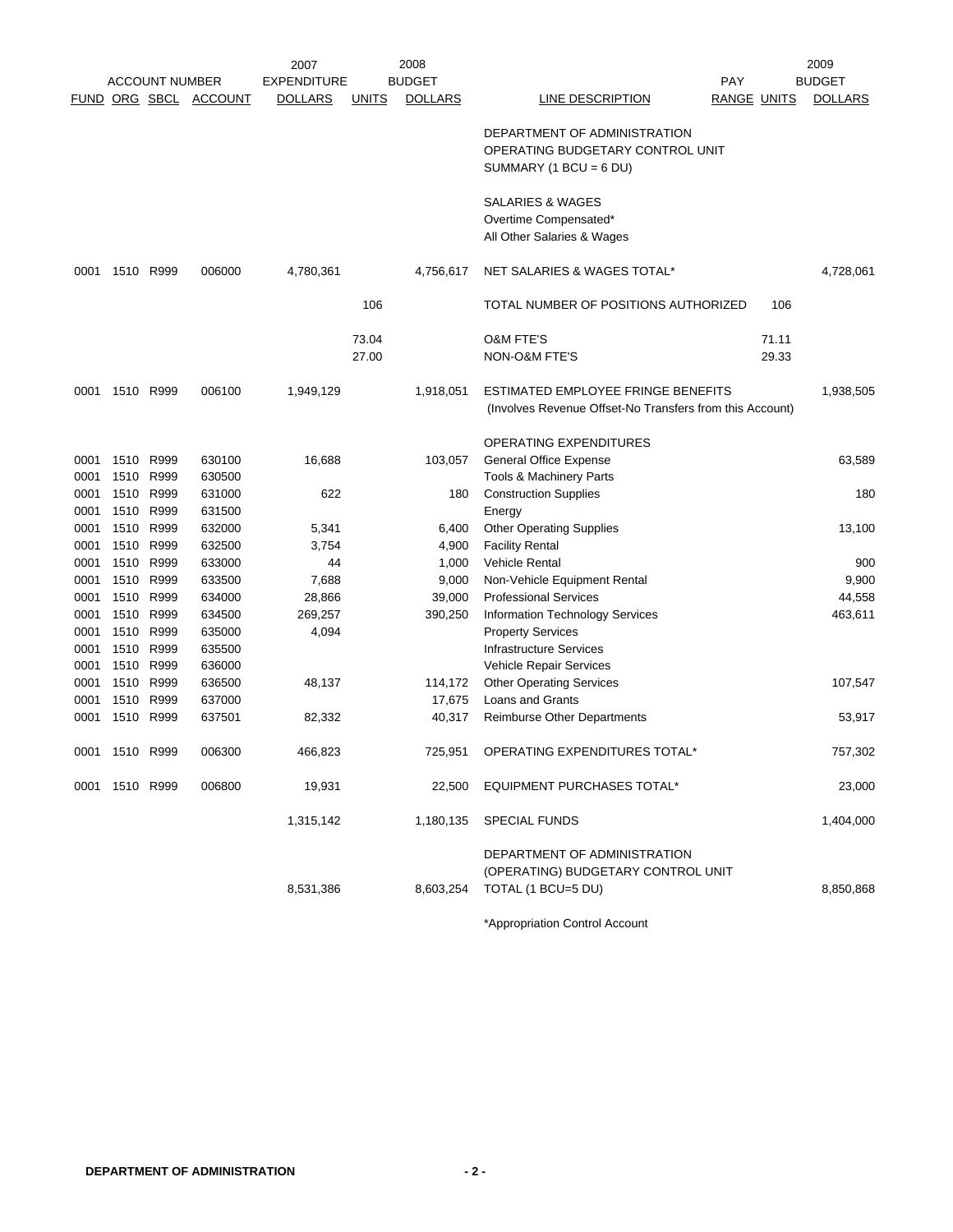|      |                |                       |                       | 2007               |              | 2008              |                                                                                                                                                  |                    |        | 2009              |
|------|----------------|-----------------------|-----------------------|--------------------|--------------|-------------------|--------------------------------------------------------------------------------------------------------------------------------------------------|--------------------|--------|-------------------|
|      |                | <b>ACCOUNT NUMBER</b> |                       | <b>EXPENDITURE</b> |              | <b>BUDGET</b>     |                                                                                                                                                  | <b>PAY</b>         |        | <b>BUDGET</b>     |
|      |                |                       | FUND ORG SBCL ACCOUNT | <b>DOLLARS</b>     | <b>UNITS</b> | <b>DOLLARS</b>    | LINE DESCRIPTION                                                                                                                                 | <b>RANGE UNITS</b> |        | <b>DOLLARS</b>    |
|      |                |                       |                       |                    |              |                   | DEPARTMENT OF ADMINISTRATION -<br>BUDGET AND MANAGEMENT DIVISION                                                                                 |                    |        |                   |
|      |                |                       |                       |                    |              |                   | SALARIES & WAGES                                                                                                                                 |                    |        |                   |
|      |                |                       |                       |                    | 1            |                   | OFFICE OF THE DIRECTOR                                                                                                                           |                    |        |                   |
|      |                |                       |                       |                    | 1            | 122,370<br>46,838 | Administration Director (Y)<br>Program Assistant III                                                                                             | 18<br>550          | 1<br>1 | 131,258<br>48,296 |
|      |                |                       |                       |                    | 1            | 73,836            | Environmental Sustainability Director (Y)                                                                                                        | 12                 | 1      | 74,679            |
|      |                |                       |                       |                    |              |                   |                                                                                                                                                  |                    |        |                   |
|      |                |                       |                       |                    |              |                   | HOMELAND SECURITY DIVISION                                                                                                                       |                    |        |                   |
|      |                |                       |                       |                    | 1            | 73,273            | Homeland Security Coordinator (B) (Y)                                                                                                            | 10                 |        |                   |
|      |                |                       |                       |                    | 4            | 316,317           | Subtotal - Office of the Director                                                                                                                |                    |        | 254,233           |
|      |                |                       |                       |                    |              |                   | <b>BUDGET AND MANAGEMENT DIVISION</b>                                                                                                            |                    |        |                   |
|      |                |                       |                       |                    | 1            | 122,329           | Budget & Management Director (Y)                                                                                                                 | 17                 | 1      | 131,213           |
|      |                |                       |                       |                    |              |                   |                                                                                                                                                  |                    |        |                   |
|      |                |                       |                       |                    |              |                   | <b>FISCAL PLANNING SECTION</b>                                                                                                                   |                    |        |                   |
|      |                |                       |                       |                    | 1            | 92,966            | City Economist (Y)                                                                                                                               | 11                 | 1      | 69,996            |
|      |                |                       |                       |                    | 1            | 69,251            | <b>Fiscal Planning Specialist-Senior</b>                                                                                                         | 10                 | 1      | 74,281            |
|      |                |                       |                       |                    | 1            | 61,229            | <b>Fiscal Planning Specialist</b>                                                                                                                | 8                  | 1      | 57,028            |
|      |                |                       |                       |                    | 1            | 49,121            | Administrative Services Specialist                                                                                                               | 1                  | 1      | 51,106            |
|      |                |                       |                       |                    |              |                   | <b>BUDGET &amp; MANAGEMENT SECTION</b>                                                                                                           |                    |        |                   |
|      |                |                       |                       |                    | 1            | 78,678            | Budget & Policy Manager-Senior (Y)                                                                                                               | 12                 | 1      | 102,200           |
|      |                |                       |                       |                    | 1            | 84,714            | Budget & Policy Manager (Y)                                                                                                                      | 11                 | 1      | 90,864            |
|      |                |                       |                       |                    | 4            | 262,055           | Budget & Mgmt. Special Asst.                                                                                                                     | 8                  | 4      | 259,431           |
|      |                |                       |                       |                    | 1            | 52,341            | Office Supervisor II                                                                                                                             | $\overline{c}$     | 1      | 54,455            |
|      |                |                       |                       |                    | 16           | 1,189,001         | <b>Total Before Adjustments</b>                                                                                                                  |                    | 15     | 1,144,807         |
|      |                |                       |                       |                    |              |                   | Salary & Wage Rate Changes<br>Overtime Compensated                                                                                               |                    |        |                   |
|      |                |                       |                       |                    |              | (13,080)          | Personnel Cost Adjustment                                                                                                                        |                    |        | (36, 729)         |
|      |                |                       |                       |                    |              | 6,000             | Other                                                                                                                                            |                    |        | 6,900             |
|      |                |                       |                       |                    |              | 1,181,921         | Gross Salaries & Wages Total                                                                                                                     |                    |        | 1,114,978         |
|      |                |                       |                       |                    |              | (73, 836)         | Reimbursable Services Deduction<br>Capital Improvements Deduction                                                                                |                    |        | (74, 679)         |
|      |                |                       |                       |                    |              | (73, 273)         | <b>Grants and Aids Deduction</b>                                                                                                                 |                    |        |                   |
| 0001 |                | 1512 R999             | 006000                | 1,027,460          |              | 1,034,812         | NET SALARIES & WAGES TOTAL                                                                                                                       |                    |        | 1,040,299         |
|      |                |                       |                       |                    | 14.00        |                   | <b>O&amp;M FTE'S</b>                                                                                                                             |                    | 13.80  |                   |
|      |                |                       |                       |                    | 2.00         |                   | NON-O&M FTE'S                                                                                                                                    |                    | 0.94   |                   |
|      |                |                       |                       |                    |              |                   | (B) To expire unless the Urban Areas Security Initiative Program Grant,<br>available from the U.S. Department of Homeland Security, is extended. |                    |        |                   |
|      |                |                       |                       |                    |              |                   | (Y) Required to file a statement of economic interests in accordance with<br>the Milwaukee Code of Ordinances Chapter 303-Code of Ethics.        |                    |        |                   |
|      | 0001 1512 R999 |                       | 006100                | 423,813            |              | 424,273           | ESTIMATED EMPLOYEE FRINGE BENEFITS<br>(Involves Revenue Offset-No Transfers from this Account)                                                   |                    |        | 426,523           |
|      |                |                       |                       |                    |              |                   | <b>OPERATING EXPENDITURES</b>                                                                                                                    |                    |        |                   |
|      | 0001 1512      | R999                  | 630100                | 8,876              |              | 6,080             | <b>General Office Expense</b>                                                                                                                    |                    |        | 5,000             |
|      | 0001 1512      | R999                  | 630500                |                    |              |                   | Tools & Machinery Parts                                                                                                                          |                    |        |                   |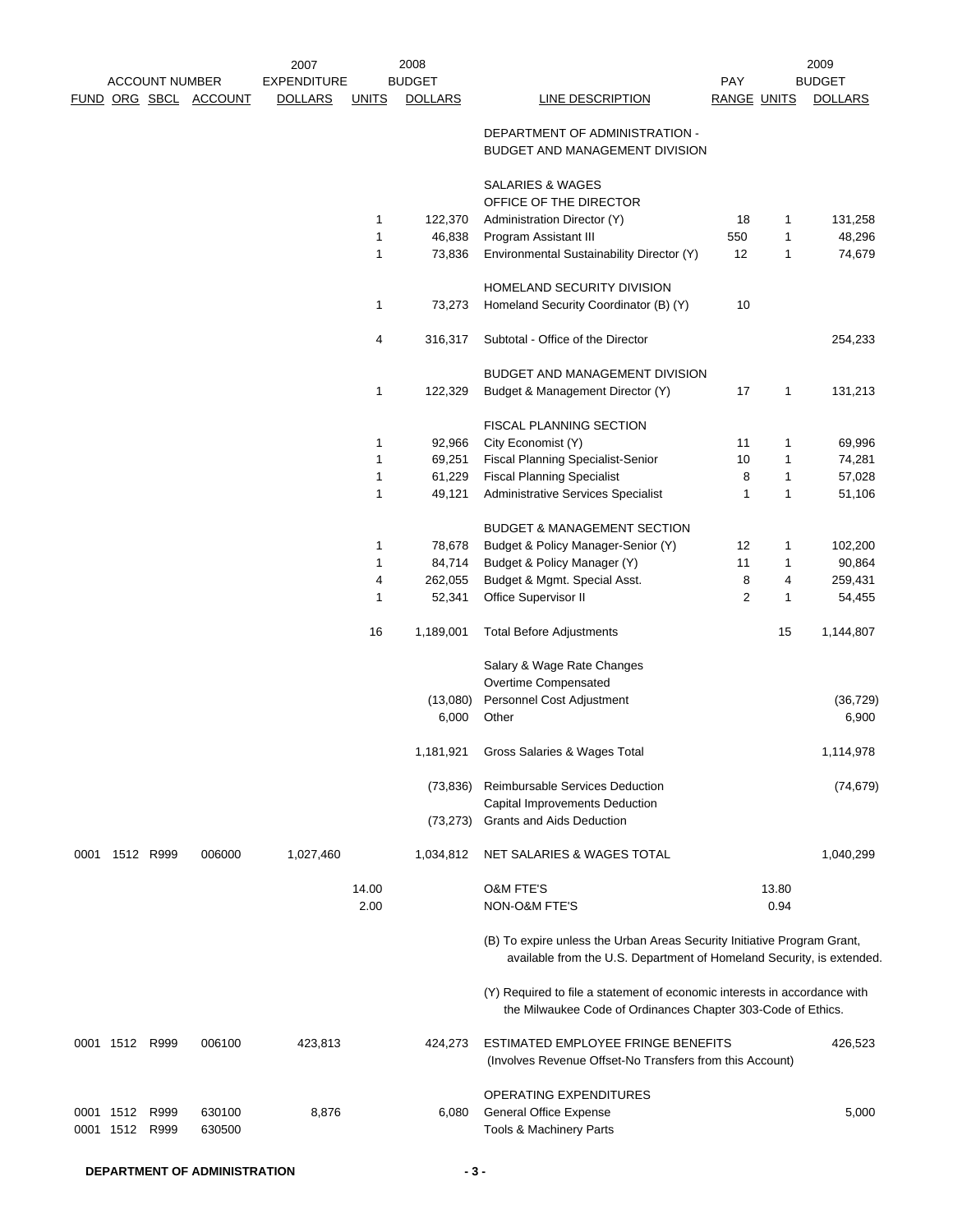|      |           |                       |                              | 2007               |                  | 2008           |                                      |                    |   | 2009           |
|------|-----------|-----------------------|------------------------------|--------------------|------------------|----------------|--------------------------------------|--------------------|---|----------------|
|      |           | <b>ACCOUNT NUMBER</b> |                              | <b>EXPENDITURE</b> |                  | <b>BUDGET</b>  |                                      | PAY                |   | <b>BUDGET</b>  |
|      |           |                       | <b>FUND ORG SBCL ACCOUNT</b> | <b>DOLLARS</b>     | <b>UNITS</b>     | <b>DOLLARS</b> | <b>LINE DESCRIPTION</b>              | <b>RANGE UNITS</b> |   | <b>DOLLARS</b> |
|      | 0001 1512 | R999                  | 631000                       |                    |                  |                | <b>Construction Supplies</b>         |                    |   |                |
|      | 0001 1512 | R999                  | 631500                       |                    |                  |                | Energy                               |                    |   |                |
|      | 0001 1512 | R999                  | 632000                       |                    |                  |                | <b>Other Operating Supplies</b>      |                    |   | 1,000          |
|      | 0001 1512 | R999                  | 632500                       |                    |                  | 1,000          | <b>Facility Rental</b>               |                    |   |                |
|      | 0001 1512 | R999                  | 633000                       |                    |                  | 200            | Vehicle Rental                       |                    |   | 100            |
|      | 0001 1512 | R999                  | 633500                       | 3,783              |                  | 4,500          | Non-Vehicle Equipment Rental         |                    |   | 5,400          |
|      | 0001 1512 | R999                  | 634000                       | 5,653              |                  | 3,000          | <b>Professional Services</b>         |                    |   | 6,000          |
|      | 0001 1512 | R999                  | 634500                       |                    |                  | 6,500          | Information Technology Services      |                    |   | 5,000          |
|      | 0001 1512 | R999                  | 635000                       | 2,530              |                  |                | <b>Property Services</b>             |                    |   |                |
|      | 0001 1512 | R999                  | 635500                       |                    |                  |                | <b>Infrastructure Services</b>       |                    |   |                |
|      | 0001 1512 | R999                  | 636000                       |                    |                  |                | Vehicle Repair Services              |                    |   |                |
|      | 0001 1512 | R999                  | 636500                       | 11,839             |                  | 18,900         | <b>Other Operating Services</b>      |                    |   | 25,801         |
| 0001 | 1512      | R999                  | 637000                       |                    |                  |                | Loans and Grants                     |                    |   |                |
| 0001 | 1512 R999 |                       | 637501                       | 20,085             |                  | 12,000         | Reimburse Other Departments          |                    |   | 11,000         |
|      |           |                       |                              | 52,766             |                  | 52,180         | OPERATING EXPENDITURES TOTAL         |                    |   | 59,301         |
|      |           |                       |                              |                    |                  |                | <b>EQUIPMENT PURCHASES</b>           |                    |   |                |
|      |           |                       |                              |                    |                  |                | <b>Additional Equipment</b>          |                    |   |                |
|      |           |                       |                              |                    |                  |                | Subtotal - Additional Equipment      |                    |   |                |
|      |           |                       |                              |                    |                  |                | <b>Replacement Equipment</b>         |                    |   |                |
| 0001 | 1512 R999 |                       |                              | 2,100              | $\boldsymbol{2}$ | 3,000          | Computers, Desktop                   |                    | 3 | 5,000          |
|      |           |                       |                              |                    |                  |                | Laserjet Printer                     |                    | 1 | 2,000          |
|      |           |                       |                              |                    | 1                | 2,000          | Projector                            |                    |   |                |
|      |           |                       |                              | 2,100              | 3                | 5,000          | Subtotal - Replacement Equipment     |                    | 4 | 7,000          |
| 0001 | 1512 R999 |                       | 006800                       | 2,100              | 3                | 5,000          | <b>EQUIPMENT PURCHASES TOTAL</b>     |                    | 4 | 7,000          |
|      |           |                       |                              |                    |                  |                | <b>SPECIAL FUNDS</b>                 |                    |   |                |
|      |           |                       |                              |                    |                  |                | SPECIAL FUNDS TOTAL                  |                    |   |                |
|      |           |                       |                              |                    |                  |                | DEPARTMENT OF ADMINISTRATION -       |                    |   |                |
|      |           |                       |                              | 1,506,139          |                  | 1,516,265      | BUDGET AND MANAGEMENT DIVISION TOTAL |                    |   | 1,533,123      |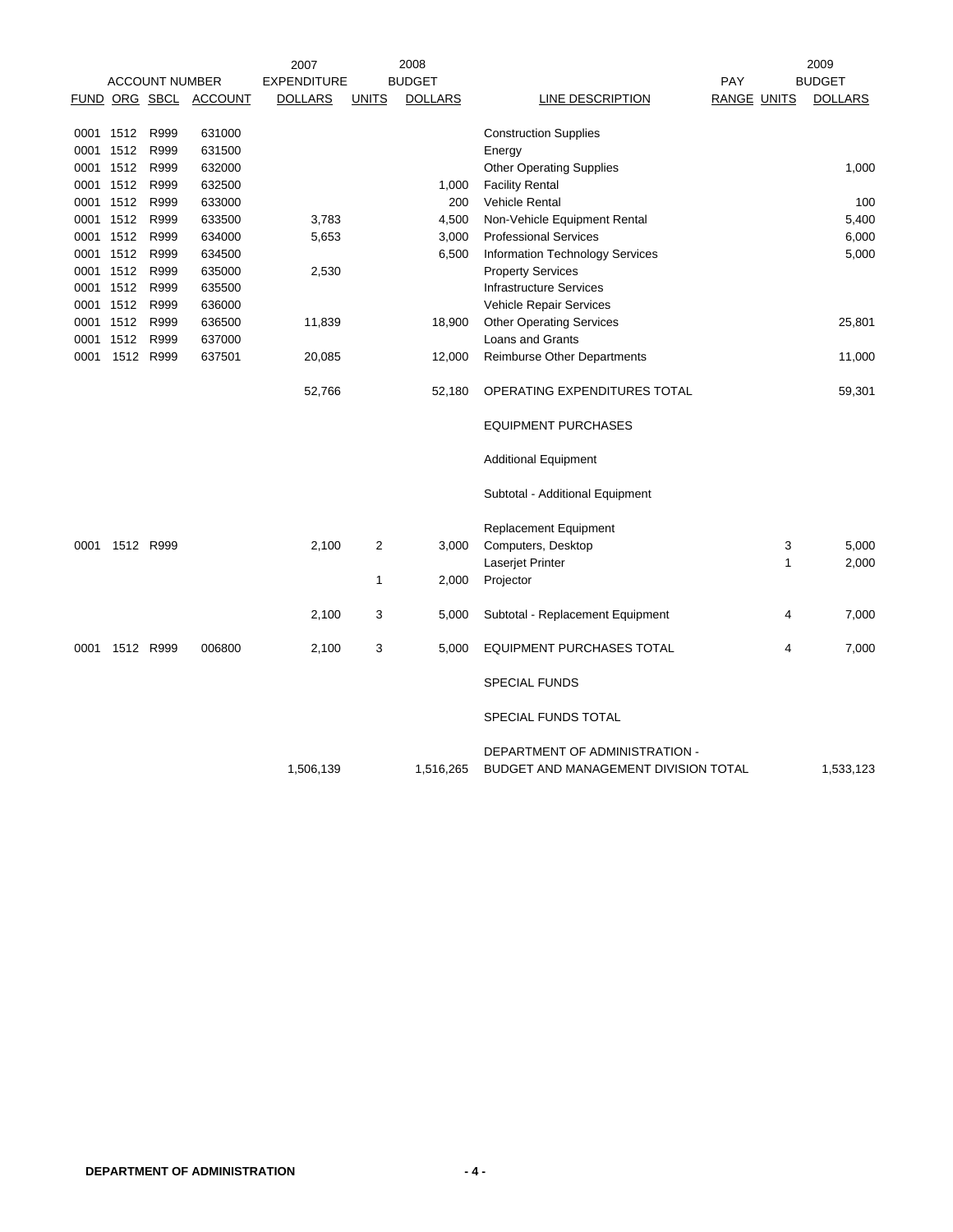|      |                |                       | 2007               | 2008                           |                                                                                                                                           |                    |      | 2009           |
|------|----------------|-----------------------|--------------------|--------------------------------|-------------------------------------------------------------------------------------------------------------------------------------------|--------------------|------|----------------|
|      |                | <b>ACCOUNT NUMBER</b> | <b>EXPENDITURE</b> | <b>BUDGET</b>                  |                                                                                                                                           | PAY                |      | <b>BUDGET</b>  |
|      |                | FUND ORG SBCL ACCOUNT | <b>DOLLARS</b>     | <b>DOLLARS</b><br><b>UNITS</b> | <b>LINE DESCRIPTION</b>                                                                                                                   | <b>RANGE UNITS</b> |      | <b>DOLLARS</b> |
|      |                |                       |                    |                                | DEPARTMENT OF ADMINISTRATION -<br>HOMELAND SECURITY DIVISION                                                                              |                    |      |                |
|      |                |                       |                    |                                | SALARIES & WAGES                                                                                                                          |                    |      |                |
|      |                |                       |                    |                                | Homeland Security Coordinator (B) (Y)                                                                                                     | 10                 |      |                |
|      |                |                       |                    |                                | Homeland Security Director (B)(Y)                                                                                                         | 12                 | 1    | 40,834         |
|      |                |                       |                    |                                | Management Accountant-Senior (B)                                                                                                          | 4                  |      |                |
|      |                |                       |                    |                                | <b>Total Before Adjustments</b>                                                                                                           |                    | 1    | 40,834         |
|      |                |                       |                    |                                | Salary & Wage Rate Changes                                                                                                                |                    |      |                |
|      |                |                       |                    |                                | Overtime Compensated                                                                                                                      |                    |      |                |
|      |                |                       |                    |                                | Personnel Cost Adjustment                                                                                                                 |                    |      |                |
|      |                |                       |                    |                                | Other                                                                                                                                     |                    |      |                |
|      |                |                       |                    |                                | Gross Salaries & Wages Total                                                                                                              |                    |      | 40,834         |
|      |                |                       |                    |                                | <b>Reimbursable Services Deduction</b>                                                                                                    |                    |      |                |
|      |                |                       |                    |                                | Capital Improvements Deduction                                                                                                            |                    |      |                |
|      |                |                       |                    |                                | Grants and Aids Deduction                                                                                                                 |                    |      | (40, 834)      |
| 0001 | 1516 R999      | 006000                |                    |                                | NET SALARIES & WAGES TOTAL                                                                                                                |                    |      |                |
|      |                |                       |                    |                                |                                                                                                                                           |                    |      |                |
|      |                |                       |                    |                                | <b>O&amp;M FTE'S</b><br>NON-O&M FTE'S                                                                                                     |                    | 0.50 |                |
|      |                |                       |                    |                                | (B) Position authority to expire when current grant funding expires.                                                                      |                    |      |                |
|      |                |                       |                    |                                | (Y) Required to file a statement of economic interests in accordance with<br>the Milwaukee Code of Ordinances Chapter 303-Code of Ethics. |                    |      |                |
|      | 0001 1516 R999 | 006100                |                    |                                | ESTIMATED EMPLOYEE FRINGE BENEFITS<br>(Involves Revenue Offset-No Transfers from this Account)                                            |                    |      |                |
|      |                |                       |                    |                                | OPERATING EXPENDITURES                                                                                                                    |                    |      |                |
|      |                | 630100                |                    |                                | General Office Expense                                                                                                                    |                    |      |                |
|      |                | 630500                |                    |                                | <b>Tools &amp; Machinery Parts</b>                                                                                                        |                    |      |                |
|      |                | 631000                |                    |                                | <b>Construction Supplies</b>                                                                                                              |                    |      |                |
|      |                | 631500                |                    |                                | Energy                                                                                                                                    |                    |      |                |
|      |                | 632000                |                    |                                | <b>Other Operating Supplies</b>                                                                                                           |                    |      |                |
|      |                | 632500                |                    |                                | <b>Facility Rental</b>                                                                                                                    |                    |      |                |
|      |                | 633000                |                    |                                | <b>Vehicle Rental</b>                                                                                                                     |                    |      |                |
|      |                | 633500                |                    |                                | Non-Vehicle Equipment Rental                                                                                                              |                    |      |                |
|      |                | 634000                |                    |                                | <b>Professional Services</b>                                                                                                              |                    |      |                |
|      |                | 634500                |                    |                                | Information Technology Services                                                                                                           |                    |      |                |
|      |                | 635000                |                    |                                | <b>Property Services</b>                                                                                                                  |                    |      |                |
|      |                | 635500                |                    |                                | <b>Infrastructure Services</b>                                                                                                            |                    |      |                |
|      |                | 636000                |                    |                                | Vehicle Repair Services                                                                                                                   |                    |      |                |
|      |                | 636500<br>637000      |                    |                                | <b>Other Operating Services</b><br>Loans and Grants                                                                                       |                    |      |                |
|      |                | 637501                |                    |                                | Reimburse Other Departments                                                                                                               |                    |      |                |
|      |                |                       |                    |                                | OPERATING EXPENDITURES TOTAL                                                                                                              |                    |      |                |
|      |                |                       |                    |                                | <b>EQUIPMENT PURCHASES</b>                                                                                                                |                    |      |                |
|      |                |                       |                    |                                | <b>Additional Equipment</b>                                                                                                               |                    |      |                |
|      |                |                       |                    |                                | Subtotal - Additional Equipment                                                                                                           |                    |      |                |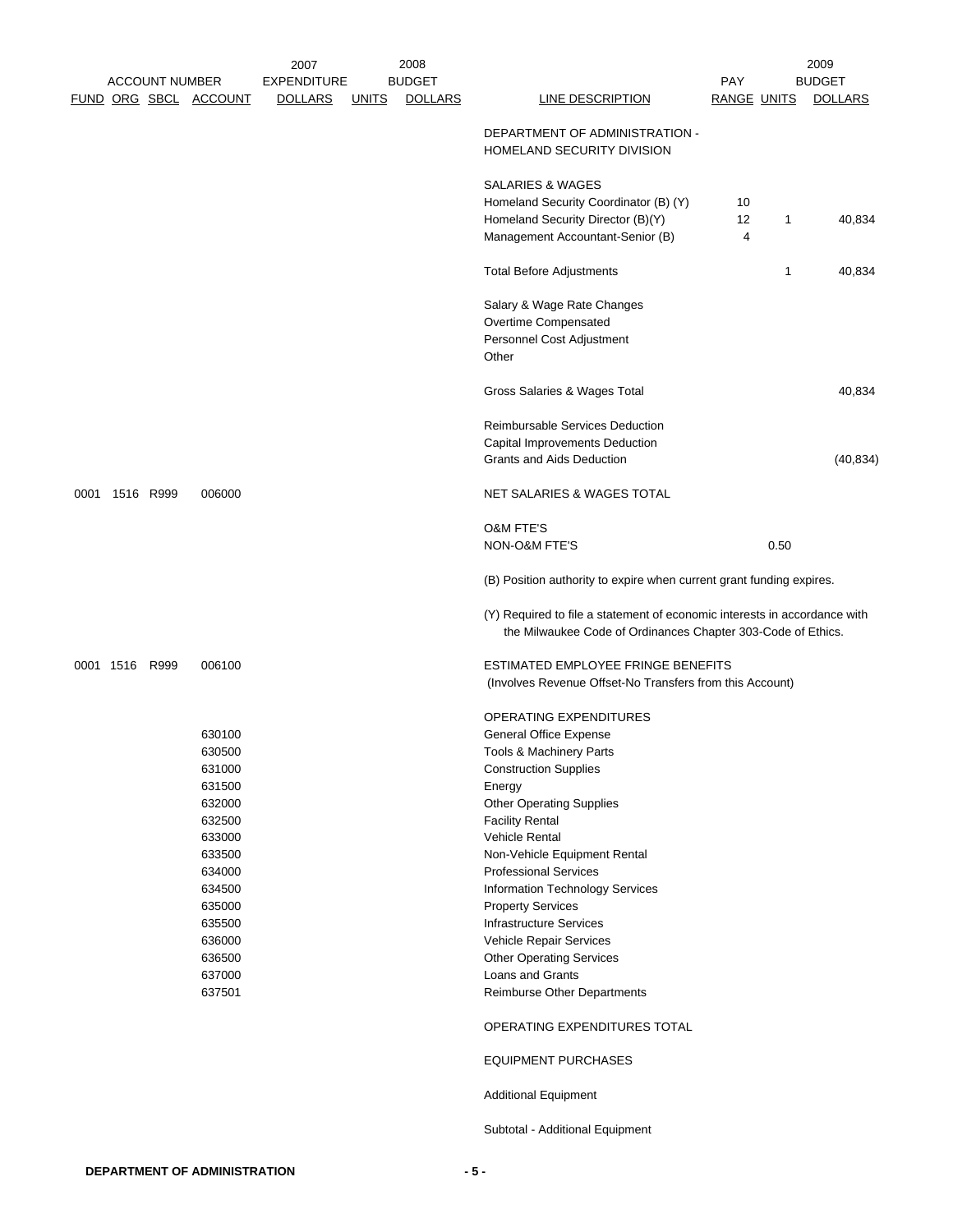Replacement Equipment

Subtotal - Replacement Equipment

EQUIPMENT PURCHASES TOTAL

SPECIAL FUNDS

SPECIAL FUNDS TOTAL

DEPARTMENT OF ADMINISTRATION - HOMELAND SECURITY DIVISION TOTAL

\*Appropriation Control Account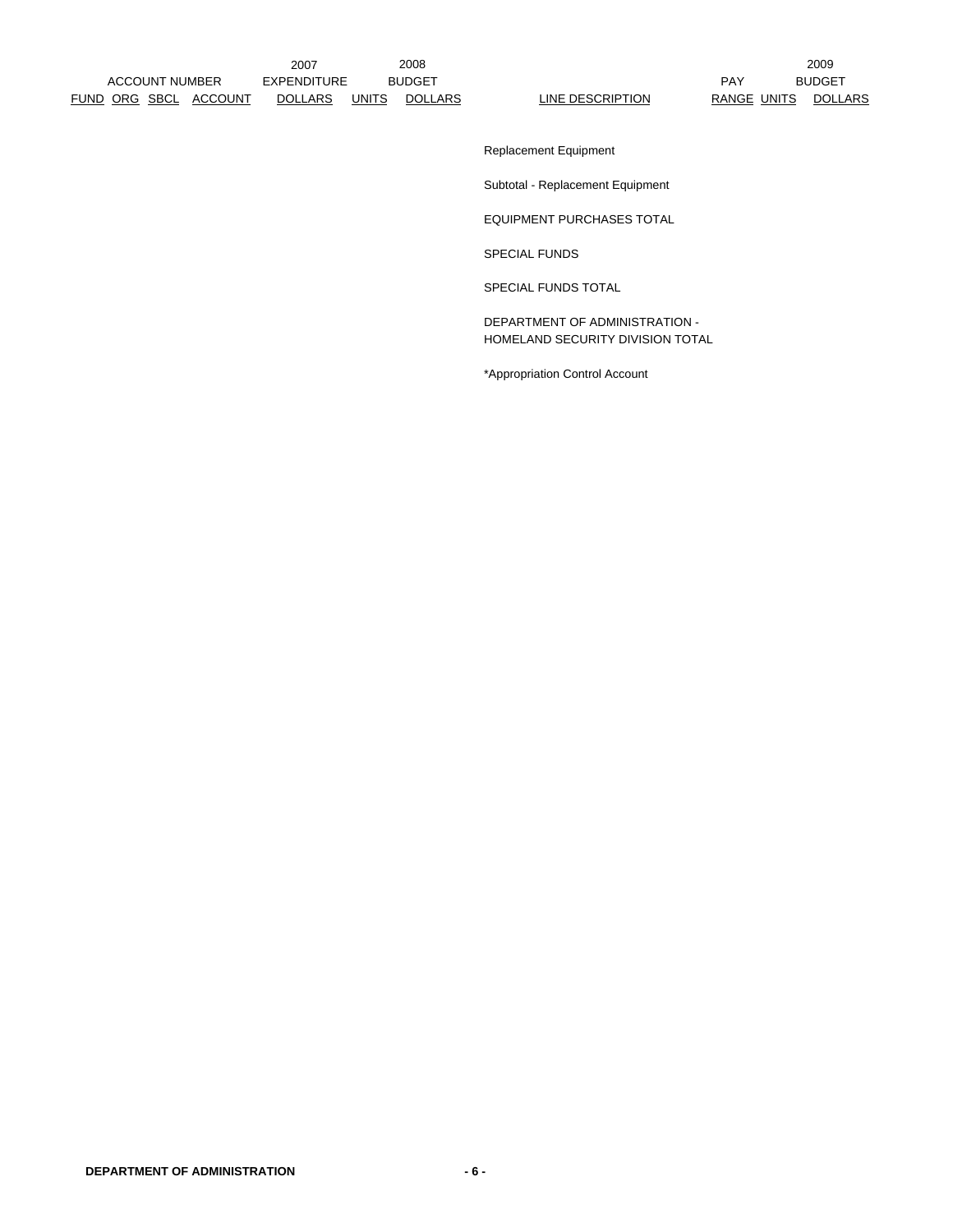|      |                |                       |                                                                                                            | 2007               |              | 2008           |                                                                                                                                                                                                                                                                                                                                            |                    |       | 2009           |
|------|----------------|-----------------------|------------------------------------------------------------------------------------------------------------|--------------------|--------------|----------------|--------------------------------------------------------------------------------------------------------------------------------------------------------------------------------------------------------------------------------------------------------------------------------------------------------------------------------------------|--------------------|-------|----------------|
|      |                | <b>ACCOUNT NUMBER</b> |                                                                                                            | <b>EXPENDITURE</b> |              | <b>BUDGET</b>  |                                                                                                                                                                                                                                                                                                                                            | <b>PAY</b>         |       | <b>BUDGET</b>  |
|      |                |                       | FUND ORG SBCL ACCOUNT                                                                                      | <b>DOLLARS</b>     | <b>UNITS</b> | <b>DOLLARS</b> | LINE DESCRIPTION                                                                                                                                                                                                                                                                                                                           | <b>RANGE UNITS</b> |       | <b>DOLLARS</b> |
|      |                |                       |                                                                                                            |                    |              |                | DEPARTMENT OF ADMINISTRATION -<br>COMMUNITY DEVELOPMENT GRANTS ADMINISTRATION DIVISION                                                                                                                                                                                                                                                     |                    |       |                |
|      |                |                       |                                                                                                            |                    |              |                | SALARIES & WAGES                                                                                                                                                                                                                                                                                                                           |                    |       |                |
|      |                |                       |                                                                                                            |                    | 1            | 100,215        | Block Grant Director (A)(X)(Y)                                                                                                                                                                                                                                                                                                             | 15                 | 1     | 107,495        |
|      |                |                       |                                                                                                            |                    | 1            | 92,966         | Associate Director (A)(X)(Y)                                                                                                                                                                                                                                                                                                               | 11                 | 1     | 96,722         |
|      |                |                       |                                                                                                            |                    | 1            | 81,824         | Grant Compliance Manager (A)(X)(Y)                                                                                                                                                                                                                                                                                                         | 9                  | 1     | 85,130         |
|      |                |                       |                                                                                                            |                    | 1            | 62,431         | Grant Compliance Manager (Y)                                                                                                                                                                                                                                                                                                               | 9                  | 1     | 68,306         |
|      |                |                       |                                                                                                            |                    | 7            | 401,288        | Grant Monitor (A)(X)(Y)                                                                                                                                                                                                                                                                                                                    | 6                  | 7     | 428,412        |
|      |                |                       |                                                                                                            |                    | 1            | 34,077         | Administrative Assistant I (A)(X)                                                                                                                                                                                                                                                                                                          | 435                | 1     | 34,236         |
|      |                |                       |                                                                                                            |                    | 1            | 38,474         | Office Assistant IV (A)                                                                                                                                                                                                                                                                                                                    | 445                | 1     | 38,474         |
|      |                |                       |                                                                                                            |                    | 1            | 38,945         | Program Assistant I (A)                                                                                                                                                                                                                                                                                                                    | 460                | 1     | 40,023         |
|      |                |                       |                                                                                                            |                    | 2            | 101,182        | Business Services Specialist (A)(X)(Y)                                                                                                                                                                                                                                                                                                     | 546                | 2     | 104,701        |
|      |                |                       |                                                                                                            |                    | 16           | 951,402        | <b>Total Before Adjustments</b>                                                                                                                                                                                                                                                                                                            |                    | 16    | 1,003,499      |
|      |                |                       |                                                                                                            |                    |              |                | Salary & Wage Rate Changes<br>Overtime Compensated<br>Personnel Cost Adjustment<br>Other                                                                                                                                                                                                                                                   |                    |       |                |
|      |                |                       |                                                                                                            |                    |              | 951,402        | Gross Salaries & Wages Total                                                                                                                                                                                                                                                                                                               |                    |       | 1,003,499      |
|      |                |                       |                                                                                                            |                    |              |                |                                                                                                                                                                                                                                                                                                                                            |                    |       |                |
|      |                |                       |                                                                                                            |                    |              |                | Reimbursable Services Deduction                                                                                                                                                                                                                                                                                                            |                    |       |                |
|      |                |                       |                                                                                                            |                    |              | (888,971)      | Capital Improvements Deduction<br>Grants and Aids Deduction                                                                                                                                                                                                                                                                                |                    |       | (935, 193)     |
|      |                |                       |                                                                                                            |                    |              |                |                                                                                                                                                                                                                                                                                                                                            |                    |       |                |
| 0001 | 1511 R999      |                       | 006000                                                                                                     | 75,085             |              | 62,431         | NET SALARIES & WAGES TOTAL                                                                                                                                                                                                                                                                                                                 |                    |       | 68,306         |
|      |                |                       |                                                                                                            |                    | 1.00         |                | <b>O&amp;M FTE'S</b>                                                                                                                                                                                                                                                                                                                       |                    | 1.00  |                |
|      |                |                       |                                                                                                            |                    | 15.00        |                | NON-O&M FTE'S                                                                                                                                                                                                                                                                                                                              |                    | 15.00 |                |
|      |                |                       |                                                                                                            |                    |              |                | (A) To terminate upon expiration of the Community Development<br>Block Grant Program year unless grant agreement is renewed or<br>fiscal year is altered by Common Council action.                                                                                                                                                         |                    |       |                |
|      |                |                       |                                                                                                            |                    |              |                | (X) Private Auto Allowance may be paid pursuant to Section 350-183<br>of the Milwaukee Code.                                                                                                                                                                                                                                               |                    |       |                |
|      |                |                       |                                                                                                            |                    |              |                | (Y) Required to file a statement of economic interests in accordance with<br>the Milwaukee Code of Ordinances Chapter 303-Code of Ethics.                                                                                                                                                                                                  |                    |       |                |
|      | 0001 1511 R999 |                       | 006100                                                                                                     | 27,115             |              | 25,597         | ESTIMATED EMPLOYEE FRINGE BENEFITS<br>(Involves Revenue Offset-No Transfers from this Account)                                                                                                                                                                                                                                             |                    |       | 28,005         |
|      |                |                       | 630100<br>630500<br>631000<br>631500<br>632000<br>632500<br>633000<br>633500<br>634000<br>634500<br>635000 | 44                 |              |                | OPERATING EXPENDITURES<br>General Office Expense<br>Tools & Machinery Parts<br><b>Construction Supplies</b><br>Energy<br><b>Other Operating Supplies</b><br><b>Facility Rental</b><br><b>Vehicle Rental</b><br>Non-Vehicle Equipment Rental<br><b>Professional Services</b><br>Information Technology Services<br><b>Property Services</b> |                    |       |                |
|      |                |                       | 635500                                                                                                     |                    |              |                | <b>Infrastructure Services</b>                                                                                                                                                                                                                                                                                                             |                    |       |                |
|      |                |                       | 636000                                                                                                     |                    |              |                | Vehicle Repair Services                                                                                                                                                                                                                                                                                                                    |                    |       |                |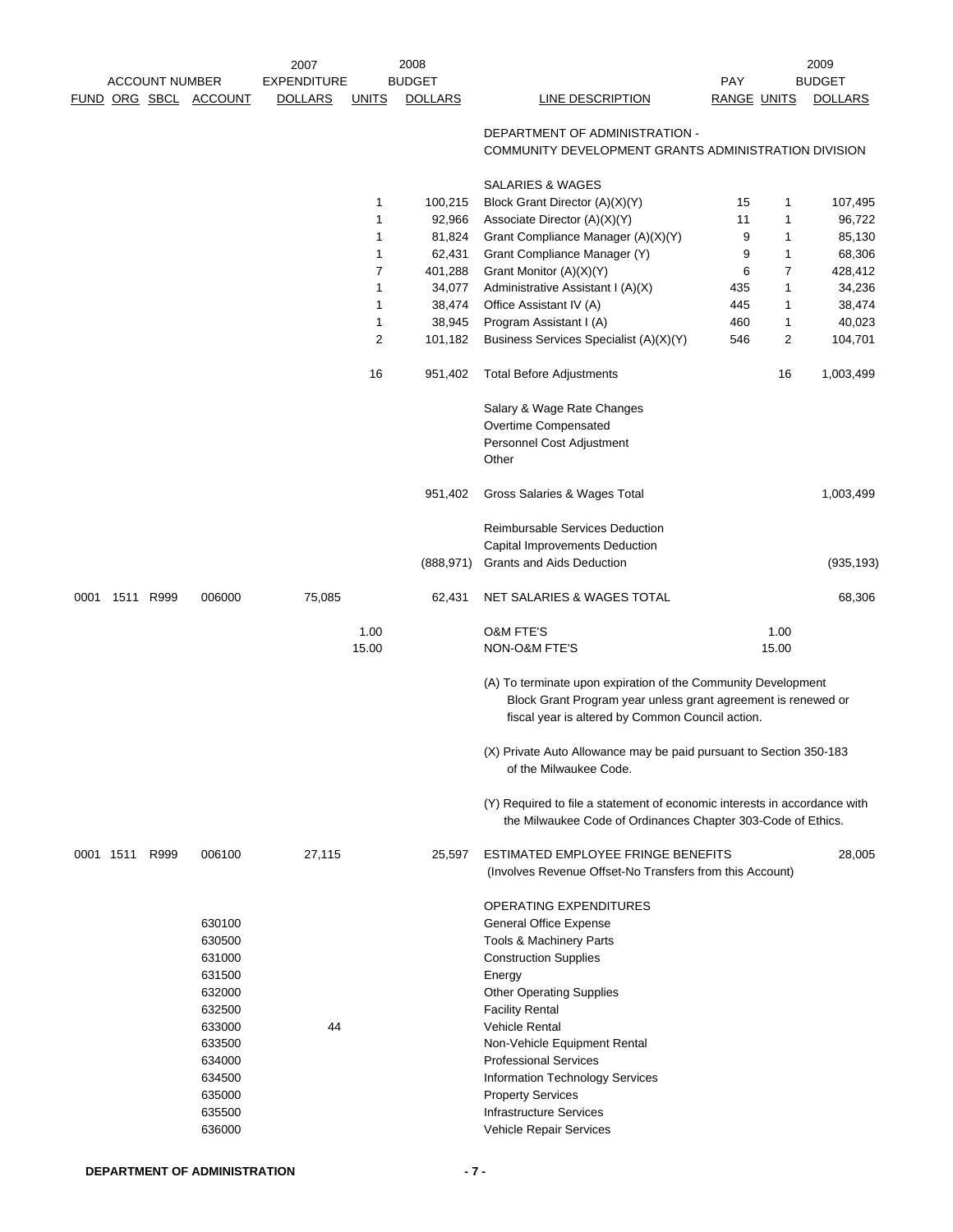|                       |                            | 2007               |              | 2008           | 2009                                                                                             |                    |  |                |  |
|-----------------------|----------------------------|--------------------|--------------|----------------|--------------------------------------------------------------------------------------------------|--------------------|--|----------------|--|
| <b>ACCOUNT NUMBER</b> |                            | <b>EXPENDITURE</b> |              | <b>BUDGET</b>  |                                                                                                  | PAY                |  | <b>BUDGET</b>  |  |
| FUND ORG SBCL ACCOUNT |                            | <b>DOLLARS</b>     | <b>UNITS</b> | <b>DOLLARS</b> | LINE DESCRIPTION                                                                                 | <b>RANGE UNITS</b> |  | <b>DOLLARS</b> |  |
|                       | 636500<br>637000<br>637501 |                    |              |                | <b>Other Operating Services</b><br><b>Loans and Grants</b><br><b>Reimburse Other Departments</b> |                    |  |                |  |
|                       |                            | 44                 |              |                | OPERATING EXPENDITURES TOTAL                                                                     |                    |  |                |  |
|                       |                            |                    |              |                | <b>EQUIPMENT PURCHASES</b>                                                                       |                    |  |                |  |
|                       |                            |                    |              |                | <b>Additional Equipment</b>                                                                      |                    |  |                |  |
|                       |                            |                    |              |                | Subtotal - Additional Equipment                                                                  |                    |  |                |  |
|                       |                            |                    |              |                | <b>Replacement Equipment</b>                                                                     |                    |  |                |  |
|                       |                            |                    |              |                | Subtotal - Replacement Equipment                                                                 |                    |  |                |  |
|                       |                            |                    |              |                | <b>EQUIPMENT PURCHASES TOTAL</b>                                                                 |                    |  |                |  |
|                       |                            |                    |              |                | <b>SPECIAL FUNDS</b>                                                                             |                    |  |                |  |
|                       |                            |                    |              |                | <b>SPECIAL FUNDS TOTAL</b>                                                                       |                    |  |                |  |
|                       |                            | 102,244            |              | 88,028         | DEPARTMENT OF ADMINISTRATION -<br><b>COMMUNITY BLOCK GRANT ADMINISTRATION TOTAL</b>              |                    |  | 96,311         |  |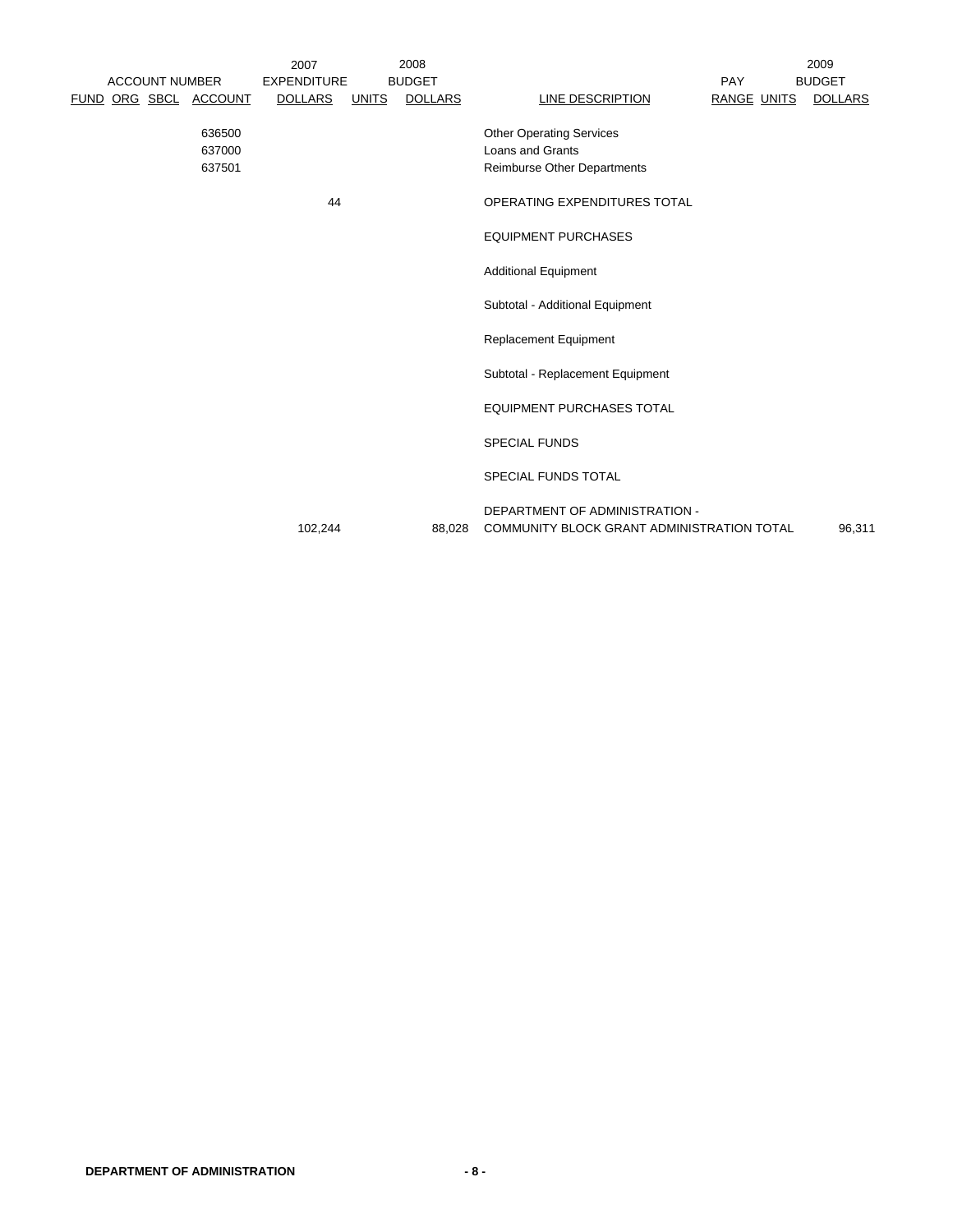|      |                |                       |                       | 2007               |               | 2008           |                                                                                                                                           |                                                                                                                                    |               | 2009           |  |
|------|----------------|-----------------------|-----------------------|--------------------|---------------|----------------|-------------------------------------------------------------------------------------------------------------------------------------------|------------------------------------------------------------------------------------------------------------------------------------|---------------|----------------|--|
|      |                | <b>ACCOUNT NUMBER</b> |                       | <b>EXPENDITURE</b> |               | <b>BUDGET</b>  |                                                                                                                                           | <b>PAY</b>                                                                                                                         |               | <b>BUDGET</b>  |  |
|      |                |                       | FUND ORG SBCL ACCOUNT | <b>DOLLARS</b>     | <b>UNITS</b>  | <b>DOLLARS</b> | <b>LINE DESCRIPTION</b>                                                                                                                   | RANGE UNITS                                                                                                                        |               | <b>DOLLARS</b> |  |
|      |                |                       |                       |                    |               |                | DEPARTMENT OF ADMINISTRATION-<br><b>BUSINESS OPERATIONS DIVISION</b>                                                                      |                                                                                                                                    |               |                |  |
|      |                |                       |                       |                    |               |                | SALARIES & WAGES                                                                                                                          |                                                                                                                                    |               |                |  |
|      |                |                       |                       |                    |               |                | <b>ADMINISTRATIVE SERVICES</b>                                                                                                            |                                                                                                                                    |               |                |  |
|      |                |                       |                       |                    | 1             | 105,663        | City Purchasing Director (Y)                                                                                                              | 15                                                                                                                                 | 1             | 99,110         |  |
|      |                |                       |                       |                    | 1             | 59,468         | Administrative Specialist-Senior (Y)                                                                                                      | 4                                                                                                                                  | 1             | 61,871         |  |
|      |                |                       |                       |                    | $\mathbf{1}$  | 40,191         | Program Assistant II                                                                                                                      | 530                                                                                                                                | 1             | 38,166         |  |
|      |                |                       |                       |                    | 1             | 26,029         | Office Assistant II                                                                                                                       | 410                                                                                                                                | 1             | 24,940         |  |
|      |                |                       |                       |                    | $\mathbf{1}$  | 50,415         | Network Analyst Assistant (A)                                                                                                             | 596                                                                                                                                | 1             | 51,981         |  |
|      |                |                       |                       |                    | 1             | 67,566         | Management and Accounting Officer                                                                                                         | 6                                                                                                                                  | 1             | 70,295         |  |
|      |                |                       |                       |                    |               |                | PROCUREMENT SERVICES                                                                                                                      |                                                                                                                                    |               |                |  |
|      |                |                       |                       |                    | $\mathbf{1}$  | 62,662         | Procurement Administrator (Y)                                                                                                             | 6                                                                                                                                  | 1             | 67,213         |  |
|      |                |                       |                       |                    | 3             | 167,433        | Purchasing Agent - Senior (Y)                                                                                                             | 4                                                                                                                                  | 3             | 156,338        |  |
|      |                |                       |                       |                    | $\mathbf{1}$  | 63,396         | Procurement Specialist (Y)                                                                                                                | 5                                                                                                                                  | $\mathbf{1}$  | 65,957         |  |
|      |                |                       |                       |                    |               |                | EMERGING BUSINESS ENTERPRISE PROGRAM                                                                                                      |                                                                                                                                    |               |                |  |
|      |                |                       |                       |                    | $\mathbf{1}$  | 67,898         | Emerging Bus. Enterprise Mgr.(Y) (A)                                                                                                      | 8                                                                                                                                  | 1             | 57,436         |  |
|      |                |                       |                       |                    | 2             | 102,188        | Emerging Business Analyst-Sr. (Y) (A)                                                                                                     | 4                                                                                                                                  | 2             | 98,372         |  |
|      |                |                       |                       |                    |               |                | <b>DOCUMENT SERVICES</b>                                                                                                                  |                                                                                                                                    |               |                |  |
|      |                |                       |                       |                    | 1             | 72,013         | Document Services Manager (Y)                                                                                                             | 7                                                                                                                                  | 1             | 74,922         |  |
|      |                |                       |                       |                    | $\mathbf{1}$  | 52,341         | Document Services Supervisor (Y)                                                                                                          | $\overline{2}$                                                                                                                     | 1             | 54,455         |  |
|      |                |                       |                       |                    | 6             | 226,142        | Document Technician                                                                                                                       | 338                                                                                                                                | 6             | 226,386        |  |
|      |                |                       |                       |                    |               |                | AUXILIARY PERSONNEL                                                                                                                       |                                                                                                                                    |               |                |  |
|      |                |                       |                       |                    | 5             | 10,200         | Document Services Assistant (0.25 FTE)                                                                                                    | 918                                                                                                                                | 5             | 10,200         |  |
|      |                |                       |                       |                    | 27            | 1,173,605      | <b>Total Before Adjustments</b>                                                                                                           |                                                                                                                                    | 27            | 1,157,642      |  |
|      |                |                       |                       |                    |               |                | Salary & Wage Rate Change<br>Overtime Compensated                                                                                         |                                                                                                                                    |               |                |  |
|      |                |                       |                       |                    |               | (22, 792)      | Personnel Cost Adjustment<br>Other                                                                                                        |                                                                                                                                    |               | (26, 697)      |  |
|      |                |                       |                       |                    |               | 1,150,813      | Gross Salaries & Wages Total                                                                                                              |                                                                                                                                    |               | 1,130,945      |  |
|      |                |                       |                       |                    |               | (237,960)      | Reimbursable Services Deduction<br>Capital Improvements Deduction                                                                         |                                                                                                                                    |               | (152, 360)     |  |
|      |                |                       |                       |                    |               | (148, 595)     | Grants & Aids Deduction                                                                                                                   |                                                                                                                                    |               | (151, 258)     |  |
|      | 0001 1513 R999 |                       | 006000                | 641,294            | 27            | 764,258        | NET SALARIES & WAGES TOTAL                                                                                                                |                                                                                                                                    | 27            | 827,327        |  |
|      |                |                       |                       |                    | 17.54<br>4.70 |                | <b>O&amp;M FTE'S</b><br>NON-O&M FTE'S                                                                                                     |                                                                                                                                    | 16.46<br>6.09 |                |  |
|      |                |                       |                       |                    |               |                | Council action.                                                                                                                           | (A) To terminate upon expiration of the CDBG program year unless<br>grant agreement is renewed or fiscal year is altered by Common |               |                |  |
|      |                |                       |                       |                    |               |                | (Y) Required to file a statement of economic interests in accordance with<br>the Milwaukee Code of Ordinances Chapter 303-Code of Ethics. |                                                                                                                                    |               |                |  |
| 0001 | 1513 R999      |                       | 006100                | 255,747            |               | 313,346        | ESTIMATED EMPLOYEE FRINGE BENEFITS<br>(Involves Revenue Offset-No Transfers from this Account)                                            |                                                                                                                                    |               | 339,204        |  |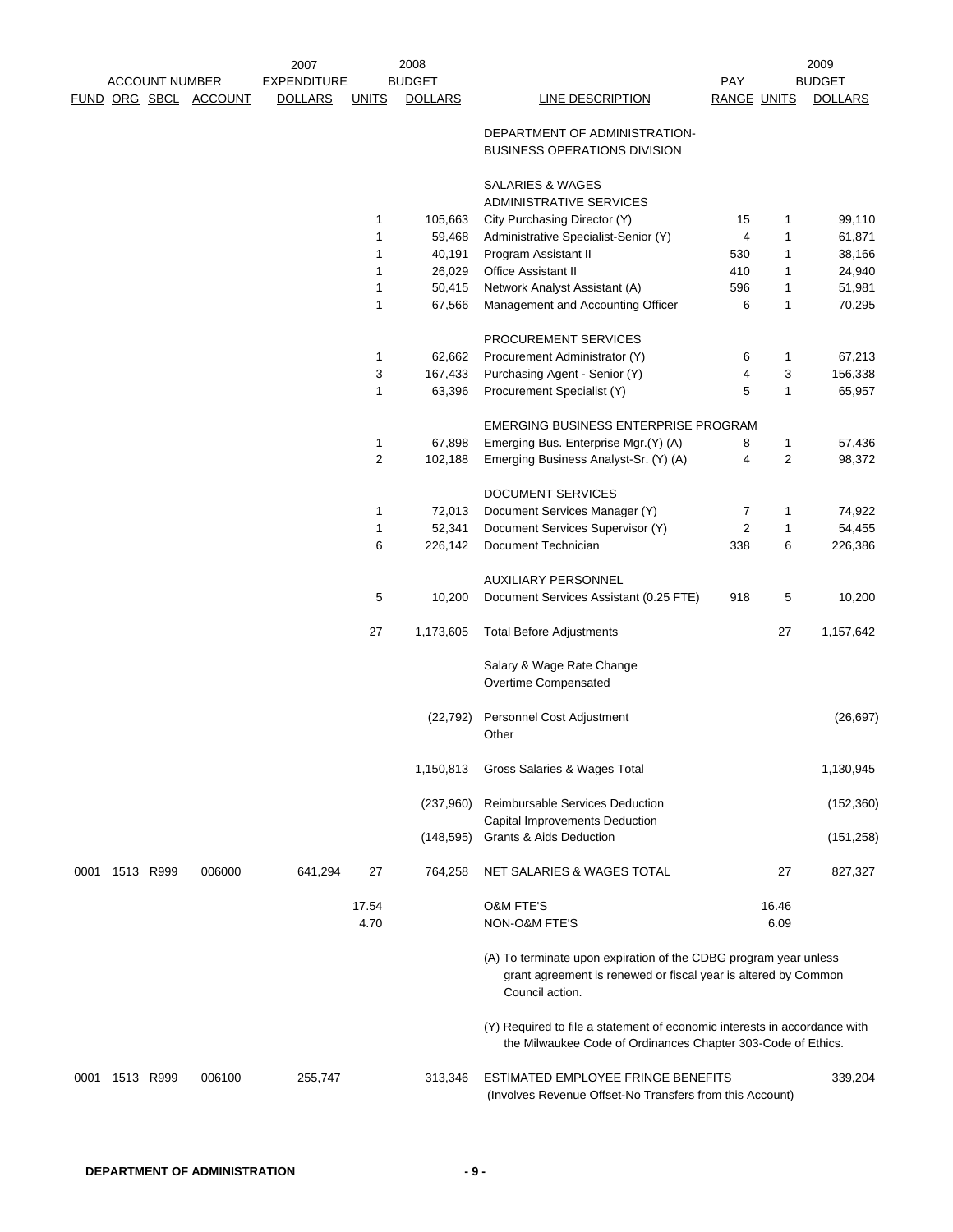|              |           |                        |                              | 2007               |              | 2008           |                                                                             |                    | 2009              |
|--------------|-----------|------------------------|------------------------------|--------------------|--------------|----------------|-----------------------------------------------------------------------------|--------------------|-------------------|
|              |           | <b>ACCOUNT NUMBER</b>  |                              | <b>EXPENDITURE</b> |              | <b>BUDGET</b>  |                                                                             | PAY                | <b>BUDGET</b>     |
|              |           |                        | <b>FUND ORG SBCL ACCOUNT</b> | <b>DOLLARS</b>     | <b>UNITS</b> | <b>DOLLARS</b> | <b>LINE DESCRIPTION</b>                                                     | <b>RANGE UNITS</b> | <b>DOLLARS</b>    |
|              |           |                        |                              |                    |              |                | OPERATING EXPENDITURES                                                      |                    |                   |
| 0001         | 1513 R999 |                        | 630100                       | 6,227              |              | 93,699         | <b>General Office Expense</b>                                               |                    | 55,334            |
| 0001         | 1513      | R999                   | 630500                       |                    |              |                | Tools & Machinery Parts                                                     |                    |                   |
| 0001         | 1513      | R999                   | 631000                       | 622                |              | 180            | <b>Construction Supplies</b>                                                |                    | 180               |
| 0001         |           | 1513 R999              | 631500                       |                    |              |                | Energy                                                                      |                    |                   |
| 0001         |           | 1513 R999              | 632000                       | 820                |              |                | <b>Other Operating Supplies</b>                                             |                    |                   |
| 0001         |           | 1513 R999              | 632500                       |                    |              |                | <b>Facility Rental</b>                                                      |                    |                   |
| 0001         | 1513      | R999                   | 633000                       |                    |              | 800            | <b>Vehicle Rental</b>                                                       |                    | 800               |
| 0001         |           | 1513 R999              | 633500                       |                    |              |                | Non-Vehicle Equipment Rental                                                |                    |                   |
| 0001         |           | 1513 R999              | 634000                       | 5,215              |              | 9,000          | <b>Professional Services</b>                                                |                    | 9,000             |
| 0001         | 1513      | R999                   | 634500                       | 5,205              |              | 2,000          | Information Technology Services                                             |                    | 2,000             |
| 0001         |           | 1513 R999              | 635000                       |                    |              |                | <b>Property Services</b>                                                    |                    |                   |
| 0001         | 1513 R999 |                        | 635500                       |                    |              |                | <b>Infrastructure Services</b>                                              |                    |                   |
| 0001         | 1513      | R999                   | 636000                       |                    |              |                | Vehicle Repair Services                                                     |                    |                   |
| 0001         |           | 1513 R999              | 636500                       | 9,509              |              | 75,487         | <b>Other Operating Services</b>                                             |                    | 54,226            |
| 0001         |           | 1513 R999              | 637000                       |                    |              |                | Loans and Grants                                                            |                    |                   |
| 0001         |           | 1513 R999              | 637501                       | 23,673             |              | 22,317         | Reimburse Other Departments                                                 |                    | 22,317            |
|              |           |                        |                              |                    |              |                |                                                                             |                    |                   |
| 0001         | 1513 R999 |                        | 006300                       | 51,271             |              | 203,483        | OPERATING EXPENDITURES TOTAL                                                |                    | 143,857           |
|              |           |                        |                              |                    |              |                | <b>EQUIPMENT PURCHASES</b>                                                  |                    |                   |
|              |           |                        |                              |                    |              |                | <b>Additional Equipment</b>                                                 |                    |                   |
|              |           |                        |                              |                    |              |                | Subtotal - Additional Equipment                                             |                    |                   |
|              |           |                        |                              |                    |              |                | <b>Replacement Equipment</b>                                                |                    |                   |
|              |           |                        |                              |                    |              |                | Subtotal - Replacement Equipment                                            |                    |                   |
| 0001         | 1513 R999 |                        | 006800                       |                    |              |                | <b>EQUIPMENT PURCHASES TOTAL</b>                                            |                    |                   |
|              |           |                        |                              |                    |              |                | <b>SPECIAL FUNDS</b>                                                        |                    |                   |
| 0001<br>0001 |           | 1513 R157<br>1513 R159 | 006300<br>006300             | 87,464             |              | 41,000         | City of Milwaukee Emerging Business Enterprise Program*<br>Disparity Study* |                    | 41,000<br>150,000 |
|              |           |                        |                              | 87,464             |              | 41,000         | SPECIAL FUNDS TOTAL                                                         |                    | 191,000           |
|              |           |                        |                              | 1,035,776          |              | 1,322,087      | DOA-BUSINESS OPERATIONS DIVISION TOTAL                                      |                    | 1,501,388         |

\*Appropriation Control Account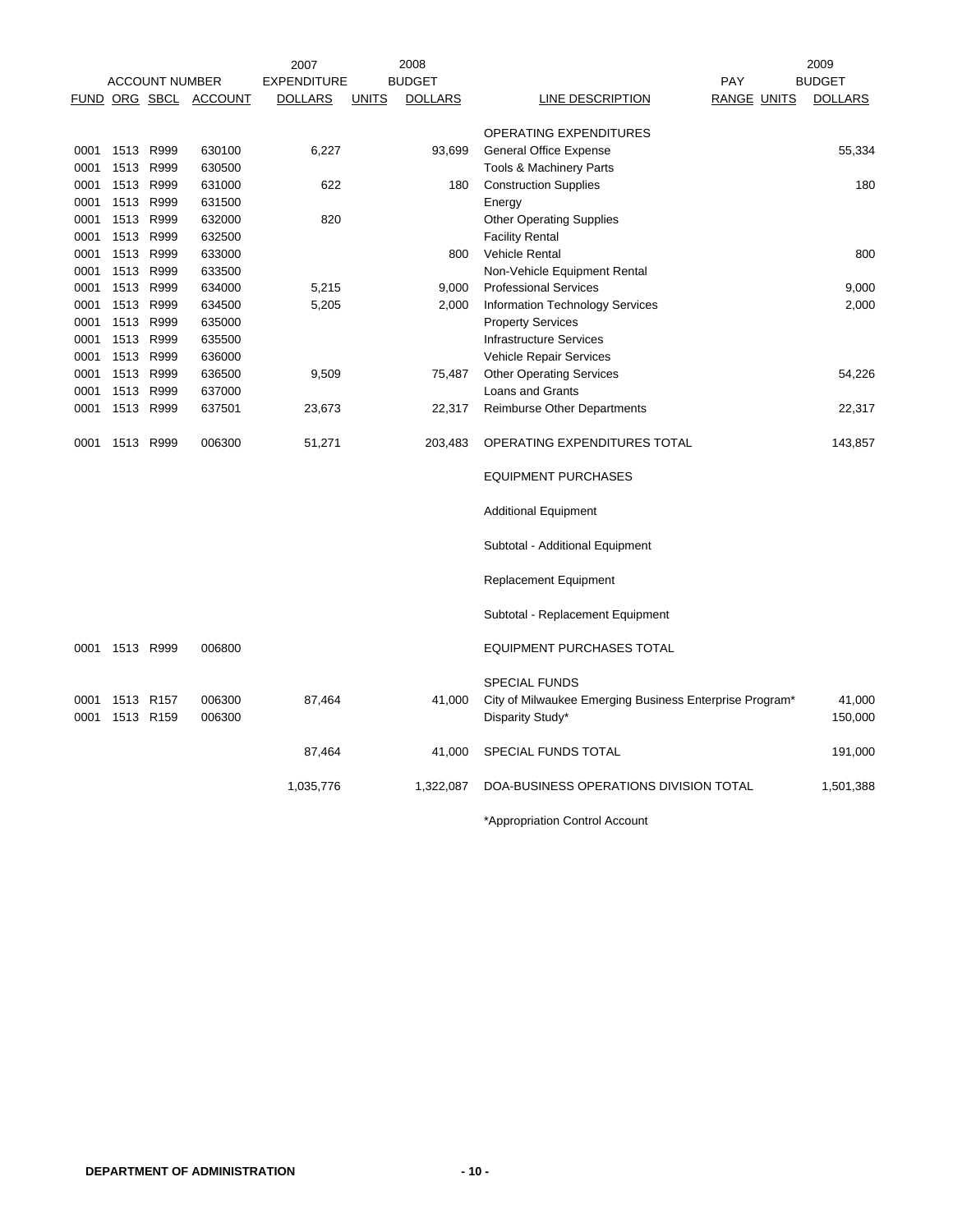|              |                |                        |                       | 2007               |                | 2008           |                                                                                                                                           |                    |      | 2009           |
|--------------|----------------|------------------------|-----------------------|--------------------|----------------|----------------|-------------------------------------------------------------------------------------------------------------------------------------------|--------------------|------|----------------|
|              |                | <b>ACCOUNT NUMBER</b>  |                       | <b>EXPENDITURE</b> |                | <b>BUDGET</b>  |                                                                                                                                           | <b>PAY</b>         |      | <b>BUDGET</b>  |
|              |                |                        | FUND ORG SBCL ACCOUNT | <b>DOLLARS</b>     | <u>UNITS</u>   | <b>DOLLARS</b> | LINE DESCRIPTION                                                                                                                          | <b>RANGE UNITS</b> |      | <b>DOLLARS</b> |
|              |                |                        |                       |                    |                |                | DEPARTMENT OF ADMINISTRATION -<br>INTERGOVERNMENTAL RELATIONS                                                                             |                    |      |                |
|              |                |                        |                       |                    |                |                | <b>DIVISION</b>                                                                                                                           |                    |      |                |
|              |                |                        |                       |                    |                |                | <b>SALARIES &amp; WAGES</b>                                                                                                               |                    |      |                |
|              |                |                        |                       |                    | $\mathbf{1}$   | 99,105         | Legislative Liaison Director (Y)                                                                                                          | 17                 | 1    | 107,671        |
|              |                |                        |                       |                    | $\mathbf{1}$   | 76,399         | Legislative Fiscal Manager-Senior (Y)                                                                                                     | 12                 | 1    | 81,947         |
|              |                |                        |                       |                    | $\overline{2}$ | 130,788        | Legislative Fiscal Manager (Y)                                                                                                            | 11                 | 1    | 50,244         |
|              |                |                        |                       |                    |                |                | <b>Administrative Specialist</b>                                                                                                          | 2                  | 1    | 54,455         |
|              |                |                        |                       |                    | 4              | 306,292        | <b>Total Before Adjustments</b>                                                                                                           |                    | 4    | 294,317        |
|              |                |                        |                       |                    |                |                | Salary & Wage Rate Changes                                                                                                                |                    |      |                |
|              |                |                        |                       |                    |                |                | Overtime Compensated                                                                                                                      |                    |      |                |
|              |                |                        |                       |                    |                | (5,787)        | Personnel Cost Adjustment<br>Other                                                                                                        |                    |      | (4,507)        |
|              |                |                        |                       |                    |                | 300,505        | Gross Salaries & Wages Total                                                                                                              |                    |      | 289,810        |
|              |                |                        |                       |                    |                |                | <b>Reimbursable Services Deduction</b>                                                                                                    |                    |      |                |
|              |                |                        |                       |                    |                |                | Capital Improvements Deduction<br><b>Grants &amp; Aids Deduction</b>                                                                      |                    |      |                |
| 0001         | 1514 R999      |                        | 006000                | 388,397            | 4              | 300,505        | NET SALARIES & WAGES TOTAL                                                                                                                |                    | 4    | 289,810        |
|              |                |                        |                       |                    | 3.00           |                | <b>O&amp;M FTE'S</b>                                                                                                                      |                    | 4.00 |                |
|              |                |                        |                       |                    |                |                | NON-O&M FTE'S                                                                                                                             |                    |      |                |
|              |                |                        |                       |                    |                |                | (Y) Required to file a statement of economic interests in accordance with<br>the Milwaukee Code of Ordinances Chapter 303-Code of Ethics. |                    |      |                |
|              | 0001 1514 R999 |                        | 006100                | 157,342            |                | 91,044         | ESTIMATED EMPLOYEE FRINGE BENEFITS<br>(Involves Revenue Offset-No Transfers from this Account)                                            |                    |      | 118,822        |
|              |                |                        |                       |                    |                |                | OPERATING EXPENDITURES                                                                                                                    |                    |      |                |
|              | 0001 1514 R999 |                        | 630100                | 946                |                | 2,375          | <b>General Office Expense</b>                                                                                                             |                    |      | 2,400          |
|              |                | 0001 1514 R999         | 630500                |                    |                |                | Tools & Machinery Parts                                                                                                                   |                    |      |                |
| 0001         |                | 1514 R999              | 631000                |                    |                |                | <b>Construction Supplies</b>                                                                                                              |                    |      |                |
| 0001         |                | 1514 R999              | 631500                |                    |                |                | Energy                                                                                                                                    |                    |      |                |
| 0001         |                | 1514 R999              | 632000                | 324                |                | 800            | <b>Other Operating Supplies</b>                                                                                                           |                    |      | 800            |
| 0001         |                | 1514 R999              | 632500                | 3,754              |                | 3,900          | <b>Facility Rental</b>                                                                                                                    |                    |      |                |
| 0001         |                | 1514 R999              | 633000                |                    |                |                | <b>Vehicle Rental</b>                                                                                                                     |                    |      |                |
| 0001         | 1514           | R999                   | 633500                | 1,170              |                | 1,500          | Non-Vehicle Equipment Rental                                                                                                              |                    |      | 1,500          |
| 0001         | 1514           | R999                   | 634000                | 17,998             |                | 22,000         | <b>Professional Services</b>                                                                                                              |                    |      | 24,558         |
| 0001         |                | 1514 R999              | 634500                | 1,440              |                |                | Information Technology Services                                                                                                           |                    |      |                |
| 0001<br>0001 |                | 1514 R999<br>1514 R999 | 635000<br>635500      |                    |                |                | <b>Property Services</b><br><b>Infrastructure Services</b>                                                                                |                    |      |                |
| 0001         |                | 1514 R999              | 636000                |                    |                |                | Vehicle Repair Services                                                                                                                   |                    |      |                |
| 0001         |                | 1514 R999              | 636500                | 9,086              |                | 10,000         | <b>Other Operating Services</b>                                                                                                           |                    |      | 10,000         |
| 0001         |                | 1514 R999              | 637000                |                    |                |                | Loans and Grants                                                                                                                          |                    |      |                |
| 0001         |                | 1514 R999              | 637501                | 12,497             |                | 6,000          | <b>Reimburse Other Departments</b>                                                                                                        |                    |      | 4,500          |
| 0001         |                | 1514 R999              | 006300                | 47,215             |                | 46,575         | OPERATING EXPENDITURES TOTAL                                                                                                              |                    |      | 43,758         |
|              |                |                        |                       |                    |                |                | <b>EQUIPMENT PURCHASES</b>                                                                                                                |                    |      |                |
|              |                |                        |                       |                    |                |                | <b>Additional Equipment</b>                                                                                                               |                    |      |                |
|              |                |                        |                       |                    |                |                | Subtotal - Additional Equipment                                                                                                           |                    |      |                |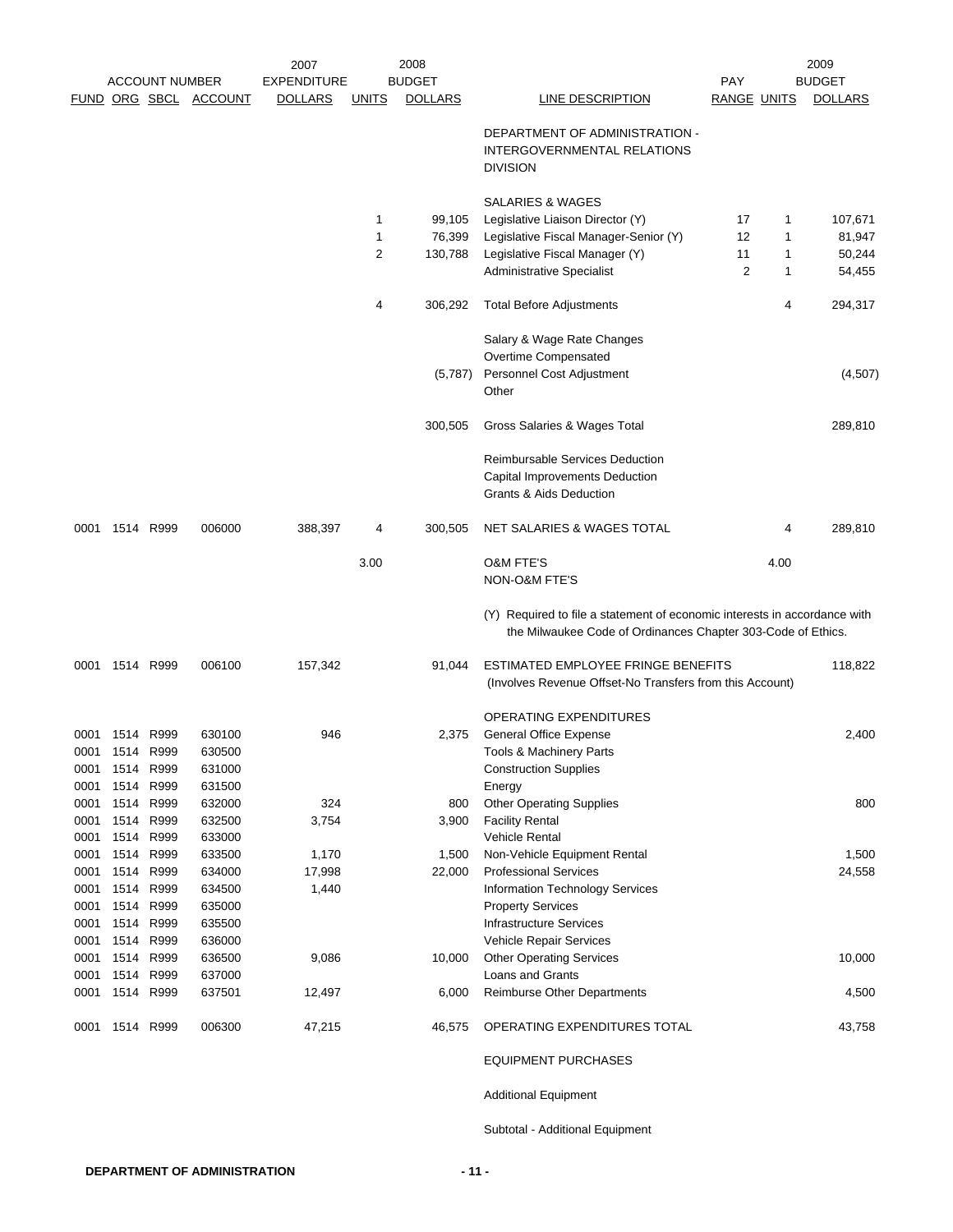|      |      |                       |                | 2007               |              | 2008           |                                                             |             | 2009           |
|------|------|-----------------------|----------------|--------------------|--------------|----------------|-------------------------------------------------------------|-------------|----------------|
|      |      | <b>ACCOUNT NUMBER</b> |                | <b>EXPENDITURE</b> |              | <b>BUDGET</b>  |                                                             | <b>PAY</b>  | <b>BUDGET</b>  |
|      |      | FUND ORG SBCL         | <b>ACCOUNT</b> | <b>DOLLARS</b>     | <b>UNITS</b> | <b>DOLLARS</b> | LINE DESCRIPTION                                            | RANGE UNITS | <b>DOLLARS</b> |
|      |      |                       |                |                    | $\mathbf 1$  | 1,500          | <b>Replacement Equipment</b><br><b>Computer Workstation</b> |             |                |
|      |      |                       |                | 1,556<br>1,556     | $\mathbf{1}$ | 1,500          | Laser Printer<br>Subtotal - Replacement Equipment           |             |                |
| 0001 | 1514 | R999                  | 006800         | 1,556              | $\mathbf{1}$ | 1,500          | <b>EQUIPMENT PURCHASES TOTAL</b>                            |             |                |
|      |      |                       |                |                    |              |                | <b>SPECIAL FUNDS</b>                                        |             |                |
|      |      |                       |                |                    |              |                | <b>SPECIAL FUNDS TOTAL</b>                                  |             |                |
|      |      |                       |                | 594,510            |              | 439,624        | DOA-INTERGOVERNMENTAL RELATIONS<br><b>DIVISION TOTAL</b>    |             | 452,390        |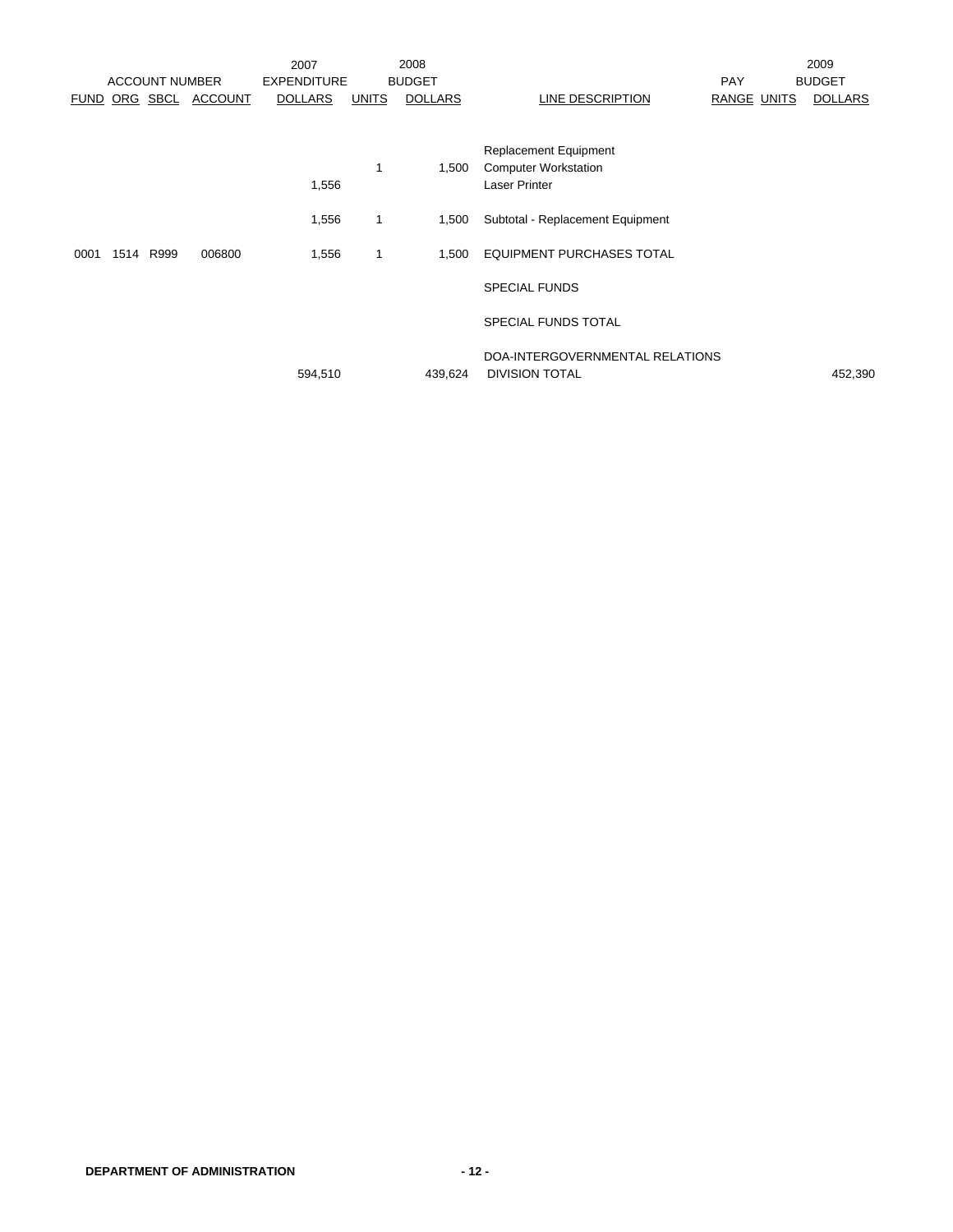|      | <b>ACCOUNT NUMBER</b> |           | 2008<br>2007          |                    |                |                  | 2009                                                                           |                |              |                  |
|------|-----------------------|-----------|-----------------------|--------------------|----------------|------------------|--------------------------------------------------------------------------------|----------------|--------------|------------------|
|      |                       |           |                       | <b>EXPENDITURE</b> |                | <b>BUDGET</b>    |                                                                                | <b>PAY</b>     |              | <b>BUDGET</b>    |
|      |                       |           | FUND ORG SBCL ACCOUNT | <b>DOLLARS</b>     | <b>UNITS</b>   | <b>DOLLARS</b>   | LINE DESCRIPTION                                                               | RANGE UNITS    |              | <b>DOLLARS</b>   |
|      |                       |           |                       |                    |                |                  | DEPARTMENT OF ADMINISTRATION-INFORMATION<br>AND TECHNOLOGY MANAGEMENT DIVISION |                |              |                  |
|      |                       |           |                       |                    |                |                  |                                                                                |                |              |                  |
|      |                       |           |                       |                    |                |                  | SALARIES & WAGES                                                               |                |              |                  |
|      |                       |           |                       |                    |                |                  | POLICY AND ADMINISTRATION                                                      |                |              |                  |
|      |                       |           |                       |                    | 1<br>1         | 97,360           | Chief Information Officer (Y)                                                  | 17<br>11       | 1<br>1       | 113,432          |
|      |                       |           |                       |                    | 1              | 92,966<br>50,888 | Policy and Administration Manager (Y)<br>Office Supervisor II                  | 2              | $\mathbf{1}$ | 96,722<br>54,455 |
|      |                       |           |                       |                    |                |                  |                                                                                |                |              |                  |
|      |                       |           |                       |                    |                |                  | CITYWIDE INFORMATION SYSTEMS                                                   |                |              |                  |
|      |                       |           |                       |                    | $\mathbf{1}$   | 99,074           | Applications Development Manager (Y)                                           | 12             | 1            | 103,077          |
|      |                       |           |                       |                    | 1              | 99,074           | Enterprise Information Manager (Y)                                             | 12             | 1            | 101,556          |
|      |                       |           |                       |                    | 2              | 185,932          | GIS Developer - Project Leader                                                 | 11             | 2            | 193,444          |
|      |                       |           |                       |                    | 1              | 79,553           | Applications Development Coordinator                                           | 10             | 1            | 85,227           |
|      |                       |           |                       |                    | 3              | 223,894          | Systems Analyst - Sr.                                                          | 8              | 3            | 236,734          |
|      |                       |           |                       |                    | 1              | 61,779           | Internet Services Coordinator                                                  | 6              | 1            | 65,394           |
|      |                       |           |                       |                    | $\mathbf{1}$   | 35,544           | Internet Analyst Technician                                                    | 510            |              |                  |
|      |                       |           |                       |                    |                |                  | <b>Internet Analyst</b>                                                        | 510            | 1            | 35,544           |
|      |                       |           |                       |                    | 5              | 310,970          | <b>Programmer Analyst</b>                                                      | 598            | 5            | 298,931          |
|      |                       |           |                       |                    | 2              | 142,667          | GIS Developer - Sr.                                                            | 8              | 2            | 150,558          |
|      |                       |           |                       |                    | 1              | 61,156           | Systems Coordinator (M)                                                        | $\overline{7}$ | 1            | 49,364           |
|      |                       |           |                       |                    | 1              | 63,366           | Programmer Analyst (M)                                                         | 598            | 1            | 63,366           |
|      |                       |           |                       |                    | 1              | 50,616           | GIS Analyst (A)                                                                | 598            | 1            | 52,718           |
|      |                       |           |                       |                    | 1              | 35,390           | Geographic Info. Tech. II                                                      | 602            | 1            | 35,390           |
|      |                       |           |                       |                    |                |                  | INFRASTRUCTURE & TECHNOLOGY                                                    |                |              |                  |
|      |                       |           |                       |                    |                |                  | DEVELOPMENT                                                                    |                |              |                  |
|      |                       |           |                       |                    | 1              | 119,976          | Information Systems Manager (Y)                                                | 15             | 1            | 124,823          |
|      |                       |           |                       |                    | 1              | 105,598          | Enterprise Systems Manager (Y)                                                 | 13             | 1            | 109,864          |
|      |                       |           |                       |                    | 5              | 440,812          | Systems Analyst/Project Leader                                                 | 11             | 5            | 464,689          |
|      |                       |           |                       |                    | 1              | 88,699           | Data Base Administrator                                                        | 11             | 1            | 95,140           |
|      |                       |           |                       |                    | 3              | 225,234          | Systems Analyst - Sr.                                                          | 8              | 3            | 232,082          |
|      |                       |           |                       |                    | 2              | 119,969          | Network Analyst-Senior                                                         | 591            | 2            | 122,134          |
|      |                       |           |                       |                    | 1              | 40,887           | Information Technology Specialist                                              | 532            | 1            | 42,277           |
|      |                       |           |                       |                    | 1              | 53,402           | <b>Automated Systems Specialist</b>                                            | 598            | 1            | 55,535           |
|      |                       |           |                       |                    | 1              | 34,916           | <b>Computer Operator III</b>                                                   | 520            | 1            | 36,527           |
|      |                       |           |                       |                    | $\overline{c}$ | 106,920          | Network Analyst-Assistant                                                      | 596            | 2            | 108,850          |
|      |                       |           |                       |                    | 1              | 46,719           | Programmer II                                                                  | 556            | 1            | 48,235           |
|      |                       |           |                       |                    |                |                  |                                                                                |                |              |                  |
|      |                       |           |                       |                    | 43             | 3,073,361        | <b>Total Before Adjustments</b>                                                |                | 43           | 3,176,068        |
|      |                       |           |                       |                    |                |                  | Salary & Wage Rate Change                                                      |                |              |                  |
|      |                       |           |                       |                    |                |                  | Overtime Compensated                                                           |                |              |                  |
|      |                       |           |                       |                    |                | (108, 958)       | Personnel Cost Adjustment                                                      |                |              | (194, 640)       |
|      |                       |           |                       |                    |                |                  | Other                                                                          |                |              |                  |
|      |                       |           |                       |                    | 43             | 2,964,403        | Gross Salaries & Wages Total                                                   |                | 43           | 2,981,428        |
|      |                       |           |                       |                    |                | (90,000)         | Reimbursable Services Deduction                                                |                |              | (90,000)         |
|      |                       |           |                       |                    |                | (155, 270)       | Capital Improvements Deduction                                                 |                |              | (300, 919)       |
|      |                       |           |                       |                    |                | (124, 522)       | <b>Grants &amp; Aids Deduction</b>                                             |                |              | (88, 190)        |
| 0001 |                       | 1515 R999 | 006000                | 2,648,125          | 43             | 2,594,611        | NET SALARIES & WAGES TOTAL                                                     |                | 43           | 2,502,319        |
|      |                       |           |                       |                    | 37.50          |                  | <b>O&amp;M FTE'S</b>                                                           |                | 35.85        |                  |
|      |                       |           |                       |                    | 5.30           |                  | NON-O&M FTE'S                                                                  |                | 6.80         |                  |
|      |                       |           |                       |                    |                |                  |                                                                                |                |              |                  |

(A) To expire 12/31/2009 unless the Milwaukee County Automated Mapping and Land Information Systems Agreement is extended.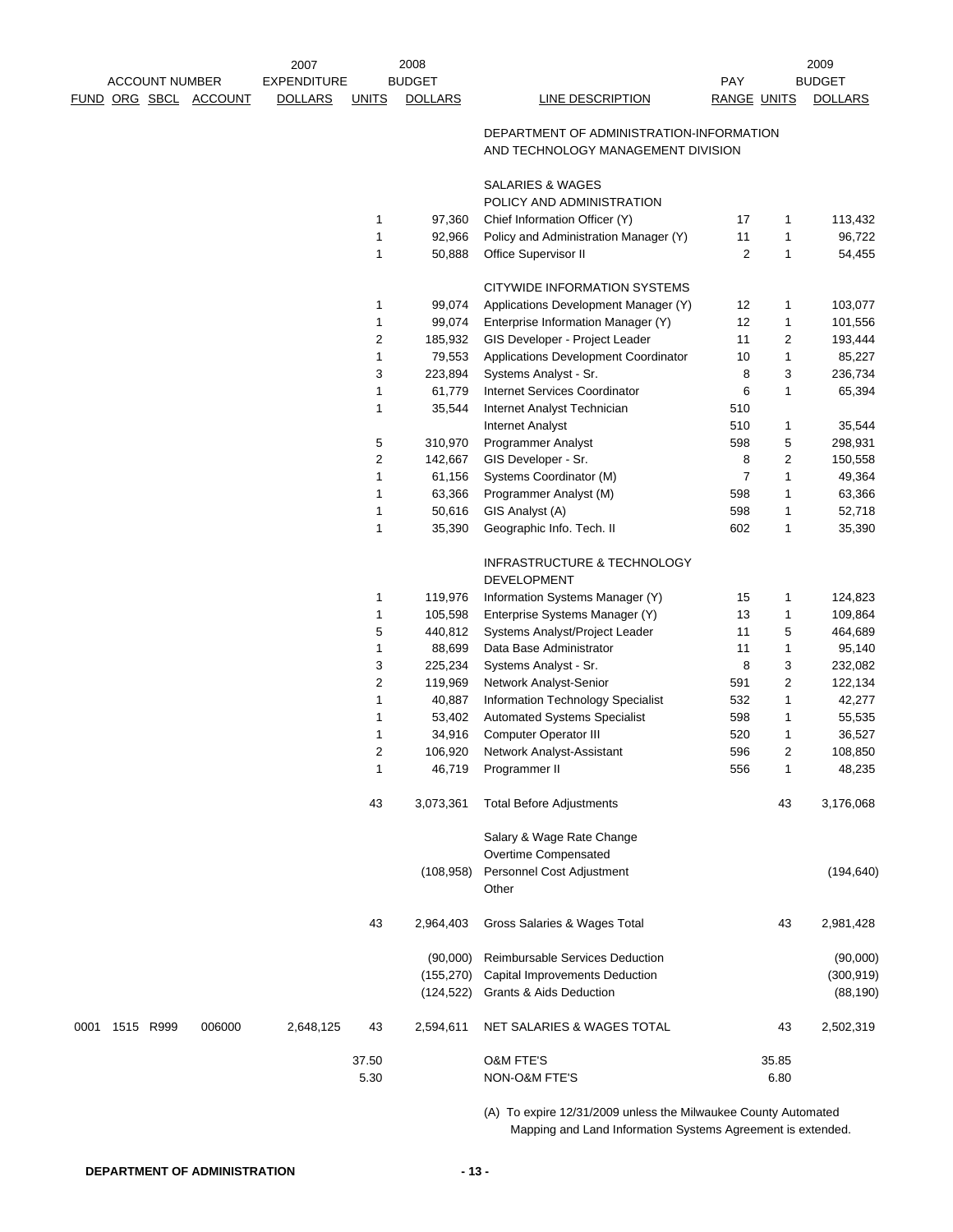|      |                |                       |                       | 2007               |              | 2008           |                                                                                                                                                                      | 2009           |
|------|----------------|-----------------------|-----------------------|--------------------|--------------|----------------|----------------------------------------------------------------------------------------------------------------------------------------------------------------------|----------------|
|      |                | <b>ACCOUNT NUMBER</b> |                       | <b>EXPENDITURE</b> |              | <b>BUDGET</b>  | PAY                                                                                                                                                                  | <b>BUDGET</b>  |
|      |                |                       | FUND ORG SBCL ACCOUNT | <b>DOLLARS</b>     | <b>UNITS</b> | <b>DOLLARS</b> | <b>RANGE UNITS</b><br><u>LINE DESCRIPTION</u>                                                                                                                        | <b>DOLLARS</b> |
|      |                |                       |                       |                    |              |                | Position is authorized only as reflected in the agreement as<br>approved by the Steering Committee of MCAMLIS.                                                       |                |
|      |                |                       |                       |                    |              |                | (M) Community Mapping, Planning, and Analysis for Safety Strategies<br>(COMPASS) Grant. Position authority to expire when funding<br>for COMPASS activities expires. |                |
|      |                |                       |                       |                    |              |                | (Y) Required to file a statement of economic interests in accordance with<br>the Milwaukee Code of Ordinances Chapter 303-Code of Ethics.                            |                |
| 0001 |                | 1515 R999             | 006100                | 1,085,112          |              | 1,063,791      | ESTIMATED EMPLOYEE FRINGE BENEFITS<br>(Involves Revenue Offset-No Transfers from this Account)                                                                       | 1,025,951      |
|      |                |                       |                       |                    |              |                | OPERATING EXPENDITURES                                                                                                                                               |                |
| 0001 | 1515 R999      |                       | 630100                | 639                |              | 903            | General Office Expense                                                                                                                                               | 855            |
| 0001 |                | 1515 R999             | 630500                |                    |              |                | Tools & Machinery Parts                                                                                                                                              |                |
| 0001 |                | 1515 R999             | 631000                |                    |              |                | <b>Construction Supplies</b>                                                                                                                                         |                |
| 0001 | 1515           | R999                  | 631500                |                    |              |                | Energy                                                                                                                                                               |                |
| 0001 |                | 1515 R999             | 632000                | 4,197              |              | 5,600          | <b>Other Operating Supplies</b>                                                                                                                                      | 11,300         |
| 0001 |                | 1515 R999             | 632500                |                    |              |                | <b>Facility Rental</b>                                                                                                                                               |                |
| 0001 | 1515 R999      |                       | 633000                |                    |              |                | <b>Vehicle Rental</b>                                                                                                                                                |                |
| 0001 |                | 1515 R999             | 633500                | 2,735              |              | 3,000          |                                                                                                                                                                      | 3,000          |
|      |                |                       |                       |                    |              |                | Non-Vehicle Equipment Rental                                                                                                                                         |                |
| 0001 |                | 1515 R999             | 634000                |                    |              | 5,000          | <b>Professional Services</b>                                                                                                                                         | 5,000          |
| 0001 |                | 1515 R999             | 634500                | 262,612            |              | 381,750        | Information Technology Services                                                                                                                                      | 456,611        |
| 0001 |                | 1515 R999             | 635000                | 1,564              |              |                | <b>Property Services</b>                                                                                                                                             |                |
| 0001 |                | 1515 R999             | 635500                |                    |              |                | Infrastructure Services                                                                                                                                              |                |
| 0001 | 1515 R999      |                       | 636000                |                    |              |                | Vehicle Repair Services                                                                                                                                              |                |
| 0001 |                | 1515 R999             | 636500                | 17,703             |              | 9,785          | <b>Other Operating Services</b>                                                                                                                                      | 17,520         |
| 0001 |                | 1515 R999             | 637000                |                    |              | 17,675         | Loans and Grants                                                                                                                                                     |                |
| 0001 |                | 1515 R999             | 637501                | 26,077             |              |                | <b>Reimburse Other Departments</b>                                                                                                                                   | 16,100         |
| 0001 | 1515 R999      |                       | 006300                | 315,527            |              | 423,713        | OPERATING EXPENDITURES TOTAL                                                                                                                                         | 510,386        |
|      |                |                       |                       |                    |              |                | <b>EQUIPMENT PURCHASES</b>                                                                                                                                           |                |
|      |                |                       |                       |                    |              |                | <b>Additional Equipment</b>                                                                                                                                          |                |
|      |                |                       |                       | 16,275             | 8            | 16,000         | <b>Computer Equipment</b><br>10                                                                                                                                      | 16,000         |
|      |                |                       |                       | 16,275             | 8            | 16,000         | Subtotal - Additional Equipment<br>10                                                                                                                                | 16,000         |
|      |                |                       |                       |                    |              |                | Replacement Equipment                                                                                                                                                |                |
|      |                |                       |                       |                    |              |                | Subtotal - Replacement Equipment                                                                                                                                     |                |
|      | 0001 1515 R999 |                       | 006800                | 16,275             | 8            | 16,000         | EQUIPMENT PURCHASES TOTAL<br>10                                                                                                                                      | 16,000         |
|      | 0001 1510 R158 |                       | 006300                | 1,227,678          |              | 1,139,135      | <b>SPECIAL FUNDS</b><br>Enterprise Resource Management*                                                                                                              | 1,213,000      |
|      |                |                       |                       | 1,227,678          |              | 1,139,135      | SPECIAL FUNDS TOTAL                                                                                                                                                  | 1,213,000      |
|      |                |                       |                       | 5,292,717          |              | 5,237,250      | DEPARTMENT OF ADMINISTRATION<br>INFORMATION AND TECHNOLOGY<br>MANAGEMENT DIVISION TOTAL                                                                              | 5,267,656      |
|      |                |                       |                       |                    |              |                | *Annropriation Control Agonunt                                                                                                                                       |                |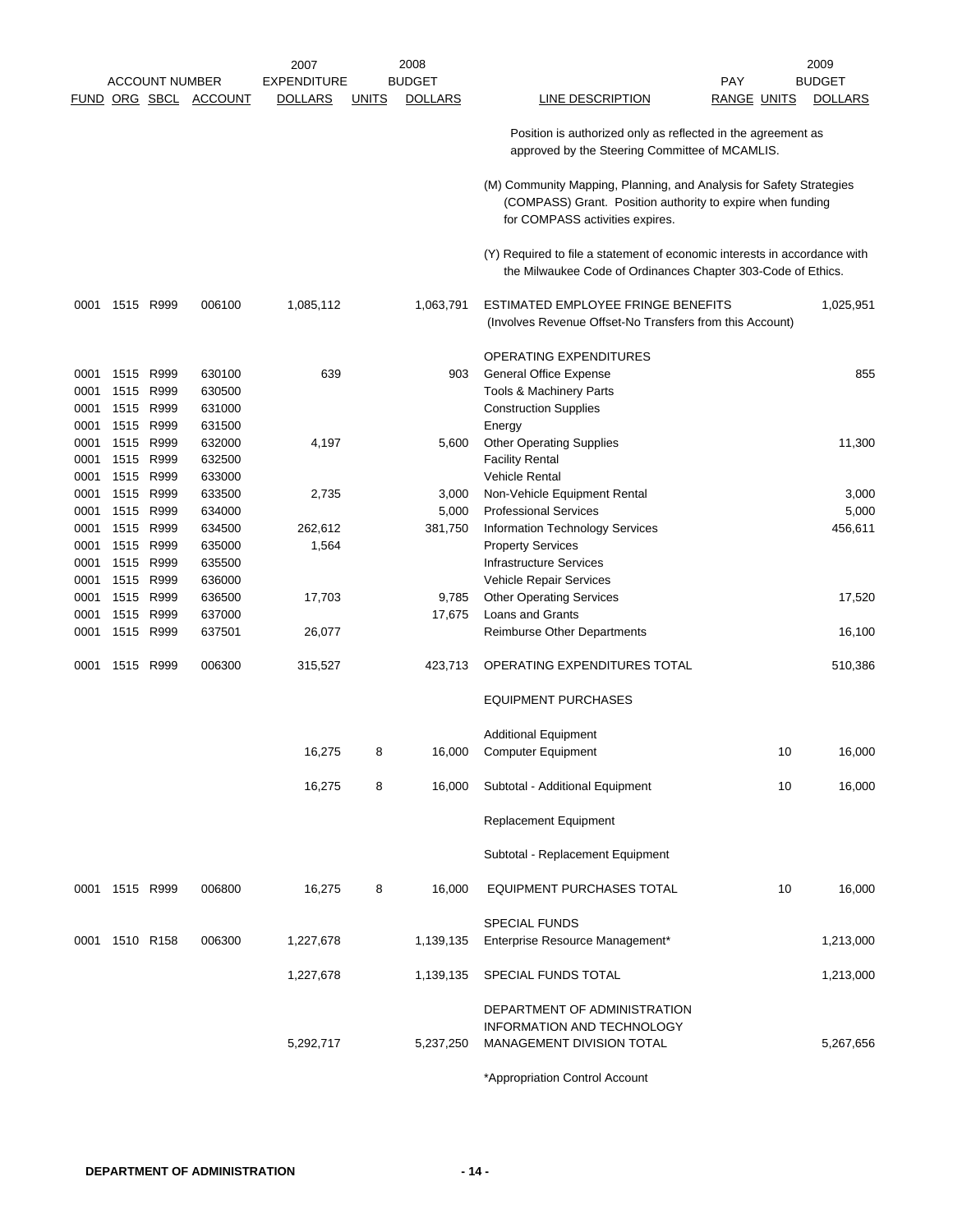|      |      |                       |                       | 2007               |              | 2008           |                                                                                                                                           |                    |              | 2009           |
|------|------|-----------------------|-----------------------|--------------------|--------------|----------------|-------------------------------------------------------------------------------------------------------------------------------------------|--------------------|--------------|----------------|
|      |      | <b>ACCOUNT NUMBER</b> |                       | <b>EXPENDITURE</b> |              | <b>BUDGET</b>  |                                                                                                                                           | <b>PAY</b>         |              | <b>BUDGET</b>  |
|      |      |                       | FUND ORG SBCL ACCOUNT | <b>DOLLARS</b>     | <b>UNITS</b> | <b>DOLLARS</b> | LINE DESCRIPTION                                                                                                                          | <b>RANGE UNITS</b> |              | <b>DOLLARS</b> |
|      |      |                       |                       |                    |              |                | <b>ASSESSOR'S OFFICE</b><br>BUDGETARY CONTROL UNIT (1BCU=1DU)                                                                             |                    |              |                |
|      |      |                       |                       |                    |              |                | SALARIES & WAGES                                                                                                                          |                    |              |                |
|      |      |                       |                       |                    | 1            | 135,346        | Commissioner of Assessments (Y)                                                                                                           | 18                 | $\mathbf{1}$ | 142,222        |
|      |      |                       |                       |                    |              |                | SYSTEMS AND ADMINISTRATION DIVISION                                                                                                       |                    |              |                |
|      |      |                       |                       |                    | 1            | 92,966         | Systems Analyst Project Leader Mgr.                                                                                                       | 11                 | 1            | 96,722         |
|      |      |                       |                       |                    | 1            | 38,474         | <b>Accounting Assistant II</b>                                                                                                            | 445                | 1            | 38,474         |
|      |      |                       |                       |                    |              |                | Administrative Services Supervisor                                                                                                        | 5                  | 1            | 52,880         |
|      |      |                       |                       |                    | 1            | 49,297         | Office Supervisor II                                                                                                                      | $\overline{2}$     |              |                |
|      |      |                       |                       |                    | 1            | 44,257         | Program Assistant II                                                                                                                      | 530                | 1            | 39,500         |
|      |      |                       |                       |                    | 6            | 211,775        | Office Assistant III                                                                                                                      | 425                | 6            | 206,771        |
|      |      |                       |                       |                    | $\mathbf{1}$ | 41,006         | Property Assessment Technician                                                                                                            | 530                | 1            | 42,264         |
|      |      |                       |                       |                    |              |                |                                                                                                                                           |                    |              |                |
|      |      |                       |                       |                    |              |                | ASSESSMENT DIVISION                                                                                                                       |                    |              |                |
|      |      |                       |                       |                    | 1            | 119,976        | Chief Assessor (X) (Y)                                                                                                                    | 15                 | 1            | 124,823        |
|      |      |                       |                       |                    |              |                | <b>REAL PROPERTY</b>                                                                                                                      |                    |              |                |
|      |      |                       |                       |                    | 1            | 90,485         | Supervising Assessor (X) (Y)                                                                                                              | 11                 | 1            | 96,722         |
|      |      |                       |                       |                    | 4            | 326,441        | Supervising Assessor Assistant (X) (Y)                                                                                                    | 9                  | 4            | 340,518        |
|      |      |                       |                       |                    | 24           | 1,586,611      | Senior Property Appraiser                                                                                                                 | 588                | 22           | 1,421,365      |
|      |      |                       |                       |                    | 6            | 213,838        | Property Appraiser                                                                                                                        | 536                | 8            | 299,931        |
|      |      |                       |                       |                    | 2            | 70,592         | <b>Office Assistant III</b>                                                                                                               | 425                | 2            | 67,296         |
|      |      |                       |                       |                    |              |                | <b>BOARD OF REVIEW</b>                                                                                                                    |                    |              |                |
|      |      |                       |                       |                    | 9            | 44,450         | Member, Board of Review (Y)                                                                                                               | 45                 | 9            | 31,750         |
|      |      |                       |                       |                    |              |                | (NOTE: 4 positions unfunded for 2009)                                                                                                     |                    |              |                |
|      |      |                       |                       |                    | 59           | 3,065,514      | <b>Total Before Adjustments</b>                                                                                                           |                    | 59           | 3,001,238      |
|      |      |                       |                       |                    |              |                | Salary & Wage Rate Changes<br>Overtime Compensated*                                                                                       |                    |              |                |
|      |      |                       |                       |                    |              |                | Personnel Cost Adjustment                                                                                                                 |                    |              | (100, 792)     |
|      |      |                       |                       |                    |              | (61, 310)      | Other                                                                                                                                     |                    |              |                |
|      |      |                       |                       |                    | 59           | 3,004,204      | Gross Salaries & Wages Total                                                                                                              |                    | 59           | 2,900,446      |
|      |      |                       |                       |                    |              |                | Reimbursable Services Deduction<br>Capital Improvements Deduction                                                                         |                    |              |                |
|      |      |                       |                       |                    |              |                | <b>Grants &amp; Aids Deduction</b>                                                                                                        |                    |              |                |
| 0001 |      | 2300 R999             | 006000                | 3,083,651          | 59           | 3,004,204      | NET SALARIES & WAGES TOTAL*                                                                                                               |                    | 59           | 2,900,446      |
|      |      |                       |                       |                    | 46.55        |                | <b>O&amp;M FTE'S</b><br><b>NON-O&amp;M FTE'S</b>                                                                                          |                    | 46.55        |                |
|      |      |                       |                       |                    |              |                | (X) Private Auto Allowance May Be Paid Pursuant to<br>Section 350-183 of the Milwaukee Code.                                              |                    |              |                |
|      |      |                       |                       |                    |              |                | (Y) Required to file a statement of economic interests in accordance<br>with the Milwaukee Code of Ordinances Chapter 303-Code of Ethics. |                    |              |                |
| 0001 |      | 2300 R999             | 006100                | 1,227,158          |              | 1,231,724      | ESTIMATED EMPLOYEE FRINGE BENEFITS<br>(Involves Revenue Offset - No Transfers from this Account)                                          |                    |              | 1,189,183      |
| 0001 |      | 2300 R999             | 630100                | 42,753             |              | 95,500         | OPERATING EXPENDITURES<br><b>General Office Expense</b>                                                                                   |                    |              | 79,972         |
| 0001 | 2300 | R999                  | 630500                |                    |              |                | Tools & Machinery Parts                                                                                                                   |                    |              |                |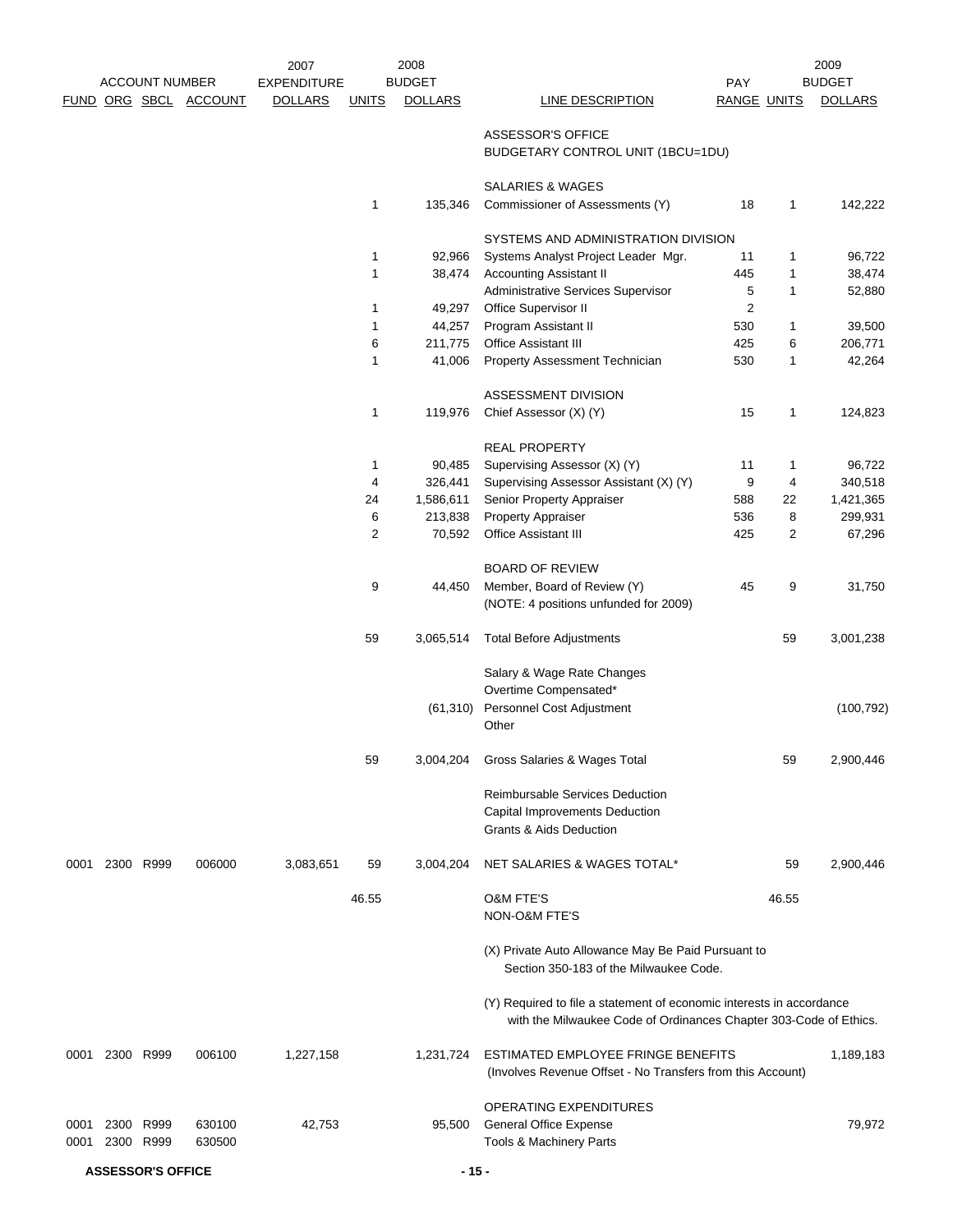|      |           |                       |                | 2008<br>2007       |              |                | 2009                                          |                    |  |                |
|------|-----------|-----------------------|----------------|--------------------|--------------|----------------|-----------------------------------------------|--------------------|--|----------------|
|      |           | <b>ACCOUNT NUMBER</b> |                | <b>EXPENDITURE</b> |              | <b>BUDGET</b>  |                                               | <b>PAY</b>         |  | <b>BUDGET</b>  |
|      |           | FUND ORG SBCL         | <b>ACCOUNT</b> | <b>DOLLARS</b>     | <b>UNITS</b> | <b>DOLLARS</b> | LINE DESCRIPTION                              | <b>RANGE UNITS</b> |  | <b>DOLLARS</b> |
| 0001 |           | 2300 R999             | 631000         |                    |              |                | <b>Construction Supplies</b>                  |                    |  |                |
| 0001 |           | 2300 R999             | 631500         |                    |              |                | Energy                                        |                    |  |                |
| 0001 |           | 2300 R999             | 632000         |                    |              |                | <b>Other Operating Supplies</b>               |                    |  |                |
| 0001 |           | 2300 R999             | 632500         |                    |              |                | <b>Facility Rental</b>                        |                    |  |                |
| 0001 |           | 2300 R999             | 633000         | 30,551             |              | 33,000         | Vehicle Rental                                |                    |  | 33,000         |
| 0001 |           | 2300 R999             | 633500         | 17,971             |              | 17,700         | Non-Vehicle Equipment Rental                  |                    |  | 16,000         |
| 0001 |           | 2300 R999             | 634000         | 132,939            |              | 87,800         | <b>Professional Services</b>                  |                    |  | 100,000        |
| 0001 |           | 2300 R999             | 634500         | 19,674             |              | 7,500          | Information Technology Services               |                    |  | 9,500          |
| 0001 |           | 2300 R999             | 635000         |                    |              |                | <b>Property Services</b>                      |                    |  |                |
| 0001 |           | 2300 R999             | 635500         | 4,106              |              | 6,900          | <b>Infrastructure Services</b>                |                    |  | 6,000          |
| 0001 |           | 2300 R999             | 636000         |                    |              |                | Vehicle Repair Services                       |                    |  |                |
| 0001 |           | 2300 R999             | 636500         |                    |              |                | <b>Other Operating Services</b>               |                    |  |                |
| 0001 |           | 2300 R999             | 637000         |                    |              |                | <b>Loans and Grants</b>                       |                    |  |                |
| 0001 |           | 2300 R999             | 637501         | 30,044             |              | 40,000         | <b>Reimburse Other Departments</b>            |                    |  | 35,500         |
| 0001 |           | 2300 R999             | 006300         | 278,038            |              | 288,400        | OPERATING EXPENDITURES TOTAL*                 |                    |  | 279,972        |
|      |           |                       |                |                    |              |                | <b>EQUIPMENT PURCHASES</b>                    |                    |  |                |
|      |           |                       |                |                    |              |                | <b>Additional Equipment</b>                   |                    |  |                |
|      |           |                       |                |                    |              |                | Subtotal - Additional Equipment               |                    |  |                |
|      |           |                       |                |                    |              |                | <b>Replacement Equipment</b>                  |                    |  |                |
|      |           |                       |                |                    |              |                | Subtotal - Replacement Equipment              |                    |  |                |
| 0001 |           | 2300 R999             | 006800         |                    |              |                | <b>EQUIPMENT PURCHASES TOTAL*</b>             |                    |  |                |
|      |           |                       |                |                    |              |                | <b>SPECIAL FUNDS</b>                          |                    |  |                |
| 0001 | 2300 R245 |                       | 006300         | 18,370             |              |                | Open Book Online Forms*                       |                    |  |                |
| 0001 |           | 2300 R239             | 006300         | 77,000             |              | 80,000         | State Manufacturing Assessment Payment*       |                    |  | 80,000         |
| 0001 |           | 2300 R244             | 006300         |                    |              | 20,000         | Replace Obsolete Hardware*                    |                    |  |                |
| 0001 |           | 2300 R247             | 006300         |                    |              |                | Replace Servers*                              |                    |  | 20,000         |
| 0001 |           | 2300 R248             | 006300         |                    |              |                | Valuation System Maintenance*                 |                    |  | 70,000         |
| 0001 |           | 2300 R246             | 006300         |                    |              | 50,000         | Property Valuation System Maintenance (2008)* |                    |  |                |
|      |           |                       |                | 95,370             |              | 150,000        | SPECIAL FUNDS TOTAL                           |                    |  | 170,000        |
|      |           |                       |                |                    |              |                | ASSESSOR'S OFFICE BUDGETARY                   |                    |  |                |
|      |           |                       |                | 4,684,217          |              | 4,674,328      | CONTROL UNIT TOTAL (1BCU=1DU)                 |                    |  | 4,539,601      |
|      |           |                       |                |                    |              |                |                                               |                    |  |                |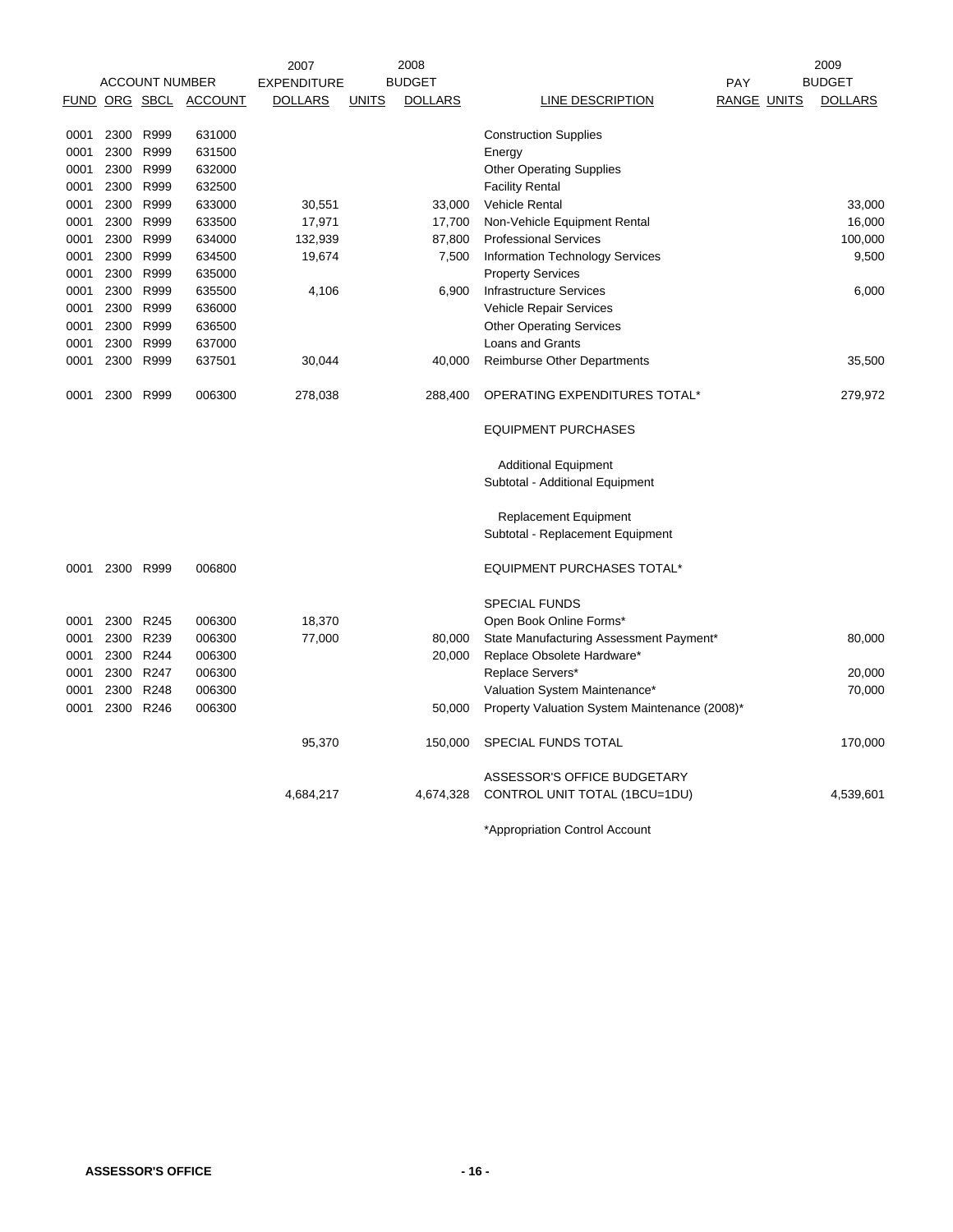|      |           | <b>ACCOUNT NUMBER</b> |                       | 2007<br><b>EXPENDITURE</b> |                     | 2008<br><b>BUDGET</b> |                                                                                                                                           | PAY                |                | 2009<br><b>BUDGET</b> |
|------|-----------|-----------------------|-----------------------|----------------------------|---------------------|-----------------------|-------------------------------------------------------------------------------------------------------------------------------------------|--------------------|----------------|-----------------------|
|      |           |                       | FUND ORG SBCL ACCOUNT | <b>DOLLARS</b>             | <b>UNITS</b>        | <b>DOLLARS</b>        | LINE DESCRIPTION                                                                                                                          | <b>RANGE UNITS</b> |                | <b>DOLLARS</b>        |
|      |           |                       |                       |                            |                     |                       | <b>CITY ATTORNEY</b><br>BUDGETARY CONTROL UNIT (1BCU=1DU)                                                                                 |                    |                |                       |
|      |           |                       |                       |                            |                     |                       | SALARIES & WAGES                                                                                                                          |                    |                |                       |
|      |           |                       |                       |                            | 1                   | 146,160               | City Attorney (Y)                                                                                                                         | 19                 | 1              | 149,744               |
|      |           |                       |                       |                            | 3                   | 427,832               | Deputy City Attorney (A) (Y)                                                                                                              | 18                 | 3              | 439,682               |
|      |           |                       |                       |                            | 1                   | 81,824                | Spec. Asst. to the City Attorney (Y)                                                                                                      | 9                  | $\mathbf{1}$   | 85,129                |
|      |           |                       |                       |                            |                     |                       | <b>LEGAL DIVISION</b>                                                                                                                     |                    |                |                       |
|      |           |                       |                       |                            | 31                  | 2,960,899             | Asst. City Attorney (A)(Y)                                                                                                                | 148                | 33             | 3,091,189             |
|      |           |                       |                       |                            | 4                   | 288,994               | Asst. City Attorney (2.40 FTE) (Y)                                                                                                        | 148                | 3              | 216,746               |
|      |           |                       |                       |                            | $\overline{4}$      | 203,564               | Paralegal                                                                                                                                 | 2                  | $\overline{4}$ | 206,990               |
|      |           |                       |                       |                            |                     |                       | ADMINISTRATIVE DIVISION                                                                                                                   |                    |                |                       |
|      |           |                       |                       |                            | 1                   | 64,076                | Parking Citation Review Manager                                                                                                           | 6                  | 1              | 68,731                |
|      |           |                       |                       |                            | $\overline{c}$      | 113,784               | Administrative Specialist-Senior                                                                                                          | 4                  | 2              | 120,133               |
|      |           |                       |                       |                            | $\overline{2}$      | 120,570               | Investigator/Adjuster (Y)                                                                                                                 | 4                  | 2              | 120,570               |
|      |           |                       |                       |                            | 1<br>$\overline{c}$ | 52,630<br>91,803      | <b>Executive Administrative Assistant II</b><br>Legal Office Assistant IV                                                                 | 2<br>475           | 1<br>2         | 53,060<br>91,803      |
|      |           |                       |                       |                            | 3                   | 122,893               | Legal Office Assistant III                                                                                                                | 450                | 3              | 124,077               |
|      |           |                       |                       |                            | 5                   | 191,870               | Legal Office Assistant II                                                                                                                 | 437                | 5              | 193,764               |
|      |           |                       |                       |                            | 1                   | 35,296                | <b>Office Assistant III</b>                                                                                                               | 425                | 1              | 35,296                |
|      |           |                       |                       |                            | 2                   | 66,027                | <b>Office Assistant II</b>                                                                                                                | 410                | 2              | 66,027                |
|      |           |                       |                       |                            |                     |                       |                                                                                                                                           |                    |                |                       |
|      |           |                       |                       |                            |                     |                       | DOCKET UNIT                                                                                                                               |                    |                |                       |
|      |           |                       |                       |                            | 1                   | 41,679                | Docketing Specialist                                                                                                                      | 445                | 1              | 41,679                |
|      |           |                       |                       |                            | 64                  | 5,009,901             | <b>Total Before Adjustments</b>                                                                                                           |                    | 65             | 5,104,620             |
|      |           |                       |                       |                            |                     |                       | Salary & Wage Rate Changes                                                                                                                |                    |                |                       |
|      |           |                       |                       |                            |                     |                       | Overtime Compensated*                                                                                                                     |                    |                |                       |
|      |           |                       |                       |                            |                     | (75, 149)             | Personnel Cost Adjustment                                                                                                                 |                    |                | (154, 114)            |
|      |           |                       |                       |                            |                     | 61,363                | Other                                                                                                                                     |                    |                | 57,272                |
|      |           |                       |                       |                            | 64                  | 4,996,115             | Gross Salaries & Wages Total                                                                                                              |                    | 65             | 5,007,778             |
|      |           |                       |                       |                            |                     |                       | (114,948) Reimbursable Services Deduction                                                                                                 |                    |                | (124, 478)            |
|      |           |                       |                       |                            |                     |                       | (200,000) Capital Improvements Deduction                                                                                                  |                    |                | (200,000)             |
|      |           |                       |                       |                            |                     |                       | (23,197) Grant & Aids Deduction                                                                                                           |                    |                | (21, 276)             |
| 0001 |           | 1490 R999             | 006000                | 4,591,948                  | 64                  | 4,657,970             | NET SALARIES & WAGES TOTAL*                                                                                                               |                    | 65             | 4,662,024             |
|      |           |                       |                       |                            | 56.15               |                       | <b>O&amp;M FTE'S</b>                                                                                                                      |                    | 57.55          |                       |
|      |           |                       |                       |                            | 4.25                |                       | NON-O&M FTE'S                                                                                                                             |                    | 4.25           |                       |
|      |           |                       |                       |                            |                     |                       | (A) One Position of Assistant City Attorney to be vacant<br>for each of up to two filled Deputy City Attorney positions.                  |                    |                |                       |
|      |           |                       |                       |                            |                     |                       | (Y) Required to file a statement of economic interests in accordance<br>with the Milwaukee Code of Ordinances Chapter 303-Code of Ethics. |                    |                |                       |
| 0001 | 1490 R999 |                       | 006100                | 1,900,324                  |                     | 1,909,768             | ESTIMATED EMPLOYEE FRINGE BENEFITS<br>(Involves Revenue Offset-No Transfers from this Account)                                            |                    |                | 1,911,430             |
|      |           |                       |                       |                            |                     |                       | OPERATING EXPENDITURES                                                                                                                    |                    |                |                       |
| 0001 |           | 1490 R999             | 630100                | 19,966                     |                     | 21,500                | <b>General Office Expense</b>                                                                                                             |                    |                | 23,500                |
| 0001 |           | 1490 R999             | 630500                |                            |                     |                       | Tools & Machinery Parts                                                                                                                   |                    |                |                       |
| 0001 |           | 1490 R999             | 631000                |                            |                     |                       | <b>Construction Supplies</b>                                                                                                              |                    |                |                       |
| 0001 |           | 1490 R999             | 631500                |                            |                     |                       | Energy                                                                                                                                    |                    |                |                       |
|      |           | <b>CITY ATTORNEY</b>  |                       |                            |                     | $-17-$                |                                                                                                                                           |                    |                |                       |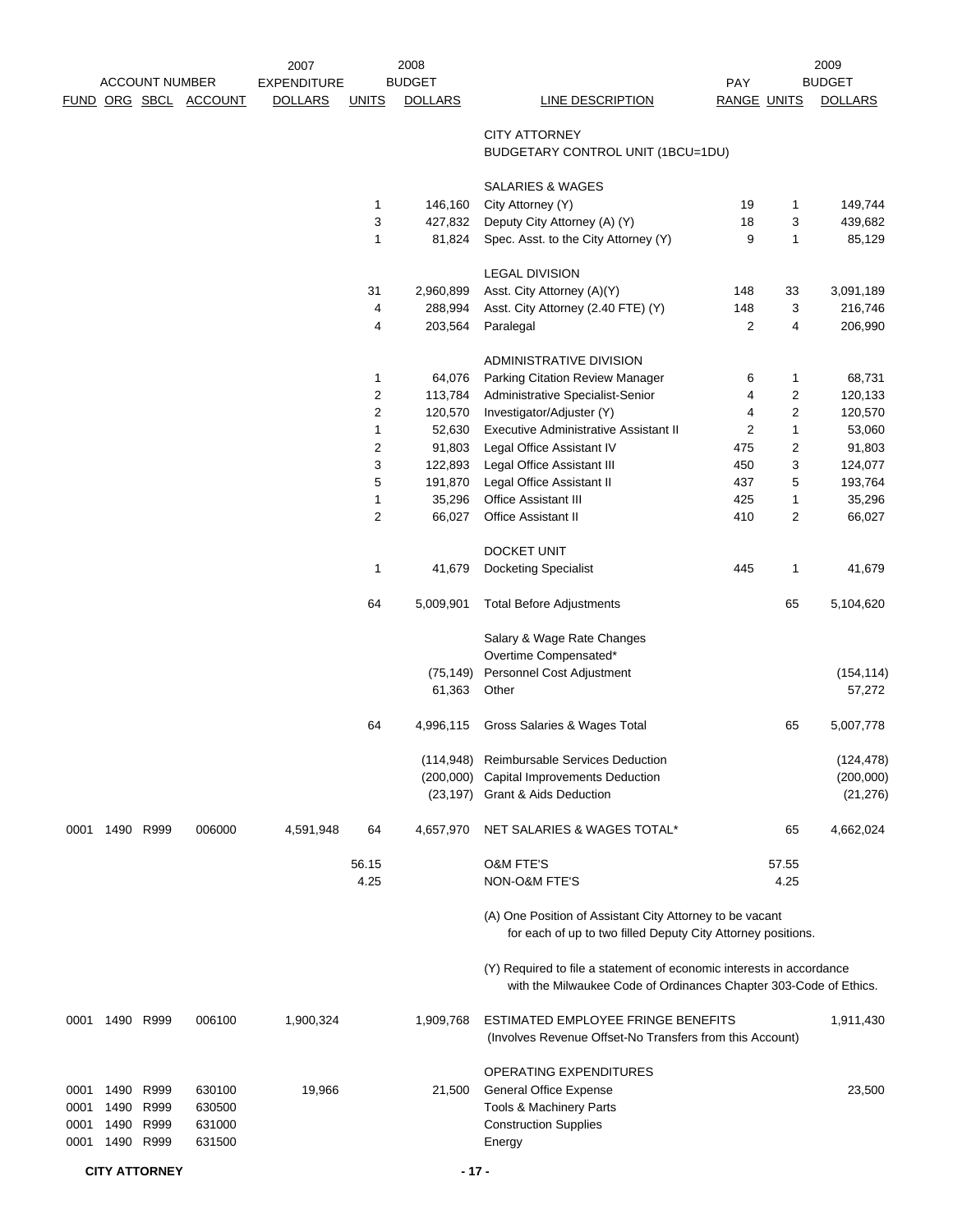|             |           |                       |                  | 2007               |              | 2008           |                                        |                    | 2009           |
|-------------|-----------|-----------------------|------------------|--------------------|--------------|----------------|----------------------------------------|--------------------|----------------|
|             |           | <b>ACCOUNT NUMBER</b> |                  | <b>EXPENDITURE</b> |              | <b>BUDGET</b>  |                                        | PAY                | <b>BUDGET</b>  |
| <b>FUND</b> |           |                       | ORG SBCL ACCOUNT | <b>DOLLARS</b>     | <b>UNITS</b> | <b>DOLLARS</b> | LINE DESCRIPTION                       | <b>RANGE UNITS</b> | <b>DOLLARS</b> |
| 0001        | 1490      | R999                  | 632000           |                    |              |                | <b>Other Operating Supplies</b>        |                    |                |
| 0001        | 1490      | R999                  | 632500           |                    |              |                | <b>Facility Rental</b>                 |                    |                |
| 0001        | 1490 R999 |                       | 633000           |                    |              |                | <b>Vehicle Rental</b>                  |                    |                |
| 0001        | 1490 R999 |                       | 633500           | 21,982             |              | 25,500         | Non-Vehicle Equipment Rental           |                    | 25,000         |
| 0001        | 1490      | R999                  | 634000           | 184,358            |              | 202,500        | <b>Professional Services</b>           |                    | 190,009        |
| 0001        | 1490      | R999                  | 634500           | 102,256            |              | 86,550         | <b>Information Technology Services</b> |                    | 97,500         |
| 0001        | 1490 R999 |                       | 635000           | 2,083              |              | 2,000          | <b>Property Services</b>               |                    | 2,000          |
| 0001        | 1490      | R999                  | 635500           |                    |              |                | <b>Infrastructure Services</b>         |                    |                |
| 0001        | 1490      | R999                  | 636000           |                    |              |                | Vehicle Repair Services                |                    |                |
| 0001        | 1490      | R999                  | 636500           | 11,819             |              | 22,000         | <b>Other Operating Services</b>        |                    | 14,000         |
| 0001        | 1490      | R999                  | 637000           |                    |              |                | Loans and Grants                       |                    |                |
| 0001        | 1490 R999 |                       | 637501           | 47,516             |              | 39,000         | <b>Reimburse Other Departments</b>     |                    | 36,500         |
| 0001        | 1490      | R999                  | 006300           | 389,980            |              | 399,050        | OPERATING EXPENDITURES TOTAL*          |                    | 388,509        |
|             |           |                       |                  |                    |              |                | <b>EQUIPMENT PURCHASES</b>             |                    |                |
|             |           |                       |                  |                    |              |                | <b>Additional Equipment</b>            |                    |                |
|             |           |                       |                  | 58,041             |              | 40,000         | Books, Law, Lot                        |                    | 46,500         |
|             |           |                       |                  | 58,041             |              | 40,000         | Subtotal - Additional Equipment        |                    | 46,500         |
|             |           |                       |                  |                    |              |                | Replacement Equipment                  |                    |                |
|             |           |                       |                  |                    |              | 3,500          | Computers                              | 65                 | 65,000         |
|             |           |                       |                  | 1,610              |              | 3,500          | <b>Office Furniture</b>                |                    | 3,000          |
|             |           |                       |                  | 306                |              | 500            | <b>Electronic Equipment</b>            |                    | 500            |
|             |           |                       |                  | 3,559              |              | 4,000          | <b>Computer Peripherals</b>            |                    | 3,000          |
|             |           |                       |                  | 2,320              |              | 5,000          | <b>Computer Software</b>               |                    | 25,000         |
|             |           |                       |                  | 7,795              |              | 16,500         | Subtotal - Replacement Equipment       |                    | 96,500         |
| 0001        | 1490      | R999                  | 006800           | 65,836             |              | 56,500         | <b>EQUIPMENT PURCHASES TOTAL*</b>      |                    | 143,000        |
|             |           |                       |                  |                    |              |                | <b>SPECIAL FUNDS</b>                   |                    |                |
|             |           |                       |                  |                    |              |                | SPECIAL FUNDS TOTAL                    |                    |                |
|             |           |                       |                  |                    |              |                | CITY ATTORNEY BUDGETARY CONTROL        |                    |                |
|             |           |                       |                  | 6,948,088          |              | 7,023,288      | UNIT TOTAL (1BCU=1DU)                  |                    | 7,104,963      |
|             |           |                       |                  |                    |              |                |                                        |                    |                |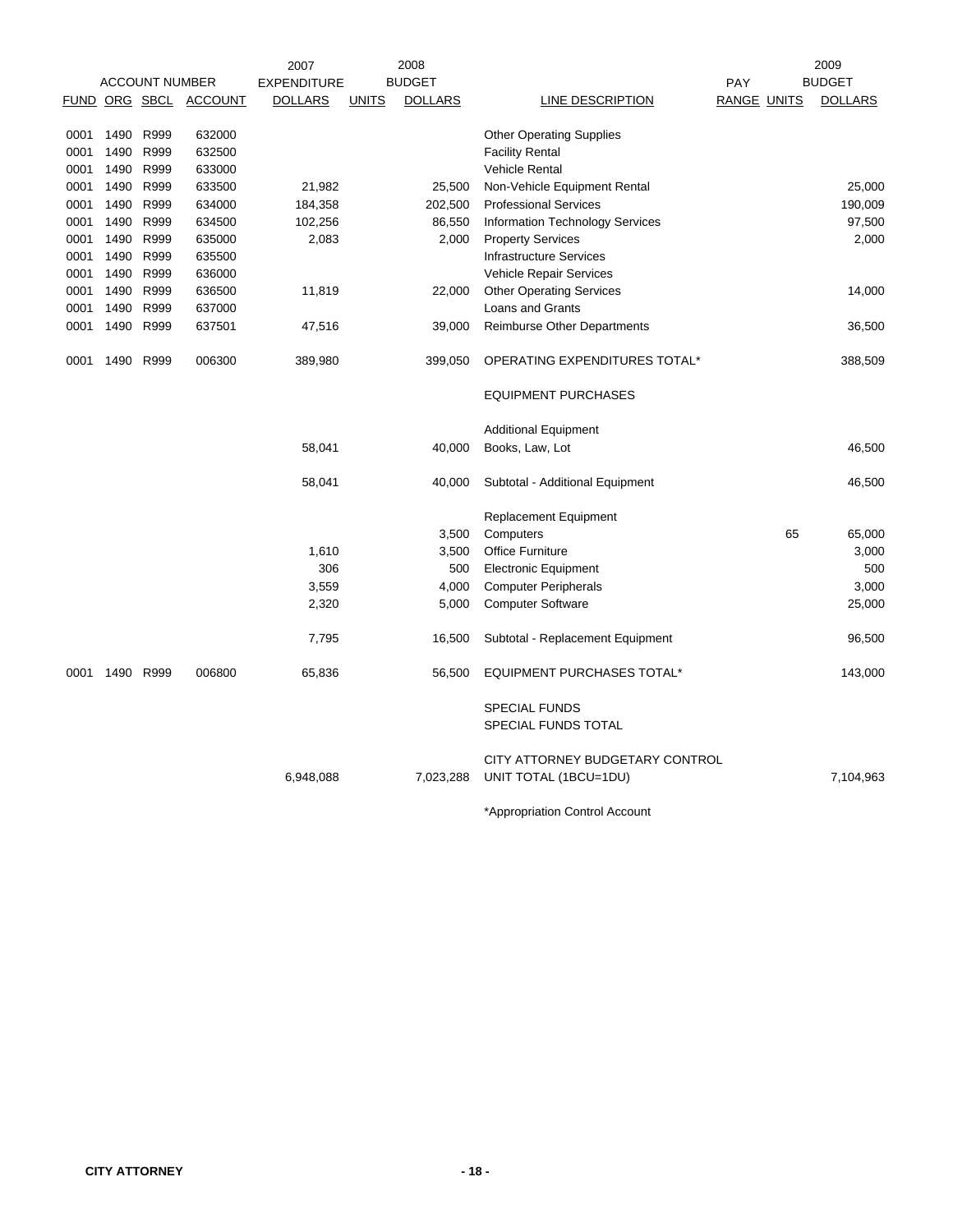|      |                |                       |                       | 2007               |              | 2008           |                                                          |                    |        | 2009           |
|------|----------------|-----------------------|-----------------------|--------------------|--------------|----------------|----------------------------------------------------------|--------------------|--------|----------------|
|      |                | <b>ACCOUNT NUMBER</b> |                       | <b>EXPENDITURE</b> |              | <b>BUDGET</b>  |                                                          | <b>PAY</b>         |        | <b>BUDGET</b>  |
|      |                |                       | FUND ORG SBCL ACCOUNT | <b>DOLLARS</b>     | <b>UNITS</b> | <b>DOLLARS</b> | LINE DESCRIPTION                                         | <b>RANGE UNITS</b> |        | <b>DOLLARS</b> |
|      |                |                       |                       |                    |              |                | DEPARTMENT OF CITY DEVELOPMENT                           |                    |        |                |
|      |                |                       |                       |                    |              |                | <b>BUDGETARY CONTROL UNIT</b>                            |                    |        |                |
|      |                |                       |                       |                    |              |                | (SUMMARY 1BCU=2DU)                                       |                    |        |                |
|      |                |                       |                       |                    |              |                | <b>SALARIES &amp; WAGES</b>                              |                    |        |                |
|      |                |                       |                       | 106,294            |              | 150,000        | Overtime Compensated*                                    |                    |        |                |
|      |                |                       |                       | 2,075,711          |              | 1,956,341      | All Other Salaries & Wages                               |                    |        | 2,672,292      |
|      |                |                       |                       |                    |              |                |                                                          |                    |        |                |
| 0001 |                | 1910 R999             | 006000                | 2,182,005          |              | 2,106,341      | NET SALARIES & WAGES TOTAL*                              |                    |        | 2,672,292      |
|      |                |                       |                       |                    | 245          |                | TOTAL NUMBER OF POSITIONS AUTHORIZED                     |                    | 218    |                |
|      |                |                       |                       |                    | 44.50        |                | <b>O&amp;M FTE'S</b>                                     |                    | 41.20  |                |
|      |                |                       |                       |                    | 185.50       |                | NON-O&M FTE'S                                            |                    | 119.05 |                |
| 0001 |                | 1910 R999             | 006100                | 843,804            |              | 863,599        | ESTIMATED EMPLOYEE FRINGE BENEFITS                       |                    |        | 1,095,640      |
|      |                |                       |                       |                    |              |                | (Involves Revenue Offset-No Transfers from this Account) |                    |        |                |
|      |                |                       |                       |                    |              |                | <b>OPERATING EXPENDITURES</b>                            |                    |        |                |
| 0001 |                | 1910 R999             | 630100                | 25,612             |              | 69,530         | <b>General Office Expense</b>                            |                    |        | 31,000         |
| 0001 | 1910           | R999                  | 630500                |                    |              |                | Tools & Machinery Parts                                  |                    |        |                |
| 0001 | 1910           | R999                  | 631000                |                    |              |                | <b>Construction Supplies</b>                             |                    |        |                |
| 0001 |                | 1910 R999             | 631500                | 403                |              | 267            | Energy                                                   |                    |        |                |
| 0001 |                | 1910 R999             | 632000                |                    |              | 8,000          | <b>Other Operating Supplies</b>                          |                    |        | 7,000          |
| 0001 | 1910           | R999                  | 632500                |                    |              |                | <b>Facility Rental</b>                                   |                    |        |                |
| 0001 | 1910           | R999                  | 633000                |                    |              | 4,500          | Vehicle Rental                                           |                    |        |                |
| 0001 |                | 1910 R999             | 633500                |                    |              | 7,558          | Non-Vehicle Equipment Rental                             |                    |        |                |
| 0001 | 1910           | R999                  | 634000                | 84,220             |              | 74,356         | <b>Professional Services</b>                             |                    |        | 96,044         |
| 0001 | 1910           | R999                  | 634500                | 8,500              |              | 35,920         | <b>Information Technology Services</b>                   |                    |        |                |
| 0001 |                | 1910 R999             | 635000                | 62,012             |              | 16,516         | <b>Property Services</b>                                 |                    |        |                |
| 0001 |                | 1910 R999             | 635500                |                    |              | 25,000         | <b>Infrastructure Services</b>                           |                    |        |                |
| 0001 | 1910           | R999                  | 636000                |                    |              |                | Vehicle Repair Services                                  |                    |        |                |
| 0001 | 1910           | R999                  | 636500                | 37,505             |              | 23,129         | <b>Other Operating Services</b>                          |                    |        | 31,141         |
| 0001 |                | 1910 R999             | 637000                |                    |              |                | <b>Loans and Grants</b>                                  |                    |        |                |
| 0001 | 1910           | R999                  | 637501                | 106,046            |              | 6,858          | <b>Reimburse Other Departments</b>                       |                    |        | 100,000        |
|      | 0001 1910 R999 |                       | 006300                | 324,298            |              |                | 271,634 OPERATING EXPENDITURES TOTAL*                    |                    |        | 265,185        |
|      | 0001 1910 R999 |                       | 006800                |                    |              |                | <b>EQUIPMENT PURCHASES TOTAL*</b>                        |                    |        |                |
|      |                |                       |                       | 78,202             |              | 159,957        | SPECIAL FUNDS TOTAL                                      |                    |        | 375,000        |
|      |                |                       |                       |                    |              |                |                                                          |                    |        |                |
|      |                |                       |                       |                    |              |                | DEPARTMENT OF CITY DEVELOPMENT                           |                    |        |                |
|      |                |                       |                       | 3,428,309          |              |                | BUDGETARY CONTROL UNIT TOTAL                             |                    |        |                |
|      |                |                       |                       |                    |              | 3,401,531      | $(1BCU=2DU)$                                             |                    |        | 4,408,117      |
|      |                |                       |                       |                    |              |                |                                                          |                    |        |                |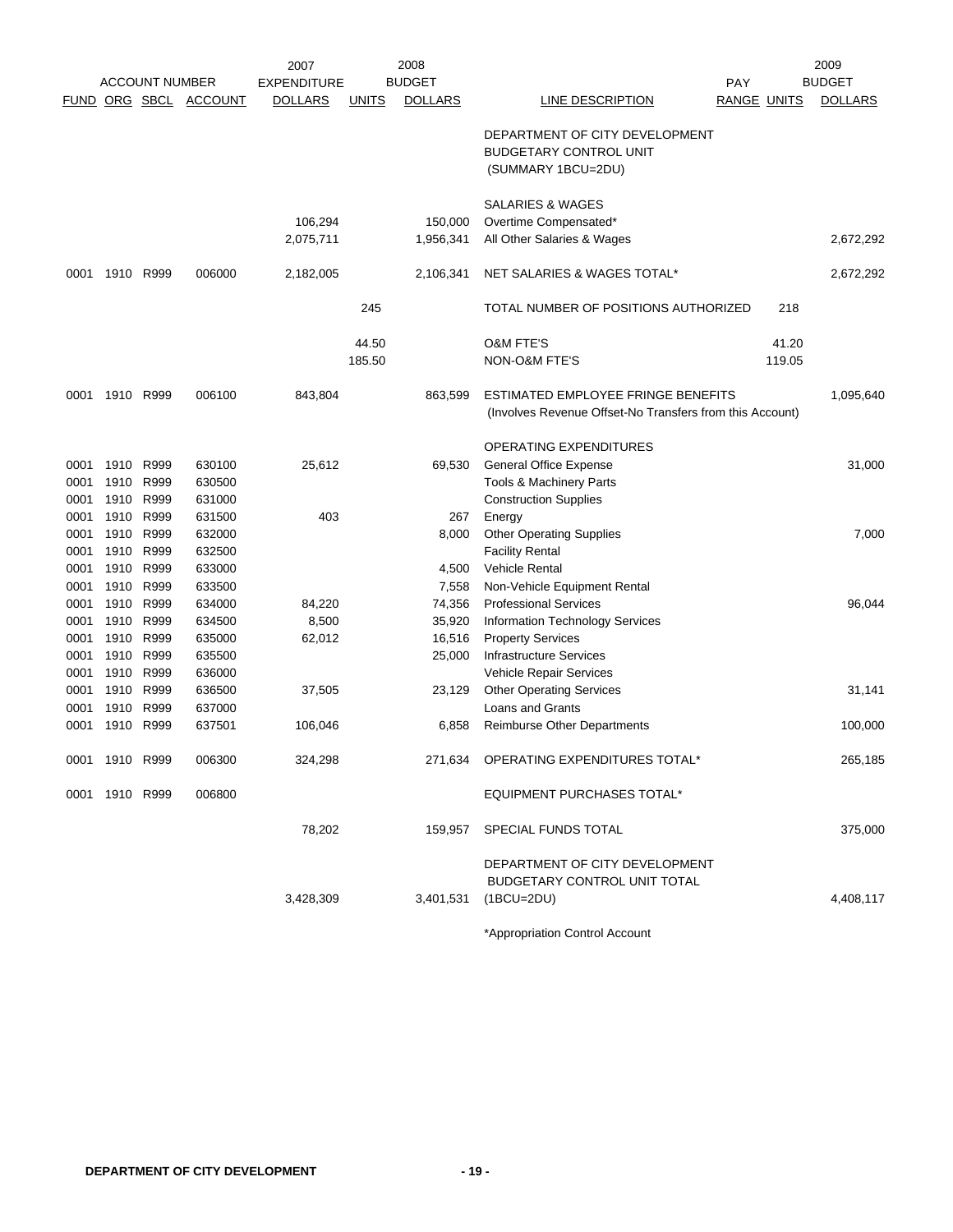|  |                       |                       | 2007               |                | 2008           |                                                              |                         |                | 2009           |
|--|-----------------------|-----------------------|--------------------|----------------|----------------|--------------------------------------------------------------|-------------------------|----------------|----------------|
|  | <b>ACCOUNT NUMBER</b> |                       | <b>EXPENDITURE</b> |                | <b>BUDGET</b>  |                                                              | <b>PAY</b>              |                | <b>BUDGET</b>  |
|  |                       | FUND ORG SBCL ACCOUNT | <b>DOLLARS</b>     | <b>UNITS</b>   | <b>DOLLARS</b> | LINE DESCRIPTION                                             | RANGE UNITS             |                | <b>DOLLARS</b> |
|  |                       |                       |                    |                |                | DEPARTMENT OF CITY DEVELOPMENT-                              |                         |                |                |
|  |                       |                       |                    |                |                | <b>GENERAL MANAGEMENT &amp; POLICY</b>                       |                         |                |                |
|  |                       |                       |                    |                |                | DEVELOPMENT DECISION UNIT                                    |                         |                |                |
|  |                       |                       |                    |                |                | SALARIES & WAGES                                             |                         |                |                |
|  |                       |                       |                    |                |                | OFFICE OF THE COMMISSIONER                                   |                         |                |                |
|  |                       |                       |                    | 7              |                | Member Redevelopment Authority                               | <b>SP</b>               | 7              |                |
|  |                       |                       |                    | 1              | 128,404        | Commissioner-City Development (X)(Y)                         | 18                      | 1              | 140,358        |
|  |                       |                       |                    | 1              | 106,592        | Deputy Commissioner-City Develop.(Y)                         | 17                      | 1              | 121,676        |
|  |                       |                       |                    | 1              | 51,749         | Administrative Assistant IV                                  | 550                     | 1              |                |
|  |                       |                       |                    | 1              | 54,685         | Administrative Services Manager                              | 7                       |                |                |
|  |                       |                       |                    |                |                | Administrative Services Supervisor                           | 5                       | 1              | 58,950         |
|  |                       |                       |                    |                |                | <b>Administrative Specialist</b>                             | $\overline{\mathbf{c}}$ |                |                |
|  |                       |                       |                    |                |                | Administrative Services Coordinator                          | 555                     | 1              | 51,778         |
|  |                       |                       |                    | 1              | 56,922         | Youth Development Coordinator (Y)                            | 8                       | 1              | 58,866         |
|  |                       |                       |                    | 25             | 48,440         | Summer Youth Team Leader (X)                                 | 910                     | 25             | 48,440         |
|  |                       |                       |                    | 1              |                | Personnel Payroll Assistant III                              | 460                     | 1              | 41,715         |
|  |                       |                       |                    | 1              | 43,910         | Program Assistant III                                        | 550                     | 1              |                |
|  |                       |                       |                    |                |                |                                                              |                         |                |                |
|  |                       |                       |                    |                |                | ECONOMIC DEVELOPMENT DIVISION                                |                         |                |                |
|  |                       |                       |                    | 1              |                | <b>Credit Services Specialist</b>                            | 1                       |                |                |
|  |                       |                       |                    | 1              | 50,708         | <b>Administrative Specialist</b>                             | 2                       |                |                |
|  |                       |                       |                    | 1              | 67,566         | Neighborhood Devel. Specialist (X)(Y)                        | 6                       |                |                |
|  |                       |                       |                    | 1              | 48,256         | Management Accounting Specialist Sr.<br><b>Accountant II</b> | 6<br>594                | 1              | 52,516         |
|  |                       |                       |                    |                |                | NEIGHBORHOOD & BUSINESS DEVELOPMENT                          |                         |                |                |
|  |                       |                       |                    | 1              | 91,240         | Neighborhood Business Dev. Mgr (X)(Y)                        | 12                      | 1              | 99,861         |
|  |                       |                       |                    | 1              |                | Economic Development Marketing Mgr.                          | 9                       |                |                |
|  |                       |                       |                    | 1              | 64,076         | Program Manager (Y)                                          | 6                       | 1              | 70,781         |
|  |                       |                       |                    | 1              | 51,248         | Economic Development Spec. (X) (Y)                           | 6                       | $\overline{2}$ | 110,988        |
|  |                       |                       |                    | 1              | 51,248         | Economic Development Spec. (Y)                               | 6                       |                |                |
|  |                       |                       |                    | 1              | 13,645         | Graduate Intern (0.5 FTE)                                    | 930                     | 1              |                |
|  |                       |                       |                    | 1              | 9,890          | College Intern (0.5 FTE)                                     | 910                     | 1              |                |
|  |                       |                       |                    |                |                | <b>MARKETING</b>                                             |                         |                |                |
|  |                       |                       |                    | 1              | 92,966         | Marketing Dev. Services Mgr. (Y)                             | 11                      | 1              | 96,722         |
|  |                       |                       |                    | 1              | 51,733         | Program Assistant II (Y)                                     | 530                     | 1              | 55,847         |
|  |                       |                       |                    | 1              | 60,285         | Graphics Designer II (Y)                                     | 535                     | 1              | 36,171         |
|  |                       |                       |                    | 1              | 53,060         | Audiovisual Specialist II (Y)                                | 505                     |                |                |
|  |                       |                       |                    |                |                | Audiovisual Specialist II (Y) (0.6 FTE)                      | 506                     | 1              | 31,836         |
|  |                       |                       |                    | 1              | 13,645         | Graduate Intern                                              | 930                     | 1              |                |
|  |                       |                       |                    | $\overline{c}$ | 19,780         | College Intern                                               | 910                     | 2              |                |
|  |                       |                       |                    |                |                | REAL ESTATE & DEVELOPMENT                                    |                         |                |                |
|  |                       |                       |                    | 1              | 70,148         | Development Manager (Y)                                      | 9                       |                |                |
|  |                       |                       |                    | 1              | 67,566         | Real Estate Specialist (Y)                                   | 6                       | 1              | 70,295         |
|  |                       |                       |                    | $\overline{c}$ | 96,512         | Economic Development Specialist (X)(Y)                       | 6                       | $\overline{c}$ | 52,565         |
|  |                       |                       |                    | 1              | 52,075         | Property Manager (X)(Y)                                      | 546                     | 1              | 52,075         |
|  |                       |                       |                    | 1              |                | Real Estate Specialist I (X)(Y)                              | 540                     |                |                |
|  |                       |                       |                    | 1              | 45,695         | Database Specialist                                          | 534                     | 1              | 45,695         |
|  |                       |                       |                    | 1              | 90,382         | Permit & Development Center Mgr. (Y)                         | 12                      | 1              | 102,694        |
|  |                       |                       |                    | 1              | 75,271         | Assistant Mgr. Development Center (Y)                        | 9                       |                |                |
|  |                       |                       |                    |                |                | Operations Mgr.-Development Center (Y)                       | 9                       | 1              | 78,215         |
|  |                       |                       |                    | 3              | 225,217        | Plan Examiner III                                            | 629                     | 3              | 230,153        |
|  |                       |                       |                    | 5              | 332,641        | Plan Examiner II                                             | 625                     | 5              | 335,278        |
|  |                       |                       |                    | 1              | 78,923         | Mechanical Plan Examiner III                                 | 798                     | 1              | 78,923         |
|  |                       |                       |                    | 1              | 69,430         | Mechanical Plan Examiner II                                  | 796                     | 1              | 69,430         |
|  |                       |                       |                    | 1              |                | Zoning & Development Coordinator                             | 587                     |                |                |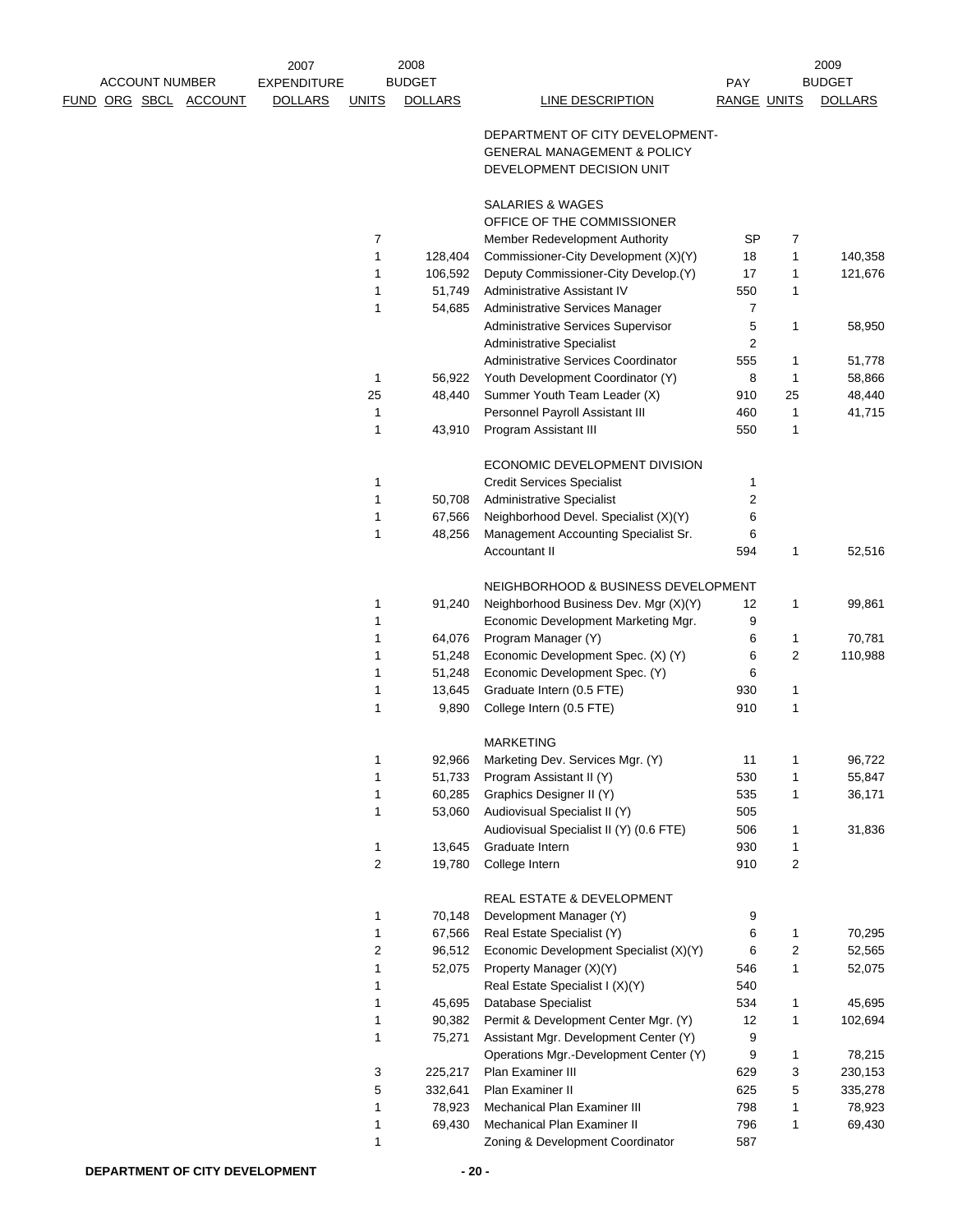|  |                       |                       | 2007               |                         | 2008           |                                       |                    |     | 2009           |
|--|-----------------------|-----------------------|--------------------|-------------------------|----------------|---------------------------------------|--------------------|-----|----------------|
|  | <b>ACCOUNT NUMBER</b> |                       | <b>EXPENDITURE</b> |                         | <b>BUDGET</b>  |                                       | PAY                |     | <b>BUDGET</b>  |
|  |                       | FUND ORG SBCL ACCOUNT | <b>DOLLARS</b>     | <b>UNITS</b>            | <b>DOLLARS</b> | <b>LINE DESCRIPTION</b>               | <b>RANGE UNITS</b> |     | <b>DOLLARS</b> |
|  |                       |                       |                    |                         |                |                                       |                    |     |                |
|  |                       |                       |                    | 2                       | 100,357        | Plan Examiner Specialist              | 556                |     |                |
|  |                       |                       |                    | 3                       | 132,761        | Program Assistant II                  | 530                | 3   | 132,771        |
|  |                       |                       |                    | 3                       | 101,161        | Office Assistant III                  | 425                | 4   | 103,304        |
|  |                       |                       |                    | 3                       | 111,715        | Office Assistant IV                   | 445                | 3   | 111,213        |
|  |                       |                       |                    | 3                       | 90,045         | <b>Office Assistant II</b>            | 410                | 1   | 32,140         |
|  |                       |                       |                    |                         |                |                                       |                    |     |                |
|  |                       |                       |                    |                         |                | HOUSING DEVELOPMENT                   |                    |     |                |
|  |                       |                       |                    | 1                       | 68,034         | Commercial & Res. Rehab. Mgr. (X)(Y)  | 9                  | 1   | 83,872         |
|  |                       |                       |                    | 1                       | 67,566         | Residential Rehab. Supv. (X)(Y)       | 6                  |     |                |
|  |                       |                       |                    | 1                       | 63,396         | Rental Rehab. Specialist (X)(Y)       | 5                  | 1   | 65,957         |
|  |                       |                       |                    | 1                       | 43,543         | Community Outreach Liaison (C) (Y)    | 4                  | 1   | 46,653         |
|  |                       |                       |                    | 1                       | 60,285         | <b>Housing Services Specialist</b>    | 594                | 1   | 60,285         |
|  |                       |                       |                    | 5                       | 306,017        | Housing Rehab Specialist (X)(Y)       | 548                | 5   | 257,065        |
|  |                       |                       |                    | 2                       | 108,263        | Housing Program Specialist (Y)        | 546                | 2   | 110,754        |
|  |                       |                       |                    | 1                       | 39,271         | Program Assistant I (Y)               | 460                | 1   | 40,191         |
|  |                       |                       |                    | 1                       | 37,809         | <b>Accounting Assistant II</b>        | 445                | 1   | 36,708         |
|  |                       |                       |                    |                         |                |                                       |                    |     |                |
|  |                       |                       |                    |                         |                | PLANNING SECTION                      |                    |     |                |
|  |                       |                       |                    | 7                       | 24,188         | Member City Plan Commission (Y)       | 20                 | 7   | 24,188         |
|  |                       |                       |                    | 1                       |                | Planning Director (Y)                 | 15                 | 1   |                |
|  |                       |                       |                    | 1                       | 72,880         | <b>Assistant Planning Director</b>    | 12                 | 1   | 81,907         |
|  |                       |                       |                    | 1                       | 39,628         | Administrative Assistant II           | 445                | 1   | 38,474         |
|  |                       |                       |                    | 1                       | 74,757         | Long Range Planning Manager (Y)       | 10                 | 1   | 79,802         |
|  |                       |                       |                    | $\overline{\mathbf{c}}$ | 139,682        | Principal Planner (Y)                 | $\overline{7}$     | 2   | 150,925        |
|  |                       |                       |                    | 1                       | 60,860         | Senior Planner - Architectural Design | 576                | 1   | 60,860         |
|  |                       |                       |                    | 5                       | 287,997        | Senior Planner                        | 576                | 5   | 295,996        |
|  |                       |                       |                    | $\overline{2}$          | 104,385        | Associate Planner                     | 558                | 3   | 101,751        |
|  |                       |                       |                    | 1                       | 43,535         | Geographic Information Technician II  | 602                |     |                |
|  |                       |                       |                    | 1                       | 45,308         | Geographic Information Specialist     | 558                | 1   | 45,646         |
|  |                       |                       |                    | 1                       | 13,645         | Graduate Intern                       | 930                | 1   |                |
|  |                       |                       |                    | 1                       | 43,910         | Associate Planner                     | 558                |     |                |
|  |                       |                       |                    |                         |                | Zoning & Development Coordinator      | 587                | 1   |                |
|  |                       |                       |                    |                         |                | Development Manager (Y)               | 9                  | 1   | 76,757         |
|  |                       |                       |                    |                         |                |                                       |                    |     |                |
|  |                       |                       |                    |                         |                | <b>FINANCE &amp; ADMINISTRATION</b>   |                    |     |                |
|  |                       |                       |                    | 1                       | 72,183         | Finance & Administration Manager (Y)  | 12                 | 1   | 94,701         |
|  |                       |                       |                    | 1                       | 92,966         | Budget & Mgmt. Reporting Manager (Y)  | 11                 | 1   | 73,270         |
|  |                       |                       |                    | 1                       | 56,516         | Accounting Manager-City Development   | 8                  | 1   | 79,831         |
|  |                       |                       |                    | 1                       | 60,285         | Accountant II (Y)                     | 594                | 1   | 60,285         |
|  |                       |                       |                    | 1                       | 42,424         | Accountant I (Y)                      | 545                | 1   | 44,586         |
|  |                       |                       |                    | 3                       | 115,286        | <b>Accounting Assistant II</b>        | 445                | 2   | 76,948         |
|  |                       |                       |                    | 1                       |                | Accounting Assistant I (Y)            | 435                |     |                |
|  |                       |                       |                    | 1                       | 33,316         | Program Assistant I                   | 460                | 1   | 40,065         |
|  |                       |                       |                    | 1                       | 50,980         | Purchasing Agent - Senior (Y)         | 4                  | 1   | 55,588         |
|  |                       |                       |                    | 1                       | 67,566         | Network Coordinator-Senior (Y)        | 6                  | 1   | 70,295         |
|  |                       |                       |                    |                         |                |                                       |                    |     |                |
|  |                       |                       |                    | 141                     | 5,306,428      | <b>Total Before Adjustments</b>       |                    | 131 | 4,824,616      |
|  |                       |                       |                    |                         |                |                                       |                    |     |                |
|  |                       |                       |                    |                         |                | Salary & Wage Rate Change             |                    |     |                |
|  |                       |                       | 44                 |                         |                | Overtime Compensated                  |                    |     |                |
|  |                       |                       |                    |                         |                | Personnel Cost Adjustment             |                    |     | (73, 911)      |
|  |                       |                       |                    |                         | (44, 553)      | Other                                 |                    |     |                |
|  |                       |                       |                    |                         |                |                                       |                    |     |                |
|  |                       |                       |                    |                         | 5,261,875      | Gross Salaries & Wages Total          |                    |     | 4,750,705      |
|  |                       |                       |                    |                         |                |                                       |                    |     |                |
|  |                       |                       |                    |                         | (53,097)       | Reimbursable Services Deduction       |                    |     | (52, 516)      |
|  |                       |                       |                    |                         | (1,432,342)    | Capital Improvements Deduction        |                    |     | (355, 734)     |
|  |                       |                       |                    |                         | (1,670,095)    | <b>Grants &amp; Aids Deduction</b>    |                    |     | (1,670,163)    |
|  |                       |                       |                    |                         |                |                                       |                    |     |                |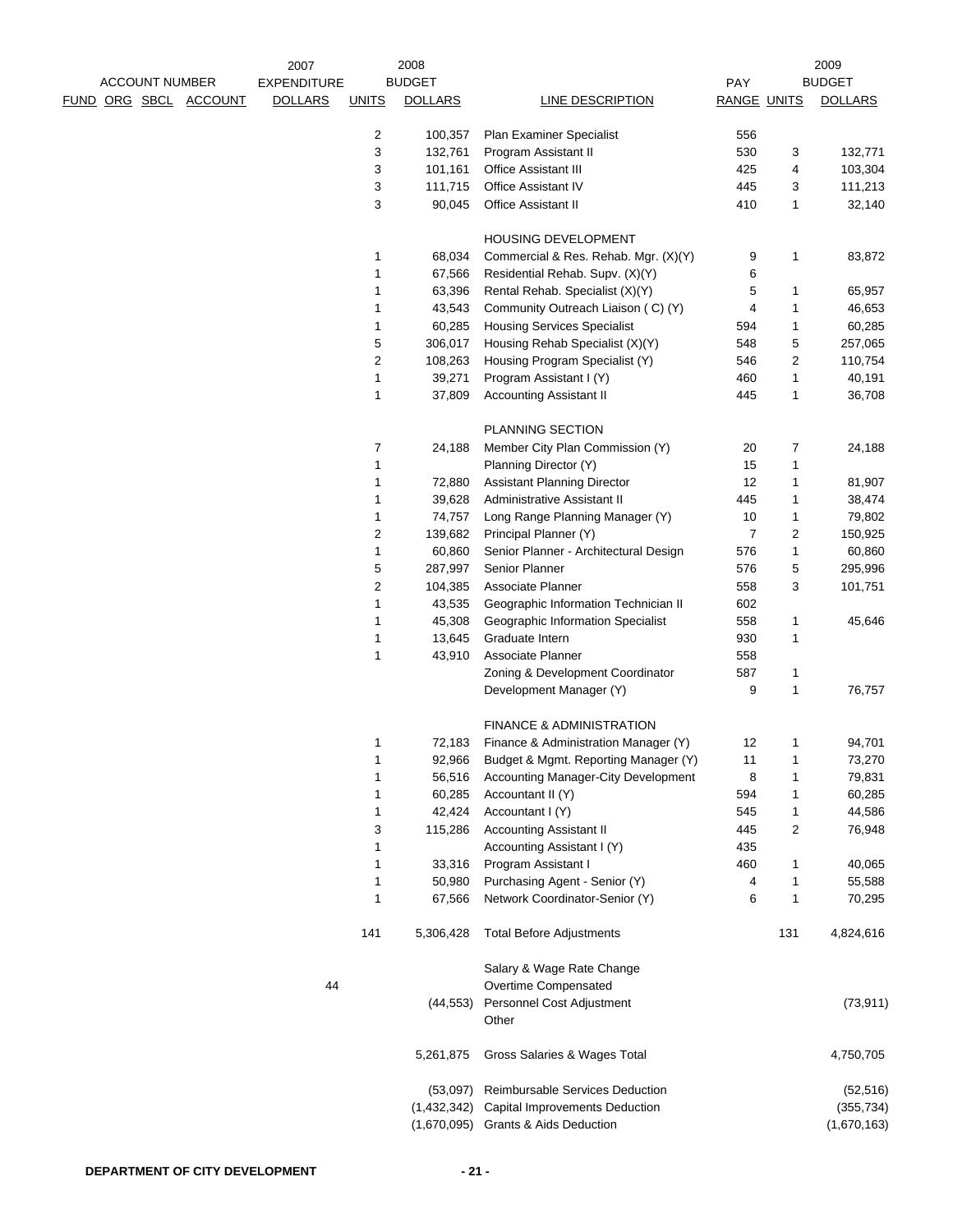|                              |                              | <b>ACCOUNT NUMBER</b><br>FUND ORG SBCL | ACCOUNT                              | 2007<br><b>EXPENDITURE</b><br><b>DOLLARS</b> | <b>UNITS</b>   | 2008<br><b>BUDGET</b><br><b>DOLLARS</b> | LINE DESCRIPTION                                                                                                                          | PAY<br><b>RANGE UNITS</b> | 2009<br><b>BUDGET</b><br><b>DOLLARS</b> |
|------------------------------|------------------------------|----------------------------------------|--------------------------------------|----------------------------------------------|----------------|-----------------------------------------|-------------------------------------------------------------------------------------------------------------------------------------------|---------------------------|-----------------------------------------|
| 0001                         | 1911                         | R999                                   | 006000                               | 1,482,860                                    |                | 2,106,341                               | NET SALARIES & WAGES TOTAL                                                                                                                |                           | 2,672,292                               |
|                              |                              |                                        |                                      |                                              | 44.50<br>88.50 |                                         | <b>O&amp;M FTE'S</b><br>NON-O&M FTE'S                                                                                                     | 41.20<br>39.75            |                                         |
|                              |                              |                                        |                                      |                                              |                |                                         | (C) One position subject to the availability of Community<br>Block Grant funding.                                                         |                           |                                         |
|                              |                              |                                        |                                      |                                              |                |                                         | (X) Private Auto Allowance May Be Paid Pursuant to Section<br>350-183 of the Milwaukee Code.                                              |                           |                                         |
|                              |                              |                                        |                                      |                                              |                |                                         | (Y) Required to file a statement of economic interests in accordance with<br>the Milwaukee Code of Ordinances Chapter 303-Code of Ethics. |                           |                                         |
| 0001                         | 1911                         | R999                                   | 006100                               | 606,058                                      |                | 863,599                                 | ESTIMATED EMPLOYEE FRINGE BENEFITS<br>(Involves Revenue Offset-No Transfers from this Account)                                            |                           | 1,095,640                               |
| 0001<br>0001                 | 1911<br>1911                 | R999<br>R999                           | 630100<br>630500                     | 23,555                                       |                | 69,530                                  | OPERATING EXPENDITURES<br><b>General Office Expense</b><br>Tools & Machinery Parts                                                        |                           | 31,000                                  |
| 0001<br>0001<br>0001<br>0001 | 1911<br>1911<br>1911<br>1911 | R999<br>R999<br>R999<br>R999           | 631000<br>631500<br>632000<br>632500 | 403                                          |                | 267<br>8,000                            | <b>Construction Supplies</b><br>Energy<br><b>Other Operating Supplies</b><br><b>Facility Rental</b>                                       |                           | 7,000                                   |
| 0001<br>0001                 | 1911<br>1911                 | R999<br>R999                           | 633000<br>633500                     |                                              |                | 4,500<br>7,558                          | <b>Vehicle Rental</b><br>Non-Vehicle Equipment Rental                                                                                     |                           |                                         |
| 0001<br>0001<br>0001         | 1911<br>1911<br>1911         | R999<br>R999<br>R999                   | 634000<br>634500<br>635000           | 84,190<br>8,500<br>62,012                    |                | 74,356<br>35,920<br>16,516              | <b>Professional Services</b><br>Information Technology Services<br><b>Property Services</b>                                               |                           | 96,044                                  |
| 0001<br>0001<br>0001         | 1911<br>1911<br>1911         | R999<br>R999<br>R999                   | 635500<br>636000<br>636500           | 25,634                                       |                | 25,000<br>23,129                        | <b>Infrastructure Services</b><br>Vehicle Repair Services<br><b>Other Operating Services</b>                                              |                           | 31,141                                  |
| 0001<br>0001                 | 1911<br>1911                 | R999<br>R999                           | 637000<br>637501                     | 106,046                                      |                | 6,858                                   | <b>Loans and Grants</b><br>Reimburse Other Departments                                                                                    |                           | 100,000                                 |
| 0001                         | 1911                         | R999                                   | 006300                               | 310,340                                      |                | 271,634                                 | OPERATING EXPENDITURES TOTAL                                                                                                              |                           | 265,185                                 |
|                              |                              |                                        |                                      |                                              |                |                                         | <b>EQUIPMENT PURCHASES</b>                                                                                                                |                           |                                         |
|                              |                              |                                        |                                      |                                              |                |                                         | <b>Additional Equipment</b>                                                                                                               |                           |                                         |
|                              |                              |                                        |                                      |                                              |                |                                         | Subtotal - Additional Equipment<br>Replacement Equipment                                                                                  |                           |                                         |
|                              |                              |                                        |                                      |                                              |                |                                         | Subtotal - Replacement Equipment                                                                                                          |                           |                                         |
| 0001                         | 1911 R999                    |                                        | 006800                               |                                              |                |                                         | <b>EQUIPMENT PURCHASES TOTAL</b>                                                                                                          |                           |                                         |
|                              |                              |                                        |                                      |                                              |                |                                         | <b>SPECIAL FUNDS</b>                                                                                                                      |                           |                                         |
| 0001<br>0001                 | 1911 R194<br>1911            | R <sub>196</sub>                       | 006300<br>006300                     | 78,202                                       |                | 84,957<br>50,000                        | Economic Development Marketing*<br>Continuum of Care Grant*                                                                               |                           | 75,000<br>50,000                        |
| 0001                         |                              | 1911 R197                              | 006300                               |                                              |                | 25,000                                  | City/County Workgroup Grant*<br>Summer Youth Employment Fund*                                                                             |                           | 250,000                                 |
|                              |                              |                                        |                                      | 78,202                                       |                | 159,957                                 | SPECIAL FUNDS TOTAL                                                                                                                       |                           | 375,000                                 |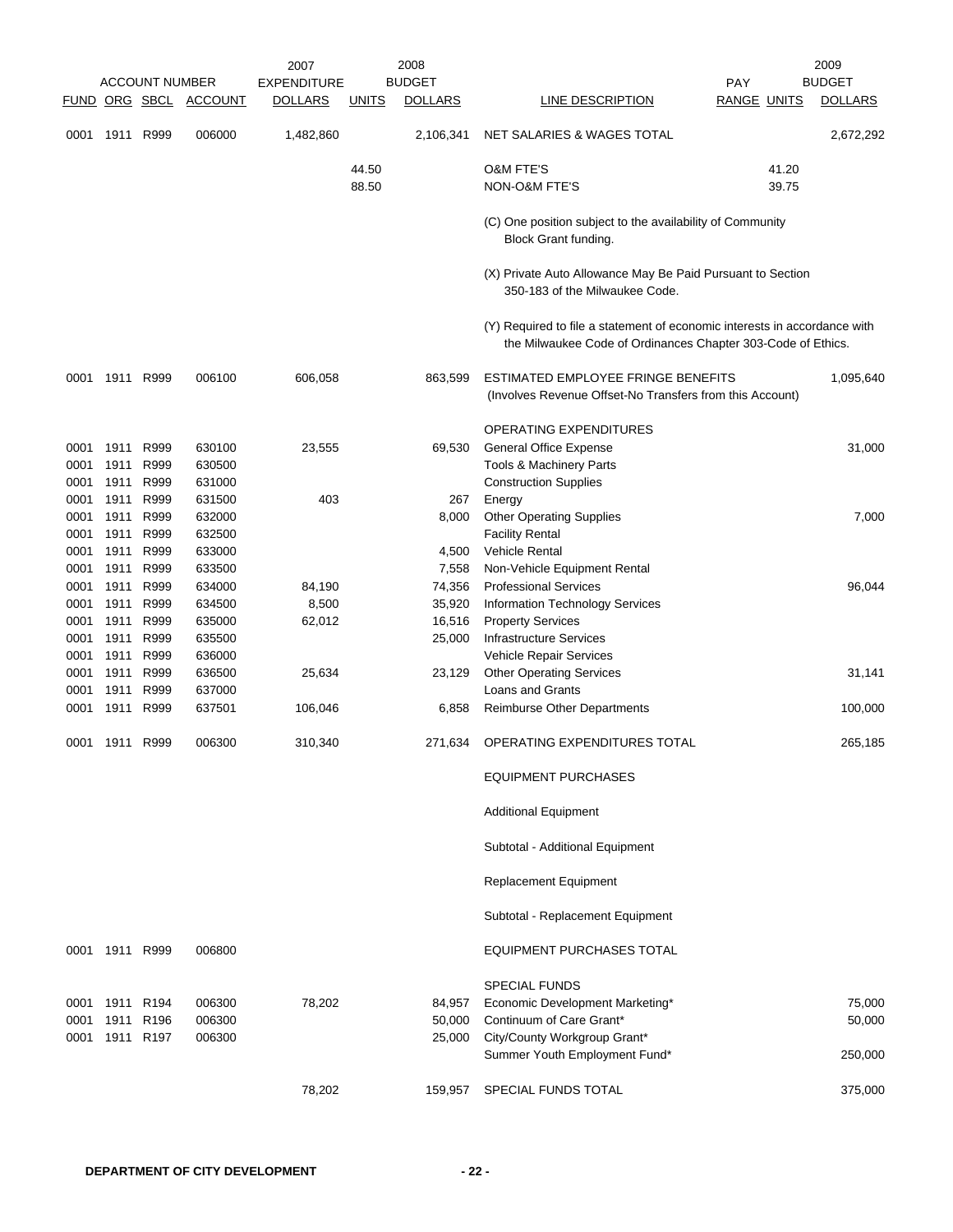|  | <b>ACCOUNT NUMBER</b> |         | 2007<br><b>EXPENDITURE</b> |              | 2008<br><b>BUDGET</b> |                                                                                                              | <b>PAY</b>  | 2009<br><b>BUDGET</b> |
|--|-----------------------|---------|----------------------------|--------------|-----------------------|--------------------------------------------------------------------------------------------------------------|-------------|-----------------------|
|  | FUND ORG SBCL         | ACCOUNT | <b>DOLLARS</b>             | <b>UNITS</b> | <b>DOLLARS</b>        | LINE DESCRIPTION                                                                                             | RANGE UNITS | <b>DOLLARS</b>        |
|  |                       |         | 2,477,460                  |              | 3.401.531             | DEPARTMENT OF CITY DEVELOPMENT-<br><b>GENERAL MANAGEMENT &amp; POLICY</b><br>DEVELOPMENT DECISION UNIT TOTAL |             | 4,408,117             |
|  |                       |         |                            |              |                       |                                                                                                              |             |                       |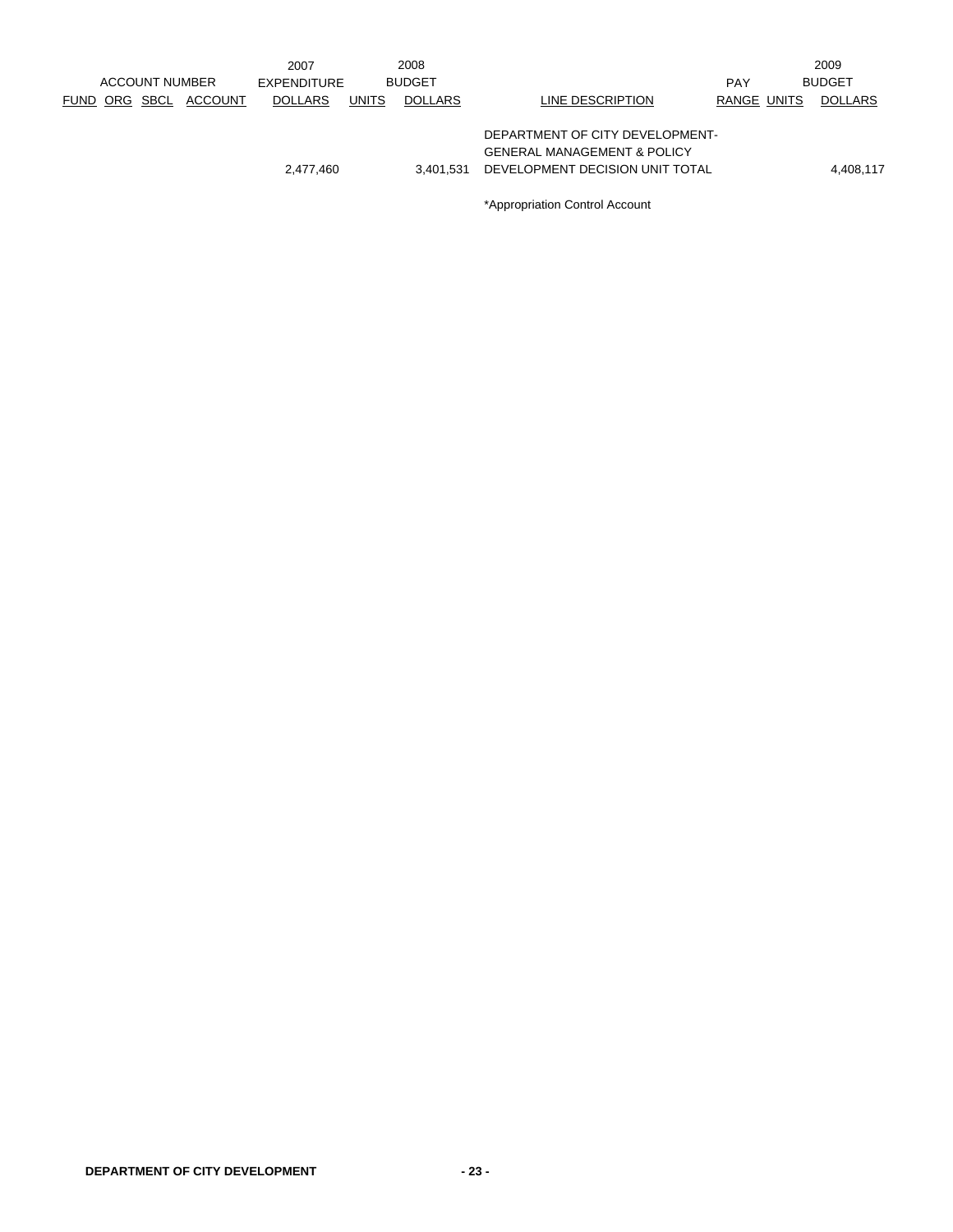|                       | 2007               |                         | 2008             |                                                                          |                    |                | 2009           |
|-----------------------|--------------------|-------------------------|------------------|--------------------------------------------------------------------------|--------------------|----------------|----------------|
| <b>ACCOUNT NUMBER</b> | <b>EXPENDITURE</b> |                         | <b>BUDGET</b>    |                                                                          | <b>PAY</b>         |                | <b>BUDGET</b>  |
| FUND ORG SBCL ACCOUNT | <b>DOLLARS</b>     | <b>UNITS</b>            | <b>DOLLARS</b>   | <b>LINE DESCRIPTION</b>                                                  | <b>RANGE UNITS</b> |                | <b>DOLLARS</b> |
|                       |                    |                         |                  | DEPARTMENT OF CITY DEVELOPMENT-<br>PUBLIC HOUSING PROGRAMS DECISION UNIT |                    |                |                |
|                       |                    |                         |                  | SALARIES & WAGES<br><b>FAMILY HOUSING UNIT</b>                           |                    |                |                |
|                       |                    | $\overline{7}$          |                  | Member, Housing Authority                                                | <b>SP</b>          | 7              |                |
|                       |                    | $\overline{\mathbf{c}}$ | 126,792          | Housing Manager III (X)(Y)                                               | 5                  | $\overline{c}$ | 131,914        |
|                       |                    | 2                       | 118,936          | Housing Manager II (X)(Y)                                                | 4                  | $\mathbf{1}$   | 61,871         |
|                       |                    | 3                       | 125,302          | Lead Housing Maint. Mechanic (X)                                         | 255                | 3              | 86,530         |
|                       |                    | 8                       | 284,183          | Custodial Worker II-City Laborer                                         | 215                | 8              | 292,500        |
|                       |                    | 16                      | 647,237          | Building Maintenance Mechanic II (X)                                     | 248                | 14             | 579,126        |
|                       |                    | 7                       | 266,985          | Office Assistant IV                                                      | 445                | 5              | 190,785        |
|                       |                    | 2                       | 79,046           | Building Maintenance Mechanic I (X)                                      | 235                | 1              | 38,921         |
|                       |                    |                         |                  |                                                                          |                    |                |                |
|                       |                    |                         |                  | <b>ADMINISTRATION &amp; FINANCE</b>                                      |                    |                |                |
|                       |                    | 1                       | 45,730           | Accountant I (Y)                                                         | 545                |                |                |
|                       |                    | $\overline{\mathbf{c}}$ | 80,189           | Accounting Assistant II (E)                                              | 445                | 1              | 13,397         |
|                       |                    | 1<br>1                  | 87,205<br>37,568 | Business Systems Supervisor (Y)<br><b>Delivery Driver</b>                | 10<br>335          | 1              | 90,728         |
|                       |                    |                         |                  |                                                                          |                    |                |                |
|                       |                    |                         |                  | ELDERLY & DISABLED HOUSING                                               |                    |                |                |
|                       |                    | 1                       | 63,396           | Housing Manager III (X)(Y)                                               | 5                  | 1              | 65,957         |
|                       |                    | 5                       | 297,340          | Housing Manager II (X)(Y)                                                | 4                  | 5              | 309,354        |
|                       |                    | 5                       | 183,483          | Custodial Worker II-City Laborer                                         | 215                | 5              | 183,829        |
|                       |                    | 8                       | 323,309          | Building Maintenance Mechanic II (X)                                     | 248                | 7              | 290,801        |
|                       |                    | 2                       | 77,842           | <b>Building Maintenance Mechanic I</b>                                   | 235                | 2              | 77,841         |
|                       |                    | 1                       | 41,715           | Office Coordinator (X)                                                   | 460                | 1              | 41,715         |
|                       |                    | $\overline{7}$          | 265,611          | Office Assistant IV                                                      | 445                | 7              | 269,315        |
|                       |                    |                         |                  | FIELD SUPPORT SERVICES                                                   |                    |                |                |
|                       |                    | 2                       | 85,592           | Heating & Ventilating Mechanic II                                        | 252                | 2              | 85,592         |
|                       |                    | 1                       | 44,905           | Heating & Ventilating Mechanic III                                       | 262                | 1              | 44,905         |
|                       |                    | $\overline{7}$          | 286,606          | <b>Building Maintenance Mechanic II</b>                                  | 248                | 4              | 166,172        |
|                       |                    |                         |                  | <b>COMMUNITY SERVICES</b>                                                |                    |                |                |
|                       |                    | 1                       | 35,926           | Office Assistant III                                                     | 425                | 1              | 35,296         |
|                       |                    |                         |                  | RENTAL ASSISTANCE PROGRAM-SECTION 8 HOUSING                              |                    |                |                |
|                       |                    | 1                       | 56,549           | Rent Assistance Specialist III (B)(Y)                                    | 546                | 1              | 56,549         |
|                       |                    | 1                       | 35,296           | Office Assistant III (B)                                                 | 425                |                |                |
|                       |                    | 1                       | 60,285           | Rent Assistance Coordinator (B)(Y)                                       | 547                |                |                |
|                       |                    |                         |                  | LEASE & CONTRACT-SECTION 8                                               |                    |                |                |
|                       |                    | 4                       | 225,919          | Rent Assistance Specialist III (B)(Y)                                    | 546                | 3              | 169,647        |
|                       |                    | 1                       | 53,060           | Rent Assistance Inspector (X) (B)(Y)                                     | 2                  | 1              | 53,060         |
|                       |                    | 1                       |                  | Office Assistant II (B)                                                  | 410                |                |                |
|                       |                    |                         |                  | <b>CERTIFICATION-SECTION 8</b>                                           |                    |                |                |
|                       |                    | 1                       | 56,549           | Rent Assistance Specialist III (B)(Y)                                    | 546                | 1              | 56,549         |
|                       |                    | 1                       | 33,014           | Office Assistant III (B)                                                 | 425                | 1              | 35,296         |
|                       |                    | 1                       | 33,014           | Office Assistant II (B)                                                  | 410                | 1              | 33,014         |
|                       |                    | 104                     | 4,158,584        | <b>Total Before Adjustments</b>                                          |                    | 87             | 3,460,664      |
|                       |                    |                         |                  | Salary & Wage Rate Change                                                |                    |                |                |
|                       | 106,176            |                         | 150,000          | Overtime Compensated                                                     |                    |                | 150,000        |
|                       |                    |                         |                  | Personnel Cost Adjustment                                                |                    |                |                |
|                       |                    |                         |                  | Other                                                                    |                    |                |                |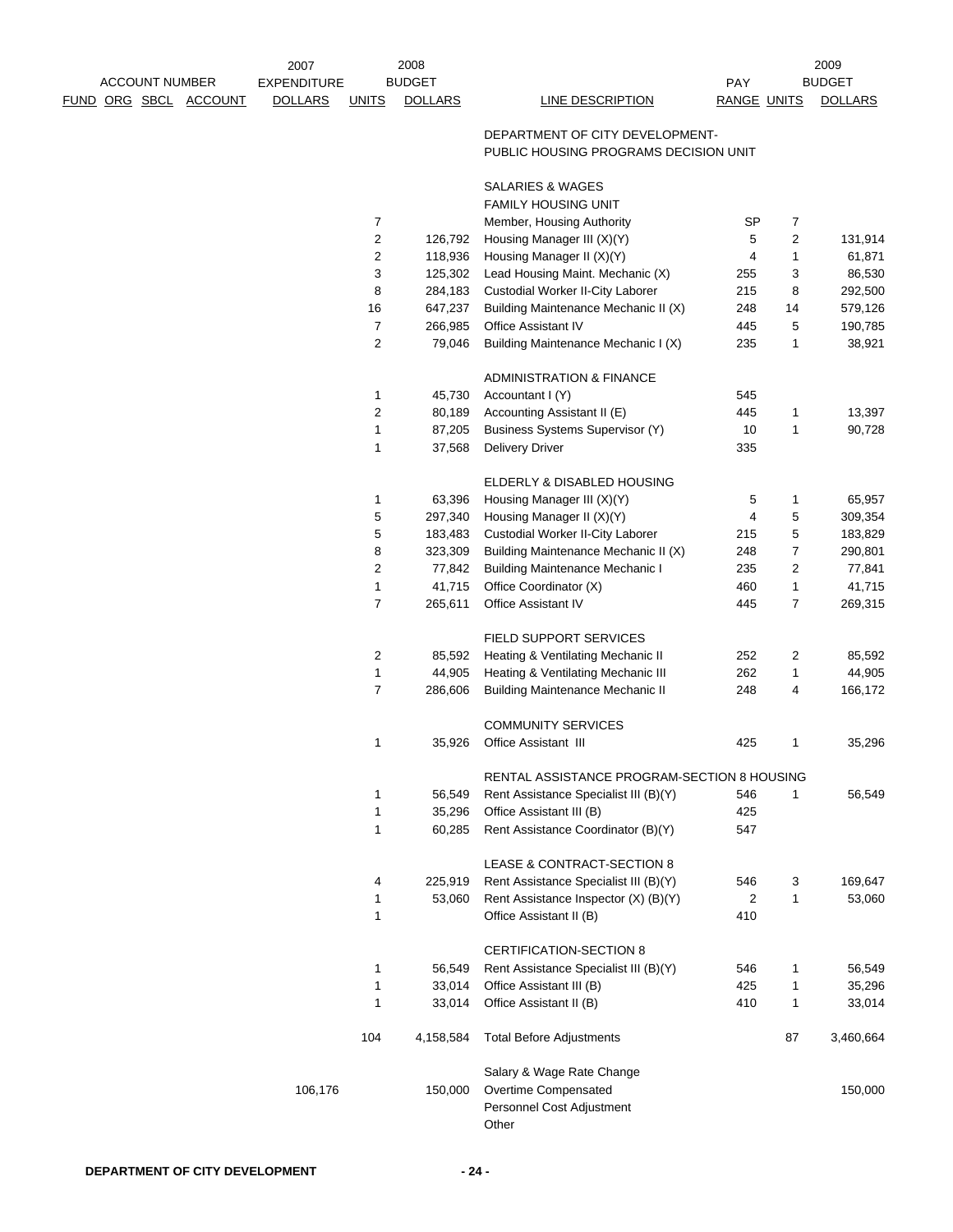|      |                |                       |                       | 2007               |              | 2008           |                                                                                                                                           |                    | 2009           |
|------|----------------|-----------------------|-----------------------|--------------------|--------------|----------------|-------------------------------------------------------------------------------------------------------------------------------------------|--------------------|----------------|
|      |                | <b>ACCOUNT NUMBER</b> |                       | <b>EXPENDITURE</b> |              | <b>BUDGET</b>  |                                                                                                                                           | <b>PAY</b>         | <b>BUDGET</b>  |
|      |                |                       | FUND ORG SBCL ACCOUNT | <b>DOLLARS</b>     | <u>UNITS</u> | <b>DOLLARS</b> | LINE DESCRIPTION                                                                                                                          | <b>RANGE UNITS</b> | <b>DOLLARS</b> |
|      |                |                       |                       |                    |              | 4,308,584      | Gross Salaries & Wages Total                                                                                                              |                    | 3,610,664      |
|      |                |                       |                       |                    |              | (4,308,584)    | <b>Reimbursable Services Deduction</b>                                                                                                    |                    | (3,610,664)    |
|      |                |                       |                       |                    |              |                | Capital Improvements Deduction                                                                                                            |                    |                |
|      |                |                       |                       |                    |              |                | Grants & Aids Deduction                                                                                                                   |                    |                |
| 0001 | 1912 R999      |                       | 006000                | 173,452            |              |                | NET SALARIES & WAGES TOTAL                                                                                                                |                    |                |
|      |                |                       |                       |                    |              |                | <b>O&amp;M FTE'S</b>                                                                                                                      |                    |                |
|      |                |                       |                       |                    | 97.00        |                | NON-O&M FTE'S                                                                                                                             | 79.30              |                |
|      |                |                       |                       |                    |              |                | (B) Housing Assistance Payments Program Positions<br>Authorized Concurrently with Section 8 Funding.                                      |                    |                |
|      |                |                       |                       |                    |              |                | (E) One position subject to the availability of Housing Asst.<br>Payments Programming Funding.                                            |                    |                |
|      |                |                       |                       |                    |              |                | (X) Private Auto Allowance May Be Paid Pursuant to<br>Section 350-183 of the Milwaukee Code.                                              |                    |                |
|      |                |                       |                       |                    |              |                | (Y) Required to file a statement of economic interests in accordance with<br>the Milwaukee Code of Ordinances Chapter 303-Code of Ethics. |                    |                |
| 0001 | 1912 R999      |                       | 006100                | 7,126              |              |                | ESTIMATED EMPLOYEE FRINGE BENEFITS<br>(Involves Revenue Offset-No Transfers from this Account)                                            |                    |                |
|      |                |                       |                       |                    |              |                | OPERATING EXPENDITURES                                                                                                                    |                    |                |
| 0001 | 1912 R999      |                       | 630100                | 430                |              |                | <b>General Office Expense</b>                                                                                                             |                    |                |
| 0001 | 1912 R999      |                       | 630500                |                    |              |                | Tools & Machinery Parts                                                                                                                   |                    |                |
| 0001 | 1912 R999      |                       | 631000                |                    |              |                | <b>Construction Supplies</b>                                                                                                              |                    |                |
| 0001 | 1912 R999      |                       | 631500                |                    |              |                | Energy                                                                                                                                    |                    |                |
| 0001 | 1912 R999      |                       | 632000                |                    |              |                | <b>Other Operating Supplies</b>                                                                                                           |                    |                |
| 0001 | 1912 R999      |                       | 632500                |                    |              |                | <b>Facility Rental</b>                                                                                                                    |                    |                |
| 0001 | 1912 R999      |                       | 633000                |                    |              |                | <b>Vehicle Rental</b>                                                                                                                     |                    |                |
| 0001 | 1912           | R999                  | 633500                |                    |              |                | Non-Vehicle Equipment Rental                                                                                                              |                    |                |
| 0001 | 1912 R999      |                       | 634000                |                    |              |                | <b>Professional Services</b>                                                                                                              |                    |                |
| 0001 | 1912 R999      |                       | 634500                |                    |              |                | Information Technology Services                                                                                                           |                    |                |
| 0001 | 1912 R999      |                       | 635000                |                    |              |                | <b>Property Services</b>                                                                                                                  |                    |                |
| 0001 | 1912 R999      |                       | 635500                |                    |              |                | <b>Infrastructure Services</b>                                                                                                            |                    |                |
| 0001 | 1912 R999      |                       | 636000                |                    |              |                | Vehicle Repair Services                                                                                                                   |                    |                |
| 0001 | 1912 R999      |                       | 636500                | 2,538              |              |                | <b>Other Operating Services</b>                                                                                                           |                    |                |
| 0001 | 1912 R999      |                       | 637000                |                    |              |                | Loans and Grants                                                                                                                          |                    |                |
| 0001 | 1912 R999      |                       | 637501                |                    |              |                | Reimburse Other Departments                                                                                                               |                    |                |
|      | 0001 1912 R999 |                       | 006300                | 2,968              |              |                | OPERATING EXPENDITURES TOTAL                                                                                                              |                    |                |
|      |                |                       |                       |                    |              |                | <b>EQUIPMENT PURCHASES</b>                                                                                                                |                    |                |
|      |                |                       |                       |                    |              |                | <b>Additional Equipment</b>                                                                                                               |                    |                |
|      |                |                       |                       |                    |              |                | Subtotal - Additional Equipment                                                                                                           |                    |                |
|      |                |                       |                       |                    |              |                | Replacement Equipment                                                                                                                     |                    |                |
|      |                |                       |                       |                    |              |                | Subtotal - Replacement Equipment                                                                                                          |                    |                |
|      | 0001 1912 R999 |                       | 006800                |                    |              |                | EQUIPMENT PURCHASES TOTAL                                                                                                                 |                    |                |
|      |                |                       |                       |                    |              |                | <b>SPECIAL FUNDS</b>                                                                                                                      |                    |                |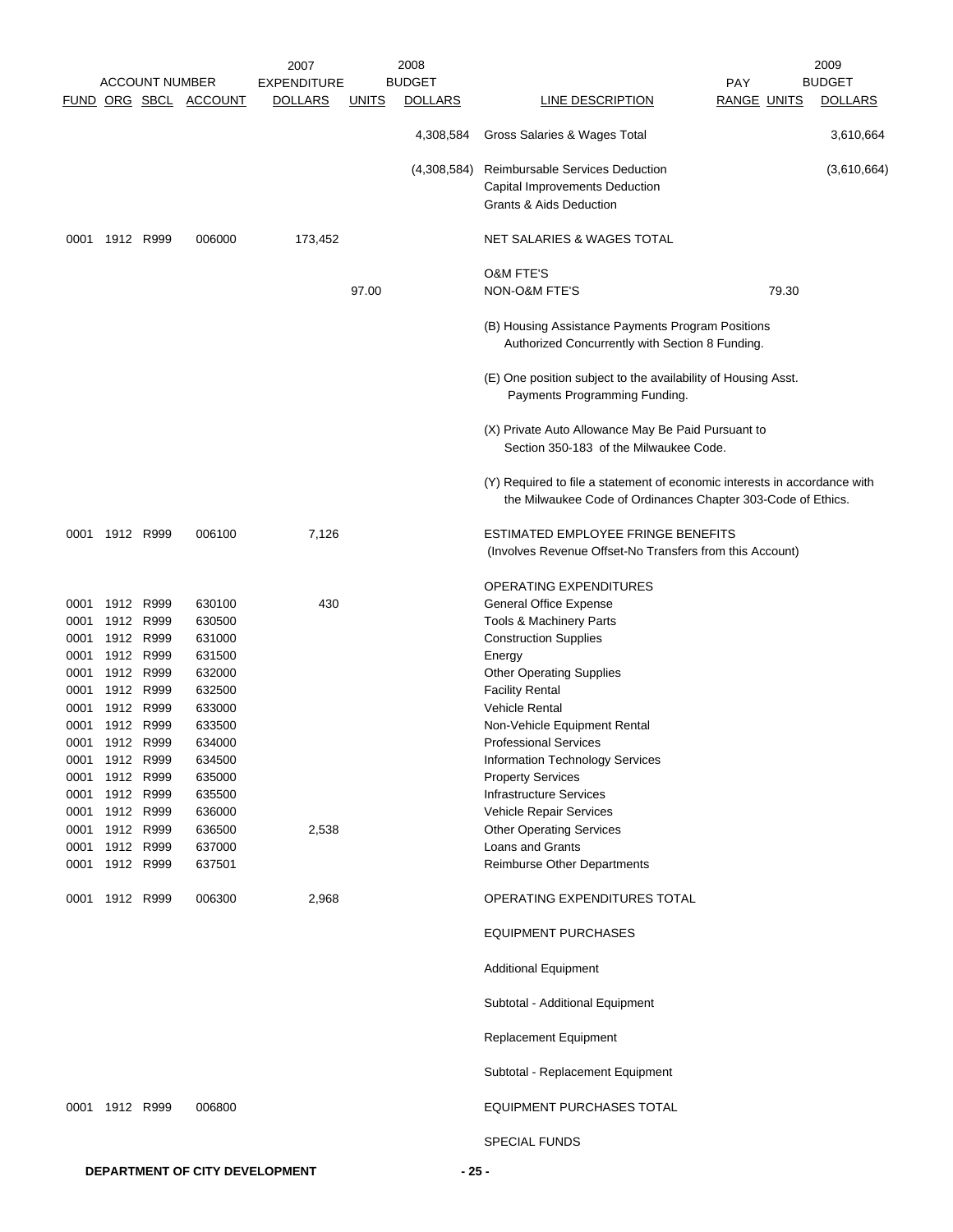2009 BUDGET

SPECIAL FUNDS TOTAL

DEPARTMENT OF CITY DEVELOPMENT-PUBLIC HOUSING PROGRAMS 183,546 DECISION UNIT TOTAL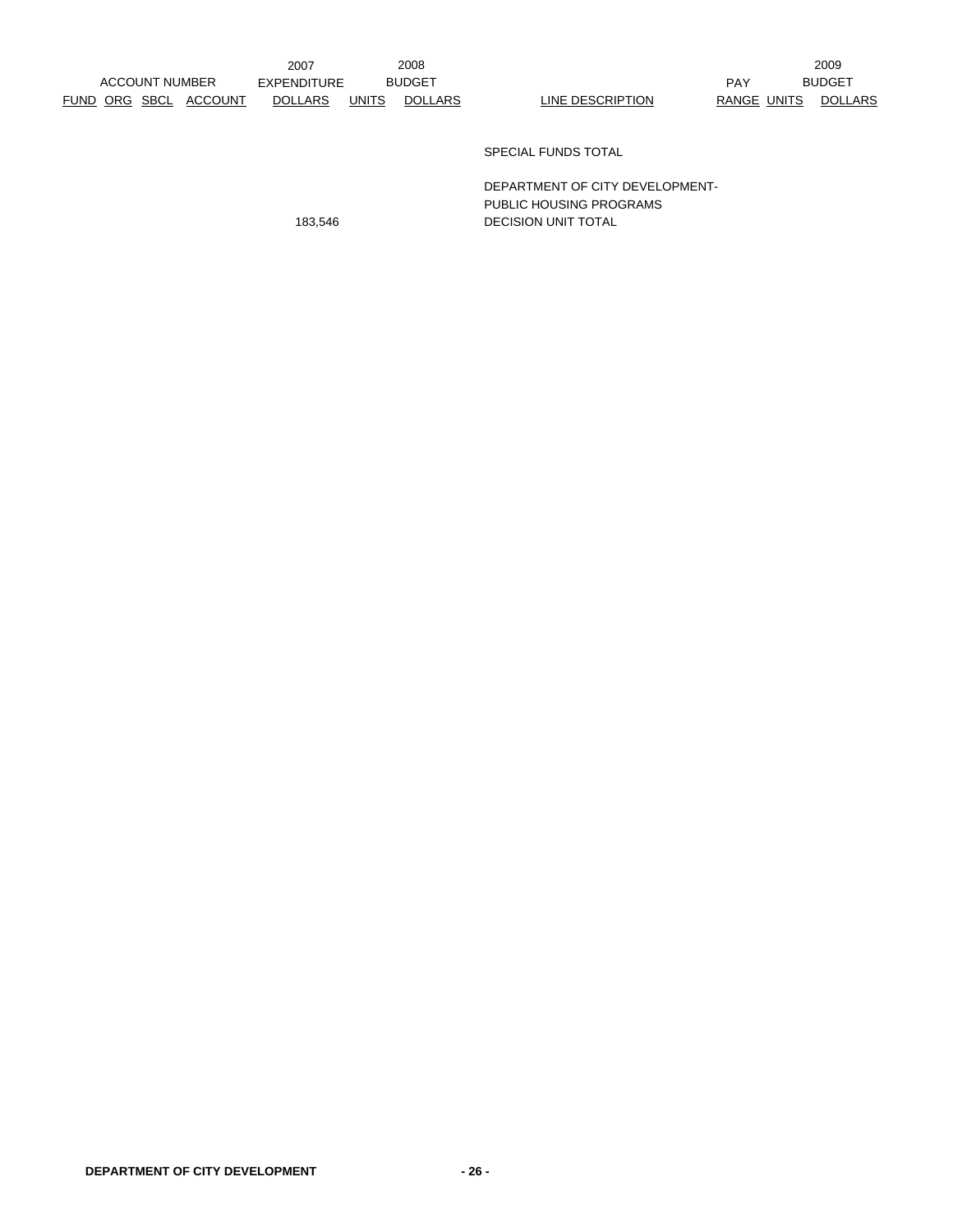|      |                | <b>ACCOUNT NUMBER</b> | FUND ORG SBCL ACCOUNT | 2007<br><b>EXPENDITURE</b><br><b>DOLLARS</b> | <u>UNITS</u> | 2008<br><b>BUDGET</b><br><b>DOLLARS</b> | <b>LINE DESCRIPTION</b>                                                                                                                   | PAY<br><b>RANGE UNITS</b> | 2009<br><b>BUDGET</b><br><b>DOLLARS</b> |
|------|----------------|-----------------------|-----------------------|----------------------------------------------|--------------|-----------------------------------------|-------------------------------------------------------------------------------------------------------------------------------------------|---------------------------|-----------------------------------------|
|      |                |                       |                       |                                              |              |                                         | DEPARTMENT OF CITY DEVELOPMENT-<br>COMMUNITY PLANNING & DEVELOPMENT<br>SERVICES DECISION UNIT                                             |                           |                                         |
|      |                |                       |                       |                                              |              |                                         | <b>SALARIES &amp; WAGES</b><br>COMPREHENSIVE PLANNING DIVISION                                                                            |                           |                                         |
|      |                |                       |                       |                                              |              |                                         | Member City Plan Commission (Y)                                                                                                           | 20                        |                                         |
|      |                |                       |                       |                                              |              |                                         | Planning Director (Y)                                                                                                                     | 15                        |                                         |
|      |                |                       |                       |                                              |              |                                         | <b>Assistant Planning Director</b>                                                                                                        | 12                        |                                         |
|      |                |                       |                       |                                              |              |                                         | Administrative Assistant II                                                                                                               | 445                       |                                         |
|      |                |                       |                       |                                              |              |                                         | LONG RANGE PLANNING SECTION                                                                                                               |                           |                                         |
|      |                |                       |                       |                                              |              |                                         | Long Range Planning Manager (Y)                                                                                                           | 10                        |                                         |
|      |                |                       |                       |                                              |              |                                         | Principal Planner (Y)                                                                                                                     | $\overline{7}$            |                                         |
|      |                |                       |                       |                                              |              |                                         | Senior Planner - Architectural Design                                                                                                     | 576                       |                                         |
|      |                |                       |                       |                                              |              |                                         | Senior Planner                                                                                                                            | 576                       |                                         |
|      |                |                       |                       |                                              |              |                                         | Graduate Intern                                                                                                                           | 930                       |                                         |
|      |                |                       |                       |                                              |              |                                         | Associate Planner                                                                                                                         | 558                       |                                         |
|      |                |                       |                       |                                              |              |                                         | GEOGRAPHIC INFORMATION SYSTEM SECTION                                                                                                     |                           |                                         |
|      |                |                       |                       |                                              |              |                                         | Geographic Information Specialist                                                                                                         | 558                       |                                         |
|      |                |                       |                       |                                              |              |                                         | Geographic Information Supervisor                                                                                                         | 4                         |                                         |
|      |                |                       |                       |                                              |              |                                         | Geographic Information Technician II                                                                                                      | 602                       |                                         |
|      |                |                       |                       |                                              |              |                                         | <b>Total Before Adjustments</b>                                                                                                           |                           |                                         |
|      |                |                       |                       |                                              |              |                                         | Salary & Wage Rate Change                                                                                                                 |                           |                                         |
|      |                |                       |                       | 74                                           |              |                                         | Overtime Compensated                                                                                                                      |                           |                                         |
|      |                |                       |                       |                                              |              |                                         | Personnel Cost Adjustment                                                                                                                 |                           |                                         |
|      |                |                       |                       |                                              |              |                                         | Other                                                                                                                                     |                           |                                         |
|      |                |                       |                       |                                              |              |                                         | Gross Salaries & Wages Total                                                                                                              |                           |                                         |
|      |                |                       |                       |                                              |              |                                         | Reimbursable Services Deduction                                                                                                           |                           |                                         |
|      |                |                       |                       |                                              |              |                                         | Capital Improvements Deduction                                                                                                            |                           |                                         |
|      |                |                       |                       |                                              |              |                                         | Grants & Aids Deduction                                                                                                                   |                           |                                         |
|      | 0001 1913 R999 |                       | 006000                | 525,693                                      |              |                                         | NET SALARIES & WAGES TOTAL                                                                                                                |                           |                                         |
|      |                |                       |                       |                                              |              |                                         | <b>O&amp;M FTE'S</b>                                                                                                                      |                           |                                         |
|      |                |                       |                       |                                              |              |                                         | NON-O&M FTE'S                                                                                                                             |                           |                                         |
|      |                |                       |                       |                                              |              |                                         | (Y) Required to file a statement of economic interests in accordance with<br>the Milwaukee Code of Ordinances Chapter 303-Code of Ethics. |                           |                                         |
|      | 0001 1913 R999 |                       | 006100                | 230,620                                      |              |                                         | ESTIMATED EMPLOYEE FRINGE BENEFITS                                                                                                        |                           |                                         |
|      |                |                       |                       |                                              |              |                                         | (Involves Revenue Offset-No Transfers from this Account)                                                                                  |                           |                                         |
|      |                |                       |                       |                                              |              |                                         | OPERATING EXPENDITURES                                                                                                                    |                           |                                         |
| 0001 |                | 1913 R999             | 630100                | 1,627                                        |              |                                         | General Office Expense                                                                                                                    |                           |                                         |
| 0001 |                | 1913 R999             | 630500                |                                              |              |                                         | Tools & Machinery Parts                                                                                                                   |                           |                                         |
| 0001 | 1913 R999      |                       | 631000                |                                              |              |                                         | <b>Construction Supplies</b>                                                                                                              |                           |                                         |
| 0001 | 1913 R999      |                       | 631500                |                                              |              |                                         | Energy                                                                                                                                    |                           |                                         |
| 0001 |                | 1913 R999             | 632000                |                                              |              |                                         | <b>Other Operating Supplies</b>                                                                                                           |                           |                                         |
| 0001 |                | 1913 R999             | 632500                |                                              |              |                                         | <b>Facility Rental</b>                                                                                                                    |                           |                                         |
| 0001 | 1913 R999      |                       | 633000                |                                              |              |                                         | <b>Vehicle Rental</b>                                                                                                                     |                           |                                         |
| 0001 |                | 1913 R999             | 633500                |                                              |              |                                         | Non-Vehicle Equipment Rental                                                                                                              |                           |                                         |
| 0001 | 1913 R999      |                       | 634000                | 30                                           |              |                                         | <b>Professional Services</b>                                                                                                              |                           |                                         |
| 0001 | 1913 R999      |                       | 634500                |                                              |              |                                         | Information Technology Services                                                                                                           |                           |                                         |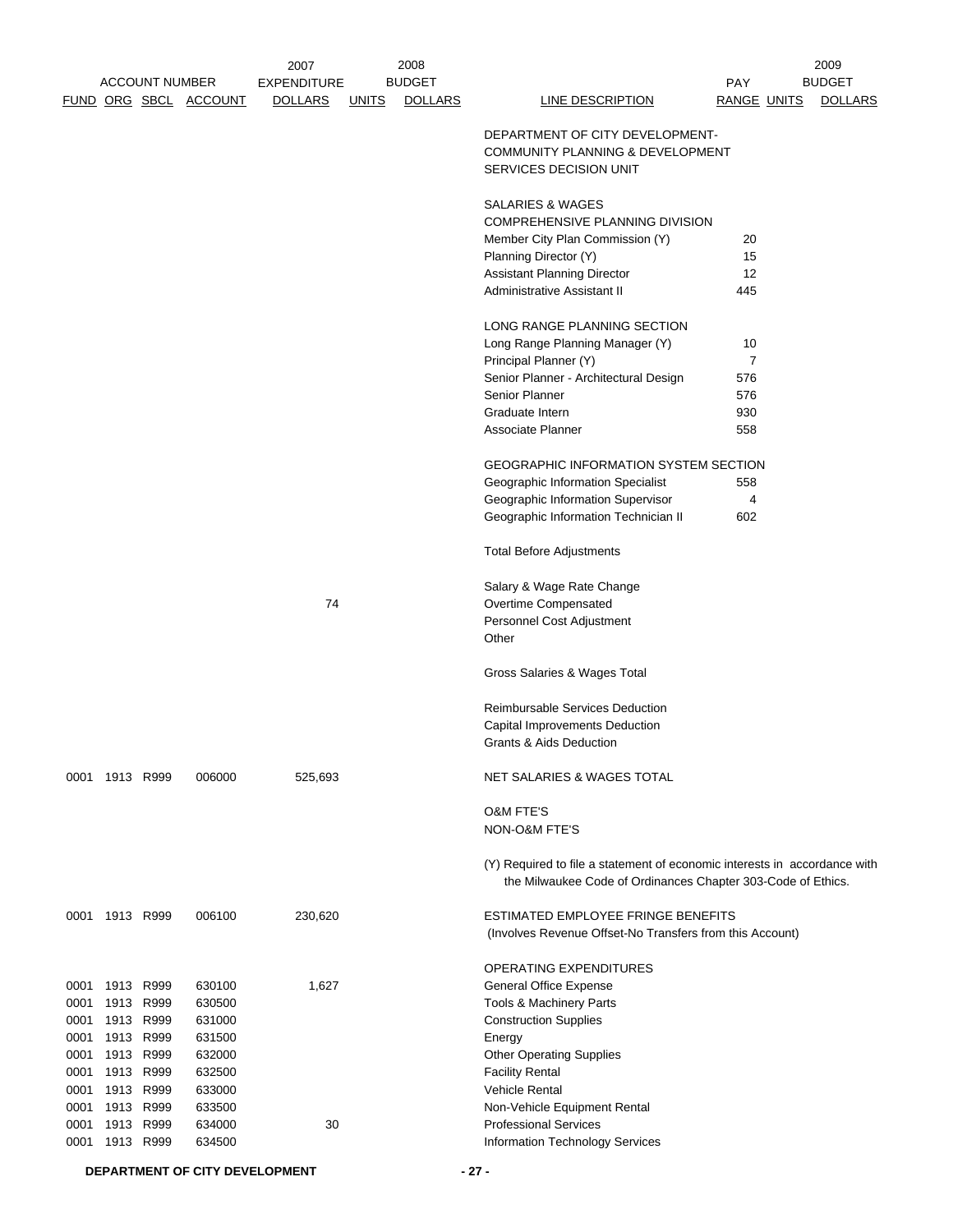|      |           |                       |                       | 2007               |              | 2008           |                                     |                    | 2009           |
|------|-----------|-----------------------|-----------------------|--------------------|--------------|----------------|-------------------------------------|--------------------|----------------|
|      |           | <b>ACCOUNT NUMBER</b> |                       | <b>EXPENDITURE</b> |              | <b>BUDGET</b>  |                                     | PAY                | <b>BUDGET</b>  |
|      |           |                       | FUND ORG SBCL ACCOUNT | <b>DOLLARS</b>     | <b>UNITS</b> | <b>DOLLARS</b> | LINE DESCRIPTION                    | <b>RANGE UNITS</b> | <b>DOLLARS</b> |
|      |           |                       |                       |                    |              |                |                                     |                    |                |
| 0001 | 1913 R999 |                       | 635000                |                    |              |                | <b>Property Services</b>            |                    |                |
| 0001 | 1913 R999 |                       | 635500                |                    |              |                | <b>Infrastructure Services</b>      |                    |                |
| 0001 | 1913 R999 |                       | 636000                |                    |              |                | Vehicle Repair Services             |                    |                |
| 0001 |           | 1913 R999             | 636500                | 9,333              |              |                | <b>Other Operating Services</b>     |                    |                |
| 0001 |           | 1913 R999             | 637000                |                    |              |                | Loans and Grants                    |                    |                |
| 0001 | 1913 R999 |                       | 637501                |                    |              |                | Reimburse Other Departments         |                    |                |
| 0001 |           | 1913 R999             | 006300                | 10,990             |              |                | OPERATING EXPENDITURES TOTAL        |                    |                |
|      |           |                       |                       |                    |              |                | <b>EQUIPMENT PURCHASES</b>          |                    |                |
|      |           |                       |                       |                    |              |                | <b>Additional Equipment</b>         |                    |                |
|      |           |                       |                       |                    |              |                | Subtotal - Additional Equipment     |                    |                |
|      |           |                       |                       |                    |              |                | <b>Replacement Equipment</b>        |                    |                |
|      |           |                       |                       |                    |              |                | Subtotal - Replacement Equipment    |                    |                |
| 0001 | 1913 R999 |                       | 006800                |                    |              |                | <b>EQUIPMENT PURCHASES TOTAL</b>    |                    |                |
|      |           |                       |                       |                    |              |                | <b>SPECIAL FUNDS</b>                |                    |                |
|      |           |                       |                       |                    |              |                | SPECIAL FUNDS TOTAL                 |                    |                |
|      |           |                       |                       |                    |              |                | DEPARTMENT OF CITY DEVELOPMENT-     |                    |                |
|      |           |                       |                       |                    |              |                | <b>COMMUNITY PLANNING &amp;</b>     |                    |                |
|      |           |                       |                       |                    |              |                | DEVELOPMENT SERVICES DECISION       |                    |                |
|      |           |                       |                       | 767,303            |              |                | <b>UNIT TOTAL</b>                   |                    |                |
|      |           |                       |                       |                    |              |                | Totals do not include 14,560 Direct |                    |                |
|      |           |                       |                       |                    |              |                | Labor Hours for members of the      |                    |                |
|      |           |                       |                       |                    |              |                | City Plan Commission.               |                    |                |
|      |           |                       |                       |                    |              |                | *Appropriation Control Account      |                    |                |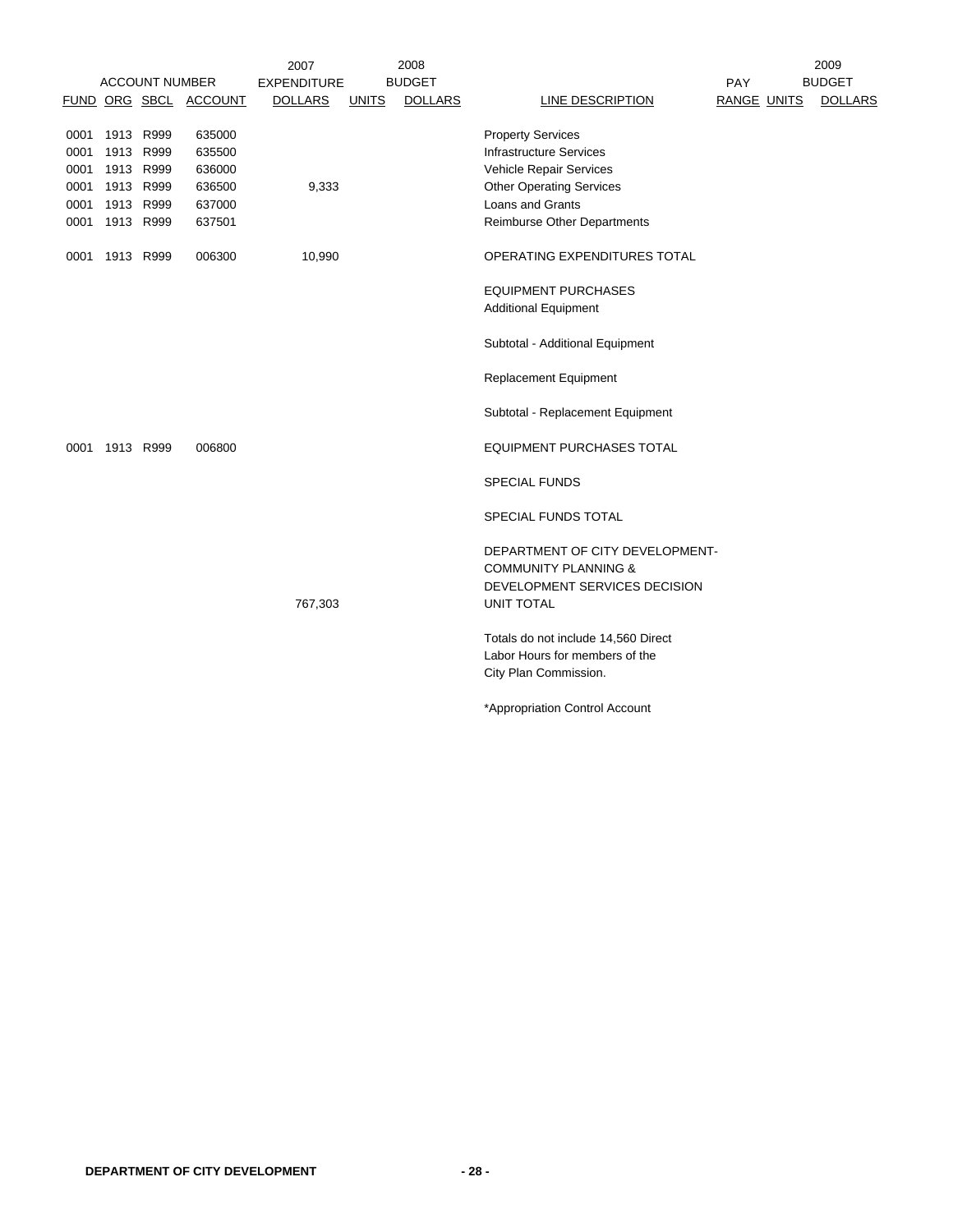|                              | 2007               |                | 2008           |                                                |                    |                | 2009           |
|------------------------------|--------------------|----------------|----------------|------------------------------------------------|--------------------|----------------|----------------|
| <b>ACCOUNT NUMBER</b>        | <b>EXPENDITURE</b> |                | <b>BUDGET</b>  |                                                | <b>PAY</b>         |                | <b>BUDGET</b>  |
| <u>FUND ORG SBCL ACCOUNT</u> | <b>DOLLARS</b>     | <b>UNITS</b>   | <b>DOLLARS</b> | LINE DESCRIPTION                               | <b>RANGE UNITS</b> |                | <b>DOLLARS</b> |
|                              |                    |                |                | COMMON COUNCIL-CITY CLERK                      |                    |                |                |
|                              |                    |                |                | BUDGETARY CONTROL UNIT (1BCU=1DU)              |                    |                |                |
|                              |                    |                |                |                                                |                    |                |                |
|                              |                    |                |                | <b>SALARIES &amp; WAGES</b>                    |                    |                |                |
|                              |                    | 15             | 1,070,622      | Alderman (X) (Y)                               | 10                 | 15             | 1,108,628      |
|                              |                    | $\mathbf{1}$   | 119,976        | City Clerk (Y)                                 | 15                 | 1              | 124,823        |
|                              |                    | 1              | 77,763         | Deputy City Clerk (Y)                          | 13                 | $\mathbf{1}$   | 83,413         |
|                              |                    | 1              | 72,926         | Legislative Coordinator-Senior (Y)             | 10                 | 1              | 75,188         |
|                              |                    |                |                |                                                |                    |                |                |
|                              |                    |                |                | CENTRAL ADMINISTRATION DIVISION                |                    |                |                |
|                              |                    | 1              | 54,115         | Staff Asst. to Council President (Y)           | 7                  | 1              | 55,178         |
|                              |                    | $\mathbf{1}$   | 76,736         | Network Administrator                          | 8                  | 1              | 79,829         |
|                              |                    | 1              | 67,566         | Mgmt. & Acct. Officer                          | 6                  | 1              | 70,295         |
|                              |                    | 15             | 654,902        | Legislative Assistant (Y)                      | 2                  | 15             | 686,816        |
|                              |                    | $\mathbf{1}$   | 59,469         | Administrative Specialist-Senior               | 4                  | 1              | 61,871         |
|                              |                    | 1              | 51,493         | Executive Administrative Assistant II          | 2                  | 1              | 54,470         |
|                              |                    | 1              | 67,111         | Network Coord, Sr.                             | 6                  | 1              | 69,252         |
|                              |                    | 1              | 36,527         | <b>Accounting Asst II</b>                      | 445                | 1              | 37,464         |
|                              |                    | 1              | 36,708         | <b>Communications Assistant II</b>             | 435                | $\mathbf{1}$   | 36,708         |
|                              |                    | 1              | 69,257         | Council Administration Manager                 | 9                  | 1              | 69,462         |
|                              |                    |                |                | <b>CLERICAL SECTION</b>                        |                    |                |                |
|                              |                    | 1              | 52,341         | Office Supvr. II                               | 2                  | 1              | 54,455         |
|                              |                    | $\overline{2}$ | 74,018         | Administrative Assistant II                    | 445                | 1              | 38,474         |
|                              |                    |                |                |                                                |                    |                |                |
|                              |                    |                |                | <b>AUXILIARY POSITIONS</b>                     |                    |                |                |
|                              |                    | 5              | 36,000         | Legislative Assistant                          | 2                  | 5              | 36,000         |
|                              |                    | 15             |                | Legislative Services Aide (A)                  | 400                | 15             |                |
|                              |                    |                |                |                                                |                    |                |                |
|                              |                    |                |                | COUNCIL RECORDS SECTION                        |                    |                |                |
|                              |                    | 1              |                | Council Records Manager                        | 9                  | 1              |                |
|                              |                    | 3              | 174,761        | <b>Staff Assistant</b>                         | 6                  | 3              | 185,526        |
|                              |                    | 1              | 49,121         | Office Supervisor I                            | 1                  | 1              | 52,690         |
|                              |                    | 2              | 81,078         | <b>Council File Specialist</b>                 | 455                | 1              | 40,539         |
|                              |                    |                |                | <b>Council Information Specialist</b>          | 550                | 1              | 46,003         |
|                              |                    |                |                |                                                |                    |                |                |
|                              |                    |                |                | PUBLIC INFORMATION DIVISION                    |                    |                |                |
|                              |                    |                |                | PUBLIC RELATIONS SECTION                       |                    |                |                |
|                              |                    | 1              | 68,267         | Publications & Information Manager             | 9                  | 1              | 75,320         |
|                              |                    | $\mathbf{1}$   | 49,006         | <b>Public Relations Supervisor</b>             | 6                  | $\mathbf{1}$   | 55,027         |
|                              |                    | $\overline{c}$ | 85,886         | Graphics Designer II                           | 535                | $\overline{c}$ | 85,886         |
|                              |                    |                |                |                                                |                    |                |                |
|                              |                    | 1              | 68,267         | <b>TELEVISION SERVICES SECTION</b><br>Producer | 6                  | 1              | 70,295         |
|                              |                    | $\overline{c}$ | 83,430         | <b>Television Production Specialist II</b>     | 515                | 2              | 83,430         |
|                              |                    | 3              | 112,103        | Production Technician                          | 505                | 2              | 74,800         |
|                              |                    |                |                | Production Technician (0.5 FTE)                | 505                | 1              | 18,700         |
|                              |                    |                |                |                                                |                    |                |                |
|                              |                    |                |                | LICENSE DIVISION                               |                    |                |                |
|                              |                    | 1              | 73,395         | License Division Manager (Y)                   | 11                 | $\mathbf{1}$   | 78,075         |
|                              |                    | $\mathbf{1}$   | 63,618         | License Division Assistant Mgr. (Y)            | 9                  | 1              | 68,715         |
|                              |                    | 2              | 115,145        | License Coordinator (Y)                        | 4                  | 2              | 121,868        |
|                              |                    | 6              | 238,501        | License Specialist                             | 455                | 6              | 238,902        |
|                              |                    | 1              | 34,581         | Customer Service Representative II             | 435                | 1              | 34,608         |
|                              |                    |                |                |                                                |                    |                |                |
|                              |                    |                |                | LEGISLATIVE REFERENCE BUREAU DIVISION          |                    |                |                |
|                              |                    | $\mathbf{1}$   | 92,966         | Legislative Reference Bureau Mgr.              | 11                 | $\mathbf{1}$   | 96,722         |
|                              |                    |                |                |                                                |                    |                |                |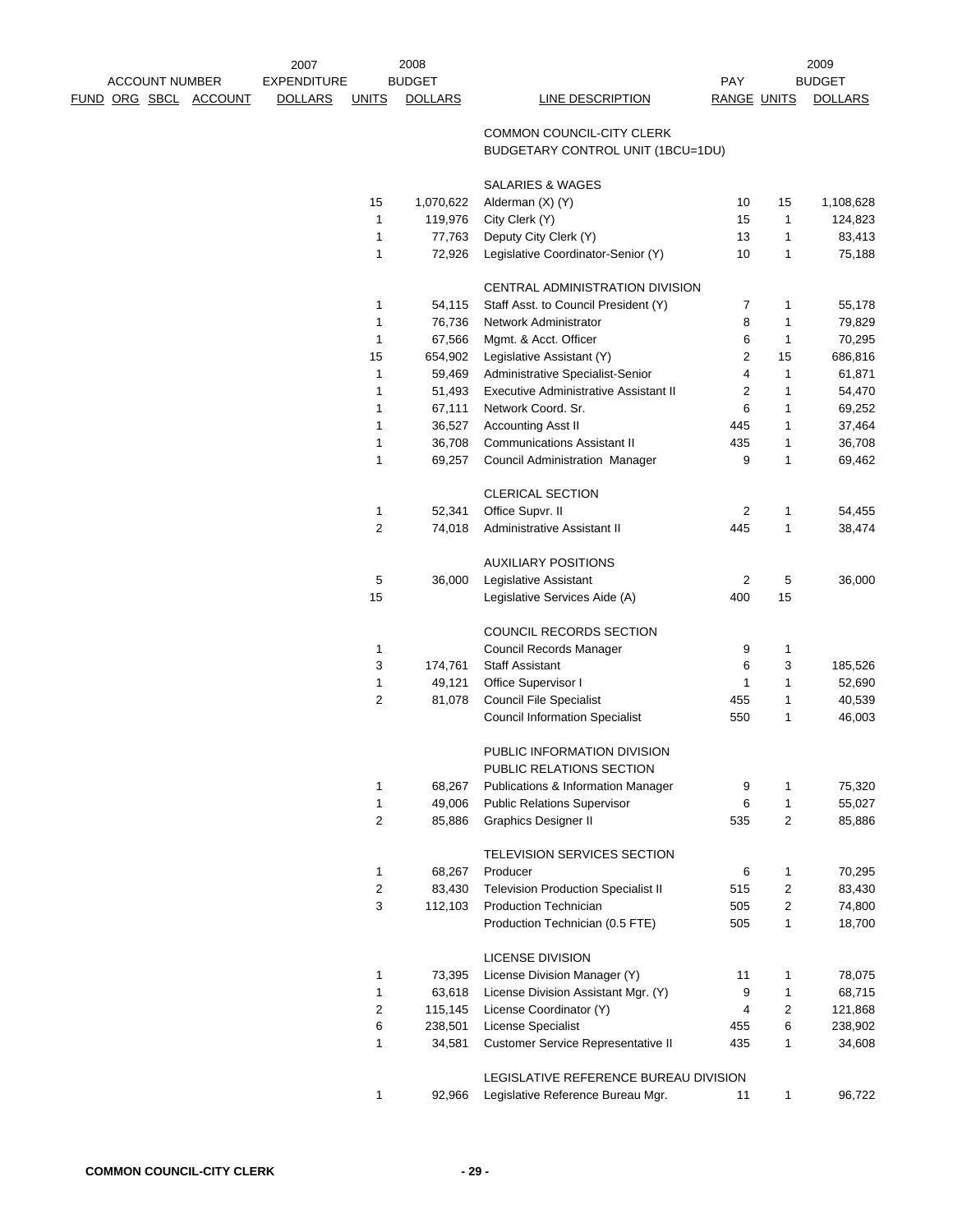|              |           |                                               |                  | 2007                                 |              | 2008                            |                                                                                                                                           |                                  |        | 2009                            |
|--------------|-----------|-----------------------------------------------|------------------|--------------------------------------|--------------|---------------------------------|-------------------------------------------------------------------------------------------------------------------------------------------|----------------------------------|--------|---------------------------------|
|              |           | <b>ACCOUNT NUMBER</b><br><u>FUND ORG SBCL</u> | <b>ACCOUNT</b>   | <b>EXPENDITURE</b><br><b>DOLLARS</b> | <b>UNITS</b> | <b>BUDGET</b><br><b>DOLLARS</b> | <b>LINE DESCRIPTION</b>                                                                                                                   | <b>PAY</b><br><b>RANGE UNITS</b> |        | <b>BUDGET</b><br><b>DOLLARS</b> |
|              |           |                                               |                  |                                      |              |                                 |                                                                                                                                           |                                  |        |                                 |
|              |           |                                               |                  |                                      |              |                                 | ADMINISTRATIVE SERVICES SECTION                                                                                                           |                                  |        |                                 |
|              |           |                                               |                  |                                      | 1            | 38,473                          | <b>Office Assistant IV</b>                                                                                                                | 445                              | 1      | 38,474                          |
|              |           |                                               |                  |                                      | $\mathbf{1}$ | 45,071                          | <b>Code Information Specialist</b>                                                                                                        | 540                              | 1      | 46,954                          |
|              |           |                                               |                  |                                      |              |                                 | RESEARCH AND ANALYSIS SECTION                                                                                                             |                                  |        |                                 |
|              |           |                                               |                  |                                      | 1            | 87,205                          | Research and Analysis Manager                                                                                                             | 10                               | 1      | 90,728                          |
|              |           |                                               |                  |                                      | $\mathbf{1}$ | 76,736                          | Legislative Research Supervisor                                                                                                           | 8                                | 1      | 79,836                          |
|              |           |                                               |                  |                                      | 8            | 454,349                         | Legislative Fiscal Analyst Lead                                                                                                           | $\overline{7}$                   | 8      | 489,633                         |
|              |           |                                               |                  |                                      |              |                                 |                                                                                                                                           |                                  |        |                                 |
|              |           |                                               |                  |                                      | 2            |                                 | <b>LIBRARY SECTION</b>                                                                                                                    |                                  |        |                                 |
|              |           |                                               |                  |                                      | $\mathbf{1}$ | 98,627<br>61,624                | Librarian II<br>Legislative Library Manager                                                                                               | 545<br>5                         | 2<br>1 | 99,604<br>65,943                |
|              |           |                                               |                  |                                      |              |                                 |                                                                                                                                           |                                  |        |                                 |
|              |           |                                               |                  |                                      |              |                                 | <b>MPA LIAISON OFFICERS</b>                                                                                                               |                                  |        |                                 |
|              |           |                                               |                  |                                      | 3            | 178,806                         | Police Liaison Officer (B)                                                                                                                | 808                              | 3      | 190,156                         |
|              |           |                                               |                  |                                      |              |                                 |                                                                                                                                           |                                  |        |                                 |
|              |           |                                               |                  |                                      | 112          | 5,108,546                       | <b>Total Before Adjustments</b>                                                                                                           |                                  | 111    | 5,270,760                       |
|              |           |                                               |                  |                                      |              |                                 | Salary & Wage Rate Change                                                                                                                 |                                  |        |                                 |
|              |           |                                               |                  |                                      |              |                                 | Overtime Compensated*                                                                                                                     |                                  |        |                                 |
|              |           |                                               |                  |                                      |              | (105, 017)                      | Personnel Cost Adjustment                                                                                                                 |                                  |        | (164, 522)                      |
|              |           |                                               |                  |                                      |              |                                 | Other                                                                                                                                     |                                  |        |                                 |
|              |           |                                               |                  |                                      | 112          | 5,003,529                       | Gross Salaries & Wages Total                                                                                                              |                                  | 111    | 5,106,238                       |
|              |           |                                               |                  |                                      |              |                                 |                                                                                                                                           |                                  |        |                                 |
|              |           |                                               |                  |                                      |              |                                 | Reimbursable Services Deduction                                                                                                           |                                  |        |                                 |
|              |           |                                               |                  |                                      |              |                                 | Capital Improvements Deduction<br>Grants & Aids Deduction                                                                                 |                                  |        |                                 |
|              |           |                                               |                  |                                      |              |                                 |                                                                                                                                           |                                  |        |                                 |
| 0001         |           | 1310 R999                                     | 006000           | 5,047,526                            | 112          | 5,003,529                       | NET SALARIES & WAGES TOTAL*                                                                                                               |                                  | 111    | 5,106,238                       |
|              |           |                                               |                  |                                      | 93.00        |                                 | <b>O&amp;M FTE'S</b>                                                                                                                      |                                  | 90.50  |                                 |
|              |           |                                               |                  |                                      |              |                                 | NON-O&M FTE'S                                                                                                                             |                                  |        |                                 |
|              |           |                                               |                  |                                      |              |                                 |                                                                                                                                           |                                  |        |                                 |
|              |           |                                               |                  |                                      |              |                                 | (A) No more than one Auxiliary Legislative Service Aide position<br>may be assigned to any aldermanic office at any one time.             |                                  |        |                                 |
|              |           |                                               |                  |                                      |              |                                 |                                                                                                                                           |                                  |        |                                 |
|              |           |                                               |                  |                                      |              |                                 | (B) Position salaries are partially offset by revenue from the MPA in<br>accordance with the labor contract agreement.                    |                                  |        |                                 |
|              |           |                                               |                  |                                      |              |                                 |                                                                                                                                           |                                  |        |                                 |
|              |           |                                               |                  |                                      |              |                                 | (X) Private Auto Allowance May Be Paid Pursuant to Section<br>350-183 of the Milwaukee Code.                                              |                                  |        |                                 |
|              |           |                                               |                  |                                      |              |                                 |                                                                                                                                           |                                  |        |                                 |
|              |           |                                               |                  |                                      |              |                                 | (Y) Required to file a statement of economic interests in accordance<br>with the Milwaukee Code of Ordinances Chapter 303-Code of Ethics. |                                  |        |                                 |
|              |           |                                               |                  |                                      |              |                                 |                                                                                                                                           |                                  |        |                                 |
| 0001         | 1310 R999 |                                               | 006100           | 2,051,402                            |              | 2,083,610                       | ESTIMATED EMPLOYEE FRINGE BENEFITS                                                                                                        |                                  |        | 2,093,558                       |
|              |           |                                               |                  |                                      |              |                                 | (Involves Revenue Offset-No Transfers from this Account)                                                                                  |                                  |        |                                 |
|              |           |                                               |                  |                                      |              |                                 | OPERATING EXPENDITURES                                                                                                                    |                                  |        |                                 |
| 0001         |           | 1310 R999                                     | 630100           | 241,806                              |              | 50,000                          | <b>General Office Expense</b>                                                                                                             |                                  |        | 57,000                          |
| 0001         | 1310      | R999                                          | 630500           |                                      |              |                                 | Tools & Machinery Parts                                                                                                                   |                                  |        |                                 |
| 0001         |           | 1310 R999                                     | 631000           |                                      |              |                                 | <b>Construction Supplies</b>                                                                                                              |                                  |        |                                 |
| 0001         |           | 1310 R999                                     | 631500           |                                      |              |                                 | Energy                                                                                                                                    |                                  |        |                                 |
| 0001         | 1310      | R999                                          | 632000           | 31,939                               |              | 55,000                          | <b>Other Operating Supplies</b>                                                                                                           |                                  |        | 54,000                          |
| 0001<br>0001 | 1310      | 1310 R999<br>R999                             | 632500<br>633000 | 8,686<br>58,200                      |              | 10,000<br>60,000                | <b>Facility Rental</b><br>Vehicle Rental                                                                                                  |                                  |        | 12,000<br>62,660                |
| 0001         | 1310      | R999                                          | 633500           | 47,757                               |              | 60,000                          | Non-Vehicle Equipment Rental                                                                                                              |                                  |        | 60,000                          |
| 0001         | 1310 R999 |                                               | 634000           | 20,909                               |              | 40,000                          | <b>Professional Services</b>                                                                                                              |                                  |        | 40,000                          |
|              |           |                                               |                  |                                      |              |                                 |                                                                                                                                           |                                  |        |                                 |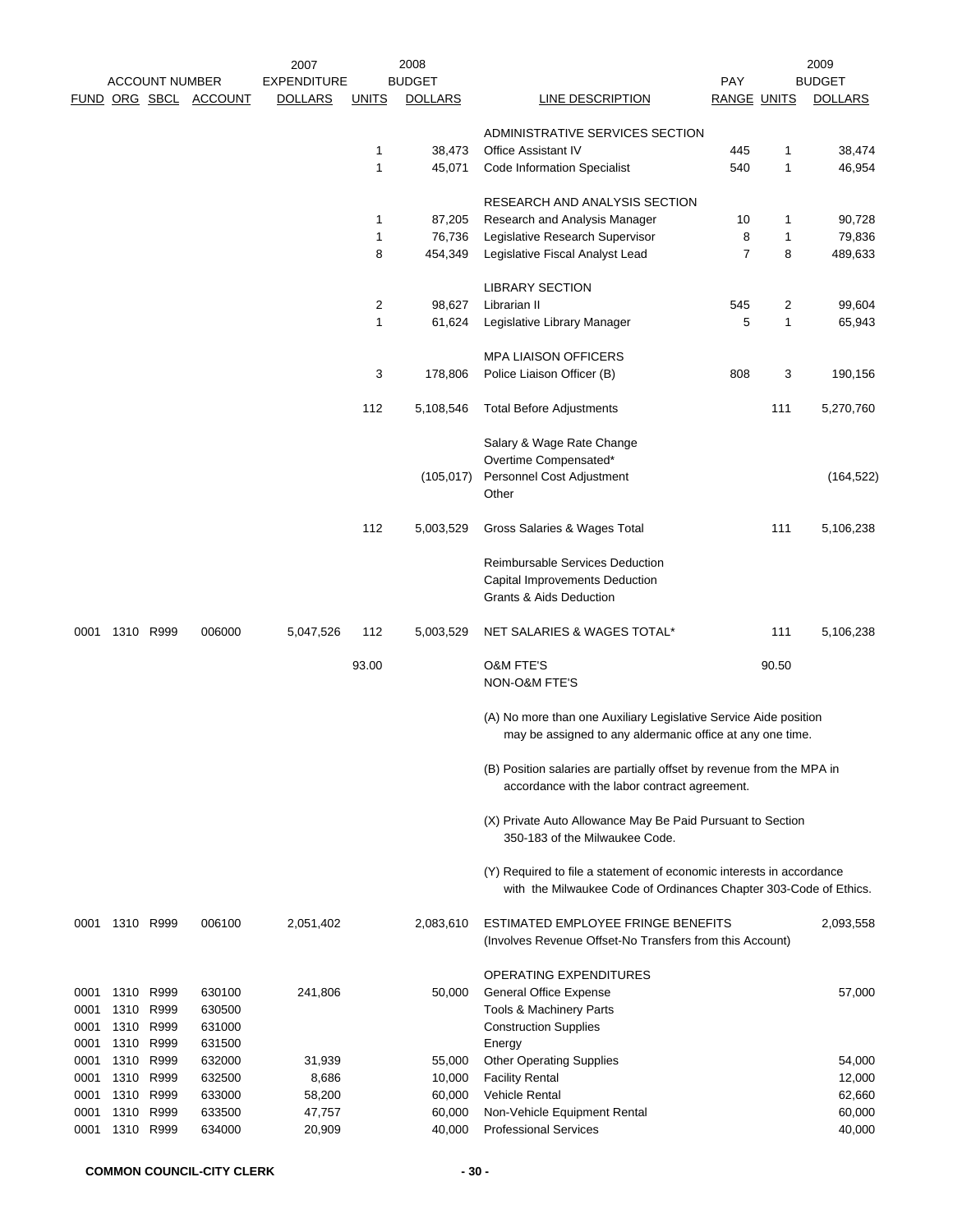|      |           | <b>ACCOUNT NUMBER</b> |                       | 2007<br><b>EXPENDITURE</b> |              | 2008<br><b>BUDGET</b> |                                                                                                                                   | <b>PAY</b>         |        | 2009<br><b>BUDGET</b> |
|------|-----------|-----------------------|-----------------------|----------------------------|--------------|-----------------------|-----------------------------------------------------------------------------------------------------------------------------------|--------------------|--------|-----------------------|
|      |           |                       | FUND ORG SBCL ACCOUNT | <b>DOLLARS</b>             | <b>UNITS</b> | <b>DOLLARS</b>        | LINE DESCRIPTION                                                                                                                  | <b>RANGE UNITS</b> |        | <b>DOLLARS</b>        |
| 0001 | 1310 R999 |                       | 634500                | 62,543                     |              | 50,000                | Information Technology Services                                                                                                   |                    |        | 50,000                |
| 0001 |           | 1310 R999             | 635000                |                            |              |                       | <b>Property Services</b>                                                                                                          |                    |        |                       |
| 0001 | 1310 R999 |                       | 635500                |                            |              |                       | <b>Infrastructure Services</b>                                                                                                    |                    |        |                       |
| 0001 | 1310 R999 |                       | 636000                |                            |              |                       | Vehicle Repair Services                                                                                                           |                    |        |                       |
| 0001 |           | 1310 R999             | 636500                | 173,245                    |              | 470,476               | <b>Other Operating Services</b>                                                                                                   |                    |        | 520,476               |
| 0001 | 1310 R999 |                       | 637000                |                            |              |                       | Loans and Grants                                                                                                                  |                    |        |                       |
| 0001 |           | 1310 R999             | 637501                | 108,729                    |              |                       | <b>Reimburse Other Departments</b>                                                                                                |                    |        |                       |
| 0001 | 1310 R999 |                       | 006300                | 753,814                    |              | 795,476               | OPERATING EXPENDITURES TOTAL*                                                                                                     |                    |        | 856,136               |
|      |           |                       |                       |                            |              |                       | <b>EQUIPMENT PURCHASES</b>                                                                                                        |                    |        |                       |
|      |           |                       |                       |                            |              |                       | <b>Additional Equipment</b>                                                                                                       |                    |        |                       |
| 0001 | 1310 R999 |                       | 681500                |                            |              | 21,000                | Books & Maps                                                                                                                      |                    |        | 21,000                |
|      |           |                       |                       |                            | 3            |                       | Neutral Density/Color Corrections/Shades                                                                                          |                    |        |                       |
|      |           |                       |                       |                            |              |                       | (Chambers-301-A-301-B)                                                                                                            |                    |        |                       |
|      |           |                       |                       |                            | 1            | 5,500                 | Install Carpet/Wall Base/Labor-B-1                                                                                                |                    |        |                       |
|      |           |                       |                       |                            | 3            | 26,500                | Subtotal - Additional Equipment                                                                                                   |                    |        | 21,000                |
|      |           |                       |                       |                            |              |                       | <b>Replacement Equipment</b>                                                                                                      |                    |        |                       |
|      |           |                       |                       |                            |              |                       | Microphones-Committee Rooms                                                                                                       |                    | 10     | 2,000                 |
|      |           |                       |                       |                            |              |                       | Dual Monitor Pair for Remote Cart                                                                                                 |                    | 1      | 1,150                 |
|      |           |                       |                       |                            |              |                       | RF Modulater-T-9 sub-band                                                                                                         |                    | 1      | 1,200                 |
|      |           |                       |                       |                            |              |                       | <b>TBC/Frame Sync</b>                                                                                                             |                    | 1      | 2,400                 |
|      |           |                       |                       |                            |              |                       | Studio Audio Cassette Deck<br><b>Scan Converter</b>                                                                               |                    | 1      | 525                   |
|      |           |                       |                       |                            |              |                       | TV Replacement-Council Offices                                                                                                    |                    | 1<br>8 | 2,000<br>2,400        |
|      |           |                       |                       |                            | 1            | 5,000                 | Guest Chairs/Table-License Div                                                                                                    |                    |        |                       |
|      |           |                       |                       |                            | 8            | 2,800                 | TV Replacement-Council Offices                                                                                                    |                    |        |                       |
|      |           |                       |                       |                            | 15           | 3,000                 | Microphones-Committee Rooms                                                                                                       |                    |        |                       |
|      |           |                       |                       |                            | 1            | 700                   | <b>Master Control Monitor</b>                                                                                                     |                    |        |                       |
|      |           |                       |                       |                            | 1            | 450                   | Master Control Compressor                                                                                                         |                    |        |                       |
| 0001 | 1310 R999 |                       | 682075                |                            | 1            | 8,500                 | Intercom System-Studio                                                                                                            |                    |        |                       |
|      |           |                       |                       |                            | 1            | 7,600                 | DVCAM Editing VCR-Studio Control                                                                                                  |                    |        |                       |
|      |           |                       |                       |                            | 1            | 28,050                | Subtotal - Replacement Equipment                                                                                                  |                    |        | 11,675                |
| 0001 | 1310 R999 |                       | 006800                | 104,089                    | 4            | 54,550                | <b>EQUIPMENT PURCHASES TOTAL*</b>                                                                                                 |                    |        | 32,675                |
|      |           |                       |                       |                            |              |                       | <b>SPECIAL FUNDS</b>                                                                                                              |                    |        |                       |
| 0001 | 1310 R121 |                       | 006300                | 3,206                      |              | 3,035                 | Expense Fund for Common Council President*                                                                                        |                    |        | 3,035                 |
| 0001 | 1310 R122 |                       | 006300                | 4,000                      |              | 4,000                 | Legislative Expense Fund*                                                                                                         |                    |        | 4,000                 |
| 0001 | 1310 R126 |                       | 006300                | 17,066                     |              | 25,000                | Sale of Code & Charter*                                                                                                           |                    |        | 19,000                |
| 0001 | 1310 R129 |                       | 006800                | 50,938                     |              | 125,400               | Computer System Upgrades*                                                                                                         |                    |        | 84,000                |
| 0001 |           | 1310 R130             | 006300                | 24,123                     |              | 25,000                | Aldermanic Travel*                                                                                                                |                    |        | 30,000                |
|      |           |                       |                       | 99,333                     |              | 182,435               | SPECIAL FUNDS TOTAL                                                                                                               |                    |        | 140,035               |
|      |           |                       |                       | 8,056,164                  |              | 8,119,600             | COMMON COUNCIL-CITY CLERK BUDGETARY<br>CONTROL UNIT TOTAL (1BCU=1DU)                                                              |                    |        | 8,228,642             |
|      |           |                       |                       |                            |              |                       | Oversight of Cable Television Production functions will be under<br>the jurisdiction of the appropriate Common Council committee. |                    |        |                       |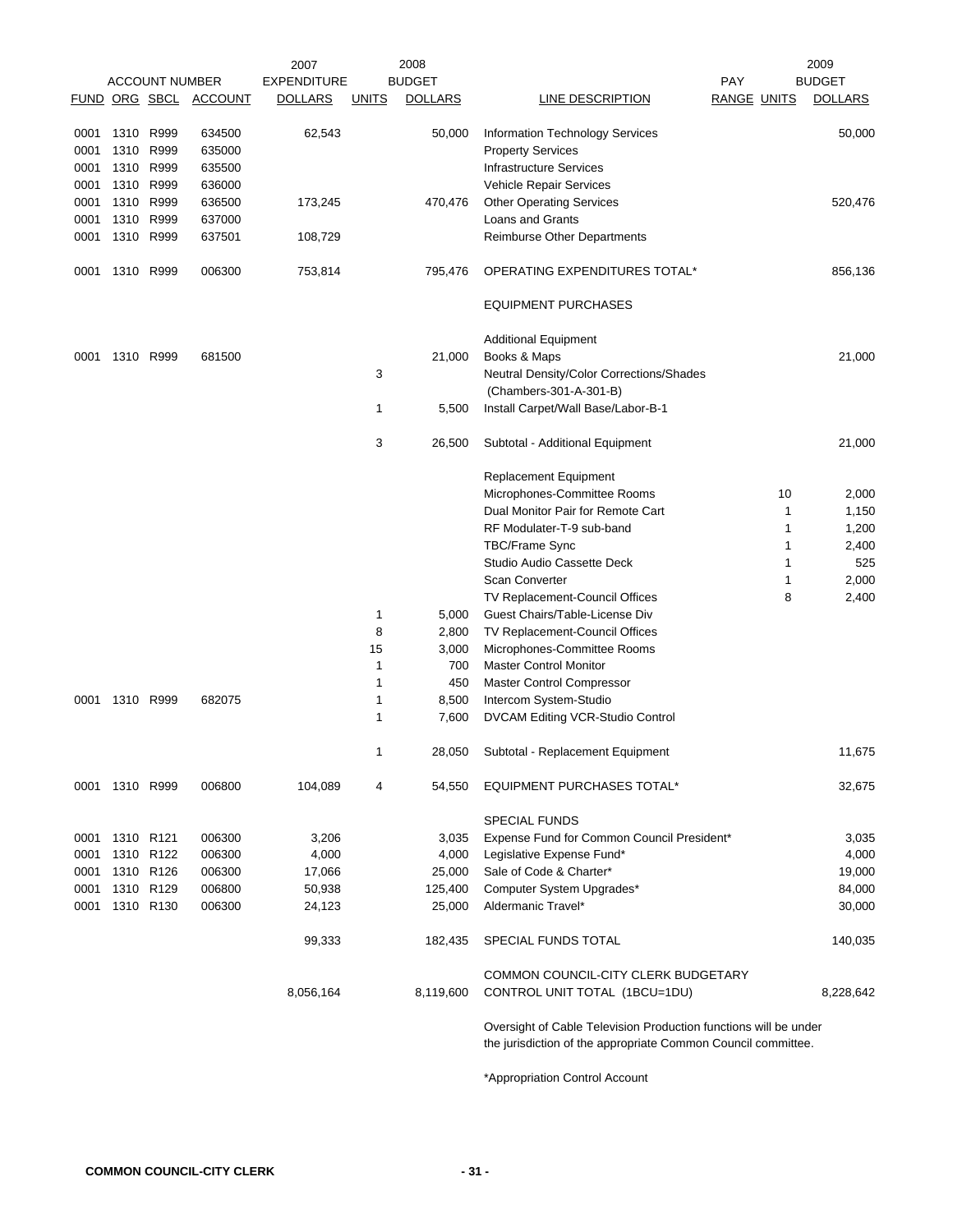|  | <b>ACCOUNT NUMBER</b> |                              | 2007<br><b>EXPENDITURE</b> |                         | 2008<br><b>BUDGET</b> |                                                         | <b>PAY</b>         |   | 2009<br><b>BUDGET</b> |
|--|-----------------------|------------------------------|----------------------------|-------------------------|-----------------------|---------------------------------------------------------|--------------------|---|-----------------------|
|  |                       | <u>FUND ORG SBCL ACCOUNT</u> | <b>DOLLARS</b>             | <b>UNITS</b>            | <b>DOLLARS</b>        | <b>LINE DESCRIPTION</b>                                 | <b>RANGE UNITS</b> |   | <b>DOLLARS</b>        |
|  |                       |                              |                            |                         |                       | <b>COMPTROLLER</b><br>BUDGETARY CONTROL UNIT (1BCU=1DU) |                    |   |                       |
|  |                       |                              |                            |                         |                       | SALARIES & WAGES                                        |                    |   |                       |
|  |                       |                              |                            | $\mathbf{1}$            | 136,308               | Comptroller (Y)                                         | 17                 | 1 | 141,815               |
|  |                       |                              |                            | $\mathbf{1}$            | 119,976               | Deputy Comptroller (Y)                                  | 15                 | 1 | 124,823               |
|  |                       |                              |                            |                         |                       | ADMINISTRATION DIVISION                                 |                    |   |                       |
|  |                       |                              |                            | 1                       | 104,038               | Accounts Director (Y)                                   | 14                 | 1 | 111,595               |
|  |                       |                              |                            | 1                       | 89,498                | Financial Services Director (Y)                         | 14                 | 1 | 95,997                |
|  |                       |                              |                            | 1                       | 73,783                | Special Assistant to Comptroller (Y)                    | 9                  | 1 | 79,140                |
|  |                       |                              |                            | $\mathbf{1}$            | 52,341                | Executive Administrative Assistant II                   | 2                  | 1 | 54,455                |
|  |                       |                              |                            | 1                       | 35,574                | Administrative Assistant II                             | 445                | 1 | 35,574                |
|  |                       |                              |                            |                         |                       | FINANCIAL ADVISORY DIVISION                             |                    |   |                       |
|  |                       |                              |                            | 1                       | 78,586                | Revenue & Financial Services Specialist                 | 12                 | 1 | 84,293                |
|  |                       |                              |                            | $\mathbf{1}$            | 60,775                | Revenue & Financial Services Assistant                  | 6                  | 1 | 65,187                |
|  |                       |                              |                            | 1                       | 54,220                | Management Accounting Specialist - Sr.                  | 6                  | 1 | 56,405                |
|  |                       |                              |                            |                         |                       | <b>GENERAL ACCOUNTING DIVISION</b>                      |                    |   |                       |
|  |                       |                              |                            | 1                       | 87,205                | <b>Accounting Manager</b>                               | 10                 | 1 | 90,728                |
|  |                       |                              |                            | 1                       | 76,736                | <b>Assistant Accounting Manager</b>                     | 8                  | 1 | 72,305                |
|  |                       |                              |                            | 1                       | 72,013                | <b>Accounting Supervisor</b>                            | $\overline{7}$     | 1 | 67,397                |
|  |                       |                              |                            | 4                       | 242,527               | Management Accounting Specialist-Sr.                    | 6                  | 4 | 255,204               |
|  |                       |                              |                            | 1                       | 37,568                | Accounting Program Assistant I                          | 440                | 1 | 37,568                |
|  |                       |                              |                            | 3                       | 125,145               | Accounting Program Assistant II                         | 460                | 3 | 125,145               |
|  |                       |                              |                            | 4                       | 182,133               | Accounting Program Assistant III                        | 475                | 4 | 182,133               |
|  |                       |                              |                            |                         |                       | PAYROLL ADMINISTRATION DIVISION                         |                    |   |                       |
|  |                       |                              |                            | 1                       | 71,944                | <b>City Payroll Manager</b>                             | 11                 | 1 | 77,168                |
|  |                       |                              |                            | 1                       | 62,018                | Assistant City Payroll Manager                          | 8                  | 1 | 69,490                |
|  |                       |                              |                            | 2                       | 115,713               | <b>City Payroll Specialist</b>                          | 7                  | 2 | 125,815               |
|  |                       |                              |                            | $\overline{\mathbf{c}}$ | 89,955                | City Payroll Assistant - Sr.                            | 475                | 2 | 91,450                |
|  |                       |                              |                            | 1                       | 41,715                | <b>City Payroll Assistant</b>                           | 460                | 1 | 41,715                |
|  |                       |                              |                            |                         |                       | <b>AUDITING DIVISION</b>                                |                    |   |                       |
|  |                       |                              |                            | 1                       | 87,205                | <b>Auditing Manager</b>                                 | 10                 | 1 | 90,728                |
|  |                       |                              |                            | $\overline{c}$          | 81,825                | Information Systems Auditor - Senior                    | 9                  | 2 | 77,738                |
|  |                       |                              |                            | 2                       | 144,026               | Auditor - Lead (X)                                      | 7                  | 2 | 138,693               |
|  |                       |                              |                            | 5                       | 181,588               | <b>Auditing Specialist</b>                              | 6                  | 5 | 194,734               |
|  |                       |                              |                            | 1                       | 39,601                | Accounting Program Assistant II                         | 460                | 1 | 40,895                |
|  |                       |                              |                            |                         |                       | REVENUE AND COST DIVISION                               |                    |   |                       |
|  |                       |                              |                            | 1                       | 86,293                | Grant-In-Aid Fiscal Coordinator                         | 10                 | 1 | 90,728                |
|  |                       |                              |                            | 4                       | 249,137               | Management Accounting Specialist - Sr.                  | 6                  | 4 | 257,894               |
|  |                       |                              |                            | 1                       | 38,474                | Office Assistant IV                                     | 445                | 1 | 38,474                |
|  |                       |                              |                            |                         |                       | COMMUNITY DEVELOPMENT ACT GRANT<br>ACCOUNTING (B)       |                    |   |                       |
|  |                       |                              |                            | 1                       | 72,439                | Assistant Grant Fiscal Manager (B)                      | 8                  | 1 | 77,701                |
|  |                       |                              |                            | $\mathbf{1}$            | 67,566                | Auditing Specialist (B)                                 | 6                  | 1 | 70,295                |
|  |                       |                              |                            | $\overline{2}$          | 135,132               | Management Acct. Specialist-Senior (B)                  | 6                  | 2 | 140,590               |
|  |                       |                              |                            | 2                       | 87,778                | Accounting Program Assistant III (B)                    | 475                | 2 | 89,471                |
|  |                       |                              |                            | $\mathbf{1}$            | 17,170                | Accounting Intern (0.5 FTE)(C)                          | 930                | 1 | 17,170                |
|  |                       |                              |                            | 1                       | 53,060                | Accountant II (B)                                       | 545                | 1 | 53,060                |
|  |                       |                              |                            |                         |                       | FINANCIAL SYSTEMS SUPPORT DIVISION                      |                    |   |                       |
|  |                       |                              |                            | 1                       | 92,966                | <b>FMIS Manager</b>                                     | 11                 | 1 | 96,722                |
|  |                       |                              |                            | 1                       | 99,074                | <b>Functional Applications Manager</b>                  | 12                 | 1 | 103,077               |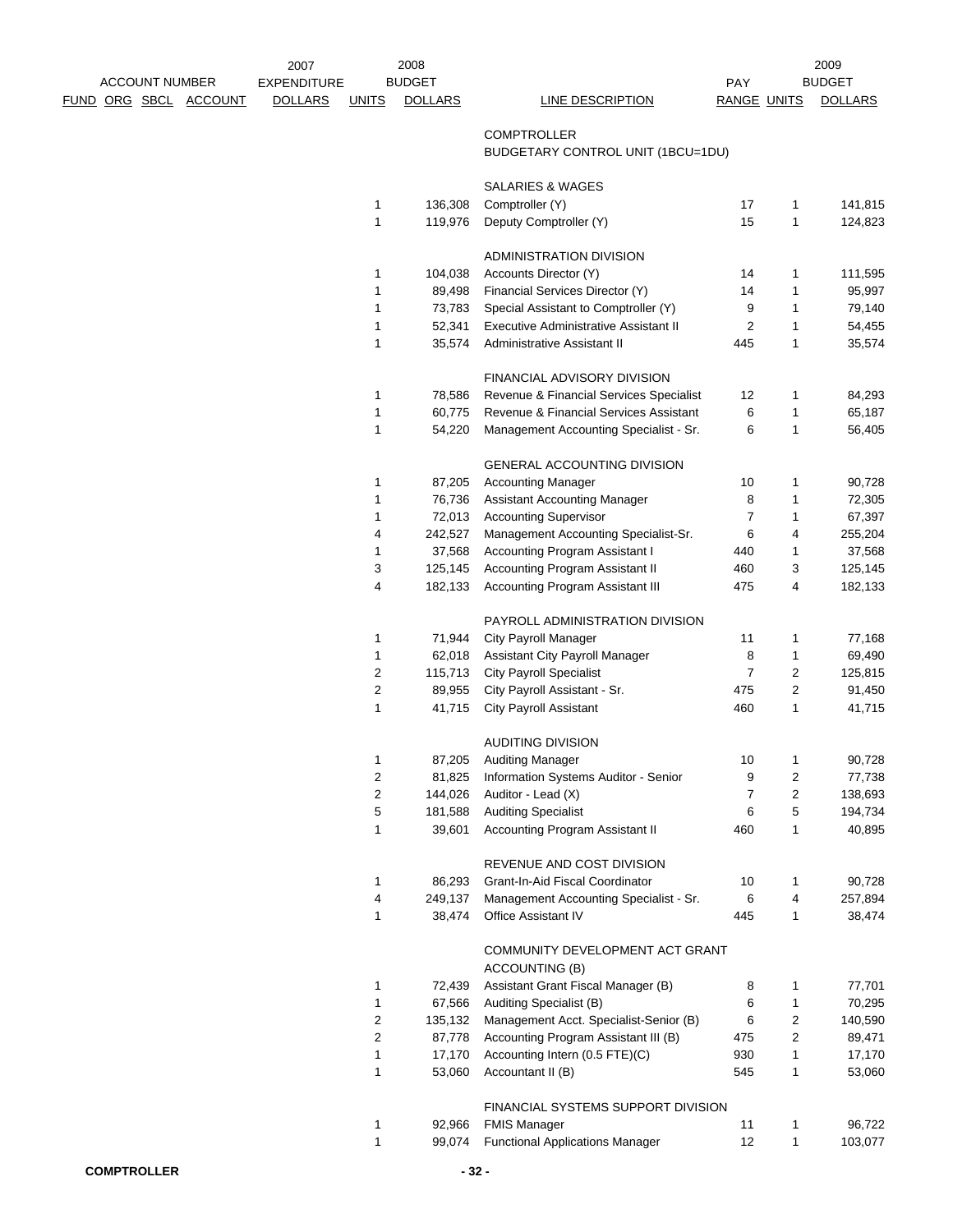|              |              | <b>ACCOUNT NUMBER</b> | FUND ORG SBCL ACCOUNT | 2007<br><b>EXPENDITURE</b><br><b>DOLLARS</b> | <b>UNITS</b> | 2008<br><b>BUDGET</b><br><b>DOLLARS</b> | <b>LINE DESCRIPTION</b>                                                                                                                               | <b>PAY</b><br><b>RANGE UNITS</b> |        | 2009<br><b>BUDGET</b><br><b>DOLLARS</b> |
|--------------|--------------|-----------------------|-----------------------|----------------------------------------------|--------------|-----------------------------------------|-------------------------------------------------------------------------------------------------------------------------------------------------------|----------------------------------|--------|-----------------------------------------|
|              |              |                       |                       |                                              |              |                                         |                                                                                                                                                       |                                  |        |                                         |
|              |              |                       |                       |                                              | 1<br>1       | 81,824<br>67,566                        | Functional Applications Analyst-Sr.<br>Network Coordinator - Sr.                                                                                      | 9<br>6                           | 1<br>1 | 85,129<br>70,295                        |
|              |              |                       |                       |                                              | 1            | 63,471                                  | <b>Financial Systems Analyst-Senior</b>                                                                                                               | 6                                | 1      | 68,079                                  |
|              |              |                       |                       |                                              |              |                                         | PUBLIC DEBT COMMISSION                                                                                                                                |                                  |        |                                         |
|              |              |                       |                       |                                              | 3            |                                         | Public Debt Commissioner (Y)                                                                                                                          | SP                               | 3      |                                         |
|              |              |                       |                       |                                              | 1            | 93,296                                  | <b>Public Debt Specialist</b>                                                                                                                         | 12                               | 1      | 97,179                                  |
|              |              |                       |                       |                                              | 66           | 3,849,262                               | <b>Total Before Adjustments</b>                                                                                                                       |                                  | 66     | 3,984,054                               |
|              |              |                       |                       |                                              |              |                                         | Salary & Wage Rate Changes                                                                                                                            |                                  |        |                                         |
|              |              |                       |                       |                                              |              | 500                                     | Overtime Compensated*                                                                                                                                 |                                  |        | 500                                     |
|              |              |                       |                       |                                              |              | (76, 985)                               | Personnel Cost Adjustment                                                                                                                             |                                  |        | (193, 128)                              |
|              |              |                       |                       |                                              |              |                                         | Other                                                                                                                                                 |                                  |        |                                         |
|              |              |                       |                       | 3,663,374                                    | 66           | 3,772,777                               | Gross Salaries & Wages Total                                                                                                                          |                                  | 66     | 3,791,426                               |
|              |              |                       |                       | (13,072)                                     |              | (8,675)                                 | Reimbursable Services Deduction<br>Capital Improvements Deduction                                                                                     |                                  |        | (9,025)                                 |
|              |              |                       |                       | (532, 429)                                   |              | (536,070)                               | Grants & Aids Deduction                                                                                                                               |                                  |        | (448, 816)                              |
| 0001         |              | 2110 R999             | 006000                | 3,117,873                                    | 66           | 3,228,032                               | NET SALARIES & WAGES TOTAL*                                                                                                                           |                                  | 66     | 3,333,585                               |
|              |              |                       |                       |                                              |              | 50.04                                   | <b>O&amp;M FTE'S</b>                                                                                                                                  |                                  | 51.95  |                                         |
|              |              |                       |                       |                                              |              | 9.46                                    | NON-O&M FTE'S                                                                                                                                         |                                  | 7.55   |                                         |
|              |              |                       |                       |                                              |              |                                         | (B) To terminate upon expiration of the CDBG Program<br>year unless grant agreement is renewed or fiscal year<br>is altered by Common Council action. |                                  |        |                                         |
|              |              |                       |                       |                                              |              |                                         | (C) Positions not to be paid out of local property tax revenue.                                                                                       |                                  |        |                                         |
|              |              |                       |                       |                                              |              |                                         | (X) Private Auto Allowance May Be Paid Pursuant to Section<br>350-183 of the Milwaukee Code.                                                          |                                  |        |                                         |
|              |              |                       |                       |                                              |              |                                         | (Y) Required to file a statement of economic interests in accordance with<br>the Milwaukee Code of Ordinances Chapter 303-Code of Ethics.             |                                  |        |                                         |
| 0001         | 2110 R999    |                       | 006100                | 1,283,206                                    |              | 1,323,494                               | ESTIMATED EMPLOYEE FRINGE BENEFITS<br>(Involves Revenue Offset-No Transfers from this Account)                                                        |                                  |        | 1,366,770                               |
|              |              |                       |                       |                                              |              |                                         | <b>OPERATING EXPENDITURES</b>                                                                                                                         |                                  |        |                                         |
| 0001         |              | 2110 R999             | 630100                | 28,020                                       |              | 34,100                                  | <b>General Office Expense</b>                                                                                                                         |                                  |        | 34,350                                  |
| 0001         | 2110         | R999                  | 630500                |                                              |              |                                         | Tools & Machinery Parts                                                                                                                               |                                  |        |                                         |
| 0001         | 2110         | R999                  | 631000                |                                              |              |                                         | <b>Construction Supplies</b>                                                                                                                          |                                  |        |                                         |
| 0001         | 2110         | R999                  | 631500                |                                              |              |                                         | Energy                                                                                                                                                |                                  |        |                                         |
| 0001         | 2110         | R999                  | 632000                |                                              |              |                                         | <b>Other Operating Supplies</b>                                                                                                                       |                                  |        |                                         |
| 0001         | 2110         | R999                  | 632500                |                                              |              |                                         | <b>Facility Rental</b>                                                                                                                                |                                  |        |                                         |
| 0001<br>0001 | 2110<br>2110 | R999<br>R999          | 633000<br>633500      | 16,142                                       |              |                                         | <b>Vehicle Rental</b><br>Non-Vehicle Equipment Rental                                                                                                 |                                  |        |                                         |
| 0001         | 2110         | R999                  | 634000                | 471,296                                      |              | 639,218                                 | <b>Professional Services</b>                                                                                                                          |                                  |        | 599,360                                 |
| 0001         | 2110         | R999                  | 634500                |                                              |              | 10,000                                  | <b>Information Technology Services</b>                                                                                                                |                                  |        | 10,000                                  |
| 0001         | 2110         | R999                  | 635000                |                                              |              |                                         | <b>Property Services</b>                                                                                                                              |                                  |        |                                         |
| 0001         | 2110         | R999                  | 635500                |                                              |              |                                         | <b>Infrastructure Services</b>                                                                                                                        |                                  |        |                                         |
| 0001         | 2110         | R999                  | 636000                |                                              |              |                                         | Vehicle Repair Services                                                                                                                               |                                  |        |                                         |
| 0001         | 2110         | R999                  | 636500                | 95,259                                       |              | 99,550                                  | <b>Other Operating Services</b>                                                                                                                       |                                  |        | 74,450                                  |
| 0001         | 2110         | R999                  | 637000                |                                              |              |                                         | Loans and Grants                                                                                                                                      |                                  |        |                                         |
| 0001         |              | 2110 R999             | 637501                | 111,240                                      |              | 25,000                                  | <b>Reimburse Other Departments</b>                                                                                                                    |                                  |        | 27,500                                  |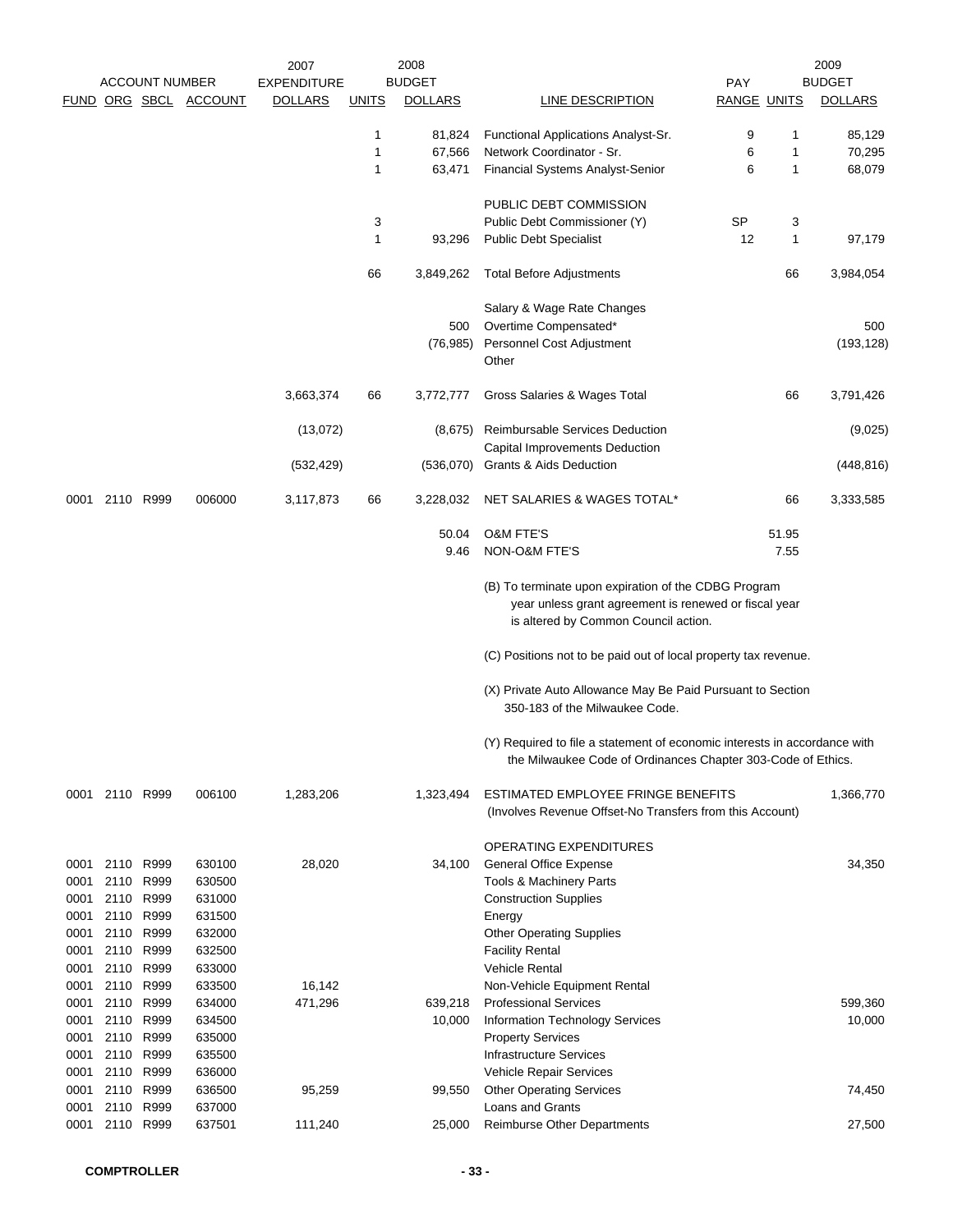|      |           | <b>ACCOUNT NUMBER</b> |                       | 2007<br><b>EXPENDITURE</b> |              | 2008<br><b>BUDGET</b> |                                     | PAY         | 2009<br><b>BUDGET</b> |
|------|-----------|-----------------------|-----------------------|----------------------------|--------------|-----------------------|-------------------------------------|-------------|-----------------------|
|      |           |                       | FUND ORG SBCL ACCOUNT | <b>DOLLARS</b>             | <b>UNITS</b> | <b>DOLLARS</b>        | LINE DESCRIPTION                    | RANGE UNITS | <b>DOLLARS</b>        |
| 0001 | 2110 R999 |                       | 006300                | 721,957                    |              | 807,868               | OPERATING EXPENDITURES TOTAL*       |             | 745,660               |
|      |           |                       |                       |                            |              |                       | <b>EQUIPMENT PURCHASES</b>          |             |                       |
|      |           |                       |                       |                            |              |                       | <b>Additional Equipment</b>         |             |                       |
|      |           |                       |                       |                            |              |                       | Subtotal - Additional Equipment     |             |                       |
|      |           |                       |                       |                            |              |                       | <b>Replacement Equipment</b>        |             |                       |
|      |           |                       |                       | 6,095                      |              | 30,000                | Technology & Equipment Replacements |             | 30,000                |
|      |           |                       |                       | 6,095                      |              | 30,000                | Subtotal - Replacement Equipment    |             | 30,000                |
| 0001 | 2110 R999 |                       | 006800                | 6,095                      |              | 30,000                | <b>EQUIPMENT PURCHASES TOTAL*</b>   |             | 30,000                |
|      |           |                       |                       |                            |              |                       | <b>SPECIAL FUNDS</b>                |             |                       |
| 0001 | 2110 R214 |                       | 006300                | 6,000                      |              | 6,200                 | Tax Dollar*                         |             | 7,000                 |
|      |           |                       |                       | 6,000                      |              | 6,200                 | SPECIAL FUNDS TOTAL                 |             | 7,000                 |
|      |           |                       |                       |                            |              |                       | COMPTROLLER BUDGETARY CONTROL       |             |                       |
|      |           |                       |                       | 5,135,131                  |              | 5,395,594             | UNIT TOTAL (1BCU=1DU)               |             | 5,483,015             |
|      |           |                       |                       |                            |              |                       | $*$ Anneonsiotion Control Account   |             |                       |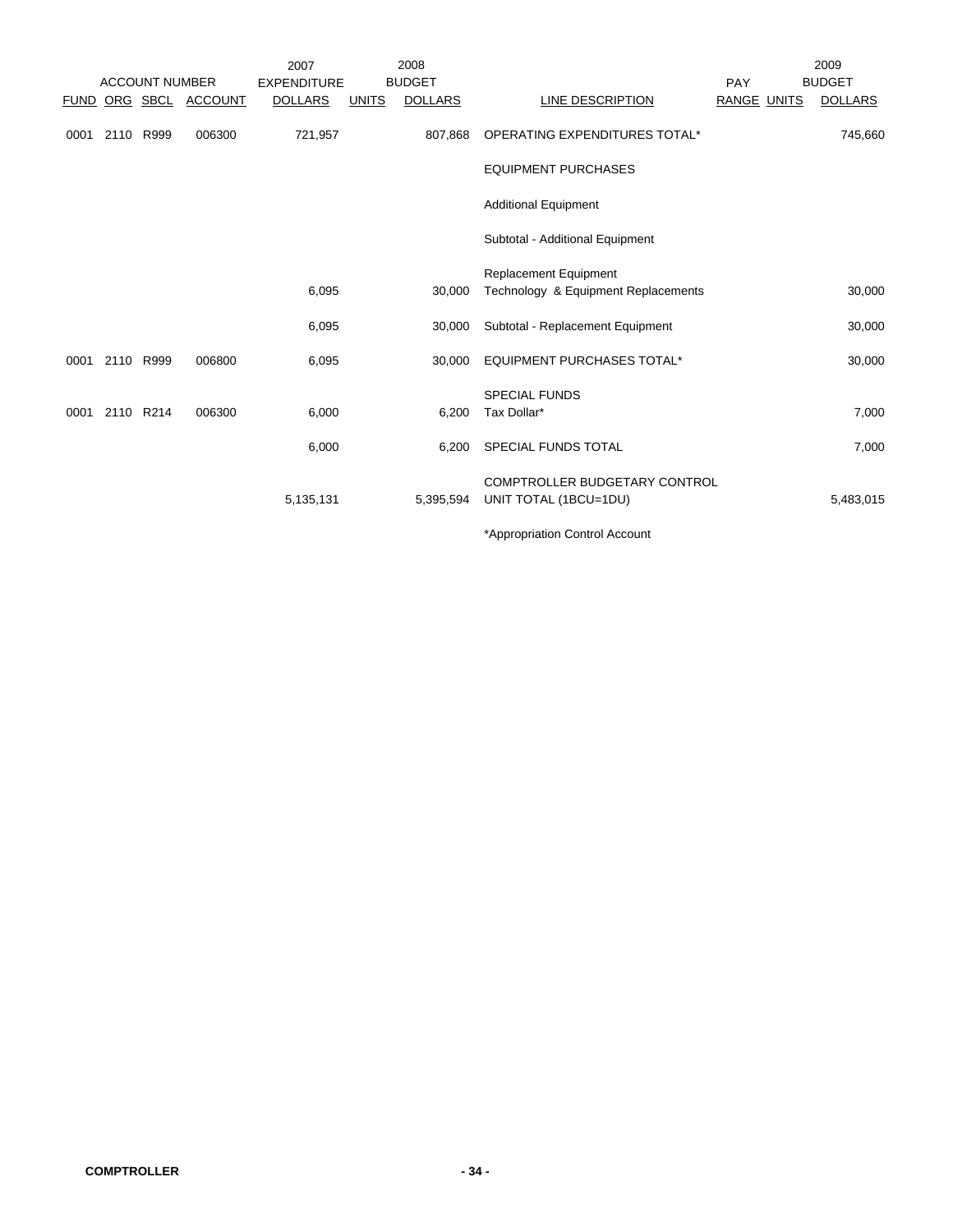|      |           | <b>ACCOUNT NUMBER</b><br><u>FUND ORG SBCL</u> | <b>ACCOUNT</b> | 2007<br><b>EXPENDITURE</b><br><b>DOLLARS</b> | <u>UNITS</u> | 2008<br><b>BUDGET</b><br><b>DOLLARS</b> | LINE DESCRIPTION                                                                                                                          | <b>PAY</b><br><b>RANGE UNITS</b> |                | 2009<br><b>BUDGET</b><br><b>DOLLARS</b> |
|------|-----------|-----------------------------------------------|----------------|----------------------------------------------|--------------|-----------------------------------------|-------------------------------------------------------------------------------------------------------------------------------------------|----------------------------------|----------------|-----------------------------------------|
|      |           |                                               |                |                                              |              |                                         | ELECTION COMMISSION<br>BUDGETARY CONTROL UNIT (1BCU=1DU)                                                                                  |                                  |                |                                         |
|      |           |                                               |                |                                              |              |                                         | SALARIES & WAGES                                                                                                                          |                                  |                |                                         |
|      |           |                                               |                |                                              | 3            | 9,000                                   | Commissioner of Election (Y)                                                                                                              | 36                               | 3              | 9,000                                   |
|      |           |                                               |                |                                              | $\mathbf{1}$ | 76,309                                  | Election Commission - Exec. Dir. (Y)                                                                                                      | 12                               | 1              | 78,675                                  |
|      |           |                                               |                |                                              |              |                                         | <b>GENERAL OFFICE</b>                                                                                                                     |                                  |                |                                         |
|      |           |                                               |                |                                              | 3            | 107,007                                 | Program Assistant I                                                                                                                       | 460                              | 3              | 110,324                                 |
|      |           |                                               |                |                                              | 1            | 44,341                                  | Administrative Assistant III                                                                                                              | 530                              | 1              | 45,716                                  |
|      |           |                                               |                |                                              | 95           | 576,046                                 | <b>REGISTRATION DIVISION</b><br>Temporary Office Assistant II (0.39 FTE)                                                                  | 410                              | 6              | 70,800                                  |
|      |           |                                               |                |                                              | 1            | 43,507                                  | Election Services Coordinator (X)                                                                                                         | 540                              | $\mathbf 1$    | 44,812                                  |
|      |           |                                               |                |                                              | 6            | 100,158                                 | Temporary Election Laborer (0.73 FTE)                                                                                                     | 205                              | $\overline{2}$ | 47,969                                  |
|      |           |                                               |                |                                              |              |                                         |                                                                                                                                           |                                  |                |                                         |
|      |           |                                               |                |                                              |              |                                         | ELECTION SERVICE DIVISION                                                                                                                 |                                  |                |                                         |
|      |           |                                               |                |                                              | 1            | 58,448                                  | Election Services Manager (Y)<br>Election Services Manager (Y)                                                                            | 6<br>9                           | 1              | 66,648                                  |
|      |           |                                               |                |                                              | 1            | 42,478                                  | Elections Recruiter/Trainer (X)                                                                                                           | 4                                | 1              | 50,344                                  |
|      |           |                                               |                |                                              | 1            | 39,028                                  | <b>Management Services Specialist</b>                                                                                                     | 3                                | 1              |                                         |
|      |           |                                               |                |                                              | 113          | 1,096,322                               |                                                                                                                                           |                                  | 20             | 524,288                                 |
|      |           |                                               |                |                                              |              |                                         | <b>Total Before Adjustments</b>                                                                                                           |                                  |                |                                         |
|      |           |                                               |                |                                              |              |                                         | Salary & Wage Rate Changes                                                                                                                |                                  |                |                                         |
|      |           |                                               |                |                                              |              | 6,960                                   | Overtime Compensated*                                                                                                                     |                                  |                |                                         |
|      |           |                                               |                |                                              |              |                                         | Personnel Cost Adjustment<br>Other                                                                                                        |                                  |                |                                         |
|      |           |                                               |                |                                              | 113          | 1,103,282                               | Gross Salaries & Wages Total                                                                                                              |                                  | 20             | 524,288                                 |
|      |           |                                               |                |                                              |              |                                         | <b>Reimbursable Service Deduction</b>                                                                                                     |                                  |                |                                         |
|      |           |                                               |                |                                              |              |                                         | Capital Improvements Deduction                                                                                                            |                                  |                |                                         |
|      |           |                                               |                |                                              |              |                                         | <b>Grants &amp; Aids Deduction</b>                                                                                                        |                                  |                |                                         |
| 0001 | 1700 R999 |                                               | 006000         | 536,748                                      | 113          | 1,103,282                               | NET SALARIES & WAGES TOTAL*                                                                                                               |                                  | 20             | 524,288                                 |
|      |           |                                               |                |                                              | 23.11        |                                         | <b>O&amp;M FTE'S</b>                                                                                                                      |                                  | 11.80          |                                         |
|      |           |                                               |                |                                              |              |                                         | NON-O&M FTE'S                                                                                                                             |                                  |                |                                         |
|      |           |                                               |                |                                              |              |                                         | (X) Private auto allowance may be for a maximum of five months per<br>year pursuant to section 350-183 of the Milwaukee Code.             |                                  |                |                                         |
|      |           |                                               |                |                                              |              |                                         | (Y) Required to file a statement of economic interests in accordance with<br>the Milwaukee Code of Ordinances Chapter 303-Code of Ethics. |                                  |                |                                         |
| 0001 | 1700 R999 |                                               | 006100         | 241,565                                      |              | 453,346                                 | ESTIMATED EMPLOYEE FRINGE BENEFITS<br>(Involves Revenue Offset-No Transfers from this Account)                                            |                                  |                | 214,958                                 |
|      |           |                                               |                |                                              |              |                                         | OPERATING EXPENDITURES                                                                                                                    |                                  |                |                                         |
| 0001 |           | 1700 R999                                     | 630100         | 36,229                                       |              | 38,148                                  | <b>General Office Expense</b>                                                                                                             |                                  |                | 8,000                                   |
| 0001 | 1700      | R999                                          | 630500         |                                              |              |                                         | Tools & Machinery Parts                                                                                                                   |                                  |                |                                         |
| 0001 | 1700      | R999                                          | 631000         |                                              |              |                                         | <b>Construction Supplies</b>                                                                                                              |                                  |                |                                         |
| 0001 |           | 1700 R999                                     | 631500         | 35                                           |              |                                         | Energy                                                                                                                                    |                                  |                | 5,000                                   |
| 0001 |           | 1700 R999                                     | 632000         |                                              |              | 9,500                                   | <b>Other Operating Supplies</b>                                                                                                           |                                  |                | 5,000                                   |
| 0001 |           | 1700 R999                                     | 632500         | 12,102                                       |              | 24,000                                  | <b>Facility Rental</b>                                                                                                                    |                                  |                | 57,000                                  |
| 0001 |           | 1700 R999                                     | 633000         |                                              |              | 19,360                                  | <b>Vehicle Rental</b>                                                                                                                     |                                  |                | 10,200                                  |
| 0001 | 1700      | R999                                          | 633500         | 2,624                                        |              |                                         | Non-Vehicle Equipment Rental                                                                                                              |                                  |                |                                         |
| 0001 |           | 1700 R999                                     | 634000         |                                              |              |                                         | <b>Professional Services</b>                                                                                                              |                                  |                | 34,177                                  |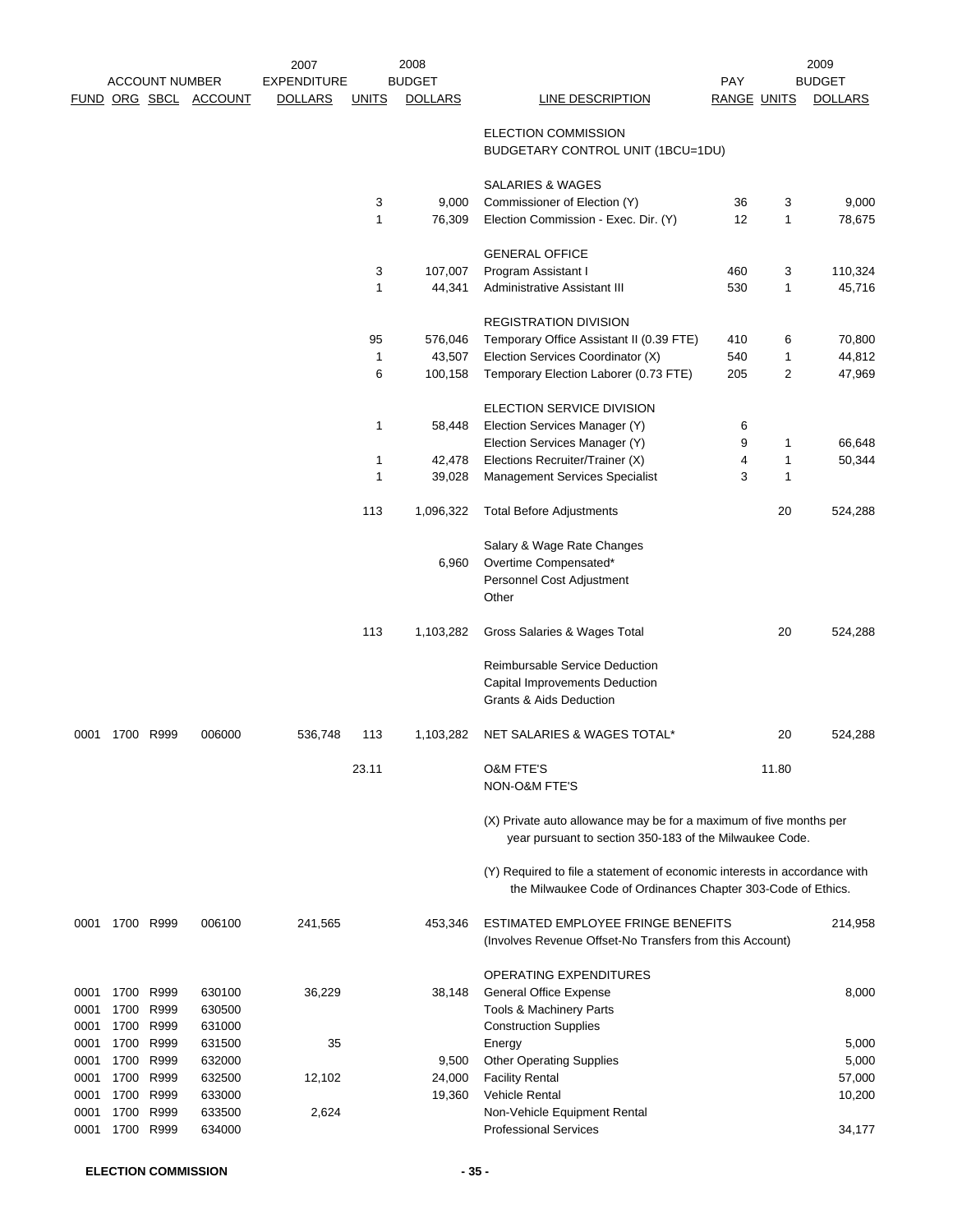|      |           |                       |                       | 2007               |       | 2008           |                                                                |                    | 2009           |
|------|-----------|-----------------------|-----------------------|--------------------|-------|----------------|----------------------------------------------------------------|--------------------|----------------|
|      |           | <b>ACCOUNT NUMBER</b> |                       | <b>EXPENDITURE</b> |       | <b>BUDGET</b>  |                                                                | PAY                | <b>BUDGET</b>  |
|      |           |                       | FUND ORG SBCL ACCOUNT | <b>DOLLARS</b>     | UNITS | <b>DOLLARS</b> | LINE DESCRIPTION                                               | <b>RANGE UNITS</b> | <b>DOLLARS</b> |
|      |           |                       |                       |                    |       |                |                                                                |                    |                |
| 0001 |           | 1700 R999             | 634500                | 20,981             |       | 12,000         | Information Technology Services                                |                    | 12,000         |
| 0001 | 1700      | R999                  | 635000                |                    |       |                | <b>Property Services</b>                                       |                    |                |
| 0001 |           | 1700 R999             | 635500                |                    |       |                | <b>Infrastructure Services</b>                                 |                    |                |
| 0001 |           | 1700 R999             | 636000                |                    |       |                | Vehicle Repair Services                                        |                    |                |
| 0001 | 1700      | R999                  | 636500                | 320,724            |       | 976,548        | <b>Other Operating Services</b>                                |                    | 445,141        |
| 0001 | 1700      | R999                  | 637000                |                    |       |                | Loans and Grants                                               |                    |                |
| 0001 |           | 1700 R999             | 637501                | 54,680             |       |                | Reimburse Other Departments                                    |                    |                |
| 0001 | 1700 R999 |                       | 006300                | 447,375            |       | 1,079,556      | OPERATING EXPENDITURES TOTAL*                                  |                    | 576,518        |
|      |           |                       |                       |                    |       |                | <b>EQUIPMENT PURCHASES</b>                                     |                    |                |
|      |           |                       |                       |                    |       |                | <b>Additional Equipment</b>                                    |                    |                |
|      |           |                       |                       |                    |       |                | Subtotal - Additional Equipment                                |                    |                |
|      |           |                       |                       |                    |       |                | <b>Replacement Equipment</b>                                   |                    |                |
|      |           |                       |                       |                    |       |                | Subtotal - Replacement Equipment                               |                    |                |
| 0001 |           | 1700 R999             | 006800                |                    |       |                | <b>EQUIPMENT PURCHASES TOTAL*</b>                              |                    |                |
|      |           |                       |                       |                    |       |                | <b>SPECIAL FUNDS</b>                                           |                    |                |
|      |           |                       |                       |                    |       |                | SPECIAL FUNDS TOTAL                                            |                    |                |
|      |           |                       |                       | 1,225,688          |       | 2,636,184      | ELECTION COMMISSION BUDGETARY<br>CONTROL UNIT TOTAL (1BCU=1DU) |                    | 1,315,764      |
|      |           |                       |                       |                    |       |                | *Appropriation Control Account                                 |                    |                |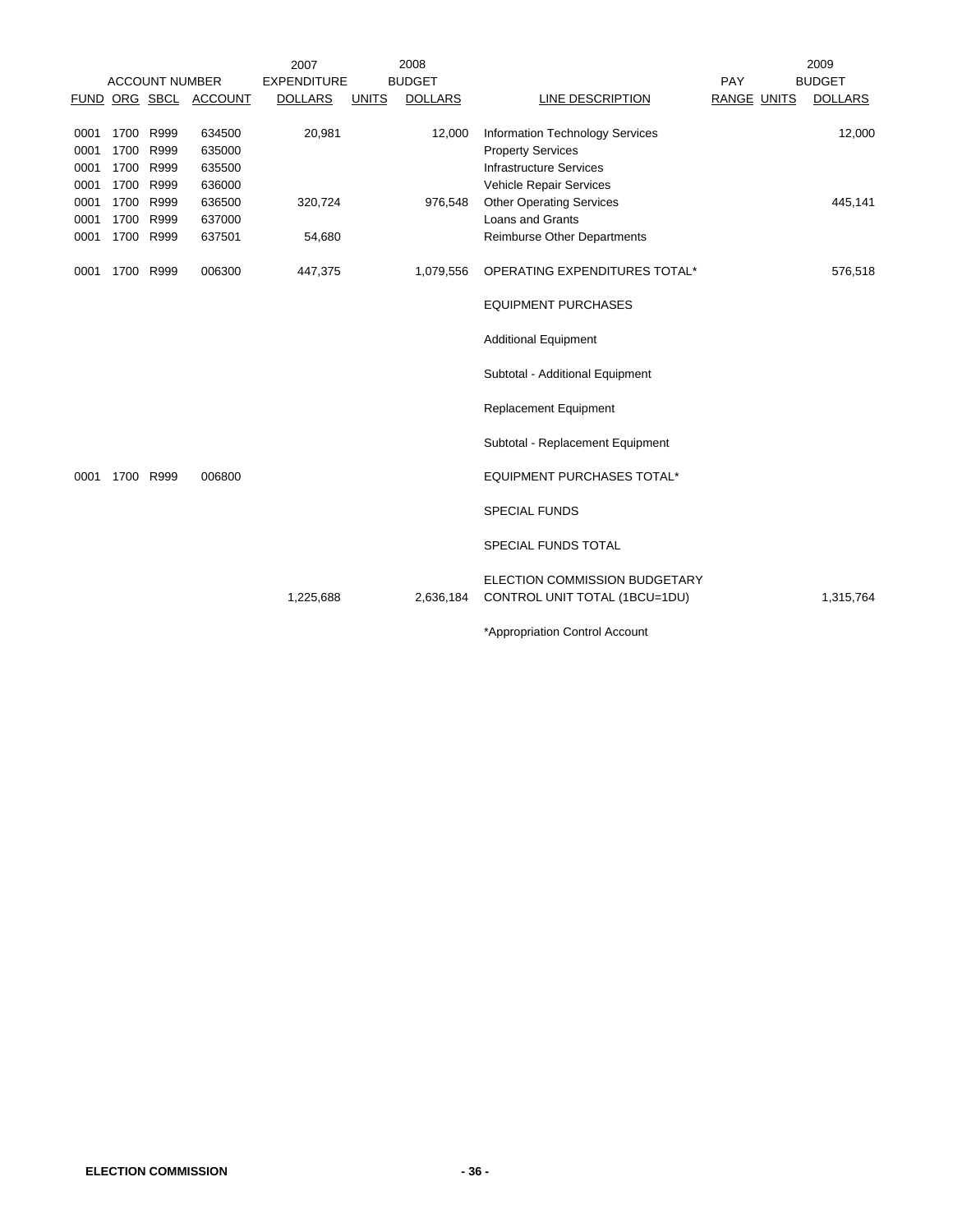|      |           |                       |                       | 2007               |              | 2008           |                                                          |                    |       | 2009           |
|------|-----------|-----------------------|-----------------------|--------------------|--------------|----------------|----------------------------------------------------------|--------------------|-------|----------------|
|      |           | <b>ACCOUNT NUMBER</b> |                       | <b>EXPENDITURE</b> |              | <b>BUDGET</b>  |                                                          | <b>PAY</b>         |       | <b>BUDGET</b>  |
|      |           |                       | FUND ORG SBCL ACCOUNT | <b>DOLLARS</b>     | <u>UNITS</u> | <b>DOLLARS</b> | LINE DESCRIPTION                                         | <b>RANGE UNITS</b> |       | <b>DOLLARS</b> |
|      |           |                       |                       |                    |              |                | DEPARTMENT OF EMPLOYEE RELATIONS<br>SUMMARY (1BCU=3DU)   |                    |       |                |
|      |           |                       |                       |                    |              |                | <b>SALARIES &amp; WAGES</b>                              |                    |       |                |
|      |           |                       |                       | 6,459              |              |                | Overtime Compensated*                                    |                    |       |                |
|      |           |                       |                       | 3,261,354          |              | 3,142,785      | All Other Salaries & Wages                               |                    |       | 3,116,928      |
| 0001 |           | 1650 R999             | 006000                | 3,267,813          |              | 3,142,785      | NET SALARIES & WAGES TOTAL*                              |                    |       | 3,116,928      |
|      |           |                       |                       |                    | 82           |                | TOTAL NUMBER OF POSITIONS AUTHORIZED                     |                    | 80    |                |
|      |           |                       |                       |                    | 53.38        |                | O&M FTE'S**                                              |                    | 48.90 |                |
|      |           |                       |                       |                    | 7.60         |                | NON-O&M FTE'S                                            |                    | 7.60  |                |
| 0001 |           | 1650 R999             | 006100                | 1,294,936          |              | 1,288,542      | ESTIMATED EMPLOYEE FRINGE BENEFITS                       |                    |       | 1,277,941      |
|      |           |                       |                       |                    |              |                | (Involves Revenue Offset-No Transfers from this Account) |                    |       |                |
|      |           |                       |                       |                    |              |                | OPERATING EXPENDITURES                                   |                    |       |                |
| 0001 | 1650      | R999                  | 630100                | 52,012             |              | 53,000         | <b>General Office Expense</b>                            |                    |       | 42,119         |
| 0001 | 1650      | R999                  | 630500                |                    |              |                | Tools & Machinery Parts                                  |                    |       |                |
| 0001 | 1650      | R999                  | 631000                |                    |              |                | <b>Construction Supplies</b>                             |                    |       |                |
| 0001 | 1650      | R999                  | 631500                |                    |              |                | Energy                                                   |                    |       |                |
| 0001 | 1650      | R999                  | 632000                | 4,634              |              | 7,000          | <b>Other Operating Supplies</b>                          |                    |       | 4,637          |
| 0001 | 1650      | R999                  | 632500                | 35                 |              | 750            | <b>Facility Rental</b>                                   |                    |       | 35             |
| 0001 | 1650      | R999                  | 633000                |                    |              | 40             | <b>Vehicle Rental</b>                                    |                    |       |                |
| 0001 | 1650      | R999                  | 633500                | 12,775             |              | 14,500         | Non-Vehicle Equipment Rental                             |                    |       | 12,775         |
| 0001 | 1650      | R999                  | 634000                | 156,224            |              | 103,973        | <b>Professional Services</b>                             |                    |       | 179,781        |
| 0001 | 1650      | R999                  | 634500                |                    |              | 117,770        | Information Technology Services                          |                    |       |                |
| 0001 | 1650      | R999                  | 635000                | 2,520              |              | 1,525          | <b>Property Services</b>                                 |                    |       | 2,520          |
| 0001 | 1650      | R999                  | 635500                |                    |              |                | <b>Infrastructure Services</b>                           |                    |       |                |
| 0001 | 1650      | R999                  | 636000                |                    |              |                | Vehicle Repair Services                                  |                    |       |                |
| 0001 | 1650      | R999                  | 636500                | 97,699             |              | 64,500         | <b>Other Operating Services</b>                          |                    |       | 127,691        |
| 0001 | 1650      | R999                  | 637000                |                    |              |                | Loans and Grants                                         |                    |       |                |
| 0001 | 1650      | R999                  | 637501                | 170,499            |              | 60,500         | <b>Reimburse Other Departments</b>                       |                    |       | 96,515         |
| 0001 |           | 1650 R999             | 006300                | 496,398            |              | 423.558        | OPERATING EXPENDITURES TOTAL*                            |                    |       | 466.073        |
| 0001 | 1650 R999 |                       | 006800                | 2,954              |              | 3,000          | <b>EQUIPMENT PURCHASES TOTAL*</b>                        |                    |       | 8,838          |
|      |           |                       |                       | 108,030            |              | 112,619        | SPECIAL FUNDS TOTAL                                      |                    |       | 112,619        |
|      |           |                       |                       |                    |              |                | DEPARTMENT OF EMPLOYEE RELATIONS                         |                    |       |                |
|      |           |                       |                       | 5,170,131          |              | 4,970,504      | SUMMARY (1BCU=3DU's)                                     |                    |       | 4,982,399      |
|      |           |                       |                       |                    |              |                | *Appropriation Control Account                           |                    |       |                |

\*\*Totals do not include five (5) FTE for members of the City Service Commission. Equal Rights Commissioners do not contribute to FTE counts.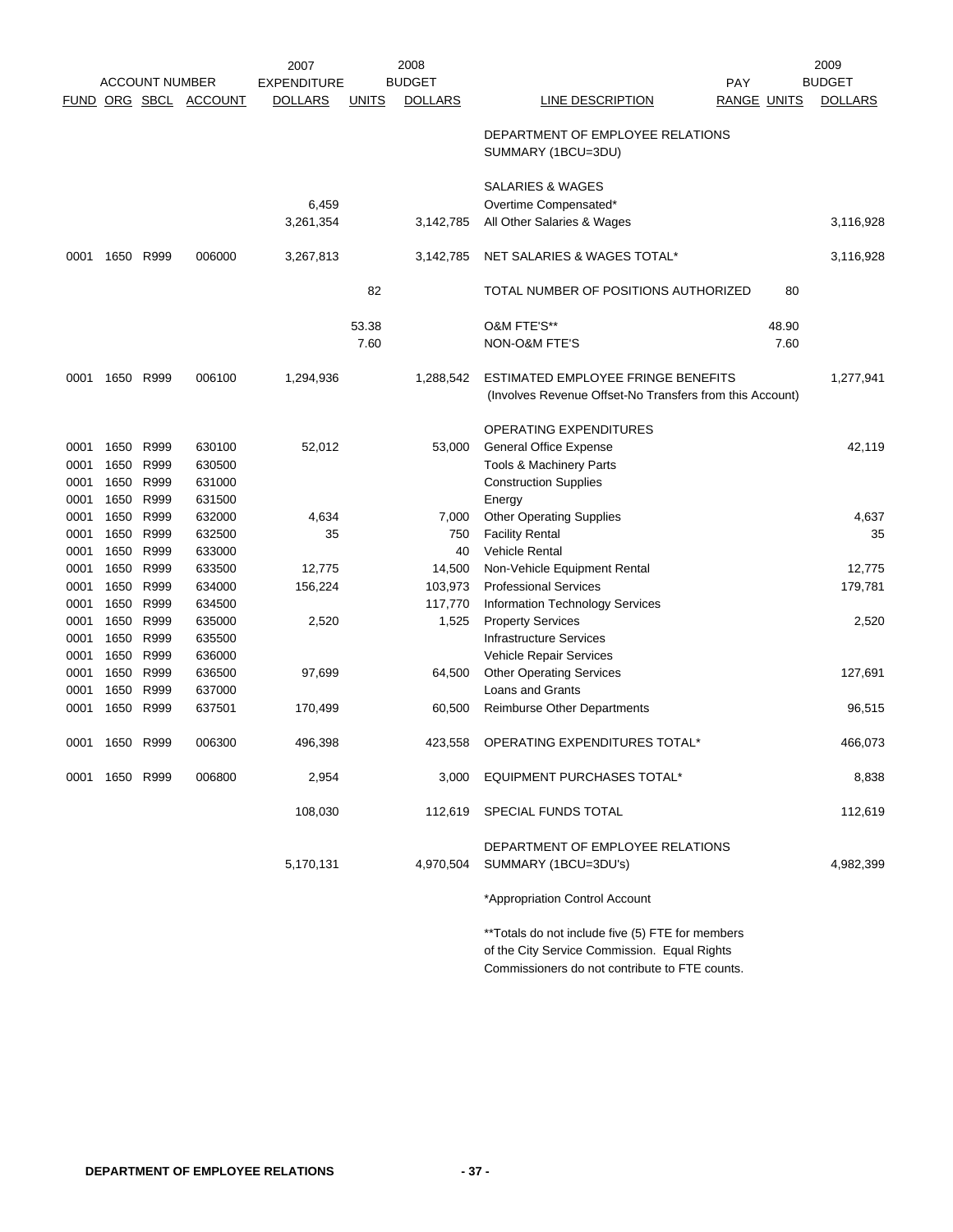|      |      |                       |                       | 2007               |              | 2008              |                                                                                                                                           |                    |      | 2009               |
|------|------|-----------------------|-----------------------|--------------------|--------------|-------------------|-------------------------------------------------------------------------------------------------------------------------------------------|--------------------|------|--------------------|
|      |      | <b>ACCOUNT NUMBER</b> |                       | <b>EXPENDITURE</b> |              | <b>BUDGET</b>     |                                                                                                                                           | <b>PAY</b>         |      | <b>BUDGET</b>      |
|      |      |                       | FUND ORG SBCL ACCOUNT | <b>DOLLARS</b>     | <b>UNITS</b> | <b>DOLLARS</b>    | LINE DESCRIPTION                                                                                                                          | <b>RANGE UNITS</b> |      | <b>DOLLARS</b>     |
|      |      |                       |                       |                    |              |                   | DEPARTMENT OF EMPLOYEE RELATIONS<br>ADMINISTRATION DIVISION                                                                               |                    |      |                    |
|      |      |                       |                       |                    |              |                   | <b>SALARIES &amp; WAGES</b>                                                                                                               |                    |      |                    |
|      |      |                       |                       |                    | 1            | 114,431           | Employee Relations Director (Y)                                                                                                           | 18                 | 1    | 122,888            |
|      |      |                       |                       |                    | 1            | 44,257            | Administrative Assistant III                                                                                                              | 530                | 1    | 44,257             |
|      |      |                       |                       |                    | 5            | 21,000            | City Service Commissioner (Y)                                                                                                             | 40                 | 5    | 21,000             |
|      |      |                       |                       |                    | 5            |                   | Equal Rights Commissioner (Y)                                                                                                             |                    | 5    |                    |
|      |      |                       |                       |                    |              |                   | <b>BUSINESS SECTION</b>                                                                                                                   |                    |      |                    |
|      |      |                       |                       |                    | 1            | 76,736            | <b>Business Operations Manager</b>                                                                                                        | 8                  | 1    | 79,836             |
|      |      |                       |                       |                    | 1            | 63,396            | Human Resources Information Analyst, Sr                                                                                                   | 5                  |      |                    |
|      |      |                       |                       |                    | 1            | 56,549            | <b>Business Services Specialist</b>                                                                                                       | 546                | 1    | 56,549             |
|      |      |                       |                       |                    | 1            | 33,014            | Office Assistant II                                                                                                                       | 410                |      |                    |
|      |      |                       |                       |                    | 1            | 16,834            | <b>Office Assistant II</b>                                                                                                                | 410                |      |                    |
|      |      |                       |                       |                    |              |                   | OFFICE OF DIVERSITY & OUTREACH                                                                                                            |                    |      |                    |
|      |      |                       |                       |                    | 1            | 81,824            | Diversity Outreach Officer (Y)                                                                                                            | 9                  | 1    | 85,129             |
|      |      |                       |                       |                    | 1            | 51,355            | Diversity Specialist, Sr.                                                                                                                 | 5                  |      |                    |
|      |      |                       |                       |                    | 19           | 559,396           | <b>Total Before Adjustments</b>                                                                                                           |                    | 15   | 409,659            |
|      |      |                       |                       |                    |              |                   | Salary & Wage Rate Changes                                                                                                                |                    |      |                    |
|      |      |                       |                       |                    |              |                   | Overtime Compensated                                                                                                                      |                    |      |                    |
|      |      |                       |                       |                    |              | (11,232)<br>2,207 | Personnel Cost Adjustment<br>Other                                                                                                        |                    |      | (12, 790)<br>1,594 |
|      |      |                       |                       |                    | 19           | 550,371           | Gross Salaries & Wages Total                                                                                                              |                    | 15   | 398,463            |
|      |      |                       |                       |                    |              |                   | Reimbursable Services Deduction                                                                                                           |                    |      |                    |
|      |      |                       |                       |                    |              |                   | Capital Improvements Deduction<br><b>Grants and Aids Deduction</b>                                                                        |                    |      |                    |
| 0001 |      | 1651 R999             | 006000                | 613,461            | 19           | 550,371           | NET SALARIES & WAGES TOTAL                                                                                                                |                    | 15   | 398,463            |
|      |      |                       |                       |                    | 7.82         |                   | O&M FTE'S**                                                                                                                               |                    | 4.78 |                    |
|      |      |                       |                       |                    |              |                   | NON-O&M FTE'S                                                                                                                             |                    |      |                    |
|      |      |                       |                       |                    |              |                   | (Y) Required to file a statement of economic interests in accordance<br>with the Milwaukee Code of Ordinances Chapter 303-Code of Ethics. |                    |      |                    |
| 0001 |      | 1651 R999             | 006100                | 237,997            |              | 225.652           | ESTIMATED EMPLOYEE FRINGE BENEFITS<br>(Involves Revenue Offset-No Transfers from this Account)                                            |                    |      | 163,370            |
|      |      |                       |                       |                    |              |                   | OPERATING EXPENDITURES                                                                                                                    |                    |      |                    |
| 0001 | 1651 | R999                  | 630100                | 22,590             |              | 18,000            | <b>General Office Expense</b>                                                                                                             |                    |      | 13,653             |
| 0001 | 1651 | R999                  | 630500                |                    |              |                   | Tools & Machinery Parts                                                                                                                   |                    |      |                    |
| 0001 | 1651 | R999                  | 631000                |                    |              |                   | <b>Construction Supplies</b>                                                                                                              |                    |      |                    |
| 0001 | 1651 | R999                  | 631500                |                    |              |                   | Energy                                                                                                                                    |                    |      |                    |
| 0001 | 1651 | R999                  | 632000                | 1,781              |              | 400               | <b>Other Operating Supplies</b>                                                                                                           |                    |      | 1,782              |
| 0001 | 1651 | R999                  | 632500                |                    |              |                   | <b>Facility Rental</b>                                                                                                                    |                    |      |                    |
| 0001 | 1651 | R999                  | 633000                |                    |              |                   | <b>Vehicle Rental</b>                                                                                                                     |                    |      |                    |
| 0001 | 1651 | R999                  | 633500                |                    |              |                   | Non-Vehicle Equipment Rental                                                                                                              |                    |      |                    |
| 0001 | 1651 | R999                  | 634000                | 17,366             |              | 1,700             | <b>Professional Services</b>                                                                                                              |                    |      | 17,400             |
| 0001 | 1651 | R999                  | 634500                |                    |              |                   | Information Technology Services                                                                                                           |                    |      |                    |
| 0001 | 1651 | R999                  | 635000                |                    |              |                   | <b>Property Services</b>                                                                                                                  |                    |      |                    |
| 0001 | 1651 | R999                  | 635500                |                    |              |                   | <b>Infrastructure Services</b>                                                                                                            |                    |      |                    |
| 0001 | 1651 | R999                  | 636000                |                    |              |                   | Vehicle Repair Services                                                                                                                   |                    |      |                    |
| 0001 | 1651 | R999                  | 636500                | 1,325              |              | 400               | <b>Other Operating Services</b>                                                                                                           |                    |      | 1,325              |

**DEPARTMENT OF EMPLOYEE RELATIONS - 38 -**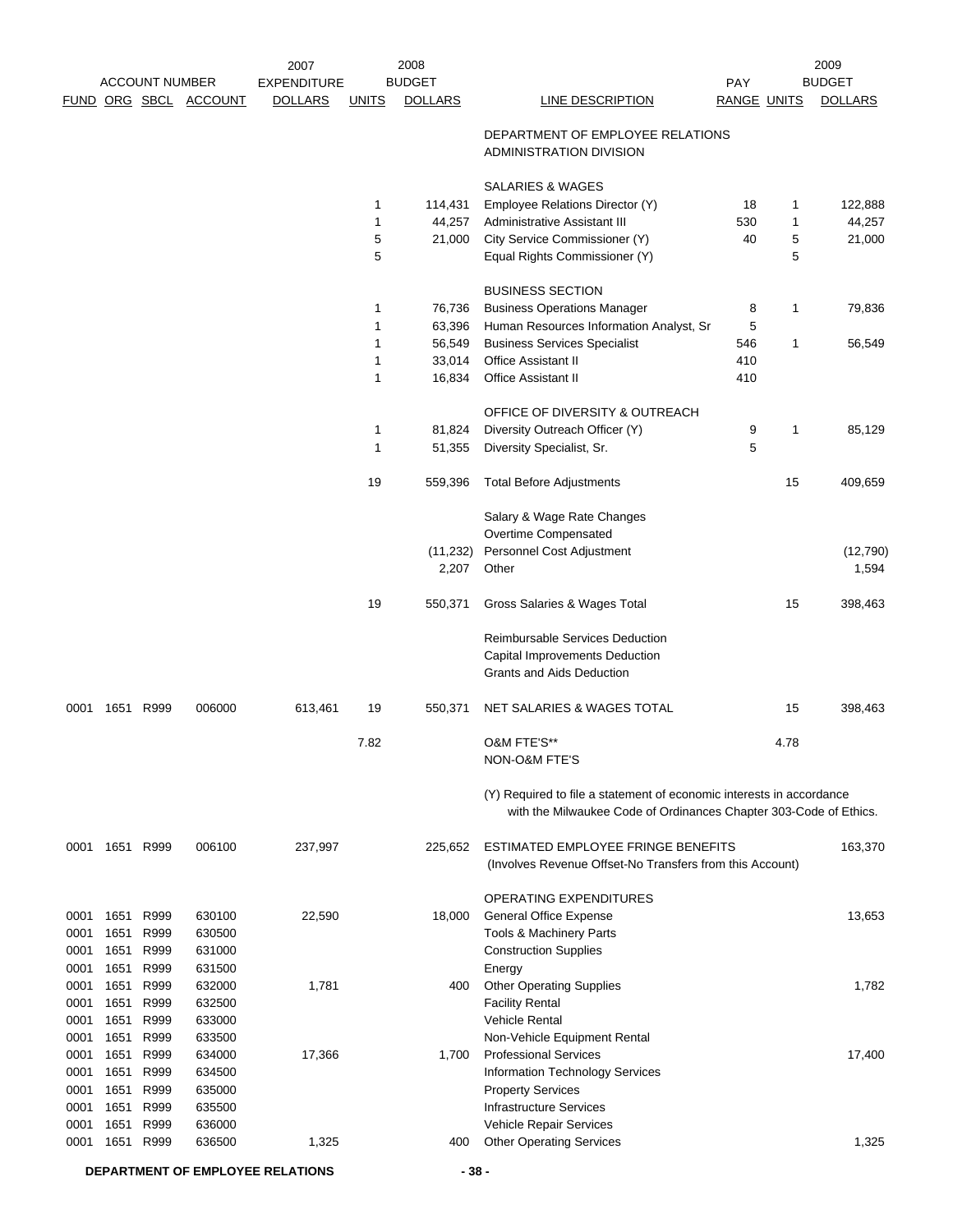|      |      |                       |                       | 2007               |              | 2008           |                                                   |                    | 2009           |
|------|------|-----------------------|-----------------------|--------------------|--------------|----------------|---------------------------------------------------|--------------------|----------------|
|      |      | <b>ACCOUNT NUMBER</b> |                       | <b>EXPENDITURE</b> |              | <b>BUDGET</b>  |                                                   | PAY                | <b>BUDGET</b>  |
|      |      |                       | FUND ORG SBCL ACCOUNT | <b>DOLLARS</b>     | <b>UNITS</b> | <b>DOLLARS</b> | LINE DESCRIPTION                                  | <b>RANGE UNITS</b> | <b>DOLLARS</b> |
| 0001 |      | 1651 R999             | 637000                |                    |              |                | <b>Loans and Grants</b>                           |                    |                |
| 0001 | 1651 | R999                  | 637501                | 30,652             |              | 32,500         | <b>Reimburse Other Departments</b>                |                    | 38,851         |
| 0001 |      | 1651 R999             | 006300                | 73,714             |              | 53,000         | OPERATING EXPENDITURES TOTAL                      |                    | 73,011         |
|      |      |                       |                       |                    |              |                | <b>EQUIPMENT PURCHASES</b>                        |                    |                |
|      |      |                       |                       |                    |              |                | <b>Additional Equipment</b>                       |                    |                |
|      |      |                       |                       |                    |              |                | Subtotal - Additional Equipment                   |                    |                |
|      |      |                       |                       |                    |              |                | <b>Replacement Equipment</b>                      |                    |                |
|      |      |                       |                       | 663                |              | 2,300          | <b>Computer Equipment</b>                         |                    | 8,838          |
|      |      |                       |                       | 2,291              |              | 700            | <b>Computer Software</b>                          |                    |                |
|      |      |                       |                       | 2,954              |              | 3,000          | Subtotal - Replacement Equipment                  |                    | 8,838          |
| 0001 |      | 1651 R999             | 006800                | 2,954              |              | 3,000          | <b>EQUIPMENT PURCHASES TOTAL</b>                  |                    | 8,838          |
|      |      |                       |                       |                    |              |                | <b>SPECIAL FUNDS</b>                              |                    |                |
| 0001 | 1651 | R <sub>163</sub>      | 006300                | 18,411             |              | 23,000         | Safety Glasses*                                   |                    | 23,000         |
| 0001 | 1651 | R <sub>164</sub>      | 006300                | 12,000             |              | 12,000         | Drug Testing*                                     |                    | 12,000         |
| 0001 |      | 1651 R165             | 006300                | 77,619             |              | 77,619         | Preplacement Exams*                               |                    | 77,619         |
|      |      |                       |                       | 108,030            |              | 112,619        | SPECIAL FUNDS TOTAL                               |                    | 112,619        |
|      |      |                       |                       |                    |              |                | DEPARTMENT OF EMPLOYEE RELATIONS -                |                    |                |
|      |      |                       |                       | 1,036,156          |              | 944,642        | ADMINISTRATION DIVISION TOTAL                     |                    | 756,301        |
|      |      |                       |                       |                    |              |                | ** Totals do not include five (5) FTE for members |                    |                |
|      |      |                       |                       |                    |              |                | of the City Service Commission. Equal Rights      |                    |                |
|      |      |                       |                       |                    |              |                | Commissioners do not contribute to FTE counts.    |                    |                |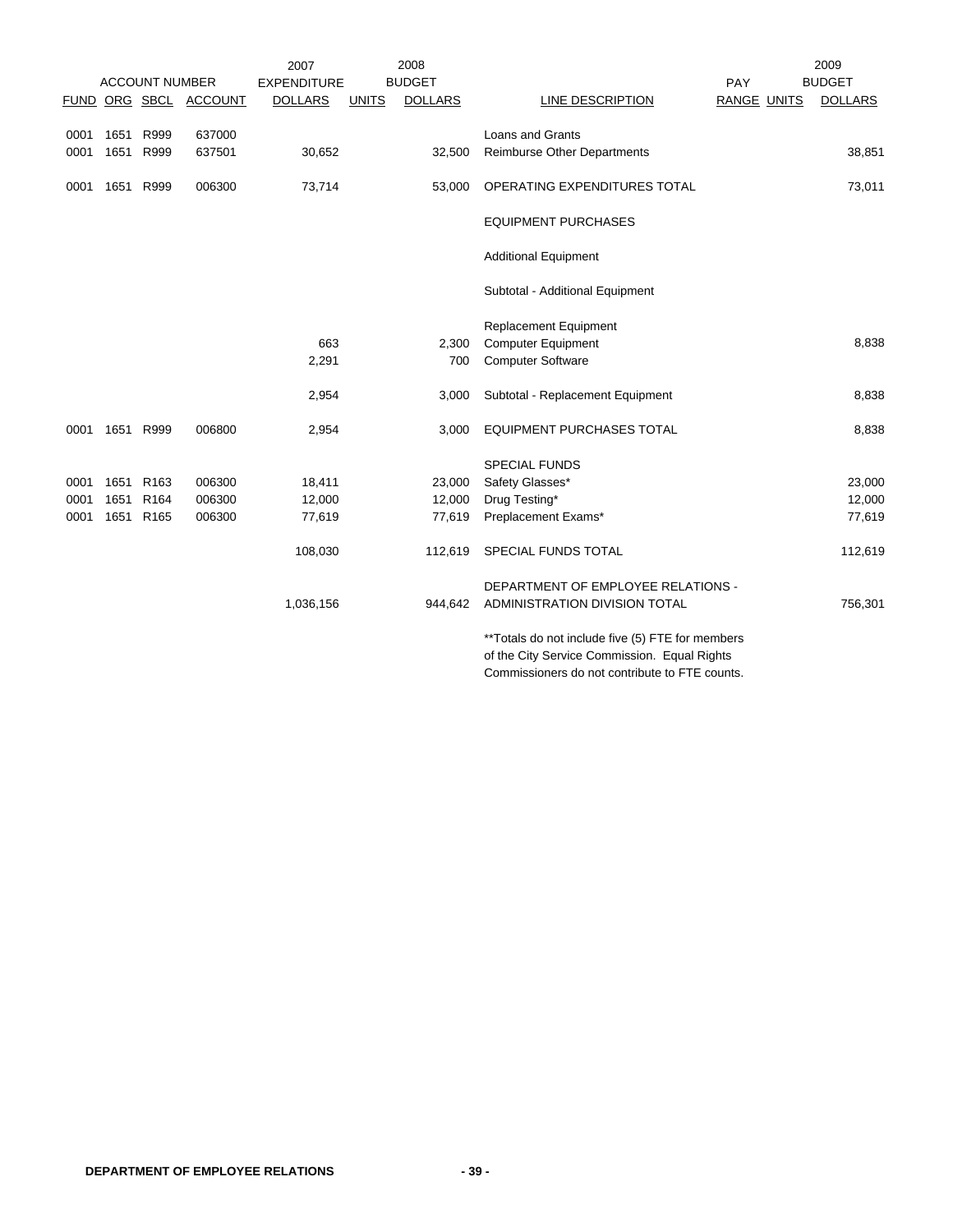|                                      |                      |                                           |                                                | 2007               |                | 2008               |                                                                                                                                                                 |                         |                         | 2009           |
|--------------------------------------|----------------------|-------------------------------------------|------------------------------------------------|--------------------|----------------|--------------------|-----------------------------------------------------------------------------------------------------------------------------------------------------------------|-------------------------|-------------------------|----------------|
|                                      |                      | <b>ACCOUNT NUMBER</b>                     |                                                | <b>EXPENDITURE</b> |                | <b>BUDGET</b>      |                                                                                                                                                                 | <b>PAY</b>              |                         | <b>BUDGET</b>  |
|                                      |                      |                                           | FUND ORG SBCL ACCOUNT                          | <b>DOLLARS</b>     | <b>UNITS</b>   | <b>DOLLARS</b>     | <b>LINE DESCRIPTION</b>                                                                                                                                         | <b>RANGE UNITS</b>      |                         | <b>DOLLARS</b> |
|                                      |                      |                                           |                                                |                    |                |                    | DEPARTMENT OF EMPLOYEE RELATIONS<br><b>EMPLOYEE BENEFITS DIVISION</b>                                                                                           |                         |                         |                |
|                                      |                      |                                           |                                                |                    |                |                    | SALARIES & WAGES                                                                                                                                                |                         |                         |                |
|                                      |                      |                                           |                                                |                    | 1              | 112,571            | Employee Benefits Director (Y)                                                                                                                                  | 14                      | 1                       | 117,118        |
|                                      |                      |                                           |                                                |                    | 1              | 54,316             | <b>Employee Benefits Specialist</b>                                                                                                                             | 4                       | 1                       | 58,262         |
|                                      |                      |                                           |                                                |                    |                |                    | MEDICAL BENEFITS SECTION                                                                                                                                        |                         |                         |                |
|                                      |                      |                                           |                                                |                    | 1              | 52,269             | <b>Benefits Services Specialist III</b>                                                                                                                         | 546                     | 1                       | 53,891         |
|                                      |                      |                                           |                                                |                    | 1              | 49,796             | <b>Benefits Services Specialist II</b>                                                                                                                          | 540                     | 1                       | 49,046         |
|                                      |                      |                                           |                                                |                    | 1              | 44,341             | <b>Benefits Services Specialist I</b>                                                                                                                           | 532                     | 1                       | 44,341         |
|                                      |                      |                                           |                                                |                    |                |                    | <b>WORKERS' COMPENSATION SECTION</b>                                                                                                                            |                         |                         |                |
|                                      |                      |                                           |                                                |                    | 1              | 99,074             | Workers' Comp. & Safety Manager (Y)                                                                                                                             | 12                      | 1                       | 103,077        |
|                                      |                      |                                           |                                                |                    | $\overline{c}$ | 126,792            | Claims Adjuster Specialist                                                                                                                                      | 5                       | 2                       | 131,914        |
|                                      |                      |                                           |                                                |                    | $\overline{c}$ | 113,719            | Claims Adjuster-Senior                                                                                                                                          | 4                       | $\overline{\mathbf{c}}$ | 120,064        |
|                                      |                      |                                           |                                                |                    | 1              | 47,857             | Management Services Adjuster                                                                                                                                    | 5                       | 1                       | 51,332         |
|                                      |                      |                                           |                                                |                    | 3              | 147,195            | Claims Adjuster                                                                                                                                                 | $\overline{\mathbf{c}}$ | 3                       | 154,609        |
|                                      |                      |                                           |                                                |                    | $\sqrt{2}$     | 85,488             | <b>Claims Representative</b>                                                                                                                                    | 532                     | $\overline{\mathbf{c}}$ | 86,887         |
|                                      |                      |                                           |                                                |                    | 1              | 41,715             | <b>Administrative Services Assistant</b>                                                                                                                        | 460                     | 1                       | 41,715         |
|                                      |                      |                                           |                                                |                    | 2              | 77,011             | Office Assistant III (A)                                                                                                                                        | 425                     | 2                       | 77,011         |
|                                      |                      |                                           |                                                |                    | $\overline{2}$ | 70,405             | Claims Processor II                                                                                                                                             | 435                     | 2                       | 73,416         |
|                                      |                      |                                           |                                                |                    | 21             | 1,122,549          | <b>Total Before Adjustments</b>                                                                                                                                 |                         | 21                      | 1,162,683      |
|                                      |                      |                                           |                                                |                    |                |                    | Salary & Wage Rate Change                                                                                                                                       |                         |                         |                |
|                                      |                      |                                           |                                                | 6,449              |                |                    | Overtime Compensated<br>Personnel Cost Adjustment                                                                                                               |                         |                         | (36, 269)      |
|                                      |                      |                                           |                                                |                    |                | (23, 255)<br>3,478 | Other                                                                                                                                                           |                         |                         | 3,488          |
|                                      |                      |                                           |                                                |                    | 21             | 1,102,772          | Gross Salaries & Wages Total                                                                                                                                    |                         | 21                      | 1,129,902      |
|                                      |                      |                                           |                                                |                    |                |                    | <b>Reimbursable Services Deduction</b>                                                                                                                          |                         |                         |                |
|                                      |                      |                                           |                                                |                    |                |                    | Capital Improvements Deduction                                                                                                                                  |                         |                         |                |
|                                      |                      |                                           |                                                |                    |                |                    | <b>Grants &amp; Aids Deduction</b>                                                                                                                              |                         |                         |                |
| 0001                                 | 1654 R999            |                                           | 006000                                         | 1,227,889          |                | 1,102,772          | NET SALARIES & WAGES TOTAL                                                                                                                                      |                         |                         | 1,129,902      |
|                                      |                      |                                           |                                                |                    | 21.15          |                    | <b>O&amp;M FTE'S</b><br>NON-O&M FTE'S                                                                                                                           |                         | 19.63                   |                |
|                                      |                      |                                           |                                                |                    |                |                    | (A) One position held by Mary Turner to be soft red-circled<br>in Pay Range 445; one position held by Faranda Wragg to<br>be soft red-circled in Pay Range 460. |                         |                         |                |
|                                      |                      |                                           |                                                |                    |                |                    | (Y) Required to file a statement of economic interests in accordance with<br>the Milwaukee Code of Ordinances Chapter 303-Code of Ethics.                       |                         |                         |                |
| 0001                                 |                      | 1654 R999                                 | 006100                                         | 479,781            |                | 452,137            | ESTIMATED EMPLOYEE FRINGE BENEFITS<br>(Involves Revenue Offset-No Transfers from this Account)                                                                  |                         |                         | 463,260        |
| 0001<br>0001                         | 1654<br>1654<br>1654 | R999<br>R999                              | 630100<br>630500                               | 15,903             |                | 20,000             | OPERATING EXPENDITURES<br>General Office Expense<br>Tools & Machinery Parts                                                                                     |                         |                         | 11,862         |
| 0001<br>0001<br>0001<br>0001<br>0001 | 1654<br>1654<br>1654 | R999<br>R999<br>R999<br>R999<br>1654 R999 | 631000<br>631500<br>632000<br>632500<br>633000 | 1,925              |                | 100<br>320         | <b>Construction Supplies</b><br>Energy<br><b>Other Operating Supplies</b><br><b>Facility Rental</b><br><b>Vehicle Rental</b>                                    |                         |                         | 1,925          |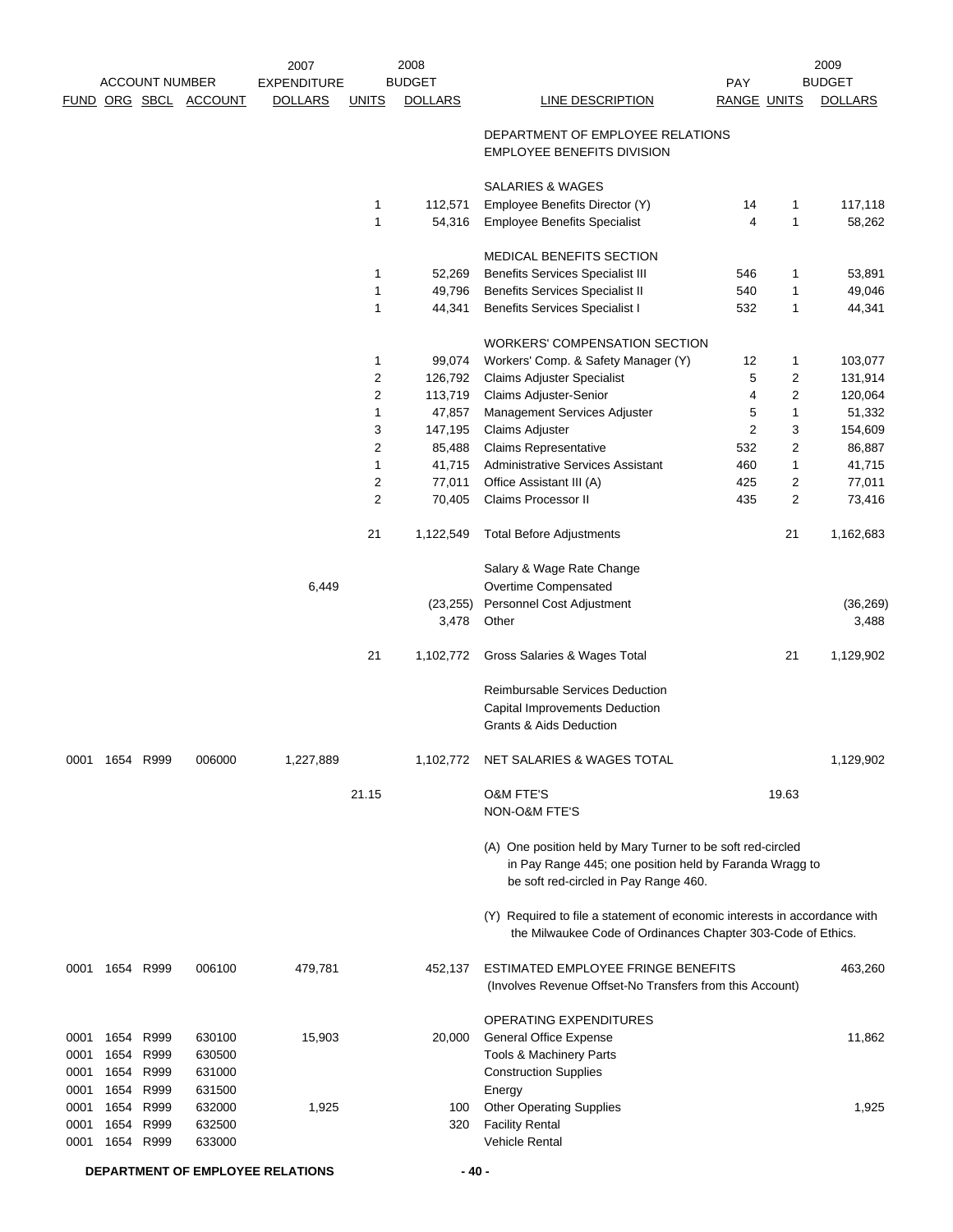|      |           |                       |                       | 2007               |              | 2008           |                                                                              |                    | 2009           |
|------|-----------|-----------------------|-----------------------|--------------------|--------------|----------------|------------------------------------------------------------------------------|--------------------|----------------|
|      |           | <b>ACCOUNT NUMBER</b> |                       | <b>EXPENDITURE</b> |              | <b>BUDGET</b>  |                                                                              | PAY                | <b>BUDGET</b>  |
|      |           |                       | FUND ORG SBCL ACCOUNT | <b>DOLLARS</b>     | <b>UNITS</b> | <b>DOLLARS</b> | LINE DESCRIPTION                                                             | <b>RANGE UNITS</b> | <b>DOLLARS</b> |
|      |           |                       |                       |                    |              |                |                                                                              |                    |                |
| 0001 | 1654 R999 |                       | 633500                | 4,453              |              | 5,000          | Non-Vehicle Equipment Rental                                                 |                    | 4,453          |
| 0001 | 1654      | R999                  | 634000                | 3,195              |              | 8,000          | <b>Professional Services</b>                                                 |                    | 107,913        |
| 0001 | 1654      | R999                  | 634500                |                    |              | 110,370        | <b>Information Technology Services</b>                                       |                    |                |
| 0001 | 1654      | R999                  | 635000                |                    |              |                | <b>Property Services</b>                                                     |                    |                |
| 0001 | 1654      | R999                  | 635500                |                    |              |                | <b>Infrastructure Services</b>                                               |                    |                |
| 0001 | 1654      | R999                  | 636000                |                    |              |                | Vehicle Repair Services                                                      |                    |                |
| 0001 | 1654      | R999                  | 636500                | 6,764              |              | 4,100          | <b>Other Operating Services</b>                                              |                    | 6,765          |
| 0001 | 1654      | R999                  | 637000                |                    |              |                | <b>Loans and Grants</b>                                                      |                    |                |
| 0001 | 1654      | R999                  | 637501                | 89,861             |              | 15,000         | <b>Reimburse Other Departments</b>                                           |                    | 18,260         |
| 0001 |           | 1654 R999             | 006300                | 122,101            |              | 162,890        | OPERATING EXPENDITURES TOTAL                                                 |                    | 151,178        |
|      |           |                       |                       |                    |              |                | <b>EQUIPMENT PURCHASES</b>                                                   |                    |                |
|      |           |                       |                       |                    |              |                | <b>Additional Equipment</b>                                                  |                    |                |
|      |           |                       |                       |                    |              |                | Subtotal - Additional Equipment                                              |                    |                |
|      |           |                       |                       |                    |              |                | <b>Replacement Equipment</b>                                                 |                    |                |
|      |           |                       |                       |                    |              |                | Subtotal - Replacement Equipment                                             |                    |                |
| 0001 | 1654      | R999                  | 006800                |                    |              |                | <b>EQUIPMENT PURCHASES TOTAL</b>                                             |                    |                |
|      |           |                       |                       |                    |              |                | <b>SPECIAL FUNDS</b>                                                         |                    |                |
|      |           |                       |                       |                    |              |                | SPECIAL FUNDS TOTAL                                                          |                    |                |
|      |           |                       |                       | 1,829,771          |              | 1,717,799      | DEPARTMENT OF EMPLOYEE RELATIONS-<br><b>EMPLOYEE BENEFITS DIVISION TOTAL</b> |                    | 1,744,340      |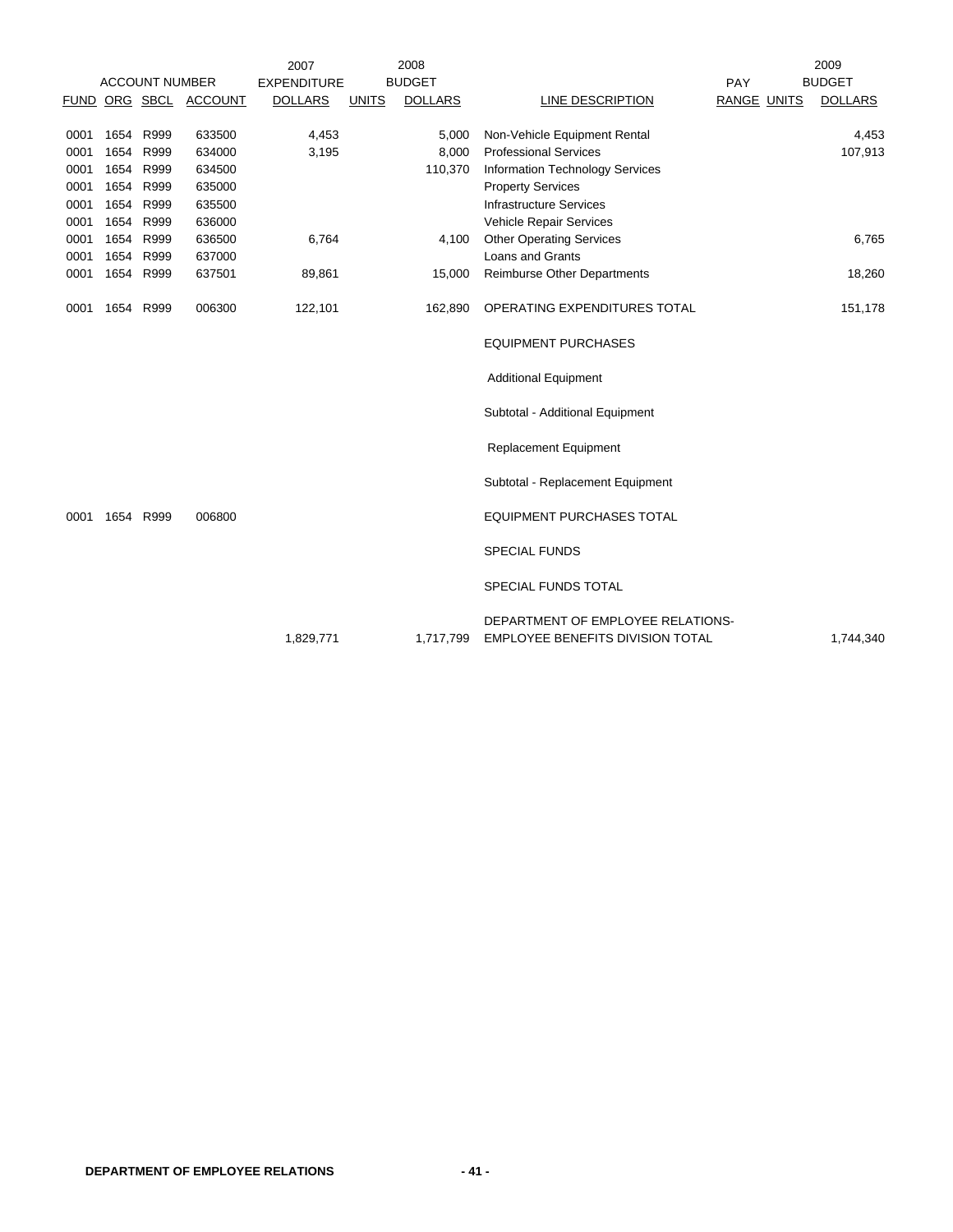| <b>ACCOUNT NUMBER</b> |                  | 2007   | 2008               |                |                    |                                                                                              | 2009               |               |                   |
|-----------------------|------------------|--------|--------------------|----------------|--------------------|----------------------------------------------------------------------------------------------|--------------------|---------------|-------------------|
|                       |                  |        | <b>EXPENDITURE</b> |                | <b>BUDGET</b>      |                                                                                              | <b>PAY</b>         |               | <b>BUDGET</b>     |
| FUND                  | ORG SBCL ACCOUNT |        | <b>DOLLARS</b>     | <b>UNITS</b>   | <b>DOLLARS</b>     | <b>LINE DESCRIPTION</b>                                                                      | <b>RANGE UNITS</b> |               | <b>DOLLARS</b>    |
|                       |                  |        |                    |                |                    | DEPARTMENT OF EMPLOYEE RELATIONS<br>OPERATIONS DIVISION                                      |                    |               |                   |
|                       |                  |        |                    |                |                    | <b>SALARIES &amp; WAGES</b><br>LABOR RELATIONS SECTION                                       |                    |               |                   |
|                       |                  |        |                    | 1              | 111,654            | Labor Negotiator (X)(Y)                                                                      | 14                 | 1             | 117,096           |
|                       |                  |        |                    | $\overline{c}$ | 163,648            | Labor Relations Officer                                                                      | 9                  | 2             | 145,938           |
|                       |                  |        |                    | 1              | 41,715             | Program Assistant I                                                                          | 460                | $\mathbf{1}$  | 41,715            |
|                       |                  |        |                    | 1              | 41,336             | Labor Relations Analyst, Sr.                                                                 | 3                  | 1             | 49,670            |
|                       |                  |        |                    |                |                    | STAFFING SERVICES SECTION                                                                    |                    |               |                   |
|                       |                  |        |                    | 1              | 99,074             | Human Resources Manager                                                                      | 12                 | 1             | 103,077           |
|                       |                  |        |                    | 3              | 214,786            | Human Resources Representative                                                               | $\overline{7}$     | 4             | 299,682           |
|                       |                  |        |                    | 1              | 45,280             | Human Resource Analyst, Sr                                                                   | 5                  | 2             | 102,195           |
|                       |                  |        |                    | 1              | 38,127             | Program Assistant I                                                                          | 460                |               |                   |
|                       |                  |        |                    | 1              | 41,981             | Program Assistant II                                                                         | 530                | 2             | 85,956            |
|                       |                  |        |                    |                |                    | SELECTION SERVICES                                                                           |                    |               |                   |
|                       |                  |        |                    | 1              | 47,812             | <b>Administrative Specialist</b>                                                             | $\overline{2}$     | 1             | 51,286            |
|                       |                  |        |                    | 1              | 42,594             | Program Assistant II                                                                         | 530                |               |                   |
|                       |                  |        |                    |                |                    | Program Assistant I                                                                          | 460                | 1             | 38,983            |
|                       |                  |        |                    |                |                    | COMPENSATION SERVICES SECTION                                                                |                    |               |                   |
|                       |                  |        |                    | 1              | 99,074             | Human Resource Manager (Y)                                                                   | 12                 | 1             | 103,077           |
|                       |                  |        |                    | 2              | 144,026            | Human Resources Representative                                                               | $\overline{7}$     | 2             | 149,844           |
|                       |                  |        |                    | 1              | 42,594             | Program Assistant II                                                                         | 530                | 1             | 42,594            |
|                       |                  |        |                    |                |                    | TRAINING & DEVELOPMENT SERVICES                                                              |                    |               |                   |
|                       |                  |        |                    | 1              | 72,013             | Human Resources Representative (X)                                                           | $\overline{7}$     |               |                   |
|                       |                  |        |                    | 1              | 44,257             | Program Assistant II                                                                         | 530                | 1             | 44,257            |
|                       |                  |        |                    |                |                    |                                                                                              |                    |               |                   |
|                       |                  |        |                    |                |                    | CERTIFICATION & SALARY SERVICES                                                              |                    |               |                   |
|                       |                  |        |                    | 1              | 51,932             | Certification & Salary Sys. Administrator                                                    | $\overline{7}$     | 1             | 57,434            |
|                       |                  |        |                    | 1              | 47,245             | Pay Services Specialist                                                                      | 540                | 1             | 47,245            |
|                       |                  |        |                    | 1              | 44,257             | Program Assistant II                                                                         | 530                | 1             | 44,257            |
|                       |                  |        |                    | 2              | 85,564             | Program Assistant I (B)<br>Office Assistant II                                               | 460<br>410         | 2             | 76,603<br>33,014  |
|                       |                  |        |                    |                |                    |                                                                                              |                    |               |                   |
|                       |                  |        |                    |                |                    | <b>AUXILIARY POSITIONS</b>                                                                   |                    |               |                   |
|                       |                  |        |                    | 17             | 207,886            | <b>Auxiliary Resource Positions</b>                                                          |                    | 17            | 214,339           |
|                       |                  |        |                    | 42             | 1,726,855          | <b>Total Before Adjustments</b>                                                              |                    | 44            | 1,848,262         |
|                       |                  |        |                    |                |                    | Salary & Wage Rate Change                                                                    |                    |               |                   |
|                       |                  |        | 10                 |                |                    | Overtime Compensated                                                                         |                    |               |                   |
|                       |                  |        |                    |                | (34, 643)<br>5,316 | Personnel Cost Adjustment<br>Other                                                           |                    |               | (51,089)<br>5,729 |
|                       |                  |        |                    |                |                    |                                                                                              |                    |               |                   |
|                       |                  |        |                    | 42             | 1,697,528          | Gross Salaries & Wages Total                                                                 |                    | 44            | 1,802,902         |
|                       |                  |        |                    |                | (207, 886)         | Reimbursable Services Deduction<br>Capital Improvements Deduction<br>Grants & Aids Deduction |                    |               | (214, 339)        |
| 0001                  | 1652 R999        | 006000 | 1,426,463          | 42             | 1,489,642          | NET SALARIES & WAGES TOTAL                                                                   |                    | 44            | 1,588,563         |
|                       |                  |        |                    | 24.41<br>7.60  |                    | <b>O&amp;M FTE'S</b><br>NON-O&M FTE'S                                                        |                    | 24.49<br>7.60 |                   |
|                       |                  |        |                    |                |                    |                                                                                              |                    |               |                   |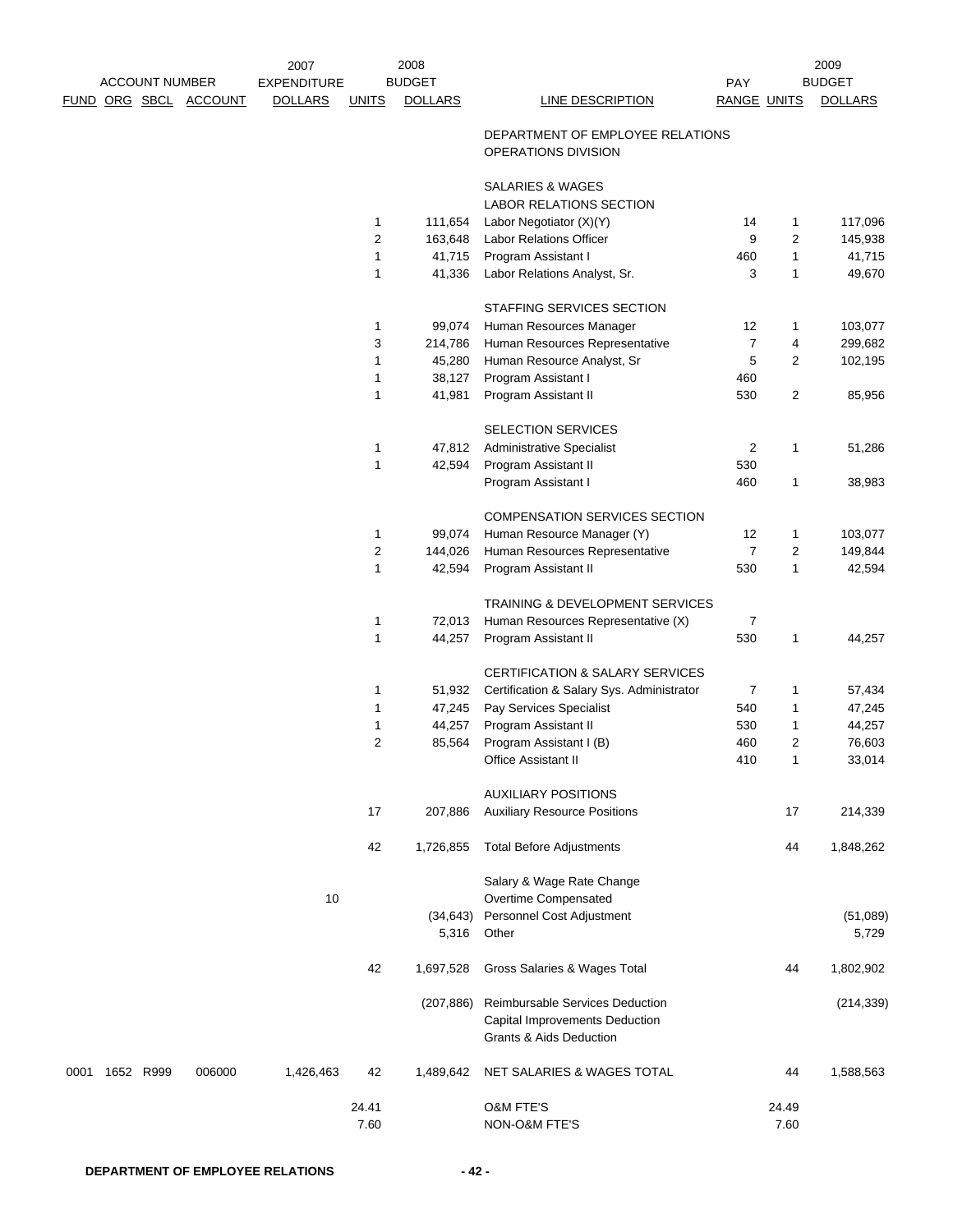|              |                |                       |                       | 2008<br>2007       |              |                | 2009                                                                                                                                      |        |  |
|--------------|----------------|-----------------------|-----------------------|--------------------|--------------|----------------|-------------------------------------------------------------------------------------------------------------------------------------------|--------|--|
|              |                | <b>ACCOUNT NUMBER</b> |                       | <b>EXPENDITURE</b> |              | <b>BUDGET</b>  | <b>BUDGET</b><br><b>PAY</b>                                                                                                               |        |  |
|              |                |                       | FUND ORG SBCL ACCOUNT | <b>DOLLARS</b>     | <u>UNITS</u> | <b>DOLLARS</b> | LINE DESCRIPTION<br><b>RANGE UNITS</b><br><b>DOLLARS</b>                                                                                  |        |  |
|              |                |                       |                       |                    |              |                | (B) One position held by Vaughn Brooks to be<br>soft red-circled at Pay Range 460.                                                        |        |  |
|              |                |                       |                       |                    |              |                | (X) Private automobile allowance may be paid pursuant to<br>Section 350-183 of the Milwaukee Code.                                        |        |  |
|              |                |                       |                       |                    |              |                | (Y) Required to file a statement of economic interests in accordance with<br>the Milwaukee Code of Ordinances Chapter 303-Code of Ethics. |        |  |
| 0001         | 1652 R999      |                       | 006100                | 577,158            |              | 610,753        | ESTIMATED EMPLOYEE FRINGE BENEFITS<br>651,311<br>(Involves Revenue Offset-No Transfers from this Account)                                 |        |  |
|              |                |                       |                       |                    |              |                | OPERATING EXPENDITURES                                                                                                                    |        |  |
| 0001         | 1652           | R999                  | 630100                | 13,519             |              | 15,000         | <b>General Office Expense</b>                                                                                                             | 16,604 |  |
| 0001         | 1652 R999      |                       | 630500                |                    |              |                | <b>Tools &amp; Machinery Parts</b>                                                                                                        |        |  |
| 0001         | 1652 R999      |                       | 631000                |                    |              |                | <b>Construction Supplies</b>                                                                                                              |        |  |
| 0001         |                | 1652 R999             | 631500                |                    |              |                | Energy                                                                                                                                    |        |  |
| 0001         |                | 1652 R999             | 632000                | 928                |              | 6,500          | <b>Other Operating Supplies</b>                                                                                                           | 930    |  |
| 0001         | 1652 R999      |                       | 632500                | 35                 |              | 430            | <b>Facility Rental</b>                                                                                                                    | 35     |  |
| 0001         |                | 1652 R999             | 633000                |                    |              | 40             | <b>Vehicle Rental</b>                                                                                                                     |        |  |
| 0001         |                | 1652 R999             | 633500                | 8,322              |              | 9,500          | Non-Vehicle Equipment Rental                                                                                                              | 8,322  |  |
| 0001         | 1652           | R999                  | 634000                | 135,663            |              | 94,273         | <b>Professional Services</b>                                                                                                              | 54,468 |  |
| 0001         |                | 1652 R999             | 634500                |                    |              | 7,400          | Information Technology Services                                                                                                           |        |  |
| 0001         |                | 1652 R999             | 635000                | 2,520              |              | 1,525          | <b>Property Services</b>                                                                                                                  | 2,520  |  |
| 0001         |                | 1652 R999             | 635500                |                    |              |                | <b>Infrastructure Services</b>                                                                                                            |        |  |
|              | 1652 R999      |                       |                       |                    |              |                |                                                                                                                                           |        |  |
| 0001<br>0001 |                | 1652 R999             | 636000<br>636500      | 89,610             |              | 60,000         | Vehicle Repair Services<br><b>Other Operating Services</b><br>119,601                                                                     |        |  |
| 0001         |                | 1652 R999             | 637000                |                    |              |                | Loans and Grants                                                                                                                          |        |  |
|              |                | 1652 R999             |                       |                    |              |                |                                                                                                                                           |        |  |
| 0001         |                |                       | 637501                | 49,986             |              | 13,000         | <b>Reimburse Other Departments</b>                                                                                                        | 39,404 |  |
| 0001         |                | 1652 R999             | 006300                | 300,583            |              | 207,668        | OPERATING EXPENDITURES TOTAL<br>241,884                                                                                                   |        |  |
|              |                |                       |                       |                    |              |                | <b>EQUIPMENT PURCHASES</b>                                                                                                                |        |  |
|              |                |                       |                       |                    |              |                | <b>Additional Equipment</b>                                                                                                               |        |  |
|              |                |                       |                       |                    |              |                | Subtotal - Additional Equipment                                                                                                           |        |  |
|              |                |                       |                       |                    |              |                | <b>Replacement Equipment</b>                                                                                                              |        |  |
|              |                |                       |                       |                    |              |                | Subtotal - Replacement Equipment                                                                                                          |        |  |
|              | 0001 1652 R999 |                       | 006800                |                    |              |                | <b>EQUIPMENT PURCHASES TOTAL</b>                                                                                                          |        |  |
|              |                |                       |                       |                    |              |                | SPECIAL FUNDS TOTAL                                                                                                                       |        |  |
|              |                |                       |                       | 2,304,204          |              | 2,308,063      | DEPARTMENT OF EMPLOYEE RELATIONS-<br>OPERATIONS DIVISION TOTAL<br>2,481,758                                                               |        |  |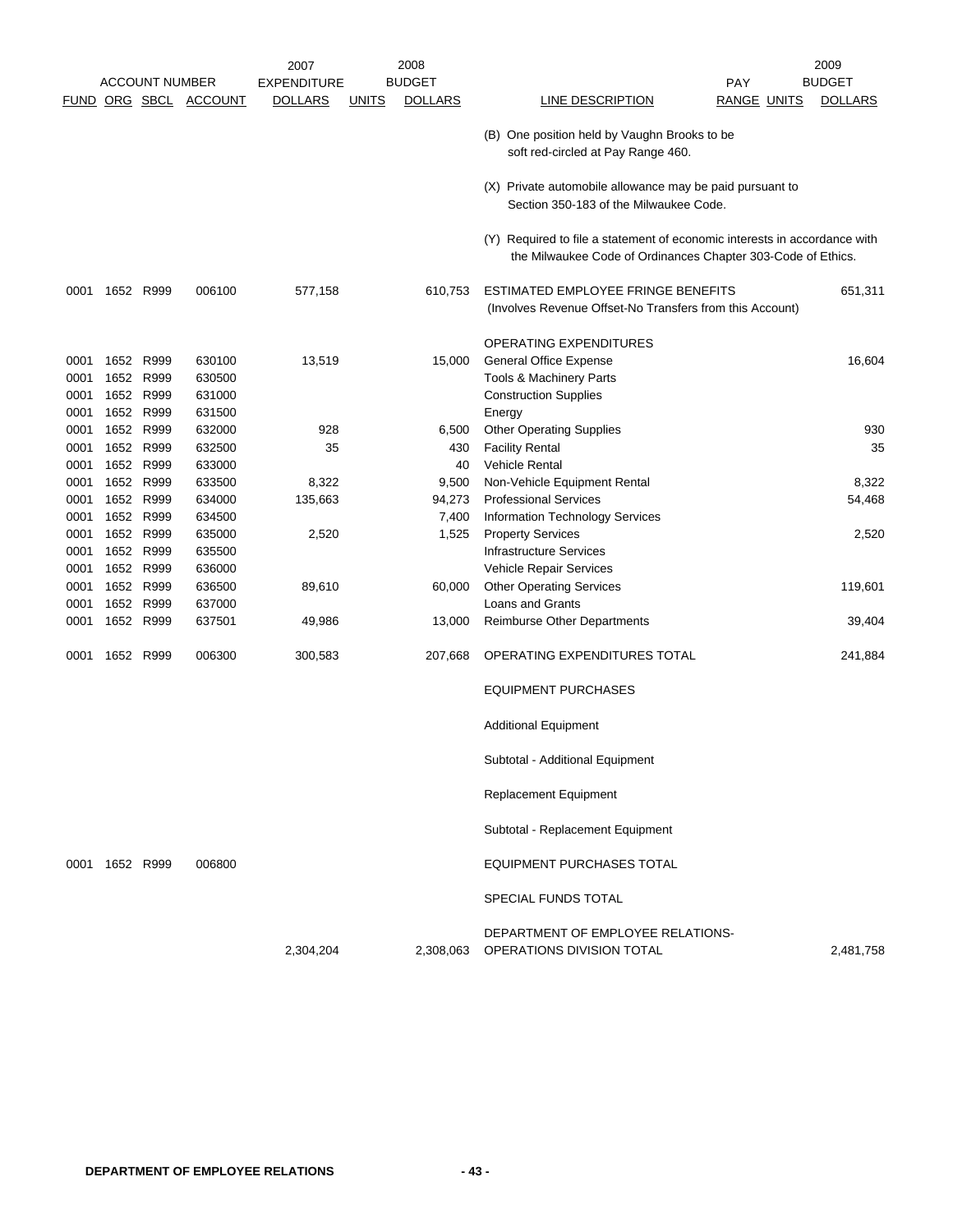|      |      |                       |                       | 2007               |              | 2008           |                                                                                                                                           |                    |      | 2009           |
|------|------|-----------------------|-----------------------|--------------------|--------------|----------------|-------------------------------------------------------------------------------------------------------------------------------------------|--------------------|------|----------------|
|      |      | <b>ACCOUNT NUMBER</b> |                       | <b>EXPENDITURE</b> |              | <b>BUDGET</b>  |                                                                                                                                           | PAY                |      | <b>BUDGET</b>  |
|      |      |                       | FUND ORG SBCL ACCOUNT | <b>DOLLARS</b>     | <b>UNITS</b> | <b>DOLLARS</b> | <b>LINE DESCRIPTION</b>                                                                                                                   | <b>RANGE UNITS</b> |      | <b>DOLLARS</b> |
|      |      |                       |                       |                    |              |                | FIRE AND POLICE COMMISSION<br>BUDGETARY CONTROL UNIT (1BCU=1DU)                                                                           |                    |      |                |
|      |      |                       |                       |                    |              |                | <b>SALARIES &amp; WAGES</b>                                                                                                               |                    |      |                |
|      |      |                       |                       |                    | 1            | 98,097         | Fire & Police Comm. Exec. Director (B)(X)                                                                                                 | 14                 | 1    | 120,414        |
|      |      |                       |                       |                    | 1            | 99,510         | Community Relations Manager (A)(X)(Y)                                                                                                     | 9                  | 1    | 106,611        |
|      |      |                       |                       |                    | 1            | 87,205         | Research & Policy Mgr/Hearing Examiner                                                                                                    | 10                 | 1    | 90,452         |
|      |      |                       |                       |                    | 1            | 48,756         | <b>Auditing Specialist</b>                                                                                                                | 6                  |      |                |
|      |      |                       |                       |                    |              |                | Investigator/Auditor                                                                                                                      | $\overline{7}$     | 2    | 108,696        |
|      |      |                       |                       |                    | 2            | 97,513         | Research & Policy Specialist                                                                                                              | 6                  |      |                |
|      |      |                       |                       |                    |              |                | Research & Policy Analyst                                                                                                                 | 5                  | 1    | 47,840         |
|      |      |                       |                       |                    | 1            | 33,157         | Research & Policy Analyst                                                                                                                 | 594                | 1    | 33,157         |
|      |      |                       |                       |                    | 1            | 49,459         | Paralegal                                                                                                                                 | 594                | 1    | 45,818         |
|      |      |                       |                       |                    | 1            | 44,257         | Administrative Assistant III                                                                                                              | 530                |      |                |
|      |      |                       |                       |                    |              |                | Program Assistant III                                                                                                                     | 550                | 1    | 46,242         |
|      |      |                       |                       |                    |              |                | <b>Office Assistant II</b>                                                                                                                | 410                | 1    | 26,112         |
|      |      |                       |                       |                    | 7            | 46,200         | Fire and Police Commissioner (Y)                                                                                                          | 41                 | 7    | 46,201         |
|      |      |                       |                       | 341,942            | 16           | 604,154        | <b>Total Before Adjustments</b>                                                                                                           |                    | 17   | 671,543        |
|      |      |                       |                       |                    |              |                |                                                                                                                                           |                    |      |                |
|      |      |                       |                       |                    |              |                | Salary & Wage Rate Changes                                                                                                                |                    |      |                |
|      |      |                       |                       |                    |              |                | Overtime Compensated*                                                                                                                     |                    |      | 2,003          |
|      |      |                       |                       |                    |              | (12,083)       | Personnel Cost Adjustment                                                                                                                 |                    |      | (13, 353)      |
|      |      |                       |                       |                    |              | 5,288          | Other                                                                                                                                     |                    |      | 6,547          |
|      |      |                       |                       | 341,942            | 16           | 597,359        | Gross Salaries & Wages Total                                                                                                              |                    | 17   | 666,740        |
|      |      |                       |                       |                    |              |                | Reimbursable Services Deduction                                                                                                           |                    |      |                |
|      |      |                       |                       |                    |              |                | Capital Improvements Deduction                                                                                                            |                    |      |                |
|      |      |                       |                       |                    |              |                | <b>Grants &amp; Aids Deduction</b>                                                                                                        |                    |      |                |
| 0001 |      | 3100 R999             | 006000                | 341,942            | 16           | 597,359        | NET SALARIES & WAGES TOTAL*                                                                                                               |                    | 17   | 666,740        |
|      |      |                       |                       |                    | 8.50         |                | <b>O&amp;M FTE'S</b>                                                                                                                      |                    | 9.50 |                |
|      |      |                       |                       |                    |              |                | <b>NON-O&amp;M FTE'S</b>                                                                                                                  |                    |      |                |
|      |      |                       |                       |                    |              |                | (A) One position held by David Heard to be soft red<br>circled at Salary Grade 15.                                                        |                    |      |                |
|      |      |                       |                       |                    |              |                | (B) While occupying this title, Michael G. Tobin, shall be paid at rates<br>consistent with Pay Range 148.                                |                    |      |                |
|      |      |                       |                       |                    |              |                | (X) Private automobile allowance may be paid pursuant to<br>Section 350-183 of the Milwaukee Code.                                        |                    |      |                |
|      |      |                       |                       |                    |              |                | (Y) Required to file a statement of economic interests in accordance with<br>the Milwaukee Code of Ordinances Chapter 303-Code of Ethics. |                    |      |                |
| 0001 |      | 3100 R999             | 006100                | 143,584            |              | 244,917        | ESTIMATED EMPLOYEE FRINGE BENEFITS<br>(Involves Revenue Offset-No transfers from this account)                                            |                    |      | 273,363        |
|      |      |                       |                       |                    |              |                | OPERATING EXPENDITURES                                                                                                                    |                    |      |                |
| 0001 |      | 3100 R999             | 630100                | 2,638              |              | 42,841         | <b>General Office Expense</b>                                                                                                             |                    |      | 2,300          |
| 0001 |      | 3100 R999             | 630500                |                    |              |                | Tools & Machinery Parts                                                                                                                   |                    |      |                |
| 0001 |      | 3100 R999             | 631000                |                    |              |                | <b>Construction Supplies</b>                                                                                                              |                    |      |                |
| 0001 | 3100 | R999                  | 631500                |                    |              |                | Energy                                                                                                                                    |                    |      |                |
| 0001 |      | 3100 R999             | 632000                | 7,344              |              |                | <b>Other Operating Supplies</b>                                                                                                           |                    |      | 3,887          |
| 0001 |      | 3100 R999             | 632500                |                    |              |                | <b>Facility Rental</b>                                                                                                                    |                    |      |                |
| 0001 |      | 3100 R999             | 633000                |                    |              |                | Vehicle Rental                                                                                                                            |                    |      | 996            |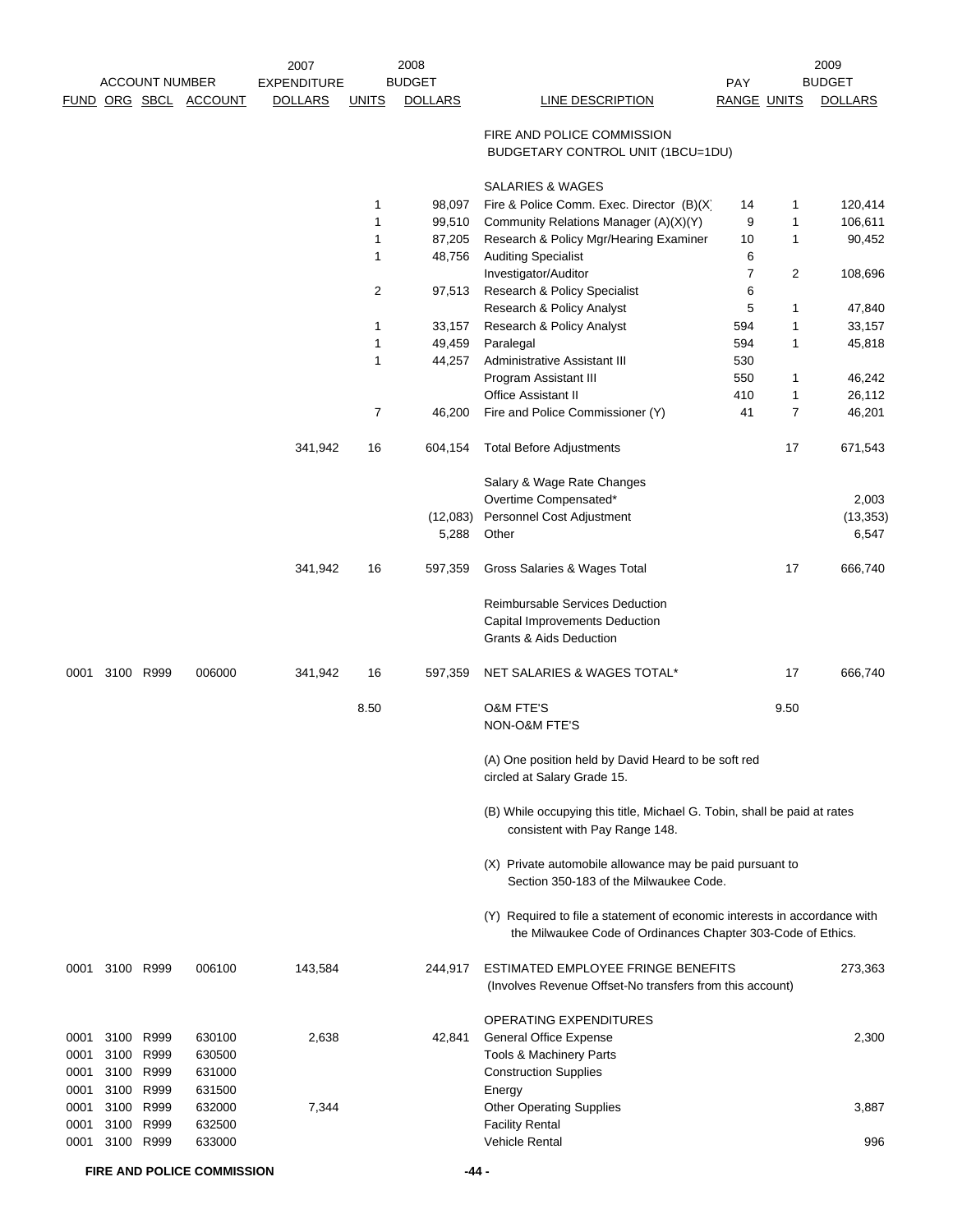|      |           |                       |                | 2007               |              | 2008           |                                     |                    |                | 2009           |
|------|-----------|-----------------------|----------------|--------------------|--------------|----------------|-------------------------------------|--------------------|----------------|----------------|
|      |           | <b>ACCOUNT NUMBER</b> |                | <b>EXPENDITURE</b> |              | <b>BUDGET</b>  |                                     | PAY                |                | <b>BUDGET</b>  |
|      |           | <u>FUND ORG SBCL</u>  | <b>ACCOUNT</b> | <b>DOLLARS</b>     | <b>UNITS</b> | <b>DOLLARS</b> | LINE DESCRIPTION                    | <b>RANGE UNITS</b> |                | <b>DOLLARS</b> |
| 0001 | 3100      | R999                  | 633500         | 1,126              |              | 1,900          | Non-Vehicle Equipment Rental        |                    |                | 2,300          |
| 0001 | 3100      | R999                  | 634000         | 91,044             |              | 18,000         | <b>Professional Services</b>        |                    |                | 64,344         |
| 0001 | 3100      | R999                  | 634500         |                    |              |                | Information Technology Services     |                    |                | 40,000         |
| 0001 | 3100      | R999                  | 635000         |                    |              |                | <b>Property Services</b>            |                    |                |                |
| 0001 | 3100      | R999                  | 635500         |                    |              |                | <b>Infrastructure Services</b>      |                    |                |                |
| 0001 | 3100      | R999                  | 636000         |                    |              |                | Vehicle Repair Services             |                    |                |                |
| 0001 | 3100      | R999                  | 636500         | 23,947             |              | 500            | <b>Other Operating Services</b>     |                    |                | 5,500          |
| 0001 | 3100      | R999                  | 637000         |                    |              |                | <b>Loans and Grants</b>             |                    |                |                |
| 0001 |           | 3100 R999             | 637501         | 3,171              |              | 2,400          | <b>Reimburse Other Departments</b>  |                    |                | 8,997          |
| 0001 |           | 3100 R999             | 006300         | 129,270            |              | 65,641         | OPERATING EXPENDITURES TOTAL*       |                    |                | 128,324        |
|      |           |                       |                |                    |              |                | <b>EQUIPMENT PURCHASES</b>          |                    |                |                |
|      |           |                       |                |                    |              |                | <b>Additional Equipment</b>         |                    |                |                |
|      |           |                       |                | 171                | 9            | 4,000          | Office chairs and cabinets          |                    | 3              | 1,240          |
|      |           |                       |                | 6,333              | 3            | 4,000          | <b>Computer Workstations</b>        |                    | $\mathbf{1}$   | 1,400          |
|      |           |                       |                | 6,504              | 12           | 8,000          | Subtotal - Additional Equipment     |                    | $\overline{4}$ | 2,640          |
|      |           |                       |                |                    |              |                | Replacement Equipment               |                    |                |                |
|      |           |                       |                |                    | 3            | 4,000          | Computer work stations              |                    |                |                |
|      |           |                       |                |                    | 3            | 4,000          | Subtotal - Replacement Equipment    |                    |                |                |
| 0001 |           | 3100 R999             | 006800         | 6,504              | 15           | 12,000         | EQUIPMENT PURCHASES TOTAL*          |                    | 4              | 2,640          |
|      |           |                       |                |                    |              |                | <b>SPECIAL FUNDS</b>                |                    |                |                |
| 0001 | 3100 R311 |                       | 006300         |                    |              | 50,000         | Fire & Police Commission Oversight* |                    |                |                |
|      |           |                       |                |                    |              | 50,000         | SPECIAL FUNDS TOTAL                 |                    |                |                |
|      |           |                       |                |                    |              |                | FIRE & POLICE COMMISSION BUDGETARY  |                    |                |                |
|      |           |                       |                | 621,300            |              | 969,917        | CONTROL UNIT TOTAL (1BCU=1DU)       |                    |                | 1,071,067      |
|      |           |                       |                |                    |              |                | *Appropriation Control Account      |                    |                |                |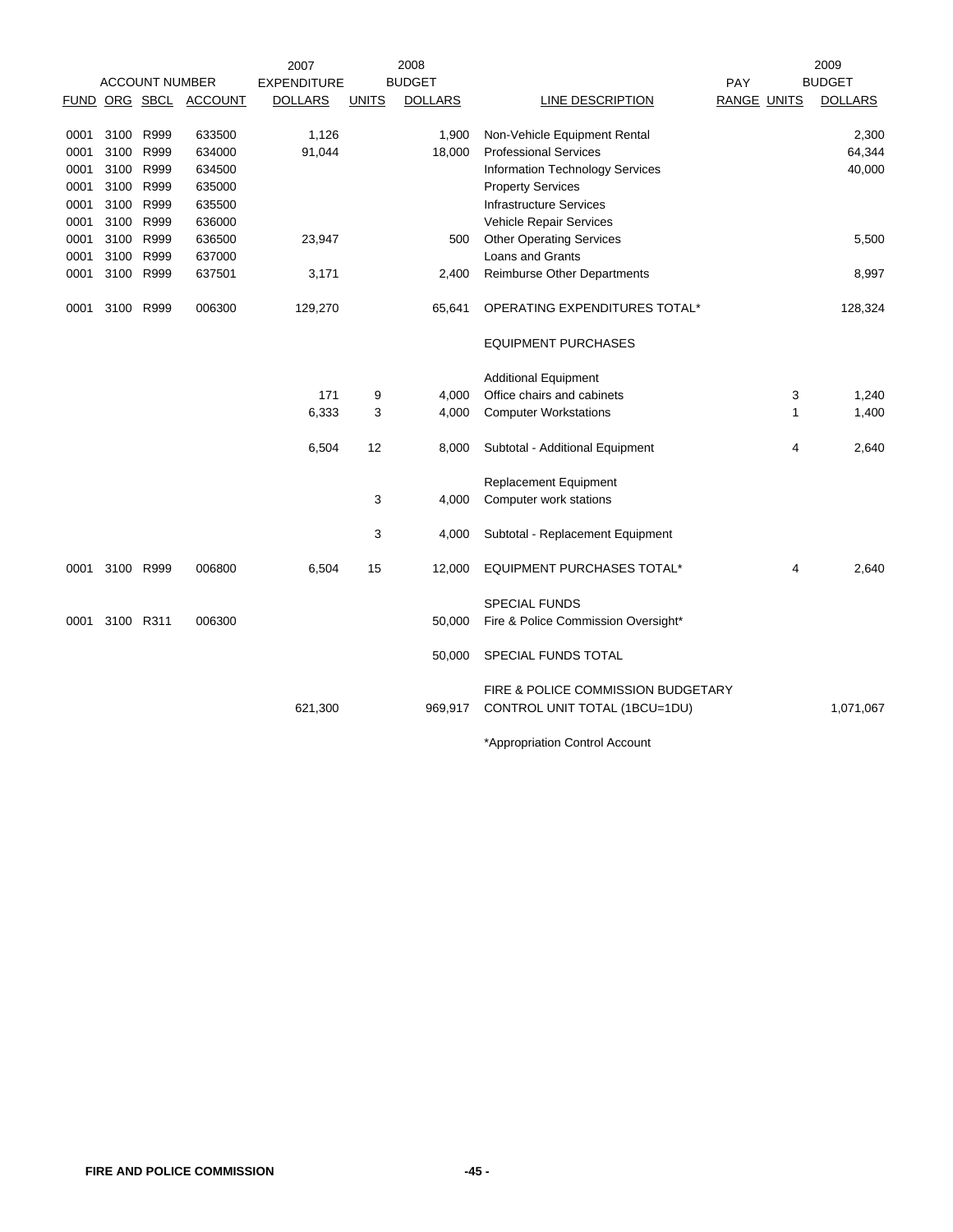|      |                |                       |                       | 2007               |              | 2008           |                                                          |                    |         | 2009           |
|------|----------------|-----------------------|-----------------------|--------------------|--------------|----------------|----------------------------------------------------------|--------------------|---------|----------------|
|      |                | <b>ACCOUNT NUMBER</b> |                       | <b>EXPENDITURE</b> |              | <b>BUDGET</b>  |                                                          | PAY                |         | <b>BUDGET</b>  |
|      |                |                       | FUND ORG SBCL ACCOUNT | <b>DOLLARS</b>     | <b>UNITS</b> | <b>DOLLARS</b> | LINE DESCRIPTION                                         | <b>RANGE UNITS</b> |         | <b>DOLLARS</b> |
|      |                |                       |                       |                    |              |                | <b>FIRE DEPARTMENT</b>                                   |                    |         |                |
|      |                |                       |                       |                    |              |                | <b>BUDGETARY CONTROL UNIT</b>                            |                    |         |                |
|      |                |                       |                       |                    |              |                | (SUMMARY 1BCU=2DU)                                       |                    |         |                |
|      |                |                       |                       |                    |              |                | SALARIES & WAGES                                         |                    |         |                |
|      |                |                       |                       | 3,908,458          |              | 4,255,135      | Overtime Compensated (Spec. Duty)*                       |                    |         | 5,388,780      |
|      |                |                       |                       | 66,563,313         |              | 65,205,179     | All Other Salaries & Wages                               |                    |         | 68,603,743     |
|      |                |                       |                       |                    |              |                |                                                          |                    |         |                |
| 0001 | 3280           | R999                  | 006000                | 70,471,771         |              | 69,460,314     | NET SALARIES & WAGES TOTAL*                              |                    |         | 73,992,523     |
|      |                |                       |                       |                    | 1,146        |                | TOTAL NUMBER OF POSITIONS AUTHORIZED                     |                    | 1,133   |                |
|      |                |                       |                       |                    | 1126.51      |                | <b>O&amp;M FTE'S</b>                                     |                    | 1090.05 |                |
|      |                |                       |                       |                    | 6.96         |                | NON-O&M FTE'S                                            |                    | 7.11    |                |
| 0001 | 3280           | R999                  | 006100                | 23,665,689         |              | 23,616,507     | ESTIMATED EMPLOYEE FRINGE BENEFITS                       |                    |         | 25, 157, 459   |
|      |                |                       |                       |                    |              |                | (Involves Revenue Offset-No Transfers from this Account) |                    |         |                |
|      |                |                       |                       |                    |              |                | OPERATING EXPENDITURES                                   |                    |         |                |
| 0001 | 3280           | R999                  | 630100                | 209,697            |              | 190,000        | <b>General Office Expense</b>                            |                    |         | 190,107        |
| 0001 | 3280           | R999                  | 630500                | 518,188            |              | 475,500        | Tools & Machinery Parts                                  |                    |         | 475,000        |
| 0001 | 3280           | R999                  | 631000                | 51,496             |              | 28,000         | <b>Construction Supplies</b>                             |                    |         | 92,000         |
| 0001 |                | 3280 R999             | 631500                | 1,303,203          |              | 1,280,300      | Energy                                                   |                    |         | 1,551,279      |
| 0001 | 3280 R999      |                       | 632000                | 447,400            |              | 647,199        | <b>Other Operating Supplies</b>                          |                    |         | 511,131        |
| 0001 |                | 3280 R999             | 632500                |                    |              | 1              | <b>Facility Rental</b>                                   |                    |         | 1              |
| 0001 | 3280           | R999                  | 633000                |                    |              |                | <b>Vehicle Rental</b>                                    |                    |         |                |
| 0001 | 3280 R999      |                       | 633500                | 25,607             |              | 24,000         | Non-Vehicle Equipment Rental                             |                    |         | 22,500         |
| 0001 | 3280 R999      |                       | 634000                | 320,264            |              | 234,500        | <b>Professional Services</b>                             |                    |         | 225,500        |
| 0001 | 3280           | R999                  | 634500                | 156,760            |              | 512,950        | <b>Information Technology Services</b>                   |                    |         | 532,612        |
| 0001 | 3280           | R999                  | 635000                | 179,391            |              | 324,400        | <b>Property Services</b>                                 |                    |         | 338,880        |
| 0001 | 3280           | R999                  | 635500                | 3,311              |              | 2,500          | <b>Infrastructure Services</b>                           |                    |         | 5,000          |
| 0001 | 3280           | R999                  | 636000                | 180,082            |              | 234,000        | Vehicle Repair Services                                  |                    |         | 234,000        |
| 0001 | 3280           | R999                  | 636500                | 522,346            |              | 520,250        | <b>Other Operating Services</b>                          |                    |         | 560,450        |
| 0001 | 3280           | R999                  | 637000                |                    |              |                | Loans and Grants                                         |                    |         |                |
| 0001 | 3280           | R999                  | 637501                | 181,590            |              | 125,000        | <b>Reimburse Other Departments</b>                       |                    |         | 125,000        |
|      | 0001 3280 R999 |                       | 006300                | 4,253,969          |              | 4,598,600      | OPERATING EXPENDITURES TOTAL*                            |                    |         | 4,863,460      |
| 0001 | 3280 R999      |                       | 006800                | 148,066            |              | 203,865        | <b>EQUIPMENT PURCHASES TOTAL*</b>                        |                    |         | 788,112        |
|      |                |                       |                       | 122,404            |              | 89,000         | SPECIAL FUNDS TOTAL                                      |                    |         | 195,715        |
|      |                |                       |                       |                    |              |                | FIRE DEPARTMENT - BUDGETARY CONTROL                      |                    |         |                |
|      |                |                       |                       | 98,661,899         |              | 97,968,286     | UNIT TOTAL (1BCU=2DU)                                    |                    |         | 104,997,269    |
|      |                |                       |                       |                    |              |                |                                                          |                    |         |                |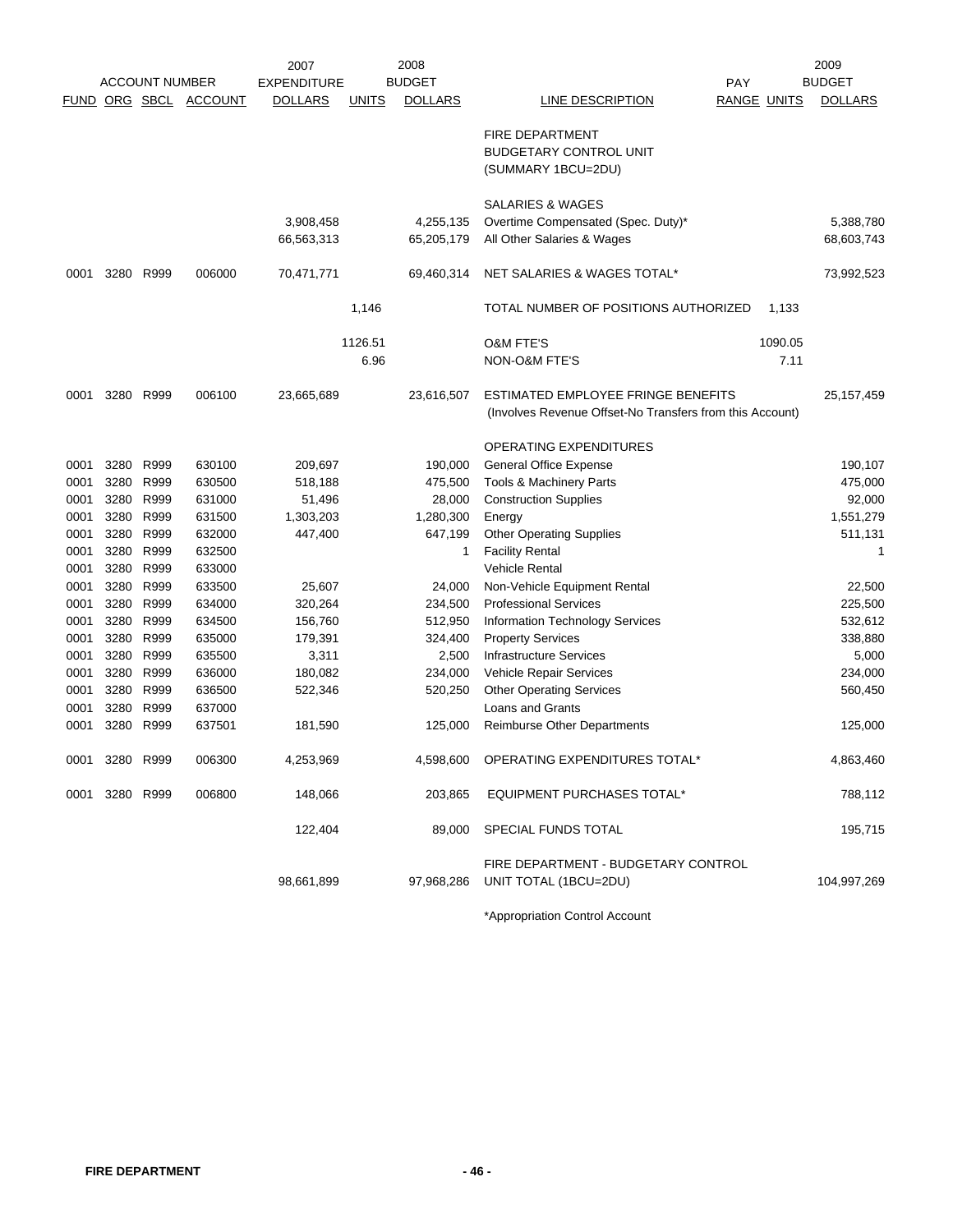|      | <b>ACCOUNT NUMBER</b> |  |                       | 2007               |              | 2008           | 2009<br><b>BUDGET</b>                                                                               |             |              |                |
|------|-----------------------|--|-----------------------|--------------------|--------------|----------------|-----------------------------------------------------------------------------------------------------|-------------|--------------|----------------|
|      |                       |  |                       | <b>EXPENDITURE</b> |              | <b>BUDGET</b>  |                                                                                                     | <b>PAY</b>  |              |                |
|      |                       |  | FUND ORG SBCL ACCOUNT | <b>DOLLARS</b>     | <b>UNITS</b> | <b>DOLLARS</b> | LINE DESCRIPTION                                                                                    | RANGE UNITS |              | <b>DOLLARS</b> |
|      |                       |  |                       |                    |              |                | <b>FIRE DEPARTMENT</b>                                                                              |             |              |                |
|      |                       |  |                       |                    |              |                | FIREFIGHTING DIVISION DECISION UNIT                                                                 |             |              |                |
|      |                       |  |                       |                    |              |                | <b>SALARIES &amp; WAGES</b>                                                                         |             |              |                |
|      |                       |  |                       |                    | 3            | 283,323        | Deputy Chief Fire                                                                                   | 865         | 3            | 281,401        |
|      |                       |  |                       |                    | 15           | 1,260,542      | <b>Battalion Chief Fire</b>                                                                         | 863         | 16           | 1,260,841      |
|      |                       |  |                       |                    | 53           | 3,970,846      | Fire Captain                                                                                        | 857         | 48           | 4,087,866      |
|      |                       |  |                       |                    | 3            | 207,600        | Fire Captain - Incident Safety Officer                                                              | 857         | 3            | 246,868        |
|      |                       |  |                       |                    | 153          | 9,899,088      | Fire Lieutenant                                                                                     | 856         | 152          | 11,133,243     |
|      |                       |  |                       |                    | 490          | 26,889,768     | Firefighter                                                                                         | 850         | 481          | 26,852,551     |
|      |                       |  |                       |                    | 186          | 11,303,524     | Heavy Equipment Operator                                                                            | 853         | 183          | 12,249,614     |
|      |                       |  |                       |                    | 1            | 84,036         | Battalion Chief, Fire (K)(W)                                                                        | 863         |              |                |
|      |                       |  |                       |                    |              |                | PARAMEDIC SERVICE                                                                                   |             |              |                |
|      |                       |  |                       |                    | 53           | 2,960,059      | Firefighter/Paramedic (H)                                                                           | 850         | 53           | 3,320,754      |
|      |                       |  |                       |                    | 16           | 1,034,753      | Para Fld Lieut/Fire Para. Fld Lieut (I)                                                             | 856         | 15           | 1,068,210      |
|      |                       |  |                       |                    | $\mathbf 1$  | 94,441         | Deputy Chief Fire                                                                                   | 865         | 1            | 97,400         |
|      |                       |  |                       |                    | 3            | 224,359        | Administrative Captain - EMS                                                                        | 857         | 3            | 244,346        |
|      |                       |  |                       |                    | 1            | 84,036         | <b>Battalion Chief Fire - EMS</b>                                                                   | 863         | 1            | 84,267         |
|      |                       |  |                       |                    |              |                | FIRE CAUSE INVESTIGATION UNIT                                                                       |             |              |                |
|      |                       |  |                       |                    |              |                | Fire Captain/Fire Investigator                                                                      | 857         |              |                |
|      |                       |  |                       |                    |              |                | Fire Lieutenant/Fire Investigator                                                                   | 856         |              |                |
|      |                       |  |                       |                    |              |                |                                                                                                     |             |              |                |
|      |                       |  |                       |                    |              |                | <b>METROPOLITAN MEDICAL RESPONSE</b>                                                                |             |              |                |
|      |                       |  |                       |                    |              |                | <b>SYSTEM PROGRAM GRANT</b>                                                                         |             |              |                |
|      |                       |  |                       |                    |              |                | Battalion Chief Fire (A)                                                                            | 863         | 1            | 84,267         |
|      |                       |  |                       |                    |              |                | UASI GRANT - PREPAREDNESS COORDINATOR (B)                                                           |             |              |                |
|      |                       |  |                       |                    |              |                | Homeland Security Preparedness Chief (B                                                             | 863         | $\mathbf{1}$ | 84,267         |
|      |                       |  |                       |                    |              |                | UASI Grant - Intelligence Analyst (G)                                                               | 856         | 1            | 70,509         |
|      |                       |  |                       |                    |              |                | <b>AUXILIARY POSITIONS</b>                                                                          |             |              |                |
|      |                       |  |                       |                    | 69           |                | Firefighter                                                                                         | 850         | 69           |                |
|      |                       |  |                       | 61,592,573 1,047   |              | 58,296,375     | <b>Total Before Adjustments</b>                                                                     |             | 1,031        | 61,166,404     |
|      |                       |  |                       |                    |              |                |                                                                                                     |             |              |                |
|      |                       |  |                       |                    |              |                | Salary & Wage Rate Change                                                                           |             |              |                |
|      |                       |  |                       | 3,743,133          |              | 4,066,384      | Overtime Compensated**(Special Duty)<br>Personnel Cost Adjustment                                   |             |              | 5,388,780      |
|      |                       |  |                       |                    |              | 2,093,081      | Other                                                                                               |             |              | 2,529,184      |
|      |                       |  |                       | 65,335,706 1,047   |              | 64,455,840     | Gross Salaries & Wages Total                                                                        |             | 1,031        | 69,084,368     |
|      |                       |  |                       |                    |              |                | Reimbursable Services Deduction                                                                     |             |              |                |
|      |                       |  |                       |                    |              |                | Capital Improvements Deduction                                                                      |             |              |                |
|      |                       |  |                       |                    |              | (274, 436)     | <b>Grants &amp; Aids Deduction</b>                                                                  |             |              | (402, 043)     |
| 0001 | 3281 R999             |  | 006000                | 65,335,706 1,047   |              | 64,181,404     | NET SALARIES & WAGES TOTAL                                                                          |             | 1,031        | 68,682,325     |
|      |                       |  |                       |                    | 1027.48      |                | <b>O&amp;M FTE'S</b>                                                                                |             | 987.69       |                |
|      |                       |  |                       |                    | 3.96         |                | NON-O&M FTE'S                                                                                       |             | 4.74         |                |
|      |                       |  |                       |                    |              |                | (A) To expire 6/30/11 unless the Metropolitan Medical Response<br>System Program Grant is extended. |             |              |                |

(B) To expire 6/30/11 unless the UASI Grant is extended.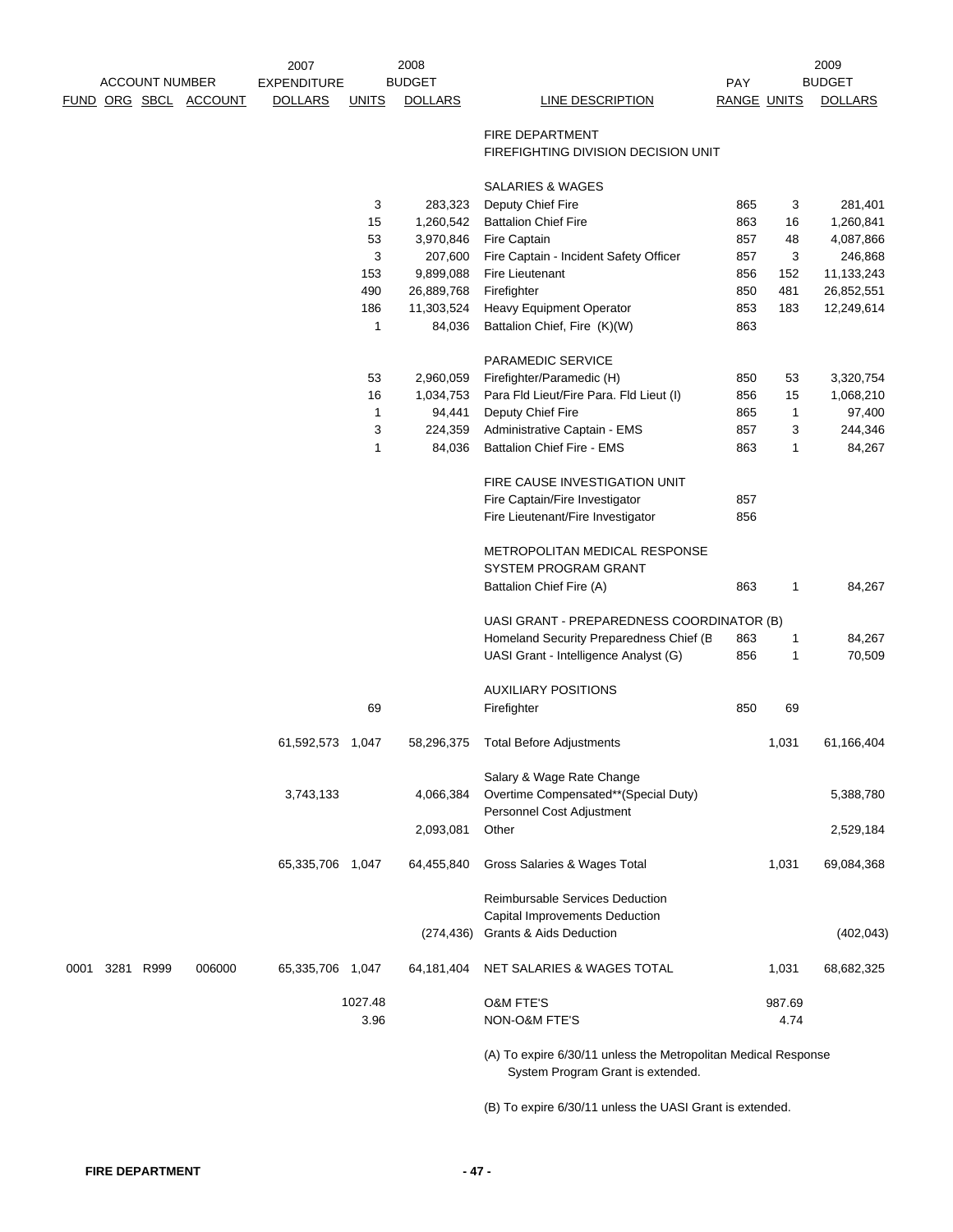|      |                |                       |                | 2007               |              | 2008           |                                                                                                                                        |                    | 2009           |
|------|----------------|-----------------------|----------------|--------------------|--------------|----------------|----------------------------------------------------------------------------------------------------------------------------------------|--------------------|----------------|
|      |                | <b>ACCOUNT NUMBER</b> |                | <b>EXPENDITURE</b> |              | <b>BUDGET</b>  |                                                                                                                                        | <b>PAY</b>         | <b>BUDGET</b>  |
|      |                | FUND ORG SBCL         | <b>ACCOUNT</b> | <b>DOLLARS</b>     | <u>UNITS</u> | <b>DOLLARS</b> | LINE DESCRIPTION                                                                                                                       | <b>RANGE UNITS</b> | <b>DOLLARS</b> |
|      |                |                       |                |                    |              |                |                                                                                                                                        |                    |                |
|      |                |                       |                |                    |              |                | (G) To expire 6/30/11 unless the Urban Areas                                                                                           |                    |                |
|      |                |                       |                |                    |              |                | Security Initiatives Program Grant, available from the                                                                                 |                    |                |
|      |                |                       |                |                    |              |                | U.S. Department of Homeland Security, is extended.                                                                                     |                    |                |
|      |                |                       |                |                    |              |                | (H) These positions may be filled under either the position                                                                            |                    |                |
|      |                |                       |                |                    |              |                | title of Firefighter or Paramedic.                                                                                                     |                    |                |
|      |                |                       |                |                    |              |                | (I) These positions may be filled under either the position title of<br>Paramedic Field Lieutenant or Fire Paramedic Field Lieutenant. |                    |                |
|      |                |                       |                |                    |              |                | (K) Coordinator - Marquette Interchange Reconstruction Project.                                                                        |                    |                |
|      |                |                       |                |                    |              |                | (W) To expire 12/31/08 unless the Traffic Mitigation Marquette<br>Interchange Reconstruction grant is extended.                        |                    |                |
| 0001 |                | 3281 R999             | 006100         | 20,864,952         |              | 21,821,678     | ESTIMATED EMPLOYEE FRINGE BENEFITS                                                                                                     |                    | 23,351,992     |
|      |                |                       |                |                    |              |                | (Involves Revenue Offset-No Transfers from this Account)                                                                               |                    |                |
|      |                |                       |                |                    |              |                |                                                                                                                                        |                    |                |
|      |                |                       |                |                    |              |                | OPERATING EXPENDITURES<br><b>General Office Expense</b>                                                                                |                    | 139,000        |
| 0001 | 3281           | R999                  | 630100         | 134,622            |              | 139,000        |                                                                                                                                        |                    |                |
| 0001 | 3281           | R999                  | 630500         | 521,879            |              | 450,000        | Tools & Machinery Parts                                                                                                                |                    | 475,000        |
| 0001 | 3281           | R999                  | 631000         | 41,925             |              | 28,000         | <b>Construction Supplies</b>                                                                                                           |                    | 92,000         |
| 0001 | 3281           | R999                  | 631500         | 827,672            |              | 1,209,600      | Energy                                                                                                                                 |                    | 1,551,279      |
| 0001 | 3281           | R999                  | 632000         | 406,400            |              | 541,324        | <b>Other Operating Supplies</b>                                                                                                        |                    | 419,611        |
| 0001 | 3281           | R999                  | 632500         |                    |              | 1              | <b>Facility Rental</b>                                                                                                                 |                    | 1              |
| 0001 | 3281           | R999                  | 633000         |                    |              |                | <b>Vehicle Rental</b>                                                                                                                  |                    |                |
| 0001 | 3281           | R999                  | 633500         | 10,537             |              | 4,500          | Non-Vehicle Equipment Rental                                                                                                           |                    | 4,500          |
| 0001 | 3281           | R999                  | 634000         | 232,684            |              | 34,500         | <b>Professional Services</b>                                                                                                           |                    | 50,500         |
| 0001 | 3281           | R999                  | 634500         | 7,466              |              |                | Information Technology Services                                                                                                        |                    |                |
| 0001 | 3281           | R999                  | 635000         | 176,080            |              | 135,000        | <b>Property Services</b>                                                                                                               |                    | 172,100        |
| 0001 | 3281           | R999                  | 635500         |                    |              | 2,500          | <b>Infrastructure Services</b>                                                                                                         |                    | 5,000          |
| 0001 | 3281           | R999                  | 636000         | 180,082            |              | 234,000        | Vehicle Repair Services                                                                                                                |                    | 234,000        |
| 0001 | 3281           | R999                  | 636500         | 478,747            |              | 467,250        | <b>Other Operating Services</b>                                                                                                        |                    | 517,250        |
| 0001 | 3281           | R999                  | 637000         |                    |              |                | <b>Loans and Grants</b>                                                                                                                |                    |                |
| 0001 | 3281           | R999                  | 637501         | 122,892            |              | 100,000        | <b>Reimburse Other Departments</b>                                                                                                     |                    | 100,000        |
|      | 0001 3281 R999 |                       | 006300         | 3,140,986          |              | 3,345,675      | OPERATING EXPENDITURES TOTAL                                                                                                           |                    | 3,760,241      |
|      |                |                       |                |                    |              |                | <b>EQUIPMENT PURCHASES</b>                                                                                                             |                    |                |
|      |                |                       |                |                    |              |                | <b>Additional Equipment</b>                                                                                                            |                    |                |
|      |                |                       |                |                    |              |                | Wheel Balancer - Computerized                                                                                                          | 1                  | 10,000         |
|      |                |                       |                |                    |              |                | Hydraulic line fitting crimper                                                                                                         | 1                  | 4,000          |
|      |                |                       |                |                    |              |                | Detroit software upgrade                                                                                                               | 1                  | 2,000          |
|      |                |                       |                |                    |              |                | Cummins software upgrade                                                                                                               | 1                  | 2,000          |
|      |                |                       |                |                    |              |                | Defibrillator, Zoll Series E                                                                                                           | 30                 | 259,950        |
|      |                |                       |                |                    |              |                | Defibrillator battery chargers, Zoll                                                                                                   | 40                 | 28,480         |
|      |                |                       |                |                    |              |                | Defibrillator battery manager, Zoll                                                                                                    | 1                  | 750            |
|      |                |                       |                |                    |              |                | <b>Extrication Equipment</b>                                                                                                           | 1                  | 21,000         |
|      |                |                       |                |                    |              |                | Pump Bay hand piping                                                                                                                   | 1                  | 15,000         |
|      |                |                       |                |                    |              |                | Air Compressor for HazMat 2                                                                                                            | 1                  | 1,500          |
|      |                |                       |                |                    |              |                | One suit flash, complete set                                                                                                           | 5                  | 12,975         |
|      |                |                       |                |                    |              |                | Multi RAE Plus                                                                                                                         | 1                  | 4,185          |
|      |                |                       |                |                    |              |                | Multi RAE IR                                                                                                                           | 1                  | 3,935          |
|      |                |                       |                |                    |              |                | <b>Chemical RAE</b>                                                                                                                    | 1                  | 12,000         |
|      |                |                       |                |                    |              |                | Mini RAE 3000 (PID)                                                                                                                    | 1                  | 4,625          |
|      |                |                       |                |                    |              |                | RAE Link - 2 modem                                                                                                                     | 1                  | 2,000          |
|      |                |                       |                |                    |              |                | HURST mini spreaders and cutters                                                                                                       | 3                  | 5,892          |
|      |                |                       |                |                    |              |                | Vehicles, passenger/van                                                                                                                | 3                  | 74,639         |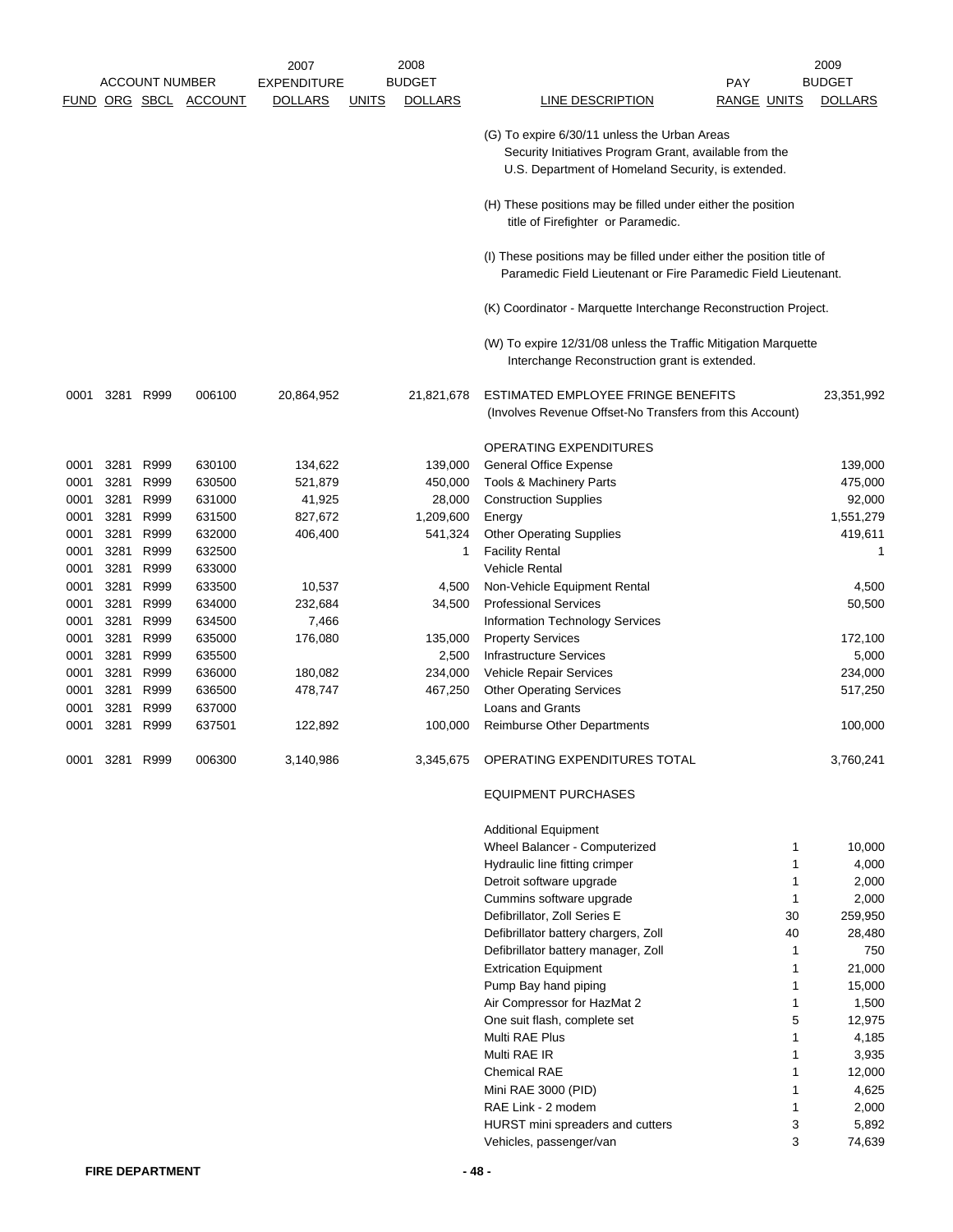|      |                       |                       | 2007               |                | 2008           |                                                                |                    |                | 2009           |
|------|-----------------------|-----------------------|--------------------|----------------|----------------|----------------------------------------------------------------|--------------------|----------------|----------------|
|      | <b>ACCOUNT NUMBER</b> |                       | <b>EXPENDITURE</b> |                | <b>BUDGET</b>  |                                                                | PAY                |                | <b>BUDGET</b>  |
|      |                       | FUND ORG SBCL ACCOUNT | <b>DOLLARS</b>     | <b>UNITS</b>   | <b>DOLLARS</b> | <b>LINE DESCRIPTION</b>                                        | <b>RANGE UNITS</b> |                | <b>DOLLARS</b> |
|      |                       |                       |                    |                |                | Subtotal - Additional Equipment                                |                    | 93             | 464,931        |
|      |                       |                       |                    |                |                |                                                                |                    |                |                |
|      |                       |                       |                    |                |                | <b>Replacement Equipment</b>                                   |                    |                |                |
|      |                       |                       |                    | $\overline{2}$ | 1,690          | <b>AGA Dive Masks</b>                                          |                    | 5              | 4,500          |
|      |                       |                       |                    | $\overline{4}$ | 3,800          | Air Conditioner                                                |                    | 4              | 3,800          |
|      |                       |                       |                    | 3              | 3,675          | <b>Blackhawk Level 3 Tactical Vests</b>                        |                    | 2              | 2,456          |
|      |                       |                       |                    | 6              | 3,000          | Dosimeter                                                      |                    | 6              | 3,000          |
|      |                       |                       |                    | $\overline{2}$ | 4,600          | Dry Suits (Gates Diving Suits)                                 |                    | 10             | 28,800         |
|      |                       |                       |                    |                |                | Dry Suits (Swift Water Suits)                                  |                    | 6              | 4,350          |
|      |                       |                       |                    | 2              | 1,800          | <b>EXO Dive Masks</b>                                          |                    | $\overline{2}$ | 1,800          |
|      |                       |                       |                    | 1              | 2,000          | Galaxy Tester - Gas Meter                                      |                    | 1              | 2,000          |
|      |                       |                       |                    | 5              | 13,000         | Generator, Portable                                            |                    | 3              | 4,050          |
|      |                       |                       |                    | $\mathbf 1$    | 16,200         | <b>High Capacity Lifting Jack</b>                              |                    | $\mathbf{1}$   | 16,200         |
|      |                       |                       |                    | 100            | 10,000         | Hose (various)                                                 |                    | 100            | 19,925         |
|      |                       |                       |                    | 30             | 24,000         | ICM Pass Device                                                |                    | 30             | 24,000         |
|      |                       |                       |                    |                | 15,000         | Ladder, Portable (various)                                     |                    |                | 15,000         |
|      |                       |                       |                    | 4              | 1,600          | Lawnmower                                                      |                    | 4              | 2,000          |
|      |                       |                       |                    | 5              | 2,500          | Nozzles (Elkart Chief)                                         |                    | 5              | 2,500          |
|      |                       |                       |                    | 5              | 4,000          | Nozzles (2 1/2")                                               |                    | 5              | 4,000          |
|      |                       |                       |                    | 10             | 7,000          | Refrigerators                                                  |                    |                |                |
|      |                       |                       |                    | 6              | 6,000          | Saw, Circle, Gas Powered                                       |                    | 6              | 6,600          |
|      |                       |                       |                    | $\mathbf 1$    | 1,200          | Slide Cut-off Table                                            |                    | $\mathbf{1}$   | 1,200          |
|      |                       |                       |                    | 3              | 3,500          | Smoke Ejectors, Gasoline                                       |                    | 3              | 3,500          |
|      |                       |                       |                    | 4              | 4,800          | Snowblowers                                                    |                    |                |                |
|      |                       |                       |                    | $\mathbf{1}$   | 4,500          | Stoves, Gas                                                    |                    | 1              | 4,500          |
|      |                       |                       |                    | $\overline{2}$ | 16,000         | <b>Thermal Imaging Cameras</b>                                 |                    | $\overline{2}$ | 16,000         |
|      |                       |                       |                    | 50             | 50,000         | Cylinders, Compressed Air                                      |                    | 50             | 50,000         |
|      |                       |                       |                    | 3              | 4,000          | Water Heater, Gas                                              |                    | 4              | 5,000          |
|      |                       |                       |                    | 250            | 203,865        | Subtotal - Replacement Equipment                               |                    | 251            | 225,181        |
| 0001 | 3281 R999             | 006800                | 95,817             | 250            | 203,865        | <b>EQUIPMENT PURCHASES TOTAL</b>                               |                    | 344            | 690,112        |
|      |                       |                       |                    |                |                | <b>SPECIAL FUNDS</b>                                           |                    |                |                |
|      |                       |                       |                    |                |                | SPECIAL FUNDS TOTAL                                            |                    |                |                |
|      |                       |                       | 89,437,461         |                | 89,552,622     | FIRE DEPARTMENT - FIREFIGHTING<br>DIVISION DECISION UNIT TOTAL |                    |                | 96,484,670     |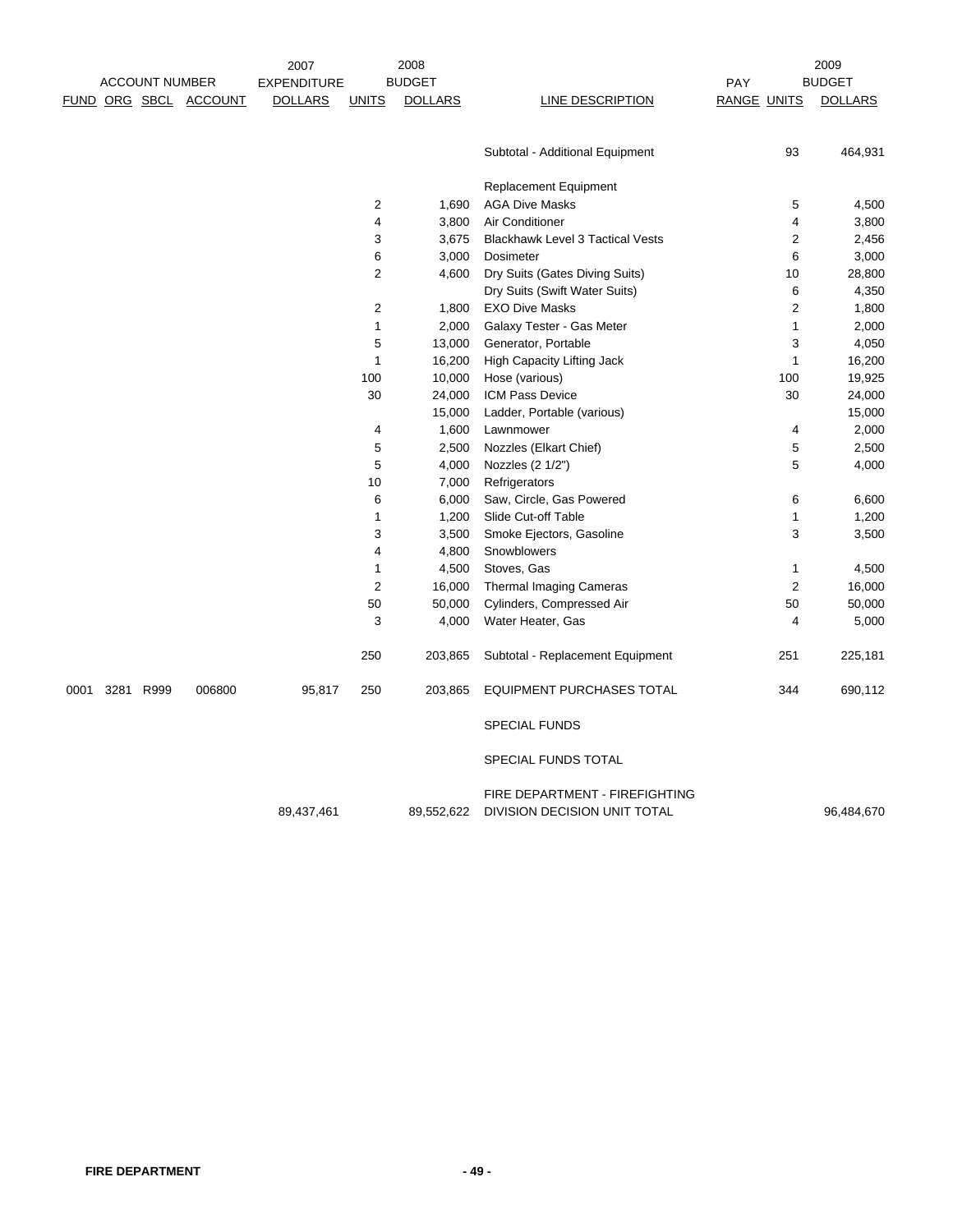|                              | <b>ACCOUNT NUMBER</b> | 2007<br><b>EXPENDITURE</b> |                                  | 2008<br><b>BUDGET</b> |                                                             | PAY                |                | 2009<br><b>BUDGET</b> |
|------------------------------|-----------------------|----------------------------|----------------------------------|-----------------------|-------------------------------------------------------------|--------------------|----------------|-----------------------|
| <u>FUND ORG SBCL ACCOUNT</u> |                       | <b>DOLLARS</b>             | <b>UNITS</b>                     | <b>DOLLARS</b>        | <b>LINE DESCRIPTION</b>                                     | <b>RANGE UNITS</b> |                | <b>DOLLARS</b>        |
|                              |                       |                            |                                  |                       | FIRE DEPARTMENT-SUPPORTING SERVICES<br><b>DECISION UNIT</b> |                    |                |                       |
|                              |                       |                            |                                  |                       | <b>SALARIES &amp; WAGES</b>                                 |                    |                |                       |
|                              |                       |                            | 1                                | 127,175               | Fire Chief (Y)                                              | 18                 | 1              | 136,132               |
|                              |                       |                            | 1                                | 119,313               | <b>Assistant Fire Chief</b>                                 | 867                | 1              | 126,524               |
|                              |                       |                            | 3                                | 276,252               | Deputy Chief Fire                                           | 865                | 3              | 281,900               |
|                              |                       |                            | 1                                | 84,036                | <b>Battalion Chief Fire</b>                                 | 863                |                |                       |
|                              |                       |                            | 1                                | 81,824                | <b>Business Finance Manager</b>                             | 9                  | 1              | 78,848                |
|                              |                       |                            | 1                                | 69,841                | Fire Personnel Officer                                      | 7                  | 1              | 74,916                |
|                              |                       |                            | 1                                | 63,545                | Management & Accounting Officer                             | 6                  | 1              | 70,295                |
|                              |                       |                            | 1                                | 40,023                | <b>Accounting Assistant III</b>                             | 460                | 1              | 40,826                |
|                              |                       |                            | 1                                | 49,993                | Health and Safety Officer                                   | 6                  | 1              | 53,624                |
|                              |                       |                            | $\mathbf{1}$                     | 50,242                | Administrative Assistant IV                                 | 550                | 1              | 50,242                |
|                              |                       |                            | 1                                | 38,474                | Personnel Payroll Assistant II                              | 445                | 1              | 38,474                |
|                              |                       |                            | 3                                | 98,020                | Office Assistant III                                        | 425                | 3              | 102,990               |
|                              |                       |                            | 1                                | 38,474                | <b>Office Assistant IV</b>                                  | 445                | 1              | 38,474                |
|                              |                       |                            | $\boldsymbol{2}$<br>$\mathbf{1}$ | 59,289                | Office Assistant II                                         | 410                | 2              | 63,040                |
|                              |                       |                            |                                  | 67,032                | Fire Dispatch Manager<br>Fire Dispatch Supervisor           | 7<br>4             | 1<br>5         | 74,133                |
|                              |                       |                            | 5<br>$\boldsymbol{2}$            | 292,281<br>149,573    | Fire Captain                                                | 857                | 2              | 242,793<br>164,578    |
|                              |                       |                            | 5                                | 323,360               | <b>Fire Lieutenant</b>                                      | 856                | 5              | 352,544               |
|                              |                       |                            | 3                                | 172,161               | Firefighter                                                 | 850                | 3              | 181,967               |
|                              |                       |                            | 1                                | 41,246                | Microcomputer Services Assistant                            | 460                | 1              | 41,715                |
|                              |                       |                            | 1                                | 37,221                | Office Coordinator                                          | 460                | 1              | 40,953                |
|                              |                       |                            | 1                                | 76,736                | Fire Equipment Repairs Manager                              | 8                  | 1              | 79,836                |
|                              |                       |                            | 1                                | 70,092                | Fire Equipment Repairs Supervisor                           | $\overline{7}$     | 1              | 54,099                |
|                              |                       |                            | $\mathbf{1}$                     | 47,367                | Fire Equipment Compressed Air Tech.                         | 733                | 1              | 47,497                |
|                              |                       |                            | 9                                | 430,511               | Fire Equipment Mechanic                                     | 734                | 9              | 422,224               |
|                              |                       |                            | 3                                | 136,652               | Fire Equipment Repairer II                                  | 732                | 3              | 137,027               |
|                              |                       |                            | $\overline{c}$                   | 82,616                | Fire Equipment Repairer I                                   | 726                | 2              | 83,079                |
|                              |                       |                            | 1                                | 39,014                | Fire Mechanic Helper                                        | 722                | 1              | 39,121                |
|                              |                       |                            | $\mathbf{1}$                     | 37,188                | <b>Audiovisual Spec II</b>                                  | 505                | 1              | 38,425                |
|                              |                       |                            | $\sqrt{2}$                       | 79,412                | <b>Inventory Control Assistant III</b>                      | 340                | $\overline{c}$ | 79,525                |
|                              |                       |                            | 21                               | 885,281               | Fire Equipment Dispatcher                                   | 858                | 21             | 893,652               |
|                              |                       |                            | $\mathbf{1}$                     | 43,581                | Fire Equipment Welder                                       | 733                | 1              | 47,966                |
|                              |                       |                            | 1                                | 47,367                | Fire Equipment Machinist                                    | 733                | 1              | 47,497                |
|                              |                       |                            | 1                                | 47,367                | Fire Bldg. & Equip. Maint. Spec.                            | 733                | 1              | 47,497                |
|                              |                       |                            | 1                                | 64,672                | Admin. Fire Lieutenant                                      | 856                | 1              | 70,509                |
|                              |                       |                            | 1                                | 42,940                | <b>Office Coordinator II</b>                                | 525                | 1              | 42,940                |
|                              |                       |                            | 1                                | 64,672                | Vehicle Oper. Instructor                                    | 856                | 1              | 70,509                |
|                              |                       |                            | $\sqrt{2}$<br>$\mathbf{1}$       | 106,330<br>74,786     | Carpenter<br>Vehicle Operations Training Coordinator        | 986<br>857         | 2<br>1         | 106,330<br>82,289     |
|                              |                       |                            | 1                                | 36,766                | Custodial Worker II/City Laborer                            | 215                | 1              | 36,766                |
|                              |                       |                            |                                  |                       | Fire Public Relations Manager                               | 7                  | 1              | 55,124                |
|                              |                       |                            |                                  |                       | Fire Lieut, Project Staying Alive Coord (C)                 | 856                | 1              | 70,509                |
|                              |                       |                            |                                  |                       | Painter                                                     | 981                | 1              | 49,982                |
|                              |                       |                            |                                  |                       | Fire Equipment Dispatcher (0.5 FTE)                         | 858                | 2              | 35,500                |
|                              |                       |                            |                                  |                       | <b>AUTOMATION SECTION</b>                                   |                    |                |                       |
|                              |                       |                            | 1                                | 74,786                | Admin. Fire Captain                                         | 857                | 1              | 82,289                |
|                              |                       |                            | 1                                | 64,674                | Admin. Fire Lieutenant                                      | 856                | 1              | 70,509                |
|                              |                       |                            | 1                                | 38,474                | Administrative Assistant II                                 | 445                | 1              | 38,474                |
|                              |                       |                            | $\overline{2}$                   | 92,094                | Network Coordinator - Associate                             | 4                  | 2              | 100,319               |
|                              |                       |                            | $\mathbf{1}$                     | 45,695                | Data Base Specialist                                        | 534                | 1              | 45,695                |
|                              |                       |                            | 1                                | 44,341                | Information Technology Specialist                           | 532                | 1              | 44,341                |
|                              |                       |                            |                                  |                       | <b>Technical Services Bureau Manager</b>                    | 9                  | 1              | 77,748                |
|                              |                       |                            |                                  |                       | Network Coordinator - Senior                                | 6                  | 1              | 64,964                |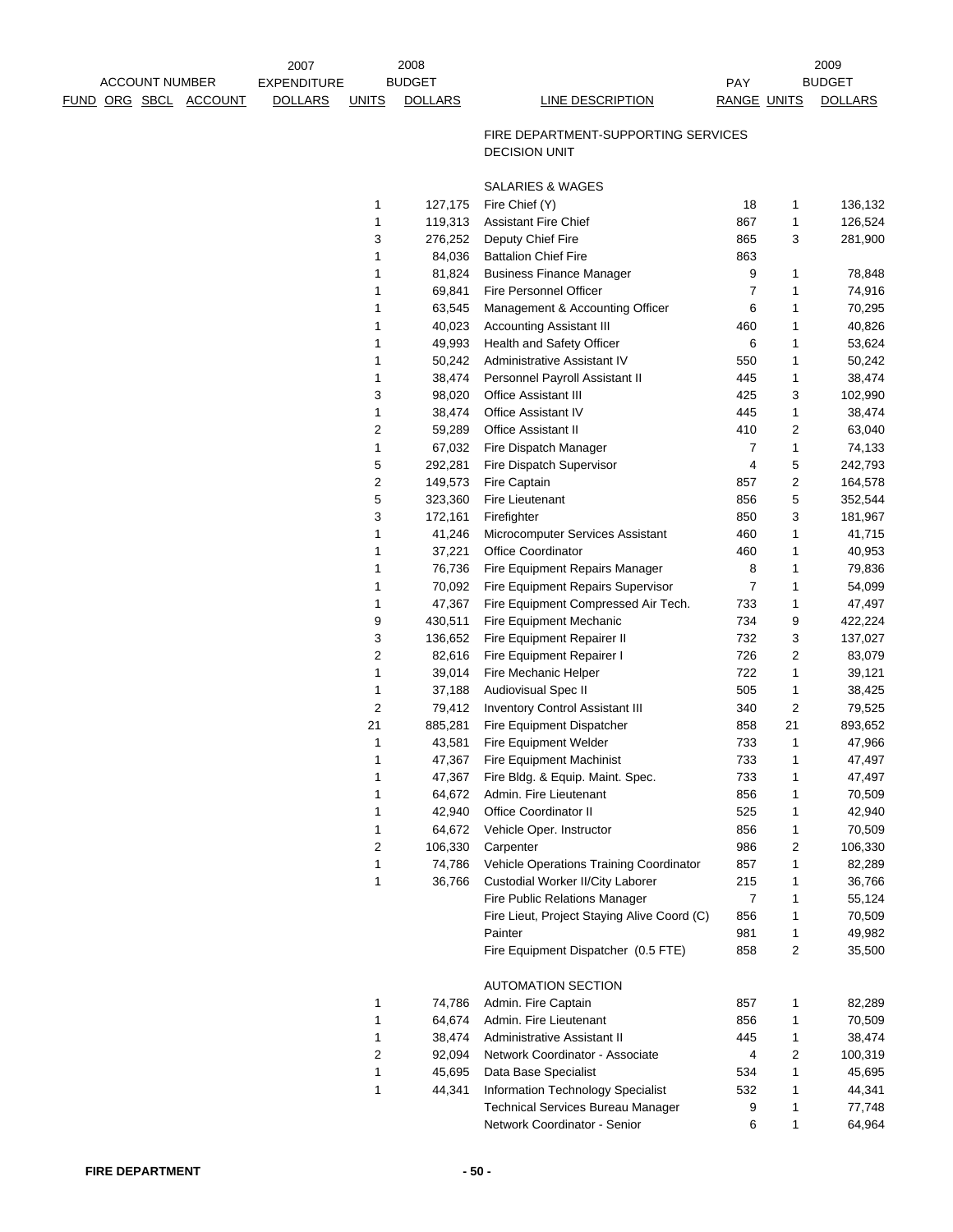|      |      |                       |                       | 2007                          |              | 2008           |                                                                                                                                           |                    | 2009           |
|------|------|-----------------------|-----------------------|-------------------------------|--------------|----------------|-------------------------------------------------------------------------------------------------------------------------------------------|--------------------|----------------|
|      |      | <b>ACCOUNT NUMBER</b> | FUND ORG SBCL ACCOUNT | EXPENDITURE<br><b>DOLLARS</b> |              | <b>BUDGET</b>  |                                                                                                                                           | <b>PAY</b>         | <b>BUDGET</b>  |
|      |      |                       |                       |                               | <u>UNITS</u> | <b>DOLLARS</b> | <b>LINE DESCRIPTION</b>                                                                                                                   | <b>RANGE UNITS</b> | <b>DOLLARS</b> |
|      |      |                       |                       |                               |              |                | <b>METROPOLITAN MEDICAL RESPONSE</b><br><b>SYSTEM PROGRAM GRANT</b>                                                                       |                    |                |
|      |      |                       |                       |                               | 1            | 84,036         | Battalion Chief Fire (A)                                                                                                                  | 863                |                |
|      |      |                       |                       |                               |              |                | UASI GRANT - PREPAREDNESS COORDINATOR (B)                                                                                                 |                    |                |
|      |      |                       |                       |                               | 1            | 84,036         | Homeland Security Preparedness Chief (B)                                                                                                  | 863                |                |
|      |      |                       |                       |                               | 1            | 64,672         | UASI Grant - Intelligence Analyst (G)                                                                                                     | 856                |                |
|      |      |                       |                       |                               |              |                |                                                                                                                                           |                    |                |
|      |      |                       |                       | 4,970,740                     | 99           | 5,285,533      | <b>Total Before Adjustments</b>                                                                                                           | 102                | 5,417,210      |
|      |      |                       |                       |                               |              |                |                                                                                                                                           |                    |                |
|      |      |                       |                       |                               |              |                | Salary & Wage Rate Change                                                                                                                 |                    |                |
|      |      |                       |                       | 165,325                       |              | 188,751        | Overtime Compensated (Special Duty)                                                                                                       |                    |                |
|      |      |                       |                       |                               |              |                | Personnel Cost Adjustment                                                                                                                 |                    |                |
|      |      |                       |                       |                               |              | 37,370         | Other                                                                                                                                     |                    | 52,491         |
|      |      |                       |                       | 5,136,065                     |              | 5,511,654      | Gross Salaries & Wages Total                                                                                                              | 102                | 5,469,701      |
|      |      |                       |                       |                               |              |                | Reimbursable Services Deduction                                                                                                           |                    |                |
|      |      |                       |                       |                               |              |                | Capital Improvements Deduction                                                                                                            |                    | (25,000)       |
|      |      |                       |                       |                               |              | (232,744)      | Grants & Aids Deduction                                                                                                                   |                    | (134, 503)     |
|      |      |                       |                       |                               |              |                |                                                                                                                                           |                    |                |
| 0001 |      | 3282 R999             | 006000                | 5,136,065                     |              | 5,278,910      | NET SALARIES & WAGES TOTAL                                                                                                                | 102                | 5,310,198      |
|      |      |                       |                       |                               | 99.03        |                | <b>O&amp;M FTE'S</b>                                                                                                                      | 102.36             |                |
|      |      |                       |                       |                               | 3.00         |                | NON-O&M FTE'S                                                                                                                             | 2.37               |                |
|      |      |                       |                       |                               |              |                |                                                                                                                                           |                    |                |
|      |      |                       |                       |                               |              |                | (A) To expire 6/30/11 unless the Metropolitan Medical Response<br>System Program Grant is extended.                                       |                    |                |
|      |      |                       |                       |                               |              |                | (B) To expire 6/30/11 unless the UASI Grant is extended.                                                                                  |                    |                |
|      |      |                       |                       |                               |              |                | (C) To expire 12/31/08 unless the 2008 PSN Eastern District Gun                                                                           |                    |                |
|      |      |                       |                       |                               |              |                | Violence Reduction grant is extended or unless contribution                                                                               |                    |                |
|      |      |                       |                       |                               |              |                | accounts become insufficient to support the Safe Schools/Healthy                                                                          |                    |                |
|      |      |                       |                       |                               |              |                | Students Initiative Project Staying Alive Program.                                                                                        |                    |                |
|      |      |                       |                       |                               |              |                |                                                                                                                                           |                    |                |
|      |      |                       |                       |                               |              |                | (G) To expire 6/30/11 unless the Urban Areas Security Initiatives                                                                         |                    |                |
|      |      |                       |                       |                               |              |                | Program Grant, available from the U.S. Department of Homeland<br>Security, is extended.                                                   |                    |                |
|      |      |                       |                       |                               |              |                |                                                                                                                                           |                    |                |
|      |      |                       |                       |                               |              |                | (Y) Required to file a statement of economic interests in accordance<br>with the Milwaukee Code of Ordinances Chapter 303-Code of Ethics. |                    |                |
|      |      |                       |                       |                               |              |                |                                                                                                                                           |                    |                |
| 0001 |      | 3282 R999             | 006100                | 2,800,737                     |              | 1,794,829      | ESTIMATED EMPLOYEE FRINGE BENEFITS                                                                                                        |                    | 1,805,467      |
|      |      |                       |                       |                               |              |                | (Involves Revenue Offset-No Transfers from this Account)                                                                                  |                    |                |
|      |      |                       |                       |                               |              |                | OPERATING EXPENDITURES                                                                                                                    |                    |                |
| 0001 |      | 3282 R999             | 630100                | 75,075                        |              | 51,000         | <b>General Office Expense</b>                                                                                                             |                    | 51,107         |
| 0001 |      | 3282 R999             | 630500                | (3,691)                       |              | 25,500         | Tools & Machinery Parts                                                                                                                   |                    |                |
| 0001 |      | 3282 R999             | 631000                | 9,571                         |              |                | <b>Construction Supplies</b>                                                                                                              |                    |                |
| 0001 | 3282 | R999                  | 631500                | 475,531                       |              | 70,700         | Energy                                                                                                                                    |                    |                |
| 0001 | 3282 | R999                  | 632000                | 41,000                        |              | 105,875        | <b>Other Operating Supplies</b>                                                                                                           |                    | 91,520         |
| 0001 |      | 3282 R999             | 632500                |                               |              |                | <b>Facility Rental</b>                                                                                                                    |                    |                |
| 0001 | 3282 | R999                  | 633000                |                               |              |                | Vehicle Rental                                                                                                                            |                    |                |
| 0001 | 3282 | R999                  | 633500                | 15,070                        |              | 19,500         | Non-Vehicle Equipment Rental                                                                                                              |                    | 18,000         |
| 0001 |      | 3282 R999             | 634000                | 87,580                        |              | 200,000        | <b>Professional Services</b>                                                                                                              |                    | 175,000        |
| 0001 |      | 3282 R999             | 634500                | 157,945                       |              | 512,950        | Information Technology Services                                                                                                           |                    | 532,612        |
| 0001 | 3282 | R999                  | 635000                | 149,294                       |              | 189,400        | <b>Property Services</b>                                                                                                                  |                    | 166,780        |
| 0001 |      | 3282 R999             | 635500                | 3,311                         |              |                | <b>Infrastructure Services</b>                                                                                                            |                    |                |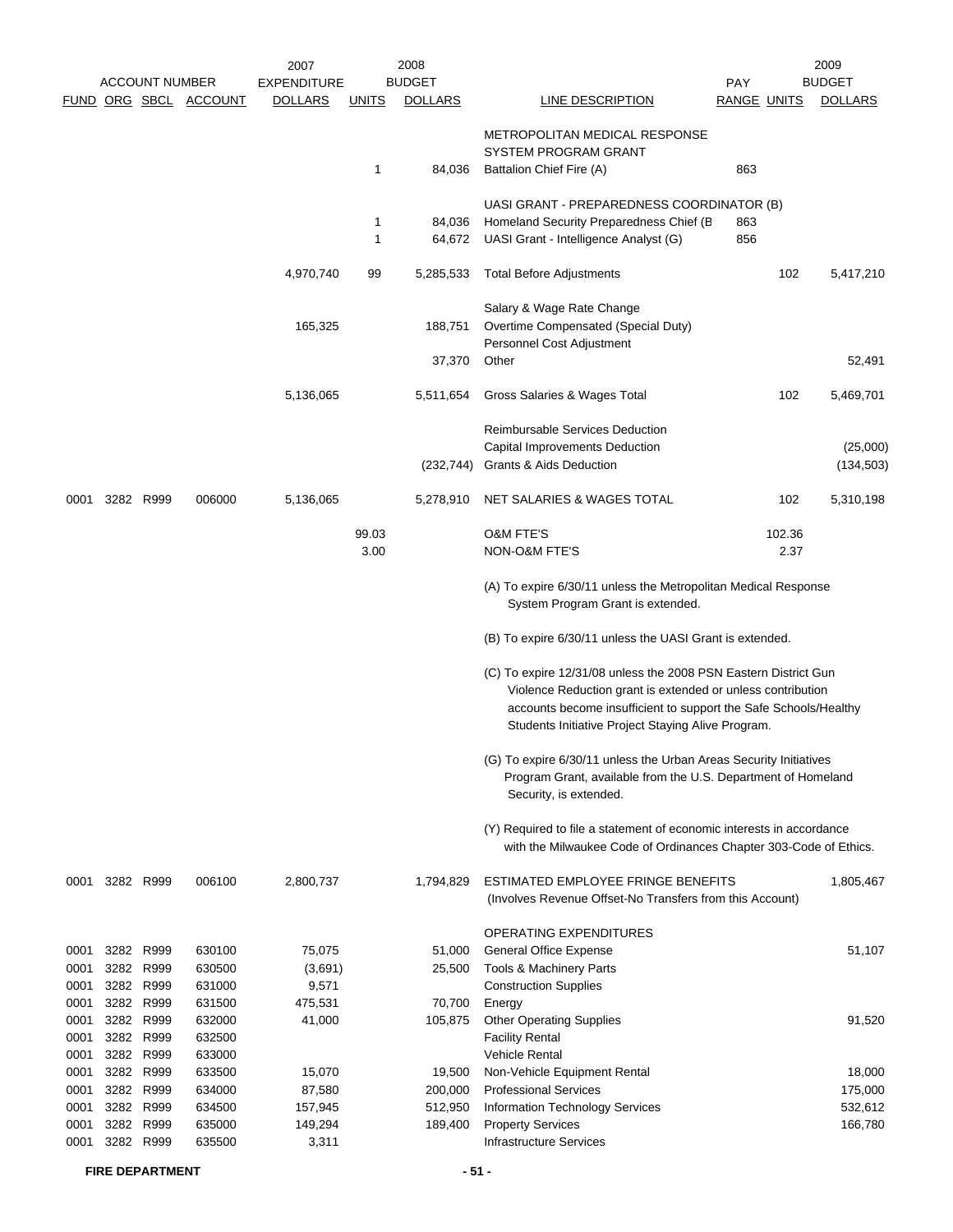|             |           |                       |                | 2007               |              | 2008           |                                       |                    |   | 2009           |
|-------------|-----------|-----------------------|----------------|--------------------|--------------|----------------|---------------------------------------|--------------------|---|----------------|
|             |           | <b>ACCOUNT NUMBER</b> |                | <b>EXPENDITURE</b> |              | <b>BUDGET</b>  |                                       | <b>PAY</b>         |   | <b>BUDGET</b>  |
| <b>FUND</b> |           | ORG SBCL              | <b>ACCOUNT</b> | <b>DOLLARS</b>     | <b>UNITS</b> | <b>DOLLARS</b> | LINE DESCRIPTION                      | <b>RANGE UNITS</b> |   | <b>DOLLARS</b> |
|             |           |                       |                |                    |              |                |                                       |                    |   |                |
| 0001        | 3282 R999 |                       | 636000         |                    |              |                | Vehicle Repair Services               |                    |   |                |
| 0001        | 3282      | R999                  | 636500         | 43,599             |              | 53,000         | <b>Other Operating Services</b>       |                    |   | 43,200         |
| 0001        | 3282 R999 |                       | 637000         |                    |              |                | Loans and Grants                      |                    |   |                |
| 0001        | 3282 R999 |                       | 637501         | 58,698             |              | 25,000         | Reimburse Other Departments           |                    |   | 25,000         |
|             |           |                       |                |                    |              |                |                                       |                    |   |                |
| 0001        | 3282 R999 |                       | 006300         | 1,112,983          |              | 1,252,925      | OPERATING EXPENDITURES TOTAL          |                    |   | 1,103,219      |
|             |           |                       |                |                    |              |                | <b>EQUIPMENT PURCHASES</b>            |                    |   |                |
|             |           |                       |                |                    |              |                |                                       |                    |   |                |
|             |           |                       |                |                    |              |                | <b>Additional Equipment</b>           |                    |   |                |
|             |           |                       |                |                    |              |                | Radio                                 |                    |   | 60,000         |
|             |           |                       |                |                    |              |                | Subtotal - Additional Equipment       |                    |   | 60,000         |
|             |           |                       |                |                    |              |                |                                       |                    |   |                |
|             |           |                       |                |                    |              |                | Replacement Equipment                 |                    |   |                |
|             |           |                       |                |                    |              |                | Digital Camera                        |                    | 1 | 500            |
|             |           |                       |                |                    |              |                | Projector, Video                      |                    |   |                |
|             |           |                       |                |                    |              |                | Manikin (Adult & Child)               |                    | 1 | 1,500          |
|             |           |                       |                |                    |              |                | 12 Window Passenger Van               |                    |   |                |
|             |           |                       |                |                    |              |                | <b>Extrication Equipment</b>          |                    | 1 | 21,000         |
|             |           |                       |                |                    |              |                | Projector computer lab                |                    |   |                |
|             |           |                       |                |                    |              |                | Podium                                |                    |   |                |
|             |           |                       |                |                    |              |                | Pumping Bay Hard Piping               |                    | 1 | 15,000         |
|             |           |                       |                |                    |              |                | Other Previous Experience             |                    |   |                |
|             |           |                       |                |                    |              |                |                                       |                    |   |                |
|             |           |                       |                |                    |              |                | Subtotal - Replacement Equipment      |                    | 4 | 38,000         |
| 0001        |           | 3282 R999             | 006800         | 52,249             |              |                | <b>EQUIPMENT PURCHASES TOTAL</b>      |                    | 4 | 98,000         |
|             |           |                       |                |                    |              |                | <b>SPECIAL FUNDS</b>                  |                    |   |                |
| 0001        | 3280      | R321                  | 006300         | 27,625             |              | 29,500         | Computer Enhancement*                 |                    |   | 30,000         |
| 0001        | 3280      | R326                  | 006300         | 30,000             |              | 30,000         | PC Replacement Program*               |                    |   |                |
| 0001        | 3280      | R322                  | 006300         | 16,398             |              | 20,000         | Peripheral Equipment*                 |                    |   | 20,000         |
| 0001        | 3280      | R324                  | 006300         | 5,000              |              | 5,000          | Printer Replacement Program*          |                    |   | 10,000         |
| 0001        | 3280      | R327                  | 006300         | 2,051              |              | 3,500          | Phone Replacement Program*            |                    |   | 3,500          |
| 0001        | 3280      | R328                  | 006300         |                    |              | 1,000          | Fax Replacement Program*              |                    |   | 1,000          |
| 0001        |           | 3280 R329             | 006300         | 41,330             |              |                | Safety Community Strategy Fire        |                    |   |                |
|             |           |                       | 006300         |                    |              |                |                                       |                    |   |                |
| 0001        | 3280 R320 |                       |                |                    |              |                | Fire / EMS Dispatch Protocol upgrade* |                    |   | 81,215         |
| 0001        |           | 3280 R330             | 006300         |                    |              |                | Computer Replacement Program*         |                    |   | 50,000         |
|             |           |                       |                | 122,404            |              | 89,000         | SPECIAL FUNDS TOTAL                   |                    |   | 195,715        |
|             |           |                       |                |                    |              |                | FIRE DEPARTMENT-SUPPORTING SERVICES   |                    |   |                |
|             |           |                       |                | 9,224,438          |              | 8,415,664      | <b>DECISION UNIT TOTAL</b>            |                    |   | 8,512,599      |
|             |           |                       |                |                    |              |                |                                       |                    |   |                |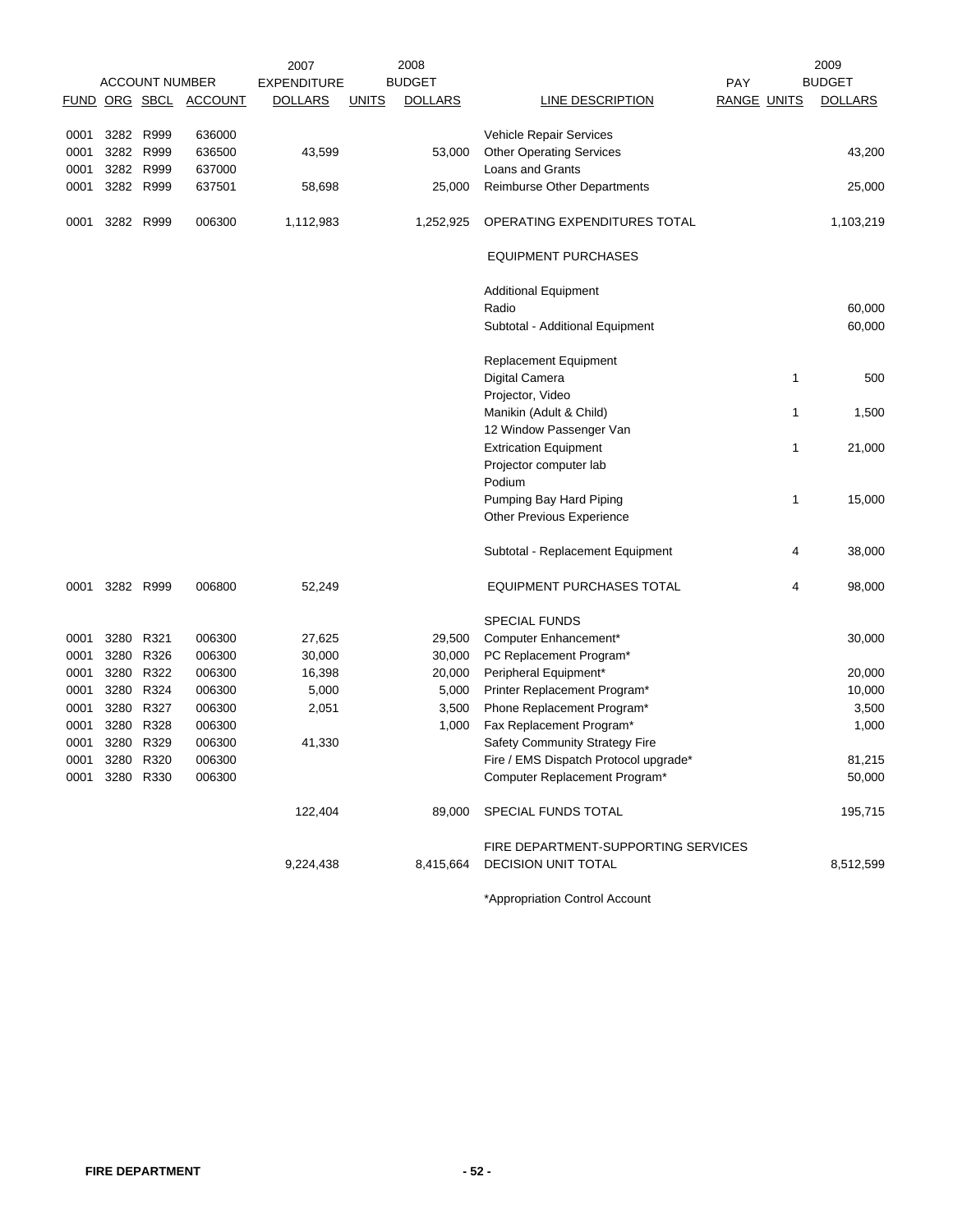|  | <b>ACCOUNT NUMBER</b> |                              | 2007<br><b>EXPENDITURE</b> |                | 2008<br><b>BUDGET</b> |                                                               | <b>PAY</b>         |                   | 2009<br><b>BUDGET</b> |  |
|--|-----------------------|------------------------------|----------------------------|----------------|-----------------------|---------------------------------------------------------------|--------------------|-------------------|-----------------------|--|
|  |                       | <u>FUND ORG SBCL ACCOUNT</u> | <b>DOLLARS</b>             | <b>UNITS</b>   | <b>DOLLARS</b>        | LINE DESCRIPTION                                              | <b>RANGE UNITS</b> |                   | <b>DOLLARS</b>        |  |
|  |                       |                              |                            |                |                       | <b>HEALTH DEPARTMENT</b><br>BUDGETARY CONTROL UNIT (1BCU=1DU) |                    |                   |                       |  |
|  |                       |                              |                            |                |                       | <b>SALARIES &amp; WAGES</b>                                   |                    |                   |                       |  |
|  |                       |                              |                            | $\mathbf{1}$   | 128,891               | Commissioner - Health (X)(Y)                                  | 19                 | 1                 | 145,947               |  |
|  |                       |                              |                            | 1              | 117,631               | Health Operations Director (X)(Y)                             | 16                 |                   |                       |  |
|  |                       |                              |                            |                |                       | Public Health Research & Policy Dir.(X)(Y                     | 16                 | $\mathbf 1$       | 95,030                |  |
|  |                       |                              |                            |                |                       | Health Operations Administrator (X)(Y)                        | 14                 | 1                 | 86,862                |  |
|  |                       |                              |                            | 1              | 37,392                | Office Supervisor II                                          | 2                  |                   |                       |  |
|  |                       |                              |                            |                |                       | Administrative Assistant IV                                   | $\overline{2}$     | 1                 | 45,646                |  |
|  |                       |                              |                            | 1              | 41,715                | Program Assistant II                                          | 530                | $\mathbf 1$       | 41,715                |  |
|  |                       |                              |                            |                |                       | COMMUNICATIONS & PUBLIC RELATIONS                             |                    |                   |                       |  |
|  |                       |                              |                            |                |                       | Community Health Services Officer (X)(Y)                      | 10                 | 1                 | 77,767                |  |
|  |                       |                              |                            | 1              | 65,990                | Health Communications Officer (X)(Y)                          | 6                  |                   |                       |  |
|  |                       |                              |                            |                |                       | Health Communications Officer (X)(Y)                          | 8                  | 1                 | 61,000                |  |
|  |                       |                              |                            | 2              | 86,837                | Graphic Designer II                                           | 535                | $\overline{2}$    | 86,791                |  |
|  |                       |                              |                            | 1<br>1         | 35,296                | Office Assistant III                                          | 425                | 1<br>$\mathbf{1}$ | 35,296                |  |
|  |                       |                              |                            |                | 31,905                | <b>Office Assistant III</b>                                   | 425                |                   | 33,037                |  |
|  |                       |                              |                            |                |                       | OFFICE OF VIOLENCE PREVENTION                                 |                    |                   |                       |  |
|  |                       |                              |                            |                |                       | Viole Reduc/Prev Initiative Mgr(X)(Y)(TTT)                    | 10                 | 1                 | 78,228                |  |
|  |                       |                              |                            | $\mathbf{1}$   | 87,205                | Injury and Prevention Prog. Mgr. (X)(Y)                       | 10                 |                   |                       |  |
|  |                       |                              |                            | 1              | 45,280                | Injury and Prevention Prog. Coord. (X)(Y)                     | 5                  | 1                 | 47,109                |  |
|  |                       |                              |                            |                |                       | Program Manager (X)(Y)(UUU)                                   | 6                  | 1                 | 60,000                |  |
|  |                       |                              |                            | $\mathbf{1}$   | 47,505                | Health Proj. Coordinator (CCR)(X)                             | $\overline{4}$     | $\mathbf{1}$      | 52,675                |  |
|  |                       |                              |                            |                |                       | <b>COMPLIANCE &amp; FINANCE DIVISION</b>                      |                    |                   |                       |  |
|  |                       |                              |                            |                |                       | Chief Compliance Officer (Y)                                  | 10                 | 1                 | 72,369                |  |
|  |                       |                              |                            | 1              | 64,785                | Compliance Officer (Y)                                        | 7                  |                   |                       |  |
|  |                       |                              |                            | $\mathbf{1}$   | 42,478                | Compliance Analyst (Y)                                        | 4                  | 1                 | 44,194                |  |
|  |                       |                              |                            | 1              | 67,738                | Mgr. of Nursing Practice (X)(AA)(FF)(Y)                       | 7                  | $\mathbf{1}$      | 72,661                |  |
|  |                       |                              |                            |                |                       | <b>INFORMATION TECHNOLOGY</b>                                 |                    |                   |                       |  |
|  |                       |                              |                            | 1              | 76,736                | Network Administrator (X)(Y)                                  | 8                  | 1                 | 30,706                |  |
|  |                       |                              |                            | 1              | 35,473                | Information Technology Specialist                             | 532                | 1                 | 35,473                |  |
|  |                       |                              |                            | $\overline{c}$ | 102,783               | Network Analyst Assistant I                                   | 594                | $\overline{c}$    | 106,727               |  |
|  |                       |                              |                            |                |                       | <b>FINANCE</b>                                                |                    |                   |                       |  |
|  |                       |                              |                            | 1              | 81,824                | Business Operations Mgr.-Health (X)(Y)                        | 9                  | 1                 | 85,128                |  |
|  |                       |                              |                            | 1              | 59,466                | Management Accountant - Senior (Y)                            | 4                  | 1                 | 61,880                |  |
|  |                       |                              |                            | 1              | 52,341                | Administrative Specialist - Senior (Y)                        | 4                  | 1                 | 54,456                |  |
|  |                       |                              |                            | 1              | 40,652                | Administrative Specialist - Senior (Y)                        | 4                  | $\mathbf{1}$      | 42,990                |  |
|  |                       |                              |                            | 2              | 74,804                | <b>Accounting Assistant II</b>                                | 445                | 3                 | 111,715               |  |
|  |                       |                              |                            | 1              | 37,568                | Inventory Control Assistant II                                | 335                | $\mathbf{1}$      | 34,077                |  |
|  |                       |                              |                            |                |                       | <b>HUMAN RESOURCES</b>                                        |                    |                   |                       |  |
|  |                       |                              |                            | 1              | 71,512                | Health Personnel Officer (X)                                  | 7                  | 1                 | 53,519                |  |
|  |                       |                              |                            | 1              | 63,396                | Human Resources Analyst-Senior (X)                            | 5                  | 1                 | 65,952                |  |
|  |                       |                              |                            | $\mathbf{1}$   | 63,396                | Training and Development Specialist (X)                       | 5                  |                   |                       |  |
|  |                       |                              |                            | $\mathbf{1}$   | 38,474                | Personnel Payroll Assistant II                                | 445                | 1                 | 37,155                |  |
|  |                       |                              |                            |                |                       | <b>CLINIC OPERATIONS</b>                                      |                    |                   |                       |  |
|  |                       |                              |                            | 1              | 59,384                | Health Center Operations Manager (X)(Y)                       | 7                  |                   |                       |  |
|  |                       |                              |                            | 1              | 41,791                | <b>Health Information Specialist</b>                          | 593                |                   |                       |  |
|  |                       |                              |                            | 1              | 38,474                | Accounting Assistant II (MM)                                  | 445                | $\mathbf{1}$      | 38,474                |  |
|  |                       |                              |                            | $\mathbf{1}$   | 36,173                | <b>Accounting Assistant II</b>                                | 445                | $\mathbf{1}$      | 38,474                |  |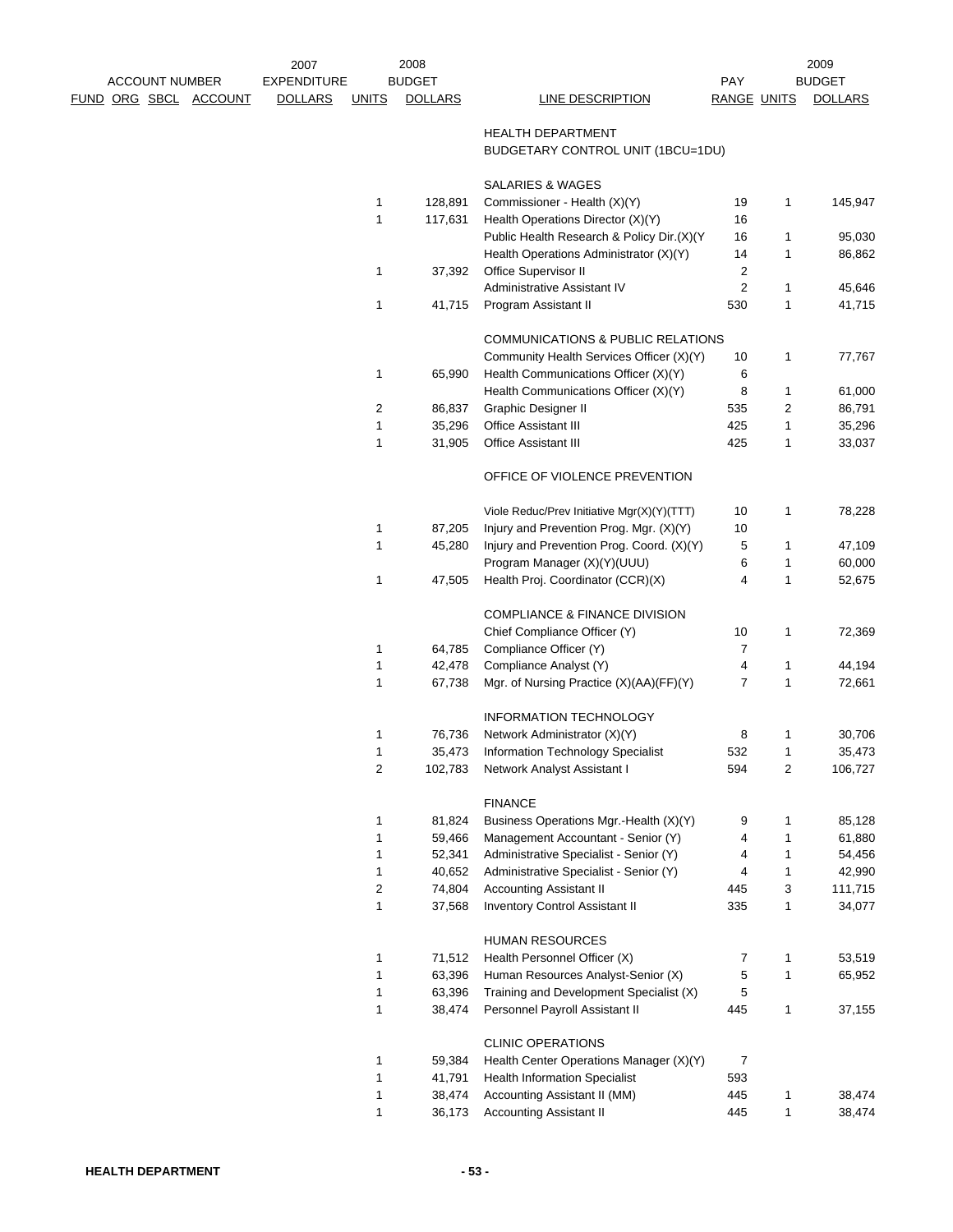|                              | 2007               |                  | 2008           |                                                                                          |                    |   | 2009           |
|------------------------------|--------------------|------------------|----------------|------------------------------------------------------------------------------------------|--------------------|---|----------------|
| <b>ACCOUNT NUMBER</b>        | <b>EXPENDITURE</b> |                  | <b>BUDGET</b>  |                                                                                          | PAY                |   | <b>BUDGET</b>  |
| <u>FUND ORG SBCL ACCOUNT</u> | <b>DOLLARS</b>     | <u>UNITS</u>     | <b>DOLLARS</b> | <b>LINE DESCRIPTION</b>                                                                  | <b>RANGE UNITS</b> |   | <b>DOLLARS</b> |
|                              |                    |                  |                | <b>BUILDINGS &amp; GROUNDS DIVISION</b>                                                  |                    |   |                |
|                              |                    | 1                | 63,396         | Mechanical Maintenance Supv. (X)(Y)                                                      | 5                  | 1 | 65,952         |
|                              |                    | 1                | 41,036         | Heating & Ventilating Mechanic III                                                       | 262                | 1 | 42,267         |
|                              |                    | 2                | 45,966         | Custodial Worker II/City Laborer                                                         | 215                | 1 | 36,766         |
|                              |                    | $\mathbf{1}$     | 37,568         | <b>Delivery Driver</b>                                                                   | 335                | 1 | 37,568         |
|                              |                    |                  |                |                                                                                          |                    |   |                |
|                              |                    |                  |                | <b>LABORATORY</b>                                                                        |                    |   |                |
|                              |                    | $\mathbf{1}$     | 36,766         | Custodial Worker II/City Laborer                                                         | 215                | 1 | 36,766         |
|                              |                    |                  |                | <b>KEENAN HEALTH CENTER</b>                                                              |                    |   |                |
|                              |                    | $\overline{c}$   | 73,532         | Custodial Worker II/ City Laborer                                                        | 215                | 2 | 73,532         |
|                              |                    |                  |                | SOUTH SIDE HEALTH CENTER                                                                 |                    |   |                |
|                              |                    | 2                | 73,532         | Custodial Worker II/ City Laborer                                                        | 215                | 2 | 73,532         |
|                              |                    |                  |                |                                                                                          |                    |   |                |
|                              |                    |                  |                | NORTHWEST HEALTH CENTER                                                                  |                    |   |                |
|                              |                    | $\boldsymbol{2}$ | 73,532         | Custodial Worker II/ City Laborer                                                        | 215                | 2 | 73,532         |
|                              |                    |                  |                | <b>VITAL STATISTICS DIVISION</b>                                                         |                    |   |                |
|                              |                    | $\mathbf{1}$     | 63,396         | Vital Statistics Supervisor (X)(Y)                                                       | 5                  |   |                |
|                              |                    | 1                | 38,474         | Office Assistant IV                                                                      | 445                |   |                |
|                              |                    | 1                | 35,296         | <b>Office Assistant III</b>                                                              | 425                |   |                |
|                              |                    |                  |                | CENTER FOR HEALTH EQUITY (OOO)                                                           |                    |   |                |
|                              |                    | $\mathbf{1}$     | 69,000         | Health Inequities Reduction Coord (OOO)                                                  | 7                  | 1 | 53,519         |
|                              |                    | $\mathbf{1}$     | 50,000         | Health Information Specialist (OOO)                                                      | 593                | 1 | 41,791         |
|                              |                    |                  |                |                                                                                          |                    |   |                |
|                              |                    |                  |                | CONSUMER ENVIRONMENTAL HEALTH DIVISION                                                   |                    |   |                |
|                              |                    | 1                | 81,824         | Consumer Environ. Health Mgr. (X)(Y)                                                     | 9                  |   |                |
|                              |                    | 1                | 59,468         | Environmental Specialist Supvr. (X)(Y)                                                   | 4                  |   |                |
|                              |                    | $\mathbf{1}$     | 53,060         | Environ. Health Coordinator (X)(Y)                                                       | 553                |   |                |
|                              |                    | $\overline{c}$   | 69,218         | Office Assistant III                                                                     | 425                |   |                |
|                              |                    | $\mathbf{1}$     | 41,715         | Program Assistant I                                                                      | 460                |   |                |
|                              |                    |                  |                | <b>CENTRAL</b>                                                                           |                    |   |                |
|                              |                    | 1                | 67,566         | Environmental Health Supv. (X)(Y)                                                        | 6                  |   |                |
|                              |                    | 9                | 416,040        | Environmental Health Spec. II (X)                                                        | 541                |   |                |
|                              |                    |                  |                | <b>NORTHWEST</b>                                                                         |                    |   |                |
|                              |                    | $\mathbf{1}$     | 67,566         | Environmental Health Supv. (X)(Y)                                                        | 6                  |   |                |
|                              |                    | 10               | 469,562        | Environmental Health Spec. II (X)                                                        | 541                |   |                |
|                              |                    |                  |                |                                                                                          |                    |   |                |
|                              |                    |                  |                | FAMILY & COMMUNITY HEALTH SERVICES DIVISION<br>Family & Community Hlth. Serv. Dir (X)(Y) | 12                 | 1 | 77,072         |
|                              |                    |                  |                |                                                                                          |                    |   |                |
|                              |                    |                  |                | <b>EPIDEMIOLOGY SECTION</b>                                                              |                    |   |                |
|                              |                    |                  |                | Epidemiologist (X)(Y)                                                                    | 9                  | 1 | 85,128         |
|                              |                    |                  |                | <b>VITAL STATISTICS DIVISION</b>                                                         |                    |   |                |
|                              |                    |                  |                | Vital Statistics Supervisor (X)(Y)                                                       | 5                  | 1 | 65,962         |
|                              |                    |                  |                | Office Assistant IV                                                                      | 445                | 1 | 38,474         |
|                              |                    |                  |                | <b>Office Assistant III</b>                                                              | 425                | 1 | 35,296         |
|                              |                    |                  |                | MILWAUKEE FETAL INFANT MORTALITY REVIEW GRANT (M)                                        |                    |   |                |
|                              |                    |                  |                | Health Project Assistant (X)(M)                                                          | 530                | 1 | 41,006         |
|                              |                    |                  |                | Office Assistant II (M)                                                                  | 410                | 1 | 28,834         |
|                              |                    |                  |                |                                                                                          |                    |   |                |
|                              |                    | $\mathbf{1}$     | 68,674         | MATERNAL & CHILD HEALTH<br>Maternal & Child Hlth. Division Mgr. (X)(Y)                   | 9                  |   |                |
|                              |                    |                  |                |                                                                                          |                    |   |                |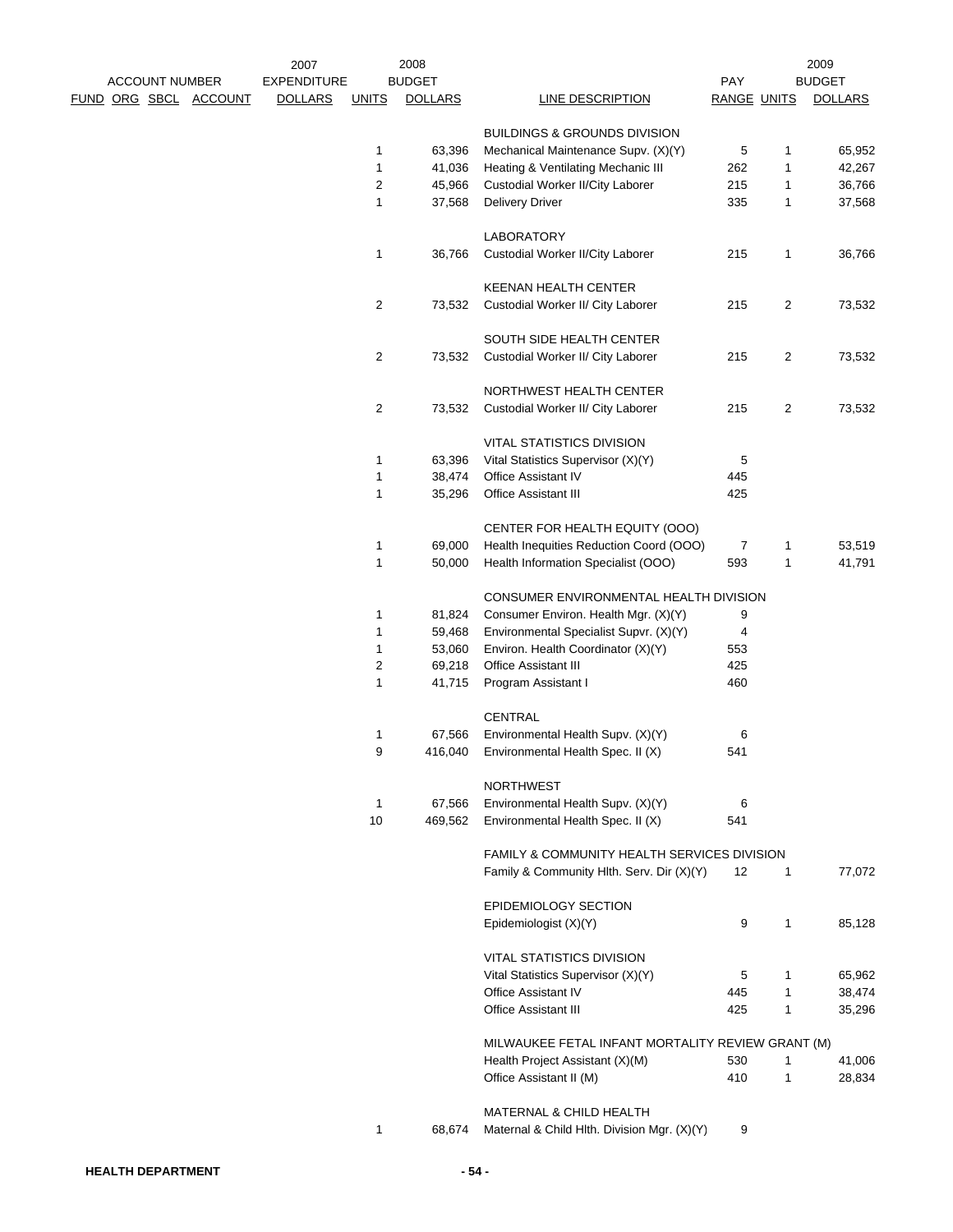|                       |                       | 2007               |              | 2008              |                                                                |                    |                | 2009              |
|-----------------------|-----------------------|--------------------|--------------|-------------------|----------------------------------------------------------------|--------------------|----------------|-------------------|
| <b>ACCOUNT NUMBER</b> |                       | <b>EXPENDITURE</b> |              | <b>BUDGET</b>     |                                                                | <b>PAY</b>         |                | <b>BUDGET</b>     |
|                       | FUND ORG SBCL ACCOUNT | <b>DOLLARS</b>     | <b>UNITS</b> | <b>DOLLARS</b>    | LINE DESCRIPTION                                               | <b>RANGE UNITS</b> |                | <b>DOLLARS</b>    |
|                       |                       |                    | 1            | 58,448            | <b>MCH Operations Manager</b>                                  | 9                  | 1              | 76,668            |
|                       |                       |                    | 1            | 72,013            | Healthcare Outreach Coordinator (X)(Y)                         | 7                  | 1              | 74,916            |
|                       |                       |                    | 1            | 65,165            | School Health Manager (X)(Y)                                   | 7                  | 1              | 69,891            |
|                       |                       |                    |              |                   | <b>Office Assistant III</b>                                    | 425                | 1              | 35,296            |
|                       |                       |                    |              |                   | MILWAUKEE NURSE-FAMILY PARTNERSHIP PROGRAM (PPP)               |                    |                |                   |
|                       |                       |                    | 1            | 43,182            | Public Hith Nurse (1.00 FTE) (X)(G)(PPP)                       | 666                | 1              | 53,026            |
|                       |                       |                    | 1            | 32,387            | Public Hlth Nurse (0.75 FTE) (X)(G)(PPP)                       | 666                | 1              | 43,182            |
|                       |                       |                    |              |                   |                                                                |                    |                |                   |
|                       |                       |                    |              |                   | SOUTHSIDE / NORTHWEST HEALTH CENTER                            |                    |                |                   |
|                       |                       |                    |              |                   | Public Health Nurse Supv. (X)(Y)                               | 7                  | $\mathbf{1}$   | 58,110            |
|                       |                       |                    | 20           | 1,028,534         | Public Hlth Nurse(X)(G)(I)(MMM)(O)                             | 666                | 16             | 827,091           |
|                       |                       |                    | 1            | 49,317            | Public Health Social Worker (X)                                | 594                | 2              | 93,241            |
|                       |                       |                    | 1            | 44,257            | Program Assistant II (X)                                       | 530                | 2              | 88,300            |
|                       |                       |                    | 1            | 35,296            | <b>Office Assistant III</b>                                    | 425                | 1              | 35,296            |
|                       |                       |                    | 1            | 33,014            | <b>Office Assistant II</b>                                     | 410                | $\overline{c}$ | 66,028            |
|                       |                       |                    | 1            | 34,423            | Clinic Assistant (X)(O)                                        | 309                | 3              | 103,269           |
|                       |                       |                    | 1            | 34,423            | Community Education Asst. (X)                                  | 309                | 1              | 34,423            |
|                       |                       |                    | 1            | 72,013            | Public Health Nurse Supv. (X)                                  | 7                  |                |                   |
|                       |                       |                    | 1            | 48,116            | Public Health Social Worker (X)                                | 594                |                |                   |
|                       |                       |                    | 1            | 44,257            | Program Assistant II (X)                                       | 530                |                |                   |
|                       |                       |                    | 1            | 35,296            | <b>Office Assistant III</b>                                    | 425                |                |                   |
|                       |                       |                    | 1            | 33,014            | <b>Office Assistant II</b>                                     | 410                |                |                   |
|                       |                       |                    | 3            | 103,269           | Clinic Assistant (X)(O)                                        | 309                |                |                   |
|                       |                       |                    |              |                   | COMPREHENSIVE HOME VISITING GRANT (E)                          |                    |                |                   |
|                       |                       |                    | 1            | 54,115            | MCHVP Program Manager (X)(E)(Y)                                | 7                  | 1              | 56,034            |
|                       |                       |                    | 1            | 44,529            | Health Project Coordinator-MCHVP (X)(E)                        | 5                  | 1              | 47,761            |
|                       |                       |                    | 1            | 44,150            | Health Information Specialist (E)                              | 593                | 1              | 45,818            |
|                       |                       |                    |              |                   |                                                                |                    |                |                   |
|                       |                       |                    | 2            | 91,754            | Public Health Nurse (X)(E)                                     | 666                | 2              | 95,424            |
|                       |                       |                    | 1<br>5       | 33,014<br>244,983 | Office Assistant II (E)(D)<br>Public Hlth Nurse (X)(G)(I)(MMM) | 410<br>666         | 1<br>5         | 28,057<br>237,607 |
|                       |                       |                    |              |                   |                                                                |                    |                |                   |
|                       |                       |                    |              |                   | ECOCULTURAL FAMILY INTERVIEW ASSESSMENT GRANT (D)              |                    |                |                   |
|                       |                       |                    |              |                   | Ecocultural Fam. Interview Prog Coord (D)                      |                    | 1              | 51,150            |
|                       |                       |                    |              |                   | MILWAUKEE INTENSIVE NURSE HOME VISITING PROGRAM (OOO)          |                    |                |                   |
|                       |                       |                    | 1            | 69,000            | Public Health Nurse Supv. (X)(OOO)(Y)                          | 7                  | 1              | 61,700            |
|                       |                       |                    | 3            | 150,000           | Public Health Nurse (X)(G)(OOO)                                | 666                | 3              | 146,543           |
|                       |                       |                    |              |                   | CONGENITAL DISORDERS GRANT (O)                                 |                    |                |                   |
|                       |                       |                    | 1            | 72,013            | Public Health Nurse Supervisor (X)(O)                          | 7                  | $\mathbf{1}$   | 74,916            |
|                       |                       |                    |              |                   | CHILDCARE PROVIDER ASSISTANCE PROGRAM (QQ)                     |                    |                |                   |
|                       |                       |                    | 1            | 29,789            | Public Health Nurse (X)(G)(QQ)                                 | 666                |                |                   |
|                       |                       |                    |              |                   | WOMEN'S, INFANT'S & CHILDREN'S                                 |                    |                |                   |
|                       |                       |                    |              |                   |                                                                |                    |                |                   |
|                       |                       |                    |              |                   | NUTRITION PROGRAM GRANT (C)                                    |                    |                |                   |
|                       |                       |                    | 1            | 64,024            | WIC Program Manager (X)(C)(Y)                                  | 7                  | 1              | 68,669            |
|                       |                       |                    | 1            | 53,036            | Nutritionist (X)(C)                                            | 594                | 1              | 53,036            |
|                       |                       |                    | 1            | 36,761            | Nutritionist (0.7 FTE) (X)(C)                                  | 594                | 1              | 36,761            |
|                       |                       |                    | 4            | 137,692           | Clinic Assistant (X)(C)                                        | 309                | 5              | 159,677           |
|                       |                       |                    | 5            | 186,648           | Dietetic Technician (X)(C)                                     | 503                | 5              | 186,965           |
|                       |                       |                    | 1            | 25,666            | Dietetic Technician (0.8 FTE) (X)(C)                           | 503                | 1              | 25,047            |
|                       |                       |                    | 2            | 63,968            | Office Assistant II (C)                                        | 410                | 1              | 33,014            |
|                       |                       |                    |              |                   | Public Health Nurse (X)(C)                                     | 666                | 1              | 43,182            |
|                       |                       |                    |              |                   | HOME ENVIRONMENTAL HEALTH DIVISION                             |                    |                |                   |
|                       |                       |                    | 1            | 71,478            | Home Environ. Health Mgr. (X)(W)(Y)                            | 9                  |                |                   |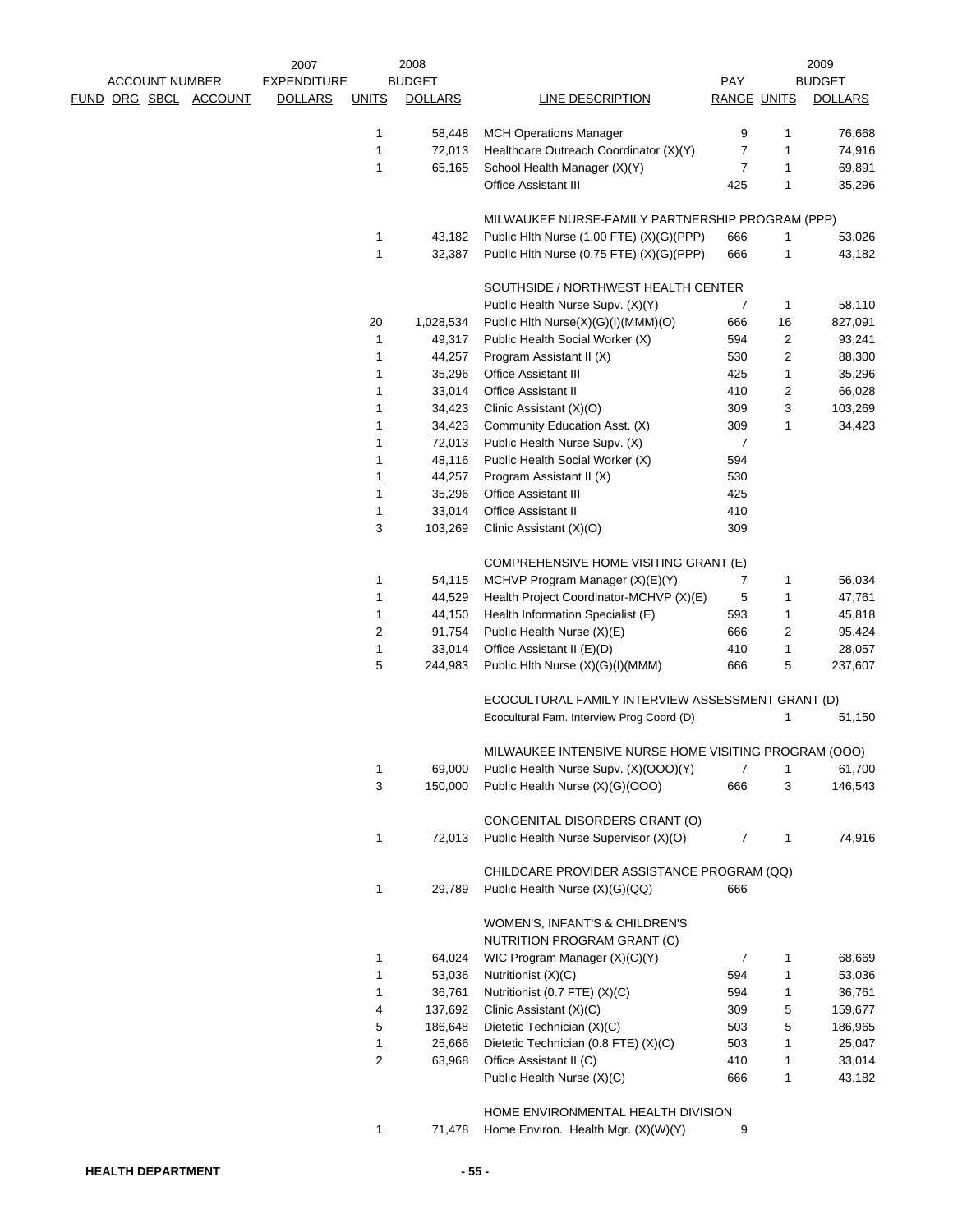|                              | 2007               |                | 2008           |                                                                    |                    |   | 2009           |
|------------------------------|--------------------|----------------|----------------|--------------------------------------------------------------------|--------------------|---|----------------|
| <b>ACCOUNT NUMBER</b>        | <b>EXPENDITURE</b> |                | <b>BUDGET</b>  |                                                                    | PAY                |   | <b>BUDGET</b>  |
| <u>FUND ORG SBCL ACCOUNT</u> | <b>DOLLARS</b>     | <u>UNITS</u>   | <b>DOLLARS</b> | <b>LINE DESCRIPTION</b>                                            | <b>RANGE UNITS</b> |   | <b>DOLLARS</b> |
|                              |                    |                |                | CHILDHOOD LEAD POISONING PREVENTION PROGRAM (W)                    |                    |   |                |
|                              |                    | $\mathbf{1}$   | 58,529         | Environ. Health Field Supv. (W)(Y)(X)                              | 6                  |   |                |
|                              |                    | $\mathbf{1}$   | 50,589         | Public Health Educator II (X)(W)                                   | 593                |   |                |
|                              |                    | 3              | 148,100        | Lead Risk Assessor II (W)(X)                                       | 541                |   |                |
|                              |                    | $\mathbf{1}$   | 41,232         | Program Assistant II (W)                                           | 530                |   |                |
|                              |                    | $\mathbf{1}$   | 53,941         | Lead Program Information Specialist (W)                            | 558                |   |                |
|                              |                    | $\mathbf{1}$   | 35,296         | Office Assistant III (W)                                           | 425                |   |                |
|                              |                    | $\overline{c}$ | 70,592         | Health Services Assistant II (X)(W)                                | 425                |   |                |
|                              |                    |                |                | CHILDHOOD LEAD DETECTION PROGRAM (Z)                               |                    |   |                |
|                              |                    | $\mathbf{1}$   | 51,705         | Public Health Nurse (X)(G)(Z)                                      | 666                |   |                |
|                              |                    | $\mathbf{1}$   | 51,778         | Environmental Hygienist (Z)(X)                                     | 555                |   |                |
|                              |                    | 1              | 33,329         | Office Assistant III (Z)                                           | 425                |   |                |
|                              |                    | $\mathbf{1}$   | 22,887         | Office Assistant II (Z)                                            | 410                |   |                |
|                              |                    | $\mathbf{1}$   | 30,363         | Lead Hazard Prevention Mgr. (X)(Z)                                 | 7                  |   |                |
|                              |                    |                |                | LEAD POISONING CONTROL PROGRAM                                     |                    |   |                |
|                              |                    | $\mathbf{1}$   | 69,437         | Public Health Nurse Supervisor (X)                                 | 7                  |   |                |
|                              |                    | 3              | 157,066        | Public Health Nurse (X)(G)                                         | 666                |   |                |
|                              |                    | $\mathbf{1}$   | 35,296         | Office Assistant III (TT)                                          | 425                |   |                |
|                              |                    | $\overline{2}$ | 94,222         | Lead Risk Assessor II (X)(TT)                                      | 541                |   |                |
|                              |                    |                |                | CDBG LEAD GRANT (TT)                                               |                    |   |                |
|                              |                    | $\mathbf{1}$   | 58,589         | Lead Project Coordinator (CDBG)(TT)(X)                             | 5                  |   |                |
|                              |                    | 3              | 146,208        | Lead Risk Assessor II (TT)(X)                                      | 530                |   |                |
|                              |                    | $\mathbf{1}$   | 53,034         | Chemist II (TT)                                                    | 642                |   |                |
|                              |                    |                |                | LEAD BASED PAINT HAZARD CONTROL GRANT (GGG)                        |                    |   |                |
|                              |                    | $\mathbf{1}$   | 15,182         | Lead Hazard Prevention Mgr. (X)(GGG)                               | 7                  |   |                |
|                              |                    |                |                | LEAD HAZARD REDUCTION DEMONSTRATION GRANT<br><b>ROUND 13A (OO)</b> |                    |   |                |
|                              |                    | $\mathbf{1}$   | 58,589         | Lead Project Coordinator (X)(OO)                                   | 5                  |   |                |
|                              |                    | $\overline{c}$ | 99,044         | Lead Risk Assessor II (X)(OO)                                      | 541                |   |                |
|                              |                    | $\mathbf{1}$   | 44,257         | Program Assistant II (X)(OO)                                       | 530                |   |                |
|                              |                    | 1              | 33,213         | Health Education Assistant (X)(OO)                                 | 503                |   |                |
|                              |                    | $\mathbf{1}$   | 53,034         | Chemist II (OO)                                                    | 642                |   |                |
|                              |                    | $\mathbf{1}$   | 59,468         | Employee Assistance Coord. (X)(Y)                                  | 4                  | 1 | 61,872         |
|                              |                    |                |                | TOBACCO CONTROL COMMUNITY COALITION II GRANT (T)                   |                    |   |                |
|                              |                    | $\mathbf{1}$   | 59,211         | Tobacco Control Prog. Coord. (T)(X)(Y)                             | 5                  | 1 | 47,110         |
|                              |                    |                |                | ADOLESCENT COMMUNITY HEALTH GRANT (J)                              |                    |   |                |
|                              |                    | $\mathbf{1}$   | 63,396         | Nutritionist Coordinator (X)(J)                                    | 5                  | 1 | 65,952         |
|                              |                    | $\overline{c}$ | 86,364         | Public Health Nurse (X)(G)(J)                                      | 666                | 2 | 97,274         |
|                              |                    | 1              | 43,045         | Public Health Nurse (0.8 FTE) (X)(G)(J)                            | 666                | 1 | 47,178         |
|                              |                    | $\mathbf{1}$   | 54,196         | Public Health Nurse (X)(G)(J)(MMM)(S)                              | 666                | 1 | 54,196         |
|                              |                    | $\mathbf{1}$   | 43,902         | Health Proj. Coordinator-ACHP (J)(X)(Y)                            | 4                  | 1 | 47,089         |
|                              |                    | 1              | 42,478         | Hith Proj Coord-Pin Talk (J)(X)(NNN)(QQQ)                          | 4                  | 1 | 48,041         |
|                              |                    |                |                | PREVENTIVE HEALTH GRANT (I)                                        |                    |   |                |
|                              |                    |                |                | Public Health Educator II (X)(I)(J)                                | 666                | 1 | 50,589         |
|                              |                    | $\mathbf{1}$   | 28,057         | Office Assistant II (I)(J)                                         | 410                | 1 | 33,014         |
|                              |                    | $\mathbf{1}$   | 23,037         | Health Project Coordinator (0.5 FTE)(X)(I)                         | 4                  |   |                |
|                              |                    |                |                | MILWAUKEE BREAST CANCER AWARENESS PROGRAM                          |                    |   |                |
|                              |                    | $\mathbf{1}$   | 72,013         | Well Women's Prog. Mgr. (X)(U)(Y)(GG)                              | 7                  | 1 | 67,395         |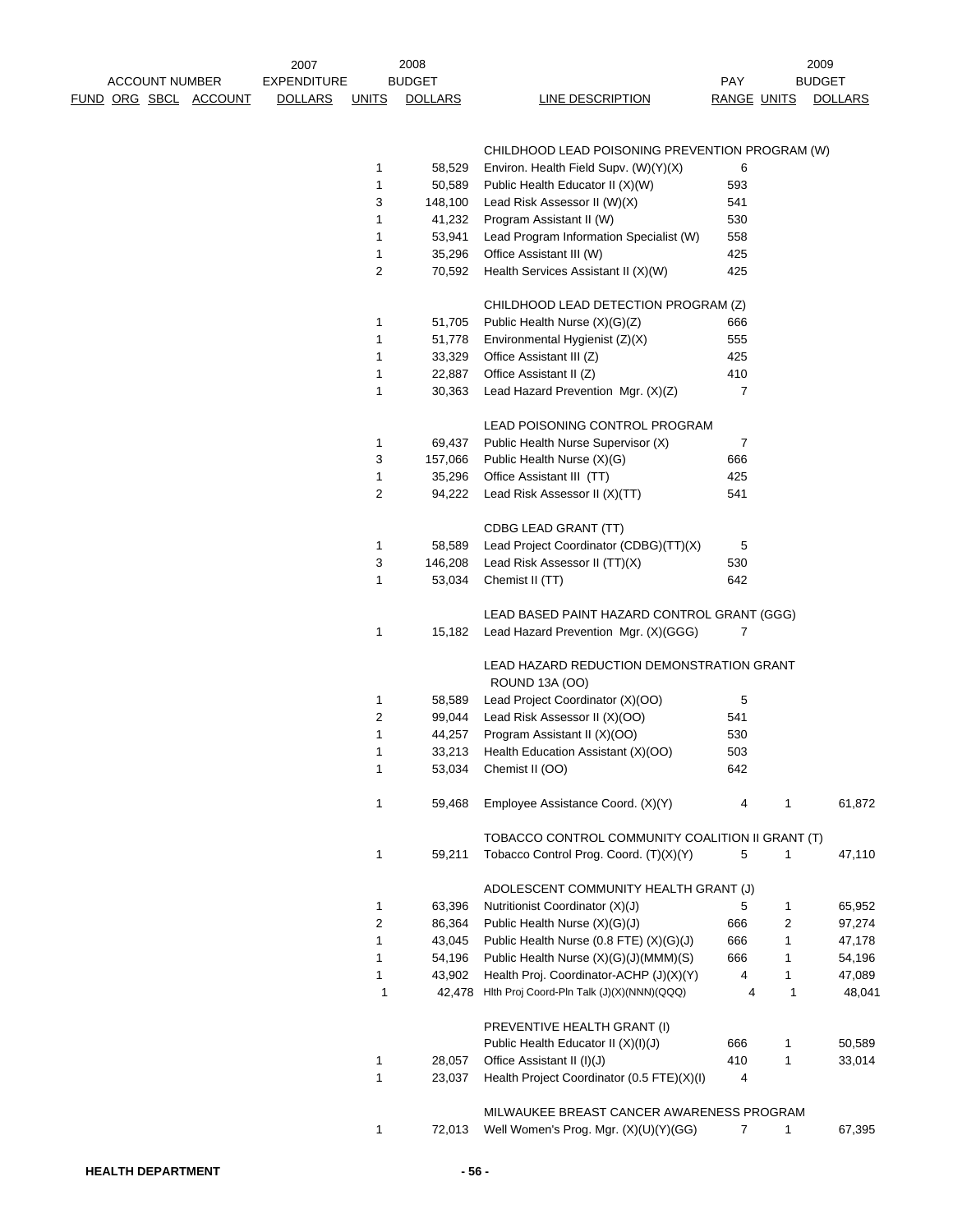|                       | 2007               |              | 2008           |                                                     |                    |              | 2009           |
|-----------------------|--------------------|--------------|----------------|-----------------------------------------------------|--------------------|--------------|----------------|
| <b>ACCOUNT NUMBER</b> | <b>EXPENDITURE</b> |              | <b>BUDGET</b>  |                                                     | <b>PAY</b>         |              | <b>BUDGET</b>  |
| FUND ORG SBCL ACCOUNT | <b>DOLLARS</b>     | <b>UNITS</b> | <b>DOLLARS</b> | LINE DESCRIPTION                                    | <b>RANGE UNITS</b> |              | <b>DOLLARS</b> |
|                       |                    | 1            | 33,014         | Office Assistant II (JJ)(GG)                        | 410                | 1            | 33,013         |
|                       |                    | $\mathbf{1}$ | 53,026         | Public Health Nurse (X)(KK)(G)(GG)(LL)              | 666                | 1            | 53,026         |
|                       |                    | 1            | 50,589         | Public Hlth. Educator II (X)(JJ)(J)(GG)(KK)         | 593                |              |                |
|                       |                    |              |                | MEDICAL ASSISTANCE OUTREACH PROGRAM                 |                    |              |                |
|                       |                    | 1            | 45,280         | Medical Asst. Outreach Coord. (X)(Y)                | 5                  | 1            | 57,872         |
|                       |                    | 3            | 105,888        | Health Access Assistant II (X)(MMM)                 | 425                | 3            | 105,888        |
|                       |                    | $\mathbf{1}$ | 33,014         | Health Access Interpreter (X)                       | 300                | 1            | 33,014         |
|                       |                    | $\mathbf{1}$ | 10,564         | Public Health Educator II (X)(S)(AA)                | 593                | 1            | 50,589         |
|                       |                    |              |                | LABORATORY & EPIDEMIOLOGY SERVICES                  |                    |              |                |
|                       |                    | $\mathbf{1}$ | 119,976        | Public Health Laboratories Dir. (Y)                 | 15                 |              |                |
|                       |                    |              |                | <b>EPIDEMIOLOGY SECTION</b>                         |                    |              |                |
|                       |                    | $\mathbf{1}$ | 81,824         | Epidemiologist (X)(Y)                               | 9                  |              |                |
|                       |                    |              |                | MILWAUKEE FETAL INFANT MORTALITY REVIEW GRANT (M)   |                    |              |                |
|                       |                    | 1            | 43,910         | Health Project Assistant (X)(M)                     | 530                |              |                |
|                       |                    |              |                | DISEASE CONTROL & ENVIRONMENTAL HEALTH DIVISION     |                    |              |                |
|                       |                    |              |                | Dis Cntrl & Env Health Services Dir (X)(Y)          | 13                 | $\mathbf{1}$ | 106,327        |
|                       |                    | 1            | 92,966         | Disease Control & Prevention Mgr. (X)(Y)            | 11                 |              |                |
|                       |                    | 4            | 212,136        | Envir & Dis Contr Spec (X)(CCC)                     | 547                | 3            | 132,585        |
|                       |                    |              |                | HOME ENVIRONMENTAL HEALTH                           |                    |              |                |
|                       |                    |              |                | Home Environ. Health Mgr. (X)(W)(Y)                 | 9                  | 1            | 64,895         |
|                       |                    |              |                | THE HOUSING AND ECONOMIC RECOVERY ACT OF 2008 (EEE) |                    |              |                |
|                       |                    |              |                | Lead Risk Assessor II (EEE)                         | 541                | 1            | 49,056         |
|                       |                    |              |                | CHILDHOOD LEAD POISONING PREVENTION PROGRAM (W)     |                    |              |                |
|                       |                    |              |                | Environ. Health Field Supv. (W)(Y)(X)               | 6                  | 1            | 62,775         |
|                       |                    |              |                | Public Health Educator II (X)(W)                    | 593                | 1            | 50,589         |
|                       |                    |              |                | Lead Risk Assessor II (W)(X)                        | 541                | 3            | 143,278        |
|                       |                    |              |                | Program Assistant II (W)                            | 530                | 1            | 42,452         |
|                       |                    |              |                | Lead Program Information Specialist (W)             | 558                | 1            | 53,941         |
|                       |                    |              |                | Office Assistant III (W)                            | 425                | 1            | 35,296         |
|                       |                    |              |                | Health Services Assistant II (X)(W)                 | 425                | 1            | 35,296         |
|                       |                    |              |                | CHILDHOOD LEAD DETECTION PROGRAM (Z)                |                    |              |                |
|                       |                    |              |                | Lead Hazard Prevention Mgr. (X)(Z)                  | 7                  | 1            | 65,141         |
|                       |                    |              |                | Public Health Nurse (X)(G)(Z)                       | 666                | 1            | 53,026         |
|                       |                    |              |                | Environmental Hygienist (Z)(X)                      | 555                | 1            | 51,778         |
|                       |                    |              |                | Health Services Assistant (X)(Z)                    | 425                | 1            | 35,296         |
|                       |                    |              |                | Office Assistant III (Z)                            | 425                | 1            | 34,101         |
|                       |                    |              |                | LEAD POISONING CONTROL PROGRAM (CDBG)               |                    |              |                |
|                       |                    |              |                | Public Health Nurse Supervisor (X)(Y)(TT)           | 7                  | 1            | 74,479         |
|                       |                    |              |                | Public Health Nurse (X)(G)(TT)                      | 666                | 3            | 158,365        |
|                       |                    |              |                | CDBG LEAD GRANT (TT)                                |                    |              |                |
|                       |                    |              |                | Lead Proj. Coordinator (CDBG)(TT)(X)(Y)             | 5                  | 1            | 62,847         |
|                       |                    |              |                | Lead Risk Assessor II (TT)(X)                       | 530                | 5            | 247,144        |
|                       |                    |              |                | Chemist II (TT)                                     | 642                | 1            | 53,034         |
|                       |                    |              |                | Office Assistant III (TT)                           | 425                | 1            | 35,296         |
|                       |                    |              |                | Health Services Assistant (X) (TT)                  | 425                | 1            | 34,101         |
|                       |                    |              |                | Office Assistant II (TT)                            | 410                | 1            | 25,742         |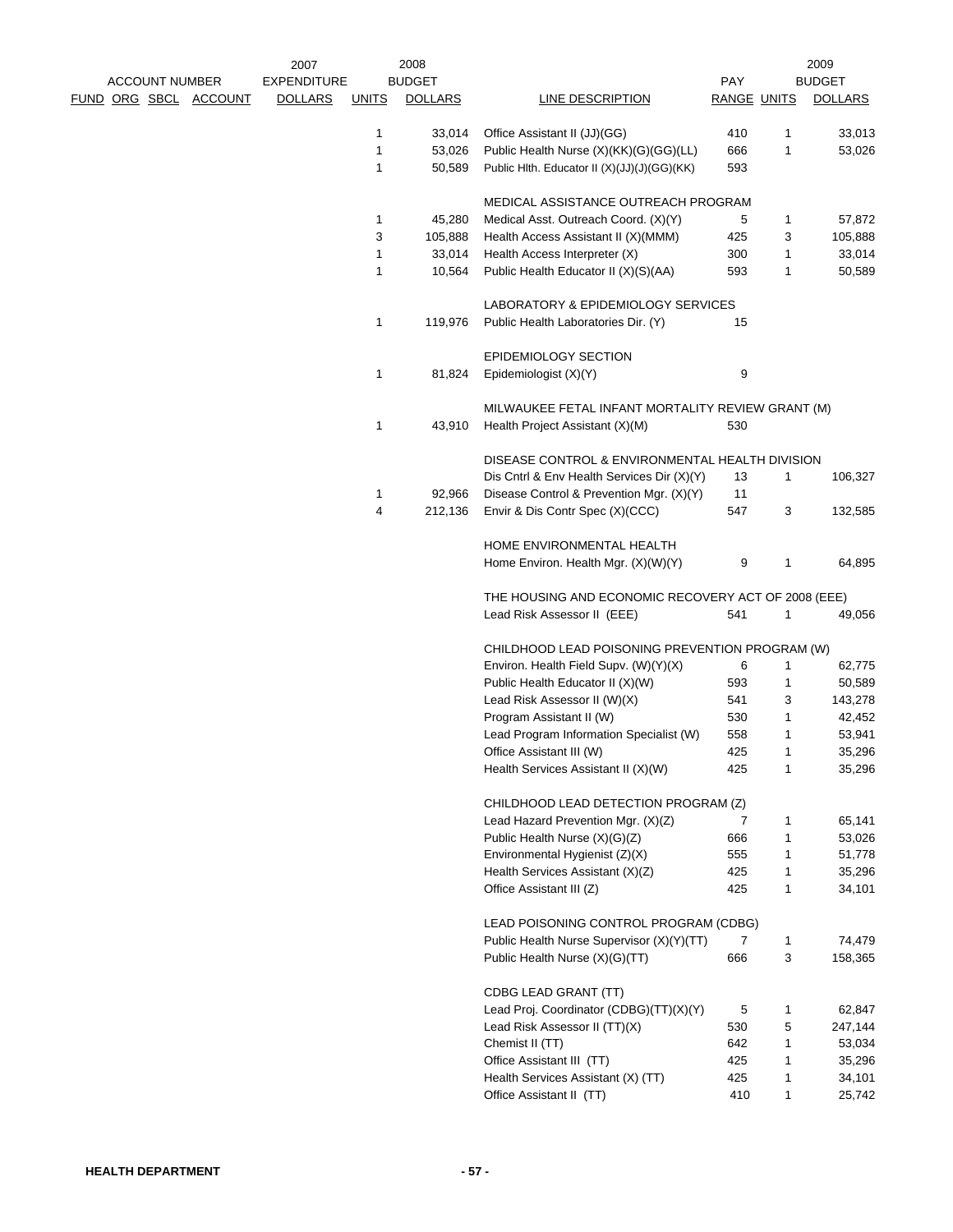|  | <b>ACCOUNT NUMBER</b> |                       | 2007<br><b>EXPENDITURE</b> |              | 2008<br><b>BUDGET</b> |                                                                       | PAY                |        | 2009<br><b>BUDGET</b> |
|--|-----------------------|-----------------------|----------------------------|--------------|-----------------------|-----------------------------------------------------------------------|--------------------|--------|-----------------------|
|  |                       | FUND ORG SBCL ACCOUNT | <b>DOLLARS</b>             | <b>UNITS</b> | <b>DOLLARS</b>        | <b>LINE DESCRIPTION</b>                                               | <b>RANGE UNITS</b> |        | <b>DOLLARS</b>        |
|  |                       |                       |                            |              |                       | LEAD HAZARD REDUCTION DEMONSTRATION GRANT<br><b>ROUND 13A (OO)</b>    |                    |        |                       |
|  |                       |                       |                            |              |                       | Lead Project Coordinator (X)(OO)                                      | 5                  | 1      | 62,847                |
|  |                       |                       |                            |              |                       | Lead Risk Assessor II (X)(OO)                                         | 541                | 2      | 99,044                |
|  |                       |                       |                            |              |                       | Program Assistant II (X)(OO)                                          | 530                | 1      | 44,150                |
|  |                       |                       |                            |              |                       | Health Services Assistant (X)(OO)                                     | 503                | 1      | 33,959                |
|  |                       |                       |                            |              |                       | Chemist II (OO)                                                       | 642                | 1      | 53,034                |
|  |                       |                       |                            |              |                       |                                                                       |                    |        |                       |
|  |                       |                       |                            |              |                       | CONSUMER ENVIRONMENTAL HEALTH                                         |                    |        |                       |
|  |                       |                       |                            |              |                       | Environmental Health Prog Supv (X)(Y)                                 | 7                  | 1      | 74,916                |
|  |                       |                       |                            |              |                       | Environmental Health Supervisor (X)(Y)                                | 6                  | 1      | 70,304                |
|  |                       |                       |                            |              |                       | Environmental Specialist Supvr. (X)(Y)                                | 4                  | 1      | 54,877                |
|  |                       |                       |                            |              |                       | Environ. Health Coordinator (X)(Y)                                    | 553                | 1      | 43,910                |
|  |                       |                       |                            |              |                       | Environmental Health Specialist II (X)                                | 541                | 19     | 888,564               |
|  |                       |                       |                            |              |                       | Program Assistant I                                                   | 445                | 1      | 41,715                |
|  |                       |                       |                            |              |                       | <b>Office Assistant III</b>                                           | 425                | 2      | 70,278                |
|  |                       |                       |                            |              |                       | BIOTERRORISM-CDC PUBLIC HEALTH<br>PREPAREDNESS GRANT (A)              |                    |        |                       |
|  |                       |                       |                            |              |                       | Infectious Dis. Epidemiologist (A)(X)(Y)                              | 10                 | 1      | 75,546                |
|  |                       |                       |                            | 1            | 57,662                | Pub Hith Emer Resp Plan Coord (A)(P)(X)(Y)                            | $\overline{7}$     | 1      | 61,844                |
|  |                       |                       |                            |              |                       | Telecomm. Analyst-Assoc. (A)(X)(Y)                                    | 6                  | 1      | 57,550                |
|  |                       |                       |                            |              |                       |                                                                       |                    |        |                       |
|  |                       |                       |                            |              |                       | BIOTERRORISM GRANT CRI / PANDEMIC FLU (P)                             |                    |        |                       |
|  |                       |                       |                            | 1            |                       | Hlth Proj Coord-Emerg Prepar (A)(P)(X)(Y)                             | 4                  | 1      | 47,425                |
|  |                       |                       |                            | 1            | 67,000<br>44,215      | Epidemiologist (P)(DD)(A)(X)<br>Health Project Coordinator-CRI (P)(X) | 9<br>4             |        |                       |
|  |                       |                       |                            | 1            | 44,215                | Health Proj. Coord-Immunizations (P)                                  | 4                  |        |                       |
|  |                       |                       |                            | 1            | 54,196                | Public Health Nurse (X)(G)(P)                                         | 666                |        |                       |
|  |                       |                       |                            | 1            | 53,651                | Telecommunications Analyst-Assoc. (P)                                 | 6                  |        |                       |
|  |                       |                       |                            |              |                       |                                                                       |                    |        |                       |
|  |                       |                       |                            |              |                       | SEXUALLY TRANSMITTED DISEASE CLINIC                                   |                    |        |                       |
|  |                       |                       |                            | 1            | 51,440                | Commun & Infect. Dis. Prog. Sup. (X)(Y)                               | 7                  | 1      | 68,338                |
|  |                       |                       |                            | 5            | 256,456               | Public Health Nurse (X)(G)                                            | 666                | 5      | 267,080               |
|  |                       |                       |                            | 1            | 50,589                | Public Health Educator II (X)                                         | 593                | 1      | 50,589                |
|  |                       |                       |                            | 1            | 44,257                | Program Assistant II                                                  | 530                | 1      | 44,150                |
|  |                       |                       |                            | 1            | 35,296                | Office Assistant III (F)                                              | 425                | 1      | 35,296                |
|  |                       |                       |                            | 1<br>1       | 19,808<br>35,296      | <b>Office Assistant II</b><br>Office Assistant III                    | 410<br>425         | 1      | 19,812                |
|  |                       |                       |                            | 1            | 53,034                | Microbiologist II (F)                                                 | 642                | 2<br>1 | 70,592<br>53,034      |
|  |                       |                       |                            | 9            | 356,075               | Communicable Disease Specialist (X)(F)                                | 530                | 9      | 374,017               |
|  |                       |                       |                            |              |                       |                                                                       |                    |        |                       |
|  |                       |                       |                            |              |                       | HIV WOMEN'S PROJECT (L)                                               |                    |        |                       |
|  |                       |                       |                            | 3            | 157,506               | Public Health Nurse (X)(G)(L)                                         | 666                | 3      | 138,285               |
|  |                       |                       |                            |              |                       | WEINHARDT COMPUTERIZED HIV INTERVENTION GRANT (AAA)                   |                    |        |                       |
|  |                       |                       |                            | 1            | 63,537                | Nurse Practitioner (AAA)(X)(BBB)                                      | 670                | 1      | 63,537                |
|  |                       |                       |                            |              |                       |                                                                       |                    |        |                       |
|  |                       |                       |                            | 1            | 63,129                | TUBERCULOSIS CONTROL UNIT<br>Commun. & Infect. Dis. Prog. Sup. (X)(Y) | 7                  | 1      | 67,791                |
|  |                       |                       |                            | 3            | 148,078               | Public Health Nurse (X)(G)                                            | 666                | 3      | 154,790               |
|  |                       |                       |                            | 1            | 29,065                | <b>Office Assistant II</b>                                            | 410                | 1      | 30,104                |
|  |                       |                       |                            | 1            | 20,164                | Radiologic Technologist (X)                                           | 530                | 1      | 20,381                |
|  |                       |                       |                            | 1            | 32,995                | Pub. Hith Aide Tuberculosis Cntrl (MM)(X)                             | 305                | 1      | 32,995                |
|  |                       |                       |                            |              |                       |                                                                       |                    |        |                       |
|  |                       |                       |                            |              |                       | HEPATITIS B IMMUNIZATION GRANT (HH)                                   |                    |        |                       |
|  |                       |                       |                            | 1            | 32,327                | Health Interpreter Aide (X)(HH)(BB)                                   | 300                | 1      | 32,327                |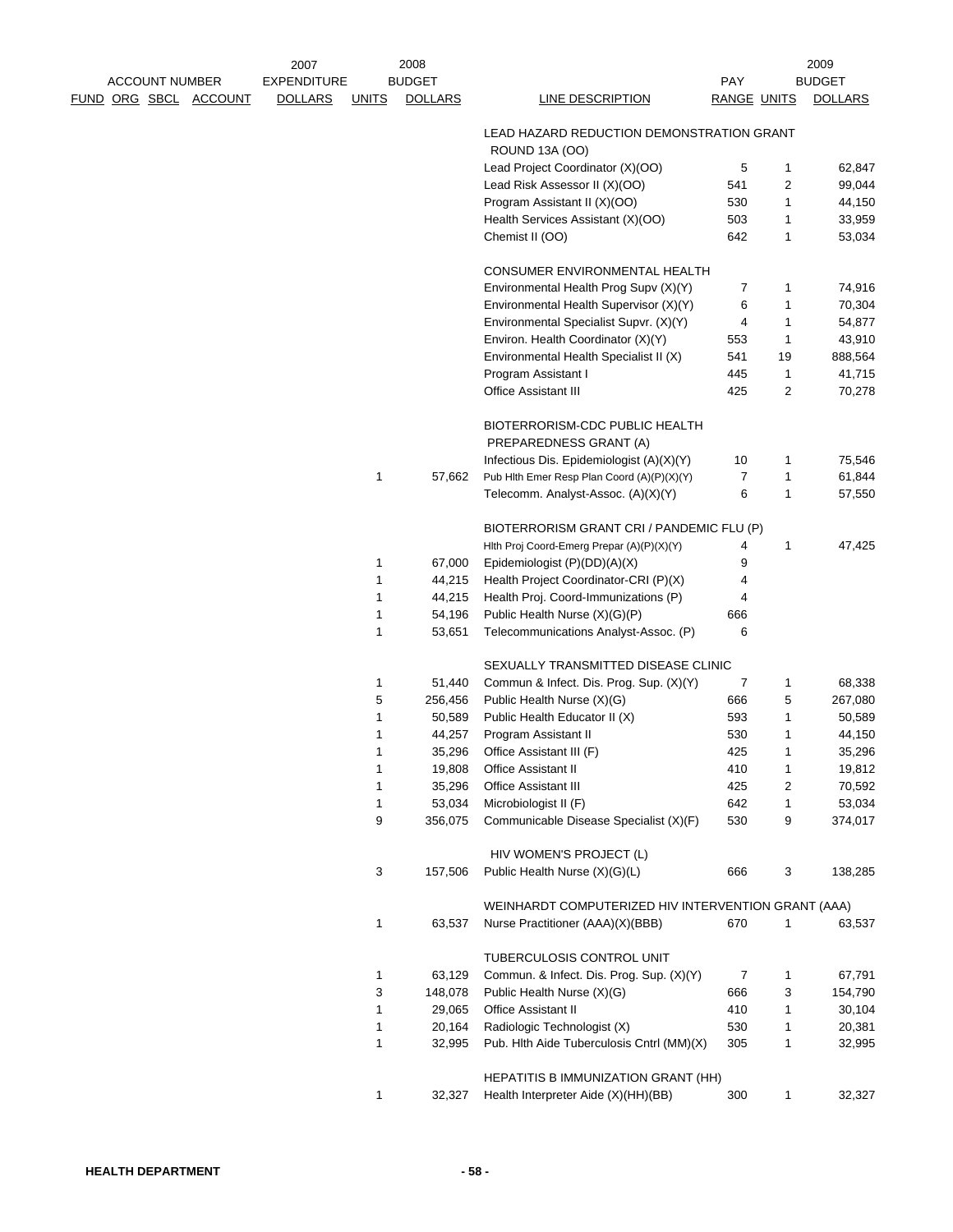|                       |                       | 2007               |                | 2008           |                                                    |                    |                | 2009           |
|-----------------------|-----------------------|--------------------|----------------|----------------|----------------------------------------------------|--------------------|----------------|----------------|
| <b>ACCOUNT NUMBER</b> |                       | <b>EXPENDITURE</b> |                | <b>BUDGET</b>  |                                                    | PAY                |                | <b>BUDGET</b>  |
|                       | FUND ORG SBCL ACCOUNT | <b>DOLLARS</b>     | <b>UNITS</b>   | <b>DOLLARS</b> | <b>LINE DESCRIPTION</b>                            | <b>RANGE UNITS</b> |                | <b>DOLLARS</b> |
|                       |                       |                    |                |                | COMMUNICABLE DISEASE DIVISION                      |                    |                |                |
|                       |                       |                    | 6              | 307,302        | Public Hlth Nurse (X)(G)(I)(MMM)                   | 666                | 6              | 311,208        |
|                       |                       |                    |                |                |                                                    |                    |                |                |
|                       |                       |                    | $\mathbf{1}$   | 35,296         | SURVNET GRANT (V)<br>Office Assistant III (V)      | 425                | 1              | 35,296         |
|                       |                       |                    |                |                |                                                    |                    |                |                |
|                       |                       |                    |                |                | URBAN AREAS SECURITY INITIATIVES PROG. GRANT (FFF) |                    |                |                |
|                       |                       |                    | $\mathbf{1}$   | 44,215         | Hith Proj Coord-Emerg Prepar(X)(Y)(FFF)            | 4                  | 1              | 61,867         |
|                       |                       |                    |                |                | IMMUNIZATION ACTION PLAN GRANT (DD)                |                    |                |                |
|                       |                       |                    |                |                | Hith Proj Coord-Immun (X)(Y)(A)(DD)(EE)            | 4                  | 1              | 54,544         |
|                       |                       |                    | $\mathbf{1}$   | 53,794         | Public Health Nurse (X)(G)(DD)(YY)                 | 666                | 1              | 54,196         |
|                       |                       |                    | $\mathbf{1}$   | 41,715         | Program Assistant I (DD)                           | 460                | 1              | 41,715         |
|                       |                       |                    |                |                |                                                    |                    |                |                |
|                       |                       |                    |                |                | CHILDHOOD IMMUNIZATION DISPARITIES GRANT (YY)      |                    |                |                |
|                       |                       |                    | 1              | 47,363         | Health Information Specialist (X)(YY)              | 558                | 1              | 41,791         |
|                       |                       |                    | $\overline{c}$ | 108,002        | Public Health Nurse (X)(G)(YY)(DD)                 | 666                | 2              | 109,168        |
|                       |                       |                    | 1              | 15,902         | Office Assistant II (0.5 FTE)(YY)                  | 410                | 1              | 15,522         |
|                       |                       |                    |                |                | SCHOOL READINESS IMMUNIZATION INITIATIVE           |                    |                |                |
|                       |                       |                    | 1              | 44,257         | Health Project Assistant (X)                       | 530                | 1              | 44,150         |
|                       |                       |                    | $\mathbf{1}$   | 43,182         | Public Health Nurse (G)(X)                         | 666                | 1              | 50,790         |
|                       |                       |                    |                |                |                                                    |                    |                |                |
|                       |                       |                    |                |                | LABORATORY SERVICES DIVISION                       |                    |                |                |
|                       |                       |                    |                |                | Public Health Laboratories Dir. (Y)                | 15                 | 1              | 124,826        |
|                       |                       |                    | $\mathbf{1}$   | 67,631         | Lab Information Systems Specialist                 | 646                | 1              | 67,631         |
|                       |                       |                    | $\mathbf{1}$   | 37,568         | Laboratory Assistant II                            | 335                | 1              | 37,568         |
|                       |                       |                    |                |                | Program Assistant I                                | 460                | 1              | 41,715         |
|                       |                       |                    | 1              | 38,474         | Office Assistant IV                                | 445                |                |                |
|                       |                       |                    | $\mathbf{1}$   | 33,014         | Office Assistant II                                | 410                | 1              | 33,014         |
|                       |                       |                    |                |                | CHEMICAL DIVISION                                  |                    |                |                |
|                       |                       |                    | $\mathbf{1}$   | 61,355         | Chemist III                                        | 644                | 1              | 61,355         |
|                       |                       |                    |                |                |                                                    |                    |                |                |
|                       |                       |                    |                |                | VIROLOGICAL DIVISION                               |                    |                |                |
|                       |                       |                    | 1              | 74,359         | Chief Molecular Scientist (Y)                      | 12                 | 1              | 79,758         |
|                       |                       |                    | 1              | 61,355         | Virologist III                                     | 644                | 1              | 61,355         |
|                       |                       |                    | $\mathbf{2}$   | 106,068        | Virologist II                                      | 642                | 2              | 106,068        |
|                       |                       |                    |                |                | MICROBIOLOGICAL DIVISION                           |                    |                |                |
|                       |                       |                    | $\mathbf{1}$   | 99,074         | Chief Microbiologist (Y)                           | 12                 | 1              | 103,080        |
|                       |                       |                    |                |                | Lead Microbiologist                                | 646                | 1              | 56,388         |
|                       |                       |                    | $\mathbf{3}$   | 175,744        | Microbiologist III                                 | 644                | 2              | 113,382        |
|                       |                       |                    | 4              | 198,878        | Microbiologist II                                  | 642                | 4              | 198,878        |
|                       |                       |                    | $\mathbf{2}$   | 75,749         | Medical Laboratory Technician                      | 635                | $\overline{2}$ | 77,623         |
|                       |                       |                    |                |                | BIOTERRORISM FOCUS C (Q)                           |                    |                |                |
|                       |                       |                    | $\mathbf{1}$   | 57,833         | Microbiologist III (Q)                             | 644                |                |                |
|                       |                       |                    |                |                |                                                    |                    |                |                |
|                       |                       |                    |                |                | <b>AUXILIARY POSITIONS</b>                         |                    |                |                |
|                       |                       |                    | 11             |                | Public Health Nurse (G)                            | 666                | 11             |                |
|                       |                       |                    | $\mathbf{1}$   |                | Nutritionist (X)                                   | 594                | 1              |                |
|                       |                       |                    | $\mathbf{1}$   |                | Public Health Educator II (X)                      | 593                | 1              |                |
|                       |                       |                    | $\overline{c}$ |                | Environmental Health Spec. II (X)                  | 541                | 2              |                |
|                       |                       |                    | 1              |                | Public Health Aide (X)                             | 305                | 1              |                |
|                       |                       |                    | 1              |                | Dietetic Technician (X)                            | 503                | 1              |                |
|                       |                       |                    | 3              |                | <b>Office Assistant II</b>                         | 410                | 3              |                |
|                       |                       |                    | 1              |                | Clinic Assistant (X)                               | 309                | 1              |                |
|                       |                       |                    | $\mathbf{1}$   |                | <b>Delivery Driver</b>                             | 355                | 1              |                |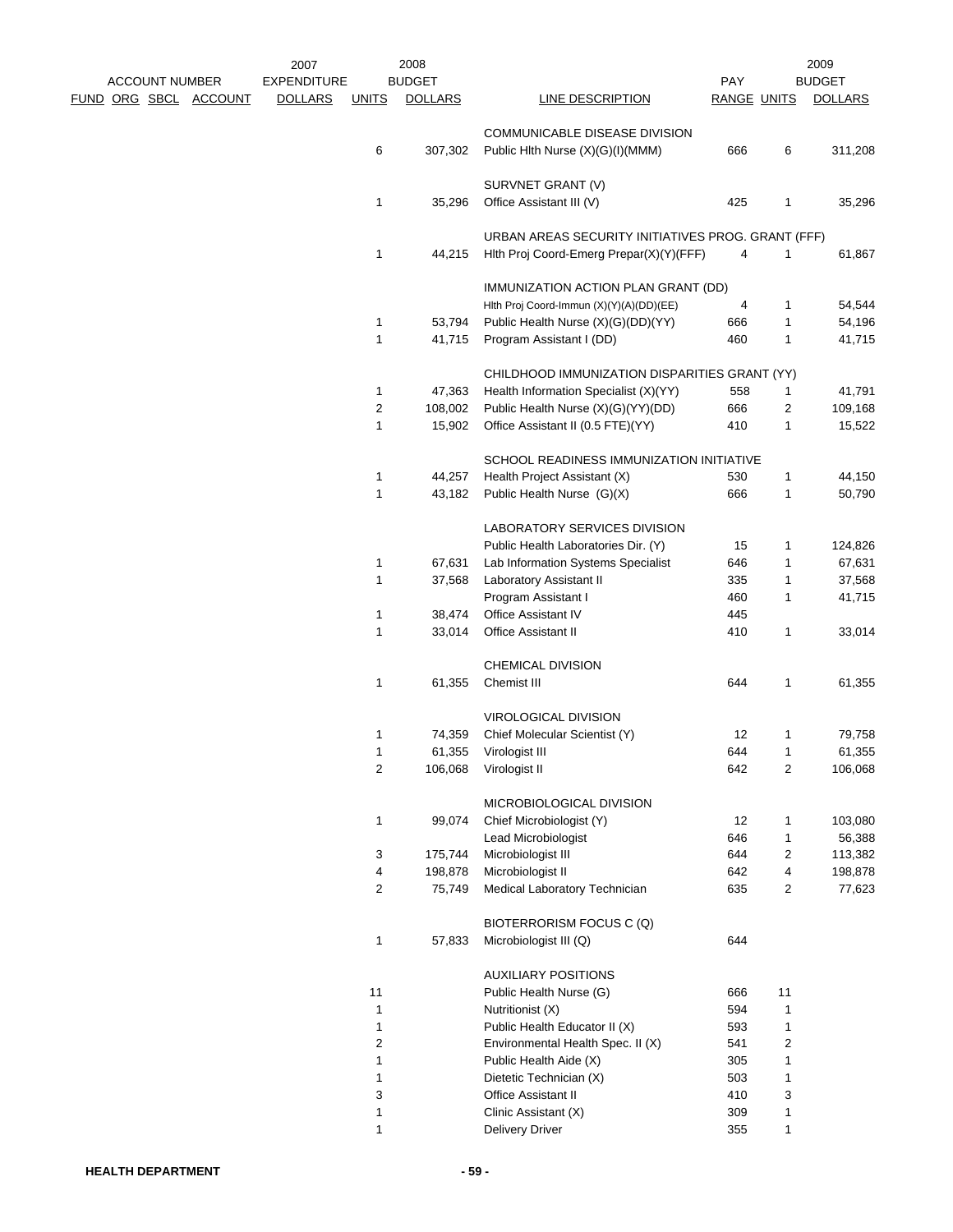|      |                       |                       | 2007               |              | 2008           |                                                                                                                                                                                                                                                                                                                                                                                                                                 |             |        | 2009           |
|------|-----------------------|-----------------------|--------------------|--------------|----------------|---------------------------------------------------------------------------------------------------------------------------------------------------------------------------------------------------------------------------------------------------------------------------------------------------------------------------------------------------------------------------------------------------------------------------------|-------------|--------|----------------|
|      | <b>ACCOUNT NUMBER</b> |                       | <b>EXPENDITURE</b> |              | <b>BUDGET</b>  |                                                                                                                                                                                                                                                                                                                                                                                                                                 | PAY         |        | <b>BUDGET</b>  |
|      |                       | FUND ORG SBCL ACCOUNT | <b>DOLLARS</b>     | <u>UNITS</u> | <b>DOLLARS</b> | <b>LINE DESCRIPTION</b>                                                                                                                                                                                                                                                                                                                                                                                                         | RANGE UNITS |        | <b>DOLLARS</b> |
|      |                       |                       |                    | 1            | 8,500          | Custodial Worker II/City Laborer                                                                                                                                                                                                                                                                                                                                                                                                | 215         | 1      | 8,500          |
|      |                       |                       |                    | 312          | 13,939,613     | <b>Total Before Adjustments</b>                                                                                                                                                                                                                                                                                                                                                                                                 |             | 306    | 13,904,569     |
|      |                       |                       | 51,906             |              | 27,000         | Salary & Wage Rate Changes<br>Overtime Compensated*                                                                                                                                                                                                                                                                                                                                                                             |             |        | 27,000         |
|      |                       |                       |                    |              | (393, 826)     | Personnel Cost Adjustment                                                                                                                                                                                                                                                                                                                                                                                                       |             |        | (387, 405)     |
|      |                       |                       |                    |              | 17,000         | Other                                                                                                                                                                                                                                                                                                                                                                                                                           |             |        |                |
|      |                       |                       |                    | 312          | 13,589,787     | Gross Salaries & Wages Total                                                                                                                                                                                                                                                                                                                                                                                                    |             | 306    | 13,544,164     |
|      |                       |                       |                    |              | (10,000)       | Reimbursable Services Deduction<br>Capital Improvements Deduction                                                                                                                                                                                                                                                                                                                                                               |             |        | (98, 389)      |
|      |                       |                       |                    |              | (5, 163, 627)  | Grant and Aids Deduction                                                                                                                                                                                                                                                                                                                                                                                                        |             |        | (5,224,191)    |
| 0001 | 3810 R999             | 006000                | 8,260,595          | 312          | 8,416,160      | NET SALARIES & WAGES TOTAL*                                                                                                                                                                                                                                                                                                                                                                                                     |             | 306    | 8,221,584      |
|      |                       |                       |                    | 164.18       |                | <b>O&amp;M FTE'S</b>                                                                                                                                                                                                                                                                                                                                                                                                            |             | 166.06 |                |
|      |                       |                       |                    | 110.80       |                | <b>NON-O&amp;M FTE'S</b>                                                                                                                                                                                                                                                                                                                                                                                                        |             | 106.05 |                |
|      |                       |                       |                    |              |                | (A) To expire 12/31/08 unless the CDC Public Health Preparedness<br>Grant is extended. Public Health Emergency Response Planning<br>Coordinator also partially funded by the Bioterrorism-Focus<br>CRI/Pandemic Influenza Grant. Also partially funds Health<br>Project Coordinator Emergency Preparedness and Health<br>Project Coordinator--Immunizations.<br>(C) To expire 12/31/08 unless the Women's Infant's & Children's |             |        |                |
|      |                       |                       |                    |              |                | Grant available from the Wisconsin Dept. of Health and Family<br>Services is extended.                                                                                                                                                                                                                                                                                                                                          |             |        |                |
|      |                       |                       |                    |              |                | (D) To expire 3/26/09 unless the Ecocultural Family Interview<br>Assessment Grant from the University of Wisconsin<br>School and Public Health is extended.                                                                                                                                                                                                                                                                     |             |        |                |
|      |                       |                       |                    |              |                | (E) To expire 12/31/08 unless the Comprehensive Home<br>Visiting grant is extended.                                                                                                                                                                                                                                                                                                                                             |             |        |                |
|      |                       |                       |                    |              |                | (F) To expire 12/31/08 unless the Sexually Transmitted Disease Grant,<br>available from the State of Wisconsin Division of Health and<br>Family Services, is extended.                                                                                                                                                                                                                                                          |             |        |                |
|      |                       |                       |                    |              |                | (G) The Health Department is authorized to underfill up to 10% of<br>the authorized Public Health Nurse positions with Public Health<br>Nurse Interns.                                                                                                                                                                                                                                                                          |             |        |                |
|      |                       |                       |                    |              |                | (I) To expire 12/31/08 unless the Preventive Health Grant,<br>is extended.                                                                                                                                                                                                                                                                                                                                                      |             |        |                |
|      |                       |                       |                    |              |                | (J) To expire 12/31/08 unless the Adolescent Community Health<br>Grant is extended. Partially funds one position of Office<br>Assistant II and Public Health Educator II.                                                                                                                                                                                                                                                       |             |        |                |
|      |                       |                       |                    |              |                | (L) To expire 7/31/09 unless the HIV Women's Project Grant<br>available from the Medical College of Wisconsin, is extended.                                                                                                                                                                                                                                                                                                     |             |        |                |
|      |                       |                       |                    |              |                | (M) To expire 5/31/09 unless the Milwaukee Fetal Infant Mortality<br>Review Grant, available from the Black Health Coalition of<br>Wisconsin is extended.                                                                                                                                                                                                                                                                       |             |        |                |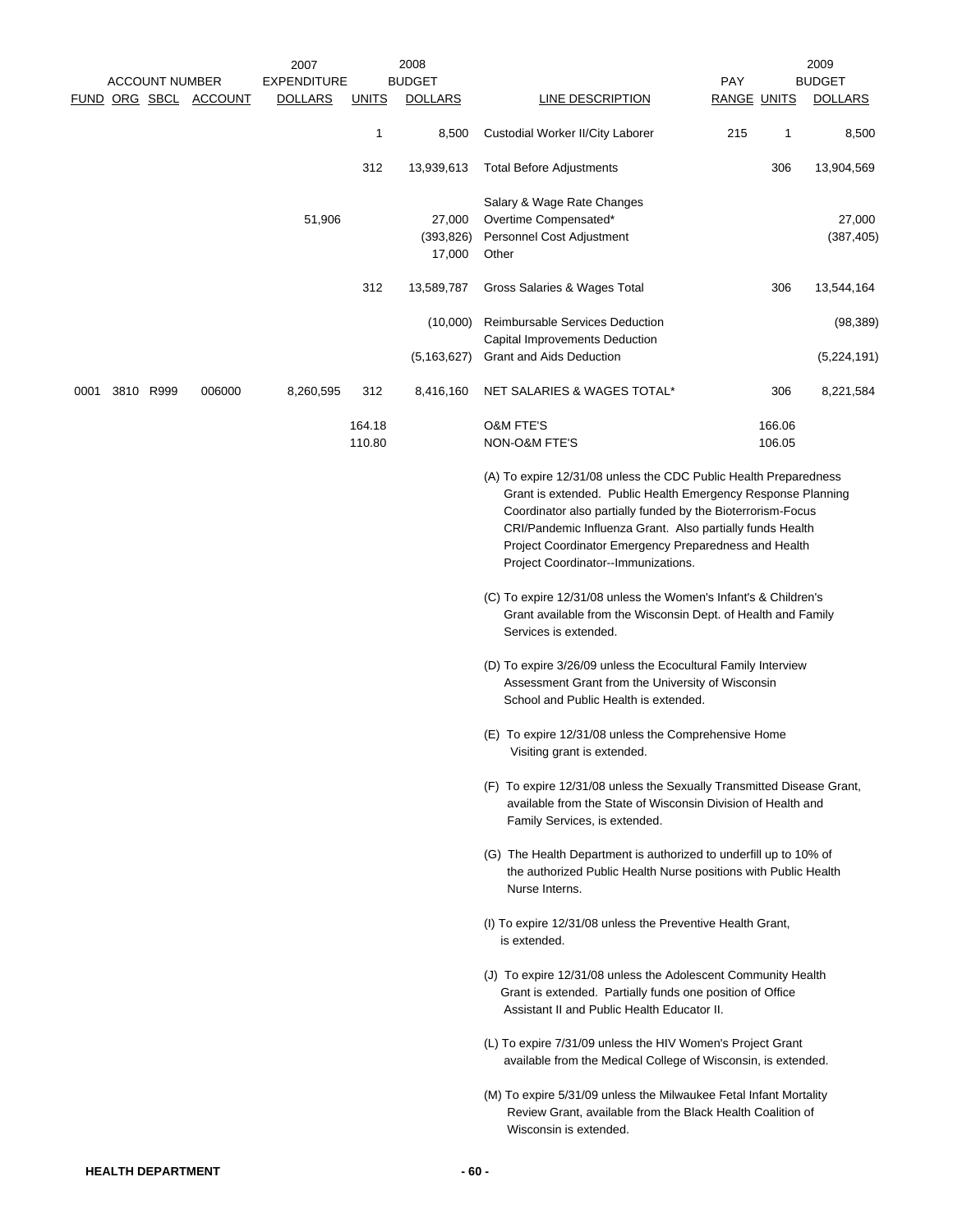- (O) To expire 6/30/09 unless Congenital Disorders Grant is extended. Also partially funds one position of Public Health Nurse.
- (P) To expire 8/31/09 unless the Bioterrorism-Focus CRI Grant is extended. Also partially funds a Public Health Emergency Response Planning Coordinator.
- (Q) To expire 8/31/08 unless the Bioterrorism Lab Grant available from the Wisconsin State Lab of Hygiene is extended.
- (S) To expire 4/16/08 unless the Medical Assistance Outreach Grant is extended. Partially funds one position of Public Health Educator II.
- (T) To expire 12/31/08 unless the Tobacco Control Community Coalition II Grant, available from the State of Wisconsin Division of Health and Family Services is extended.
- (U) To expire 6/30/09 unless the Breast Cancer Awareness Grant available from the State of Wisconsin Division of Health and Family Services is extended.
- (V) To expire 12/31/08 unless the SURVNET Grant available from the Wisconsin Division of Health and Family Services, is extended.
- (W) To expire 6/30/09 unless the Childhood Lead Poisoning Prevention Grant is extended.
- (X) Private Auto Allowance May Be Paid Pursuant to Section 350-183 of The Milwaukee Code.
- (Y) Required to file a Statement of Economic Interests in accordance with the Milwaukee Code of Ordinances Chapter 303-Code of Ethics.
- (Z) To expire 12/31/08 unless the Childhood Lead Detection Grant available from the State of Wisconsin Division of Health and Family Services is extended.
- (AA) To expire 10/31/08 unless the Medical Assistance Outreach BadgerCare Plus Grant from Community Advocates is extended.
- (BB) To expire 9/30/09 unless the Refugee Health Screening Grant is extended. Partially funds Health Interpreter Aide position.
- (DD) To expire 12/31/08 unless the Immunization Action Plan Grant is extended.
- (EE) To expire 2/28/09 unless the Community Health Improvement in Metcalfe Park and Concordia Save Lives Immunize Grant from the Medical College of Wisconsin is extended. Partially funds Health Project Coordinator Immunizations position.
- (GG) To expire 12/31/09 unless the Breast Cancer Awareness--Milwaukee Foundation Grant from the Milwaukee Foundation is extended.
- (HH) To expire 12/31/08 unless the Hepatitis B Immunization Program Grant is extended. A portion of the Health Interpreter Aide may be funded by other sources.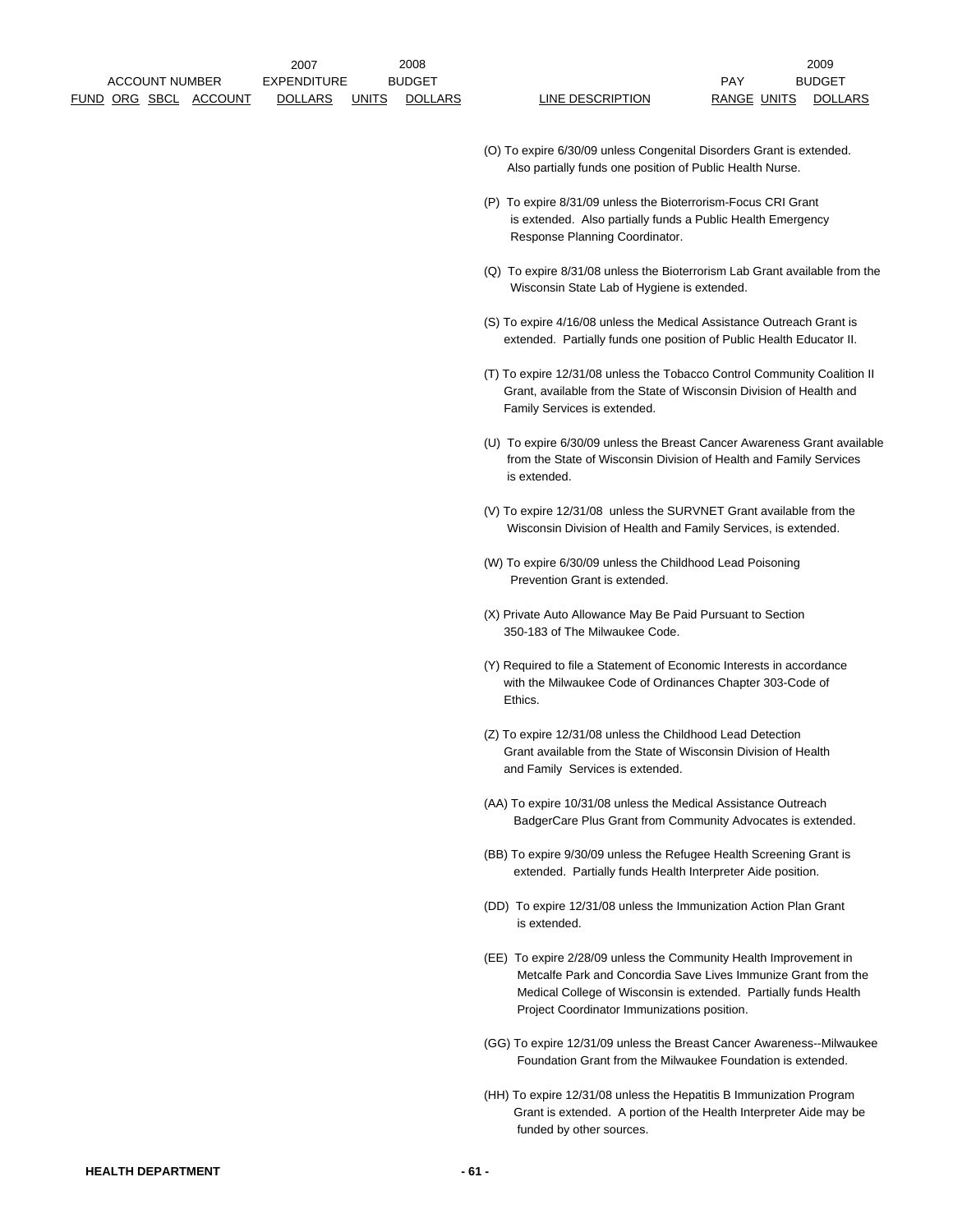- (JJ) To expire 6/30/09 unless the Breast and Cervical Cancer Screening Grant, available from the State of Wisconsin Division of Health and Family Services, is extended.
- (KK) To expire 12/31/08 unless the MBCAP-Well Women Grant is extended
- (LL) To expire 6/30/09 unless the Breast and Cervical Cancer Case Management Grant, from the State of Wisconsin Division of Health and Family Services, is extended.
- (MM) Position offset by Medicaid funding from the State of Wisconsin.
- (OO) To expire 12/31/09 unless the Lead Hazard Reduction Demonstration Grant - Round 13A from the U.S. Department of Housing and Urban Development is extended.
- (TT) To expire 12/31/08 unless the CDBG Lead Grant is extended.
- (YY) To expire 9/29/09 unless the Childhood Immunization Disparities Grant is extended.
- (AAA) To expire 3/31/09 unless the Weinhardt Computerized HIV Intervention Grant is extended.
- (BBB) To expire 12/31/08 unless the Dual Protection Partnership Initiative from the State of Wisconsin Division of Public Health Family Planning Program and The Family Health Planning Services.
- (CCC) To expire 9/30/08 unless the Beach Monitoring Grant is extended. One position partially funded by the Beach Monitoring Grant.
- (EEE) To expire unless the Housing and Economic Recovery Act of 2008 is extended.
- (FFF) To expire 6/30/10 unless the Urban Areas Security Initiative Program grant available from the U.S.Dept. of Homeland Security is extended.
- (MMM) To expire 12/31/08 unless the Early Identification and Detection of Pregnancy Grant is extended.
- (NNN) To expire 12/28/08 unless the Plaintalk Initiative United Way is extended. Partially funds one position of Program Coordinator - Plaintalk.
- (OOO) To expire 12/31/08 unless the Milwaukee Intensive Nurse Home Visiting Program and MHD Center for Health Equity grants from Columbia St. Mary's is extended.
- (PPP) To expire 3/26/09 unless the Milwaukee Nurse-Family Partnership Program from the University of Wisconsin - School of Medicine and Public Health is extended.
- (QQQ) To expire 3/31/09 unless the Plain Talk Milwaukee Foundation is extended. Partially funds one position of Health Project Coordinator-Plain Talk.
- (RRR) To expire 12/31/08 unless the Plain Talk Milwaukee Initiative Pettit Foundation Grant is extended. Partially funds one position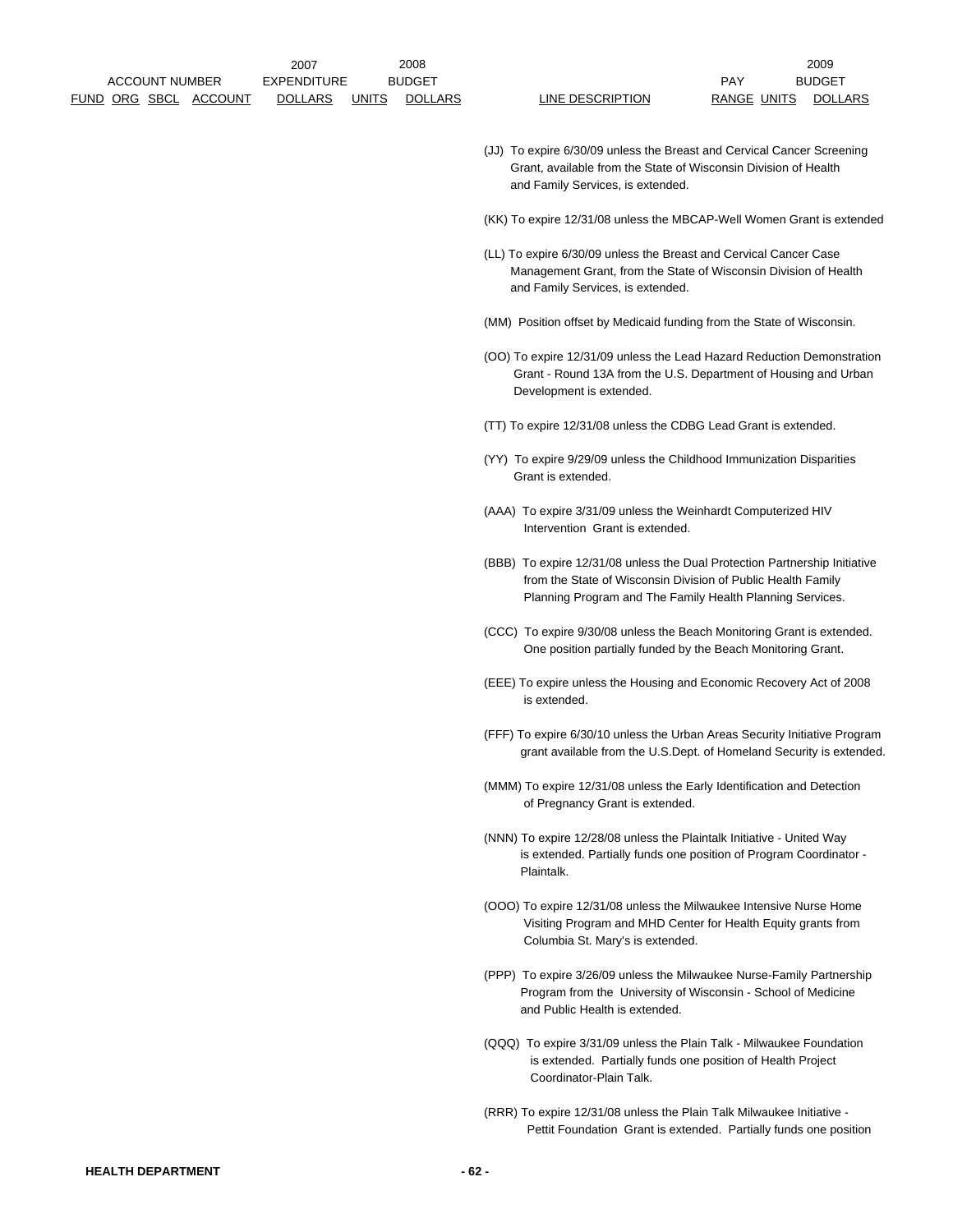|              |           | <b>ACCOUNT NUMBER</b>  | FUND ORG SBCL ACCOUNT | 2007<br><b>EXPENDITURE</b><br><b>DOLLARS</b> | <b>UNITS</b> | 2008<br><b>BUDGET</b><br><b>DOLLARS</b> | PAY<br>LINE DESCRIPTION<br><b>RANGE UNITS</b>                                                                                                                       | 2009<br><b>BUDGET</b><br><b>DOLLARS</b> |
|--------------|-----------|------------------------|-----------------------|----------------------------------------------|--------------|-----------------------------------------|---------------------------------------------------------------------------------------------------------------------------------------------------------------------|-----------------------------------------|
|              |           |                        |                       |                                              |              |                                         | of Health Project Coordinator-Plain Talk.                                                                                                                           |                                         |
|              |           |                        |                       |                                              |              |                                         | (TTT) To expire 9/30/10 unless the Community Collaborative-Disabled<br>Victims of Sexual Assault and Domestic Violence Grant from<br>IndependenceFirst is extended. |                                         |
|              |           |                        |                       |                                              |              |                                         | (UUU) To expire 06/30/09 unless the Mayors Against Illegal Guns Regional<br>Coordinator Grant from the Joyce Foundation is extended.                                |                                         |
|              |           |                        |                       |                                              |              |                                         | Various positions to be reimbursed by the Department of<br>Neighborhood Services for lab services.                                                                  |                                         |
| 0001         |           | 3810 R999              | 006100                | 3,370,894                                    |              | 3,450,625                               | ESTIMATED EMPLOYEE FRINGE BENEFITS<br>(Involves Revenue Offset - No Transfers from this Account)                                                                    | 3,370,849                               |
|              |           |                        |                       |                                              |              |                                         | OPERATING EXPENDITURES                                                                                                                                              |                                         |
| 0001         |           | 3810 R999              | 630100                | 349,272                                      |              | 399,937                                 | General Office Expense                                                                                                                                              | 399,937                                 |
| 0001         | 3810 R999 |                        | 630500                | 3,322                                        |              | 1,000                                   | Tools & Machinery Parts                                                                                                                                             | 1,000                                   |
| 0001         |           | 3810 R999              | 631000                | 431                                          |              | 2,000                                   | <b>Construction Supplies</b>                                                                                                                                        | 2,000                                   |
| 0001         | 3810      | R999                   | 631500                | 93,747                                       |              | 103,082                                 | Energy                                                                                                                                                              | 106,000                                 |
| 0001         |           | 3810 R999<br>3810 R999 | 632000<br>632500      | 71,238<br>200                                |              | 83,601                                  | <b>Other Operating Supplies</b>                                                                                                                                     | 83,601                                  |
| 0001<br>0001 |           | 3810 R999              | 633000                | 97,124                                       |              | 114,890                                 | <b>Facility Rental</b><br><b>Vehicle Rental</b>                                                                                                                     | 109,716                                 |
| 0001         | 3810      | R999                   | 633500                | 26,886                                       |              | 30,200                                  | Non-Vehicle Equipment Rental                                                                                                                                        | 30,200                                  |
| 0001         |           | 3810 R999              | 634000                | 412,833                                      |              | 580,577                                 | <b>Professional Services</b>                                                                                                                                        | 535,552                                 |
| 0001         |           | 3810 R999              | 634500                | 88,503                                       |              | 57,750                                  | Information Technology Services                                                                                                                                     | 62,750                                  |
| 0001         | 3810      | R999                   | 635000                | 159,671                                      |              | 174,500                                 | <b>Property Services</b>                                                                                                                                            | 194,500                                 |
| 0001         |           | 3810 R999              | 635500                | 49,619                                       |              | 30,000                                  | <b>Infrastructure Services</b>                                                                                                                                      | 30,000                                  |
| 0001         |           | 3810 R999              | 636000                |                                              |              |                                         | Vehicle Repair Services                                                                                                                                             |                                         |
| 0001         | 3810 R999 |                        | 636500                | 129,232                                      |              | 149,192                                 | <b>Other Operating Services</b>                                                                                                                                     | 149,192                                 |
| 0001         |           | 3810 R999              | 637000                |                                              |              |                                         | Loans and Grants                                                                                                                                                    |                                         |
| 0001         | 3810      | R999                   | 637501                | 201,294                                      |              | 173,700                                 | Reimburse Other Departments                                                                                                                                         | 178,000                                 |
| 0001         |           | 3810 R999              | 006300                | 1,683,372                                    |              | 1,900,429                               | OPERATING EXPENDITURES TOTAL*                                                                                                                                       | 1,882,448                               |
|              |           |                        |                       |                                              |              |                                         | <b>EQUIPMENT PURCHASES</b>                                                                                                                                          |                                         |
|              |           |                        |                       |                                              |              |                                         | <b>Additional Equipment</b>                                                                                                                                         |                                         |
|              |           |                        |                       |                                              |              | 5,000                                   | <b>Center Furnishings</b>                                                                                                                                           | 5,000                                   |
|              |           |                        |                       |                                              |              | 10,000                                  | Lab Equipment (Various)                                                                                                                                             | 10,000                                  |
|              |           |                        |                       |                                              |              | 15,000                                  | Subtotal - Additional Equipment                                                                                                                                     | 15,000                                  |
|              |           |                        |                       |                                              |              |                                         | Replacement Equipment                                                                                                                                               |                                         |
|              |           |                        |                       |                                              |              |                                         | Subtotal - Replacement Equipment                                                                                                                                    |                                         |
| 0001         | 3810 R999 |                        | 006800                | 30,790                                       |              | 15,000                                  | <b>EQUIPMENT PURCHASES TOTAL*</b>                                                                                                                                   | 15,000                                  |
|              |           |                        |                       |                                              |              |                                         | <b>SPECIAL FUNDS</b>                                                                                                                                                |                                         |
| 0001         | 3810 R381 |                        | 006300                |                                              |              |                                         | Add'l Computer Work Stations/Systems Upgrade*                                                                                                                       |                                         |
| 0001         | 3810      | R391                   | 006300                | 86,412                                       |              | 100,000                                 | Computer Maintenance/Upgrade*                                                                                                                                       | 100,000                                 |
| 0001         |           | 3810 R387              | 006300                | 17,675                                       |              | 11,000                                  | Task Force on Domestic Violence & Sexual Assault*                                                                                                                   | 11,000                                  |
| 0001         |           | 3810 R390              | 006300                | 280,000                                      |              | 70,000                                  | Community Health Services*                                                                                                                                          |                                         |
|              |           |                        |                       |                                              |              |                                         |                                                                                                                                                                     |                                         |
|              |           |                        |                       | 384,087                                      |              | 181,000                                 | SPECIAL FUNDS TOTAL                                                                                                                                                 | 111,000                                 |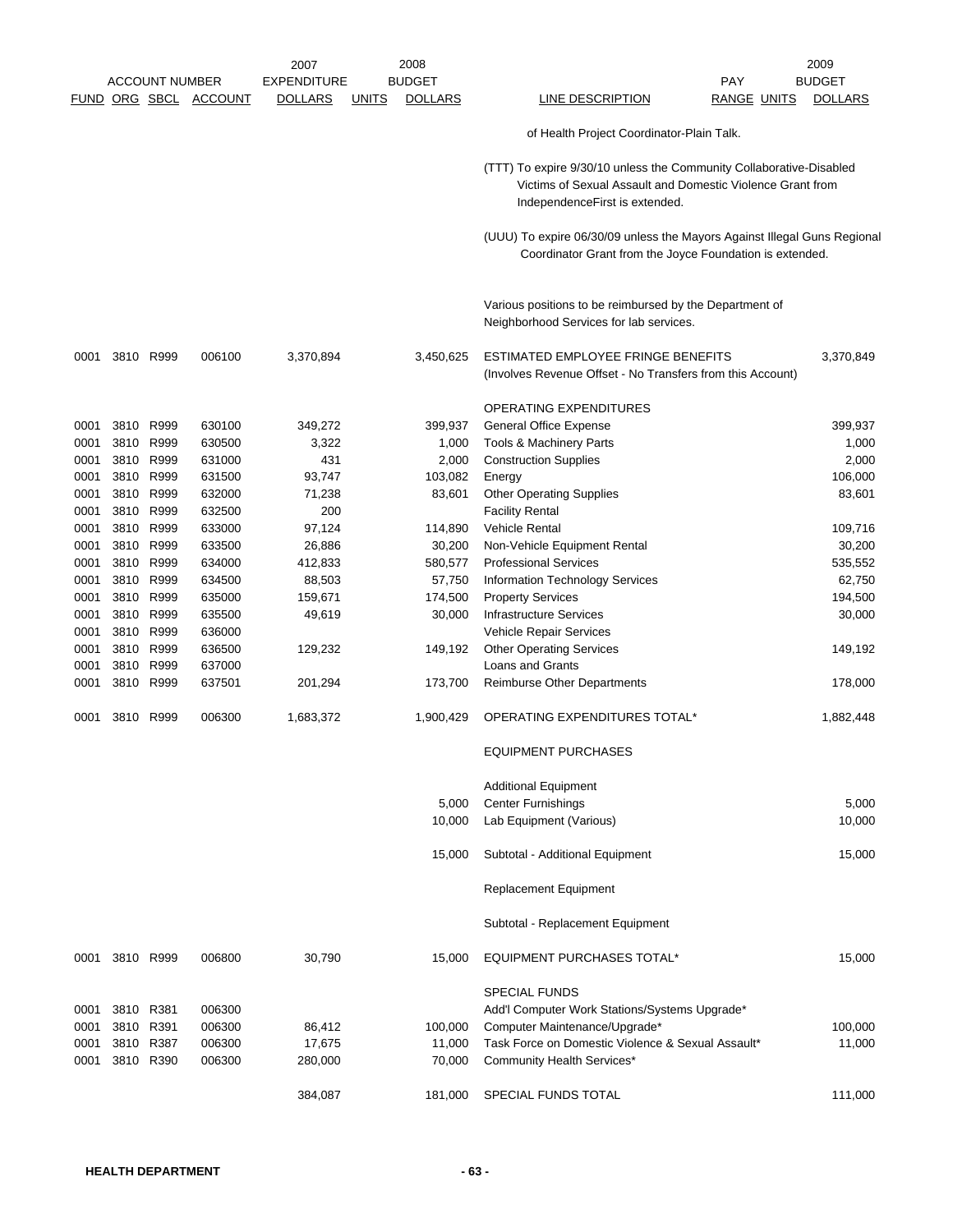|             |                       |                | 2007           |              | 2008           |                                                                                                |             | 2009           |
|-------------|-----------------------|----------------|----------------|--------------|----------------|------------------------------------------------------------------------------------------------|-------------|----------------|
|             | <b>ACCOUNT NUMBER</b> |                | EXPENDITURE    |              | <b>BUDGET</b>  |                                                                                                | <b>PAY</b>  | <b>BUDGET</b>  |
| <b>FUND</b> | ORG SBCL              | <b>ACCOUNT</b> | <b>DOLLARS</b> | <b>UNITS</b> | <b>DOLLARS</b> | LINE DESCRIPTION                                                                               | RANGE UNITS | <b>DOLLARS</b> |
|             |                       |                | 13,729,738     |              | 13.963.214     | HEALTH DEPARTMENT BUDGETARY<br>CONTROL UNIT TOTAL (1BCU=1DU)<br>*Appropriation Control Account |             | 13,600,881     |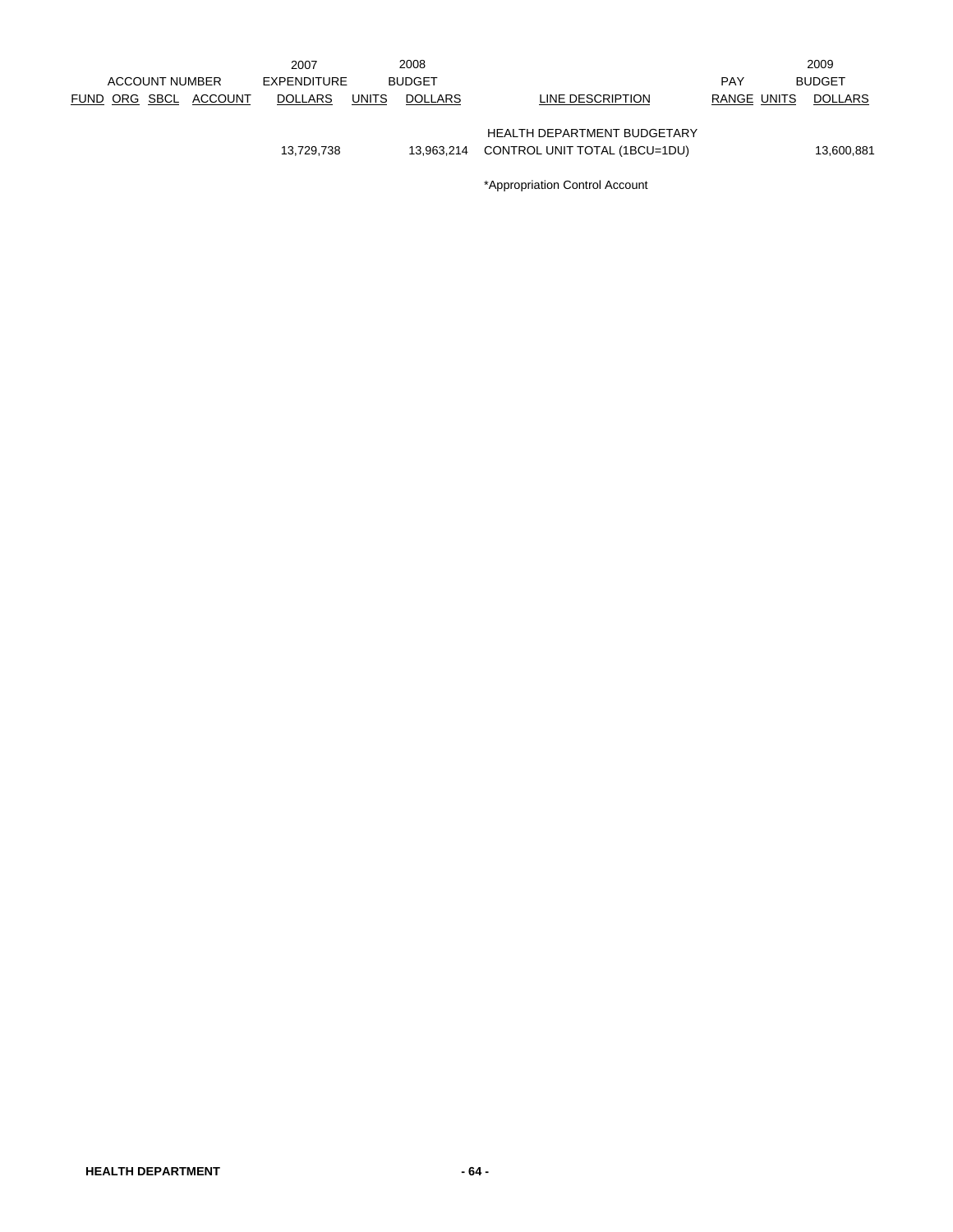|      |                |                       |                       | 2007               |              | 2008           |                                                                                                |                    |        | 2009           |
|------|----------------|-----------------------|-----------------------|--------------------|--------------|----------------|------------------------------------------------------------------------------------------------|--------------------|--------|----------------|
|      |                | <b>ACCOUNT NUMBER</b> |                       | <b>EXPENDITURE</b> |              | <b>BUDGET</b>  |                                                                                                | <b>PAY</b>         |        | <b>BUDGET</b>  |
|      |                |                       | FUND ORG SBCL ACCOUNT | <b>DOLLARS</b>     | <u>UNITS</u> | <b>DOLLARS</b> | LINE DESCRIPTION                                                                               | <b>RANGE UNITS</b> |        | <b>DOLLARS</b> |
|      |                |                       |                       |                    |              |                | <b>LIBRARY BUDGETARY CONTROL</b><br>UNIT (SUMMARY 1BCU=3DU)                                    |                    |        |                |
|      |                |                       |                       |                    |              |                | <b>SALARIES &amp; WAGES</b>                                                                    |                    |        |                |
|      |                |                       |                       | 89,106             |              | 87,180         | Overtime Compensated*                                                                          |                    |        | 96,000         |
|      |                |                       |                       | 12,719,631         |              | 12,899,812     | All Other Salaries & Wages                                                                     |                    |        | 12,470,216     |
| 0001 |                | 8610 R999             | 006000                | 12,808,737         |              | 12,986,992     | NET SALARIES & WAGES TOTAL*                                                                    |                    |        | 12,566,216     |
|      |                |                       |                       |                    | 396          |                | TOTAL NUMBER OF POSITIONS AUTHORIZED                                                           |                    | 377    |                |
|      |                |                       |                       |                    | 323.82       |                | <b>O&amp;M FTE'S</b>                                                                           |                    | 302.59 |                |
|      |                |                       |                       |                    | 24.12        |                | Non-O&M FTE'S                                                                                  |                    | 25.37  |                |
| 0001 | 8610 R999      |                       | 006100                | 5,339,169          |              | 5,324,656      | ESTIMATED EMPLOYEE FRINGE BENEFITS<br>(Involves Revenue Offset-No Transfers from this Account) |                    |        | 5,152,148      |
|      |                |                       |                       |                    |              |                | OPERATING EXPENDITURES                                                                         |                    |        |                |
| 0001 | 8610           | R999                  | 630100                | 141,042            |              | 170,500        | General Office Expense                                                                         |                    |        | 158,700        |
| 0001 | 8610           | R999                  | 630500                | 24,843             |              | 17,750         | <b>Tools &amp; Machinery Parts</b>                                                             |                    |        | 25,750         |
| 0001 | 8610           | R999                  | 631000                | 43,842             |              | 39,000         | <b>Construction Supplies</b>                                                                   |                    |        | 44,000         |
| 0001 | 8610           | R999                  | 631500                | 722,582            |              | 748,800        | Energy                                                                                         |                    |        | 758,315        |
| 0001 | 8610           | R999                  | 632000                | 311,049            |              | 272,554        | <b>Other Operating Supplies</b>                                                                |                    |        | 286,737        |
| 0001 | 8610           | R999                  | 632500                |                    |              |                | <b>Facility Rental</b>                                                                         |                    |        |                |
| 0001 | 8610           | R999                  | 633000                | 3,813              |              | 5,000          | <b>Vehicle Rental</b>                                                                          |                    |        | 5,000          |
| 0001 | 8610           | R999                  | 633500                | 25,960             |              | 28,200         | Non-Vehicle Equipment Rental                                                                   |                    |        | 30,800         |
| 0001 | 8610           | R999                  | 634000                | 67,014             |              | 34,300         | <b>Professional Services</b>                                                                   |                    |        | 36,500         |
| 0001 | 8610           | R999                  | 634500                | 286,558            |              | 220,775        | Information Technology Services                                                                |                    |        | 219,375        |
| 0001 | 8610           | R999                  | 635000                | 514,946            |              | 532,500        | <b>Property Services</b>                                                                       |                    |        | 554,773        |
| 0001 | 8610           | R999                  | 635500                | 25,178             |              | 11,000         | <b>Infrastructure Services</b>                                                                 |                    |        | 15,000         |
| 0001 | 8610           | R999                  | 636000                | 91                 |              | 2,000          | Vehicle Repair Services                                                                        |                    |        | 250            |
| 0001 | 8610           | R999                  | 636500                | 61,093             |              | 69,500         | <b>Other Operating Services</b>                                                                |                    |        | 75,800         |
| 0001 | 8610           | R999                  | 637000                |                    |              |                | <b>Loans and Grants</b>                                                                        |                    |        |                |
| 0001 | 8610           | R999                  | 637501                | 94,797             |              | 82,800         | Reimburse Other Departments                                                                    |                    |        | 91,800         |
| 0001 | 8610 R999      |                       | 006300                | 2,322,808          |              | 2,234,679      | OPERATING EXPENDITURES TOTAL*                                                                  |                    |        | 2,302,800      |
|      | 0001 8610 R999 |                       | 006800                | 1,916,674          |              | 1,909,321      | <b>EQUIPMENT PURCHASES TOTAL*</b>                                                              |                    |        | 1,789,859      |
|      |                |                       |                       | 935,000            |              |                | SPECIAL FUNDS TOTAL                                                                            |                    |        |                |
|      |                |                       |                       |                    |              |                | LIBRARY BUDGETARY CONTROL UNIT                                                                 |                    |        |                |
|      |                |                       |                       | 23,322,388         |              | 22,455,648     | TOTAL (1BCU=3DU)                                                                               |                    |        | 21,811,023     |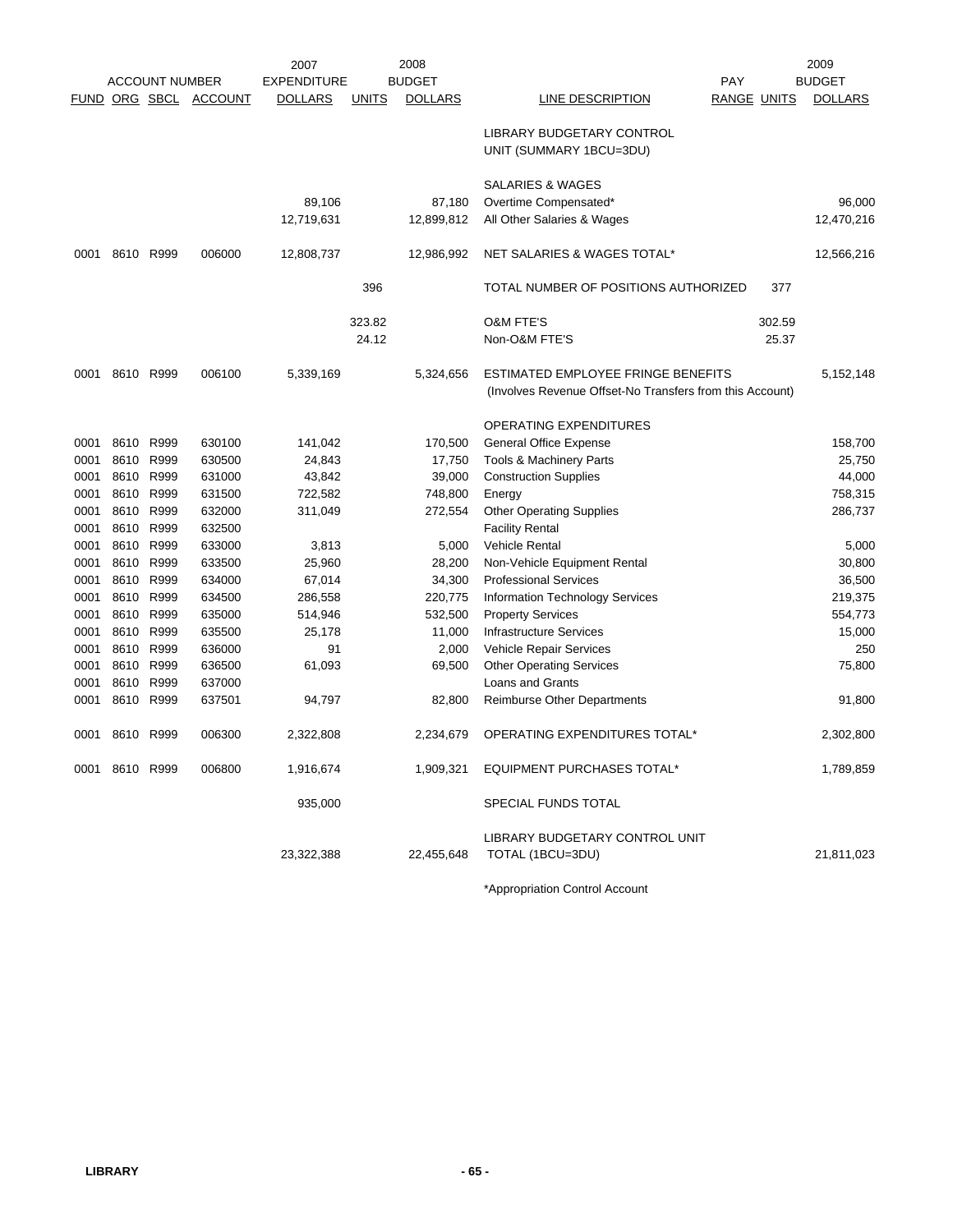|  | <b>ACCOUNT NUMBER</b> |                       | 2007<br><b>EXPENDITURE</b> |                | 2008<br><b>BUDGET</b> |                                                                   | <b>PAY</b>         |              | 2009<br><b>BUDGET</b> |
|--|-----------------------|-----------------------|----------------------------|----------------|-----------------------|-------------------------------------------------------------------|--------------------|--------------|-----------------------|
|  |                       | FUND ORG SBCL ACCOUNT | <b>DOLLARS</b>             | <b>UNITS</b>   | <b>DOLLARS</b>        | <b>LINE DESCRIPTION</b>                                           | <b>RANGE UNITS</b> |              | <b>DOLLARS</b>        |
|  |                       |                       |                            |                |                       | <b>LIBRARY</b><br>ADMINISTRATIVE SERVICES DECISION UNIT           |                    |              |                       |
|  |                       |                       |                            |                |                       | SALARIES & WAGES                                                  |                    |              |                       |
|  |                       |                       |                            | 1              | 44,257                | Administrative Assistant III                                      | 530                | 1            | 44,257                |
|  |                       |                       |                            | 1              | 116,968               | Milwaukee Public Library Director (X) (Y)                         | 17                 | 1            | 125,460               |
|  |                       |                       |                            |                |                       | ADMINISTRATION BUREAU                                             |                    |              |                       |
|  |                       |                       |                            |                |                       | PERSONNEL SECTION                                                 |                    |              |                       |
|  |                       |                       |                            | 1              | 72,013                | Library Personnel Officer (X)                                     | 7                  | 1            | 74,922                |
|  |                       |                       |                            | $\mathbf{1}$   | 61,919                | Personnel Analyst-Senior                                          | 5                  | 1            | 65,957                |
|  |                       |                       |                            | $\mathbf{1}$   | 40,719                | Personnel Payroll Assistant III                                   | 460                | 1            | 37,674                |
|  |                       |                       |                            | $\mathbf{1}$   | 37,696                | Library Circulation Assistant I (I)                               | 936                | 1            | 37,696                |
|  |                       |                       |                            |                |                       | COMMUNICATION/MARKETING SECTION                                   |                    |              |                       |
|  |                       |                       |                            | 1              | 71,477                | Marketing & Public Relations Officer (Y)                          | 9                  | 1            | 76,667                |
|  |                       |                       |                            | 1              | 59,468                | Administrative Specialist-Senior                                  | 4                  | 1            | 61,871                |
|  |                       |                       |                            | $\overline{c}$ | 83,900                | Program Assistant II                                              | 530                | 1            | 39,600                |
|  |                       |                       |                            | $\mathbf{1}$   | 44,336                | Printer                                                           | 260                | 1            | 44,336                |
|  |                       |                       |                            |                |                       | ADMINISTRATIVE SERVICES DIVISION                                  |                    |              |                       |
|  |                       |                       |                            | $\mathbf{1}$   | 81,824                | Library Business Operations Mgr. (X)(Y)                           | 9                  | 1            | 85,130                |
|  |                       |                       |                            |                |                       | <b>BUSINESS SECTION</b>                                           |                    |              |                       |
|  |                       |                       |                            | 1              | 59,468                | Administrative Specialist Senior (Y)                              | 4                  | 1            | 61,871                |
|  |                       |                       |                            | 1              | 38,474                | <b>Office Assistant IV</b>                                        | 445                | 1            | 35,155                |
|  |                       |                       |                            | 1              | 35,296                | <b>Office Assistant III</b>                                       | 425                | 1            | 35,296                |
|  |                       |                       |                            | 1              | 34,423                | <b>Office Assistant II</b>                                        | 410                | 1            | 34,423                |
|  |                       |                       |                            | 1              | 39,938                | Program Assistant II (Y)                                          | 530                | 1            | 41,096                |
|  |                       |                       |                            |                |                       | <b>PAYROLL &amp; ACCOUNTING SECTION</b>                           |                    |              |                       |
|  |                       |                       |                            | 1              | 72,013                | General Accounting Manager (Y)                                    | 7                  | 1            | 74,922                |
|  |                       |                       |                            | 1              | 41,715                | <b>Accounting Assistant III</b>                                   | 460                | 1            | 41,715                |
|  |                       |                       |                            | 1              | 38,473                | Personnel Payroll Assistant II                                    | 445                | 1            | 38,473                |
|  |                       |                       |                            | 1              | 35,364                | <b>Accounting Assistant I</b>                                     | 435                | 1            | 36,439                |
|  |                       |                       |                            |                |                       | <b>BUILDINGS &amp; GROUNDS SECTION</b>                            |                    |              |                       |
|  |                       |                       |                            | $\mathbf{1}$   | 69,925                | Bldg. Maint. Manager (X) (Y)                                      | 7                  | 1            | 74,922                |
|  |                       |                       |                            | $\mathbf{1}$   | 56,758                | Bldg. Maint. Supvr. II (X) (Y)                                    | 5                  | 1            | 60,881                |
|  |                       |                       |                            | 1              | 39,658                | Bldg. Services Supervisor (C)                                     | $\overline{2}$     | 1            | 42,537                |
|  |                       |                       |                            | $\mathbf{1}$   | 52,341                | Bldg. Services Supervisor (X)                                     | $\overline{2}$     | $\mathbf{1}$ | 54,455                |
|  |                       |                       |                            |                |                       | <b>GENERAL UNIT</b>                                               |                    |              |                       |
|  |                       |                       |                            | $\mathbf{1}$   | 44,905                | Heating & Ventilating Mechanic III                                | 262                | 1            | 44,905                |
|  |                       |                       |                            | 3              | 128,388               | Heating & Ventilating Mechanic II                                 | 252                | 3            | 128,388               |
|  |                       |                       |                            | 1              | 60,362                | <b>Electrical Mechanic</b>                                        | 978                | 1            | 60,362                |
|  |                       |                       |                            | $\mathbf{1}$   | 53,165                | Carpenter                                                         | 986                | 1            | 53,165                |
|  |                       |                       |                            | $\mathbf{1}$   | 73,406                | <b>Facilities Control Specialist</b>                              | 599                | $\mathbf{1}$ | 73,406                |
|  |                       |                       |                            |                |                       | <b>CENTRAL LIBRARY UNIT</b>                                       |                    |              |                       |
|  |                       |                       |                            | 1              | 37,956                | <b>Custodial Worker III</b>                                       | 230                | $\mathbf{1}$ | 37,956                |
|  |                       |                       |                            | 16             | 581,441               | Custodial Worker II - City Laborer                                | 215                | 16           | 580,817               |
|  |                       |                       |                            |                |                       |                                                                   |                    |              |                       |
|  |                       |                       |                            | 11             | 410,551               | NEIGHBORHOOD LIBRARIES UNIT<br>Custodial Worker II - City Laborer | 215                | 11           | 410,694               |
|  |                       |                       |                            |                |                       |                                                                   |                    |              |                       |
|  |                       |                       |                            |                |                       | TECHNICAL SERVICES BUREAU                                         |                    |              |                       |
|  |                       |                       |                            | 1              | 56,450                | Management Librarian (Y)                                          | $\overline{7}$     | 1            | 60,551                |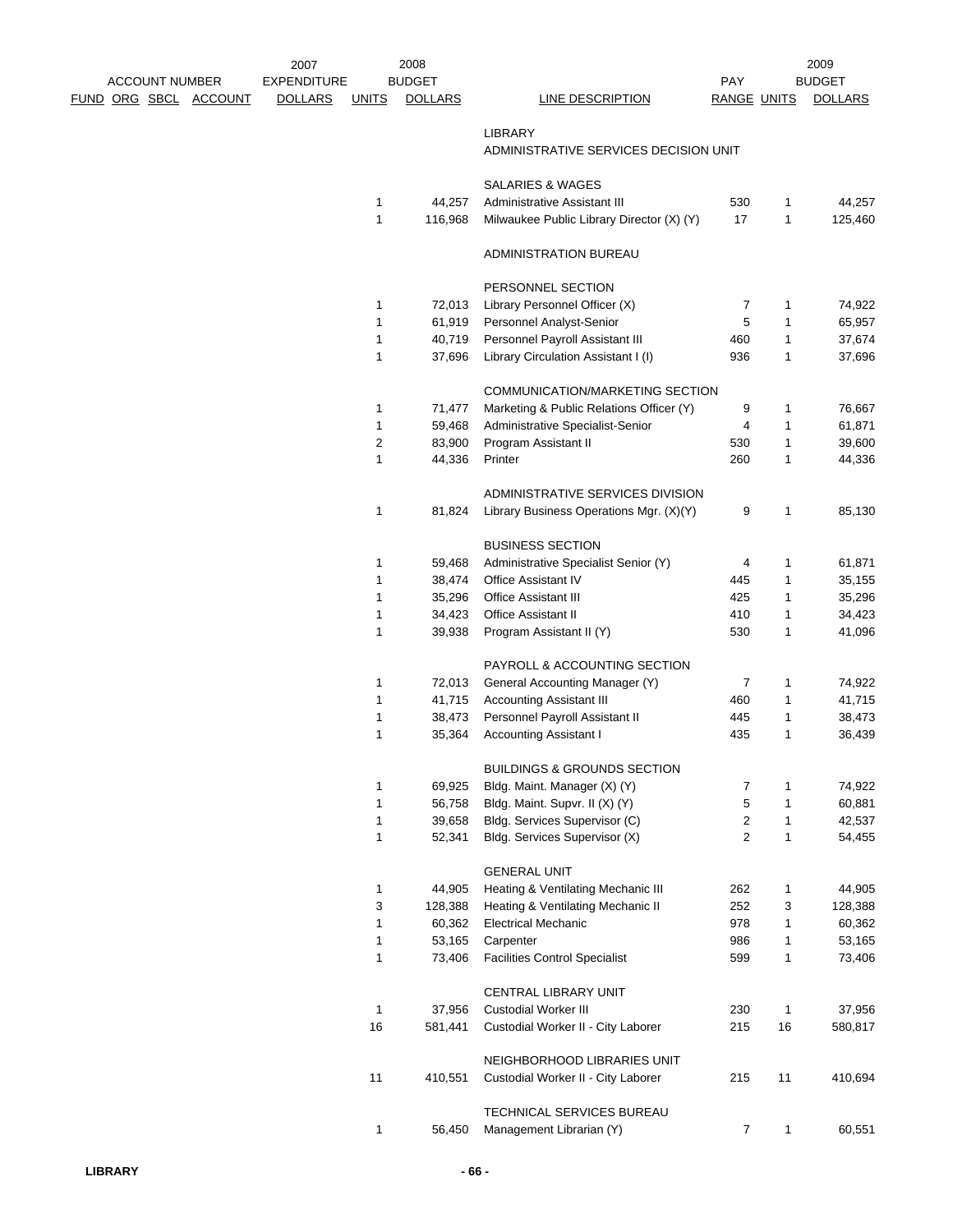|      |                       |                       | 2007               |                | 2008           |                                               |                    |              | 2009           |
|------|-----------------------|-----------------------|--------------------|----------------|----------------|-----------------------------------------------|--------------------|--------------|----------------|
|      | <b>ACCOUNT NUMBER</b> |                       | <b>EXPENDITURE</b> |                | <b>BUDGET</b>  | LINE DESCRIPTION                              | PAY                |              | <b>BUDGET</b>  |
|      |                       | FUND ORG SBCL ACCOUNT | <b>DOLLARS</b>     | <b>UNITS</b>   | <b>DOLLARS</b> |                                               | <b>RANGE UNITS</b> |              | <b>DOLLARS</b> |
|      |                       |                       |                    | $\mathbf{1}$   | 88,287         | Lib. Tech. Serv. Mgr. (Y) (X)                 | 12                 | 1            | 94,701         |
|      |                       |                       |                    | $\mathbf{1}$   | 68,709         | Management Librarian                          | $\overline{7}$     | 1            | 73,759         |
|      |                       |                       |                    |                |                | Librarian III                                 | 557                | $\mathbf{1}$ | 53,833         |
|      |                       |                       |                    |                |                |                                               |                    |              |                |
|      |                       |                       |                    |                |                | <b>BINDERY SECTION</b>                        |                    |              |                |
|      |                       |                       |                    | $\mathbf{1}$   | 41,715         | Bookbinder                                    | 355                | 1            | 41,715         |
|      |                       |                       |                    | $\mathbf{1}$   | 44,336         | Lead Bookbinder                               | 260                | $\mathbf{1}$ | 44,336         |
|      |                       |                       |                    |                |                | <b>AUTOMATION SECTION</b>                     |                    |              |                |
|      |                       |                       |                    | $\overline{2}$ | 107,138        | Librarian III                                 | 557                | 1            | 53,833         |
|      |                       |                       |                    | $\mathbf{1}$   | 70,986         | Network Analyst Senior (X)                    | 591                | 1            | 70,986         |
|      |                       |                       |                    | $\mathbf{1}$   | 75,637         | Network Manager (X)(Y)                        | 10                 | 1            | 81,131         |
|      |                       |                       |                    | 1              | 56,603         | Network Analyst Assistant                     | 596                | 1            | 56,603         |
|      |                       |                       |                    | 1              | 56,323         | Network Analyst Assistant (X)                 | 596                | 1            | 56,603         |
|      |                       |                       |                    | $\mathbf{1}$   | 37,301         | Librarian III (X)                             | 557                | 1            | 38,390         |
|      |                       |                       |                    |                |                | <b>ACQUISITIONS SECTION</b>                   |                    |              |                |
|      |                       |                       |                    | 1              | 44,257         | Library Technician IV                         | 530                | 1            | 44,257         |
|      |                       |                       |                    |                |                |                                               |                    |              |                |
|      |                       |                       |                    |                |                | SERIALS SECTION                               |                    |              |                |
|      |                       |                       |                    | $\mathbf{1}$   | 41,509         | Library Technician IV                         | 530                | 1            | 42,786         |
|      |                       |                       |                    | $\mathbf{1}$   | 35,296         | Mail Processor                                | 424                | 1            | 35,296         |
|      |                       |                       |                    |                |                | ORIGINAL CATALOGING SECTION                   |                    |              |                |
|      |                       |                       |                    | 3              | 161,498        | Librarian III (B)                             | 557                | 3            | 161,498        |
|      |                       |                       |                    |                |                | COPY CATALOGING & DATABASE MANAGEMENT SECTION |                    |              |                |
|      |                       |                       |                    | $\mathbf{1}$   | 42,978         | Library Technician IV                         | 530                | 1            | 44,257         |
|      |                       |                       |                    | 6              | 230,263        | Copy Cataloging Technician II (B)             | 445                | 6            | 230,841        |
|      |                       |                       |                    |                |                | TECHNICAL SERVICES POOL                       |                    |              |                |
|      |                       |                       |                    | 3              | 104,856        | Library Technician III                        | 425                | 3            | 105,887        |
|      |                       |                       |                    | 13             | 421,616        | Library Technician II                         | 410                | 12           | 394,473        |
|      |                       |                       |                    |                |                |                                               |                    |              |                |
|      |                       |                       |                    |                |                | INVESTIGATION AND CALL DIRECTOR SECTION       |                    |              |                |
|      |                       |                       |                    | $\mathbf{1}$   | 48,825         | Library Security Investigator (X)             | 545                | 1            | 48,825         |
|      |                       |                       |                    | 2              |                | 69,538 Communications Assistant I             | 415                |              | 35,115         |
|      |                       |                       |                    | $\mathbf{1}$   | 30,903         | <b>Office Assistant II</b>                    | 410                | 1            | 31,571         |
|      |                       |                       |                    |                |                | <b>Library Security Manager</b>               | 6                  | 1            | 50,984         |
|      |                       |                       |                    |                |                | <b>AUXILIARY POSITIONS</b>                    |                    |              |                |
|      |                       |                       |                    | $\mathbf{1}$   |                | Custodial Worker II-City Laborer              | 215                | 1            |                |
|      |                       |                       | 4,562,525          | 106            | 4,653,621      | <b>Total Before Adjustments</b>               |                    | 104          | 4,667,679      |
|      |                       |                       |                    |                |                |                                               |                    |              |                |
|      |                       |                       |                    |                |                | Salary & Wage Rate Change                     |                    |              |                |
|      |                       |                       | 20,463             |                | 10,000         | Overtime Compensated                          |                    |              | 20,000         |
|      |                       |                       |                    |                | (163, 409)     | Personnel Cost Adjustment                     |                    |              | (116, 899)     |
|      |                       |                       | 5,174              |                | 5,200          | Other (Shift)                                 |                    |              | 5,300          |
|      |                       |                       | 4,588,162          | 106            | 4,505,412      | Gross Salaries & Wages Total                  |                    | 104          | 4,576,080      |
|      |                       |                       |                    |                |                | Reimbursable Services Deduction               |                    |              |                |
|      |                       |                       |                    |                | (16, 364)      | Capital Improvements Deduction                |                    |              | (17, 026)      |
|      |                       |                       |                    |                |                | Grants & Aids Deduction                       |                    |              |                |
|      |                       |                       |                    |                |                |                                               |                    |              |                |
| 0001 | 8611 R999             | 006000                | 4,588,162          | 106            | 4,489,048      | NET SALARIES & WAGES TOTAL                    |                    | 104          | 4,559,054      |
|      |                       |                       |                    | 102.71         |                | <b>O&amp;M FTE'S</b>                          |                    | 100.73       |                |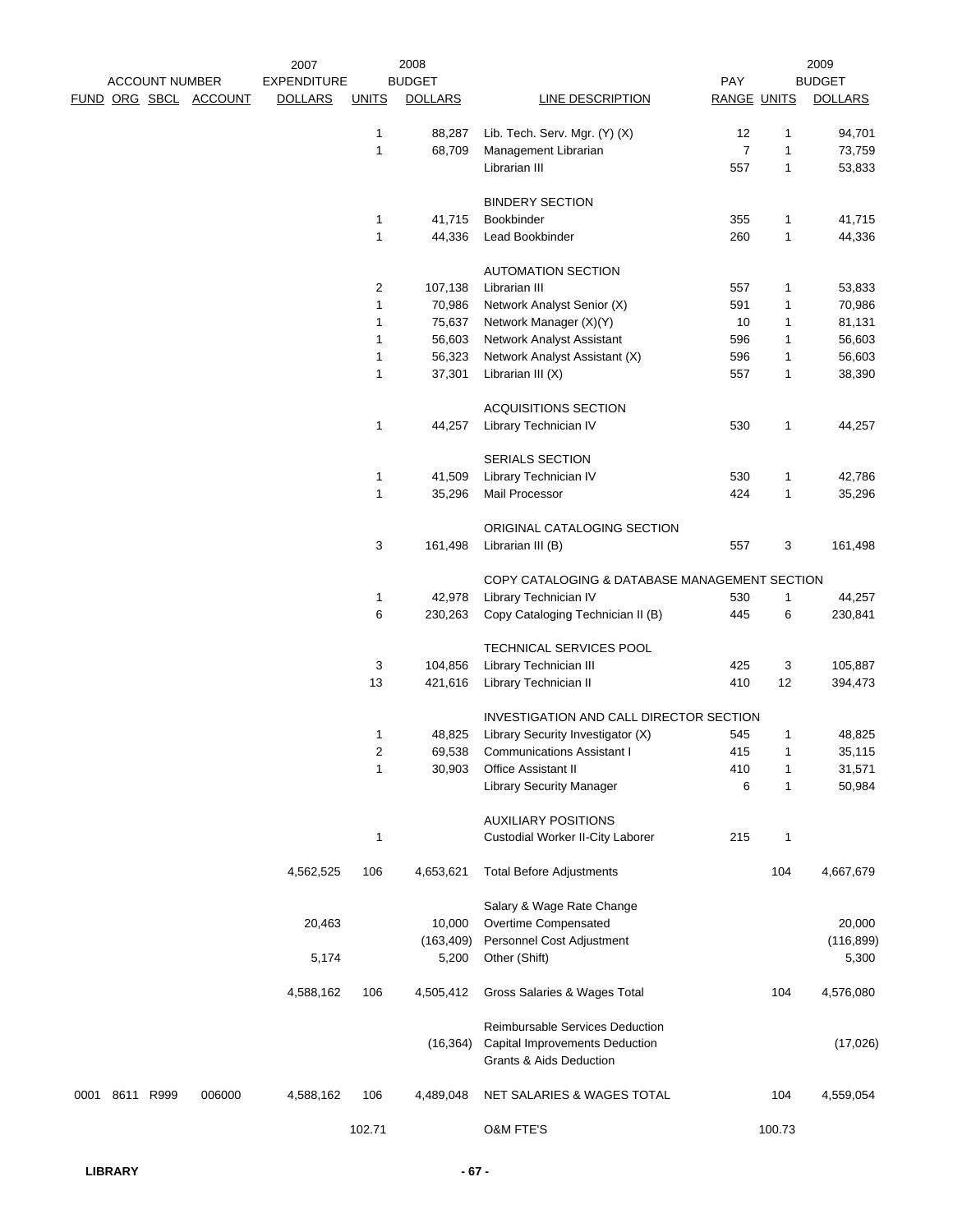|              |                | <b>ACCOUNT NUMBER</b> |                       | 2007<br><b>EXPENDITURE</b> |              | 2008<br><b>BUDGET</b> |                                                                                                                                           | PAY                | 2009<br><b>BUDGET</b> |
|--------------|----------------|-----------------------|-----------------------|----------------------------|--------------|-----------------------|-------------------------------------------------------------------------------------------------------------------------------------------|--------------------|-----------------------|
|              |                |                       | FUND ORG SBCL ACCOUNT | <b>DOLLARS</b>             | <b>UNITS</b> | <b>DOLLARS</b>        | LINE DESCRIPTION                                                                                                                          | <b>RANGE UNITS</b> | <b>DOLLARS</b>        |
|              |                |                       |                       |                            | 0.19         |                       | NON-O&M FTE'S                                                                                                                             | 0.20               |                       |
|              |                |                       |                       |                            |              |                       | (B) Position is funded 85% through revenue offset from the<br>Milwaukee County Federated Library System.                                  |                    |                       |
|              |                |                       |                       |                            |              |                       | (C) Position is funded 100% through revenue offset from lease contracts.                                                                  |                    |                       |
|              |                |                       |                       |                            |              |                       | (I) DC 48 Contract Administrator Position.                                                                                                |                    |                       |
|              |                |                       |                       |                            |              |                       | (X) Private auto allowance may be paid pursuant to Section 350-183<br>of the Milwaukee Code.                                              |                    |                       |
|              |                |                       |                       |                            |              |                       | (Y) Required to file a statement of economic interests in accordance with<br>the Milwaukee Code of Ordinances Chapter 303-Code of Ethics. |                    |                       |
| 0001         |                | 8611 R999             | 006100                | 1,875,509                  |              | 1,840,510             | ESTIMATED EMPLOYEE FRINGE BENEFITS<br>(Involves Revenue Offset-No Transfers from this Account)                                            |                    | 1,869,212             |
|              |                |                       |                       |                            |              |                       | <b>OPERATING EXPENDITURES</b>                                                                                                             |                    |                       |
| 0001         | 8611           | R999                  | 630100                | 130,920                    |              | 159,500               | General Office Expense                                                                                                                    |                    | 147,700               |
| 0001         | 8611           | R999                  | 630500                | 24,843                     |              | 17,750                | Tools & Machinery Parts                                                                                                                   |                    | 25,750                |
| 0001         | 8611           | R999                  | 631000                | 43,842                     |              | 39,000                | <b>Construction Supplies</b>                                                                                                              |                    | 44,000                |
| 0001         | 8611           | R999                  | 631500                |                            |              |                       | Energy                                                                                                                                    |                    |                       |
| 0001         | 8611           | R999                  | 632000                | 295,544                    |              | 253,178               | <b>Other Operating Supplies</b>                                                                                                           |                    | 259,000               |
| 0001         | 8611           | R999                  | 632500                |                            |              |                       | <b>Facility Rental</b>                                                                                                                    |                    |                       |
| 0001         | 8611           | R999                  | 633000                | 3,813                      |              | 5,000                 | Vehicle Rental                                                                                                                            |                    | 5,000                 |
| 0001<br>0001 | 8611<br>8611   | R999<br>R999          | 633500<br>634000      | 25,960<br>67,014           |              | 28,200<br>34,300      | Non-Vehicle Equipment Rental<br><b>Professional Services</b>                                                                              |                    | 30,800<br>36,500      |
| 0001         | 8611           | R999                  | 634500                | 286,558                    |              | 220,775               | Information Technology Services                                                                                                           |                    | 219,375               |
| 0001         | 8611           | R999                  | 635000                | 274,139                    |              | 290,000               | <b>Property Services</b>                                                                                                                  |                    | 294,777               |
| 0001         | 8611           | R999                  | 635500                |                            |              |                       | Infrastructure Services                                                                                                                   |                    |                       |
| 0001         | 8611           | R999                  | 636000                |                            |              |                       | Vehicle Repair Services                                                                                                                   |                    |                       |
| 0001         | 8611           | R999                  | 636500                | 59,654                     |              | 68,500                | <b>Other Operating Services</b>                                                                                                           |                    | 74,800                |
| 0001         | 8611           | R999                  | 637000                |                            |              |                       | <b>Loans and Grants</b>                                                                                                                   |                    |                       |
| 0001         |                | 8611 R999             | 637501                | 80,644                     |              | 71,300                | <b>Reimburse Other Departments</b>                                                                                                        |                    | 81,800                |
|              | 0001 8611 R999 |                       | 006300                | 1,292,931                  |              | 1,187,503             | OPERATING EXPENDITURES TOTAL                                                                                                              |                    | 1,219,502             |
|              |                |                       |                       |                            |              |                       | <b>EQUIPMENT PURCHASES</b>                                                                                                                |                    |                       |
|              |                |                       |                       |                            |              |                       | <b>Additional Equipment</b>                                                                                                               |                    |                       |
|              |                |                       |                       | 1,786,822                  |              | 1,682,024             | Library Materials - Books & Other                                                                                                         |                    | 1,571,010             |
|              |                |                       |                       | 5,291                      | 2            | 5,661                 | Miscellaneous                                                                                                                             | 1                  | 10,000                |
|              |                |                       |                       | 13,394                     | 6            | 24,832                | <b>Floor Maintenance Machines</b>                                                                                                         | 3                  | 7,600                 |
|              |                |                       |                       |                            | $\mathbf{1}$ | 719                   | Saws & Shearing Tools                                                                                                                     |                    |                       |
|              |                |                       |                       | 3,973                      |              |                       | <b>Other Previous Experience</b>                                                                                                          |                    |                       |
|              |                |                       |                       | 1,809,480                  | 9            | 1,713,236             | Subtotal - Additional Equipment                                                                                                           | 4                  | 1,588,610             |
|              |                |                       |                       |                            |              |                       | Replacement Equipment                                                                                                                     |                    |                       |
|              |                |                       |                       | 11,701                     | 15           | 4,500                 | <b>Computer Monitors</b>                                                                                                                  | 15                 | 4,500                 |
|              |                |                       |                       | 19,941                     | 17           | 5,400                 | <b>Computer Peripherals</b>                                                                                                               | 10                 | 2,000                 |
|              |                |                       |                       |                            | 10           | 11,000                | <b>Computer Printing Equipment</b>                                                                                                        | 20                 | 20,000                |
|              |                |                       |                       | 25,138<br>9,912            | 154<br>2     | 105,500<br>2,000      | Computers<br>Miscellaneous                                                                                                                | 204<br>1           | 115,516<br>11,900     |
|              |                |                       |                       | 1,557                      |              |                       | Lawn Maintenance Equipment                                                                                                                |                    |                       |
|              |                |                       |                       | 15,847                     | 5            | 2,500                 | Office Furniture                                                                                                                          |                    |                       |
|              |                |                       |                       |                            | 1            | 1,250                 | <b>Technical Tools</b>                                                                                                                    |                    |                       |
|              |                |                       |                       | 6,486                      |              |                       | Other Previous Experience                                                                                                                 |                    |                       |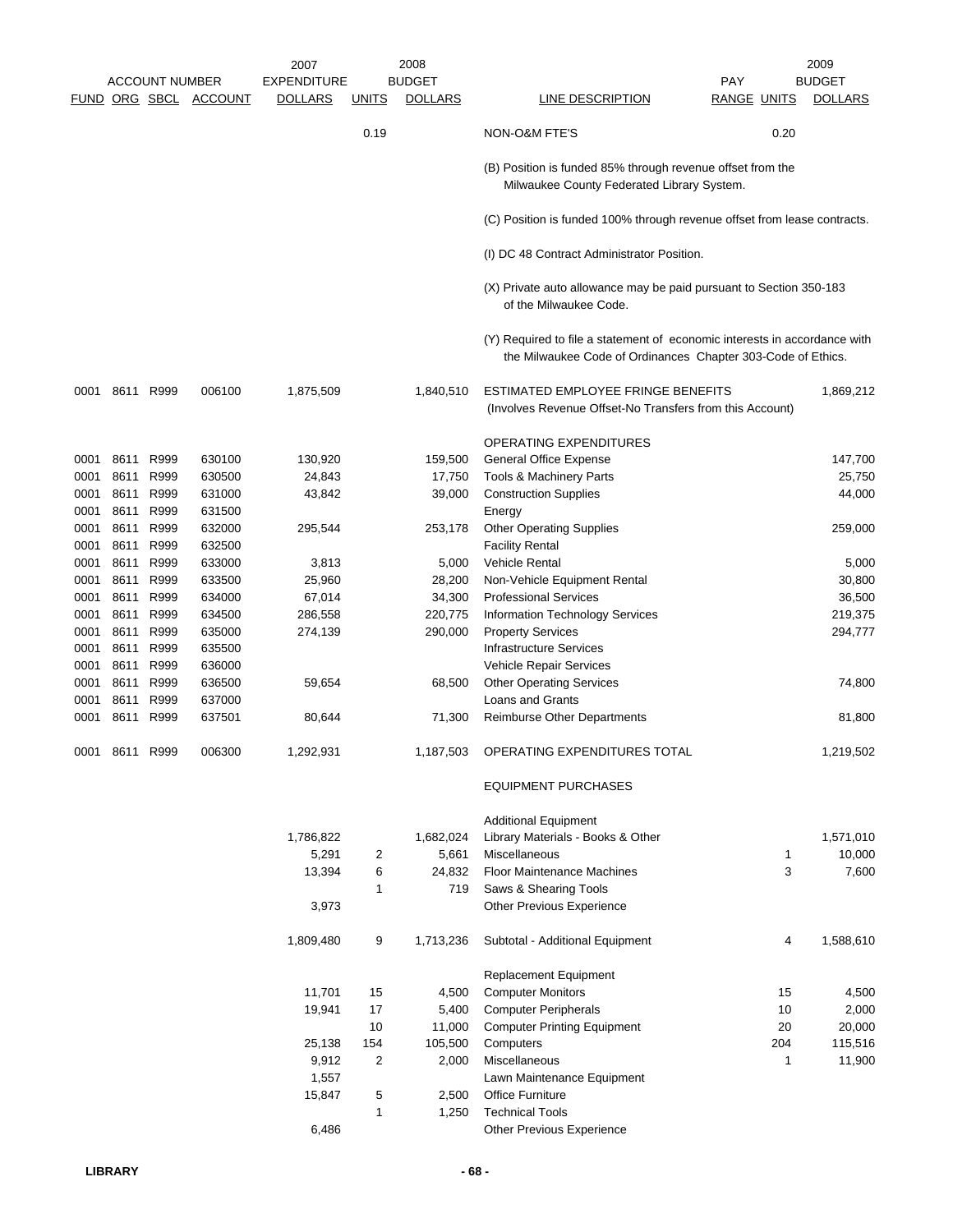|             |           |                       |                | 2007               |              | 2008           |                                  |             |     | 2009           |
|-------------|-----------|-----------------------|----------------|--------------------|--------------|----------------|----------------------------------|-------------|-----|----------------|
|             |           | <b>ACCOUNT NUMBER</b> |                | <b>EXPENDITURE</b> |              | <b>BUDGET</b>  |                                  | <b>PAY</b>  |     | <b>BUDGET</b>  |
| <b>FUND</b> |           | ORG SBCL              | <b>ACCOUNT</b> | <b>DOLLARS</b>     | <b>UNITS</b> | <b>DOLLARS</b> | LINE DESCRIPTION                 | RANGE UNITS |     | <b>DOLLARS</b> |
|             |           |                       |                |                    |              |                |                                  |             |     |                |
|             |           |                       |                | 90,582             | 204          | 132,150        | Subtotal - Replacement Equipment |             | 250 | 153,916        |
| 0001        | 8611      | R999                  | 006800         | 1,900,062          | 213          | 1,845,386      | <b>EQUIPMENT PURCHASES TOTAL</b> |             | 254 | 1,742,526      |
|             |           |                       |                |                    |              |                | <b>SPECIAL FUNDS</b>             |             |     |                |
| 0001        | 8610 R862 |                       | 006300         | 500,000            |              |                | Reciprocal Borrowing - MCFLS*    |             |     |                |
|             |           |                       |                | 435,000            |              |                | Other Previous Experience*       |             |     |                |
|             |           |                       |                | 935,000            |              |                | <b>SPECIAL FUNDS TOTAL</b>       |             |     |                |
|             |           |                       |                |                    |              |                | LIBRARY ADMINISTRATIVE SERVICES  |             |     |                |
|             |           |                       |                | 10,591,664         |              | 9,362,447      | <b>DECISION UNIT TOTAL</b>       |             |     | 9,390,294      |
|             |           |                       |                |                    |              |                | *Appropriation Control Account   |             |     |                |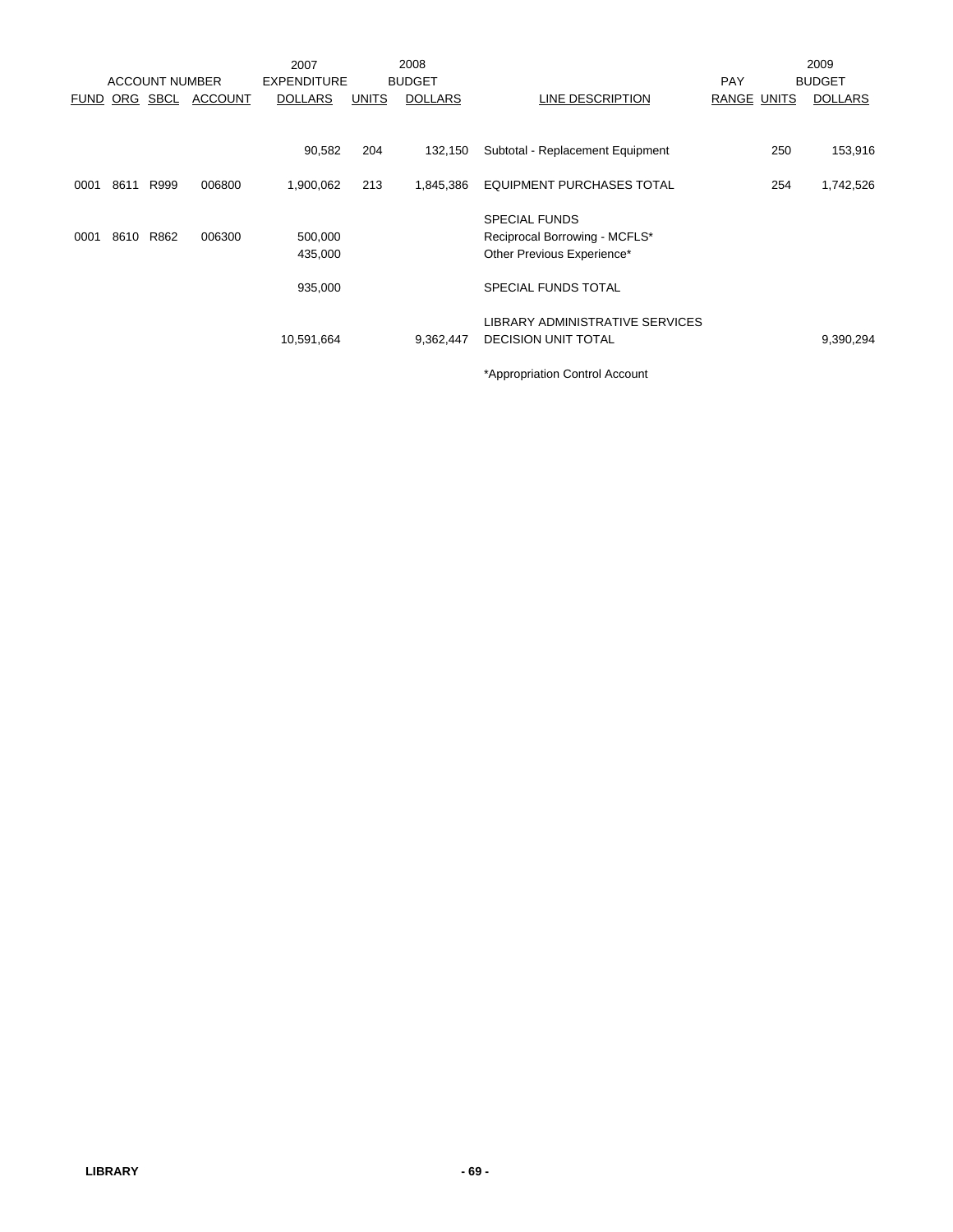|  |                       |                              | 2007               |                | 2008           |                                                       |                    |              | 2009           |
|--|-----------------------|------------------------------|--------------------|----------------|----------------|-------------------------------------------------------|--------------------|--------------|----------------|
|  | <b>ACCOUNT NUMBER</b> |                              | <b>EXPENDITURE</b> |                | <b>BUDGET</b>  |                                                       | <b>PAY</b>         |              | <b>BUDGET</b>  |
|  |                       | <u>FUND ORG SBCL ACCOUNT</u> | <b>DOLLARS</b>     | <b>UNITS</b>   | <b>DOLLARS</b> | LINE DESCRIPTION                                      | <b>RANGE UNITS</b> |              | <b>DOLLARS</b> |
|  |                       |                              |                    |                |                | <b>LIBRARY</b>                                        |                    |              |                |
|  |                       |                              |                    |                |                | NEIGHBORHOOD LIBRARY & EXTENSION                      |                    |              |                |
|  |                       |                              |                    |                |                | SERVICES DECISION UNIT                                |                    |              |                |
|  |                       |                              |                    |                |                | SALARIES & WAGES                                      |                    |              |                |
|  |                       |                              |                    |                |                | <b>EXTENSION SERVICES BUREAU</b>                      |                    |              |                |
|  |                       |                              |                    |                |                | NEIGHBORHOOD SERVICES DIVISION                        |                    |              |                |
|  |                       |                              |                    | 1              | 81,824         | Librarian V (X)                                       | 9                  | 1            | 85,129         |
|  |                       |                              |                    | 1              | 37,023         | Office Assistant IV                                   | 445                | 1            | 38,185         |
|  |                       |                              |                    | 1              | 115,276        | N/L's & Comm. Partnerships Dir. (X)(Y)                | 15                 | 1            | 123,647        |
|  |                       |                              |                    |                |                | NEIGHBORHOOD LIBRARY AND EXTENSION SERVICES POOL      |                    |              |                |
|  |                       |                              |                    | 11             | 562,706        | Librarian III                                         | 557                | 11           | 571,685        |
|  |                       |                              |                    | 11             | 412,528        | <b>Library Services Assistant</b>                     | 504                | 11           | 408,106        |
|  |                       |                              |                    | 3              | 105,887        | Library Circulation Assistant II                      | 424                | 3            | 105,887        |
|  |                       |                              |                    | 34             | 1,073,243      | Library Circulation Assistant I                       | 406                | 28           | 910,821        |
|  |                       |                              |                    | $\mathbf{1}$   | 14,206         | Library Circulation Assistant I (0.5 FTE)             | 406                | $\mathbf{1}$ | 14,206         |
|  |                       |                              |                    | 34             | 302,940        | Library Circulation Aide (0.56 FTE)                   | 906                | 34           | 302,940        |
|  |                       |                              |                    | 11             | 676,684        | Library Branch Manager                                | 7                  | 11           | 704,639        |
|  |                       |                              |                    | 10             | 366,916        | Library Reference Assistant                           | 504                | 10           | 360,273        |
|  |                       |                              |                    | 12             | 455,201        | Librarian II                                          | 544                | 4            | 177,584        |
|  |                       |                              |                    |                |                | COMMUNITY OUTREACH & TECHNOLOGY CENTER INITIATIVE (J) |                    |              |                |
|  |                       |                              |                    | 1              | 58,067         | Library Branch Manager (J)                            | 7                  | 1            | 62,282         |
|  |                       |                              |                    | 2              | 95,095         | Librarian III (J)                                     | 557                | 2            | 96,318         |
|  |                       |                              |                    | 1              | 38,474         | Library Services Assistant (J)                        | 504                | 1            | 38,474         |
|  |                       |                              |                    | 1              | 37,453         | Custodial Worker II-City Laborer (J)                  | 215                | 1            | 37,453         |
|  |                       |                              |                    | 2              | 60,980         | Library Circulation Assistant I (J)                   | 406                | 2            | 61,961         |
|  |                       |                              |                    | 2              | 17,820         | Library Circulation Aide (0.56 FTE) (J)               | 906                | 2            | 17,820         |
|  |                       |                              |                    | 1              | 35,727         | Library Reference Assistant (J)                       | 504                | 1            | 36,770         |
|  |                       |                              |                    |                |                | AUTOMOTIVE SERVICES UNIT                              |                    |              |                |
|  |                       |                              |                    | 1              | 41,042         | Bookmobile Operator (D)                               | 247                |              |                |
|  |                       |                              |                    | $\overline{c}$ | 85,539         | <b>Bookmobile Operator</b>                            | 247                |              |                |
|  |                       |                              |                    | 1              |                | 48,245 Automotive Services Specialist                 | 275                |              |                |
|  |                       |                              |                    |                |                | <b>Library Delivery Services Specialist</b>           | 275                | 1            | 48,245         |
|  |                       |                              |                    |                |                | <b>Library Driver</b>                                 | 247                | 2            | 85,539         |
|  |                       |                              |                    |                |                | Library Driver (D)                                    | 247                | 1            | 42,333         |
|  |                       |                              |                    |                |                | BLIND & PHYSICALLY HANDICAPPED SERVICES (E)           |                    |              |                |
|  |                       |                              |                    | 1              | 72,013         | Management Librarian (E)                              | 7                  | 1            | 74,921         |
|  |                       |                              |                    | 1              | 52,858         | Librarian III (E)                                     | 557                | 1            | 53,833         |
|  |                       |                              |                    | 1              | 37,466         | Library Services Assistant (E)                        | 504                | 1            | 38,474         |
|  |                       |                              |                    | 1              | 29,949         | Office Assistant II (E)                               | 410                | 1            | 30,619         |
|  |                       |                              |                    | 4              | 129,247        | Library Circulation Assistant I (E)                   | 406                | 4            | 129,346        |
|  |                       |                              |                    | 1              | 8,910          | Library Circulation Aide (0.56 FTE) (E)               | 906                | 1            | 7,575          |
|  |                       |                              |                    | 2              | 70,592         | Audio Machine Technician (E)                          | 425                | 2            | 68,492         |
|  |                       |                              |                    | 3              | 115,421        | Library Reference Assistant (E)                       | 504                | 3            | 110,750        |
|  |                       |                              |                    |                |                | Librarian II (E)                                      | 544                | 1            | 40,663         |
|  |                       |                              |                    |                |                | <b>AUXILIARY POSITIONS</b>                            |                    |              |                |
|  |                       |                              |                    |                |                | Librarian III                                         | 557                | $\mathbf 1$  |                |
|  |                       |                              |                    |                |                | Library Circulation Assistant I                       | 406                | 1            |                |
|  |                       |                              |                    | 4              |                | Library Circulation Aide (0.56 FTE)                   | 906                | 4            |                |
|  |                       |                              |                    |                |                |                                                       |                    |              |                |

4,248,537 162 5,239,332 Total Before Adjustments 151 4,884,970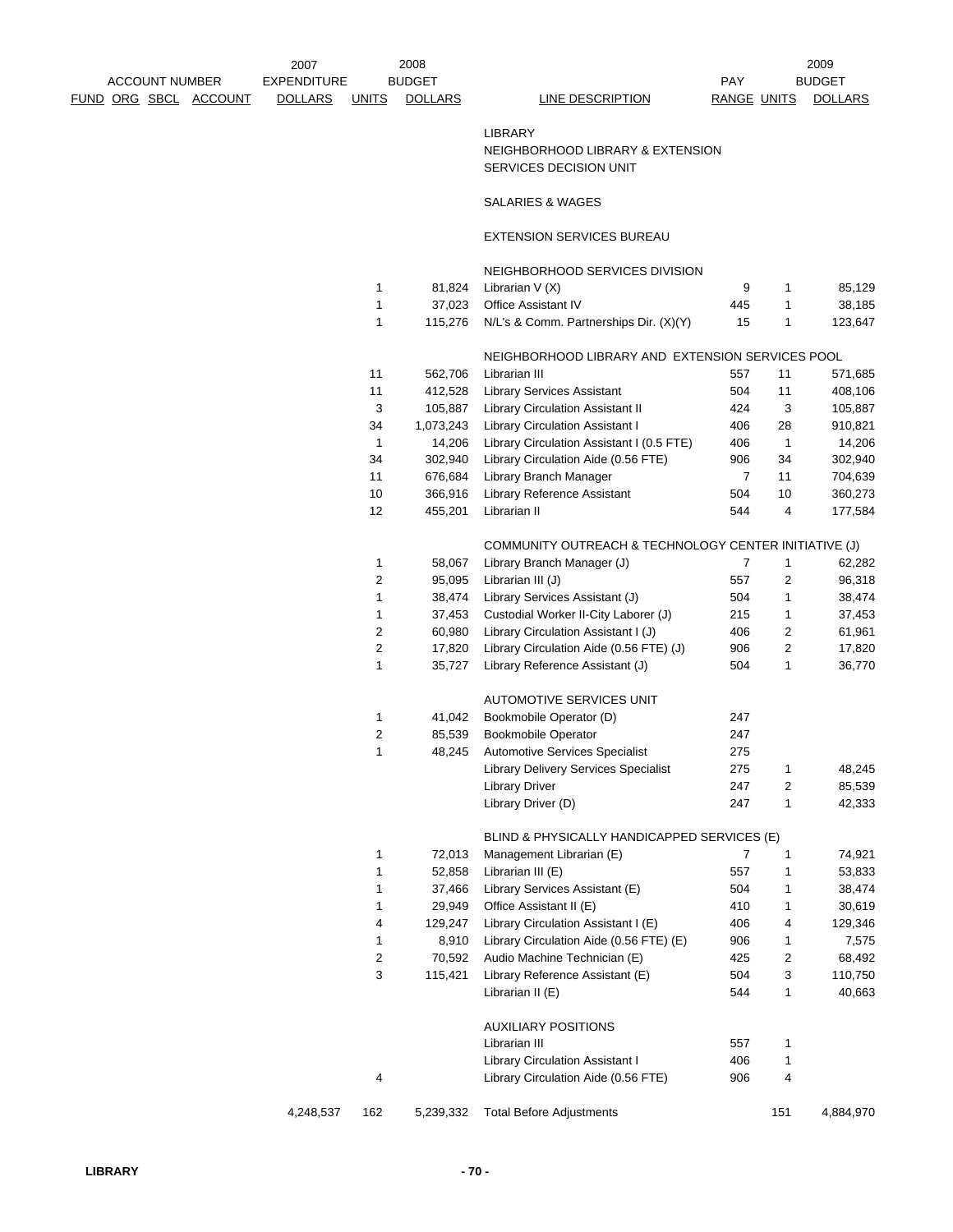|      |                |                       |                       | 2007           |              | 2008           |                                                                                                                                           |             | 2009           |
|------|----------------|-----------------------|-----------------------|----------------|--------------|----------------|-------------------------------------------------------------------------------------------------------------------------------------------|-------------|----------------|
|      |                | <b>ACCOUNT NUMBER</b> |                       | EXPENDITURE    |              | <b>BUDGET</b>  |                                                                                                                                           | PAY         | <b>BUDGET</b>  |
|      |                |                       | FUND ORG SBCL ACCOUNT | <b>DOLLARS</b> | <u>UNITS</u> | <b>DOLLARS</b> | <b>LINE DESCRIPTION</b>                                                                                                                   | RANGE UNITS | <b>DOLLARS</b> |
|      |                |                       |                       |                |              |                | Salary & Wage Rate Change                                                                                                                 |             |                |
|      |                |                       |                       | 25,196         |              | 37,180         | Overtime Compensated                                                                                                                      |             | 30,000         |
|      |                |                       |                       |                |              | (151,063)      | Personnel Cost Adjustment                                                                                                                 |             | (95, 787)      |
|      |                |                       |                       | 28,785         |              | 29,500         | Other (Shift)                                                                                                                             |             | 29,100         |
|      |                |                       |                       | 4,302,518      | 162          | 5,154,949      | Gross Salaries & Wages Total                                                                                                              | 151         | 4,848,283      |
|      |                |                       |                       |                |              |                | <b>Reimbursable Services Deduction</b>                                                                                                    |             |                |
|      |                |                       |                       |                |              |                | Capital Improvements Deduction                                                                                                            |             |                |
|      |                |                       |                       |                |              | (860, 072)     | Grants & Aids Deduction                                                                                                                   |             | (905, 751)     |
| 0001 | 8612 R999      |                       | 006000                | 4,302,518      | 162          | 4,294,877      | NET SALARIES & WAGES TOTAL                                                                                                                | 151         | 3,942,532      |
|      |                |                       |                       |                | 115.60       |                | <b>O&amp;M FTE'S</b>                                                                                                                      | 102.44      |                |
|      |                |                       |                       |                | 22.68        |                | NON-O&M FTE'S                                                                                                                             | 23.67       |                |
|      |                |                       |                       |                |              |                |                                                                                                                                           |             |                |
|      |                |                       |                       |                |              |                | (D) 1.0 Library Driver is funded 100% through revenue<br>offset from the Milwaukee County Federated Library System.                       |             |                |
|      |                |                       |                       |                |              |                |                                                                                                                                           |             |                |
|      |                |                       |                       |                |              |                | (E) Position Authority to expire 6/30/09 unless Blind and<br>Physically Handicapped Services Grant is extended.                           |             |                |
|      |                |                       |                       |                |              |                | (J) Position is 100% funded under Community Development Act.                                                                              |             |                |
|      |                |                       |                       |                |              |                | (X) Private auto allowance may be paid pursuant to Section<br>350-183 of the Milwaukee Code.                                              |             |                |
|      |                |                       |                       |                |              |                | (Y) Required to file a statement of economic interests in accordance with<br>the Milwaukee Code of Ordinances Chapter 303-Code of Ethics. |             |                |
|      |                |                       |                       |                |              |                |                                                                                                                                           |             |                |
|      | 0001 8612 R999 |                       | 006100                | 1,845,567      |              | 1,760,889      | ESTIMATED EMPLOYEE FRINGE BENEFITS<br>(Involves Revenue Offset-No Transfers from this Account)                                            |             | 1,616,438      |
|      |                |                       |                       |                |              |                |                                                                                                                                           |             |                |
|      |                |                       |                       |                |              |                | <b>OPERATING EXPENDITURES</b>                                                                                                             |             |                |
| 0001 |                | 8612 R999             | 630100                | 10,122         |              | 11,000         | <b>General Office Expense</b>                                                                                                             |             | 11,000         |
| 0001 | 8612 R999      |                       | 630500                |                |              |                | Tools & Machinery Parts                                                                                                                   |             |                |
|      | 0001 8612 R999 |                       | 631000                |                |              |                | <b>Construction Supplies</b>                                                                                                              |             |                |
| 0001 |                | 8612 R999             | 631500                | 351,751        |              | 379,800        | Energy                                                                                                                                    |             | 388,310        |
| 0001 |                | 8612 R999             | 632000                | 9,030          |              | 15,932         | <b>Other Operating Supplies</b>                                                                                                           |             | 19,213         |
| 0001 |                | 8612 R999             | 632500                |                |              |                | <b>Facility Rental</b>                                                                                                                    |             |                |
| 0001 |                | 8612 R999             | 633000                |                |              |                | <b>Vehicle Rental</b>                                                                                                                     |             |                |
| 0001 |                | 8612 R999             | 633500                |                |              |                | Non-Vehicle Equipment Rental                                                                                                              |             |                |
| 0001 | 8612 R999      |                       | 634000                |                |              |                | <b>Professional Services</b>                                                                                                              |             |                |
| 0001 |                | 8612 R999             | 634500                |                |              |                | Information Technology Services                                                                                                           |             |                |
| 0001 | 8612 R999      |                       | 635000                | 218,062        |              | 218,000        | <b>Property Services</b>                                                                                                                  |             | 236,996        |
| 0001 | 8612 R999      |                       | 635500                | 25,178         |              | 11,000         | <b>Infrastructure Services</b>                                                                                                            |             | 15,000         |
| 0001 | 8612 R999      |                       | 636000                | 91             |              | 2,000          | Vehicle Repair Services                                                                                                                   |             | 250            |
| 0001 | 8612 R999      |                       | 636500                | 1,439          |              | 1,000          | <b>Other Operating Services</b>                                                                                                           |             | 1,000          |
| 0001 |                | 8612 R999             | 637000                |                |              |                | Loans and Grants                                                                                                                          |             |                |
| 0001 |                | 8612 R999             | 637501                | 14,153         |              | 11,500         | <b>Reimburse Other Departments</b>                                                                                                        |             | 10,000         |
| 0001 | 8612 R999      |                       | 006300                | 629,826        |              | 650,232        | OPERATING EXPENDITURES TOTAL                                                                                                              |             | 681,769        |
|      |                |                       |                       |                |              |                | <b>EQUIPMENT PURCHASES</b>                                                                                                                |             |                |
|      |                |                       |                       |                |              |                | <b>Additional Equipment</b>                                                                                                               |             |                |
|      |                |                       |                       | 2,230          | 13           | 7,300          | <b>Library Furniture</b>                                                                                                                  | 28          | 20,400         |
|      |                |                       |                       | 9,449          |              |                | Floor Maintenance Machines                                                                                                                | 2           | 4,854          |
|      |                |                       |                       | 1,620          | 1            | 700            | Miscellaneous                                                                                                                             | 1           | 7,300          |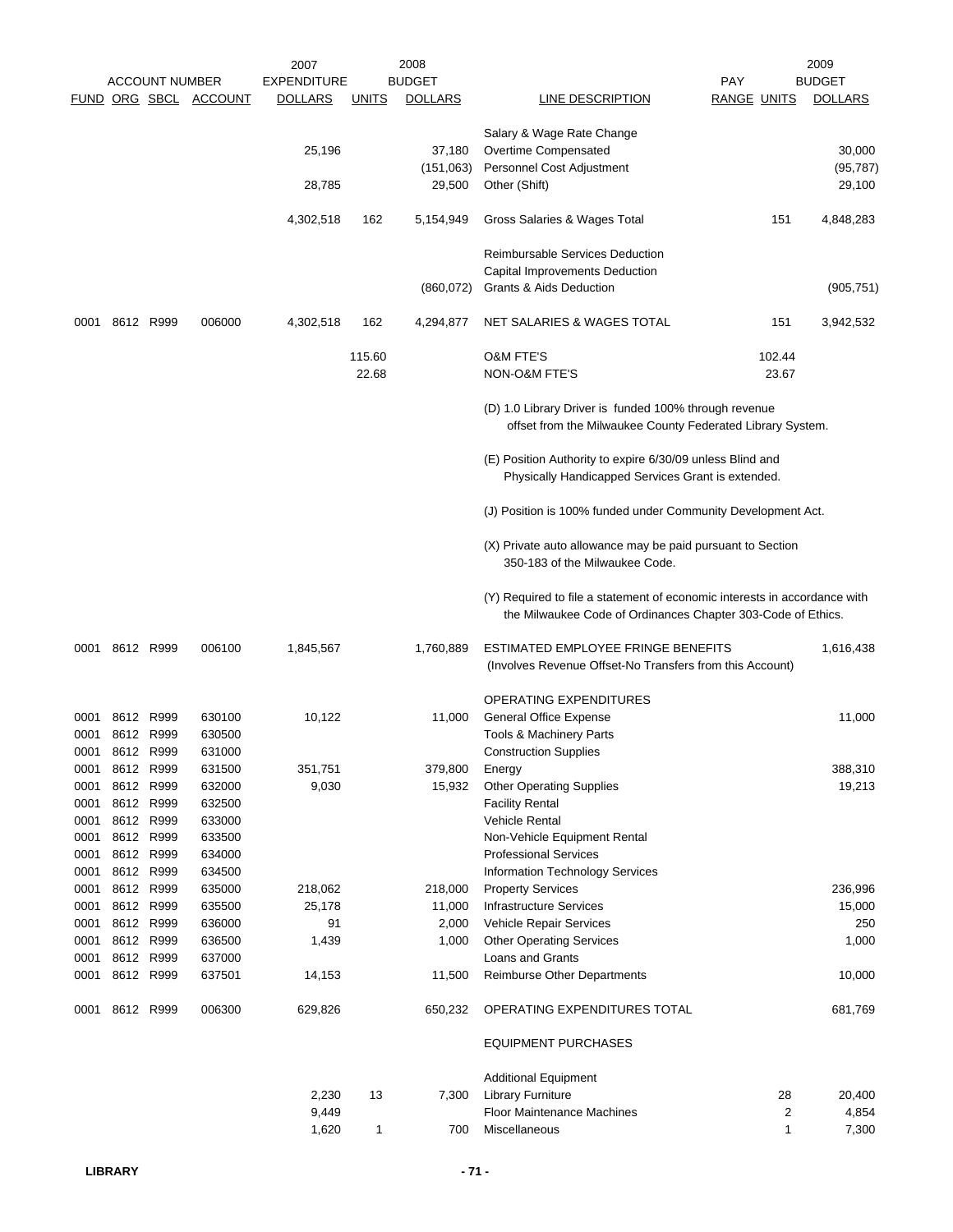|             |                       |                | 2007               |              | 2008           |                                                                    |             |    | 2009           |
|-------------|-----------------------|----------------|--------------------|--------------|----------------|--------------------------------------------------------------------|-------------|----|----------------|
|             | <b>ACCOUNT NUMBER</b> |                | <b>EXPENDITURE</b> |              | <b>BUDGET</b>  |                                                                    | PAY         |    | <b>BUDGET</b>  |
| <b>FUND</b> | ORG SBCL              | <b>ACCOUNT</b> | <b>DOLLARS</b>     | <b>UNITS</b> | <b>DOLLARS</b> | LINE DESCRIPTION                                                   | RANGE UNITS |    | <b>DOLLARS</b> |
|             |                       |                |                    | $\mathbf{1}$ | 43,300         | Pick Up Trucks & Vans                                              |             |    |                |
|             |                       |                | 13,299             | 15           | 51,300         | <b>Additional Equipment Subtotal</b>                               |             | 31 | 32,554         |
|             |                       |                |                    |              |                | <b>Replacement Equipment</b>                                       |             |    |                |
|             |                       |                | 1,070              | 6            | 4,585          | <b>Library Furniture</b>                                           |             | 10 | 7,411          |
|             |                       |                | 779                |              |                | Video Equipment                                                    |             |    |                |
|             |                       |                |                    |              |                | Miscellaneous                                                      |             | 3  | 4,400          |
|             |                       |                | 1,849              | 6            | 4,585          | Replacement Equipment Subtotal                                     |             | 13 | 11,811         |
| 0001        | 8612 R999             | 006800         | 15,148             | 21           | 55,885         | <b>EQUIPMENT PURCHASES TOTAL</b>                                   |             | 44 | 44,365         |
|             |                       |                |                    |              |                | <b>SPECIAL FUNDS</b>                                               |             |    |                |
|             |                       |                |                    |              |                | SPECIAL FUNDS TOTAL                                                |             |    |                |
|             |                       |                | 6,793,059          |              | 6.761.883      | NEIGHBORHOOD LIBRARIES & EXTENSION<br>SERVICES DECISION UNIT TOTAL |             |    | 6,285,104      |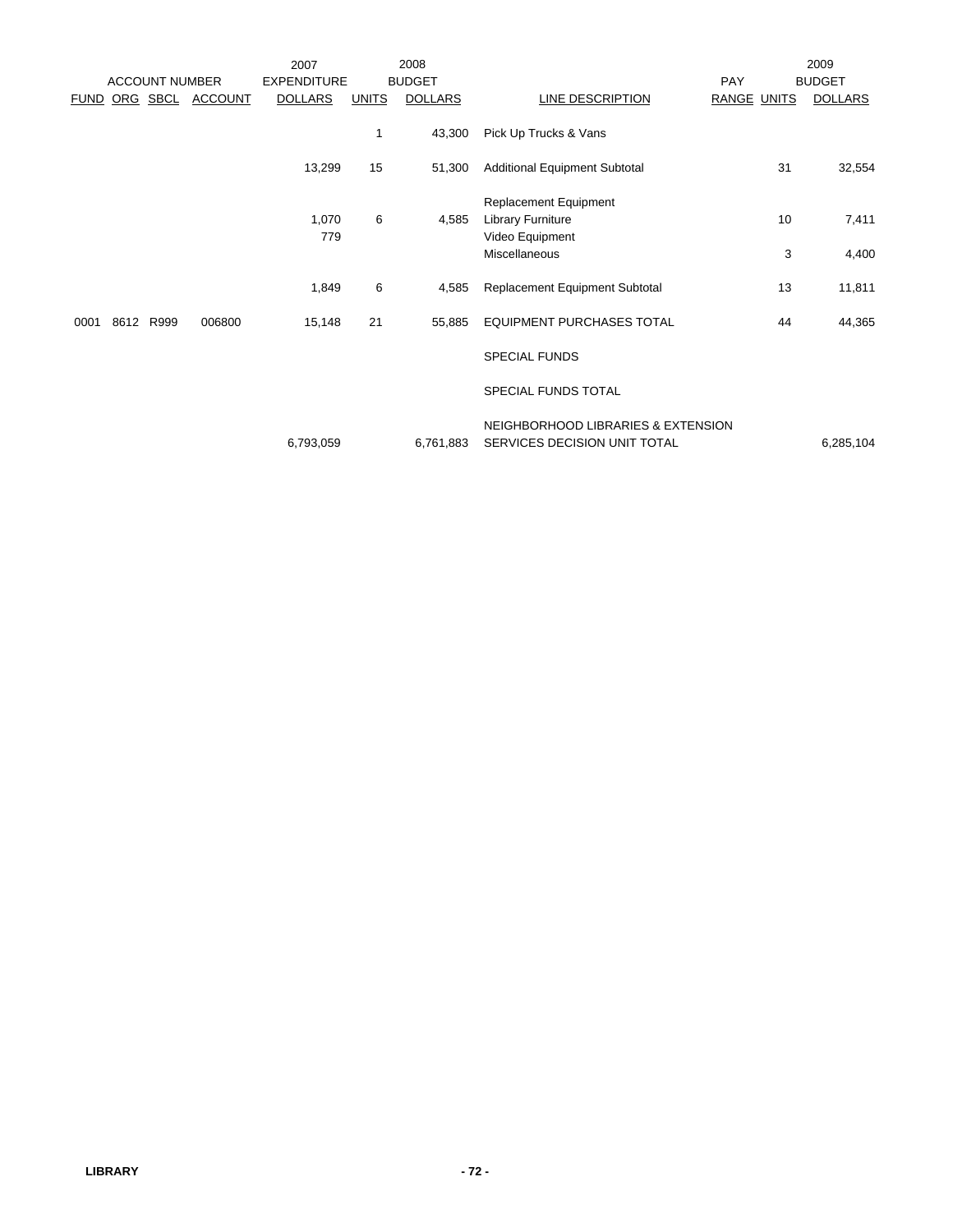|  | <b>ACCOUNT NUMBER</b> | <u>FUND ORG SBCL ACCOUNT</u> | 2007<br><b>EXPENDITURE</b><br><b>DOLLARS</b> | <b>UNITS</b>                   | 2008<br><b>BUDGET</b><br><b>DOLLARS</b> | <b>LINE DESCRIPTION</b>                                | PAY<br><b>RANGE UNITS</b> |                         | 2009<br><b>BUDGET</b><br><b>DOLLARS</b> |
|--|-----------------------|------------------------------|----------------------------------------------|--------------------------------|-----------------------------------------|--------------------------------------------------------|---------------------------|-------------------------|-----------------------------------------|
|  |                       |                              |                                              |                                |                                         | <b>LIBRARY</b><br>CENTRAL LIBRARY DECISION UNIT        |                           |                         |                                         |
|  |                       |                              |                                              |                                |                                         | SALARIES & WAGES<br>CENTRAL LIBRARY SERVICES BUREAU    |                           |                         |                                         |
|  |                       |                              |                                              | 1                              | 82,965                                  | Central Library & Spec. Proj. Dir. (X)(Y)              | 13                        | 1                       | 88,992                                  |
|  |                       |                              |                                              | 1                              | 72,013                                  | ARTS & MEDIA SECTION<br>Management Librarian           | $\overline{7}$            | 1                       | 74,922                                  |
|  |                       |                              |                                              |                                |                                         | HUMANITIES & ARCHIVES SECTION                          |                           |                         |                                         |
|  |                       |                              |                                              | 1                              | 81,824                                  | Librarian V                                            | 9                         | 1                       | 85,129                                  |
|  |                       |                              |                                              |                                |                                         | Archives Technician                                    | 445                       | 1                       | 38,474                                  |
|  |                       |                              |                                              |                                |                                         | Office Assistant III (0.5 FTE)                         | 425                       | 1                       | 17,648                                  |
|  |                       |                              |                                              |                                |                                         | Library Circulation Asst. I (0.5 FTE)                  | 406                       | 1                       | 16,507                                  |
|  |                       |                              |                                              |                                |                                         | <b>SCIENCE &amp; BUSINESS SECTION</b>                  |                           |                         |                                         |
|  |                       |                              |                                              | $\mathbf{1}$                   | 69,406                                  | Librarian V                                            | 9                         | 1                       | 74,446                                  |
|  |                       |                              |                                              |                                |                                         | <b>Office Assistant II</b>                             | 410                       | 1                       | 33,013                                  |
|  |                       |                              |                                              |                                |                                         | YOUTH & COMMUNITY OUTREACH SERVICES SECTION            |                           |                         |                                         |
|  |                       |                              |                                              | 1                              | 72,315                                  | Librarian $V(X) (Y)$                                   | 9                         | 1                       | 77,565                                  |
|  |                       |                              |                                              | $\mathbf{1}$                   | 52,469                                  | Management Librarian                                   | $\overline{7}$            | 1                       | 54,348                                  |
|  |                       |                              |                                              | $\mathbf{1}$                   | 46,366                                  | <b>Community Outreach Specialist</b>                   | 557                       |                         |                                         |
|  |                       |                              |                                              |                                |                                         | Library Education Outreach Specialist (X)              | 557                       | 1                       | 50,069                                  |
|  |                       |                              |                                              |                                |                                         | Library Services Asst.                                 | 504                       | 1                       | 38,474                                  |
|  |                       |                              |                                              |                                |                                         | Library Circulation Asst. II                           | 424                       | 2                       | 70,592                                  |
|  |                       |                              |                                              |                                |                                         | CENTRAL LIBRARY SERVICES POOL                          |                           |                         |                                         |
|  |                       |                              |                                              | 25                             | 1,257,716                               | Librarian III                                          | 557                       | 25                      | 1,300,506                               |
|  |                       |                              |                                              | 1                              | 53,833                                  | Librarian III (F)                                      | 557                       |                         |                                         |
|  |                       |                              |                                              | $\mathbf{1}$                   | 17,648                                  | Office Assistant III (0.5 FTE)                         | 425                       |                         |                                         |
|  |                       |                              |                                              | 1                              | 33,013                                  | <b>Office Assistant II</b>                             | 410                       |                         |                                         |
|  |                       |                              |                                              | $\mathbf 1$                    | 38,474                                  | Archives Technician                                    | 445                       |                         |                                         |
|  |                       |                              |                                              | 1                              | 16,507                                  | Library Circulation Asst. I (0.5 FTE)                  | 406                       |                         |                                         |
|  |                       |                              |                                              | 1                              | 58,396                                  | Librarian IV                                           | 565                       | 1                       | 58,529                                  |
|  |                       |                              |                                              | $\mathbf{z}$                   | 70,124                                  | Library Reference Assistant (F)                        | 504                       |                         |                                         |
|  |                       |                              |                                              | $\boldsymbol{2}$               | 72,878                                  | Library Reference Assistant                            | 504                       | 4                       | 146,326                                 |
|  |                       |                              |                                              | $\overline{c}$                 | 95,388                                  | Librarian II                                           | 544                       | 8                       | 354,233                                 |
|  |                       |                              |                                              | $\overline{7}$                 | 304,692                                 | Librarian II (F)                                       | 544                       |                         |                                         |
|  |                       |                              |                                              | $\overline{c}$<br>$\mathbf{1}$ | 70,592<br>33,316                        | Library Circulation Asst. II<br>Library Services Asst. | 424<br>504                |                         |                                         |
|  |                       |                              |                                              |                                |                                         | <b>CIRCULATION BUREAU</b>                              |                           |                         |                                         |
|  |                       |                              |                                              | $\mathbf{1}$                   | 79,171                                  | Librarian V                                            |                           | $\mathbf{1}$            | 61,752                                  |
|  |                       |                              |                                              | $\mathbf{1}$                   | 54,899                                  | Administrative Specialist Sr                           | 9<br>4                    | 1                       | 58,887                                  |
|  |                       |                              |                                              |                                |                                         | <b>AUXILIARY POSITIONS</b>                             |                           |                         |                                         |
|  |                       |                              |                                              | $\mathbf{1}$                   |                                         | <b>Security Manager</b>                                | 6                         |                         |                                         |
|  |                       |                              |                                              |                                |                                         | PUBLIC SERVICES SECTION                                |                           |                         |                                         |
|  |                       |                              |                                              |                                |                                         | TIER & BOOK HANDLING SECTION                           |                           |                         |                                         |
|  |                       |                              |                                              | $\mathbf{1}$                   | 38,474                                  | Library Circulation Assistant III                      | 445                       | 1                       | 38,474                                  |
|  |                       |                              |                                              | $\overline{c}$                 | 70,367                                  | Library Circulation Assistant II                       | 424                       | $\overline{\mathbf{c}}$ | 70,591                                  |
|  |                       |                              |                                              |                                |                                         | REGISTRATION/BOOK RETURN SECTION                       |                           |                         |                                         |
|  |                       |                              |                                              | $\mathbf{1}$                   | 38,474                                  | <b>Library Circulation Assistant III</b>               | 445                       | 1                       | 38,474                                  |
|  |                       |                              |                                              | $\overline{2}$                 | 67,840                                  | Library Circulation Assistant II                       | 424                       | 2                       | 68,542                                  |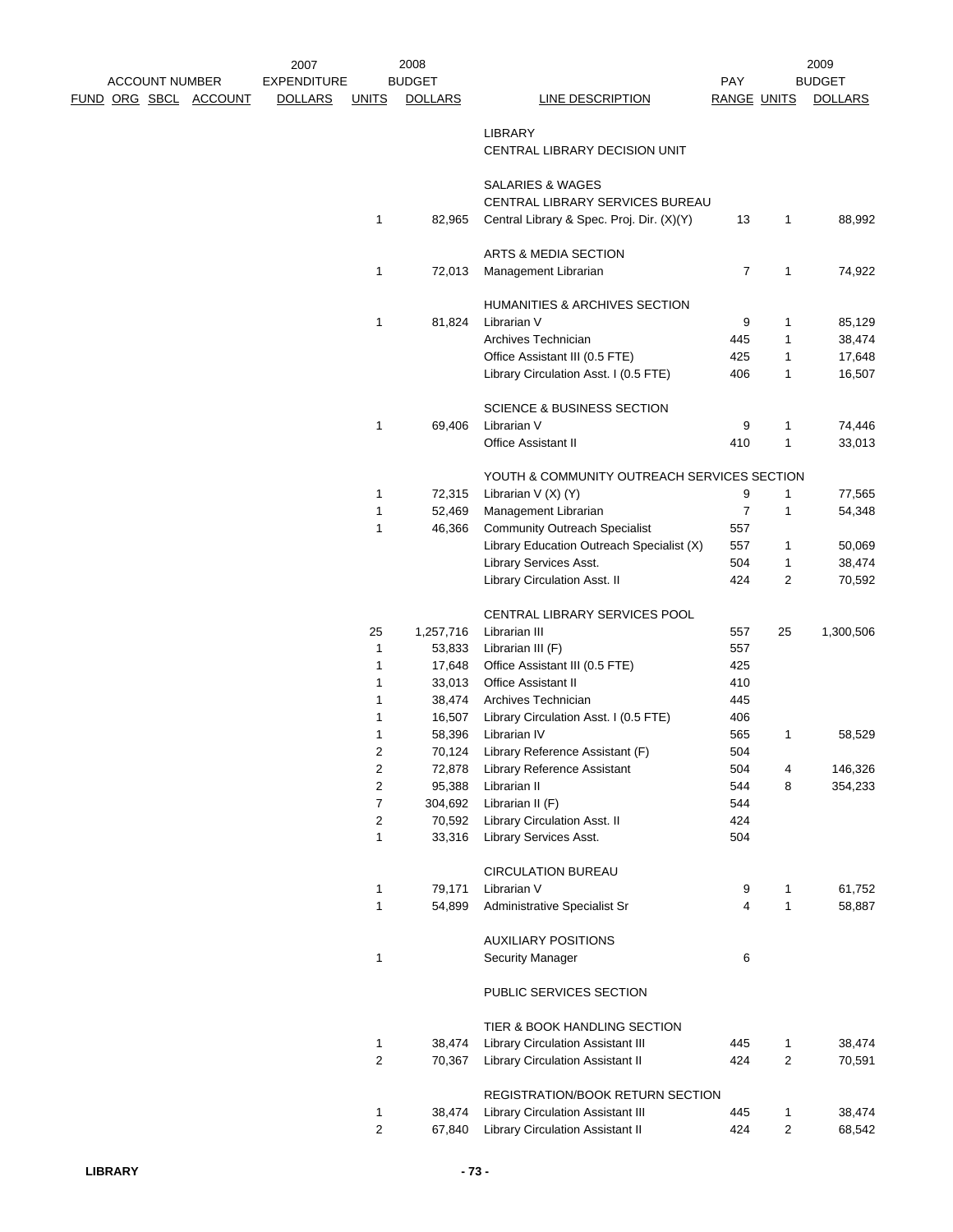|      |           | <b>ACCOUNT NUMBER</b> |                       | 2007<br><b>EXPENDITURE</b> |              | 2008<br><b>BUDGET</b> |                                                                                                                                           | <b>PAY</b>         |       | 2009<br><b>BUDGET</b> |
|------|-----------|-----------------------|-----------------------|----------------------------|--------------|-----------------------|-------------------------------------------------------------------------------------------------------------------------------------------|--------------------|-------|-----------------------|
|      |           |                       | FUND ORG SBCL ACCOUNT | <b>DOLLARS</b>             | <b>UNITS</b> | <b>DOLLARS</b>        | LINE DESCRIPTION                                                                                                                          | <b>RANGE UNITS</b> |       | <b>DOLLARS</b>        |
|      |           |                       |                       |                            |              |                       | CIRCULATION BUREAU POOL                                                                                                                   |                    |       |                       |
|      |           |                       |                       |                            | 34           | 1,111,185             | Library Circulation Assistant I (A)                                                                                                       | 406                | 33    | 1,049,888             |
|      |           |                       |                       |                            | $\mathbf{1}$ | 33,013                | Library Circulation Assistant I (F)                                                                                                       | 406                |       |                       |
|      |           |                       |                       |                            | 22           | 196,020               | Library Circulation Aide (0.56 FTE)                                                                                                       | 906                | 17    | 151,470               |
|      |           |                       |                       |                            |              |                       | INTER LIBRARY SERVICES GRANT (H)                                                                                                          |                    |       |                       |
|      |           |                       |                       |                            | 1            | 38,474                | Library Reference Assistant (H)                                                                                                           | 504                | 1     | 38,474                |
|      |           |                       |                       |                            | 1            | 8,253                 | Library Circulation Asst. I (H) (0.25 FTE)                                                                                                | 406                |       |                       |
|      |           |                       |                       |                            |              |                       | Library Circulation Asst. I (H) (0.50 FTE)                                                                                                | 406                | 1     | 15,419                |
|      |           |                       |                       |                            |              |                       | <b>AUXILIARY POSITIONS</b>                                                                                                                |                    |       |                       |
|      |           |                       |                       |                            | 6            |                       | Library Circulation Aide (0.56 FTE)                                                                                                       | 906                | 10    |                       |
|      |           |                       |                       | 3,855,810                  | 128          | 4,336,105             | <b>Total Before Adjustments</b>                                                                                                           |                    | 122   | 4,171,744             |
|      |           |                       |                       |                            |              |                       | Salary & Wage Rate Change                                                                                                                 |                    |       |                       |
|      |           |                       |                       | 43,447                     |              | 40,000                | Overtime Compensated                                                                                                                      |                    |       | 46,000                |
|      |           |                       |                       |                            |              | (146, 611)            | Personnel Cost Adjustment                                                                                                                 |                    |       | (104, 221)            |
|      |           |                       |                       | 18,800                     |              | 20,300                | Other (Shift)                                                                                                                             |                    |       | 5,000                 |
|      |           |                       |                       | 3,918,057                  | 128          | 4,249,794             | Gross Salaries & Wages Total                                                                                                              |                    | 122   | 4,118,523             |
|      |           |                       |                       |                            |              |                       | Reimbursable Services Deduction                                                                                                           |                    |       |                       |
|      |           |                       |                       |                            |              |                       | Capital Improvements Deduction                                                                                                            |                    |       |                       |
|      |           |                       |                       |                            |              | (46, 727)             | Grants & Aids Deduction                                                                                                                   |                    |       | (53, 893)             |
| 0001 | 8613 R999 |                       | 006000                | 3,918,057                  | 128          | 4,203,067             | NET SALARIES & WAGES TOTAL                                                                                                                |                    | 122   | 4,064,630             |
|      |           |                       |                       |                            | 105.51       |                       | <b>O&amp;M FTE'S</b>                                                                                                                      |                    | 99.42 |                       |
|      |           |                       |                       |                            | 1.25         |                       | NON-O&M FTE'S                                                                                                                             |                    | 1.50  |                       |
|      |           |                       |                       |                            |              |                       | A) Soft red circle one position held by James Nowak<br>at Pay Range 355.                                                                  |                    |       |                       |
|      |           |                       |                       |                            |              |                       | (F) Position is funded 100% through revenue offset from the<br>Milwaukee County Federated Library System.                                 |                    |       |                       |
|      |           |                       |                       |                            |              |                       | (H) Position authority to expire 6/30/09 unless<br>Interlibrary Services Grant is extended.                                               |                    |       |                       |
|      |           |                       |                       |                            |              |                       | (X) Private auto allowance may be paid pursuant to Section<br>350-183 of the Milwaukee Code.                                              |                    |       |                       |
|      |           |                       |                       |                            |              |                       | (Y) Required to file a statement of economic interests in accordance with<br>the Milwaukee Code of Ordinances Chapter 303-Code of Ethics. |                    |       |                       |
| 0001 | 8613 R999 |                       | 006100                | 1,618,093                  |              | 1,723,257             | ESTIMATED EMPLOYEE FRINGE BENEFITS<br>(Involves Revenue Offset-No Transfers from this Account)                                            |                    |       | 1,666,498             |
|      |           |                       |                       |                            |              |                       | OPERATING EXPENDITURES                                                                                                                    |                    |       |                       |
| 0001 |           | 8613 R999             | 630100                |                            |              |                       | General Office Expense                                                                                                                    |                    |       |                       |
| 0001 |           | 8613 R999             | 630500                |                            |              |                       | Tools & Machinery Parts                                                                                                                   |                    |       |                       |
| 0001 |           | 8613 R999             | 631000                |                            |              |                       | <b>Construction Supplies</b>                                                                                                              |                    |       |                       |
| 0001 |           | 8613 R999             | 631500                | 370,831                    |              | 369,000               | Energy                                                                                                                                    |                    |       | 370,005               |
| 0001 |           | 8613 R999             | 632000                | 6,475                      |              | 3,444                 | <b>Other Operating Supplies</b>                                                                                                           |                    |       | 8,524                 |
| 0001 | 8613 R999 |                       | 632500                |                            |              |                       | <b>Facility Rental</b>                                                                                                                    |                    |       |                       |
| 0001 |           | 8613 R999             | 633000                |                            |              |                       | <b>Vehicle Rental</b>                                                                                                                     |                    |       |                       |
| 0001 |           | 8613 R999             | 633500                |                            |              |                       | Non-Vehicle Equipment Rental                                                                                                              |                    |       |                       |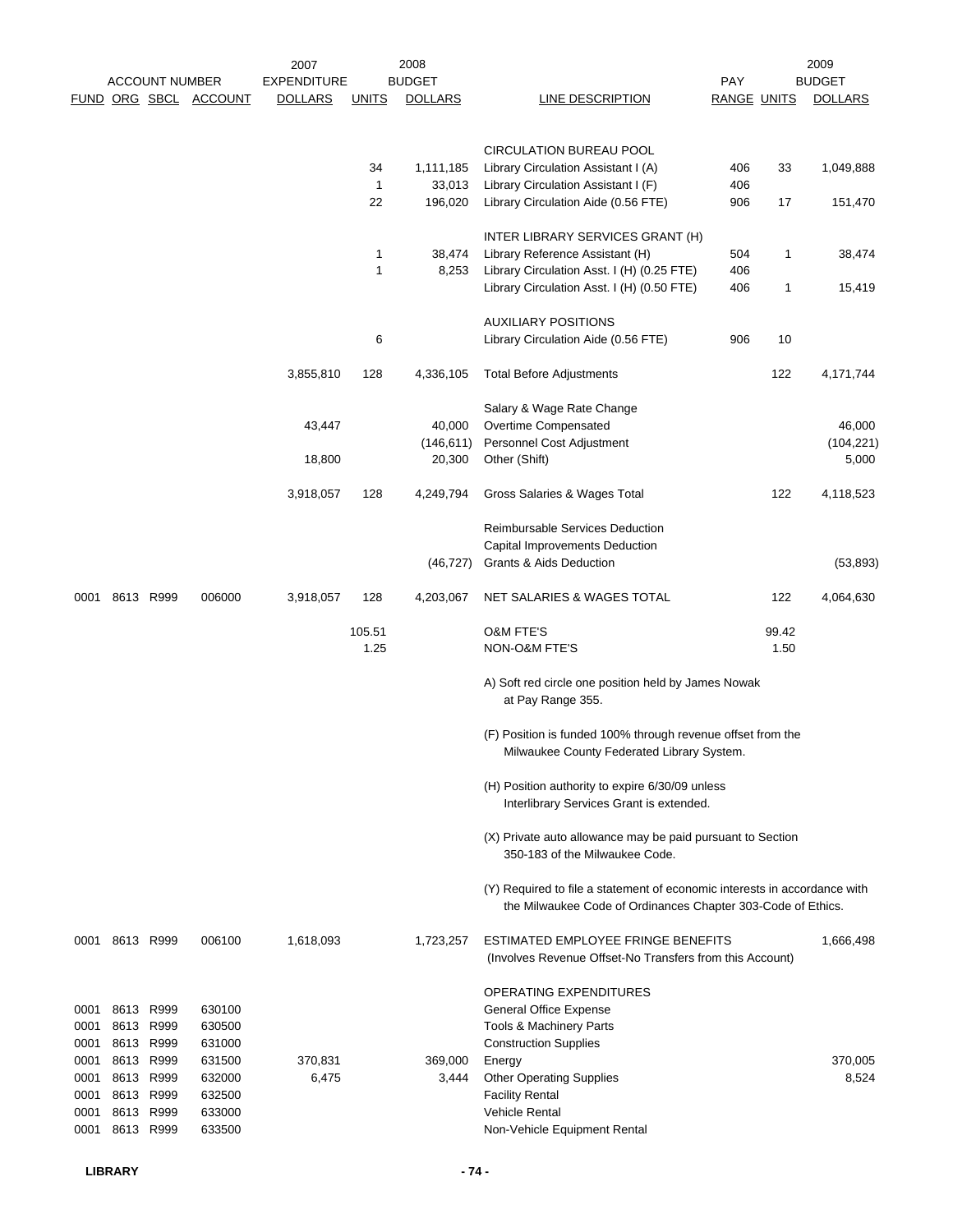|      |           |                       |         | 2007               |                | 2008           |                                                |                    | 2009           |
|------|-----------|-----------------------|---------|--------------------|----------------|----------------|------------------------------------------------|--------------------|----------------|
|      |           | <b>ACCOUNT NUMBER</b> |         | <b>EXPENDITURE</b> |                | <b>BUDGET</b>  |                                                | PAY                | <b>BUDGET</b>  |
|      |           | FUND ORG SBCL         | ACCOUNT | <b>DOLLARS</b>     | <b>UNITS</b>   | <b>DOLLARS</b> | LINE DESCRIPTION                               | <b>RANGE UNITS</b> | <b>DOLLARS</b> |
|      |           |                       |         |                    |                |                |                                                |                    |                |
| 0001 | 8613 R999 |                       | 634000  |                    |                |                | <b>Professional Services</b>                   |                    |                |
| 0001 |           | 8613 R999             | 634500  |                    |                |                | <b>Information Technology Services</b>         |                    |                |
| 0001 |           | 8613 R999             | 635000  | 22,745             |                | 24,500         | <b>Property Services</b>                       |                    | 23,000         |
| 0001 |           | 8613 R999             | 635500  |                    |                |                | <b>Infrastructure Services</b>                 |                    |                |
| 0001 |           | 8613 R999             | 636000  |                    |                |                | Vehicle Repair Services                        |                    |                |
| 0001 |           | 8613 R999             | 636500  |                    |                |                | <b>Other Operating Services</b>                |                    |                |
| 0001 |           | 8613 R999             | 637000  |                    |                |                | Loans and Grants                               |                    |                |
| 0001 |           | 8613 R999             | 637501  |                    |                |                | Reimburse Other Departments                    |                    |                |
| 0001 |           | 8613 R999             | 006300  | 400,051            |                | 396,944        | OPERATING EXPENDITURES TOTAL                   |                    | 401,529        |
|      |           |                       |         |                    |                |                | <b>EQUIPMENT PURCHASES</b>                     |                    |                |
|      |           |                       |         |                    |                |                | <b>Additional Equipment</b>                    |                    |                |
|      |           |                       |         | 625                | 5              | 4,525          | <b>Library Furniture</b>                       |                    |                |
|      |           |                       |         | 839                |                |                | Miscellaneous                                  | $\overline{2}$     | 1,768          |
|      |           |                       |         |                    |                |                |                                                |                    |                |
|      |           |                       |         | 1,464              | 5              | 4,525          | Subtotal - Additional Equipment                | 2                  | 1,768          |
|      |           |                       |         |                    |                |                | <b>Replacement Equipment</b>                   |                    |                |
|      |           |                       |         |                    | $\overline{2}$ | 3,525          | <b>Computer Peripherals</b>                    |                    |                |
|      |           |                       |         |                    |                |                | <b>Library Furniture</b>                       | 2                  | 1,200          |
|      |           |                       |         |                    | 2              | 3,525          | Subtotal - Replacement Equipment               | 2                  | 1,200          |
| 0001 |           | 8613 R999             | 006800  | 1,464              | 7              | 8,050          | <b>EQUIPMENT PURCHASES TOTAL</b>               | 4                  | 2,968          |
|      |           |                       |         |                    |                |                | <b>SPECIAL FUNDS</b>                           |                    |                |
|      |           |                       |         |                    |                |                | SPECIAL FUNDS TOTAL                            |                    |                |
|      |           |                       |         |                    |                |                |                                                |                    |                |
|      |           |                       |         | 5,937,665          |                | 6,331,318      | LIBRARY-CENTRAL LIBRARY<br>DECISION UNIT TOTAL |                    | 6,135,625      |
|      |           |                       |         |                    |                |                |                                                |                    |                |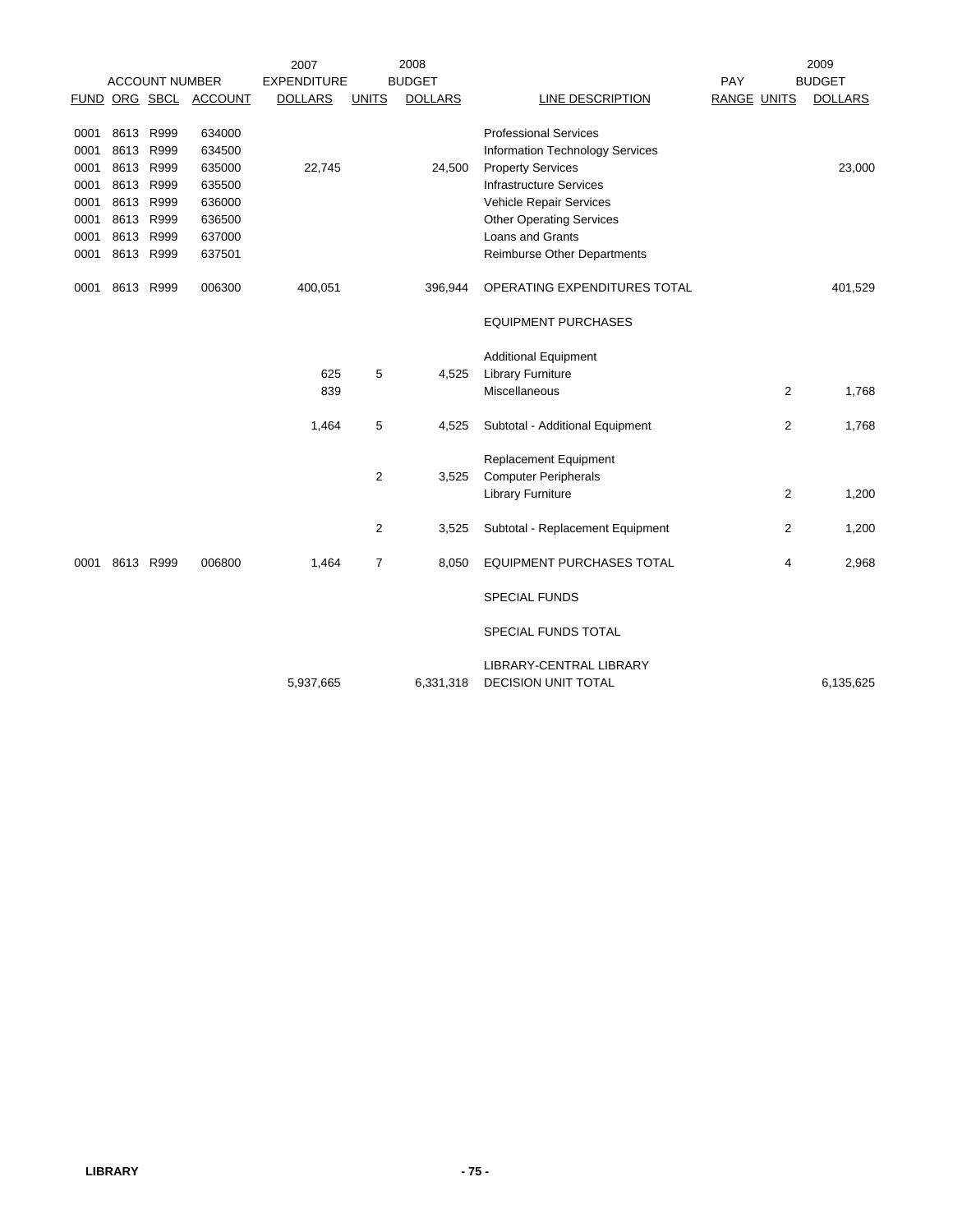|              |                | <b>ACCOUNT NUMBER</b> |                       | 2007<br><b>EXPENDITURE</b> |              | 2008<br><b>BUDGET</b> |                                                                                                                                           | PAY                |        | 2009<br><b>BUDGET</b> |
|--------------|----------------|-----------------------|-----------------------|----------------------------|--------------|-----------------------|-------------------------------------------------------------------------------------------------------------------------------------------|--------------------|--------|-----------------------|
|              |                |                       | FUND ORG SBCL ACCOUNT | <b>DOLLARS</b>             | <b>UNITS</b> | <b>DOLLARS</b>        | <b>LINE DESCRIPTION</b>                                                                                                                   | <b>RANGE UNITS</b> |        | <b>DOLLARS</b>        |
|              |                |                       |                       |                            |              |                       | <b>MAYOR'S OFFICE</b><br>BUDGETARY CONTROL UNIT (1BCU = 1DU)                                                                              |                    |        |                       |
|              |                |                       |                       |                            |              |                       | <b>SALARIES &amp; WAGES</b>                                                                                                               |                    |        |                       |
|              |                |                       |                       |                            | 1            | 153,347               | Mayor (Y)                                                                                                                                 | 20                 | 1      | 147,438               |
|              |                |                       |                       |                            | 1            | 103,106               | Chief of Staff (Y)                                                                                                                        | 16                 | 1      | 110,591               |
|              |                |                       |                       |                            |              |                       | <b>ADMINISTRATION</b>                                                                                                                     |                    |        |                       |
|              |                |                       |                       |                            | 1            | 86,355                | Policy Planning Coord. (Y)                                                                                                                | 13                 | 1      | 88,869                |
|              |                |                       |                       |                            | 1            | 78,908                | Special Assistant to The Mayor (Y)                                                                                                        | 10                 | 1      | 66,582                |
|              |                |                       |                       |                            | 1            | 77,609                | Mayor's Liaison Officer (Y)                                                                                                               | 9                  | 1      | 83,246                |
|              |                |                       |                       |                            | 1<br>1       | 64,063<br>59,731      | Staff Assistant - Manager (Y)<br>Staff Assistant to the Mayor-Senior (Y)                                                                  | 9<br>7             | 1<br>1 | 71,612<br>74,000      |
|              |                |                       |                       |                            | 1            | 65,754                | Staff Assistant To the Mayor (Y)                                                                                                          | 6                  | 1      | 70,278                |
|              |                |                       |                       |                            | 1            | 40,794                | Staff Assistant To the Mayor (Y) (D)                                                                                                      | 6                  | 1      | 43,757                |
|              |                |                       |                       |                            | 1            | 42,715                | Management Services Spec. (Y)                                                                                                             | 3                  | 1      | 45,818                |
|              |                |                       |                       |                            | 1            | 44,257                | Program Assistant II                                                                                                                      | 530                | 1      | 44,257                |
|              |                |                       |                       |                            | 1            | 35,296                | Office Assistant III                                                                                                                      | 425                | 1      | 32,826                |
|              |                |                       |                       |                            | 2            | 11,223                | College Intern (0.25 FTE)                                                                                                                 | 910                | 2      | 11,223                |
|              |                |                       |                       | 822,011                    | 14           | 863,158               | <b>Total Before Adjustments</b>                                                                                                           |                    | 14     | 890,497               |
|              |                |                       |                       |                            |              |                       | Salary & Wage Rate Changes                                                                                                                |                    |        |                       |
|              |                |                       |                       |                            |              | (25, 893)             | Overtime Compensated*<br>Personnel Cost Adjustment<br>Other                                                                               |                    |        | (17, 856)             |
|              |                |                       |                       | 822,011                    | 14           | 837,265               | Gross Salaries & Wages Total                                                                                                              |                    | 14     | 872,641               |
|              |                |                       |                       |                            |              |                       | <b>Reimbursable Services Deduction</b><br>Capital Improvements Deduction<br><b>Grants and Aids Deduction</b>                              |                    |        |                       |
| 0001         |                | 1110 R999             | 006000                | 822,011                    | 14           | 837,265               | NET SALARIES & WAGES TOTAL*                                                                                                               |                    | 14     | 872,641               |
|              |                |                       |                       |                            | 12.50        |                       | <b>O&amp;M FTE'S</b><br>NON-O&M FTE'S                                                                                                     |                    | 12.50  |                       |
|              |                |                       |                       |                            |              |                       | (D) This position is being underfilled at SG 2.                                                                                           |                    |        |                       |
|              |                |                       |                       |                            |              |                       | (Y) Required to file a statement of economic interests in accordance with<br>the Milwaukee Code of Ordinances Chapter 303-Code of Ethics. |                    |        |                       |
|              | 0001 1110 R999 |                       | 006100                | 337,714                    |              | 343,278               | ESTIMATED EMPLOYEE FRINGE BENEFITS<br>(Involves Revenue Offset-No Transfers From This Account)                                            |                    |        | 357,783               |
|              |                |                       |                       |                            |              |                       | OPERATING EXPENDITURES                                                                                                                    |                    |        |                       |
| 0001         | 1110           | R999                  | 630100                | 8,641                      |              | 12,300                | <b>General Office Expense</b>                                                                                                             |                    |        | 13,500                |
| 0001<br>0001 | 1110           | R999<br>R999          | 630500                |                            |              |                       | Tools & Machinery Parts                                                                                                                   |                    |        |                       |
| 0001         | 1110<br>1110   | R999                  | 631000<br>631500      |                            |              |                       | <b>Construction Supplies</b><br>Energy                                                                                                    |                    |        |                       |
| 0001         | 1110           | R999                  | 632000                |                            |              |                       | Other Operating Supplies                                                                                                                  |                    |        |                       |
| 0001         | 1110           | R999                  | 632500                |                            |              |                       | <b>Facility Rental</b>                                                                                                                    |                    |        |                       |
| 0001         | 1110           | R999                  | 633000                |                            |              |                       | <b>Vehicle Rental</b>                                                                                                                     |                    |        |                       |
| 0001         | 1110           | R999                  | 633500                |                            |              | 2,035                 | Non-Vehicle Equipment Rental                                                                                                              |                    |        | 4,300                 |
| 0001         | 1110           | R999                  | 634000                |                            |              |                       | <b>Professional Services</b>                                                                                                              |                    |        |                       |
| 0001         | 1110           | R999                  | 634500                |                            |              |                       | Information Technology Services                                                                                                           |                    |        |                       |
| 0001         | 1110           | R999                  | 635000                | (407)                      |              | 14,000                | <b>Property Services</b>                                                                                                                  |                    |        |                       |
| 0001         |                | 1110 R999             | 635500                |                            |              |                       | <b>Infrastructure Services</b>                                                                                                            |                    |        |                       |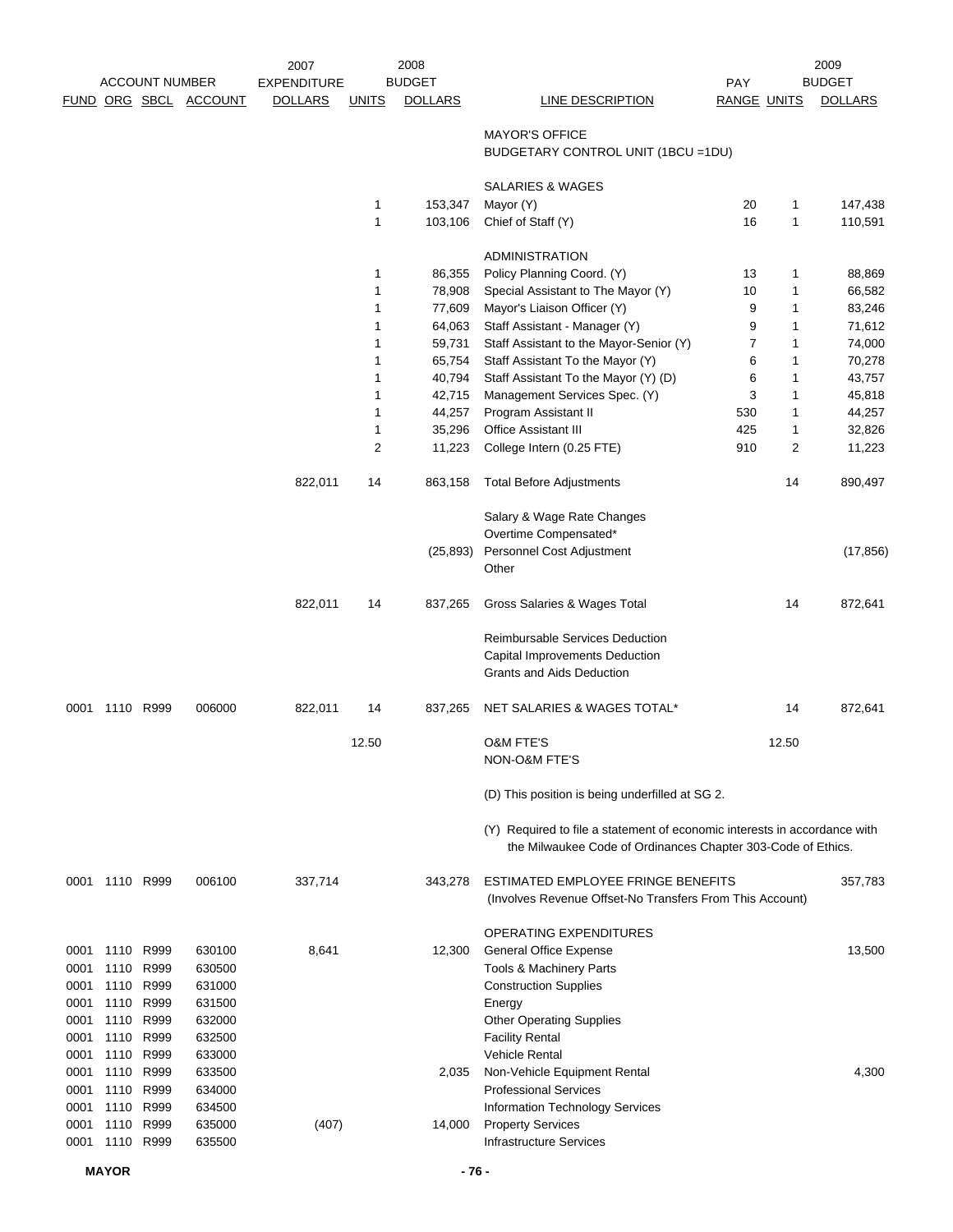|      |      |                       |                       | 2007               |              | 2008           |                                   |                    | 2009           |
|------|------|-----------------------|-----------------------|--------------------|--------------|----------------|-----------------------------------|--------------------|----------------|
|      |      | <b>ACCOUNT NUMBER</b> |                       | <b>EXPENDITURE</b> |              | <b>BUDGET</b>  |                                   | <b>PAY</b>         | <b>BUDGET</b>  |
|      |      |                       | FUND ORG SBCL ACCOUNT | <b>DOLLARS</b>     | <b>UNITS</b> | <b>DOLLARS</b> | LINE DESCRIPTION                  | <b>RANGE UNITS</b> | <b>DOLLARS</b> |
|      |      |                       |                       |                    |              |                |                                   |                    |                |
| 0001 |      | 1110 R999             | 636000                |                    |              |                | Vehicle Repair Services           |                    |                |
| 0001 | 1110 | R999                  | 636500                | 10,111             |              | 13,200         | <b>Other Operating Services</b>   |                    | 14,200         |
| 0001 |      | 1110 R999             | 637000                |                    |              |                | <b>Loans and Grants</b>           |                    |                |
| 0001 |      | 1110 R999             | 637501                | 15,152             |              | 2,350          | Reimburse Other Departments       |                    | 17,350         |
| 0001 |      | 1110 R999             | 006300                | 33,497             |              | 43,885         | OPERATING EXPENDITURES TOTAL*     |                    | 49,350         |
|      |      |                       |                       |                    |              |                | <b>EQUIPMENT PURCHASES</b>        |                    |                |
|      |      |                       |                       |                    |              |                | <b>Additional Equipment</b>       |                    |                |
|      |      |                       |                       |                    |              |                | Subtotal - Additional Equipment   |                    |                |
|      |      |                       |                       |                    |              |                | <b>Replacement Equipment</b>      |                    |                |
|      |      |                       |                       | 1,499              |              |                | Printer                           |                    |                |
|      |      |                       |                       | 585                |              |                | Timestamp                         |                    |                |
|      |      |                       |                       | 2,084              |              |                | Subtotal - Replacement Equipment  |                    |                |
| 0001 |      | 1110 R999             | 006800                | 2,084              |              |                | <b>EQUIPMENT PURCHASES TOTAL*</b> |                    |                |
|      |      |                       |                       |                    |              |                | <b>SPECIAL FUNDS</b>              |                    |                |
|      |      |                       |                       |                    |              |                | SPECIAL FUNDS TOTAL               |                    |                |
|      |      |                       |                       |                    |              |                | <b>MAYOR'S OFFICE BUDGETARY</b>   |                    |                |
|      |      |                       |                       | 1,195,306          |              | 1,224,428      | CONTROL UNIT TOTAL (1BCU =1DU)    |                    | 1,279,774      |
|      |      |                       |                       |                    |              |                | *Appropriation Control Account    |                    |                |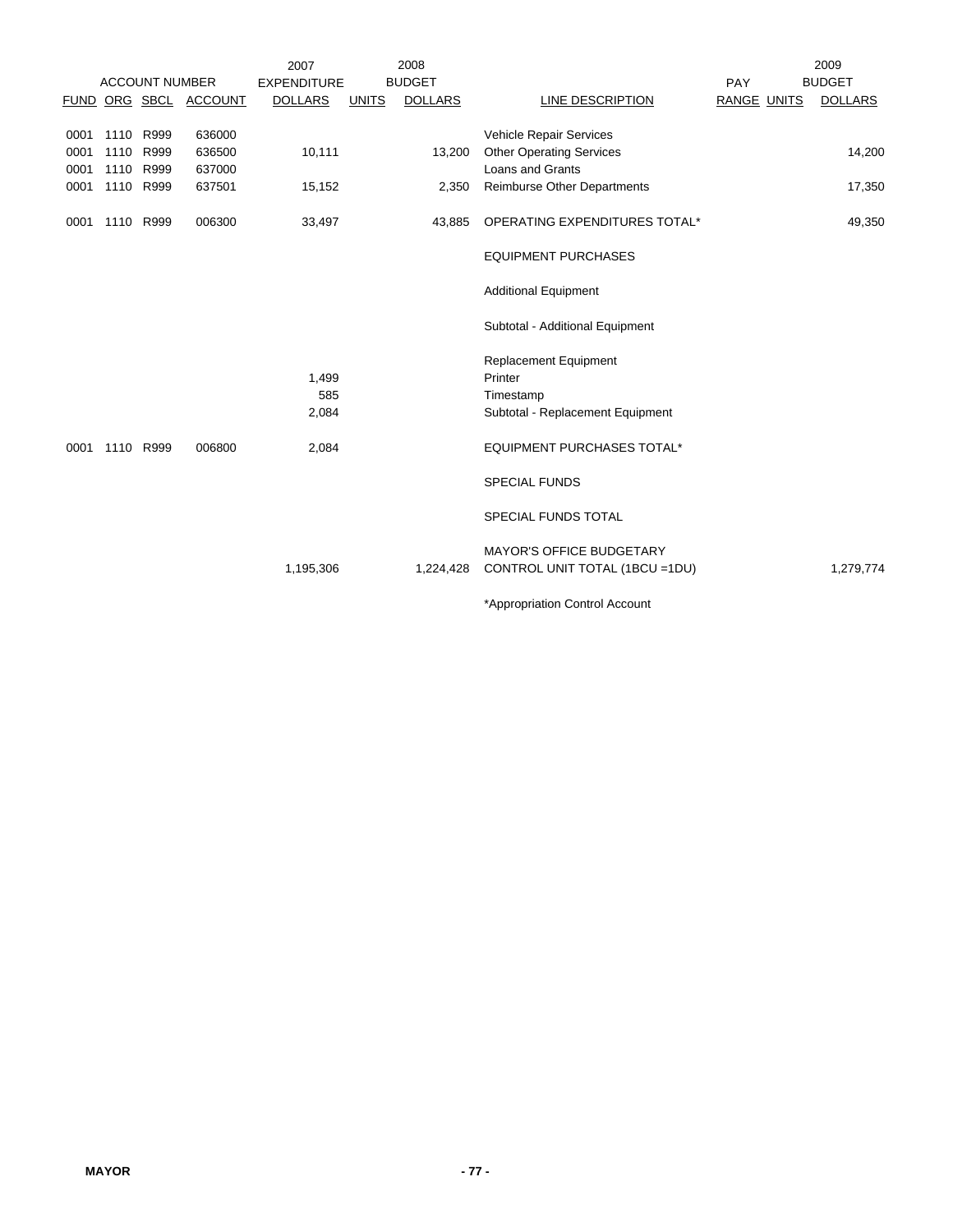|      |           |                       |                       | 2007               |                | 2008           |                                                                                                                                           |             |               | 2009           |
|------|-----------|-----------------------|-----------------------|--------------------|----------------|----------------|-------------------------------------------------------------------------------------------------------------------------------------------|-------------|---------------|----------------|
|      |           | <b>ACCOUNT NUMBER</b> |                       | <b>EXPENDITURE</b> |                | <b>BUDGET</b>  |                                                                                                                                           | <b>PAY</b>  |               | <b>BUDGET</b>  |
|      |           |                       | FUND ORG SBCL ACCOUNT | <b>DOLLARS</b>     | <b>UNITS</b>   | <b>DOLLARS</b> | LINE DESCRIPTION                                                                                                                          | RANGE UNITS |               | <b>DOLLARS</b> |
|      |           |                       |                       |                    |                |                | <b>MUNICIPAL COURT</b>                                                                                                                    |             |               |                |
|      |           |                       |                       |                    |                |                | BUDGETARY CONTROL UNIT (1BCU=1DU)                                                                                                         |             |               |                |
|      |           |                       |                       |                    |                |                | SALARIES & WAGES                                                                                                                          |             |               |                |
|      |           |                       |                       |                    |                |                | COURTROOM PROCEEDINGS                                                                                                                     |             |               |                |
|      |           |                       |                       |                    | 3              | 383,647        | Municipal Judge (Y)                                                                                                                       | 16          | 3             | 399,147        |
|      |           |                       |                       |                    | 1              | 51,778         | Municipal Court Clerk II                                                                                                                  | 555         | 1             | 50,113         |
|      |           |                       |                       |                    | 8              | 379,621        | Municipal Court Clerk I                                                                                                                   | 540         | 8             | 373,785        |
|      |           |                       |                       |                    | 5              | 44,230         | Municipal Court Commissioner (Y)                                                                                                          | 950         | 5             | 44,230         |
|      |           |                       |                       |                    |                |                |                                                                                                                                           |             |               |                |
|      |           |                       |                       |                    | $\mathbf{1}$   | 112,571        | <b>MANAGEMENT &amp; ADMINISTRATION</b><br>Chief Court Administrator (Y)                                                                   | 14          | 1             | 117,118        |
|      |           |                       |                       |                    |                | 87,205         | Assistant Court Administrator                                                                                                             | 10          | 1             | 90,728         |
|      |           |                       |                       |                    | 1              |                |                                                                                                                                           |             |               |                |
|      |           |                       |                       |                    | 1              | 45,901         | Legal Office Assistant IV                                                                                                                 | 475         | 1             | 45,901         |
|      |           |                       |                       |                    | $\mathbf{1}$   | 37,992         | <b>Court Services Assistant IV</b>                                                                                                        | 445         | 1             | 38,474         |
|      |           |                       |                       |                    | 4              | 138,937        | <b>Court Services Assistant III</b>                                                                                                       | 425         | 4             | 136,351        |
|      |           |                       |                       |                    | $\mathbf{1}$   | 38,474         | Court Services Assistant IV (A)                                                                                                           | 445         | 1             | 38,474         |
|      |           |                       |                       |                    | $\mathbf{1}$   | 38,474         | Accounting Assistant II                                                                                                                   | 445         | 1             | 38,474         |
|      |           |                       |                       |                    | $\overline{2}$ | 104,439        | <b>Administrative Specialist</b>                                                                                                          | 2           | 2             | 108,910        |
|      |           |                       |                       |                    | $\mathbf{1}$   | 81,358         | Network Manager                                                                                                                           | 10          | 1             | 85,841         |
|      |           |                       |                       |                    | $\mathbf{1}$   | 60,155         | Network Analyst-SR                                                                                                                        | 591         | 1             | 53,556         |
|      |           |                       |                       |                    | $\mathbf{1}$   | 45,348         | Programmer II                                                                                                                             | 556         | 1             | 36,262         |
|      |           |                       |                       |                    |                |                | CASH CONTROL & ACCOUNTING                                                                                                                 |             |               |                |
|      |           |                       |                       |                    | $\mathbf{1}$   | 63,396         | Management Accounting Specialist                                                                                                          | 5           | 1             | 65,957         |
|      |           |                       |                       |                    | 3              | 114,216        | <b>Accounting Assistant II</b>                                                                                                            | 445         | 3             | 115,420        |
|      |           |                       |                       |                    | $\mathbf{1}$   | 40,484         | <b>Accounting Assistant III</b>                                                                                                           | 460         | 1             | 41,715         |
|      |           |                       |                       |                    |                |                | RECORDS AND CASE PREPARATION                                                                                                              |             |               |                |
|      |           |                       |                       |                    | $\mathbf{1}$   | 38,473         | <b>Court Services Assistant IV</b>                                                                                                        | 445         | 1             | 38,474         |
|      |           |                       |                       |                    | 1              | 35,206         | <b>Court Services Assistant III</b>                                                                                                       | 425         | 1             | 33,170         |
|      |           |                       |                       |                    | 6              | 182,212        | Court Services Assistant II                                                                                                               | 410         | 6             | 181,029        |
|      |           |                       |                       |                    |                |                |                                                                                                                                           |             |               |                |
|      |           |                       |                       | 2,015,525          | 45             | 2,124,117      | <b>Total Before Adjustments</b>                                                                                                           |             | 45            | 2,133,129      |
|      |           |                       |                       |                    |                |                | Salary & Wage Rate Changes                                                                                                                |             |               |                |
|      |           |                       |                       | 8,062              |                |                | 10,000 Overtime Compensated*                                                                                                              |             |               | 10,000         |
|      |           |                       |                       |                    |                |                | (106,206) Personnel Cost Adjustment                                                                                                       |             |               | (106, 656)     |
|      |           |                       |                       |                    |                |                | Other                                                                                                                                     |             |               |                |
|      |           |                       |                       | 2,023,587          | 45             | 2,027,911      | Gross Salaries & Wages Total                                                                                                              |             | 45            | 2,036,473      |
|      |           |                       |                       |                    |                |                | Reimbursable Services Deduction                                                                                                           |             |               |                |
|      |           |                       |                       |                    |                | (43,081)       | <b>Capital Improvements Deduction</b>                                                                                                     |             |               | (34, 449)      |
|      |           |                       |                       |                    |                |                | Grant and Aids Deduction                                                                                                                  |             |               |                |
| 0001 | 1320 R999 |                       | 006000                | 2,023,587          | 45             | 1,984,830      | NET SALARIES & WAGES TOTAL*                                                                                                               |             | 45            | 2,002,024      |
|      |           |                       |                       |                    |                |                |                                                                                                                                           |             |               |                |
|      |           |                       |                       |                    | 39.50<br>1.00  |                | <b>O&amp;M FTE'S</b><br>NON-O&M FTE'S                                                                                                     |             | 39.50<br>1.00 |                |
|      |           |                       |                       |                    |                |                | (A) One position to require English-Spanish Interpreter skills.                                                                           |             |               |                |
|      |           |                       |                       |                    |                |                | (Y) Required to file a statement of economic interests in accordance with<br>the Milwaukee Code of Ordinances Chapter 303-Code of Ethics. |             |               |                |
| 0001 | 1320 R999 |                       | 006100                | 819,241            |                | 831,444        | ESTIMATED EMPLOYEE FRINGE BENEFITS<br>(Involves Revenue Offset-No Transfers from this Account)                                            |             |               | 820,830        |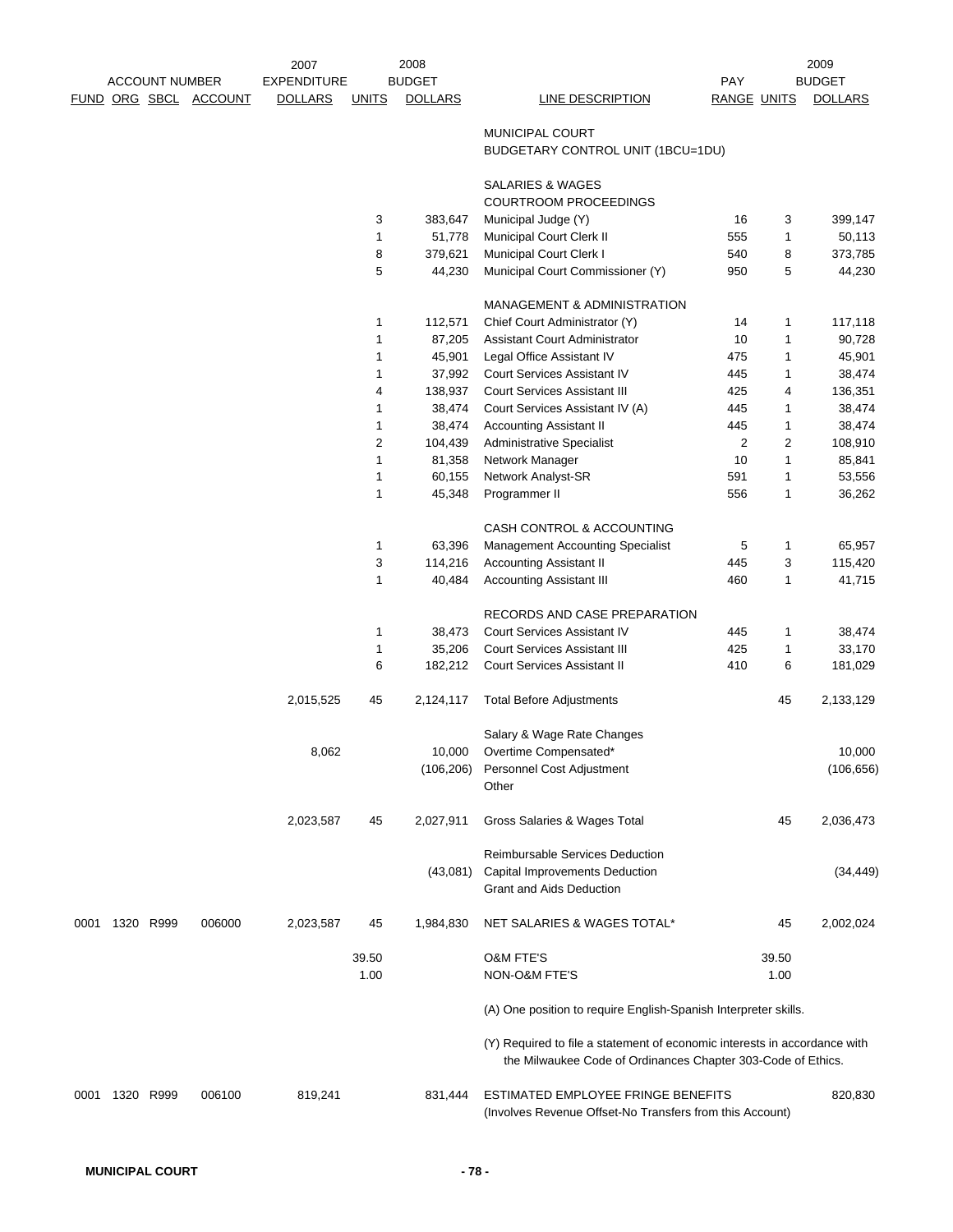|      |                |                       |                       | 2007               |              | 2008           |                                                   |                    | 2009           |
|------|----------------|-----------------------|-----------------------|--------------------|--------------|----------------|---------------------------------------------------|--------------------|----------------|
|      |                | <b>ACCOUNT NUMBER</b> |                       | <b>EXPENDITURE</b> |              | <b>BUDGET</b>  |                                                   | PAY                | <b>BUDGET</b>  |
|      |                |                       | FUND ORG SBCL ACCOUNT | <b>DOLLARS</b>     | <u>UNITS</u> | <b>DOLLARS</b> | LINE DESCRIPTION                                  | <b>RANGE UNITS</b> | <b>DOLLARS</b> |
|      |                |                       |                       |                    |              |                |                                                   |                    |                |
|      |                |                       |                       |                    |              |                | OPERATING EXPENDITURES                            |                    |                |
| 0001 | 1320 R999      |                       | 630100                | 192,603            |              | 205,438        | General Office Expense                            |                    | 204,628        |
| 0001 | 1320           | R999                  | 630500                |                    |              |                | Tools & Machinery Parts                           |                    |                |
| 0001 | 1320           | R999                  | 631000                |                    |              |                | <b>Construction Supplies</b>                      |                    |                |
| 0001 | 1320           | R999                  | 631500                |                    |              |                | Energy                                            |                    |                |
| 0001 | 1320           | R999                  | 632000                | 2,322              |              | 3,000          | <b>Other Operating Supplies</b>                   |                    | 2,500          |
| 0001 | 1320           | R999                  | 632500                |                    |              |                | <b>Facility Rental</b>                            |                    |                |
| 0001 | 1320           | R999                  | 633000                |                    |              |                | Vehicle Rental                                    |                    |                |
| 0001 | 1320           | R999                  | 633500                | 4,968              |              | 3,500          | Non-Vehicle Equipment Rental                      |                    | 5,000          |
| 0001 | 1320           | R999                  | 634000                | 94,937             |              | 114,000        | <b>Professional Services</b>                      |                    | 103,000        |
| 0001 | 1320           | R999                  | 634500                | 46,928             |              | 70,000         | Information Technology Services                   |                    | 65,000         |
| 0001 | 1320           | R999                  | 635000                | 55,341             |              | 45,000         | <b>Property Services</b>                          |                    | 50,000         |
| 0001 | 1320           | R999                  | 635500                |                    |              |                | <b>Infrastructure Services</b>                    |                    |                |
| 0001 | 1320           | R999                  | 636000                |                    |              |                | Vehicle Repair Services                           |                    |                |
| 0001 | 1320           | R999                  | 636500                | 16,872             |              | 8,500          | <b>Other Operating Services</b>                   |                    | 8,500          |
| 0001 | 1320           | R999                  | 637000                |                    |              |                | Loans and Grants                                  |                    |                |
| 0001 | 1320           | R999                  | 637501                | 44,507             |              | 19,000         | Reimburse Other Departments                       |                    | 16,000         |
| 0001 | 1320 R999      |                       | 006300                | 458,478            |              | 468,438        | OPERATING EXPENDITURES TOTAL*                     |                    | 454,628        |
|      |                |                       |                       |                    |              |                | <b>EQUIPMENT PURCHASES</b>                        |                    |                |
|      |                |                       |                       |                    |              |                | <b>Additional Equipment</b>                       |                    |                |
|      |                |                       |                       |                    |              |                | Subtotal - Additional Equipment                   |                    |                |
|      |                |                       |                       |                    |              |                | <b>Replacement Equipment</b>                      |                    |                |
|      |                |                       |                       | 3,860              |              | 4,000          | <b>Office Furniture</b>                           |                    | 3,000          |
|      |                |                       |                       | 3,860              |              | 4,000          | Subtotal - Replacement Equipment                  |                    | 3,000          |
| 0001 | 1320 R999      |                       | 006800                | 3,860              |              | 4,000          | <b>EQUIPMENT PURCHASES TOTAL*</b>                 |                    | 3,000          |
|      |                |                       |                       |                    |              |                | <b>SPECIAL FUNDS</b>                              |                    |                |
| 0001 | 1320 R132      |                       | 006300                |                    |              | 43,000         | Minor Projects*                                   |                    | 10,000         |
| 0001 | 1320 R134      |                       | 006300                | 29,833             |              | 30,000         | Court Hardware Replacement Project*               |                    | 30,000         |
|      | 0001 1320 R135 |                       | 006300                | 9,500              |              |                | 11,000 Parking Citation Electronic Case Transfer* |                    | 12,000         |
|      |                |                       |                       | 39,333             |              | 84,000         | SPECIAL FUNDS TOTAL                               |                    | 52,000         |
|      |                |                       |                       |                    |              |                | MUNICIPAL COURT BUDGETARY                         |                    |                |
|      |                |                       |                       | 3,344,499          |              | 3,372,712      | CONTROL UNIT TOTAL (1BCU=1 DU)                    |                    | 3,332,482      |
|      |                |                       |                       |                    |              |                |                                                   |                    |                |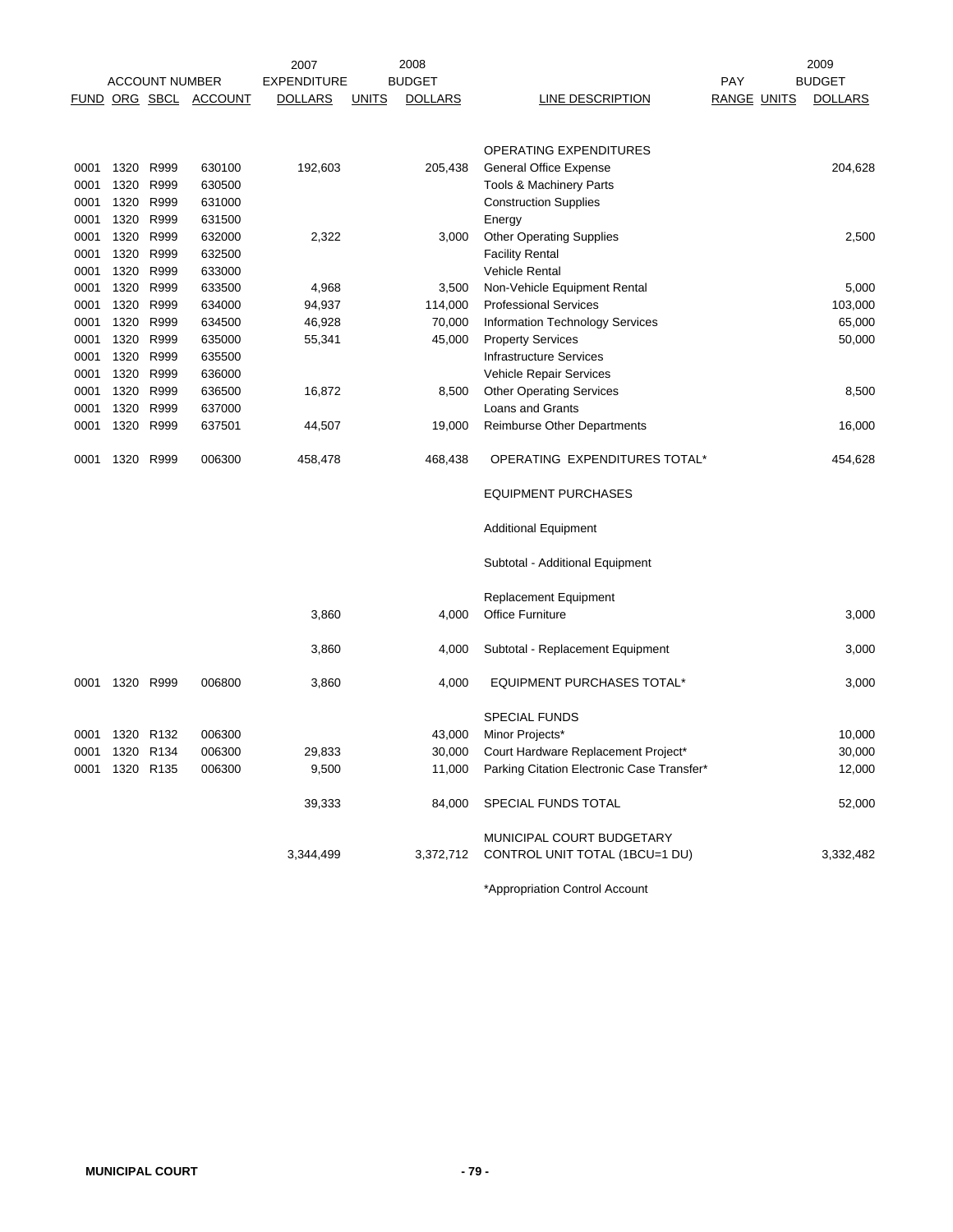|                       |  | 2007               |                         | 2008           |                                                                       |                    |                | 2009           |
|-----------------------|--|--------------------|-------------------------|----------------|-----------------------------------------------------------------------|--------------------|----------------|----------------|
| <b>ACCOUNT NUMBER</b> |  | <b>EXPENDITURE</b> |                         | <b>BUDGET</b>  |                                                                       | <b>PAY</b>         |                | <b>BUDGET</b>  |
| FUND ORG SBCL ACCOUNT |  | <b>DOLLARS</b>     | <b>UNITS</b>            | <b>DOLLARS</b> | <b>LINE DESCRIPTION</b>                                               | <b>RANGE UNITS</b> |                | <b>DOLLARS</b> |
|                       |  |                    |                         |                |                                                                       |                    |                |                |
|                       |  |                    |                         |                | DEPARTMENT OF NEIGHBORHOOD                                            |                    |                |                |
|                       |  |                    |                         |                | SERVICES BUDGETARY CONTROL                                            |                    |                |                |
|                       |  |                    |                         |                | UNIT (1 BCU=1DU)                                                      |                    |                |                |
|                       |  |                    |                         |                | SALARIES & WAGES                                                      |                    |                |                |
|                       |  |                    |                         |                | OFFICE OF THE COMMISSIONER                                            |                    |                |                |
|                       |  |                    | $\mathbf{1}$            | 142,380        | Commissioner - Bldg. Insp. (X) (Y)                                    | 18                 | 1              | 133,177        |
|                       |  |                    | 1                       | 85,389         | Neighborhood Services Ops. Mgr. (X)(Y)                                | 14                 | 1              | 88,509         |
|                       |  |                    | $\mathbf{1}$            | 38,474         | Administrative Assistant II                                           | 445                | 1              | 38,474         |
|                       |  |                    |                         |                | INFORMATION TECHNOLOGY DIVISION                                       |                    |                |                |
|                       |  |                    | 1                       | 87,205         | Network Manager                                                       | 10                 | 1              | 90,728         |
|                       |  |                    | $\mathbf{1}$            | 70,278         | Network Administrator                                                 | 8                  | 1              | 74,828         |
|                       |  |                    | 1                       | 44,257         | Program Assistant II                                                  | 530                | 1              | 44,257         |
|                       |  |                    |                         |                |                                                                       |                    |                |                |
|                       |  |                    |                         |                | SUPPORT SERVICES DIVISION                                             |                    |                |                |
|                       |  |                    | 1                       | 76,154         | <b>Business Operations Mgr.-Neigh. Services</b>                       | 9                  | 1              | 64,017         |
|                       |  |                    |                         |                | ADMINISTRATIVE SERVICES SECTION                                       |                    |                |                |
|                       |  |                    | 1                       | 63,396         | Public Information Coordinator (X)                                    | 5                  | 1              | 65,957         |
|                       |  |                    | 1                       | 41,874         | Office Supervisor II                                                  | 2                  | 1              | 41,457         |
|                       |  |                    | 1                       | 52,341         | Admin. Specialist (X)                                                 | 2                  | 1              | 54,455         |
|                       |  |                    | 1                       | 44,257         | Program Assistant II                                                  | 530                | 1              | 44,257         |
|                       |  |                    | 1                       | 40,555         | Personnel Payroll Assistant II                                        | 445                | 1              | 40,539         |
|                       |  |                    | $\overline{\mathbf{c}}$ | 78,936         | <b>Accounting Assistant II</b>                                        | 445                | $\overline{c}$ | 80,189         |
|                       |  |                    | 2                       | 70,457         | <b>Office Assistant III</b>                                           | 425                | 2              | 70,592         |
|                       |  |                    | 1                       | 30,258         | <b>Office Assistant II</b>                                            | 410                | 1              | 30,336         |
|                       |  |                    | $\overline{2}$          | 29,065         | Office Assistant II (0.5 FTE)                                         | 410                | 2              | 31,262         |
|                       |  |                    | $\mathbf{1}$            | 13,645         | Graduate Intern (0.58 FTE) (X)                                        | 927                | 1              | 14,942         |
|                       |  |                    |                         |                |                                                                       |                    |                |                |
|                       |  |                    | $\overline{7}$          | 21,000         | <b>BOARDS &amp; COMMISSIONS</b><br>Member, Stds and Appeals Comm. (Y) | 36                 | 7              | 21,000         |
|                       |  |                    |                         |                |                                                                       |                    |                |                |
|                       |  |                    |                         |                | <b>CONSTRUCTION TRADES DIVISION</b>                                   |                    |                |                |
|                       |  |                    | 1                       | 81,974         | Bldg. Constr. Insp. Div. Mgr. (X)(Y)                                  | 12                 | 1              | 88,240         |
|                       |  |                    |                         |                | <b>CONSTRUCTION SECTION</b>                                           |                    |                |                |
|                       |  |                    | $\mathbf{1}$            | 72,116         | Bldg. Constr. Insp. Supervisor (X)                                    | 9                  | 1              | 77,296         |
|                       |  |                    | 11                      | 640,935        | Building Construction Inspector II (X)                                | 589                | 11             | 644,477        |
|                       |  |                    | 3                       | 177,791        | Boiler Inspector II (X)                                               | 589                | 3              | 177,791        |
|                       |  |                    | $\mathbf 1$             | 35,296         | Office Assistant III                                                  | 425                | 1              | 35,296         |
|                       |  |                    | 1                       | 32,758         | <b>Office Assistant II</b>                                            | 410                | 1              | 33,014         |
|                       |  |                    |                         |                | ELECTRICAL INSPECTION SECTION                                         |                    |                |                |
|                       |  |                    | $\mathbf 1$             | 72,872         | Elect. Insp. Supervisor (X)                                           | 9                  | 1              | 78,400         |
|                       |  |                    | 9                       | 520,998        | Electrical Inspector II (X)                                           | 589                | 9              | 523,784        |
|                       |  |                    | 3                       | 171,874        | Elevator Inspector II (X)                                             | 589                | 3              | 172,512        |
|                       |  |                    | $\mathbf{1}$            | 35,296         | Office Assistant II                                                   | 410                | 1              | 25,742         |
|                       |  |                    | 1                       | 28,400         | <b>Office Assistant III</b>                                           | 425                |                |                |
|                       |  |                    |                         |                |                                                                       |                    | 1              | 35,296         |
|                       |  |                    |                         |                | PLUMBING INSPECTION SECTION                                           |                    |                |                |
|                       |  |                    | $\mathbf 1$             | 64,495         | Plumbing Inspection Supervisor (X)                                    | 9                  | 1              | 69,373         |
|                       |  |                    | 11                      | 637,269        | Plumbing Inspector II                                                 | 788                | 11             | 650,712        |
|                       |  |                    | 3                       | 170,853        | Sprinkler Inspector II (X)                                            | 589                | 3              | 170,420        |
|                       |  |                    | $\mathbf 1$             | 28,400         | <b>Office Assistant II</b>                                            | 410                | 1              | 29,805         |
|                       |  |                    | 1                       | 33,683         | Office Assistant III                                                  | 425                | 1              | 35,117         |
|                       |  |                    |                         |                | CROSS CONNECTION SECTION                                              |                    |                |                |
|                       |  |                    | $\mathbf{1}$            | 70,690         | Plumbing Inspection Supervisor (X)                                    | 9                  | 1              | 78,783         |
|                       |  |                    |                         |                |                                                                       |                    |                |                |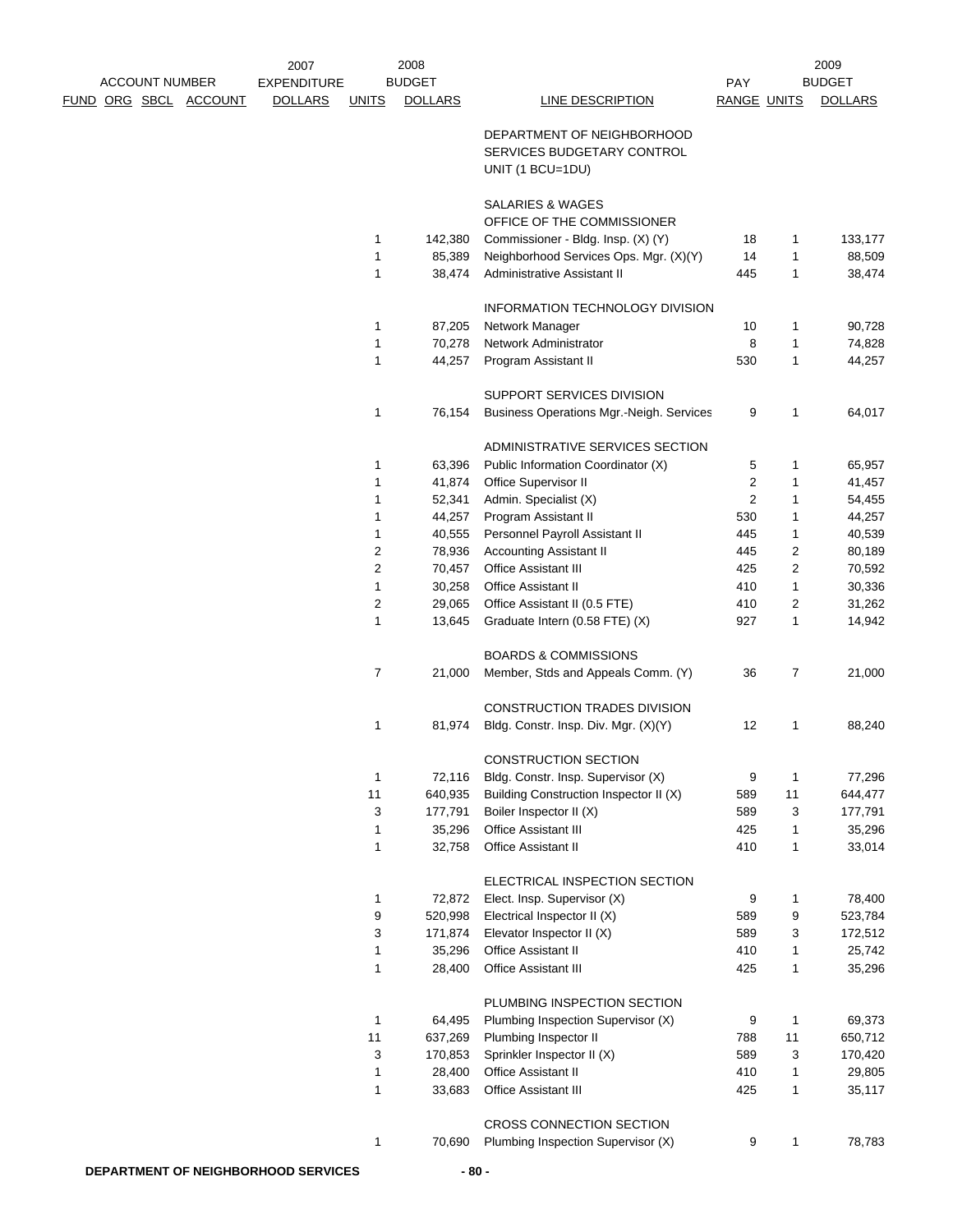|                       |                | 2007               |               | 2008           |                                            |                    |                | 2009           |  |
|-----------------------|----------------|--------------------|---------------|----------------|--------------------------------------------|--------------------|----------------|----------------|--|
| <b>ACCOUNT NUMBER</b> |                | <b>EXPENDITURE</b> | <b>BUDGET</b> |                |                                            | PAY                |                | <b>BUDGET</b>  |  |
| <u>FUND ORG SBCL</u>  | <b>ACCOUNT</b> | <b>DOLLARS</b>     | <b>UNITS</b>  | <b>DOLLARS</b> | <b>LINE DESCRIPTION</b>                    | <b>RANGE UNITS</b> |                | <b>DOLLARS</b> |  |
|                       |                |                    | 6             | 368,610        | Plumbing Inspector II                      | 788                | 6              | 387,041        |  |
|                       |                |                    | 1             | 37,446         | Office Assistant III                       | 425                | 1              | 39,318         |  |
|                       |                |                    | 1             | 33,235         | <b>Office Assistant II</b>                 | 410                | 1              | 36,075         |  |
|                       |                |                    |               |                | COMMERCIAL INSPECTION DIVISION             |                    |                |                |  |
|                       |                |                    | 1             | 82,370         | Building Codes Enforcement Mgr. (X) (Y)    | 10                 | 1              | 88,821         |  |
|                       |                |                    |               |                | COMMERCIAL INSPECTION SECTION              |                    |                |                |  |
|                       |                |                    | 2             | 126,334        | Building Codes Enforcement Supv. (X)       | $\overline{7}$     | $\overline{c}$ | 125,518        |  |
|                       |                |                    | 16            | 744,350        | Code Enforcement Inspector II (X)          | 541                | 16             | 753,682        |  |
|                       |                |                    | 1             | 35,296         | Office Assistant III                       | 425                | 1              | 35,296         |  |
|                       |                |                    | 1             | 15,284         | Office Assistant II (0.5 FTE)              | 410                | 1              | 15,284         |  |
|                       |                |                    |               |                | CONDEMNATION INSPECTION SECTION            |                    |                |                |  |
|                       |                |                    | 1             | 66,494         | Bldg. Construction Inspection Supv. (X)    | 9                  | 1              | 72,203         |  |
|                       |                |                    | 3             | 175,389        | Building Construction Inspector II (X)     | 589                | 3              | 176,088        |  |
|                       |                |                    | 3             | 166,158        | Special Enforcement Inspector              | 572                | 3              | 166,158        |  |
|                       |                |                    | 2             | 70,592         | Office Assistant III                       | 425                | 2              | 69,516         |  |
|                       |                |                    |               |                | <b>RESIDENTIAL INSPECTION DIVISION</b>     |                    |                |                |  |
|                       |                |                    | 1             | 82,730         | Building Codes Enforcement Mgr. (X) (Y)    | 10                 | 1              | 87,265         |  |
|                       |                |                    |               |                | CODE ENFORCEMENT SECTION                   |                    |                |                |  |
|                       |                |                    | 2             | 144,232        | Building Codes Enforcement Supv. (X)       | 7                  | $\overline{2}$ | 134,461        |  |
|                       |                |                    | 3             | 165,553        | Special Enforcement Inspector (B) (X)      | 572                | 4              | 227,782        |  |
|                       |                |                    | 24            | 1,032,532      | Code Enforcement Inspector II (X)          | 541                | 24             | 1,005,925      |  |
|                       |                |                    | 1             | 39,685         | Program Assistant II                       | 530                | 1              | 42,123         |  |
|                       |                |                    | 1             | 38,474         | Office Assistant IV                        | 445                | 1              | 38,474         |  |
|                       |                |                    | 3             | 107,288        | Customer Service Rep. II                   | 435                | 4              | 146,832        |  |
|                       |                |                    | 1             | 35,296         | Customer Service Rep. I                    | 425                | 1              | 35,296         |  |
|                       |                |                    |               |                | <b>COURT SECTION</b>                       |                    |                |                |  |
|                       |                |                    | 1             | 72,446         | Building Codes Court Administrator (X) (Y) | 8                  | 1              | 77,794         |  |
|                       |                |                    | 2             | 106,265        | Bldg. Code Enforcement Insp. (X)           | 553                | $\overline{c}$ | 106,215        |  |
|                       |                |                    | 1             | 38,474         | Office Assistant IV                        | 445                | 1              | 36,692         |  |
|                       |                |                    | 1             | 35,296         | <b>Office Assistant III</b>                | 425                | 1              | 35,296         |  |
|                       |                |                    | 1             | 33,014         | <b>Office Assistant II</b>                 | 410                | 1              |                |  |
|                       |                |                    |               |                | <b>GRANT PROGRAMS</b>                      |                    |                |                |  |
|                       |                |                    |               |                | <b>GRAFFITI &amp; RECEIVERSHIP</b>         |                    |                |                |  |
|                       |                |                    | 1             | 1              | Admin. Specialist-Sr.(0.5 FTE) (A) (X)     | 4                  | 1              | 1              |  |
|                       |                |                    | 1             | 61,914         | Special Enforcement Inspector (A) (X)      | 572                | 1              | 65,010         |  |
|                       |                |                    | 1             | 48,478         | Special Enforcement Inspector              | 572                |                |                |  |
|                       |                |                    | 1             | 41,035         | Customer Service Rep. II (A)               | 435                |                |                |  |
|                       |                |                    |               |                | PROPERTY MANAGEMENT (A)                    |                    |                |                |  |
|                       |                |                    | 1             | 72,116         | Property Mgmt. Prog. Coordinator (A) (X)   | $\overline{7}$     | 1              | 76,092         |  |
|                       |                |                    | 2             | 57,379         | Program Assistant II (0.5FTE) (A) (X)      | 530                | $\overline{2}$ | 44,461         |  |
|                       |                |                    |               |                | TARGETED ENFORCEMENT (A)                   |                    |                |                |  |
|                       |                |                    | 2             | 144,232        | Building Codes Enforcement Supv. (A)(X)    | 7                  | 2              | 151,444        |  |
|                       |                |                    | 4             | 247,053        | Special Enforcement Inspector (A) (X)      | 572                | 4              | 259,406        |  |
|                       |                |                    | 1             | 41,035         | Customer Service Rep. II (A) (X)           | 435                | 1              | 43,087         |  |
|                       |                |                    | 7             | 86,580         | Code Enforcement Intern (0.5 FTE) (A) (X)  | 529                | 7              | 94,462         |  |
|                       |                |                    | 1             | 19,955         | Office Assistant II (0.50 FTE) (A)         | 410                | 1              | 20,953         |  |
|                       |                |                    |               |                | NEIGHBORHOOD IMPROVEMENT PROGRAM (NIP)     |                    |                |                |  |
|                       |                |                    | 1             | 72,446         | Neighborhood Improv. Proj. Mgr. (A) (X)    | 8                  | 1              | 82,224         |  |
|                       |                |                    | 1             |                | Housing Rehab. Coordinator (A) (X)         | 5                  | 1              |                |  |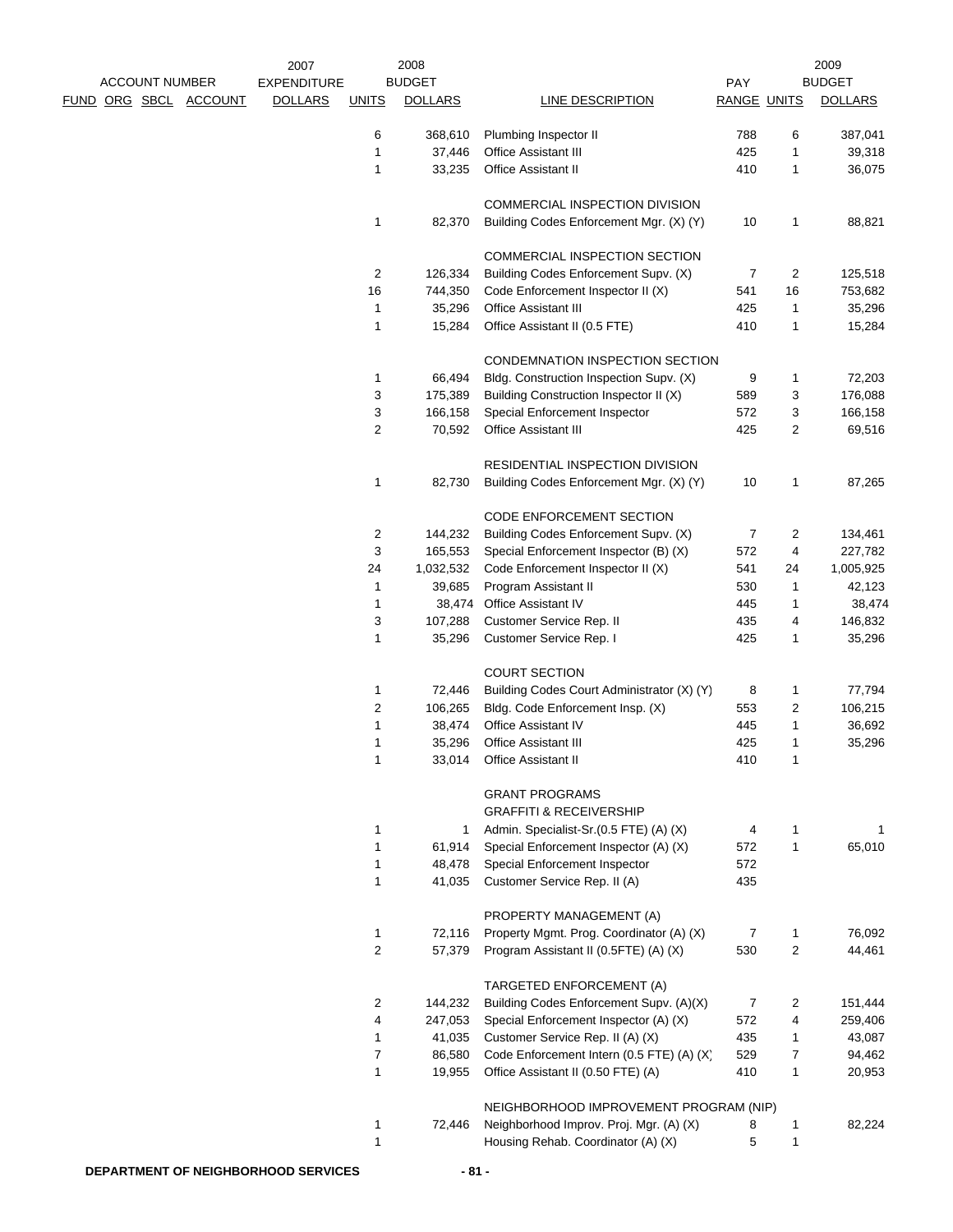|      | <b>ACCOUNT NUMBER</b> |                       | 2007<br><b>EXPENDITURE</b> |                | 2008<br><b>BUDGET</b> |                                                                                                                                           | <b>PAY</b>         |                | 2009<br><b>BUDGET</b> |
|------|-----------------------|-----------------------|----------------------------|----------------|-----------------------|-------------------------------------------------------------------------------------------------------------------------------------------|--------------------|----------------|-----------------------|
|      |                       | FUND ORG SBCL ACCOUNT | <b>DOLLARS</b>             | <b>UNITS</b>   | <b>DOLLARS</b>        | LINE DESCRIPTION                                                                                                                          | <b>RANGE UNITS</b> |                | <b>DOLLARS</b>        |
|      |                       |                       |                            | 4              | 231,887               | Housing Rehab. Inspector (A) (X)                                                                                                          | 553                | 4              | 243,481               |
|      |                       |                       |                            | 1              | 62,036                | Administrative Specialist Sr. (A) (X)                                                                                                     | 4                  | 1              | 49,409                |
|      |                       |                       |                            | $\mathbf{1}$   | 39,806                | Office Assistant III (A)                                                                                                                  | 425                | $\mathbf{1}$   | 38,569                |
|      |                       |                       |                            |                |                       | NUISANCE & ENVIRONMENTAL HEALTH DIVISION                                                                                                  |                    |                |                       |
|      |                       |                       |                            | 1              | 77,486                | Env. Code Enforcement Manager (X) (Y)                                                                                                     | 10                 | $\mathbf{1}$   | 81,897                |
|      |                       |                       |                            |                |                       | NUISANCE CONTROL SECTION                                                                                                                  |                    |                |                       |
|      |                       |                       |                            | 1              | 57,639                | Nuisance Control Supv. (X) (Y)                                                                                                            | 6                  | 1              | 60,314                |
|      |                       |                       |                            | 1              | 72,116                | Env. Code Enforcement Supv. (X) (Y)                                                                                                       | $\overline{7}$     | $\mathbf{1}$   | 74,919                |
|      |                       |                       |                            | 18             | 691,254               | Nuisance Control Off. II                                                                                                                  | 516                | 18             | 683,081               |
|      |                       |                       |                            |                |                       | Nuisance Control Off. I (0.5 FTE) (A)                                                                                                     | 500                | 1              | 16,658                |
|      |                       |                       |                            | $\sqrt{2}$     | 70,592                | Office Assistant III                                                                                                                      | 425                | $\overline{2}$ | 70,054                |
|      |                       |                       |                            | 1              | 33,014                | Office Assistant II                                                                                                                       | 410                | 1              | 33,014                |
|      |                       |                       |                            |                |                       | ENVIRONMENTAL HEALTH SECTION                                                                                                              |                    |                |                       |
|      |                       |                       |                            | 5              | 253,295               | <b>Environmental Hygienist</b>                                                                                                            | 555                | 5              | 252,190               |
|      |                       |                       |                            | 1              | 38,474                | Office Assistant IV                                                                                                                       | 445                | 1              | 38,474                |
|      |                       |                       |                            |                |                       | OPERATION IMMEDIATE CLEAN-UP (A)                                                                                                          |                    |                |                       |
|      |                       |                       |                            | 2              | 37,244                | Nuisance Control Officer II (A) (X)                                                                                                       | 516                | 2              | 39,106                |
|      |                       |                       |                            | $\overline{c}$ | 37,244                | Nuisance Ctrl. Off. I (0.5 FTE) (A)                                                                                                       | 500                | 1              | 19,553                |
|      |                       |                       |                            |                |                       | <b>AUXILIARY POSITIONS</b>                                                                                                                |                    |                |                       |
|      |                       |                       |                            | 2              |                       | Code Enforcement Inspector II (X)                                                                                                         | 541                | 2              |                       |
|      |                       |                       |                            | $\sqrt{2}$     |                       | Building Construction Inspector II (X)                                                                                                    | 589                | 2              |                       |
|      |                       |                       |                            | 1              |                       | Nuisance Control Off. II                                                                                                                  | 516                | $\mathbf{1}$   |                       |
|      |                       |                       |                            | $\overline{2}$ |                       | Special Enforcement Inspector (X)                                                                                                         | 572                | $\overline{c}$ |                       |
|      |                       |                       | 7,999,191                  | 229            | 10,352,775            | <b>Total Before Adjustments</b>                                                                                                           |                    | 229            | 10,432,048            |
|      |                       |                       |                            |                |                       | Salary & Wage Rate Change<br>Overtime Compensated*                                                                                        |                    |                |                       |
|      |                       |                       |                            |                | (551, 805)            | Personnel Cost Adjustment                                                                                                                 |                    |                | (541, 421)            |
|      |                       |                       |                            |                |                       | Other                                                                                                                                     |                    |                |                       |
|      |                       |                       | 7,999,191                  | 229            |                       | 9,800,970 Gross Salaries & Wages Total                                                                                                    |                    | 229            | 9,890,627             |
|      |                       |                       |                            |                | (510, 972)            | Reimbursable Services Deduction<br>Capital Improvements Deduction                                                                         |                    |                | (541, 217)            |
|      |                       |                       |                            |                |                       | (1,190,261) Grants & Aids Deduction                                                                                                       |                    |                | (1,307,258)           |
| 0001 | 3600 R999             | 006000                | 7,999,191                  | 229            | 8,099,737             | NET SALARIES & WAGES TOTAL*                                                                                                               |                    | 229            | 8,042,152             |
|      |                       |                       |                            | 172.08         |                       | <b>O&amp;M FTE'S</b>                                                                                                                      |                    | 169.58         |                       |
|      |                       |                       |                            | 35.50          |                       | NON-O&M FTE'S                                                                                                                             |                    | 33.50          |                       |
|      |                       |                       |                            |                |                       | (A) To Expire 12/31/09 Unless CDA Program is extended.                                                                                    |                    |                |                       |
|      |                       |                       |                            |                |                       | (B) Soft red circle one position held by Jeffery Berry at Pay Range 556.                                                                  |                    |                |                       |
|      |                       |                       |                            |                |                       | (X) Private Auto Allowance May Be Paid Pursuant to Section<br>350-183 of the Milwaukee Code.                                              |                    |                |                       |
|      |                       |                       |                            |                |                       | (Y) Required to file a statement of economic interests in accordance with<br>the Milwaukee Code of Ordinances Chapter 303-Code of Ethics. |                    |                |                       |
| 0001 | 3600 R999             | 006100                | 3,319,181                  |                | 3,320,892             | ESTIMATED EMPLOYEE FRINGE BENEFITS<br>(Involves Revenue Offset - No Transfers from this Account)                                          |                    |                | 3,297,283             |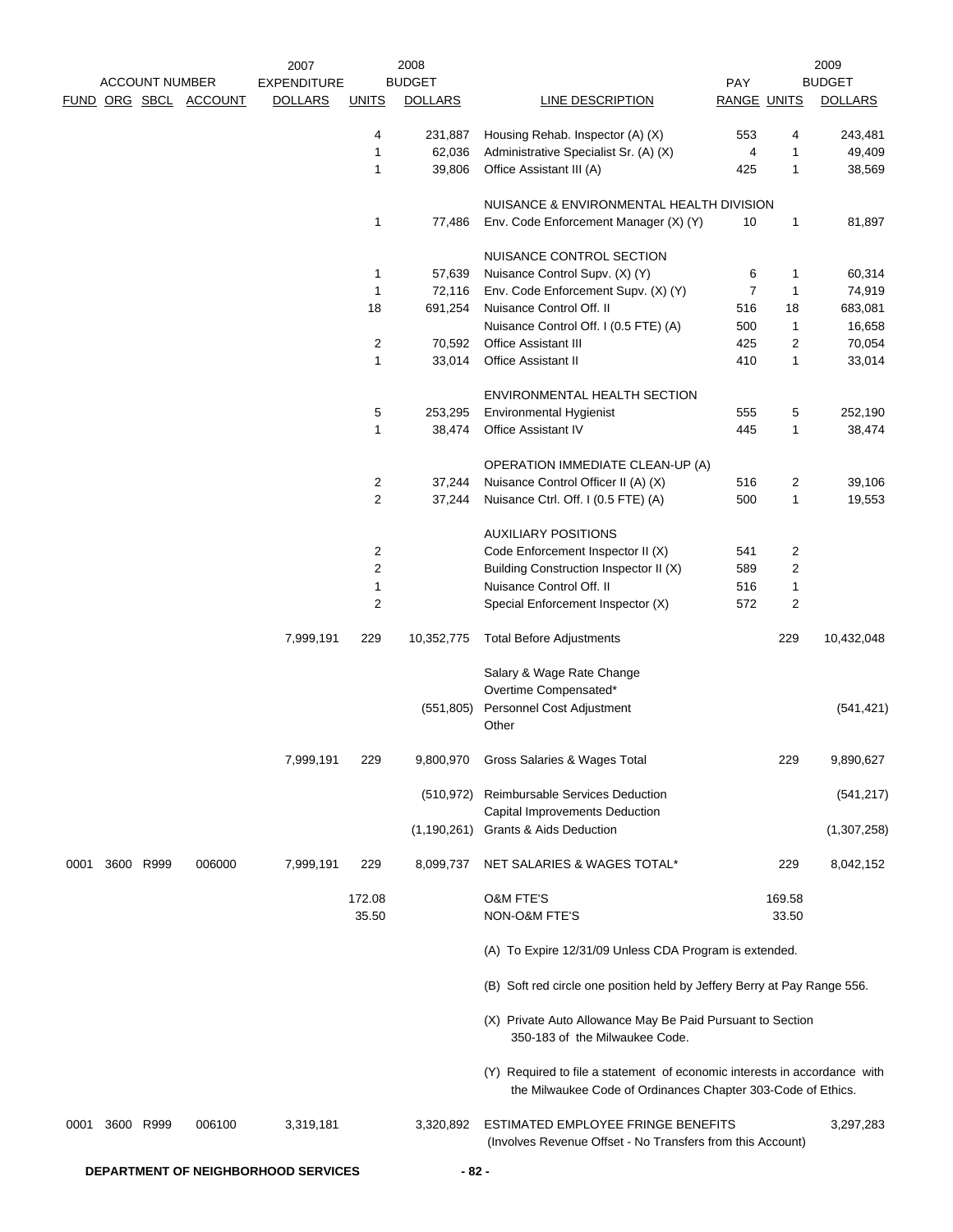|             | 2008<br>2007 |                       |                |                    |              | 2009           |                                        |                    |                |
|-------------|--------------|-----------------------|----------------|--------------------|--------------|----------------|----------------------------------------|--------------------|----------------|
|             |              | <b>ACCOUNT NUMBER</b> |                | <b>EXPENDITURE</b> |              | <b>BUDGET</b>  |                                        | PAY                | <b>BUDGET</b>  |
| <b>FUND</b> |              | ORG SBCL              | <b>ACCOUNT</b> | <b>DOLLARS</b>     | <b>UNITS</b> | <b>DOLLARS</b> | LINE DESCRIPTION                       | <b>RANGE UNITS</b> | <b>DOLLARS</b> |
|             |              |                       |                |                    |              |                |                                        |                    |                |
|             |              |                       |                |                    |              |                |                                        |                    |                |
|             |              |                       |                |                    |              |                | OPERATING EXPENDITURES                 |                    |                |
| 0001        | 3600         | R999                  | 630100         | 119,531            |              | 203,500        | <b>General Office Expense</b>          |                    | 205,035        |
| 0001        | 3600         | R999                  | 630500         |                    |              | 1,000          | Tools & Machinery Parts                |                    | 1,000          |
| 0001        | 3600         | R999                  | 631000         | 1,644              |              |                | <b>Construction Supplies</b>           |                    |                |
| 0001        | 3600         | R999                  | 631500         |                    |              |                | Energy                                 |                    |                |
| 0001        |              | 3600 R999             | 632000         | 22,221             |              | 21,825         | <b>Other Operating Supplies</b>        |                    | 25,730         |
| 0001        |              | 3600 R999             | 632500         |                    |              |                | <b>Facility Rental</b>                 |                    |                |
| 0001        |              | 3600 R999             | 633000         | 184,310            |              | 307,330        | <b>Vehicle Rental</b>                  |                    | 323,331        |
| 0001        | 3600         | R999                  | 633500         | 15,213             |              | 15,500         | Non-Vehicle Equipment Rental           |                    | 15,500         |
| 0001        |              | 3600 R999             | 634000         | 56,803             |              | 60,900         | <b>Professional Services</b>           |                    | 62,000         |
| 0001        | 3600         | R999                  | 634500         | 115,553            |              | 76,810         | <b>Information Technology Services</b> |                    | 101,000        |
| 0001        |              | 3600 R999             | 635000         | 2,443              |              | 81,000         | <b>Property Services</b>               |                    | 80,000         |
| 0001        | 3600         | R999                  | 635500         |                    |              |                | <b>Infrastructure Services</b>         |                    |                |
| 0001        | 3600 R999    |                       | 636000         |                    |              |                | Vehicle Repair Services                |                    |                |
| 0001        | 3600         | R999                  | 636500         | 31,498             |              | 45,455         | <b>Other Operating Services</b>        |                    | 45,300         |
| 0001        | 3600         | R999                  | 637000         |                    |              |                | Loans and Grants                       |                    |                |
| 0001        | 3600         | R999                  | 637501         | 201,755            |              |                | <b>Reimburse Other Departments</b>     |                    |                |
|             |              |                       |                |                    |              |                |                                        |                    |                |
| 0001        | 3600         | R999                  | 006300         | 750,971            |              | 813,320        | OPERATING EXPENDITURES TOTAL*          |                    | 858,896        |
|             |              |                       |                |                    |              |                |                                        |                    |                |
|             |              |                       |                |                    |              |                | <b>EQUIPMENT PURCHASES</b>             |                    |                |
|             |              |                       |                |                    |              |                |                                        |                    |                |
|             |              |                       |                |                    |              |                | <b>Additional Equipment</b>            |                    |                |
|             |              |                       |                |                    |              | 40,756         | Network Hardware and Software          |                    | 60,000         |
|             |              |                       |                |                    |              |                |                                        |                    |                |
|             |              |                       |                |                    |              | 40,756         | Subtotal - Additional Equipment        |                    | 60,000         |
|             |              |                       |                |                    |              |                |                                        |                    |                |
|             |              |                       |                |                    |              |                | Replacement Equipment                  |                    |                |
|             |              |                       |                |                    |              |                | Subtotal - Replacement Equipment       |                    |                |
|             |              |                       |                |                    |              |                |                                        |                    |                |
| 0001        |              | 3600 R999             | 006800         | 92,164             |              | 40,756         | <b>EQUIPMENT PURCHASES TOTAL*</b>      |                    | 60,000         |
|             |              |                       |                |                    |              |                |                                        |                    |                |
|             |              |                       |                |                    |              |                | <b>SPECIAL FUNDS</b>                   |                    |                |
| 0001        | 3600 R383    |                       | 006300         | 16,803             |              | 30,000         | Community Sanitation Fund*             |                    | 30,000         |
| 0001        | 3600 R384    |                       | 006300         | 1,540,569          |              | 1,592,000      | Animal Pound Contract*                 |                    | 1,656,000      |
| 0001        |              | 3600 R365             | 006300         | 160,000            |              | 160,000        | Anderson Lake Tower*                   |                    | 160,000        |
|             |              |                       |                |                    |              |                |                                        |                    |                |
|             |              |                       |                | 1,717,372          |              | 1,782,000      | SPECIAL FUNDS TOTAL                    |                    | 1,846,000      |
|             |              |                       |                |                    |              |                |                                        |                    |                |
|             |              |                       |                |                    |              |                | DEPARTMENT OF NEIGHBORHOOD             |                    |                |
|             |              |                       |                |                    |              |                | SERVICES BUDGETARY CONTROL             |                    |                |
|             |              |                       |                | 13,878,879         |              | 14,056,705     | UNIT TOTAL (1BCU=1DU)                  |                    | 14,104,331     |
|             |              |                       |                |                    |              |                |                                        |                    |                |
|             |              |                       |                |                    |              |                |                                        |                    |                |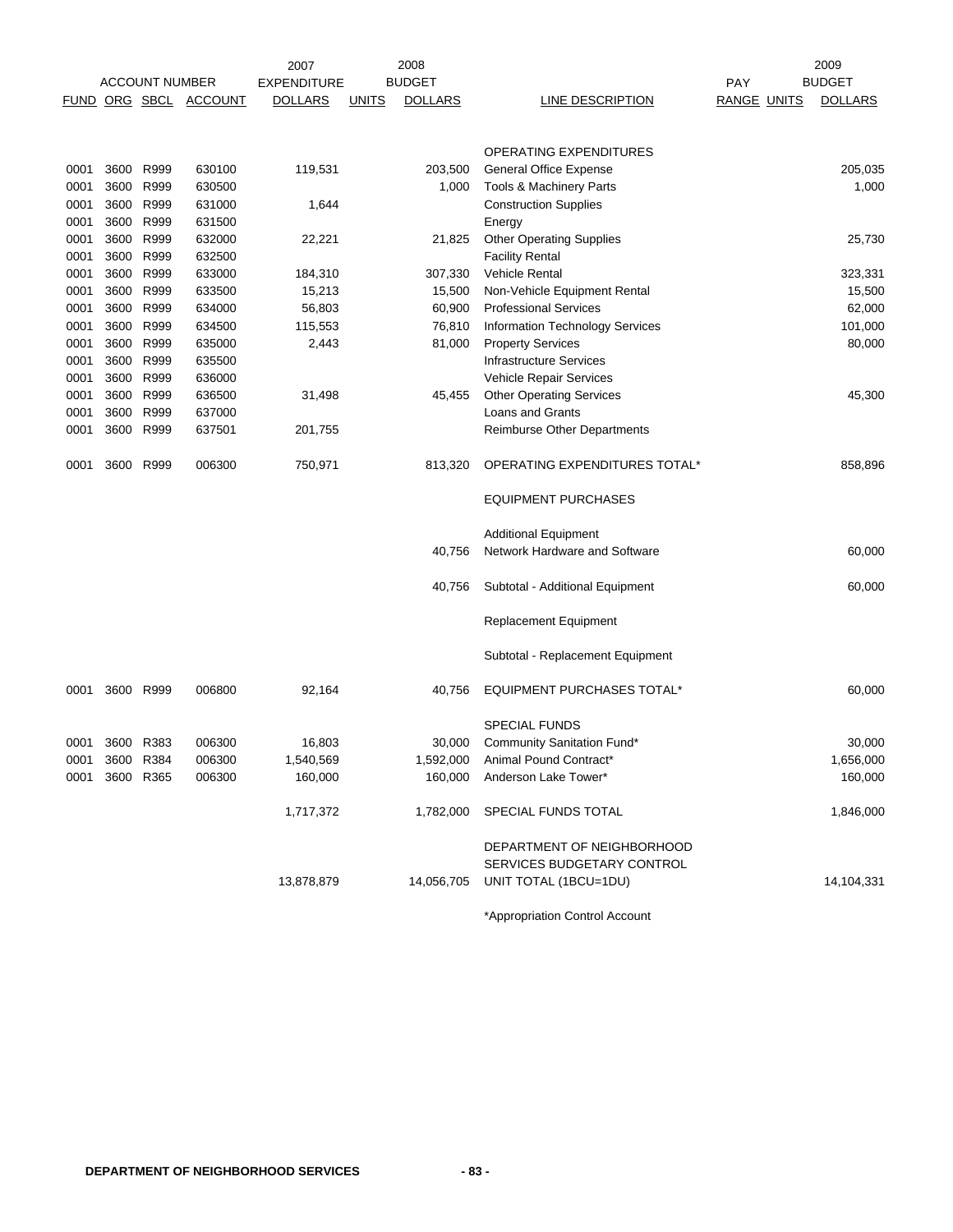|      |                |                       |                | 2007               |              | 2008           |                                                          |                    |         | 2009           |
|------|----------------|-----------------------|----------------|--------------------|--------------|----------------|----------------------------------------------------------|--------------------|---------|----------------|
|      |                | <b>ACCOUNT NUMBER</b> |                | <b>EXPENDITURE</b> |              | <b>BUDGET</b>  |                                                          | <b>PAY</b>         |         | <b>BUDGET</b>  |
|      |                | FUND ORG SBCL         | <b>ACCOUNT</b> | <b>DOLLARS</b>     | <b>UNITS</b> | <b>DOLLARS</b> | LINE DESCRIPTION                                         | <b>RANGE UNITS</b> |         | <b>DOLLARS</b> |
|      |                |                       |                |                    |              |                |                                                          |                    |         |                |
|      |                |                       |                |                    |              |                | POLICE DEPARTMENT                                        |                    |         |                |
|      |                |                       |                |                    |              |                | BUDGETARY CONTROL UNIT                                   |                    |         |                |
|      |                |                       |                |                    |              |                | (SUMMARY 1BCU=2DU)                                       |                    |         |                |
|      |                |                       |                |                    |              |                | SALARIES & WAGES                                         |                    |         |                |
|      |                |                       |                | 17,430,700         |              | 13,293,200     | Overtime Compensated*                                    |                    |         | 14,269,780     |
|      |                |                       |                |                    |              | 1,977,504      | <b>Grant Compensated Overtime</b>                        |                    |         | 1,837,836      |
|      |                |                       |                | 138,020,681        |              | 136,259,539    | All Other Salaries & Wages                               |                    |         | 146,372,938    |
|      |                |                       |                |                    |              |                |                                                          |                    |         |                |
| 0001 | 3310 R999      |                       | 006000         | 155,451,381        |              | 151,530,243    | NET SALARIES & WAGES TOTAL*                              |                    |         | 162,480,554    |
|      |                |                       |                |                    | 3,003        |                | TOTAL NUMBER OF POSITIONS AUTHORIZED                     |                    | 3,001   |                |
|      |                |                       |                |                    | 2864.77      |                | <b>O&amp;M FTE'S</b>                                     |                    | 2864.15 |                |
|      |                |                       |                |                    | 33.95        |                | NON-O&M FTE'S                                            |                    | 25.95   |                |
|      |                |                       |                |                    |              |                |                                                          |                    |         |                |
| 0001 | 3310 R999      |                       | 006100         | 49,253,393         |              | 48,491,503     | ESTIMATED EMPLOYEE FRINGE BENEFITS                       |                    |         | 51,993,777     |
|      |                |                       |                |                    |              |                | (Involves Revenue Offset-No Transfers from this Account) |                    |         |                |
|      |                |                       |                |                    |              |                | OPERATING EXPENDITURES                                   |                    |         |                |
| 0001 | 3310           | R999                  | 630100         | 658,702            |              | 584,480        | General Office Expense                                   |                    |         | 687,927        |
| 0001 | 3310           | R999                  | 630500         | 118,346            |              | 96,250         | Tools & Machinery Parts                                  |                    |         | 117,500        |
| 0001 | 3310           | R999                  | 631000         | 195,276            |              | 197,000        | <b>Construction Supplies</b>                             |                    |         | 205,150        |
| 0001 | 3310           | R999                  | 631500         | 3,324,999          |              | 3,338,500      | Energy                                                   |                    |         | 4,103,604      |
| 0001 | 3310           | R999                  | 632000         | 1,092,981          |              | 1,225,389      | <b>Other Operating Supplies</b>                          |                    |         | 1,224,395      |
| 0001 | 3310           | R999                  | 632500         |                    |              |                | <b>Facility Rental</b>                                   |                    |         |                |
|      |                |                       |                |                    |              |                | <b>Vehicle Rental</b>                                    |                    |         |                |
| 0001 | 3310           | R999                  | 633000         |                    |              | 6,000          |                                                          |                    |         |                |
| 0001 | 3310           | R999                  | 633500         | 314,563            |              | 355,270        | Non-Vehicle Equipment Rental                             |                    |         | 450,238        |
| 0001 | 3310           | R999                  | 634000         | 509,341            |              | 355,640        | <b>Professional Services</b>                             |                    |         | 553,085        |
| 0001 | 3310           | R999                  | 634500         | 636,086            |              | 1,117,319      | Information Technology Services                          |                    |         | 961,375        |
| 0001 | 3310           | R999                  | 635000         | 850,552            |              | 893,617        | <b>Property Services</b>                                 |                    |         | 1,018,251      |
| 0001 |                | 3310 R999             | 635500         | 3,600              |              |                | <b>Infrastructure Services</b>                           |                    |         |                |
| 0001 | 3310           | R999                  | 636000         | 190,241            |              | 243,931        | Vehicle Repair Services                                  |                    |         | 245,281        |
| 0001 | 3310           | R999                  | 636500         | 2,091,120          |              | 2,233,597      | <b>Other Operating Services</b>                          |                    |         | 2,233,806      |
| 0001 | 3310 R999      |                       | 637000         |                    |              |                | Loans and Grants                                         |                    |         |                |
| 0001 |                | 3310 R999             | 637501         | 1,667,311          |              | 1,841,950      | <b>Reimburse Other Departments</b>                       |                    |         | 1,838,100      |
|      | 0001 3310 R999 |                       | 006300         | 11,653,118         |              | 12,488,943     | OPERATING EXPENDITURES TOTAL*                            |                    |         | 13,638,712     |
|      | 0001 3310 R999 |                       | 006800         | 1,960,888          |              | 2,976,783      | <b>EQUIPMENT PURCHASES TOTAL*</b>                        |                    |         | 2,463,687      |
|      |                |                       |                |                    |              |                | <b>SPECIAL FUNDS</b>                                     |                    |         |                |
|      |                |                       |                |                    |              |                |                                                          |                    |         |                |
|      |                |                       |                |                    |              |                | POLICE DEPARTMENT BUDGETARY                              |                    |         |                |
|      |                |                       |                | 218,318,780        |              | 215,487,472    | CONTROL UNIT TOTAL (1BCU=2DU)                            |                    |         | 230,576,730    |
|      |                |                       |                |                    |              |                |                                                          |                    |         |                |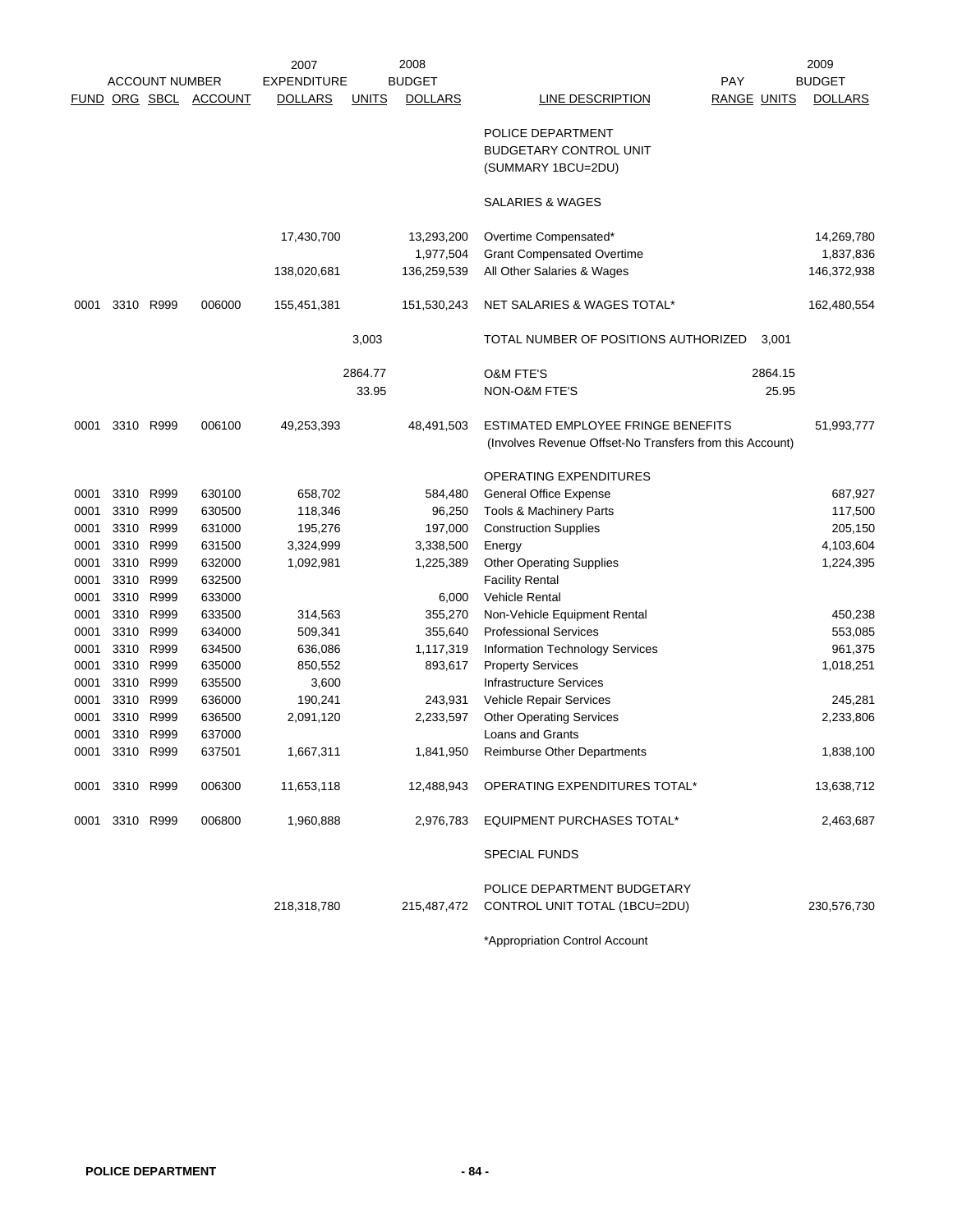2009<br>BUDGET

## POLICE DEPARTMENT ADMINISTRATION/ SERVICES DECISION UNIT

## OFFICE OF THE CHIEF OF POLICE

|                         |         | <b>SALARIES &amp; WAGES</b>          |     |              |         |
|-------------------------|---------|--------------------------------------|-----|--------------|---------|
|                         |         | OFFICE OF THE CHIEF                  |     |              |         |
| 1                       | 134,602 | Chief of Police (Y)                  | 18  | 1            | 149,750 |
|                         |         | Chief of Staff - Police              | 13  | 1            | 79,685  |
| 1                       | 50,242  | Administrative Assistant IV          | 550 | 1            | 50,242  |
| 1                       | 55,408  | Police Officer                       | 801 | 1            | 60,850  |
| 1                       | 73,301  | Staff Assistant - Sr.                | 8   | 1            | 78,620  |
| 1                       | 38,356  | Administrative Assistant II          | 445 | 1            | 38,482  |
|                         |         | PUBLIC INFORMATION                   |     |              |         |
| 1                       | 65,058  | <b>Public Relations Manager</b>      | 9   | 1            | 69,783  |
| 1                       | 38,356  | <b>Administrative Assistant II</b>   | 445 | 1            | 38,482  |
|                         |         | <b>BUDGET &amp; FINANCE DIVISION</b> |     |              |         |
| 1                       | 88,803  | Police Budget & Admin. Manager       | 11  | 1            | 95,252  |
| 1                       | 62,589  | Accountant III                       | 6   | 1            | 65,112  |
|                         |         | Accountant I                         | 545 | 1            | 42,594  |
| 2                       | 73,628  | <b>Accounting Assistant II</b>       | 445 | 2            | 74,426  |
| 1                       | 58,269  | Police Sergeant                      | 831 |              |         |
| 1                       | 76,381  | Captain of Police (U)                | 839 | 1            | 76,275  |
|                         |         | RESEARCH AND DEVELOPMENT             |     |              |         |
| 1                       | 68,242  | Lieutenant of Police                 | 836 | 1            | 68,361  |
| $\overline{2}$          | 116,538 | <b>Police Sergeant</b>               | 831 | 2            | 116,808 |
| 1                       | 38,205  | <b>Office Assistant IV</b>           | 445 | 1            | 38,482  |
| 1                       | 55,408  | Police Officer                       | 801 | 1            | 60,850  |
|                         |         | PROFESSIONAL PERFORMANCE DIVISION    |     |              |         |
| 1                       | 93,210  | Inspector of Police                  | 12  | 1            | 98,451  |
| 1                       | 76,381  | Captain of Police                    | 839 | 1            | 76,275  |
| 1                       | 68,331  | Lieutenant of Detectives             | 836 | 1            | 68,322  |
| 2                       | 136,484 | Lieutenant of Police                 | 836 | 2            | 136,722 |
| 14                      | 815,766 | Police Sergeant                      | 831 | 14           | 817,656 |
| 13                      | 830,947 | Detective                            | 808 | 13           | 915,226 |
| 1                       | 74,786  | Police Audio Visual Specialist       | 813 | $\mathbf{1}$ | 82,289  |
| 1                       | 38,205  | <b>Office Assistant IV</b>           | 445 | 1            | 38,482  |
| 2                       | 69,436  | <b>Office Assistant III</b>          | 425 | 2            | 69,944  |
| 5                       | 155,235 | <b>Office Assistant II</b>           | 410 | 5            | 150,675 |
| $\overline{\mathbf{c}}$ | 110,816 | Police Officer                       | 801 | 2            | 121,700 |
|                         |         | OFFICE OF ASSISTANT CHIEF            |     |              |         |
| 1                       | 118,467 | Assistant Chief of Police            | 16  | 1            | 109,562 |
| 1                       | 50,242  | Administrative Assistant IV          | 550 | 1            | 50,242  |
| 1                       | 93,210  | Inspector of Police                  | 12  |              |         |
|                         |         | FIELD INSPECTION DIVISION            |     |              |         |
| 3                       | 258,291 | Deputy Inspector of Police           | 842 | 2            | 172,854 |
|                         |         | ADMINISTRATION BUREAU                |     |              |         |
|                         |         | <b>Assistant Chief of Police</b>     | 16  | 1            | 109,562 |
| 1                       | 112,003 | Deputy Chief of Police               | 14  |              |         |
|                         |         | Police Information Systems Director  | 14  | 1            | 100,385 |
| 1                       | 38,356  | Administrative Assistant II          | 445 | 1            | 38,482  |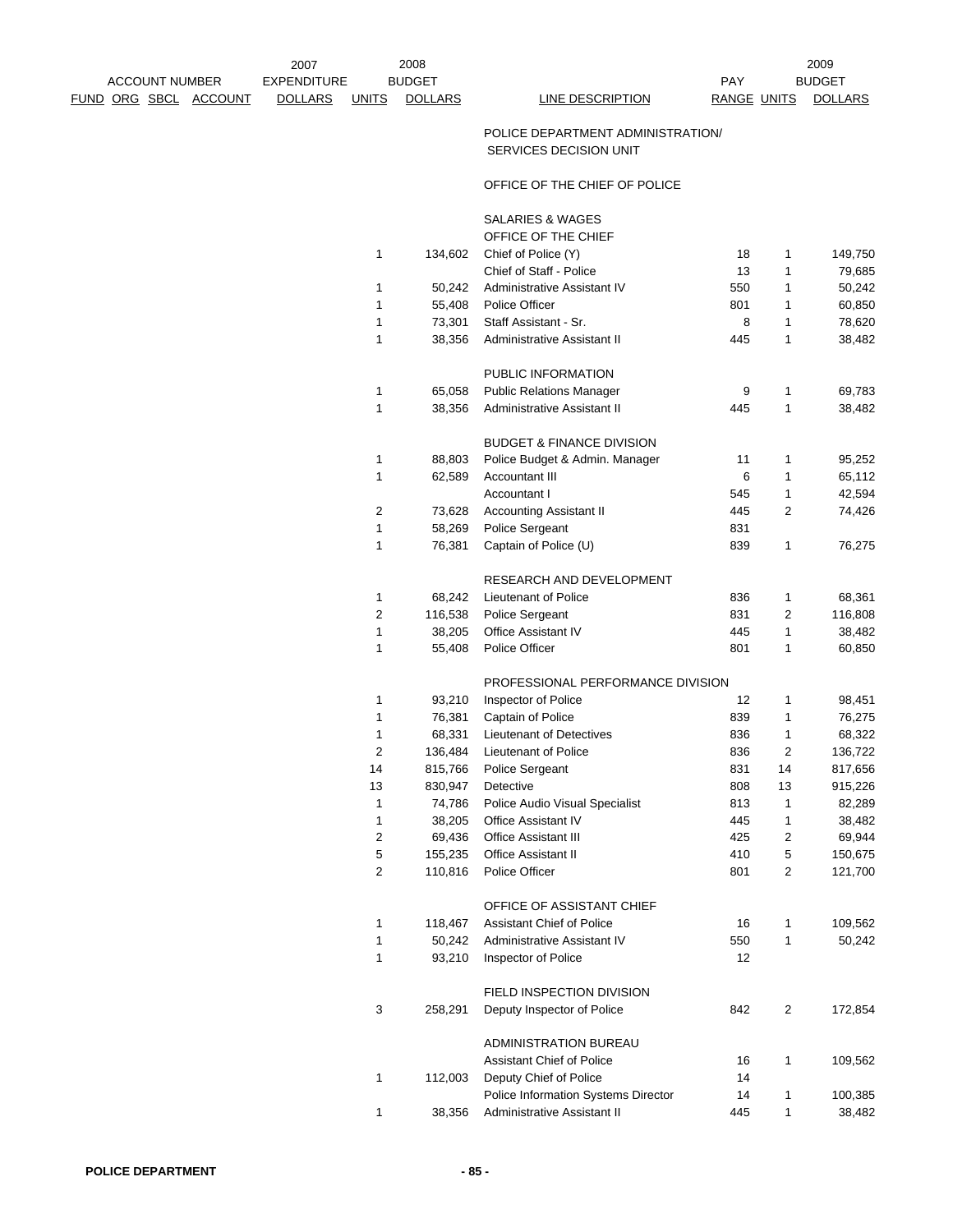|  |                       |                              | 2007               |                         | 2008           |                                      |             |                | 2009           |
|--|-----------------------|------------------------------|--------------------|-------------------------|----------------|--------------------------------------|-------------|----------------|----------------|
|  | <b>ACCOUNT NUMBER</b> |                              | <b>EXPENDITURE</b> |                         | <b>BUDGET</b>  |                                      | <b>PAY</b>  |                | <b>BUDGET</b>  |
|  |                       | <u>FUND ORG SBCL ACCOUNT</u> | <b>DOLLARS</b>     | <b>UNITS</b>            | <b>DOLLARS</b> | <b>LINE DESCRIPTION</b>              | RANGE UNITS |                | <b>DOLLARS</b> |
|  |                       |                              |                    |                         |                | ADMINISTRATIVE SERVICES DIVISION     |             |                |                |
|  |                       |                              |                    | 1                       | 86,097         | Deputy Inspector of Police           | 842         | 1              | 86,427         |
|  |                       |                              |                    | 1                       | 55,408         | Police Officer                       | 801         | $\mathbf{1}$   | 60,850         |
|  |                       |                              |                    | 1                       | 34,718         | <b>Office Assistant III</b>          | 425         | 1              | 34,972         |
|  |                       |                              |                    |                         |                | LICENSE INVESTIGATION UNIT           |             |                |                |
|  |                       |                              |                    | 1                       | 58,269         | Police Sergeant                      | 831         | 1              | 58,404         |
|  |                       |                              |                    | 2                       | 110,816        | Police Officer                       | 801         | $\overline{c}$ | 121,700        |
|  |                       |                              |                    |                         |                | PROPERTY CONTROL SECTION             |             |                |                |
|  |                       |                              |                    | $\mathbf{1}$            | 58,269         | Police Sergeant                      | 831         | 1              | 58,404         |
|  |                       |                              |                    | 14                      | 775,712        | Police Officer                       | 801         | 14             | 851,900        |
|  |                       |                              |                    | 1                       | 34,718         | <b>Office Assistant III</b>          | 425         | 1              | 34,972         |
|  |                       |                              |                    | 1                       | 68,242         | Lieutenant of Police                 | 836         | 1              | 68,361         |
|  |                       |                              |                    | 1                       | 38,484         | Teller                               | 445         | 1              | 38,484         |
|  |                       |                              |                    |                         |                | PERSONNEL DIVISION                   |             |                |                |
|  |                       |                              |                    | 1                       | 88,803         | Police Personnel Admin.              | 11          | 1              | 95,252         |
|  |                       |                              |                    | 1                       | 34,718         | <b>Office Assistant III</b>          | 425         | 1              | 34,972         |
|  |                       |                              |                    | 1                       | 31,047         | <b>Office Assistant II</b>           | 410         | 1              | 30,135         |
|  |                       |                              |                    | 1                       | 67,566         | Personnel Officer                    | 6           | 1              | 70,295         |
|  |                       |                              |                    | 2                       | 105,546        | <b>Personnel Analyst Senior</b>      | 5           | 2              | 113,212        |
|  |                       |                              |                    | $\overline{c}$          | 116,538        | Police Sergeant                      | 831         | $\overline{c}$ | 116,808        |
|  |                       |                              |                    | 2                       | 110,816        | Police Officer                       | 801         | 2              | 121,700        |
|  |                       |                              |                    |                         |                | <b>MEDICAL SECTION</b>               |             |                |                |
|  |                       |                              |                    | 1                       | 68,440         | Admin. Lieutenant of Police (M)      | 836         | 1              | 64,580         |
|  |                       |                              |                    | 1                       | 38,205         | <b>Office Assistant IV</b>           | 445         | $\mathbf{1}$   | 38,482         |
|  |                       |                              |                    | 1                       | 31,047         | <b>Office Assistant II</b>           | 410         | 1              | 30,135         |
|  |                       |                              |                    |                         |                | <b>BACKGROUND INVESTIGATION UNIT</b> |             |                |                |
|  |                       |                              |                    | 1                       | 58,269         | Police Sergeant                      | 831         | 1              | 58,404         |
|  |                       |                              |                    | 4                       | 221,632        | Police Officer                       | 801         | 4              | 243,400        |
|  |                       |                              |                    | 1                       | 34,718         | <b>Office Assistant III</b>          | 425         | 1              | 34,972         |
|  |                       |                              |                    |                         |                | PAYROLL SECTION                      |             |                |                |
|  |                       |                              |                    | 1                       | 62,589         | Police Payroll Supervisor            | 6           | 1              | 50,984         |
|  |                       |                              |                    | 2                       | 76,320         | Personnel Payroll Assistant II       | 445         | 2              | 76,948         |
|  |                       |                              |                    | 1                       | 33,697         | Personnel Payroll Assistant I        | 435         | 1              | 35,155         |
|  |                       |                              |                    | 1                       | 41,715         | Personnel Payroll Assistant III      | 460         | 1              | 37,674         |
|  |                       |                              |                    |                         |                | CENTRAL RECORDS DIVISION             |             |                |                |
|  |                       |                              |                    | 1                       | 76,381         | Captain of Police                    | 839         | 1              | 76,275         |
|  |                       |                              |                    |                         |                | RECORDS MANAGEMENT SECTION           |             |                |                |
|  |                       |                              |                    | $\overline{\mathbf{c}}$ | 98,396         | Office Supervisor II                 | 2           | 2              | 103,292        |
|  |                       |                              |                    | 1                       | 58,269         | Police Sergeant                      | 831         | 1              | 58,404         |
|  |                       |                              |                    | 2                       | 110,816        | Police Officer                       | 801         | 2              | 121,700        |
|  |                       |                              |                    | 5                       | 191,025        | Office Assistant IV                  | 445         | 5              | 192,410        |
|  |                       |                              |                    | 4                       | 138,872        | <b>Office Assistant III</b>          | 425         | 4              | 139,888        |
|  |                       |                              |                    | 25                      | 776,175        | <b>Office Assistant II</b>           | 410         | 25             | 753,375        |
|  |                       |                              |                    | $\mathbf{1}$            | 55,093         | Administrative Specialist-Sr.        | 4           | 1              | 59,095         |
|  |                       |                              |                    | 1                       | 41,715         | Office Coordinator                   | 460         | 1              | 41,715         |
|  |                       |                              |                    | 13                      | 388,050        | <b>Transcriptionist II</b>           | 410         | 13             | 392,600        |
|  |                       |                              |                    | 3                       | 111,219        | <b>Transcriptionist III</b>          | 425         | 3              | 107,166        |
|  |                       |                              |                    | 1                       | 35,891         | Microfilm Technician I               | 325         | 1              | 35,891         |
|  |                       |                              |                    |                         |                | OPEN RECORDS SECTION                 |             |                |                |
|  |                       |                              |                    | 1                       | 58,269         | Police Sergeant                      | 831         | 1              | 58,404         |
|  |                       |                              |                    |                         |                |                                      |             |                |                |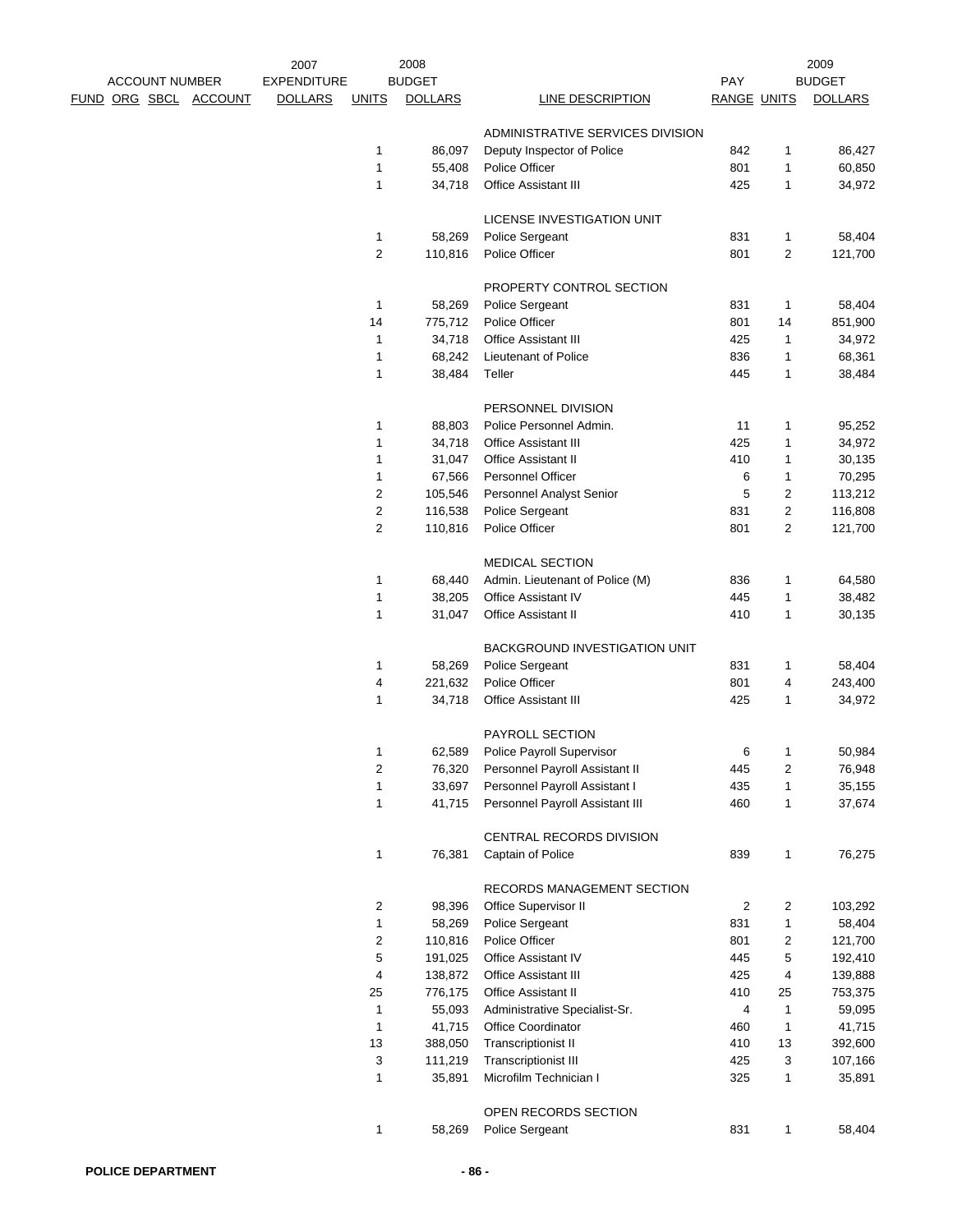| <b>ACCOUNT NUMBER</b> |                       | 2007<br><b>EXPENDITURE</b> |                | 2008<br><b>BUDGET</b> |                                       | PAY                |    | 2009<br><b>BUDGET</b> |
|-----------------------|-----------------------|----------------------------|----------------|-----------------------|---------------------------------------|--------------------|----|-----------------------|
|                       |                       |                            |                |                       |                                       |                    |    |                       |
|                       | FUND ORG SBCL ACCOUNT | <b>DOLLARS</b>             | <b>UNITS</b>   | <b>DOLLARS</b>        | LINE DESCRIPTION                      | <b>RANGE UNITS</b> |    | <b>DOLLARS</b>        |
|                       |                       |                            | 5              | 277,040               | Police Officer                        | 801                | 5  | 304,250               |
|                       |                       |                            | $\overline{c}$ | 62,094                | <b>Office Assistant II</b>            | 410                | 2  | 60,270                |
|                       |                       |                            | $\mathbf{1}$   | 38,205                | <b>Office Assistant IV</b>            | 445                | 1  | 38,482                |
|                       |                       |                            |                |                       | <b>TRAFFIC SECTION</b>                |                    |    |                       |
|                       |                       |                            | 1              | 58,269                | Police Sergeant                       | 831                | 1  | 58,404                |
|                       |                       |                            | 4              | 138,872               | <b>Office Assistant III</b>           | 425                | 4  | 139,888               |
|                       |                       |                            | 6              | 186,282               | <b>Office Assistant II</b>            | 410                | 6  | 180,810               |
|                       |                       |                            |                |                       |                                       |                    |    |                       |
|                       |                       |                            |                |                       | <b>COMMUNICATIONS DIVISION</b>        |                    |    |                       |
|                       |                       |                            | 1              | 76,381                | Captain of Police                     | 839                | 1  | 76,275                |
|                       |                       |                            | $\mathbf{1}$   | 68,242                | Lieutenant of Police                  | 836                | 1  | 68,361                |
|                       |                       |                            | $\mathbf{1}$   | 64,531                | <b>Telecommunications Supervisor</b>  | 6                  | 1  | 69,219                |
|                       |                       |                            | 9              | 539,280               | Police Alarm Operator (G)             | 804                | 7  | 459,018               |
|                       |                       |                            | 9              | 524,421               | Police Sergeant                       | 831                | 9  | 525,636               |
|                       |                       |                            | 13             | 720,304               | Police Officer                        | 801                | 13 | 791,050               |
|                       |                       |                            | 52             | 1,805,440             | Police Telecommunicator               | 425                | 52 | 1,802,632             |
|                       |                       |                            | 6              | 227,382               | Police Telecommunicator-Lead          | 441                | 6  | 227,382               |
|                       |                       |                            | 10             | 70,120                | Police Telecommunicator Seasonal      | 928                | 10 | 90,000                |
|                       |                       |                            | $\mathbf{1}$   | 34,718                | <b>Office Assistant III</b>           | 425                | 1  | 34,972                |
|                       |                       |                            | $\overline{c}$ | 70,008                | Mail Processor                        | 424                | 2  | 70,592                |
|                       |                       |                            | $\mathbf{1}$   | 51,966                | <b>Telecommunications Specialist</b>  | 5                  | 1  | 55,737                |
|                       |                       |                            | 50             | 2,188,300             | Police Dispatcher (G)                 | 478                | 52 | 2,298,920             |
|                       |                       |                            | 1              | 64,709                | Electronic Technician Supervisor      | $\overline{7}$     | 1  | 69,408                |
|                       |                       |                            | $\mathbf{1}$   | 75,439                | <b>Communications Systems Manager</b> | 839                | 1  | 76,905                |
|                       |                       |                            | 10             | 550,640               | Electronic Technician                 | 290                | 10 | 553,110               |
|                       |                       |                            | $\overline{c}$ | 71,234                | Electronic Technician Assistant       | 235                | 2  | 74,538                |
|                       |                       |                            | $\mathbf{1}$   | 38,205                | Office Assistant IV                   | 445                | 1  | 38,482                |
|                       |                       |                            |                |                       |                                       |                    |    |                       |
|                       |                       |                            |                |                       | DATA SERVICES DIVISION                |                    |    |                       |
|                       |                       |                            | 1              | 76,381                | Captain of Police                     | 839                | 1  | 76,275                |
|                       |                       |                            | 3              | 166,224               | <b>Police Officer</b>                 | 801                | 3  | 182,550               |
|                       |                       |                            | 9              | 338,994               | Computer Operator II                  | 505                | 9  | 341,325               |
|                       |                       |                            | 4              | 134,848               | Data Entry Operator II                | 415                | 4  | 136,624               |
|                       |                       |                            | 1              | 34,718                | <b>Office Assistant III</b>           | 425                | 1  | 34,972                |
|                       |                       |                            | 1              | 36,427                | <b>Accounting Assistant I</b>         | 435                | 1  | 36,718                |
|                       |                       |                            |                | 73,706                | Data Services Manager                 | $10$               |    | 79,055                |
|                       |                       |                            | $\mathbf{1}$   | 75,995                | Network Manager                       | 10                 | 1  | 81,510                |
|                       |                       |                            | 5              | 262,912               | Network Coordinator - Sr.             | 6                  | 5  | 276,710               |
|                       |                       |                            | 1              | 52,239                | Data Communications Specialist        | 7                  | 1  | 57,770                |
|                       |                       |                            | 1              | 66,875                | <b>System Security Administrator</b>  | 8                  | 1  | 71,732                |
|                       |                       |                            | 1              | 63,366                | Programmer Analyst                    | 598                | 1  | 63,366                |
|                       |                       |                            | $\mathbf{1}$   | 83,535                | Information Systems Manager-MPD       | 11                 | 1  | 89,598                |
|                       |                       |                            | $\mathbf{1}$   | 55,665                | Systems Analyst-Sr.                   | 8                  | 1  | 59,707                |
|                       |                       |                            | 1              |                       | Network Manager Assistant             | 8                  | 1  |                       |
|                       |                       |                            | 1              |                       | Wireless Interface Manager            | 6                  | 1  |                       |
|                       |                       |                            | $\mathbf{1}$   |                       | Systems Analyst-Project Leader        | 11                 | 1  |                       |
|                       |                       |                            |                |                       |                                       |                    |    |                       |
|                       |                       |                            |                |                       | <b>IDENTIFICATION DIVISION</b>        |                    |    |                       |
|                       |                       |                            | 1              | 76,381                | Captain of Police                     | 839                | 1  | 76,275                |
|                       |                       |                            | 6              | 393,738               | Police Identification Supervisor      | 835                | 6  | 394,992               |
|                       |                       |                            | 37             | 2,197,763             | <b>Identification Technician</b>      | 804                | 37 | 2,424,092             |
|                       |                       |                            | 1              | 65,148                | <b>Chief Document Examiner</b>        | 812                | 1  | 71,732                |
|                       |                       |                            | 3              | 192,096               | Document Examiner                     | 808                | 4  | 271,605               |
|                       |                       |                            | 4              | 256,128               | <b>Latent Print Examiner</b>          | 808                | 4  | 278,084               |
|                       |                       |                            | $\mathbf{1}$   | 36,718                | Administrative Assistant I            | 435                | 1  | 36,718                |
|                       |                       |                            | 4              | 124,188               | <b>Office Assistant II</b>            | 410                | 4  | 120,540               |
|                       |                       |                            | 1              | 68,372                | Identification Systems Spec.          | 812                | 1  | 75,263                |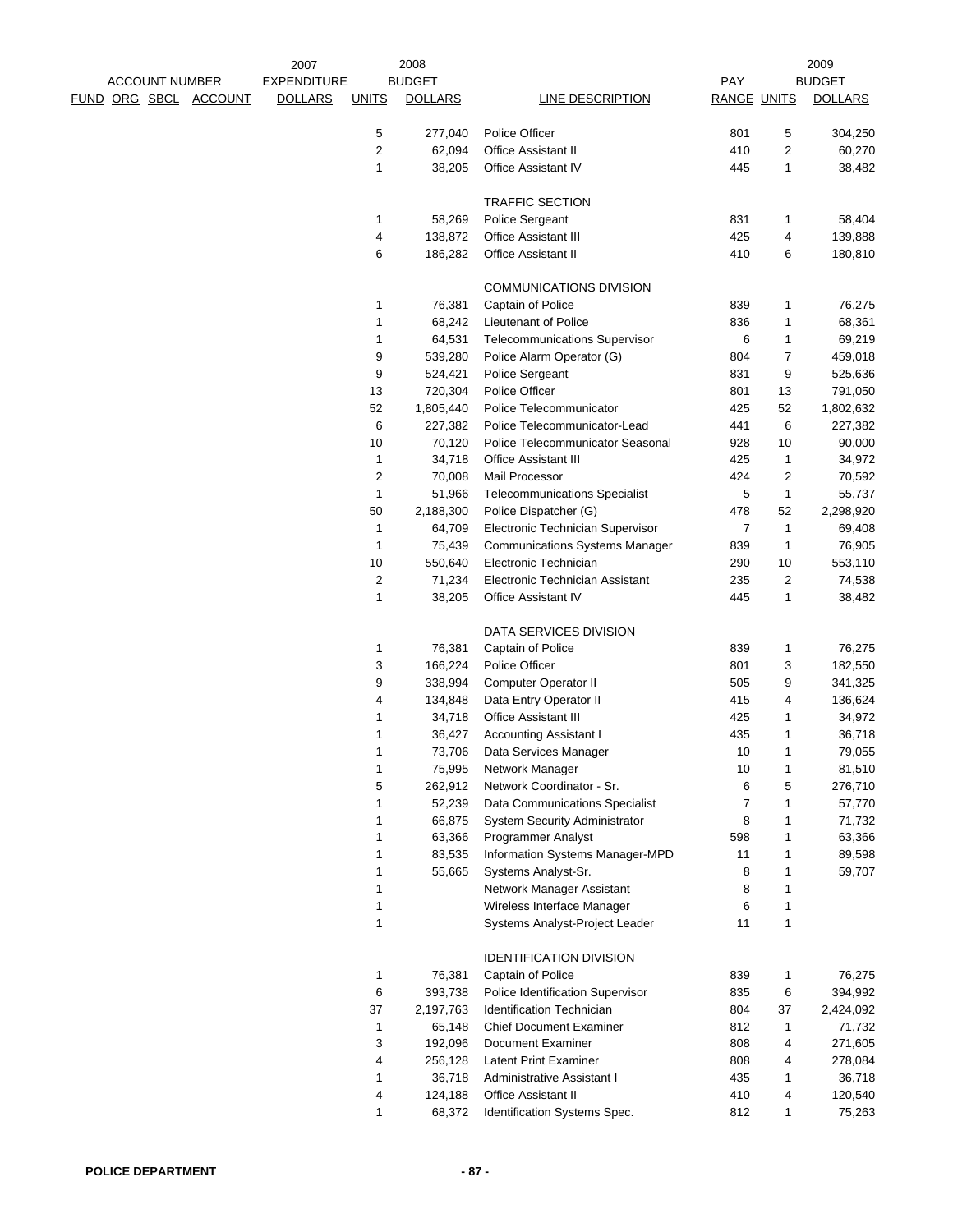|  | <b>ACCOUNT NUMBER</b> |                              | 2007<br><b>EXPENDITURE</b> |              | 2008<br><b>BUDGET</b> |                                           | PAY        |                    | 2009<br><b>BUDGET</b> |
|--|-----------------------|------------------------------|----------------------------|--------------|-----------------------|-------------------------------------------|------------|--------------------|-----------------------|
|  |                       | <u>FUND ORG SBCL ACCOUNT</u> | <b>DOLLARS</b>             | <b>UNITS</b> | <b>DOLLARS</b>        | LINE DESCRIPTION                          |            | <b>RANGE UNITS</b> | <b>DOLLARS</b>        |
|  |                       |                              |                            |              |                       |                                           |            |                    |                       |
|  |                       |                              |                            |              |                       | POLICE ACADEMY                            |            |                    |                       |
|  |                       |                              |                            | 1            | 86,097                | Deputy Inspector of Police                | 842        | 1                  | 86,427                |
|  |                       |                              |                            | 1            | 76,381                | Captain of Police                         | 839        | 1                  | 76,275                |
|  |                       |                              |                            | 2            | 136,484               | Lieutenant of Police                      | 836        | 2                  | 136,722               |
|  |                       |                              |                            | 6            | 349,614               | Police Sergeant                           | 831        | 6                  | 350,424               |
|  |                       |                              |                            | 14           | 775,712               | Police Officer                            | 801        | 14                 | 851,900               |
|  |                       |                              |                            | 1            | 63,919                | Detective                                 | 808        | 1                  | 70,402                |
|  |                       |                              |                            | 1            | 58,682                | Video Electronic Technician               | 290        | 1                  | 58,682                |
|  |                       |                              |                            | 1            | 36,427                | <b>Accounting Assistant I</b>             | 435        | 1                  | 36,718                |
|  |                       |                              |                            |              |                       | <b>SAFETY DIVISION</b>                    |            |                    |                       |
|  |                       |                              |                            | 1            | 92,966                | Safety Director                           | 11         | 1                  | 96,722                |
|  |                       |                              |                            | 4            | 235,208               | Safety Specialist-Senior                  | 4          | 4                  | 246,540               |
|  |                       |                              |                            | 1            | 34,718                | <b>Office Assistant III</b>               | 425        | 1                  | 34,972                |
|  |                       |                              |                            | 207          | 819,306               | <b>School Crossing Guard</b>              | 929        | 207                | 913,378               |
|  |                       |                              |                            | 28           | 110,908               | School Crossing Guard (Aux.)              | 929        | 28                 | 49,986                |
|  |                       |                              |                            | 3            | 11,874                | School Crossing Guard - Operator          | 929        | 3                  | 11,874                |
|  |                       |                              |                            | 3            | 11,874                | School Crossing Guard - Dispatcher        | 929        | 3                  | 11,874                |
|  |                       |                              |                            |              |                       | AUDIO VISUAL SECTION                      |            |                    |                       |
|  |                       |                              |                            | 1            | 38,484                | Audiovisual Specialist II                 | 505        | 1                  | 35,155                |
|  |                       |                              |                            |              |                       |                                           |            |                    |                       |
|  |                       |                              |                            |              |                       | COMMUNITY SERVICES DIVISION               |            |                    |                       |
|  |                       |                              |                            | $\mathbf{1}$ | 76,381                | Captain of Police                         | 839        | 1                  | 76,275                |
|  |                       |                              |                            | $\mathbf{1}$ | 58,269                | Police Sergeant                           | 831        | 1                  | 58,404                |
|  |                       |                              |                            | 15           | 831,120               | Police Officer                            | 801        | 5                  | 304,250               |
|  |                       |                              |                            | 1            | 38,205                | Police Officer (L)<br>Office Assistant IV | 801<br>445 | 10<br>1            | 608,500<br>38,482     |
|  |                       |                              |                            |              |                       |                                           |            |                    |                       |
|  |                       |                              |                            |              |                       | FACILITIES SERVICES SECTION               |            |                    |                       |
|  |                       |                              |                            | 1            | 83,296                | Police Buildings & Fleet Mgr.             | 10         | 1                  | 89,346                |
|  |                       |                              |                            | 1            | 67,566                | Building Maintenance Asst. Manager        | 6          | 1                  | 70,295                |
|  |                       |                              |                            | 4            | 225,848               | <b>Building Maintenance Supervisor II</b> | 5          | 4                  | 240,208               |
|  |                       |                              |                            | 9            | 372,384               | Heating & Ventilating Mechanic II         | 252        | 9                  | 375,705               |
|  |                       |                              |                            | 4            | 162,336               | <b>Building Maintenance Mechanic II</b>   | 248        | 4                  | 164,756               |
|  |                       |                              |                            | 43           | 1,559,352             | <b>Custodial Worker II-City Laborer</b>   | 215        | 43                 | 1,565,931             |
|  |                       |                              |                            | 1            | 38,921                | Vehicle Services Assistant                | 235        | 1                  | 38,921                |
|  |                       |                              |                            | 7            | 261,989               | Garage Attendant                          | 220        | $\overline{7}$     | 259,931               |
|  |                       |                              |                            | 7            | 387,856               | Police Officer                            | 801        | $\overline{7}$     | 425,950               |
|  |                       |                              |                            | 1            | 34,718                | <b>Office Assistant III</b>               | 425        | 1                  | 34,972                |
|  |                       |                              |                            | 1            | 58,728                | Fleet Maintenance Supervisor              | 5          | 1                  | 62,992                |
|  |                       |                              |                            | 1            | 31,047                | <b>Office Assistant II</b>                | 410        | 1                  | 30,135                |
|  |                       |                              |                            |              |                       | PRINTING & STORES SECTION                 |            |                    |                       |
|  |                       |                              |                            | 1            | 45,695                | <b>Graphic Designer II</b>                | 535        | $\mathbf{1}$       | 45,695                |
|  |                       |                              |                            | 1            | 63,396                | Printing and Stores Supervisor            | 5          | 1                  | 65,957                |
|  |                       |                              |                            | 1            | 44,336                | Printer                                   | 260        | 1                  | 44,336                |
|  |                       |                              |                            | 1            | 45,695                | <b>Production Designer II</b>             | 535        | 1                  | 45,695                |
|  |                       |                              |                            | 1            | 37,568                | Inventory Control Assistant II            | 335        | 1                  | 37,568                |
|  |                       |                              |                            | $\mathbf{1}$ | 38,484                | Inventory Control Assistant III           | 340        | 1                  | 38,484                |
|  |                       |                              |                            |              |                       | ASSIGNED AS NEEDED WITHIN DECISION UNIT   |            |                    |                       |
|  |                       |                              |                            | 36           | 1,045,908             | Police Aide                               | 480        | 36                 | 976,860               |
|  |                       |                              |                            | 18           | 316,566               | Police Serv. Spec. (0.5 FTE)(C)           | 939        | 18                 | 316,566               |
|  |                       |                              |                            | 13           | 245,063               | Police Serv.Spec.Investigator(0.5 FTE)(C) | 465        | 13                 | 245,063               |
|  |                       |                              |                            | 10           |                       | Police Serv.Spec. Investigator - PPD      | 465        | 10                 |                       |
|  |                       |                              |                            |              |                       | <b>AUXILIARY PERSONNEL</b>                |            |                    |                       |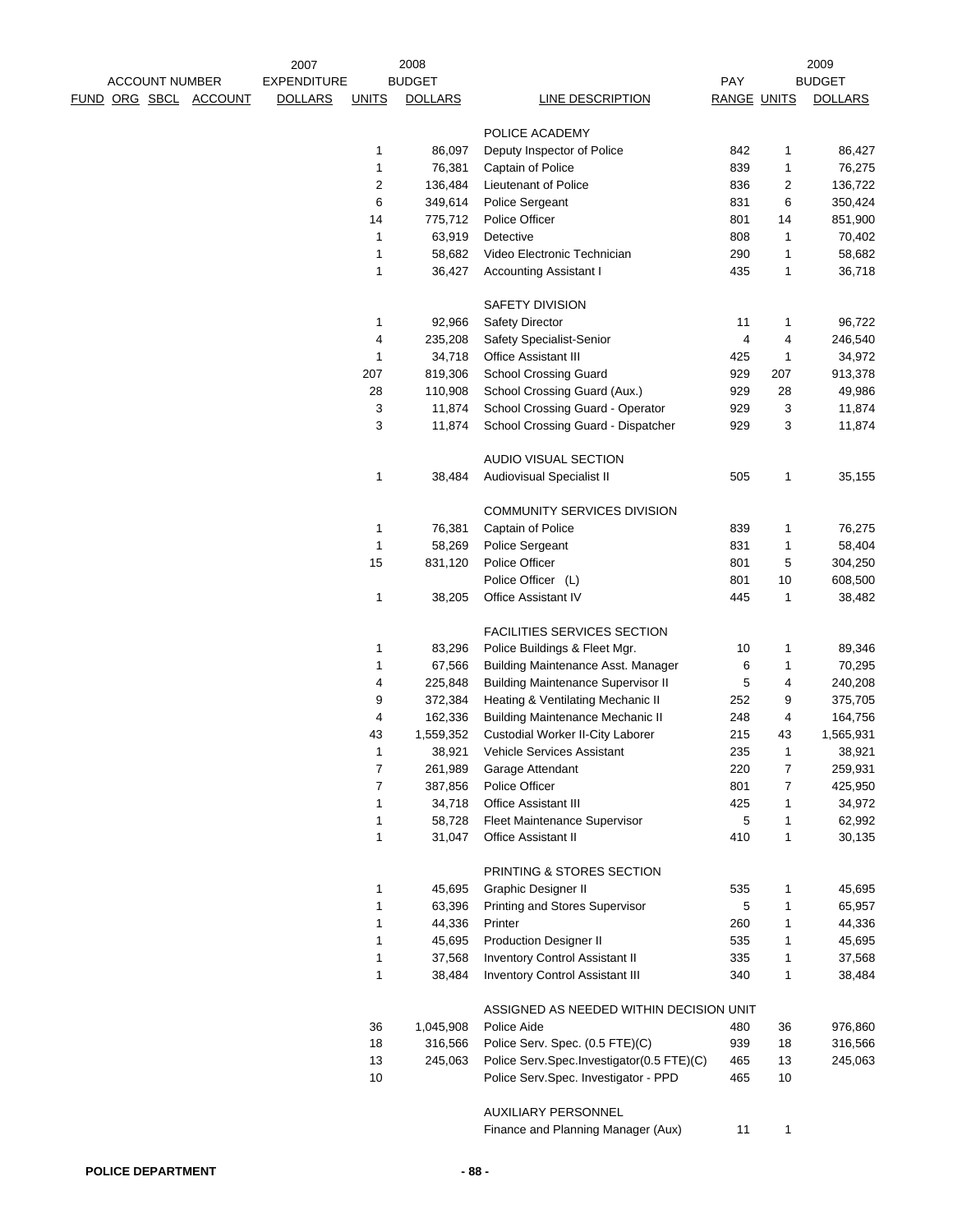|              |              | <b>ACCOUNT NUMBER</b> | FUND ORG SBCL ACCOUNT | 2007<br><b>EXPENDITURE</b><br><b>DOLLARS</b> | <u>UNITS</u>   | 2008<br><b>BUDGET</b><br><b>DOLLARS</b> | <b>PAY</b><br><b>LINE DESCRIPTION</b>                                                                                                                                                                                                                                                                                                                                                                                                                                                                                                                                   | <b>RANGE UNITS</b> | 2009<br><b>BUDGET</b><br><b>DOLLARS</b> |
|--------------|--------------|-----------------------|-----------------------|----------------------------------------------|----------------|-----------------------------------------|-------------------------------------------------------------------------------------------------------------------------------------------------------------------------------------------------------------------------------------------------------------------------------------------------------------------------------------------------------------------------------------------------------------------------------------------------------------------------------------------------------------------------------------------------------------------------|--------------------|-----------------------------------------|
|              |              |                       |                       |                                              | 915            | 30,960,002                              | <b>Total Before Adjustments</b>                                                                                                                                                                                                                                                                                                                                                                                                                                                                                                                                         | 917                | 31,999,562                              |
|              |              |                       |                       |                                              |                | 3,336,577<br>(2,689,041)<br>1,464,014   | Salary & Wage Rate Change<br>Overtime Compensated<br>Personnel Cost Adjustment<br>Other                                                                                                                                                                                                                                                                                                                                                                                                                                                                                 |                    | 2,985,005<br>(2,653,398)<br>1,278,362   |
|              |              |                       |                       |                                              | 915            | 33,071,552                              | Gross Salaries & Wages Total                                                                                                                                                                                                                                                                                                                                                                                                                                                                                                                                            | 917                | 33,609,531                              |
|              |              |                       |                       |                                              |                | (76, 381)                               | <b>Reimbursable Services Deduction</b><br>Capital Improvements Deduction<br>Grants & Aids Deduction                                                                                                                                                                                                                                                                                                                                                                                                                                                                     |                    | (295, 137)                              |
| 0001         |              | 3311 R999             | 006000                | 35,838,650                                   | 915            | 32,995,171                              | NET SALARIES & WAGES TOTAL                                                                                                                                                                                                                                                                                                                                                                                                                                                                                                                                              | 917                | 33,314,394                              |
|              |              |                       |                       |                                              | 706.45<br>1.00 |                                         | <b>O&amp;M FTE'S</b><br>NON-O&M FTE'S                                                                                                                                                                                                                                                                                                                                                                                                                                                                                                                                   | 712.75<br>4.70     |                                         |
|              |              |                       |                       |                                              |                |                                         | (C) Administrative Positions to Allow Reallocation of Sworn<br>Personnel on a One For One Basis, to Patrol Related Activities.                                                                                                                                                                                                                                                                                                                                                                                                                                          |                    |                                         |
|              |              |                       |                       |                                              |                |                                         | (G) Police Dispatchers to be administratively reclassified to Police Alarm<br>Operator, as Police Dispatcher positions are vacated, to a maximum<br>of 15 positions. These positions will be earmarked for promotional<br>opportunities for officers currently eligible for the rank of Police Alarm<br>Operator, according to the specifications of settlement case No. 98-<br>CV-009353, effective October 1, 2004. At the conclusion of the<br>settlement, Police Alarm Operators to be administratively reclassified<br>to Police Dispatchers upon becoming vacant. |                    |                                         |
|              |              |                       |                       |                                              |                |                                         | (L) Security Resource Officers (SROs). MPS funds 5 positions.                                                                                                                                                                                                                                                                                                                                                                                                                                                                                                           |                    |                                         |
|              |              |                       |                       |                                              |                |                                         | (M) Any civilianization or change to this position only to<br>occur through attrition.                                                                                                                                                                                                                                                                                                                                                                                                                                                                                  |                    |                                         |
|              |              |                       |                       |                                              |                |                                         | (U) To expire 09/30/09 unless the Homeland Security/UASI Critical<br>Infrastructure Grant is extended.                                                                                                                                                                                                                                                                                                                                                                                                                                                                  |                    |                                         |
|              |              |                       |                       |                                              |                |                                         | (Y) Required to file a statement of economic interests in accordance<br>with the Milwaukee Code of Ordinances Chapter 303-Code of Ethics.                                                                                                                                                                                                                                                                                                                                                                                                                               |                    |                                         |
| 0001         |              | 3311 R999             | 006100                | 11,330,764                                   |                | 10,558,455                              | ESTIMATED EMPLOYEE FRINGE BENEFITS<br>(Involves Revenue Offset-No Transfers from this Account)                                                                                                                                                                                                                                                                                                                                                                                                                                                                          |                    | 10,660,606                              |
|              |              |                       |                       |                                              |                |                                         | OPERATING EXPENDITURES                                                                                                                                                                                                                                                                                                                                                                                                                                                                                                                                                  |                    |                                         |
| 0001         | 3311         | R999                  | 630100                | 634,673                                      |                | 549,380                                 | General Office Expense                                                                                                                                                                                                                                                                                                                                                                                                                                                                                                                                                  |                    | 651,777                                 |
| 0001         | 3311         | R999                  | 630500                | 118,219                                      |                | 96,250                                  | Tools & Machinery Parts                                                                                                                                                                                                                                                                                                                                                                                                                                                                                                                                                 |                    | 117,500                                 |
| 0001         | 3311         | R999                  | 631000                | 194,564                                      |                | 196,000                                 | <b>Construction Supplies</b>                                                                                                                                                                                                                                                                                                                                                                                                                                                                                                                                            |                    | 202,900                                 |
| 0001<br>0001 | 3311<br>3311 | R999<br>R999          | 631500<br>632000      | 3,315,842<br>1,002,601                       |                | 3,330,500<br>1,167,681                  | Energy<br><b>Other Operating Supplies</b>                                                                                                                                                                                                                                                                                                                                                                                                                                                                                                                               |                    | 4,092,354<br>1,176,845                  |
|              | 3311         | R999                  |                       |                                              |                |                                         |                                                                                                                                                                                                                                                                                                                                                                                                                                                                                                                                                                         |                    |                                         |
| 0001<br>0001 | 3311         | R999                  | 632500<br>633000      |                                              |                | 6,000                                   | <b>Facility Rental</b><br><b>Vehicle Rental</b>                                                                                                                                                                                                                                                                                                                                                                                                                                                                                                                         |                    |                                         |
| 0001         | 3311         | R999                  | 633500                | 280,053                                      |                | 355,270                                 | Non-Vehicle Equipment Rental                                                                                                                                                                                                                                                                                                                                                                                                                                                                                                                                            |                    | 347,100                                 |
| 0001         | 3311         | R999                  | 634000                | 469,479                                      |                | 318,690                                 | <b>Professional Services</b>                                                                                                                                                                                                                                                                                                                                                                                                                                                                                                                                            |                    | 509,385                                 |
| 0001         | 3311         | R999                  | 634500                | 635,560                                      |                | 1,115,244                               | Information Technology Services                                                                                                                                                                                                                                                                                                                                                                                                                                                                                                                                         |                    | 956,800                                 |
| 0001         | 3311         | R999                  | 635000                | 848,518                                      |                | 888,617                                 | <b>Property Services</b>                                                                                                                                                                                                                                                                                                                                                                                                                                                                                                                                                |                    | 993,251                                 |
| 0001         | 3311         | R999                  | 635500                | 3,600                                        |                |                                         | <b>Infrastructure Services</b>                                                                                                                                                                                                                                                                                                                                                                                                                                                                                                                                          |                    |                                         |
| 0001         | 3311         | R999                  | 636000                | 136,732                                      |                | 170,931                                 | Vehicle Repair Services                                                                                                                                                                                                                                                                                                                                                                                                                                                                                                                                                 |                    | 183,281                                 |
|              |              |                       |                       |                                              |                |                                         |                                                                                                                                                                                                                                                                                                                                                                                                                                                                                                                                                                         |                    |                                         |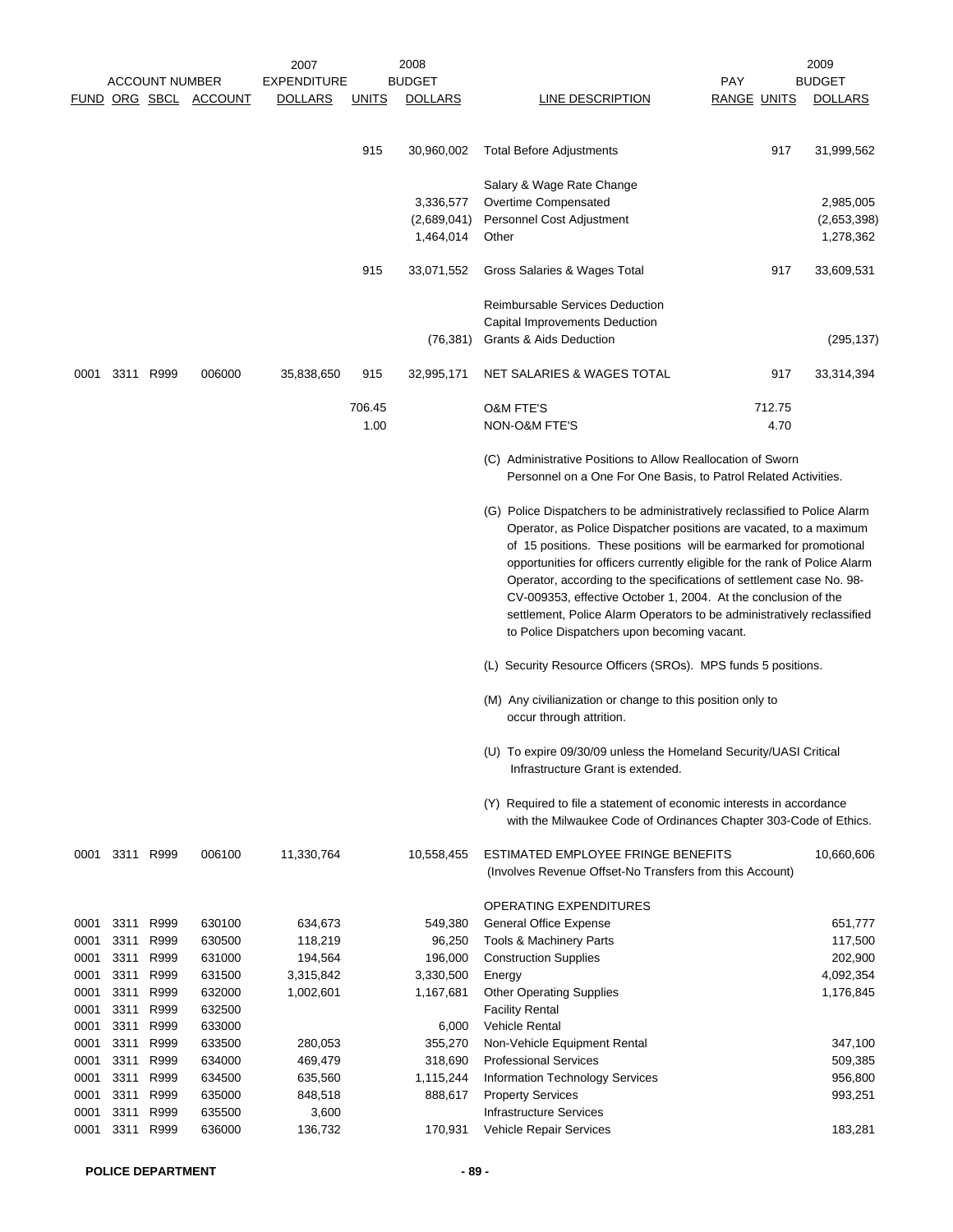|      |           |                       |                       | 2007               |                | 2008           |                                            |                    |                | 2009           |
|------|-----------|-----------------------|-----------------------|--------------------|----------------|----------------|--------------------------------------------|--------------------|----------------|----------------|
|      |           | <b>ACCOUNT NUMBER</b> |                       | <b>EXPENDITURE</b> |                | <b>BUDGET</b>  |                                            | <b>PAY</b>         |                | <b>BUDGET</b>  |
|      |           |                       | FUND ORG SBCL ACCOUNT | <b>DOLLARS</b>     | <b>UNITS</b>   | <b>DOLLARS</b> | <b>LINE DESCRIPTION</b>                    | <b>RANGE UNITS</b> |                | <b>DOLLARS</b> |
|      |           |                       |                       |                    |                |                |                                            |                    |                |                |
| 0001 | 3311      | R999                  | 636500                | 1,945,456          |                | 2,079,192      | <b>Other Operating Services</b>            |                    |                | 2,088,056      |
| 0001 | 3311      | R999                  | 637000                |                    |                |                | Loans and Grants                           |                    |                |                |
| 0001 | 3311      | R999                  | 637501                | 1,667,311          |                | 1,841,950      | Reimburse Other Departments                |                    |                | 1,838,100      |
| 0001 |           | 3311 R999             | 006300                | 11,252,608         |                | 12,115,705     | OPERATING EXPENDITURES TOTAL               |                    |                | 13,157,349     |
|      |           |                       |                       |                    |                |                | <b>EQUIPMENT PURCHASES</b>                 |                    |                |                |
|      |           |                       |                       |                    |                |                | <b>Additional Equipment</b>                |                    |                |                |
|      |           |                       |                       |                    | 11             | 232,932        | Autos                                      |                    |                |                |
|      |           |                       |                       |                    | 11             | 71,500         | Mobile data computers                      |                    |                |                |
|      |           |                       |                       |                    | 9              | 55,152         | Mobile radios                              |                    |                |                |
|      |           |                       |                       |                    | 11             | 3,960          | Vehicle partitions                         |                    |                |                |
|      |           |                       |                       |                    | 11             | 15,400         | Lightbars                                  |                    |                |                |
|      |           |                       |                       |                    | 11             | 3,300          | Seats                                      |                    |                |                |
|      |           |                       |                       |                    | 11             | 715            | Shotgun locks                              |                    |                |                |
|      |           |                       |                       |                    | 11             | 2,365          | Shotgun racks                              |                    |                |                |
|      |           |                       |                       |                    | 11             | 5,720          | Siren                                      |                    |                |                |
|      |           |                       |                       |                    | 11             |                |                                            |                    |                |                |
|      |           |                       |                       |                    |                | 1,540          | Siren speaker                              |                    |                |                |
|      |           |                       |                       |                    | 22             | 3,080          | Window armor                               |                    |                |                |
|      |           |                       |                       |                    | 5              | 22,500         | Video cameras for repl conveyance vehicles |                    |                |                |
|      |           |                       |                       |                    |                | 15,000         | Covert surveillance equipment- various     |                    |                |                |
|      |           |                       |                       |                    |                |                | tracs units                                |                    |                |                |
|      |           |                       |                       |                    | 135            | 433,164        | Subtotal - Additional Equipment            |                    |                |                |
|      |           |                       |                       |                    |                |                | Replacement Equipment                      |                    |                |                |
|      |           |                       |                       |                    | 60             | 1,320,000      | Autos                                      |                    | 72             | 1,617,769      |
|      |           |                       |                       |                    | 14             | 10,500         | Fax Machine                                |                    | 14             | 10,500         |
|      |           |                       |                       |                    | 35             | 49,000         | <b>Light Bars</b>                          |                    | 65             | 91,000         |
|      |           |                       |                       |                    | 7              | 21,000         | Data switches                              |                    | 21             | 63,000         |
|      |           |                       |                       |                    | $\mathbf{1}$   | 1,049          | Office Furniture & Equipment               |                    |                |                |
|      |           |                       |                       |                    |                | 212,242        | PC Hardware - Various                      |                    |                | 210,618        |
|      |           |                       |                       |                    | 50             | 3,250          | Shotgun Lock heads                         |                    | 87             | 5,655          |
|      |           |                       |                       |                    | 68             | 14,620         |                                            |                    | 87             | 20,880         |
|      |           |                       |                       |                    |                |                | Shotgun Racks                              |                    |                |                |
|      |           |                       |                       |                    | 28             | 11,760         | Siren                                      |                    | 7              | 3,080          |
|      |           |                       |                       |                    | 40             | 20,800         | Siren                                      |                    | 80             | 43,200         |
|      |           |                       |                       |                    |                | 3,000          | Software                                   |                    |                | 19,900         |
|      |           |                       |                       |                    | 20             | 2,300          | Strobe Lights                              |                    | 10             | 1,150          |
|      |           |                       |                       |                    | 20             | 7,200          | <b>Vehicle Partitions</b>                  |                    | 65             | 23,400         |
|      |           |                       |                       |                    | 70             | 9,800          | Siren Speaker                              |                    | 93             | 13,485         |
|      |           |                       |                       |                    | 5              | 130,000        | Prisoner Conveyance Vehicle                |                    | 4              | 91,402         |
|      |           |                       |                       |                    | 5              | 8,500          | Radar units                                |                    | 5              | 9,000          |
|      |           |                       |                       |                    | 5              | 19,000         | Laser Speed Units                          |                    | 5              | 15,000         |
|      |           |                       |                       |                    | 40             | 12,000         | <b>Rear Seats</b>                          |                    | 65             | 20,800         |
|      |           |                       |                       |                    |                | 2,168          | Audio Visual Equipment-Various             |                    |                |                |
|      |           |                       |                       |                    | 40             | 5,600          | Window Armor                               |                    | 65             | 9,100          |
|      |           |                       |                       |                    | 50             | 2,500          | Microphones                                |                    | 24             | 1,320          |
|      |           |                       |                       |                    | $30\,$         | 30,000         | <b>LED lights</b>                          |                    | $\overline{7}$ | 7,000          |
|      |           |                       |                       |                    | $\overline{c}$ | 10,057         | Floor scrubber                             |                    |                |                |
|      |           |                       |                       |                    | 70             | 455,000        | Mobile data recorders                      |                    |                |                |
|      |           |                       |                       |                    |                |                | electric pallet truck                      |                    | $\mathbf{1}$   | 4,100          |
|      |           |                       |                       |                    |                |                | cash registers                             |                    | 13             | 7,398          |
|      |           |                       |                       | 1,857,221          | 660            | 2,361,346      | Subtotal - Replacement Equipment           |                    | 790            | 2,288,757      |
|      |           |                       |                       |                    |                |                |                                            |                    |                |                |
| 0001 | 3311 R999 |                       | 006800                | 1,857,221          | 795            | 2,794,510      | EQUIPMENT PURCHASES TOTAL                  |                    | 790            | 2,288,757      |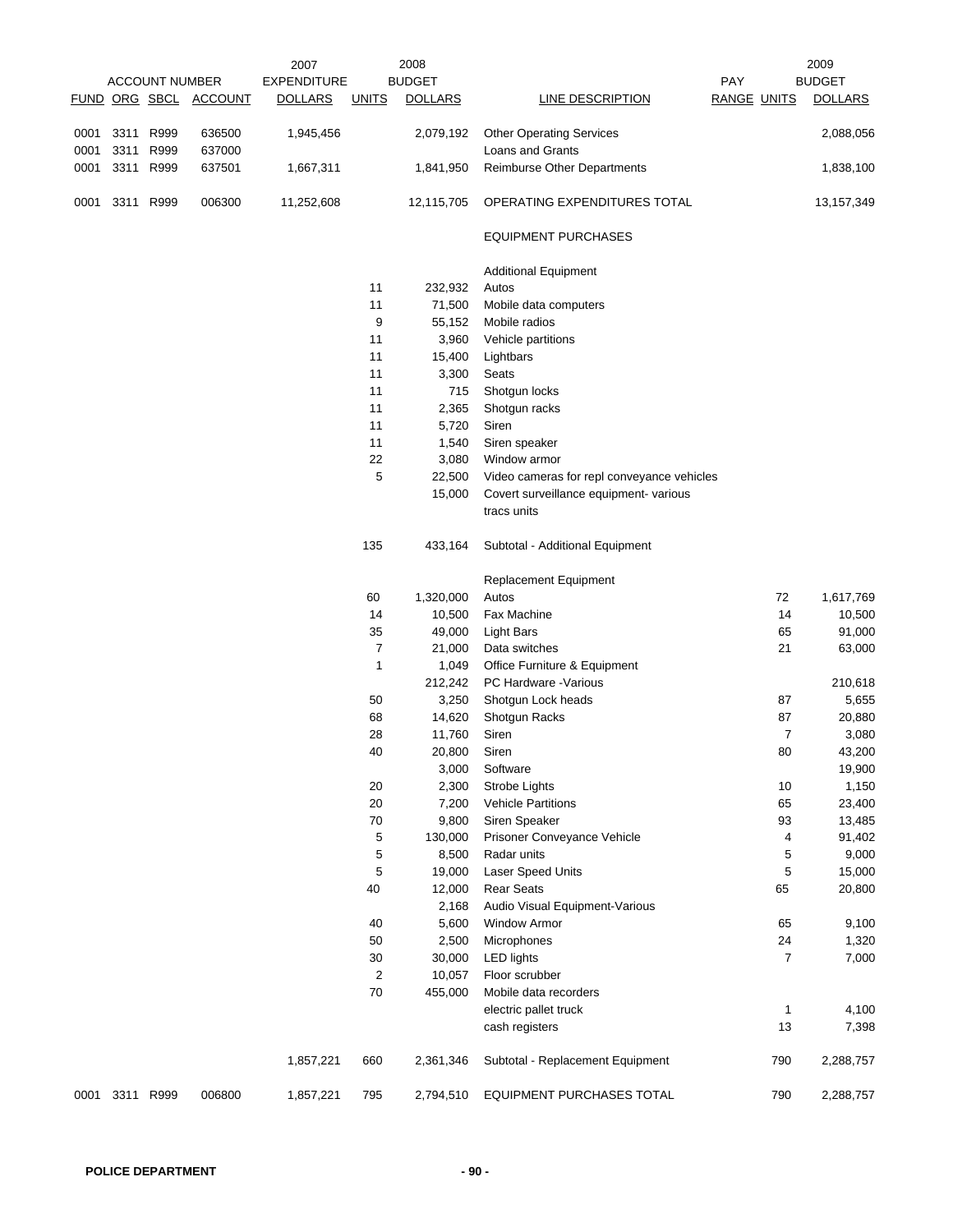|          |                       |                | 2007               |              | 2008           |                                                                   |             | 2009           |
|----------|-----------------------|----------------|--------------------|--------------|----------------|-------------------------------------------------------------------|-------------|----------------|
|          | <b>ACCOUNT NUMBER</b> |                | <b>EXPENDITURE</b> |              | <b>BUDGET</b>  |                                                                   | <b>PAY</b>  | <b>BUDGET</b>  |
| FUND ORG | SBCL                  | <b>ACCOUNT</b> | <b>DOLLARS</b>     | <b>UNITS</b> | <b>DOLLARS</b> | LINE DESCRIPTION                                                  | RANGE UNITS | <b>DOLLARS</b> |
|          |                       |                |                    |              |                | <b>SPECIAL FUNDS</b>                                              |             |                |
|          |                       |                |                    |              |                | SPECIAL FUNDS TOTAL                                               |             |                |
|          |                       |                | 60,279,243         |              | 58.463.841     | POLICE DEPARTMENT ADMINISTRATION/<br>SERVICES DECISION UNIT TOTAL |             | 59,421,106     |
|          |                       |                |                    |              |                | *Appropriation Control Account                                    |             |                |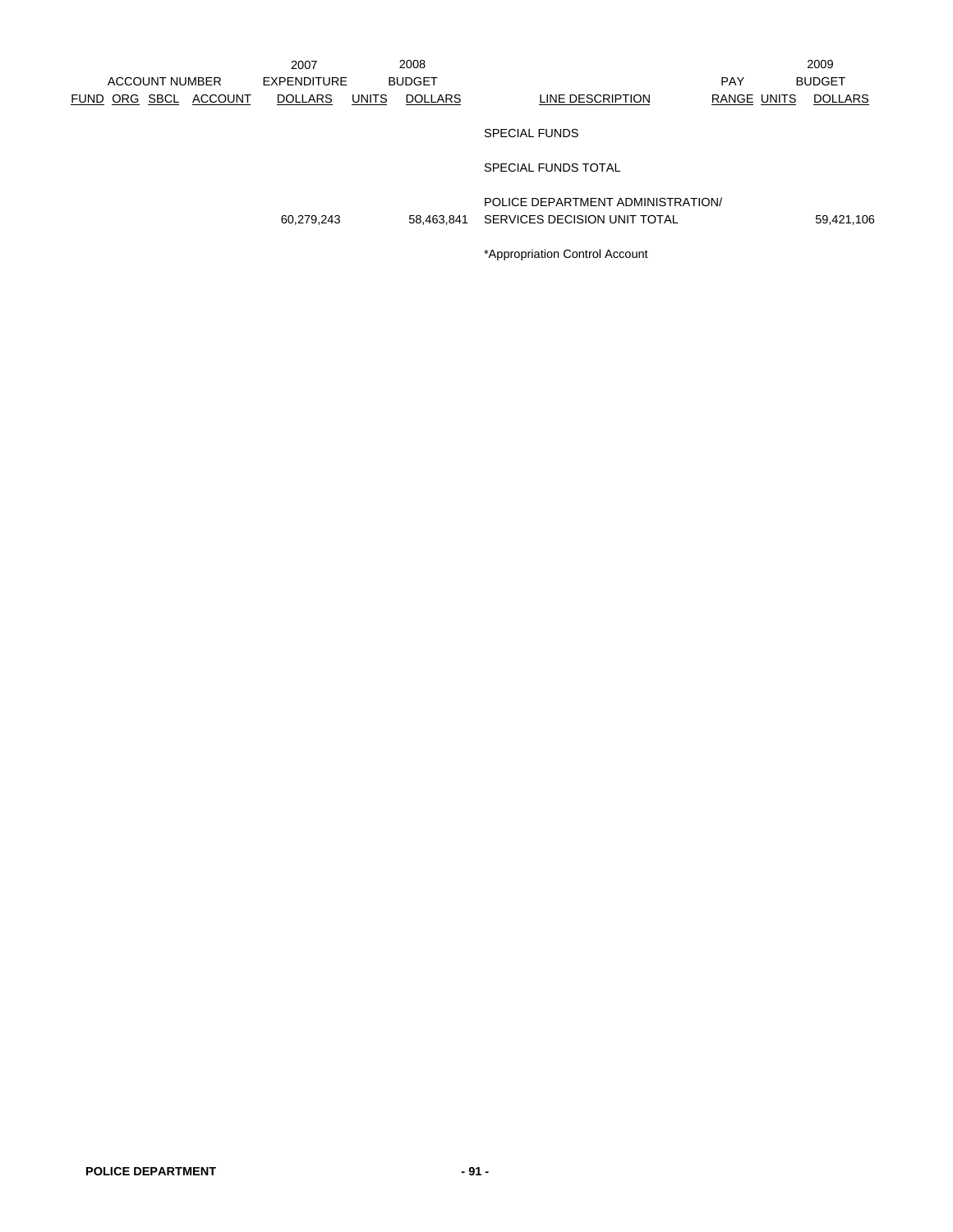|                       |                              | 2007               |                | 2008              |                                                               |                    |              | 2009              |
|-----------------------|------------------------------|--------------------|----------------|-------------------|---------------------------------------------------------------|--------------------|--------------|-------------------|
| <b>ACCOUNT NUMBER</b> |                              | <b>EXPENDITURE</b> |                | <b>BUDGET</b>     |                                                               | <b>PAY</b>         |              | <b>BUDGET</b>     |
|                       | <u>FUND ORG SBCL ACCOUNT</u> | <b>DOLLARS</b>     | <b>UNITS</b>   | <b>DOLLARS</b>    | <b>LINE DESCRIPTION</b>                                       | <b>RANGE UNITS</b> |              | <b>DOLLARS</b>    |
|                       |                              |                    |                |                   |                                                               |                    |              |                   |
|                       |                              |                    |                |                   | POLICE DEPARTMENT                                             |                    |              |                   |
|                       |                              |                    |                |                   | OPERATIONS DECISION UNIT                                      |                    |              |                   |
|                       |                              |                    |                |                   | <b>SALARIES &amp; WAGES</b>                                   |                    |              |                   |
|                       |                              |                    |                |                   | PATROL BUREAU                                                 |                    |              |                   |
|                       |                              |                    | $\mathbf{1}$   | 112,003           | Deputy Chief of Police                                        | 14                 | 1            | 109,562           |
|                       |                              |                    | $\mathbf{1}$   | 38,356            | Administrative Assistant II                                   | 445                | 1            | 38,482            |
|                       |                              |                    |                |                   |                                                               |                    |              |                   |
|                       |                              |                    |                |                   | PLANNING & OPERATIONS                                         |                    |              |                   |
|                       |                              |                    | $\mathbf{1}$   | 55,408            | Police Officer                                                | 801                | $\mathbf{1}$ | 60,850            |
|                       |                              |                    | $\mathbf{1}$   | 68,242            | Lieutenant of Police                                          | 836                | 1            | 68,361            |
|                       |                              |                    |                |                   |                                                               |                    |              |                   |
|                       |                              |                    |                |                   | <b>DISTRICT 1</b>                                             |                    |              |                   |
|                       |                              |                    | 1              | 76,381            | Captain of Police                                             | 839                | 1            | 76,275            |
|                       |                              |                    | 3              | 204,726           | Lieutenant of Police                                          | 836                | 3            | 205,083           |
|                       |                              |                    | 9              | 524,421           | Police Sergeant                                               | 831                | 9            | 525,636           |
|                       |                              |                    | 68             | 3,767,744         | Police Officer                                                | 801                | 68           | 4,137,800         |
|                       |                              |                    | 2              | 110,816           | Community Liaison Police Officer                              | 801                | 2            | 121,700           |
|                       |                              |                    | 6              | 193,410           | <b>Police District Office Assistant</b>                       | 410                | 6            | 188,496           |
|                       |                              |                    |                |                   |                                                               |                    |              |                   |
|                       |                              |                    |                |                   | PRISONER PROCESSING SECTION                                   |                    |              |                   |
|                       |                              |                    | 8              | 466,152           | Police Sergeant                                               | 831                | 8            | 467,232           |
|                       |                              |                    | 45             | 2,493,360         | Police Officer                                                | 801                | 45           | 2,738,250         |
|                       |                              |                    | 5              | 155,235           | <b>Office Assistant II</b>                                    | 410                | 5            | 150,675           |
|                       |                              |                    |                |                   |                                                               |                    |              |                   |
|                       |                              |                    |                |                   | MUNICIPAL SECURITY SECTION<br>Admin. Lieutenant of Police (D) |                    |              |                   |
|                       |                              |                    | 1<br>3         | 67,136<br>166,224 | Police Officer                                                | 836<br>801         | 1<br>3       | 64,580<br>182,550 |
|                       |                              |                    | $\mathbf{1}$   | 58,269            | Police Sergeant                                               | 831                | 1            | 58,404            |
|                       |                              |                    | 1              | 63,919            | Detective                                                     | 808                | 1            | 70,402            |
|                       |                              |                    |                |                   |                                                               |                    |              |                   |
|                       |                              |                    |                |                   | <b>COURT ADMINISTRATION SECTION</b>                           |                    |              |                   |
|                       |                              |                    | 2              | 116,538           | Police Sergeant                                               | 831                | 2            | 116,808           |
|                       |                              |                    | $\overline{c}$ | 119,840           | Court Liaison Officer                                         | 804                | 2            | 132,010           |
|                       |                              |                    | 21             | 1,163,568         | Police Officer                                                | 801                | 21           | 1,277,850         |
|                       |                              |                    | 1              | 34,718            | Office Assistant III                                          | 425                | 1            | 34,972            |
|                       |                              |                    | 2              | 62,094            | Office Assistant II                                           | 410                | 2            | 60,270            |
|                       |                              |                    |                |                   |                                                               |                    |              |                   |
|                       |                              |                    |                |                   | <b>DISTRICT 2</b>                                             |                    |              |                   |
|                       |                              |                    | $\mathbf{1}$   | 76,381            | Captain of Police                                             | 839                | $\mathbf{1}$ | 76,275            |
|                       |                              |                    | 3              | 204,726           | Lieutenant of Police                                          | 836                | 3            | 205,083           |
|                       |                              |                    | 17             | 990,573           | Police Sergeant                                               | 831                | 17           | 992,868           |
|                       |                              |                    | 120            | 6,648,960         | Police Officer                                                | 801                | 120          | 7,302,000         |
|                       |                              |                    | 2              | 110,816           | Community Liaison Police Officer                              | 801                | 2            | 121,700           |
|                       |                              |                    | 6              | 332,448           | Police Officer (S)                                            | 801                | 6            | 365,100           |
|                       |                              |                    | 9              | 290,115           | Police District Office Assistant                              | 410                | 9            | 282,744           |
|                       |                              |                    |                |                   | <b>DISTRICT 3</b>                                             |                    |              |                   |
|                       |                              |                    | $\mathbf{1}$   | 76,381            | Captain of Police                                             | 839                | $\mathbf{1}$ | 76,275            |
|                       |                              |                    | 3              | 204,726           | Lieutenant of Police                                          | 836                | 3            | 205,083           |
|                       |                              |                    | 21             | 1,223,649         | Police Sergeant                                               | 831                | 21           | 1,226,484         |
|                       |                              |                    | 160            | 8,865,280         | Police Officer                                                | 801                | 160          | 9,736,000         |
|                       |                              |                    | 2              | 110,816           | Community Liaison Police Officer                              | 801                | 2            | 121,700           |
|                       |                              |                    | 9              | 290,115           | Police District Office Assistant                              | 410                | 9            | 282,744           |
|                       |                              |                    |                |                   |                                                               |                    |              |                   |
|                       |                              |                    |                |                   | <b>DISTRICT 4</b>                                             |                    |              |                   |
|                       |                              |                    | $\mathbf{1}$   | 76,381            | Captain of Police                                             | 839                | 1            | 76,275            |
|                       |                              |                    | 3              | 204,726           | Lieutenant of Police                                          | 836                | 3            | 205,083           |
|                       |                              |                    | 16             | 932,304           | Police Sergeant                                               | 831                | 16           | 934,464           |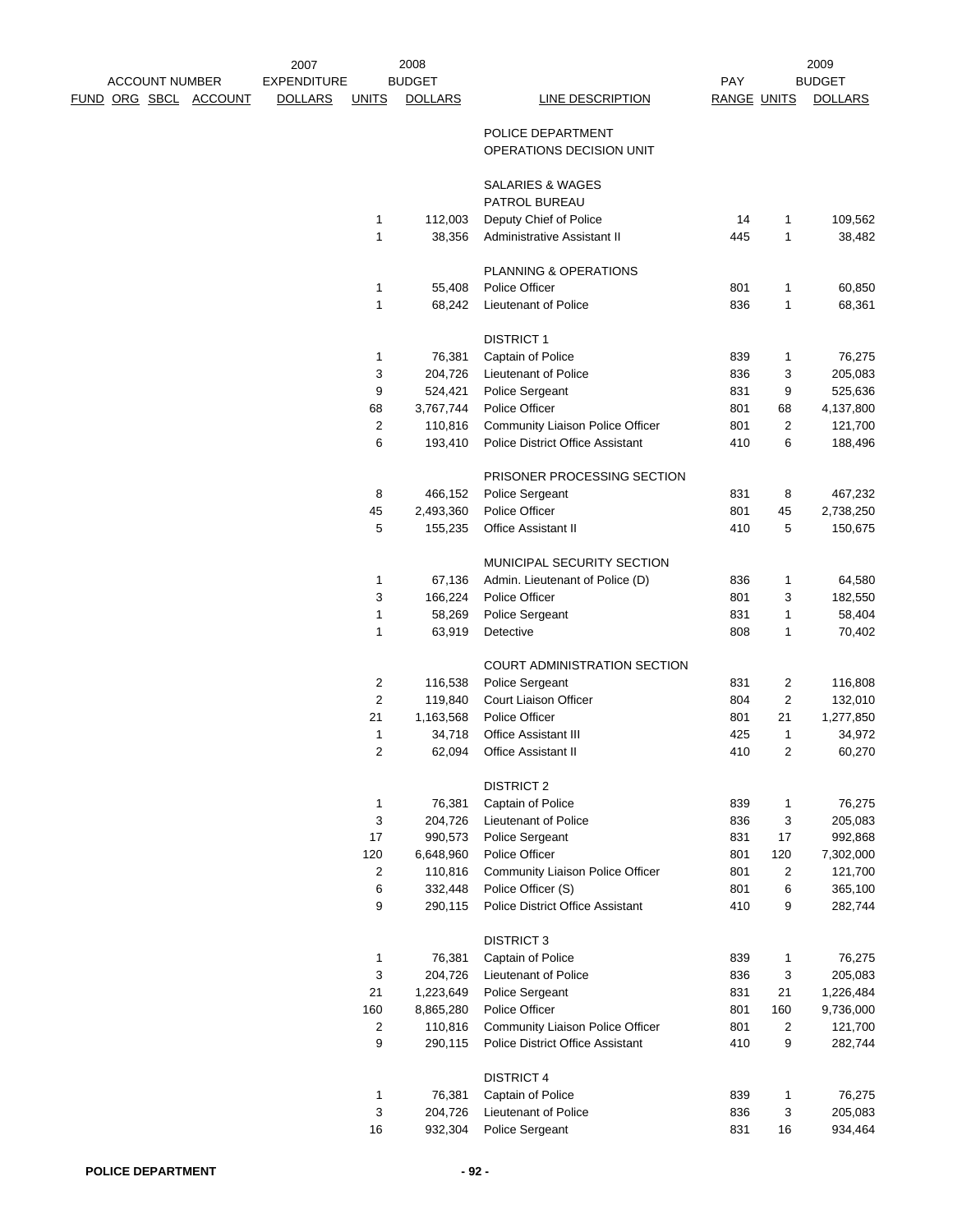|  |                       |                              | 2007               |                | 2008           |                                         |                    |                | 2009           |
|--|-----------------------|------------------------------|--------------------|----------------|----------------|-----------------------------------------|--------------------|----------------|----------------|
|  | <b>ACCOUNT NUMBER</b> |                              | <b>EXPENDITURE</b> |                | <b>BUDGET</b>  |                                         | PAY                |                | <b>BUDGET</b>  |
|  |                       | <u>FUND ORG SBCL ACCOUNT</u> | <b>DOLLARS</b>     | <b>UNITS</b>   | <b>DOLLARS</b> | LINE DESCRIPTION                        | <b>RANGE UNITS</b> |                | <b>DOLLARS</b> |
|  |                       |                              |                    | 130            | 7,203,040      | Police Officer                          | 801                | 130            | 7,910,500      |
|  |                       |                              |                    | 2              | 110,816        | Community Liaison Police Officer        | 801                | 2              | 121,700        |
|  |                       |                              |                    | 9              | 290,115        | Police District Office Assistant        | 410                | 9              | 282,744        |
|  |                       |                              |                    |                |                | <b>DISTRICT 5</b>                       |                    |                |                |
|  |                       |                              |                    | 1              | 76,381         | Captain of Police                       | 839                | $\mathbf{1}$   | 76,275         |
|  |                       |                              |                    | 3              | 204,726        | Lieutenant of Police                    | 836                | 3              | 205,083        |
|  |                       |                              |                    | 16             | 932,304        | Police Sergeant                         | 831                | 16             | 934,464        |
|  |                       |                              |                    | 150            | 8,311,200      | Police Officer                          | 801                | 150            | 9,127,500      |
|  |                       |                              |                    | $\overline{c}$ | 110,816        | Community Liaison Police Officer        | 801                | $\overline{c}$ | 121,700        |
|  |                       |                              |                    | 9              | 290,115        | <b>Police District Office Assistant</b> | 410                | 9              | 282,744        |
|  |                       |                              |                    |                |                | DISTRICT 6 & WEED & SEED INITIATIVE     |                    |                |                |
|  |                       |                              |                    | 1              | 76,381         | Captain of Police                       | 839                | 1              | 76,275         |
|  |                       |                              |                    | 3              | 204,726        | Lieutenant of Police                    | 836                | 3              | 205,083        |
|  |                       |                              |                    | 18             | 1,048,842      | Police Sergeant                         | 831                | 18             | 1,051,272      |
|  |                       |                              |                    | 111            | 6,150,288      | Police Officer                          | 801                | 111            | 6,754,350      |
|  |                       |                              |                    | 2              | 110,816        | Community Liaison Police Officer        | 801                | 2              | 121,700        |
|  |                       |                              |                    | 9              | 290,115        | <b>Police District Office Assistant</b> | 410                | 9              | 282,744        |
|  |                       |                              |                    |                |                | <b>DISTRICT 7</b>                       |                    |                |                |
|  |                       |                              |                    | 1              | 76,381         | Captain of Police                       | 839                | 1              | 76,275         |
|  |                       |                              |                    | 3              | 204,726        | Lieutenant of Police                    | 836                | 3              | 205,083        |
|  |                       |                              |                    | 19             | 1,107,111      | Police Sergeant                         | 831                | 19             | 1,109,676      |
|  |                       |                              |                    | 201            | 11,137,008     | Police Officer                          | 801                | 201            | 12,230,850     |
|  |                       |                              |                    | 2              | 110,816        | Community Liaison Police Officer        | 801                | $\overline{c}$ | 121,700        |
|  |                       |                              |                    | 9              | 290,115        | Police District Office Assistant        | 410                | 9              | 282,744        |
|  |                       |                              |                    |                |                | PATROL SUPPORT DIVISION                 |                    |                |                |
|  |                       |                              |                    | 1              | 76,381         | Captain of Police                       | 839                |                |                |
|  |                       |                              |                    | 1              | 68,242         | Lieutenant of Police                    | 836                |                |                |
|  |                       |                              |                    | 3              | 174,807        | Police Sergeant                         | 831                |                |                |
|  |                       |                              |                    | 10             | 554,080        | Police Officer                          | 801                |                |                |
|  |                       |                              |                    | 1              | 31,047         | Office Assistant II                     | 410                |                |                |
|  |                       |                              |                    |                |                | MOTORCYCLE UNIT                         |                    |                |                |
|  |                       |                              |                    | 4              | 233,076        | Police Sergeant                         | 831                |                |                |
|  |                       |                              |                    | 45             | 2,493,360      | <b>Police Officer</b>                   | 801                |                |                |
|  |                       |                              |                    |                |                | OTHER PATROL SUPPORT DIVISION UNITS     |                    |                |                |
|  |                       |                              |                    | 1              | 68,242         | Lieutenant of Police                    | 836                |                |                |
|  |                       |                              |                    | 10             | 582,690        | Police Sergeant                         | 831                |                |                |
|  |                       |                              |                    | 47             | 2,604,176      | Police Officer                          | 801                |                |                |
|  |                       |                              |                    | 2              | 62,094         | <b>Office Assistant II</b>              | 410                |                |                |
|  |                       |                              |                    |                |                | NEIGHBORHOOD TASK FORCE                 |                    |                |                |
|  |                       |                              |                    |                |                | Captain of Police                       | 839                | 1              | 76,275         |
|  |                       |                              |                    |                |                | Lieutenant of Police                    | 836                | 4              | 273,444        |
|  |                       |                              |                    |                |                | Police Sergeant                         | 831                | 1              | 58,404         |
|  |                       |                              |                    |                |                | <b>Office Assistant II</b>              | 410                | 3              | 90,405         |
|  |                       |                              |                    |                |                | Police Officer                          | 801                | 9              | 547,650        |
|  |                       |                              |                    |                |                | Police Aide                             | 480                | 1              | 27,135         |
|  |                       |                              |                    |                |                | <b>CANINE UNIT</b>                      |                    |                |                |
|  |                       |                              |                    |                |                | Police Officer                          | 801                | 4              | 243,400        |
|  |                       |                              |                    |                |                | FUGITIVE APPREHENSION UNIT              |                    |                |                |
|  |                       |                              |                    |                |                | Police Officer                          | 801                | 21             | 1,277,850      |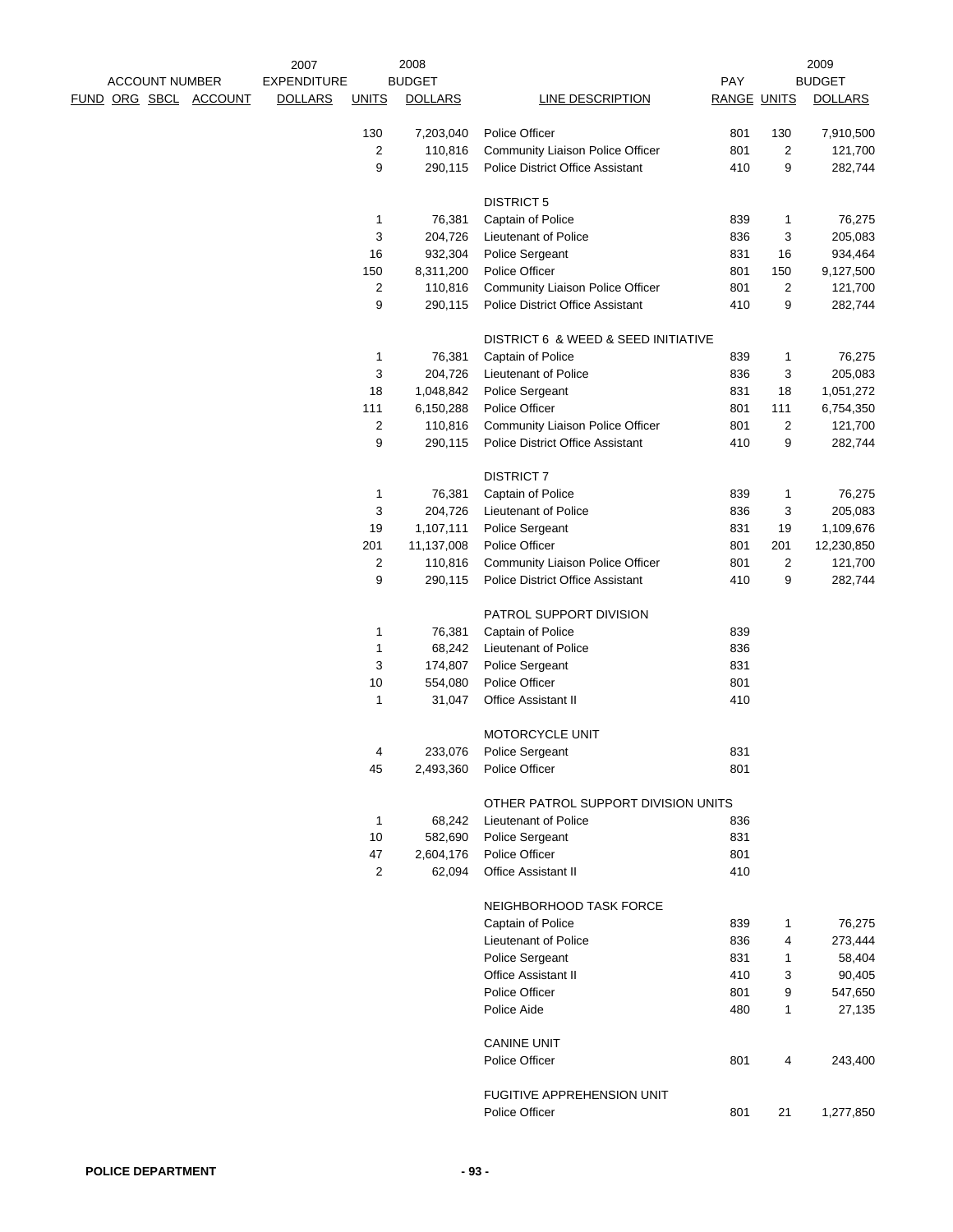|  | <b>ACCOUNT NUMBER</b> |                              | 2007<br><b>EXPENDITURE</b> |                         | 2008<br><b>BUDGET</b> |                                     | PAY                |              | 2009<br><b>BUDGET</b> |
|--|-----------------------|------------------------------|----------------------------|-------------------------|-----------------------|-------------------------------------|--------------------|--------------|-----------------------|
|  |                       | <u>FUND ORG SBCL ACCOUNT</u> | <b>DOLLARS</b>             | <b>UNITS</b>            | <b>DOLLARS</b>        | <b>LINE DESCRIPTION</b>             | <b>RANGE UNITS</b> |              | <b>DOLLARS</b>        |
|  |                       |                              |                            |                         |                       |                                     |                    |              |                       |
|  |                       |                              |                            |                         |                       | <b>MARINE UNIT</b>                  |                    |              |                       |
|  |                       |                              |                            |                         |                       | Police Sergeant                     | 831                | 1            | 58,404                |
|  |                       |                              |                            |                         |                       | Police Officer                      | 801                | 12           | 730,200               |
|  |                       |                              |                            |                         |                       | MOTORCYCLE UNIT                     |                    |              |                       |
|  |                       |                              |                            |                         |                       | Police Sergeant                     | 831                | 6            | 350,424               |
|  |                       |                              |                            |                         |                       | Police Officer                      | 801                | 48           | 2,920,800             |
|  |                       |                              |                            |                         |                       | <b>MOUNTED PATROL</b>               |                    |              |                       |
|  |                       |                              |                            |                         |                       | Police Sergeant                     | 831                | 1            | 58,404                |
|  |                       |                              |                            |                         |                       | Police Officer                      | 801                | 5            | 304,250               |
|  |                       |                              |                            |                         |                       |                                     |                    |              |                       |
|  |                       |                              |                            |                         |                       | <b>STREET CRIMES UNIT</b>           |                    |              |                       |
|  |                       |                              |                            |                         |                       | Police Sergeant                     | 831                | 6            | 350,424               |
|  |                       |                              |                            |                         |                       | Police Officer                      | 801                | 39           | 2,373,150             |
|  |                       |                              |                            |                         |                       | TACTICAL ENFORCEMENT                |                    |              |                       |
|  |                       |                              |                            |                         |                       | Police Sergeant                     | 831                | 9            | 525,636               |
|  |                       |                              |                            |                         |                       | Police Officer                      | 801                | 39           | 2,373,150             |
|  |                       |                              |                            |                         |                       |                                     |                    |              |                       |
|  |                       |                              |                            |                         |                       | CRIMINAL INVESTIGATION BUREAU       |                    |              |                       |
|  |                       |                              |                            | $\mathbf{1}$            | 112,003               | Deputy Chief of Police              | 14                 |              |                       |
|  |                       |                              |                            |                         |                       | Assistant Chief of Police           | 16                 | 1            | 109,562               |
|  |                       |                              |                            |                         |                       | HOMICIDE, CRIMES AGAINST PERSONS, & |                    |              |                       |
|  |                       |                              |                            |                         |                       | CRIMES AGAINST PROPERTY DIVISIONS   |                    |              |                       |
|  |                       |                              |                            | 3                       | 229,143               | Captain of Police                   | 839                | 3            | 228,825               |
|  |                       |                              |                            |                         |                       | <b>DAY SHIFT</b>                    |                    |              |                       |
|  |                       |                              |                            | $\overline{7}$          |                       |                                     | 836                | 7            |                       |
|  |                       |                              |                            |                         | 478,317               | Lieutenant of Detectives            |                    |              | 478,254               |
|  |                       |                              |                            |                         |                       | <b>EARLY SHIFT</b>                  |                    |              |                       |
|  |                       |                              |                            | 1                       | 76,381                | Captain of Police                   | 839                | 1            | 76,275                |
|  |                       |                              |                            | 6                       | 409,986               | Lieutenant of Detectives            | 836                | 6            | 409,932               |
|  |                       |                              |                            |                         |                       | <b>LATE SHIFT</b>                   |                    |              |                       |
|  |                       |                              |                            |                         | 76,381                | Captain of Police                   | 839                | 1            | 76,275                |
|  |                       |                              |                            | 4                       | 273,324               | Lieutenant of Detectives            | 836                | 4            | 273,288               |
|  |                       |                              |                            | 145                     | 9,268,255             | Detective                           | 808                | 145          | 10,208,290            |
|  |                       |                              |                            | 32                      | 1,773,056             | Police Officer                      | 801                |              |                       |
|  |                       |                              |                            | 1                       | 49,198                | Office Supervisor II                | 2                  | 1            | 51,646                |
|  |                       |                              |                            | $\mathbf{1}$            | 38,356                | Administrative Assistant II         | 445                | 1            | 38,482                |
|  |                       |                              |                            | 1                       | 38,205                | Office Assistant IV                 | 445                | 1            | 38,482                |
|  |                       |                              |                            | 6                       | 208,308               | Office Assistant III                | 425                | 6            | 209,832               |
|  |                       |                              |                            | 20                      | 620,940               | Office Assistant II                 | 410                | 20           | 602,700               |
|  |                       |                              |                            | 1                       | 31,047                | Office Assistant II (T)             | 410                | 1            | 31,580                |
|  |                       |                              |                            |                         |                       | <b>INTELLIGENCE DIVISION</b>        |                    |              |                       |
|  |                       |                              |                            |                         |                       | GANG CRIMES UNIT, WARRANT UNIT      |                    |              |                       |
|  |                       |                              |                            | 1                       | 76,381                | Captain of Police                   | 839                | 1            | 76,275                |
|  |                       |                              |                            | $\overline{\mathbf{c}}$ | 136,662               | Lieutenant of Detectives            | 836                | 2            | 136,644               |
|  |                       |                              |                            | 1                       | 68,242                | Lieutenant of Police                | 836                |              |                       |
|  |                       |                              |                            | $16\,$                  | 1,022,704             | Detective                           | 808                | 16           | 1,126,432             |
|  |                       |                              |                            | $\overline{2}$<br>11    | 116,538               | Police Sergeant<br>Police Officer   | 831<br>801         |              |                       |
|  |                       |                              |                            | $\mathbf{1}$            | 609,488<br>34,718     | <b>Office Assistant III</b>         | 425                | 1            | 34,972                |
|  |                       |                              |                            | 1                       | 31,047                | Office Assistant II                 | 410                | $\mathbf{1}$ | 30,135                |
|  |                       |                              |                            | 1                       | 63,919                | Detective                           | 808                | 1            | 70,402                |
|  |                       |                              |                            | $\mathbf{1}$            | 63,919                | Detective (G)                       | 808                |              |                       |
|  |                       |                              |                            |                         |                       |                                     |                    |              |                       |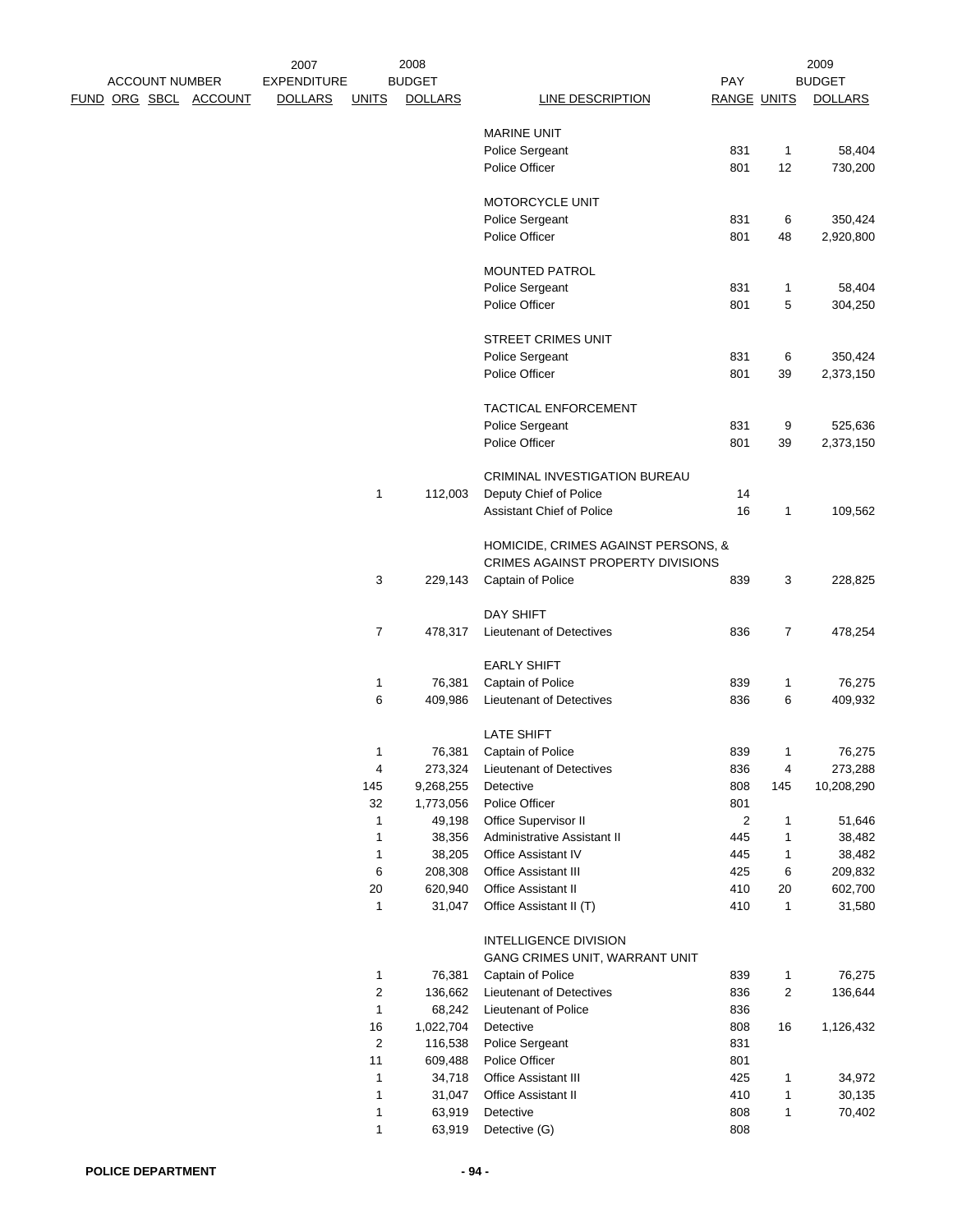|  |                       |                              | 2007               |              | 2008           |                                           |                    |              | 2009           |
|--|-----------------------|------------------------------|--------------------|--------------|----------------|-------------------------------------------|--------------------|--------------|----------------|
|  | <b>ACCOUNT NUMBER</b> |                              | <b>EXPENDITURE</b> |              | <b>BUDGET</b>  |                                           | <b>PAY</b>         |              | <b>BUDGET</b>  |
|  |                       | <u>FUND ORG SBCL ACCOUNT</u> | <b>DOLLARS</b>     | <b>UNITS</b> | <b>DOLLARS</b> | LINE DESCRIPTION                          | <b>RANGE UNITS</b> |              | <b>DOLLARS</b> |
|  |                       |                              |                    |              |                |                                           |                    |              |                |
|  |                       |                              |                    |              |                |                                           |                    |              |                |
|  |                       |                              |                    |              |                | <b>CRIME ANALYSIS</b>                     |                    |              |                |
|  |                       |                              |                    | 1            | 58,269         | Police Sergeant                           | 831                | 1            | 58,404         |
|  |                       |                              |                    | $\,6$        | 332,448        | Police Officer                            | 801                | 6            | 365,100        |
|  |                       |                              |                    |              |                | Crime & Intelligence Specialist<br>(J)    | 9                  | 1            | 61,752         |
|  |                       |                              |                    |              |                |                                           |                    |              |                |
|  |                       |                              |                    |              |                | SENSITIVE CRIMES DIVISION                 |                    |              |                |
|  |                       |                              |                    | 1            | 76,381         | Captain of Police                         | 839                | 1            | 76,275         |
|  |                       |                              |                    | 4            | 273,324        | <b>Lieutenant of Detectives</b>           | 836                | 4            | 273,288        |
|  |                       |                              |                    | 3            | 174,807        | Police Sergeant                           | 831                | 2            | 116,808        |
|  |                       |                              |                    | 19           | 1,214,461      | Detective                                 | 808                | 19           | 1,337,638      |
|  |                       |                              |                    | 6            | 332,448        | Police Officer (F)                        | 801                | 6            | 365,100        |
|  |                       |                              |                    | 1            | 41,521         | Administrative Services Specialist (A)    | 1                  | 1            | 44,534         |
|  |                       |                              |                    | 3            | 93,141         | <b>Office Assistant II</b>                | 410                | 3            | 90,405         |
|  |                       |                              |                    | $\mathbf{1}$ | 34,718         | <b>Office Assistant III</b>               | 425                | $\mathbf{1}$ | 34,972         |
|  |                       |                              |                    | 29           | 1,606,832      | Police Officer                            | 801                | 29           | 1,764,650      |
|  |                       |                              |                    | 1            | 68,242         | Lieutenant of Police                      | 836                |              |                |
|  |                       |                              |                    |              |                |                                           |                    |              |                |
|  |                       |                              |                    |              |                | VICE CONTROL DIVISION                     |                    |              |                |
|  |                       |                              |                    | 1            | 76,381         | Captain of Police                         | 839                | 1            | 76,275         |
|  |                       |                              |                    | 6            | 409,986        | Lieutenant of Detectives                  | 836                | 6            | 409,932        |
|  |                       |                              |                    | 1            | 68,331         | Lieutenant of Detectives (N)              | 836                | 1            | 68,322         |
|  |                       |                              |                    | 1            | 55,408         | Police Officer (N)                        | 801                | 1            | 60,850         |
|  |                       |                              |                    | 1            | 63,919         | Detective (N)                             | 808                | 1            | 70,402         |
|  |                       |                              |                    | 3            | 174,807        | Police Sergeant                           | 831                |              |                |
|  |                       |                              |                    | 37           | 2,365,003      | Detective                                 | 808                | 37           | 2,604,874      |
|  |                       |                              |                    | 32           | 1,773,056      | Police Officer                            | 801                |              |                |
|  |                       |                              |                    | 5            | 155,235        | Office Assistant II                       | 410                | 5            | 150,675        |
|  |                       |                              |                    | 1            | 36,718         | Administrative Assistant I                | 435                | 1            | 36,718         |
|  |                       |                              |                    |              |                |                                           |                    |              |                |
|  |                       |                              |                    |              |                | URBAN AREAS SECURITY INITIATIVE           |                    |              |                |
|  |                       |                              |                    | 1            | 68,331         | Lieutenant of Detectives (C)              | 836                | 1            | 68,322         |
|  |                       |                              |                    | 2            | 110,816        | Police Officer (H)                        | 801                |              |                |
|  |                       |                              |                    |              |                |                                           |                    |              |                |
|  |                       |                              |                    |              |                | ASSIGNED AS NEEDED WITHIN DECISION UNIT   |                    |              |                |
|  |                       |                              |                    | 1            | 76,381         | Captain of Police (K)                     | 839                | 1            | 76,275         |
|  |                       |                              |                    | 1            |                | 68,331 Lieutenant of Detectives (K)       | 836                | 1            | 68,322         |
|  |                       |                              |                    | 10           | 639,190        | Detective (K)                             | 808                | 12           | 844,824        |
|  |                       |                              |                    |              | 332,448        | Police Officer (K)                        | 801                | 4            |                |
|  |                       |                              |                    | 6            |                |                                           |                    |              | 243,400        |
|  |                       |                              |                    | 6            | 332,448        | Police Officer (B)                        | 801                |              |                |
|  |                       |                              |                    | 3            | 204,993        | Lieutenant of Detectives                  | 836                | 3            | 204,966        |
|  |                       |                              |                    | 4            | 255,676        | Detective                                 | 808                | 4            | 281,608        |
|  |                       |                              |                    | 132          | 7,313,856      | Police Officer                            | 801                | 132          | 8,032,200      |
|  |                       |                              |                    | 59           | 3,269,072      | Police Officer (E)                        | 801                | 59           | 3,590,150      |
|  |                       |                              |                    | 15           | 435,795        | Police Aide                               | 480                | 30           | 814,050        |
|  |                       |                              |                    | 33           | 1,093,422      | <b>Police Services Assistant</b>          | 498                |              |                |
|  |                       |                              |                    |              |                | Police Services Specialist - Investigator | 465                | 17           | 640,934        |
|  |                       |                              |                    |              |                |                                           |                    |              |                |
|  |                       |                              |                    |              |                | <b>AUXILIARY PERSONNEL</b>                |                    |              |                |
|  |                       |                              |                    |              |                | Crime Analyst                             | 5                  | 2            |                |
|  |                       |                              |                    |              |                | Inspector of Police                       | 12                 | 1            |                |
|  |                       |                              |                    |              |                |                                           |                    |              |                |
|  |                       |                              |                    | 2,088        | 115,634,703    | <b>Total Before Adjustments</b>           |                    | 2,084        | 124,556,301    |
|  |                       |                              |                    |              |                |                                           |                    |              |                |
|  |                       |                              |                    |              |                | Salary & Wage Rate Change                 |                    |              |                |
|  |                       |                              |                    |              | 9,956,623      | Overtime Compensated                      |                    |              | 11,284,775     |
|  |                       |                              |                    |              | 1,977,504      | Grant overtime Compensated*               |                    |              | 1,837,836      |
|  |                       |                              |                    |              | (10,890,361)   | Personnel Cost Adjustment                 |                    |              | (10, 455, 773) |
|  |                       |                              |                    |              | 5,201,012      | Other                                     |                    |              | 4,963,638      |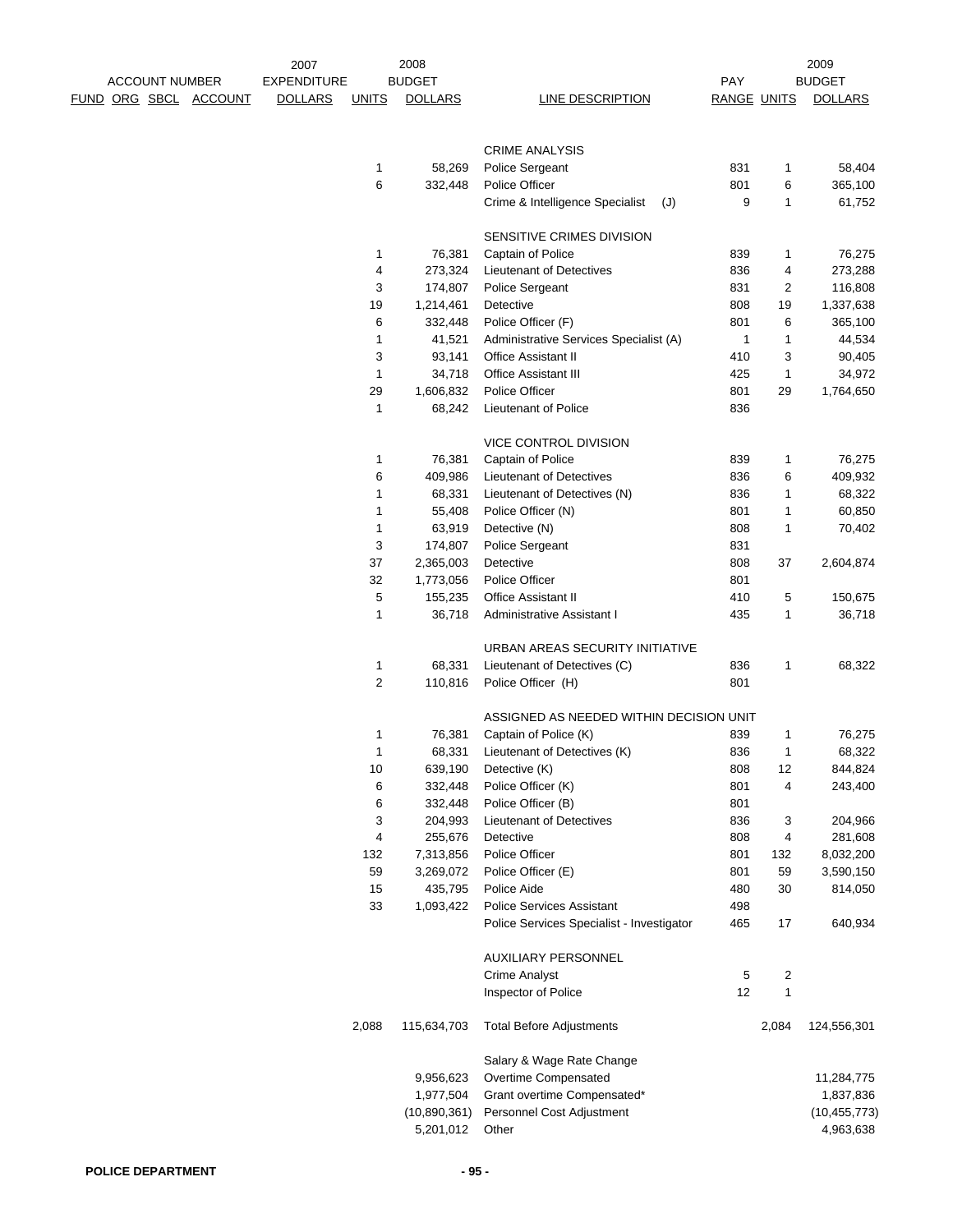|      |                | <b>ACCOUNT NUMBER</b> |                       | 2007<br><b>EXPENDITURE</b> |                  | 2008<br><b>BUDGET</b> |                                                                                                                                                                                                              | <b>PAY</b>         | 2009<br><b>BUDGET</b> |
|------|----------------|-----------------------|-----------------------|----------------------------|------------------|-----------------------|--------------------------------------------------------------------------------------------------------------------------------------------------------------------------------------------------------------|--------------------|-----------------------|
|      |                |                       | FUND ORG SBCL ACCOUNT | <b>DOLLARS</b>             | <u>UNITS</u>     | <b>DOLLARS</b>        | LINE DESCRIPTION                                                                                                                                                                                             | <b>RANGE UNITS</b> | <b>DOLLARS</b>        |
|      |                |                       |                       |                            | 2,088            | 121,879,481           | Gross Salaries & Wages Total                                                                                                                                                                                 | 2,084              | 132,186,777           |
|      |                |                       |                       |                            |                  |                       | <b>Reimbursable Services Deduction</b><br>Capital Improvements Deduction                                                                                                                                     |                    |                       |
|      |                |                       |                       |                            |                  | (3,344,409)           | <b>Grants &amp; Aids Deduction</b>                                                                                                                                                                           |                    | (3,020,617)           |
| 0001 | 3312 R999      |                       | 006000                | 119,612,731                |                  | 118,535,072           | NET SALARIES & WAGES TOTAL                                                                                                                                                                                   |                    | 129,166,160           |
|      |                |                       |                       |                            | 2158.32<br>32.95 |                       | <b>O&amp;M FTE'S</b><br>NON-O&M FTE'S                                                                                                                                                                        | 2151.40<br>21.25   |                       |
|      |                |                       |                       |                            |                  |                       | (A) Domestic Violence Liaison Project Grant. Position authority to<br>expire 06/30/09 unless grant is extended.                                                                                              |                    |                       |
|      |                |                       |                       |                            |                  |                       | (B) COPS in Schools Grant: Six Police Officer positions expiring 12/31/08.                                                                                                                                   |                    |                       |
|      |                |                       |                       |                            |                  |                       | (C) To expire 06/30/10 unless the Urban Areas Security Initiative<br>Program Grant, available from the U.S. Department of Homeland<br>Security, is extended.                                                 |                    |                       |
|      |                |                       |                       |                            |                  |                       | (D) Incumbents assigned to the Mayor's office, who may be<br>subsequently reassigned for whatever reason, shall revert to the<br>position title and ranking which they held at the time of appointment.      |                    |                       |
|      |                |                       |                       |                            |                  |                       | (E) Twenty-seven positions to be utilized for foot beat patrol to combat<br>drug trafficking and prostitution. Thirty-two positions to be used for<br>district patrol as needed.                             |                    |                       |
|      |                |                       |                       |                            |                  |                       | (F) Truancy Abatement Grant: Six positions to be reimbursed by<br>the Milwaukee School Board under the Truancy Abatement<br>Grant Program; position authority to expire 6/30/09 unless grant<br>is extended. |                    |                       |
|      |                |                       |                       |                            |                  |                       | (G) Human Trafficking Grant. Position authority<br>expires 09/30/08.                                                                                                                                         |                    |                       |
|      |                |                       |                       |                            |                  |                       | (H) Police Officer positions expired 04/30/08 under the Urban Areas<br>Security Initiative Program Grant.                                                                                                    |                    |                       |
|      |                |                       |                       |                            |                  |                       | (J) Safe Streets Initiative grant Position authority to expire 09/30/09<br>unless the grant is extended.                                                                                                     |                    |                       |
|      |                |                       |                       |                            |                  |                       | (K) High Intensity Drug Trafficking Area (HIDTA) Grant: Position<br>authority to expire 12/31/08 if HIDTA funding and the HIDTA<br>Project are discontinued.                                                 |                    |                       |
|      |                |                       |                       |                            |                  |                       | (N) Milwaukee Metropolitan Drug Enforcement Grant. Position authority<br>to expire 12/31/08 unless grant is extended.                                                                                        |                    |                       |
|      |                |                       |                       |                            |                  |                       | (S) Beat Patrol Grant: To expire 12/31/08 unless the Beat Patrol<br>Program Grant, available from the State of Wisconsin, Office of<br>Justice Assistance is extended.                                       |                    |                       |
|      |                |                       |                       |                            |                  |                       | (T) University of Wisconsin Medical School Grant. Position authority<br>for one Office Assistant II to expire 12/31/10 unless the grant is<br>extended (Homicide Review).                                    |                    |                       |
|      | 0001 3312 R999 |                       | 006100                | 37,922,629                 |                  | 37,933,048            | ESTIMATED EMPLOYEE FRINGE BENEFITS                                                                                                                                                                           |                    | 41,333,171            |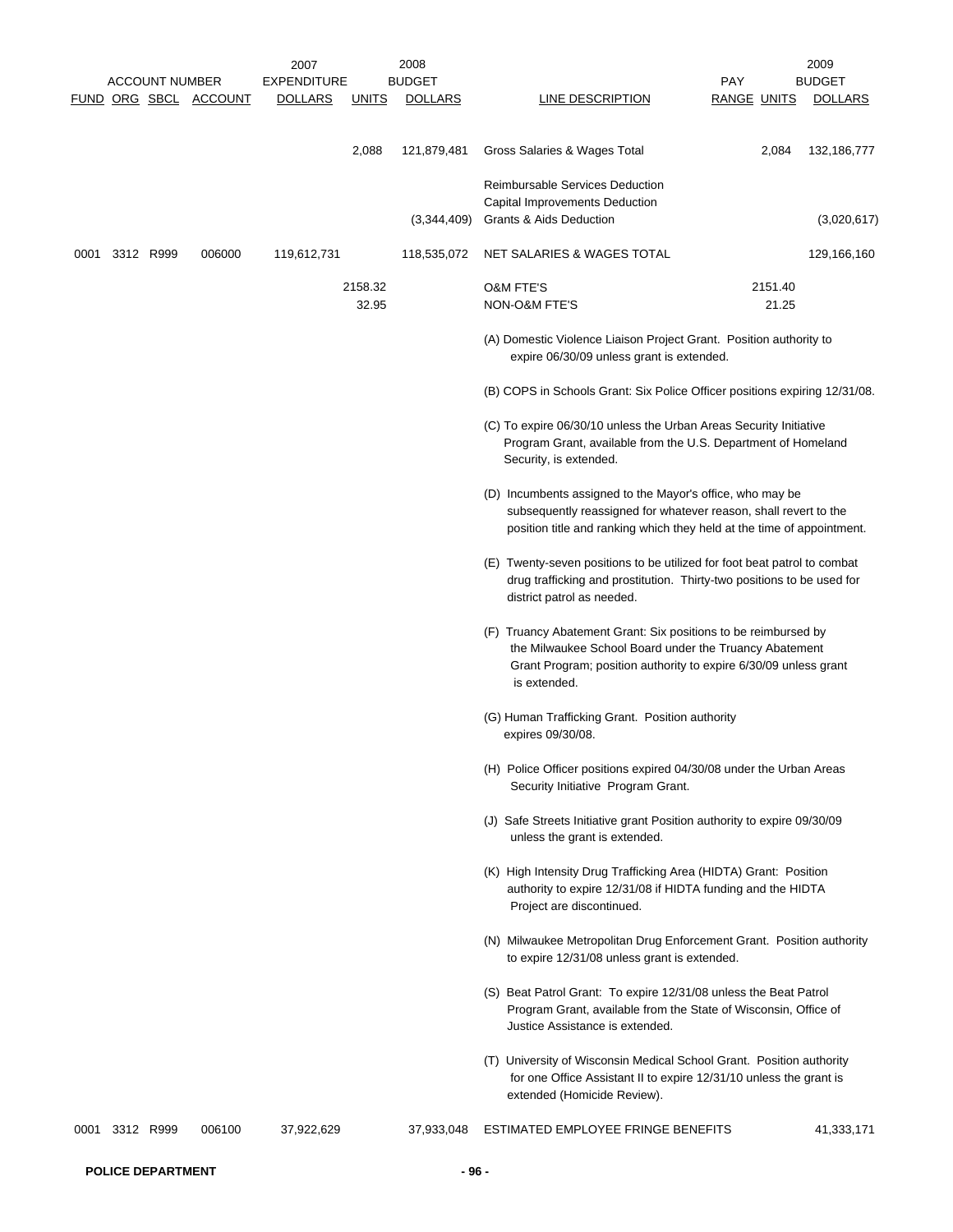|      |           |                       |                       | 2007               |                | 2008           |                                                            |             |    | 2009           |
|------|-----------|-----------------------|-----------------------|--------------------|----------------|----------------|------------------------------------------------------------|-------------|----|----------------|
|      |           | <b>ACCOUNT NUMBER</b> |                       | <b>EXPENDITURE</b> |                | <b>BUDGET</b>  |                                                            | <b>PAY</b>  |    | <b>BUDGET</b>  |
|      |           |                       | FUND ORG SBCL ACCOUNT | <b>DOLLARS</b>     | <b>UNITS</b>   | <b>DOLLARS</b> | LINE DESCRIPTION                                           | RANGE UNITS |    | <b>DOLLARS</b> |
|      |           |                       |                       |                    |                |                | (Involves Revenue Offset-No Transfers from this Account)   |             |    |                |
|      |           |                       |                       |                    |                |                | <b>OPERATING EXPENDITURES</b>                              |             |    |                |
| 0001 | 3312 R999 |                       | 630100                | 24,029             |                | 35,100         | <b>General Office Expense</b>                              |             |    | 36,150         |
| 0001 | 3312 R999 |                       | 630500                | 127                |                |                | Tools & Machinery Parts                                    |             |    |                |
| 0001 | 3312 R999 |                       | 631000                | 712                |                | 1,000          | <b>Construction Supplies</b>                               |             |    | 2,250          |
| 0001 | 3312 R999 |                       | 631500                | 9,157              |                | 8,000          | Energy                                                     |             |    | 11,250         |
| 0001 | 3312 R999 |                       | 632000                | 90,380             |                | 57,708         | <b>Other Operating Supplies</b>                            |             |    | 47,550         |
| 0001 | 3312 R999 |                       | 632500                |                    |                |                | <b>Facility Rental</b>                                     |             |    |                |
| 0001 | 3312 R999 |                       | 633000                |                    |                |                | <b>Vehicle Rental</b>                                      |             |    |                |
| 0001 | 3312 R999 |                       | 633500                | 34,510             |                |                | Non-Vehicle Equipment Rental                               |             |    | 103,138        |
| 0001 | 3312 R999 |                       | 634000                | 39,862             |                | 36,950         | <b>Professional Services</b>                               |             |    | 43,700         |
| 0001 | 3312 R999 |                       | 634500                | 526                |                | 2,075          | Information Technology Services                            |             |    | 4,575          |
| 0001 | 3312 R999 |                       | 635000                | 2,034              |                | 5,000          | <b>Property Services</b>                                   |             |    | 25,000         |
| 0001 | 3312 R999 |                       | 635500                |                    |                |                | <b>Infrastructure Services</b>                             |             |    |                |
| 0001 | 3312 R999 |                       | 636000                | 53,509             |                | 73,000         | Vehicle Repair Services                                    |             |    | 62,000         |
| 0001 | 3312 R999 |                       | 636500                | 145,664            |                | 154,405        | <b>Other Operating Services</b>                            |             |    | 145,750        |
| 0001 | 3312 R999 |                       | 637000                |                    |                |                | Loans and Grants                                           |             |    |                |
| 0001 | 3312 R999 |                       | 637501                |                    |                |                | Reimburse Other Departments                                |             |    |                |
| 0001 | 3312 R999 |                       | 006300                | 400,510            |                | 373,238        | OPERATING EXPENDITURES TOTAL                               |             |    | 481,363        |
|      |           |                       |                       |                    |                |                | <b>EQUIPMENT PURCHASES</b>                                 |             |    |                |
|      |           |                       |                       |                    |                |                | <b>Additional Equipment</b>                                |             |    |                |
|      |           |                       |                       |                    |                |                | Subtotal - Additional Equipment                            |             |    |                |
|      |           |                       |                       |                    |                |                | <b>Replacement Equipment</b>                               |             |    |                |
|      |           |                       |                       |                    | 15             | 164,670        | Motorcycle                                                 |             | 15 | 169,500        |
|      |           |                       |                       |                    | 2              | 4,300          | Benelli shot gun                                           |             | 6  | 5,430          |
|      |           |                       |                       |                    | $\overline{2}$ | 5,120          | Gas guns                                                   |             |    |                |
|      |           |                       |                       |                    | $\mathbf{1}$   | 8,183          | Polygraph                                                  |             |    |                |
|      |           |                       |                       | 103,667            | 20             | 182,273        | Subtotal - Replacement Equipment                           |             | 21 | 174,930        |
| 0001 | 3312 R999 |                       | 006800                | 103,667            | 20             | 182,273        | <b>EQUIPMENT PURCHASES TOTAL</b>                           |             | 21 | 174,930        |
|      |           |                       |                       |                    |                |                | <b>SPECIAL FUNDS</b><br>SPECIAL FUNDS TOTAL                |             |    |                |
|      |           |                       |                       |                    |                |                |                                                            |             |    |                |
|      |           |                       |                       | 158,039,537        |                | 157,023,631    | POLICE DEPARTMENT-OPERATIONS<br><b>DECISION UNIT TOTAL</b> |             |    | 171,155,624    |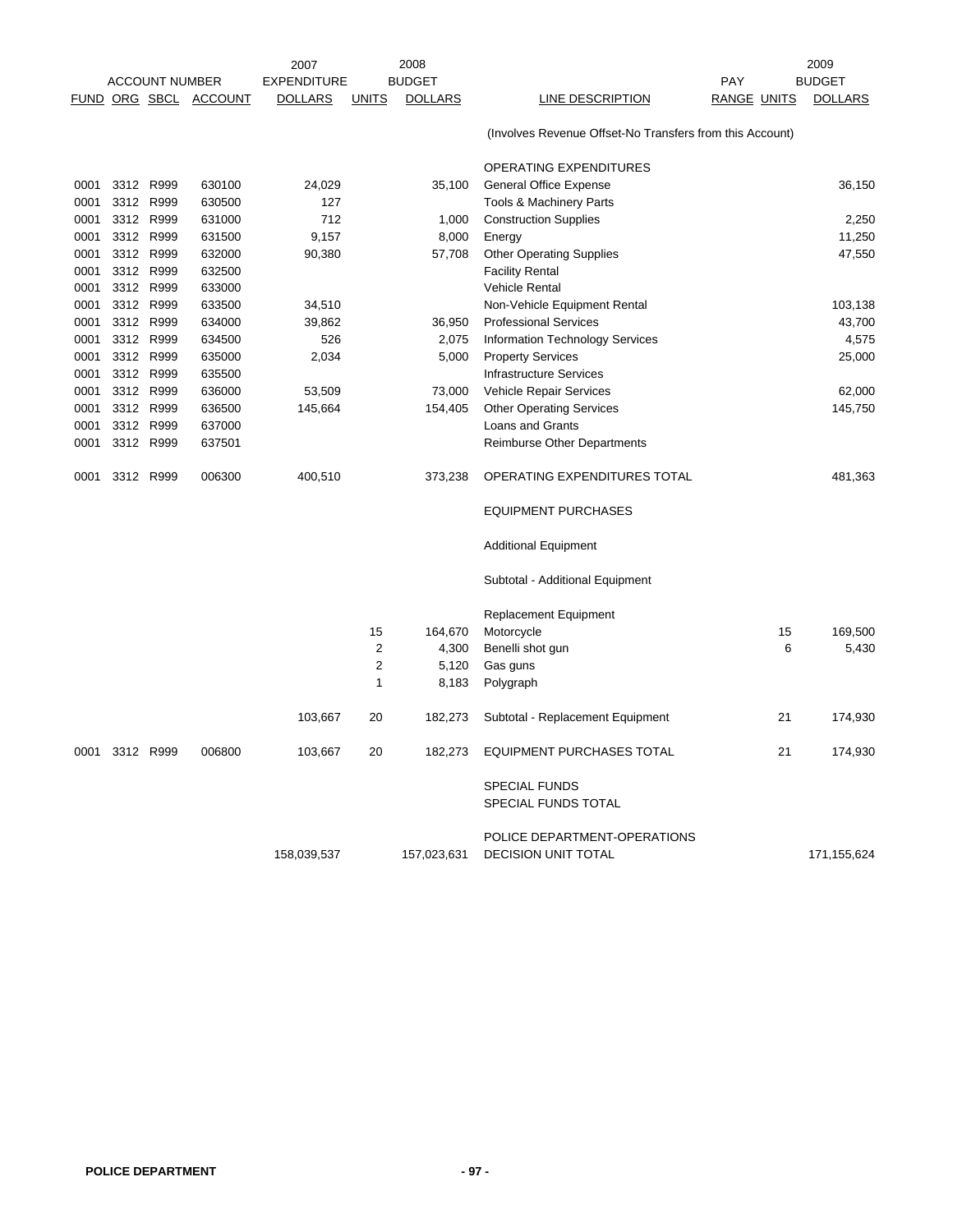|  |                       |                              | 2007               |                         | 2008           |                                                        |                    |                         | 2009           |
|--|-----------------------|------------------------------|--------------------|-------------------------|----------------|--------------------------------------------------------|--------------------|-------------------------|----------------|
|  | <b>ACCOUNT NUMBER</b> |                              | <b>EXPENDITURE</b> |                         | <b>BUDGET</b>  |                                                        | PAY                |                         | <b>BUDGET</b>  |
|  |                       | <u>FUND ORG SBCL ACCOUNT</u> | <b>DOLLARS</b>     | <b>UNITS</b>            | <b>DOLLARS</b> | <b>LINE DESCRIPTION</b>                                | <b>RANGE UNITS</b> |                         | <b>DOLLARS</b> |
|  |                       |                              |                    |                         |                | PORT OF MILWAUKEE<br>BUDGETARY CONTROL UNIT (1BCU=1DU) |                    |                         |                |
|  |                       |                              |                    |                         |                | SALARIES & WAGES                                       |                    |                         |                |
|  |                       |                              |                    | $\overline{7}$          |                | Harbor Commissioner (Y)                                | <b>SP</b>          | $\overline{7}$          |                |
|  |                       |                              |                    | $\mathbf{1}$            | 107,862        | Municipal Port Director (Y)                            | 17                 | $\mathbf{1}$            | 115,833        |
|  |                       |                              |                    |                         |                | <b>GENERAL OFFICE</b><br>MARKETING SECTION             |                    |                         |                |
|  |                       |                              |                    | 1                       | 70,023         | Port Marketing Manager (X)                             | 11                 | 1                       | 77,539         |
|  |                       |                              |                    | 1                       | 45,242         | <b>Market Analyst</b>                                  | 592                | 1                       | 45,242         |
|  |                       |                              |                    | 1                       | 51,440         | Trade Development Rep.-Sr                              | $\overline{7}$     | 1                       | 71,704         |
|  |                       |                              |                    |                         |                |                                                        |                    |                         |                |
|  |                       |                              |                    |                         |                | <b>FINANCE SECTION</b>                                 |                    |                         |                |
|  |                       |                              |                    | 1                       | 73,091         | Port Finance Officer (Y)                               | 9                  | 1                       | 78,485         |
|  |                       |                              |                    |                         |                | Accounting Program Assistant III                       | 475                | 1                       | 45,667         |
|  |                       |                              |                    |                         |                | ADMINISTRATIVE SECTION                                 |                    |                         |                |
|  |                       |                              |                    | 1                       | 44,257         | Administrative Assistant III (Y)                       | 530                | 1                       | 44,257         |
|  |                       |                              |                    | $\mathbf{1}$            | 44,108         | Accounting Program Assistant III                       | 475                |                         |                |
|  |                       |                              |                    |                         |                | <b>ENGINEERING DIVISION</b>                            |                    |                         |                |
|  |                       |                              |                    | 1                       | 99,074         | Management Civil Engineer - Senior (Y)                 | 12                 | 1                       | 103,077        |
|  |                       |                              |                    |                         |                | <b>DESIGN SECTION</b>                                  |                    |                         |                |
|  |                       |                              |                    | 1                       | 72,671         | Civil Engineer III (X)                                 | 628                | 1                       | 72,671         |
|  |                       |                              |                    | 1                       | 35,390         | Engineer Tech II                                       | 602                | 1                       | 35,390         |
|  |                       |                              |                    |                         |                |                                                        |                    |                         |                |
|  |                       |                              |                    |                         |                | <b>FIELD SECTION</b>                                   |                    |                         |                |
|  |                       |                              |                    | 1                       | 63,981         | Civil Engineer II                                      | 626                | 1                       | 63,981         |
|  |                       |                              |                    |                         |                | OPERATIONS DIVISION                                    |                    |                         |                |
|  |                       |                              |                    | 1                       | 72,795         | Port Operations Manager (X) (Y)                        | 12                 | 1                       | 78,252         |
|  |                       |                              |                    | $\mathbf{1}$            | 54,814         | Port Facilities Supervisor (X)                         | 8                  | 1                       | 59,152         |
|  |                       |                              |                    |                         |                | CARGO HANDLING-MAINT. AND REPAIR SECTION               |                    |                         |                |
|  |                       |                              |                    | $\overline{\mathbf{c}}$ | 111,779        | Harbor Crane Operator                                  | 958                | $\overline{\mathbf{c}}$ | 111,779        |
|  |                       |                              |                    | $\mathbf{1}$            | 46,458         | Port Mechanic                                          | 280                | 1                       | 47,341         |
|  |                       |                              |                    | 6                       | 246,085        | Port Maintenance Technician                            | 276                | 6                       | 243,562        |
|  |                       |                              |                    |                         |                |                                                        |                    |                         |                |
|  |                       |                              |                    |                         |                | <b>AUXILIARY POSITIONS</b>                             |                    |                         |                |
|  |                       |                              |                    | 2                       |                | Inspector Docks & Dredging                             | 535                | 2                       |                |
|  |                       |                              |                    | 1                       |                | Trade Development Rep.-Sr                              | $\overline{7}$     | 1                       |                |
|  |                       |                              |                    | 1                       |                | Management Civil Engineer - Senior                     | 12                 | 1                       |                |
|  |                       |                              |                    | 1<br>1                  |                | Port Operations Supervisor (X)                         | 9<br>628           | 1                       |                |
|  |                       |                              |                    |                         |                | Civil Engineer III                                     |                    | 1                       |                |
|  |                       |                              |                    |                         |                | <b>Auxiliary Personnel</b>                             |                    |                         |                |
|  |                       |                              |                    | 35                      | 1,239,070      | <b>Total Before Adjustments</b>                        |                    | 35                      | 1,293,932      |
|  |                       |                              |                    |                         |                | Salary & Wage Rate Changes                             |                    |                         |                |
|  |                       |                              |                    |                         | 14,475         | Overtime Compensated*                                  |                    |                         | 20,997         |
|  |                       |                              |                    |                         | (24, 781)      | Personnel Cost Adjustment                              |                    |                         | (25, 879)      |
|  |                       |                              |                    |                         |                | Other                                                  |                    |                         |                |
|  |                       |                              |                    | 35                      | 1,228,764      | Gross Salaries & Wages Total                           |                    | 35                      | 1,289,050      |
|  |                       |                              |                    |                         |                |                                                        |                    |                         |                |
|  |                       |                              |                    |                         |                |                                                        |                    |                         |                |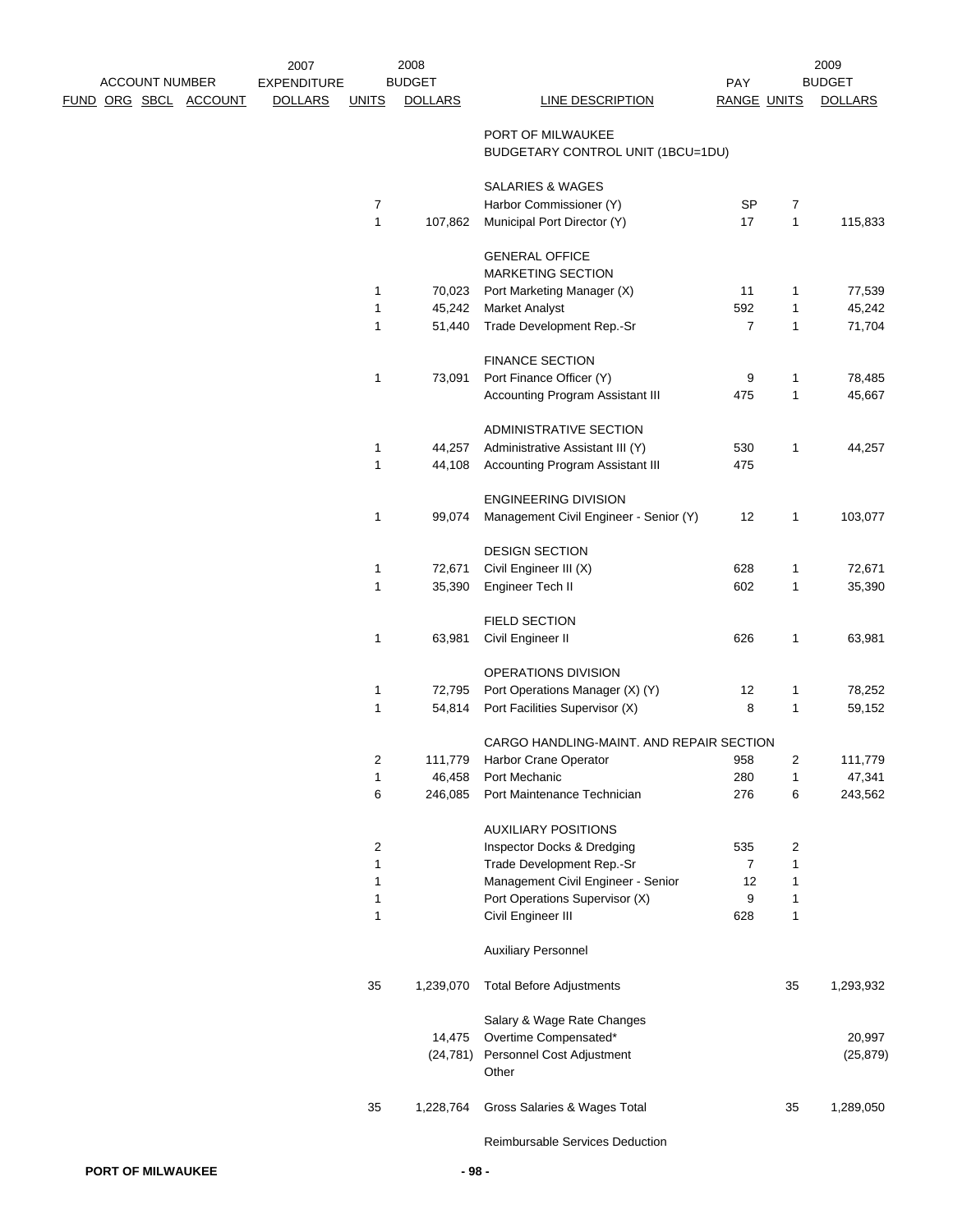|               |           |                       |         | 2007               |              | 2008           |                                                                                                                                           | 2009           |
|---------------|-----------|-----------------------|---------|--------------------|--------------|----------------|-------------------------------------------------------------------------------------------------------------------------------------------|----------------|
|               |           | <b>ACCOUNT NUMBER</b> |         | <b>EXPENDITURE</b> |              | <b>BUDGET</b>  | <b>PAY</b>                                                                                                                                | <b>BUDGET</b>  |
| FUND ORG SBCL |           |                       | ACCOUNT | <b>DOLLARS</b>     | <u>UNITS</u> | <b>DOLLARS</b> | LINE DESCRIPTION<br><b>RANGE UNITS</b>                                                                                                    | <b>DOLLARS</b> |
|               |           |                       |         |                    |              |                | Capital Improvements Deduction<br><b>Grants and Aids Deduction</b>                                                                        |                |
| 0480          | 4280 R999 |                       | 006000  | 1,046,264          | 35           | 1,228,764      | NET SALARIES & WAGES TOTAL*<br>35                                                                                                         | 1,289,050      |
|               |           |                       |         |                    | 22.00        |                | <b>O&amp;M FTE'S</b><br>22.00<br><b>NON-O&amp;M FTE'S</b>                                                                                 |                |
|               |           |                       |         |                    |              |                | (X) Private Auto Allowance May Be Paid Pursuant to Section<br>350-183 of the Milwaukee Code.                                              |                |
|               |           |                       |         |                    |              |                | (Y) Required to file a statement of economic interests in accordance with<br>the Milwaukee Code of Ordinances Chapter 303-Code of Ethics. |                |
| 0480          | 4280 R999 |                       | 006180  | 459,476            |              | 503,793        | ESTIMATED EMPLOYEE FRINGE BENEFITS<br>(Involves Revenue Offset-No Transfers from this Account)                                            | 528,511        |
|               |           |                       |         |                    |              |                | OPERATING EXPENDITURES                                                                                                                    |                |
| 0480          | 4280      | R999                  | 630100  | 14,741             |              | 18,019         | General Office Expense                                                                                                                    | 18,000         |
| 0480          | 4280      | R999                  | 630500  | 8,668              |              | 15,000         | Tools & Machinery Parts                                                                                                                   | 10,000         |
| 0480          | 4280      | R999                  | 631000  | 12,008             |              | 10,000         | <b>Construction Supplies</b>                                                                                                              | 15,000         |
| 0480          | 4280      | R999                  | 631500  | 75,351             |              | 75,000         | Energy                                                                                                                                    | 90,000         |
| 0480          | 4280      | R999                  | 632000  | 112,161            |              | 22,000         | <b>Other Operating Supplies</b>                                                                                                           | 85,000         |
| 0480          | 4280      | R999                  | 632500  |                    |              |                | <b>Facility Rental</b>                                                                                                                    |                |
| 0480          | 4280      | R999                  | 633000  | 3,831              |              | 5,000          | <b>Vehicle Rental</b>                                                                                                                     | 4,200          |
| 0480          | 4280      | R999                  | 633500  | 2,561              |              | 7,000          | Non-Vehicle Equipment Rental                                                                                                              | 3,000          |
| 0480          | 4280      | R999                  | 634000  | 151,851            |              | 120,000        | <b>Professional Services</b>                                                                                                              | 160,000        |
| 0480          | 4280      | R999                  | 634500  | 13,998             |              | 10,000         | Information Technology Services                                                                                                           | 15,000         |
| 0480          | 4280      | R999                  | 635000  | 163,621            |              | 225,000        | <b>Property Services</b>                                                                                                                  | 175,000        |
| 0480          | 4280      | R999                  | 635500  | 180,839            |              | 80,000         | <b>Infrastructure Services</b>                                                                                                            | 200,000        |
| 0480          | 4280      | R999                  | 636000  | 7,440              |              | 15,000         | Vehicle Repair Services                                                                                                                   | 12,000         |
| 0480          | 4280      | R999                  | 636500  | 432,559            |              | 310,000        | <b>Other Operating Services</b>                                                                                                           | 351,750        |
| 0480          | 4280      | R999                  | 637000  |                    |              |                | <b>Loans and Grants</b>                                                                                                                   |                |
| 0480          | 4280      | R999                  | 637501  | 60,208             |              | 50,000         | Reimburse Other Departments                                                                                                               | 60,000         |
| 0480          | 4280      | R999                  | 006300  | 1,239,837          |              | 962,019        | OPERATING EXPENDITURES TOTAL*                                                                                                             | 1,198,950      |
|               |           |                       |         |                    |              |                | <b>EQUIPMENT PURCHASES</b>                                                                                                                |                |
|               |           |                       |         |                    |              |                | <b>Additional Equipment</b>                                                                                                               |                |
|               |           |                       |         |                    |              |                | Subtotal - Additional Equipment                                                                                                           |                |
|               |           |                       |         |                    |              |                | Replacement Equipment                                                                                                                     |                |
|               |           |                       |         |                    |              |                | Subtotal - Replacement Equipment                                                                                                          |                |
| 0480          | 4280 R999 |                       | 006800  |                    |              |                | EQUIPMENT PURCHASES TOTAL*                                                                                                                |                |
|               |           |                       |         |                    |              |                | <b>SPECIAL FUNDS</b>                                                                                                                      |                |
| 0480          | 4280 R421 |                       | 006900  | 1,095,000          |              | 1,108,483      | Summerfest Revenue Transfer to Gen. Fund*                                                                                                 | 1,110,000      |
| 0480          | 4280 R422 |                       | 006300  | 75,000             |              | 75,000         | Major Maintenance-Terminals & Piers*                                                                                                      | 75,000         |
| 0480          | 4280 R423 |                       | 006800  | 47,780             |              | 65,000         | Major Rehab. & Upgrades - Equipment*                                                                                                      | 50,000         |
| 0480          | 4280 R425 |                       | 006300  | 61,076             |              | 35,000         | Environmental Cleanup Fund*                                                                                                               | 35,000         |
| 0480          | 4280 R426 |                       | 006300  | 43,352             |              | 50,000         | Harbor Maintenance Dredging*                                                                                                              | 50,000         |
| 0480          | 4280 R427 |                       | 006300  | 84,478             |              |                | Boom Replacement*                                                                                                                         |                |
| 0480          | 4280 R429 |                       | 006300  |                    |              | 150,000        | Equipment Rehab. and Upgrade*                                                                                                             | 100,000        |
| 0480          |           | 4280 R420             | 006300  |                    |              | 150,000        | Dockwall and Breakwater Rehabilitation*                                                                                                   | 100,000        |
| 0480          | 4280 R419 |                       | 006300  |                    |              |                | Energy Efficiency Upgrade*                                                                                                                | 100,000        |

**PORT OF MILWAUKEE 499 - 499 - 400 - 400 - 400 - 400 - 400 - 400 - 400 - 400 - 400 - 400 - 400 - 400 - 400 - 400 - 400 - 400 - 400 - 400 - 400 - 400 - 400 - 400 - 400 - 400 - 400 - 400 - 400 - 400 - 400 - 400 - 400 - 400 -**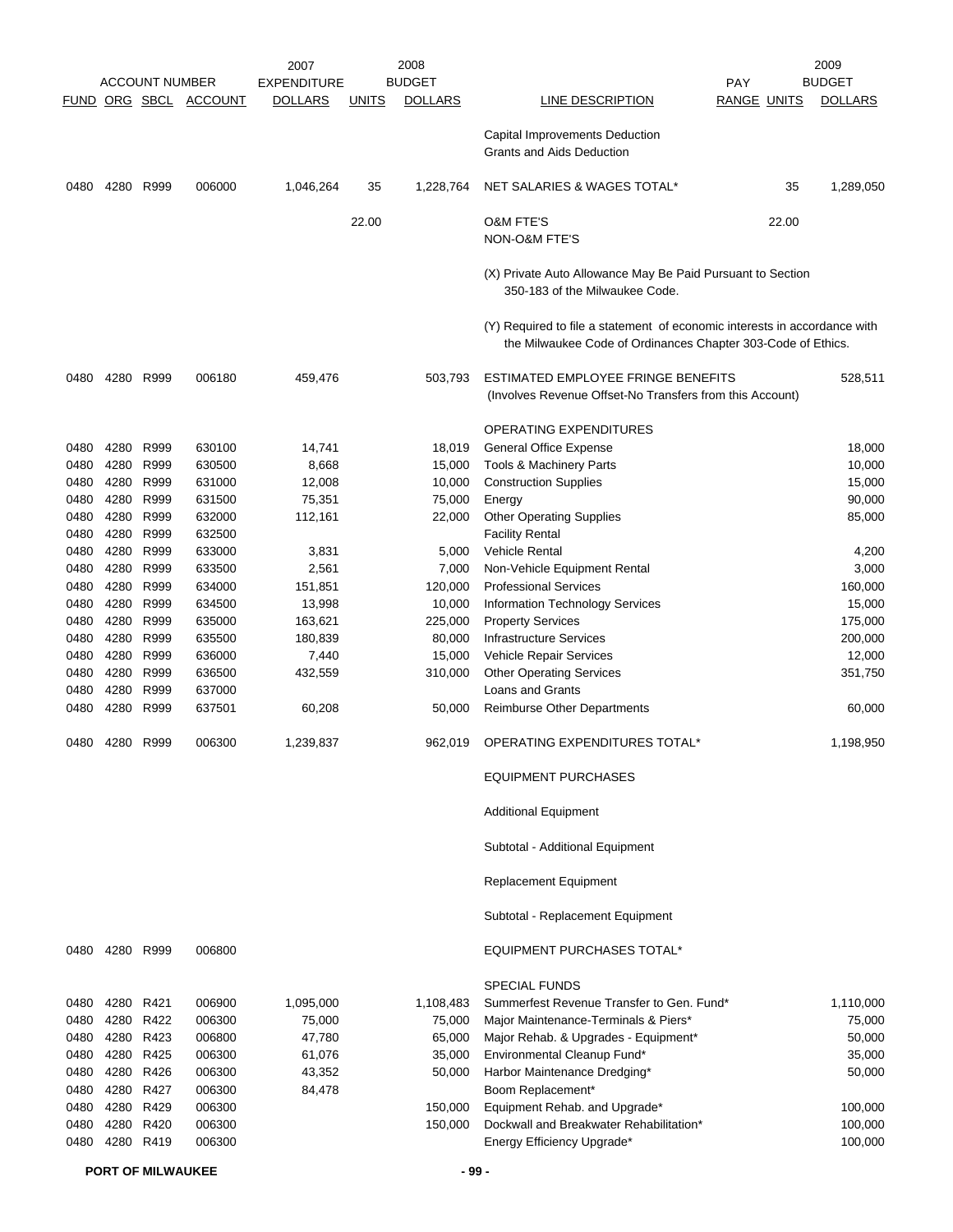|             |            |                       |                | 2007               |              | 2008           |                               |             | 2009           |
|-------------|------------|-----------------------|----------------|--------------------|--------------|----------------|-------------------------------|-------------|----------------|
|             |            | <b>ACCOUNT NUMBER</b> |                | <b>EXPENDITURE</b> |              | <b>BUDGET</b>  |                               | <b>PAY</b>  | <b>BUDGET</b>  |
| <b>FUND</b> | <b>ORG</b> | SBCL                  | <b>ACCOUNT</b> | <b>DOLLARS</b>     | <b>UNITS</b> | <b>DOLLARS</b> | LINE DESCRIPTION              | RANGE UNITS | <b>DOLLARS</b> |
|             |            |                       |                |                    |              |                |                               |             |                |
| 0480        | 4280       | R418                  | 006300         |                    |              |                | Leasehold Demolition*         |             | 83,500         |
| 0480        | 4280       | R417                  | 006300         |                    |              |                | Sewer System Upgrade*         |             | 75,000         |
|             |            |                       |                |                    |              |                |                               |             |                |
|             |            |                       |                | 1,406,686          |              | 1.633.483      | <b>SPECIAL FUNDS TOTAL</b>    |             | 1,778,500      |
|             |            |                       |                |                    |              |                |                               |             |                |
|             |            |                       |                |                    |              |                | PORT OF MILWAUKEE BUDGETARY   |             |                |
|             |            |                       |                | 4,152,263          |              | 4,328,059      | CONTROL UNIT TOTAL (1BCU=1DU) |             | 4,795,011      |
|             |            |                       |                |                    |              |                |                               |             |                |

\*Appropriation Control Account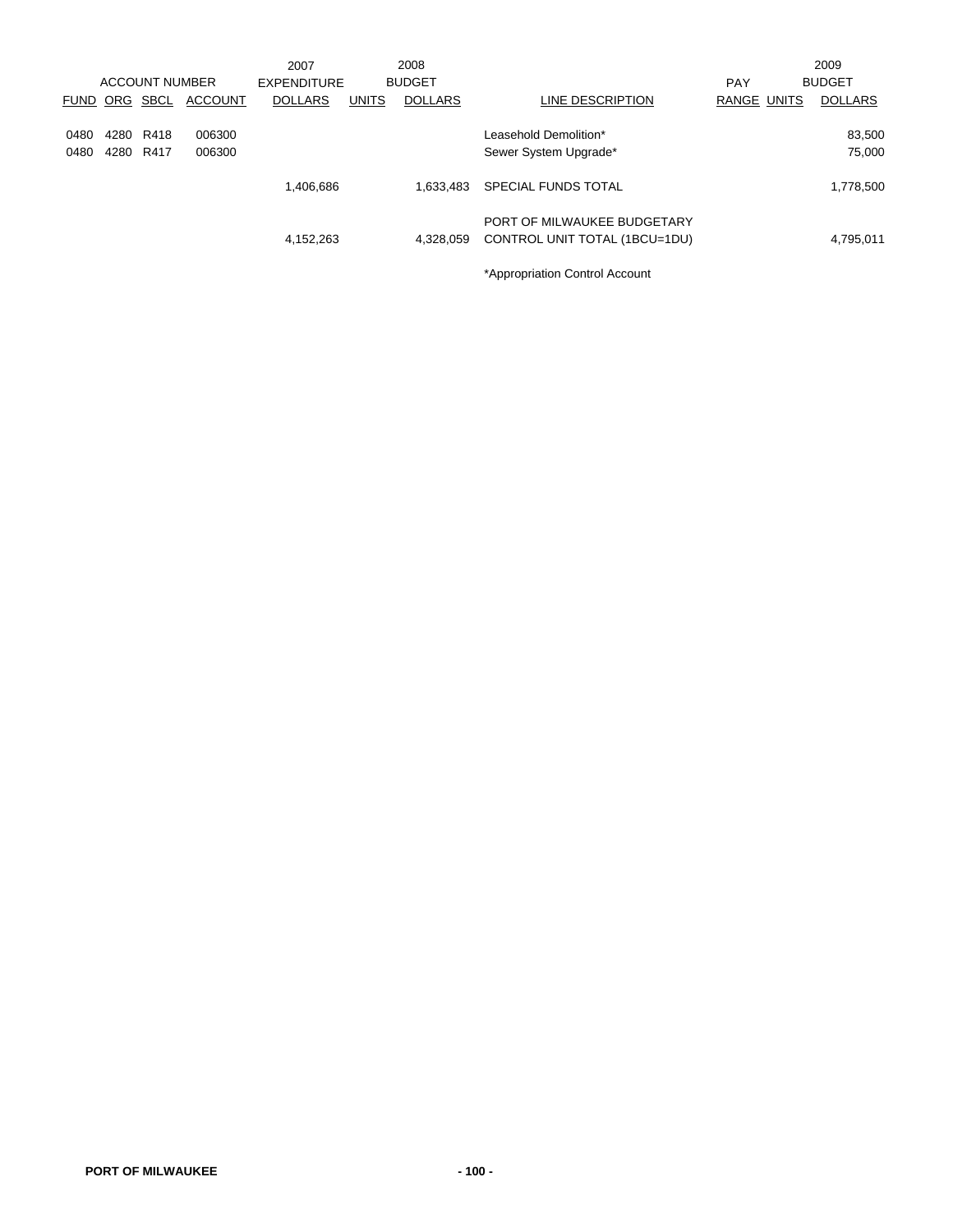|  |                       |                              | 2007                   |              | 2008                   |                                                                                                |             | 2009                   |
|--|-----------------------|------------------------------|------------------------|--------------|------------------------|------------------------------------------------------------------------------------------------|-------------|------------------------|
|  | <b>ACCOUNT NUMBER</b> |                              | <b>EXPENDITURE</b>     |              | <b>BUDGET</b>          |                                                                                                | <b>PAY</b>  | <b>BUDGET</b>          |
|  |                       | <u>FUND ORG SBCL ACCOUNT</u> | <b>DOLLARS</b>         | <b>UNITS</b> | <b>DOLLARS</b>         | LINE DESCRIPTION                                                                               | RANGE UNITS | <b>DOLLARS</b>         |
|  |                       |                              |                        |              |                        | DEPARTMENT OF PUBLIC WORKS<br>SUMMARY (3 BCU'S)                                                |             |                        |
|  |                       |                              |                        |              |                        | SALARIES & WAGES                                                                               |             |                        |
|  |                       |                              | 5,847,034              |              | 4,040,431              | Overtime Compensated                                                                           |             | 3,899,487              |
|  |                       |                              | 49,421,535             |              | 48,849,965             | All Other Salaries & Wages                                                                     |             | 49,082,617             |
|  |                       |                              | 55,268,569             |              | 52,890,396             | NET SALARIES & WAGES TOTAL                                                                     |             | 52,982,104             |
|  |                       |                              |                        | 2,355        |                        | TOTAL NUMBER OF POSITIONS AUTHORIZED                                                           | 2,393       |                        |
|  |                       |                              |                        | 1035.89      |                        | <b>O&amp;M FTE'S</b>                                                                           | 1041.02     |                        |
|  |                       |                              |                        | 413.40       |                        | NON-O&M FTE'S                                                                                  | 417.76      |                        |
|  |                       |                              | 22,436,597             |              | 21,687,049             | ESTIMATED EMPLOYEE FRINGE BENEFITS<br>(Involves Revenue Offset-No Transfers from this Account) |             | 21,722,663             |
|  |                       |                              |                        |              |                        |                                                                                                |             |                        |
|  |                       |                              |                        |              |                        | <b>OPERATING EXPENDITURES</b>                                                                  |             |                        |
|  |                       |                              | 176,504                |              | 227,130                | <b>General Office Expense</b>                                                                  |             | 212,296                |
|  |                       |                              | 2,640,301              |              | 2,785,000              | Tools & Machinery Parts                                                                        |             | 2,740,050              |
|  |                       |                              | 2,585,250              |              | 2,385,700<br>6,216,000 | <b>Construction Supplies</b>                                                                   |             | 2,591,130              |
|  |                       |                              | 6,669,816<br>4,583,693 |              | 2,554,125              | Energy<br><b>Other Operating Supplies</b>                                                      |             | 8,243,465<br>2,223,360 |
|  |                       |                              | 5,877                  |              | 20,000                 | <b>Facility Rental</b>                                                                         |             | 10,000                 |
|  |                       |                              | 1,427,844              |              | 470,000                | <b>Vehicle Rental</b>                                                                          |             | 757,000                |
|  |                       |                              | 141,103                |              | 141,400                | Non-Vehicle Equipment Rental                                                                   |             | 151,800                |
|  |                       |                              | 460,924                |              | 314,000                | <b>Professional Services</b>                                                                   |             | 284,285                |
|  |                       |                              | 424,655                |              | 426,000                | Information Technology Services                                                                |             | 428,345                |
|  |                       |                              | 1,797,976              |              | 1,580,000              | <b>Property Services</b>                                                                       |             | 1,556,804              |
|  |                       |                              | 210,937                |              | 276,000                | <b>Infrastructure Services</b>                                                                 |             | 260,000                |
|  |                       |                              | 766,942                |              | 687,399                | Vehicle Repair Services                                                                        |             | 613,400                |
|  |                       |                              | 9,682,556              |              | 10,612,980             | <b>Other Operating Services</b>                                                                |             | 10,925,807             |
|  |                       |                              |                        |              |                        | Loans and Grants                                                                               |             |                        |
|  |                       |                              | 5,075,086              |              | 4,920,034              | <b>Reimburse Other Departments</b>                                                             |             | 5,175,269              |
|  |                       |                              | 36,649,464             |              | 33,615,768             | OPERATING EXPENDITURES TOTAL                                                                   |             | 36,173,011             |
|  |                       |                              | 1,910,735              |              | 1,906,500              | <b>EQUIPMENT PURCHASES TOTAL</b>                                                               |             | 2,056,260              |
|  |                       |                              | 127,000                |              | 723,735                | SPECIAL FUNDS TOTAL                                                                            |             | 747,000                |
|  |                       |                              |                        |              |                        | DEPARTMENT OF PUBLIC WORKS                                                                     |             |                        |
|  |                       |                              | 116,392,365            |              | 110,823,448            | SUMMARY (3 BCU'S)                                                                              |             | 113,681,038            |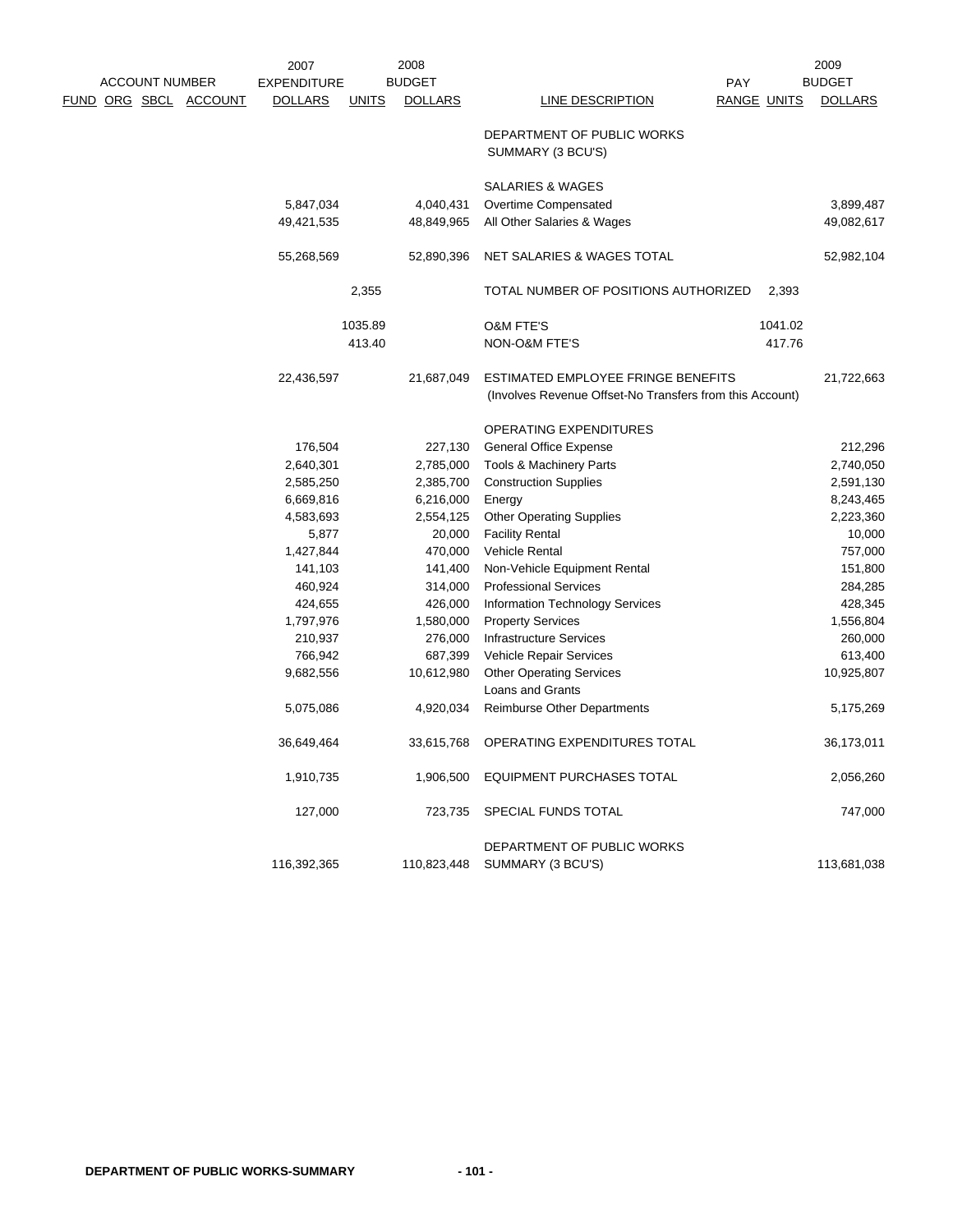|  |                       |                       | 2007               |                | 2008               |                                                                           |                     |                   | 2009               |
|--|-----------------------|-----------------------|--------------------|----------------|--------------------|---------------------------------------------------------------------------|---------------------|-------------------|--------------------|
|  | <b>ACCOUNT NUMBER</b> |                       | <b>EXPENDITURE</b> |                | <b>BUDGET</b>      |                                                                           | <b>PAY</b>          |                   | <b>BUDGET</b>      |
|  |                       | FUND ORG SBCL ACCOUNT | <b>DOLLARS</b>     | <b>UNITS</b>   | <b>DOLLARS</b>     | LINE DESCRIPTION                                                          | <b>RANGE UNITS</b>  |                   | <b>DOLLARS</b>     |
|  |                       |                       |                    |                |                    | DPW-ADMINISTRATIVE SERVICES DIVISION<br>BUDGETARY CONTROL UNIT (1BCU=1DU) |                     |                   |                    |
|  |                       |                       |                    |                |                    | SALARIES & WAGES                                                          |                     |                   |                    |
|  |                       |                       |                    |                |                    | OFFICE OF THE COMMISSIONER                                                |                     |                   |                    |
|  |                       |                       |                    | 1              | 141,274            | Commissioner-Public Works (Y) (X)                                         | 19                  | 1                 | 148,343            |
|  |                       |                       |                    | 1              | 112,571            | Coordination Manager (Y)                                                  | 14                  | 1                 | 117,118            |
|  |                       |                       |                    | 1              | 92,966             | Public Works Personnel Administrator                                      | 11                  |                   |                    |
|  |                       |                       |                    | 1              | 52,340             | Public Works Personnel Administrator<br>Office Supervisor II              | 12<br>2             | 1<br>1            | 103,077<br>54,455  |
|  |                       |                       |                    | 1              | 38,473             | Administrative Assistant II                                               | 445                 | 1                 | 38,473             |
|  |                       |                       |                    |                |                    |                                                                           |                     |                   |                    |
|  |                       |                       |                    |                |                    | ADMINISTRATIVE SERVICES                                                   |                     |                   |                    |
|  |                       |                       |                    | 1              | 111,439            | Administrative Services Director (Y) (X)                                  | 16                  | 1                 | 118,576            |
|  |                       |                       |                    |                |                    | <b>FINANCE &amp; PLANNING SECTION</b>                                     |                     |                   |                    |
|  |                       |                       |                    | 1              | 83,534             | Finance & Planning Manager                                                | 11                  | 1                 | 88,234             |
|  |                       |                       |                    | 1              | 68,952             | <b>Public Works Accounting Manager</b>                                    | 8                   |                   |                    |
|  |                       |                       |                    | 1              | 76,736             | Public Works Inventory and Purch Mgr.                                     | 8                   | 1                 | 79,836             |
|  |                       |                       |                    | 3              | 214,366            | <b>Business Operations Manager</b>                                        | 8                   | 3                 | 216,545            |
|  |                       |                       |                    | 1              | 67,565             | Management and Accounting Officer                                         | 6                   | 1                 | 70,295             |
|  |                       |                       |                    | 1              | 54,399             | Inventory and Purchasing Coordinator                                      | 5                   | 1                 | 58,348             |
|  |                       |                       |                    |                |                    | Management Accountant                                                     | 5                   | 1                 | 49,980             |
|  |                       |                       |                    | 1              | 59,468             | Management Accountant-Senior                                              | 4                   | 1                 | 61,871             |
|  |                       |                       |                    | 1              | 52,074             | <b>Business Services Specialist</b>                                       | 546                 | 1                 | 54,996             |
|  |                       |                       |                    | 1              | 48,478             | Human Resources Assistant                                                 | 550                 | 1                 | 48,478             |
|  |                       |                       |                    | 1              | 46,898             | Program Assistant III                                                     | 550                 | 1                 | 48,478             |
|  |                       |                       |                    | 10<br>5        | 411,473<br>192,365 | Personnel Payroll Assistant III<br><b>Accounting Assistant II</b>         | 460<br>445          | 10<br>5           | 425,206<br>192,365 |
|  |                       |                       |                    |                |                    |                                                                           |                     |                   |                    |
|  |                       |                       |                    |                |                    | DPW CALL CENTER                                                           |                     |                   |                    |
|  |                       |                       |                    | 1              | 63,395             | <b>Customer Services Supervisor</b>                                       | 5                   | 1                 | 49,942             |
|  |                       |                       |                    | 1              | 38,473             | Customer Service Rep III                                                  | 445                 |                   |                    |
|  |                       |                       |                    |                |                    | <b>Communications Assistant IV</b>                                        | 455                 | 1                 | 39,094             |
|  |                       |                       |                    | 3              | 103,798            | Customer Service Rep II                                                   | 435                 |                   |                    |
|  |                       |                       |                    |                |                    | <b>Communications Assistant III</b>                                       | 445                 | 3                 | 107,532            |
|  |                       |                       |                    |                |                    | CONTRACT ADMINISTRATION                                                   |                     |                   |                    |
|  |                       |                       |                    | 1              | 67,565             | <b>Contract Compliance Officer</b>                                        | 6                   | 1                 | 70,295             |
|  |                       |                       |                    | 1              | 38,473             | Office Assistant IV                                                       | 445                 | 1                 | 38,473             |
|  |                       |                       |                    |                |                    | PERMITS & COMMUNICATIONS                                                  |                     |                   |                    |
|  |                       |                       |                    | 1              | 79,355             | Permits and Communications Mgr. (X) (Y)                                   | 9                   | 1                 | 85,129             |
|  |                       |                       |                    | 1              | 57,829             | Permits and Communications Specialist                                     | 5                   | 1                 | 62,030             |
|  |                       |                       |                    |                |                    |                                                                           |                     |                   |                    |
|  |                       |                       |                    |                |                    | SAFETY SECTION                                                            |                     |                   |                    |
|  |                       |                       |                    | 1              | 60,695<br>156,732  | Safety Supervisor                                                         | 6<br>$\overline{4}$ | 1                 | 67,131<br>169,454  |
|  |                       |                       |                    | 3<br>1         | 38,473             | Safety Specialist - Sr.<br>Office Assistant IV                            | 445                 | 3<br>$\mathbf{1}$ | 38,473             |
|  |                       |                       |                    |                |                    |                                                                           |                     |                   |                    |
|  |                       |                       |                    |                |                    | <b>TECHNOLOGY SUPPORT SERVICES</b>                                        |                     |                   |                    |
|  |                       |                       |                    | 1              | 99,074             | Network Planning Manager (Y)                                              | 12                  | 1                 | 103,076            |
|  |                       |                       |                    | 1              | 92,966             | Telecommunications Analyst-Proj. Ldr (Y)                                  | 11                  | 1                 | 83,767             |
|  |                       |                       |                    | 1              | 87,205             | Telecommunications Engineer (Y)                                           | 10                  | 1                 | 90,728             |
|  |                       |                       |                    | $\overline{2}$ | 118,694            | Telecommunications Analyst -Sr                                            | 8                   | $\overline{c}$    | 141,440            |
|  |                       |                       |                    | 1              | 67,565             | Network Coordinator-Senior                                                | 6                   | 1                 | 70,295             |
|  |                       |                       |                    | 1<br>1         | 55,382<br>60,703   | Telecommunications Analyst- Associate                                     | 6<br>6              | 1                 | 62,187             |
|  |                       |                       |                    | 1              | 72,670             | Systems Analyst-Associate<br>Comm. Facilities Coord.                      | 607                 | 1<br>1            | 64,859<br>63,664   |
|  |                       |                       |                    |                |                    |                                                                           |                     |                   |                    |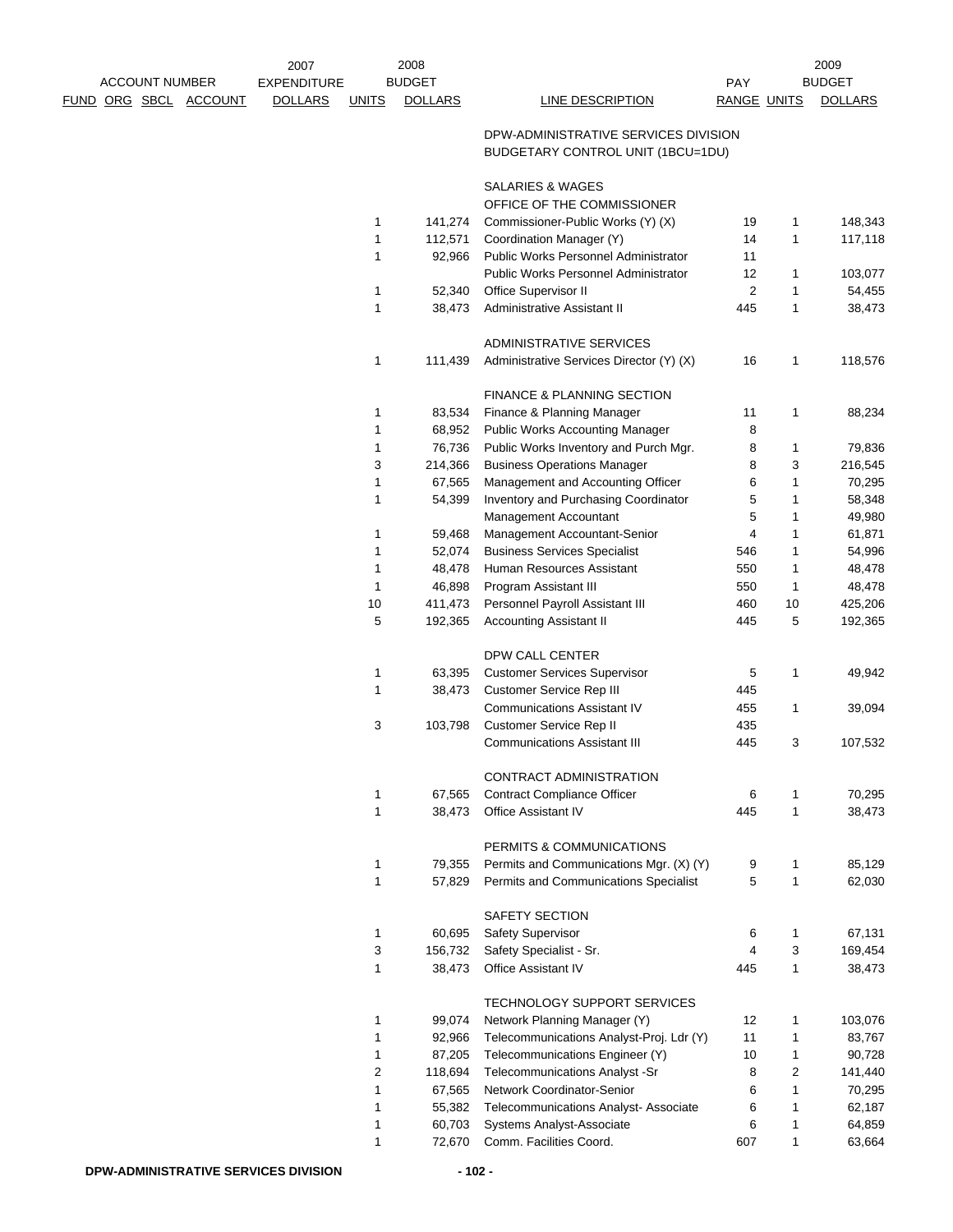|              |      | <b>ACCOUNT NUMBER</b>  |                       | 2007<br><b>EXPENDITURE</b> |              | 2008<br><b>BUDGET</b> |                                                                                                                                           | PAY                |       | 2009<br><b>BUDGET</b> |
|--------------|------|------------------------|-----------------------|----------------------------|--------------|-----------------------|-------------------------------------------------------------------------------------------------------------------------------------------|--------------------|-------|-----------------------|
|              |      |                        | FUND ORG SBCL ACCOUNT | <b>DOLLARS</b>             | <b>UNITS</b> | <b>DOLLARS</b>        | <b>LINE DESCRIPTION</b>                                                                                                                   | <b>RANGE UNITS</b> |       | <b>DOLLARS</b>        |
|              |      |                        |                       |                            | 1            | 43,281                | Network Specialist                                                                                                                        | 594                | 1     | 45,540                |
|              |      |                        |                       |                            | 1            | 45,695                | Data Base Specialist                                                                                                                      | 534                | 1     | 45,695                |
|              |      |                        |                       |                            |              |                       | <b>AUXILIARY POSITIONS</b>                                                                                                                |                    |       |                       |
|              |      |                        |                       |                            | 1            |                       | Engineer in Charge                                                                                                                        | 14                 | 1     |                       |
|              |      |                        |                       |                            | 3            |                       | <b>Accounting Assistant II</b>                                                                                                            | 445                | 3     |                       |
|              |      |                        |                       |                            | 1            |                       | <b>Communications Assistant III</b>                                                                                                       | 435                | 1     |                       |
|              |      |                        |                       |                            | 5            |                       | <b>Auxiliary Position Total</b>                                                                                                           |                    |       |                       |
|              |      |                        |                       |                            | 63           | 3,373,394             | <b>Total Before Adjustments</b>                                                                                                           |                    | 63    | 3,473,478             |
|              |      |                        |                       |                            |              |                       | Salary & Wage Rate Changes                                                                                                                |                    |       |                       |
|              |      |                        |                       | 3,558                      |              | 11,200                | Overtime Compensated*                                                                                                                     |                    |       | 11,200                |
|              |      |                        |                       |                            |              | (28, 997)             | Personnel Cost Adjustment                                                                                                                 |                    |       | (29, 155)             |
|              |      |                        |                       |                            |              |                       | Other                                                                                                                                     |                    |       |                       |
|              |      |                        |                       | 2,806,437                  | 63           | 3,355,597             | Gross Salaries & Wages Total                                                                                                              |                    | 63    | 3,455,523             |
|              |      |                        |                       |                            |              | (484, 825)            | Reimbursable Services Deduction                                                                                                           |                    |       | (519,006)             |
|              |      |                        |                       |                            |              | (48, 515)             | Capital Improvements Deduction                                                                                                            |                    |       | (43, 830)             |
|              |      |                        |                       |                            |              |                       | <b>Grants &amp; Aids Deduction</b>                                                                                                        |                    |       |                       |
| 0001         |      | 5140 R999              | 006000                | 2,809,995                  | 63           | 2,822,257             | NET SALARIES & WAGES TOTAL*                                                                                                               |                    | 63    | 2,892,687             |
|              |      |                        |                       |                            | 50.78        |                       | <b>O&amp;M FTE'S</b>                                                                                                                      |                    | 50.54 |                       |
|              |      |                        |                       |                            | 7.53         |                       | NON-O&M FTE'S                                                                                                                             |                    | 7.46  |                       |
|              |      |                        |                       |                            |              |                       | (X) Private Auto Allowance May Be Paid Pursuant to Section<br>350-183 of the Milwaukee Code.                                              |                    |       |                       |
|              |      |                        |                       |                            |              |                       | (Y) Required to file a statement of economic interests in accordance with<br>the Milwaukee Code of Ordinances Chapter 303-Code of Ethics. |                    |       |                       |
| 0001         |      | 5140 R999              | 006100                | 1,105,705                  |              | 1,159,112             | ESTIMATED EMPLOYEE FRINGE BENEFITS<br>(Involves Revenue Offset - No Transfers from this Account)                                          |                    |       | 1,186,001             |
|              |      |                        |                       |                            |              |                       | <b>OPERATING EXPENDITURES</b>                                                                                                             |                    |       |                       |
| 0001         |      | 5140 R999              | 630100                | 40,887                     |              | 41,130                | <b>General Office Expense</b>                                                                                                             |                    |       | 42,462                |
| 0001         | 5140 | R999                   | 630500                |                            |              |                       | Tools & Machinery Parts                                                                                                                   |                    |       |                       |
| 0001         | 5140 | R999                   | 631000                |                            |              |                       | <b>Construction Supplies</b>                                                                                                              |                    |       |                       |
| 0001         | 5140 | R999                   | 631500                |                            |              |                       | Energy                                                                                                                                    |                    |       |                       |
| 0001         | 5140 | R999                   | 632000                | 18,328                     |              | 28,000                | <b>Other Operating Supplies</b>                                                                                                           |                    |       | 21,900                |
| 0001         | 5140 | R999                   | 632500                |                            |              |                       | <b>Facility Rental</b>                                                                                                                    |                    |       |                       |
| 0001         | 5140 | R999                   | 633000                |                            |              |                       | <b>Vehicle Rental</b>                                                                                                                     |                    |       |                       |
| 0001         | 5140 | R999                   | 633500                | 13,197                     |              | 10,200                | Non-Vehicle Equipment Rental                                                                                                              |                    |       | 13,800                |
| 0001         | 5140 | R999                   | 634000                | 150,040                    |              | 141,500               | <b>Professional Services</b>                                                                                                              |                    |       | 145,285               |
| 0001         | 5140 | R999                   | 634500                | 221,699                    |              | 246,000               | Information Technology Services                                                                                                           |                    |       | 245,995               |
| 0001         | 5140 | R999                   | 635000                | 247                        |              |                       | <b>Property Services</b>                                                                                                                  |                    |       |                       |
| 0001         | 5140 | R999                   | 635500                |                            |              |                       | <b>Infrastructure Services</b>                                                                                                            |                    |       |                       |
| 0001         | 5140 | R999                   | 636000                |                            |              |                       | Vehicle Repair Services                                                                                                                   |                    |       |                       |
| 0001         | 5140 | R999                   | 636500<br>637000      | 119,693                    |              | 104,720               | <b>Other Operating Services</b><br>Loans and Grants                                                                                       |                    |       | 114,100               |
| 0001<br>0001 |      | 5140 R999<br>5140 R999 | 637501                | 195,493                    |              | 182,500               | <b>Reimburse Other Departments</b>                                                                                                        |                    |       | 189,200               |
|              |      |                        |                       |                            |              |                       |                                                                                                                                           |                    |       |                       |
| 0001         | 5140 | R999                   | 006300                | 759,584                    |              | 754,050               | OPERATING EXPENDITURES TOTAL*                                                                                                             |                    |       | 772,742               |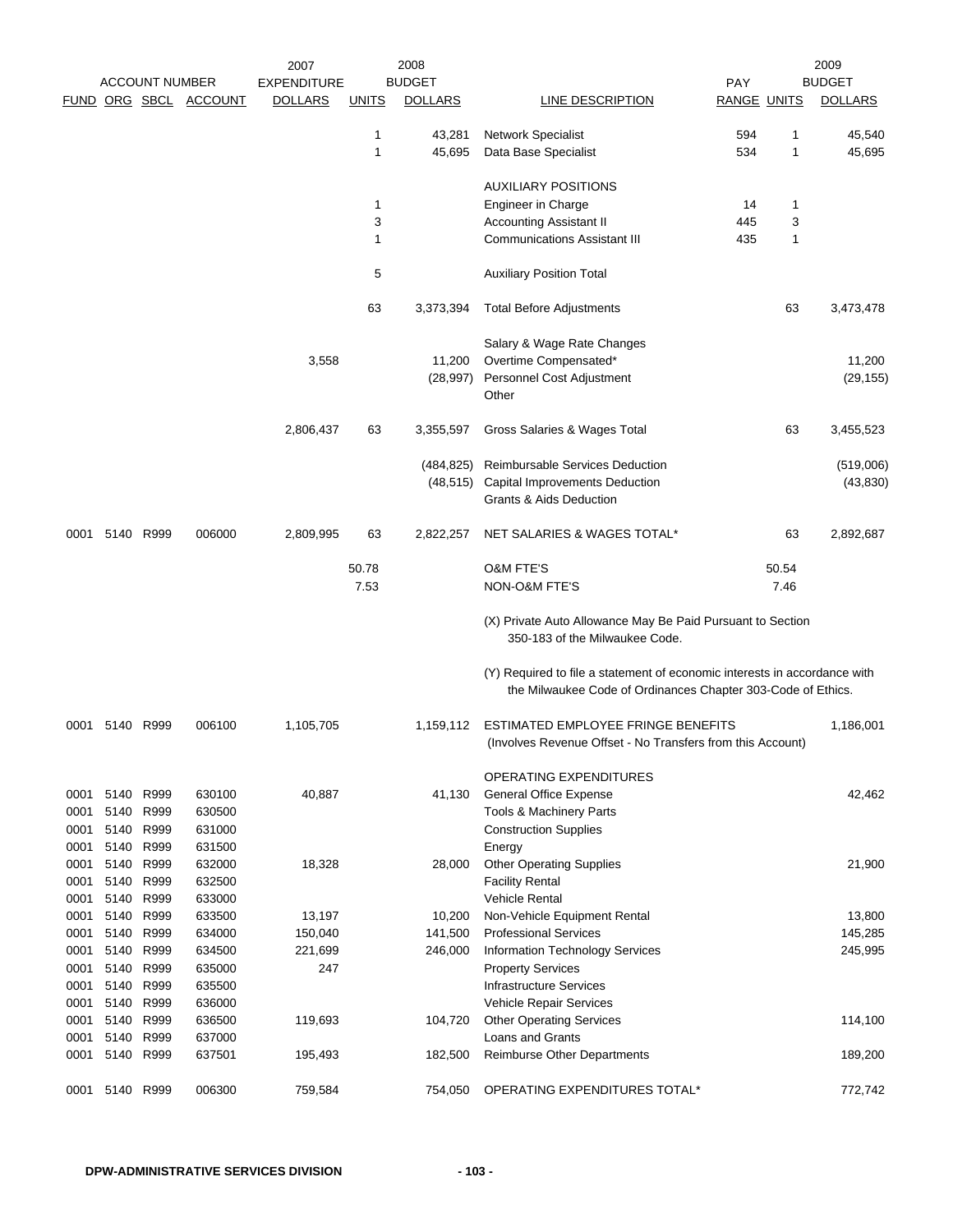|             |                       |                  | 2007               |              | 2008           |                                                                                        |                    | 2009           |
|-------------|-----------------------|------------------|--------------------|--------------|----------------|----------------------------------------------------------------------------------------|--------------------|----------------|
|             | <b>ACCOUNT NUMBER</b> |                  | <b>EXPENDITURE</b> |              | <b>BUDGET</b>  |                                                                                        | <b>PAY</b>         | <b>BUDGET</b>  |
| <b>FUND</b> |                       | ORG SBCL ACCOUNT | <b>DOLLARS</b>     | <b>UNITS</b> | <b>DOLLARS</b> | LINE DESCRIPTION                                                                       | <b>RANGE UNITS</b> | <b>DOLLARS</b> |
|             |                       |                  |                    |              |                | <b>EQUIPMENT PURCHASES</b>                                                             |                    |                |
|             |                       |                  |                    |              |                | <b>Additional Equipment</b>                                                            |                    |                |
|             |                       |                  |                    |              |                | Subtotal - Additional Equipment                                                        |                    |                |
|             |                       |                  |                    |              |                | Replacement Equipment                                                                  |                    |                |
|             |                       |                  | 26,959             |              | 39,000         | Computers                                                                              |                    | 39,000         |
|             |                       |                  | 2,686              |              |                | <b>Other Previous Experience</b>                                                       |                    |                |
|             |                       |                  | 29,645             |              | 39,000         | Subtotal - Replacement Equipment                                                       |                    | 39,000         |
| 0001        | 5140 R999             | 006800           | 29,645             |              | 39,000         | EQUIPMENT PURCHASES TOTAL*                                                             |                    | 39,000         |
|             |                       |                  |                    |              |                | <b>SPECIAL FUNDS</b>                                                                   |                    |                |
|             |                       |                  |                    |              |                | <b>SPECIAL FUND TOTAL</b>                                                              |                    |                |
|             |                       |                  | 4,704,929          |              | 4,774,419      | DPW-ADMINISTRATIVE SERVICES DIVISION<br>BUDGETARY CONTROL UNIT TOTAL<br>$(1 BCU=1 DU)$ |                    | 4,890,430      |
|             |                       |                  |                    |              |                | *Appropriation Control Account                                                         |                    |                |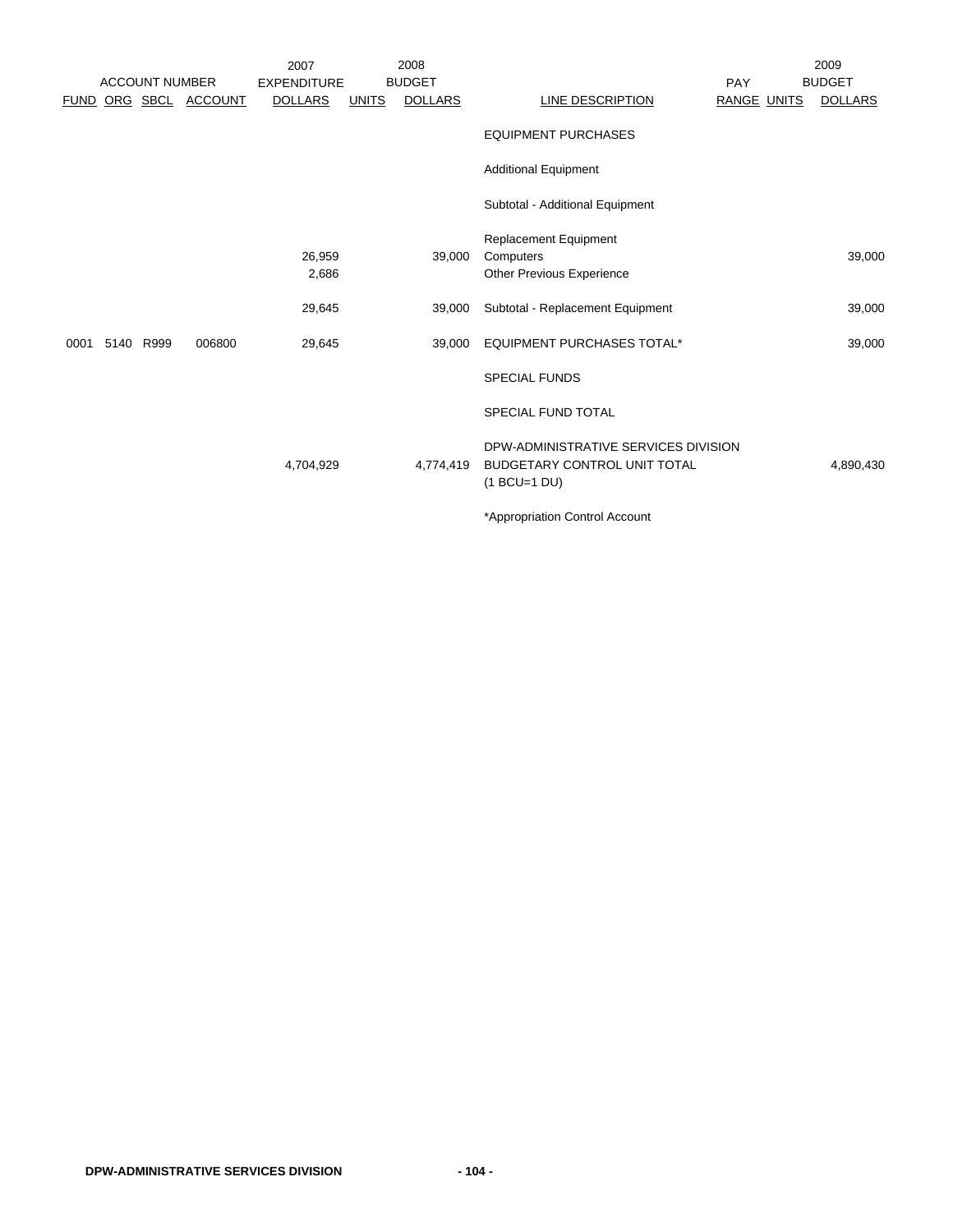|      | <b>ACCOUNT NUMBER</b> |           |                       | 2008<br>2007       |              |                | 2009                                                                                        |                    |        |                |
|------|-----------------------|-----------|-----------------------|--------------------|--------------|----------------|---------------------------------------------------------------------------------------------|--------------------|--------|----------------|
|      |                       |           |                       | <b>EXPENDITURE</b> |              | <b>BUDGET</b>  |                                                                                             | <b>PAY</b>         |        | <b>BUDGET</b>  |
|      |                       |           | FUND ORG SBCL ACCOUNT | <b>DOLLARS</b>     | <b>UNITS</b> | <b>DOLLARS</b> | LINE DESCRIPTION                                                                            | <b>RANGE UNITS</b> |        | <b>DOLLARS</b> |
|      |                       |           |                       |                    |              |                | DPW-INFRASTRUCTURE SERVICES DIVISION<br><b>BUDGETARY CONTROL UNIT</b><br>(SUMMARY 1BCU=5DU) |                    |        |                |
|      |                       |           |                       |                    |              |                | SALARIES & WAGES                                                                            |                    |        |                |
|      |                       |           |                       | 683,067            |              | 606,681        | Overtime Compensated*                                                                       |                    |        | 574,045        |
|      |                       |           |                       | 11,772,822         |              | 11,728,836     | All Other Salaries & Wages                                                                  |                    |        | 12,353,390     |
| 0001 |                       | 5230 R999 | 006000                | 12,455,889         |              | 12,335,517     | NET SALARIES & WAGES TOTAL*                                                                 |                    |        | 12,927,435     |
|      |                       |           |                       |                    | 696          |                | TOTAL NUMBER OF POSITIONS AUTHORIZED                                                        |                    | 707    |                |
|      |                       |           |                       |                    | 234.28       |                | <b>O&amp;M FTE'S</b>                                                                        |                    | 248.40 |                |
|      |                       |           |                       |                    | 277.43       |                | NON-O&M FTE'S                                                                               |                    | 278.86 |                |
| 0001 |                       | 5230 R999 | 006100                | 5,067,683          |              | 5,057,563      | ESTIMATED EMPLOYEE FRINGE BENEFITS                                                          |                    |        | 5,300,248      |
|      |                       |           |                       |                    |              |                | (Involves Revenue Offset-No Transfers from this Account)                                    |                    |        |                |
|      |                       |           |                       |                    |              |                | OPERATING EXPENDITURES                                                                      |                    |        |                |
| 0001 | 5230                  | R999      | 630100                | 60,743             |              | 91,000         | General Office Expense                                                                      |                    |        | 79,834         |
| 0001 | 5230                  | R999      | 630500                | 96,412             |              | 115,000        | Tools & Machinery Parts                                                                     |                    |        | 138,000        |
| 0001 | 5230                  | R999      | 631000                | 2,098,314          |              | 1,958,200      | <b>Construction Supplies</b>                                                                |                    |        | 2,159,130      |
| 0001 | 5230                  | R999      | 631500                | 132,750            |              | 125,000        | Energy                                                                                      |                    |        | 125,000        |
| 0001 |                       | 5230 R999 | 632000                | 383,683            |              | 386,300        | <b>Other Operating Supplies</b>                                                             |                    |        | 407,400        |
| 0001 |                       | 5230 R999 | 632500                |                    |              |                | <b>Facility Rental</b>                                                                      |                    |        |                |
| 0001 | 5230                  | R999      | 633000                | 92,811             |              | 18,000         | Vehicle Rental                                                                              |                    |        | 77,000         |
| 0001 | 5230                  | R999      | 633500                | 28,983             |              | 33,200         | Non-Vehicle Equipment Rental                                                                |                    |        | 36,000         |
| 0001 | 5230                  | R999      | 634000                | 35,869             |              | 32,500         | <b>Professional Services</b>                                                                |                    |        | 34,000         |
| 0001 | 5230                  | R999      | 634500                | 35,918             |              | 55,000         | <b>Information Technology Services</b>                                                      |                    |        | 47,000         |
| 0001 | 5230                  | R999      | 635000                | 45,472             |              | 70,000         | <b>Property Services</b>                                                                    |                    |        | 65,000         |
| 0001 | 5230                  | R999      | 635500                | 137,808            |              | 51,000         | <b>Infrastructure Services</b>                                                              |                    |        | 135,000        |
| 0001 | 5230                  | R999      | 636000                | 1,525              |              |                | Vehicle Repair Services                                                                     |                    |        |                |
| 0001 | 5230                  | R999      | 636500                | 120,329            |              | 165,000        | <b>Other Operating Services</b>                                                             |                    |        | 171,000        |
| 0001 | 5230                  | R999      | 637000                |                    |              |                | Loans and Grants                                                                            |                    |        |                |
| 0001 | 5230                  | R999      | 637501                | 4,138,852          |              | 4,356,154      | <b>Reimburse Other Departments</b>                                                          |                    |        | 4,571,069      |
|      | 0001 5230 R999        |           | 006300                | 7,409,469          |              |                | 7,456,354 OPERATING EXPENDITURES TOTAL*                                                     |                    |        | 8,045,433      |
|      | 0001 5230 R999        |           | 006800                | 68,954             |              | 89,500         | <b>EQUIPMENT PURCHASES TOTAL*</b>                                                           |                    |        | 117,800        |
|      |                       |           |                       |                    |              |                | <b>SPECIAL FUNDS TOTAL</b>                                                                  |                    |        |                |
|      |                       |           |                       | 25,001,995         |              | 24,938,934     | DPW-INFRASTRUCTURE SERVICES DIVISION<br>BUDGETARY CONTROL UNIT TOTAL (1BCU=5DU)             |                    |        | 26,390,916     |
|      |                       |           |                       |                    |              |                |                                                                                             |                    |        |                |

\*Appropriation Control Account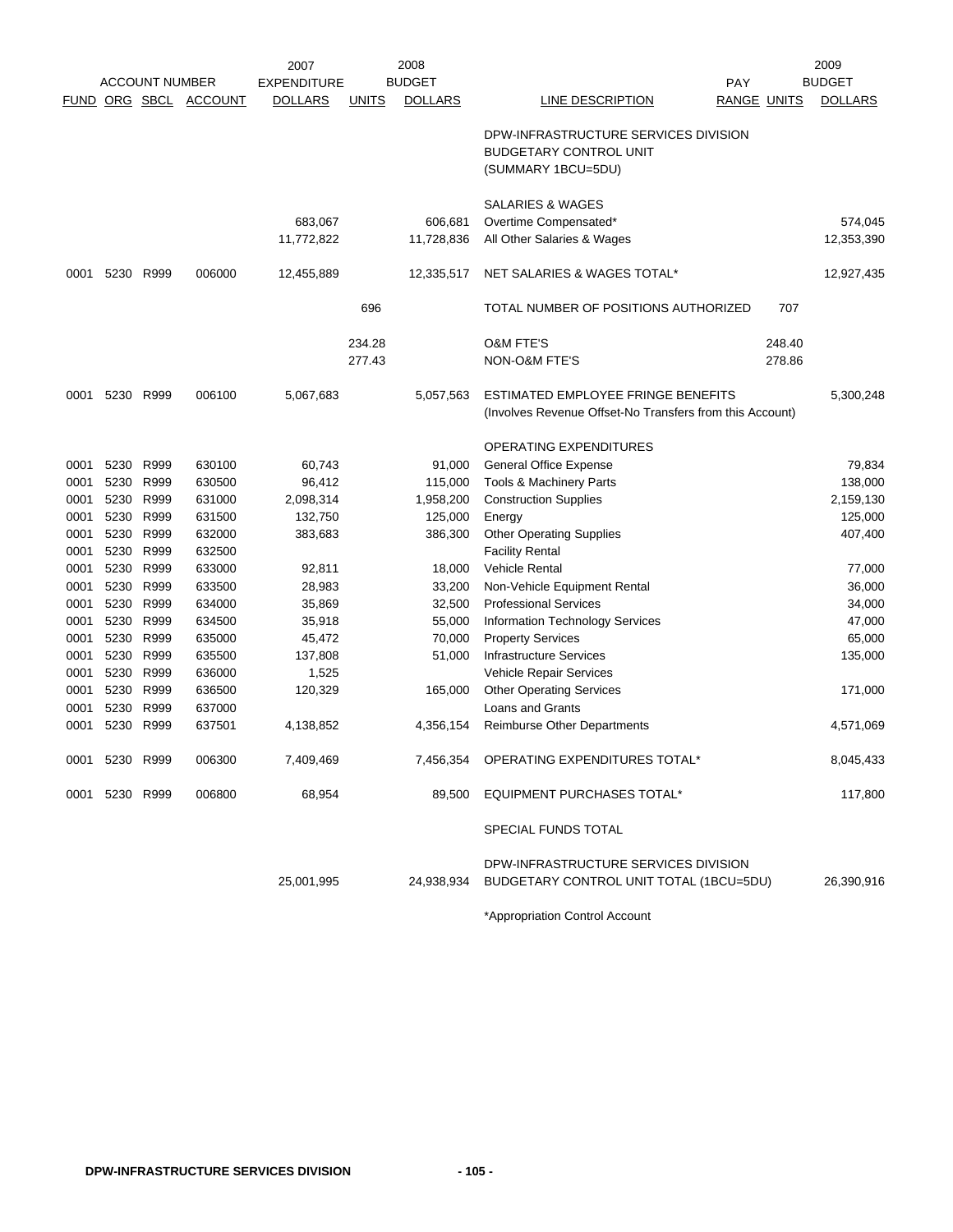|      | <b>ACCOUNT NUMBER</b> |                       | 2007<br><b>EXPENDITURE</b> |                             | 2008<br><b>BUDGET</b> |                                                                                                                                           | <b>PAY</b>         |        | 2009<br><b>BUDGET</b> |
|------|-----------------------|-----------------------|----------------------------|-----------------------------|-----------------------|-------------------------------------------------------------------------------------------------------------------------------------------|--------------------|--------|-----------------------|
|      |                       | FUND ORG SBCL ACCOUNT | <b>DOLLARS</b>             | <b>UNITS</b>                | <b>DOLLARS</b>        | LINE DESCRIPTION                                                                                                                          | <b>RANGE UNITS</b> |        | <b>DOLLARS</b>        |
|      |                       |                       |                            |                             |                       |                                                                                                                                           |                    |        |                       |
|      |                       |                       |                            |                             |                       | DPW-INFRASTRUCTURE SERVICES DIVISION<br>ADMINISTRATION DECISION UNIT                                                                      |                    |        |                       |
|      |                       |                       |                            |                             |                       | SALARIES & WAGES                                                                                                                          |                    |        |                       |
|      |                       |                       |                            | 1                           | 126,617               | City Engineer (X) (Y)                                                                                                                     | 18                 | 1      | 136,929               |
|      |                       |                       |                            |                             |                       | ADMINISTRATION AND TRANSPORTATION SECTION                                                                                                 |                    |        |                       |
|      |                       |                       |                            | 1                           | 127,883               | Admin. and Trans. Design Mgr. (X)(Y)                                                                                                      | 16                 | 1      | 133,049               |
|      |                       |                       |                            |                             |                       | CITY ENGINEER'S SECRETARY                                                                                                                 |                    |        |                       |
|      |                       |                       |                            | 1                           | 44,257                | <b>Administrative Assistant III</b>                                                                                                       | 530                | 1      | 44,257                |
|      |                       |                       |                            |                             |                       |                                                                                                                                           |                    |        |                       |
|      |                       |                       |                            |                             |                       | <b>BUSINESS OPERATIONS</b>                                                                                                                |                    |        |                       |
|      |                       |                       |                            | 1                           | 67,566                | Management and Accounting Officer                                                                                                         | 6                  | 1      | 70,295                |
|      |                       |                       |                            | 1                           | 51,033                | Administrative Specialist-Senior                                                                                                          | 4                  | 1      | 44,381                |
|      |                       |                       |                            | 1                           | 60,285                | Accountant II                                                                                                                             | 594                | 1      | 60,285                |
|      |                       |                       |                            | 1                           | 38,473                | <b>Accounting Assistant II</b>                                                                                                            | 445                | 1      | 36,607                |
|      |                       |                       |                            |                             |                       | WORD PROCESSING                                                                                                                           |                    |        |                       |
|      |                       |                       |                            | 1                           | 38,473                | Administrative Assistant II                                                                                                               | 445                | 1      | 37,473                |
|      |                       |                       |                            | 2                           | 68,068                | <b>Office Assistant III</b>                                                                                                               | 425                | 2      | 70,592                |
|      |                       |                       |                            | 1                           | 28,695                | Office Assistant II                                                                                                                       | 410                | 1      | 27,309                |
|      |                       |                       |                            |                             |                       |                                                                                                                                           |                    |        |                       |
|      |                       |                       |                            |                             |                       | <b>INFORMATION SYSTEMS</b>                                                                                                                |                    |        |                       |
|      |                       |                       |                            | $\mathbf 1$<br>$\mathbf{1}$ | 76,736<br>52,170      | <b>Engineering Systems Analyst</b><br><b>Engineering Systems Specialist</b>                                                               | 8<br>595           | 1<br>1 | 79,836<br>54,519      |
|      |                       |                       |                            |                             |                       |                                                                                                                                           |                    |        |                       |
|      |                       |                       |                            |                             |                       | <b>AUXILIARY</b>                                                                                                                          |                    |        |                       |
|      |                       |                       |                            | $\mathbf 1$                 |                       | Engineer-In-Charge                                                                                                                        | 14                 | 1      |                       |
|      |                       |                       | 369,857                    | 14                          | 780,256               | <b>Total Before Adjustments</b>                                                                                                           |                    | 14     | 795,532               |
|      |                       |                       |                            |                             |                       | Salary & Wage Rate Change                                                                                                                 |                    |        |                       |
|      |                       |                       | 611                        |                             | 6,276                 | Overtime Compensated                                                                                                                      |                    |        | 6,110                 |
|      |                       |                       |                            |                             |                       | Personnel Cost Adjustment                                                                                                                 |                    |        |                       |
|      |                       |                       |                            |                             |                       | Other                                                                                                                                     |                    |        |                       |
|      |                       |                       | 370,468                    | 14                          | 786,532               | Gross Salaries & Wages Total                                                                                                              |                    | 14     | 801,642               |
|      |                       |                       |                            |                             |                       |                                                                                                                                           |                    |        |                       |
|      |                       |                       |                            |                             | (93, 948)             | Reimbursable Services Deduction                                                                                                           |                    |        | (94,008)              |
|      |                       |                       |                            |                             |                       | (174,200) Capital Improvements Deduction<br>(26,324) Grants & Aids Deduction                                                              |                    |        | (243, 188)            |
|      |                       |                       |                            |                             |                       |                                                                                                                                           |                    |        |                       |
| 0001 | 5231 R999             | 006000                | 370,468                    | 14                          | 492,060               | NET SALARIES & WAGES TOTAL                                                                                                                |                    | 14     | 464,446               |
|      |                       |                       |                            | 7.10                        |                       | <b>O&amp;M FTE'S</b>                                                                                                                      |                    | 6.40   |                       |
|      |                       |                       |                            | 5.90                        |                       | NON-O&M FTE'S                                                                                                                             |                    | 6.60   |                       |
|      |                       |                       |                            |                             |                       | (X) Private Auto Allowance May Be Paid Pursuant to<br>Section 350-183 of the Milwaukee Code.                                              |                    |        |                       |
|      |                       |                       |                            |                             |                       | (Y) Required to file a statement of economic interests in accordance with<br>the Milwaukee Code of Ordinances Chapter 303-Code of Ethics. |                    |        |                       |
| 0001 | 5231 R999             | 006100                | 181,578                    |                             | 201,745               | ESTIMATED EMPLOYEE FRINGE BENEFITS<br>(Involves Revenue Offset-No Transfers from this Account)                                            |                    |        | 190,423               |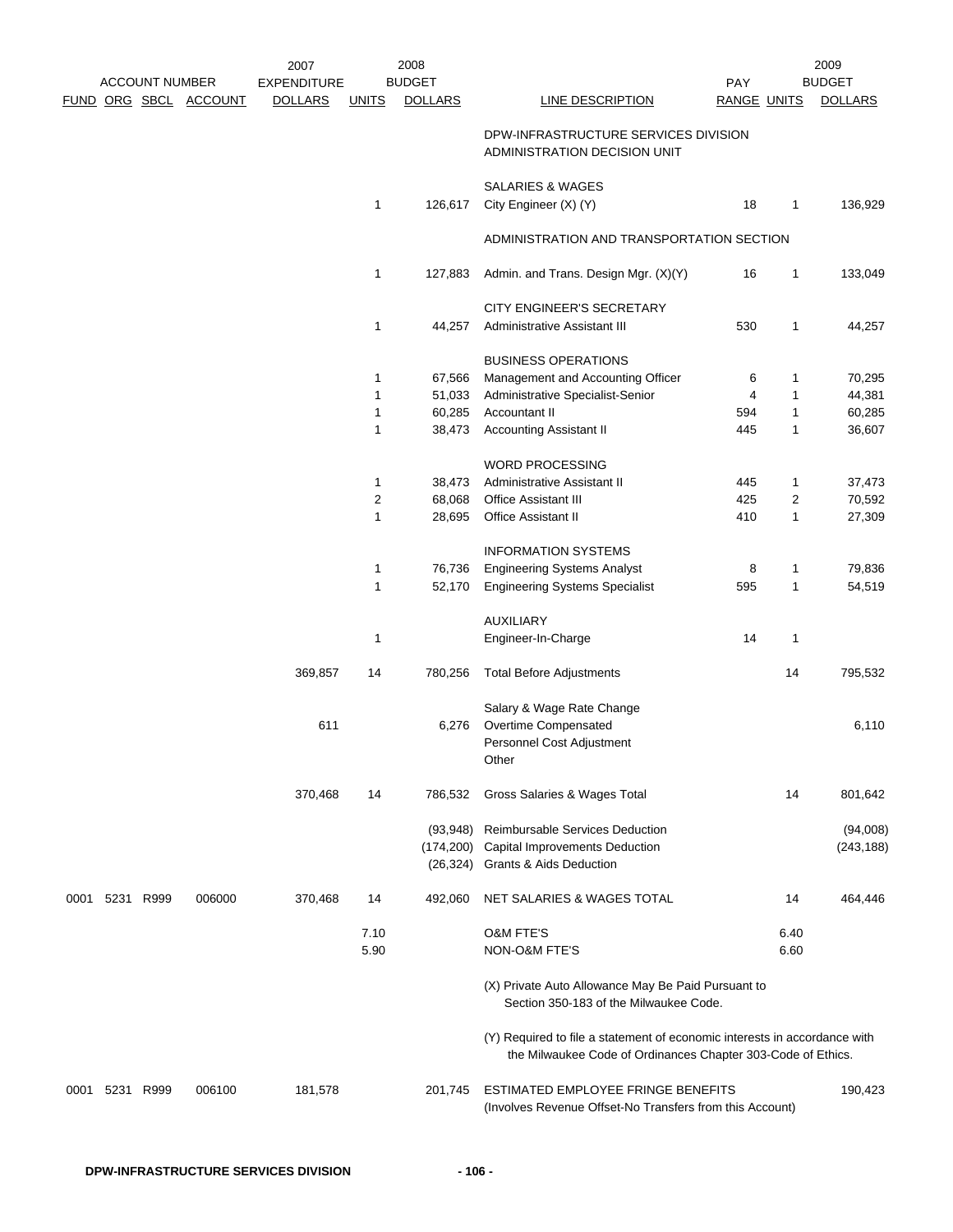|      |      |                       |                       | 2007               |                | 2008           |                                                                                       |     |                    | 2009           |
|------|------|-----------------------|-----------------------|--------------------|----------------|----------------|---------------------------------------------------------------------------------------|-----|--------------------|----------------|
|      |      | <b>ACCOUNT NUMBER</b> |                       | <b>EXPENDITURE</b> |                | <b>BUDGET</b>  |                                                                                       | PAY |                    | <b>BUDGET</b>  |
|      |      |                       | FUND ORG SBCL ACCOUNT | <b>DOLLARS</b>     | <b>UNITS</b>   | <b>DOLLARS</b> | <b>LINE DESCRIPTION</b>                                                               |     | <b>RANGE UNITS</b> | <b>DOLLARS</b> |
|      |      |                       |                       |                    |                |                | OPERATING EXPENDITURES                                                                |     |                    |                |
| 0001 | 5231 | R999                  | 630100                | 9,364              |                | 15,000         | <b>General Office Expense</b>                                                         |     |                    | 13,038         |
| 0001 | 5231 | R999                  | 630500                |                    |                |                | Tools & Machinery Parts                                                               |     |                    |                |
| 0001 | 5231 | R999                  | 631000                |                    |                |                | <b>Construction Supplies</b>                                                          |     |                    |                |
| 0001 | 5231 | R999                  | 631500                | 625                |                |                | Energy                                                                                |     |                    |                |
| 0001 | 5231 | R999                  | 632000                |                    |                | 100            | <b>Other Operating Supplies</b>                                                       |     |                    | 200            |
| 0001 | 5231 | R999                  | 632500                |                    |                |                | <b>Facility Rental</b>                                                                |     |                    |                |
| 0001 | 5231 | R999                  | 633000                |                    |                |                | Vehicle Rental                                                                        |     |                    |                |
| 0001 | 5231 | R999                  | 633500                | 664                |                | 1,200          | Non-Vehicle Equipment Rental                                                          |     |                    | 1,000          |
| 0001 | 5231 | R999                  | 634000                | 290                |                | 3,000          | <b>Professional Services</b>                                                          |     |                    | 2,000          |
| 0001 | 5231 | R999                  | 634500                | 35,918             |                | 37,000         | Information Technology Services                                                       |     |                    | 37,000         |
| 0001 | 5231 | R999                  | 635000                |                    |                |                | <b>Property Services</b>                                                              |     |                    |                |
| 0001 | 5231 | R999                  | 635500                |                    |                |                | <b>Infrastructure Services</b>                                                        |     |                    |                |
| 0001 | 5231 | R999                  | 636000                |                    |                |                | Vehicle Repair Services                                                               |     |                    |                |
| 0001 | 5231 | R999                  | 636500                | 3,188              |                | 5,000          | <b>Other Operating Services</b>                                                       |     |                    | 5,000          |
| 0001 | 5231 | R999                  | 637000                |                    |                |                | Loans and Grants                                                                      |     |                    |                |
| 0001 | 5231 | R999                  | 637501                | 133,000            |                | 139,000        | <b>Reimburse Other Departments</b>                                                    |     |                    | 136,000        |
| 0001 | 5231 | R999                  | 006300                | 183,049            |                | 200,300        | OPERATING EXPENDITURES TOTAL                                                          |     |                    | 194,238        |
|      |      |                       |                       |                    |                |                | <b>EQUIPMENT PURCHASES</b>                                                            |     |                    |                |
|      |      |                       |                       |                    |                |                | <b>Additional Equipment</b>                                                           |     |                    |                |
|      |      |                       |                       |                    |                |                | Subtotal - Additional Equipment                                                       |     |                    |                |
|      |      |                       |                       |                    |                |                | Replacement Equipment                                                                 |     |                    |                |
|      |      |                       |                       | 2,941              | $\overline{2}$ | 4,000          | Computer, Micro                                                                       |     | 4                  | 8,000          |
|      |      |                       |                       | 2,941              | $\overline{2}$ | 4,000          | Subtotal - Replacement Equipment                                                      |     | 4                  | 8,000          |
| 0001 |      | 5231 R999             | 006800                | 2,941              | $\overline{2}$ | 4,000          | <b>EQUIPMENT PURCHASES TOTAL</b>                                                      |     | 4                  | 8,000          |
|      |      |                       |                       |                    |                |                | <b>SPECIAL FUNDS</b>                                                                  |     |                    |                |
|      |      |                       |                       |                    |                |                | SPECIAL FUNDS TOTAL                                                                   |     |                    |                |
|      |      |                       |                       | 738,036            |                | 898,105        | DPW-INFRASTRUCTURE SERVICES DIVISION-<br>ADMINISTRATION DECISION UNIT<br><b>TOTAL</b> |     |                    | 857,107        |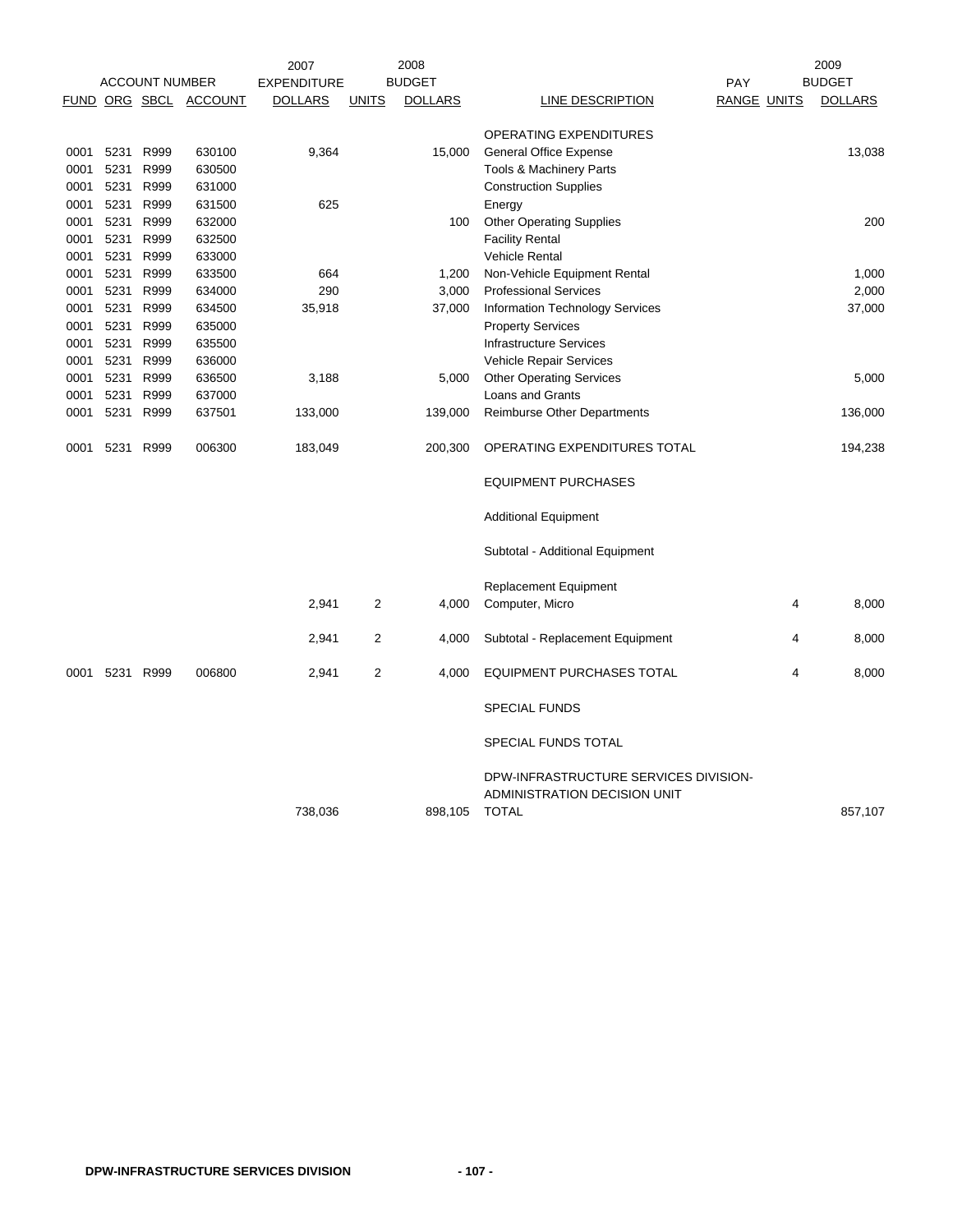|                              | 2007               |                | 2008           |                                                                              |                    |   | 2009           |
|------------------------------|--------------------|----------------|----------------|------------------------------------------------------------------------------|--------------------|---|----------------|
| <b>ACCOUNT NUMBER</b>        | <b>EXPENDITURE</b> |                | <b>BUDGET</b>  |                                                                              | PAY                |   | <b>BUDGET</b>  |
| <u>FUND ORG SBCL ACCOUNT</u> | <b>DOLLARS</b>     | <b>UNITS</b>   | <b>DOLLARS</b> | <b>LINE DESCRIPTION</b>                                                      | <b>RANGE UNITS</b> |   | <b>DOLLARS</b> |
|                              |                    |                |                | DPW-INFRASTRUCTURE SERVICES DIVISION-<br><b>TRANSPORTATION DECISION UNIT</b> |                    |   |                |
|                              |                    |                |                | SALARIES & WAGES<br>PROJECT PROGRAMMING                                      |                    |   |                |
|                              |                    | 1              | 94,634         | Management Civil Engineer-Senior (X)                                         | 12                 | 1 | 101,984        |
|                              |                    |                |                | <b>ESTIMATES</b>                                                             |                    |   |                |
|                              |                    | 1              | 72,671         | Civil Engineer III                                                           | 628                | 1 | 72,671         |
|                              |                    | $\mathbf{1}$   | 72,671         | Engineer Technician VI                                                       | 628                | 1 | 72,671         |
|                              |                    | 4              | 213,328        | Engineer Technician IV                                                       | 620                | 4 | 216,394        |
|                              |                    | 1              | 38,473         | Office Assistant IV                                                          | 445                | 1 | 38,473         |
|                              |                    |                |                | <b>ASSESSMENTS</b>                                                           |                    |   |                |
|                              |                    | 3              | 191,943        | Assessment Technician II                                                     | 622                | 3 | 191,943        |
|                              |                    |                |                | <b>MAJOR PROJECTS</b>                                                        |                    |   |                |
|                              |                    | 1              | 87,659         | Management Civil Engineer-Senior (X)                                         | 12                 | 1 | 96,602         |
|                              |                    | 3              | 218,010        | Civil Engineer III                                                           | 628                | 3 | 218,013        |
|                              |                    | 6              | 348,938        | Civil Engineer II                                                            | 626                | 6 | 357,282        |
|                              |                    |                |                |                                                                              |                    |   |                |
|                              |                    |                |                | <b>AUXILIARY POSITIONS</b>                                                   |                    |   |                |
|                              |                    | $\mathbf{1}$   |                | Civil Engineer II                                                            | 626                | 1 |                |
|                              |                    | $\mathbf{1}$   |                | <b>Engineering Intern</b>                                                    | 930                | 1 |                |
|                              |                    |                |                | TRAFFIC & LIGHTING DESIGN                                                    |                    |   |                |
|                              |                    | 1              | 97,820         | Traffic Control Engineer V (X)                                               | 13                 | 1 | 104,432        |
|                              |                    | 1              | 72,670         | <b>Traffic Control Engineer III</b>                                          | 628                | 1 | 72,671         |
|                              |                    | 1              | 72,670         | <b>Electrical Engineer III</b>                                               | 628                | 1 | 72,671         |
|                              |                    | 1              | 62,477         | <b>Electrical Engineer II</b>                                                | 626                | 1 | 63,981         |
|                              |                    | 1              | 59,700         | <b>Traffic Control Engineer II</b>                                           | 626                | 1 | 63,981         |
|                              |                    | 3              | 214,643        | Engineering Technician VI                                                    | 628                | 3 | 218,011        |
|                              |                    | 3              | 177,173        | Engineering Technician V                                                     | 622                | 3 | 184,166        |
|                              |                    | 3              | 162,502        | <b>Engineering Technician IV</b>                                             | 620                | 3 | 167,883        |
|                              |                    | $\overline{c}$ | 105,010        | Engineering Drafting Technician IV                                           | 604                | 2 | 108,816        |
|                              |                    |                |                | <b>AUXILIARY POSITIONS</b>                                                   |                    |   |                |
|                              |                    | 2              |                | <b>Traffic Control Engineer II</b>                                           | 626                | 2 |                |
|                              |                    | $\mathbf{1}$   |                | Civil Engineer II                                                            | 626                | 1 |                |
|                              |                    |                |                | DEVELOPMENT, PLANNING, RESEARCH, & PMS                                       |                    |   |                |
|                              |                    | 1              | 82,668         | Civil Engineer V (X)                                                         | 13                 | 1 | 89,415         |
|                              |                    | 1              | 82,551         | Civil Engineer IV                                                            | 630                | 1 | 82,551         |
|                              |                    | 3              | 212,958        | Civil Engineer III                                                           | 628                | 3 | 217,106        |
|                              |                    | 1              | 63,981         | Civil Engineer II                                                            | 626                | 1 | 51,158         |
|                              |                    | 1              | 52,525         | Engineering Technician IV                                                    | 620                | 1 | 55,609         |
|                              |                    | $\mathbf{1}$   | 72,671         | <b>Traffic Control Engineer III</b>                                          | 628                | 1 | 72,671         |
|                              |                    | 1              | 45,735         | Bicycle & Pedestrian Coordinator                                             | 604                | 1 | 53,057         |
|                              |                    |                |                | Bicycle & Pedestrian Coordinator                                             | 628                |   |                |
|                              |                    |                |                | <b>AUXILIARY POSITIONS</b>                                                   |                    |   |                |
|                              |                    | $\mathbf{1}$   |                | <b>Engineering Intern</b>                                                    | 930                | 1 |                |
|                              |                    | $\overline{4}$ | 128,000        | Traffic Control Assistant (X)                                                | 926                | 4 | 128,000        |
|                              |                    |                |                | CENTRAL DRAFTING AND RECORDS                                                 |                    |   |                |
|                              |                    | 1              | 99,074         | Management Civil Engineer-Senior (X)                                         | 12                 | 1 | 103,077        |
|                              |                    | 1              | 72,671         | Engineering Technician VI                                                    | 628                | 1 | 72,671         |
|                              |                    | 3              | 187,613        | Engineering Drafting Technician V                                            | 606                | 3 | 187,614        |
|                              |                    | 9              | 462,610        | Engineering Drafting Technician IV                                           | 604                | 9 | 473,984        |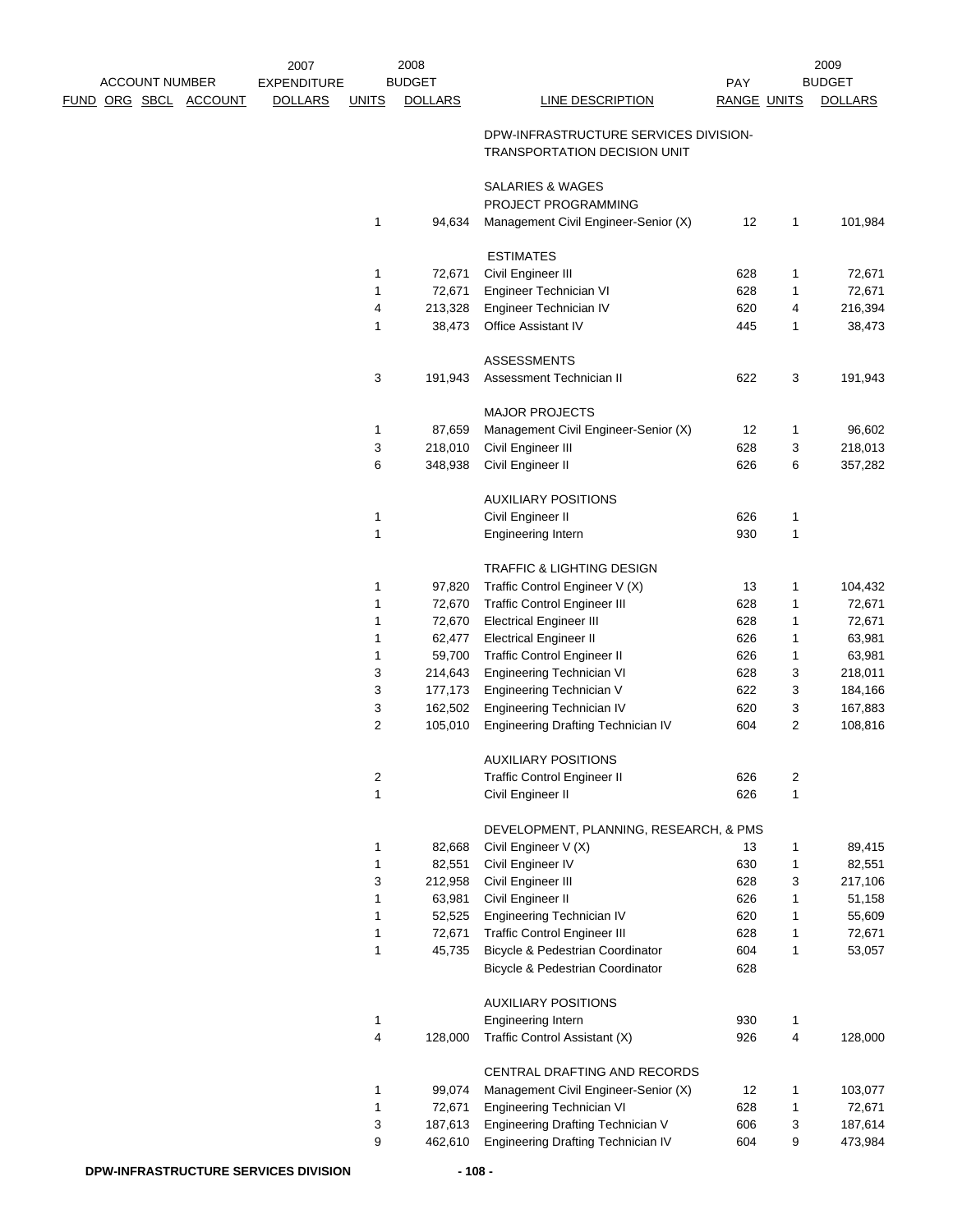|              |           |                        |                       | 2007                                  |              | 2008                |                                                                                                |                    |         | 2009                |
|--------------|-----------|------------------------|-----------------------|---------------------------------------|--------------|---------------------|------------------------------------------------------------------------------------------------|--------------------|---------|---------------------|
|              |           | <b>ACCOUNT NUMBER</b>  |                       | <b>EXPENDITURE</b>                    |              | <b>BUDGET</b>       |                                                                                                | PAY                |         | <b>BUDGET</b>       |
|              |           |                        | FUND ORG SBCL ACCOUNT | <b>DOLLARS</b>                        | <b>UNITS</b> | <b>DOLLARS</b>      | LINE DESCRIPTION                                                                               | <b>RANGE UNITS</b> |         | <b>DOLLARS</b>      |
|              |           |                        |                       |                                       | 10<br>1      | 383,211<br>36,708   | <b>Engineering Drafting Technician II</b><br>Duplicating Equipment Operator II                 | 602<br>330         | 10<br>1 | 399,351<br>36,708   |
|              |           |                        |                       |                                       |              |                     | <b>AUXILIARY POSITIONS</b>                                                                     |                    |         |                     |
|              |           |                        |                       |                                       | 1            |                     | <b>Engineering Drafting Technician II</b>                                                      | 602                | 1       |                     |
|              |           |                        |                       | 1,399,828                             | 82           | 4,345,968           | <b>Total Before Adjustments</b>                                                                |                    | 82      | 4,445,617           |
|              |           |                        |                       |                                       |              |                     | Salary & Wage Rate Change                                                                      |                    |         |                     |
|              |           |                        |                       | 10,780                                |              | 22,405<br>(98, 915) | Overtime Compensated<br>Personnel Cost Adjustment<br>Other                                     |                    |         | 22,904<br>(88, 912) |
|              |           |                        |                       | 1,410,608                             | 82           | 4,269,458           | Gross Salaries & Wages Total                                                                   |                    | 82      | 4,379,609           |
|              |           |                        |                       |                                       |              | (182, 546)          | Reimbursable Services Deduction                                                                |                    |         | (176, 430)          |
|              |           |                        |                       |                                       |              | (2,083,523)         | Capital Improvements Deduction                                                                 |                    |         | (2,554,050)         |
|              |           |                        |                       |                                       |              | (547,438)           | Grants & Aids Deduction                                                                        |                    |         | (18, 721)           |
| 0001         |           | 5233 R999              | 006000                | 1,410,608                             | 82           | 1,455,951           | NET SALARIES & WAGES TOTAL                                                                     |                    | 82      | 1,630,408           |
|              |           |                        |                       |                                       | 18.63        |                     | <b>O&amp;M FTE'S</b>                                                                           |                    | 20.77   |                     |
|              |           |                        |                       |                                       | 43.69        |                     | NON-O&M FTE'S                                                                                  |                    | 42.23   |                     |
|              |           |                        |                       |                                       |              |                     | (X) Private Auto Allowance May Be Paid Pursuant to Section 350-183<br>of the Milwaukee Code.   |                    |         |                     |
| 0001         | 5233 R999 |                        | 006100                | 624,927                               |              | 596,940             | ESTIMATED EMPLOYEE FRINGE BENEFITS<br>(Involves Revenue Offset-No Transfers from this Account) |                    |         | 668,467             |
|              |           |                        |                       |                                       |              |                     | OPERATING EXPENDITURES                                                                         |                    |         |                     |
| 0001         |           | 5233 R999              | 630100                | 12,192                                |              | 15,000              | <b>General Office Expense</b>                                                                  |                    |         | 14,436              |
| 0001         |           | 5233 R999              | 630500                | 60                                    |              |                     | <b>Tools &amp; Machinery Parts</b>                                                             |                    |         |                     |
| 0001         |           | 5233 R999              | 631000                | 2,774                                 |              | 200                 | <b>Construction Supplies</b>                                                                   |                    |         | 200                 |
| 0001         |           | 5233 R999              | 631500                |                                       |              |                     | Energy                                                                                         |                    |         |                     |
| 0001         |           | 5233 R999              | 632000                | 150                                   |              | 200                 | <b>Other Operating Supplies</b>                                                                |                    |         | 200                 |
| 0001         | 5233      | R999                   | 632500                |                                       |              |                     | <b>Facility Rental</b>                                                                         |                    |         |                     |
| 0001         |           | 5233 R999              | 633000                |                                       |              |                     | <b>Vehicle Rental</b>                                                                          |                    |         |                     |
| 0001         |           | 5233 R999              | 633500                | 3,762                                 |              | 5,000               | Non-Vehicle Equipment Rental                                                                   |                    |         | 5,000               |
| 0001         |           | 5233 R999              | 634000                | 1,780                                 |              | 6,000               | <b>Professional Services</b>                                                                   |                    |         | 6,000               |
| 0001         |           | 5233 R999<br>5233 R999 | 634500<br>635000      |                                       |              | 10,000              | Information Technology Services                                                                |                    |         | 5,000               |
| 0001<br>0001 |           | 5233 R999              | 635500                |                                       |              |                     | <b>Property Services</b><br><b>Infrastructure Services</b>                                     |                    |         |                     |
| 0001         |           | 5233 R999              | 636000                |                                       |              |                     | Vehicle Repair Services                                                                        |                    |         |                     |
| 0001         |           | 5233 R999              | 636500                | 3,444                                 |              | 4,000               | <b>Other Operating Services</b>                                                                |                    |         | 5,000               |
| 0001         |           | 5233 R999              | 637000                |                                       |              |                     | Loans and Grants                                                                               |                    |         |                     |
| 0001         |           | 5233 R999              | 637501                | 18,912                                |              | 20,000              | Reimburse Other Departments                                                                    |                    |         | 20,000              |
| 0001         |           | 5233 R999              | 006300                | 43,074                                |              | 60,400              | OPERATING EXPENDITURES TOTAL                                                                   |                    |         | 55,836              |
|              |           |                        |                       |                                       |              |                     | <b>EQUIPMENT PURCHASES</b>                                                                     |                    |         |                     |
|              |           |                        |                       |                                       |              |                     | <b>Additional Equipment</b>                                                                    |                    |         |                     |
|              |           |                        |                       |                                       |              |                     | Subtotal - Additional Equipment                                                                |                    |         |                     |
|              |           |                        |                       |                                       |              |                     | Replacement Equipment                                                                          |                    |         |                     |
|              |           |                        |                       |                                       | 5            | 12,000              | Computer, Graphics (CADD)                                                                      |                    | 20      | 25,000              |
|              |           |                        |                       |                                       | 2            | 4,000               | Desk top Computer                                                                              |                    | 4       | 5,000               |
|              |           |                        |                       | DOM INFRA STRUCTURE SERVICES DIVISION |              | 0۵                  |                                                                                                |                    |         |                     |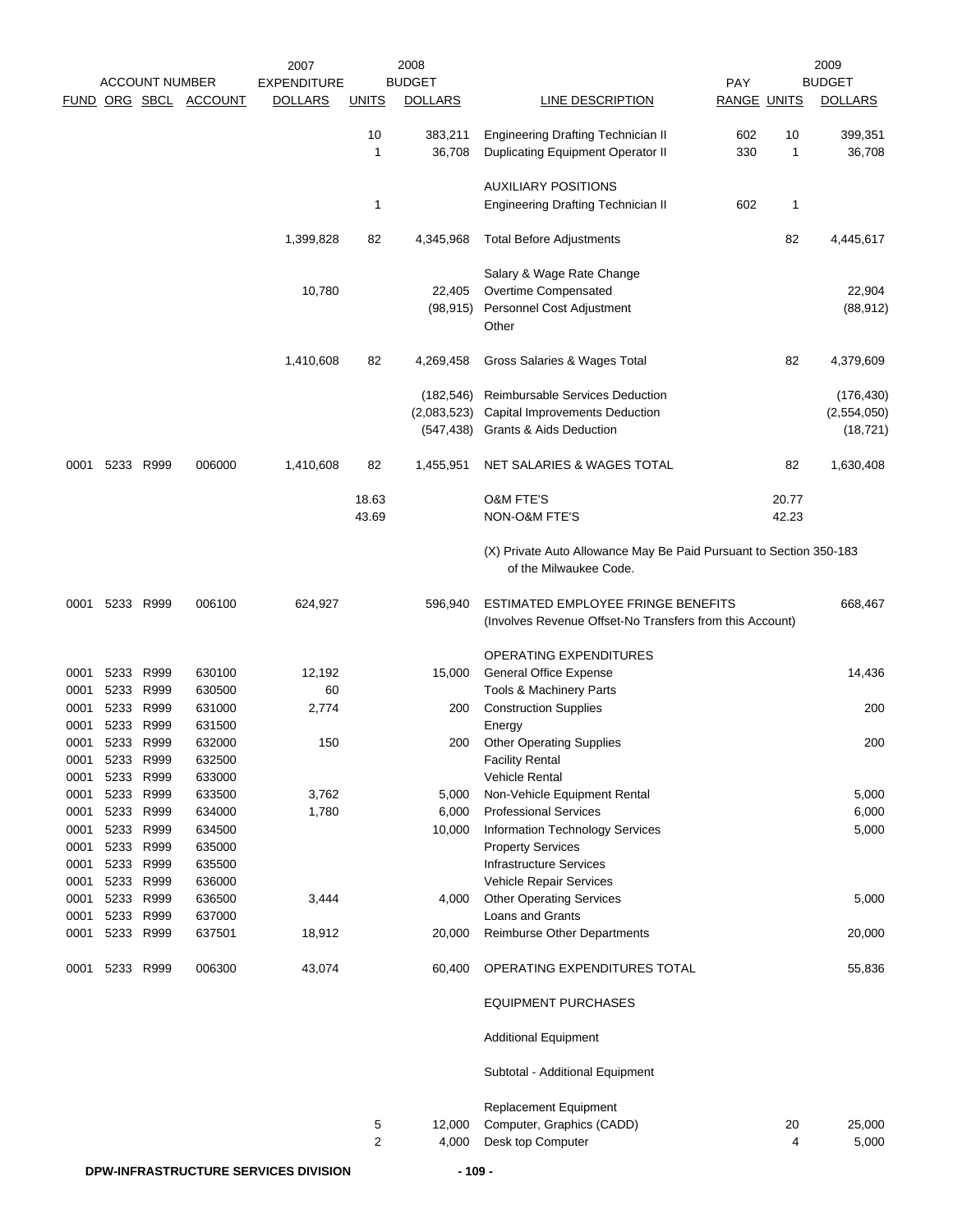|             |      | <b>ACCOUNT NUMBER</b> |                | 2007                                 |                | 2008<br><b>BUDGET</b> |                                                                              |                           | 2009<br><b>BUDGET</b> |
|-------------|------|-----------------------|----------------|--------------------------------------|----------------|-----------------------|------------------------------------------------------------------------------|---------------------------|-----------------------|
| <b>FUND</b> |      | ORG SBCL              | <b>ACCOUNT</b> | <b>EXPENDITURE</b><br><b>DOLLARS</b> | UNITS          | <b>DOLLARS</b>        | LINE DESCRIPTION                                                             | <b>PAY</b><br>RANGE UNITS | <b>DOLLARS</b>        |
|             |      |                       |                | 11,330                               |                |                       | Other Previous Experience                                                    |                           |                       |
|             |      |                       |                | 11,330                               | $\overline{7}$ | 16,000                | Subtotal - Replacement Equipment                                             | 24                        | 30,000                |
| 0001        | 5233 | R999                  | 006800         | 11,330                               | $\overline{7}$ | 16,000                | <b>EQUIPMENT PURCHASES TOTAL</b>                                             | 24                        | 30,000                |
|             |      |                       |                |                                      |                |                       | <b>SPECIAL FUNDS</b>                                                         |                           |                       |
|             |      |                       |                |                                      |                |                       | <b>SPECIAL FUNDS TOTAL</b>                                                   |                           |                       |
|             |      |                       |                |                                      |                |                       | DPW-INFRASTRUCTURE SERVICES DIVISION-<br><b>TRANSPORTATION DECISION UNIT</b> |                           |                       |
|             |      |                       |                | 2,089,939                            |                | 2,129,291             | <b>TOTAL</b>                                                                 |                           | 2,384,711             |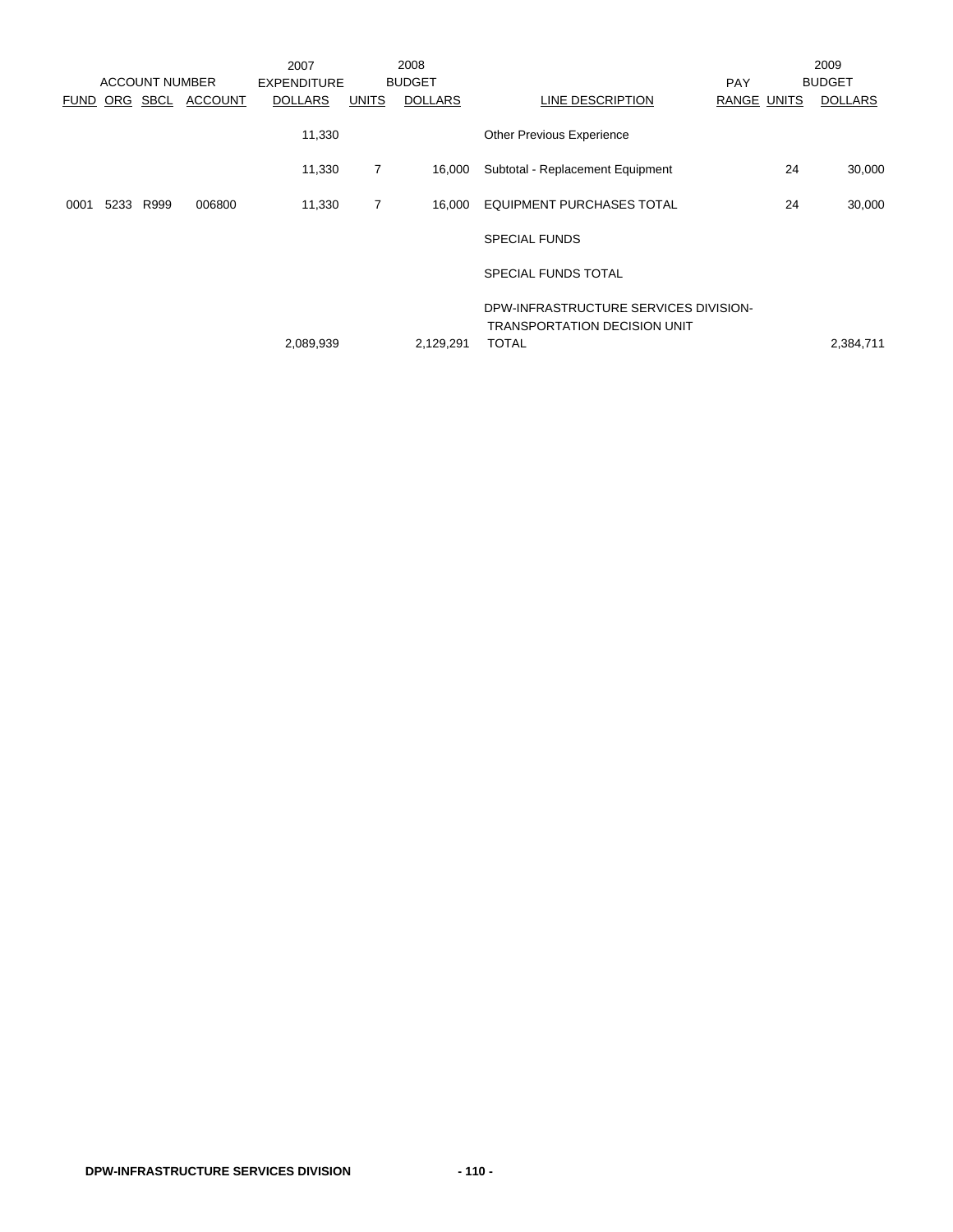|      |           |                       |                       | 2007                                 |                | 2008<br><b>BUDGET</b> |                                                                                                  |                           |         | 2009<br><b>BUDGET</b> |
|------|-----------|-----------------------|-----------------------|--------------------------------------|----------------|-----------------------|--------------------------------------------------------------------------------------------------|---------------------------|---------|-----------------------|
|      |           | <b>ACCOUNT NUMBER</b> | FUND ORG SBCL ACCOUNT | <b>EXPENDITURE</b><br><b>DOLLARS</b> | <b>UNITS</b>   | <b>DOLLARS</b>        | LINE DESCRIPTION                                                                                 | PAY<br><b>RANGE UNITS</b> |         | <b>DOLLARS</b>        |
|      |           |                       |                       |                                      |                |                       |                                                                                                  |                           |         |                       |
|      |           |                       |                       |                                      |                |                       | DPW-INFRASTRUCTURE SERVICES DIVISION-<br>FIELD OPERATIONS - CONSTRUCTION<br><b>DECISION UNIT</b> |                           |         |                       |
|      |           |                       |                       |                                      |                |                       | <b>SALARIES &amp; WAGES</b>                                                                      |                           |         |                       |
|      |           |                       |                       |                                      | 1              | 125,204               | Infrastructure Operations Mgr. (X)(Y)                                                            | 16                        | 1       | 133,023               |
|      |           |                       |                       |                                      |                |                       | <b>CONTRACT ADMINISTRATION</b>                                                                   |                           |         |                       |
|      |           |                       |                       |                                      | 1              | 63,396                | <b>Field Operations Inspection Specialist</b>                                                    | 5                         | 1       | 65,957                |
|      |           |                       |                       |                                      |                |                       | Infrastructure Claims Specialist                                                                 | 5                         | 1       | 47,109                |
|      |           |                       |                       |                                      | 1              | 55,313                | Sidewalk Repair Specialist                                                                       | 555                       | 1       | 55,313                |
|      |           |                       |                       |                                      | 5              | 254,994               | Public Works Inspector II (X)                                                                    | 540                       | 5       | 258,039               |
|      |           |                       |                       |                                      | 1              | 44,803                | Program Assistant I                                                                              | 460                       | 1       | 45,695                |
|      |           |                       |                       |                                      | 1<br>1         | 38,474<br>35,296      | Administrative Assistant II<br><b>Office Assistant III</b>                                       | 445<br>425                | 1<br>1  | 38,474<br>35,296      |
|      |           |                       |                       |                                      |                |                       |                                                                                                  |                           |         |                       |
|      |           |                       |                       |                                      |                |                       | CONSTRUCTION MANAGEMENT                                                                          |                           |         |                       |
|      |           |                       |                       |                                      | 1              | 105,598               | Civil Engineer V (X)                                                                             | 13                        | 1       | 109,864               |
|      |           |                       |                       |                                      | 4              | 376,258               | Management Civil Engineer Senior (X)                                                             | 12                        | 4       | 394,342               |
|      |           |                       |                       |                                      | 3              | 218,013               | Civil Engineer III                                                                               | 628                       | 3       | 218,013               |
|      |           |                       |                       |                                      | 1              | 63,981                | Civil Engineer II (X)                                                                            | 626                       | 1       | 63,981                |
|      |           |                       |                       |                                      | 1              | 57,272                | Water Construction Coordinator (X)                                                               | 606                       | 1       | 60,888                |
|      |           |                       |                       |                                      | 1              | 50,232                | Inspection Specialist (X)                                                                        | 535                       |         |                       |
|      |           |                       |                       |                                      | 39<br>6        | 1,540,297<br>49,037   | Public Works Inspector II (X)<br>Engineering Inspection Assistant (X)                            | 540<br>927                | 39<br>6 | 1,595,664<br>49,037   |
|      |           |                       |                       |                                      |                |                       | <b>Construction Materials Inspector</b>                                                          | 549                       | 1       | 53,976                |
|      |           |                       |                       |                                      |                |                       |                                                                                                  |                           |         |                       |
|      |           |                       |                       |                                      |                |                       | <b>AUXILIARY POSITIONS</b>                                                                       |                           |         |                       |
|      |           |                       |                       |                                      | 1              |                       | Civil Engineer III (X)                                                                           | 628                       | 1       |                       |
|      |           |                       |                       |                                      | $\overline{2}$ |                       | Public Works Inspector II (X)                                                                    | 540                       | 2       |                       |
|      |           |                       |                       |                                      |                |                       | DESIGN AND FIELD ENGINEERING                                                                     |                           |         |                       |
|      |           |                       |                       |                                      | 1              | 105,598               | Civil Engineer V (X)                                                                             | 13                        | 1       | 109,864               |
|      |           |                       |                       |                                      | 2              | 145,342               | <b>Engineering Technician VI</b>                                                                 | 628                       | 2       | 145,342               |
|      |           |                       |                       |                                      | 10             | 607,817               | Engineering Technician V                                                                         | 622                       | 10      | 627,645               |
|      |           |                       |                       |                                      | 12             | 629,179               | Engineering Technician IV                                                                        | 620                       | 12      | 661,505               |
|      |           |                       |                       |                                      | 11             | 438,427               | Engineering Technician II                                                                        | 602                       | 11      | 439,197               |
|      |           |                       |                       |                                      | 9              | 111,269               | Engineering Technician II (0.33 FTE)                                                             | 602                       | 9       | 113,912               |
|      |           |                       |                       |                                      |                |                       | <b>AUXILIARY POSITIONS</b>                                                                       |                           |         |                       |
|      |           |                       |                       |                                      | 1              |                       | Engineering Technician V                                                                         | 622                       | 1       |                       |
|      |           |                       |                       |                                      | 1              |                       | Engineering Technician IV                                                                        | 620                       | 1       |                       |
|      |           |                       |                       |                                      | 2              |                       | <b>Engineering Technician II</b>                                                                 | 602                       | 2       |                       |
|      |           |                       |                       | 683,251                              | 119            | 5,115,800             | <b>Total Before Adjustments</b>                                                                  |                           | 120     | 5,322,136             |
|      |           |                       |                       |                                      |                |                       |                                                                                                  |                           |         |                       |
|      |           |                       |                       | 47,960                               |                | 50,000                | Salary & Wage Rate Change<br>Overtime Compensated                                                |                           |         | 50,000                |
|      |           |                       |                       |                                      |                | (115,000)             | Personnel Cost Adjustment                                                                        |                           |         | (105, 500)            |
|      |           |                       |                       |                                      |                |                       | Other                                                                                            |                           |         |                       |
|      |           |                       |                       | 731,211                              | 119            | 5,050,800             | Gross Salaries & Wages Total                                                                     |                           | 120     | 5,266,636             |
|      |           |                       |                       |                                      |                | (389, 914)            | Reimbursable Services Deduction                                                                  |                           |         | (404, 768)            |
|      |           |                       |                       |                                      |                | (3,962,093)           | Capital Improvements Deduction                                                                   |                           |         | (4,070,205)           |
|      |           |                       |                       |                                      |                |                       | <b>Grants &amp; Aids Deduction</b>                                                               |                           |         |                       |
|      |           |                       |                       |                                      |                |                       |                                                                                                  |                           |         |                       |
| 0001 | 5234 R999 |                       | 006000                | 731,211                              | 119            | 698,793               | NET SALARIES & WAGES TOTAL                                                                       |                           | 120     | 791,663               |
|      |           |                       |                       |                                      |                |                       |                                                                                                  |                           |         |                       |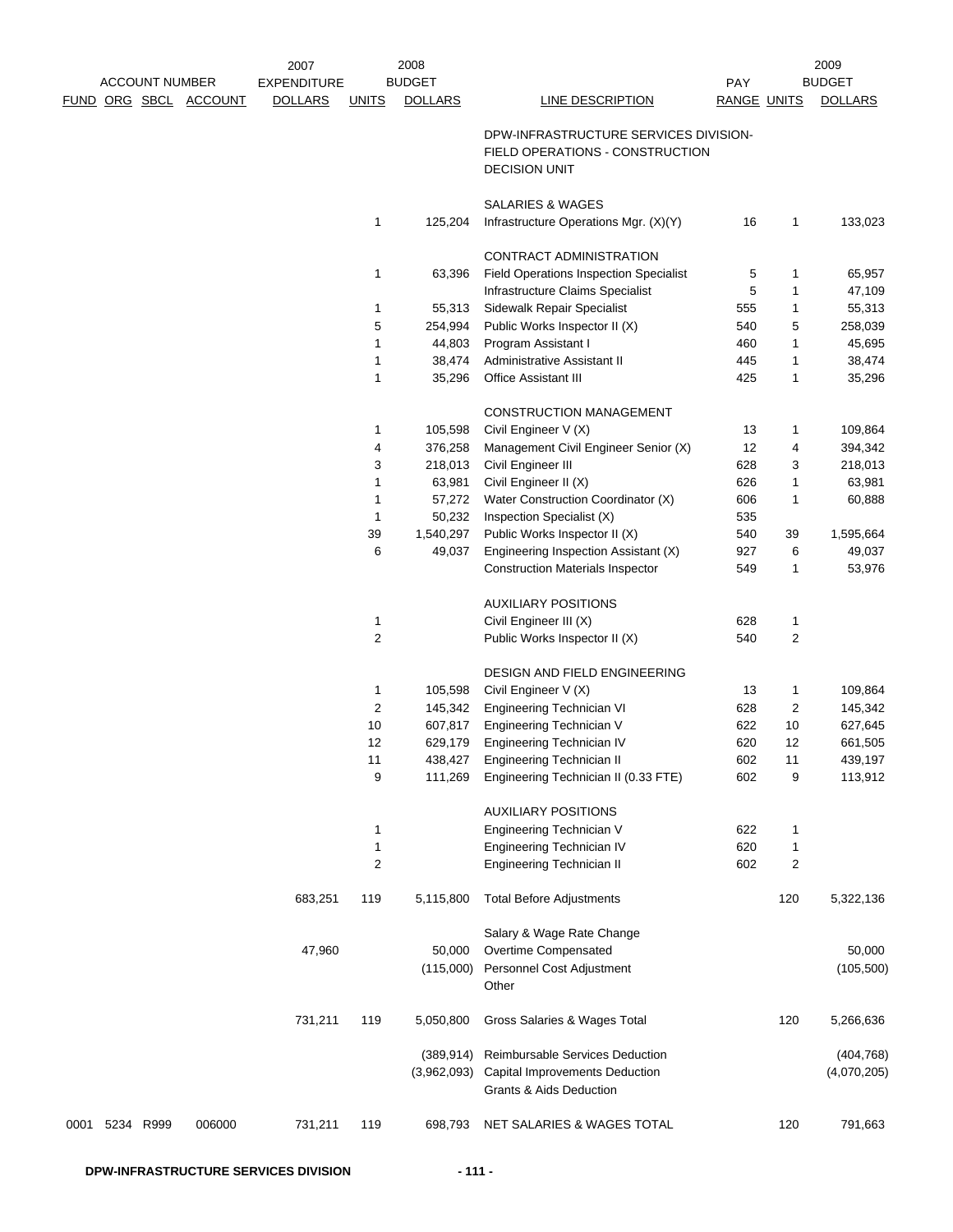|      |           | <b>ACCOUNT NUMBER</b> |                       | 2007<br><b>EXPENDITURE</b> |              | 2008<br><b>BUDGET</b> | <b>PAY</b><br>LINE DESCRIPTION<br>RANGE UNITS                                                                                             |                | 2009<br><b>BUDGET</b> |
|------|-----------|-----------------------|-----------------------|----------------------------|--------------|-----------------------|-------------------------------------------------------------------------------------------------------------------------------------------|----------------|-----------------------|
|      |           |                       | FUND ORG SBCL ACCOUNT | <b>DOLLARS</b>             | <u>UNITS</u> | <b>DOLLARS</b>        |                                                                                                                                           |                | <b>DOLLARS</b>        |
|      |           |                       |                       |                            | 11.42        |                       | <b>O&amp;M FTE'S</b>                                                                                                                      | 15.06          |                       |
|      |           |                       |                       |                            | 81.26        |                       | NON-O&M FTE'S                                                                                                                             | 79.49          |                       |
|      |           |                       |                       |                            |              |                       | (X) Private Auto allowance May Be Paid Pursuant to Section 350-183<br>of the Milwaukee Code.                                              |                |                       |
|      |           |                       |                       |                            |              |                       | (Y) Required to file a statement of economic interests in accordance with<br>the Milwaukee Code of Ordinances Chapter 303-Code of Ethics. |                |                       |
| 0001 |           | 5234 R999             | 006100                | 326,281                    |              | 286,505               | ESTIMATED EMPLOYEE FRINGE BENEFITS<br>(Involves Revenue Offset-No Transfers from this Account)                                            |                | 324,582               |
|      |           |                       |                       |                            |              |                       | OPERATING EXPENDITURES                                                                                                                    |                |                       |
| 0001 |           | 5234 R999             | 630100                | 13,447                     |              | 17,000                | <b>General Office Expense</b>                                                                                                             |                | 16,360                |
| 0001 | 5234      | R999                  | 630500                | 851                        |              | 2,000                 | Tools & Machinery Parts                                                                                                                   |                | 2,000                 |
| 0001 | 5234      | R999                  | 631000                | 9,969                      |              | 3,000                 | <b>Construction Supplies</b>                                                                                                              |                | 8,000                 |
| 0001 | 5234      | R999                  | 631500                |                            |              |                       | Energy                                                                                                                                    |                |                       |
| 0001 | 5234      | R999                  | 632000                | 3                          |              | 1,000                 | <b>Other Operating Supplies</b>                                                                                                           |                | 2,000                 |
| 0001 | 5234      | R999                  | 632500                |                            |              |                       | <b>Facility Rental</b>                                                                                                                    |                |                       |
| 0001 | 5234      | R999                  | 633000                | 294                        |              | 3,000                 | <b>Vehicle Rental</b>                                                                                                                     |                | 2,000                 |
| 0001 |           | 5234 R999             | 633500                | 5,699                      |              | 5,000                 | Non-Vehicle Equipment Rental                                                                                                              |                | 6,000                 |
| 0001 | 5234      | R999                  | 634000                | 20,475                     |              | 5,000                 | <b>Professional Services</b>                                                                                                              |                | 6,000                 |
| 0001 | 5234      | R999                  | 634500                |                            |              | 8,000                 | Information Technology Services                                                                                                           |                | 5,000                 |
| 0001 | 5234      | R999                  | 635000                |                            |              |                       | <b>Property Services</b>                                                                                                                  |                |                       |
| 0001 | 5234      | R999                  | 635500                |                            |              |                       | <b>Infrastructure Services</b>                                                                                                            |                |                       |
| 0001 | 5234      | R999                  | 636000                |                            |              |                       | Vehicle Repair Services                                                                                                                   |                |                       |
| 0001 |           | 5234 R999             | 636500                | 8,390                      |              | 11,000                | <b>Other Operating Services</b>                                                                                                           |                | 11,000                |
| 0001 |           | 5234 R999             | 637000                |                            |              |                       | Loans and Grants                                                                                                                          |                |                       |
| 0001 | 5234 R999 |                       | 637501                | 2,712                      |              | 5,000                 | <b>Reimburse Other Departments</b>                                                                                                        |                | 5,000                 |
| 0001 | 5234      | R999                  | 006300                | 61,840                     |              | 60,000                | OPERATING EXPENDITURES TOTAL                                                                                                              |                | 63,360                |
|      |           |                       |                       |                            |              |                       | <b>EQUIPMENT PURCHASES</b>                                                                                                                |                |                       |
|      |           |                       |                       |                            |              |                       | <b>Additional Equipment</b>                                                                                                               |                |                       |
|      |           |                       |                       |                            |              |                       |                                                                                                                                           |                |                       |
|      |           |                       |                       |                            |              |                       | Subtotal - Additional Equipment                                                                                                           |                |                       |
|      |           |                       |                       |                            |              |                       | Replacement Equipment                                                                                                                     |                |                       |
|      |           |                       |                       | 4,226                      | 4            | 12,000                | Computers                                                                                                                                 | 8              | 8,800                 |
|      |           |                       |                       |                            |              |                       | <b>Survey Equipment</b>                                                                                                                   | $\overline{4}$ | 8,000                 |
|      |           |                       |                       | 4,226                      | 4            | 12,000                | Subtotal - Replacement Equipment                                                                                                          | 12             | 16,800                |
|      |           |                       |                       | 6,777                      |              |                       | Other Previous Experience                                                                                                                 |                |                       |
| 0001 | 5234 R999 |                       | 006800                | 11,003                     | 4            | 12,000                | EQUIPMENT PURCHASES TOTAL                                                                                                                 | 12             | 16,800                |
|      |           |                       |                       |                            |              |                       | <b>SPECIAL FUNDS</b>                                                                                                                      |                |                       |
|      |           |                       |                       |                            |              |                       | SPECIAL FUNDS TOTAL                                                                                                                       |                |                       |
|      |           |                       |                       | 1,130,335                  |              | 1,057,298             | DPW-INFRASTRUCTURE SERVICES DIVISION-<br>FIELD OPERATIONS-CONSTRUCTION<br><b>DECISION UNIT TOTAL</b>                                      |                | 1,196,405             |
|      |           |                       |                       |                            |              |                       |                                                                                                                                           |                |                       |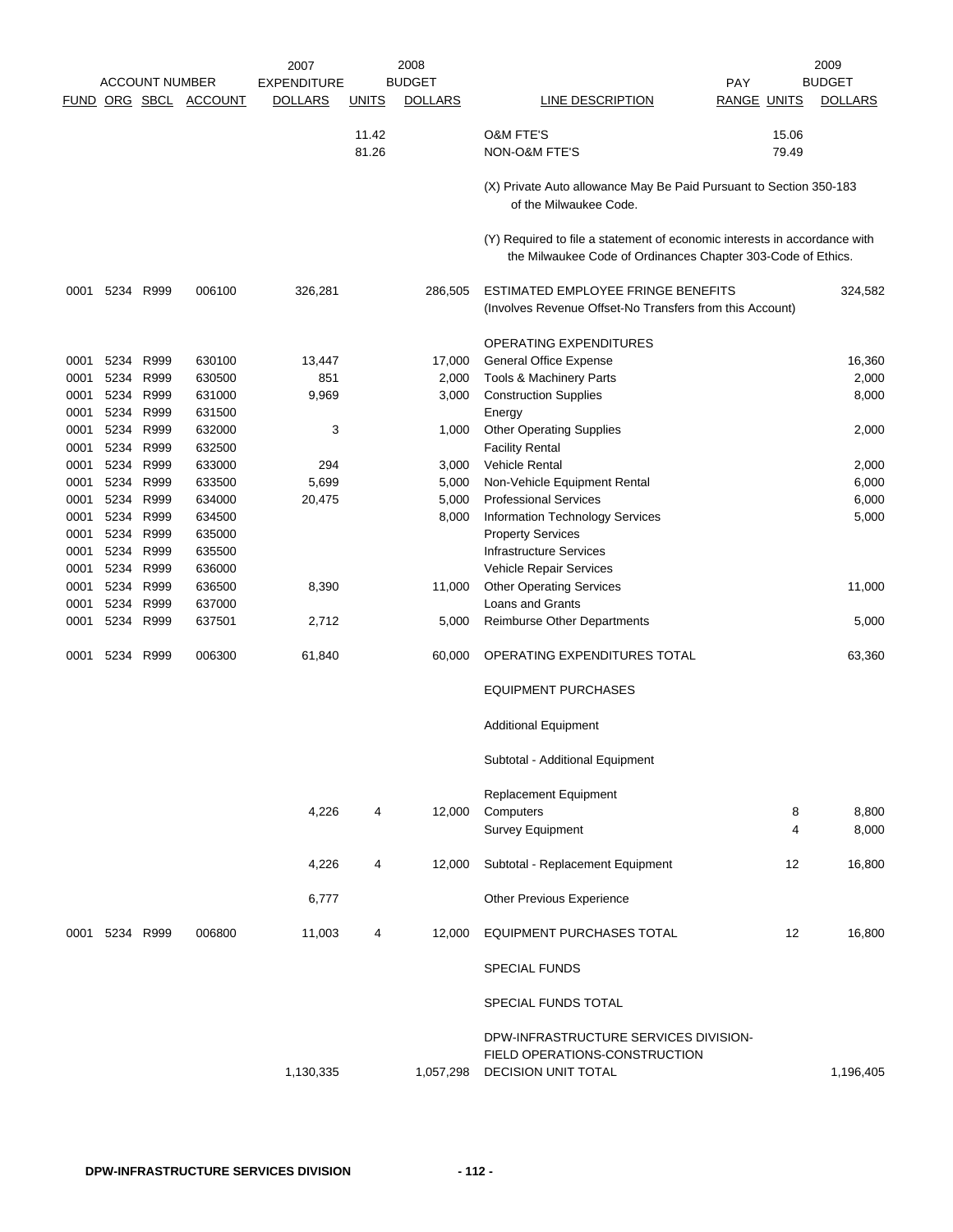|  |                              | 2007               |                         | 2008              |                                                               |                    |        | 2009              |
|--|------------------------------|--------------------|-------------------------|-------------------|---------------------------------------------------------------|--------------------|--------|-------------------|
|  | <b>ACCOUNT NUMBER</b>        | <b>EXPENDITURE</b> |                         | <b>BUDGET</b>     |                                                               | PAY                |        | <b>BUDGET</b>     |
|  | <u>FUND ORG SBCL ACCOUNT</u> | <b>DOLLARS</b>     | <b>UNITS</b>            | <b>DOLLARS</b>    | <b>LINE DESCRIPTION</b>                                       | <b>RANGE UNITS</b> |        | <b>DOLLARS</b>    |
|  |                              |                    |                         |                   | DPW-INFRASTRUCTURE SERVICES DIVISION-                         |                    |        |                   |
|  |                              |                    |                         |                   | FIELD OPERATIONS - STREETS & BRIDGES                          |                    |        |                   |
|  |                              |                    |                         |                   | <b>DECISION UNIT</b>                                          |                    |        |                   |
|  |                              |                    |                         |                   | <b>SALARIES &amp; WAGES</b>                                   |                    |        |                   |
|  |                              |                    | 1                       | 105,598           | Street & Bridges Services Manager (X)                         | 13                 | 1      | 109,864           |
|  |                              |                    |                         |                   |                                                               |                    |        |                   |
|  |                              |                    |                         |                   | STREET MAINTENANCE                                            |                    |        |                   |
|  |                              |                    |                         |                   | Street Repair District Manager                                | 9                  |        |                   |
|  |                              |                    | $\overline{\mathbf{c}}$ | 152,842           | <b>Street Repair District Manager</b>                         | 10                 | 2      | 162,150           |
|  |                              |                    | 3                       | 190,188           | <b>Street Operations Supervisor</b>                           | 5                  | 3      | 199,269           |
|  |                              |                    | 5                       | 297,340           | <b>Street Repair Supervisor</b>                               | 4                  | 5      | 309,355           |
|  |                              |                    | 43                      | 1,254,891         | Infrastructure Repair Worker I                                | 235                | 43     | 1,346,267         |
|  |                              |                    | 16                      | 596,949           | Infrastructure Repair Worker II                               | 252                | 16     | 672,560           |
|  |                              |                    | 7                       | 365,456           | <b>Cement Finisher</b>                                        | 982                | 7      | 365,456           |
|  |                              |                    | 8                       | 129,223           | Cement Finisher Helper                                        | 238                | 8      | 157,492           |
|  |                              |                    | 33                      | 745,816           | City Laborer                                                  | 220                | 33     | 757,101           |
|  |                              |                    |                         |                   | <b>AUXILIARY POSITIONS</b>                                    |                    |        |                   |
|  |                              |                    | 1                       |                   | Street Repair District Manager-Sr.                            | 10                 | 1      |                   |
|  |                              |                    | 1                       |                   | <b>Street Repair Supervisor</b>                               | 4                  | 1      |                   |
|  |                              |                    | 12                      |                   | Infrastructure Repair Worker I                                | 235                | 12     |                   |
|  |                              |                    | 3                       |                   | Infrastructure Repair Worker II                               | 252                | 3      |                   |
|  |                              |                    | 1                       |                   | <b>Cement Finisher</b>                                        | 982                | 1      |                   |
|  |                              |                    | $\overline{c}$          |                   | Cement Finisher Helper                                        | 238                | 2      |                   |
|  |                              |                    | 15                      |                   | City Laborer (Regular)                                        | 220                | 15     |                   |
|  |                              |                    | 4                       |                   | <b>Operation Driver/Worker</b>                                | 750                | 4      |                   |
|  |                              |                    |                         |                   |                                                               |                    |        |                   |
|  |                              |                    |                         |                   | PLANT & EQUIPMENT                                             |                    |        |                   |
|  |                              |                    | 1                       | 74,422            | Plant & Equip. Rpr. Supervisor                                | 8                  | 1      | 78,955            |
|  |                              |                    | 1                       | 41,715            | Program Assistant I                                           | 460                | 1      | 41,715            |
|  |                              |                    | 3                       | 133,008           | Lead Equipment Mechanic                                       | 260                | 3      | 133,008           |
|  |                              |                    | 1                       | 42,796            | Plant Mechanic III                                            | 252                | 1      | 42,796            |
|  |                              |                    | 1                       | 43,265            | <b>Equipment Mechanic IV</b>                                  | 254                | 1      | 43,265            |
|  |                              |                    | $\overline{c}$          | 81,608            | Equipment Mechanic II                                         | 245                | 2      | 79,425            |
|  |                              |                    | 1<br>3                  | 38,921<br>116,763 | <b>Equipment Mechanic I</b><br>Infrastructure Repair Worker I | 235<br>235         | 1<br>3 | 38,921<br>116,763 |
|  |                              |                    |                         |                   |                                                               |                    |        |                   |
|  |                              |                    |                         |                   | <b>AUXILIARY PERSONNEL</b>                                    |                    |        |                   |
|  |                              |                    | 1                       |                   | Asphalt Plant Oper. Eng.                                      | 960                | 1      |                   |
|  |                              |                    | 1                       |                   | <b>Office Assistant III</b>                                   | 425                | 1      |                   |
|  |                              |                    | 1                       |                   | Lead Equipment Mechanic                                       | 260                | 1      |                   |
|  |                              |                    | 1                       |                   | Plant Mechanic III                                            | 252                | 1      |                   |
|  |                              |                    | 1                       |                   | <b>Equipment Mechanic II</b>                                  | 245                | 1      |                   |
|  |                              |                    | 1                       |                   | Asphalt Plant Operator                                        | 238                | 1      |                   |
|  |                              |                    | 1                       |                   | Equipment Mechanic I                                          | 235                | 1      |                   |
|  |                              |                    |                         |                   | <b>STORES UNIT</b>                                            |                    |        |                   |
|  |                              |                    | 1                       | 61,800            | <b>Inventory Services Manager</b>                             | $\overline{7}$     | 1      | 65,564            |
|  |                              |                    | 1                       | 49,495            | Inventory Manager (X)                                         | 4                  | 1      | 50,478            |
|  |                              |                    | 1                       | 41,715            | Inventory Assistant V                                         | 355                | 1      | 41,715            |
|  |                              |                    | 8                       | 324,312           | Inventory Assistant IV                                        | 350                | 8      | 324,312           |
|  |                              |                    | 2                       | 79,652            | <b>Inventory Assistant III</b>                                | 347                | 2      | 79,652            |
|  |                              |                    | 6                       | 227,736           | <b>Inventory Assistant II</b>                                 | 338                | 6      | 227,736           |
|  |                              |                    |                         |                   | AUXILIARY PERSONNEL                                           |                    |        |                   |
|  |                              |                    | 1                       |                   | <b>Inventory Services Manager</b>                             | 6                  | 1      |                   |
|  |                              |                    | 1                       |                   | <b>Inventory Supervisor</b>                                   | 3                  | 1      |                   |
|  |                              |                    | 1                       |                   | Inventory Assistant V                                         | 355                | 1      |                   |
|  |                              |                    |                         |                   |                                                               |                    |        |                   |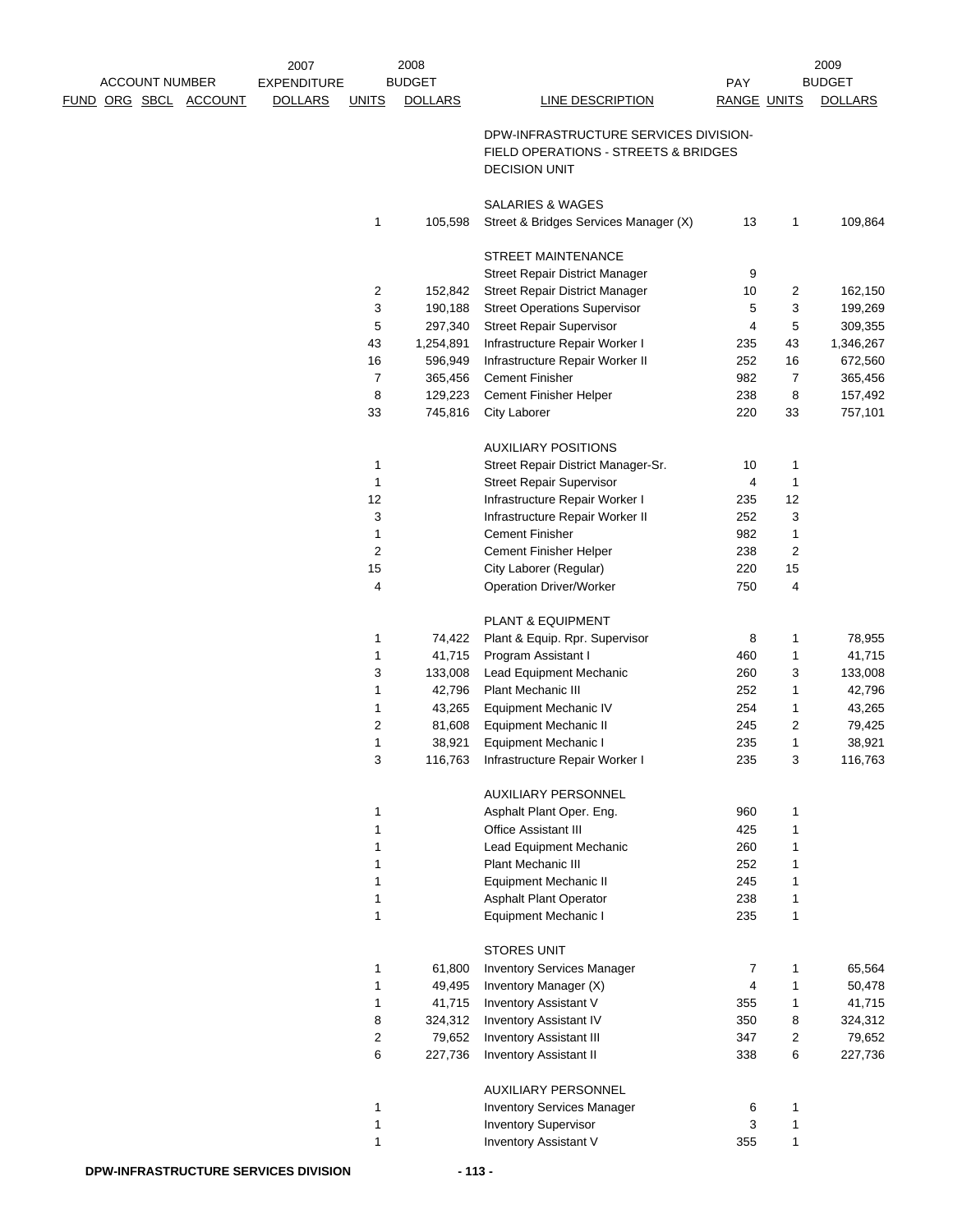|                |                       |                       | 2007               |                | 2008           |                                                           |                    |                | 2009           |
|----------------|-----------------------|-----------------------|--------------------|----------------|----------------|-----------------------------------------------------------|--------------------|----------------|----------------|
|                | <b>ACCOUNT NUMBER</b> |                       | <b>EXPENDITURE</b> |                | <b>BUDGET</b>  |                                                           | PAY                |                | <b>BUDGET</b>  |
|                |                       | FUND ORG SBCL ACCOUNT | <b>DOLLARS</b>     | <b>UNITS</b>   | <b>DOLLARS</b> | <b>LINE DESCRIPTION</b>                                   | <b>RANGE UNITS</b> |                | <b>DOLLARS</b> |
|                |                       |                       |                    |                |                |                                                           |                    |                |                |
|                |                       |                       |                    | 1              |                | Inventory Assistant IV                                    | 350                | 1              |                |
|                |                       |                       |                    | 1              |                | <b>Inventory Assistant III</b>                            | 347                | 1              |                |
|                |                       |                       |                    | 2              |                | <b>Inventory Assistant II</b>                             | 338                | 2              |                |
|                |                       |                       |                    |                |                | STRUCTURAL DESIGN                                         |                    |                |                |
|                |                       |                       |                    | 1              | 96,772         | Structural Design Manager (X)                             | 12                 | 1              | 99,964         |
|                |                       |                       |                    | 1              | 82,551         | Civil Engineer IV                                         | 680                | 1              | 82,551         |
|                |                       |                       |                    | 2              | 144,953        | Civil Engineer III                                        | 628                | 2              | 145,342        |
|                |                       |                       |                    | 4              | 225,067        | Civil Engineer II                                         | 626                | 4              | 225,067        |
|                |                       |                       |                    | 1              | 55,313         | Engineering Drafting Technician IV                        | 604                | 1              | 55,313         |
|                |                       |                       |                    |                |                | <b>BRIDGE OPERATIONS/MAINTENANCE</b>                      |                    |                |                |
|                |                       |                       |                    | 1              | 92,966         | Bridge Maintenance Manager (X)                            | 11                 | 1              | 96,722         |
|                |                       |                       |                    | 1              | 63,396         | <b>Bridge Operator Supervisor</b>                         | 5                  | 1              | 65,957         |
|                |                       |                       |                    | 5              | 212,910        | <b>Bridge Operator-Lead Worker</b>                        | 710                | 5              | 212,910        |
|                |                       |                       |                    | 23             | 833,859        | <b>Bridge Operator</b>                                    | 704                | 23             | 860,757        |
|                |                       |                       |                    | 1              | 58,781         | <b>Carpenter Supervisor</b>                               | 991                | 1              | 58,781         |
|                |                       |                       |                    | 3              | 159,495        | Carpenter                                                 | 986                | 3              | 159,495        |
|                |                       |                       |                    | 1              | 52,208         | <b>Cement Finisher</b>                                    | 982                | 1              | 52,208         |
|                |                       |                       |                    | 2              | 114,484        | <b>Electrical Mechanic</b>                                | 978                | 2              | 114,484        |
|                |                       |                       |                    | $\overline{2}$ | 85,592         | Infrastructure Repair Worker II                           | 252                | 2              | 85,592         |
|                |                       |                       |                    | 1              | 38,921         | Infrastructure Repair Worker I                            | 235                | 1              | 38,921         |
|                |                       |                       |                    | 3              | 60,505         | City Laborer                                              | 220                | 3              | 69,701         |
|                |                       |                       |                    | 1              | 59,467         | Ironworker Supervisor                                     | 992                | 1              | 59,467         |
|                |                       |                       |                    | 5              | 277,575        | Ironworker                                                | 990                | 5              | 277,575        |
|                |                       |                       |                    | 1              | 54,163         | Painter Leadworker, Bridge and Iron                       | 987                | 1              | 54,163         |
|                |                       |                       |                    | 5              | 257,295        | Painter, Bridge and Iron                                  | 984                | 5              | 257,295        |
|                |                       |                       |                    |                |                | Painter Leadworker, House                                 | 983                | 2              | 106,371        |
|                |                       |                       |                    |                |                | Painter                                                   | 981                | $\overline{2}$ | 99,965         |
|                |                       |                       |                    |                |                | <b>AUXILIARY POSITIONS</b>                                |                    |                |                |
|                |                       |                       |                    | 1              |                | <b>Bridge Operator Supervisor</b>                         | 5                  | 1              |                |
|                |                       |                       |                    | 1              |                | Bridge Operator-Leadworker                                | 710                | 1              |                |
|                |                       |                       |                    | 2              |                | <b>Bridge Operator</b>                                    | 704                | 2              |                |
|                |                       |                       |                    | 1              |                | <b>Carpenter Supervisor</b>                               | 991                | 1              |                |
|                |                       |                       |                    | 1              |                | Carpenter                                                 | 986                | 1              |                |
|                |                       |                       |                    | 1              |                | <b>Cement Finisher</b>                                    | 982                | 1              |                |
|                |                       |                       |                    | 1              |                | Infrastructure Repair Worker II                           | 252                | 1              |                |
|                |                       |                       |                    | 2              |                | City Laborer (Regular)                                    | 220                | $\overline{c}$ |                |
|                |                       |                       |                    | 1              |                | Ironworker Supervisor                                     | 992                | 1              |                |
|                |                       |                       |                    | 1              |                | Ironworker                                                | 990                | 1              |                |
|                |                       |                       |                    | 1              |                | Painter Leadworker, Bridge and Iron                       | 987                | 1              |                |
|                |                       |                       |                    | 1              |                | Painter, Bridge and Iron                                  | 984                | 1              |                |
|                |                       |                       | 5,816,782          | 281            | 8,221,784      | <b>Total Before Adjustments</b>                           |                    | 285            | 8,722,420      |
|                |                       |                       |                    |                |                | Salary & Wage Rate Change                                 |                    |                |                |
|                |                       |                       | 179,480            |                | 203,000        | Overtime Compensated                                      |                    |                | 211,031        |
|                |                       |                       |                    |                | (164,436)      | Personnel Cost Adjustment                                 |                    |                | (165,000)      |
|                |                       |                       |                    |                |                | Other                                                     |                    |                |                |
|                |                       |                       | 5,996,262          | 281            | 8,260,348      | Gross Salaries & Wages Total                              |                    | 285            | 8,768,451      |
|                |                       |                       |                    |                | (857, 356)     | Reimbursable Services Deduction                           |                    |                | (859, 841)     |
|                |                       |                       |                    |                | (1,268,958)    | Capital Improvements Deduction<br>Grants & Aids Deduction |                    |                | (1,460,653)    |
| 0001 5235 R999 |                       | 006000                | 5,996,262          | 281            | 6,134,034      | NET SALARIES & WAGES TOTAL                                |                    | 285            | 6,447,957      |
|                |                       |                       |                    |                |                |                                                           |                    |                |                |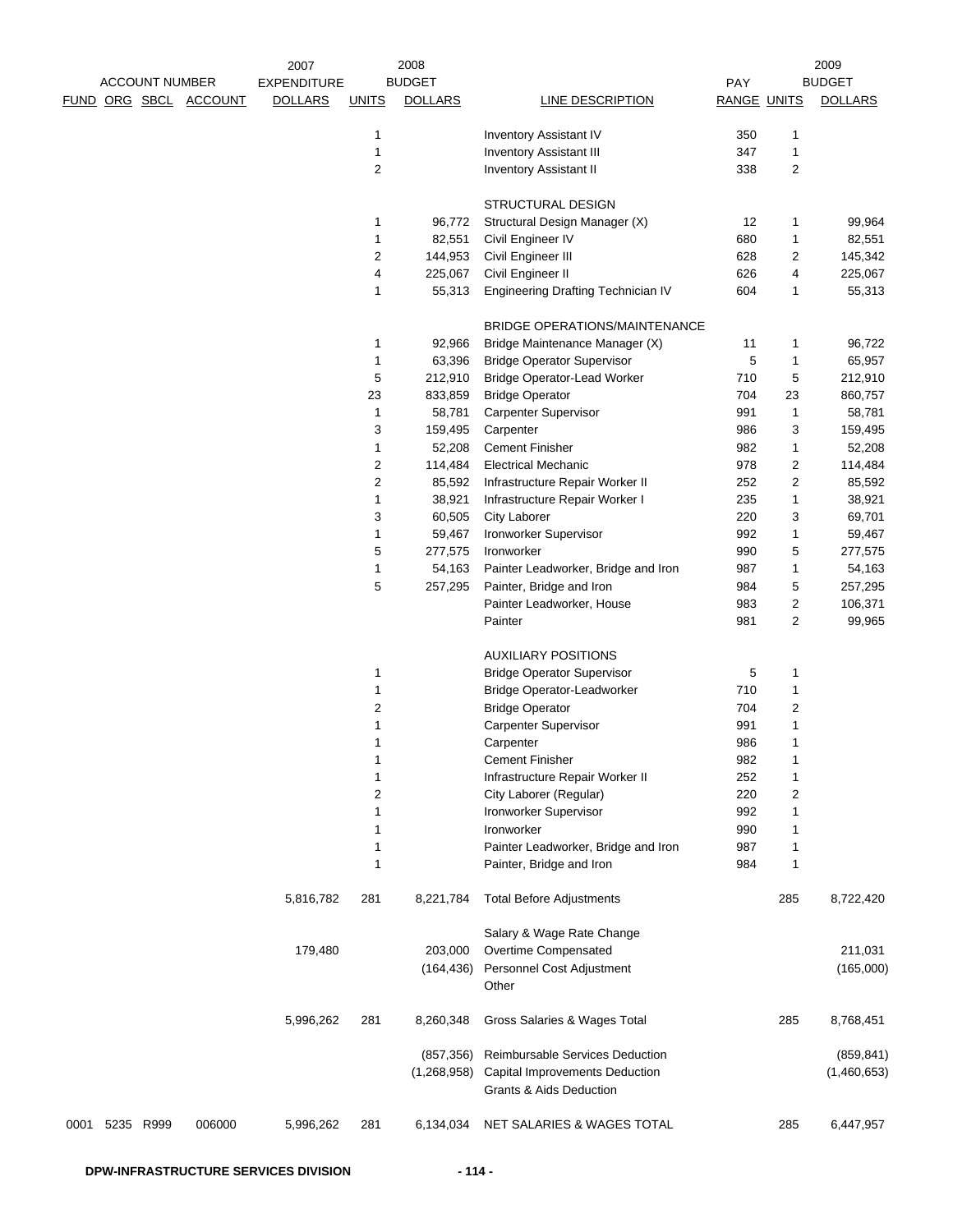|              |                        | <b>ACCOUNT NUMBER</b> |                  | 2007<br><b>EXPENDITURE</b> |              | 2008<br><b>BUDGET</b> |                                                                                                | <b>PAY</b>         | 2009<br><b>BUDGET</b> |
|--------------|------------------------|-----------------------|------------------|----------------------------|--------------|-----------------------|------------------------------------------------------------------------------------------------|--------------------|-----------------------|
|              |                        | FUND ORG SBCL         | <b>ACCOUNT</b>   | <b>DOLLARS</b>             | <b>UNITS</b> | <b>DOLLARS</b>        | LINE DESCRIPTION                                                                               | <b>RANGE UNITS</b> | <b>DOLLARS</b>        |
|              |                        |                       |                  |                            | 130.79       |                       | <b>O&amp;M FTE'S</b>                                                                           | 134.29             |                       |
|              |                        |                       |                  |                            | 43.48        |                       | <b>NON-O&amp;M FTE'S</b>                                                                       | 45.65              |                       |
|              |                        |                       |                  |                            |              |                       | (X) Private Auto allowance May Be Paid Pursuant to Section 350-183<br>of the Milwaukee Code.   |                    |                       |
| 0001         | 5235 R999              |                       | 006100           | 2,403,936                  |              | 2,514,954             | ESTIMATED EMPLOYEE FRINGE BENEFITS<br>(Involves Revenue Offset-No Transfers from this Account) |                    | 2,643,662             |
|              |                        |                       |                  |                            |              |                       | OPERATING EXPENDITURES                                                                         |                    |                       |
| 0001         | 5235 R999              |                       | 630100           | 18,031                     |              | 28,000                | General Office Expense                                                                         |                    | 20,000                |
| 0001         |                        | 5235 R999             | 630500           | 81,993                     |              | 57,000                | Tools & Machinery Parts                                                                        |                    | 80,000                |
| 0001         | 5235                   | R999                  | 631000           | 1,271,377                  |              | 1,340,000             | <b>Construction Supplies</b>                                                                   |                    | 1,404,930             |
| 0001         | 5235 R999              |                       | 631500           | 120,820                    |              | 125,000               | Energy                                                                                         |                    | 125,000               |
| 0001         | 5235 R999              |                       | 632000           | 203,621                    |              | 200,000               | <b>Other Operating Supplies</b>                                                                |                    | 205,000               |
| 0001         | 5235 R999              |                       | 632500           |                            |              |                       | <b>Facility Rental</b>                                                                         |                    |                       |
| 0001         | 5235                   | R999                  | 633000           | 92,517                     |              | 15,000                | <b>Vehicle Rental</b>                                                                          |                    | 75,000                |
| 0001         | 5235 R999              |                       | 633500           | 10,021                     |              | 12,000                | Non-Vehicle Equipment Rental                                                                   |                    | 12,000                |
| 0001         | 5235                   | R999                  | 634000           | 740                        |              | 6,500                 | <b>Professional Services</b>                                                                   |                    | 5,000                 |
| 0001         | 5235                   | R999                  | 634500           |                            |              |                       | Information Technology Services                                                                |                    |                       |
| 0001         | 5235 R999              |                       | 635000           | 14,777                     |              | 20,000                | <b>Property Services</b>                                                                       |                    | 15,000                |
| 0001<br>0001 | 5235 R999<br>5235 R999 |                       | 635500<br>636000 | 133,763<br>1,525           |              | 35,000                | <b>Infrastructure Services</b><br>Vehicle Repair Services                                      |                    | 125,000               |
| 0001         | 5235                   | R999                  | 636500           | 70,888                     |              | 65,000                | <b>Other Operating Services</b>                                                                |                    | 70,000                |
| 0001         |                        | 5235 R999             | 637000           |                            |              |                       | Loans and Grants                                                                               |                    |                       |
| 0001         | 5235 R999              |                       | 637501           | 128,671                    |              | 15,000                | <b>Reimburse Other Departments</b>                                                             |                    | 100,000               |
| 0001         |                        | 5235 R999             | 006300           | 2,148,744                  |              | 1,918,500             | OPERATING EXPENDITURES TOTAL                                                                   |                    | 2,236,930             |
|              |                        |                       |                  |                            |              |                       | <b>EQUIPMENT PURCHASES</b>                                                                     |                    |                       |
|              |                        |                       |                  |                            |              |                       | <b>Additional Equipment</b>                                                                    |                    |                       |
|              |                        |                       |                  |                            |              |                       | Subtotal - Additional Equipment                                                                |                    |                       |
|              |                        |                       |                  |                            |              |                       | Replacement Equipment                                                                          |                    |                       |
|              |                        |                       |                  |                            | 4            | 10,000                | Snowthrower/Snowblower                                                                         | 4                  | 10,000                |
|              |                        |                       |                  |                            | 2            | 2,000                 | Concrete Saw                                                                                   | $\overline{2}$     | 3,000                 |
|              |                        |                       |                  |                            | 1            | 1,500                 | Plate Compactor                                                                                | 1                  | 2,000                 |
|              |                        |                       |                  |                            | 1            | 1,500                 | Miscellaneous, Construction Equipment                                                          | 1                  | 2,500                 |
|              |                        |                       |                  | 11,591<br>6,394            | 3            | 7,500                 | Computer/ CPU & Monitor<br>Other Previous Experience                                           | 3                  | 7,500                 |
|              |                        |                       |                  | 17,985                     | 11           | 22,500                | Subtotal - Replacement Equipment                                                               | 11                 | 25,000                |
| 0001         | 5235 R999              |                       | 006800           | 17,985                     | 11           | 22,500                | EQUIPMENT PURCHASES TOTAL                                                                      | 11                 | 25,000                |
|              |                        |                       |                  |                            |              |                       | SPECIAL FUNDS                                                                                  |                    |                       |
|              |                        |                       |                  |                            |              |                       | SPECIAL FUNDS TOTAL                                                                            |                    |                       |
|              |                        |                       |                  |                            |              |                       | DPW-INFRASTRUCTURE SERVICES DIVISION-                                                          |                    |                       |
|              |                        |                       |                  | 10,566,927                 |              | 10,589,988            | FIELD OPERATIONS-STREET & BRIDGES<br><b>DECISION UNIT TOTAL</b>                                |                    | 11,353,549            |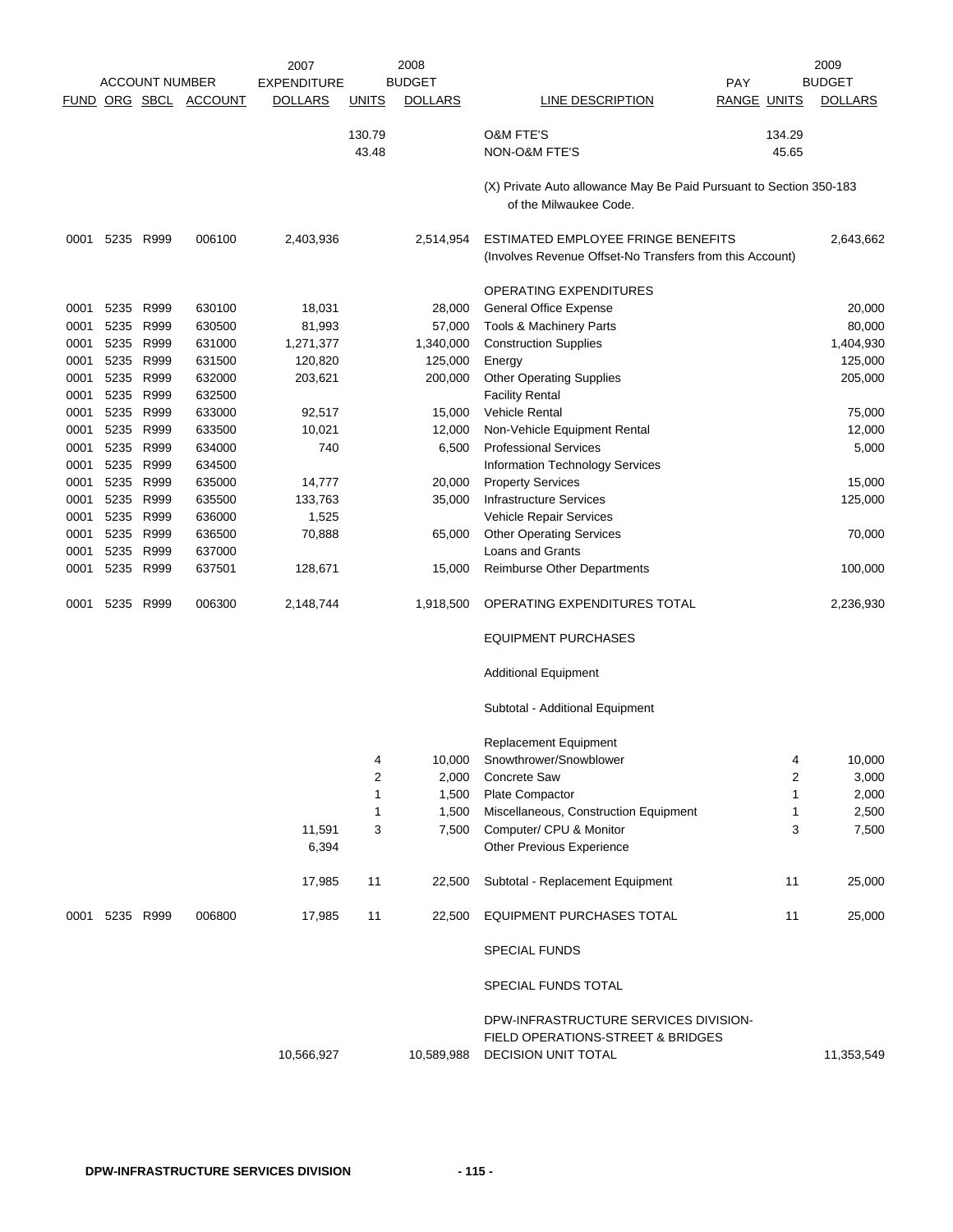|                              | 2007               |                  | 2008           |                                             |                    |                | 2009           |
|------------------------------|--------------------|------------------|----------------|---------------------------------------------|--------------------|----------------|----------------|
| <b>ACCOUNT NUMBER</b>        | <b>EXPENDITURE</b> |                  | <b>BUDGET</b>  |                                             | <b>PAY</b>         |                | <b>BUDGET</b>  |
| <u>FUND ORG SBCL ACCOUNT</u> | <b>DOLLARS</b>     | <b>UNITS</b>     | <b>DOLLARS</b> | <b>LINE DESCRIPTION</b>                     | <b>RANGE UNITS</b> |                | <b>DOLLARS</b> |
|                              |                    |                  |                | DPW-INFRASTRUCTURE SERVICES DIVISION-       |                    |                |                |
|                              |                    |                  |                | FIELD OPERATIONS - ELECTRICAL SERVICES      |                    |                |                |
|                              |                    |                  |                | <b>DECISION UNIT</b>                        |                    |                |                |
|                              |                    |                  |                |                                             |                    |                |                |
|                              |                    |                  |                | <b>SALARIES &amp; WAGES</b>                 |                    |                |                |
|                              |                    | 1                | 95,990         | Electrical Services Operations Mgr. (X)     | 13                 | 1              | 99,864         |
|                              |                    |                  |                |                                             |                    |                |                |
|                              |                    |                  |                | SIGNAL SHOP                                 |                    |                |                |
|                              |                    | 1                | 83,590         | <b>Electrical Services Manager</b>          | 10                 | 1              | 89,661         |
|                              |                    | 13               | 744,146        | <b>Electrical Mechanic</b>                  | 978                | 13             | 759,031        |
|                              |                    | 7                | 307,944        | <b>Electrical Worker</b>                    | 974                | 7              | 311,150        |
|                              |                    | $\overline{2}$   | 75,910         | Laborer, Electrical Services (A)            | 230                | 2              | 75,910         |
|                              |                    | $10$             | 226,904        | Laborer, Electrical Services (0.67 FTE)     | 230                | 10             | 249,072        |
|                              |                    | $\boldsymbol{2}$ | 50,538         | City Laborer (0.67FTE)                      | 220                | 2              | 50,538         |
|                              |                    |                  |                |                                             |                    |                |                |
|                              |                    |                  |                | <b>STREET LIGHTING</b>                      |                    |                |                |
|                              |                    | 1                | 92,967         | Electrical Services Manager, Sr. (X)        | 11                 | 1              | 96,722         |
|                              |                    | $\boldsymbol{2}$ | 152,749        | <b>Electrical Services Manager</b>          | 10                 | $\overline{c}$ | 162,758        |
|                              |                    | 1                | 38,474         | <b>Office Assistant IV</b>                  | 445                | 1              | 38,474         |
|                              |                    | 44               | 2,569,021      | <b>Electrical Mechanic</b>                  | 978                | 48             | 2,801,198      |
|                              |                    | 21               | 933,459        | <b>Electrical Worker</b>                    | 974                | 21             | 933,459        |
|                              |                    | 9                | 367,236        | Special Laborer, Electrical Services        | 245                | 13             | 519,436        |
|                              |                    | 6                | 163,216        | Special Laborer, Electrical Serv. (0.67 FTE | 245                | 4              | 113,172        |
|                              |                    | 3                | 122,412        | <b>Utility Worker</b>                       | 245                | 3              | 122,412        |
|                              |                    | 19               | 721,145        | Laborer, Electrical Services                | 230                | 22             | 797,057        |
|                              |                    | 14               | 310,758        | Laborer, Electrical Services (0.67 FTE)     | 230                | 11             | 306,676        |
|                              |                    | $\overline{c}$   | 74,350         | City Laborer                                | 220                | 2              | 74,350         |
|                              |                    | $\overline{c}$   | 108,035        | Directional Boring Machine Oper/Wrk         | 960                | 2              | 108,035        |
|                              |                    |                  |                |                                             |                    |                |                |
|                              |                    |                  |                | SIGN & PAINT SHOPS                          |                    |                |                |
|                              |                    | 1                | 74,163         | <b>Electrical Services Supervisor I</b>     | 8                  | 1              | 77,156         |
|                              |                    | 5                | 204,018        | Traffic Sign Worker II                      | 245                | 5              | 204,018        |
|                              |                    | 1                | 51,833         | Painter Leadworker, Bridge & Iron           | 987                | 1              | 51,833         |
|                              |                    | $\,$ 5 $\,$      | 139,950        | Painter                                     | 981                | 5              | 144,948        |
|                              |                    | $\overline{c}$   | 50,480         | Laborer, Electrical Services                | 230                | 2              | 50,480         |
|                              |                    |                  |                |                                             |                    |                |                |
|                              |                    | 1                | 54,773         | <b>MACHINE SHOP</b><br>Machinist II         | 698                | 1              | 54,773         |
|                              |                    | 4                | 211,728        | Electrical Services Mach. I                 | 696                | 4              | 211,728        |
|                              |                    | 1                | 52,932         | Elec. Services Blacksmith                   | 696                | 1              | 52,932         |
|                              |                    | $\overline{c}$   | 95,306         | <b>Electrical Services Welder</b>           | 694                | 2              | 95,306         |
|                              |                    | $\overline{c}$   | 75,910         | <b>Equipment Mechanic I</b>                 | 230                | 2              | 77,842         |
|                              |                    |                  |                |                                             |                    |                |                |
|                              |                    |                  |                | <b>AUXILIARY PERSONNEL</b>                  |                    |                |                |
|                              |                    | 1                |                | <b>Electrical Services Manager</b>          | 10                 | 1              |                |
|                              |                    | 3                |                | <b>Electrical Mechanic</b>                  | 978                | 3              |                |
|                              |                    | $\boldsymbol{2}$ |                | <b>Electrical Worker</b>                    | 974                | $\overline{c}$ |                |
|                              |                    | 1                |                | Painter                                     | 981                | 1              |                |
|                              |                    | 1                |                | Traffic Sign Worker II                      | 245                | 1              |                |
|                              |                    | 3                |                | Special Laborer, Electrical Services        | 245                | 3              |                |
|                              |                    | 5                |                | Laborer, Electrical Services                | 230                | 5              |                |
|                              | 3,502,477          | 200              | 8,249,937      | <b>Total Before Adjustments</b>             |                    | 206            | 8,729,991      |
|                              |                    |                  |                |                                             |                    |                |                |
|                              |                    |                  |                | Salary & Wage Rate Change                   |                    |                |                |
|                              | 444,236            |                  | 325,000        | Overtime Compensated                        |                    |                | 284,000        |
|                              |                    |                  | (157,000)      | Personnel Cost Adjustment                   |                    |                | (204, 600)     |
|                              |                    |                  |                | Other                                       |                    |                |                |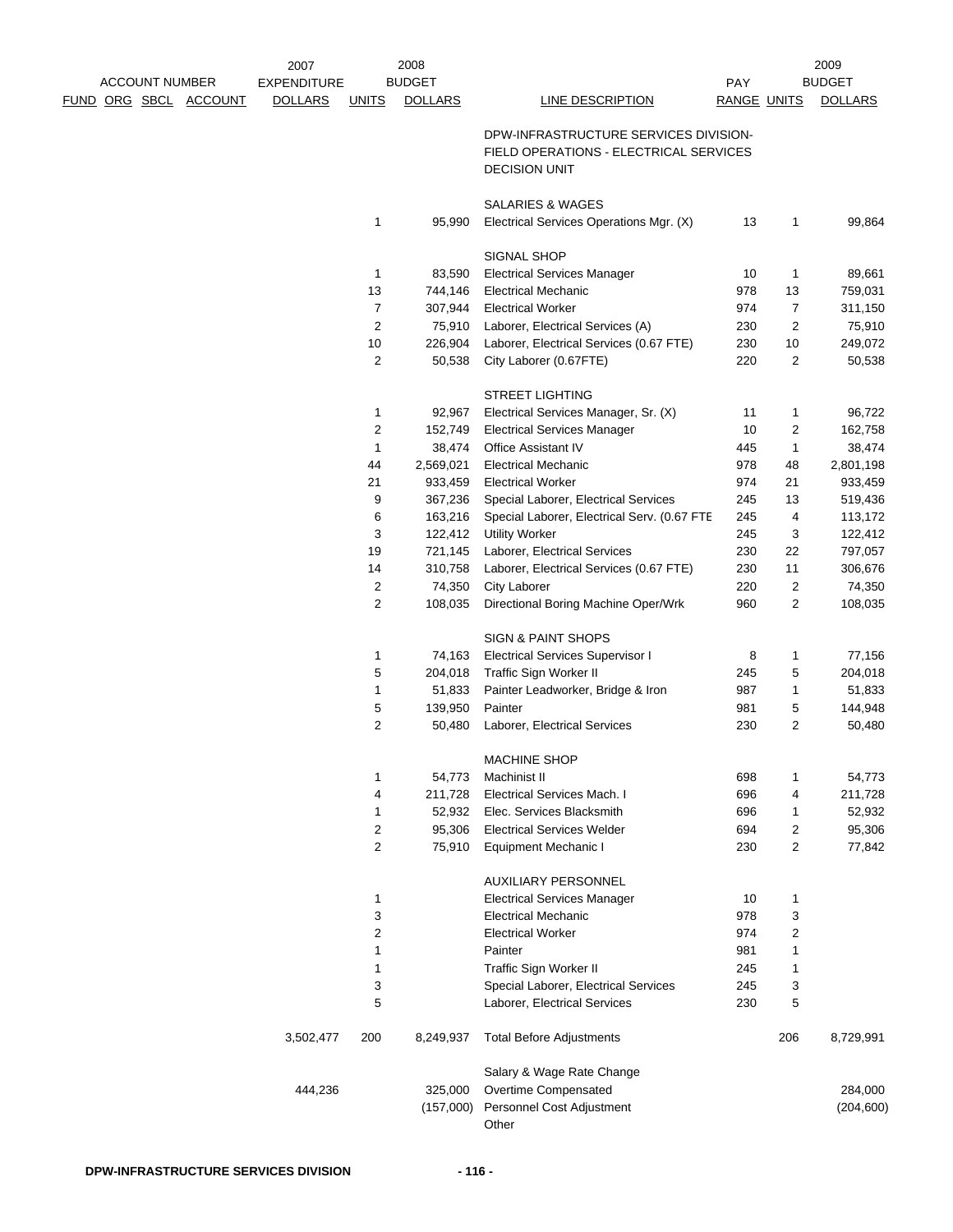|              |                   | <b>ACCOUNT NUMBER</b> |                       | 2007<br><b>EXPENDITURE</b> |                 | 2008<br><b>BUDGET</b>        |                                                                                                | <b>PAY</b>         | 2009<br><b>BUDGET</b>      |
|--------------|-------------------|-----------------------|-----------------------|----------------------------|-----------------|------------------------------|------------------------------------------------------------------------------------------------|--------------------|----------------------------|
|              |                   |                       | FUND ORG SBCL ACCOUNT | <b>DOLLARS</b>             | <b>UNITS</b>    | <b>DOLLARS</b>               | LINE DESCRIPTION                                                                               | <b>RANGE UNITS</b> | <b>DOLLARS</b>             |
|              |                   |                       |                       | 3,946,713                  | 200             | 8,417,937                    | Gross Salaries & Wages Total                                                                   | 206                | 8,809,391                  |
|              |                   |                       |                       |                            |                 | (1, 334, 767)<br>(3,528,491) | Reimbursable Services Deduction<br>Capital Improvements Deduction<br>Grants & Aids Deduction   |                    | (1,485,385)<br>(3,731,045) |
| 001          |                   | 5237 R999             | 006000                | 3,946,713                  | 200             | 3,554,679                    | NET SALARIES & WAGES TOTAL                                                                     | 206                | 3,592,961                  |
|              |                   |                       |                       |                            | 66.34<br>103.10 |                              | <b>O&amp;M FTE'S</b><br>NON-O&M FTE'S                                                          | 71.88<br>104.89    |                            |
|              |                   |                       |                       |                            |                 |                              | (A) One position to be hard red-circled at step 5 of Pay Range 235.                            |                    |                            |
|              |                   |                       |                       |                            |                 |                              | (X) Private Auto Allowance May Be Paid Pursuant to<br>Section 350-183 of the Milwaukee Code.   |                    |                            |
| 001          |                   | 5237 R999             | 006100                | 1,530,961                  |                 | 1,457,419                    | ESTIMATED EMPLOYEE FRINGE BENEFITS<br>(Involves Revenue Offset-No Transfers from this Account) |                    | 1,473,114                  |
|              |                   |                       |                       |                            |                 |                              | <b>OPERATING EXPENDITURES</b>                                                                  |                    |                            |
| 0001         | 5237 R999         |                       | 630100                | 7,492                      |                 | 16,000                       | General Office Expense                                                                         |                    | 16,000                     |
| 0001         |                   | 5237 R999             | 630500                | 13,508                     |                 | 56,000                       | <b>Tools &amp; Machinery Parts</b>                                                             |                    | 56,000                     |
| 0001         | 5237 R999         |                       | 631000                | 814,007                    |                 | 615,000                      | <b>Construction Supplies</b>                                                                   |                    | 746,000                    |
| 0001         | 5237 R999         |                       | 631500                | 11,305                     |                 |                              | Energy                                                                                         |                    |                            |
| 0001         |                   | 5237 R999             | 632000                | 179,408                    |                 | 185,000                      | <b>Other Operating Supplies</b>                                                                |                    | 200,000                    |
| 0001         | 5237 R999<br>5237 | R999                  | 632500                |                            |                 |                              | <b>Facility Rental</b>                                                                         |                    |                            |
| 0001<br>0001 | 5237              | R999                  | 633000<br>633500      | 8,444                      |                 | 10,000                       | <b>Vehicle Rental</b><br>Non-Vehicle Equipment Rental                                          |                    | 12,000                     |
| 0001         | 5237 R999         |                       | 634000                | 12,584                     |                 | 12,000                       | <b>Professional Services</b>                                                                   |                    | 15,000                     |
| 0001         | 5237              | R999                  | 634500                |                            |                 |                              | <b>Information Technology Services</b>                                                         |                    |                            |
| 0001         | 5237 R999         |                       | 635000                | 30,695                     |                 | 50,000                       | <b>Property Services</b>                                                                       |                    | 50,000                     |
| 0001         | 5237 R999         |                       | 635500                | 4,045                      |                 | 16,000                       | <b>Infrastructure Services</b>                                                                 |                    | 10,000                     |
| 0001         | 5237 R999         |                       | 636000                |                            |                 |                              | Vehicle Repair Services                                                                        |                    |                            |
| 0001         | 5237              | R999                  | 636500                | 34,304                     |                 | 80,000                       | <b>Other Operating Services</b>                                                                |                    | 80,000                     |
| 0001         | 5237              | R999                  | 637000                |                            |                 |                              | <b>Loans and Grants</b>                                                                        |                    |                            |
| 0001         |                   | 5237 R999             | 637501                | 3,855,557                  |                 | 4,177,154                    | <b>Reimburse Other Departments</b>                                                             |                    | 4,310,069                  |
| 0001         | 5237 R999         |                       | 006300                | 4,971,349                  |                 | 5,217,154                    | OPERATING EXPENDITURES TOTAL                                                                   |                    | 5,495,069                  |
|              |                   |                       |                       |                            |                 |                              | <b>EQUIPMENT PURCHASES</b>                                                                     |                    |                            |
|              |                   |                       |                       |                            |                 |                              | <b>Additional Equipment</b>                                                                    |                    |                            |
|              |                   |                       |                       |                            |                 |                              | Subtotal - Additional Equipment                                                                |                    |                            |
|              |                   |                       |                       |                            |                 |                              | <b>Replacement Equipment</b>                                                                   |                    |                            |
|              |                   |                       |                       |                            |                 |                              | Computer, Graphics (CADD)                                                                      | 2                  | 2,700                      |
|              |                   |                       |                       |                            |                 |                              | Computer/ CPU & Monitor                                                                        | 8                  | 8,800                      |
|              |                   |                       |                       |                            |                 |                              | Replacement Tools - Misc.                                                                      |                    | 26,500                     |
|              |                   |                       |                       | 25,695                     |                 | 35,000                       | Subtotal - Replacement Equipment                                                               | 10                 | 38,000                     |
| 0001         | 5237 R999         |                       | 006800                | 25,695                     |                 | 35,000                       | EQUIPMENT PURCHASES TOTAL                                                                      | 10                 | 38,000                     |
|              |                   |                       |                       |                            |                 |                              | <b>SPECIAL FUNDS</b>                                                                           |                    |                            |
|              |                   |                       |                       |                            |                 |                              | SPECIAL FUNDS TOTAL                                                                            |                    |                            |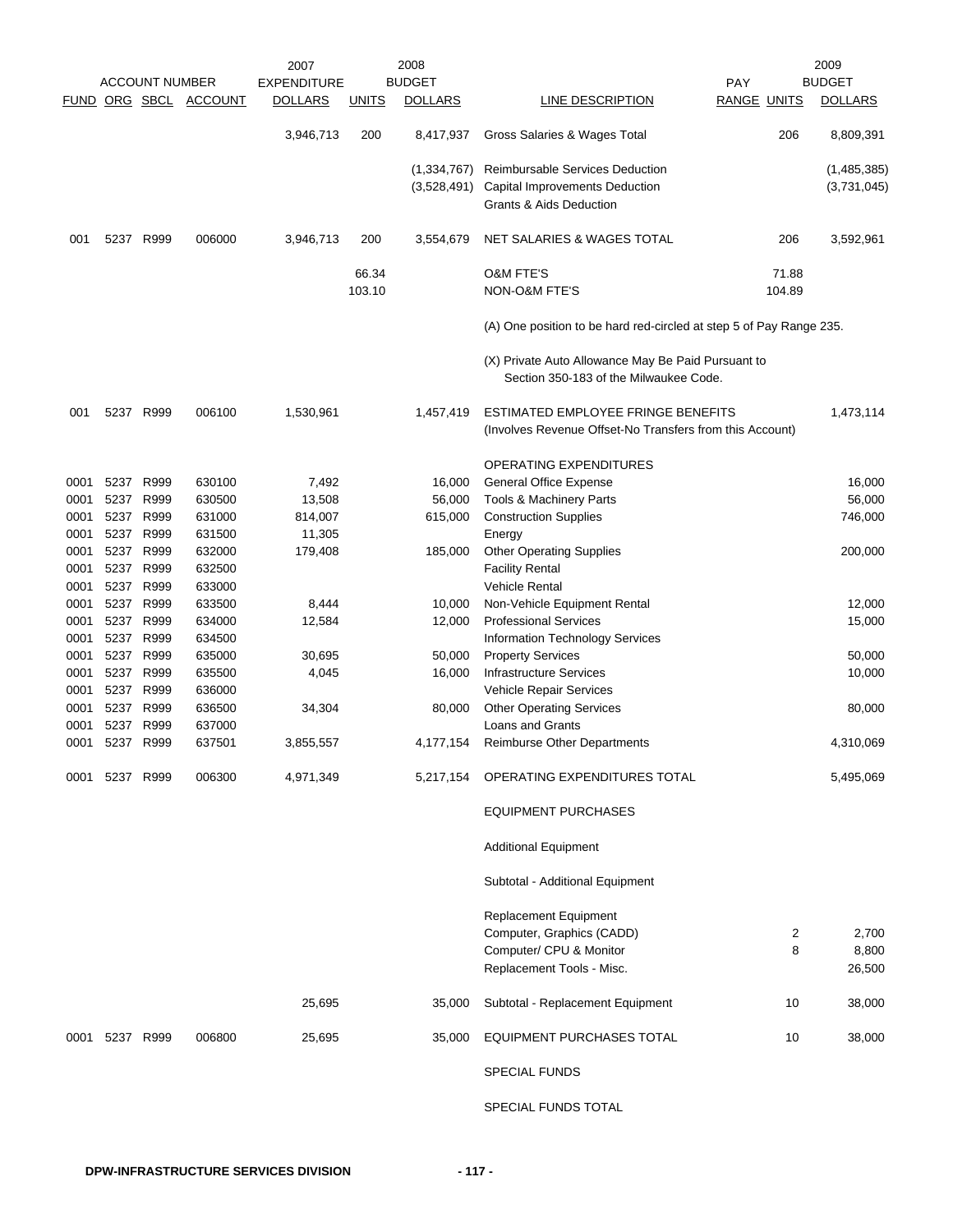|  |                       |         | 2007           |              | 2008           |                                        |             | 2009           |
|--|-----------------------|---------|----------------|--------------|----------------|----------------------------------------|-------------|----------------|
|  | <b>ACCOUNT NUMBER</b> |         | EXPENDITURE    |              | <b>BUDGET</b>  |                                        | <b>PAY</b>  | <b>BUDGET</b>  |
|  | FUND ORG SBCL         | ACCOUNT | <b>DOLLARS</b> | <b>UNITS</b> | <b>DOLLARS</b> | LINE DESCRIPTION                       | RANGE UNITS | <b>DOLLARS</b> |
|  |                       |         |                |              |                |                                        |             |                |
|  |                       |         |                |              |                | DPW-INFRASTRUCTURE SERVICES DIVISION-  |             |                |
|  |                       |         |                |              |                | FIELD OPERATIONS - ELECTRICAL SERVICES |             |                |
|  |                       |         | 10.474.718     |              | 10.264.252     | DECISION UNIT TOTAL                    |             | 10,599,144     |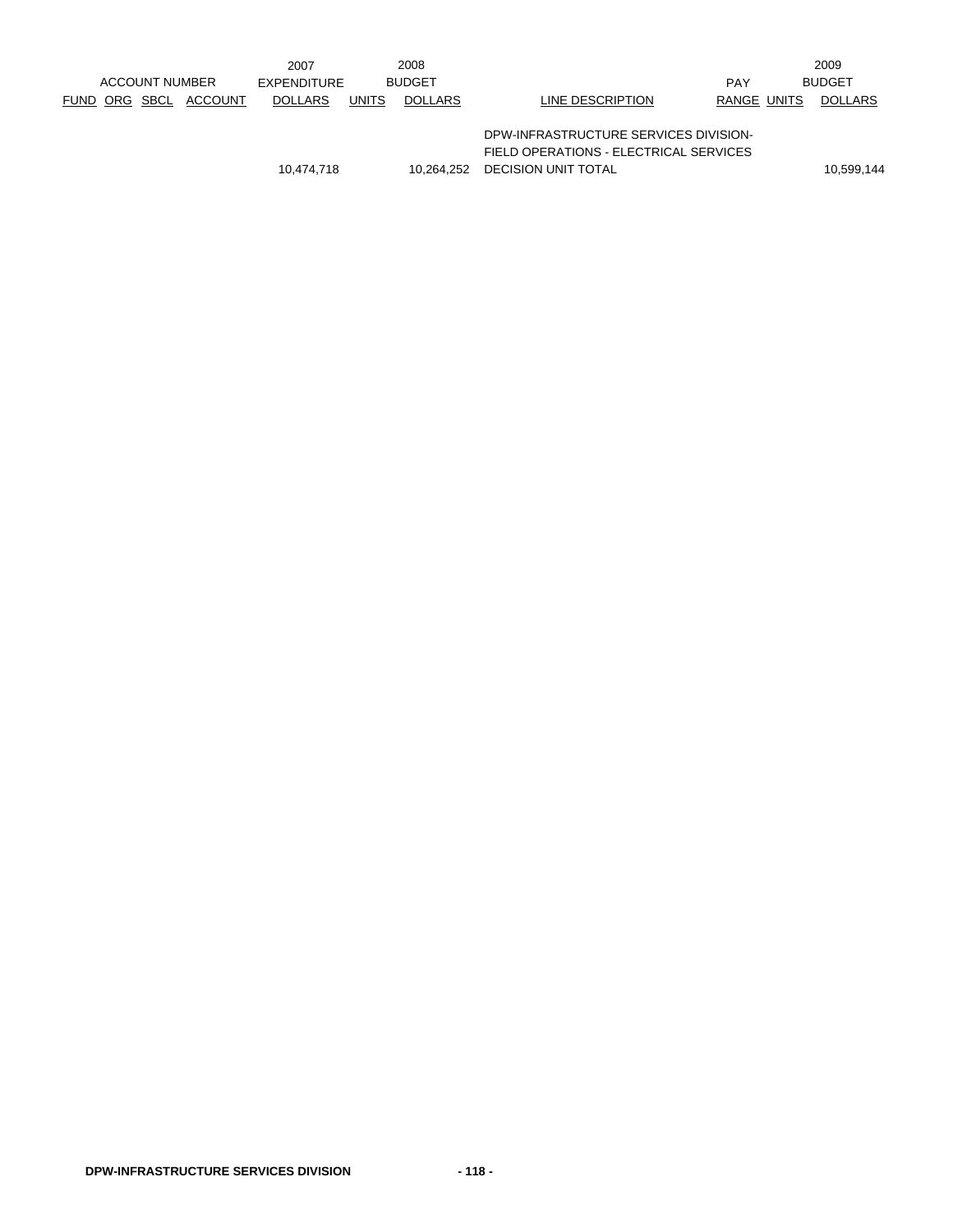|  | <b>ACCOUNT NUMBER</b> | FUND ORG SBCL ACCOUNT | 2007<br><b>EXPENDITURE</b><br><b>DOLLARS</b> | <b>UNITS</b> | 2008<br><b>BUDGET</b><br><b>DOLLARS</b> | LINE DESCRIPTION                                                             | <b>PAY</b><br><b>RANGE UNITS</b> | 2009<br><b>BUDGET</b><br><b>DOLLARS</b> |
|--|-----------------------|-----------------------|----------------------------------------------|--------------|-----------------------------------------|------------------------------------------------------------------------------|----------------------------------|-----------------------------------------|
|  |                       |                       |                                              |              |                                         | DPW-INFRASTRUCTURE SERVICES DIVISION-<br>FIELD OPERATIONS - SUPPORT SERVICES |                                  |                                         |
|  |                       |                       |                                              |              |                                         | <b>DECISION UNIT</b>                                                         |                                  |                                         |
|  |                       |                       |                                              |              |                                         | SALARIES & WAGES                                                             |                                  |                                         |
|  |                       |                       |                                              |              |                                         | Infrastructure Support Services Manager                                      | 9                                |                                         |
|  |                       |                       |                                              |              |                                         | PLANT & EQUIPMENT                                                            |                                  |                                         |
|  |                       |                       |                                              |              |                                         | Plant & Equip. Rpr. Supervisor                                               | $\overline{7}$                   |                                         |
|  |                       |                       |                                              |              |                                         | Asphalt Plant Oper. Eng.                                                     | 960                              |                                         |
|  |                       |                       |                                              |              |                                         | Program Assistant I                                                          | 460                              |                                         |
|  |                       |                       |                                              |              |                                         | Lead Equipment Mechanic                                                      | 260                              |                                         |
|  |                       |                       |                                              |              |                                         | Plant Mechanic III<br><b>Equipment Mechanic IV</b>                           | 252<br>254                       |                                         |
|  |                       |                       |                                              |              |                                         | Equipment Mechanic II                                                        | 245                              |                                         |
|  |                       |                       |                                              |              |                                         | <b>Equipment Mechanic I</b>                                                  | 235                              |                                         |
|  |                       |                       |                                              |              |                                         | Labor Crew Leader I                                                          | 235                              |                                         |
|  |                       |                       |                                              |              |                                         | Spec. Street Repair Laborer                                                  | 225                              |                                         |
|  |                       |                       |                                              |              |                                         | AUXILIARY PERSONNEL                                                          |                                  |                                         |
|  |                       |                       |                                              |              |                                         | Asphalt Plant Oper. Eng.                                                     | 960                              |                                         |
|  |                       |                       |                                              |              |                                         | <b>Office Assistant III</b>                                                  | 425                              |                                         |
|  |                       |                       |                                              |              |                                         | Lead Equipment Mechanic                                                      | 260                              |                                         |
|  |                       |                       |                                              |              |                                         | Plant Mechanic III                                                           | 252                              |                                         |
|  |                       |                       |                                              |              |                                         | <b>Equipment Mechanic II</b>                                                 | 245                              |                                         |
|  |                       |                       |                                              |              |                                         | <b>Asphalt Plant Operator</b><br>Equipment Mechanic I                        | 238<br>235                       |                                         |
|  |                       |                       |                                              |              |                                         |                                                                              |                                  |                                         |
|  |                       |                       |                                              |              |                                         | <b>STORES UNIT</b><br><b>Inventory Services Manager</b>                      | 6                                |                                         |
|  |                       |                       |                                              |              |                                         | Inventory Manager (X)                                                        | 4                                |                                         |
|  |                       |                       |                                              |              |                                         | Inventory Assistant V                                                        | 355                              |                                         |
|  |                       |                       |                                              |              |                                         | Inventory Assistant IV                                                       | 350                              |                                         |
|  |                       |                       |                                              |              |                                         | <b>Inventory Assistant III</b>                                               | 347                              |                                         |
|  |                       |                       |                                              |              |                                         | <b>Inventory Assistant II</b>                                                | 338                              |                                         |
|  |                       |                       |                                              |              |                                         | <b>Office Assistant III</b>                                                  | 425                              |                                         |
|  |                       |                       |                                              |              |                                         | AUXILIARY PERSONNEL                                                          |                                  |                                         |
|  |                       |                       |                                              |              |                                         | <b>Inventory Services Manager</b>                                            | 6                                |                                         |
|  |                       |                       |                                              |              |                                         | <b>Inventory Supervisor</b>                                                  | 3                                |                                         |
|  |                       |                       |                                              |              |                                         | Inventory Assistant V                                                        | 355                              |                                         |
|  |                       |                       |                                              |              |                                         | Inventory Assistant IV                                                       | 350<br>347                       |                                         |
|  |                       |                       |                                              |              |                                         | <b>Inventory Assistant III</b><br><b>Inventory Assistant II</b>              | 338                              |                                         |
|  |                       |                       |                                              |              |                                         |                                                                              |                                  |                                         |
|  |                       |                       |                                              |              |                                         | <b>MACHINE SHOP</b><br>Machinist II                                          | 698                              |                                         |
|  |                       |                       |                                              |              |                                         | Electrical Services Mach. I                                                  | 696                              |                                         |
|  |                       |                       |                                              |              |                                         | Elec. Services Blacksmith                                                    | 696                              |                                         |
|  |                       |                       |                                              |              |                                         | <b>Electrical Services Welder</b>                                            | 694                              |                                         |
|  |                       |                       |                                              |              |                                         | Equipment Mechanic I                                                         | 230                              |                                         |
|  |                       |                       |                                              |              |                                         | <b>SIGN &amp; PAINT SHOPS</b>                                                |                                  |                                         |
|  |                       |                       |                                              |              |                                         | <b>Electrical Services Supervisor</b>                                        | 8                                |                                         |
|  |                       |                       |                                              |              |                                         | Traffic Sign Worker II                                                       | 245                              |                                         |
|  |                       |                       |                                              |              |                                         | Painter Leadworker, Bridge & Iron                                            | 987                              |                                         |
|  |                       |                       |                                              |              |                                         | Painter                                                                      | 981                              |                                         |
|  |                       |                       |                                              |              |                                         | Laborer, Electrical Services                                                 | 230                              |                                         |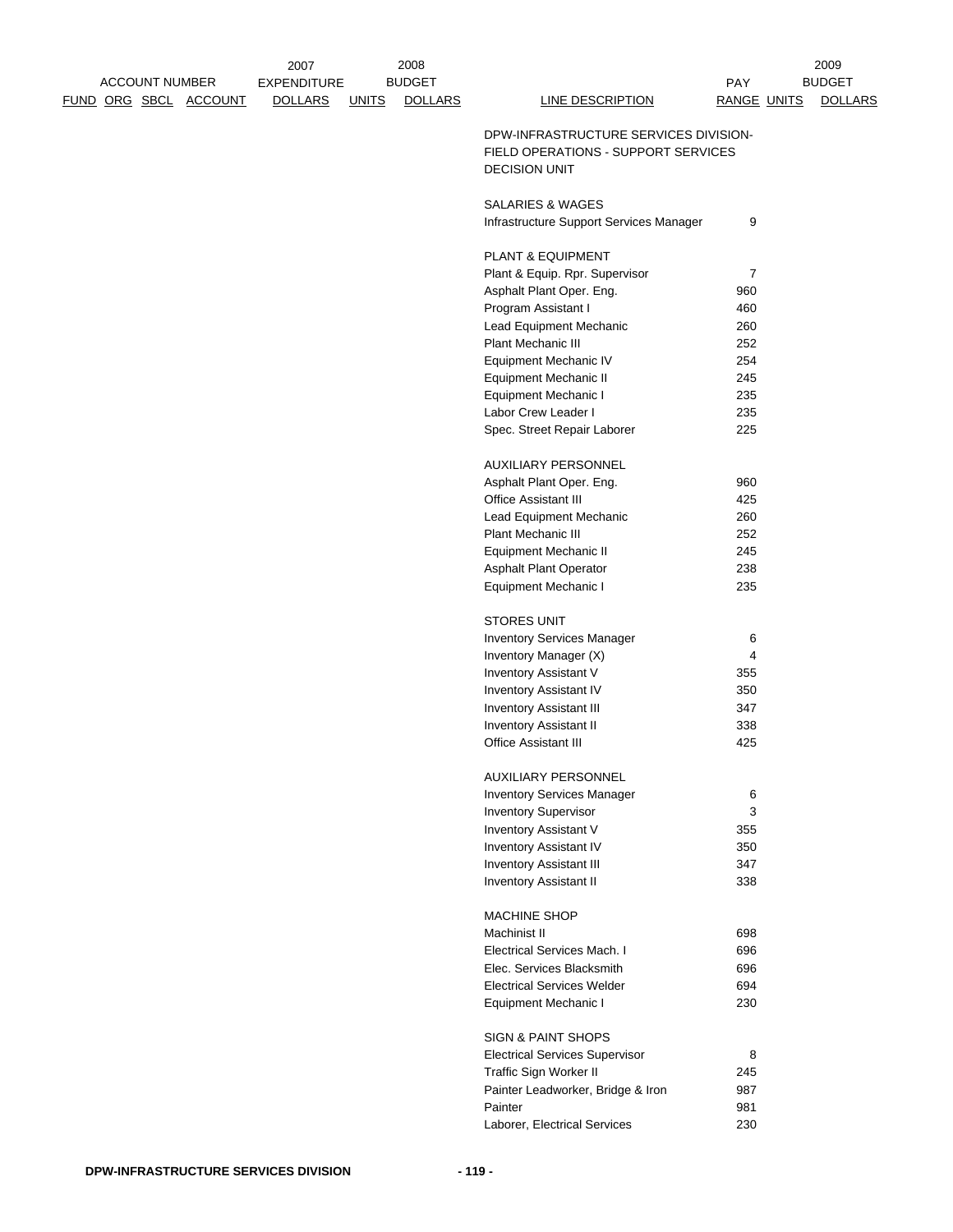|      |      |                       |                       | 2007               |              | 2008           |                                                                                              |                    | 2009           |
|------|------|-----------------------|-----------------------|--------------------|--------------|----------------|----------------------------------------------------------------------------------------------|--------------------|----------------|
|      |      | <b>ACCOUNT NUMBER</b> |                       | <b>EXPENDITURE</b> |              | <b>BUDGET</b>  |                                                                                              | <b>PAY</b>         | <b>BUDGET</b>  |
|      |      |                       | FUND ORG SBCL ACCOUNT | <b>DOLLARS</b>     | <u>UNITS</u> | <b>DOLLARS</b> | LINE DESCRIPTION                                                                             | <b>RANGE UNITS</b> | <b>DOLLARS</b> |
|      |      |                       |                       | 627                |              |                | <b>Total Before Adjustments</b>                                                              |                    |                |
|      |      |                       |                       |                    |              |                | Salary & Wage Rate Change                                                                    |                    |                |
|      |      |                       |                       |                    |              |                | Overtime Compensated                                                                         |                    |                |
|      |      |                       |                       |                    |              |                | Personnel Cost Adjustment                                                                    |                    |                |
|      |      |                       |                       |                    |              |                | Other                                                                                        |                    |                |
|      |      |                       |                       |                    |              |                |                                                                                              |                    |                |
|      |      |                       |                       | 627                |              |                | Gross Salaries & Wages Total                                                                 |                    |                |
|      |      |                       |                       |                    |              |                | Reimbursable Services Deduction                                                              |                    |                |
|      |      |                       |                       |                    |              |                | Capital Improvements Deduction                                                               |                    |                |
|      |      |                       |                       |                    |              |                | <b>Grants &amp; Aids Deduction</b>                                                           |                    |                |
|      |      |                       |                       |                    |              |                |                                                                                              |                    |                |
| 0001 |      | 5238 R999             | 006000                | 627                |              |                | NET SALARIES & WAGES TOTAL                                                                   |                    |                |
|      |      |                       |                       |                    |              |                | <b>O&amp;M FTE'S</b>                                                                         |                    |                |
|      |      |                       |                       |                    |              |                | NON-O&M FTE'S                                                                                |                    |                |
|      |      |                       |                       |                    |              |                |                                                                                              |                    |                |
|      |      |                       |                       |                    |              |                | (X) Private Auto Allowance May Be Paid Pursuant to<br>Section 350-183 of the Milwaukee Code. |                    |                |
|      |      |                       |                       |                    |              |                |                                                                                              |                    |                |
| 0001 |      | 5238 R999             | 006100                |                    |              |                | ESTIMATED EMPLOYEE FRINGE BENEFITS                                                           |                    |                |
|      |      |                       |                       |                    |              |                | (Involves Revenue Offset-No Transfers from this Account)                                     |                    |                |
|      |      |                       |                       |                    |              |                | OPERATING EXPENDITURES                                                                       |                    |                |
| 0001 |      | 5238 R999             | 630100                | 217                |              |                | <b>General Office Expense</b>                                                                |                    |                |
| 0001 | 5238 | R999                  | 630500                |                    |              |                | Tools & Machinery Parts                                                                      |                    |                |
| 0001 | 5238 | R999                  | 631000                | 187                |              |                | <b>Construction Supplies</b>                                                                 |                    |                |
| 0001 | 5238 | R999                  | 631500                |                    |              |                | Energy                                                                                       |                    |                |
| 0001 | 5238 | R999                  | 632000                | 501                |              |                | <b>Other Operating Supplies</b>                                                              |                    |                |
| 0001 | 5238 | R999                  | 632500                |                    |              |                | <b>Facility Rental</b>                                                                       |                    |                |
| 0001 | 5238 | R999                  | 633000                |                    |              |                | <b>Vehicle Rental</b>                                                                        |                    |                |
| 0001 | 5238 | R999                  | 633500                | 393                |              |                | Non-Vehicle Equipment Rental                                                                 |                    |                |
| 0001 | 5238 | R999                  | 634000                |                    |              |                | <b>Professional Services</b>                                                                 |                    |                |
| 0001 | 5238 | R999                  | 634500                |                    |              |                | Information Technology Services                                                              |                    |                |
| 0001 |      | 5238 R999             | 635000                |                    |              |                | <b>Property Services</b>                                                                     |                    |                |
| 0001 | 5238 | R999                  | 635500                |                    |              |                | <b>Infrastructure Services</b>                                                               |                    |                |
| 0001 | 5238 | R999                  | 636000                |                    |              |                | Vehicle Repair Services                                                                      |                    |                |
| 0001 | 5238 | R999                  | 636500                | 115                |              |                | <b>Other Operating Services</b>                                                              |                    |                |
| 0001 |      | 5238 R999             | 637000                |                    |              |                | <b>Loans and Grants</b>                                                                      |                    |                |
| 0001 |      | 5238 R999             | 637501                |                    |              |                | Reimburse Other Departments                                                                  |                    |                |
| 0001 |      | 5238 R999             | 006300                | 1,413              |              |                | OPERATING EXPENDITURES TOTAL                                                                 |                    |                |
|      |      |                       |                       |                    |              |                | <b>EQUIPMENT PURCHASES</b>                                                                   |                    |                |
|      |      |                       |                       |                    |              |                | <b>Additional Equipment</b>                                                                  |                    |                |
|      |      |                       |                       |                    |              |                |                                                                                              |                    |                |
|      |      |                       |                       |                    |              |                | Subtotal - Additional Equipment                                                              |                    |                |
|      |      |                       |                       |                    |              |                | Replacement Equipment                                                                        |                    |                |
|      |      |                       |                       |                    |              |                | Subtotal - Replacement Equipment                                                             |                    |                |
| 0001 |      | 5238 R999             | 006800                |                    |              |                | EQUIPMENT PURCHASES TOTAL                                                                    |                    |                |
|      |      |                       |                       |                    |              |                | <b>SPECIAL FUNDS</b>                                                                         |                    |                |
|      |      |                       |                       |                    |              |                | SPECIAL FUNDS TOTAL                                                                          |                    |                |
|      |      |                       |                       |                    |              |                |                                                                                              |                    |                |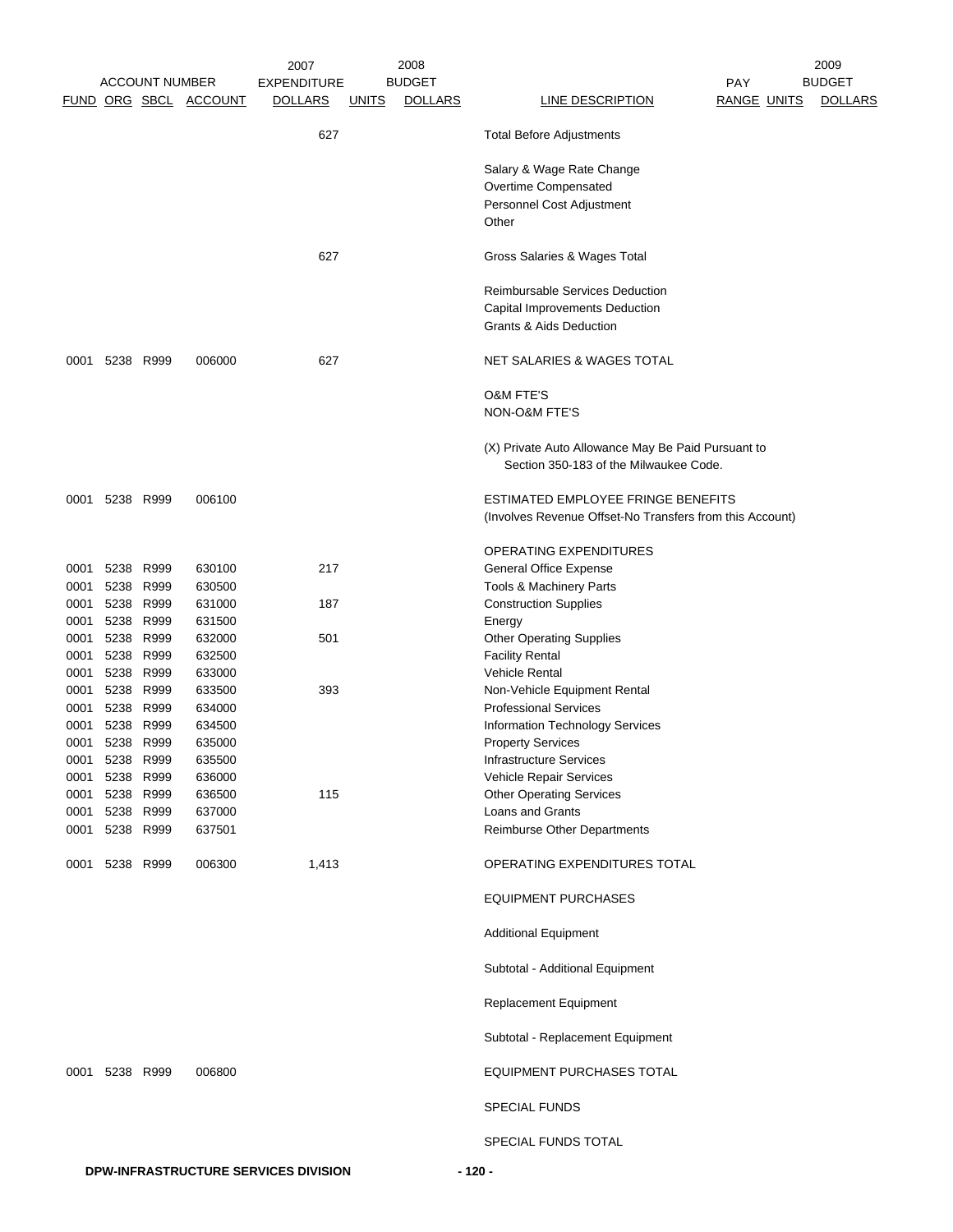|  |                       |                       | 2007           |              | 2008           |                                       |             | 2009           |
|--|-----------------------|-----------------------|----------------|--------------|----------------|---------------------------------------|-------------|----------------|
|  | <b>ACCOUNT NUMBER</b> |                       | EXPENDITURE    |              | <b>BUDGET</b>  |                                       | <b>PAY</b>  | <b>BUDGET</b>  |
|  |                       | FUND ORG SBCL ACCOUNT | <b>DOLLARS</b> | <b>UNITS</b> | <b>DOLLARS</b> | LINE DESCRIPTION                      | RANGE UNITS | <b>DOLLARS</b> |
|  |                       |                       |                |              |                |                                       |             |                |
|  |                       |                       |                |              |                |                                       |             |                |
|  |                       |                       |                |              |                | DPW-INFRASTRUCTURE SERVICES DIVISION- |             |                |

FIELD OPERATIONS - SUPPORT SERVICES

2,040 DECISION UNIT TOTAL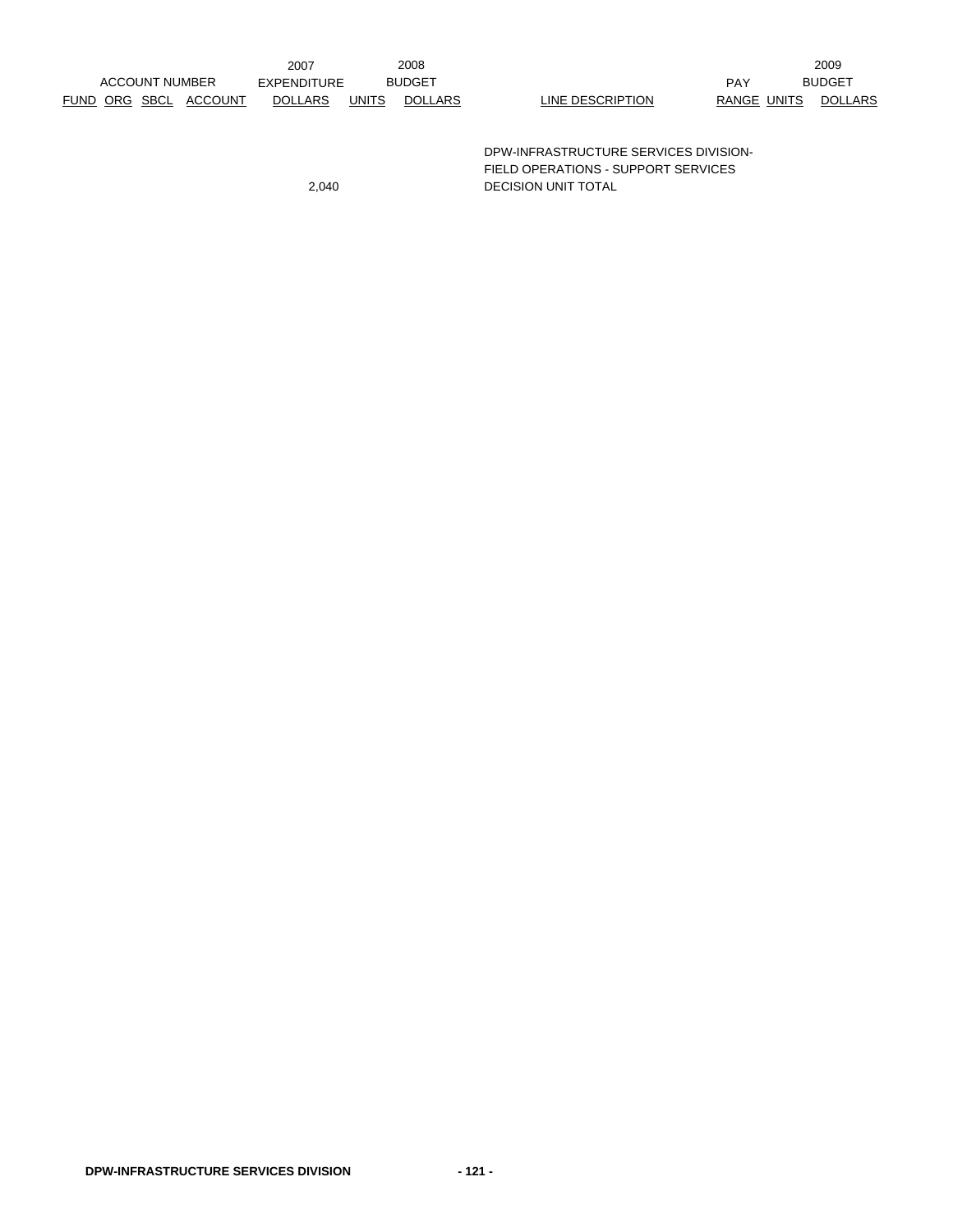|              |                |                       |                  | 2007               |              | 2008           |                                                          |                    |        | 2009           |
|--------------|----------------|-----------------------|------------------|--------------------|--------------|----------------|----------------------------------------------------------|--------------------|--------|----------------|
|              |                | <b>ACCOUNT NUMBER</b> |                  | <b>EXPENDITURE</b> |              | <b>BUDGET</b>  |                                                          | PAY                |        | <b>BUDGET</b>  |
|              | FUND ORG SBCL  |                       | <b>ACCOUNT</b>   | <b>DOLLARS</b>     | <b>UNITS</b> | <b>DOLLARS</b> | LINE DESCRIPTION                                         | <b>RANGE UNITS</b> |        | <b>DOLLARS</b> |
|              |                |                       |                  |                    |              |                |                                                          |                    |        |                |
|              |                |                       |                  |                    |              |                | DPW-OPERATIONS DIVISION                                  |                    |        |                |
|              |                |                       |                  |                    |              |                | <b>BUDGETARY CONTROL UNIT</b>                            |                    |        |                |
|              |                |                       |                  |                    |              |                | (SUMMARY 1BCU=6DU)                                       |                    |        |                |
|              |                |                       |                  |                    |              |                | SALARIES & WAGES                                         |                    |        |                |
|              |                |                       |                  | 5,160,409          |              | 3,422,550      | Overtime Compensated*                                    |                    |        | 3,314,242      |
|              |                |                       |                  | 34,842,276         |              | 34,310,072     | All Other Salaries & Wages                               |                    |        | 33,847,740     |
|              |                |                       |                  |                    |              |                |                                                          |                    |        |                |
| 0001         | 5450           | R999                  | 006000           | 40,002,685         |              | 37,732,622     | NET SALARIES & WAGES TOTAL*                              |                    |        | 37,161,982     |
|              |                |                       |                  |                    | 1,596        |                | TOTAL NUMBER OF POSITIONS AUTHORIZED                     |                    | 1,623  |                |
|              |                |                       |                  |                    | 750.83       |                | <b>O&amp;M FTE'S</b>                                     |                    | 742.08 |                |
|              |                |                       |                  |                    |              |                |                                                          |                    |        |                |
|              |                |                       |                  |                    | 128.44       |                | NON-O&M FTE'S                                            |                    | 131.44 |                |
| 0001         | 5450           | R999                  | 006100           | 16,263,209         |              | 15,470,374     | ESTIMATED EMPLOYEE FRINGE BENEFITS                       |                    |        | 15,236,414     |
|              |                |                       |                  |                    |              |                | (Involves Revenue Offset-No Transfers from this Account) |                    |        |                |
|              |                |                       |                  |                    |              |                | OPERATING EXPENDITURES                                   |                    |        |                |
| 0001         | 5450           | R999                  | 630100           | 74,873             |              | 95,000         | <b>General Office Expense</b>                            |                    |        | 90,000         |
| 0001         | 5450           | R999                  | 630500           | 2,543,889          |              | 2,670,000      | Tools & Machinery Parts                                  |                    |        | 2,602,050      |
| 0001         | 5450           | R999                  | 631000           | 486,936            |              | 427,500        | <b>Construction Supplies</b>                             |                    |        | 432,000        |
|              |                |                       |                  |                    |              |                |                                                          |                    |        |                |
| 0001<br>0001 | 5450<br>5450   | R999<br>R999          | 631500<br>632000 | 6,537,066          |              | 6,091,000      | Energy                                                   |                    |        | 8,118,465      |
|              |                |                       | 632500           | 4,181,682          |              | 2,139,825      | <b>Other Operating Supplies</b>                          |                    |        | 1,794,060      |
| 0001         | 5450<br>5450   | R999<br>R999          | 633000           | 5,877              |              | 20,000         | <b>Facility Rental</b><br><b>Vehicle Rental</b>          |                    |        | 10,000         |
| 0001         |                |                       |                  | 1,335,033          |              | 452,000        |                                                          |                    |        | 680,000        |
| 0001         | 5450           | R999                  | 633500           | 98,923             |              | 98,000         | Non-Vehicle Equipment Rental                             |                    |        | 102,000        |
| 0001         | 5450           | R999                  | 634000           | 275,015            |              | 140,000        | <b>Professional Services</b>                             |                    |        | 105,000        |
| 0001         | 5450           | R999                  | 634500           | 167,038            |              | 125,000        | Information Technology Services                          |                    |        | 135,350        |
| 0001         | 5450           | R999                  | 635000           | 1,752,257          |              | 1,510,000      | <b>Property Services</b>                                 |                    |        | 1,491,804      |
| 0001         | 5450           | R999                  | 635500           | 73,129             |              | 225,000        | <b>Infrastructure Services</b>                           |                    |        | 125,000        |
| 0001         | 5450           | R999                  | 636000           | 765,417            |              | 687,399        | Vehicle Repair Services                                  |                    |        | 613,400        |
| 0001         | 5450           | R999                  | 636500           | 9,442,534          |              | 10,343,260     | <b>Other Operating Services</b>                          |                    |        | 10,640,707     |
| 0001         | 5450           | R999                  | 637000           |                    |              |                | <b>Loans and Grants</b>                                  |                    |        |                |
| 0001         | 5450           | R999                  | 637501           | 740,742            |              | 381,380        | <b>Reimburse Other Departments</b>                       |                    |        | 415,000        |
| 0001         | 5450 R999      |                       | 006300           | 28,480,411         |              | 25,405,364     | OPERATING EXPENDITURES TOTAL*                            |                    |        | 27,354,836     |
|              | 0001 5450 R999 |                       | 006800           | 1,812,136          |              | 1,778,000      | <b>EQUIPMENT PURCHASES TOTAL*</b>                        |                    |        | 1,899,460      |
|              |                |                       |                  | 127,000            |              | 723,735        | SPECIAL FUNDS TOTAL                                      |                    |        | 747,000        |
|              |                |                       |                  |                    |              |                | DPW-OPERATIONS DIVISION                                  |                    |        |                |
|              |                |                       |                  |                    |              |                | <b>BUDGETARY CONTROL UNIT</b>                            |                    |        |                |
|              |                |                       |                  | 86,685,441         |              | 81,110,095     | TOTAL (1BCU=6DU)                                         |                    |        | 82,399,692     |
|              |                |                       |                  |                    |              |                | *Appropriation Control Account                           |                    |        |                |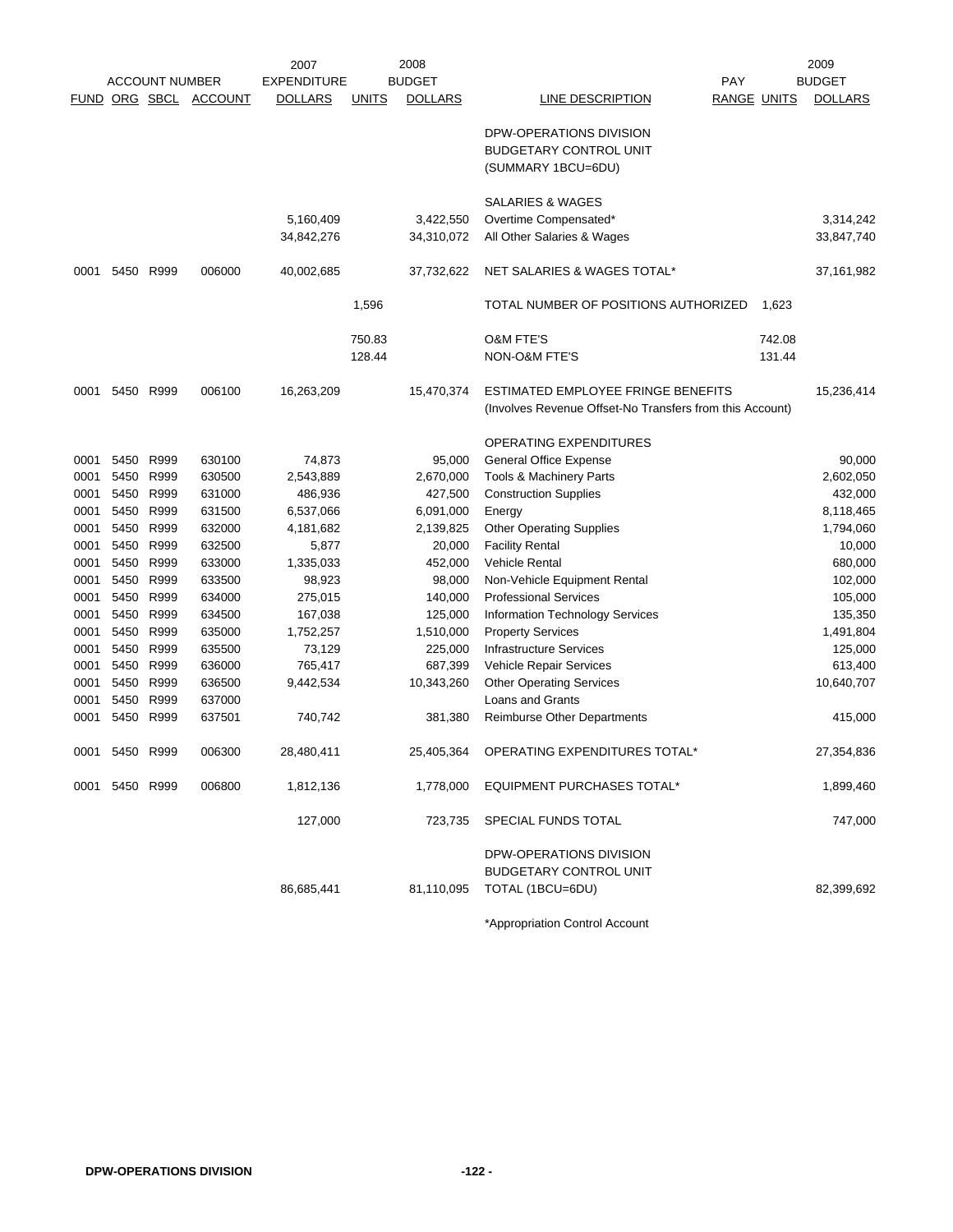|              |                |                       |                       | 2007               |                | 2008           |                                                                                                                                           |                    |                | 2009           |
|--------------|----------------|-----------------------|-----------------------|--------------------|----------------|----------------|-------------------------------------------------------------------------------------------------------------------------------------------|--------------------|----------------|----------------|
|              |                | <b>ACCOUNT NUMBER</b> |                       | <b>EXPENDITURE</b> |                | <b>BUDGET</b>  |                                                                                                                                           | <b>PAY</b>         |                | <b>BUDGET</b>  |
|              |                |                       | FUND ORG SBCL ACCOUNT | <b>DOLLARS</b>     | <b>UNITS</b>   | <b>DOLLARS</b> | <b>LINE DESCRIPTION</b>                                                                                                                   | <b>RANGE UNITS</b> |                | <b>DOLLARS</b> |
|              |                |                       |                       |                    |                |                | DPW-OPERATIONS DIVISION<br>ADMINISTRATION SECTION                                                                                         |                    |                |                |
|              |                |                       |                       |                    |                |                | SALARIES & WAGES                                                                                                                          |                    |                |                |
|              |                |                       |                       |                    | 1              | 143,882        | Operations Division Director (X)(Y)                                                                                                       | 18                 | $\mathbf{1}$   | 143,882        |
|              |                |                       |                       |                    | $\mathbf{1}$   | 77,378         | Administrative Services Manager (X)                                                                                                       | 11                 | $\mathbf{1}$   | 80,500         |
|              |                |                       |                       |                    |                |                | <b>GENERAL OFFICE</b>                                                                                                                     |                    |                |                |
|              |                |                       |                       |                    | 2              | 88,300         | Program Assistant II                                                                                                                      | 530                | 2              | 88,300         |
|              |                |                       |                       |                    | 1              | 41,715         | Program Assistant I                                                                                                                       | 460                | $\mathbf{1}$   | 41,715         |
|              |                |                       |                       |                    | $\overline{c}$ | 75,695         | Accounting Assistant II                                                                                                                   | 445                | 2              | 76,947         |
|              |                |                       |                       | 373,581            | 7              | 426,970        | <b>Total Before Adjustments</b>                                                                                                           |                    | $\overline{7}$ | 431,344        |
|              |                |                       |                       |                    |                |                | Salary & Wage Rate Change                                                                                                                 |                    |                |                |
|              |                |                       |                       | 5,659              |                | 10,000         | Overtime Compensated                                                                                                                      |                    |                | 10,000         |
|              |                |                       |                       |                    |                | (7,500)        | Personnel Cost Adjustment<br>Other                                                                                                        |                    |                | (7,500)        |
|              |                |                       |                       | 379,240            | 7              | 429,470        | Gross Salaries & Wages Total                                                                                                              |                    | 7              | 433,844        |
|              |                |                       |                       |                    |                |                | Reimbursable Services Deduction<br>Capital Improvements Deduction<br>Grants & Aids Deduction                                              |                    |                |                |
|              | 0001 5451 R999 |                       | 006000                | 379,240            | 7              | 429,470        | NET SALARIES & WAGES TOTAL                                                                                                                |                    | 7              | 433,844        |
|              |                |                       |                       |                    | 7.00           |                | O&M FTE'S<br>NON-O&M FTE'S                                                                                                                |                    | 7.00           |                |
|              |                |                       |                       |                    |                |                | (X) Private Auto Allowance May Be Paid Pursuant to<br>Section 350-183 of the Milwaukee Code.                                              |                    |                |                |
|              |                |                       |                       |                    |                |                | (Y) Required to file a statement of economic interests in accordance with<br>the Milwaukee Code of Ordinances Chapter 303-Code of Ethics. |                    |                |                |
| 0001         |                | 5451 R999             | 006100                | 168,272            |                | 176,083        | ESTIMATED EMPLOYEE FRINGE BENEFITS<br>(Involves Revenue Offset-No Transfers from this Account)                                            |                    |                | 177,876        |
|              |                |                       |                       |                    |                |                | OPERATING EXPENDITURES                                                                                                                    |                    |                |                |
| 0001         |                | 5451 R999             | 630100                | 586                |                | 10,000         | General Office Expense                                                                                                                    |                    |                | 10,000         |
| 0001         | 5451           | R999                  | 630500                |                    |                |                | Tools & Machinery Parts                                                                                                                   |                    |                |                |
| 0001         | 5451           | R999                  | 631000                |                    |                |                | <b>Construction Supplies</b>                                                                                                              |                    |                |                |
| 0001         | 5451           | R999                  | 631500                |                    |                |                | Energy                                                                                                                                    |                    |                |                |
| 0001         | 5451           | R999                  | 632000                |                    |                |                | <b>Other Operating Supplies</b>                                                                                                           |                    |                |                |
| 0001         | 5451           | R999                  | 632500                |                    |                |                | <b>Facility Rental</b>                                                                                                                    |                    |                |                |
| 0001<br>0001 | 5451<br>5451   | R999<br>R999          | 633000<br>633500      |                    |                |                | <b>Vehicle Rental</b><br>Non-Vehicle Equipment Rental                                                                                     |                    |                |                |
| 0001         | 5451           | R999                  | 634000                |                    |                | 35,000         | <b>Professional Services</b>                                                                                                              |                    |                |                |
| 0001         | 5451           | R999                  | 634500                | 1,353              |                | 10,000         | Information Technology Services                                                                                                           |                    |                | 9,350          |
| 0001         |                | 5451 R999             | 635000                |                    |                |                | <b>Property Services</b>                                                                                                                  |                    |                |                |
| 0001         | 5451           | R999                  | 635500                |                    |                |                | <b>Infrastructure Services</b>                                                                                                            |                    |                |                |
| 0001         | 5451           | R999                  | 636000                |                    |                |                | Vehicle Repair Services                                                                                                                   |                    |                |                |
| 0001         |                | 5451 R999             | 636500                | 7,643              |                | 10,000         | <b>Other Operating Services</b>                                                                                                           |                    |                | 10,000         |
| 0001<br>0001 | 5451<br>5451   | R999<br>R999          | 637000<br>637501      | 49,071             |                |                | Loans and Grants<br>Reimburse Other Departments                                                                                           |                    |                | 35,000         |
|              |                |                       |                       |                    |                |                |                                                                                                                                           |                    |                |                |
| 0001         |                | 5451 R999             | 006300                | 58,653             |                | 65,000         | OPERATING EXPENDITURES TOTAL                                                                                                              |                    |                | 64,350         |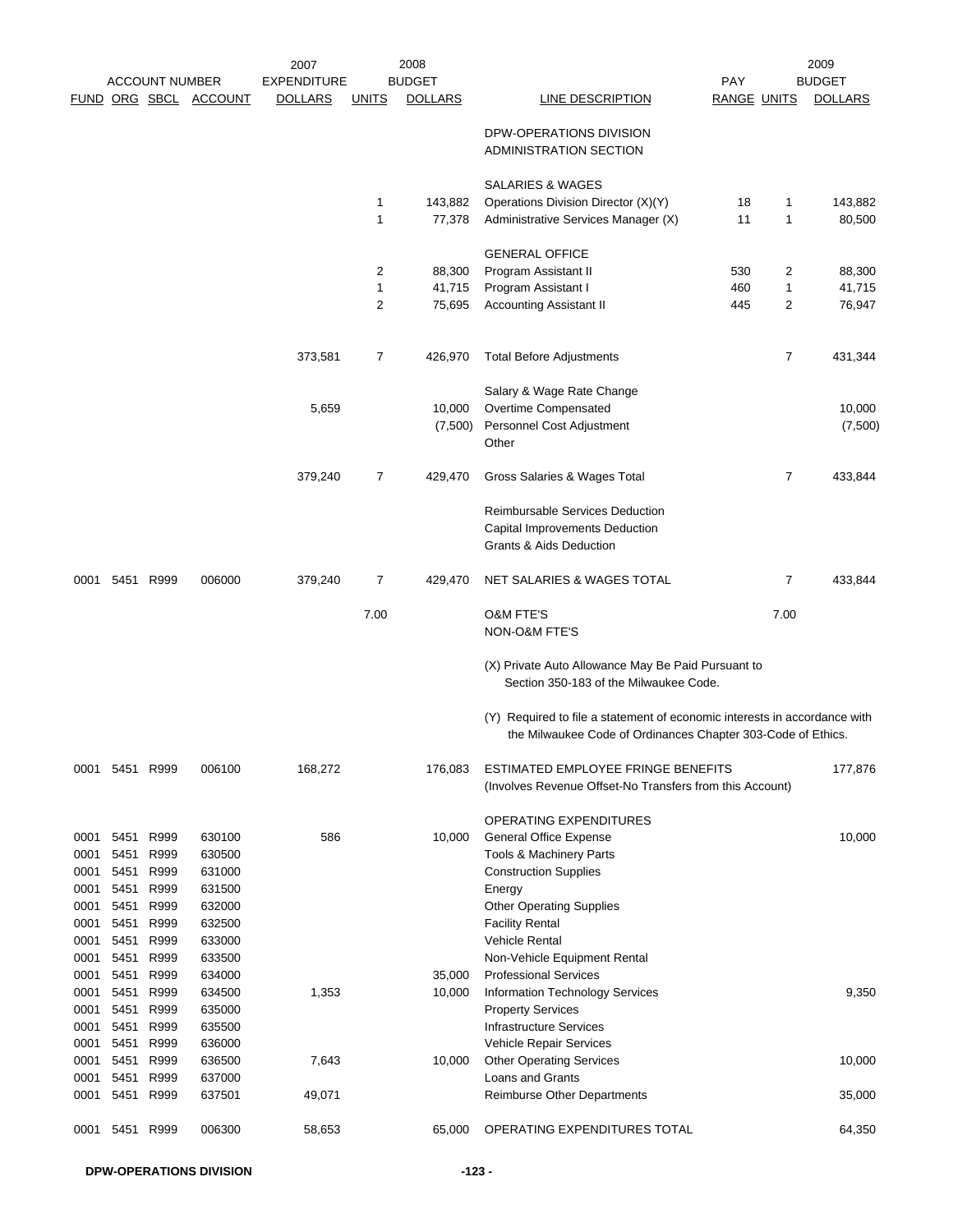|      |      | <b>ACCOUNT NUMBER</b> | FUND ORG SBCL ACCOUNT | 2007<br><b>EXPENDITURE</b><br><b>DOLLARS</b> | <u>UNITS</u> | 2008<br><b>BUDGET</b><br><b>DOLLARS</b> | <b>LINE DESCRIPTION</b>                                 | PAY<br>RANGE UNITS | 2009<br><b>BUDGET</b><br><b>DOLLARS</b> |
|------|------|-----------------------|-----------------------|----------------------------------------------|--------------|-----------------------------------------|---------------------------------------------------------|--------------------|-----------------------------------------|
|      |      |                       |                       |                                              |              |                                         | <b>EQUIPMENT PURCHASES</b>                              |                    |                                         |
|      |      |                       |                       |                                              |              |                                         | <b>Additional Equipment</b>                             |                    |                                         |
|      |      |                       |                       |                                              |              |                                         | Subtotal - Additional Equipment                         |                    |                                         |
|      |      |                       |                       |                                              |              |                                         | Replacement Equipment                                   |                    |                                         |
|      |      |                       |                       |                                              |              |                                         | Subtotal - Replacement Equipment                        |                    |                                         |
| 0001 | 5451 | R999                  | 006800                |                                              |              |                                         | <b>EQUIPMENT PURCHASES TOTAL</b>                        |                    |                                         |
|      |      |                       |                       |                                              |              |                                         | <b>SPECIAL FUNDS</b>                                    |                    |                                         |
|      |      |                       |                       |                                              |              |                                         | <b>SPECIAL FUNDS TOTAL</b>                              |                    |                                         |
|      |      |                       |                       | 606,165                                      |              | 670,553                                 | DPW-OPERATIONS DIVISION<br>ADMINISTRATION SECTION TOTAL |                    | 676,070                                 |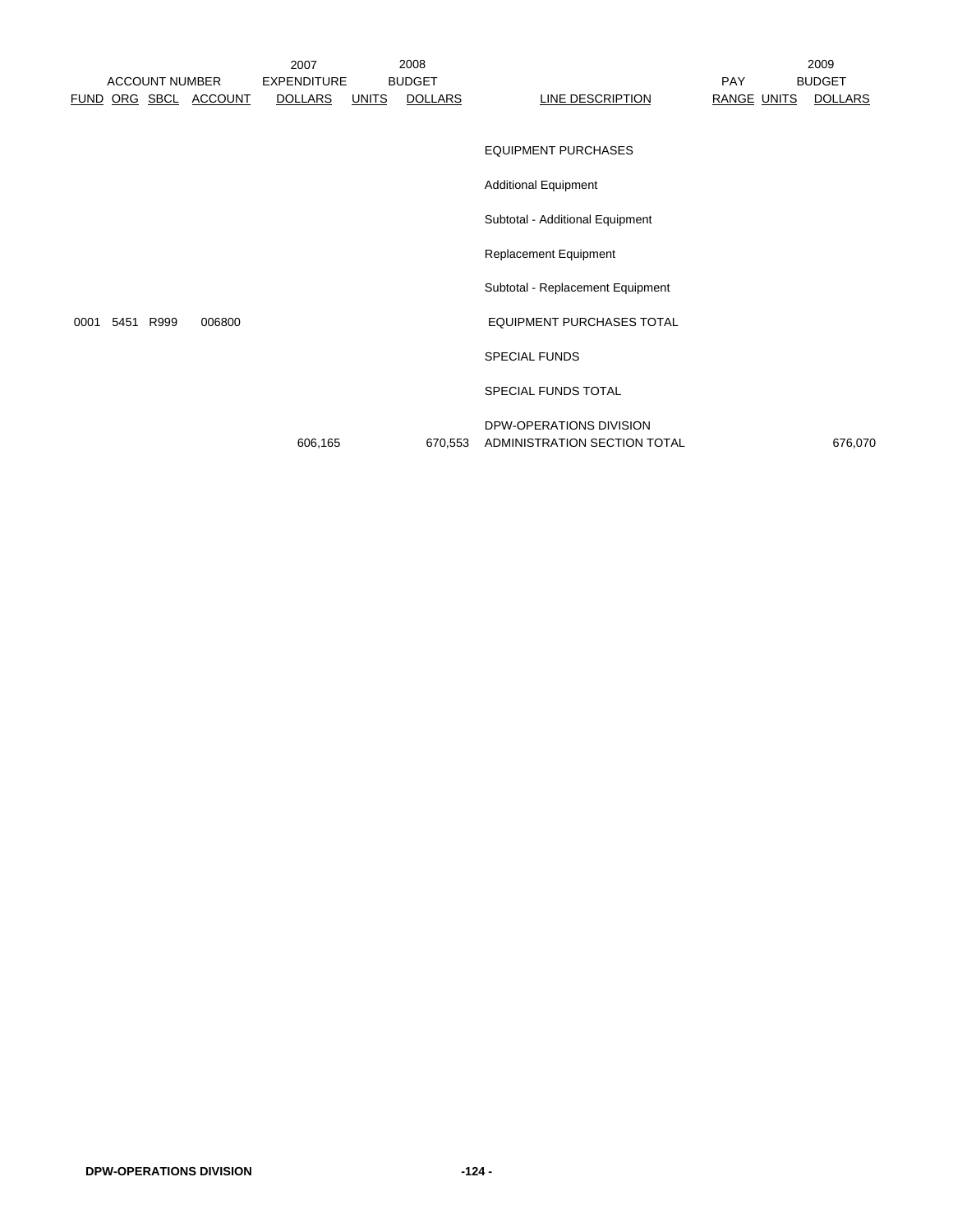|      |                            | 2007               |                | 2008           |                                            |                    |     | 2009           |
|------|----------------------------|--------------------|----------------|----------------|--------------------------------------------|--------------------|-----|----------------|
|      | <b>ACCOUNT NUMBER</b>      | <b>EXPENDITURE</b> |                | <b>BUDGET</b>  |                                            | <b>PAY</b>         |     | <b>BUDGET</b>  |
| FUND | ORG SBCL<br><b>ACCOUNT</b> | <b>DOLLARS</b>     | <b>UNITS</b>   | <b>DOLLARS</b> | <b>LINE DESCRIPTION</b>                    | <b>RANGE UNITS</b> |     | <b>DOLLARS</b> |
|      |                            |                    |                |                | DPW-OPERATIONS DIVISION                    |                    |     |                |
|      |                            |                    |                |                | FLEET SERVICES SECTION                     |                    |     |                |
|      |                            |                    |                |                |                                            |                    |     |                |
|      |                            |                    |                |                | SALARIES & WAGES                           |                    |     |                |
|      |                            |                    | 1              | 101,451        | Fleet Operations Manager (X) (Y)           | 13                 | 1   | 92,036         |
|      |                            |                    | $\mathbf{1}$   | 80,419         | Quality Assurance Coordinator(X)           | 8                  | 1   | 83,669         |
|      |                            |                    | 1              | 80,419         | Equip. Acquisition & Disposal Coord. (Y)() | 8                  | 1   | 83,669         |
|      |                            |                    | 1              | 44,257         | Program Assistant II                       | 530                | 1   | 44,257         |
|      |                            |                    | 3              | 221,069        | Fleet Repair Supervisor III                | $\overline{7}$     | 3   | 228,452        |
|      |                            |                    | 3              | 202,754        | Fleet Repair Supervisor II                 | 5                  | 3   | 207,368        |
|      |                            |                    | 1              | 63,366         | Network Analyst Associate                  | 598                | 1   | 63,366         |
|      |                            |                    | $\mathbf{1}$   | 56,011         | <b>Automotive Machinist</b>                | 285                | 1   | 56,011         |
|      |                            |                    | 1              | 45,777         | Automotive Mechanic Lead Worker            | 265                | 1   | 45,777         |
|      |                            |                    | 3              | 144,278        | <b>Field Service Mechanic</b>              | 270                | 4   | 187,984        |
|      |                            |                    | $\overline{7}$ | 317,288        | Auto Maintenance Mechanic                  | 260                | 6   | 281,088        |
|      |                            |                    |                |                | Vehicle Repair Estimator                   | 260                |     |                |
|      |                            |                    | $\mathbf{1}$   | 41,472         | <b>Fleet Equipment Inspector</b>           | 260                | 1   | 44,336         |
|      |                            |                    | 33             | 1,483,912      | Vehicle Serv. Technician-Heavy             | 260                | 33  | 1,483,912      |
|      |                            |                    | 18             | 803,460        | Vehicle Service Technician                 | 254                | 19  | 851,335        |
|      |                            |                    | $\mathbf{1}$   | 45,173         | Automotive Electrician                     | 260                | 1   | 45,173         |
|      |                            |                    | 6              | 236,239        | Heavy Equipment Lubricator                 | 238                | 5   | 196,866        |
|      |                            |                    | 1              | 39,373         | Special Fleet Services Laborer             | 238                | 1   | 39,373         |
|      |                            |                    | 8              | 298,094        | Garage Attendant                           | 220                | 7   | 260,919        |
|      |                            |                    | $\overline{c}$ | 71,487         | Office Assistant II (A)                    | 410                | 2   | 71,487         |
|      |                            |                    | $\mathbf 1$    | 40,197         | Fleet Equipment Service Writer             | 254                | 1   | 41,234         |
|      |                            |                    | 3              | 142,837        | Auto Body Repair/Painting Tech.            | 268                | 3   | 142,837        |
|      |                            |                    | 1              | 47,349         | Fluid Power Systems Technician             | 262                | 1   | 47,349         |
|      |                            |                    |                |                |                                            |                    |     |                |
|      |                            |                    |                |                | <b>FLEET STORE ROOMS</b>                   |                    |     |                |
|      |                            |                    | 1              | 67,566         | <b>Equipment Inventory Manager</b>         | 6                  | 1   | 70,295         |
|      |                            |                    | $\mathbf{1}$   | 42,940         | <b>Inventory Assistant V</b>               | 360                | 1   | 42,940         |
|      |                            |                    | 8              | 315,528        | <b>Equipment Parts Assistant</b>           | 345                | 8   | 315,528        |
|      |                            |                    | $\mathbf{1}$   | 40,539         | Lead Equipment Parts Assistant             | 350                | 1   | 40,539         |
|      |                            |                    | 1              | 35,296         | Office Assistant III                       | 425                | 1   | 35,296         |
|      |                            |                    |                |                |                                            |                    |     |                |
|      |                            |                    |                |                | <b>TIRE SHOP</b>                           |                    |     |                |
|      |                            |                    | 3              | 116,763        | Tire Repair Worker I                       | 235                | 3   | 116,763        |
|      |                            |                    | $\sqrt{2}$     | 81,608         | Tire Repair Worker II                      | 245                | 2   | 81,608         |
|      |                            |                    | $\mathbf{1}$   | 47,346         | <b>Tire Repair Worker III</b>              | 270                | 1   | 47,346         |
|      |                            |                    |                |                |                                            |                    |     |                |
|      |                            |                    |                |                | <b>AUXILIARY POSITIONS</b>                 |                    |     |                |
|      |                            |                    | 1              |                | Auto, Maintenance Mechanic                 | 260                | 1   |                |
|      |                            |                    | 5              |                | Vehicle Service Technician                 | 254                | 5   |                |
|      |                            |                    | $\sqrt{2}$     |                | Automotive Mechanic Lead Worker            | 265                | 2   |                |
|      |                            |                    | 4              |                | <b>Field Service Mechanic</b>              | 270                | 4   |                |
|      |                            |                    | 5              |                | Vehicle Service Technician - Heavy         | 260                | 5   |                |
|      |                            |                    | 1              |                | Fleet Repair Supervisor I                  | 3                  | 1   |                |
|      |                            |                    | 3              |                | Fleet Repair Supervisor II                 | 5                  | 3   |                |
|      |                            |                    | 1              |                | Fleet Repair Supervisor III                | $\overline{7}$     | 1   |                |
|      |                            |                    | $\mathbf{1}$   |                | Special Fleet Services Laborer             | 238                | 1   |                |
|      |                            |                    | $\mathbf{1}$   |                | Tire Repair Worker I                       | 235                | 1   |                |
|      |                            |                    | 24             |                | <b>Total Auxiliary</b>                     |                    | 24  |                |
|      |                            | 4,514,314          | 140            | 5,354,268      | <b>Total Before Adjustments</b>            |                    | 139 | 5,348,813      |
|      |                            |                    |                |                |                                            |                    |     |                |
|      |                            |                    |                |                | Salary & Wage Rate Change                  |                    |     | 269,500        |
|      |                            | 522,174            |                | 337,000        | Overtime Compensated                       |                    |     |                |
|      |                            |                    |                | (130,000)      | Personnel Cost Adjustment                  |                    |     | (130,000)      |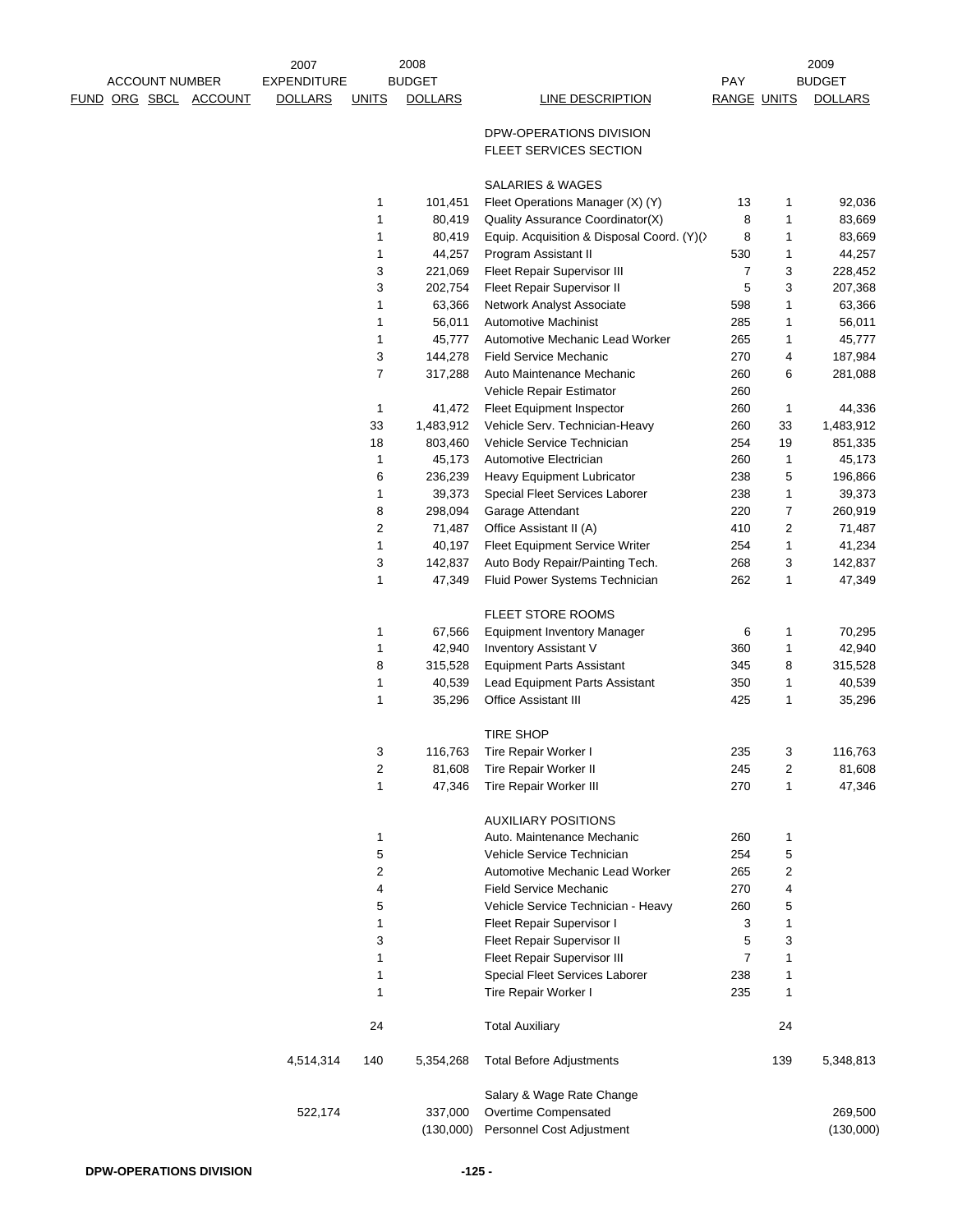|      |                |                       |         | 2007               |                 | 2008           |                                                                                                                                             |                    | 2009           |
|------|----------------|-----------------------|---------|--------------------|-----------------|----------------|---------------------------------------------------------------------------------------------------------------------------------------------|--------------------|----------------|
|      |                | <b>ACCOUNT NUMBER</b> |         | <b>EXPENDITURE</b> |                 | <b>BUDGET</b>  |                                                                                                                                             | <b>PAY</b>         | <b>BUDGET</b>  |
|      |                | FUND ORG SBCL         | ACCOUNT | <b>DOLLARS</b>     | <u>UNITS</u>    | <b>DOLLARS</b> | LINE DESCRIPTION                                                                                                                            | <b>RANGE UNITS</b> | <b>DOLLARS</b> |
|      |                |                       |         |                    |                 | 35,000         | Other                                                                                                                                       |                    | 35,000         |
|      |                |                       |         | 5,036,488          | 140             | 5,596,268      | Gross Salaries & Wages Total                                                                                                                | 139                | 5,523,313      |
|      |                |                       |         |                    |                 | (780,000)      | Reimbursable Services Deduction<br>Capital Improvements Deduction<br><b>Grants &amp; Aids Deduction</b>                                     |                    | (780,000)      |
| 0001 |                | 5452 R999             | 006000  | 5,036,488          | 140             | 4,816,268      | <b>NET SALARIES &amp; WAGES TOTAL</b>                                                                                                       | 139                | 4,743,313      |
|      |                |                       |         |                    | 102.00<br>14.00 |                | <b>O&amp;M FTE'S</b><br><b>NON-O&amp;M FTE'S</b>                                                                                            | 101.00<br>14.00    |                |
|      |                |                       |         |                    |                 |                | (A) One position to be hard red-circled at Step 4 of Pay Range 445.                                                                         |                    |                |
|      |                |                       |         |                    |                 |                | (X) Private Auto Allowance May Be Paid Pursuant to<br>Section 350-183 of the Milwaukee Code.                                                |                    |                |
|      |                |                       |         |                    |                 |                | (Y) Required to file a statement of economic interests in accordance<br>with the Milwaukee code of Ordinances Chapter 303 - Code of Ethics. |                    |                |
| 0001 |                | 5452 R999             | 006100  | 2,089,511          |                 | 1,974,669      | ESTIMATED EMPLOYEE FRINGE BENEFITS<br>(Involves Revenue Offset-No Transfers from this Account)                                              |                    | 1,944,759      |
|      |                |                       |         |                    |                 |                | OPERATING EXPENDITURES                                                                                                                      |                    |                |
| 0001 |                | 5452 R999             | 630100  | 21,356             |                 | 30,000         | General Office Expense                                                                                                                      |                    | 25,000         |
| 0001 |                | 5452 R999             | 630500  | 2,438,417          |                 | 2,450,000      | Tools & Machinery Parts                                                                                                                     |                    | 2,487,050      |
| 0001 |                | 5452 R999             | 631000  | 45,414             |                 | 45,000         | <b>Construction Supplies</b>                                                                                                                |                    | 45,000         |
| 0001 |                | 5452 R999             | 631500  | 256,745            |                 | 150,000        | Energy                                                                                                                                      |                    | 200,000        |
| 0001 |                | 5452 R999             | 632000  | 77,450             |                 | 80,000         | <b>Other Operating Supplies</b>                                                                                                             |                    | 80,000         |
| 0001 |                | 5452 R999             | 632500  |                    |                 |                | <b>Facility Rental</b>                                                                                                                      |                    |                |
| 0001 |                | 5452 R999             | 633000  |                    |                 |                | <b>Vehicle Rental</b>                                                                                                                       |                    |                |
| 0001 |                | 5452 R999             | 633500  | 46,200             |                 | 45,000         | Non-Vehicle Equipment Rental                                                                                                                |                    | 45,000         |
| 0001 |                | 5452 R999             | 634000  | 10,876             |                 | 20,000         | <b>Professional Services</b>                                                                                                                |                    | 20,000         |
| 0001 |                | 5452 R999             | 634500  | 58,132             |                 | 45,000         | Information Technology Services                                                                                                             |                    | 45,000         |
| 0001 |                | 5452 R999             | 635000  | 77,008             |                 | 90,000         |                                                                                                                                             |                    | 90,000         |
| 0001 |                | 5452 R999             | 635500  | 146                |                 |                | <b>Property Services</b><br><b>Infrastructure Services</b>                                                                                  |                    |                |
|      | 0001 5452 R999 |                       | 636000  | 765,417            |                 | 687,399        | Vehicle Repair Services                                                                                                                     |                    | 613,400        |
| 0001 |                | 5452 R999             | 636500  | 6,546              |                 | 25,000         | <b>Other Operating Services</b>                                                                                                             |                    | 15,000         |
| 0001 |                | 5452 R999             | 637000  |                    |                 |                | Loans and Grants                                                                                                                            |                    |                |
| 0001 | 5452 R999      |                       | 637501  | 821                |                 | 14,000         | <b>Reimburse Other Departments</b>                                                                                                          |                    | 5,000          |
| 0001 |                | 5452 R999             | 006300  | 3,804,528          |                 | 3,681,399      | OPERATING EXPENDITURES TOTAL                                                                                                                |                    | 3,670,450      |
|      |                |                       |         |                    |                 |                | <b>EQUIPMENT PURCHASES</b>                                                                                                                  |                    |                |
|      |                |                       |         |                    |                 |                | <b>Additional Equipment</b>                                                                                                                 |                    |                |
|      |                |                       |         |                    |                 |                | Subtotal - Additional Equipment                                                                                                             |                    |                |
|      |                |                       |         |                    |                 |                | <b>Replacement Equipment</b>                                                                                                                |                    |                |
|      |                |                       |         |                    |                 |                | Cars, Compact                                                                                                                               |                    | 6<br>84,000    |
|      |                |                       |         |                    |                 |                | Cars, Station Wagon                                                                                                                         |                    | 19,000<br>1    |
|      |                |                       |         |                    | 1               | 40,000         | Chipper, Brush                                                                                                                              |                    | 43,000<br>1    |
|      |                |                       |         |                    | 1               | 2,000          | Compactor, Vibratory                                                                                                                        |                    | 1<br>2,000     |
|      |                |                       |         |                    | 2               | 28,000         | Compressor, Trailer Mounted                                                                                                                 |                    |                |
|      |                |                       |         |                    | 1               | 14,000         | <b>Concrete Saw</b>                                                                                                                         |                    |                |
|      |                |                       |         |                    | 1               | 15,000         | Roller, Vibratory                                                                                                                           |                    | 1<br>16,000    |
|      |                |                       |         |                    | 1               | 29,000         | <b>Sealant Melter</b>                                                                                                                       |                    |                |
|      |                |                       |         |                    |                 |                |                                                                                                                                             |                    |                |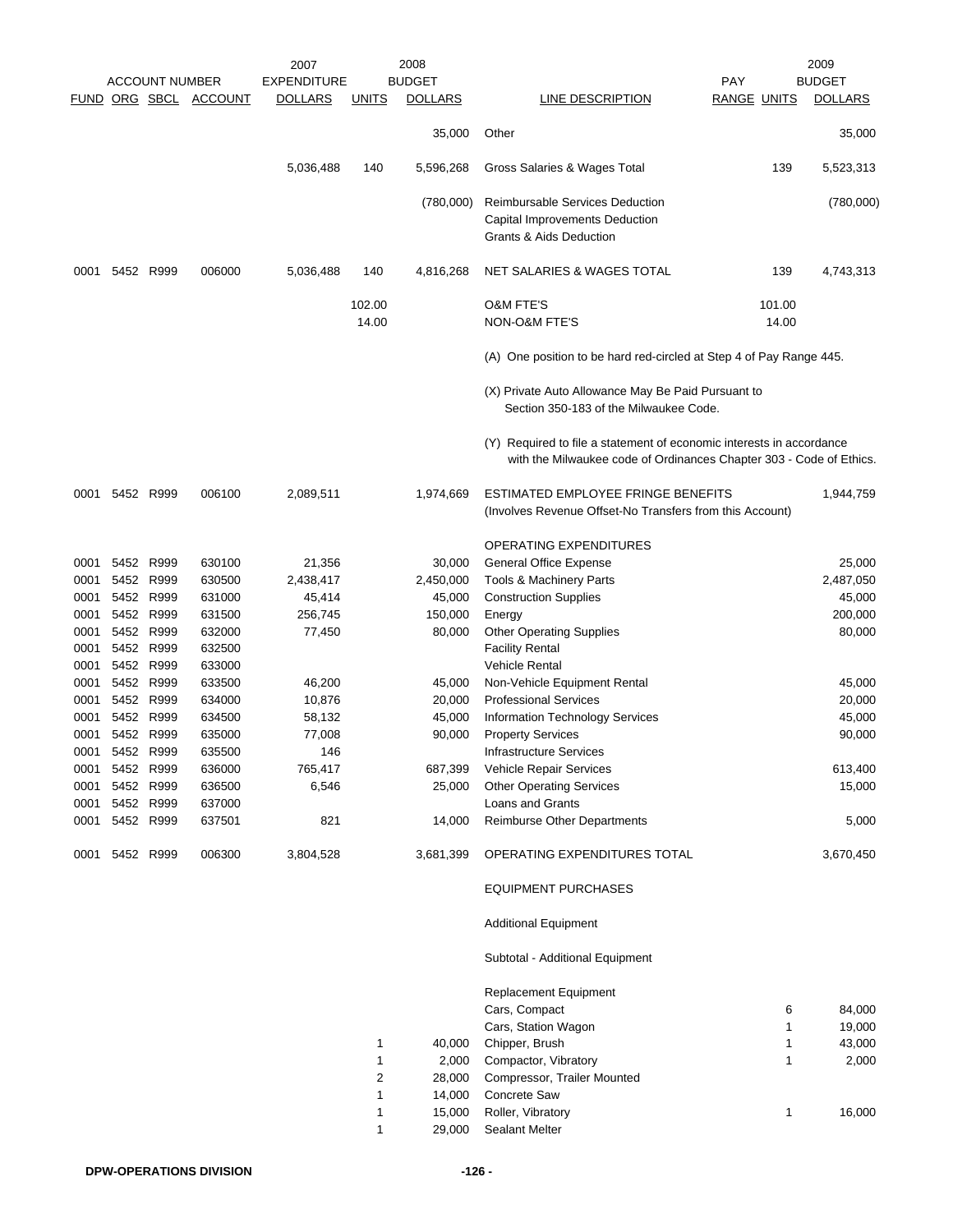|             |                       |                  | 2007               |              | 2008           |                                           |             |                | 2009           |
|-------------|-----------------------|------------------|--------------------|--------------|----------------|-------------------------------------------|-------------|----------------|----------------|
|             | <b>ACCOUNT NUMBER</b> |                  | <b>EXPENDITURE</b> |              | <b>BUDGET</b>  |                                           | PAY         |                | <b>BUDGET</b>  |
| <b>FUND</b> |                       | ORG SBCL ACCOUNT | <b>DOLLARS</b>     | <b>UNITS</b> | <b>DOLLARS</b> | LINE DESCRIPTION                          | RANGE UNITS |                | <b>DOLLARS</b> |
|             |                       |                  |                    |              |                |                                           |             |                |                |
|             |                       |                  |                    | 3            | 93,000         | Endloader, skid steer w/trailer           |             | $\overline{2}$ | 55,000         |
|             |                       |                  |                    | 1            | 16,000         | <b>Tar Kettle</b>                         |             |                |                |
|             |                       |                  |                    | 3            | 117,000        | Truck, Dump, 2 yd                         |             |                |                |
|             |                       |                  |                    |              |                | Truck, Pickup, 4400 lb 4x2                |             | 3              | 60,000         |
|             |                       |                  |                    |              |                | Truck, Pickup, 8600 lb. 4x2               |             | 4              | 96,000         |
|             |                       |                  |                    |              |                | Truck, Pickup, 8600 lb. w/ Utility Body   |             |                |                |
|             |                       |                  |                    |              |                | Truck, Pickup, 9200lb w/plow              |             | $\overline{2}$ | 76,000         |
|             |                       |                  |                    |              |                | Truck, Pickup, 11,000 lb. w/ Utility Body |             | 1              | 46,000         |
|             |                       |                  |                    | 1            | 42,000         | Truck, Platform, 11,000 lb                |             |                |                |
|             |                       |                  |                    | 2            | 48,000         | Truck, Van, Cargo, 5600 lb                |             | $\overline{2}$ | 48,000         |
|             |                       |                  |                    | 2            | 50,000         | Truck, Van, Cargo, 9500 lb                |             | 2              | 52,000         |
|             |                       |                  |                    | 30           | 45,000         | <b>Computer Hardware</b>                  |             | 30             | 45,000         |
|             |                       |                  |                    | 1            | 6,000          | Engine Diagnostic Analyzer                |             | 1              | 6,000          |
|             |                       |                  |                    | 1            | 5,000          | Scanner                                   |             | 1              | 5,000          |
|             |                       |                  | 426,967            | 51           | 550,000        | Subtotal - Replacement Equipment          |             | 58             | 653,000        |
| 0001        | 5452 R999             | 006800           | 426,967            | 51           | 550,000        | <b>EQUIPMENT PURCHASES TOTAL</b>          |             | 58             | 653,000        |
|             |                       |                  |                    |              |                | <b>SPECIAL FUNDS</b>                      |             |                |                |
|             |                       |                  |                    |              |                | <b>SPECIAL FUNDS TOTAL</b>                |             |                |                |
|             |                       |                  |                    |              |                | <b>DPW-OPERATIONS DIVISION</b>            |             |                |                |
|             |                       |                  | 11,357,494         |              | 11,022,336     | FLEET SERVICES SECTION TOTAL              |             |                | 11,011,522     |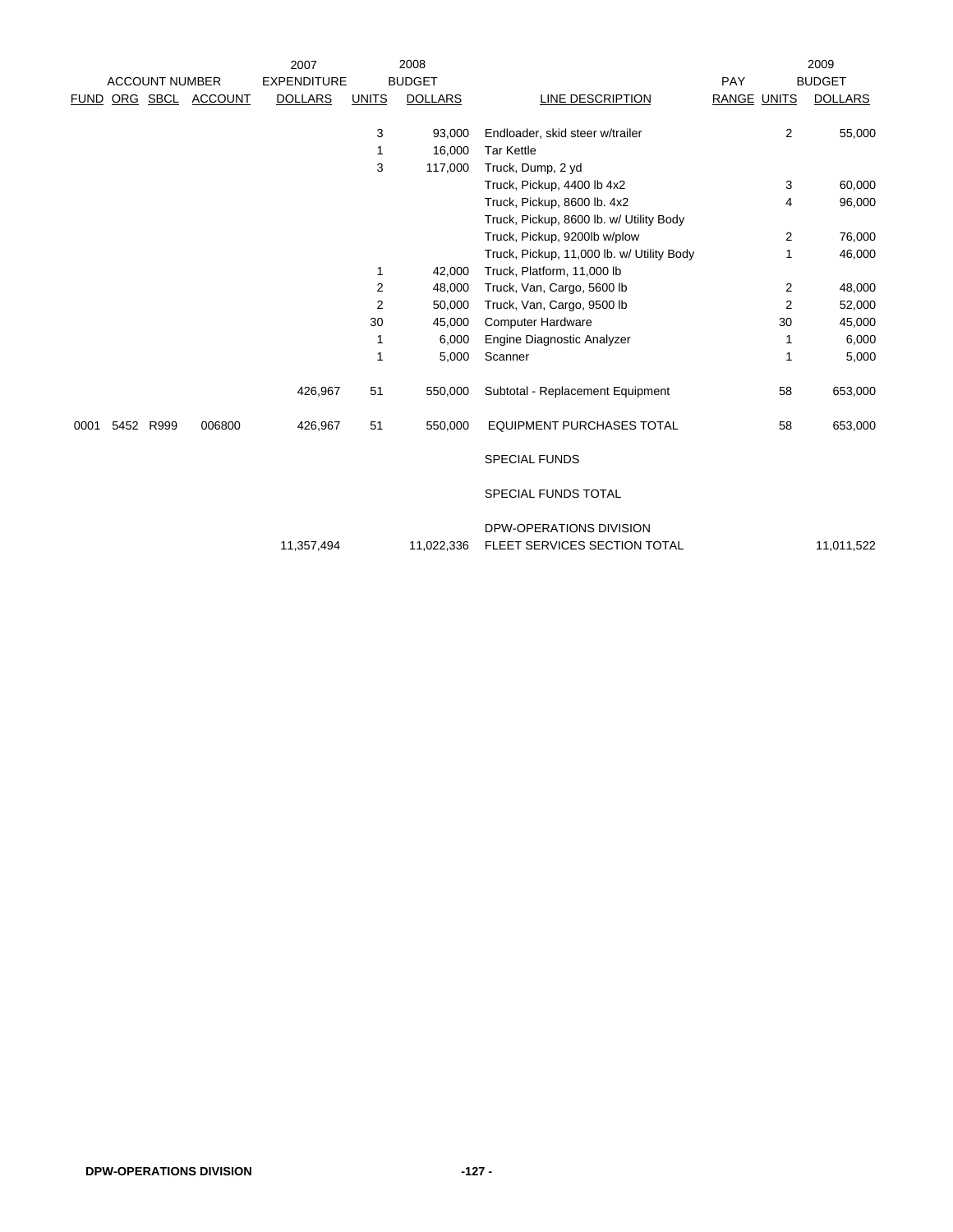|             |                |                       | 2007               |                                  | 2008              |                                                                                  |                    |         | 2009              |
|-------------|----------------|-----------------------|--------------------|----------------------------------|-------------------|----------------------------------------------------------------------------------|--------------------|---------|-------------------|
|             |                | <b>ACCOUNT NUMBER</b> | <b>EXPENDITURE</b> |                                  | <b>BUDGET</b>     |                                                                                  | <b>PAY</b>         |         | <b>BUDGET</b>     |
| <b>FUND</b> |                | ORG SBCL ACCOUNT      | <b>DOLLARS</b>     | <b>UNITS</b>                     | <b>DOLLARS</b>    | LINE DESCRIPTION                                                                 | <b>RANGE UNITS</b> |         | <b>DOLLARS</b>    |
|             |                |                       |                    |                                  |                   | DPW-OPERATIONS DIVISION<br>FLEET OPERATIONS/DISPATCH SECTION                     |                    |         |                   |
|             |                |                       |                    |                                  |                   |                                                                                  |                    |         |                   |
|             |                |                       |                    |                                  |                   | SALARIES & WAGES                                                                 |                    |         |                   |
|             |                |                       |                    | 1                                | 85,751            | Operations & Dispatch Manager(X)                                                 | 9                  | 1       | 89,216            |
|             |                |                       |                    | $\mathbf{1}$<br>$\boldsymbol{2}$ | 70,808<br>124,644 | Equip. Operations & Training Manager<br><b>Equipment Operations Supervisor I</b> | 6<br>4             | 1<br>2  | 73,669<br>129,681 |
|             |                |                       |                    | $\overline{2}$                   | 103,556           | <b>Driver Training Instructor</b>                                                | 270                | 2       | 103,556           |
|             |                |                       |                    | 3                                | 121,375           | <b>Communication Assistant IV</b>                                                | 455                | 3       | 121,375           |
|             |                |                       |                    | $\overline{2}$                   | 77,190            | <b>Communication Assistant III</b>                                               | 445                | 2       | 77,190            |
|             |                |                       |                    | 3                                | 120,098           | Garage Custodian                                                                 | 240                | 3       | 120,098           |
|             |                |                       |                    | 3                                | 164,481           | Crane Operator                                                                   | 962                | 3       | 164,481           |
|             |                |                       |                    | 14                               | 587,616           | Tractor, Bulldozer, Endloader or Grad Oper.                                      | 960                | 14      | 621,207           |
|             |                |                       |                    | 6                                | 365,790           | Tractor Operator (Under 40HP)                                                    | 956                | 6       | 365,790           |
|             |                |                       |                    | 6                                | 328,973           | <b>Grad All Operator</b>                                                         | 962                | 6       | 328,973           |
|             |                |                       |                    | 70                               | 3,202,160         | <b>Operations Driver/Worker</b>                                                  | 750                | 68      | 3,111,460         |
|             |                |                       |                    |                                  |                   | <b>AUXILIARY POSITIONS</b>                                                       |                    |         |                   |
|             |                |                       |                    | 1                                |                   | <b>Equipment Operations Supervisor II</b>                                        | 6                  | 1       |                   |
|             |                |                       |                    | $\mathbf{1}$                     |                   | <b>Equipment Operations Supervisor I</b>                                         | 4                  | 1       |                   |
|             |                |                       |                    | 10                               |                   | Tractor, Bulldozer, Endloader, or Grad Oper.                                     | 960<br>270         | 10      |                   |
|             |                |                       |                    | 4<br>25                          |                   | <b>Driver Training Instructor</b><br>City Laborer (Regular)                      | 220                | 4<br>25 |                   |
|             |                |                       |                    | 3                                |                   | Garage Custodian                                                                 | 240                | 3       |                   |
|             |                |                       |                    | 3                                |                   | Crane Operator                                                                   | 962                | 3       |                   |
|             |                |                       |                    | 3                                |                   | <b>Grad All Operator</b>                                                         | 962                | 3       |                   |
|             |                |                       |                    | 10                               |                   | Tractor Operator (Under 40 HP)                                                   | 956                | 10      |                   |
|             |                |                       |                    | 46                               |                   | Truck Driver (Winter Relief)                                                     | 943                | 46      |                   |
|             |                |                       |                    | 9                                |                   | Equipment Operator (Winter Relief)                                               | 944                | 9       |                   |
|             |                |                       |                    | 3                                |                   | Equipment Operator Supv. (Winter Relief)                                         | 945                | 3       |                   |
|             |                |                       |                    | 3                                |                   | Clerk Dispatcher II                                                              | 455                |         |                   |
|             |                |                       |                    |                                  |                   | <b>Communications Assistant IV</b>                                               | 455                | 1       |                   |
|             |                |                       |                    |                                  |                   | <b>Communications Assistant III</b>                                              | 445                | 2       |                   |
|             |                |                       |                    | 200                              |                   | <b>Snow Driver</b>                                                               | 955                | 200     |                   |
|             |                |                       |                    | 40                               |                   | Snow Operator Light                                                              | 957                | 40      |                   |
|             |                |                       |                    | 30                               |                   | Snow Operator Heavy                                                              | 961                | 30      |                   |
|             |                |                       |                    | 50                               |                   | <b>Operations Driver/Worker</b>                                                  | 750                | 50      |                   |
|             |                |                       |                    | 441                              | 101,295           | <b>Total Auxiliary</b>                                                           |                    | 441     | 101,295           |
|             |                |                       | 5,015,879          | 554                              | 5,453,737         | <b>Total Before Adjustments</b>                                                  |                    | 552     | 5,407,991         |
|             |                |                       |                    |                                  |                   | Salary & Wage Rate Change                                                        |                    |         |                   |
|             |                |                       | 1,630,609          |                                  | 986,285           | Overtime Compensated                                                             |                    |         | 986,285           |
|             |                |                       |                    |                                  | (234, 550)        | <b>Personnel Cost Adjustment</b>                                                 |                    |         | (234, 550)        |
|             |                |                       |                    |                                  | 35,000            | Other                                                                            |                    |         | 35,000            |
|             |                |                       | 6,646,488          | 554                              | 6,240,472         | Gross Salaries & Wages Total                                                     |                    | 552     | 6,194,726         |
|             |                |                       |                    |                                  | (37, 812)         | Reimbursable Services Deduction<br>Capital Improvements Deduction                |                    |         | (37, 812)         |
|             |                |                       |                    |                                  | (48,030)          | Grants & Aids Deduction                                                          |                    |         | (48,030)          |
|             | 0001 5453 R999 | 006000                | 6,646,488          | 554                              | 6,154,630         | NET SALARIES & WAGES TOTAL                                                       |                    | 552     | 6,108,884         |
|             |                |                       |                    | 111.05                           |                   | <b>O&amp;M FTE'S</b>                                                             |                    | 109.05  |                   |
|             |                |                       |                    | 1.75                             |                   | <b>NON-O&amp;M FTE'S</b>                                                         |                    | 1.75    |                   |
|             |                |                       |                    |                                  |                   |                                                                                  |                    |         |                   |
| 0001        | 5453 R999      | 006100                | 2,597,344          |                                  | 2,523,398         | ESTIMATED EMPLOYEE FRINGE BENEFITS                                               |                    |         | 2,504,644         |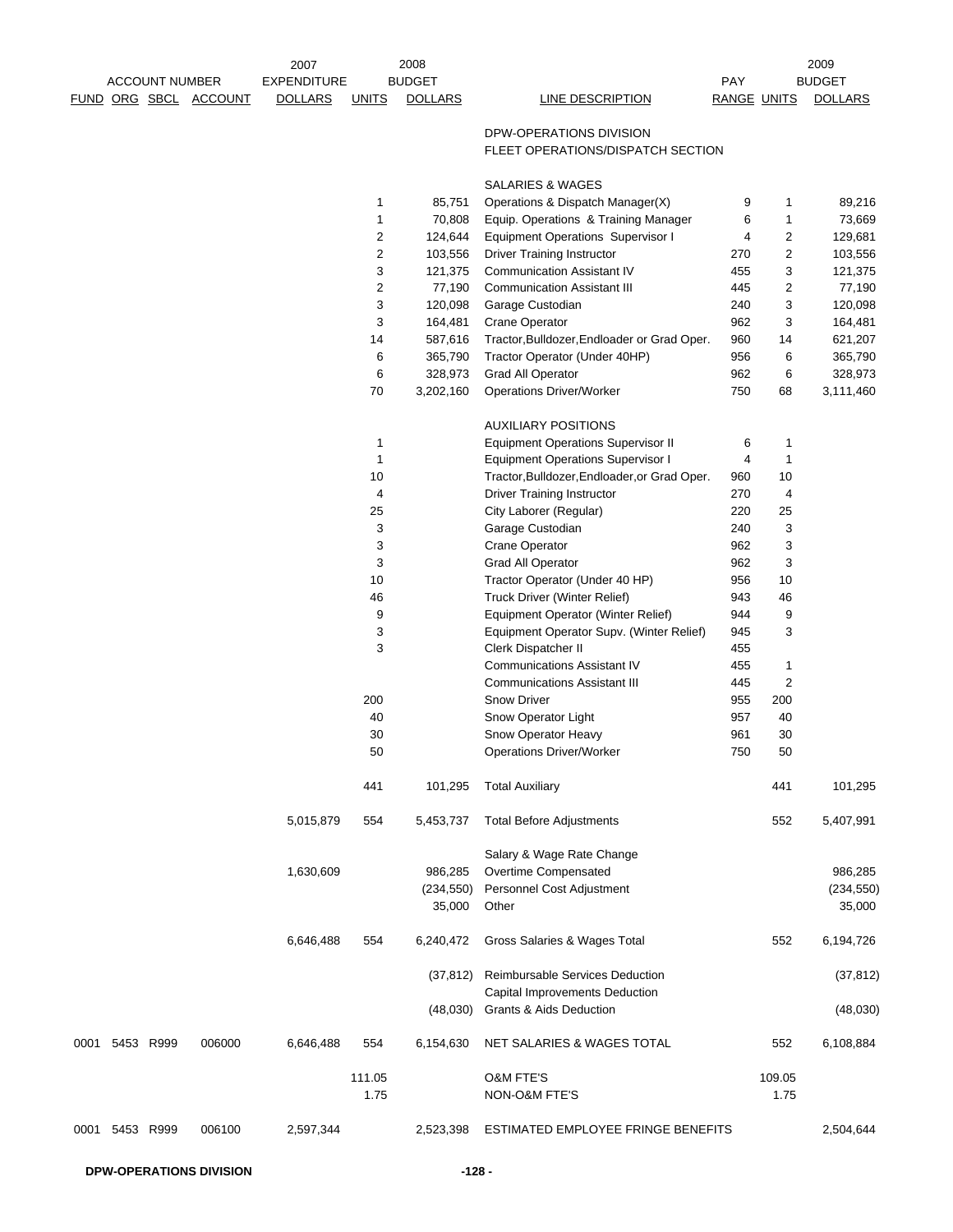|      |           |                       |                       | 2007                                 |              | 2008                            |                                                                    |                           | 2009                            |
|------|-----------|-----------------------|-----------------------|--------------------------------------|--------------|---------------------------------|--------------------------------------------------------------------|---------------------------|---------------------------------|
|      |           | <b>ACCOUNT NUMBER</b> | FUND ORG SBCL ACCOUNT | <b>EXPENDITURE</b><br><b>DOLLARS</b> | <b>UNITS</b> | <b>BUDGET</b><br><b>DOLLARS</b> | LINE DESCRIPTION                                                   | <b>PAY</b><br>RANGE UNITS | <b>BUDGET</b><br><b>DOLLARS</b> |
|      |           |                       |                       |                                      |              |                                 |                                                                    |                           |                                 |
|      |           |                       |                       |                                      |              |                                 | (Involves Revenue Offset-No Transfers from this Account)           |                           |                                 |
|      |           |                       |                       |                                      |              |                                 | OPERATING EXPENDITURES                                             |                           |                                 |
| 0001 | 5453 R999 |                       | 630100                | 5,173                                |              | 5,000                           | General Office Expense                                             |                           | 5,000                           |
| 0001 | 5453 R999 |                       | 630500                | 311                                  |              |                                 | Tools & Machinery Parts                                            |                           |                                 |
| 0001 |           | 5453 R999             | 631000                | 75                                   |              |                                 | <b>Construction Supplies</b>                                       |                           |                                 |
| 0001 | 5453 R999 |                       | 631500                | 4,301,535                            |              | 3,680,000                       | Energy                                                             |                           | 5,781,862                       |
| 0001 | 5453      | R999                  | 632000                | 10,974                               |              | 15,000                          | <b>Other Operating Supplies</b>                                    |                           | 15,000                          |
| 0001 | 5453 R999 |                       | 632500                |                                      |              |                                 | <b>Facility Rental</b>                                             |                           |                                 |
| 0001 |           | 5453 R999             | 633000                | 1,318,581                            |              | 420,000                         | <b>Vehicle Rental</b>                                              |                           | 650,000                         |
| 0001 | 5453 R999 |                       | 633500                | 28,183                               |              | 30,000                          | Non-Vehicle Equipment Rental                                       |                           | 30,000                          |
| 0001 | 5453 R999 |                       | 634000                | 18,879                               |              | 10,000                          | <b>Professional Services</b>                                       |                           | 10,000                          |
| 0001 | 5453      | R999                  | 634500                | 23,649                               |              | 10,000                          | Information Technology Services                                    |                           | 10,000                          |
| 0001 | 5453 R999 |                       | 635000                | 37,732                               |              | 35,000                          | <b>Property Services</b>                                           |                           | 35,000                          |
| 0001 | 5453 R999 |                       | 635500                |                                      |              |                                 | <b>Infrastructure Services</b>                                     |                           |                                 |
| 0001 | 5453 R999 |                       | 636000                |                                      |              |                                 | Vehicle Repair Services                                            |                           |                                 |
| 0001 |           | 5453 R999             | 636500                | 19,748                               |              | 20,000                          | <b>Other Operating Services</b>                                    |                           | 20,000                          |
| 0001 | 5453      | R999                  | 637000                |                                      |              |                                 | Loans and Grants                                                   |                           |                                 |
| 0001 | 5453 R999 |                       | 637501                | 38,395                               |              | 35,000                          | <b>Reimburse Other Departments</b>                                 |                           | 35,000                          |
| 0001 | 5453 R999 |                       | 006300                | 5,803,235                            |              | 4,260,000                       | OPERATING EXPENDITURES TOTAL                                       |                           | 6,591,862                       |
|      |           |                       |                       |                                      |              |                                 | <b>EQUIPMENT PURCHASES</b>                                         |                           |                                 |
|      |           |                       |                       |                                      |              |                                 | <b>Additional Equipment</b>                                        |                           |                                 |
|      |           |                       |                       |                                      |              |                                 | Subtotal - Additional Equipment                                    |                           |                                 |
|      |           |                       |                       |                                      |              |                                 | <b>Replacement Equipment</b>                                       |                           |                                 |
|      |           |                       |                       |                                      |              |                                 | Subtotal - Replacement Equipment                                   |                           |                                 |
| 0001 | 5453 R999 |                       | 006800                |                                      |              |                                 | <b>EQUIPMENT PURCHASES TOTAL</b>                                   |                           |                                 |
|      |           |                       |                       |                                      |              |                                 | <b>SPECIAL FUNDS</b>                                               |                           |                                 |
|      |           |                       |                       |                                      |              |                                 | SPECIAL FUNDS TOTAL                                                |                           |                                 |
|      |           |                       |                       | 15,047,067                           |              | 12,938,028                      | DPW-OPERATIONS DIVISION-FLEET<br>OPERATIONS/DISPATCH SECTION TOTAL |                           | 15,205,390                      |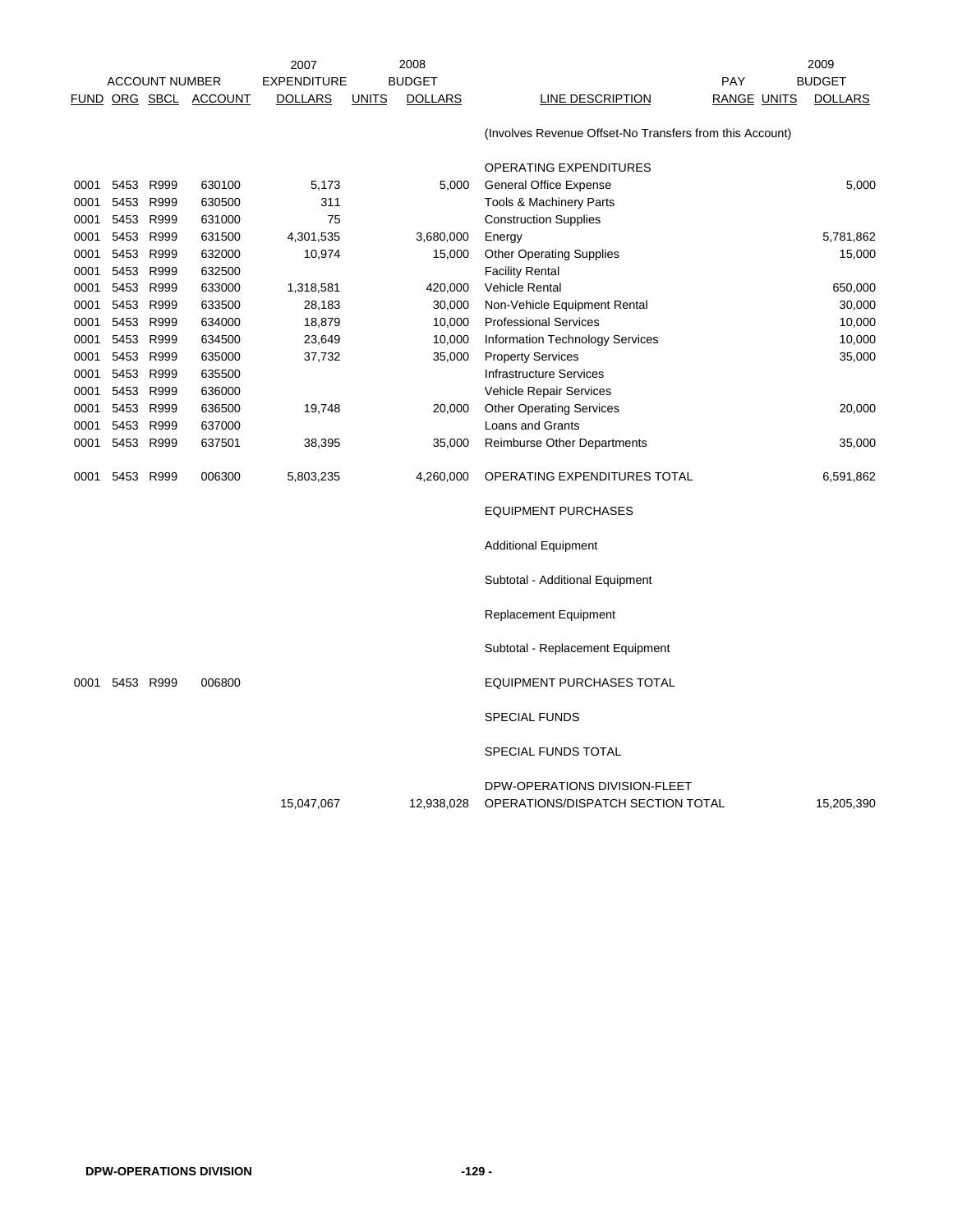|  | <b>ACCOUNT NUMBER</b> |                              | 2007<br><b>EXPENDITURE</b> |                | 2008<br><b>BUDGET</b> |                                                                        | <b>PAY</b>         |              | 2009<br><b>BUDGET</b> |
|--|-----------------------|------------------------------|----------------------------|----------------|-----------------------|------------------------------------------------------------------------|--------------------|--------------|-----------------------|
|  |                       | <u>FUND ORG SBCL ACCOUNT</u> | <b>DOLLARS</b>             | <u>UNITS</u>   | <b>DOLLARS</b>        | <b>LINE DESCRIPTION</b>                                                | <b>RANGE UNITS</b> |              | <b>DOLLARS</b>        |
|  |                       |                              |                            |                |                       | DPW-OPERATIONS DIVISION-FACILITIES<br>DEVELOPMENT & MANAGEMENT SECTION |                    |              |                       |
|  |                       |                              |                            |                |                       | SALARIES & WAGES                                                       |                    |              |                       |
|  |                       |                              |                            | $\mathbf{1}$   | 127,883               | Buildings & Fleet Superintendent (X)(Y)                                | 16                 | $\mathbf{1}$ | 133,049               |
|  |                       |                              |                            |                |                       | <b>GENERAL OFFICE</b>                                                  |                    |              |                       |
|  |                       |                              |                            | 1              | 44,267                | Program Assistant II                                                   | 530                | 1            | 44,267                |
|  |                       |                              |                            | 1              | 59,549                | Network Analyst Associate                                              | 598                | $\mathbf{1}$ | 62,021                |
|  |                       |                              |                            |                |                       | <b>INFORMATION &amp; SECURITY</b>                                      |                    |              |                       |
|  |                       |                              |                            | $\mathbf{1}$   | 70,809                | <b>Security Manager</b>                                                | 6                  |              |                       |
|  |                       |                              |                            |                |                       | Security Operations Manager                                            | 8                  | $\mathbf{1}$ | 68,432                |
|  |                       |                              |                            | 5              | 192,370               | <b>Communications Assistant IV</b>                                     | 455                | 5            | 192,370               |
|  |                       |                              |                            |                |                       | OPERATIONS AND MAINT. UNIT                                             |                    |              |                       |
|  |                       |                              |                            | $\mathbf{1}$   | 112,571               | Facilities Manager (X)(Y)                                              | 14                 | 1            | 83,653                |
|  |                       |                              |                            |                |                       | <b>CUSTODIAL SERVICES</b>                                              |                    |              |                       |
|  |                       |                              |                            | 1              | 56,337                | <b>Building Services Supervisor II</b>                                 | 4                  | 1            | 60,429                |
|  |                       |                              |                            | 4              | 151,820               | <b>Custodial Worker III</b>                                            | 230                | 4            | 151,820               |
|  |                       |                              |                            | 20             | 735,320               | Custodial Worker II/City Laborer                                       | 215                | 19           | 698,554               |
|  |                       |                              |                            |                |                       | <b>MECHANICAL SERVICES</b>                                             |                    |              |                       |
|  |                       |                              |                            | 1              | 85,786                | Operations & Maintenance Manager                                       | 10                 | 1            | 79,750                |
|  |                       |                              |                            | 1              | 69,649                | Facilities Maintenance Coordinator (X)                                 | 627                | 1            | 69,649                |
|  |                       |                              |                            | 1              | 69,649                | Facilities Construction Project Coord.(X)                              | 627                | 1            | 69,649                |
|  |                       |                              |                            | 1              | 49,258                | <b>Engineering Tech IV</b>                                             | 620                | 1            | 49,258                |
|  |                       |                              |                            | 1              | 73,406                | <b>Facilities Control Specialist</b>                                   | 599                | $\mathbf{1}$ | 73,406                |
|  |                       |                              |                            | 2              | 93,094                | Maintenance Technician III                                             | 268                | 2            | 93,094                |
|  |                       |                              |                            | 6              | 265,950               | Maintenance Technician II                                              | 258                | 6            | 232,725               |
|  |                       |                              |                            |                |                       | ELECTRICAL SERVICES                                                    |                    |              |                       |
|  |                       |                              |                            | 2              | 174,410               | Electrical Services Supervisor II (X)                                  | 10                 | 2            | 181,456               |
|  |                       |                              |                            | 19             | 1,093,873             | <b>Electrical Mechanic</b>                                             | 978                | 19           | 1,093,873             |
|  |                       |                              |                            | 4              | 175,968               | <b>Electrical Worker</b>                                               | 974                | 4            | 175,968               |
|  |                       |                              |                            | 2              |                       | 75,910 Laborer/Electrical Services                                     | 230                | 2            | 75,910                |
|  |                       |                              |                            | $\mathbf{1}$   | 38,474                | <b>Accounting Assistant II</b>                                         | 445                | $\mathbf{1}$ | 38,474                |
|  |                       |                              |                            | $\mathbf{1}$   | 40,804                | Special Laborer E.S.                                                   | 245                | $\mathbf{1}$ | 40,804                |
|  |                       |                              |                            |                |                       | <b>CONSTRUCTION &amp; REPAIRS</b>                                      |                    |              |                       |
|  |                       |                              |                            | $\mathbf{1}$   | 61,797                | <b>Carpenter Supervisor</b>                                            | 991                | $\mathbf{1}$ | 61,797                |
|  |                       |                              |                            | $10$           | 532,792               | Carpenter                                                              | 986                | $10$         | 476,234               |
|  |                       |                              |                            | 2              | 106,371               | Painter Leadworker, House                                              | 983                |              |                       |
|  |                       |                              |                            | 2              | 99,965                | Painter                                                                | 981                |              |                       |
|  |                       |                              |                            | 3              | 182,270               | Bricklayer, Buildings                                                  | 989                | 3            | 182,270               |
|  |                       |                              |                            |                |                       | <b>LABOR POOL</b>                                                      |                    |              |                       |
|  |                       |                              |                            | $\overline{c}$ | 78,746                | <b>Bridge Laborer II</b>                                               | 238                | 2            | 78,746                |
|  |                       |                              |                            |                |                       | Infrastructure Repair Crew Leader                                      | 252                | $\mathbf{1}$ | 41,274                |
|  |                       |                              |                            | 1              | 40,804                | Bridge Labor Crew Leader II                                            | 245                |              |                       |
|  |                       |                              |                            |                |                       | <b>AUXILIARY PERSONNEL</b>                                             |                    |              |                       |
|  |                       |                              |                            | $\mathbf{1}$   | 9,192                 | Custodial Worker II-City Laborer                                       | 215                | $\mathbf{1}$ |                       |
|  |                       |                              |                            | 10             |                       | <b>General Auxiliary Positions</b>                                     |                    | 10           |                       |
|  |                       |                              |                            | 11             | 9,192                 | AUXILIARY PERSONNEL                                                    |                    | 11           |                       |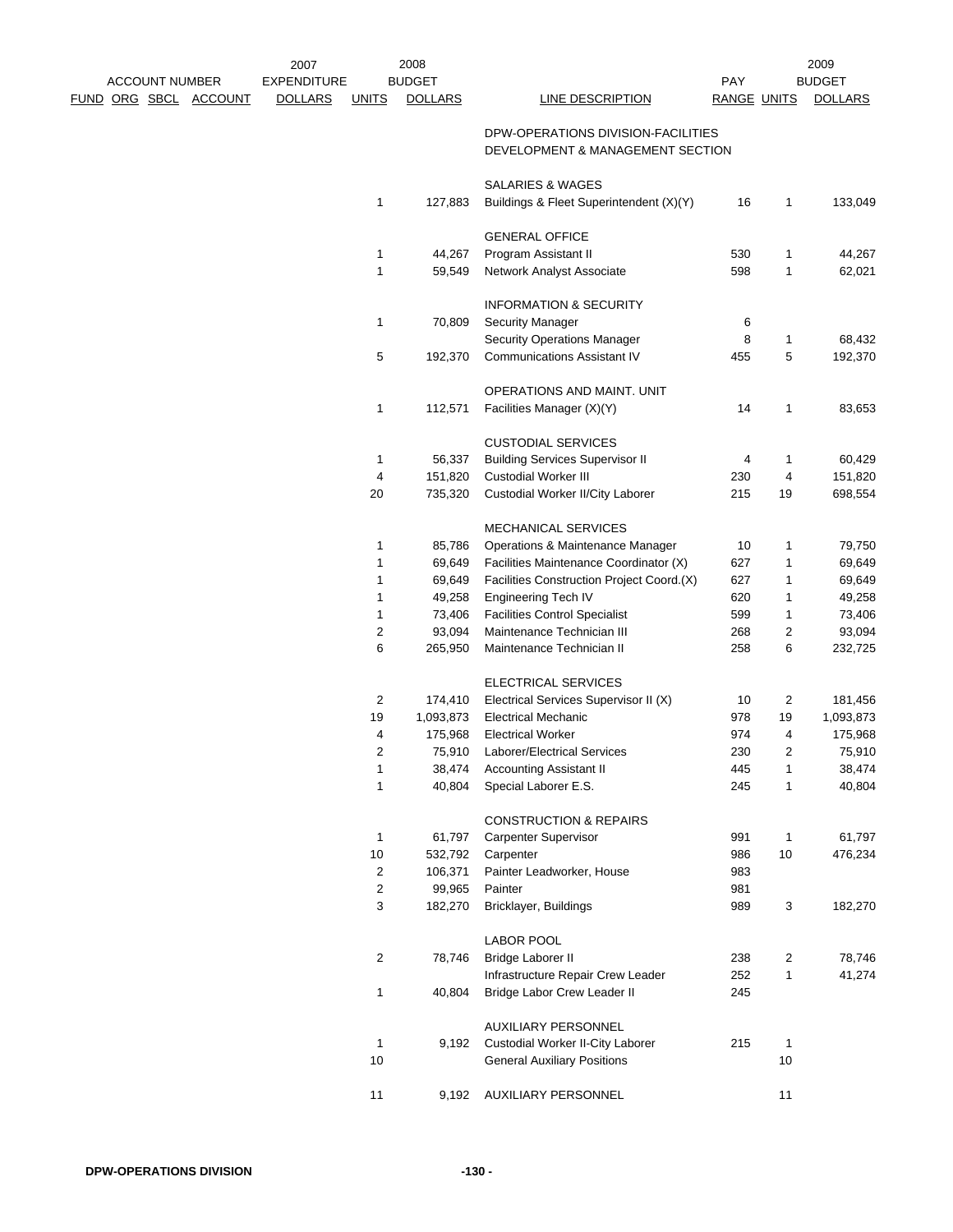|      |      | <b>ACCOUNT NUMBER</b> |                | 2007<br><b>EXPENDITURE</b> |              | 2008<br><b>BUDGET</b> |                                                                                                                                           | <b>PAY</b>  |              | 2009<br><b>BUDGET</b> |
|------|------|-----------------------|----------------|----------------------------|--------------|-----------------------|-------------------------------------------------------------------------------------------------------------------------------------------|-------------|--------------|-----------------------|
|      |      | FUND ORG SBCL         | <b>ACCOUNT</b> | <b>DOLLARS</b>             | <b>UNITS</b> |                       | LINE DESCRIPTION                                                                                                                          | RANGE UNITS |              | <b>DOLLARS</b>        |
|      |      |                       |                |                            |              | <b>DOLLARS</b>        |                                                                                                                                           |             |              |                       |
|      |      |                       |                |                            |              |                       | ARCHITECTURAL PLANNING &                                                                                                                  |             |              |                       |
|      |      |                       |                |                            |              |                       | <b>DESIGN UNIT</b>                                                                                                                        |             |              |                       |
|      |      |                       |                |                            | $\mathbf{1}$ | 99,074                | Architecture Project Manager (X)                                                                                                          | 12          | 1            | 103,077               |
|      |      |                       |                |                            | $\mathbf{1}$ | 80,224                | <b>Architect IV</b>                                                                                                                       | 630         | 1            | 82,551                |
|      |      |                       |                |                            | $\mathbf{1}$ | 72,670                | Architect III                                                                                                                             | 628         | 1            | 72,670                |
|      |      |                       |                |                            | $\sqrt{2}$   | 127,961               | Architectural Designer II                                                                                                                 | 626         | 2            | 127,961               |
|      |      |                       |                |                            | $\mathbf{1}$ | 72,671                | <b>Recreational Facilities Coordinator</b>                                                                                                | 607         | $\mathbf{1}$ | 72,671                |
|      |      |                       |                |                            |              |                       |                                                                                                                                           |             |              |                       |
|      |      |                       |                |                            |              |                       | MECHANICAL PLANNING & DESIGN UNIT                                                                                                         |             |              |                       |
|      |      |                       |                |                            | $\mathbf{1}$ | 99,075                | Mechanical Engineer IV (X)                                                                                                                | 12          | 1            | 76,304                |
|      |      |                       |                |                            | $\mathbf 1$  | 63,981                | <b>Mechanical Engineer II</b>                                                                                                             | 626         | 1            | 63,981                |
|      |      |                       |                |                            | $\mathbf{1}$ | 72,671                | Methods & Standards Engineer                                                                                                              | 628         | 1            | 72,671                |
|      |      |                       |                |                            |              |                       |                                                                                                                                           |             |              |                       |
|      |      |                       |                |                            |              |                       | DRAFTING SERVICE UNIT                                                                                                                     |             |              |                       |
|      |      |                       |                |                            | $\mathbf{1}$ | 55,313                | Engineering Drafting Technician IV                                                                                                        | 604         | 1            | 55,313                |
|      |      |                       |                |                            | $\mathbf{1}$ | 43,350                | <b>Engineering Drafting Tech II</b>                                                                                                       | 602         | 1            | 43,350                |
|      |      |                       |                |                            |              |                       |                                                                                                                                           |             |              |                       |
|      |      |                       |                |                            |              |                       | CONSTRUCTION MANAGEMENT UNIT                                                                                                              |             |              |                       |
|      |      |                       |                |                            | 4            | 205,018               | Bridges & Public Buildings Inspector (X)                                                                                                  | 545         | 4            | 208,096               |
|      |      |                       |                | 3,480,283                  | 124          | 5,961,102             | <b>Total Before Adjustments</b>                                                                                                           |             | 119          | 5,587,577             |
|      |      |                       |                |                            |              |                       |                                                                                                                                           |             |              |                       |
|      |      |                       |                |                            |              |                       | Salary & Wage Rate Change                                                                                                                 |             |              |                       |
|      |      |                       |                | 282,300                    |              | 285,000               | Overtime Compensated                                                                                                                      |             |              | 244,192               |
|      |      |                       |                |                            |              | (115,000)             | Personnel Cost Adjustment                                                                                                                 |             |              | (115,000)             |
|      |      |                       |                |                            |              | 35,000                | Other                                                                                                                                     |             |              | 35,000                |
|      |      |                       |                | 3,762,583                  | 124          | 6,166,102             | Gross Salaries & Wages Total                                                                                                              |             | 119          | 5,751,769             |
|      |      |                       |                |                            |              | (1,060,000)           | Reimbursable Services Deduction                                                                                                           |             |              | (951, 858)            |
|      |      |                       |                |                            |              | (1,540,000)           | Capital Improvements Deduction                                                                                                            |             |              |                       |
|      |      |                       |                |                            |              |                       | <b>Grants &amp; Aids Deduction</b>                                                                                                        |             |              | (1,488,416)           |
|      |      |                       |                |                            |              |                       |                                                                                                                                           |             |              |                       |
| 0001 |      | 5455 R999             | 006000         | 3,762,583                  | 124          | 3,566,102             | <b>NET SALARIES &amp; WAGES TOTAL</b>                                                                                                     |             | 119          | 3,311,495             |
|      |      |                       |                |                            | 69.77        |                       | O&M FTE'S                                                                                                                                 |             | 66.02        |                       |
|      |      |                       |                |                            | 43.48        |                       | NON-O&M FTE'S                                                                                                                             |             | 41.48        |                       |
|      |      |                       |                |                            |              |                       |                                                                                                                                           |             |              |                       |
|      |      |                       |                |                            |              |                       | (X) Private Automobile allowance may be paid pursuant to<br>section 350-183 of the Milwaukee Code.                                        |             |              |                       |
|      |      |                       |                |                            |              |                       | (Y) Required to file a statement of economic interests in accordance with<br>the Milwaukee Code of Ordinances Chapter 303-Code of Ethics. |             |              |                       |
|      |      |                       |                |                            |              |                       |                                                                                                                                           |             |              |                       |
| 0001 |      | 5455 R999             | 006100         | 1,628,084                  |              | 1,462,102             | ESTIMATED EMPLOYEE FRINGE BENEFITS<br>(Involves Revenue Offset-No Transfers from this Account)                                            |             |              | 1,357,713             |
|      |      |                       |                |                            |              |                       | OPERATING EXPENDITURES                                                                                                                    |             |              |                       |
| 0001 |      | 5455 R999             | 630100         | 14,858                     |              | 15,000                | <b>General Office Expense</b>                                                                                                             |             |              | 15,000                |
| 0001 |      | 5455 R999             | 630500         | 19,110                     |              | 30,000                | Tools & Machinery Parts                                                                                                                   |             |              | 25,000                |
| 0001 | 5455 | R999                  | 631000         | 375,366                    |              | 320,000               | <b>Construction Supplies</b>                                                                                                              |             |              | 320,000               |
| 0001 | 5455 | R999                  | 631500         | 1,965,632                  |              | 2,250,000             | Energy                                                                                                                                    |             |              | 2,122,603             |
| 0001 |      | 5455 R999             | 632000         | 142,071                    |              | 159,000               | <b>Other Operating Supplies</b>                                                                                                           |             |              | 130,000               |
| 0001 |      | 5455 R999             | 632500         | 5,877                      |              | 20,000                | <b>Facility Rental</b>                                                                                                                    |             |              | 10,000                |
| 0001 | 5455 | R999                  | 633000         | 5,618                      |              | 12,000                | Vehicle Rental                                                                                                                            |             |              | 10,000                |
| 0001 |      | 5455 R999             | 633500         | 20,011                     |              | 18,000                | Non-Vehicle Equipment Rental                                                                                                              |             |              | 22,000                |
| 0001 | 5455 | R999                  | 634000         | 152,778                    |              | 45,000                | <b>Professional Services</b>                                                                                                              |             |              | 45,000                |
| 0001 | 5455 | R999                  | 634500         | 39,442                     |              | 30,000                | Information Technology Services                                                                                                           |             |              | 30,000                |
| 0001 |      | 5455 R999             | 635000         | 1,621,673                  |              | 1,320,000             | <b>Property Services</b>                                                                                                                  |             |              | 1,301,804             |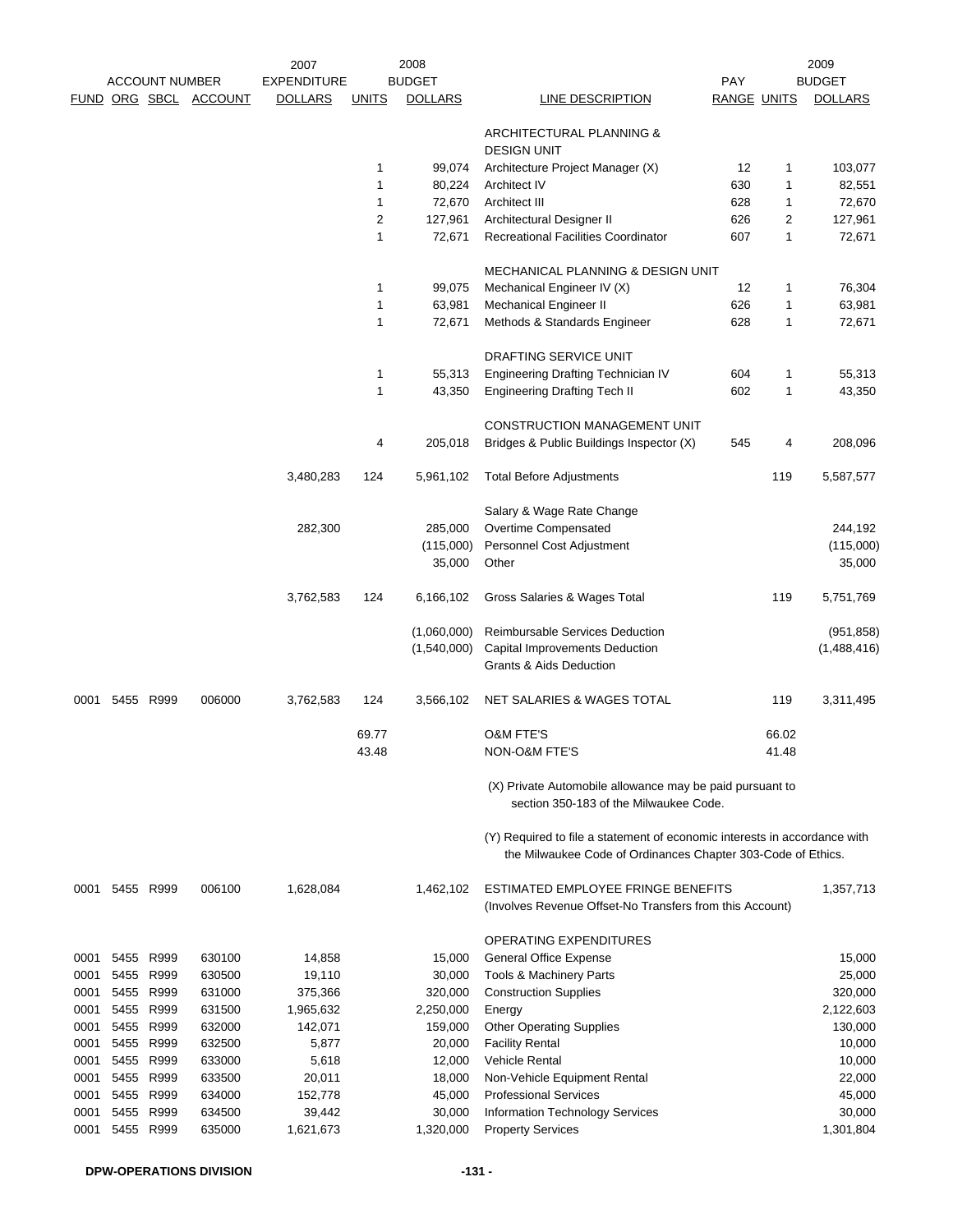|      |           |                       |                       | 2007               |              | 2008           |                                     |             |    | 2009           |
|------|-----------|-----------------------|-----------------------|--------------------|--------------|----------------|-------------------------------------|-------------|----|----------------|
|      |           | <b>ACCOUNT NUMBER</b> |                       | <b>EXPENDITURE</b> |              | <b>BUDGET</b>  |                                     | PAY         |    | <b>BUDGET</b>  |
|      |           |                       | FUND ORG SBCL ACCOUNT | <b>DOLLARS</b>     | <b>UNITS</b> | <b>DOLLARS</b> | LINE DESCRIPTION                    | RANGE UNITS |    | <b>DOLLARS</b> |
|      |           |                       |                       |                    |              |                |                                     |             |    |                |
| 0001 | 5455 R999 |                       | 635500                | 10,964             |              | 40,000         | <b>Infrastructure Services</b>      |             |    | 40,000         |
| 0001 | 5455 R999 |                       | 636000                |                    |              |                | Vehicle Repair Services             |             |    |                |
| 0001 |           | 5455 R999             | 636500                | 53,106             |              | 40,000         | <b>Other Operating Services</b>     |             |    | 45,000         |
| 0001 |           | 5455 R999             | 637000                |                    |              |                | <b>Loans and Grants</b>             |             |    |                |
| 0001 |           | 5455 R999             | 637501                | 156,969            |              | 150,000        | <b>Reimburse Other Departments</b>  |             |    | 150,000        |
| 0001 |           | 5455 R999             | 006300                | 4,583,475          |              | 4,449,000      | OPERATING EXPENDITURES TOTAL        |             |    | 4,266,407      |
|      |           |                       |                       |                    |              |                | <b>EQUIPMENT PURCHASES</b>          |             |    |                |
|      |           |                       |                       |                    |              |                | <b>Additional Equipment</b>         |             |    |                |
|      |           |                       |                       |                    |              |                | Subtotal - Additional Equipment     |             |    |                |
|      |           |                       |                       |                    |              |                | Replacement Equipment               |             |    |                |
|      |           |                       |                       |                    | 16           | 25,000         | Computers                           |             | 16 | 25,000         |
|      |           |                       |                       |                    | $\mathbf{1}$ | 15,000         | Hand Tools (1 lot)                  |             | 1  | 15,000         |
|      |           |                       |                       |                    | 1            | 15,000         | Custodial Equipment (1 lot)         |             | 1  | 25,000         |
|      |           |                       |                       |                    |              |                |                                     |             |    |                |
|      |           |                       |                       | 53,387             | 18           | 55,000         | Subtotal - Replacement Equipment    |             | 18 | 65,000         |
| 0001 |           | 5455 R999             | 006800                | 53,387             | 18           | 55,000         | <b>EQUIPMENT PURCHASES TOTAL</b>    |             | 18 | 65,000         |
|      |           |                       |                       |                    |              |                | <b>SPECIAL FUNDS</b>                |             |    |                |
| 0001 |           | 5455 R550             | 006300                | 12,000             |              | 12,000         | City Hall Renewable Energy Program* |             |    | 12,000         |
|      |           |                       |                       |                    |              |                |                                     |             |    |                |
|      |           |                       |                       | 12,000             |              | 12,000         | SPECIAL FUNDS TOTAL                 |             |    | 12,000         |
|      |           |                       |                       |                    |              |                | DPW-OPERATIONS DIVISION-FACILITIES  |             |    |                |
|      |           |                       |                       |                    |              |                | <b>DEVELOPMENT &amp; MANAGEMENT</b> |             |    |                |
|      |           |                       |                       | 10,039,529         |              | 9,544,204      | <b>SECTION TOTAL</b>                |             |    | 9,012,615      |
|      |           |                       |                       |                    |              |                |                                     |             |    |                |
|      |           |                       |                       |                    |              |                |                                     |             |    |                |

\*Appropriation Control Account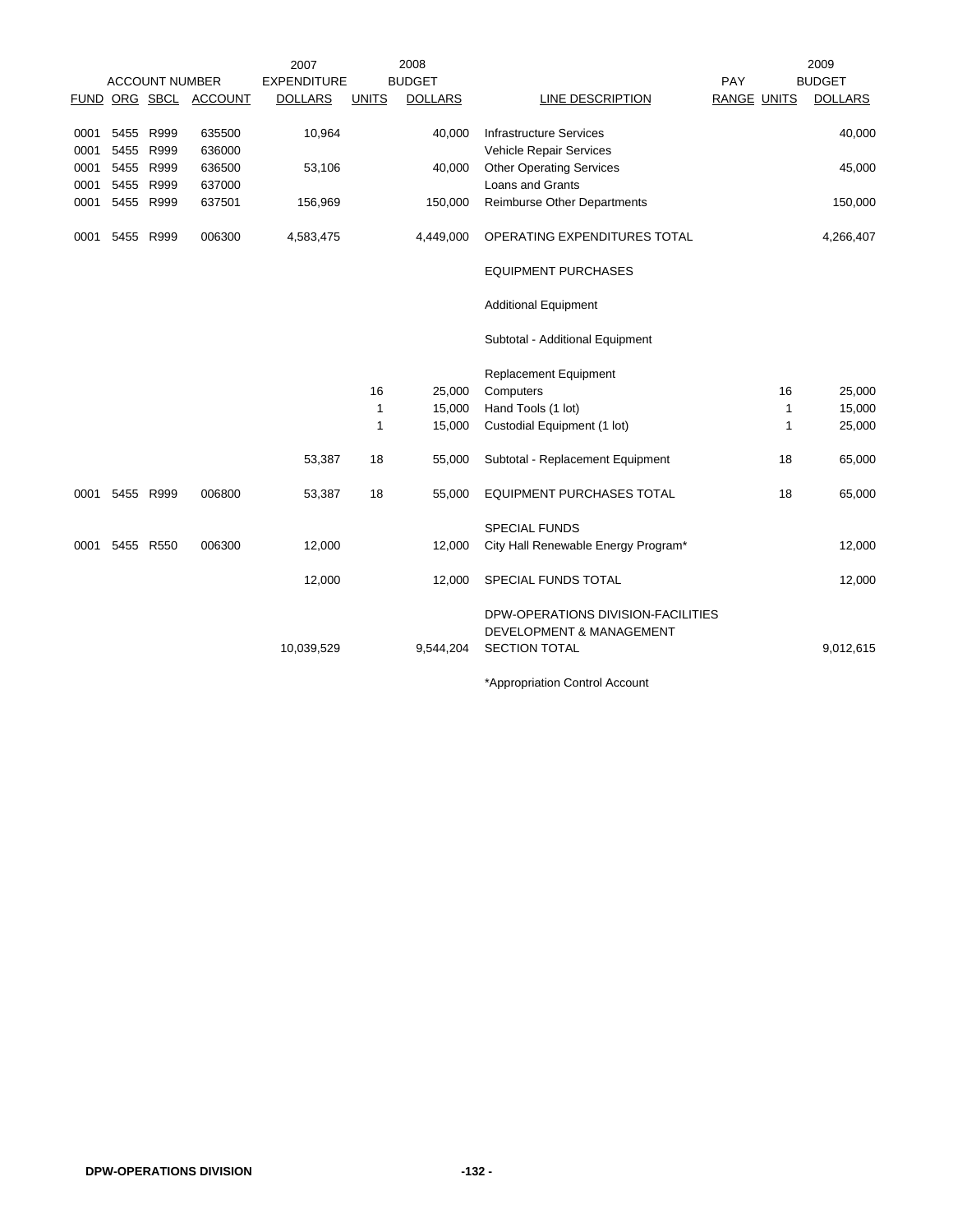|      |           |                       |                       | 2007               |                     | 2008                |                                                                                        |                     |                             | 2009                |
|------|-----------|-----------------------|-----------------------|--------------------|---------------------|---------------------|----------------------------------------------------------------------------------------|---------------------|-----------------------------|---------------------|
|      |           | <b>ACCOUNT NUMBER</b> |                       | <b>EXPENDITURE</b> |                     | <b>BUDGET</b>       |                                                                                        | PAY                 |                             | <b>BUDGET</b>       |
|      |           |                       | FUND ORG SBCL ACCOUNT | <b>DOLLARS</b>     | <b>UNITS</b>        | <b>DOLLARS</b>      | LINE DESCRIPTION                                                                       | <b>RANGE UNITS</b>  |                             | <b>DOLLARS</b>      |
|      |           |                       |                       |                    |                     |                     | DPW-OPERATIONS DIVISION                                                                |                     |                             |                     |
|      |           |                       |                       |                    |                     |                     | SANITATION SECTION                                                                     |                     |                             |                     |
|      |           |                       |                       |                    | 1                   | 94,300              | SALARIES & WAGES<br>Sanitation Services Manager (X) (Y)                                | 13                  | 1                           | 101,287             |
|      |           |                       |                       |                    | 1                   | 57,300              | <b>Recycling Specialist</b>                                                            | $\overline{7}$      | 1                           | 61,620              |
|      |           |                       |                       |                    | 1                   | 41,437              | Program Assistant I                                                                    | 460                 | $\mathbf{1}$                | 41,715              |
|      |           |                       |                       |                    |                     |                     | Recycling Program Assistant (B)                                                        | 530                 | 1                           | 39,094              |
|      |           |                       |                       |                    |                     |                     |                                                                                        |                     |                             |                     |
|      |           |                       |                       |                    |                     |                     | <b>FIELD OPERATIONS</b>                                                                |                     |                             |                     |
|      |           |                       |                       |                    | 3                   | 232,630             | Sanitation Area Manager (X)                                                            | 11                  | 3                           | 254,281             |
|      |           |                       |                       |                    | 6                   | 415,644             | <b>Sanitation District Manager</b>                                                     | $\overline{7}$<br>4 | 6                           | 455,007             |
|      |           |                       |                       |                    | 24                  | 1,469,222           | <b>Sanitation Supervisor</b>                                                           |                     | 24                          | 1,549,040           |
|      |           |                       |                       |                    | 1<br>$\overline{2}$ | 39,206              | Field Headquarters Coordinator<br>Office Assistant IV                                  | 741<br>445          | $\mathbf{1}$<br>$\mathbf 2$ | 39,206              |
|      |           |                       |                       |                    | 38                  | 78,412<br>1,451,562 | <b>Sanitation Worker</b>                                                               | 740                 | 36                          | 78,412<br>1,375,164 |
|      |           |                       |                       |                    | $\overline{2}$      | 76,398              | Cart Maintenance Technician                                                            | 740                 | $\overline{\mathbf{c}}$     | 76,398              |
|      |           |                       |                       |                    | 183                 | 8,358,600           | Operations Driver Worker (D)                                                           | 750                 | 187                         | 8,387,900           |
|      |           |                       |                       |                    | 12                  | 295,000             | Sanitation Inspector                                                                   | 500                 | 12                          | 295,000             |
|      |           |                       |                       |                    |                     |                     | <b>AUXILIARY PERSONNEL</b>                                                             |                     |                             |                     |
|      |           |                       |                       |                    | 1                   |                     | Sanitation Area Manager (X)                                                            | 11                  | 1                           |                     |
|      |           |                       |                       |                    | 5                   |                     | Sanitation Supervisor                                                                  | 4                   | 5                           |                     |
|      |           |                       |                       |                    | 1                   |                     | Sanitation District Manager                                                            | $\overline{7}$      | $\mathbf{1}$                |                     |
|      |           |                       |                       |                    | $\overline{2}$      |                     | Sanitation Crew Leader (Snow)                                                          | 742                 | $\overline{\mathbf{c}}$     |                     |
|      |           |                       |                       |                    | 230                 |                     | Operations Driver Worker (C)                                                           | 750                 | 230                         |                     |
|      |           |                       |                       |                    | 1                   |                     | Field Headquarters Coordinator                                                         | 741                 | 1                           |                     |
|      |           |                       |                       |                    | 6                   |                     | Sanitation Supvr. (Winter Relief)                                                      | 945                 | 6                           |                     |
|      |           |                       |                       |                    | 4                   |                     | <b>Office Assistant IV</b>                                                             | 445                 | 4                           |                     |
|      |           |                       |                       |                    |                     |                     | Sanitation Inspector                                                                   | 500                 | 12                          |                     |
|      |           |                       |                       |                    | 250                 | 2,868,412           | <b>AUXILIARY PERSONNEL</b>                                                             |                     | 262                         | 2,949,312           |
|      |           |                       |                       | 13,987,562         | 524                 | 15,478,123          | <b>Total Before Adjustments</b>                                                        |                     | 539                         | 15,703,436          |
|      |           |                       |                       |                    |                     |                     | Salary & Wage Rate Change                                                              |                     |                             |                     |
|      |           |                       |                       | 1,944,049          |                     | 1,529,931           | Overtime Compensated                                                                   |                     |                             | 1,529,931           |
|      |           |                       |                       |                    |                     |                     | (170,380) Personnel Cost Adjustment                                                    |                     |                             | (170, 380)          |
|      |           |                       |                       |                    |                     |                     | Other                                                                                  |                     |                             |                     |
|      |           |                       |                       | 15,931,611         | 524                 | 16,837,674          | Gross Salaries & Wages Total                                                           |                     | 539                         | 17,062,987          |
|      |           |                       |                       |                    |                     |                     | Reimbursable Services Deduction                                                        |                     |                             |                     |
|      |           |                       |                       |                    |                     |                     | Capital Improvements Deduction                                                         |                     |                             |                     |
|      |           |                       |                       |                    |                     | (2, 188, 705)       | Grants & Aids Deduction                                                                |                     |                             | (2,227,799)         |
| 0001 | 5457 R999 |                       | 006000                | 15,931,611         | 524                 | 14,648,969          | NET SALARIES & WAGES TOTAL                                                             |                     | 539                         | 14,835,188          |
|      |           |                       |                       |                    | 293.31              |                     | <b>O&amp;M FTE'S</b>                                                                   |                     | 295.31                      |                     |
|      |           |                       |                       |                    | 49.21               |                     | NON-O&M FTE'S                                                                          |                     | 50.21                       |                     |
|      |           |                       |                       |                    |                     |                     | (B) To expire 12/31/09 unless the Recycling Efficiency Incentive<br>Grant is extended. |                     |                             |                     |
|      |           |                       |                       |                    |                     |                     | (C) Relief Positions.                                                                  |                     |                             |                     |
|      |           |                       |                       |                    |                     |                     | (D) Funded through the recycling grant                                                 |                     |                             |                     |
|      |           |                       |                       |                    |                     |                     | (X) Private Auto Allowance May Be Paid Pursuant to                                     |                     |                             |                     |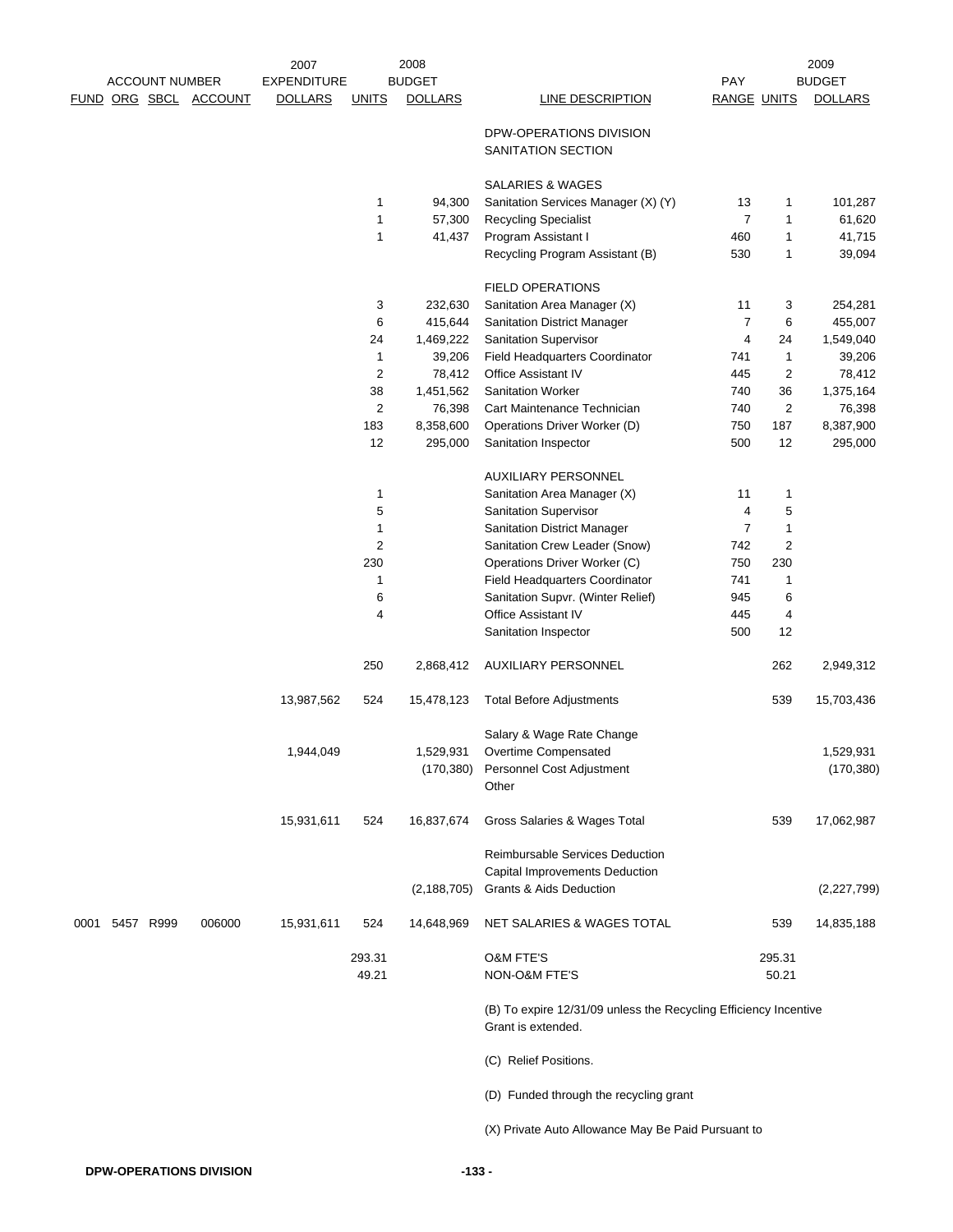|      |                |                       |                | 2007               |              | 2008           |                                                                                                                                           |                    |              | 2009           |
|------|----------------|-----------------------|----------------|--------------------|--------------|----------------|-------------------------------------------------------------------------------------------------------------------------------------------|--------------------|--------------|----------------|
|      |                | <b>ACCOUNT NUMBER</b> |                | <b>EXPENDITURE</b> |              | <b>BUDGET</b>  |                                                                                                                                           | PAY                |              | <b>BUDGET</b>  |
|      | FUND ORG SBCL  |                       | <b>ACCOUNT</b> | <b>DOLLARS</b>     | <u>UNITS</u> | <b>DOLLARS</b> | LINE DESCRIPTION                                                                                                                          | <b>RANGE UNITS</b> |              | <b>DOLLARS</b> |
|      |                |                       |                |                    |              |                | Section 350-183 of the Milwaukee Code.                                                                                                    |                    |              |                |
|      |                |                       |                |                    |              |                | (Y) Required to file a statement of economic interests in accordance with<br>the Milwaukee Code of Ordinances Chapter 303-Code of Ethics. |                    |              |                |
| 0001 | 5457 R999      |                       | 006100         | 6,350,871          |              | 6,006,077      | ESTIMATED EMPLOYEE FRINGE BENEFITS<br>(Involves Revenue Offset-No Transfers from this Account)                                            |                    |              | 6,082,427      |
|      |                |                       |                |                    |              |                |                                                                                                                                           |                    |              |                |
|      |                |                       |                |                    |              |                | OPERATING EXPENDITURES                                                                                                                    |                    |              |                |
| 0001 | 5457           | R999                  | 630100         | 17,428             |              | 20,000         | General Office Expense                                                                                                                    |                    |              | 20,000         |
| 0001 | 5457           | R999                  | 630500         | 1,721              |              | 100,000        | Tools & Machinery Parts                                                                                                                   |                    |              |                |
| 0001 | 5457           | R999                  | 631000         | 460                |              |                | <b>Construction Supplies</b>                                                                                                              |                    |              |                |
| 0001 | 5457 R999      |                       | 631500         | 2,676              |              | 3,000          | Energy                                                                                                                                    |                    |              | 3,000          |
| 0001 | 5457 R999      |                       | 632000         | 3,645,018          |              | 1,596,825      | <b>Other Operating Supplies</b>                                                                                                           |                    |              | 1,276,600      |
| 0001 | 5457           | R999                  | 632500         |                    |              |                | <b>Facility Rental</b>                                                                                                                    |                    |              |                |
| 0001 | 5457 R999      |                       | 633000         | 29                 |              |                | <b>Vehicle Rental</b>                                                                                                                     |                    |              |                |
| 0001 | 5457           | R999                  | 633500         |                    |              |                | Non-Vehicle Equipment Rental                                                                                                              |                    |              |                |
| 0001 | 5457 R999      |                       | 634000         | 42,015             |              |                | <b>Professional Services</b>                                                                                                              |                    |              |                |
| 0001 | 5457 R999      |                       | 634500         | 36,695             |              | 25,000         | Information Technology Services                                                                                                           |                    |              | 35,000         |
| 0001 | 5457 R999      |                       | 635000         | 15,650             |              | 15,000         | <b>Property Services</b>                                                                                                                  |                    |              | 15,000         |
| 0001 | 5457 R999      |                       | 635500         | 62,019             |              | 185,000        | <b>Infrastructure Services</b>                                                                                                            |                    |              | 85,000         |
| 0001 | 5457           | R999                  | 636000         |                    |              |                | Vehicle Repair Services                                                                                                                   |                    |              |                |
| 0001 | 5457           | R999                  | 636500         | 9,245,634          |              | 10,148,260     | <b>Other Operating Services</b>                                                                                                           |                    |              | 10,450,707     |
| 0001 | 5457 R999      |                       | 637000         |                    |              |                | Loans and Grants                                                                                                                          |                    |              |                |
| 0001 | 5457 R999      |                       | 637501         | 392,988            |              | 125,000        | Reimburse Other Departments                                                                                                               |                    |              | 130,000        |
| 0001 | 5457 R999      |                       | 006300         | 13,462,333         |              | 12,218,085     | OPERATING EXPENDITURES TOTAL                                                                                                              |                    |              | 12,015,307     |
|      |                |                       |                |                    |              |                | <b>EQUIPMENT PURCHASES</b>                                                                                                                |                    |              |                |
|      |                |                       |                |                    |              |                | <b>Additional Equipment</b>                                                                                                               |                    |              |                |
|      |                |                       |                |                    |              |                | Subtotal - Additional Equipment                                                                                                           |                    |              |                |
|      |                |                       |                |                    |              |                | <b>Replacement Equipment</b>                                                                                                              |                    |              |                |
|      |                |                       |                |                    | 182          | 1,001,000      | Carts, Refuse (Lot of 100)                                                                                                                |                    | 180          | 966,060        |
|      |                |                       |                |                    | 1            | 30,000         | Front/Rear Boxes (1 Lot)                                                                                                                  |                    |              |                |
|      |                |                       |                |                    | 1            | 15,000         | Littercans (1 lot)                                                                                                                        |                    | $\mathbf{1}$ | 45,000         |
|      |                |                       |                | 1,193,779          | 184          | 1,046,000      | Subtotal - Replacement Equipment                                                                                                          |                    | 181          | 1,011,060      |
|      | 0001 5457 R999 |                       | 006800         | 1,193,779          | 184          | 1,046,000      | EQUIPMENT PURCHASES TOTAL                                                                                                                 |                    | 181          | 1,011,060      |
|      |                |                       |                |                    |              |                | <b>SPECIAL FUNDS</b>                                                                                                                      |                    |              |                |
|      | 0001 5457 R551 |                       | 006300         | 115,000            |              |                |                                                                                                                                           |                    |              |                |
|      |                |                       |                |                    |              | 711,735        | Vacant Lot Maintenance*                                                                                                                   |                    |              | 135,000        |
|      |                |                       |                | 115,000            |              | 711,735        | SPECIAL FUNDS TOTAL                                                                                                                       |                    |              | 135,000        |
|      |                |                       |                | 37,053,594         |              | 34,630,866     | DPW-OPERATIONS DIVISION<br>SANITATION SECTION TOTAL                                                                                       |                    |              | 34,078,982     |
|      |                |                       |                |                    |              |                |                                                                                                                                           |                    |              |                |

\*Appropriation Control Account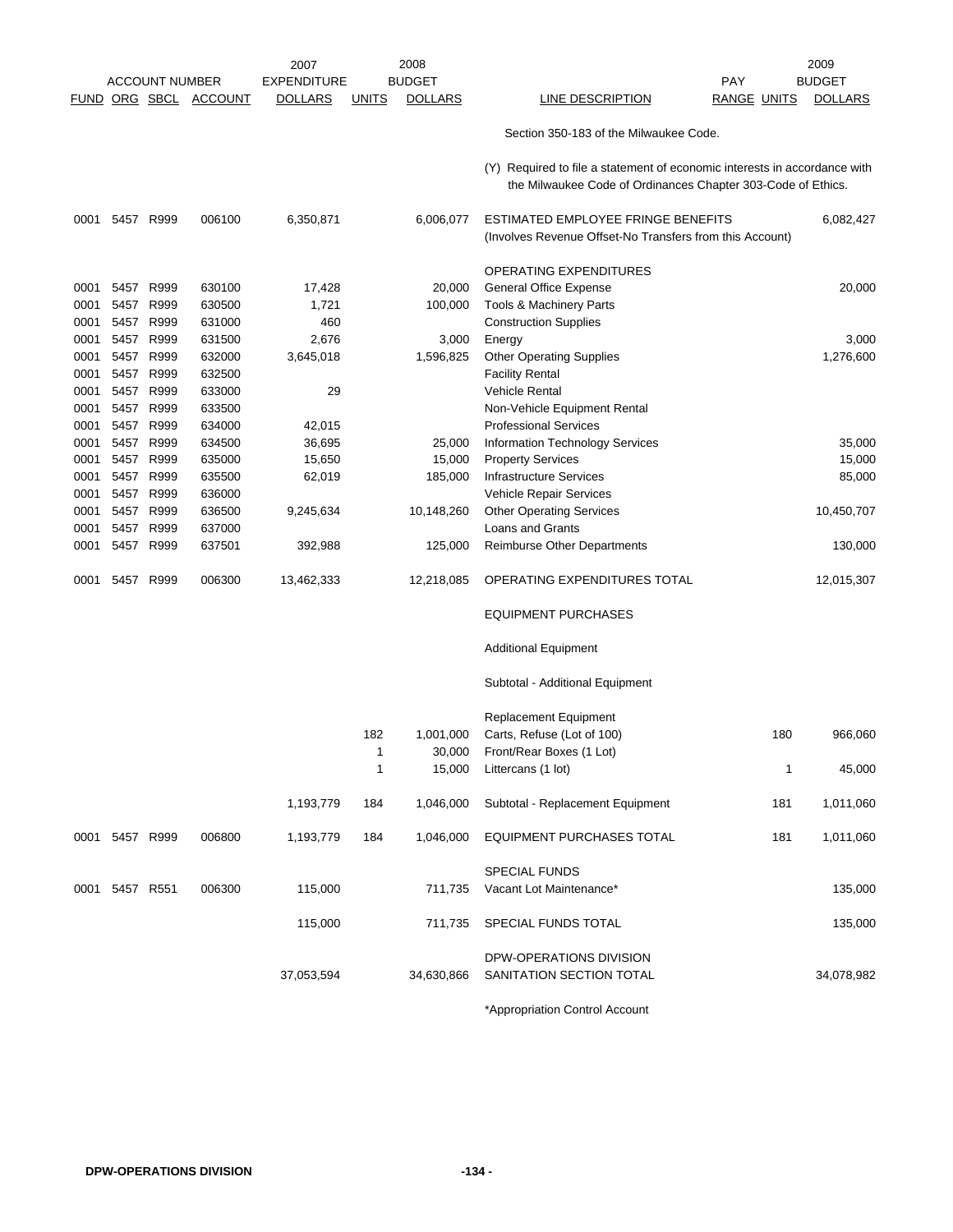|                | <b>ACCOUNT NUMBER</b> |                       | 2007<br><b>EXPENDITURE</b> |              | 2008<br><b>BUDGET</b> |                                                                  | <b>PAY</b>         |        | 2009<br><b>BUDGET</b> |
|----------------|-----------------------|-----------------------|----------------------------|--------------|-----------------------|------------------------------------------------------------------|--------------------|--------|-----------------------|
|                |                       | FUND ORG SBCL ACCOUNT | <b>DOLLARS</b>             | <b>UNITS</b> | <b>DOLLARS</b>        | LINE DESCRIPTION                                                 | <b>RANGE UNITS</b> |        | <b>DOLLARS</b>        |
|                |                       |                       |                            |              |                       | DPW-OPERATIONS DIVISION<br>FORESTRY SECTION                      |                    |        |                       |
|                |                       |                       |                            |              |                       | SALARIES & WAGES                                                 |                    |        |                       |
|                |                       |                       |                            |              |                       | <b>ADMINISTRATION</b>                                            |                    |        |                       |
|                |                       |                       |                            | 1<br>1       | 127,883               | Environmental Services Supt. (X) (Y)                             | 16<br>13           | 1<br>1 | 133,049               |
|                |                       |                       |                            | 1            | 90,610<br>38,474      | Forestry Services Manager (X) (Y)<br>Administrative Assistant II | 445                | 1      | 97,309<br>38,474      |
|                |                       |                       |                            | 1            | 52,756                | Landscape Architect                                              | 606                | 1      | 54,966                |
|                |                       |                       |                            | 1            | 53,525                | <b>Environmental Policy Analyst</b>                              | 6                  | 1      | 57,412                |
|                |                       |                       |                            |              |                       | <b>FIELD OPERATIONS</b>                                          |                    |        |                       |
|                |                       |                       |                            | 3            | 278,899               | Urban Forestry District Manager (X)                              | 11                 | 3      | 290,165               |
|                |                       |                       |                            | 9            | 633,611               | Urban Forestry Manager (X)                                       | $\overline{7}$     | 9      | 669,213               |
|                |                       |                       |                            | 116          | 4,957,458             | <b>Urban Forestry Specialist</b>                                 | 255                | 116    | 4,998,444             |
|                |                       |                       |                            | 22           | 1,123,053             | Urban Forestry Crew Leader                                       | 282                | 22     | 1,123,053             |
|                |                       |                       |                            | 1            | 62,005                | Landscape & Irrigation Specialist                                | 786                | 1      | 62,005                |
|                |                       |                       |                            | 3            | 115,421               | Office Assistant IV                                              | 430                | 3      | 115,421               |
|                |                       |                       |                            | 6            | 329,711               | Urban Forestry Technician                                        | 560                | 6      | 332,089               |
|                |                       |                       |                            | 1            | 58,620                | <b>Technical Services Supervisor</b>                             | 4                  | 1      | 48,036                |
|                |                       |                       |                            | 1            | 63,365                | Site Improvement Specialist (A)                                  | 5                  | 1      | 65,860                |
|                |                       |                       |                            | 1            | 47,614                | Program Assistant II (A)(X)                                      | 530                | 1      | 47,614                |
|                |                       |                       |                            |              |                       | NURSERY OPERATIONS                                               |                    |        |                       |
|                |                       |                       |                            | 1            | 76,736                | Greenhouse and Nursery Manager                                   | 8                  | 1      | 79,836                |
|                |                       |                       |                            | 1            | 43,265                | Nursery Crew Leader                                              | 255                | 1      | 43,265                |
|                |                       |                       |                            | 4            | 160,449               | Nursery Laborer                                                  | 238                | 4      | 160,449               |
|                |                       |                       |                            |              |                       | <b>SHOP OPERATIONS</b>                                           |                    |        |                       |
|                |                       |                       |                            | 1            | 75,469                | Shop & Maintenance Supervisor                                    | 7                  | 1      | 78,518                |
|                |                       |                       |                            | 1            | 45,174                | Lead Equipment Mechanic                                          | 260                | 1      | 45,174                |
|                |                       |                       |                            | 4            | 165,029               | Equip. Mechanic III                                              | 248                | 4      | 165,029               |
|                |                       |                       |                            |              |                       | <b>AUXILIARY PERSONNEL</b>                                       |                    |        |                       |
|                |                       |                       |                            | 1            |                       | Urban Forestry District Manager (X)                              | 11                 | 1      |                       |
|                |                       |                       |                            | 1            |                       | Urban Forestry Manager                                           | $\overline{7}$     | 1      |                       |
|                |                       |                       |                            | 14           |                       | <b>Urban Forestry Specialist</b>                                 | 255                | 14     |                       |
|                |                       |                       |                            | 3            |                       | Urban Forestry Crew Leader                                       | 282                | 3      |                       |
|                |                       |                       |                            | 4            |                       | Urban Forestry Laborer                                           | 230                | 4      |                       |
|                |                       |                       |                            | 40           | 235,865               | Urban Forestry Laborer (Seasonal)                                | 230                | 60     | 235,865               |
|                |                       |                       |                            | 4            | 45,020                | Urban Forestry Technician                                        | 560                | 4      | 45,020                |
|                |                       |                       |                            | 67           | 280,885               | <b>Total Auxiliary Personnel</b>                                 |                    | 87     | 280,885               |
|                |                       |                       | 7,470,657                  | 247          | 8,880,012             | <b>Total Before Adjustments</b>                                  |                    | 267    | 8,986,266             |
|                |                       |                       |                            |              |                       | Salary & Wage Rate Change                                        |                    |        |                       |
|                |                       |                       | 775,618                    |              | 274,334               | Overtime Compensated                                             |                    |        | 274,334               |
|                |                       |                       |                            |              | (100,000)             | Personnel Cost Adjustment<br>Other                               |                    |        | (100,000)             |
|                |                       |                       | 8,246,275                  | 247          | 9,054,346             | Gross Salaries & Wages Total                                     |                    | 267    | 9,160,600             |
|                |                       |                       |                            |              | (306,000)             | Reimbursable Services Deduction                                  |                    |        | (306,000)             |
|                |                       |                       |                            |              | (484, 184)            | Capital Improvements Deduction                                   |                    |        | (978, 363)            |
|                |                       |                       |                            |              | (146, 979)            | Grants & Aids Deduction                                          |                    |        | (146, 979)            |
|                |                       |                       |                            |              |                       |                                                                  |                    |        |                       |
| 0001 5458 R999 |                       | 006000                | 8,246,275                  | 247          | 8,117,183             | NET SALARIES & WAGES TOTAL                                       |                    | 267    | 7,729,258             |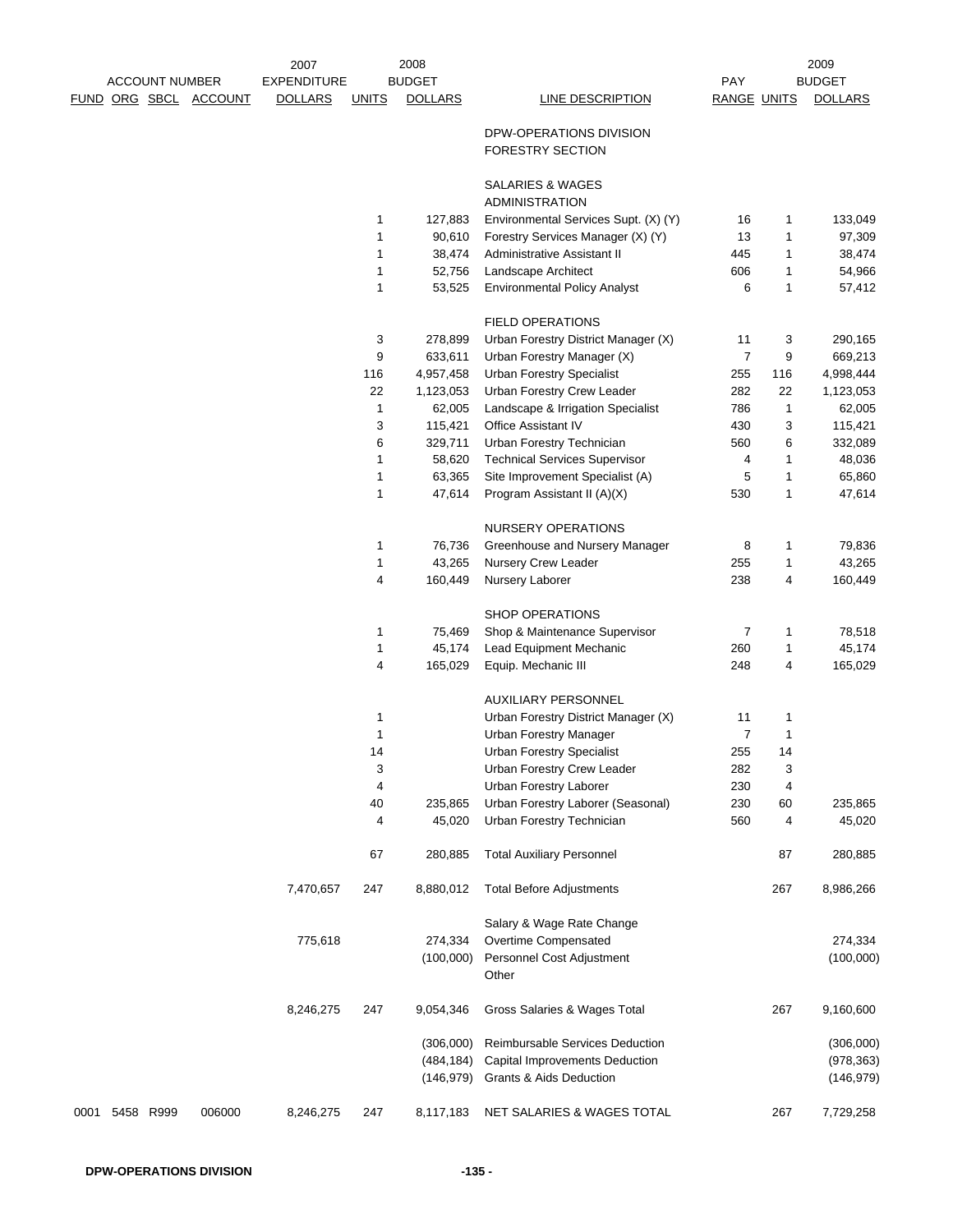|      |                | <b>ACCOUNT NUMBER</b> | FUND ORG SBCL ACCOUNT | 2007<br><b>EXPENDITURE</b><br><b>DOLLARS</b> | <u>UNITS</u> | 2008<br><b>BUDGET</b><br><b>DOLLARS</b> | LINE DESCRIPTION                                                                                                                            | PAY<br><b>RANGE UNITS</b> | 2009<br><b>BUDGET</b><br><b>DOLLARS</b> |
|------|----------------|-----------------------|-----------------------|----------------------------------------------|--------------|-----------------------------------------|---------------------------------------------------------------------------------------------------------------------------------------------|---------------------------|-----------------------------------------|
|      |                |                       |                       |                                              | 167.70       |                                         | <b>O&amp;M FTE'S</b>                                                                                                                        | 163.70                    |                                         |
|      |                |                       |                       |                                              | 20.00        |                                         | NON-O&M FTE'S                                                                                                                               | 24.00                     |                                         |
|      |                |                       |                       |                                              |              |                                         | (A) To expire 12/31/08 unless CDA program is extended.                                                                                      |                           |                                         |
|      |                |                       |                       |                                              |              |                                         | (X) Private Auto Allowance May Be Paid Pursuant to<br>Section 350-183 of the Milwaukee Code.                                                |                           |                                         |
|      |                |                       |                       |                                              |              |                                         | (Y) Required to file a Statement of Economic Interests in accordance with<br>the Milwaukee Code of Ordinances Chapter 303 - Code of Ethics. |                           |                                         |
| 0001 | 5458 R999      |                       | 006100                | 3,429,127                                    |              | 3,328,045                               | ESTIMATED EMPLOYEE FRINGE BENEFITS<br>(Involves Revenue Offset-No Transfers from this Account)                                              |                           | 3,168,995                               |
|      |                |                       |                       |                                              |              |                                         | <b>OPERATING EXPENDITURES</b>                                                                                                               |                           |                                         |
| 0001 | 5458           | R999                  | 630100                | 15,472                                       |              | 15,000                                  | General Office Expense                                                                                                                      |                           | 15,000                                  |
| 0001 | 5458 R999      |                       | 630500                | 84,330                                       |              | 90,000                                  | Tools & Machinery Parts                                                                                                                     |                           | 90,000                                  |
| 0001 | 5458           | R999                  | 631000                | 65,621                                       |              | 62,500                                  | <b>Construction Supplies</b>                                                                                                                |                           | 67,000                                  |
| 0001 | 5458           | R999                  | 631500                | 10,478                                       |              | 8,000                                   | Energy                                                                                                                                      |                           | 11,000                                  |
| 0001 | 5458 R999      |                       | 632000                | 306,169                                      |              | 289,000                                 | <b>Other Operating Supplies</b>                                                                                                             |                           | 292,460                                 |
| 0001 | 5458           | R999                  | 632500                |                                              |              |                                         | <b>Facility Rental</b>                                                                                                                      |                           |                                         |
| 0001 | 5458           | R999                  | 633000                | 10,805                                       |              | 20,000                                  | <b>Vehicle Rental</b>                                                                                                                       |                           | 20,000                                  |
| 0001 |                | 5458 R999             | 633500                | 4,529                                        |              | 5,000                                   | Non-Vehicle Equipment Rental                                                                                                                |                           | 5,000                                   |
| 0001 | 5458           | R999                  | 634000                | 50,467                                       |              | 30,000                                  | <b>Professional Services</b>                                                                                                                |                           | 30,000                                  |
| 0001 | 5458           | R999                  | 634500                | 7,767                                        |              | 5,000                                   | Information Technology Services                                                                                                             |                           | 6,000                                   |
| 0001 | 5458 R999      |                       | 635000                | 194                                          |              | 50,000                                  | <b>Property Services</b>                                                                                                                    |                           | 50,000                                  |
| 0001 | 5458           | R999                  | 635500                |                                              |              |                                         | <b>Infrastructure Services</b>                                                                                                              |                           |                                         |
| 0001 | 5458           | R999                  | 636000                |                                              |              |                                         | Vehicle Repair Services                                                                                                                     |                           |                                         |
| 0001 | 5458 R999      |                       | 636500                | 109,857                                      |              | 100,000                                 | <b>Other Operating Services</b>                                                                                                             |                           | 100,000                                 |
| 0001 | 5458           | R999                  | 637000                |                                              |              |                                         | Loans and Grants                                                                                                                            |                           |                                         |
| 0001 |                | 5458 R999             | 637501                | 102,498                                      |              | 57,380                                  | <b>Reimburse Other Departments</b>                                                                                                          |                           | 60,000                                  |
| 0001 | 5458           | R999                  | 006300                | 768,187                                      |              | 731,880                                 | OPERATING EXPENDITURES TOTAL                                                                                                                |                           | 746,460                                 |
|      |                |                       |                       |                                              |              |                                         | <b>EQUIPMENT PURCHASES</b>                                                                                                                  |                           |                                         |
|      |                |                       |                       |                                              |              |                                         | <b>Additional Equipment</b>                                                                                                                 |                           |                                         |
|      |                |                       |                       |                                              |              |                                         | Subtotal - Additional Equipment                                                                                                             |                           |                                         |
|      |                |                       |                       |                                              |              |                                         | Replacement Equipment                                                                                                                       |                           |                                         |
|      |                |                       |                       |                                              | $\mathbf{1}$ | 43,000                                  | Hillside mower                                                                                                                              | $\mathbf{1}$              | 43,000                                  |
|      |                |                       |                       |                                              | 3            | 84,000                                  | Hustler                                                                                                                                     | 3                         | 84,000                                  |
|      |                |                       |                       |                                              |              |                                         | Trailers, Work                                                                                                                              | 5                         | 38,200                                  |
|      |                |                       |                       |                                              |              |                                         | <b>Utility Trailer</b>                                                                                                                      | 1                         | 5,200                                   |
|      |                |                       |                       | 138,003                                      | 4            | 127,000                                 | Subtotal - Replacement Equipment                                                                                                            | 10                        | 170,400                                 |
|      | 0001 5458 R999 |                       | 006800                | 138,003                                      | 4            | 127,000                                 | EQUIPMENT PURCHASES TOTAL                                                                                                                   | 10                        | 170,400                                 |
|      |                |                       |                       |                                              |              |                                         | <b>SPECIAL FUNDS</b>                                                                                                                        |                           |                                         |
|      | 0001 5458 R551 |                       | 006300                |                                              |              |                                         | Vacant Lot Maintenance*                                                                                                                     |                           | 600,000                                 |
|      |                |                       |                       |                                              |              |                                         | SPECIAL FUNDS TOTAL                                                                                                                         |                           | 600,000                                 |
|      |                |                       |                       | 12,581,592                                   |              | 12,304,108                              | DPW-OPERATIONS DIVISION<br>FORESTRY SECTION TOTAL                                                                                           |                           | 12,415,113                              |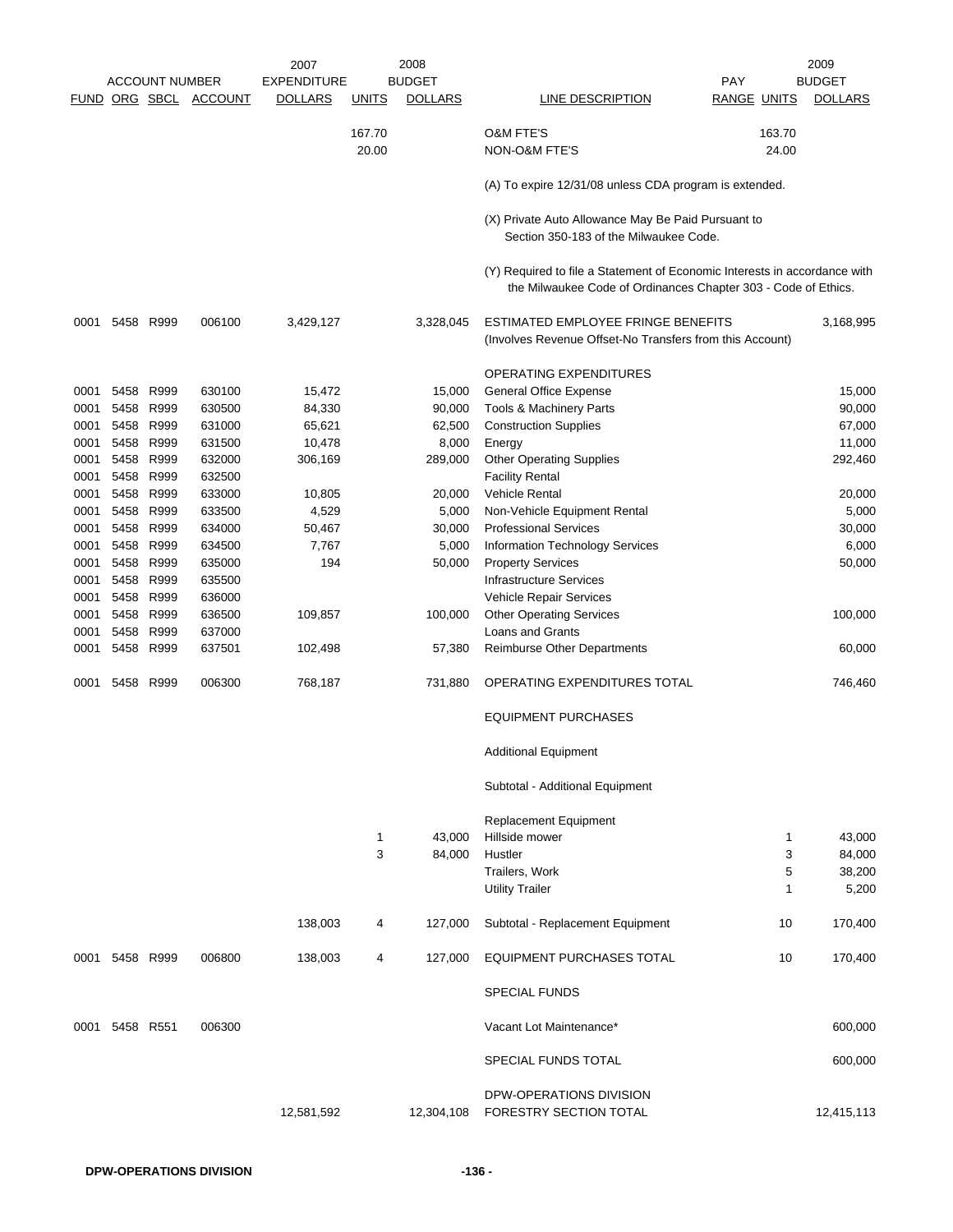|                      |                        | <b>ACCOUNT NUMBER</b> |                            | 2007<br><b>EXPENDITURE</b> | 2008<br><b>BUDGET</b>          |                                                                                                                          | <b>PAY</b>         | 2009<br><b>BUDGET</b> |
|----------------------|------------------------|-----------------------|----------------------------|----------------------------|--------------------------------|--------------------------------------------------------------------------------------------------------------------------|--------------------|-----------------------|
|                      |                        |                       | FUND ORG SBCL ACCOUNT      | <b>DOLLARS</b>             | <b>DOLLARS</b><br><u>UNITS</u> | <b>LINE DESCRIPTION</b>                                                                                                  | <b>RANGE UNITS</b> | <b>DOLLARS</b>        |
|                      |                        |                       |                            |                            |                                | SPECIAL PURPOSE ACCOUNTS-<br><b>MISCELLANEOUS</b>                                                                        |                    |                       |
| 0001                 | 1650 S104              |                       | 006300                     | 120,699                    | 130,032                        | Alternative Transportation for City Employees                                                                            |                    | 130,032               |
| 0001                 | 2110 S105              |                       | 006300                     | 7,034                      | 7,100                          | Annual Payment to DNR                                                                                                    |                    | 7,100                 |
| 0001                 | 1310 S106              |                       | 006300                     | 221,000                    | 250,000                        | <b>Audit Fund</b>                                                                                                        |                    | 317,000               |
|                      | 0001 2110 S108         |                       | 006300                     | 17,164                     | 20,000                         | Bds. & Comm. Reimbursement Expense                                                                                       |                    | 20,000                |
| 0001                 | 1310 S107              |                       | 006300                     | 25,491                     | 28,999                         | Board of Ethics                                                                                                          |                    | 31,000                |
|                      |                        |                       |                            |                            |                                | <b>Business Improvement Districts:</b>                                                                                   |                    |                       |
|                      |                        |                       |                            |                            | 36,000                         | BID #2 (Historic Third Ward)<br>City Contribution (BID #2)                                                               |                    |                       |
|                      |                        |                       |                            |                            | 25,000                         | BID #4 (Greater Mitchell Street)<br>City Contribution (BID #4)                                                           |                    |                       |
|                      |                        |                       |                            |                            | 18,000                         | BID #5 (Westown)<br>City Contribution (BID #5)                                                                           |                    |                       |
|                      |                        |                       |                            |                            | 21,000                         | BID #8 (Historic King Drive)<br>City Contribution (BID #8)                                                               |                    |                       |
|                      |                        |                       |                            |                            | 12,000                         | BID #10 (Avenues West)<br>City Contribution (BID #10)                                                                    |                    |                       |
|                      |                        |                       |                            |                            | 40,000                         | BID #15 (Riverwalk)<br>City Contribution (BID #15)                                                                       |                    |                       |
|                      |                        |                       |                            |                            | 35,000                         | BID #21 (Downtown Management District)<br>City Contribution (BID #21)                                                    |                    |                       |
| 0001<br>0001<br>0001 | 1910 S001<br>1910 S001 | 1910 S001             | 006300<br>006300<br>006300 | 187,000                    | 187,000                        | <b>Business Improvement District Total</b><br>Self-Supporting<br><b>City Contribution</b><br><b>BID's Loan Repayment</b> |                    | 187,000               |
| 0001                 | 1310 S110              |                       | 006300                     | 5,955                      | 3,000                          | Cable TV Franchise Regulation and<br>Negotiation                                                                         |                    | 1                     |
|                      | 0001 2110 S111         |                       | 006300                     | 80,078                     | 167,000                        | Care of Prisoners Fund                                                                                                   |                    | 78,000                |
| 0001                 | 1490 S113              |                       | 006300                     | 971,333                    | 1,250,000                      | <b>City Attorney Collection Contract</b>                                                                                 |                    | 1,000,000             |
| 0001                 |                        | 1320 S116             | 006300                     | 7,085                      | 12,000                         | Clerk of Court-Witness Fees Fund                                                                                         |                    | 9,000                 |
|                      | 0001 2110 D001         |                       | 006300                     |                            | 1,900,000                      | <b>Contribution Fund General</b>                                                                                         |                    | 2,100,000             |
| 0001                 |                        | 1490 S118             | 006300                     | 13,723,873                 | 1,375,000                      | Damages and Claims Fund                                                                                                  |                    | 1,375,000             |
| 0001                 |                        | 1320 S214             | 006300                     | 75,000                     | 75,000                         | Drivers Licensure and Employment Project                                                                                 |                    | 75,000                |
| 0001                 | 1510 S199              |                       | 006300                     | 50,906                     | 60,000                         | <b>E-Government Payment Systems</b>                                                                                      |                    | 60,000                |
| 0001                 | 1510 S207              |                       | 006300                     | 23,100                     | 25,468                         | E-Civis Grants Locator                                                                                                   |                    | 26,741                |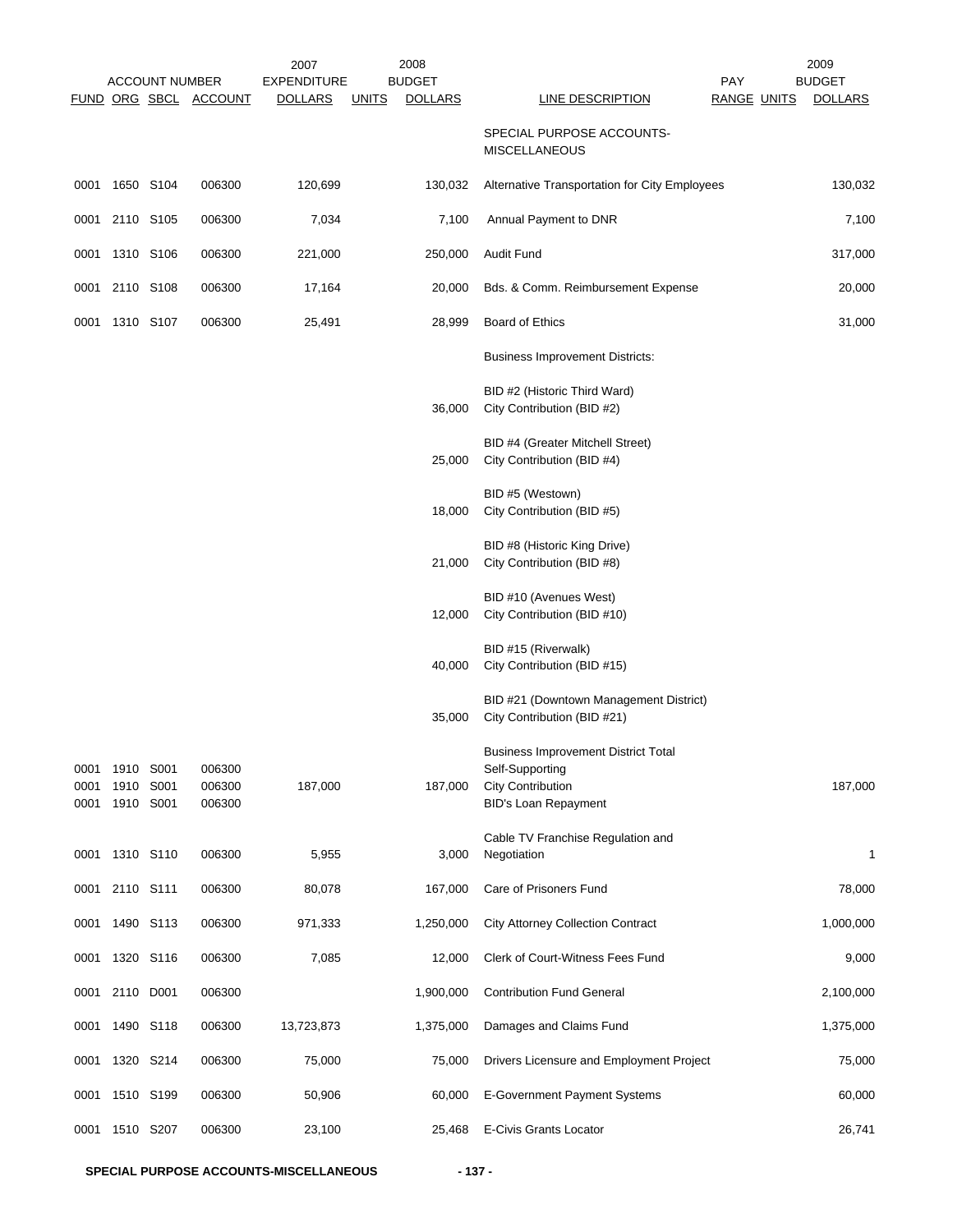|      |                | <b>ACCOUNT NUMBER</b> |                | 2007<br><b>EXPENDITURE</b> |              | 2008<br><b>BUDGET</b> |                                                                                                                                                                                                                                                                                                                                                                                    | <b>PAY</b>         | 2009<br><b>BUDGET</b> |
|------|----------------|-----------------------|----------------|----------------------------|--------------|-----------------------|------------------------------------------------------------------------------------------------------------------------------------------------------------------------------------------------------------------------------------------------------------------------------------------------------------------------------------------------------------------------------------|--------------------|-----------------------|
|      |                | FUND ORG SBCL         | <b>ACCOUNT</b> | <b>DOLLARS</b>             | <b>UNITS</b> | <b>DOLLARS</b>        | LINE DESCRIPTION                                                                                                                                                                                                                                                                                                                                                                   | <b>RANGE UNITS</b> | <b>DOLLARS</b>        |
| 0001 | 1510 S215      |                       | 006300         | 45,000                     |              |                       | <b>EBE Effectiveness Study</b>                                                                                                                                                                                                                                                                                                                                                     |                    |                       |
| 0001 | 1310 S123      |                       | 006300         | 19,605                     |              | 38,000                | Economic Development Committee Fund                                                                                                                                                                                                                                                                                                                                                |                    | 30,000                |
| 0001 | 1650 S124      |                       | 006300         | 39,824                     |              | 40,000                | <b>Employee Training Fund</b>                                                                                                                                                                                                                                                                                                                                                      |                    | 25,000                |
| 0001 | 2110 S133      |                       | 006100         | 127,775                    |              | 133,000               | Firemen's Relief Fund                                                                                                                                                                                                                                                                                                                                                              |                    | 140,000               |
| 0001 | 1650 S134      |                       | 006300         | 38,539                     |              | 50,000                | Flexible Spending Account                                                                                                                                                                                                                                                                                                                                                          |                    | 50,000                |
| 0001 | 3600 S137      |                       | 006300         | 88,552                     |              | 95,000                | Graffiti Abatement Fund                                                                                                                                                                                                                                                                                                                                                            |                    | 95,000                |
| 0001 | 4500 S139      |                       | 006100         | 3,063,498                  |              | 2,807,000             | Group Life Insurance Premium                                                                                                                                                                                                                                                                                                                                                       |                    | 2,650,000             |
| 0001 |                | 9990 S216             | 006300         |                            |              | 400,000               | <b>Housing Trust Fund</b>                                                                                                                                                                                                                                                                                                                                                          |                    |                       |
| 0001 |                | 1490 S143             | 006300         | 468,596                    |              | 490,000               | <b>Insurance Fund</b>                                                                                                                                                                                                                                                                                                                                                              |                    | 470,000               |
| 0001 | 1910 S209      |                       | 006300         | 191,288                    |              | 200,000               | Land Management                                                                                                                                                                                                                                                                                                                                                                    |                    | 200,000               |
| 0001 |                | 1650 S145             | 006100         | 630,100                    |              | 801,000               | Long Term Disability Insurance                                                                                                                                                                                                                                                                                                                                                     |                    | 801,000               |
| 0001 | 2110 S146      |                       | 006300         | 120                        |              | 7,500                 | Low Interest Mortgage Program                                                                                                                                                                                                                                                                                                                                                      |                    | 1,000                 |
| 0001 | 3600 S147      |                       | 006300         | 53,914                     |              | 75,000                | Maintenance of Essential Utility<br>Services-Residential Real Property                                                                                                                                                                                                                                                                                                             |                    | 75,000                |
| 0001 | 1510 S217      |                       | 006300         |                            |              |                       | Milwaukee Energy Efficiency Project (Me2) -<br>Pass Through                                                                                                                                                                                                                                                                                                                        |                    | 1,000,000             |
| 0001 | 1510 S217      |                       | 006300         |                            |              |                       | Less Cost Recovery from Me2 Project                                                                                                                                                                                                                                                                                                                                                |                    | (999, 999)            |
| 0001 | 1310 S148      |                       | 006300         | 143,133                    |              | 153,933               | Memberships, City                                                                                                                                                                                                                                                                                                                                                                  |                    | 137,169               |
| 0001 | 1910 S151      |                       | 006300         | 179,230                    |              | 172,800               | Milwaukee Arts Board Projects                                                                                                                                                                                                                                                                                                                                                      |                    | 160,000               |
|      | 0001 1910 S150 |                       | 006300         | 126,648                    |              |                       | 130,000 Milwaukee Fourth of July Commission                                                                                                                                                                                                                                                                                                                                        |                    | 105,000               |
|      | 0001 1320 S155 |                       | 006300         | 431,462                    |              | 434,000               | Municipal Court Intervention Program                                                                                                                                                                                                                                                                                                                                               |                    | 434,000               |
| 0001 |                | 1490 S218             | 006300         |                            |              |                       | Nuisance Abatement Fund                                                                                                                                                                                                                                                                                                                                                            |                    | 25,000                |
| 0001 |                | 1490 S157             | 006300         | 422,078                    |              | 225,000               | Outside Counsel/Expert Witness Fund                                                                                                                                                                                                                                                                                                                                                |                    | 430,000               |
| 0001 | 3600 S162      |                       | 006300         | 1,262,774                  |              | 1,151,000             | Razing and Vacant Building Protection Fund                                                                                                                                                                                                                                                                                                                                         |                    | 360,000               |
| 0001 | 1490 S201      |                       | 006300         | 211,027                    |              | 325,000               | Receivership Fund                                                                                                                                                                                                                                                                                                                                                                  |                    |                       |
| 0001 | 9990 S183      |                       | 006300         |                            |              | 50,000,001            | Reimbursable Services Advance Fund                                                                                                                                                                                                                                                                                                                                                 |                    | 50,000,001            |
| 0001 | 9990 S183      |                       | 006300         |                            |              | (50,000,000)          | Less Recovery From Reimbursable Operations                                                                                                                                                                                                                                                                                                                                         |                    | (50,000,000)          |
|      |                |                       |                |                            |              |                       | To authorize a specific fund under the control of the Common Council for<br>the purpose of advance funding of reimbursable materials & services of<br>various City Departments. Funds are to be appropriated to various City<br>Departments and Agencies by Common Council Resolution. Funding for<br>this account is to be by temporary transfer of General City Funds in accord- |                    |                       |

ance with Section 925-130A Wisconsin Statutes 1919. (Repayment to be made from revenues received from billings to other City departments.)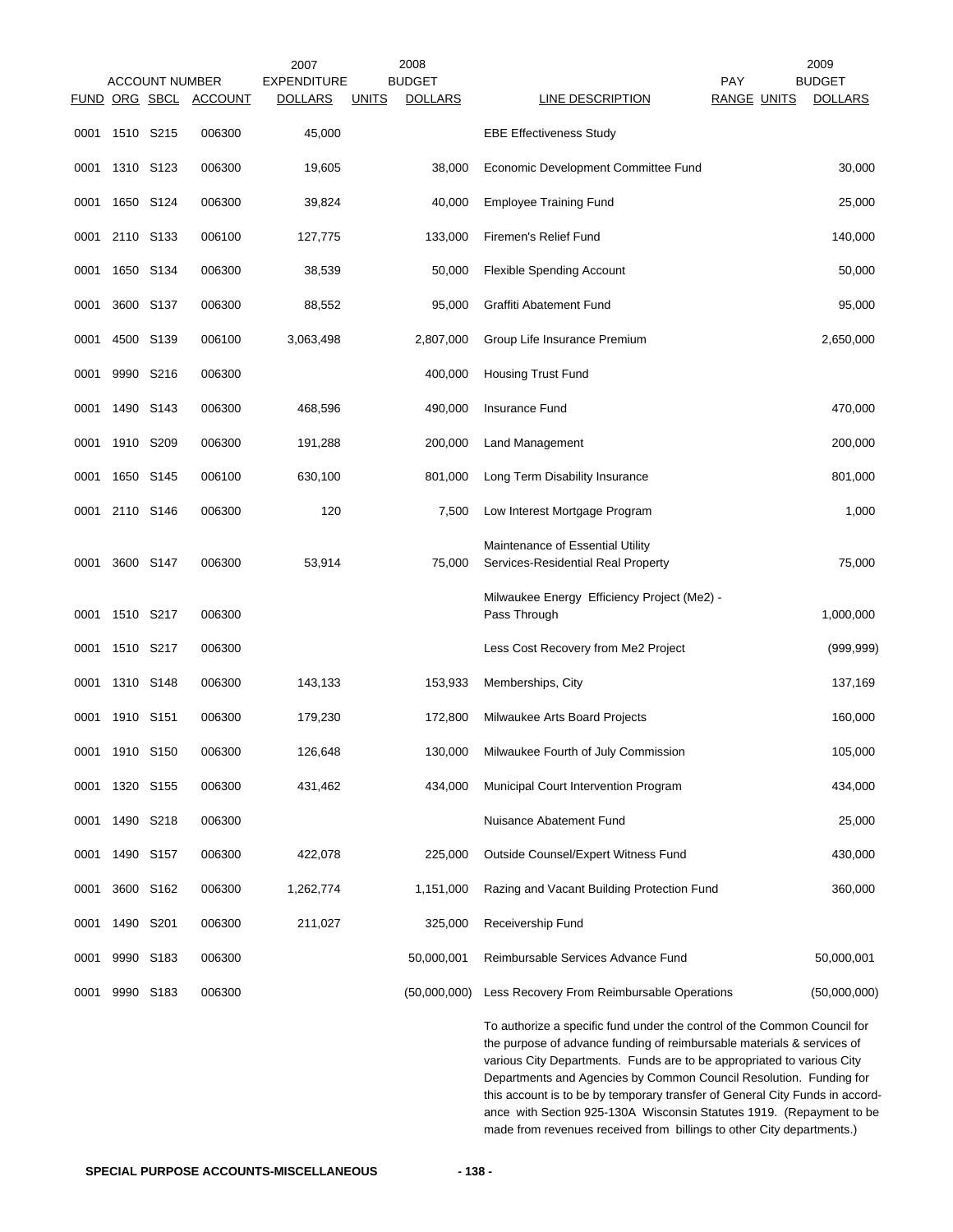|             |           |                       |                | 2007               |              | 2008           |                                                                                              |             | 2009           |
|-------------|-----------|-----------------------|----------------|--------------------|--------------|----------------|----------------------------------------------------------------------------------------------|-------------|----------------|
|             |           | <b>ACCOUNT NUMBER</b> |                | <b>EXPENDITURE</b> |              | <b>BUDGET</b>  |                                                                                              | PAY         | <b>BUDGET</b>  |
| <b>FUND</b> |           | ORG SBCL              | <b>ACCOUNT</b> | <b>DOLLARS</b>     | <b>UNITS</b> | <b>DOLLARS</b> | LINE DESCRIPTION                                                                             | RANGE UNITS | <b>DOLLARS</b> |
|             |           |                       |                |                    |              |                |                                                                                              |             |                |
| 0001        |           | 9990 S163             | 006300         | 621,599            |              | 500,000        | <b>Remission of Taxes Fund</b>                                                               |             | 1,000,000      |
| 0001        | 2110 S164 |                       | 006000         |                    |              | 1,500,000      | Reserve for 27th Payroll                                                                     |             | 1,500,000      |
| 0001        |           | 4500 S165             | 006100         | 237,550            |              | 240,000        | Retirees Benefit Adjustment Fund                                                             |             | 202,000        |
| 0001        | 2110 S152 |                       | 006300         |                    |              | 34,528,821     | MMSD-Sewer User Charge- Pass Through                                                         |             | 42,711,967     |
| 0001        | 2110 S152 |                       | 006300         |                    |              | (34,528,820)   | Less Cost Recovery from Sewer User Charge                                                    |             | (42,711,966)   |
| 0001        | 1650 S171 |                       | 006300         | 869,613            |              | 760,000        | <b>Tuition Reimbursement Fund</b>                                                            |             | 800,000        |
| 0001        |           | 1650 S172             | 006100         | 999,664            |              | 880,000        | Unemployment Compensation Fund                                                               |             | 950,000        |
| 0001        | 3600 S211 |                       | 006300         | 632,586            |              |                | Vacant Lot Maintenance                                                                       |             |                |
| 0001        | 5450 S211 |                       | 006300         | 115,000            |              |                | Vacant Lot Maintenance                                                                       |             |                |
| 0001        |           | 2110 S174             | 006000         |                    |              | 22,406,500     | Wages Supplement Fund<br>(Actual experience reflected in departmental<br>operating budgets.) |             | 20,262,000     |
|             |           |                       |                | 26,534,893         |              | 39,505,334     | SPECIAL PURPOSE ACCOUNTS-<br><b>MISCELLANEOUS TOTAL</b>                                      |             | 36,318,046     |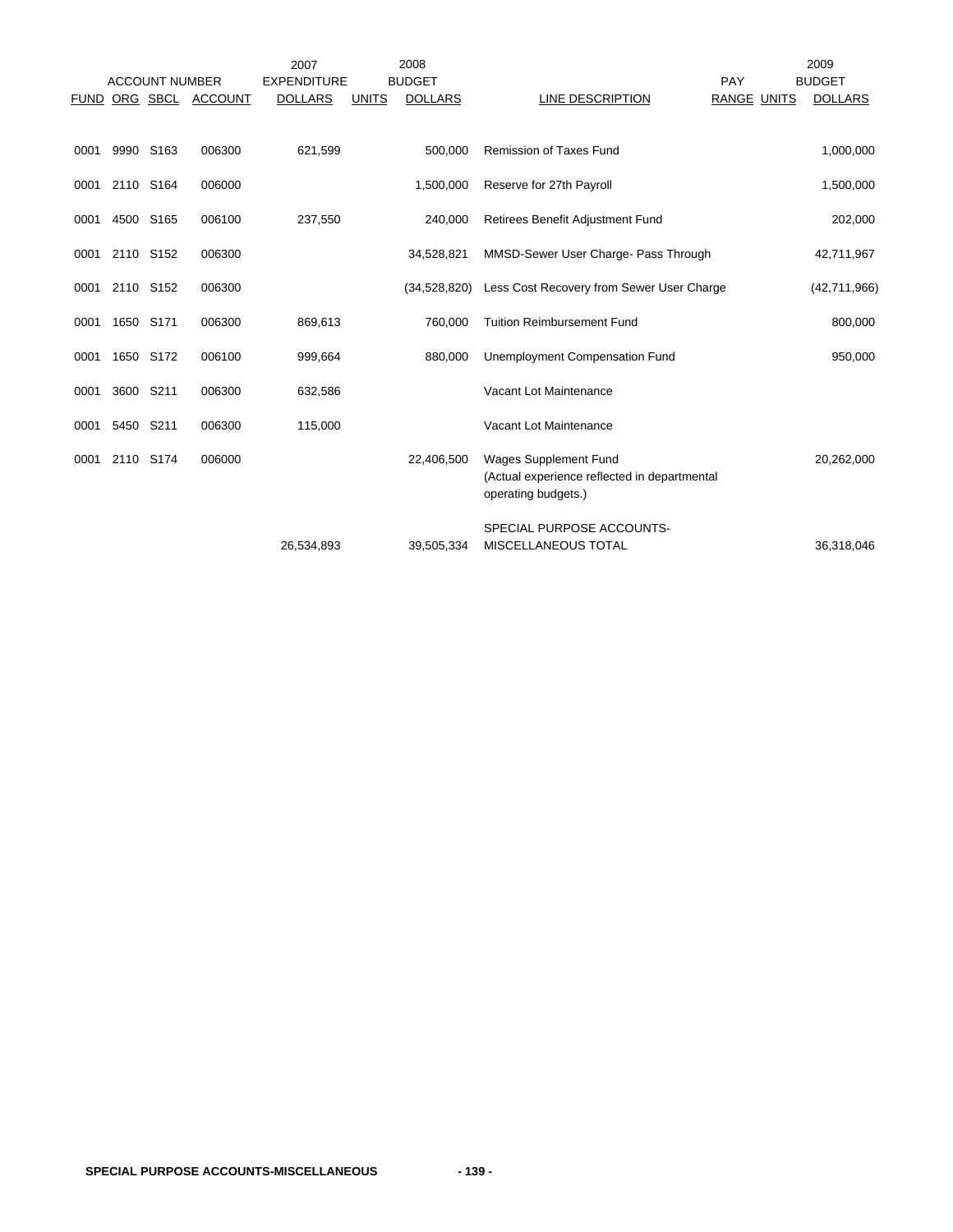|             |      |                       |                | 2007               |              | 2008           |                                                                                                                                                                                                                                                                                               |                    | 2009           |
|-------------|------|-----------------------|----------------|--------------------|--------------|----------------|-----------------------------------------------------------------------------------------------------------------------------------------------------------------------------------------------------------------------------------------------------------------------------------------------|--------------------|----------------|
|             |      | <b>ACCOUNT NUMBER</b> |                | <b>EXPENDITURE</b> |              | <b>BUDGET</b>  |                                                                                                                                                                                                                                                                                               | PAY                | <b>BUDGET</b>  |
| <b>FUND</b> |      | ORG SBCL              | <b>ACCOUNT</b> | <b>DOLLARS</b>     | <b>UNITS</b> | <b>DOLLARS</b> | LINE DESCRIPTION                                                                                                                                                                                                                                                                              | <b>RANGE UNITS</b> | <b>DOLLARS</b> |
|             |      |                       |                |                    |              |                | SPECIAL PURPOSE ACCOUNTS -<br><b>WORKERS' COMPENSATION BENEFITS</b><br>Employees Workers'                                                                                                                                                                                                     |                    |                |
|             |      |                       |                |                    |              |                | <b>Compensation Sub Accounts</b>                                                                                                                                                                                                                                                              |                    |                |
| 0001        | 1650 | S <sub>176</sub>      | 006100         | 12,259,304         |              | 12,125,000     | <b>WORKERS' COMPENSATION</b>                                                                                                                                                                                                                                                                  |                    | 14,383,000     |
|             |      |                       |                |                    |              |                | For Payment of Compensation and Other Benefits<br>Required to be Paid or Furnished Under the Worker's<br>Compensation Act or by Directions of Wisconsin<br>Industrial Commission and of Expenses Incidental<br>to the Preparation and Hearing of Matters Before<br>the Industrial Commission. |                    |                |
| 0001        | 1650 | S177                  | 006100         | 605                |              | 25,000         | Required Employer Law Compliance<br>Expenses                                                                                                                                                                                                                                                  |                    |                |
|             |      |                       |                | 12,259,909         |              | 12,150,000     | <b>TOTAL</b>                                                                                                                                                                                                                                                                                  |                    | 14,383,000     |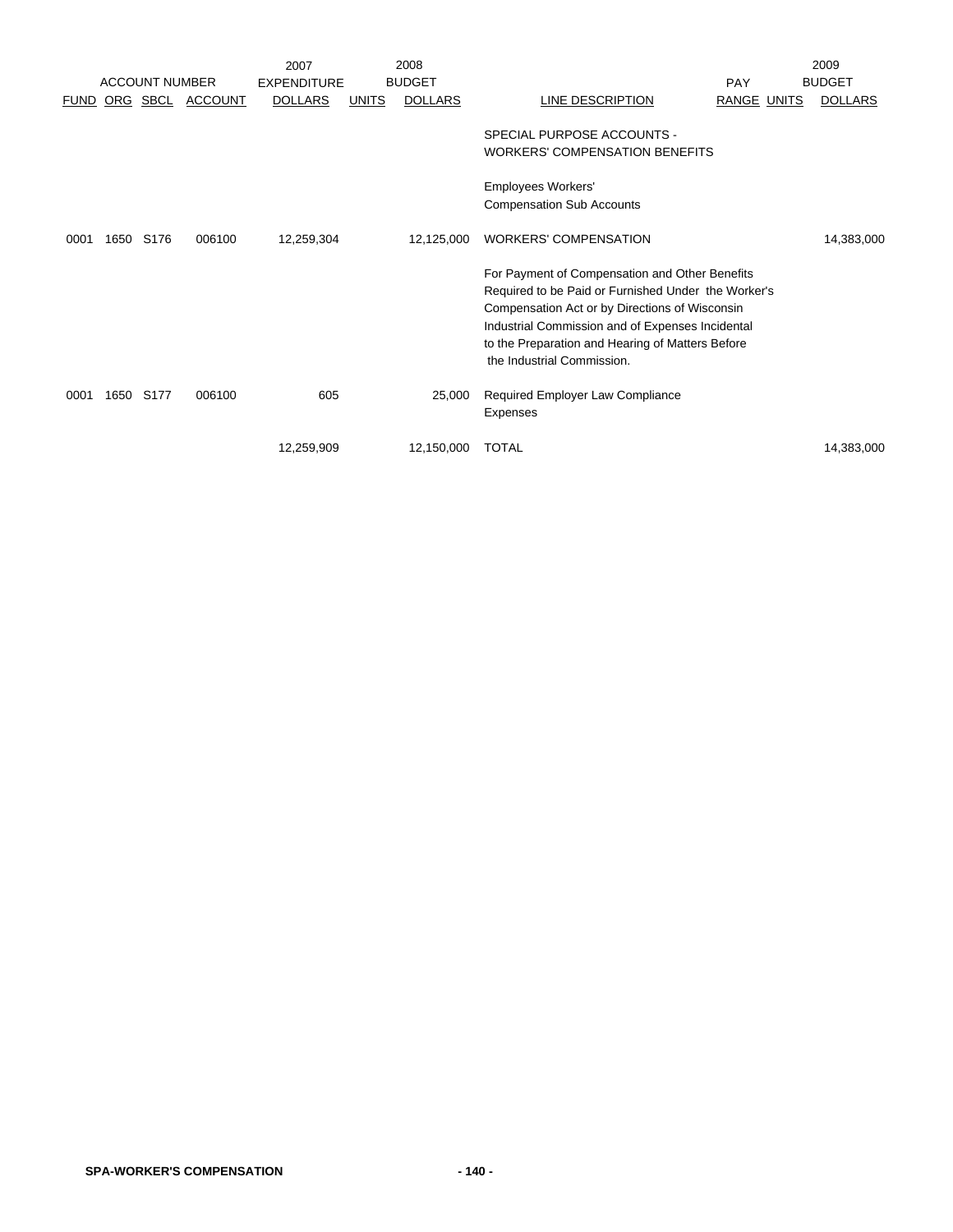|             |      |                       |                | 2007               |              | 2008           |                                                                                  |             | 2009           |
|-------------|------|-----------------------|----------------|--------------------|--------------|----------------|----------------------------------------------------------------------------------|-------------|----------------|
|             |      | <b>ACCOUNT NUMBER</b> |                | <b>EXPENDITURE</b> |              | <b>BUDGET</b>  |                                                                                  | <b>PAY</b>  | <b>BUDGET</b>  |
| <b>FUND</b> | ORG  | SBCL                  | <b>ACCOUNT</b> | <b>DOLLARS</b>     | <b>UNITS</b> | <b>DOLLARS</b> | LINE DESCRIPTION                                                                 | RANGE UNITS | <b>DOLLARS</b> |
|             |      |                       |                |                    |              |                | SPECIAL PURPOSE ACCOUNTS -<br>EMPLOYEE HEALTH CARE BENEFITS                      |             |                |
|             |      |                       |                |                    |              |                | <b>Employees Active and Retirees</b><br><b>Health Care Benefits Sub Accounts</b> |             |                |
| 0001        |      | 1650 S114             | 006100         | 31,077,469         |              | 36,550,000     | Claims                                                                           |             | 28,750,000     |
| 0001        | 1650 | S140                  | 006100         | 65,687,198         |              | 67,625,000     | Health Maintenance Organizations (HMOs)                                          |             | 81,018,750     |
| 0001        | 1650 | S <sub>121</sub>      | 006100         | 2,147,900          |              | 2,200,000      | Dental Insurance                                                                 |             | 2,200,000      |
| 0001        | 1650 | S <sub>101</sub>      | 006100         | 3,165,892          |              | 3,500,000      | <b>Administrative Expense</b>                                                    |             | 3,000,000      |
|             |      |                       |                | 102,078,459        |              | 109,875,000    | <b>Total Employees Active and</b><br><b>Retirees Health Care Benefits</b>        |             | 114,968,750    |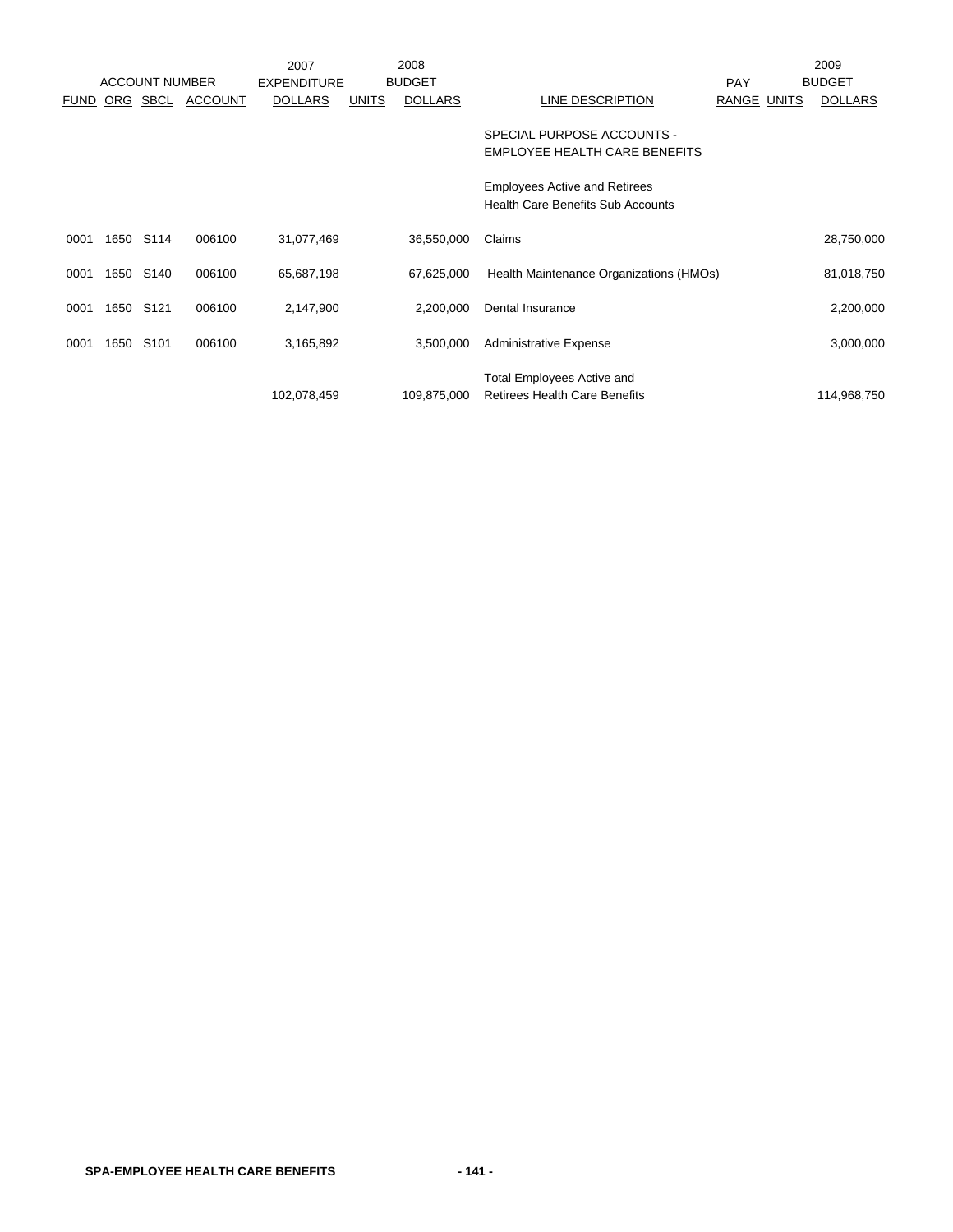|      | <b>ACCOUNT NUMBER</b> |           |                       | 2008<br>2007<br><b>BUDGET</b> |                |                |                                                                                                                                           |                    |      | 2009           |
|------|-----------------------|-----------|-----------------------|-------------------------------|----------------|----------------|-------------------------------------------------------------------------------------------------------------------------------------------|--------------------|------|----------------|
|      |                       |           |                       | <b>EXPENDITURE</b>            |                |                |                                                                                                                                           | <b>PAY</b>         |      | <b>BUDGET</b>  |
|      |                       |           | FUND ORG SBCL ACCOUNT | <b>DOLLARS</b>                | <u>UNITS</u>   | <b>DOLLARS</b> | LINE DESCRIPTION                                                                                                                          | <b>RANGE UNITS</b> |      | <b>DOLLARS</b> |
|      |                       |           |                       |                               |                |                | SPECIAL PURPOSE ACCOUNTS -<br>BOARD OF ZONING APPEALS                                                                                     |                    |      |                |
|      |                       |           |                       |                               |                |                | SALARIES & WAGES                                                                                                                          |                    |      |                |
|      |                       |           |                       |                               | $\mathbf{1}$   | 49,641         | Chairman Board of Zoning Appeals (Y)                                                                                                      | 47                 | 1    | 51,646         |
|      |                       |           |                       |                               | 4              | 16,800         | Member Board of Zoning Appeals (Y)                                                                                                        | 37                 | 4    | 16,800         |
|      |                       |           |                       |                               | 2              | 8,400          | Member Alt. Board of Zoning App. (Y)                                                                                                      | 37                 | 2    | 8,400          |
|      |                       |           |                       |                               | $\overline{2}$ | 34,307         | Office Assistant III (0.5 FTE)                                                                                                            | 425                | 2    | 33,601         |
|      |                       |           |                       |                               | $\mathbf 1$    | 59,468         | Secretary, Board of Zoning Appeals                                                                                                        | 4                  | 1    | 45,628         |
|      |                       |           |                       |                               | 1              | 37,221         | Program Assistant I                                                                                                                       | 460                | 1    | 37,221         |
|      |                       |           |                       |                               | 11             | 205,837        | <b>Total Before Adjustments</b>                                                                                                           |                    | 11   | 193,296        |
|      |                       |           |                       |                               |                |                | Salary & Wage Rate Changes                                                                                                                |                    |      |                |
|      |                       |           |                       |                               |                |                | Overtime Compensated*                                                                                                                     |                    |      |                |
|      |                       |           |                       |                               |                |                | Personnel Cost Adjustment<br>Other                                                                                                        |                    |      |                |
|      |                       |           |                       |                               | 11             | 205,837        | Gross Salary & Wages Total                                                                                                                |                    | 11   | 193,296        |
|      |                       |           |                       |                               |                |                | Reimbursable Services Deduction                                                                                                           |                    |      |                |
|      |                       |           |                       |                               |                |                | <b>Capital Improvements Deduction</b><br>Grants & Aids Deduction                                                                          |                    |      |                |
| 0001 |                       | 0960 R999 | 006000                | 175,944                       | 11             | 205,837        | NET SALARIES & WAGES TOTAL*                                                                                                               |                    | 11   | 193,296        |
|      |                       |           |                       |                               | 3.00           |                | <b>O&amp;M FTE'S</b><br>NON-O&M FTE'S                                                                                                     |                    | 3.00 |                |
|      |                       |           |                       |                               |                |                |                                                                                                                                           |                    |      |                |
|      |                       |           |                       |                               |                |                | (Y) Required to file a statement of economic interests in accordance with<br>the Milwaukee Code of Ordinances Chapter 303-Code of Ethics. |                    |      |                |
| 0001 |                       | 0960 R999 | 006100                | 17,977                        |                | 53,708         | ESTIMATED EMPLOYEE FRINGE BENEFITS                                                                                                        |                    |      | 47,745         |
|      |                       |           |                       |                               |                |                | (Involves Revenue Offset - No Transfer from this Account)                                                                                 |                    |      |                |
|      |                       |           |                       |                               |                |                | <b>OPERATING EXPENDITURES</b>                                                                                                             |                    |      |                |
| 0001 |                       | 0960 R999 | 630100                | 11,426                        |                | 24,635         | <b>General Office Expense</b>                                                                                                             |                    |      | 12,000         |
| 0001 | 0960                  | R999      | 630500                |                               |                |                | Tools & Machinery Parts                                                                                                                   |                    |      |                |
| 0001 | 0960                  | R999      | 631000                |                               |                |                | <b>Construction Supplies</b>                                                                                                              |                    |      |                |
| 0001 | 0960                  | R999      | 631500                |                               |                |                | Energy                                                                                                                                    |                    |      |                |
| 0001 |                       | 0960 R999 | 632000                |                               |                |                | <b>Other Operating Supplies</b>                                                                                                           |                    |      |                |
| 0001 |                       | 0960 R999 | 632500                |                               |                |                | <b>Facility Rental</b>                                                                                                                    |                    |      |                |
| 0001 | 0960                  | R999      | 633000                |                               |                |                | <b>Vehicle Rental</b>                                                                                                                     |                    |      |                |
| 0001 | 0960                  | R999      | 633500                | 5,238                         |                | 4,920          | Non-Vehicle Equipment Rental                                                                                                              |                    |      | 4,920          |
| 0001 |                       | 0960 R999 | 634000                | 23,690                        |                | 20,000         | <b>Professional Services</b>                                                                                                              |                    |      | 19,485         |
| 0001 | 0960                  | R999      | 634500                | 10,893                        |                |                | <b>Information Technology Services</b>                                                                                                    |                    |      |                |
| 0001 |                       | 0960 R999 | 635000                | 478                           |                |                | <b>Property Services</b>                                                                                                                  |                    |      |                |
| 0001 |                       | 0960 R999 | 635500                |                               |                |                | Infrastructure Services                                                                                                                   |                    |      |                |
| 0001 |                       | 0960 R999 | 636000                |                               |                |                | Vehicle Repair Services                                                                                                                   |                    |      |                |
| 0001 | 0960                  | R999      | 636500                | 1,940                         |                | 1,939          | <b>Other Operating Services</b>                                                                                                           |                    |      | 1,939          |
| 0001 | 0960                  | R999      | 637000                |                               |                |                | Loans and Grants                                                                                                                          |                    |      |                |
| 0001 |                       | 0960 R999 | 637501                | 12,574                        |                |                | Reimburse Other Departments                                                                                                               |                    |      | 12,635         |
| 0001 |                       | 0960 R999 | 006300                | 66,239                        |                | 51,494         | OPERATING EXPENDITURES TOTAL*                                                                                                             |                    |      | 50,979         |
|      |                       |           |                       |                               |                |                | <b>EQUIPMENT PURCHASES</b>                                                                                                                |                    |      |                |

Additional Equipment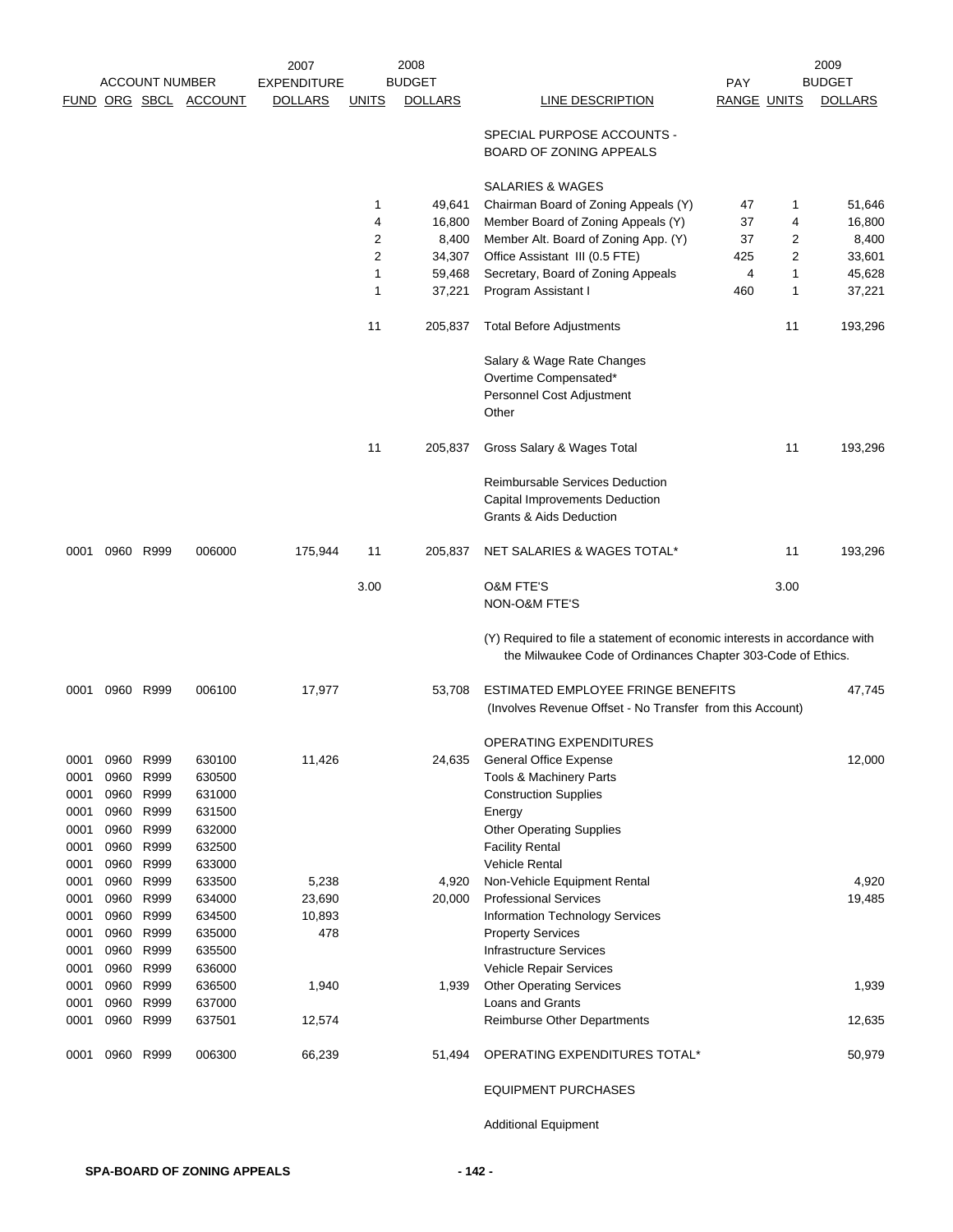|      |      |                       |                       | 2007               |              | 2008           |                                   |             | 2009           |
|------|------|-----------------------|-----------------------|--------------------|--------------|----------------|-----------------------------------|-------------|----------------|
|      |      | <b>ACCOUNT NUMBER</b> |                       | <b>EXPENDITURE</b> |              | <b>BUDGET</b>  |                                   | <b>PAY</b>  | <b>BUDGET</b>  |
|      |      |                       | FUND ORG SBCL ACCOUNT | <b>DOLLARS</b>     | <b>UNITS</b> | <b>DOLLARS</b> | LINE DESCRIPTION                  | RANGE UNITS | <b>DOLLARS</b> |
|      |      |                       |                       |                    |              |                | Subtotal - Additional Equipment   |             |                |
|      |      |                       |                       |                    |              |                | <b>Replacement Equipment</b>      |             |                |
|      |      |                       |                       |                    |              |                | Subtotal - Replacement Equipment  |             |                |
| 0001 | 0960 | R999                  | 006800                |                    |              |                | <b>EQUIPMENT PURCHASES TOTAL*</b> |             |                |
|      |      |                       |                       |                    |              |                | SPECIAL PURPOSE ACCOUNTS -        |             |                |
|      |      |                       |                       | 260,160            |              | 311.039        | BOARD OF ZONING APPEALS TOTAL     |             | 292,020        |
|      |      |                       |                       |                    |              |                | *Appropriation Control Account    |             |                |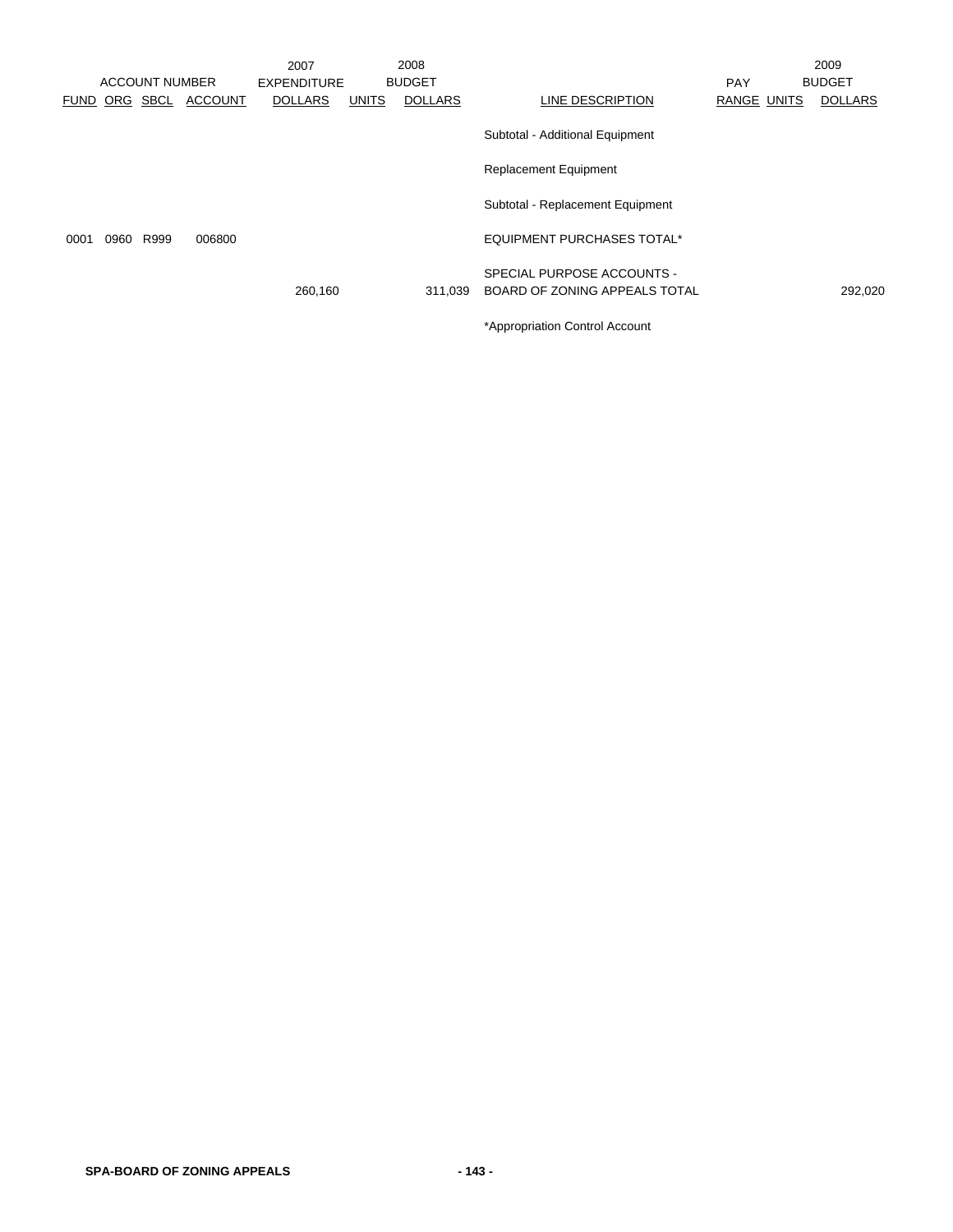|  |                       |                       | 2007               |              | 2008           |                  |             | 2009           |
|--|-----------------------|-----------------------|--------------------|--------------|----------------|------------------|-------------|----------------|
|  | <b>ACCOUNT NUMBER</b> |                       | <b>EXPENDITURE</b> |              | <b>BUDGET</b>  |                  | <b>PAY</b>  | <b>BUDGET</b>  |
|  |                       | FUND ORG SBCL ACCOUNT | <b>DOLLARS</b>     | <b>UNITS</b> | <b>DOLLARS</b> | LINE DESCRIPTION | RANGE UNITS | <b>DOLLARS</b> |
|  |                       |                       |                    |              |                |                  |             |                |
|  |                       |                       |                    |              |                |                  |             |                |

141,133,421 161,841,373 TOTAL SPECIAL PURPOSE ACCOUNTS 165,961,816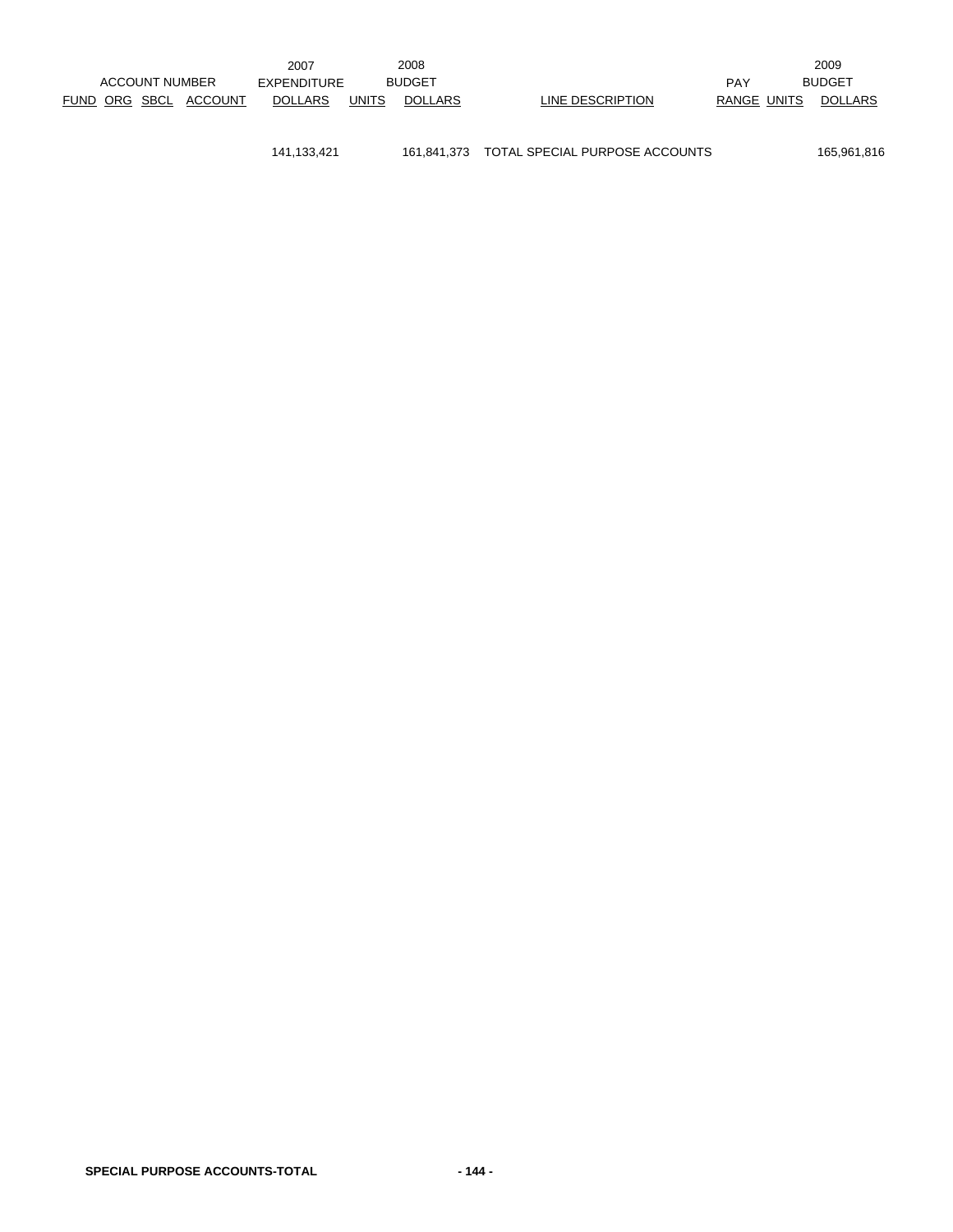|      |                |                       |                       | 2007               |                         | 2008           |                                                                                                                                           |                |                | 2009           |
|------|----------------|-----------------------|-----------------------|--------------------|-------------------------|----------------|-------------------------------------------------------------------------------------------------------------------------------------------|----------------|----------------|----------------|
|      |                | <b>ACCOUNT NUMBER</b> |                       | <b>EXPENDITURE</b> |                         | <b>BUDGET</b>  |                                                                                                                                           | <b>PAY</b>     |                | <b>BUDGET</b>  |
|      |                |                       | FUND ORG SBCL ACCOUNT | <b>DOLLARS</b>     | <b>UNITS</b>            | <b>DOLLARS</b> | LINE DESCRIPTION                                                                                                                          | RANGE UNITS    |                | <b>DOLLARS</b> |
|      |                |                       |                       |                    |                         |                | <b>CITY TREASURER</b><br>BUDGETARY CONTROL UNIT (1BCU=1DU)                                                                                |                |                |                |
|      |                |                       |                       |                    |                         |                | SALARIES & WAGES<br><b>EXECUTIVE OFFICE</b>                                                                                               |                |                |                |
|      |                |                       |                       |                    | 1                       | 136,308        | City Treasurer (Y)                                                                                                                        | 17             | 1              | 141,815        |
|      |                |                       |                       |                    | 1                       | 119,976        | Deputy City Treasurer (Y)                                                                                                                 | 15             | 1              | 124,823        |
|      |                |                       |                       |                    | 1                       | 99,086         | Special Deputy City Treasurer (Y)                                                                                                         | 13             | $\mathbf{1}$   | 106,280        |
|      |                |                       |                       |                    | $\mathbf{1}$            | 43,013         | Executive Administrative Assistant II (Y)                                                                                                 | $\overline{c}$ | 1              | 46,137         |
|      |                |                       |                       |                    |                         |                | <b>ADMINISTRATION DIVISION</b>                                                                                                            |                |                |                |
|      |                |                       |                       |                    | 1                       | 63,470         | Special Assistant to the City Treasurer (Y)                                                                                               | 9              | 1              | 80,163         |
|      |                |                       |                       |                    | 1                       | 71,177         | <b>Business Systems Coordinator</b>                                                                                                       | 8              | 1              | 79,625         |
|      |                |                       |                       |                    | 1                       | 48,636         | Network Coordinator-Associate                                                                                                             | 4              | 1              | 52,168         |
|      |                |                       |                       |                    | $\overline{\mathbf{c}}$ | 86,851         | Program Assistant II                                                                                                                      | 530            | $\overline{2}$ | 88,514         |
|      |                |                       |                       |                    |                         |                | <b>CUSTOMER SERVICES DIVISION</b>                                                                                                         |                |                |                |
|      |                |                       |                       |                    | 1                       | 51,380         | <b>Customer Services Manager</b>                                                                                                          | 7              | 1              | 56,239         |
|      |                |                       |                       |                    | 1                       | 47,690         | <b>Customer Services Specialist</b>                                                                                                       | 5              | 1              | 51,153         |
|      |                |                       |                       |                    | 6                       | 213,582        | <b>Customer Service Representative II</b>                                                                                                 | 435            | 6              | 210,541        |
|      |                |                       |                       |                    | $\overline{\mathbf{c}}$ | 33,638         | Customer Service Rep. II (0.53 FTE)                                                                                                       | 435            | $\overline{c}$ | 32,774         |
|      |                |                       |                       |                    |                         |                | <b>FINANCIAL SERVICES DIVISION</b>                                                                                                        |                |                |                |
|      |                |                       |                       |                    | 1                       | 99,074         | Investments & Financial Services Mgr. (Y)                                                                                                 | 12             | 1              | 103,077        |
|      |                |                       |                       |                    | 1                       | 71,846         | Investments and Financial Serv. Coord.(Y                                                                                                  | 8              | 1              | 77,062         |
|      |                |                       |                       |                    | $\overline{2}$          | 75,182         | <b>Accounting Assistant I</b>                                                                                                             | 435            | $\overline{c}$ | 75,182         |
|      |                |                       |                       |                    |                         |                | REVENUE COLLECTION DIVISION                                                                                                               |                |                |                |
|      |                |                       |                       |                    | $\mathbf{1}$            | 72,013         | Revenue Collection Manager                                                                                                                | 7              | 1              | 49,995         |
|      |                |                       |                       |                    | 1                       | 44,257         | <b>Lead Teller</b>                                                                                                                        | 530            | 1              | 39,727         |
|      |                |                       |                       |                    | 1                       | 35,796         | Teller                                                                                                                                    | 445            | 1              | 36,626         |
|      |                |                       |                       |                    | $\overline{2}$          | 36,081         | Teller (0.53 FTE)                                                                                                                         | 445            | 2              | 37,103         |
|      |                |                       |                       |                    |                         |                | <b>TEMPORARY POSITIONS</b>                                                                                                                |                |                |                |
|      |                |                       |                       |                    | 30                      | 97,074         | Temp. Customer Service Rep. I                                                                                                             | 425            | 30             | 101,060        |
|      |                |                       |                       | 1,515,484          | 58                      |                | 1,546,130 Total Before Adjustments                                                                                                        |                | 58             | 1,590,064      |
|      |                |                       |                       |                    |                         |                | Salary & Wage Rate Changes                                                                                                                |                |                |                |
|      |                |                       |                       | 12,714             |                         | 20,950         | Overtime Compensated*                                                                                                                     |                |                | 21,131         |
|      |                |                       |                       |                    |                         | (8,000)        | Personnel Cost Adjustment<br>Other                                                                                                        |                |                | (22, 223)      |
|      |                |                       |                       | 1,528,198          | 58                      | 1,559,080      | Gross Salaries & Wages Total                                                                                                              |                | 58             | 1,588,972      |
|      |                |                       |                       |                    |                         |                | <b>Reimbursable Services Deduction</b>                                                                                                    |                |                |                |
|      |                |                       |                       |                    |                         |                | Capital Improvements Deduction<br>Grants and Aids Deduction                                                                               |                |                |                |
| 0001 |                | 2210 R999             | 006000                | 1,528,198          | 58                      | 1,559,080      | NET SALARIES & WAGES TOTAL*                                                                                                               |                | 58             | 1,588,972      |
|      |                |                       |                       |                    | 30.11                   |                | <b>O&amp;M FTE'S</b><br>NON-O&M FTE'S                                                                                                     |                | 30.25          |                |
|      |                |                       |                       |                    |                         |                | (Y) Required to file a statement of economic interests in accordance<br>with the Milwaukee Code of Ordinances Chapter 303-Code of Ethics. |                |                |                |
|      | 0001 2210 R999 |                       | 006100                | 600,142            |                         | 639,223        | ESTIMATED EMPLOYEE FRINGE BENEFITS<br>(Involves Revenue Offset-No Transfers From This Account)                                            |                |                | 651,479        |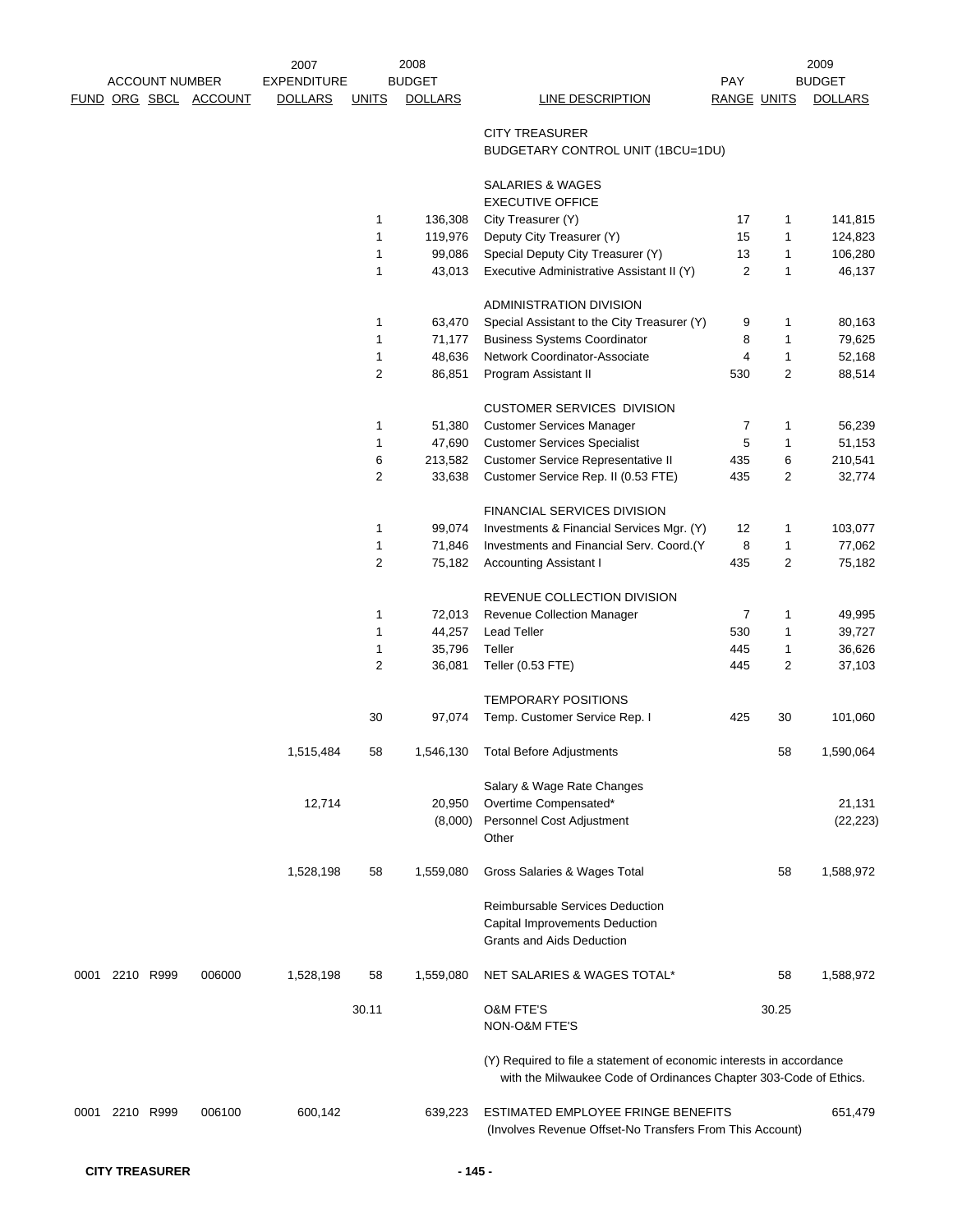|      |           |                       |                       | 2007               |              | 2008           | 2009                               |                    |   |                |
|------|-----------|-----------------------|-----------------------|--------------------|--------------|----------------|------------------------------------|--------------------|---|----------------|
|      |           | <b>ACCOUNT NUMBER</b> |                       | <b>EXPENDITURE</b> |              | <b>BUDGET</b>  |                                    | PAY                |   | <b>BUDGET</b>  |
|      |           |                       | FUND ORG SBCL ACCOUNT | <b>DOLLARS</b>     | <b>UNITS</b> | <b>DOLLARS</b> | LINE DESCRIPTION                   | <b>RANGE UNITS</b> |   | <b>DOLLARS</b> |
|      |           |                       |                       |                    |              |                |                                    |                    |   |                |
|      |           |                       |                       |                    |              |                |                                    |                    |   |                |
|      |           |                       |                       |                    |              |                | OPERATING EXPENDITURES             |                    |   |                |
| 0001 | 2210 R999 |                       | 630100                | 270,100            |              | 321,610        | <b>General Office Expense</b>      |                    |   | 326,505        |
| 0001 | 2210 R999 |                       | 630500                |                    |              |                | Tools & Machinery Parts            |                    |   |                |
| 0001 | 2210      | R999                  | 631000                |                    |              |                | <b>Construction Supplies</b>       |                    |   |                |
| 0001 | 2210 R999 |                       | 631500                |                    |              |                | Energy                             |                    |   |                |
| 0001 | 2210      | R999                  | 632000                | 9,161              |              | 8,120          | <b>Other Operating Supplies</b>    |                    |   | 9,905          |
| 0001 | 2210 R999 |                       | 632500                |                    |              |                | <b>Facility Rental</b>             |                    |   |                |
| 0001 | 2210      | R999                  | 633000                |                    |              |                | <b>Vehicle Rental</b>              |                    |   |                |
| 0001 | 2210 R999 |                       | 633500                | 1,990              |              | 2,245          | Non-Vehicle Equipment Rental       |                    |   | 1,655          |
| 0001 | 2210      | R999                  | 634000                | 836                |              | 1,360          | <b>Professional Services</b>       |                    |   | 1,145          |
| 0001 | 2210      | R999                  | 634500                | 25,700             |              | 26,255         | Information Technology Services    |                    |   | 32,395         |
| 0001 | 2210 R999 |                       | 635000                | 887                |              | 2,250          | <b>Property Services</b>           |                    |   | 2,250          |
| 0001 | 2210      | R999                  | 635500                |                    |              |                | <b>Infrastructure Services</b>     |                    |   |                |
| 0001 | 2210 R999 |                       | 636000                |                    |              |                | Vehicle Repair Services            |                    |   |                |
| 0001 | 2210 R999 |                       | 636500                | 218,610            |              | 270,765        | <b>Other Operating Services</b>    |                    |   | 278,915        |
| 0001 | 2210 R999 |                       | 637000                |                    |              |                | Loans and Grants                   |                    |   |                |
| 0001 | 2210      | R999                  | 637501                | 34,626             |              | 16,150         | <b>Reimburse Other Departments</b> |                    |   | 24,485         |
|      |           |                       |                       |                    |              |                |                                    |                    |   |                |
| 0001 | 2210 R999 |                       | 006300                | 561,910            |              | 648,755        | OPERATING EXPENDITURES TOTAL*      |                    |   | 677,255        |
|      |           |                       |                       |                    |              |                | <b>EQUIPMENT PURCHASES</b>         |                    |   |                |
|      |           |                       |                       |                    |              |                |                                    |                    |   |                |
|      |           |                       |                       |                    |              |                | <b>Additional Equipment</b>        |                    |   |                |
|      |           |                       |                       |                    |              |                | <b>Currency Counter</b>            |                    | 1 | 3,500          |
|      |           |                       |                       |                    |              |                | Subtotal - Additional Equipment    |                    | 1 | 3,500          |
|      |           |                       |                       |                    |              |                | Replacement Equipment              |                    |   |                |
|      |           |                       |                       |                    |              |                | Subtotal - Replacement Equipment   |                    |   |                |
|      |           |                       |                       |                    |              |                |                                    |                    |   |                |
|      |           |                       |                       | 1,208              |              |                | Other Previous Experience          |                    |   |                |
| 0001 | 2210 R999 |                       | 006800                | 1,208              |              |                | <b>EQUIPMENT PURCHASES TOTAL*</b>  |                    | 1 | 3,500          |
|      |           |                       |                       |                    |              |                | <b>SPECIAL FUNDS</b>               |                    |   |                |
| 0001 | 2210 R222 |                       | 006300                | 13,986             |              | 21,100         | Information Systems Support*       |                    |   | 22,735         |
| 0001 | 2210 R223 |                       | 006300                | 7,599              |              | 13,365         | Property Tax Collection Forms*     |                    |   | 15,315         |
|      |           |                       |                       |                    |              |                |                                    |                    |   |                |
|      |           |                       |                       | 21,585             |              | 34,465         | SPECIAL FUNDS TOTAL                |                    |   | 38,050         |
|      |           |                       |                       |                    |              |                | CITY TREASURER BUDGETARY           |                    |   |                |
|      |           |                       |                       | 2,713,043          |              | 2,881,523      | CONTROL UNIT TOTAL (1BCU=1DU)      |                    |   | 2,959,256      |
|      |           |                       |                       |                    |              |                |                                    |                    |   |                |

\*Appropriation Control Account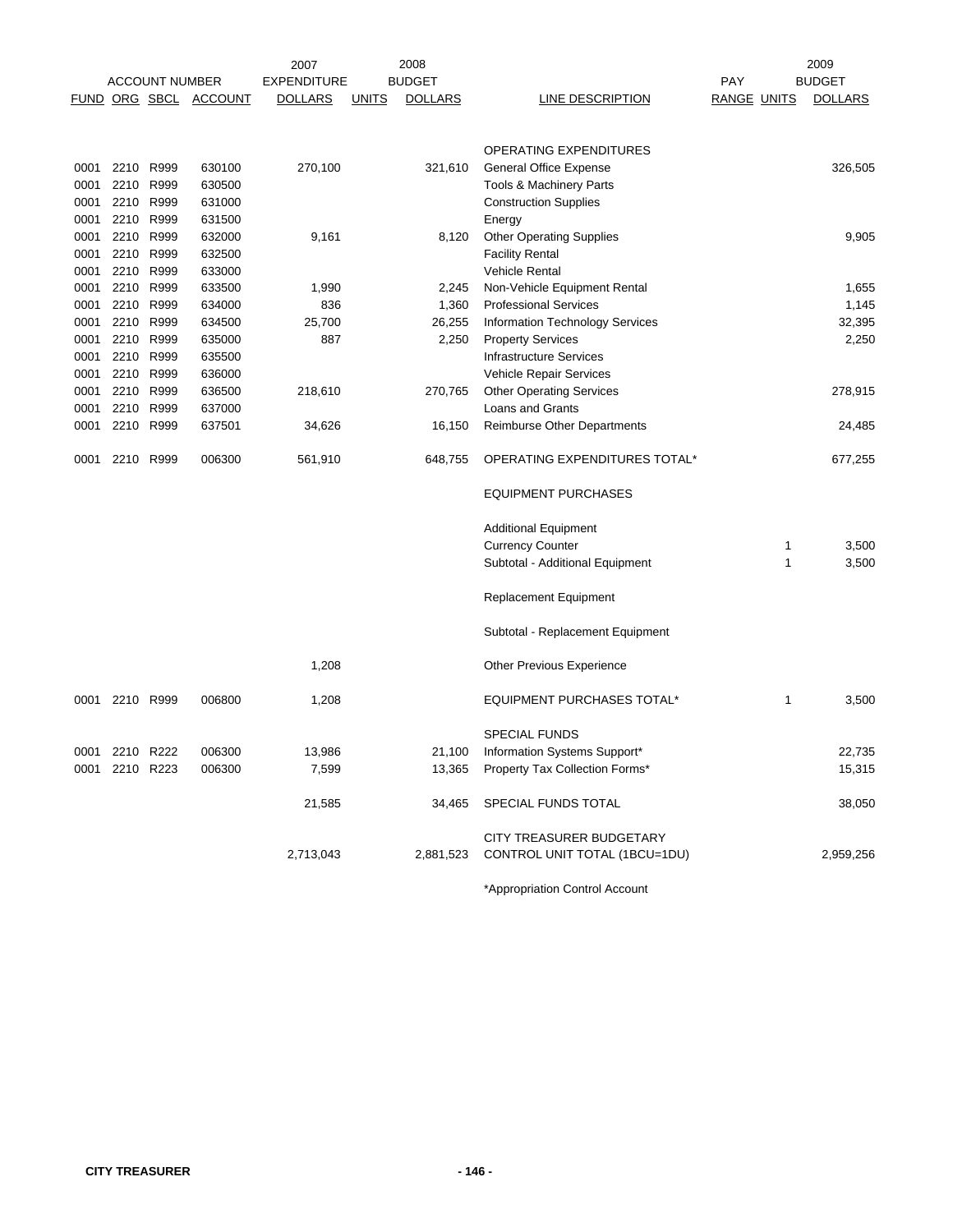(119,653,507) (119,579,729) FRINGE BENEFIT OFFSET (124,461,875)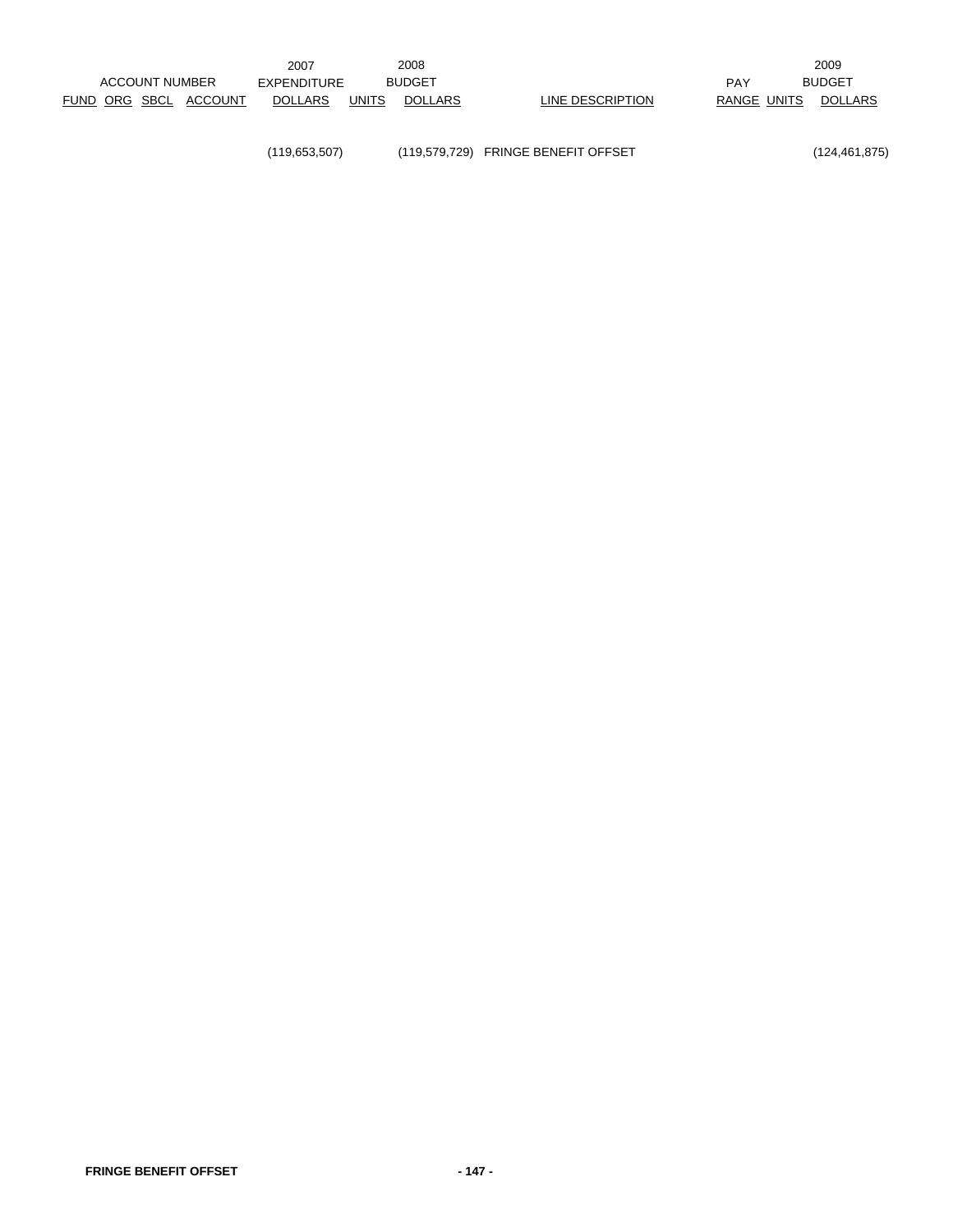|                |  |         | 2007               |              | 2008           |                                |             | 2009           |
|----------------|--|---------|--------------------|--------------|----------------|--------------------------------|-------------|----------------|
| ACCOUNT NUMBER |  |         | <b>EXPENDITURE</b> |              | <b>BUDGET</b>  |                                | <b>PAY</b>  | <b>BUDGET</b>  |
| FUND ORG SBCL  |  | ACCOUNT | <b>DOLLARS</b>     | <b>UNITS</b> | <b>DOLLARS</b> | LINE DESCRIPTION               | RANGE UNITS | <b>DOLLARS</b> |
|                |  |         |                    |              |                |                                |             |                |
|                |  |         |                    |              |                |                                |             |                |
|                |  |         |                    |              |                | TOTAL BUDGETS FOR GENERAL CITY |             |                |

560,989,488 574,617,339 PURPOSES 598,622,172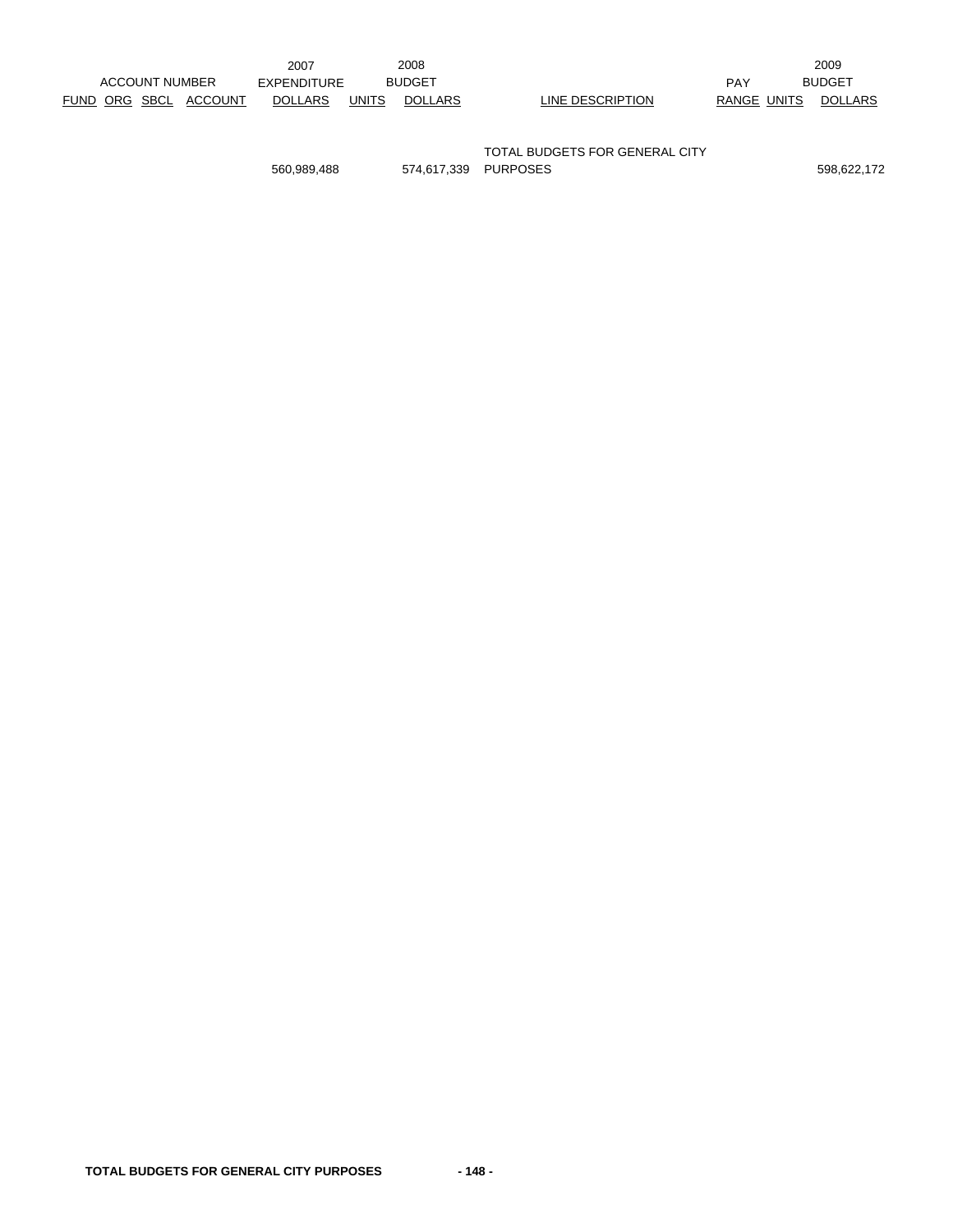|      |                       |        | 2007               | 2008                           |                                              |                    | 2009           |
|------|-----------------------|--------|--------------------|--------------------------------|----------------------------------------------|--------------------|----------------|
|      | <b>ACCOUNT NUMBER</b> |        | <b>EXPENDITURE</b> | <b>BUDGET</b>                  |                                              | PAY                | <b>BUDGET</b>  |
|      | FUND ORG SBCL ACCOUNT |        | <b>DOLLARS</b>     | <b>DOLLARS</b><br><b>UNITS</b> | LINE DESCRIPTION                             | <b>RANGE UNITS</b> | <b>DOLLARS</b> |
|      |                       |        |                    |                                | 2. SOURCE OF FUNDS FOR GENERAL CITY PURPOSES |                    |                |
|      |                       |        |                    |                                | TAXES & PAYMENTS IN LIEU OF TAXES            |                    |                |
| 0001 | 1910                  | 009021 | 924,305            | 850,000                        | <b>Housing Authority</b>                     |                    | 875,000        |
| 0001 | 2110                  | 009021 | 1,028,054          | 981,000                        | Parking                                      |                    | 1,019,900      |
| 0001 | 2110                  | 009020 | 7,766,748          | 8,029,000                      | <b>Water Works</b>                           |                    | 8,017,600      |
| 0001 | 2110                  | 009040 | 105,887            | 120,000                        | <b>Trailer Park Taxes</b>                    |                    | 105,000        |
| 0001 | 2210                  | 009040 | 9,580              | 10,000                         | <b>Occupational Taxes</b>                    |                    | 9,600          |
| 0001 | 2110                  | 009021 | 436,536            | 350,000                        | Payment in Lieu of Taxes-Other               |                    | 427,000        |
| 0001 | 2110                  | 009030 | 2,043,047          | 1,840,000                      | Interest/Penalties on Taxes                  |                    | 2,177,900      |
| 0001 | 2110                  | 009019 | 745,502            |                                | <b>TID Excess Revenue</b>                    |                    | 359,000        |
| 0001 | 2110                  | 009040 | 1,045,970          | 755,000                        | <b>Other Taxes</b>                           |                    | 1,150,000      |
|      |                       |        | 14,105,629         | 12,935,000                     | TAXES & PAYMENTS IN LIEU OF TAXES            |                    | 14,141,000     |
|      |                       |        |                    |                                | <b>LICENSES &amp; PERMITS</b>                |                    |                |
|      |                       |        |                    |                                | <b>LICENSES</b>                              |                    |                |
| 0001 | 1310                  | 009110 | 592,939            | 450,000                        | <b>Amusement Dance/Music</b>                 |                    | 539,900        |
| 0001 | 2210                  | 009120 | 158,445            | 120,100                        | Dog and Cat                                  |                    | 79,200         |
| 0001 | 3810                  | 009110 | 1,663,390          | 1,650,000                      | Food - Health Department                     |                    | 1,867,790      |
| 0001 | 3810                  | 009110 | 59,336             | 54,375                         | Health Department-Non Food                   |                    | 61,400         |
| 0001 | 1310                  | 009110 | 1,041,752          | 1,067,000                      | Liquor & Malt                                |                    | 1,030,075      |
| 0001 | 3810                  | 009110 | 272,526            | 235,000                        | Scales                                       |                    | 329,635        |
| 0001 | 1310                  | 009110 | 460,916            | 471,300                        | Miscellaneous-City Clerk                     |                    | 584,175        |
| 0001 | 3600                  | 009110 | 405,331            | 382,000                        | Miscellaneous-DNS                            |                    | 374,200        |
| 0001 | 5140                  | 009110 | 17,918             | 16,500                         | Miscellaneous-DPW Administration             |                    | 16,500         |
|      |                       |        |                    |                                | <b>PERMITS</b>                               |                    |                |
| 0001 | 3600                  | 009220 | 275,580            | 208,000                        | Board of Zoning Appeals                      |                    | 223,000        |
| 0001 | 1910                  | 009220 | 96,910             | 65,000                         | <b>Zoning Change Fees</b>                    |                    | 58,000         |
| 0001 | 3600                  | 009210 | 2,807,041          | 2,858,700                      | <b>Building</b>                              |                    | 2,613,400      |
| 0001 | 3600                  | 009210 | 162,125            | 175,000                        | <b>Building Code Compliance</b>              |                    | 160,000        |
| 0001 | 1310                  | 009230 | 25,935             | 50,000                         | <b>Curb Space Special Privilege</b>          |                    | 29,125         |
| 0001 | 3600                  | 009210 | 846,335            | 900,000                        | Electrical                                   |                    | 800,000        |
| 0001 | 3600                  | 009210 | 171,799            | 130,000                        | Elevator                                     |                    | 130,000        |
| 0001 | 3600                  | 009210 | 289,253            | 295,000                        | Occupancy                                    |                    | 304,000        |
| 0001 | 3600                  | 009210 | 734,519            | 775,000                        | Plumbing                                     |                    | 700,000        |
| 0001 | 3600                  | 009210 | 114,497            | 119,100                        | Miscellaneous-DNS                            |                    | 109,100        |
| 0001 | 3600                  | 009230 | 110,814            | 97,000                         | Sign and Billboard                           |                    | 102,900        |
| 0001 | 5140                  | 009230 | 198,511            | 185,600                        | <b>Special Events</b>                        |                    | 185,000        |
| 0001 | 5140                  | 009230 | 604,355            | 541,000                        | Miscellaneous-DPW                            |                    | 551,900        |
| 0001 | 1310                  | 009230 | 22,355             | 13,500                         | Special Privilege-Miscellaneous-City Clerk   |                    | 23,300         |
| 0001 | 3600                  | 009230 | 412,054            | 375,000                        | Special Privilege-Miscellaneous-DNS          |                    | 385,000        |
| 0001 | 3600                  | 009210 | 68,068             | 59,000                         | Sprinkler Inspection                         |                    | 67,500         |
| 0001 | 5140                  | 009210 | 1,307,143          | 968,000                        | Use of Streets-Excavating                    |                    | 1,180,000      |
| 0001 | 1910                  | 009210 | 778,152            | 650,000                        | Plan Exam-DCD                                |                    | 632,800        |
|      |                       |        | 13,697,999         | 12,911,175                     | <b>TOTAL LICENSES &amp; PERMITS</b>          |                    | 13,137,900     |
|      |                       |        |                    |                                | INTERGOVERNMENTAL REVENUE                    |                    |                |
| 0001 | 3600                  | 009352 | 999,584            | 1,100,000                      | Insurance Premium - Fire                     |                    | 1,040,000      |
| 0001 | 2110                  | 009370 | 25,995,055         | 26,320,300                     | <b>Local Street Aids</b>                     |                    | 27,269,000     |
| 0001 | 2110                  | 009365 | 2,341,015          | 2,350,000                      | Payment for Municipal Services               |                    | 2,225,000      |
| 0001 | 3310                  | 009360 | 874,820            | 1,075,400                      | State Payments-Police                        |                    | 979,900        |
| 0001 | 2110                  | 009350 | 230,601,451        | 230,574,800                    | State Shared Revenue (General)               |                    | 230,857,500    |
| 0001 | 2110                  | 009360 | 7,034              | 7,000                          | Other State Payments                         |                    | 7,000          |
| 0001 | 2110                  | 009351 | 9,041,200          | 7,087,514                      | <b>Expenditure Restraint Aid</b>             |                    | 7,624,000      |
| 0001 | 2110                  | 009360 | 2,678,881          | 2,750,000                      | <b>Computer Exemption Aid</b>                |                    | 2,250,000      |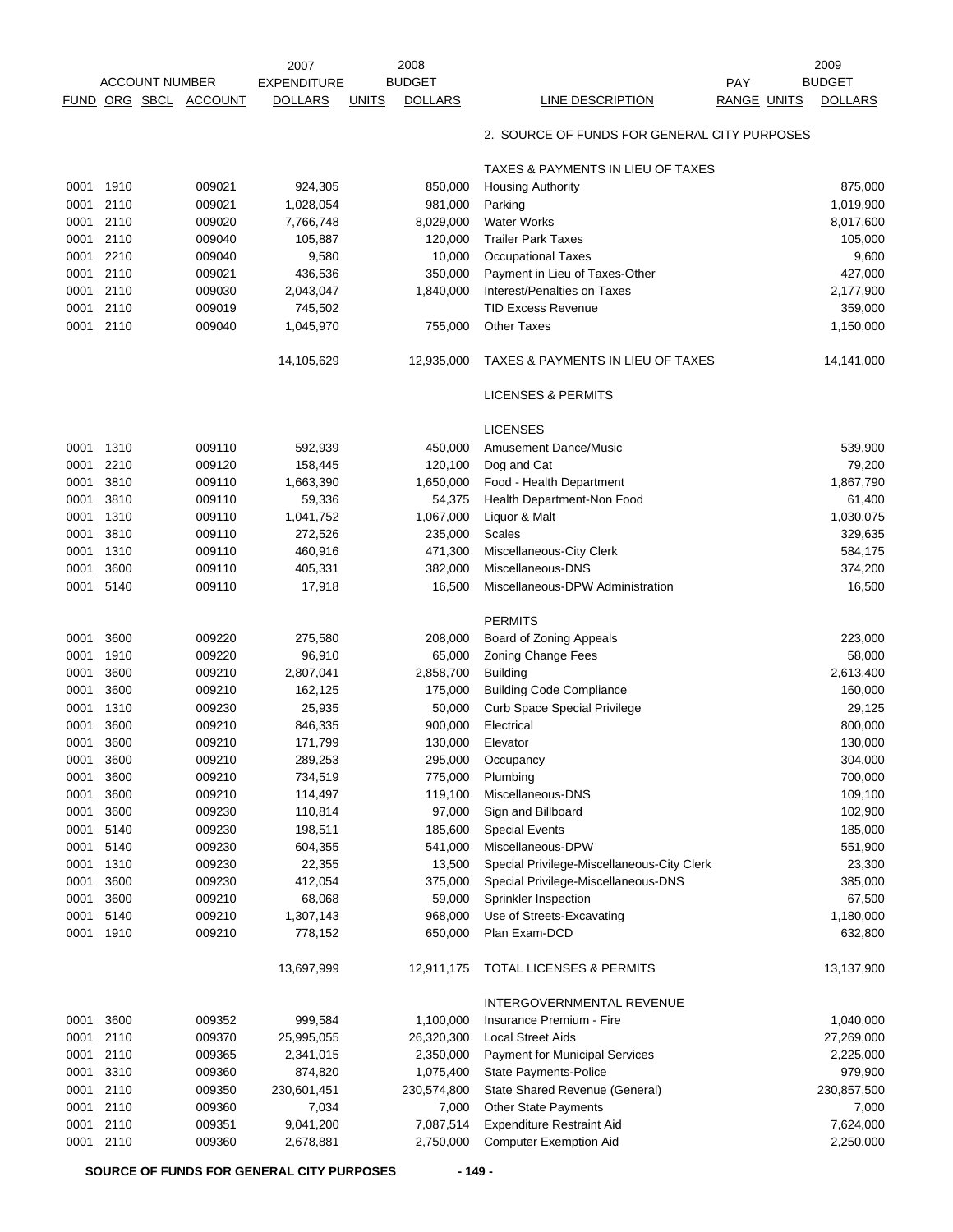|             |           |                       | 2007           |                    | 2008         |                | 2009                                         |                    |                |
|-------------|-----------|-----------------------|----------------|--------------------|--------------|----------------|----------------------------------------------|--------------------|----------------|
|             |           | <b>ACCOUNT NUMBER</b> |                | <b>EXPENDITURE</b> |              | <b>BUDGET</b>  |                                              | <b>PAY</b>         | <b>BUDGET</b>  |
| <b>FUND</b> | ORG SBCL  |                       | <b>ACCOUNT</b> | <b>DOLLARS</b>     | <b>UNITS</b> | <b>DOLLARS</b> | LINE DESCRIPTION                             | <b>RANGE UNITS</b> | <b>DOLLARS</b> |
|             |           |                       |                |                    |              |                |                                              |                    |                |
|             |           |                       |                | 272,539,040        |              | 271,265,014    | TOTAL INTERGOVERNMENTAL REVENUES             |                    | 272,252,400    |
|             |           |                       |                |                    |              |                | <b>CHARGES FOR SERVICES</b>                  |                    |                |
| 0001        | 1490      |                       | 009400         | 663,846            |              | 1,025,500      | <b>City Attorney</b>                         |                    | 876,000        |
| 0001        | 1650      |                       | 009400         | 258,012            |              | 184,400        | Department of Employee Relations             |                    | 195,000        |
| 0001        | 2210      |                       | 009400         | 134,601            |              | 107,150        | <b>City Treasurer</b>                        |                    | 126,755        |
| 0001        | 1310      |                       | 009400         | 167,443            |              | 117,300        | Common Council-City Clerk                    |                    | 141,395        |
| 0001        | 1310      |                       | 009400         | 3,997,409          |              | 3,600,000      | Cable Franchise Fee                          |                    | 3,925,000      |
| 0001        | 2110      |                       | 009400         | 249,070            |              | 245,000        | Comptroller                                  |                    | 254,100        |
| 0001        | 1700      |                       | 009400         |                    |              | 1,800          | <b>Election Commission</b>                   |                    | 500            |
| 0001        | 1320      |                       | 009400         | 1,700,345          |              | 1,578,700      | <b>Municipal Court</b>                       |                    | 1,710,100      |
| 0001        | 2400      |                       | 009400         |                    |              | 215,000        | Debt Commission                              |                    |                |
| 0001        | 2300      |                       | 009400         | 478,210            |              | 616,500        | Assessor                                     |                    | 476,500        |
| 0001        | 1910      |                       | 009400         | 424,937            |              | 517,000        | Department of City Development               |                    | 462,000        |
| 0001        | 1510      |                       | 009400         | 80,902             |              | 87,300         | Department of Administration                 |                    | 155,350        |
| 0001        | 1510      |                       | 009400         | 3,864,000          |              | 3,998,700      | <b>MPS Service Charges</b>                   |                    |                |
| 0001        | 3280      |                       | 009400         | 5,585,343          |              | 5,984,400      | Fire Department                              |                    | 7,182,900      |
| 0001        | 3310      |                       | 009400         | 730,444            |              | 921,800        | <b>Police Department</b>                     |                    | 647,500        |
| 0001        | 3600      |                       | 009400         | 6,114,379          |              | 4,926,900      | Department of Neighborhood Services          |                    | 5,578,830      |
| 0001        | 3600      |                       | 009400         | 1,257,045          |              | 975,000        | <b>Building Razing</b>                       |                    | 1,008,500      |
| 0001        | 3600      |                       | 009400         | 1,355,566          |              | 1,245,000      | Fire Prevention Inspections                  |                    | 1,250,000      |
| 0001        | 3600      |                       | 009400         | 78,429             |              | 85,000         | <b>Essential Services</b>                    |                    | 80,000         |
| 0001        | 5450      |                       | 009400         | 4,240,404          |              | 3,909,000      | DPW-Oper. Div.-Bldgs. & Fleet                |                    | 3,905,000      |
| 0001        | 5230      |                       | 009400         | 3,156,791          |              | 3,764,100      | DPW-Infrastructure Division                  |                    | 2,994,000      |
| 0001        | 5450      |                       | 009400         | 160,359            |              | 135,000        | DPW-Operations Division- Forestry            |                    | 120,000        |
| 0480        | 4280      |                       | 009400         | 4,921,715          |              | 4,328,059      | <b>Harbor Commission</b>                     |                    | 4,795,011      |
| 0001        | 5140      |                       | 009400         | 1,491,238          |              | 1,361,000      | <b>DPW-Administrative Services</b>           |                    | 1,338,700      |
| 0001        | 5450      |                       | 009400         | 738,739            |              | 1,442,000      | DPW-Operations Division- Sanitation          |                    | 808,000        |
| 0001        | 5450      |                       | 009400         | 24,996,994         |              | 25,000,000     | Solid Waste Fee                              |                    | 28,500,000     |
| 0001        | 5450      |                       | 009400         | 2,653,893          |              | 4,300,000      | Snow and Ice Control Fee                     |                    | 4,965,204      |
| 0001        | 5450      |                       | 009400         | 4,600,000          |              | 5,000,000      | Street Sweep, Leaf Collect. and Tree Pruning |                    | 10,097,930     |
| 0001        | 5450      |                       | 009400         | 1,075,866          |              | 1,000,000      | Apartment Garbage Pick-Up                    |                    | 1,475,000      |
| 0001        | 3810      |                       | 009400         | 797,917            |              | 755,575        | <b>Health Department</b>                     |                    | 1,421,165      |
| 0001        | 8610      |                       | 009400         | 490,261            |              | 504,200        | <b>Public Library</b>                        |                    | 473,000        |
| 0001        | 8610      |                       | 009400         | 1,397,387          |              | 1,400,000      | <b>County Fed System</b>                     |                    | 940,900        |
|             | 0001 5450 |                       | 009400         | 1,330,910          |              | 1,250,000      | <b>Recycling Contract</b>                    |                    | 1,250,000      |
|             |           |                       |                | 79,192,455         |              | 80,581,384     | TOTAL CHARGES FOR SERVICES                   |                    | 87,154,340     |
|             |           |                       |                |                    |              |                | <b>FINES AND FORFEITURES</b>                 |                    |                |
|             | 0001 1320 |                       | 009612         | 5,783,973          |              | 5,502,000      | <b>Municipal Court</b>                       |                    | 5,593,000      |
|             |           |                       |                | 5,783,973          |              | 5,502,000      | TOTAL FINES AND FORFEITURES                  |                    | 5,593,000      |
|             |           |                       |                |                    |              |                | MISCELLANEOUS REVENUES                       |                    |                |
| 0001        | 2110      |                       | 009930         | 15,800,000         |              | 17,000,000     | Transfer from other funds                    |                    | 21,432,150     |
| 0001        | 2210      |                       | 009810         | 8,708,599          |              | 8,000,000      | Interest on Investment                       |                    | 3,600,000      |
| 0001        | 9990      |                       | 009850         | 2,237,186          |              | 1,900,000      | Contributions                                |                    | 2,100,000      |
| 0001        | 1510      |                       | 009830         | 835,020            |              | 336,200        | <b>DOA Property Sales</b>                    |                    | 677,000        |
| 0001        | 1910      |                       | 009830         | 370,434            |              | 150,000        | <b>DCD Property Sales</b>                    |                    | 250,000        |
| 0001        | 5450      |                       | 009820         | 17,901             |              | 236,700        | DPW-Operations Division-Rent                 |                    | 267,400        |
| 0001        | 2110      |                       | 009820         | 160,580            |              | 160,300        | Comptroller-Rent                             |                    | 159,300        |
| 0001        | 1910      |                       | 009820         |                    |              | 10,000         | <b>DCD Rent</b>                              |                    |                |
| 0001        | 9990      |                       | 009870         | 1,339,551          |              | 811,800        | <b>Other Miscellaneous</b>                   |                    | 800,200        |
| 0001        | 1650      |                       | 009860         | 111,623            |              | 229,150        | Insurance Recovery                           |                    | 181,525        |
| 0001        | 9990      |                       | 009870         | 4,824,648          |              | 5,400,000      | Potawatomi                                   |                    | 5,400,000      |
| 0001        | 2110      |                       | 009870         | (21, 219)          |              | 30,000         | Midtown/LIMP Revenues                        |                    | 30,000         |
|             | 0001 2110 |                       | 009870         | 1,095,000          |              | 1,165,983      | <b>Harbor Commission Transfer</b>            |                    | 1,166,700      |

SOURCE OF FUNDS FOR GENERAL CITY PURPOSES - 150 -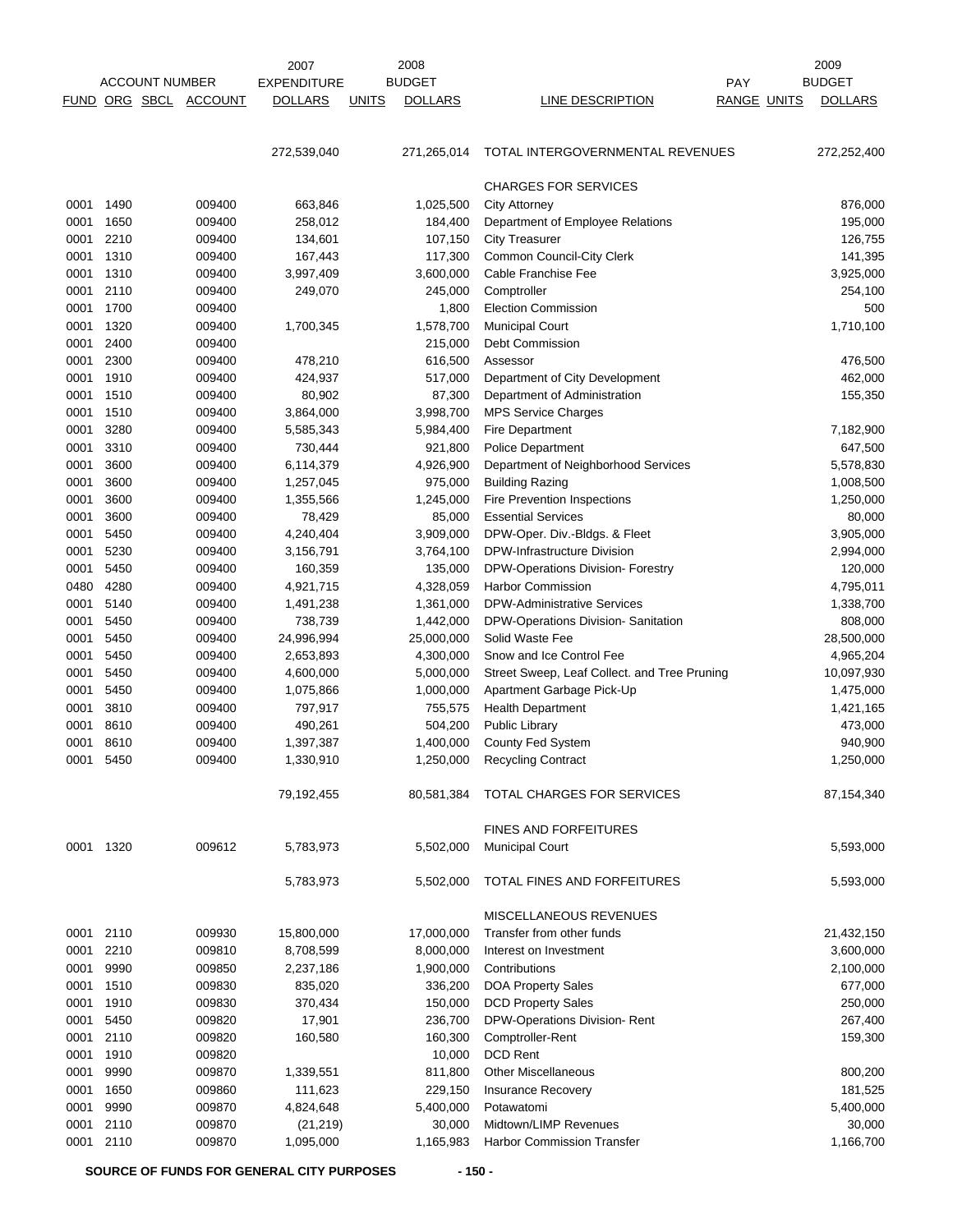|             |      |                       |                | 2007               |              | 2008           |                                                           |             | 2009           |
|-------------|------|-----------------------|----------------|--------------------|--------------|----------------|-----------------------------------------------------------|-------------|----------------|
|             |      | <b>ACCOUNT NUMBER</b> |                | <b>EXPENDITURE</b> |              | <b>BUDGET</b>  |                                                           | PAY         | <b>BUDGET</b>  |
| <b>FUND</b> |      | ORG SBCL              | <b>ACCOUNT</b> | <b>DOLLARS</b>     | <b>UNITS</b> | <b>DOLLARS</b> | LINE DESCRIPTION                                          | RANGE UNITS | <b>DOLLARS</b> |
| 0001 2110   |      |                       | 009870         |                    |              |                | <b>New Berlin Contract</b>                                |             | 1,500,000      |
|             |      |                       |                | 35,479,323         |              | 35,430,133     | TOTAL MISCELLANEOUS REVENUE                               |             | 37,564,275     |
|             |      |                       |                |                    |              |                | <b>FRINGE BENEFIT REIMBURSEMENT</b>                       |             |                |
| 0001        | 9990 |                       | 009990         | 22,386,775         |              | 22,450,403     | <b>Fringe Benefit Offset</b>                              |             | 22,650,000     |
|             |      |                       |                | 22,386,775         |              | 22,450,403     | TOTAL FRINGE BENEFIT REIMBURSEMENT                        |             | 22,650,000     |
|             |      |                       |                |                    |              |                | <b>COST RECOVERY</b>                                      |             |                |
| 0001        | 6830 |                       | 009950         |                    |              | 10.000         | Sewer Maintenance                                         |             | 10,000         |
|             |      |                       |                |                    |              | 10,000         | TOTAL COST RECOVERY                                       |             | 10,000         |
|             |      |                       |                | 443, 185, 194      |              | 441,085,109    | TOTAL GENERAL FUND REVENUE                                |             | 452,502,915    |
|             |      |                       |                | 119,157,881        |              | 133,532,230    | Amount to be raised pursuant to 18-02-6.                  |             | 146,119,257    |
|             |      |                       |                |                    |              |                | Less:                                                     |             |                |
| 0001        | 9990 |                       | 009920         | 23,175,000         |              | 29,457,500     | TSF Withdrawal (sustainable)                              |             | 22,378,500     |
| 0001        | 9990 |                       | 009010         | 95,982,881         |              | 104,074,730    | Property Tax Levy                                         |             | 123,740,757    |
|             |      |                       |                | 562,343,075        |              | 574,617,339    | TOTAL SOURCE OF FUNDS FOR<br><b>GENERAL CITY PURPOSES</b> |             | 598,622,172    |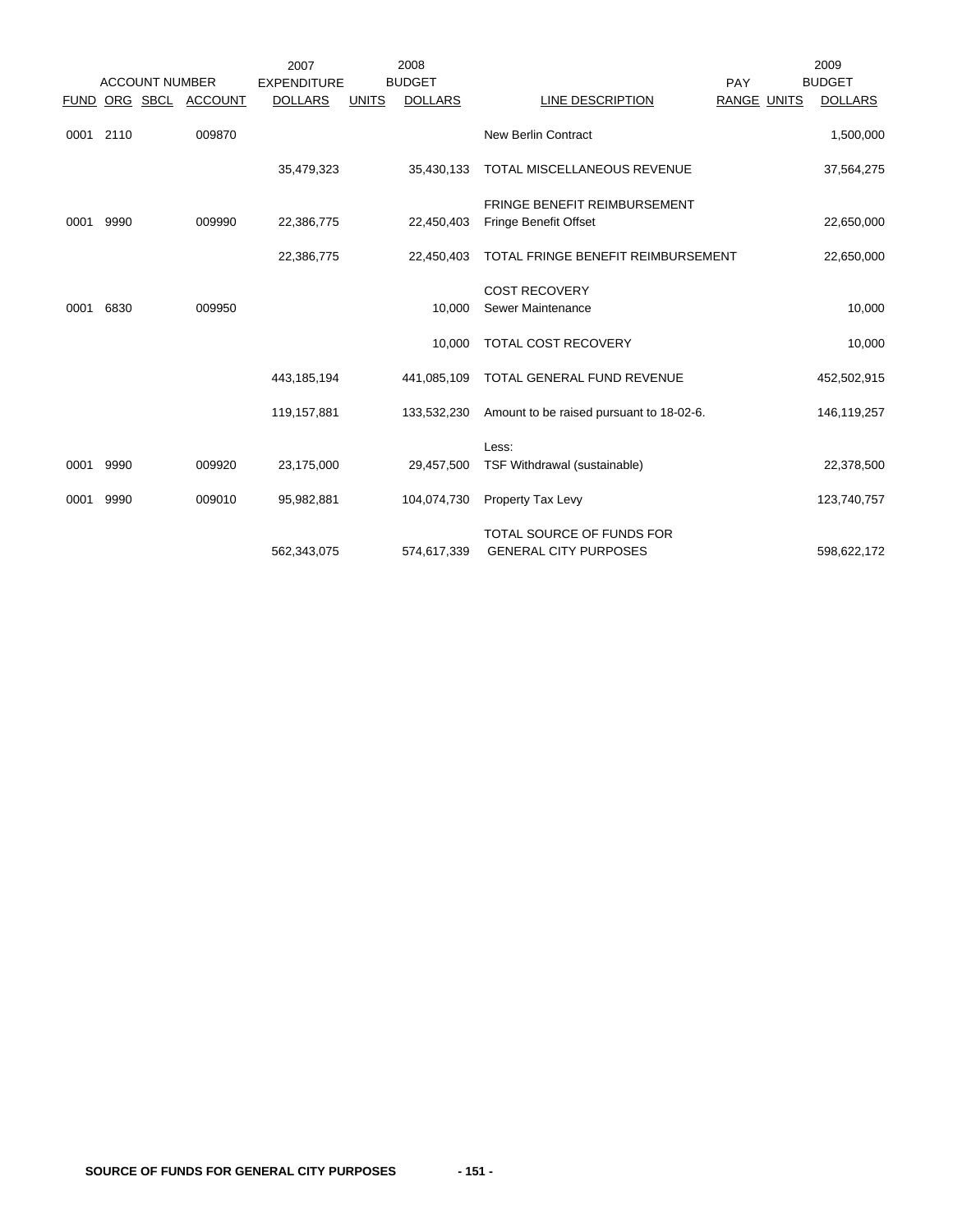|      |                |                       |                       | 2007               |              | 2008           | 2009                                                                                                                             |                    |  |                |  |
|------|----------------|-----------------------|-----------------------|--------------------|--------------|----------------|----------------------------------------------------------------------------------------------------------------------------------|--------------------|--|----------------|--|
|      |                | <b>ACCOUNT NUMBER</b> |                       | <b>EXPENDITURE</b> |              | <b>BUDGET</b>  |                                                                                                                                  | <b>PAY</b>         |  | <b>BUDGET</b>  |  |
|      |                |                       | FUND ORG SBCL ACCOUNT | <b>DOLLARS</b>     | <b>UNITS</b> | <b>DOLLARS</b> | <b>LINE DESCRIPTION</b>                                                                                                          | <b>RANGE UNITS</b> |  | <b>DOLLARS</b> |  |
|      |                |                       |                       |                    |              |                | <b>B. PROVISIONS FOR EMPLOYEE</b><br><b>RETIREMENT FUNDS</b>                                                                     |                    |  |                |  |
|      |                |                       |                       |                    |              |                | 1. BUDGET FOR PROVISIONS FOR<br><b>EMPLOYEE RETIREMENT</b>                                                                       |                    |  |                |  |
|      |                |                       |                       |                    |              |                | Firemen's Pension Fund                                                                                                           |                    |  |                |  |
| 0001 | 2210 R431      |                       | 006100                | 121,651            |              | 122,000        | <b>Employer's Pension Contribution</b>                                                                                           |                    |  | 125,000        |  |
| 0001 |                | 1510 R432             | 006100                | 297,508            |              | 250,000        | Lump-sum Supplement Contribution                                                                                                 |                    |  | 200,000        |  |
|      |                |                       |                       |                    |              |                | <b>Total Pension Contribution by</b>                                                                                             |                    |  |                |  |
|      |                |                       |                       | 419,159            |              | 372,000        | <b>Employer to Firemen's Pension Fund</b>                                                                                        |                    |  | 325,000        |  |
|      |                |                       |                       |                    |              |                | Policemen's Pension Fund                                                                                                         |                    |  |                |  |
|      | 0001 2210 R441 |                       | 006100                | 307,582            |              |                | <b>Employer's Pension Contribution</b>                                                                                           |                    |  | 41,423         |  |
|      |                |                       |                       |                    |              |                | Administration*                                                                                                                  |                    |  |                |  |
|      |                |                       |                       |                    |              |                | <b>Total Pension Contribution by Employer</b>                                                                                    |                    |  |                |  |
|      |                |                       |                       | 307,582            |              |                | to Policemen's Pension Fund                                                                                                      |                    |  | 41,423         |  |
|      |                |                       |                       |                    |              |                | <b>Employes' Retirement Fund</b>                                                                                                 |                    |  |                |  |
| 0001 |                | 2210 R454             | 006100                |                    |              |                | <b>Employer's Pension Contribution</b>                                                                                           |                    |  |                |  |
|      |                |                       |                       | 19,362,651         |              | 24,461,700     | Administration*                                                                                                                  |                    |  | 24,364,000     |  |
| 0001 |                | 2110 R455             | 006100                | 23,422,742         |              | 23,001,449     | Employer's Share of Employee's Annuity Contribution                                                                              |                    |  | 18,249,000     |  |
| 0001 |                | 9990 R460             | 006100                |                    |              |                | Annuity Contribution - Employers' Reserve Fund**                                                                                 |                    |  | 5,581,000      |  |
|      |                |                       |                       |                    |              |                | <b>Total Pension Contribution By Employer</b>                                                                                    |                    |  |                |  |
|      |                |                       |                       | 42,785,393         |              | 47,463,149     | To Employes' Retirement Fund                                                                                                     |                    |  | 48,194,000     |  |
|      |                |                       |                       |                    |              |                | Social Security Tax                                                                                                              |                    |  |                |  |
| 0001 | 4500 R453      |                       | 006100                | 17,503,709         |              | 17,560,704     | Social Security Tax                                                                                                              |                    |  | 18,090,000     |  |
|      |                |                       |                       |                    |              |                | Former Town of Lake Firemen's Pension Fund                                                                                       |                    |  |                |  |
| 0001 |                | 4500 R452             | 006100                | 7,506              |              | 8,700          | <b>Employer's Pension Contribution</b>                                                                                           |                    |  | 7,300          |  |
|      |                |                       |                       | 983,335            |              | 1,454,342      | Deferred Compensation Plan - Adm.*                                                                                               |                    |  | 1,560,711      |  |
|      |                |                       |                       |                    |              |                | TOTAL BUDGET FOR PROVISION FOR                                                                                                   |                    |  |                |  |
|      |                |                       |                       | 62,006,684         |              | 66,858,895     | <b>EMPLOYEE RETIREMENT</b>                                                                                                       |                    |  | 68,218,434     |  |
|      |                |                       |                       |                    |              |                | *The budgetary breakdown of the administration funds for this<br>system is included on the pages following this summary section. |                    |  |                |  |

\*\*\$5,581,000 of the Annuity Contribution-Employers' Reserve Fund shall be made from the Employers' Reserve Fund.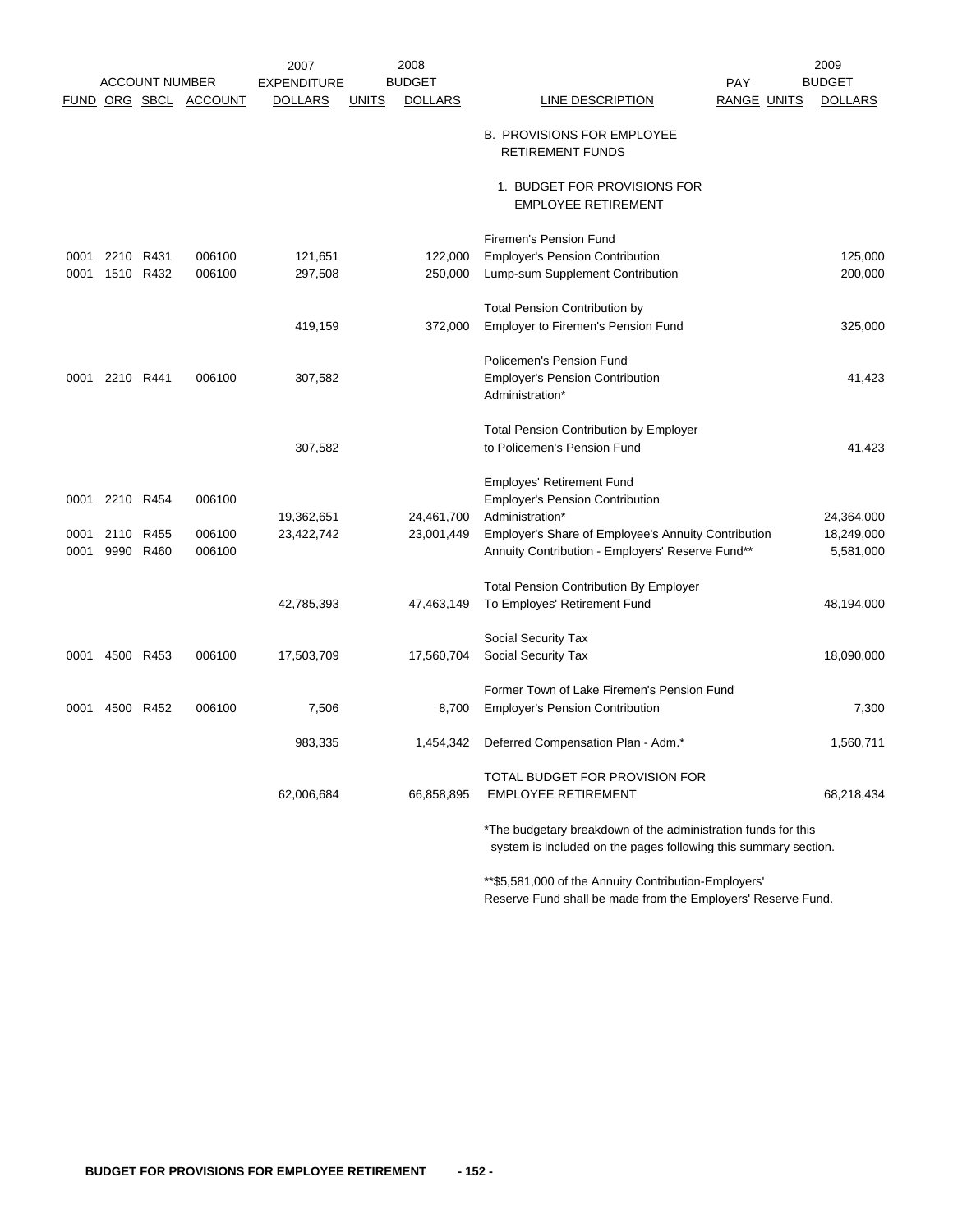|                              | 2007               |              | 2008              |                                                                       |                    |        | 2009              |
|------------------------------|--------------------|--------------|-------------------|-----------------------------------------------------------------------|--------------------|--------|-------------------|
| <b>ACCOUNT NUMBER</b>        | <b>EXPENDITURE</b> |              | <b>BUDGET</b>     |                                                                       | PAY                |        | <b>BUDGET</b>     |
| <u>FUND ORG SBCL ACCOUNT</u> | <b>DOLLARS</b>     | <b>UNITS</b> | <b>DOLLARS</b>    | LINE DESCRIPTION                                                      | <b>RANGE UNITS</b> |        | <b>DOLLARS</b>    |
|                              |                    |              |                   | <b>EMPLOYES' RETIREMENT SYSTEM</b>                                    |                    |        |                   |
|                              |                    |              |                   | BUDGETARY CONTROL UNIT (1BCU=1DU)                                     |                    |        |                   |
|                              |                    |              |                   | (Funds for this System's Administration are included in the preceding |                    |        |                   |
|                              |                    |              |                   | section entitled "Provisions for Employee Retirement Funds - Budgets  |                    |        |                   |
|                              |                    |              |                   | for Provisions for Employee Retirement")                              |                    |        |                   |
|                              |                    |              |                   | SALARIES & WAGES                                                      |                    |        |                   |
|                              |                    | 1            | 128,978           | ERS Executive Director (Y)                                            | 16                 | 1      | 135,760           |
|                              |                    | 1            | 101,343           | Chief Investment Officer (Y)                                          | 16                 | 1      | 108,217           |
|                              |                    | 1            | 104,433           | ERS Deputy Director (Y)                                               | 14                 | 1      | 109,820           |
|                              |                    |              |                   | MANAGEMENT SUPPORT SERVICES                                           |                    |        |                   |
|                              |                    | 2            | 147,440           | Pension Investment Analyst                                            | 8                  | 2      | 132,581           |
|                              |                    | 1            | 59,683            | <b>Management Services Analyst</b>                                    | 7                  | 1      | 62,763            |
|                              |                    | 1            | 40,974            | Administrative Assistant II                                           | 445                | 1      | 42,213            |
|                              |                    | 1            | 56,507            | Paralegal                                                             | 594                | 1      | 52,196            |
|                              |                    | 1            | 55,201            | Office Supervisor II                                                  | 2                  | 1      | 56,305            |
|                              |                    | 1            | 11,076            | College Intern                                                        | 910                | 1      | 11,411            |
|                              |                    |              |                   | <b>FISCAL SERVICES</b>                                                |                    |        |                   |
|                              |                    | 1            | 98,046            | <b>ERS Financial Officer</b>                                          | 11                 | 1      | 100,007           |
|                              |                    | 5            | 330,159           | <b>Pension Accounting Specialist</b>                                  | 6                  | 5      | 333,364           |
|                              |                    | 3            | 159,870           | Management Accountant-Senior                                          | 4                  | 3      | 175,436           |
|                              |                    | 1            | 27,975            | Office Supervisor (0.5 FTE)                                           |                    |        |                   |
|                              |                    | 2            | 80,298            | <b>Accounting Assistant II</b>                                        | 445                | 2      | 83,953            |
|                              |                    | 1            | 44,762            | Program Assistant II                                                  | 530                | 1      | 48,559            |
|                              |                    |              |                   | <b>INFORMATION SYSTEMS</b>                                            |                    |        |                   |
|                              |                    | 1            | 100,465           | Information Systems Manager-ERS                                       | 12                 | 1      | 81,030            |
|                              |                    | $\mathbf{1}$ | 70,120            | <b>Business Systems Coordinator</b>                                   | 8                  | 1      | 73,739            |
|                              |                    | 2            | 149,419           | <b>Systems Analyst Senior</b>                                         | 8                  | 2      | 154,489           |
|                              |                    | 1            | 71,258            | Network Coordinator Senior                                            | 6                  | 1      | 72,682            |
|                              |                    | 1            | 37,589            | <b>Office Assistant III</b>                                           | 425                | 1      | 38,727            |
|                              |                    |              |                   | <b>MEMBERSHIP SERVICES</b>                                            |                    |        |                   |
|                              |                    | 1            | 66,270            | Membership Services Manager                                           | 7                  | 1      | 69.689            |
|                              |                    | 4            | 209,331           | Pension Specialist - Senior                                           | 3                  | 4      | 221,454           |
|                              |                    | 2            | 113,857           | <b>Disability Specialist Senior</b>                                   | 4                  | 2      | 119,733           |
|                              |                    | 1            | 51,805            | Administrative Services Specialist                                    | 1                  | 1      | 46,053            |
|                              |                    | 3<br>1       | 140,856<br>37,019 | Program Assistant II<br>Office Assistant III                          | 530<br>425         | 3<br>1 | 145,677<br>38,727 |
|                              |                    | 1            | 35,159            | Office Assistant II                                                   | 410                | 1      | 33,201            |
|                              |                    | $\mathbf{1}$ | 30,481            | Records Technician II                                                 | 410                | 1      | 31,430            |
|                              |                    | 8            | 9,033             | Board Member (Y)                                                      | 36                 | 8      | 9,033             |
|                              |                    |              |                   | <b>AUXILIARY POSITIONS</b>                                            |                    |        |                   |
|                              |                    | 1            |                   | <b>ERS Financial Officer</b>                                          | 11                 | 1      | 25,000            |
|                              |                    |              |                   |                                                                       |                    |        |                   |
|                              |                    | 52           | 2,569,407         | <b>Total Before Adjustments</b>                                       |                    | 51     | 2,613,249         |
|                              |                    |              |                   | Salary & Wage Rate Changes                                            |                    |        |                   |
|                              |                    |              | 10,000            | Overtime Compensated*                                                 |                    |        | 10,000            |
|                              |                    |              | (37,007)          | Personnel Cost Adjustment                                             |                    |        | (25, 535)         |
|                              |                    |              |                   | Other                                                                 |                    |        | 5,286             |
|                              |                    | 52           | 2,542,400         | Gross Salaries & Wages Total                                          |                    | 51     | 2,603,000         |
|                              |                    |              |                   |                                                                       |                    |        |                   |

Reimbursable Services Deduction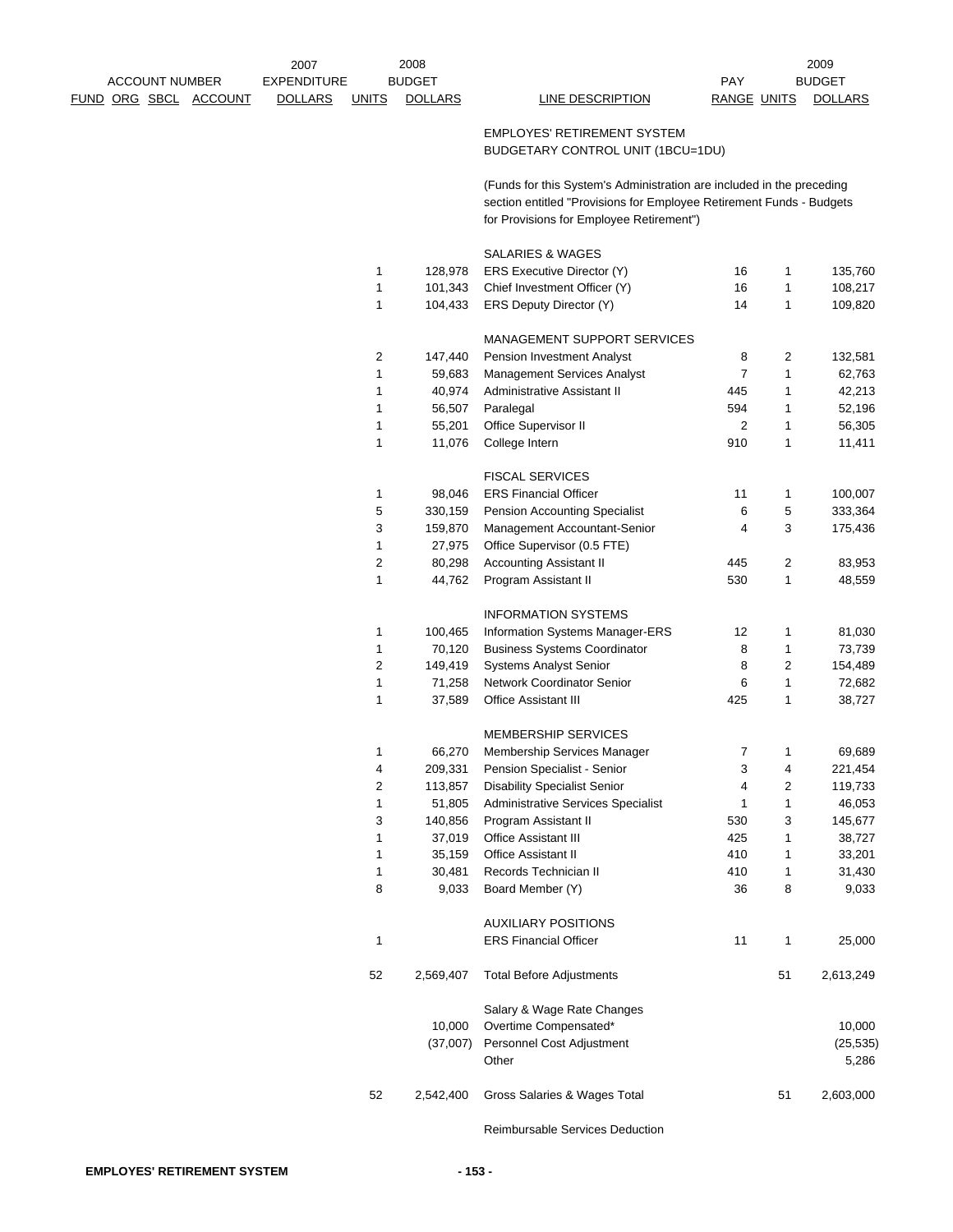|      |                |                       |                       | 2007               |              | 2008           |                                                                           |                    | 2009           |
|------|----------------|-----------------------|-----------------------|--------------------|--------------|----------------|---------------------------------------------------------------------------|--------------------|----------------|
|      |                | <b>ACCOUNT NUMBER</b> |                       | <b>EXPENDITURE</b> |              | <b>BUDGET</b>  |                                                                           | PAY                | <b>BUDGET</b>  |
|      |                |                       | FUND ORG SBCL ACCOUNT | <b>DOLLARS</b>     | <u>UNITS</u> | <b>DOLLARS</b> | LINE DESCRIPTION                                                          | <b>RANGE UNITS</b> | <b>DOLLARS</b> |
|      |                |                       |                       |                    |              |                | Capital Improvements Deduction                                            |                    |                |
|      |                |                       |                       |                    |              |                | <b>Grants &amp; Aids Deduction</b>                                        |                    |                |
| 0001 | 4500 R999      |                       | 006000                | 2,025,076          | 52           | 2,542,400      | NET SALARIES & WAGES TOTAL*                                               | 51                 | 2,603,000      |
|      |                |                       |                       |                    |              |                |                                                                           |                    |                |
|      |                |                       |                       |                    | 42.00        |                | <b>O&amp;M FTE'S</b>                                                      | 41.50              |                |
|      |                |                       |                       |                    |              |                | NON-O&M FTE'S                                                             |                    |                |
|      |                |                       |                       |                    |              |                | (Y) Required to file a statement of economic interests in accordance with |                    |                |
|      |                |                       |                       |                    |              |                | the Milwaukee Code of Ordinances Chapter 303-Code of Ethics.              |                    |                |
| 0001 | 4500 R999      |                       | 006180                | 854,682            |              | 1,042,400      | ESTIMATED EMPLOYEE FRINGE BENEFITS                                        |                    | 1,067,000      |
|      |                |                       |                       |                    |              |                | (Involves Revenue Offset-No Transfers From This Account)                  |                    |                |
|      |                |                       |                       |                    |              |                | <b>OPERATING EXPENDITURES</b>                                             |                    |                |
| 0001 | 4500           | R999                  | 630100                | 147,543            |              | 149,300        | General Office Expense                                                    |                    | 154,000        |
| 0001 | 4500           | R999                  | 630500                |                    |              |                | Tools & Machinery Parts                                                   |                    |                |
| 0001 | 4500           | R999                  | 631000                |                    |              |                | <b>Construction Supplies</b>                                              |                    |                |
| 0001 | 4500           | R999                  | 631500                |                    |              |                | Energy                                                                    |                    |                |
| 0001 | 4500           | R999                  | 632000                | 5,116              |              | 4,000          | <b>Other Operating Supplies</b>                                           |                    | 5,000          |
| 0001 | 4500           | R999                  | 632500                |                    |              |                | <b>Facility Rental</b>                                                    |                    |                |
|      |                | R999                  |                       | 192,831            |              | 342,800        | <b>Vehicle Rental</b>                                                     |                    | 518,000        |
| 0001 | 4500           |                       | 633000                |                    |              |                |                                                                           |                    |                |
| 0001 | 4500           | R999                  | 633500                | 10,043             |              | 18,000         | Non-Vehicle Equipment Rental                                              |                    | 15,000         |
| 0001 | 4500           | R999                  | 634000                | 12,560,777         |              | 16,441,700     | <b>Professional Services</b>                                              |                    | 14,807,000     |
| 0001 | 4500 R999      |                       | 634500                | 1,044,072          |              | 2,422,400      | Information Technology Services                                           |                    | 4,223,000      |
| 0001 | 4500           | R999                  | 635000                |                    |              |                | <b>Property Services</b>                                                  |                    |                |
| 0001 | 4500           | R999                  | 635500                |                    |              |                | Infrastructure Services                                                   |                    |                |
| 0001 | 4500           | R999                  | 636000                |                    |              |                | Vehicle Repair Services                                                   |                    |                |
| 0001 | 4500           | R999                  | 636500                | 735,564            |              | 857,000        | <b>Other Operating Services</b>                                           |                    | 821,000        |
| 0001 | 4500           | R999                  | 637000                |                    |              |                | Loans and Grants                                                          |                    |                |
| 0001 | 4500           | R999                  | 637501                |                    |              |                | Reimburse Other Departments                                               |                    |                |
| 0001 | 4500           | R999                  | 006300                | 14,695,946         |              | 20,235,200     | OPERATING EXPENDITURES TOTAL*                                             |                    | 20,543,000     |
|      |                |                       |                       |                    |              |                | <b>EQUIPMENT PURCHASES</b>                                                |                    |                |
|      |                |                       |                       |                    |              |                | <b>Additional Equipment</b>                                               |                    |                |
|      |                |                       |                       |                    |              |                | Subtotal - Additional Equipment                                           |                    |                |
|      |                |                       |                       |                    |              |                |                                                                           |                    |                |
|      |                |                       |                       |                    |              |                | <b>Replacement Equipment</b>                                              |                    |                |
|      |                |                       |                       | 85,786             |              | 141,700        | Computer Hardware & Software                                              |                    | 146,000        |
|      |                |                       |                       | 405,450            |              |                | Furniture                                                                 |                    | 5,000          |
|      |                |                       |                       | 491,236            |              | 141,700        | Subtotal - Replacement Equipment                                          |                    | 151,000        |
|      | 0001 4500 R999 |                       | 006800                | 491,236            |              | 141,700        | EQUIPMENT PURCHASES TOTAL*                                                |                    | 151,000        |
|      |                |                       |                       |                    |              |                | <b>SPECIAL FUNDS</b>                                                      |                    |                |
| 0001 | 4500 R466      |                       | 006300                | 218,970            |              |                | Update Plan Provisions Maps*                                              |                    |                |
| 0001 | 4500 R462      |                       | 006300                | 32,748             |              |                | Document Management System*                                               |                    |                |
| 0001 | 4500           | R464                  | 006300                | 1,043,993          |              |                | Custom Automation Project*                                                |                    |                |
| 0001 | 4500 R465      |                       | 006300                |                    |              | 500,000        | Fiduciary Liability Deductible*                                           |                    |                |
|      |                |                       |                       | 1,295,711          |              | 500,000        | SPECIAL FUNDS TOTAL                                                       |                    |                |
|      |                |                       |                       |                    |              |                | <b>EMPLOYES' RETIREMENT SYSTEM</b>                                        |                    |                |
|      |                |                       |                       |                    |              |                | BUDGETARY CONTROL UNIT TOTAL                                              |                    |                |
|      |                |                       |                       | 19,362,651         |              | 24,461,700     | $(1BCU=1DU)$                                                              |                    | 24,364,000     |
|      |                |                       |                       |                    |              |                |                                                                           |                    |                |
|      |                |                       |                       |                    |              |                | *Appropriation Control Account                                            |                    |                |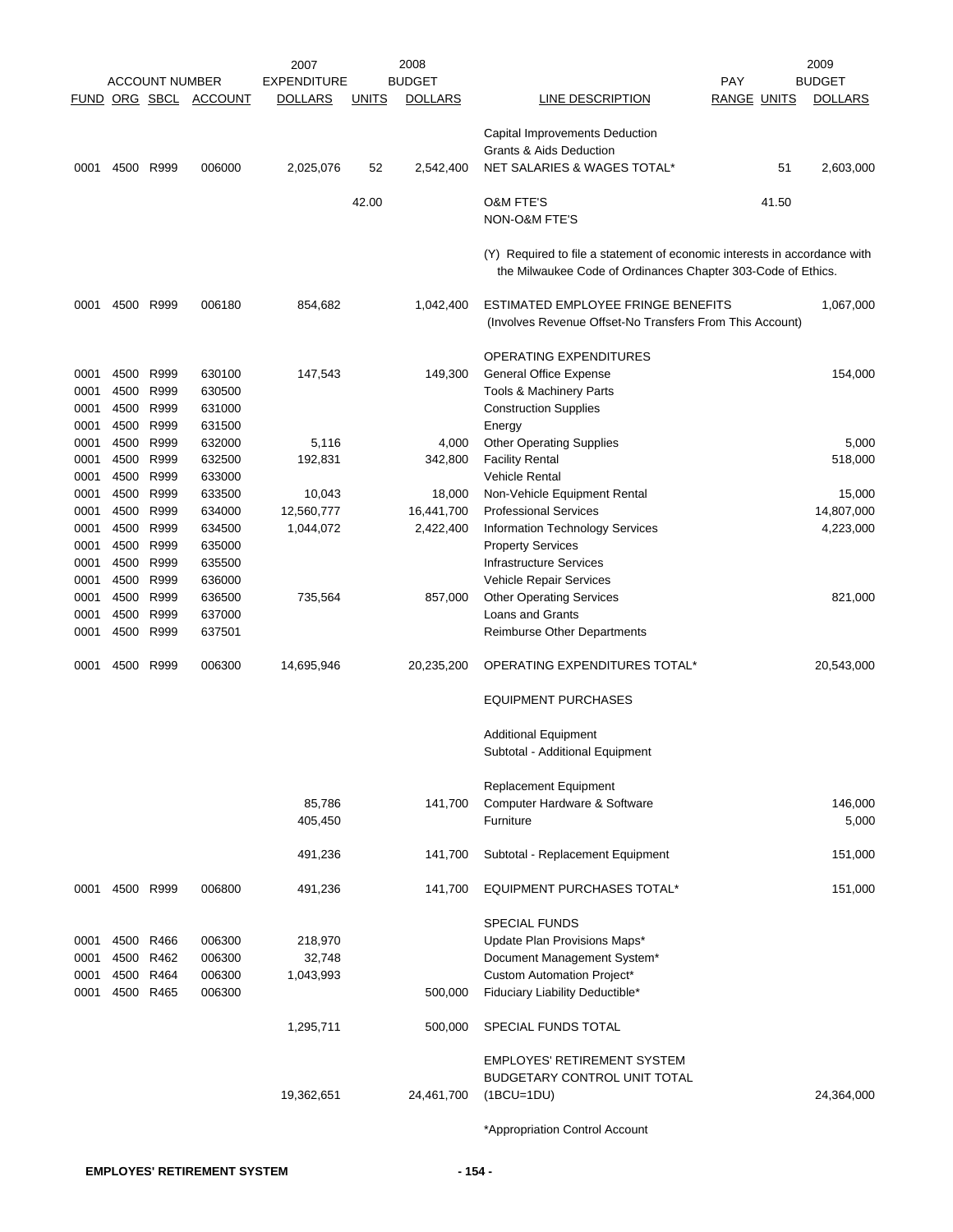|                              |                                                |                                        | 2007                                 | 2008           |               |                    |                                                                                                                                           | 2009        |                |                    |
|------------------------------|------------------------------------------------|----------------------------------------|--------------------------------------|----------------|---------------|--------------------|-------------------------------------------------------------------------------------------------------------------------------------------|-------------|----------------|--------------------|
|                              | <b>ACCOUNT NUMBER</b><br>FUND ORG SBCL ACCOUNT |                                        | <b>EXPENDITURE</b>                   |                | <b>BUDGET</b> |                    | PAY                                                                                                                                       |             | <b>BUDGET</b>  |                    |
|                              |                                                |                                        |                                      | <b>DOLLARS</b> | <u>UNITS</u>  | <b>DOLLARS</b>     | <b>LINE DESCRIPTION</b>                                                                                                                   | RANGE UNITS |                | <b>DOLLARS</b>     |
|                              |                                                |                                        |                                      |                |               |                    | DEFERRED COMPENSATION PLAN                                                                                                                |             |                |                    |
|                              |                                                |                                        |                                      |                |               |                    | SALARIES & WAGES                                                                                                                          |             |                |                    |
|                              |                                                |                                        |                                      |                | 1             | 92,966             | Executive Director (Y)                                                                                                                    | 11          | 1              | 96,722             |
|                              |                                                |                                        |                                      |                | 1             | 41,368             | Program Assistant II                                                                                                                      | 530         | 1              | 42,594             |
|                              |                                                |                                        |                                      | 139,280        | 2             | 134,334            | <b>Total Before Adjustments</b>                                                                                                           |             | $\overline{2}$ | 139,316            |
|                              |                                                |                                        |                                      |                |               |                    | Salary & Wage Rate Changes<br>Overtime Compensated*<br>Personnel Cost Adjustment<br>Other                                                 |             |                |                    |
|                              |                                                |                                        |                                      | 139,280        | 2             | 134,334            | Gross Salaries & Wages Total                                                                                                              |             | 2              | 139,316            |
|                              |                                                |                                        |                                      |                |               |                    | Reimbursable Services Deduction<br>Capital Improvements Deduction<br><b>Grant and Aids Deduction</b>                                      |             |                |                    |
| 0001                         |                                                | 0950 R999                              | 006000                               | 139,280        | 2             | 134,334            | NET SALARIES & WAGES TOTAL*                                                                                                               |             | 2              | 139,316            |
|                              |                                                |                                        |                                      |                | 2.00          |                    | <b>O&amp;M FTE'S</b><br>NON-O&M FTE'S                                                                                                     |             | 2.00           |                    |
|                              |                                                |                                        |                                      |                |               |                    | (Y) Required to file a statement of economic interests in accordance with<br>the Milwaukee Code of Ordinances Chapter 303-Code of Ethics. |             |                |                    |
| 0001                         |                                                | 0950 R999                              | 006180                               | 50,782         |               | 55,077             | ESTIMATED EMPLOYEE FRINGE BENEFITS<br>(Involves Revenue Offset-No Transfers From This Account)                                            |             |                | 57,120             |
| 0001<br>0001<br>0001<br>0001 | 0950<br>0950<br>0950<br>0950                   | R999<br>R999<br>R999<br>R999           | 630100<br>630500<br>631000<br>631500 | 1,835          |               | 6,700              | OPERATING EXPENDITURES<br><b>General Office Expense</b><br>Tools & Machinery Parts<br><b>Construction Supplies</b><br>Energy              |             |                | 14,700             |
| 0001<br>0001<br>0001<br>0001 | 0950<br>0950                                   | 0950 R999<br>R999<br>R999<br>0950 R999 | 632000<br>632500<br>633000<br>633500 |                |               | 2,500              | <b>Other Operating Supplies</b><br><b>Facility Rental</b><br><b>Vehicle Rental</b><br>Non-Vehicle Equipment Rental                        |             |                | 1,000              |
| 0001<br>0001<br>0001<br>0001 | 0950<br>0950                                   | R999<br>R999<br>0950 R999<br>0950 R999 | 634000<br>634500<br>635000<br>635500 | 705,093        |               | 1,142,731<br>2,000 | <b>Professional Services</b><br>Information Technology Services<br><b>Property Services</b><br><b>Infrastructure Services</b>             |             |                | 1,236,575<br>2,000 |
| 0001<br>0001<br>0001         |                                                | 0950 R999<br>0950 R999<br>0950 R999    | 636000<br>636500<br>637000           | 85,033         |               | 6,000              | Vehicle Repair Services<br><b>Other Operating Services</b><br>Loans and Grants                                                            |             |                | 5,000              |
| 0001                         |                                                | 0950 R999                              | 637501                               | 1,312          |               | 30,000             | Reimburse Other Departments                                                                                                               |             |                | 30,000             |
| 0001                         |                                                | 0950 R999                              | 006300                               | 793,273        |               | 1,189,931          | OPERATING EXPENDITURES TOTAL*                                                                                                             |             |                | 1,289,275          |
|                              |                                                |                                        |                                      |                |               |                    | <b>EQUIPMENT PURCHASES</b>                                                                                                                |             |                |                    |
|                              |                                                |                                        |                                      |                |               |                    | <b>Additional Equipment</b>                                                                                                               |             |                |                    |
|                              |                                                |                                        |                                      |                |               |                    | Subtotal - Additional Equipment                                                                                                           |             |                |                    |
|                              |                                                |                                        |                                      |                |               |                    | Replacement Equipment                                                                                                                     |             |                |                    |
|                              |                                                |                                        |                                      |                |               |                    | Subtotal - Replacement Equipment                                                                                                          |             |                |                    |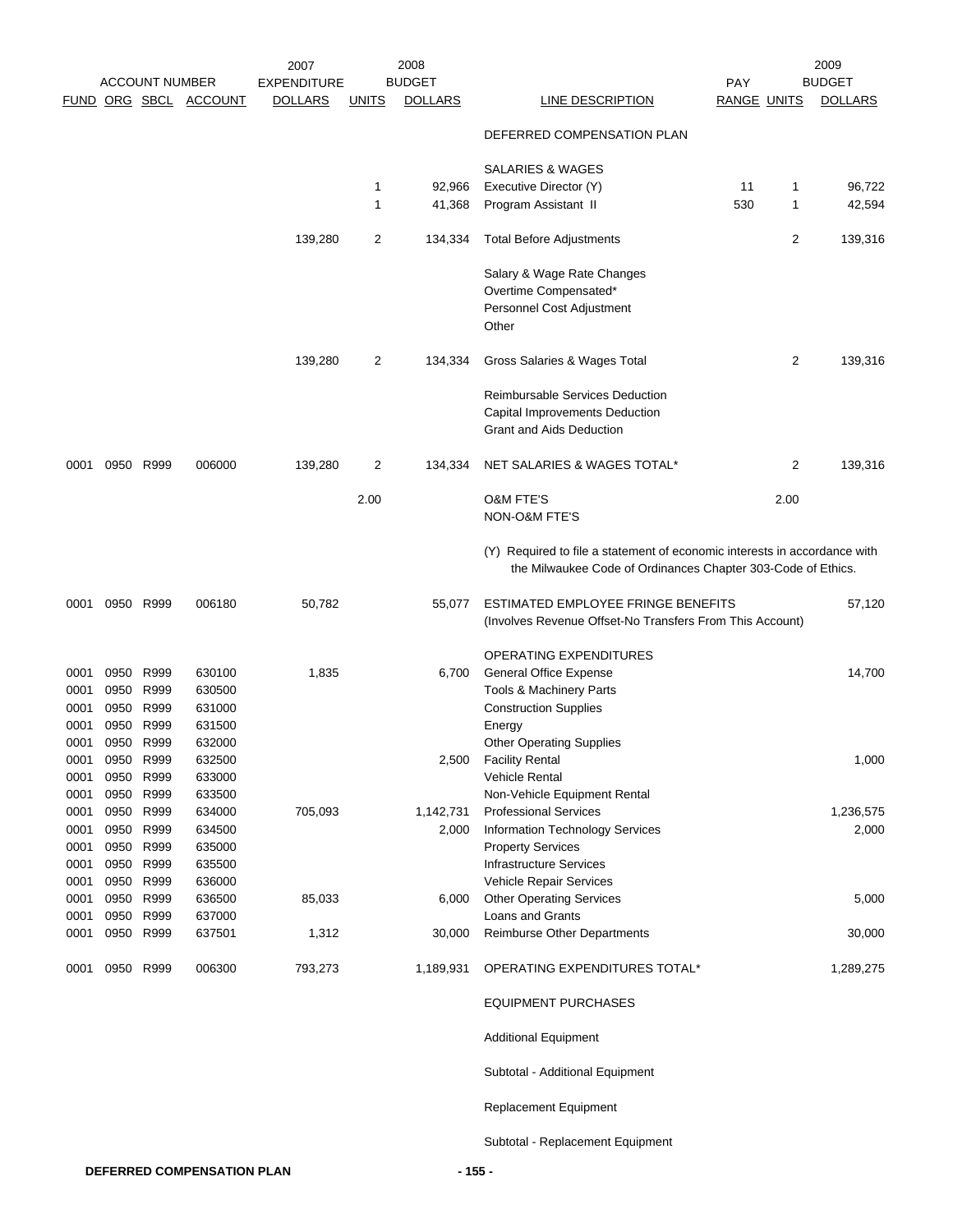|      |      |                       |                | 2007               |              | 2008           |                                                                              |             | 2009           |
|------|------|-----------------------|----------------|--------------------|--------------|----------------|------------------------------------------------------------------------------|-------------|----------------|
|      |      | <b>ACCOUNT NUMBER</b> |                | <b>EXPENDITURE</b> |              | <b>BUDGET</b>  |                                                                              | <b>PAY</b>  | <b>BUDGET</b>  |
|      |      | FUND ORG SBCL         | <b>ACCOUNT</b> | <b>DOLLARS</b>     | <b>UNITS</b> | <b>DOLLARS</b> | LINE DESCRIPTION                                                             | RANGE UNITS | <b>DOLLARS</b> |
|      |      |                       |                |                    |              |                |                                                                              |             |                |
| 0001 | 0950 | R999                  | 006800         |                    |              |                | EQUIPMENT PURCHASES TOTAL*                                                   |             |                |
|      |      |                       |                |                    |              |                | <b>SPECIAL FUNDS</b>                                                         |             |                |
| 0001 | 0950 | R091                  | 006300         |                    |              | 75,000         | Contingency (A)*                                                             |             | 75,000         |
|      |      |                       |                |                    |              | 75,000         | SPECIAL FUNDS TOTAL                                                          |             | 75,000         |
|      |      |                       |                |                    |              |                | (A) Funds can only be expended upon Deferred<br>Compensation Board approval. |             |                |
|      |      |                       |                |                    |              |                | DEFERRED COMPENSATION PLAN                                                   |             |                |
|      |      |                       |                | 983,335            |              | 1,454,342      | BUDGETARY CONTROL UNIT TOTAL (1 BCU=1 DU)                                    |             | 1,560,711      |
|      |      |                       |                |                    |              |                | *Appropriation Control Account                                               |             |                |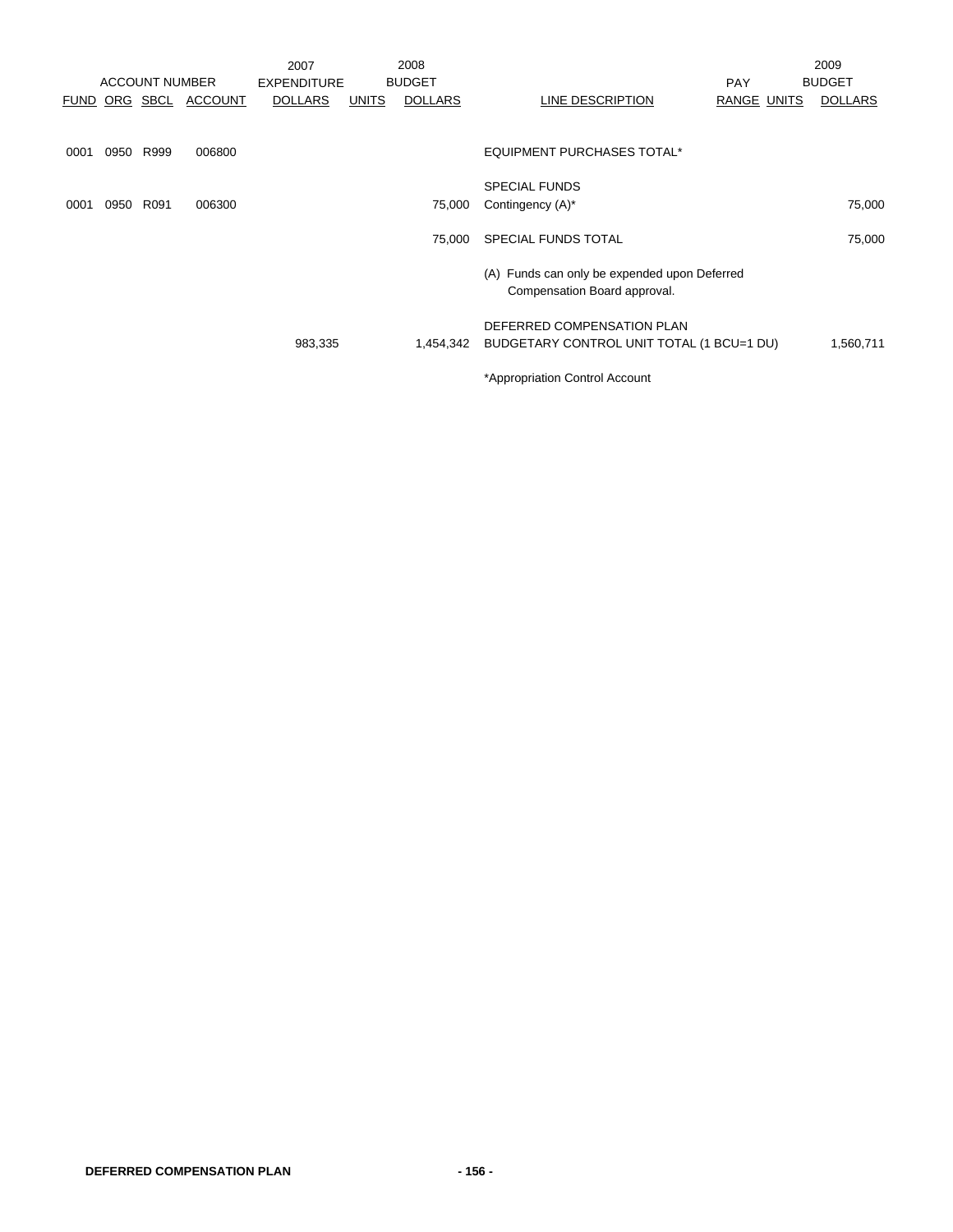|             |          | <b>ACCOUNT NUMBER</b> |                | 2007<br><b>EXPENDITURE</b> |              | 2008<br><b>BUDGET</b> |                                                                 | <b>PAY</b>         | 2009<br><b>BUDGET</b> |
|-------------|----------|-----------------------|----------------|----------------------------|--------------|-----------------------|-----------------------------------------------------------------|--------------------|-----------------------|
| <b>FUND</b> | ORG SBCL |                       | <b>ACCOUNT</b> | <b>DOLLARS</b>             | <b>UNITS</b> | <b>DOLLARS</b>        | LINE DESCRIPTION                                                | <b>RANGE UNITS</b> | <b>DOLLARS</b>        |
|             |          |                       |                |                            |              |                       | PROVISION FOR EMPLOYES' RETIREMENT                              |                    |                       |
|             |          |                       |                |                            |              |                       | 2. SOURCE OF FUNDS FOR PROVISION<br>FOR EMPLOYES' RETIREMENT    |                    |                       |
| 0001        | 9990     |                       | 009013         | 41,118,922                 |              | 40,188,093            | <b>Property Tax Levy</b>                                        |                    | 35,888,093            |
| 0001        | 4500     |                       | 009400         | 854,682                    |              | 1,042,400             | <b>Charges for Services - ERS Fringes</b>                       |                    | 1,067,000             |
| 0001        | 4500     |                       | 009400         | 18,948,735                 |              | 24,095,460            | Charges for Services - ERS                                      |                    | 24,037,530            |
| 0001        | 0950     |                       | 009400         | 983,335                    |              | 1,454,342             | Charges for Services - Deferred Comp.                           |                    | 1,560,711             |
| 0001        | 4500     |                       | 009870         | 101,040                    |              | 78,600                | Miscellaneous - ERS                                             |                    | 84,100                |
| 0001        | 4500     |                       | 009870         |                            |              |                       | Employers' Reserve Fund (A)                                     |                    | 5,581,000             |
|             |          |                       |                | 62,006,714                 |              | 66.858.895            | TOTAL SOURCE OF FUNDS FOR PROVISION<br>FOR EMPLOYES' RETIREMENT |                    | 68,218,434            |
|             |          |                       |                |                            |              |                       | (A) Withdrawal from the Employers' Reserve Fund                 |                    |                       |

in accordance with Charter Ordinance 36-08-8.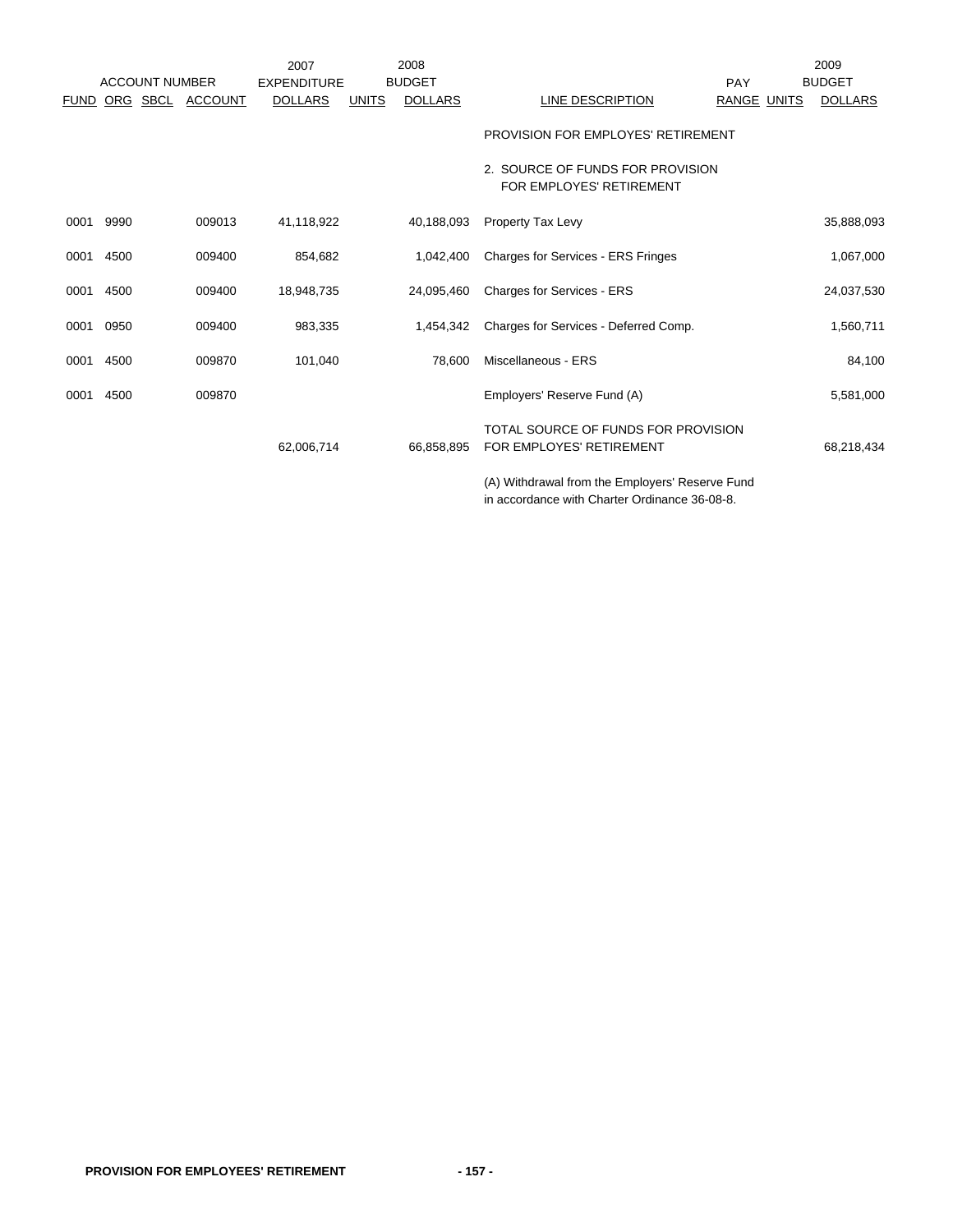2008 2009 BUDGET BUDGET

## C. CAPITAL IMPROVEMENTS FUNDS

## 1. BUDGETS FOR CAPITAL IMPROVEMENTS

These accounts may be credited with amounts received or receivable from assessments levied, contributions, grants, and loans in aid from other Governmental Units. Sales of remnant parcels of property or other receipts which are considered an abatement of project - Costs and amounts so received or receivable shall be deemed to be appropriated for the particular purpose of the project account to which said amounts are credited and are available for disbursement for said purposes, providing such receipts and disbursements have the approval of the Finance-Personnel Committee of the Common Council.

Various Common Council Resolutions such as C.C. Resolution 88-1664 adopted December 20, 1988 commonly referred to as the Capital Guidelines; CC Resolution 66-1893-E, (Grant and Aids Guidelines) adopted February 5, 1982, CC Resolution 72-982 (Land Acquisition Policy) adopted February 23, 1973 and CC Resolution 73-1365 (Industrial Land Bank Revolving Fund) adopted January 15, 1974 set forth the various procedures and controls applicable to the Capital Program of the City of Milwaukee. In adopting this budget it is the Intent of the Common Council that such requirements and subsequent revisions thereto will be followed.

In the case of Expressway and Urban Aid Reimbursable Capital Improvement Accounts, because of timing uncertainties and their reimbursable nature, it is the intent of the Common Council to provide expenditure authority on an as-needed revenue offset basis by appropriate resolution, rather than to include amounts for such projects in the Budget.

## SPECIAL CAPITAL PROJECTS OR PURPOSES

Capital Grant and Aids Program expenditures shall be made only after adoption of a Common Council resolution adopted in accordance with Common Council Resolution File Number 66-1893 as amended February 25, 1982.

|      |      |                  |        |           | Grantor Share-Non City Cash                                              |             |
|------|------|------------------|--------|-----------|--------------------------------------------------------------------------|-------------|
| 0306 | 9990 | R999 SP032090100 |        | 8,000,000 | Cash Revenues                                                            | 8,000,000   |
|      |      |                  |        |           | Out of Pocket City Share                                                 |             |
| 0306 | 9990 | R999 SP032090102 |        | 300,000   | New Borrowing                                                            | 300,000     |
|      |      |                  |        | [900,000] | Carryover Borrowing*                                                     | [1,076,833] |
|      |      |                  |        |           | Municipal Art Fund                                                       |             |
| 0306 | 1910 | R999 SP150090000 | 15,307 | 25,000    | Cash Levy                                                                | 25,000      |
|      |      |                  |        |           | The Municipal Art Fund is administered in the Dept. of City Development. |             |
|      |      |                  |        |           | Technology Initiative                                                    |             |
| 0321 | 1510 | R999 BU110020100 | 32,374 |           | New Borrowing                                                            |             |
|      |      |                  |        |           | Carryover Borrowing*                                                     |             |
|      |      |                  |        |           | Affordable Housing Initiative                                            |             |
| 0339 | 9990 | R999 UR04307000A |        |           | New Borrowing                                                            |             |
|      |      |                  |        |           | Carryover Borrowing*                                                     | [250,000]   |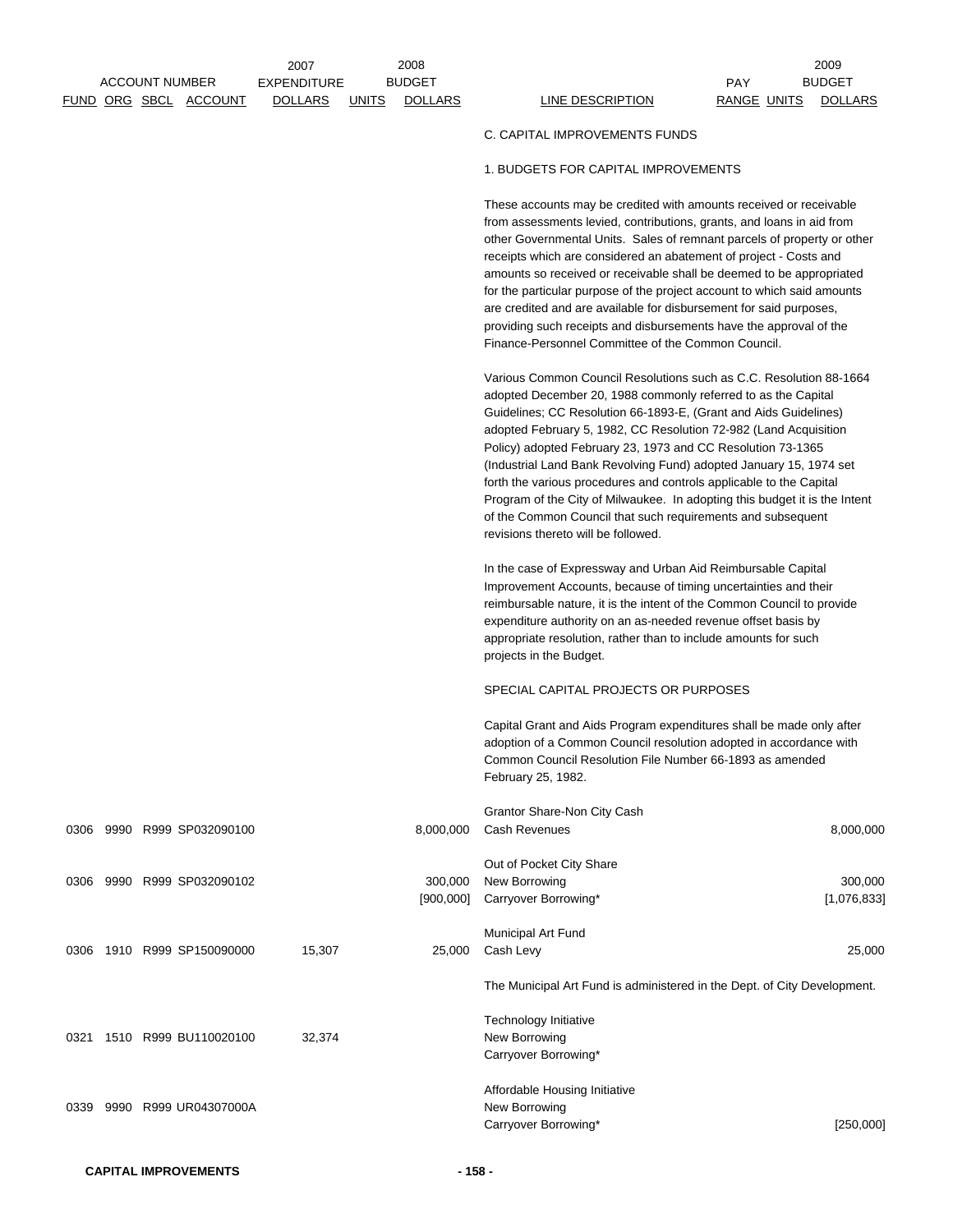|      |                       |                       | 2007               |              | 2008           |                                                                         |                    | 2009           |
|------|-----------------------|-----------------------|--------------------|--------------|----------------|-------------------------------------------------------------------------|--------------------|----------------|
|      | <b>ACCOUNT NUMBER</b> |                       | <b>EXPENDITURE</b> |              | <b>BUDGET</b>  |                                                                         | PAY                | <b>BUDGET</b>  |
|      |                       | FUND ORG SBCL ACCOUNT | <b>DOLLARS</b>     | <b>UNITS</b> | <b>DOLLARS</b> | LINE DESCRIPTION                                                        | <b>RANGE UNITS</b> | <b>DOLLARS</b> |
|      |                       |                       |                    |              |                |                                                                         |                    |                |
|      |                       |                       |                    |              |                | <b>Housing Trust Fund</b>                                               |                    |                |
| 0339 |                       | 9990 R999 UR04409000A |                    |              |                | New Borrowing                                                           |                    | 400,000        |
|      |                       |                       |                    |              | [2,500,000]    | Carryover Borrowing*                                                    |                    | [2,500,000]    |
|      |                       |                       |                    |              |                | <b>Energy Challenge Fund</b>                                            |                    |                |
| 0321 |                       | 9990 R999 BU110080100 |                    |              | 500,000        | New Borrowing                                                           |                    | 500,000        |
|      |                       |                       |                    |              |                | Carryover Borrowing*                                                    |                    | [500,000]      |
|      |                       |                       |                    |              |                | (2009: Expenditure requires approval by Common Council.)                |                    |                |
|      |                       |                       |                    |              |                |                                                                         |                    |                |
|      |                       |                       |                    |              |                | MPS Capital (A)                                                         |                    |                |
|      |                       |                       |                    |              |                | New Borrowing - MPS Bldg. Maint. Proj.                                  |                    |                |
|      |                       |                       |                    |              |                | New Borrowing-Bradley School Tech. Proj.                                |                    |                |
|      |                       |                       |                    |              | [11,400,000]   | Carryover Borrowing*                                                    |                    | [8,000,000]    |
|      |                       |                       |                    |              |                |                                                                         |                    |                |
|      |                       |                       |                    |              |                | <b>Transfer to Debt Service</b>                                         |                    |                |
| 0321 |                       | BU110090100           |                    |              |                | Vehicle Registration Fee                                                |                    | 3,300,000      |
|      |                       |                       |                    |              |                | <b>Transfer to General Fund</b>                                         |                    |                |
| 0321 |                       | BU110090200           |                    |              |                | Vehicle Registration Fee                                                |                    | 3,300,000      |
|      |                       |                       |                    |              |                |                                                                         |                    |                |
|      |                       |                       | 47,681             |              | 8,825,000      | TOTAL SPECIAL CAPITAL PROJECTS                                          |                    | 15,825,000     |
|      |                       |                       |                    |              |                | *Carryover Borrowing Amounts (Restatement of a prior years              |                    |                |
|      |                       |                       |                    |              |                | unutilized borrowing authorization are included for information         |                    |                |
|      |                       |                       |                    |              |                | and authorization purposes. Such amounts are excluded from              |                    |                |
|      |                       |                       |                    |              |                | budget totals to avoid duplication.)                                    |                    |                |
|      |                       |                       |                    |              |                |                                                                         |                    |                |
|      |                       |                       |                    |              |                | (A) 2007, 2008, and 2009 budgeted amounts reflect City of Milwaukee,    |                    |                |
|      |                       |                       |                    |              |                | toy lows aupported berrowing outherity which is being mode ovailable to |                    |                |

tax levy-supported borrowing authority which is being made available to the school district to assist in meeting capital improvement needs. None of these figures are added into city totals.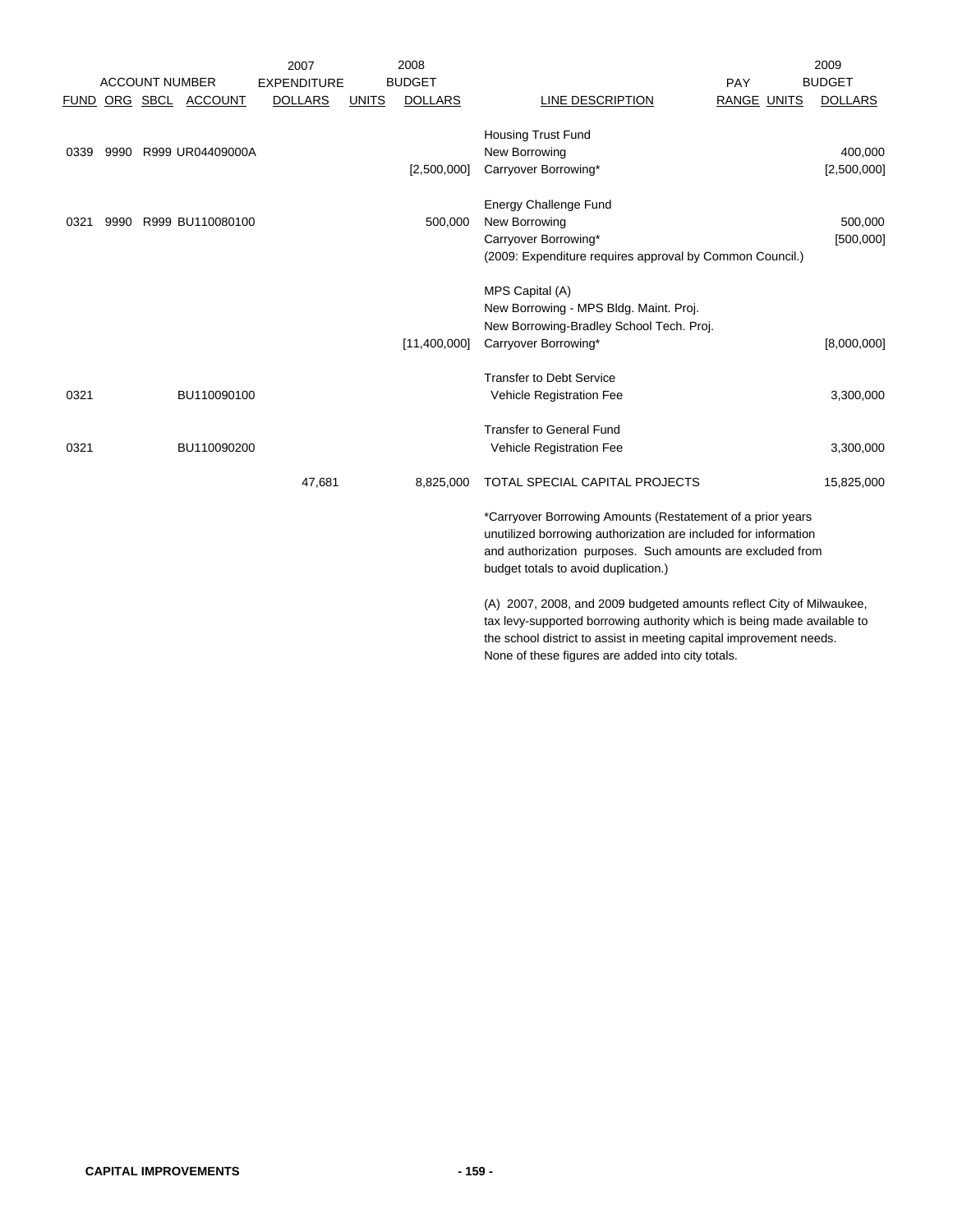|      |           |           |                                                | 2007                                 |              | 2008                            |                                                                                                                                                                                                                                     | 2009                            |
|------|-----------|-----------|------------------------------------------------|--------------------------------------|--------------|---------------------------------|-------------------------------------------------------------------------------------------------------------------------------------------------------------------------------------------------------------------------------------|---------------------------------|
|      |           |           | <b>ACCOUNT NUMBER</b><br>FUND ORG SBCL ACCOUNT | <b>EXPENDITURE</b><br><b>DOLLARS</b> | <b>UNITS</b> | <b>BUDGET</b><br><b>DOLLARS</b> | PAY<br><b>RANGE UNITS</b><br><b>LINE DESCRIPTION</b>                                                                                                                                                                                | <b>BUDGET</b><br><b>DOLLARS</b> |
|      |           |           |                                                |                                      |              |                                 |                                                                                                                                                                                                                                     |                                 |
|      |           |           |                                                |                                      |              |                                 | DEPARTMENT OF ADMINISTRATION                                                                                                                                                                                                        |                                 |
|      |           |           |                                                |                                      |              |                                 | Single E-Mail Store                                                                                                                                                                                                                 |                                 |
| 0321 |           |           | 9990 R999 BU110060200                          | 70,657                               |              |                                 | New Borrowing                                                                                                                                                                                                                       |                                 |
|      |           |           |                                                |                                      |              | [401, 846]                      | Carryover Borrowing*                                                                                                                                                                                                                | [350,000]                       |
|      |           |           |                                                |                                      |              |                                 | Server Consolidation/Storage Area Network                                                                                                                                                                                           |                                 |
| 0321 |           |           | 9990 R999 BU110060300                          | 67,136                               |              | 24,000                          | New Borrowing                                                                                                                                                                                                                       |                                 |
|      |           |           |                                                |                                      |              | [56, 263]                       | Carryover Borrowing*                                                                                                                                                                                                                | [27, 279]                       |
|      |           |           |                                                |                                      |              |                                 | Remodel ITMD 809 Building 4th Floor                                                                                                                                                                                                 |                                 |
| 0321 |           |           | 9990 R999 BU110030100                          | (12, 305)                            |              |                                 | New Borrowing                                                                                                                                                                                                                       |                                 |
|      |           |           |                                                |                                      |              |                                 | Carryover Borrowing*                                                                                                                                                                                                                |                                 |
|      |           |           |                                                |                                      |              |                                 | <b>FMIS Upgrade</b>                                                                                                                                                                                                                 |                                 |
| 0321 |           |           | 9990 R999 BU110090300                          |                                      |              |                                 | New Borrowing                                                                                                                                                                                                                       | 1,217,600                       |
|      |           |           |                                                |                                      |              |                                 | Carryover Borrowing*                                                                                                                                                                                                                |                                 |
|      |           |           |                                                |                                      |              |                                 | <b>HRMS Upgrade</b>                                                                                                                                                                                                                 |                                 |
| 0321 |           |           | 9990 R999 BU110070100                          | 709,933                              |              |                                 | New Borrowing                                                                                                                                                                                                                       |                                 |
|      |           |           |                                                |                                      |              | [504, 955]                      | Carryover Borrowing*                                                                                                                                                                                                                | $[7]$                           |
|      |           |           |                                                |                                      |              |                                 | Web Application Server                                                                                                                                                                                                              |                                 |
| 0321 |           |           | 9990 R999 BU110080200                          |                                      |              | 115,000                         | New Borrowing                                                                                                                                                                                                                       |                                 |
|      |           |           |                                                |                                      |              |                                 | Carryover Borrowing*                                                                                                                                                                                                                | [115,000]                       |
|      |           |           |                                                |                                      |              |                                 | <b>Clustered Corporate Database Server</b>                                                                                                                                                                                          |                                 |
| 0321 |           |           | 9990 R999 BU110080300                          |                                      |              | 204,860                         | New Borrowing                                                                                                                                                                                                                       |                                 |
|      |           |           |                                                |                                      |              |                                 | Carryover Borrowing*                                                                                                                                                                                                                | [204, 860]                      |
|      |           |           |                                                |                                      |              |                                 | E-Benefits                                                                                                                                                                                                                          |                                 |
| 0321 |           |           | 9990 R999 BU110070200                          |                                      |              |                                 | New Borrowing                                                                                                                                                                                                                       |                                 |
|      |           |           |                                                |                                      |              | [167,000]                       | Carryover Borrowing*                                                                                                                                                                                                                | [162, 353]                      |
|      |           |           |                                                |                                      |              |                                 | E-Server Tape Subsystem                                                                                                                                                                                                             |                                 |
| 0321 |           |           | 9990 R999 BU110080400                          |                                      |              | 111,860                         | New Borrowing                                                                                                                                                                                                                       |                                 |
|      |           |           |                                                |                                      |              |                                 | Carryover Borrowing*                                                                                                                                                                                                                | [111, 860]                      |
|      |           |           |                                                |                                      |              |                                 | Server Virtualization                                                                                                                                                                                                               |                                 |
| 0321 |           | 9990 R999 |                                                |                                      |              |                                 | New Borrowing                                                                                                                                                                                                                       |                                 |
|      |           |           | 0321 1510 R999 BU110090400                     |                                      |              |                                 | Cash Levy                                                                                                                                                                                                                           | 67,500                          |
|      |           |           |                                                |                                      |              |                                 | Map Milwaukee Upgrade & Expansion                                                                                                                                                                                                   |                                 |
| 0321 |           | 9990 R999 |                                                |                                      |              |                                 | New Borrowing                                                                                                                                                                                                                       |                                 |
| 0321 |           |           | 1510 R999 BU110090500                          |                                      |              |                                 | Cash Levy                                                                                                                                                                                                                           | 191,820                         |
|      |           |           |                                                |                                      |              |                                 | Storage Area Network (SAN) Upgrade                                                                                                                                                                                                  |                                 |
| 0321 | 9990 R999 |           |                                                |                                      |              |                                 | New Borrowing                                                                                                                                                                                                                       |                                 |
| 0321 |           |           | 1510 R999 BU110090600                          |                                      |              |                                 | Cash Levy                                                                                                                                                                                                                           | 75,000                          |
|      |           |           |                                                |                                      |              |                                 | Document Services Storage                                                                                                                                                                                                           |                                 |
| 0321 |           |           | 1510 R999 BU110090700                          |                                      |              |                                 | Cash Levy                                                                                                                                                                                                                           | 105,000                         |
|      |           |           |                                                | 835,421                              |              | 455,720                         | TOTAL DEPARTMENT OF ADMINISTRATION                                                                                                                                                                                                  | 1,656,920                       |
|      |           |           |                                                |                                      |              |                                 | *Carryover Borrowing Amounts (Restatement of a prior years<br>unutilized borrowing authorization are included for information<br>and authorization purposes. Such amounts are excluded from<br>budget totals to avoid duplication.) |                                 |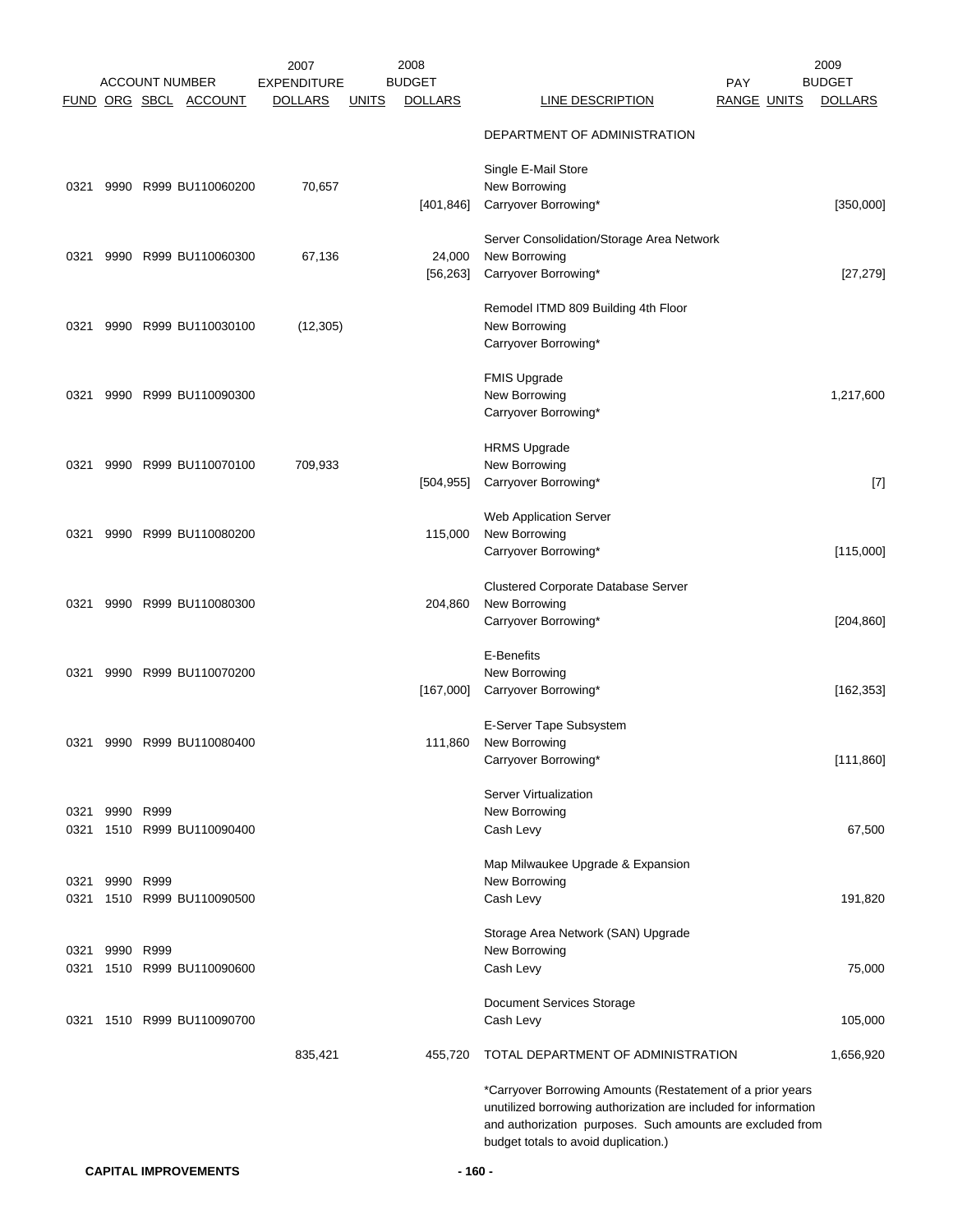|      |               |                |                       | 2007           |              | 2008           |                                                                      |             | 2009           |
|------|---------------|----------------|-----------------------|----------------|--------------|----------------|----------------------------------------------------------------------|-------------|----------------|
|      |               | ACCOUNT NUMBER |                       | EXPENDITURE    |              | <b>BUDGET</b>  |                                                                      | <b>PAY</b>  | <b>BUDGET</b>  |
|      | FUND ORG SBCL |                | <b>ACCOUNT</b>        | <b>DOLLARS</b> | <b>UNITS</b> | <b>DOLLARS</b> | LINE DESCRIPTION                                                     | RANGE UNITS | <b>DOLLARS</b> |
|      |               |                |                       |                |              |                | CITY ATTORNEY'S OFFICE                                               |             |                |
| 0321 |               |                | 1490 R999 BU110070300 | 2.904          |              |                | City Attorney Office - Planning/Design/Construction<br>New Borrowing |             |                |
|      |               |                |                       | 2,904          |              |                | TOTAL CITY ATTORNEY'S OFFICE                                         |             |                |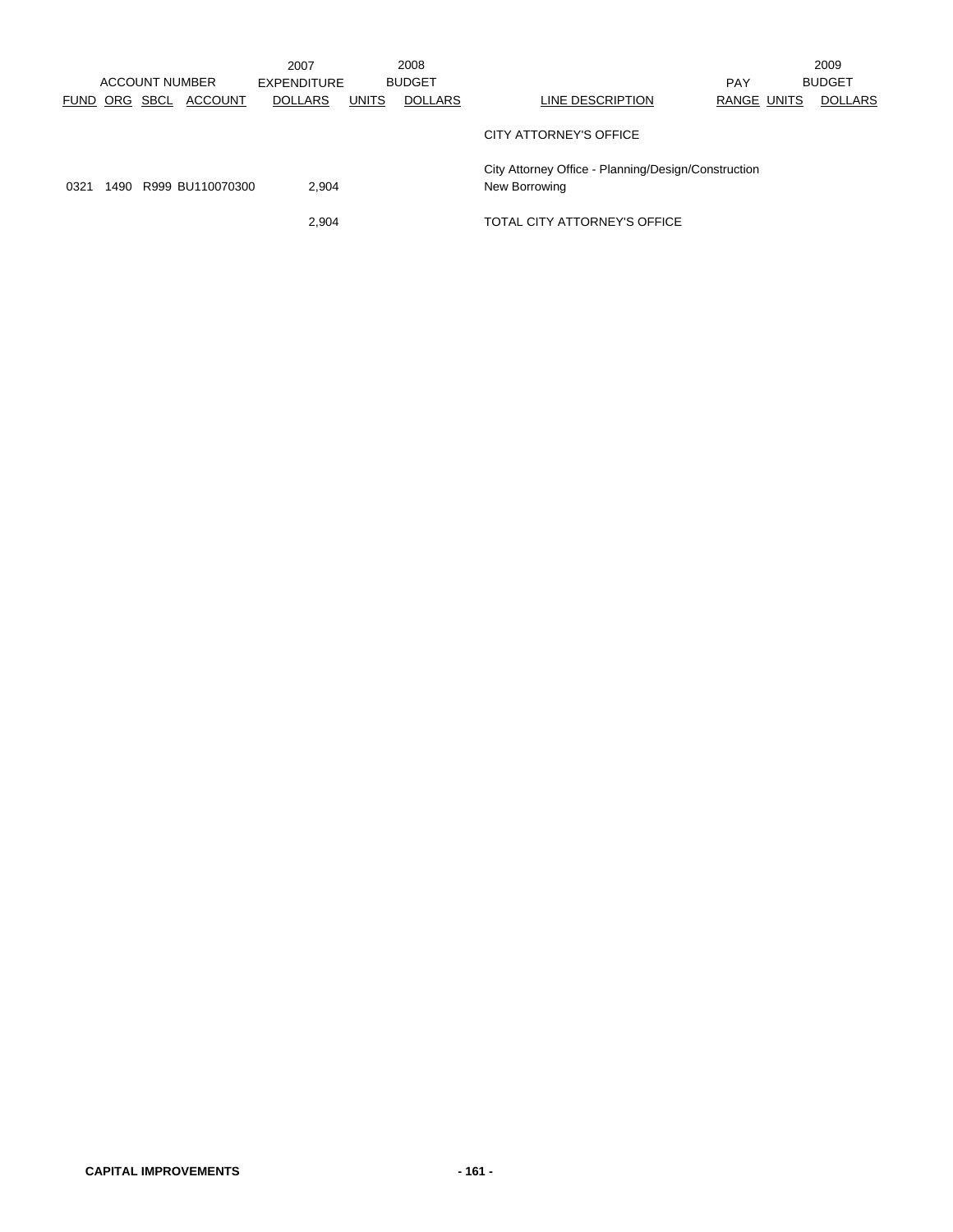|             |          |                       | 2007           |       | 2008           |                                                                                                                                                                                                                                     |             | 2009           |
|-------------|----------|-----------------------|----------------|-------|----------------|-------------------------------------------------------------------------------------------------------------------------------------------------------------------------------------------------------------------------------------|-------------|----------------|
|             |          | <b>ACCOUNT NUMBER</b> | EXPENDITURE    |       | <b>BUDGET</b>  |                                                                                                                                                                                                                                     | <b>PAY</b>  | <b>BUDGET</b>  |
| <b>FUND</b> | ORG SBCL | <b>ACCOUNT</b>        | <b>DOLLARS</b> | UNITS | <b>DOLLARS</b> | LINE DESCRIPTION                                                                                                                                                                                                                    | RANGE UNITS | <b>DOLLARS</b> |
|             |          |                       |                |       |                | CITY TREASURER'S OFFICE                                                                                                                                                                                                             |             |                |
| 0321        |          | 9990 R999 BU110050100 | 37,815         |       |                | Cashier System Upgrade<br>New Borrowing                                                                                                                                                                                             |             |                |
|             |          |                       |                |       | [74, 417]      | Carryover Borrowing*                                                                                                                                                                                                                |             | [36, 801]      |
|             |          |                       | 37,815         |       |                | TOTAL CITY TREASURER'S OFFICE                                                                                                                                                                                                       |             |                |
|             |          |                       |                |       |                | *Carryover Borrowing Amounts (Restatement of a prior years<br>unutilized borrowing authorization are included for information<br>and authorization purposes. Such amounts are excluded from<br>budget totals to avoid duplication.) |             |                |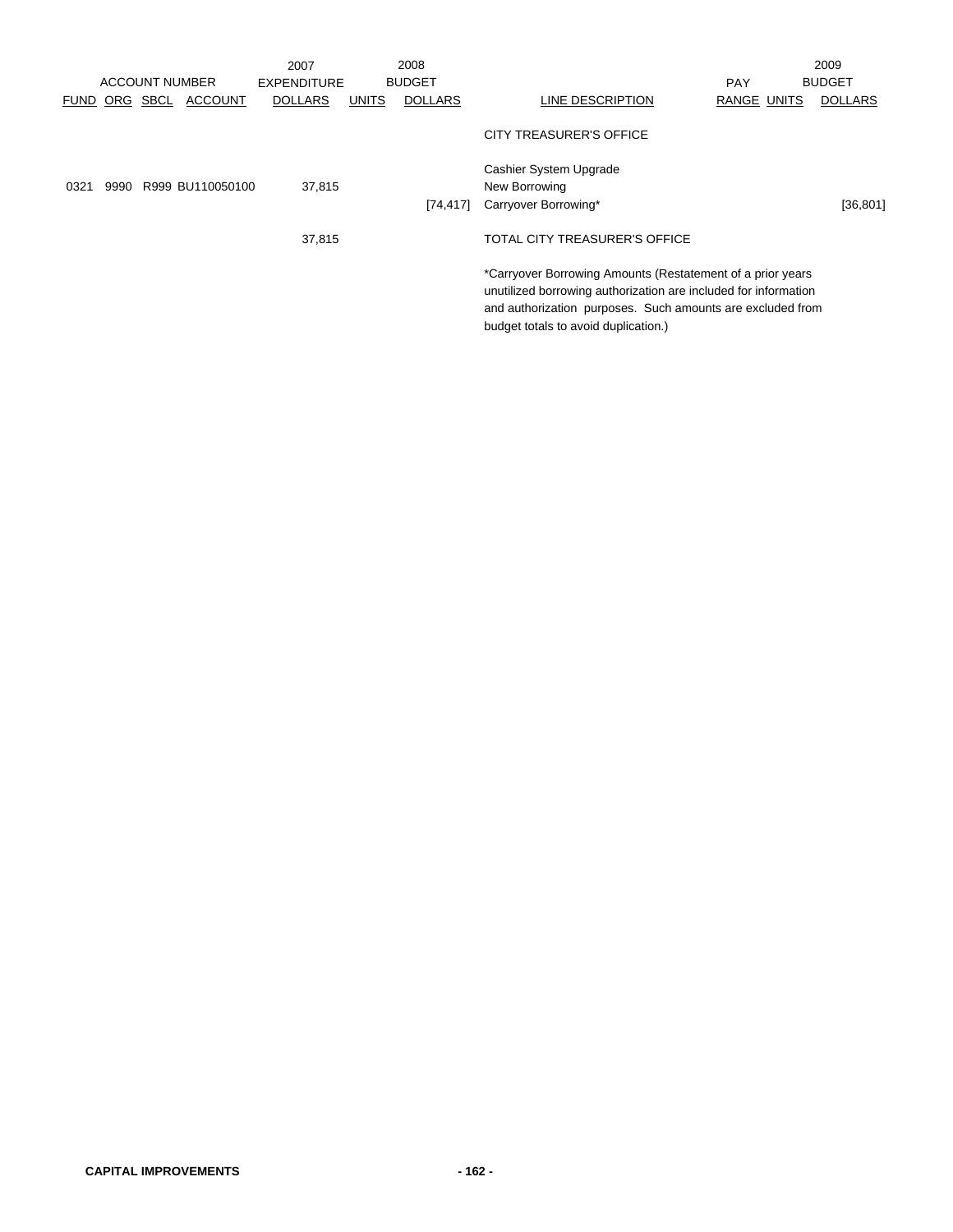|      |      | <b>ACCOUNT NUMBER</b> | 2007<br><b>EXPENDITURE</b> |              | 2008<br><b>BUDGET</b>    |                                                                                                                                                                                                                                     | <b>PAY</b>         | 2009<br><b>BUDGET</b> |
|------|------|-----------------------|----------------------------|--------------|--------------------------|-------------------------------------------------------------------------------------------------------------------------------------------------------------------------------------------------------------------------------------|--------------------|-----------------------|
|      |      | FUND ORG SBCL ACCOUNT | <b>DOLLARS</b>             | <u>UNITS</u> | <b>DOLLARS</b>           | LINE DESCRIPTION                                                                                                                                                                                                                    | <b>RANGE UNITS</b> | <b>DOLLARS</b>        |
|      |      |                       |                            |              |                          | DEPARTMENT OF CITY DEVELOPMENT                                                                                                                                                                                                      |                    |                       |
|      |      |                       |                            |              |                          | <b>Advanced Planning Fund</b>                                                                                                                                                                                                       |                    |                       |
| 0339 |      | 1910 R999 UR0128000A  | 91,535                     |              | 200,000                  | Cash Levy                                                                                                                                                                                                                           |                    | 125,000               |
|      |      |                       |                            |              |                          | Neighborhood Commercial District<br>Street Improvement Fund                                                                                                                                                                         |                    | 337,000               |
| 0333 | 9990 | R999 ST0408000A       | 273,288                    |              | 1,000,000<br>[2,000,000] | New Borrowing<br>Carryover Borrowing*                                                                                                                                                                                               |                    | [2,500,000]           |
| 0336 | 9990 | R999 TD000080000      |                            |              | 15,618,000               | <b>Tax Increment Financed Urban</b><br>Renewal Projects (Purpose Account)<br>Including Grant Funded Projects<br>New Borrowing and Developer Revenues<br>New Borrowing for existing TIDs                                             |                    |                       |
| 0336 | 9990 | R999 TD000090000      | 36,807,399                 |              | 38,382,000               | New Borrowing for potential new TIDs                                                                                                                                                                                                |                    | 30,000,000            |
| 0336 | 1910 | R999 TD000090003      |                            |              | 4,200,000                | <b>Developer Revenues</b>                                                                                                                                                                                                           |                    | 4,390,000             |
| 0336 | 9990 | R999 TD000090000      |                            |              | 5,400,000                | Capitalized Interest                                                                                                                                                                                                                |                    | 3,000,000             |
|      |      |                       |                            |              | [109, 648, 810]          | Carryover Borrowing*                                                                                                                                                                                                                |                    | [140, 310, 308]       |
|      |      |                       |                            |              |                          | Potential new Developer-Financed TIDs                                                                                                                                                                                               |                    |                       |
| 0336 | 9990 | R999 TD000090000      |                            |              | 1,051,000                | New Borrowing                                                                                                                                                                                                                       |                    | 3,268,614             |
|      |      |                       |                            |              |                          | Development Fund                                                                                                                                                                                                                    |                    |                       |
| 0339 | 9990 | R999 UR03309000A      |                            |              |                          | Cash Levy                                                                                                                                                                                                                           |                    | 375,000               |
| 0339 | 1910 | R999 UR03309000A      | 1,851,835                  |              | 1,800,000                | New Borrowing                                                                                                                                                                                                                       |                    | 1,425,000             |
|      |      |                       |                            |              | [6, 181, 134]            | Carryover Borrowing*                                                                                                                                                                                                                |                    | [6, 564, 778]         |
|      |      |                       |                            |              |                          | <b>Business Improvement Districts</b>                                                                                                                                                                                               |                    |                       |
| 0339 |      | 9990 R999 UR0418000A  | 4,812                      |              | 500,000<br>[1,500,000]   | New Borrowing<br>Carryover Borrowing*                                                                                                                                                                                               |                    | [2,000,000]           |
|      |      |                       |                            |              |                          |                                                                                                                                                                                                                                     |                    |                       |
|      |      |                       |                            |              |                          | 809 Building Remodeling                                                                                                                                                                                                             |                    |                       |
| 0321 | 9990 | R999 BU110080500      |                            |              | 378,500                  | New Borrowing                                                                                                                                                                                                                       |                    |                       |
|      |      |                       |                            |              |                          | Carryover Borrowing*                                                                                                                                                                                                                |                    | [378, 500]            |
|      |      | 9990 R999 UR045080000 |                            |              | 3,000,000                | 30th Street Industrial Corridor<br>New Borrowing                                                                                                                                                                                    |                    |                       |
| 0321 |      |                       |                            |              |                          | Carryover Borrowing*                                                                                                                                                                                                                |                    | [3,000,000]           |
|      |      |                       |                            |              |                          |                                                                                                                                                                                                                                     |                    |                       |
|      |      |                       |                            |              |                          | Healthy Neighborhoods Initiative                                                                                                                                                                                                    |                    |                       |
| 0339 |      | 9990 R999 UR046090000 |                            |              | 200,000                  | New Borrowing                                                                                                                                                                                                                       |                    | 200,000               |
|      |      |                       |                            |              |                          | Carryover Borrowing*                                                                                                                                                                                                                |                    | [150,000]             |
|      |      |                       |                            |              |                          | <b>ADA Riverwalk Construction</b>                                                                                                                                                                                                   |                    |                       |
| 0339 |      | 9990 R999 UR04709000A |                            |              |                          | New Borrowing                                                                                                                                                                                                                       |                    | 724,000               |
|      |      |                       | 39,028,869                 |              | 71,729,500               | TOTAL DEPARTMENT OF CITY DEVELOPMENT                                                                                                                                                                                                |                    | 43,844,614            |
|      |      |                       |                            |              |                          | *Carryover Borrowing Amounts (Restatement of a prior years<br>unutilized borrowing authorization are included for information<br>and authorization purposes. Such amounts are excluded from<br>budget totals to avoid duplication.) |                    |                       |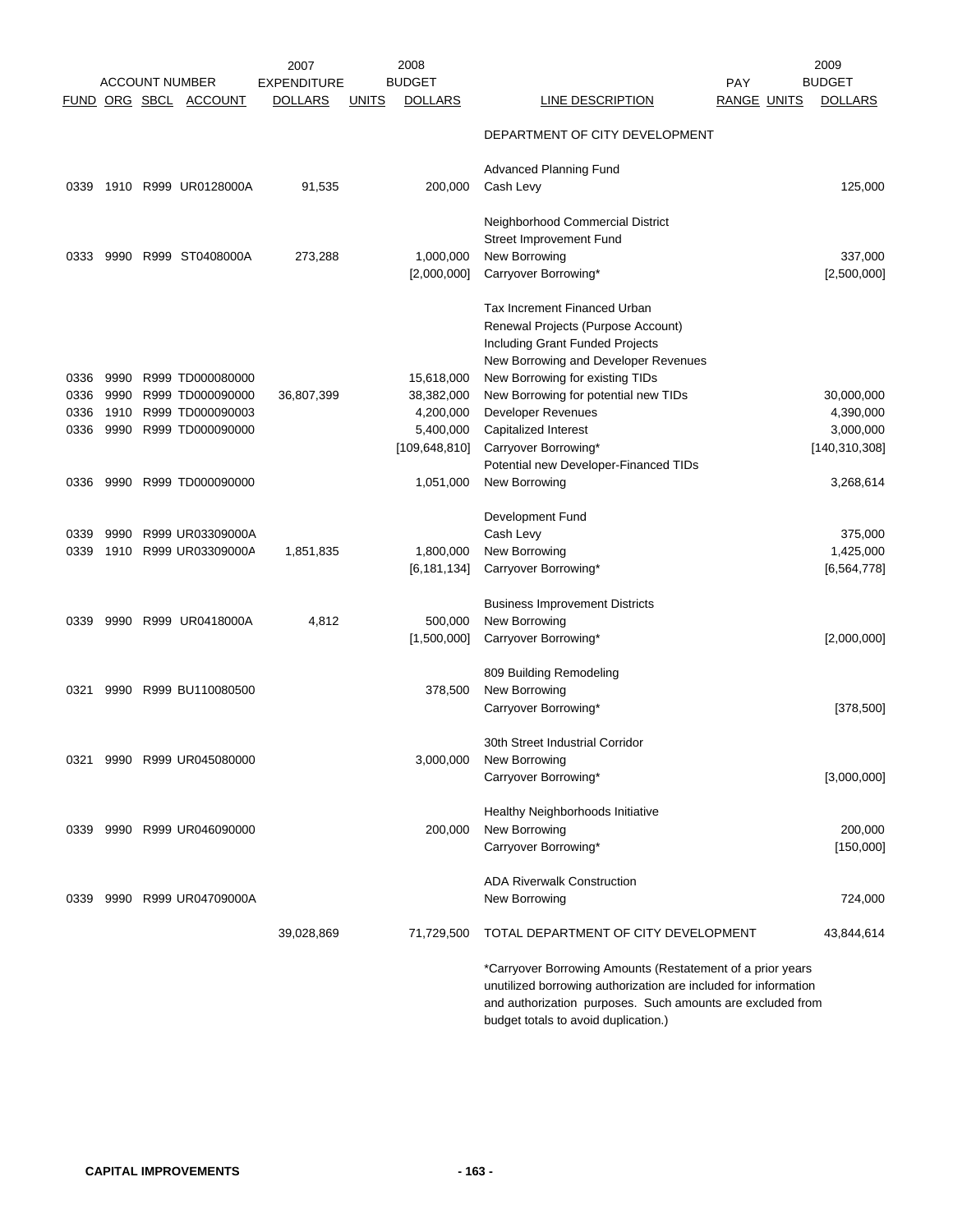|             |      |                       |                       | 2007               |              | 2008           |                                                                                                                                                                                                                                     |             | 2009           |
|-------------|------|-----------------------|-----------------------|--------------------|--------------|----------------|-------------------------------------------------------------------------------------------------------------------------------------------------------------------------------------------------------------------------------------|-------------|----------------|
|             |      | <b>ACCOUNT NUMBER</b> |                       | <b>EXPENDITURE</b> |              | <b>BUDGET</b>  |                                                                                                                                                                                                                                     | <b>PAY</b>  | <b>BUDGET</b>  |
| <b>FUND</b> |      | ORG SBCL              | <b>ACCOUNT</b>        | <b>DOLLARS</b>     | <b>UNITS</b> | <b>DOLLARS</b> | LINE DESCRIPTION                                                                                                                                                                                                                    | RANGE UNITS | <b>DOLLARS</b> |
|             |      |                       |                       |                    |              |                | <b>COMMON COUNCIL-CITY CLERK</b>                                                                                                                                                                                                    |             |                |
|             |      |                       |                       |                    |              |                | License Management System Requirements Study                                                                                                                                                                                        |             |                |
|             |      |                       |                       |                    |              |                | Cash Levy                                                                                                                                                                                                                           |             |                |
| 0321        |      |                       | 1310 R999 BU110060400 | 12,490             |              |                | New Borrowing                                                                                                                                                                                                                       |             |                |
|             |      |                       |                       |                    |              | [681,900]      | Carryover Borrowing*                                                                                                                                                                                                                |             | [671,900]      |
|             |      |                       |                       |                    |              |                | License Division Remodeling                                                                                                                                                                                                         |             |                |
| 0321        | 9990 |                       | R999 BU110090900      |                    |              |                | New Borrowing                                                                                                                                                                                                                       |             | 350,000        |
|             |      |                       |                       | 12,490             |              |                | TOTAL COMMON COUNCIL-CITY CLERK                                                                                                                                                                                                     |             | 350,000        |
|             |      |                       |                       |                    |              |                | *Carryover Borrowing Amounts (Restatement of a prior years<br>unutilized borrowing authorization are included for information<br>and authorization purposes. Such amounts are excluded from<br>budget totals to avoid duplication.) |             |                |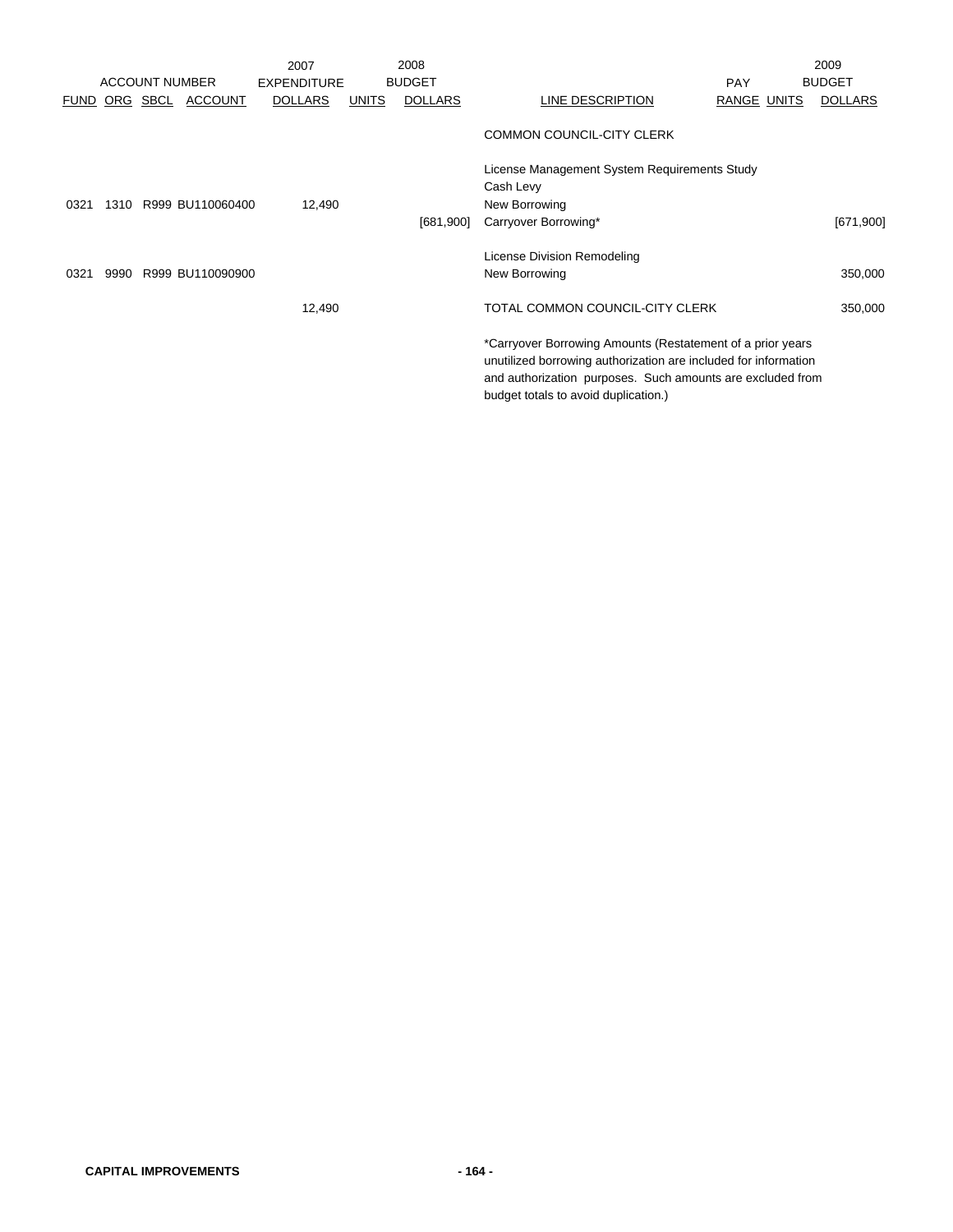|      |               |                       |                  | 2007               |              | 2008           |                            |             | 2009           |
|------|---------------|-----------------------|------------------|--------------------|--------------|----------------|----------------------------|-------------|----------------|
|      |               | <b>ACCOUNT NUMBER</b> |                  | <b>EXPENDITURE</b> |              | <b>BUDGET</b>  |                            | <b>PAY</b>  | <b>BUDGET</b>  |
|      | FUND ORG SBCL |                       | <b>ACCOUNT</b>   | <b>DOLLARS</b>     | <b>UNITS</b> | <b>DOLLARS</b> | LINE DESCRIPTION           | RANGE UNITS | <b>DOLLARS</b> |
|      |               |                       |                  |                    |              |                | <b>ELECTION COMMISSION</b> |             |                |
|      |               |                       |                  |                    |              |                | Office Remodeling          |             |                |
| 0321 | 9990          |                       | R999 BU110091000 |                    |              |                | New Borrowing              |             | 40,000         |
|      |               |                       |                  |                    |              |                | TOTAL ELECTION COMMISSION  |             | 40,000         |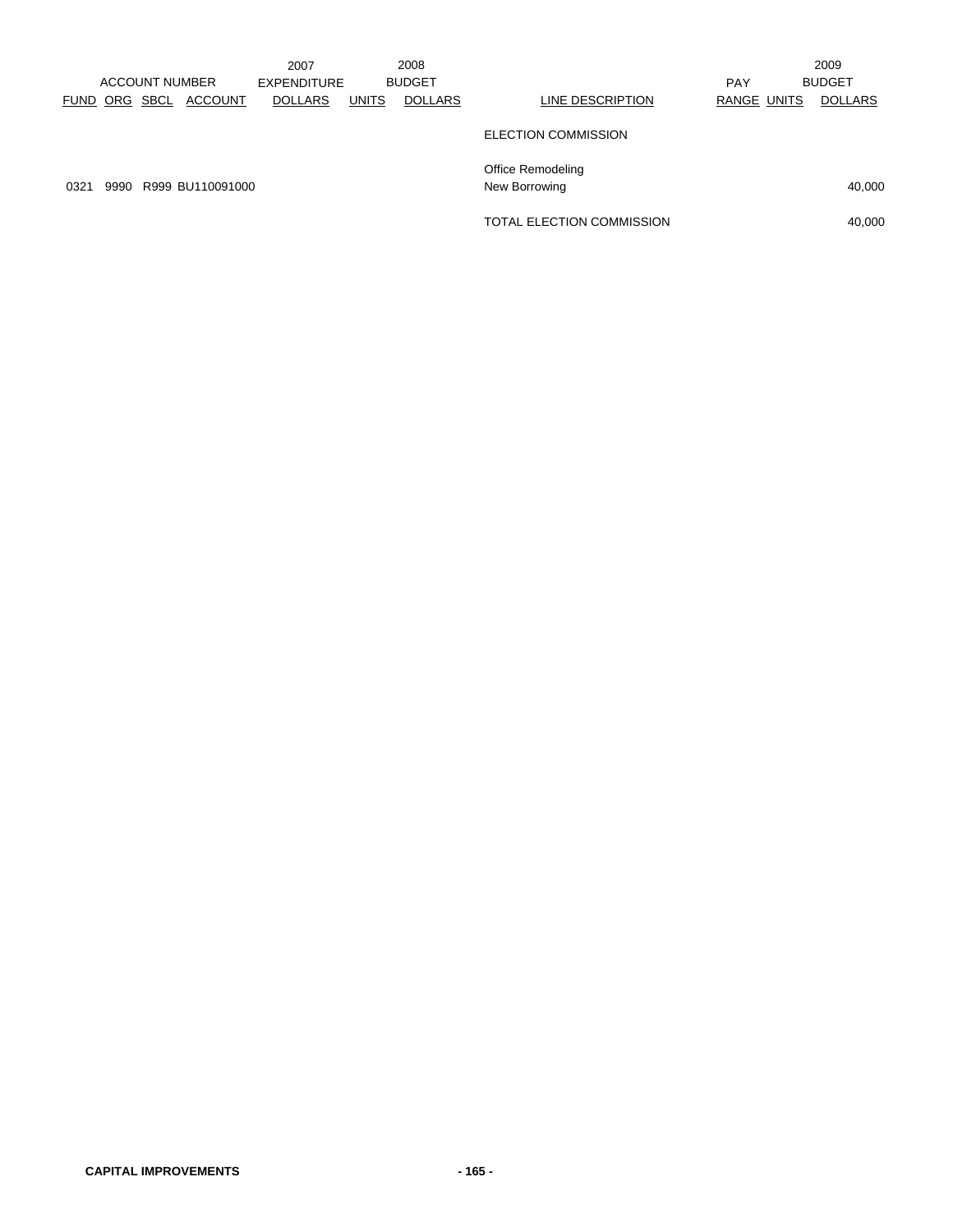|      |               |                       | 2007           |       | 2008           |                                                                                                                                                                                                                                     |             | 2009           |
|------|---------------|-----------------------|----------------|-------|----------------|-------------------------------------------------------------------------------------------------------------------------------------------------------------------------------------------------------------------------------------|-------------|----------------|
|      |               | <b>ACCOUNT NUMBER</b> | EXPENDITURE    |       | <b>BUDGET</b>  |                                                                                                                                                                                                                                     | <b>PAY</b>  | <b>BUDGET</b>  |
|      | FUND ORG SBCL | <b>ACCOUNT</b>        | <b>DOLLARS</b> | UNITS | <b>DOLLARS</b> | LINE DESCRIPTION                                                                                                                                                                                                                    | RANGE UNITS | <b>DOLLARS</b> |
|      |               |                       |                |       |                | DEPARTMENT OF EMPLOYEE RELATIONS                                                                                                                                                                                                    |             |                |
|      |               |                       |                |       |                | <b>Worker's Compensation Computer System</b>                                                                                                                                                                                        |             |                |
|      |               |                       |                |       |                | Cash Levy                                                                                                                                                                                                                           |             |                |
| 0321 |               | 9990 R999 BU110070400 | 153,495        |       |                | New Borrowing                                                                                                                                                                                                                       |             |                |
|      |               |                       |                |       | [359, 254]     | Carryover Borrowing*                                                                                                                                                                                                                |             | $[277, 603]$   |
|      |               |                       | 153,495        |       |                | TOTAL DEPARTMENT OF EMPLOYEE RELATIONS                                                                                                                                                                                              |             |                |
|      |               |                       |                |       |                | *Carryover Borrowing Amounts (Restatement of a prior years<br>unutilized borrowing authorization are included for information<br>and authorization purposes. Such amounts are excluded from<br>budget totals to avoid duplication.) |             |                |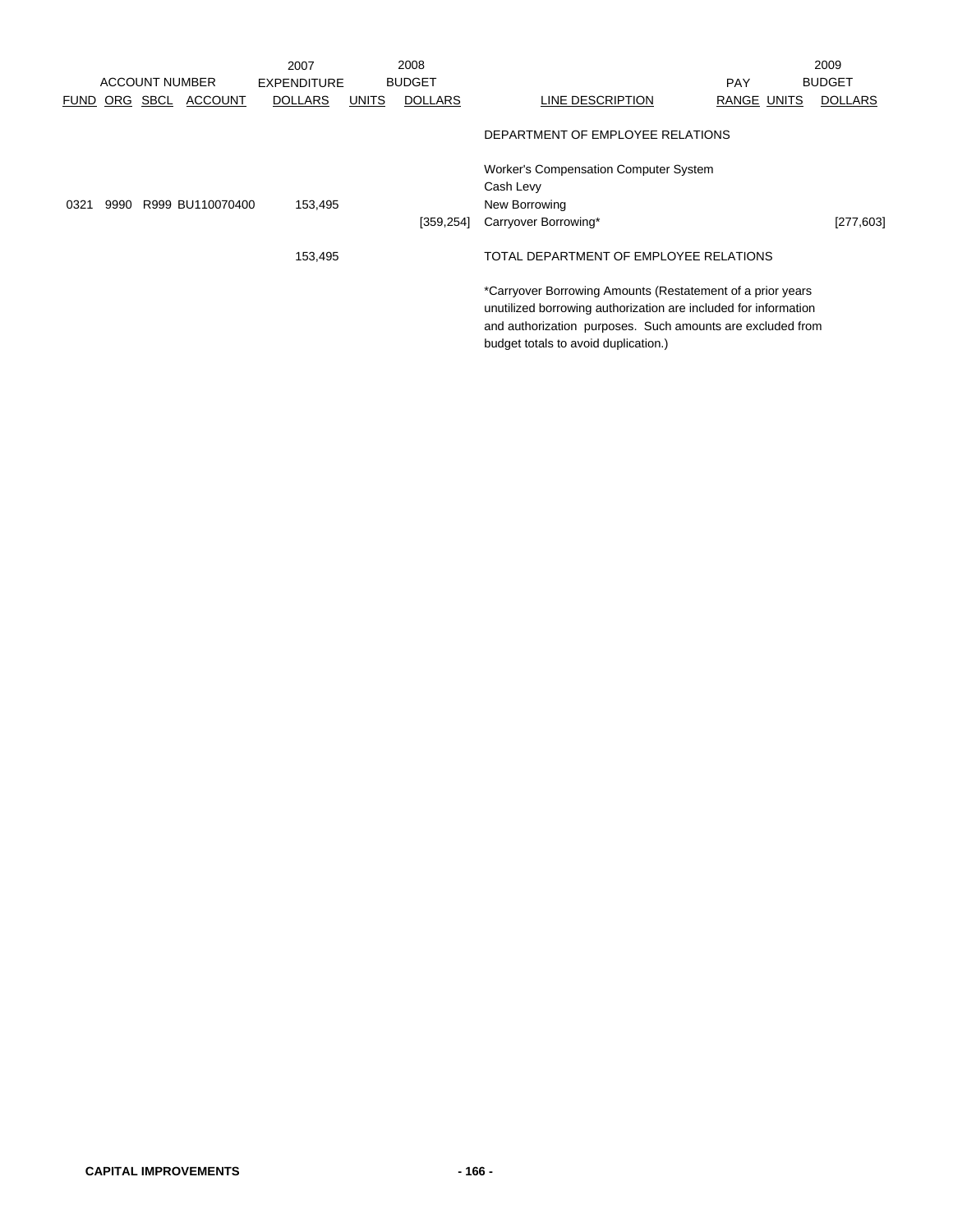|             |      |                       |                  | 2007               |              | 2008           |                                |             | 2009           |
|-------------|------|-----------------------|------------------|--------------------|--------------|----------------|--------------------------------|-------------|----------------|
|             |      | <b>ACCOUNT NUMBER</b> |                  | <b>EXPENDITURE</b> |              | <b>BUDGET</b>  |                                | <b>PAY</b>  | <b>BUDGET</b>  |
| <b>FUND</b> | ORG  | <b>SBCL</b>           | <b>ACCOUNT</b>   | <b>DOLLARS</b>     | <b>UNITS</b> | <b>DOLLARS</b> | LINE DESCRIPTION               | RANGE UNITS | <b>DOLLARS</b> |
|             |      |                       |                  |                    |              |                | FIRE & POLICE COMMISSION       |             |                |
|             |      |                       |                  |                    |              |                | FPC Office Remodeling          |             |                |
| 0321        | 9990 |                       | R999 BU110091100 |                    |              |                | New Borrowing                  |             | 150,000        |
|             |      |                       |                  |                    |              |                | FIRE & POLICE COMMISSION TOTAL |             | 150,000        |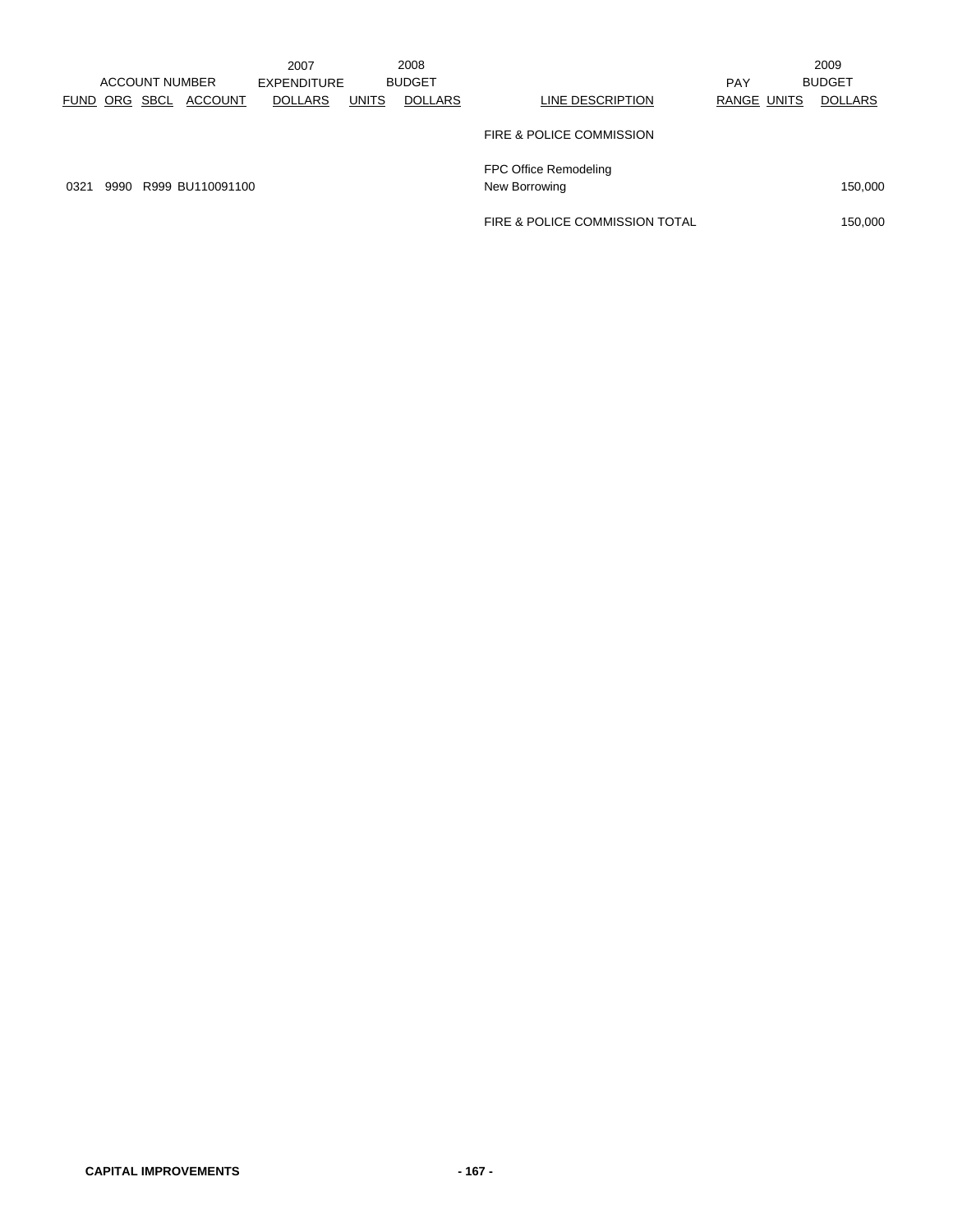|              |              |                                      | 2007               |              | 2008           |                                                                                                                                             | 2009           |
|--------------|--------------|--------------------------------------|--------------------|--------------|----------------|---------------------------------------------------------------------------------------------------------------------------------------------|----------------|
|              |              | <b>ACCOUNT NUMBER</b>                | <b>EXPENDITURE</b> |              | <b>BUDGET</b>  | <b>PAY</b>                                                                                                                                  | <b>BUDGET</b>  |
|              |              | FUND ORG SBCL ACCOUNT                | <b>DOLLARS</b>     | <u>UNITS</u> | <b>DOLLARS</b> | <b>LINE DESCRIPTION</b><br><b>RANGE UNITS</b>                                                                                               | <b>DOLLARS</b> |
|              |              |                                      |                    |              |                | <b>FIRE DEPARTMENT</b>                                                                                                                      |                |
|              |              |                                      |                    |              |                | FIRE DEPARTMENT STATION FACILITIES, INCLUDING<br>PLANNING, LAND ACQUISITION AND STATION CONSTRUCTION<br>AS DETERMINED BY THE COMMON COUNCIL |                |
|              |              |                                      |                    |              |                | Ventilation System & Window Replacement                                                                                                     |                |
| 0309         | 9990         | R999 FR130030100                     | 187,076            |              |                | Various Locations<br>New Borrowing                                                                                                          |                |
| 0309         |              | 3280 R999 FR130030100                |                    |              |                | Cash Levy                                                                                                                                   |                |
|              |              |                                      |                    |              | [100,000]      | Carryover Borrowing*                                                                                                                        | $[50, 477]$    |
|              |              |                                      |                    |              |                | Fire Repair Shop                                                                                                                            |                |
| 0309         |              | 3280 R999 FR130040100                |                    |              |                | New Borrowing                                                                                                                               | 250,000        |
|              |              |                                      |                    |              | [1,675,000]    | Carryover Borrowing*                                                                                                                        |                |
|              |              |                                      |                    |              |                | (2009: Expenditure requires approval by Common Council.)                                                                                    |                |
|              |              |                                      |                    |              |                | Repair Fire Training Tower and Splashboard                                                                                                  |                |
| 0309         |              | 3280 R999 FR130040200                | 75,000             |              |                | Cash Levy                                                                                                                                   |                |
|              |              |                                      |                    |              |                | New Computer Aided Dispatch System                                                                                                          |                |
| 0309         |              | 9990 R999 FR130000100                | 646,528            |              |                | New Borrowing                                                                                                                               |                |
|              |              |                                      |                    |              |                | Carryover Borrowing*                                                                                                                        |                |
|              |              |                                      |                    |              |                | Engine Company #2 - Alterations                                                                                                             |                |
| 0309         |              | 9990 R999 FR130030300                | 64,863             |              |                | New Borrowing                                                                                                                               |                |
| 0309         |              | 3280 R999 FR130030300                |                    |              | [70,000]       | Cash Levy<br>Carryover Borrowing*                                                                                                           | $[48]$         |
|              |              |                                      |                    |              |                |                                                                                                                                             |                |
|              |              |                                      |                    |              |                | Interior Building Maintenance                                                                                                               |                |
| 0309<br>0309 | 9990<br>9990 | R999 FR130060100<br>R999 FR130060100 | 43,642             |              | 86,000         | Cash Levy<br>New Borrowing                                                                                                                  |                |
|              |              |                                      |                    |              | [85,000]       | Carryover Borrowing*                                                                                                                        | [8, 355]       |
|              |              |                                      |                    |              |                |                                                                                                                                             |                |
| 0309         |              | 9990 R999 FR130060200                | 78,967             |              | 260,000        | Mechanical Systems Maintenance<br>New Borrowing                                                                                             |                |
|              |              |                                      |                    |              | [391,000]      | Carryover Borrowing*                                                                                                                        | [580, 449]     |
|              |              |                                      |                    |              |                |                                                                                                                                             |                |
|              |              | 9990 R999 FR130060300                |                    |              |                | <b>Exterior Building Maintenance</b><br>Cash Levy                                                                                           |                |
| 0309<br>0309 |              | 9990 R999 FR130060300                | 69,207             |              | 400,000        | New Borrowing                                                                                                                               |                |
|              |              |                                      |                    |              | [127,000]      | Carryover Borrowing*                                                                                                                        | [426, 460]     |
|              |              |                                      |                    |              |                | Fire Facilities Maintenance Program                                                                                                         |                |
| 0309         |              | 9990 R999 FR130090100                |                    |              |                | New Borrowing                                                                                                                               | 712,500        |
|              |              |                                      |                    |              |                | Major Capital Equipment                                                                                                                     |                |
| 0309         |              | 3280 R999 FR130040300                |                    |              |                | Cash Levy                                                                                                                                   |                |
| 0309         |              | 9990 R999 FR130090200                | 917,920            |              | 2,362,000      | New Borrowing                                                                                                                               | 1,745,000      |
|              |              |                                      |                    |              | [3,354,000]    | Carryover Borrowing*                                                                                                                        | [4,995,046]    |
|              |              |                                      |                    |              |                | <b>Auxiliary Power Supply</b>                                                                                                               |                |
| 0309         |              | 9990 R999 FR130070100                | 34,867             |              | 100,000        | New Borrowing                                                                                                                               | 100,000        |
|              |              |                                      |                    |              | [100,000]      | Carryover Borrowing*                                                                                                                        | [200,000]      |
|              |              |                                      |                    |              |                | Fire Digital Radio System                                                                                                                   |                |
| 0309         |              | 9990 R999 FR130050200                |                    |              |                | New Borrowing                                                                                                                               |                |
|              |              |                                      |                    |              | [202,000]      | Carryover Borrowing*                                                                                                                        | [201, 729]     |
|              |              |                                      |                    |              |                |                                                                                                                                             |                |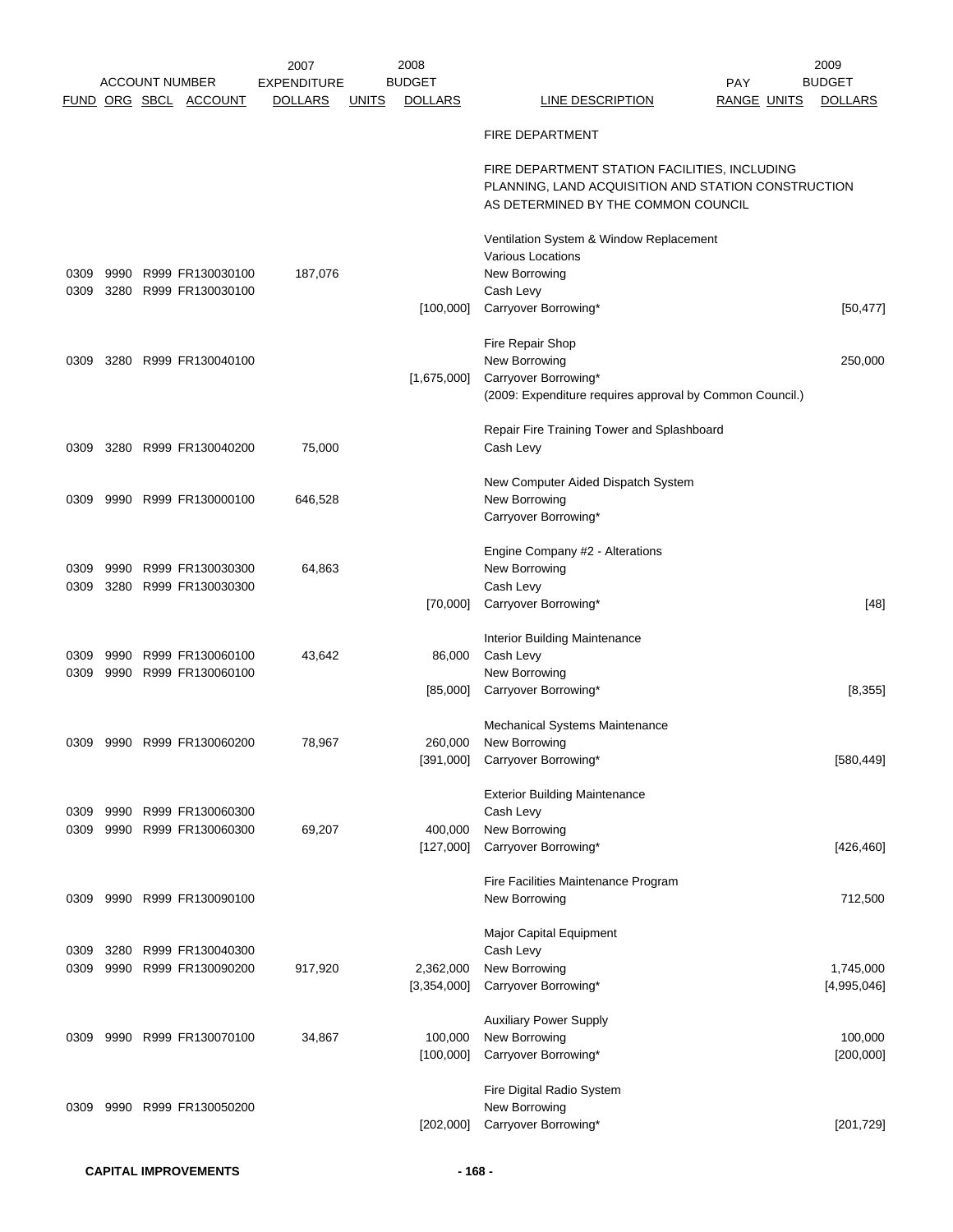|  |                       |                | 2007               |              | 2008           |                                                            |                    | 2009           |
|--|-----------------------|----------------|--------------------|--------------|----------------|------------------------------------------------------------|--------------------|----------------|
|  | <b>ACCOUNT NUMBER</b> |                | <b>EXPENDITURE</b> |              | <b>BUDGET</b>  |                                                            | <b>PAY</b>         | <b>BUDGET</b>  |
|  | FUND ORG SBCL         | <b>ACCOUNT</b> | <b>DOLLARS</b>     | <b>UNITS</b> | <b>DOLLARS</b> | LINE DESCRIPTION                                           | <b>RANGE UNITS</b> | <b>DOLLARS</b> |
|  |                       |                |                    |              |                |                                                            |                    |                |
|  |                       |                |                    |              |                |                                                            |                    |                |
|  |                       |                | 2,118,070          |              | 3.208.000      | TOTAL FIRE DEPARTMENT                                      |                    | 2,807,500      |
|  |                       |                |                    |              |                |                                                            |                    |                |
|  |                       |                |                    |              |                | *Carryover Borrowing Amounts (Restatement of a prior years |                    |                |

unutilized borrowing authorization are included for information and authorization purposes. Such amounts are excluded from

budget totals to avoid duplication.)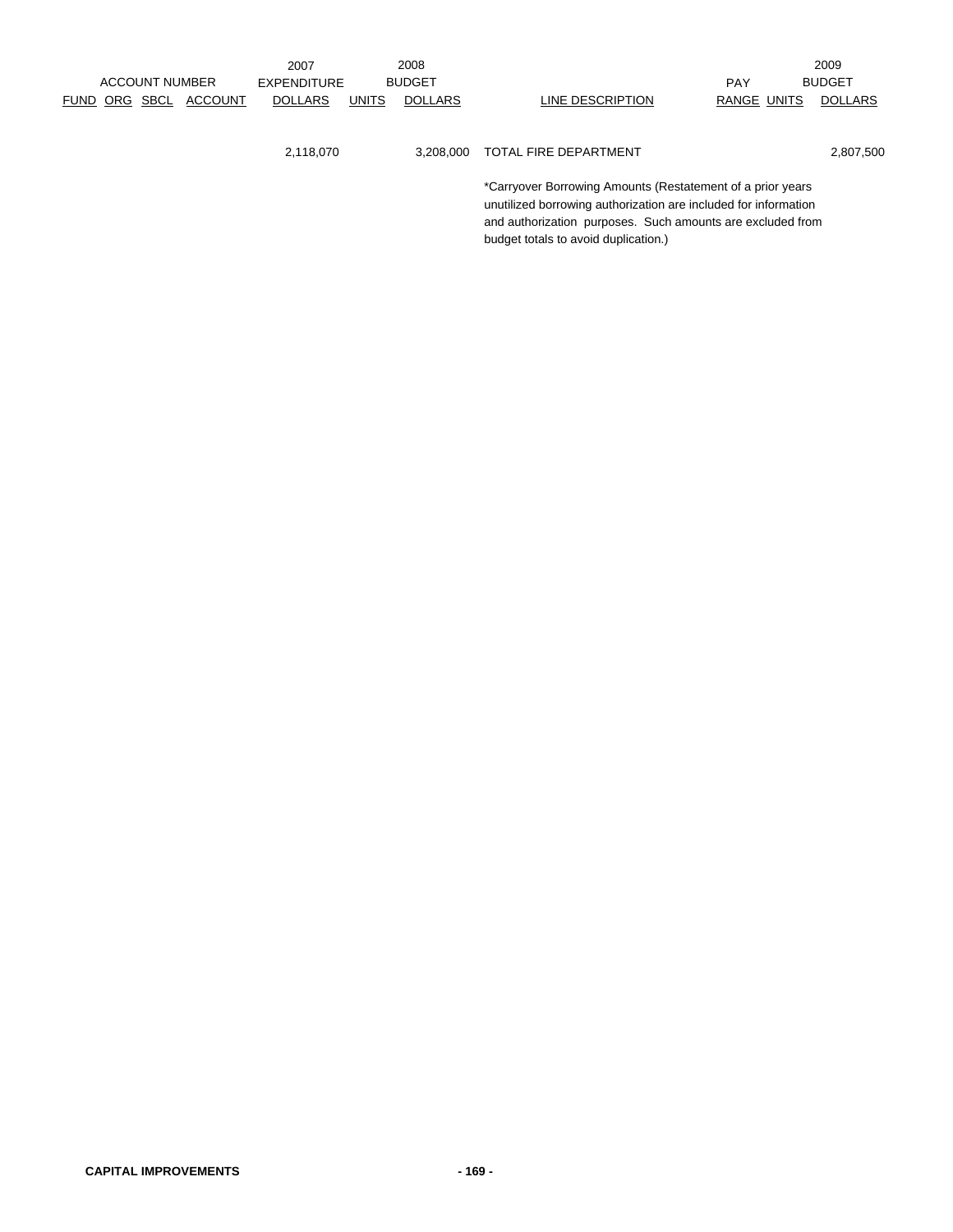|             |      |          |                       | 2007               |              | 2008           |                                                                 | 2009           |
|-------------|------|----------|-----------------------|--------------------|--------------|----------------|-----------------------------------------------------------------|----------------|
|             |      |          | <b>ACCOUNT NUMBER</b> | <b>EXPENDITURE</b> |              | <b>BUDGET</b>  | PAY                                                             | <b>BUDGET</b>  |
| <b>FUND</b> |      | ORG SBCL | <b>ACCOUNT</b>        | <b>DOLLARS</b>     | <b>UNITS</b> | <b>DOLLARS</b> | LINE DESCRIPTION<br>RANGE UNITS                                 | <b>DOLLARS</b> |
|             |      |          |                       |                    |              |                | <b>HEALTH DEPARTMENT</b>                                        |                |
|             |      |          |                       |                    |              |                | Mechanical Systems Maintenance Program -                        |                |
|             |      |          |                       |                    |              |                | Various Health Dept. Bldgs.                                     |                |
| 0321        | 9990 |          | R999 BU11090200       | 114,945            |              | 90,000         | New Borrowing                                                   | 246,000        |
|             |      |          |                       |                    |              | [280, 816]     | Carryover Borrowing*                                            | [285, 972]     |
|             |      |          |                       |                    |              |                |                                                                 |                |
|             |      |          |                       |                    |              |                | Exterior Building Maintenance Program -                         |                |
|             |      |          |                       |                    |              |                | Various Health Dept. Bldgs.                                     |                |
| 0321        | 9990 |          | R999 BU11090300       | 50,337             |              | 305,000        | New Borrowing                                                   | 228,000        |
|             |      |          |                       |                    |              | [732, 175]     | Carryover Borrowing*                                            | [916,000]      |
|             |      |          |                       |                    |              |                |                                                                 |                |
|             |      |          |                       |                    |              |                | Interior Building Maintenance Program -                         |                |
|             |      |          |                       |                    |              |                | Various Health Dept. Bldgs.                                     |                |
| 0321        | 9990 |          | R999 BU11090400       | 184,973            |              | 305,000        | New Borrowing                                                   | 290,000        |
|             |      |          |                       |                    |              | [559, 916]     | Carryover Borrowing*                                            | [753, 616]     |
|             |      |          |                       |                    |              |                | <b>Public Health Information Network</b>                        |                |
| 0321        | 3810 |          | R999 BU110030200      | 102,084            |              | 100,000        | New Borrowing                                                   | 100,000        |
|             |      |          |                       |                    |              | [100,000]      | Carryover Borrowing*                                            | [110,000]      |
| 0321        | 3810 |          | R999 BU110030200      |                    |              |                | Cash Levy                                                       |                |
|             |      |          |                       |                    |              |                |                                                                 |                |
|             |      |          |                       | 452,339            |              | 800,000        | <b>TOTAL HEALTH DEPARTMENT</b>                                  | 864,000        |
|             |      |          |                       |                    |              |                | *Carryover Borrowing Amounts (Restatement of a prior years      |                |
|             |      |          |                       |                    |              |                | unutilized borrowing authorization are included for information |                |

and authorization purposes. Such amounts are excluded from budget totals to avoid duplication.)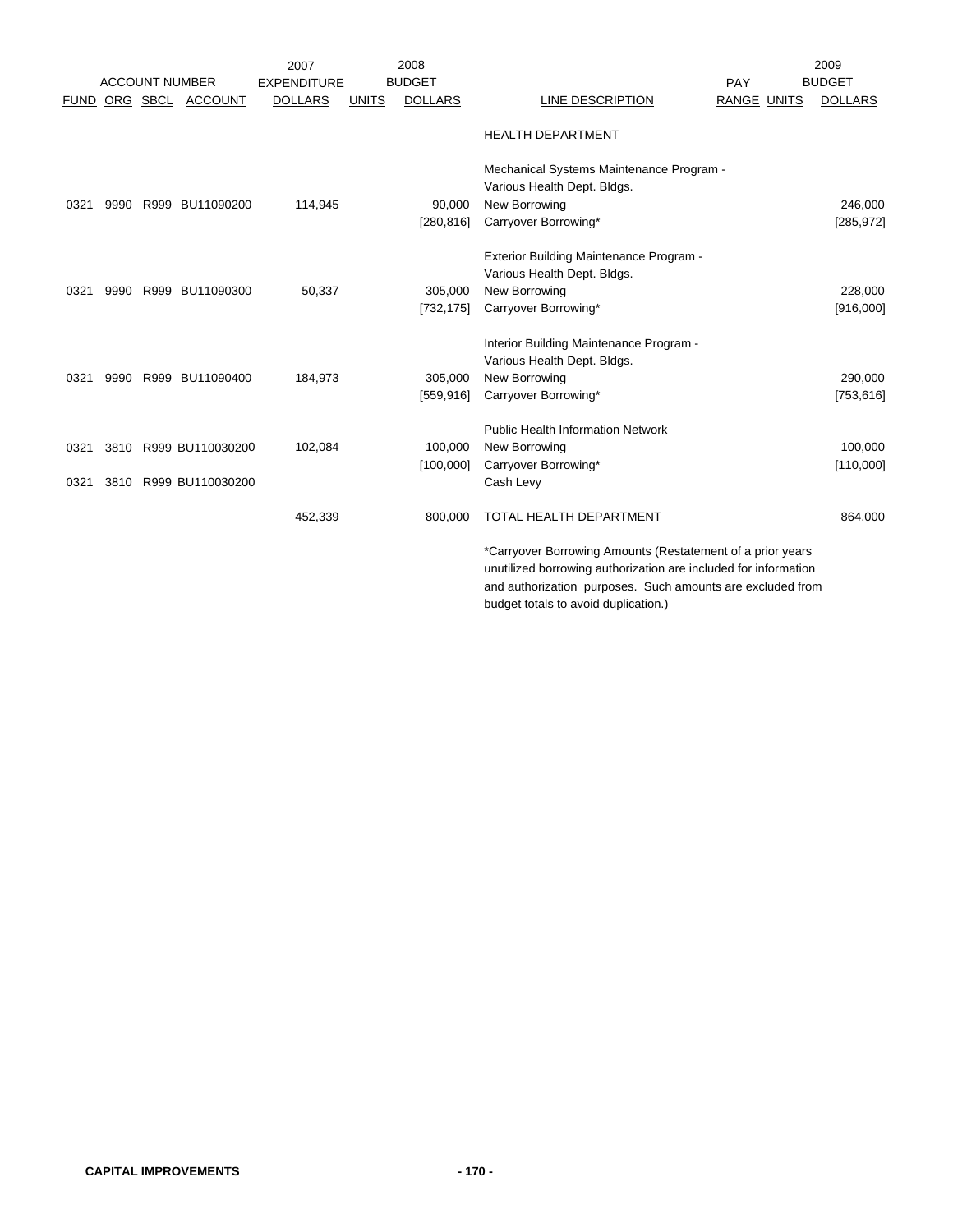|      | <b>ACCOUNT NUMBER</b> |                                                          | 2007<br><b>EXPENDITURE</b> |              | 2008<br><b>BUDGET</b> | <b>PAY</b>                                                                                                                                                                                  | 2009<br><b>BUDGET</b> |
|------|-----------------------|----------------------------------------------------------|----------------------------|--------------|-----------------------|---------------------------------------------------------------------------------------------------------------------------------------------------------------------------------------------|-----------------------|
|      |                       | FUND ORG SBCL ACCOUNT                                    | <b>DOLLARS</b>             | <u>UNITS</u> | <b>DOLLARS</b>        | <b>LINE DESCRIPTION</b><br>RANGE UNITS                                                                                                                                                      | <b>DOLLARS</b>        |
|      |                       |                                                          |                            |              |                       | <b>LIBRARY</b>                                                                                                                                                                              |                       |
|      |                       |                                                          |                            |              |                       | <b>CENTRAL LIBRARY</b>                                                                                                                                                                      |                       |
|      |                       |                                                          |                            |              |                       | <b>RFID System</b>                                                                                                                                                                          |                       |
|      |                       | 0312 9990 R999 LB140090100                               |                            |              |                       | New Borrowing                                                                                                                                                                               | 2,000,000             |
|      |                       | 0312 8610 R999 LB141040000                               |                            |              |                       | Central Library Improvements Fund - Interior<br>Cash Levy                                                                                                                                   |                       |
| 0312 |                       | 9990 R999 LB141090100                                    | 99,586                     |              | 628,000               | New Borrowing                                                                                                                                                                               | 194,000               |
|      |                       |                                                          |                            |              | [894, 661]            | Carryover Borrowing*                                                                                                                                                                        | [1,379,734]           |
|      |                       |                                                          |                            |              |                       | Central Library Improvements Fund - Mechanical Systems                                                                                                                                      |                       |
|      |                       | 0312 9990 R999 LB141020600                               | 339,700                    |              | 315,000               | Cash Levy<br>New Borrowing                                                                                                                                                                  |                       |
|      |                       |                                                          |                            |              | [103,000]             | Carryover Borrowing*                                                                                                                                                                        | [418,000]             |
|      |                       |                                                          |                            |              |                       | <b>Restoration of Mosaic Floor</b>                                                                                                                                                          |                       |
|      |                       | 0312 8610 R999 LB14090400                                | 56,020                     |              |                       | New Borrowing                                                                                                                                                                               |                       |
|      |                       | 0312 8610 R999 LB14090400                                |                            |              |                       | Cash Levy                                                                                                                                                                                   |                       |
|      |                       |                                                          |                            |              |                       | Central Library Improvements Fund - Exterior                                                                                                                                                |                       |
|      |                       | 0312 8610 R999 LB141090100                               |                            |              |                       | New Borrowing                                                                                                                                                                               | 950,000               |
|      |                       |                                                          |                            |              |                       | (2009: Does not include \$50,000 for Grant & Aid<br>portion of Central Library Improvements Fund - Exterior)                                                                                |                       |
|      |                       |                                                          |                            |              |                       | <b>NEIGHBORHOOD LIBRARIES</b>                                                                                                                                                               |                       |
|      |                       |                                                          |                            |              |                       | Neighborhood Library Improvements Fund - Interior                                                                                                                                           |                       |
|      |                       | 0312 8610 R999 LB145070100<br>0312 9990 R999 LB145080100 | 262,371                    |              | 295,000               | Cash Levy<br>New Borrowing                                                                                                                                                                  |                       |
|      |                       |                                                          |                            |              | [983, 528]            | Carryover Borrowing*                                                                                                                                                                        | [1,056,456]           |
|      |                       |                                                          |                            |              |                       | Neighborhood Library Improvements                                                                                                                                                           |                       |
|      |                       |                                                          |                            |              |                       | Villard Library Project                                                                                                                                                                     |                       |
|      |                       | 0312 8610 R999 LB145090100                               |                            |              |                       | New Borrowing                                                                                                                                                                               | 1.000.000             |
|      |                       |                                                          | 757,677                    |              | 1,238,000             | <b>TOTAL LIBRARY</b>                                                                                                                                                                        | 4,144,000             |
|      |                       |                                                          |                            |              |                       | *Carryover Borrowing Amounts (Restatement of a prior years<br>unutilized borrowing authorization are included for information<br>and authorization purposes. Such amounts are excluded from |                       |
|      |                       |                                                          |                            |              |                       | budget totals to avoid duplication.)                                                                                                                                                        |                       |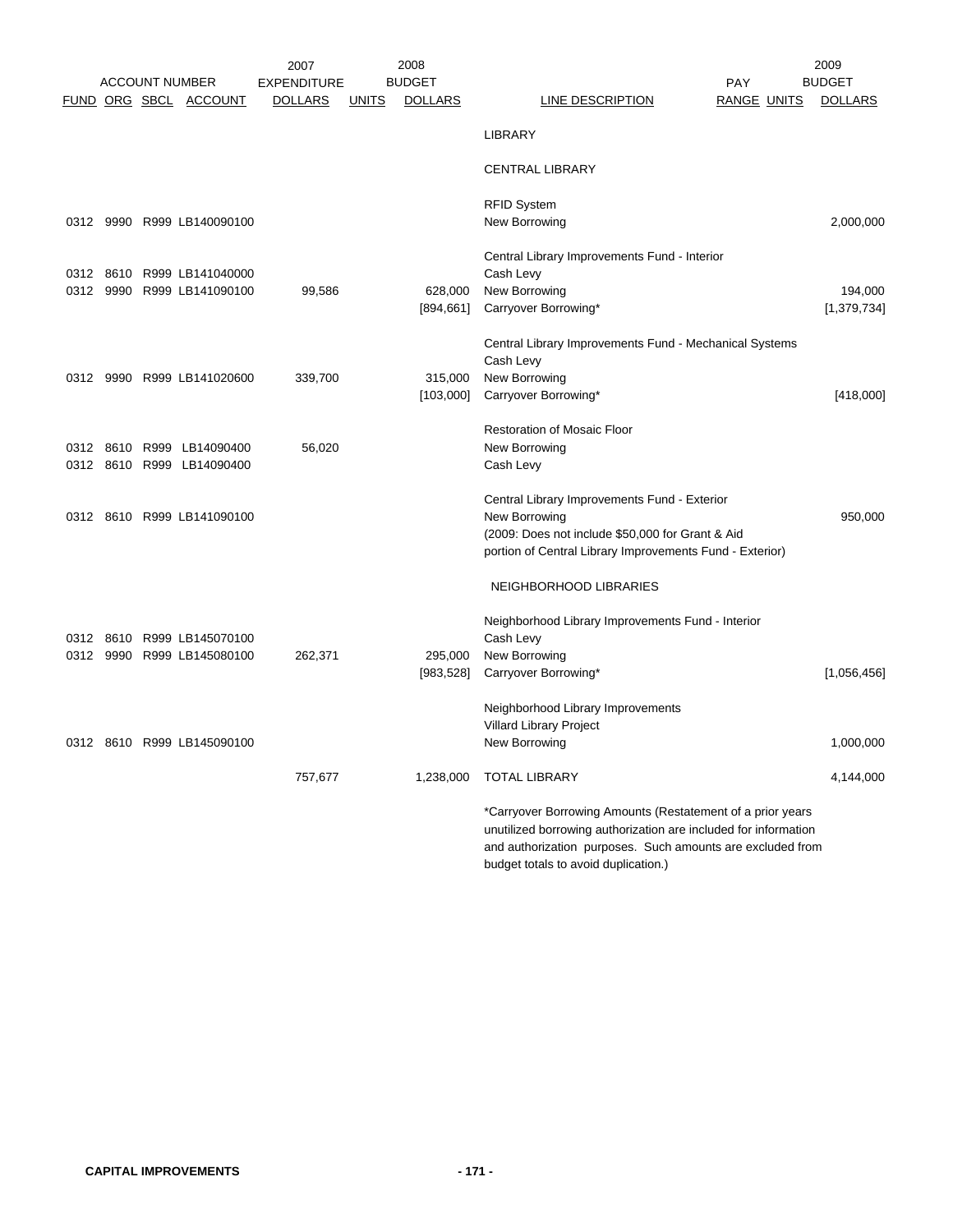|             |      |                       |                  | 2007               |       | 2008           |                                                                                                                                                                                                                                     | 2009           |
|-------------|------|-----------------------|------------------|--------------------|-------|----------------|-------------------------------------------------------------------------------------------------------------------------------------------------------------------------------------------------------------------------------------|----------------|
|             |      | <b>ACCOUNT NUMBER</b> |                  | <b>EXPENDITURE</b> |       | <b>BUDGET</b>  | <b>PAY</b>                                                                                                                                                                                                                          | <b>BUDGET</b>  |
| <b>FUND</b> |      | ORG SBCL              | <b>ACCOUNT</b>   | <b>DOLLARS</b>     | UNITS | <b>DOLLARS</b> | LINE DESCRIPTION<br>RANGE UNITS                                                                                                                                                                                                     | <b>DOLLARS</b> |
|             |      |                       |                  |                    |       |                | <b>MUNICIPAL COURT</b>                                                                                                                                                                                                              |                |
|             |      |                       |                  |                    |       |                | Court Case Management System                                                                                                                                                                                                        |                |
| 0321        | 1320 |                       | R999 BU110020800 |                    |       |                | Cash Levy                                                                                                                                                                                                                           |                |
| 0321        | 1320 |                       | R999 BU110020800 | 150,617            |       | 429,620        | New Borrowing                                                                                                                                                                                                                       | 544,325        |
|             |      |                       |                  |                    |       | [159, 332]     | Carryover Borrowing*                                                                                                                                                                                                                | [429, 620]     |
|             |      |                       |                  |                    |       |                | <b>IT Disaster Recovery</b>                                                                                                                                                                                                         |                |
| 0321        | 1320 |                       | R999 BU110091200 |                    |       |                | New Borrowing                                                                                                                                                                                                                       | 139,320        |
|             |      |                       |                  | 150,617            |       | 429,620        | <b>TOTAL MUNICIPAL COURT</b>                                                                                                                                                                                                        | 683,645        |
|             |      |                       |                  |                    |       |                | *Carryover Borrowing Amounts (Restatement of a prior years<br>unutilized borrowing authorization are included for information<br>and authorization purposes. Such amounts are excluded from<br>budget totals to avoid duplication.) |                |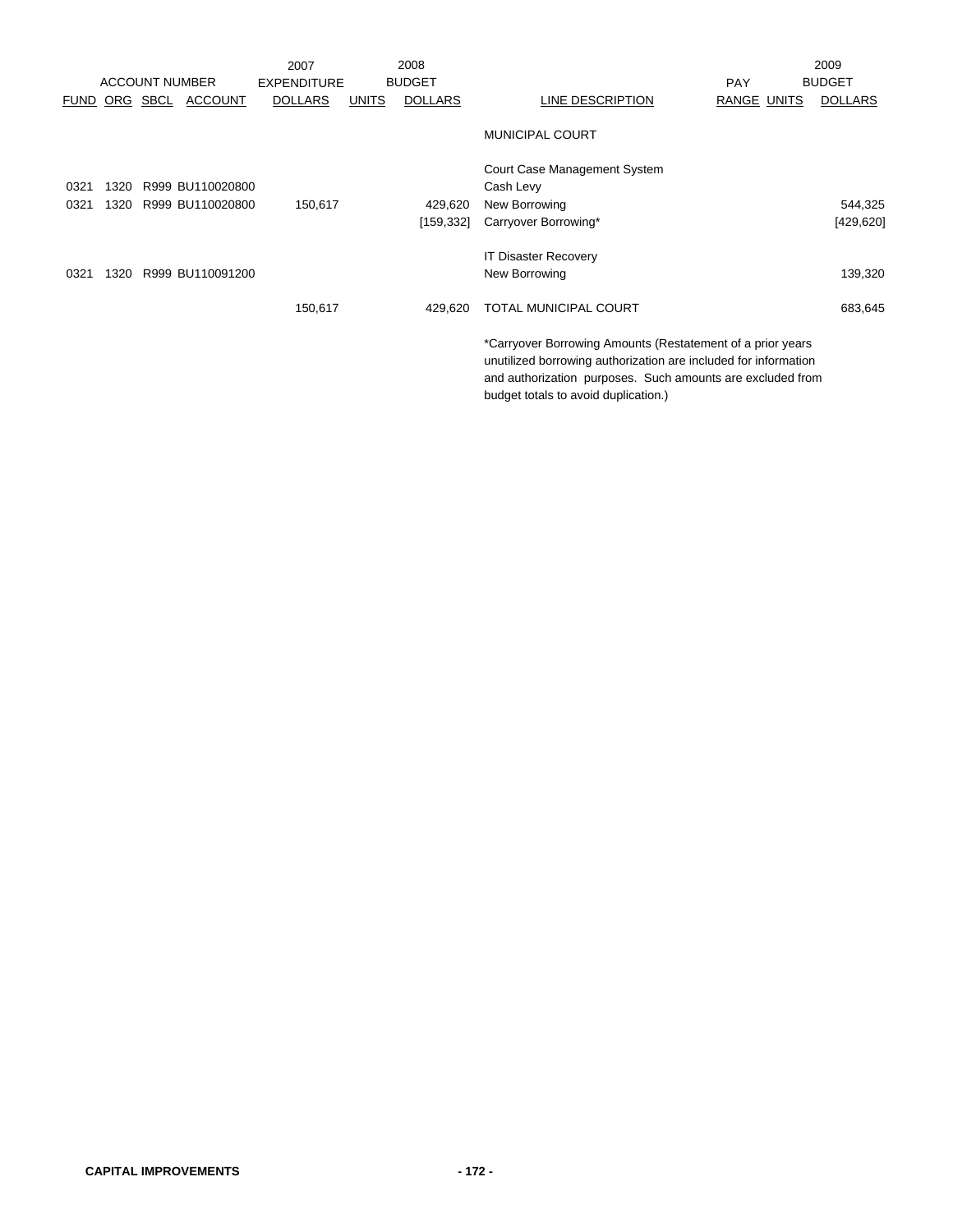|      |                |                                                | 2007                                 |              | 2008                            |                                                 |                                  | 2009                            |
|------|----------------|------------------------------------------------|--------------------------------------|--------------|---------------------------------|-------------------------------------------------|----------------------------------|---------------------------------|
|      |                | <b>ACCOUNT NUMBER</b><br>FUND ORG SBCL ACCOUNT | <b>EXPENDITURE</b><br><b>DOLLARS</b> | <u>UNITS</u> | <b>BUDGET</b><br><b>DOLLARS</b> | LINE DESCRIPTION                                | <b>PAY</b><br><b>RANGE UNITS</b> | <b>BUDGET</b><br><b>DOLLARS</b> |
|      |                |                                                |                                      |              |                                 |                                                 |                                  |                                 |
|      |                |                                                |                                      |              |                                 | POLICE DEPARTMENT                               |                                  |                                 |
|      |                |                                                |                                      |              |                                 | Evidence Storage Warehouse                      |                                  |                                 |
|      |                |                                                |                                      |              |                                 | Cash Levy                                       |                                  |                                 |
| 0318 |                | 3310 R999 PL120040100                          | 85,117                               |              | 340,000                         | New Borrowing                                   |                                  |                                 |
|      |                |                                                |                                      |              | [209,000]                       | Carryover Borrowing*                            |                                  | [460,000]                       |
|      |                |                                                |                                      |              |                                 | Data Services/Communication Center Construction |                                  |                                 |
| 0318 |                | 9990 R999 PL12080500                           | 65,353                               |              |                                 | New Borrowing                                   |                                  |                                 |
|      |                |                                                |                                      |              |                                 | Carryover Borrowing*<br>Revenues*               |                                  |                                 |
|      |                |                                                |                                      |              |                                 |                                                 |                                  |                                 |
|      |                |                                                |                                      |              |                                 | <b>Remodel Administration Bldg Offices</b>      |                                  |                                 |
| 0318 |                | 9990 R999 PL12080700                           | 238,358                              |              | 1,635,000                       | New Borrowing                                   |                                  | 954,000                         |
|      |                |                                                |                                      |              | [1,503,112]                     | Carryover Borrowing*                            |                                  | [2,955,112]                     |
|      |                |                                                |                                      |              |                                 | Trunked Radio Communications - Citywide         |                                  |                                 |
| 0318 |                | 9990 R999 PL120030100                          | 5,114,692                            |              |                                 | New Borrowing                                   |                                  |                                 |
|      |                |                                                |                                      |              |                                 | Revenues                                        |                                  |                                 |
|      |                |                                                |                                      |              | [4,553,138]                     | Carryover Borrowing*                            |                                  | [2,000,000]                     |
|      |                |                                                |                                      |              |                                 | Training Academy Parking Lot                    |                                  |                                 |
|      |                |                                                |                                      |              |                                 | Cash Levy                                       |                                  |                                 |
|      |                | 0318 9990 R999 PL120060100                     | 59,121                               |              |                                 | New Borrowing                                   |                                  |                                 |
|      |                |                                                |                                      |              | [81, 381]                       | Carryover Borrowing*                            |                                  | [66, 433]                       |
|      |                |                                                |                                      |              |                                 | Training Academy Firing Range                   |                                  |                                 |
| 0318 |                | 3310 R999 PL120040200                          |                                      |              |                                 | New Borrowing                                   |                                  |                                 |
|      |                |                                                |                                      |              | [158]                           | Carryover Borrowing*                            |                                  |                                 |
|      |                |                                                |                                      |              |                                 |                                                 |                                  |                                 |
| 0318 |                | 9990 R999 PL120070100                          |                                      |              | 275,000                         | Video Image Systems<br>New Borrowing            |                                  |                                 |
|      |                |                                                |                                      |              | [750,000]                       | Carryover Borrowing*                            |                                  | [1,025,000]                     |
|      |                |                                                |                                      |              |                                 |                                                 |                                  |                                 |
|      |                |                                                |                                      |              |                                 | District Station #2 Renovation                  |                                  |                                 |
|      |                | 0318 3310 R999 PL120020200                     | 2,036                                |              |                                 | New Borrowing<br>Carryover Borrowing*           |                                  |                                 |
|      |                |                                                |                                      |              |                                 |                                                 |                                  |                                 |
|      |                |                                                |                                      |              |                                 | District #6 Station Repairs                     |                                  |                                 |
|      |                | 0318 3310 R999 PL120040400                     | 153,901                              |              |                                 | Cash Levy                                       |                                  |                                 |
|      |                |                                                |                                      |              |                                 | New Borrowing                                   |                                  |                                 |
|      |                |                                                |                                      |              | [135, 349]                      | Carryover Borrowing*                            |                                  | [20, 334]                       |
|      |                |                                                |                                      |              |                                 | District #5 HVAC Replacement                    |                                  |                                 |
|      |                | 0318 9990 R999 PL120080100                     |                                      |              | 145,000                         | New Borrowing                                   |                                  |                                 |
|      |                |                                                |                                      |              |                                 | Carryover Borrowing*                            |                                  | [145,000]                       |
|      |                |                                                |                                      |              |                                 | 4715 W. Vliet St. Renovation                    |                                  |                                 |
| 0318 |                | 9990 R999 PL120080200                          |                                      |              | 200,000                         | New Borrowing                                   |                                  | 550,000                         |
|      |                |                                                |                                      |              |                                 | Carryover Borrowing*                            |                                  | [200,000]                       |
|      |                |                                                |                                      |              |                                 | (2009: Expenditure requires approval of plan by |                                  |                                 |
|      |                |                                                |                                      |              |                                 | Common Council.)                                |                                  |                                 |
|      |                |                                                |                                      |              |                                 | Surveillance Camera Program                     |                                  |                                 |
|      |                | 0318 9990 R999 PL120080300                     |                                      |              | 150,000                         | New Borrowing                                   |                                  |                                 |
|      |                |                                                |                                      |              |                                 | Carryover Borrowing*                            |                                  | [150,000]                       |
|      |                |                                                |                                      |              |                                 | District Station HVAC Replacement               |                                  |                                 |
|      | 0318 9990 R999 |                                                |                                      |              |                                 | New Borrowing                                   |                                  |                                 |
|      |                | <b>CAPITAL IMPROVEMENTS</b>                    |                                      |              | $-173-$                         |                                                 |                                  |                                 |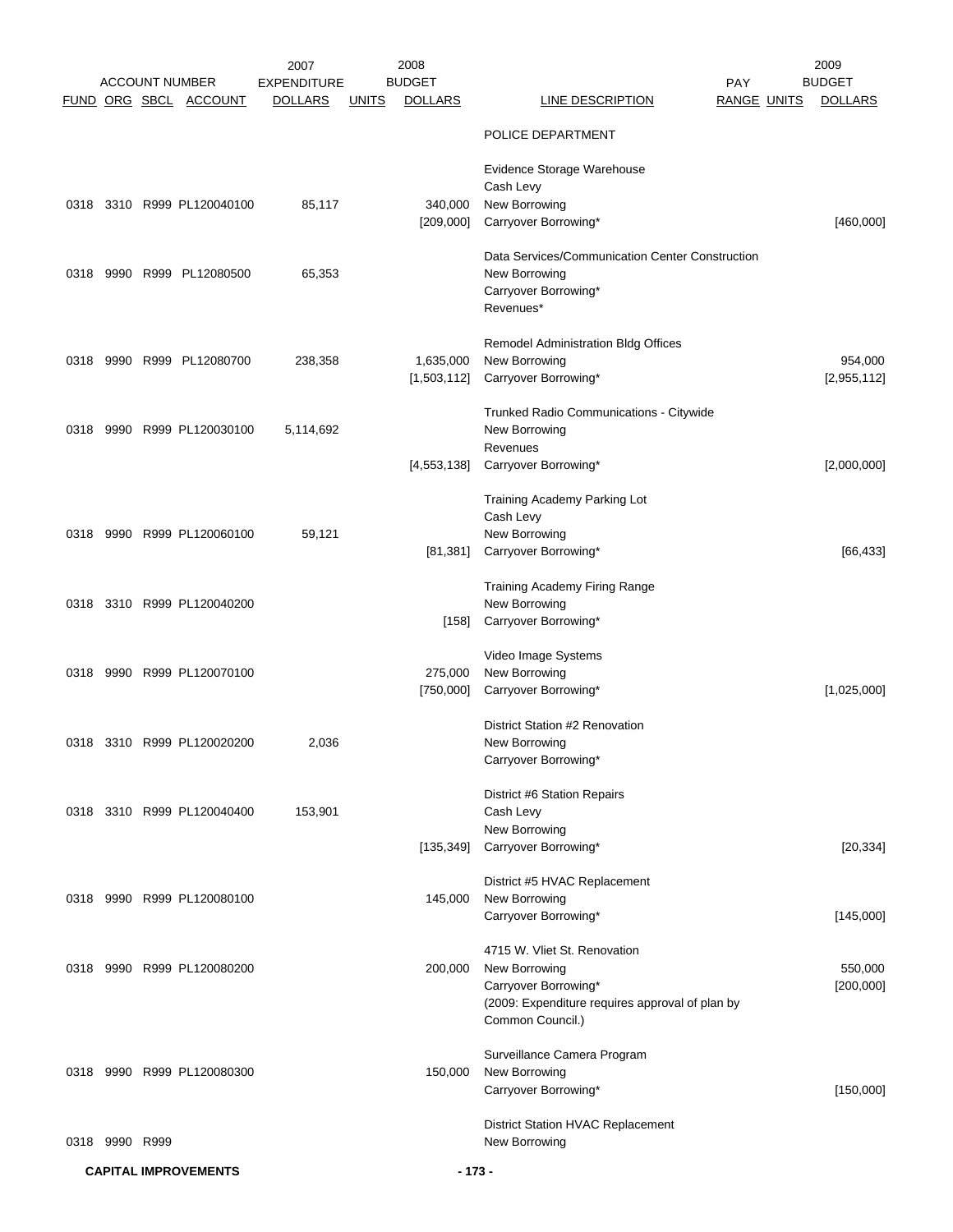|      |           |               |                       | 2007               |              | 2008           |                                                                                                                               | 2009           |
|------|-----------|---------------|-----------------------|--------------------|--------------|----------------|-------------------------------------------------------------------------------------------------------------------------------|----------------|
|      |           |               | <b>ACCOUNT NUMBER</b> | <b>EXPENDITURE</b> |              | <b>BUDGET</b>  | <b>PAY</b>                                                                                                                    | <b>BUDGET</b>  |
|      |           | FUND ORG SBCL | <b>ACCOUNT</b>        | <b>DOLLARS</b>     | <b>UNITS</b> | <b>DOLLARS</b> | LINE DESCRIPTION<br>RANGE UNITS                                                                                               | <b>DOLLARS</b> |
|      |           |               |                       |                    |              |                | <b>District Station Renovation Program</b>                                                                                    |                |
| 0318 | 9990      |               | R999 PL120090100      |                    |              |                | Cash Levy                                                                                                                     | 100,000        |
| 0318 | 9990 R999 |               |                       |                    |              |                | New Borrowing                                                                                                                 |                |
|      |           |               |                       |                    |              |                | 911 System Replacement                                                                                                        |                |
| 0318 |           |               | 9990 R999 PL120090200 |                    |              |                | New Borrowing                                                                                                                 | 5,000,000      |
|      |           |               |                       |                    |              |                | Radio & Communications Upgrades                                                                                               |                |
| 0318 | 9990      |               | R999 PL120090300      |                    |              |                | Cash Levy                                                                                                                     | 60,000         |
| 0318 | 9990      | R999          |                       |                    |              |                | New Borrowing                                                                                                                 |                |
|      |           |               |                       | 5,718,578          |              | 2,745,000      | <b>TOTAL POLICE DEPARTMENT</b>                                                                                                | 6,664,000      |
|      |           |               |                       |                    |              |                | *Carryover Borrowing Amounts (Restatement of a prior years<br>unutilized borrowing authorization are included for information |                |

and authorization purposes. Such amounts are excluded from budget totals to avoid duplication.)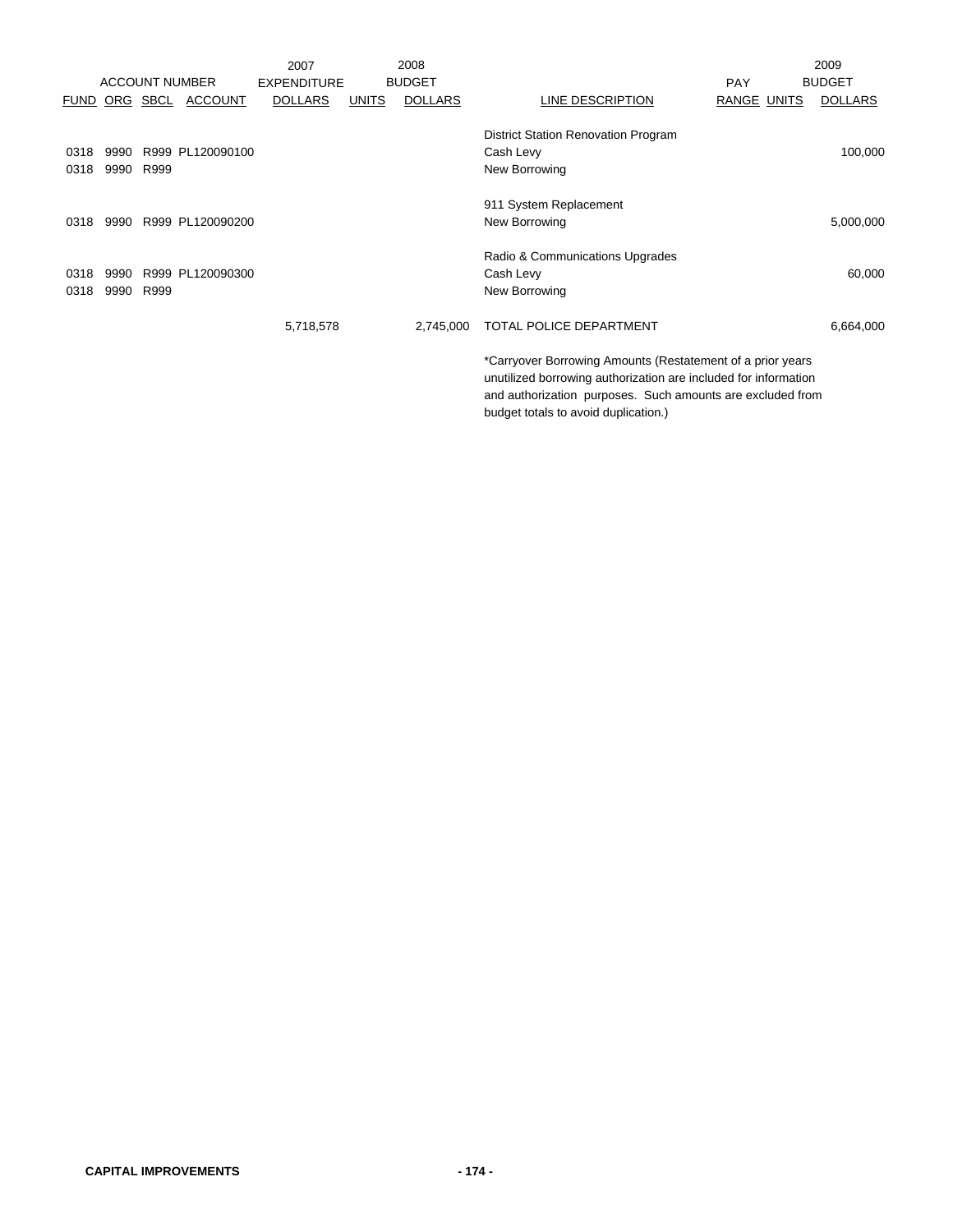|              |      | <b>ACCOUNT NUMBER</b>              | 2007<br><b>EXPENDITURE</b> |              | 2008<br><b>BUDGET</b> |                                                                                                | <b>PAY</b>         | 2009<br><b>BUDGET</b> |
|--------------|------|------------------------------------|----------------------------|--------------|-----------------------|------------------------------------------------------------------------------------------------|--------------------|-----------------------|
|              |      | FUND ORG SBCL ACCOUNT              | <b>DOLLARS</b>             | <b>UNITS</b> | <b>DOLLARS</b>        | <b>LINE DESCRIPTION</b>                                                                        | <b>RANGE UNITS</b> | <b>DOLLARS</b>        |
|              |      |                                    |                            |              |                       | PORT OF MILWAUKEE                                                                              |                    |                       |
|              | 4280 |                                    |                            |              |                       | Major Maintenance - Terminals and Piers                                                        |                    |                       |
| 0481<br>0481 | 9990 | R999 PT18080130<br>R999 PT18080130 |                            |              |                       | Cash Levy<br>New Borrowing                                                                     |                    |                       |
|              |      |                                    |                            |              | [138,500]             | Carryover Borrowing*                                                                           |                    | [134, 238]            |
|              |      |                                    |                            |              |                       | Secured Ferry Terminal Parking Facilities<br>Cash Levy                                         |                    |                       |
| 0481         |      | 9990 R999 PT180050100              |                            |              |                       | New Borrowing                                                                                  |                    |                       |
|              |      |                                    |                            |              | [212,580]             | Carryover Borrowing*                                                                           |                    | [212,580]             |
|              |      |                                    |                            |              |                       | Cargo Handling Equipment                                                                       |                    |                       |
| 0481         |      | 9990 R999 PT180050200              |                            |              |                       | Cash Levy<br>New Borrowing                                                                     |                    | 500,000               |
|              |      |                                    |                            |              | [50,000]              | Carryover Borrowing*                                                                           |                    | [50,000]              |
|              |      |                                    |                            |              |                       | Dockwall Rehabilitation                                                                        |                    |                       |
|              |      |                                    |                            |              |                       | Cash Levy                                                                                      |                    |                       |
| 0481         | 9990 | R999 PT18080110                    | 30,821                     |              | [400,000]             | New Borrowing<br>Carryover Borrowing*                                                          |                    | 150,000<br>[373, 370] |
|              |      |                                    |                            |              |                       |                                                                                                |                    |                       |
|              |      |                                    |                            |              |                       | Analyze & Upgrade Sewer System<br>Cash Levy                                                    |                    |                       |
| 0481         |      | 9990 R999 PT180050300              |                            |              |                       | New Borrowing                                                                                  |                    |                       |
|              |      |                                    |                            |              | [79, 500]             | Carryover Borrowing*                                                                           |                    | [79, 500]             |
|              |      |                                    |                            |              |                       | South Harbor Tract Electrical Service Rehab                                                    |                    |                       |
| 0481         |      | 9990 R999 PT180080100              |                            |              | 100,000               | New Borrowing                                                                                  |                    |                       |
|              |      |                                    |                            |              |                       | Carryover Borrowing*                                                                           |                    | [100,000]             |
|              |      |                                    |                            |              |                       | Pier, Berth and Channel Improvements<br>Cash Levy                                              |                    |                       |
| 0481         | 9990 | R999 PT180000200                   | 173,875                    |              | 100,000               | New Borrowing                                                                                  |                    | 200,000               |
|              |      |                                    |                            |              | [800,000]             | Carryover Borrowing*                                                                           |                    | [900,000]             |
|              |      |                                    |                            |              |                       | (2009: Does not include \$800,000 for Grant                                                    |                    |                       |
|              |      |                                    |                            |              |                       | & Aid portion of Pier, Berth & Channel Impr.)                                                  |                    |                       |
|              |      |                                    |                            |              |                       | (2008: Does not include \$400,000 for Grant                                                    |                    |                       |
|              |      |                                    |                            |              |                       | & Aid portion of Pier, Berth & Channel Impr.)                                                  |                    |                       |
|              |      |                                    |                            |              |                       | (2007: Does not include \$1,600,000 for Grant<br>& Aid portion of Pier, Berth & Channel Impr.) |                    |                       |
|              |      |                                    |                            |              |                       | <b>Confined Disposal Facility</b>                                                              |                    |                       |
|              |      |                                    |                            |              |                       | Cash Levy                                                                                      |                    |                       |
| 0481         |      | 9990 R999 PT180050400              | 32,851                     |              |                       | New Borrowing                                                                                  |                    |                       |
|              |      |                                    |                            |              | [140, 858]            | Carryover Borrowing*                                                                           |                    | [127, 458]            |
| 0481         | 4280 | R999 PT180040100                   |                            |              |                       | Port Security<br>Cash Levy                                                                     |                    |                       |
| 0481         | 9990 | R999 PT180040100                   | 11,411                     |              |                       | New Borrowing                                                                                  |                    | 400,000               |
|              |      |                                    |                            |              | [200,000]             | Carryover Borrowing*                                                                           |                    | [200, 000]            |
|              |      |                                    |                            |              |                       | (2009: Does not include \$650,000 for Grant &<br>Aid portion of Port Security)                 |                    |                       |
|              |      |                                    |                            |              |                       |                                                                                                |                    |                       |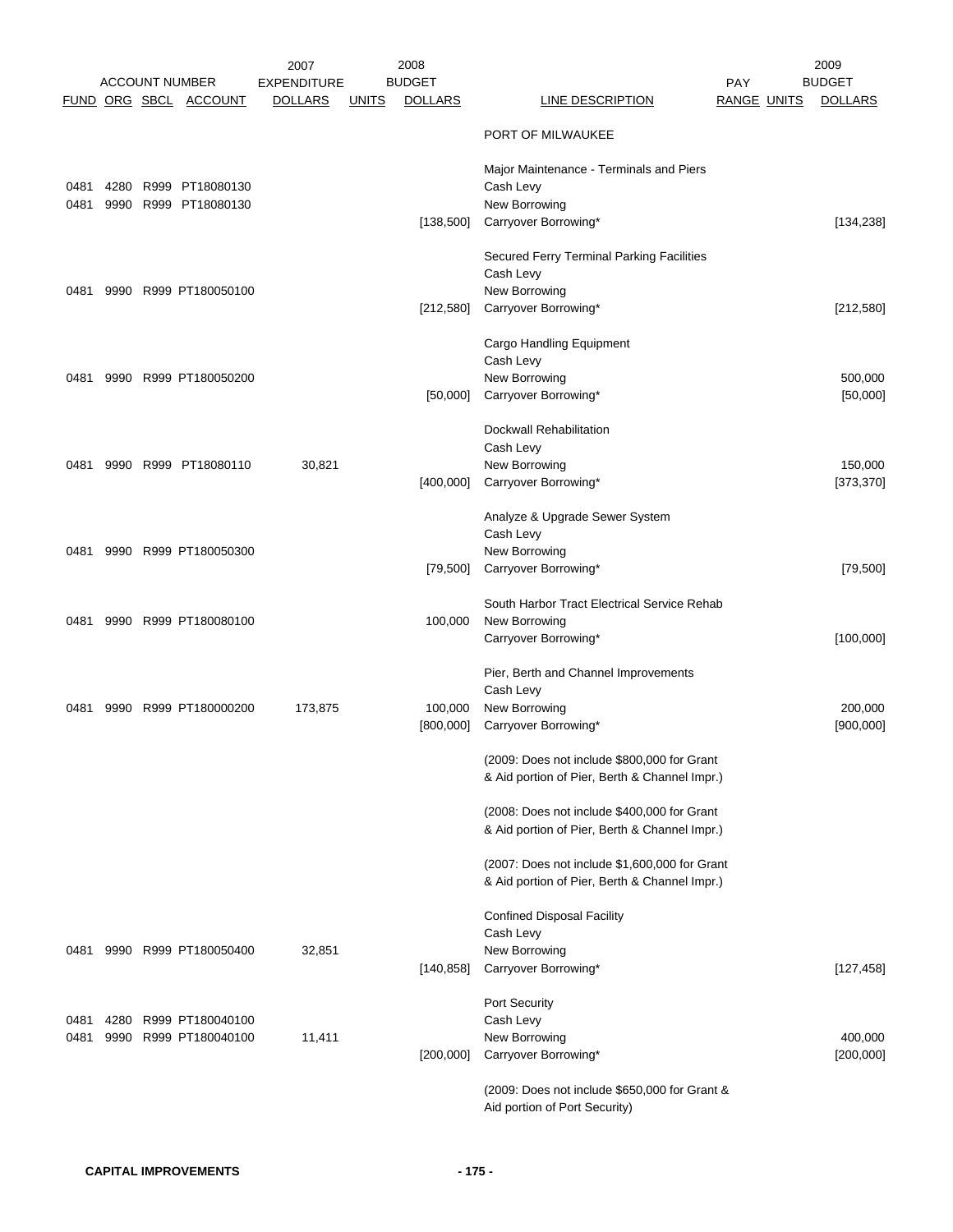|              |              |                                      | 2007               |              | 2008           |                                                                                                                                                                                                                                     | 2009           |
|--------------|--------------|--------------------------------------|--------------------|--------------|----------------|-------------------------------------------------------------------------------------------------------------------------------------------------------------------------------------------------------------------------------------|----------------|
|              |              | <b>ACCOUNT NUMBER</b>                | <b>EXPENDITURE</b> |              | <b>BUDGET</b>  | <b>PAY</b>                                                                                                                                                                                                                          | <b>BUDGET</b>  |
| <b>FUND</b>  |              | ORG SBCL ACCOUNT                     | <b>DOLLARS</b>     | <b>UNITS</b> | <b>DOLLARS</b> | LINE DESCRIPTION<br>RANGE UNITS                                                                                                                                                                                                     | <b>DOLLARS</b> |
| 0481<br>0481 | 9990<br>9990 | R999 PT180070100<br>R999 PT180050400 | 1,066              |              |                | Rail & Track Service Upgrades<br>Cash Levy<br>New Borrowing                                                                                                                                                                         |                |
|              |              |                                      |                    |              |                | Carryover Borrowing*                                                                                                                                                                                                                |                |
|              |              |                                      |                    |              |                | (2007: Does not include \$100,000 for Grant &<br>Aid portion of Rail & Track Service Upgrades)                                                                                                                                      |                |
|              |              |                                      |                    |              |                | Harbor Maintenance Dredging                                                                                                                                                                                                         |                |
| 0481         |              | 9990 R999 PT180080200                |                    |              | 100,000        | New Borrowing                                                                                                                                                                                                                       |                |
|              |              |                                      |                    |              |                | Carryover Borrowing*                                                                                                                                                                                                                | [100,000]      |
|              |              |                                      |                    |              |                | (2008: Does not include \$400,000 for Grant &<br>Aid portion of Harbor Maintenance Dredging)                                                                                                                                        |                |
|              |              |                                      |                    |              |                | <b>Terminal Resurfacing</b>                                                                                                                                                                                                         |                |
| 0481         |              | 9990 R999 PT180080300                |                    |              | 100,000        | New Borrowing                                                                                                                                                                                                                       | 250,000        |
|              |              |                                      |                    |              |                | Carryover Borrowing*                                                                                                                                                                                                                | [100,000]      |
| 0481         |              | 9990 R999 PT180080400                |                    |              | 100,000        | Port Facility Systems<br>New Borrowing<br>Carryover Borrowing*                                                                                                                                                                      | [100,000]      |
|              |              |                                      |                    |              |                |                                                                                                                                                                                                                                     |                |
|              |              |                                      | 250,024            |              | 500,000        | TOTAL PORT OF MILWAUKEE                                                                                                                                                                                                             | 1,500,000      |
|              |              |                                      |                    |              |                | *Carryover Borrowing Amounts (Restatement of a prior years<br>unutilized borrowing authorization are included for information<br>and authorization purposes. Such amounts are excluded from<br>budget totals to avoid duplication.) |                |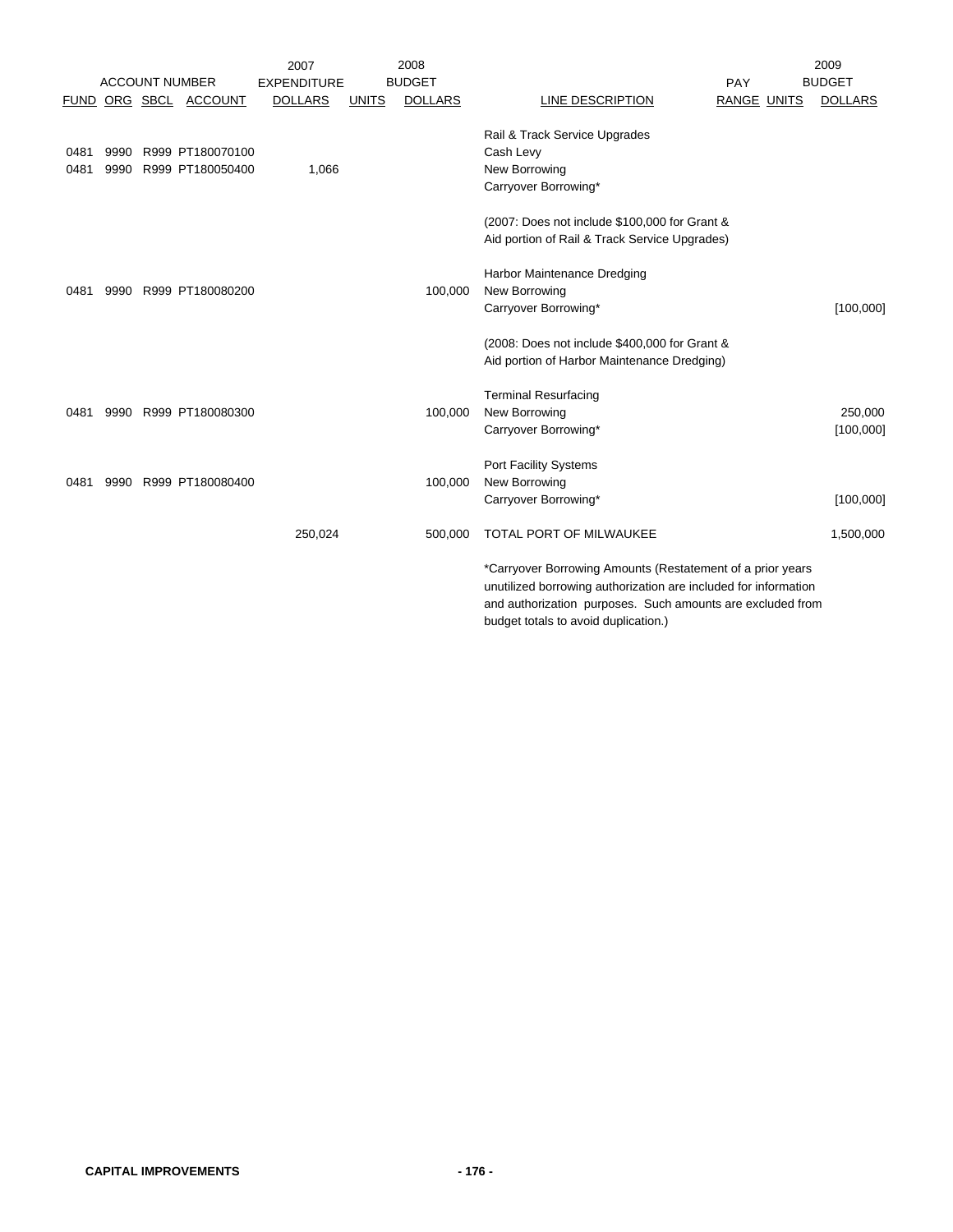|             |      |      |                       | 2007               |              | 2008           |                                      |                    | 2009           |
|-------------|------|------|-----------------------|--------------------|--------------|----------------|--------------------------------------|--------------------|----------------|
|             |      |      | <b>ACCOUNT NUMBER</b> | <b>EXPENDITURE</b> |              | <b>BUDGET</b>  |                                      | PAY                | <b>BUDGET</b>  |
| <b>FUND</b> |      |      | ORG SBCL ACCOUNT      | <b>DOLLARS</b>     | <b>UNITS</b> | <b>DOLLARS</b> | LINE DESCRIPTION                     | <b>RANGE UNITS</b> | <b>DOLLARS</b> |
|             |      |      |                       |                    |              |                |                                      |                    |                |
|             |      |      |                       |                    |              |                | DEPARTMENT OF PUBLIC WORKS           |                    |                |
|             |      |      |                       |                    |              |                | DPW-ADMINISTRATIVE SERVICES DIVISION |                    |                |
|             |      |      |                       |                    |              |                | <b>Public Safety Communications</b>  |                    |                |
| 0333        | 9990 |      | R999 ST27008000A      | 400,000            |              | 400,000        | Cash Levy                            |                    |                |
| 0333        | 9990 |      | R999 ST27009000A      | 176,457            |              | 225,000        | New Borrowing                        |                    | 350,000        |
|             |      |      |                       |                    |              | [240,000]      | Carryover Borrowing*                 |                    | [225,000]      |
|             |      |      |                       |                    |              |                |                                      |                    |                |
|             |      |      |                       |                    |              |                | <b>CSWAN/COMMON Upgrade</b>          |                    |                |
| 0321        | 9990 |      | R999 BU110080600      |                    |              | 1,100,000      | New Borrowing                        |                    |                |
|             |      |      |                       |                    |              |                | Carryover Borrowing*                 |                    | [1,100,000]    |
|             |      |      |                       |                    |              |                |                                      |                    |                |
|             |      |      |                       |                    |              |                | Hartung Redevelopment Phase I        |                    |                |
| 0321        | 9990 |      | R999 BU110080700      |                    |              | 200,000        | New Borrowing                        |                    |                |
|             |      |      |                       |                    |              |                | Carryover Borrowing*                 |                    | [200,000]      |
|             |      |      |                       |                    |              |                | College Avenue Landfill Closure      |                    |                |
| 0321        | 5010 | R999 | BU11082300            | 9,480              |              |                | Cash Levy                            |                    |                |
| 0321        | 5010 |      | R999 BU11082300       |                    |              |                | New Borrowing                        |                    |                |
|             |      |      |                       |                    |              |                | Carryover Borrowing*                 |                    |                |
|             |      |      |                       |                    |              |                |                                      |                    |                |
|             |      |      |                       |                    |              |                | City Telephone Switch Replacement    |                    |                |
| 0321        | 5010 |      | R999 BU110021000      | 29,602             |              |                | New Borrowing                        |                    |                |
|             |      |      |                       |                    |              |                | Carryover Borrowing*                 |                    |                |
|             |      |      |                       | 615,539            |              | 1,925,000      | TOTAL DPW-ADMINISTRATIVE SERVICES    |                    | 350,000        |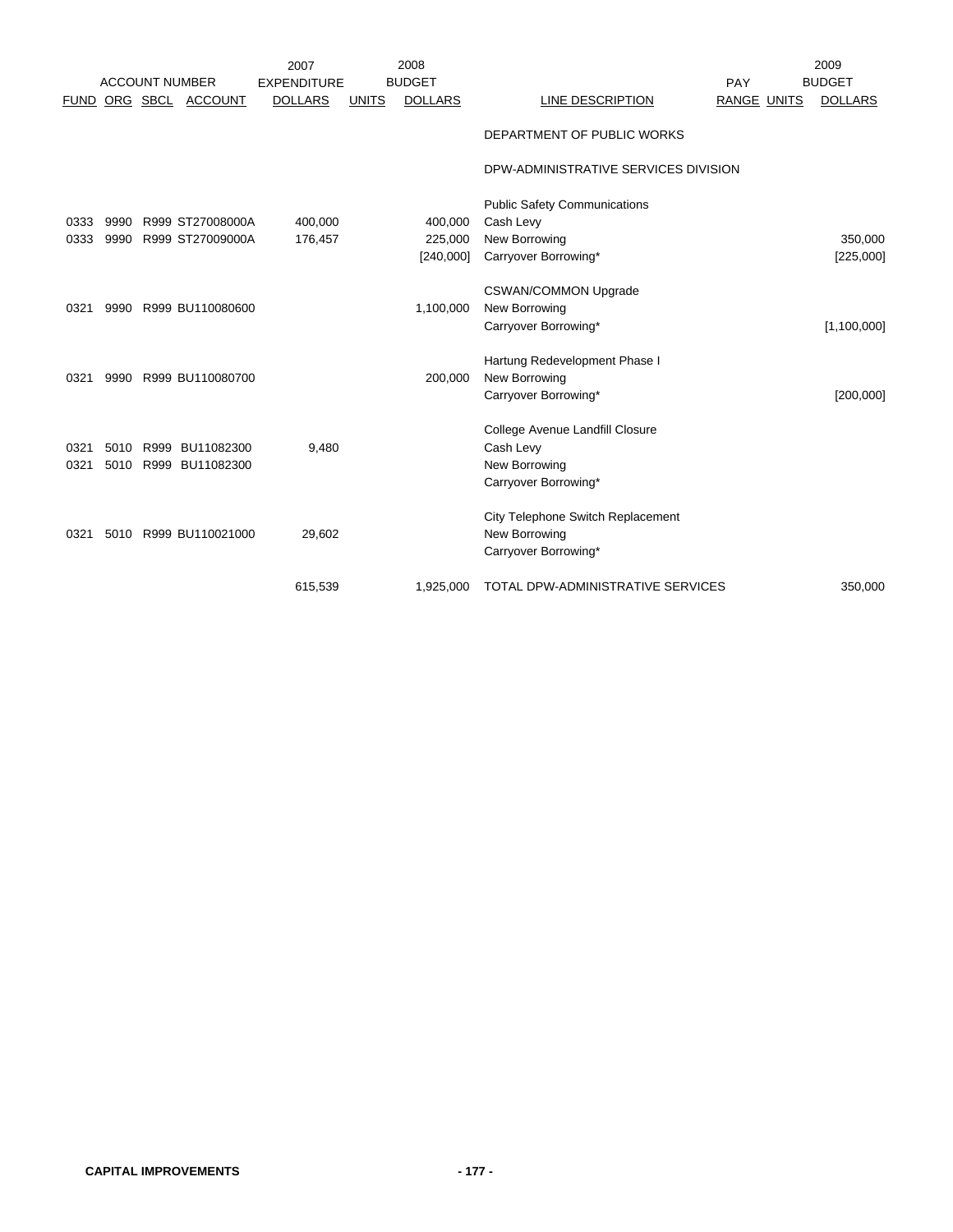|              |           |                       |                                           | 2007                          |              | 2008                            |                                                                         |                    | 2009                            |
|--------------|-----------|-----------------------|-------------------------------------------|-------------------------------|--------------|---------------------------------|-------------------------------------------------------------------------|--------------------|---------------------------------|
|              |           | <b>ACCOUNT NUMBER</b> | FUND ORG SBCL ACCOUNT                     | EXPENDITURE<br><b>DOLLARS</b> | <b>UNITS</b> | <b>BUDGET</b><br><b>DOLLARS</b> | <b>PAY</b><br>LINE DESCRIPTION                                          | <b>RANGE UNITS</b> | <b>BUDGET</b><br><b>DOLLARS</b> |
|              |           |                       |                                           |                               |              |                                 | DPW-INFRASTRUCTURE SERVICES DIVISION                                    |                    |                                 |
|              |           |                       |                                           |                               |              |                                 | SEWER CONSTRUCTION                                                      |                    |                                 |
|              |           |                       |                                           |                               |              |                                 |                                                                         |                    |                                 |
|              |           |                       |                                           |                               |              |                                 | Expansion of Capacity Sewer Program<br>at Various Locations (City-Wide) |                    |                                 |
| 0327<br>0327 | 9990      |                       | 9990 R999 SW17007000A<br>R999 SW170020000 | 1,692,689                     |              |                                 | New Borrowing<br>Cash Levy                                              |                    |                                 |
| 0330         |           |                       | 9990 R999 SW170050000                     |                               |              |                                 | Assessable                                                              |                    |                                 |
|              |           |                       |                                           |                               |              | [5,312,500]                     | Carryover Borrowing*                                                    |                    | [3,512,500]                     |
|              |           |                       |                                           |                               |              | $[20, 829]$                     | Assessment Carryover*<br><b>Other Revenue</b>                           |                    | [20, 829]                       |
|              |           |                       |                                           |                               |              |                                 |                                                                         |                    |                                 |
|              |           |                       |                                           |                               |              |                                 | Sewers-Out of Program Developer Financed                                |                    |                                 |
| 0327         |           |                       | 5010 R999 SW17206000A                     | 112,077                       |              |                                 | Developer Revenues                                                      |                    |                                 |
|              |           |                       |                                           | 1,804,766                     |              |                                 | TOTAL SEWER CONSTRUCTION                                                |                    |                                 |
|              |           |                       |                                           |                               |              |                                 | <b>BRIDGE CONSTRUCTION</b>                                              |                    |                                 |
|              |           |                       |                                           |                               |              |                                 | Bridge - State & Federally Funded                                       |                    |                                 |
| 0303         | 5010 R999 |                       |                                           |                               |              |                                 | Cash Levy                                                               |                    |                                 |
| 0303         | 9990      |                       | R999 BR300090000                          | 1,587,306                     |              | 3,046,000<br>[2,841,000]        | New Borrowing<br>Carryover Borrowing*                                   |                    | 762,000<br>[5,887,000]          |
| 0303         |           |                       | 5010 R999 BR3XXXXXX                       |                               |              |                                 | <b>Other Revenues</b>                                                   |                    |                                 |
|              |           |                       |                                           |                               |              |                                 | (2009: Does not include \$4,436,000                                     |                    |                                 |
|              |           |                       |                                           |                               |              |                                 | for Grant & Aid portion of the                                          |                    |                                 |
|              |           |                       |                                           |                               |              |                                 | Bridge Program.)                                                        |                    |                                 |
|              |           |                       |                                           |                               |              |                                 | (2008: Does not include \$13,922,000                                    |                    |                                 |
|              |           |                       |                                           |                               |              |                                 | for Grant & Aid portion of the                                          |                    |                                 |
|              |           |                       |                                           |                               |              |                                 | Bridge Program.)                                                        |                    |                                 |
|              |           |                       |                                           |                               |              |                                 | (2007: Does not include \$12,648,000                                    |                    |                                 |
|              |           |                       |                                           |                               |              |                                 | for Grant & Aid portion of the<br>Bridge Program.)                      |                    |                                 |
|              |           |                       |                                           |                               |              |                                 |                                                                         |                    |                                 |
|              |           |                       | 5010 R999 BR100020000                     |                               |              |                                 | <b>Bridge Reconstruction - Local</b><br>Cash Levy                       |                    |                                 |
| 0303<br>0303 | 9990      |                       | R999 BR10009000A                          | 585,626                       |              | 1,440,000                       | New Borrowing                                                           |                    | 5,275,000                       |
|              |           |                       |                                           |                               |              | [6,047,956]                     | Carryover Borrowing*                                                    |                    | [7,487,956]                     |
| 0303         |           |                       | 5010 R999 BR100010000                     |                               |              |                                 | <b>Other Revenues</b>                                                   |                    |                                 |
|              |           |                       |                                           | 2,172,932                     |              | 4,486,000                       | TOTAL BRIDGE CONSTRUCTION                                               |                    | 6,037,000                       |
|              |           |                       |                                           |                               |              |                                 | <b>PAVING PROGRAM</b>                                                   |                    |                                 |
|              |           |                       |                                           |                               |              |                                 | A. Street Reconstruction-City Contribution to State and                 |                    |                                 |
|              |           |                       |                                           |                               |              |                                 | Federally Aided Projects-Including Land for R.O.W.                      |                    |                                 |
| 0330         |           |                       | 5010 R999 ST320090000                     | 557,089                       |              | 1,260,149                       | Assessable                                                              |                    | 100                             |
| 0333         |           |                       | 9990 R999 ST320090000                     | 9,620,832                     |              | [4,381,413]<br>6,471,340        | Assessment Carryover*<br>New Borrowing                                  |                    | [5,084,473]<br>4,230,000        |
|              |           |                       |                                           |                               |              | [11,864,262]                    | Carryover Borrowing*                                                    |                    | [18, 335, 602]                  |
|              |           |                       |                                           |                               |              |                                 | Cash Levy                                                               |                    |                                 |
| 0333         |           |                       | 5010 R999 ST320000000                     |                               |              |                                 | <b>State Revenue</b>                                                    |                    |                                 |
|              |           |                       |                                           |                               |              |                                 | (2009: Does not include \$30,450,000 for Grant & Aid                    |                    |                                 |
|              |           |                       |                                           |                               |              |                                 | portion of State and Federally Aided Projects.)                         |                    |                                 |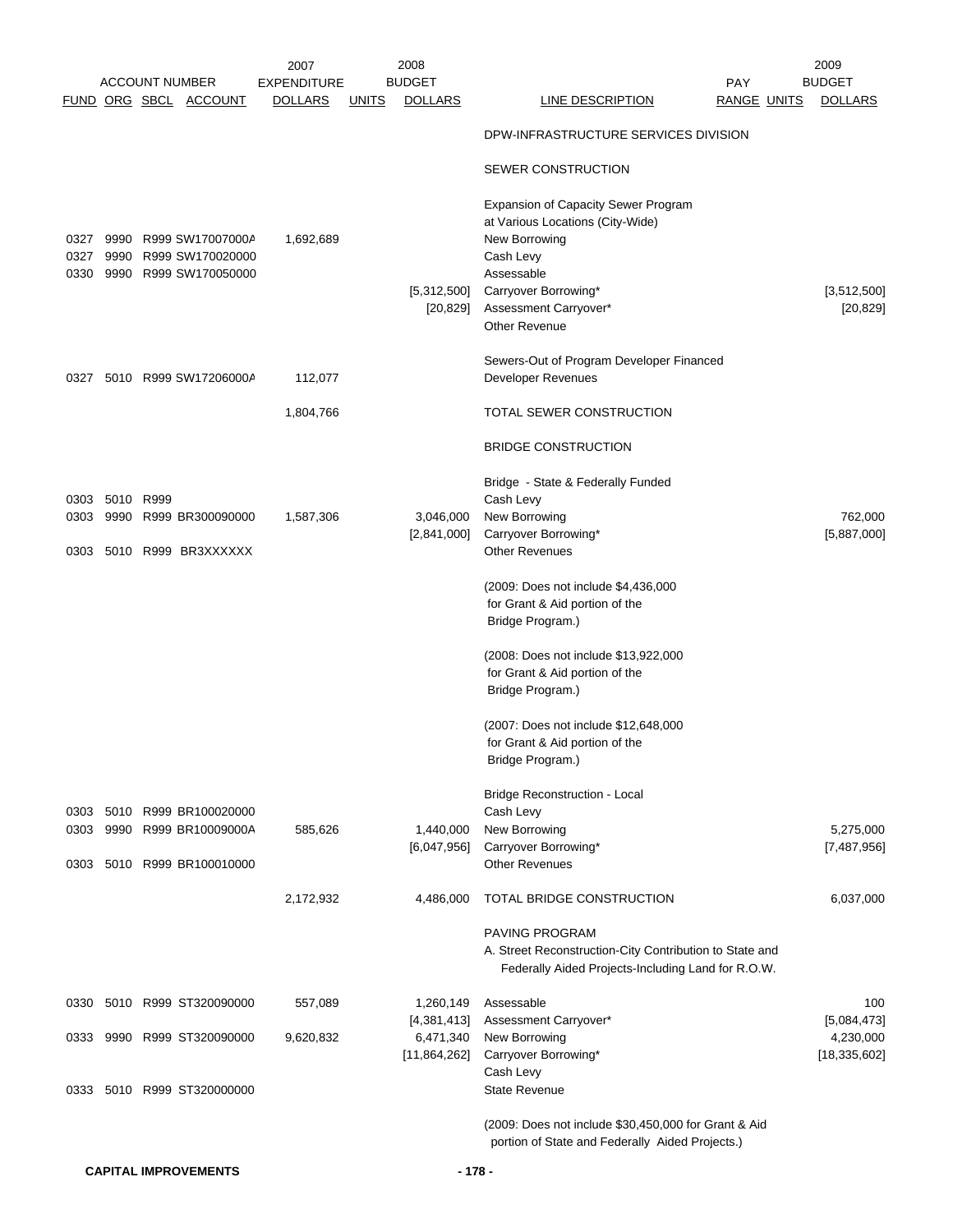|      |      |                       |                            | 2007               |              | 2008           |                                                                                                         |                    | 2009           |
|------|------|-----------------------|----------------------------|--------------------|--------------|----------------|---------------------------------------------------------------------------------------------------------|--------------------|----------------|
|      |      | <b>ACCOUNT NUMBER</b> |                            | <b>EXPENDITURE</b> |              | <b>BUDGET</b>  |                                                                                                         | <b>PAY</b>         | <b>BUDGET</b>  |
|      |      |                       | FUND ORG SBCL ACCOUNT      | <b>DOLLARS</b>     | <u>UNITS</u> | <b>DOLLARS</b> | LINE DESCRIPTION                                                                                        | <b>RANGE UNITS</b> | <b>DOLLARS</b> |
|      |      |                       |                            |                    |              |                |                                                                                                         |                    |                |
|      |      |                       |                            |                    |              |                |                                                                                                         |                    |                |
|      |      |                       |                            |                    |              |                | (2008: Does not include \$42,460,825 for Grant & Aid                                                    |                    |                |
|      |      |                       |                            |                    |              |                | portion of State and Federally Aided Projects.)                                                         |                    |                |
|      |      |                       |                            |                    |              |                |                                                                                                         |                    |                |
|      |      |                       |                            |                    |              |                | (2007: Does not include \$23,442,160 for Grant & Aid<br>portion of State and Federally Aided Projects.) |                    |                |
|      |      |                       |                            |                    |              |                |                                                                                                         |                    |                |
|      |      |                       |                            |                    |              |                | TOTAL STREET CONSTRUCTION-CITY                                                                          |                    |                |
|      |      |                       |                            |                    |              |                | CONTRIBUTION TO AIDED PROJECTS                                                                          |                    |                |
|      |      |                       |                            | 10,177,921         |              | 7,731,489      | INCLUDING R.O.W.                                                                                        |                    | 4,230,100      |
|      |      |                       |                            |                    |              |                |                                                                                                         |                    |                |
|      |      |                       |                            |                    |              |                | <b>B. STREET RECONSTRUCTION OR</b>                                                                      |                    |                |
|      |      |                       |                            |                    |              |                | <b>RESURFACING REGULAR CITY</b>                                                                         |                    |                |
|      |      |                       |                            |                    |              |                | PROGRAM-INCLUDING LAND FOR R.O.W.                                                                       |                    |                |
|      |      |                       |                            |                    |              |                | (EXCLUDING URBAN RENEWAL)                                                                               |                    |                |
|      |      |                       |                            |                    |              |                |                                                                                                         |                    |                |
| 0330 |      |                       | 5010 R999 ST21109000A      | 1,254,573          |              | 1,000,000      | Assessable                                                                                              |                    | 100            |
|      |      |                       |                            |                    |              | [4, 193, 282]  | Assessable Carryover*                                                                                   |                    | [3,938,709]    |
| 0333 | 9990 |                       | R999 ST21109000A           | 2,020,945          |              | 4,480,000      | New Borrowing                                                                                           |                    | 10,300,000     |
|      |      |                       |                            |                    |              | [3,983,862]    | Carryover Borrowing*                                                                                    |                    | [7, 144, 600]  |
| 0333 |      |                       | 5010 R999 ST21108000A      | 2,289,956          |              | 1,020,000      | Cash Levy                                                                                               |                    |                |
|      |      |                       |                            |                    |              |                |                                                                                                         |                    |                |
|      |      |                       |                            |                    |              |                | TOTAL STREET RECONSTRUCTION OR                                                                          |                    |                |
|      |      |                       |                            |                    |              |                | RESURFACING-REGULAR CITY PROGRAM                                                                        |                    |                |
|      |      |                       |                            |                    |              |                | INCLUDING LAND FOR R.O.W.                                                                               |                    |                |
|      |      |                       |                            | 5,565,474          |              | 6,500,000      | (EXCLUDING URBAN RENEWAL)                                                                               |                    | 10,300,100     |
|      |      |                       |                            |                    |              |                |                                                                                                         |                    |                |
|      |      |                       |                            |                    |              |                | C. ALLEY RECONSTRUCTION PROGRAM                                                                         |                    |                |
|      |      |                       |                            |                    |              |                |                                                                                                         |                    |                |
| 0330 |      |                       | 5010 R999 ST21209000A      | 315,979            |              | 100,000        | Assessable                                                                                              |                    | 100            |
|      |      |                       |                            |                    |              | [862, 631]     | Assessable Carryover*                                                                                   |                    | [646, 652]     |
| 0333 | 9990 |                       | R999 ST21209000A           | 304,931            |              | 150,000        | New Borrowing                                                                                           |                    | 300,000        |
|      |      |                       |                            |                    |              |                | Carryover Borrowing*                                                                                    |                    | [150,000]      |
| 0333 |      |                       | 5010 R999 ST21207000A      | 125,000            |              |                | Cash Levy                                                                                               |                    |                |
|      |      |                       |                            |                    |              |                |                                                                                                         |                    |                |
|      |      |                       |                            | 745,910            |              | 250,000        | TOTAL ALLEY RECONSTRUCTION PROGRAM                                                                      |                    | 300,100        |
|      |      |                       |                            |                    |              |                |                                                                                                         |                    |                |
|      |      |                       |                            |                    |              |                | D. NEW STREET CONSTRUCTION PROGRAM                                                                      |                    |                |
|      |      |                       |                            |                    |              |                | INCLUDING LAND FOR R.O.W.                                                                               |                    |                |
|      |      |                       |                            |                    |              |                | Assessable                                                                                              |                    |                |
|      |      |                       | 0330 5010 R999 ST21007000A | 57,748             |              |                |                                                                                                         |                    |                |
| 0333 |      |                       | 9990 R999 ST21009000A      | 96,707             |              | 200,000        | Assessable Carryover*<br>New Borrowing                                                                  |                    | 200,000        |
|      |      |                       |                            |                    |              | [200,000]      | Carryover Borrowing*                                                                                    |                    | [400,000]      |
|      |      |                       | 0333 5010 R999 ST210030000 |                    |              |                | Cash Levy                                                                                               |                    |                |
|      |      |                       |                            |                    |              |                |                                                                                                         |                    |                |
|      |      |                       |                            |                    |              |                | E. NEW STREET - DEVELOPER                                                                               |                    |                |
|      |      |                       |                            |                    |              |                |                                                                                                         |                    |                |
| 0333 |      |                       | 5010 R999 ST21409000A      | 25,846             |              |                | <b>Developer Revenues</b>                                                                               |                    | 400,000        |
|      |      |                       |                            |                    |              |                | Carryover Developer Revenues                                                                            |                    |                |
|      |      |                       |                            |                    |              |                |                                                                                                         |                    |                |
|      |      |                       |                            |                    |              |                | TOTAL NEW STREET CONSTRUCTION                                                                           |                    |                |
|      |      |                       |                            | 180,301            |              | 200,000        | PROGRAM-INCLUDING LAND FOR R.O.W.                                                                       |                    | 600,000        |
|      |      |                       |                            |                    |              |                |                                                                                                         |                    |                |
|      |      |                       |                            |                    |              |                | SUMMARY OF STREET CONSTRUCTION PROG.                                                                    |                    |                |
|      |      |                       |                            |                    |              |                | (A,B,C,D,E) (EXCLUDING URBAN RENEWAL)                                                                   |                    |                |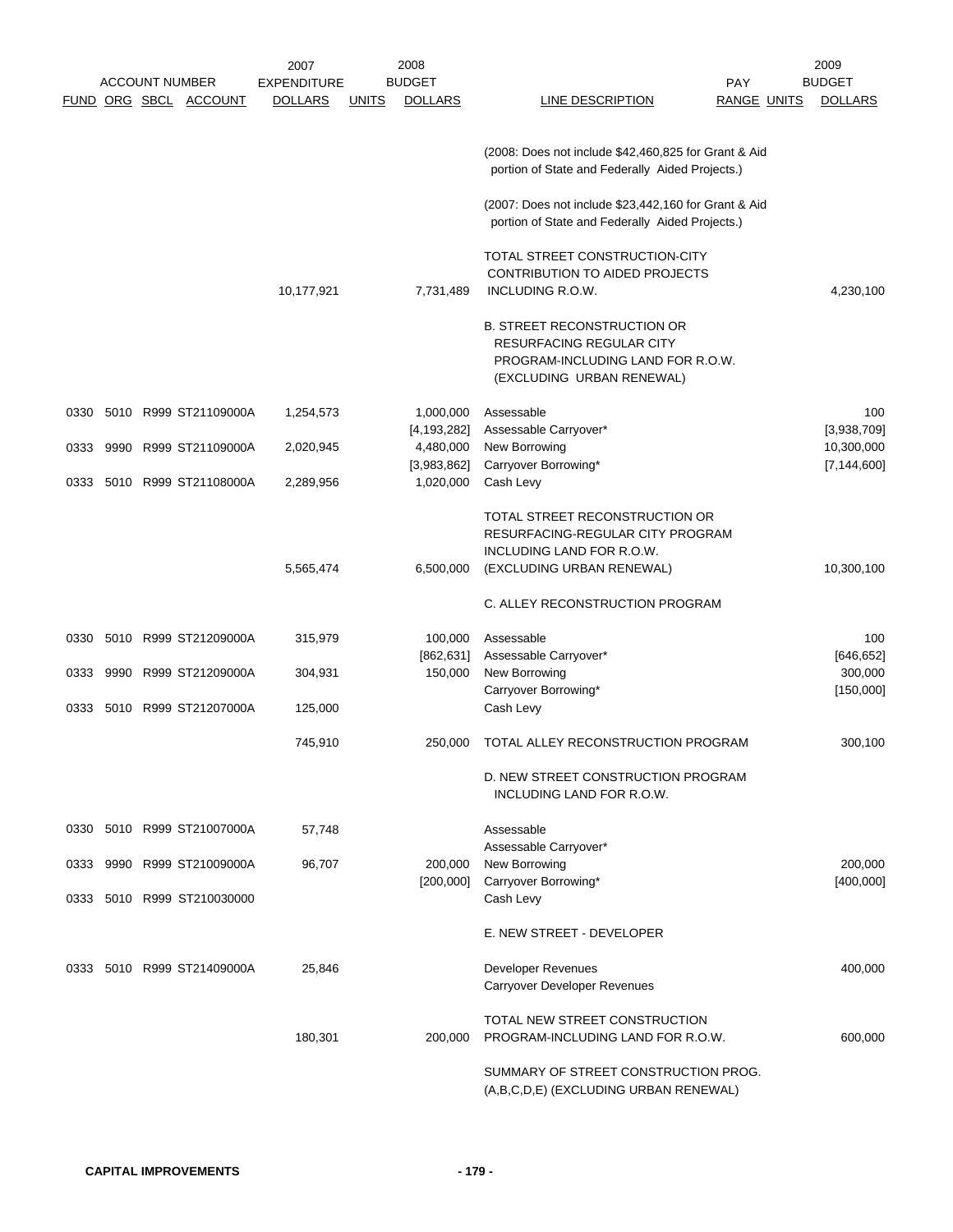| 2009                                            |
|-------------------------------------------------|
| <b>BUDGET</b><br>PAY                            |
| <b>DOLLARS</b><br><b>RANGE UNITS</b>            |
|                                                 |
|                                                 |
| 300                                             |
| [9,690,663]                                     |
| 400,000                                         |
| 15,030,000                                      |
|                                                 |
|                                                 |
|                                                 |
|                                                 |
| TOTAL STREET CONSTRUCTION PROGRAM<br>15,430,300 |
|                                                 |
|                                                 |
| 650,000                                         |
| 150,000                                         |
| [2,636,579]                                     |
|                                                 |
| [480,000]                                       |
|                                                 |
|                                                 |
| 7,850,000                                       |
|                                                 |
|                                                 |
| [5,791,170]                                     |
|                                                 |
| [1,820,107]                                     |
|                                                 |
| 990,000                                         |
|                                                 |
|                                                 |
|                                                 |
|                                                 |
|                                                 |
| 400,000                                         |
|                                                 |
| [64, 524]                                       |
|                                                 |
|                                                 |
|                                                 |
|                                                 |
| 200,000                                         |
| [500, 033]                                      |
|                                                 |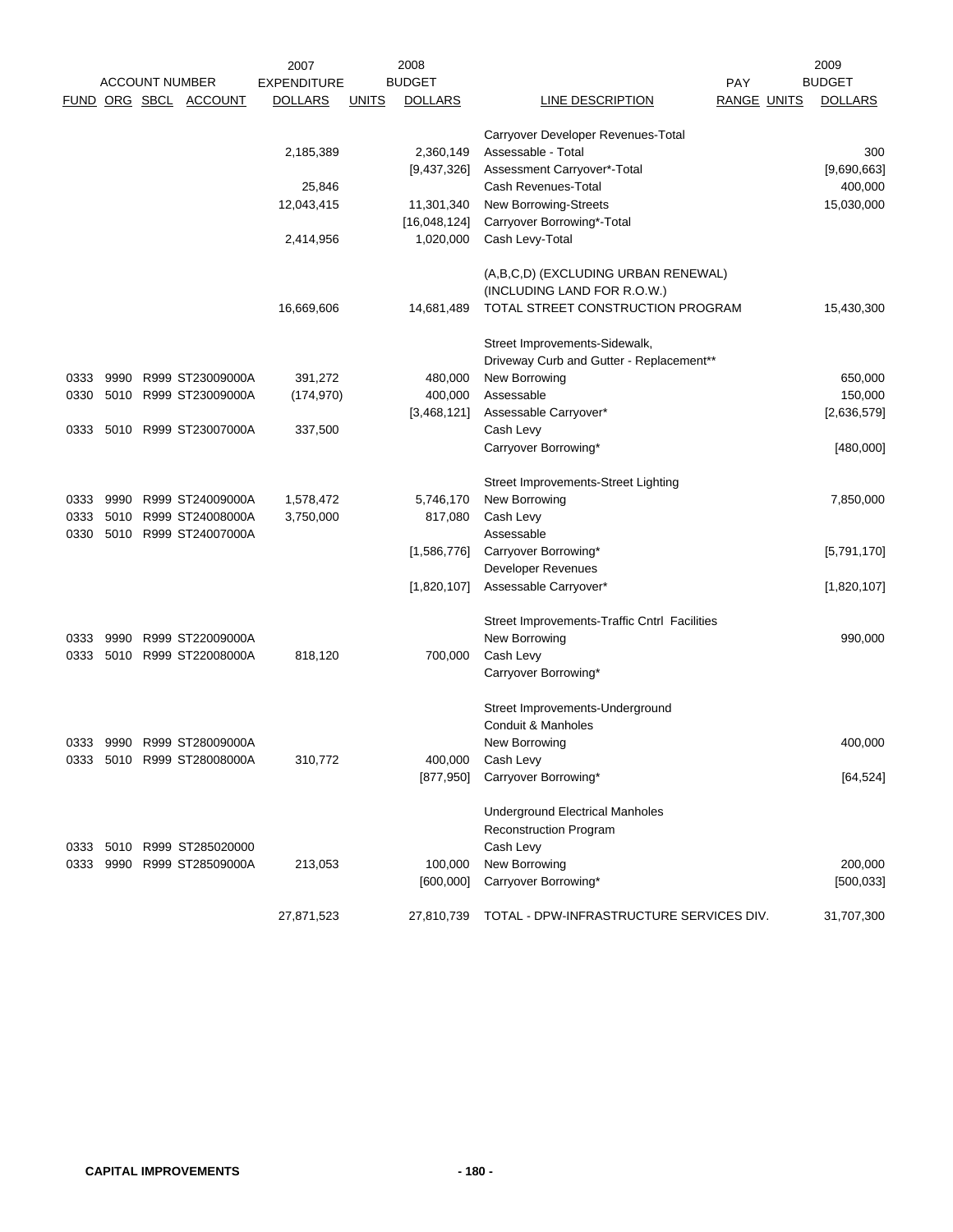|      |      |      |                                                | 2007                                 |              | 2008                            |                                                                       |                           | 2009                            |
|------|------|------|------------------------------------------------|--------------------------------------|--------------|---------------------------------|-----------------------------------------------------------------------|---------------------------|---------------------------------|
|      |      |      | <b>ACCOUNT NUMBER</b><br>FUND ORG SBCL ACCOUNT | <b>EXPENDITURE</b><br><b>DOLLARS</b> | <u>UNITS</u> | <b>BUDGET</b><br><b>DOLLARS</b> | <b>LINE DESCRIPTION</b>                                               | PAY<br><b>RANGE UNITS</b> | <b>BUDGET</b><br><b>DOLLARS</b> |
|      |      |      |                                                |                                      |              |                                 |                                                                       |                           |                                 |
|      |      |      |                                                |                                      |              |                                 | DPW-OPERATIONS DIVISION                                               |                           |                                 |
|      |      |      |                                                |                                      |              |                                 | SANITATION PROJECTS                                                   |                           |                                 |
|      |      |      |                                                |                                      |              |                                 | Sanitation Hdq Modification - Various Sites                           |                           |                                 |
| 0321 |      |      | 9990 R999 BU11091100                           | 393,831                              |              |                                 | New Borrowing                                                         |                           |                                 |
|      |      |      |                                                |                                      |              | [2,048,447]                     | Carryover Borrowing*                                                  |                           | [1,761,155]                     |
|      |      |      |                                                | 393,831                              |              |                                 | TOTAL-SANITATION PROJECTS                                             |                           |                                 |
|      |      |      |                                                |                                      |              |                                 | FORESTRY PROJECTS                                                     |                           |                                 |
|      |      |      |                                                |                                      |              |                                 | Concealed Irrigation & General Landscaping/<br><b>City Boulevards</b> |                           |                                 |
| 0315 | 5010 |      | R999 PR58180300                                |                                      |              |                                 | Cash Levy                                                             |                           |                                 |
| 0315 |      |      | 5010 R999 PR58180300                           | 683,861                              |              | 288,000                         | New Borrowing                                                         |                           | 582,000                         |
|      |      |      |                                                |                                      |              | [800,000]                       | Carryover Borrowing*                                                  |                           | [533,000]                       |
|      |      |      |                                                |                                      |              |                                 | Production & Planting Program-Trees, Shrubs, Evergreens -             |                           |                                 |
| 0315 |      |      | 5010 R999 PR58180100                           |                                      |              |                                 | Paving/Sidewalk Construction & Blvd Plantings<br>Cash Levy            |                           |                                 |
| 0315 |      |      | 5010 R999 PR58180100                           | 980,687                              |              | 1,107,235                       | New Borrowing                                                         |                           | 1,500,000                       |
|      |      |      |                                                |                                      |              | [817,000]                       | Carryover Borrowing*                                                  |                           | [1,309,235]                     |
|      |      |      |                                                |                                      |              |                                 | <b>Boulevard Plan</b>                                                 |                           |                                 |
| 0315 |      |      | 9990 R999 PR58180400                           |                                      |              | 500,000                         | New Borrowing                                                         |                           | 525,000                         |
|      |      |      |                                                |                                      |              |                                 | Carryover Borrowing*                                                  |                           | [500,000]                       |
|      |      |      |                                                |                                      |              |                                 | Nursery Deer Fence                                                    |                           |                                 |
|      |      |      | 0315 5010 R999 PR58180500                      |                                      |              | 66,200                          | Cash Levy                                                             |                           |                                 |
|      |      |      |                                                |                                      |              |                                 | Emerald Ash Borer Readiness & Response                                |                           |                                 |
| 0315 | 9990 | R999 | PR58180600                                     |                                      |              |                                 | New Borrowing                                                         |                           | 160,000                         |
| 0315 | 9990 |      | R999 PR58180600                                |                                      |              |                                 | Cash Levy                                                             |                           | 640,000                         |
|      |      |      |                                                | 1,664,548                            |              | 1,961,435                       | TOTAL-FORESTRY PROJECTS                                               |                           | 3,407,000                       |
|      |      |      |                                                |                                      |              |                                 | <b>BUILDINGS AND FLEET PROJECTS</b>                                   |                           |                                 |
|      |      |      |                                                |                                      |              |                                 | City Hall Complex Remodeling                                          |                           |                                 |
|      |      |      |                                                |                                      |              |                                 | Cash Levy                                                             |                           |                                 |
| 0321 |      |      | 5010 R999 BU11083900                           | 709,256                              |              | [929, 900]                      | New Borrowing<br>Carryover Borrowing*                                 |                           | [412, 797]                      |
|      |      |      |                                                |                                      |              |                                 | Space Planning - Facilities                                           |                           |                                 |
| 0321 |      |      | 5010 R999 BU110010800                          |                                      |              |                                 | Cash Levy                                                             |                           |                                 |
| 0321 |      |      | 9990 R999 BU110010800                          | 194,679                              |              | 110,000                         | New Borrowing                                                         |                           | 155,000                         |
|      |      |      |                                                |                                      |              | [79, 635]                       | Carryover Borrowing*                                                  |                           | [110,000]                       |
|      |      |      |                                                |                                      |              |                                 | <b>Recreation Facilities Citywide</b>                                 |                           |                                 |
|      |      |      | 0315 5010 R999 PR11108000A                     | 507,067                              |              | 300,000                         | Cash Levy                                                             |                           |                                 |
|      |      |      | 0315 5010 R999 PR11109000A                     |                                      |              |                                 | New Borrowing<br>Carryover Borrowing*                                 |                           | 300,000                         |
|      |      |      |                                                |                                      |              |                                 | Facility Systems Program                                              |                           |                                 |
|      |      |      |                                                |                                      |              |                                 | Cash Levy                                                             |                           |                                 |
| 0321 |      |      | 5010 R999 BU11091200                           | 4,634,481                            |              | 2,400,000                       | New Borrowing                                                         |                           | 1,500,000                       |

**CAPITAL IMPROVEMENTS - 181 -**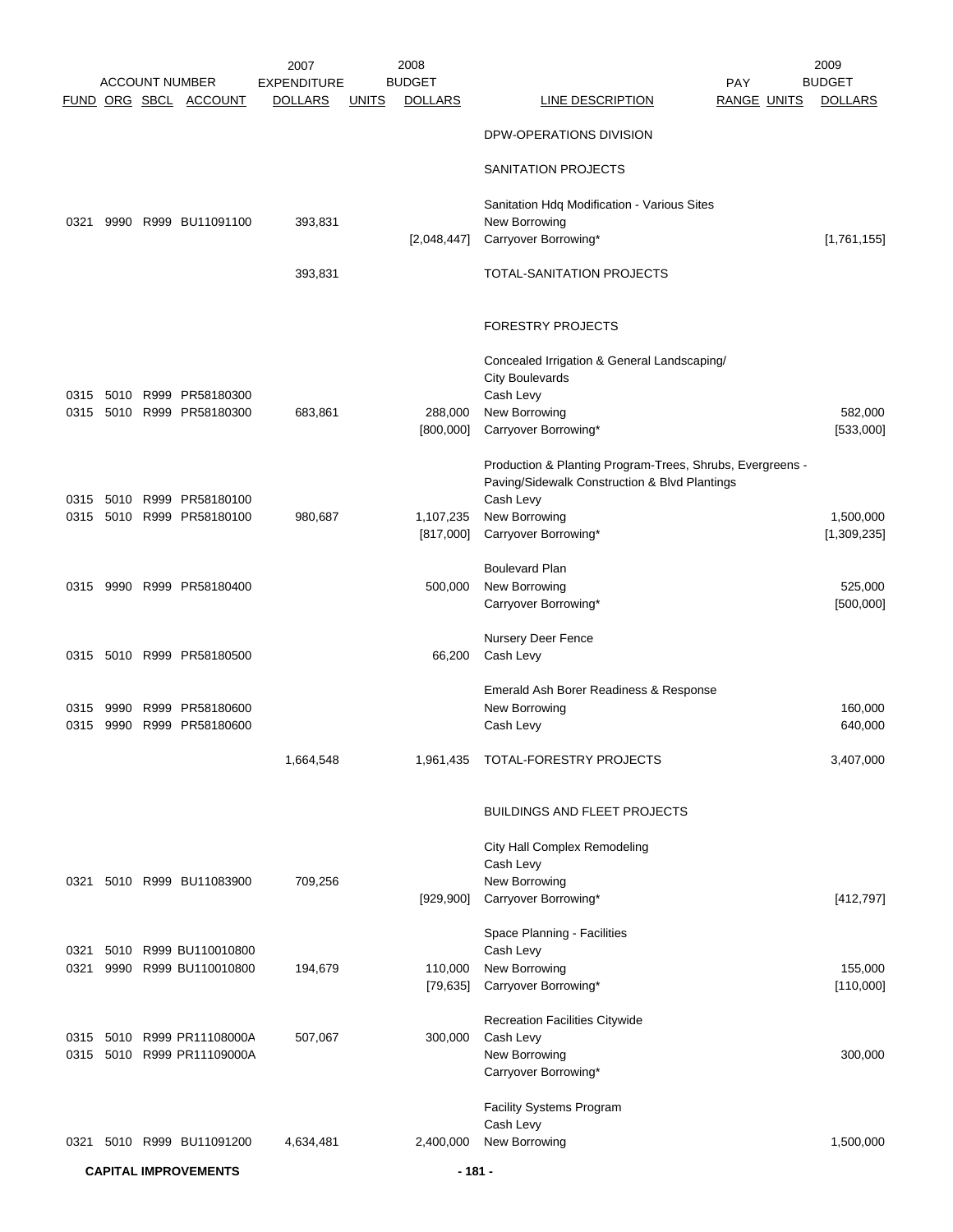|      |      |      |                       | 2007           |              | 2008           |                                                                                                                                                                                                                                     |                    | 2009           |
|------|------|------|-----------------------|----------------|--------------|----------------|-------------------------------------------------------------------------------------------------------------------------------------------------------------------------------------------------------------------------------------|--------------------|----------------|
|      |      |      | <b>ACCOUNT NUMBER</b> | EXPENDITURE    |              | <b>BUDGET</b>  |                                                                                                                                                                                                                                     | <b>PAY</b>         | <b>BUDGET</b>  |
|      |      |      | FUND ORG SBCL ACCOUNT | <b>DOLLARS</b> | <b>UNITS</b> | <b>DOLLARS</b> | LINE DESCRIPTION                                                                                                                                                                                                                    | <b>RANGE UNITS</b> | <b>DOLLARS</b> |
|      |      |      |                       |                |              | [4,412,074]    | <b>Carryover Borrowing</b>                                                                                                                                                                                                          |                    | [3,868,500]    |
|      |      |      |                       |                |              |                | <b>Environmental Remediation Program</b>                                                                                                                                                                                            |                    |                |
| 0321 |      |      | 5010 R999 BU11091500  |                |              |                | Cash Levy                                                                                                                                                                                                                           |                    |                |
| 0321 |      |      | 5010 R999 BU11091500  | 520,250        |              | 200,000        | New Borrowing                                                                                                                                                                                                                       |                    | 200,000        |
|      |      |      |                       |                |              | [834,000]      | Carryover Borrowing*                                                                                                                                                                                                                |                    | [621, 378]     |
|      |      |      |                       |                |              |                | ADA Compliance Program                                                                                                                                                                                                              |                    |                |
| 0321 |      |      | 5010 R999 BU110010500 | 216,430        |              | 160,800        | New Borrowing                                                                                                                                                                                                                       |                    |                |
|      |      |      |                       |                |              | [955,700]      | Carryover Borrowing*                                                                                                                                                                                                                |                    | [831,700]      |
|      |      |      |                       |                |              |                | Facilities Exterior Upgrades Program                                                                                                                                                                                                |                    |                |
| 0321 | 5010 | R999 | BU11091300            |                |              |                | Cash Levy                                                                                                                                                                                                                           |                    |                |
| 0321 |      |      | 5010 R999 BU11091300  | 935,607        |              | 469,000        | New Borrowing                                                                                                                                                                                                                       |                    | 825,000        |
|      |      |      |                       |                |              | [1,029,118]    | Carryover Borrowing*                                                                                                                                                                                                                |                    | [792, 700]     |
|      |      |      |                       |                |              |                | City Hall Restoration Program                                                                                                                                                                                                       |                    |                |
| 0321 |      |      | 5010 R999 BU110000300 | 25,940,265     |              | 6,320,000      | New Borrowing                                                                                                                                                                                                                       |                    |                |
|      |      |      |                       |                |              | [23, 720, 272] | Carryover Borrowing*                                                                                                                                                                                                                |                    | [9,845,772]    |
|      |      |      |                       |                |              |                | City Hall Foundation & Hollow Walk                                                                                                                                                                                                  |                    |                |
| 0321 | 9990 |      | R999 BU110080800      |                |              | 1,200,000      | New Borrowing                                                                                                                                                                                                                       |                    | 1,800,000      |
|      |      |      |                       |                |              |                | Carryover Borrowing*                                                                                                                                                                                                                |                    | [1,200,000]    |
|      |      |      |                       |                |              |                | Muni Garages/Outlying Fac. Remodeling                                                                                                                                                                                               |                    |                |
| 0321 | 9990 |      | R999 BU110030300      | 752,399        |              | 175,000        | New Borrowing                                                                                                                                                                                                                       |                    | 240,000        |
|      |      |      |                       |                |              | [2,650,298]    | Carryover Borrowing*                                                                                                                                                                                                                |                    | [1,525,000]    |
|      |      |      |                       |                |              |                | 2-Way Radio Replacement                                                                                                                                                                                                             |                    |                |
| 0321 |      |      | 9990 R999 BU110050200 |                |              |                | New Borrowing                                                                                                                                                                                                                       |                    | 362,000        |
|      |      |      |                       |                |              | [568,000]      | Carryover Borrowing*                                                                                                                                                                                                                |                    | [568,000]      |
|      |      |      |                       |                |              |                | Major Capital Equipment                                                                                                                                                                                                             |                    |                |
| 0321 | 5010 |      | R999 BU110021200      |                |              |                | Cash Levy                                                                                                                                                                                                                           |                    |                |
| 0321 | 5010 |      | R999 BU110021200      | 9,114,783      |              | 6,000,000      | New Borrowing                                                                                                                                                                                                                       |                    | 5,940,000      |
|      |      |      |                       |                |              | [3,843,202]    | Carryover Borrowing*                                                                                                                                                                                                                |                    | [9,343,202]    |
|      |      |      |                       |                |              |                | Menomonee Valley Facilities Relocation                                                                                                                                                                                              |                    |                |
| 0321 |      |      | 5010 R999 BU110040300 | 485,796        |              |                | New Borrowing                                                                                                                                                                                                                       |                    |                |
|      |      |      |                       |                |              | [2,500,000]    | Carryover Borrowing*                                                                                                                                                                                                                |                    | [2, 173, 000]  |
|      |      |      |                       |                |              |                | MacArthur Square Plaza Restoration                                                                                                                                                                                                  |                    |                |
|      |      |      |                       |                |              |                | Cash Levy                                                                                                                                                                                                                           |                    |                |
| 0321 |      |      | 9990 R999 BU110080900 |                |              | 500,000        | New Borrowing                                                                                                                                                                                                                       |                    | 534,000        |
|      |      |      |                       |                |              |                | Carryover Borrowing*                                                                                                                                                                                                                |                    | [500,000]      |
|      |      |      |                       | 44,011,013     |              | 17,834,800     | TOTAL - BUILDINGS AND FLEET PROJECTS                                                                                                                                                                                                |                    | 11,856,000     |
|      |      |      |                       | 46,069,392     |              | 19,796,235     | TOTAL - DPW OPERATIONS DIVISION                                                                                                                                                                                                     |                    | 15,263,000     |
|      |      |      |                       | 74,556,454     |              | 49,531,974     | TOTAL DEPARTMENT OF PUBLIC WORKS                                                                                                                                                                                                    |                    | 47,320,300     |
|      |      |      |                       |                |              |                | *Carryover Borrowing Amounts (Restatement of a prior years unutilized<br>borrowing authorization are included for information and authorization<br>purposes. Such amounts are excluded from budget totals to avoid<br>duplication.) |                    |                |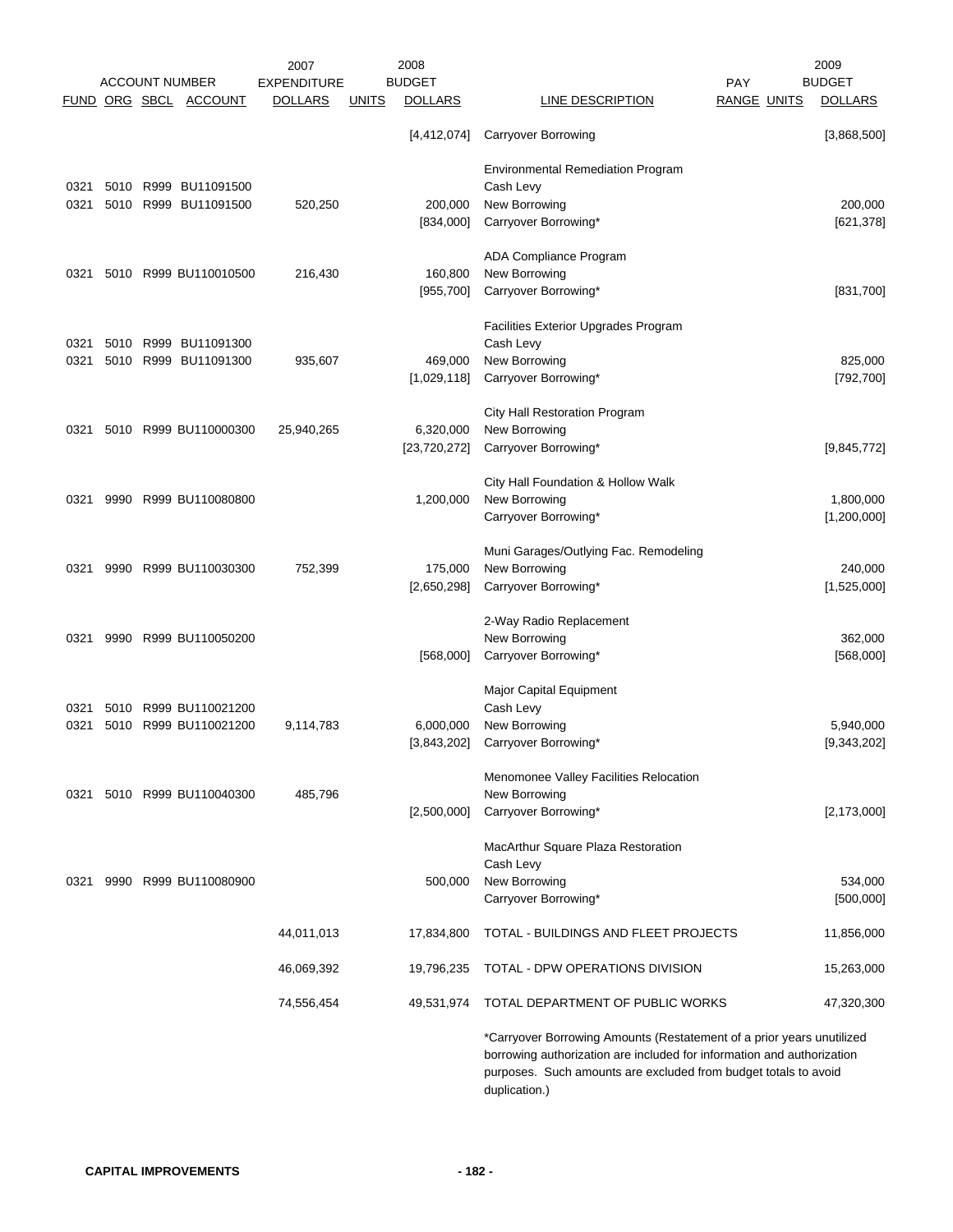|  | <b>ACCOUNT NUMBER</b> |                       | 2007<br>EXPENDITURE |              | 2008<br><b>BUDGET</b> |                                                                                                           | <b>PAY</b>  | 2009<br><b>BUDGET</b> |
|--|-----------------------|-----------------------|---------------------|--------------|-----------------------|-----------------------------------------------------------------------------------------------------------|-------------|-----------------------|
|  |                       | FUND ORG SBCL ACCOUNT | <b>DOLLARS</b>      | <b>UNITS</b> | <b>DOLLARS</b>        | LINE DESCRIPTION                                                                                          | RANGE UNITS | <b>DOLLARS</b>        |
|  |                       |                       | 124.122.434         |              | 139.462.814           | TOTAL CAPITAL IMPROVEMENTS BUDGET<br>(Excludes Water Works, Parking Fund, and)<br>Sewer Maintenance Fund) |             | 125.849.979           |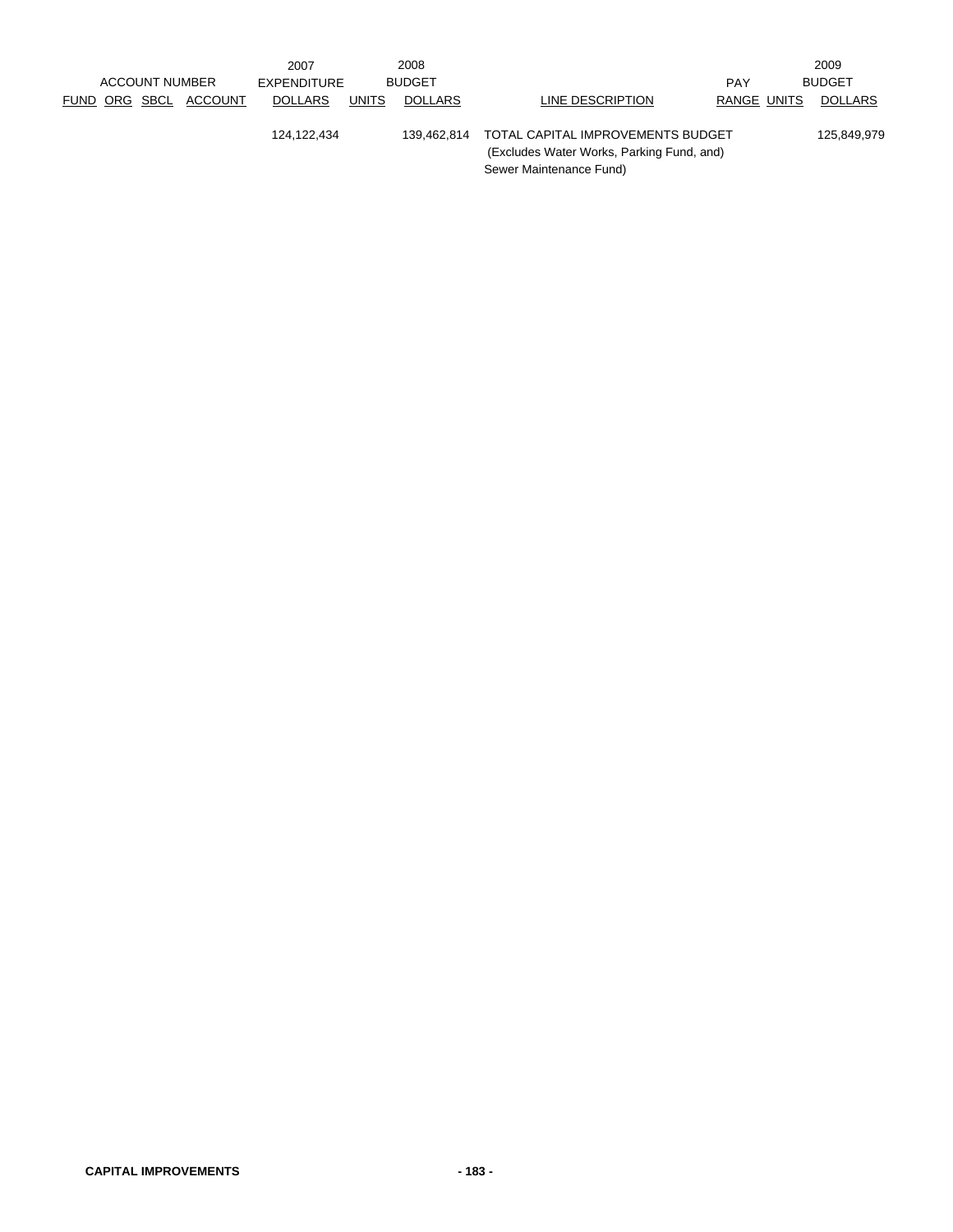|  | <b>ACCOUNT NUMBER</b> |                             | 2007<br><b>EXPENDITURE</b> |              | 2008<br><b>BUDGET</b>              |                                                                                                                                  | PAY                | 2009<br><b>BUDGET</b>              |
|--|-----------------------|-----------------------------|----------------------------|--------------|------------------------------------|----------------------------------------------------------------------------------------------------------------------------------|--------------------|------------------------------------|
|  |                       | FUND ORG SBCL ACCOUNT       | <b>DOLLARS</b>             | <b>UNITS</b> | <b>DOLLARS</b>                     | <b>LINE DESCRIPTION</b>                                                                                                          | <b>RANGE UNITS</b> | <b>DOLLARS</b>                     |
|  |                       |                             |                            |              |                                    | 2. SOURCE OF FUNDS FOR CAPITAL<br><b>IMPROVEMENTS BUDGET</b>                                                                     |                    |                                    |
|  |                       |                             |                            |              |                                    | CAPITAL IMPROVEMENTS                                                                                                             |                    |                                    |
|  |                       |                             |                            |              |                                    | FINANCING OF CAPITAL IMPROVEMENTS<br>OTHER THAN WATER WORKS, SEWER<br>MAINTENANCE FUND AND PARKING FUND                          |                    |                                    |
|  |                       |                             |                            |              |                                    | General Obligation Borrowings**                                                                                                  |                    |                                    |
|  |                       |                             | 76,477,794                 |              | 60,037,385                         | New Authorizations - City Share                                                                                                  |                    | 68,276,745                         |
|  |                       |                             |                            |              | [113, 239, 725]                    | Repetition of Authorizations of<br>Previous Years (B)                                                                            |                    | [129, 313, 585]                    |
|  |                       |                             | 36,807,399                 |              | 60,451,000                         | Pub. Improvements in Tax Increment Districts<br><b>New Authorizations</b>                                                        |                    | 36,268,614                         |
|  |                       |                             |                            |              | [109, 648, 810]                    | Repetition of Authorizations of<br>Previous Years (B)                                                                            |                    | [140, 310, 308]                    |
|  |                       |                             | 2,010,419                  |              | 2,760,149<br>[14, 476, 383]        | Proceeds From Borrowing to Finance<br>Assessable Projects-Total<br>Assessment Carryover-Total                                    |                    | 150,300<br>[14, 147, 349]          |
|  |                       |                             | 8,688,899                  |              | 4,014,280                          | <b>Property Taxes</b><br>Cash Levy                                                                                               |                    | 1,764,320                          |
|  |                       |                             | 137,923                    |              | 12,200,000                         | Capital Improvements Revenues***<br>Cash Revenues-Total<br>Carryover Cash Revenues-Total                                         |                    | 12,790,000                         |
|  |                       |                             |                            |              |                                    | Vehicle Registration Fee                                                                                                         |                    | 6,600,000                          |
|  |                       |                             | 124,122,434                |              | 139,462,814                        | TOTAL SOURCE OF FUNDS FOR CAPITAL<br>(Excludes Water Works, Parking Fund<br>and Sewer Maintenance)                               |                    | 125,849,979                        |
|  |                       |                             |                            |              |                                    | *** Capital Revenues (Detailed)                                                                                                  |                    |                                    |
|  |                       |                             | 112,077                    |              |                                    | Developers Out of Program Projects<br><b>Sewers</b>                                                                              |                    |                                    |
|  |                       |                             | 25,846                     |              |                                    | <b>Streets</b>                                                                                                                   |                    | 400,000                            |
|  |                       |                             |                            |              | 4,200,000                          | <b>Other Revenue</b><br>Public Improvements in Tax Increment Districts<br><b>Grant and Aids</b>                                  |                    | 4,390,000                          |
|  |                       |                             |                            |              | 8,000,000                          | Grantor Share-Non City<br>Cash Revenues                                                                                          |                    | 8,000,000                          |
|  |                       |                             | 137,923                    |              | 12,200,000                         | <b>Total Capital Revenues</b><br>Cash Revenues-Total                                                                             |                    | 12,790,000                         |
|  |                       |                             |                            |              |                                    | ** General Obligation Borrowing (Detailed)                                                                                       |                    |                                    |
|  |                       |                             | 66,608,004<br>9,620,832    |              | 52,766,045<br>300,000<br>6,471,340 | New Authorizations - City Share<br>New Authorizations - City Share, Grant & Aid<br>New Authorizations - City Share, Major Street |                    | 62,246,745<br>300,000<br>4,230,000 |
|  |                       | <b>CAPITAL IMPROVEMENTS</b> |                            |              | $-184-$                            |                                                                                                                                  |                    |                                    |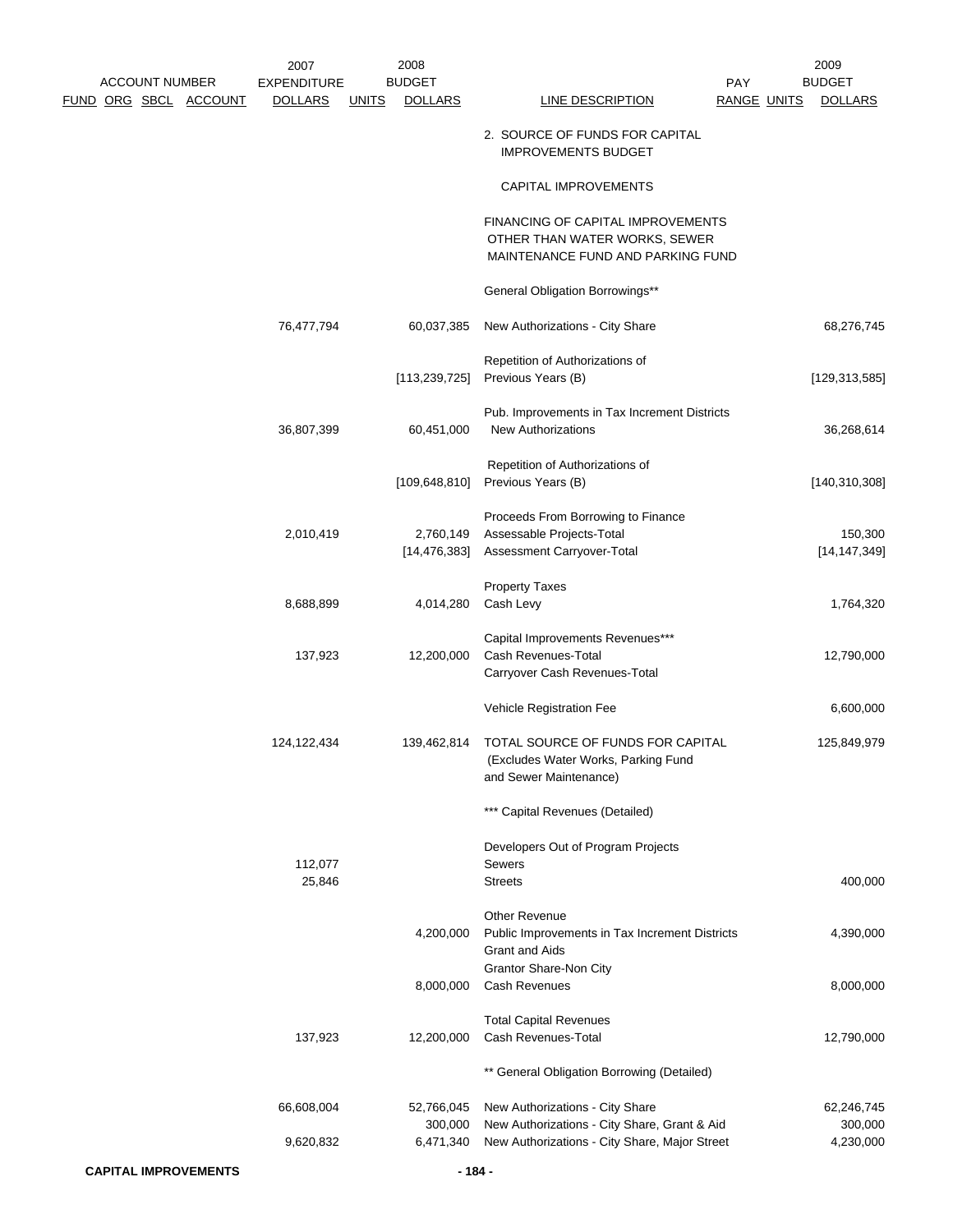|             |                       |                | 2007               |              | 2008           |                                                 |             | 2009           |
|-------------|-----------------------|----------------|--------------------|--------------|----------------|-------------------------------------------------|-------------|----------------|
|             | <b>ACCOUNT NUMBER</b> |                | <b>EXPENDITURE</b> |              | <b>BUDGET</b>  |                                                 | <b>PAY</b>  | <b>BUDGET</b>  |
| <b>FUND</b> | ORG SBCL              | <b>ACCOUNT</b> | <b>DOLLARS</b>     | <b>UNITS</b> | <b>DOLLARS</b> | LINE DESCRIPTION                                | RANGE UNITS | <b>DOLLARS</b> |
|             |                       |                | 248,958            |              | 500,000        | New Authorizations - City Share, Port           |             | 1,500,000      |
|             |                       |                | 76,477,794         |              | 60,037,385     | <b>Total General Obligation Borrowing-Total</b> |             | 68,276,745     |
|             |                       |                |                    |              |                | Property Tax Levy (Detailed)                    |             |                |
|             |                       |                | 8,688,899          |              | 4,014,280      | Property Tax - Cash Levy                        |             | 1,764,320      |
|             |                       |                |                    |              |                | Property Tax - Cash Levy, Port                  |             |                |
|             |                       |                | 8,688,899          |              | 4.014.280      | <b>Total Property Tax Levy - Total</b>          |             | 1,764,320      |
|             |                       |                |                    |              |                | (B)<br>Not Included in Budget Totals            |             |                |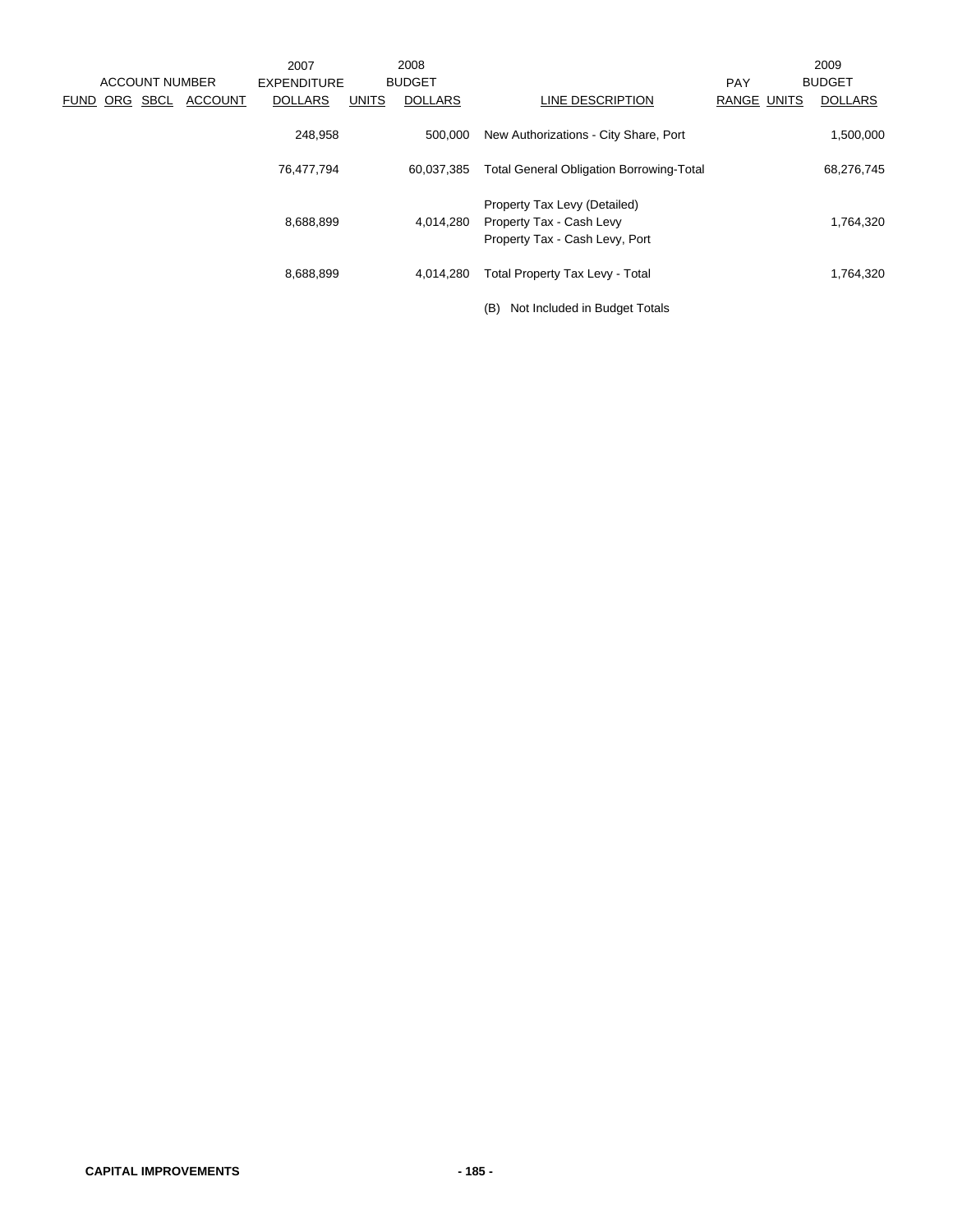|  |                       |                       | 2007               |              | 2008           |                                                       |             | 2009           |
|--|-----------------------|-----------------------|--------------------|--------------|----------------|-------------------------------------------------------|-------------|----------------|
|  | <b>ACCOUNT NUMBER</b> |                       | <b>EXPENDITURE</b> |              | <b>BUDGET</b>  |                                                       | <b>PAY</b>  | <b>BUDGET</b>  |
|  |                       | FUND ORG SBCL ACCOUNT | <b>DOLLARS</b>     | <u>UNITS</u> | <b>DOLLARS</b> | LINE DESCRIPTION                                      | RANGE UNITS | <b>DOLLARS</b> |
|  |                       |                       |                    |              |                | D. CITY DEBT FUNDS                                    |             |                |
|  |                       |                       |                    |              |                | (INCLUDING SCHOOL PURPOSES)                           |             |                |
|  |                       |                       |                    |              |                |                                                       |             |                |
|  |                       |                       |                    |              |                | 1. BUDGET FOR CITY DEBT                               |             |                |
|  |                       |                       | 147,892,532        |              | 113,146,295    | <b>Bonded Debt (Principal)</b>                        |             | 215,436,667    |
|  |                       |                       | 35,360,182         |              | 53,418,112     | <b>Bonded Debt (Interest)</b>                         |             | 52,176,449     |
|  |                       |                       | 45,820             |              | 40,000         | <b>Bonded Debt (Fees)</b>                             |             | 400,000        |
|  |                       |                       | 77,652             |              | 1,000,000      | Bonded Debt (Issuance Expenses)                       |             | 1,000,000      |
|  |                       |                       | 183,376,186        |              | 167,604,407    | <b>Subtotal City Debt</b>                             |             | 269,013,116    |
|  |                       |                       |                    |              |                | Prepayment Deduction (From Public                     |             |                |
|  |                       |                       | (7,300,000)        |              | (7,400,000)    | Debt Amortization Fund)                               |             | (6,500,000)    |
|  |                       |                       |                    |              |                |                                                       |             |                |
|  |                       |                       | (3,258,000)        |              | (3,571,849)    | <b>Special Assessments</b>                            |             | (3,850,301)    |
|  |                       |                       | 172,818,186        |              | 156,632,558    | TOTAL BUDGET FOR CITY DEBT                            |             | 258,662,815    |
|  |                       |                       |                    |              |                | Tax Levy for Debt Issued or Authorized                |             |                |
|  |                       |                       |                    |              |                | for Milwaukee Public School Purposes                  |             |                |
|  |                       |                       |                    |              |                | 1999 \$12,057,347                                     |             |                |
|  |                       |                       |                    |              |                | 2000 \$13,527,167                                     |             |                |
|  |                       |                       |                    |              |                | 2001 \$14,447,637                                     |             |                |
|  |                       |                       |                    |              |                |                                                       |             |                |
|  |                       |                       |                    |              |                | 2002 \$14,179,494                                     |             |                |
|  |                       |                       |                    |              |                | 2003 \$14,145,935                                     |             |                |
|  |                       |                       |                    |              |                | 2004 \$13,206,168                                     |             |                |
|  |                       |                       |                    |              |                | 2005 \$14,578,173                                     |             |                |
|  |                       |                       |                    |              |                | 2006 \$18,722,113                                     |             |                |
|  |                       |                       |                    |              |                | 2007 \$20,338,735                                     |             |                |
|  |                       |                       |                    |              |                | 2008 \$20,763,771 (est.)                              |             |                |
|  |                       |                       |                    |              |                | 2009 \$20,556,484 (est.)                              |             |                |
|  |                       |                       |                    |              |                | 2. SOURCE OF FUNDS FOR CITY DEBT                      |             |                |
|  |                       |                       |                    |              |                |                                                       |             |                |
|  |                       |                       | 83,878,000         |              | 51,141,200     | Revenues                                              |             | 147,918,917    |
|  |                       |                       | 17,423,000         |              | 15,805,700     | TID Increments From Prior Year                        |             | 22,869,085     |
|  |                       |                       |                    |              |                | (Includes capitalized interest & TID Loan Repayments) |             |                |
|  |                       |                       | 15,837,000         |              | 15,484,663     | <b>Delinquent Tax Revenues</b>                        |             | 17,269,003     |
|  |                       |                       |                    |              |                |                                                       |             |                |
|  |                       |                       | 117,138,000        |              | 82,431,563     | Subtotal                                              |             | 188,057,005    |
|  |                       |                       | 67,421,689         |              | 74,200,995     | Property Tax Levy                                     |             | 70,605,810     |
|  |                       |                       | 184,559,689        |              | 156,632,558    | TOTAL SOURCE OF FUNDS FOR CITY DEBT                   |             | 258,662,815    |
|  |                       |                       |                    |              |                |                                                       |             |                |
|  |                       |                       |                    |              |                |                                                       |             |                |
|  |                       |                       |                    |              |                |                                                       |             |                |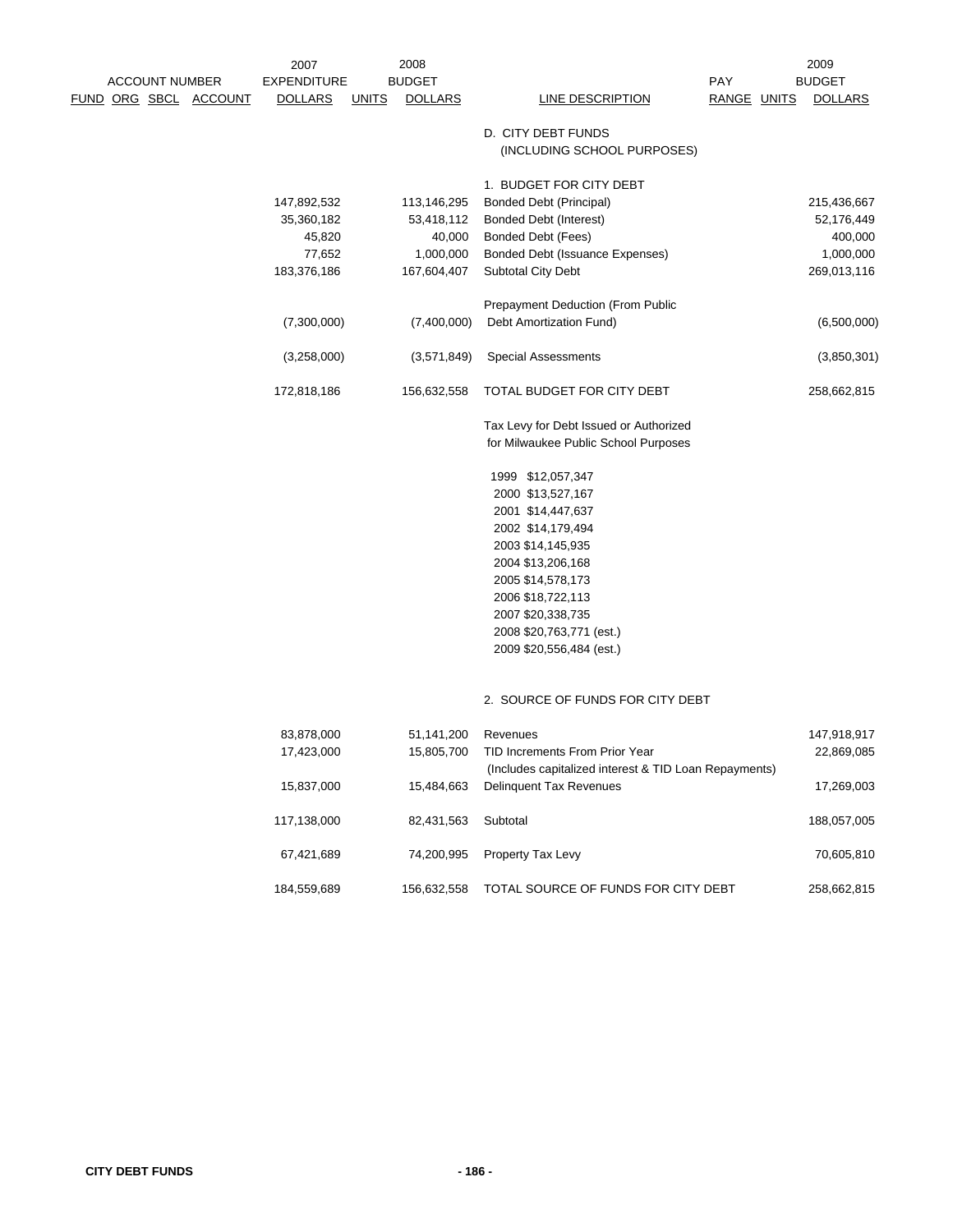|             |           | <b>ACCOUNT NUMBER</b> |         | 2007<br><b>EXPENDITURE</b> |              | 2008<br><b>BUDGET</b> |                                          | <b>PAY</b>  | 2009<br><b>BUDGET</b> |
|-------------|-----------|-----------------------|---------|----------------------------|--------------|-----------------------|------------------------------------------|-------------|-----------------------|
| <b>FUND</b> |           | ORG SBCL              | ACCOUNT | <b>DOLLARS</b>             | <b>UNITS</b> | <b>DOLLARS</b>        | LINE DESCRIPTION                         | RANGE UNITS | <b>DOLLARS</b>        |
|             |           |                       |         |                            |              |                       | E. DELINQUENT TAX                        |             |                       |
|             |           |                       |         |                            |              |                       | 1. BUDGET FOR DELINQUENT TAX             |             |                       |
| 0001        | 2110 S120 |                       | 006630  | 1,000,000                  |              |                       | <b>Delinquent Tax</b>                    |             |                       |
|             |           |                       |         |                            |              |                       |                                          |             |                       |
|             |           |                       |         |                            |              |                       |                                          |             |                       |
|             |           |                       |         |                            |              |                       | 2. SOURCE OF FUNDS FOR<br>DELINQUENT TAX |             |                       |
| 0001        | 9990      |                       | 009010  | 1,000,000                  |              |                       | Property Tax Levy                        |             |                       |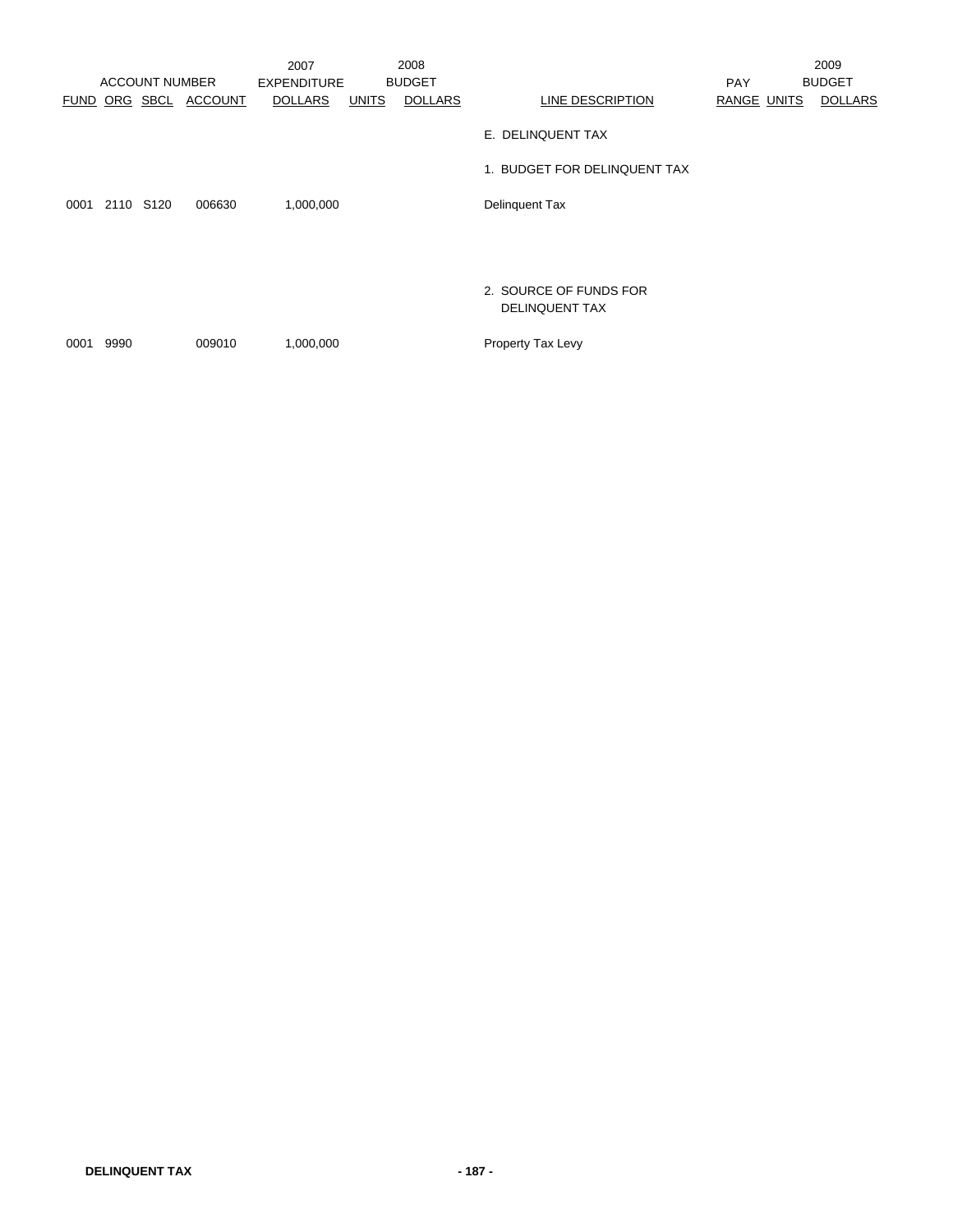|             |      |                       |                  | 2007               |              | 2008           |                                                                                                                                                                                                                                        |             | 2009           |
|-------------|------|-----------------------|------------------|--------------------|--------------|----------------|----------------------------------------------------------------------------------------------------------------------------------------------------------------------------------------------------------------------------------------|-------------|----------------|
|             |      | <b>ACCOUNT NUMBER</b> |                  | <b>EXPENDITURE</b> |              | <b>BUDGET</b>  |                                                                                                                                                                                                                                        | PAY         | <b>BUDGET</b>  |
| <b>FUND</b> |      |                       | ORG SBCL ACCOUNT | <b>DOLLARS</b>     | <b>UNITS</b> | <b>DOLLARS</b> | LINE DESCRIPTION                                                                                                                                                                                                                       | RANGE UNITS | <b>DOLLARS</b> |
|             |      |                       |                  |                    |              |                | F. COMMON COUNCIL CONTINGENT FUND<br>1. BUDGET FOR COMMON COUNCIL<br><b>CONTINGENT FUND</b><br><b>Total Budget for Common Council</b>                                                                                                  |             |                |
| 0001        | 9990 | C001                  | 006300           | [5,500,000]        |              | 5,000,000      | <b>Contingent Fund</b>                                                                                                                                                                                                                 |             | 5,000,000      |
|             |      |                       |                  |                    |              |                | For emergency or other purposes which may arise<br>during the year requiring the expenditure of money<br>in addition to the amount provided for the several<br>purposes for which no express provision has been<br>made in the budget. |             |                |
|             |      |                       |                  |                    |              |                | 2. SOURCE OF FUNDS FOR COMMON<br>COUNCIL CONTINGENT FUND                                                                                                                                                                               |             |                |
| 0001        | 9990 |                       | 009010           | 5,500,000          |              | 5,000,000      | Property Tax Levy                                                                                                                                                                                                                      |             | 5,000,000      |
|             |      |                       |                  |                    |              |                | Expenditure experience represents transfers and<br>expenditures authorized by resolution.                                                                                                                                              |             |                |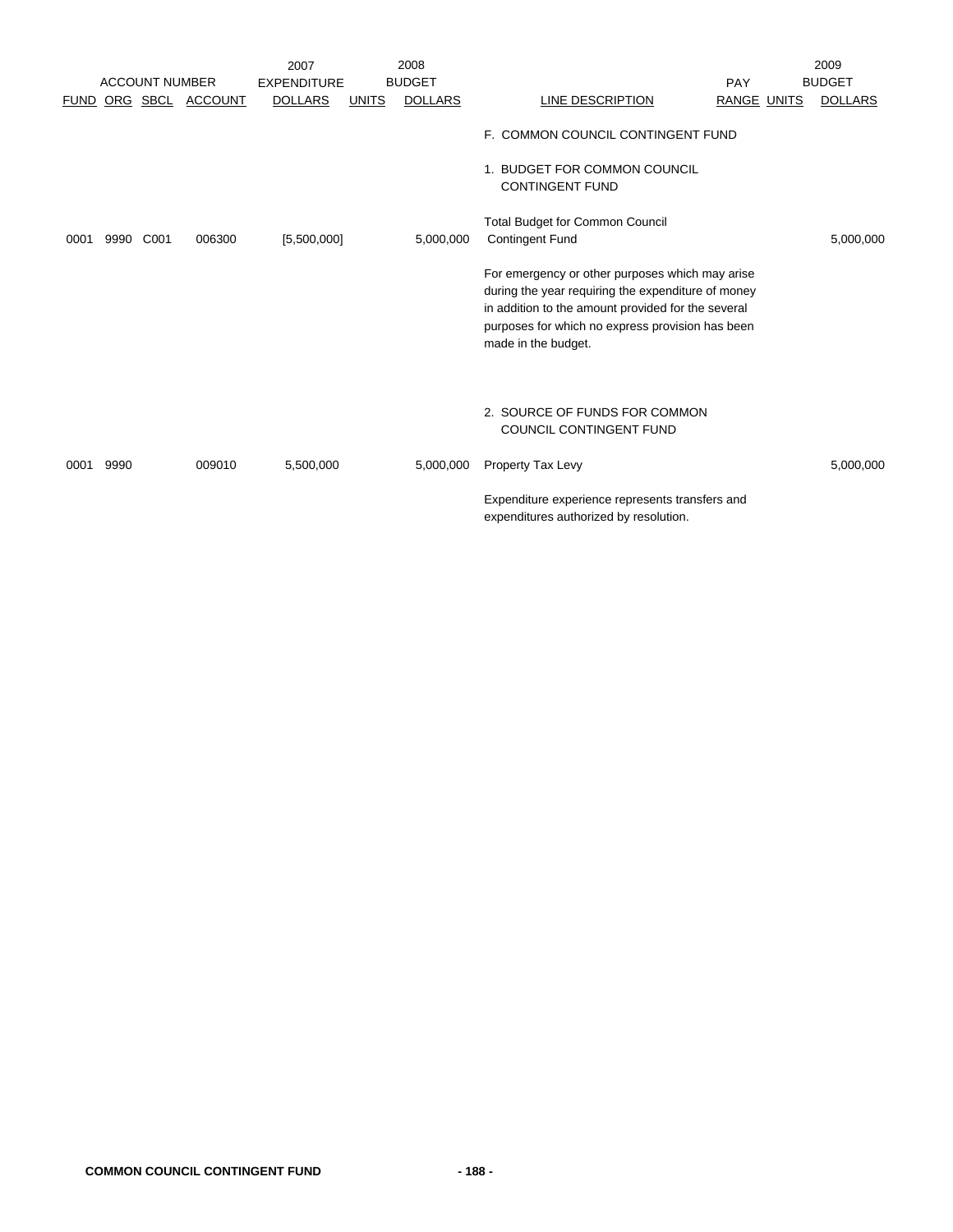2009

ENTERPRISE FUND - PARKING

G. PARKING FUND

1. BUDGET FOR PARKING

## OPERATING & MAINTENANCE EXPENSES

|                                     |                |           | <b>SALARIES &amp; WAGES</b><br>PARKING ENFORCEMENT/INFORMATION DESK                                     |     |                |           |  |
|-------------------------------------|----------------|-----------|---------------------------------------------------------------------------------------------------------|-----|----------------|-----------|--|
|                                     | 1              | 88,949    | Parking Enforcement Manager                                                                             | 10  | 1              | 90,728    |  |
|                                     | 2              | 129,887   | Parking Enforcement Asst. Manager                                                                       | 6   | 2              | 124,671   |  |
|                                     | 5              | 260,791   | Parking Enforcement Supervisor                                                                          | 4   | 5              | 248,935   |  |
|                                     | 4              | 159,243   | Lead Parking Checker                                                                                    | 495 | 4              | 155,359   |  |
|                                     | 60             | 2,145,581 | Parking Checker                                                                                         | 490 | 60             | 2,082,030 |  |
|                                     | 16             | 626,679   | <b>Communication Assistant III</b>                                                                      | 445 | 16             | 615,576   |  |
|                                     | 5              | 206,280   | <b>Communication Assistant IV</b>                                                                       | 455 | 5              | 202,693   |  |
|                                     | 1              | 36,362    | <b>Office Assistant IV</b>                                                                              | 445 | 1              | 37,221    |  |
|                                     |                |           |                                                                                                         |     |                |           |  |
|                                     |                |           | <b>TOW LOT</b>                                                                                          |     |                |           |  |
|                                     | 1              | 78,505    | Tow Lot Manager (Y)                                                                                     | 9   | 1              | 82,557    |  |
|                                     | 1              | 62,864    | Tow Lot Assistant Manager                                                                               | 6   | 1              | 70,211    |  |
|                                     | 1              | 53,671    | Vehicle Salvage Supervisor                                                                              | 4   | 1              | 56,384    |  |
|                                     | 1              | 44,673    | Tow Lot Supervisor                                                                                      | 4   | 1              | 48,391    |  |
|                                     | $\overline{c}$ | 79,152    | Tow Lot Assistant IV                                                                                    | 460 | 2              | 79,285    |  |
|                                     | 1              | 39,894    | Tow Lot Crew Leader                                                                                     | 235 | 1              | 38,921    |  |
|                                     | 7              | 152,607   | Tow Lot Assistant III                                                                                   | 445 | 7              | 254,657   |  |
|                                     | 11             | 413,373   | Tow Lot Attendant                                                                                       | 220 | 11             | 404,756   |  |
|                                     | 2              | 34,705    | Tow Lot Attendant (Aux.)                                                                                | 220 | 2              | 34,705    |  |
|                                     |                |           | PARKING ADMINISTRATION/ METERS                                                                          |     |                |           |  |
|                                     | 1              | 80,942    | Parking Financial Manager (Y)                                                                           | 9   | 1              | 85,116    |  |
|                                     | 1              | 49,098    | Parking Operations Supervisor                                                                           | 5   | 1              | 51,584    |  |
|                                     | 1              | 62,453    | Parking Operations Coordinator                                                                          | 621 | 1              | 60,929    |  |
|                                     | 1              | 41,442    | Accounting Program Assistant III                                                                        | 475 | 1              | 41,679    |  |
|                                     | 1              | 45,445    | Parking Meter Technician - Lead                                                                         | 260 | 1              | 44,336    |  |
|                                     | $\overline{c}$ | 82,303    | Parking Meter Technician                                                                                | 245 | $\overline{2}$ | 81,607    |  |
|                                     | 1              | 13,707    | Graduate Intern                                                                                         | 927 | 1              | 15,111    |  |
| 4,705,854                           | 129            | 4,988,606 | <b>Total Before Adjustments</b>                                                                         |     | 129            | 5,007,442 |  |
|                                     |                | 119,920   | Salary & Wage Rate Changes                                                                              |     |                | 160,000   |  |
| 138,207                             |                | 150,000   | Overtime Compensated*                                                                                   |     |                | 160,000   |  |
|                                     |                | (160,000) | Personnel Cost Adjustment                                                                               |     |                | (160,000) |  |
|                                     |                |           | Other                                                                                                   |     |                |           |  |
| 4,844,061                           | 129            | 5,098,526 | Gross Salaries & Wages Total                                                                            |     | 129            | 5,167,442 |  |
|                                     |                |           | Reimbursable Services Deduction<br>Capital Improvements Deduction<br><b>Grants &amp; Aids Deduction</b> |     |                |           |  |
| 006000<br>50 6610 R999<br>4,844,061 | 129            | 5,098,526 | NET SALARIES & WAGES TOTAL*                                                                             |     | 129            | 5,167,442 |  |
|                                     | 126.75         |           | <b>O&amp;M FTE'S</b><br>NON-O&M FTE'S                                                                   |     | 126.75         |           |  |

(Y) Required to file a statement of economic interests in accordance with the Milwaukee Code of Ordinances Chapter 303-Code of Ethics.

0450 6610 R999 006000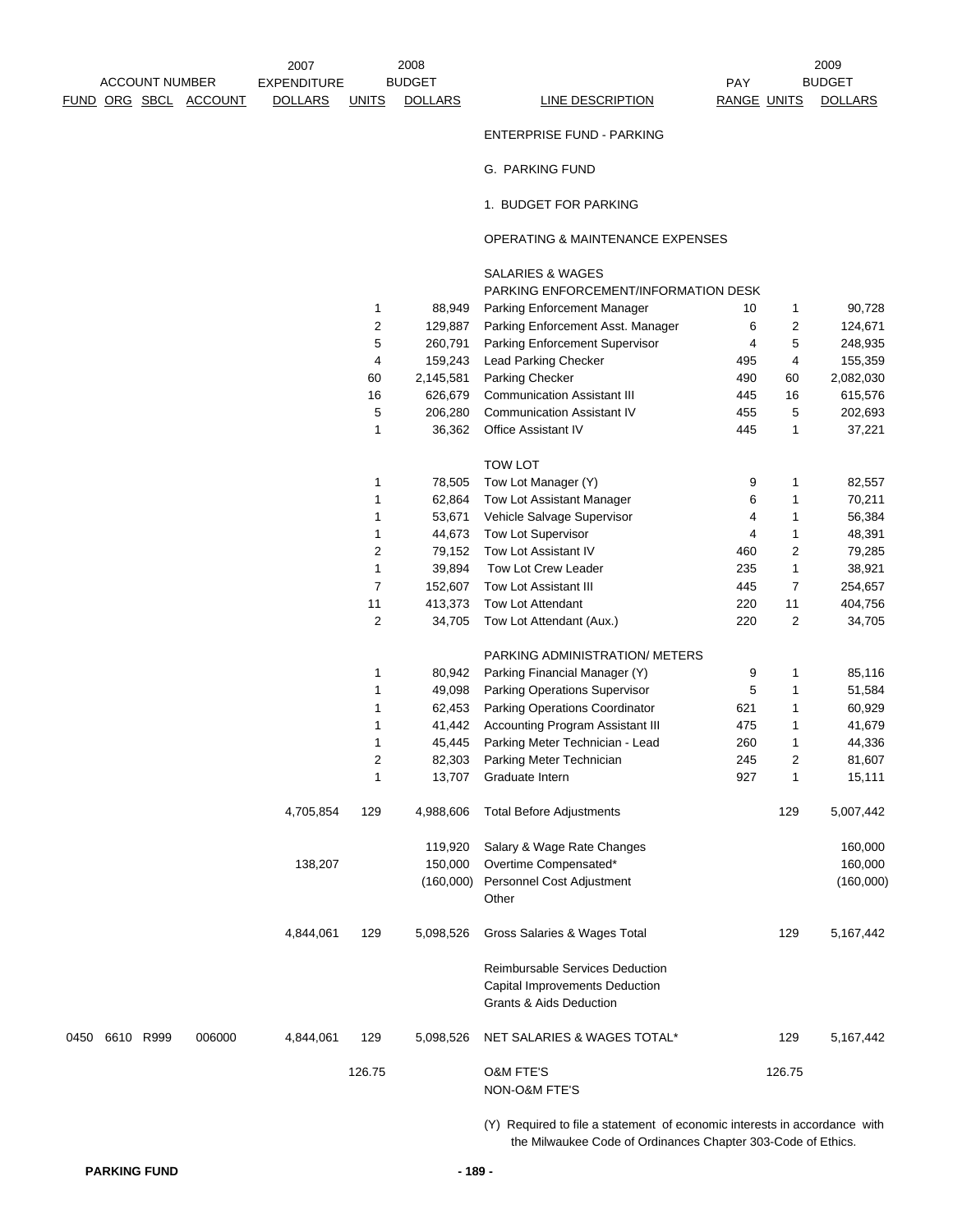|      |                |                       |                       | 2007               |              | 2008           |                                         |                    | 2009           |
|------|----------------|-----------------------|-----------------------|--------------------|--------------|----------------|-----------------------------------------|--------------------|----------------|
|      |                | <b>ACCOUNT NUMBER</b> |                       | <b>EXPENDITURE</b> |              | <b>BUDGET</b>  | PAY                                     |                    | <b>BUDGET</b>  |
|      |                |                       | FUND ORG SBCL ACCOUNT | <b>DOLLARS</b>     | <b>UNITS</b> | <b>DOLLARS</b> | LINE DESCRIPTION                        | <b>RANGE UNITS</b> | <b>DOLLARS</b> |
| 0450 | 6610 R999      |                       | 006180                | 2,424,999          |              | 2,090,396      | ESTIMATED EMPLOYEE FRINGE BENEFITS      |                    | 2,583,721      |
|      |                |                       |                       |                    |              |                | OPERATING EXPENDITURES                  |                    |                |
| 0450 | 6610 R999      |                       | 630100                | 97,830             |              | 100,000        | General Office Expense                  |                    | 122,000        |
| 0450 | 6610 R999      |                       | 630500                | 994                |              | 13,000         | Tools & Machinery Parts                 |                    | 2,000          |
| 0450 | 6610           | R999                  | 631000                | 14,192             |              | 3,000          | <b>Construction Supplies</b>            |                    | 3,000          |
| 0450 | 6610           | R999                  | 631500                | 389,892            |              | 385,000        | Energy                                  |                    | 429,000        |
| 0450 | 6610           | R999                  | 632000                | 76,813             |              | 67,000         | <b>Other Operating Supplies</b>         |                    | 87,000         |
| 0450 | 6610           | R999                  | 632500                | 257,206            |              | 137,000        | <b>Facility Rental</b>                  |                    | 141,000        |
| 0450 | 6610           | R999                  | 633000                | 9,592              |              | 17,000         | <b>Vehicle Rental</b>                   |                    | 10,000         |
| 0450 | 6610           | R999                  | 633500                | 29,291             |              | 25,000         | Non-Vehicle Equipment Rental            |                    | 30,000         |
| 0450 | 6610 R999      |                       | 634000                | 6,995,730          |              | 7,800,000      | <b>Professional Services</b>            |                    | 7,100,000      |
| 0450 | 6610           | R999                  | 634500                | 170                |              | 5,000          | Information Technology Services         |                    | 2,000          |
| 0450 | 6610           | R999                  | 635000                | 573,529            |              | 510,000        | <b>Property Services</b>                |                    | 630,000        |
| 0450 | 6610           | R999                  | 635500                | 88,598             |              | 48,000         | <b>Infrastructure Services</b>          |                    | 63,000         |
| 0450 | 6610           | R999                  | 636000                | 6,395              |              | 7,000          | Vehicle Repair Services                 |                    | 7,000          |
| 0450 | 6610           | R999                  | 636500                | 3,832,660          |              | 3,500,000      | <b>Other Operating Services</b>         |                    | 3,950,000      |
| 0450 | 6610           | R999                  | 637000                |                    |              |                | Loans and Grants                        |                    |                |
| 0450 | 6610 R999      |                       | 637501                | 1,214,342          |              | 1,200,000      | <b>Reimburse Other Departments</b>      |                    | 1,300,000      |
| 0450 | 6610           | R999                  |                       |                    |              |                |                                         |                    |                |
| 0450 | 6610           | R999                  | 006300                | 13,587,234         |              | 13,817,000     | OPERATING EXPENDITURES TOTAL*           |                    | 13,876,000     |
| 0450 | 6610 R999      |                       | 006300                |                    |              |                | <b>EQUIPMENT PURCHASES</b>              |                    |                |
|      |                |                       |                       |                    |              |                | <b>Additional Equipment</b>             |                    |                |
|      |                |                       |                       |                    |              |                | Subtotal - Additional Equipment         |                    |                |
|      |                |                       |                       |                    |              |                | <b>Replacement Equipment</b>            |                    |                |
|      |                |                       |                       | 5,958              |              | 5,000          | <b>Office Furniture</b>                 |                    | 5,000          |
|      |                |                       |                       | 686                |              | 2,000          | Digital Video Cameras                   | 2                  | 2,000          |
|      |                |                       |                       |                    |              | 2,000          | <b>Digital Still Cameras</b>            |                    |                |
|      |                |                       |                       |                    | 4            | 120,000        | Auto-Jeeps                              | 4                  | 108,000        |
|      |                |                       |                       | 25,975             |              |                | Power Sweeper, Riding Type              |                    |                |
|      |                |                       |                       | 12,157             |              |                | Microcomputers                          |                    |                |
|      |                |                       |                       | 31,333             |              |                | Pick-up truck with plow and salt hopper |                    |                |
|      |                |                       |                       | 6,003              |              |                | Plow blade                              |                    |                |
|      |                |                       |                       |                    |              |                | Meter Repair Truck                      | 1                  | 65,000         |
|      |                |                       |                       | 82,112             | 4            | 129,000        | Subtotal - Replacement Equipment        | 7                  | 180,000        |
|      |                |                       |                       |                    |              |                | <b>Other Previous Experience</b>        |                    |                |
|      | 0450 6610 R999 |                       | 006800                | 82,112             | 4            | 129,000        | <b>EQUIPMENT PURCHASES TOTAL*</b>       | $\overline{7}$     | 180,000        |
|      |                |                       |                       |                    |              |                | <b>SPECIAL FUNDS</b>                    |                    |                |
| 0450 | 6610 R661      |                       | 006300                | 3,189,352          |              | 3,500,000      | Payment to Debt Service*                |                    | 3,300,000      |
| 0450 | 6610 R663      |                       | 006300                | 1,028,054          |              | 981,000        | Payment in Lieu of Taxes*               |                    | 1,020,000      |
| 0450 | 6610           | R664                  | 006300                |                    |              | 425,000        | Parking Fund Contingent Fund*           |                    | 425,000        |
|      |                |                       |                       | 4,217,406          |              | 4,906,000      | SPECIAL FUNDS TOTAL                     |                    | 4,745,000      |
|      |                |                       |                       | 25, 155, 812       |              | 26,040,922     | OPERATING & MAINTENANCE EXPENSE TOTAL   |                    | 26,552,163     |
|      | 0450 6610 R999 |                       | 006900                |                    |              |                | DEPOSIT TO RETAINED EARNINGS            |                    |                |
| 0450 | 6610 R999      |                       | 006900                | 15,800,000         |              | 17,000,000     | TRANSFER TO GENERAL FUND                |                    | 18,132,150     |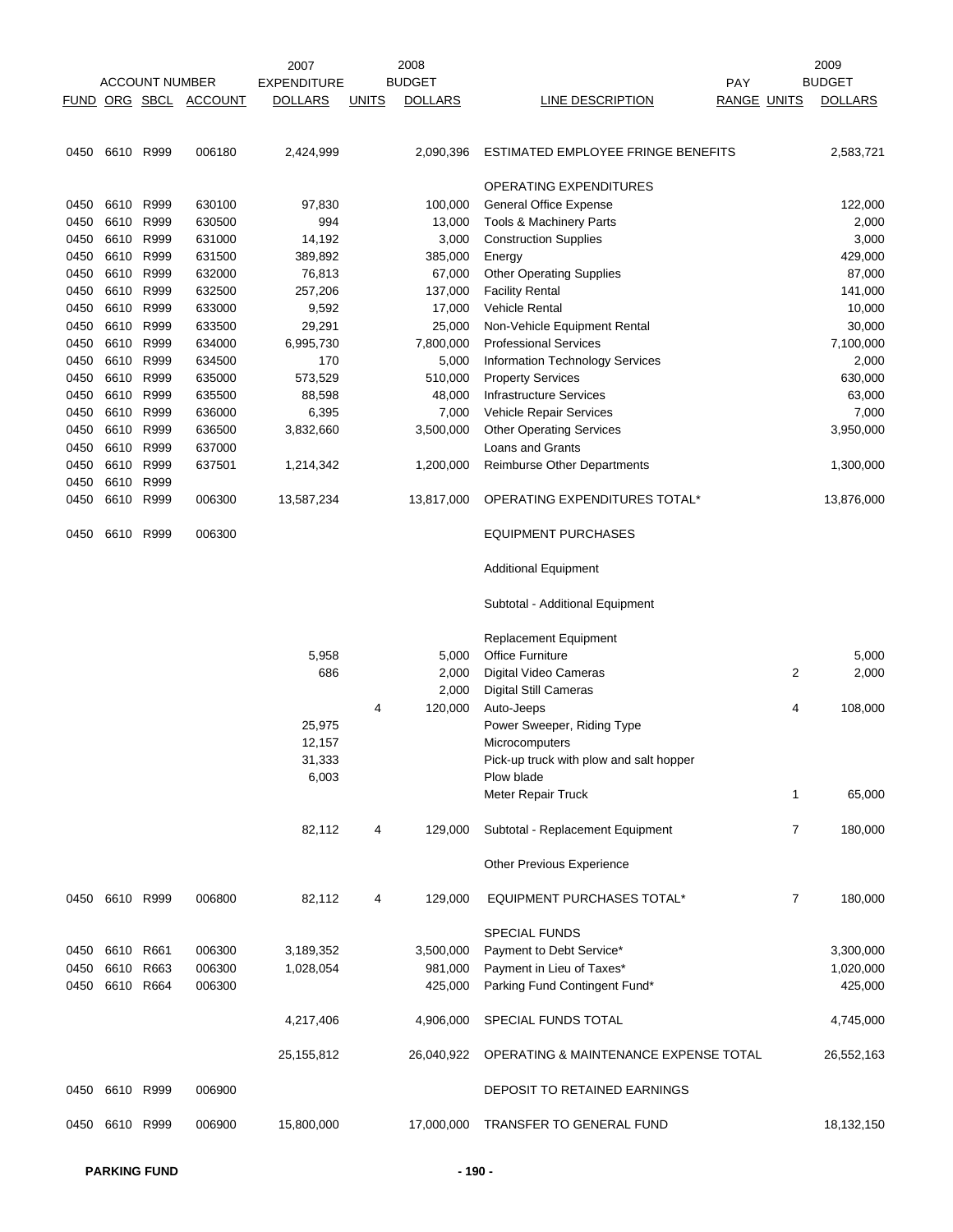|              |      |           | <b>ACCOUNT NUMBER</b>      | 2007<br><b>EXPENDITURE</b> |              | 2008<br><b>BUDGET</b>  |                                                                           | PAY                | 2009<br><b>BUDGET</b>    |
|--------------|------|-----------|----------------------------|----------------------------|--------------|------------------------|---------------------------------------------------------------------------|--------------------|--------------------------|
|              |      |           | FUND ORG SBCL ACCOUNT      | <b>DOLLARS</b>             | <u>UNITS</u> | <b>DOLLARS</b>         | <b>LINE DESCRIPTION</b>                                                   | <b>RANGE UNITS</b> | <b>DOLLARS</b>           |
| 0450         |      | 6610 R999 |                            | 40,955,812                 |              | 43,040,922             | <b>TOTAL OPERATIONS</b>                                                   |                    | 44,684,313               |
|              |      |           |                            |                            |              |                        |                                                                           |                    |                          |
|              |      |           |                            |                            |              |                        | *Appropriation Control Account                                            |                    |                          |
|              |      |           |                            |                            |              |                        | CAPITAL IMPROVEMENTS PROGRAM                                              |                    |                          |
|              |      |           |                            |                            |              |                        | <b>Total Capital Improvements-Parking</b><br>Program - Unallocated        |                    |                          |
| 0451         |      |           | 9990 R999 PA160020200      |                            |              |                        | MacArthur Square Freeway Tunnel                                           |                    |                          |
| 0451         |      |           | 9990 R999 PA160020300      | 127,745                    |              |                        | Deferred Mechanical Maintenance<br>New Borrowing                          |                    |                          |
| 0451         |      | 9990 R999 |                            |                            |              | [180,000]              | Carryover Borrowing**                                                     |                    | [170,000]                |
|              |      |           |                            |                            |              |                        | Deferred Structural Maintenance                                           |                    |                          |
| 0451<br>0451 | 9990 | 9990 R999 | R999 PA160020400           | 37,114                     |              | [202, 469]             | New Borrowing<br>Carryover Borrowing**                                    |                    | [177,706]                |
| 0451         |      |           | 9990 R999 PA160030200      |                            |              |                        | Revenue Equipment Replacement                                             |                    |                          |
|              |      |           |                            |                            |              |                        | Miscellaneous Structural/Mechanical/Elec Maint.                           |                    |                          |
| 0451<br>0451 |      | 9990 R999 | 9990 R999 PA160080100      |                            |              | 200,000                | New Borrowing<br>Carryover Borrowing**                                    |                    | 250,000<br>[200,000]     |
|              |      |           |                            |                            |              |                        | MacArthur Square Renovation                                               |                    |                          |
| 0451         |      |           | 9990 R999 PA16080170       | 27,952                     |              | 1,500,000<br>[733,600] | New Borrowing<br>Carryover Borrowing**                                    |                    | 290,000<br>[2, 297, 522] |
| 0451         |      |           | 9990 R999 PA16080190       |                            |              |                        | 4th & Highland Concrete Slab and Caulk                                    |                    |                          |
| 0451         |      |           | 9990 R999 PA160040200      | 33,486                     |              |                        | 1000 N. Water Parking Structure Repairs<br>New Borrowing                  |                    | 560,000                  |
|              |      |           |                            |                            |              |                        | [5,900] Carryover Borrowing**                                             |                    | [252, 324]               |
|              |      |           | 0451 9990 R999 PA160060100 | 1,275,000                  |              | 1,000,000              | <b>Multi-Space Parking Meters</b><br>New Borrowing                        |                    | 1,300,000                |
|              |      |           |                            |                            |              | [586,700]              | Carryover Borrowing**                                                     |                    | [1,000,000]              |
| 0451         |      |           | 9990 R999 PA160050100      |                            |              |                        | Milwaukee/Michigan Renovation<br>New Borrowing                            |                    |                          |
|              |      |           |                            |                            |              | [614, 600]             | Carryover Borrowing**                                                     |                    | $[512]$                  |
| 0451         |      |           | 9990 R999 PA160040300      | 640,329                    |              |                        | MacArthur Square Parking Structure Repairs<br>New Borrowing               |                    |                          |
|              |      |           |                            |                            |              | [313, 100]             | Carryover Borrowing**                                                     |                    |                          |
| 0451         | 9990 |           | R999 PA160090100           |                            |              |                        | Tow Lot Facility Expansion<br>New Borrowing                               |                    | 536,000                  |
|              |      |           |                            |                            |              |                        | Capital Improvements to be Financed<br>from Permanent Improvement Reserve |                    |                          |
|              |      |           |                            |                            |              | 5,000,000              | Fund-Parking                                                              |                    | 5,000,000                |
|              |      |           |                            | 2,141,626                  |              |                        | Total Capital Improvements -                                              |                    |                          |
|              |      |           |                            |                            |              | 7,700,000              | Parking Program                                                           |                    | 7,936,000                |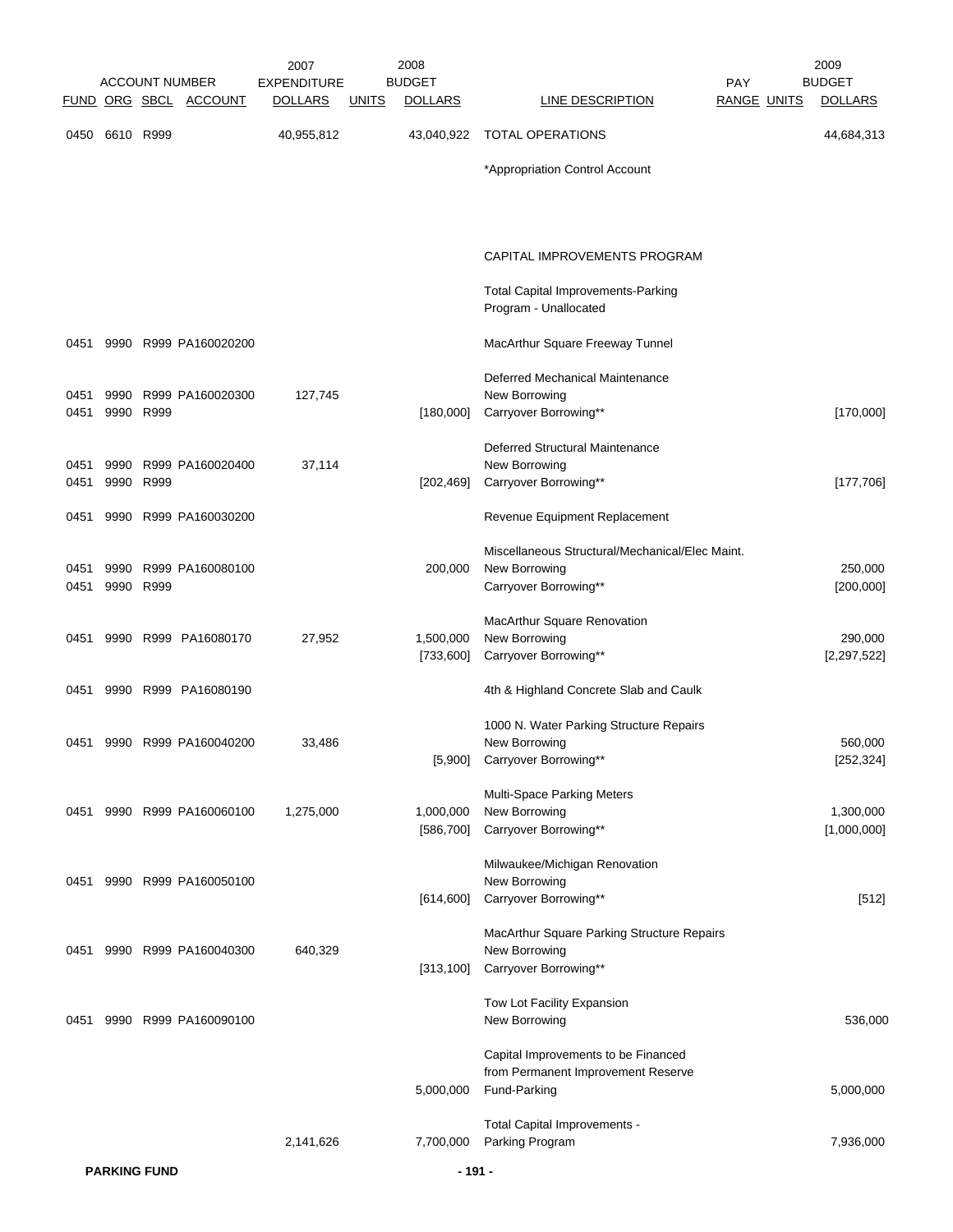|      |           | <b>ACCOUNT NUMBER</b><br><u>FUND ORG SBCL</u> | <b>ACCOUNT</b> | 2007<br><b>EXPENDITURE</b><br><b>DOLLARS</b> | <b>UNITS</b> | 2008<br><b>BUDGET</b><br><b>DOLLARS</b> | LINE DESCRIPTION                                                                                                                                                                     | PAY<br><b>RANGE UNITS</b> | 2009<br><b>BUDGET</b><br><b>DOLLARS</b> |
|------|-----------|-----------------------------------------------|----------------|----------------------------------------------|--------------|-----------------------------------------|--------------------------------------------------------------------------------------------------------------------------------------------------------------------------------------|---------------------------|-----------------------------------------|
|      |           |                                               |                |                                              |              |                                         |                                                                                                                                                                                      |                           |                                         |
|      |           |                                               |                | 43,097,438                                   |              | 50,740,922                              | TOTAL BUDGET FOR PARKING                                                                                                                                                             |                           | 52,620,313                              |
|      |           |                                               |                |                                              |              |                                         | 2. SOURCE OF FUNDS FOR PARKING                                                                                                                                                       |                           |                                         |
|      |           |                                               |                |                                              |              |                                         | <b>Parking Permits</b>                                                                                                                                                               |                           |                                         |
| 0450 | 6610      |                                               | 009400         | 2,899,674                                    |              | 2,700,000                               | On-Street                                                                                                                                                                            |                           | 2,900,000                               |
| 0450 | 6610      |                                               | 009400         | 14,141                                       |              | 13,000                                  | Residential                                                                                                                                                                          |                           | 14,000                                  |
| 0450 | 6610      |                                               |                |                                              |              |                                         | <b>Parking Meters</b>                                                                                                                                                                |                           |                                         |
| 0450 | 6610      |                                               | 009400         | 3,793,275                                    |              | 3,900,000                               | On-Street                                                                                                                                                                            |                           | 4,300,000                               |
| 0450 | 6610      |                                               | 009400         | 90,746                                       |              | 78,000                                  | Off-Street                                                                                                                                                                           |                           | 83,000                                  |
| 0450 | 6610      |                                               | 009400         | 202,647                                      |              | 140,000                                 | Hooding                                                                                                                                                                              |                           | 170,000                                 |
| 0450 | 6610      |                                               | 009400         | 1,840                                        |              | 4,000                                   | Removal                                                                                                                                                                              |                           | 2,000                                   |
| 0450 | 6610      |                                               |                |                                              |              |                                         |                                                                                                                                                                                      |                           |                                         |
| 0450 | 6610      |                                               |                |                                              |              |                                         | <b>Rental and Leases of Facilities</b>                                                                                                                                               |                           |                                         |
| 0450 | 6610      |                                               | 009400         | 119,263                                      |              | 120,813                                 | Restaurant 4th & Highland                                                                                                                                                            |                           | 122,384                                 |
| 0450 | 6610      |                                               | 009400         | 936,771                                      |              | 950,000                                 | 4th & Highland                                                                                                                                                                       |                           | 1,000,000                               |
| 0450 | 6610      |                                               | 009400         | 23,363                                       |              | 20,000                                  | <b>Leased Lots</b>                                                                                                                                                                   |                           | 22,000                                  |
| 0450 | 6610      |                                               | 009400         | 472,125                                      |              | 520,000                                 | 535 N. Milwaukee                                                                                                                                                                     |                           | 503,000                                 |
| 0450 | 6610      |                                               | 009400         | 3,290,139                                    |              | 3,200,000                               | MacArthur Square                                                                                                                                                                     |                           | 3,200,000                               |
| 0450 | 6610      |                                               | 009400         | 1,517,708                                    |              | 1,275,000                               | 1000 N. Water Street                                                                                                                                                                 |                           | 1,500,000                               |
| 0450 | 6610      |                                               | 009400         | 764,379                                      |              | 675,000                                 | 742 N. 2nd                                                                                                                                                                           |                           | 765,000                                 |
| 0450 | 6610      |                                               | 009400         | 3,991,550                                    |              | 3,050,986                               | <b>Towed Vehicle Revenue</b>                                                                                                                                                         |                           | 3,800,000                               |
| 0450 | 6610      |                                               | 009400         | 2,258,743                                    |              | 2,500,000                               | Vehicle Disposal Revenue                                                                                                                                                             |                           | 2,200,000                               |
| 0450 | 6610      |                                               | 009870         | 271,352                                      |              | 275,000                                 | Miscellaneous                                                                                                                                                                        |                           | 275,000                                 |
|      |           |                                               |                | 20,647,716                                   |              | 19,421,799                              | <b>Total Revenue</b>                                                                                                                                                                 |                           | 20,856,384                              |
| 0450 | 6610      |                                               |                |                                              |              |                                         |                                                                                                                                                                                      |                           |                                         |
|      |           |                                               |                |                                              |              |                                         | <b>Other Funding Sources</b>                                                                                                                                                         |                           |                                         |
| 0450 | 6610      |                                               | 009920         | 1,088,965                                    |              | 4,019,123                               | Withdrawal from Retained Earnings                                                                                                                                                    |                           | 4,195,779                               |
| 0450 | 6610      |                                               | 009611         | 18,949,885                                   |              | 19,600,000                              | Parking Citation Revenue                                                                                                                                                             |                           | 19,632,150                              |
|      | 0450 6610 |                                               | 009830         | 269,246                                      |              |                                         | Sale of Real Property                                                                                                                                                                |                           |                                         |
|      |           |                                               |                |                                              |              |                                         | Capital Improvements Funded from the                                                                                                                                                 |                           |                                         |
|      |           |                                               |                |                                              |              | 5,000,000                               | Permanent Improvement Reserve Fund<br>-Parking                                                                                                                                       |                           | 5,000,000                               |
|      |           |                                               |                |                                              |              | [2,636,369]                             | Carryover Borrowing**                                                                                                                                                                |                           | [4,098,064]                             |
|      |           |                                               |                |                                              |              | 2,700,000                               | New Borrowing                                                                                                                                                                        |                           | 2,936,000                               |
|      |           |                                               |                | 20,308,096                                   |              | 31,319,123                              | <b>Total Other Funding</b>                                                                                                                                                           |                           | 31,763,929                              |
|      |           |                                               |                | 40,955,812                                   |              | 50,740,922                              | <b>Total Funds for Parking</b>                                                                                                                                                       |                           | 52,620,313                              |
|      |           |                                               |                |                                              |              |                                         | ** Carryover Borrowing Amount (Restatement of a prior years<br>unutilized borrowing authorization are included for information and<br>purposes such amounts are evoluded from budget |                           |                                         |

 authorization purposes - such amounts are excluded from budget totals to avoid duplication.)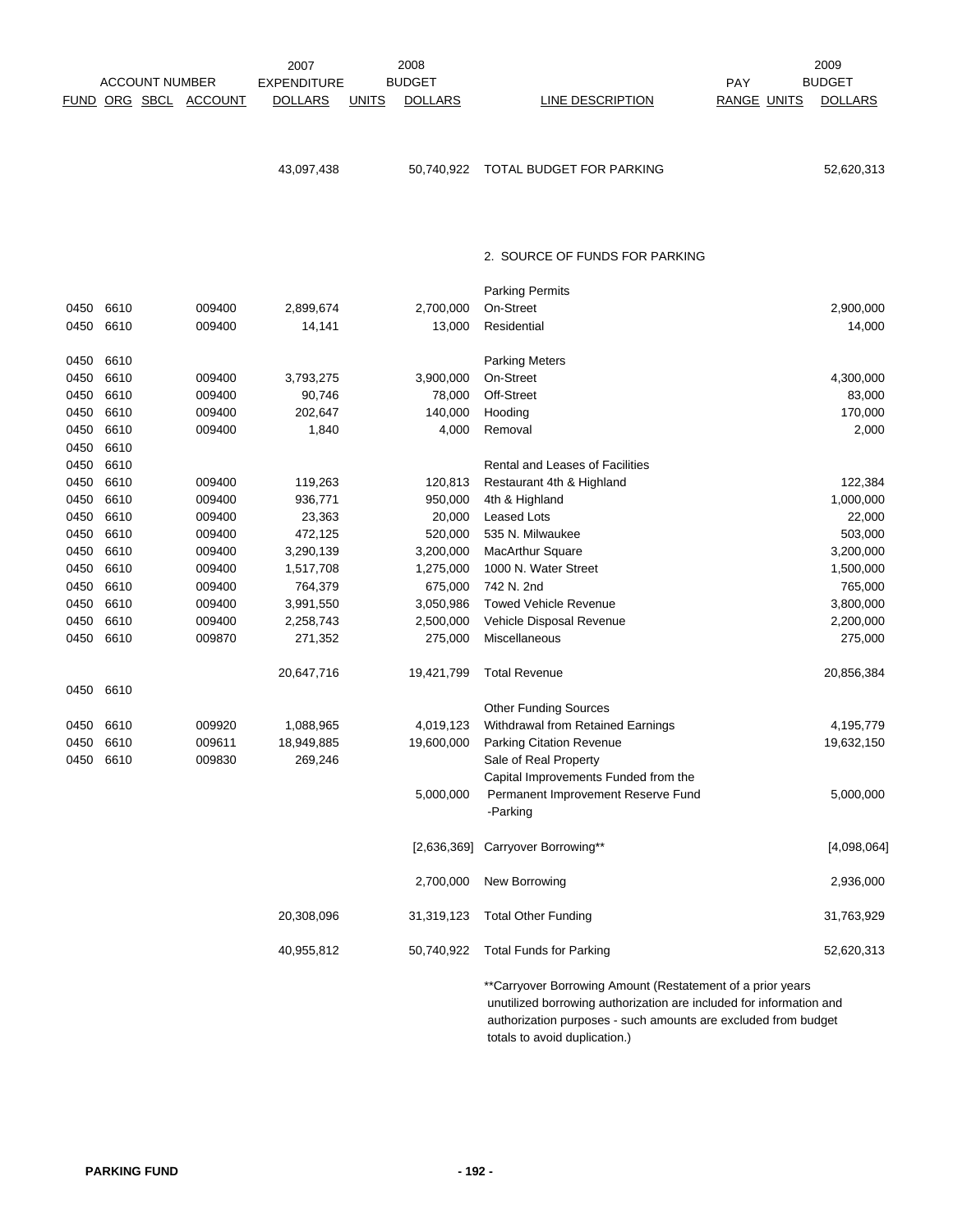|              |              |                                        | 2007               |              | 2008           |                                                                                                                                                                                                                                                              | 2009           |
|--------------|--------------|----------------------------------------|--------------------|--------------|----------------|--------------------------------------------------------------------------------------------------------------------------------------------------------------------------------------------------------------------------------------------------------------|----------------|
|              |              | <b>ACCOUNT NUMBER</b>                  | <b>EXPENDITURE</b> |              | <b>BUDGET</b>  | <b>PAY</b>                                                                                                                                                                                                                                                   | <b>BUDGET</b>  |
|              |              | FUND ORG SBCL ROJECT/GRAN              | <b>DOLLARS</b>     | <u>UNITS</u> | <b>DOLLARS</b> | <b>LINE DESCRIPTION</b><br>RANGE UNITS                                                                                                                                                                                                                       | <b>DOLLARS</b> |
|              |              |                                        |                    |              |                | SPECIAL REVENUE FUND - GRANT AND AID                                                                                                                                                                                                                         |                |
|              |              |                                        |                    |              |                | H. GRANT AND AID PROJECTS FUND                                                                                                                                                                                                                               |                |
|              |              |                                        |                    |              |                | 1. BUDGET FOR GRANT AND AID<br><b>PROJECTS</b>                                                                                                                                                                                                               |                |
|              |              |                                        |                    |              |                | <b>Grant and Aid Projects</b>                                                                                                                                                                                                                                |                |
| 0150         |              | 9990 R999 GR0000900000                 | 52,803,606         |              | 76,853,771     | Grantor Share (Non-City)                                                                                                                                                                                                                                     | 78,370,351     |
|              |              |                                        |                    |              |                | Community Development Reprogramming Funds (A)<br>Landlord Training Program                                                                                                                                                                                   |                |
|              |              |                                        |                    |              |                | Project Clean and Green                                                                                                                                                                                                                                      |                |
| 0150<br>0150 | 9990<br>9990 | R999 GR0000800000<br>R999 GR0000700000 |                    |              | 125,000        | Neighborhood Weekend Clean-Up Box Program (A)<br>Youth Development Coordinator (A)                                                                                                                                                                           |                |
|              |              |                                        |                    |              | 50,000         | Disparity Study (A) (B)                                                                                                                                                                                                                                      |                |
| 0150         |              | 9990 R999 GR0000100102                 |                    |              |                | Local Share Out-of-Pocket Current<br>Levy                                                                                                                                                                                                                    |                |
|              |              |                                        |                    |              |                | (A) Intent of the Common Council is to fund this program(s) with<br>Community Development Block Grant reprogramming funds.<br>Program(s) may include salary funds represented in a department's<br>salary budget with an offsetting grant and aid deduction. |                |
|              |              |                                        |                    |              |                | (B) Funding is allocated to the Department of Administration<br>for the purpose of funding a disparity study. A resolution by<br>the Common Council is required to release the funds.                                                                        |                |
|              |              |                                        | 52,803,606         |              | 77,028,771     | Total for Grant and Aid Projects                                                                                                                                                                                                                             | 78,370,351     |
|              |              |                                        |                    |              |                | Funds Shall Be Transferred to Sub Accounts in                                                                                                                                                                                                                |                |
|              |              |                                        |                    |              |                | Accordance With Common Council Resolution<br>872120 Before Expenditures are made.                                                                                                                                                                            |                |
|              |              |                                        |                    |              |                | See Single Audit Act Supplemental Financial<br>Report for Allocations and Expenditures.                                                                                                                                                                      |                |
|              |              |                                        |                    |              |                |                                                                                                                                                                                                                                                              |                |
|              |              |                                        |                    |              |                | 2. SOURCES OF FUNDS FOR GRANT<br>AND AID PROJECTS                                                                                                                                                                                                            |                |
|              |              |                                        | 52,803,606         |              | 77,028,771     | Grantors Share (Non-City)                                                                                                                                                                                                                                    | 78,370,351     |
|              |              |                                        |                    |              |                | Local Share Out-Of Pocket Current<br>Levy                                                                                                                                                                                                                    |                |
|              |              |                                        | 52,803,606         |              | 77,028,771     | Total Source of Funds For Grant and<br>Aid Projects*                                                                                                                                                                                                         | 78,370,351     |
|              |              |                                        |                    |              |                | * 2007 source of funds reflect grant revenues collected prior to<br>closing the Fiscal Year 2007 books. Additional revenue relating<br>to 2007 expenditure transactions will be treated as 2008 revenues.                                                    |                |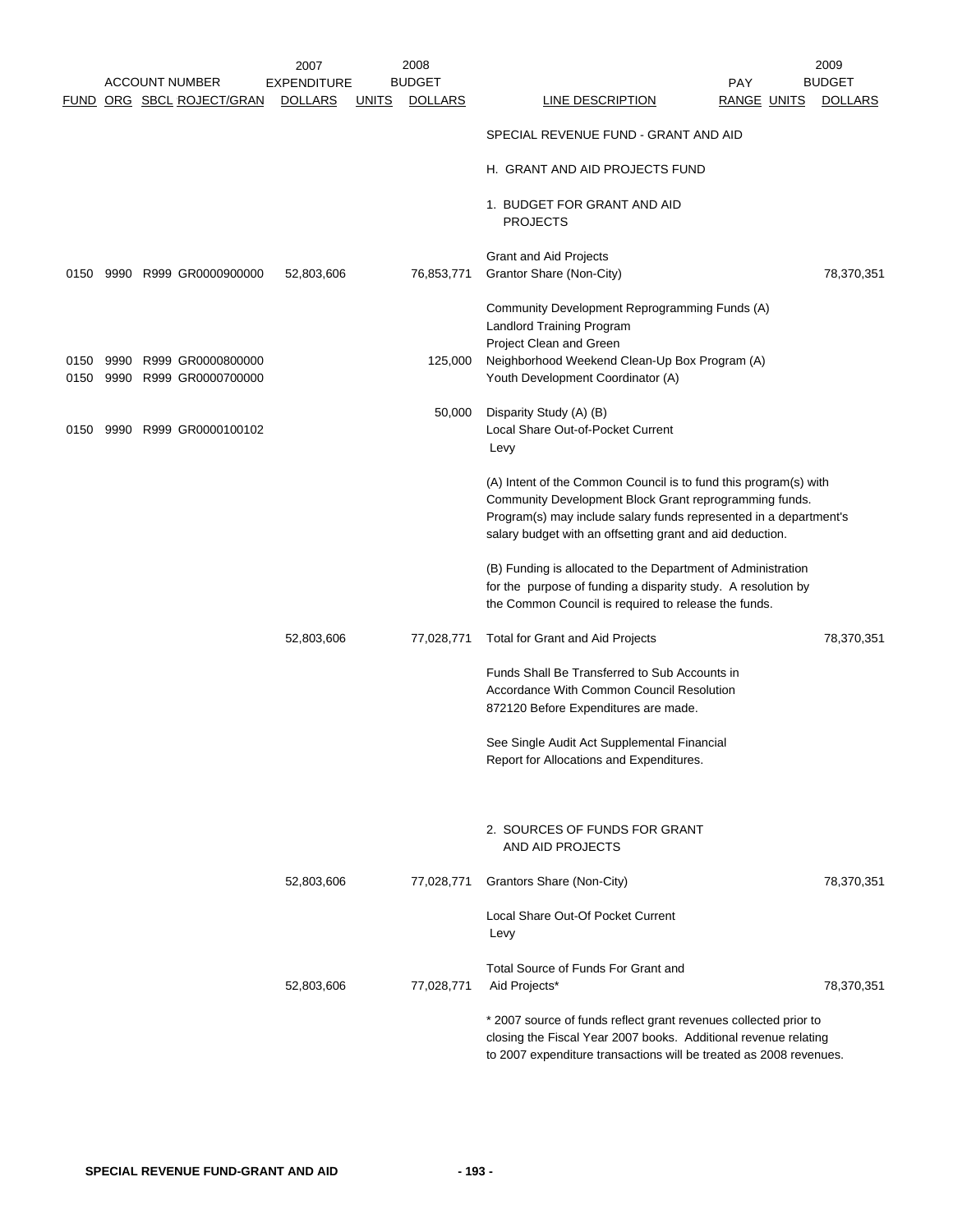|           |                |                       |                       | 2007               |              | 2008           |                                                                                |             | 2009           |
|-----------|----------------|-----------------------|-----------------------|--------------------|--------------|----------------|--------------------------------------------------------------------------------|-------------|----------------|
|           |                | <b>ACCOUNT NUMBER</b> |                       | <b>EXPENDITURE</b> |              | <b>BUDGET</b>  |                                                                                | <b>PAY</b>  | <b>BUDGET</b>  |
|           |                |                       | FUND ORG SBCL ACCOUNT | <b>DOLLARS</b>     | <u>UNITS</u> | <b>DOLLARS</b> | LINE DESCRIPTION                                                               | RANGE UNITS | <b>DOLLARS</b> |
|           |                |                       |                       |                    |              |                | SPECIAL REVENUE FUND -                                                         |             |                |
|           |                |                       |                       |                    |              |                | ECONOMIC DEVELOPMENT FUND                                                      |             |                |
|           |                |                       |                       |                    |              |                |                                                                                |             |                |
|           |                |                       |                       |                    |              |                |                                                                                |             |                |
|           |                |                       |                       |                    |              |                | I. ECONOMIC DEVELOPMENT FUND                                                   |             |                |
|           |                |                       |                       |                    |              |                |                                                                                |             |                |
|           |                |                       |                       |                    |              |                | 1. BUDGET FOR ECONOMIC DEVELOPMENT                                             |             |                |
|           |                |                       |                       |                    |              |                |                                                                                |             |                |
|           | 0190 1910 S001 |                       | 006300                | 6,179,845          |              | 6,680,101      | Business Improvement Districts (A)                                             |             | 7,142,523      |
|           |                |                       |                       |                    |              |                | <b>Estimated Based on Projected Assessment:</b>                                |             |                |
|           |                |                       |                       |                    |              |                | (A) For the following BID's;                                                   |             |                |
|           |                |                       |                       |                    |              |                | BID #2 (Historic Third Ward) - \$559,643                                       |             |                |
|           |                |                       |                       |                    |              |                | BID #3 (Riverwalk) - \$111,276<br>BID #4 (Greater Mitchell Street) - \$148,917 |             |                |
|           |                |                       |                       |                    |              |                | BID #5 (Westown) - \$103,081                                                   |             |                |
|           |                |                       |                       |                    |              |                | BID #8 (Historic King Drive) - \$194,256                                       |             |                |
|           |                |                       |                       |                    |              |                | BID #9 (735 N. Water-Riverwalk) - \$21,652                                     |             |                |
|           |                |                       |                       |                    |              |                | BID #10 (Avenues West) - \$147,808                                             |             |                |
|           |                |                       |                       |                    |              |                | BID #11 (Brady Str Business Area) - \$200,800                                  |             |                |
|           |                |                       |                       |                    |              |                | BID #13 (Oakland Avenue) - \$53,500                                            |             |                |
|           |                |                       |                       |                    |              |                | BID #15 (Riverwalk) - \$384,286                                                |             |                |
|           |                |                       |                       |                    |              |                | BID #16 (West North Avenue) - \$154,977                                        |             |                |
|           |                |                       |                       |                    |              |                | BID #17 (Northwest Area Business) - \$53,500                                   |             |                |
|           |                |                       |                       |                    |              |                | BID #19 (Villard Avenue) - \$102,036                                           |             |                |
|           |                |                       |                       |                    |              |                | BID #20 (East North Avenue) - \$219,573                                        |             |                |
|           |                |                       |                       |                    |              |                | BID #21 (Downtown Mgmt Distr) - \$3,051,758                                    |             |                |
|           |                |                       |                       |                    |              |                | BID #25 (Riverworks) - \$198,212                                               |             |                |
|           |                |                       |                       |                    |              |                | BID #26 (The Valley) - \$97,949<br>BID #27 (Burleigh) - \$56,354               |             |                |
|           |                |                       |                       |                    |              |                | BID #28 (North Ave Gateway Distr) - \$45,677                                   |             |                |
|           |                |                       |                       |                    |              |                | BID #29 (Teutonia, Capitol, Atkinson) - \$78,886                               |             |                |
|           |                |                       |                       |                    |              |                | Bid #31 (Havenwoods) - \$171,679                                               |             |                |
|           |                |                       |                       |                    |              |                | BID #32 (North Ave Market Place) - \$80,764                                    |             |                |
|           |                |                       |                       |                    |              |                | BID#35 (Becher/KK) - \$6,012                                                   |             |                |
|           |                |                       |                       |                    |              |                | BID#36 (Riverworks II) - \$38,000                                              |             |                |
|           |                |                       |                       |                    |              |                | BID#37 (30th St. Industrial Corridor) - \$178,650                              |             |                |
|           |                |                       |                       |                    |              |                | BID#38(Ceasar Chavez) - \$27,820                                               |             |                |
|           |                |                       |                       |                    |              |                | BID#39( Center St Market Place) - \$67,408                                     |             |                |
|           |                |                       |                       |                    |              |                | BID#40(Airport Gateway) - \$344,179                                            |             |                |
|           |                |                       |                       |                    |              |                | BID#41(Downer) - \$43,870                                                      |             |                |
|           |                |                       |                       |                    |              |                | Potential New Bids - \$200,000                                                 |             |                |
|           | 0190 2110 S200 |                       | 006300                |                    |              |                | <b>Excess TID Revenues</b>                                                     |             |                |
|           |                |                       |                       |                    |              |                |                                                                                |             |                |
|           |                |                       |                       |                    |              |                | TOTAL BUDGET FOR ECONOMIC                                                      |             |                |
|           |                |                       |                       | 6,179,845          |              | 6,680,101      | DEVELOPMENT FUND                                                               |             | 7,142,523      |
|           |                |                       |                       |                    |              |                |                                                                                |             |                |
|           |                |                       |                       |                    |              |                | 2. SOURCE OF FUNDS FOR ECONOMIC DEVELOPMENT FUND                               |             |                |
| 0190 1910 |                |                       | 009400                | 6,177,838          |              | 6,680,101      | <b>Business Improvement District Assessment</b>                                |             | 7,142,523      |
| 0190 2110 |                |                       | 009019                | 1,402,381          |              |                | <b>Excess TID Revenues</b>                                                     |             |                |
|           |                |                       |                       |                    |              |                |                                                                                |             |                |
|           |                |                       |                       |                    |              |                | TOTAL FUNDS FOR ECONOMIC                                                       |             |                |
|           |                |                       |                       | 7,580,219          |              | 6,680,101      | DEVELOPMENT FUND                                                               |             | 7,142,523      |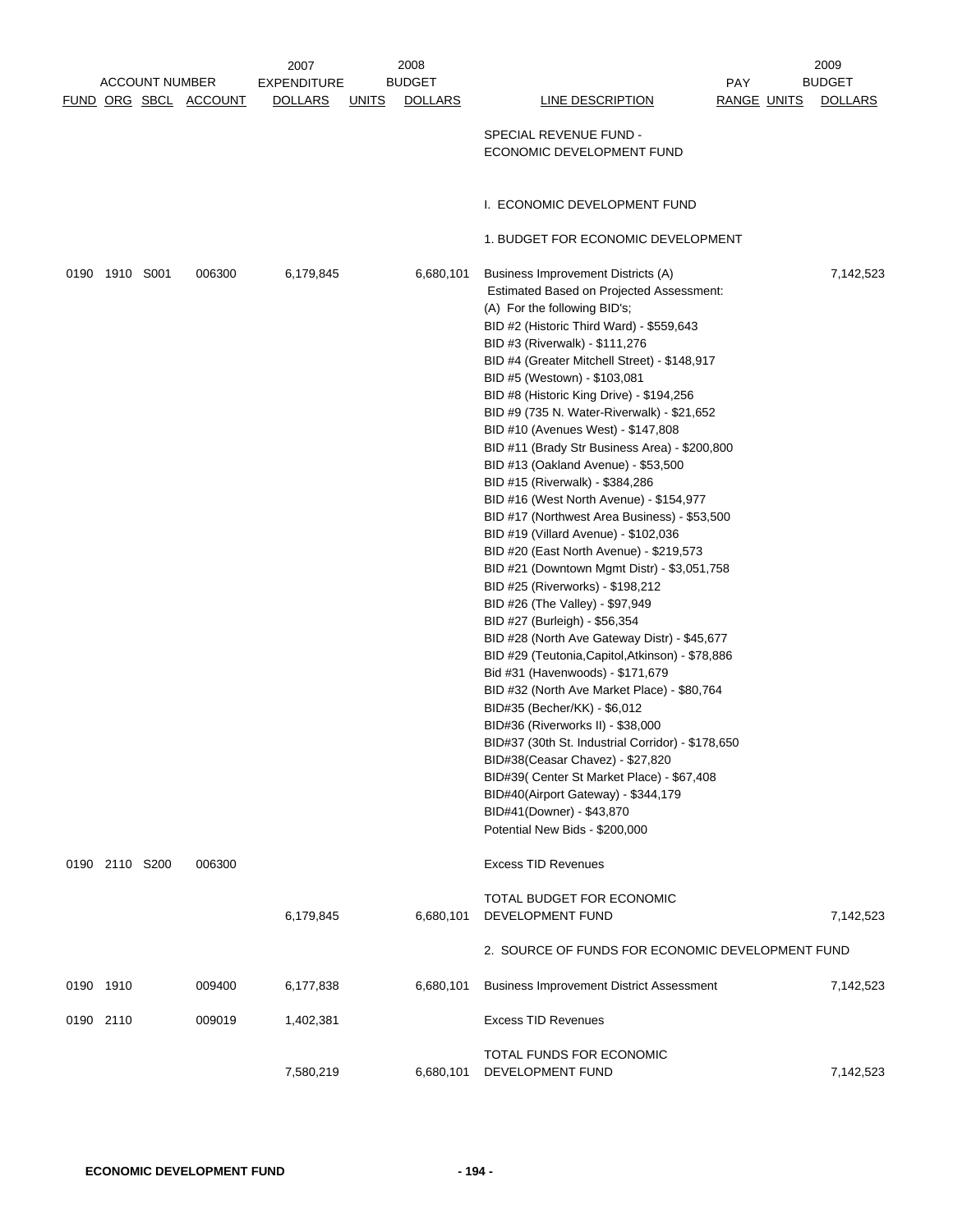|      |                |                       |                | 2007               |              | 2008           |                                                                         |                    | 2009           |
|------|----------------|-----------------------|----------------|--------------------|--------------|----------------|-------------------------------------------------------------------------|--------------------|----------------|
|      |                | <b>ACCOUNT NUMBER</b> |                | <b>EXPENDITURE</b> |              | <b>BUDGET</b>  | <b>PAY</b>                                                              |                    | <b>BUDGET</b>  |
|      |                | FUND ORG SBCL         | <b>ACCOUNT</b> | <b>DOLLARS</b>     | <b>UNITS</b> | <b>DOLLARS</b> | LINE DESCRIPTION                                                        | <b>RANGE UNITS</b> | <b>DOLLARS</b> |
|      |                |                       |                |                    |              |                | DPW WATER WORKS - OPERATING<br><b>BUDGET SUMMARY</b>                    |                    |                |
|      |                |                       |                |                    |              |                | J. WATER WORKS (DPW) FUNDS<br>1. BUDGET FOR WATER WORKS                 |                    |                |
|      |                |                       |                |                    |              |                | WATER WORKS - OPERATING BUDGET<br>BUDGETARY CONTROL UNIT (1 FUND=6 ORG) |                    |                |
|      |                |                       |                |                    |              |                | <b>SALARIES &amp; WAGES</b>                                             |                    |                |
|      |                |                       |                | 1,715,184          |              | 1,840,300      | Overtime Compensated*                                                   |                    | 1,953,000      |
|      |                |                       |                | 15,469,100         |              | 16,922,127     | All Other Salaries & Wages                                              |                    | 17,490,871     |
|      |                |                       |                |                    |              |                |                                                                         |                    |                |
| 0410 |                | 6410 R999             | 006000         | 17,184,284         |              | 18,762,427     | NET SALARIES & WAGES TOTAL*                                             |                    | 19,443,871     |
|      |                |                       |                |                    | 346          |                | TOTAL NUMBER OF POSITIONS AUTHORIZED                                    | 348                |                |
|      |                |                       |                |                    | 330.59       |                | <b>O&amp;M FTE'S</b>                                                    | 329.93             |                |
|      |                |                       |                |                    | 10.63        |                | NON-O&M FTE'S                                                           | 11.89              |                |
| 0410 | 6410 R999      |                       | 006180         | 7,153,127          |              | 6,938,073      | ESTIMATED EMPLOYEE FRINGE BENEFITS                                      |                    | 7,679,504      |
|      |                |                       |                |                    |              |                | OPERATING EXPENDITURES                                                  |                    |                |
| 0410 | 6410           | R999                  | 630100         | 515,426            |              | 620,000        | General Office Expense                                                  |                    | 626,000        |
| 0410 | 6410           | R999                  | 630500         | 791,046            |              | 282,500        | Tools & Machinery Parts                                                 |                    | 708,300        |
| 0410 |                | 6410 R999             | 631000         | 1,462,661          |              | 2,205,000      | <b>Construction Supplies</b>                                            |                    | 1,933,700      |
| 0410 | 6410           | R999                  | 631500         | 5,625,348          |              | 6,545,000      | Energy                                                                  |                    | 6,221,000      |
| 0410 | 6410 R999      |                       | 632000         | 1,949,917          |              | 2,536,500      | <b>Other Operating Supplies</b>                                         |                    | 3,260,000      |
| 0410 | 6410 R999      |                       | 632500         | 1,455,930          |              | 1,584,000      | <b>Facility Rental</b>                                                  |                    | 1,589,000      |
| 0410 | 6410           | R999                  | 633000         | 9,749              |              | 21,000         | Vehicle Rental                                                          |                    | 21,000         |
| 0410 | 6410           | R999                  | 633500         | 35,137             |              | 37,500         | Non-Vehicle Equipment Rental                                            |                    | 39,000         |
| 0410 | 6410           | R999                  | 634000         | 3,994,831          |              | 4,033,000      | <b>Professional Services</b>                                            |                    | 4,240,000      |
| 0410 |                | 6410 R999             | 634500         | 885,240            |              | 1,195,000      | <b>Information Technology Services</b>                                  |                    | 1,717,000      |
| 0410 | 6410           | R999                  | 635000         | 10,647,288         |              | 10,227,000     | <b>Property Services</b>                                                |                    | 10,683,000     |
| 0410 | 6410           | R999                  | 635500         | 3,387,089          |              | 4,020,000      | <b>Infrastructure Services</b>                                          |                    | 4,076,000      |
| 0410 | 6410 R999      |                       | 636000         | 774,638            |              | 795,000        | Vehicle Repair Services                                                 |                    | 779,000        |
|      | 0410 6410 R999 |                       | 636500         | 704,794            |              | 820,000        | <b>Other Operating Services</b>                                         |                    | 799,000        |
|      | 0410 6410 R999 |                       | 637000         |                    |              |                | Loans and Grants                                                        |                    |                |
|      | 0410 6410 R999 |                       | 637501         |                    |              |                | Reimburse Other Departments                                             |                    |                |
|      | 0410 6410 R999 |                       | 006300         | 32,239,094         |              | 34,921,500     | OPERATING EXPENDITURES TOTAL*                                           |                    | 36,692,000     |
|      | 0410 6410 R999 |                       | 006800         | 1,322,055          |              | 1,877,700      | <b>EQUIPMENT PURCHASES TOTAL*</b>                                       |                    | 1,898,100      |
|      |                |                       |                | 5,756,703          |              | 5,210,000      | SPECIAL FUNDS TOTAL                                                     |                    | 5,295,000      |
|      |                |                       |                | 63,655,263         |              | 67,709,700     | DPW-WATER WORKS OPERATING<br><b>BUDGETARY CONTROL UNIT TOTAL</b>        |                    | 71,008,475     |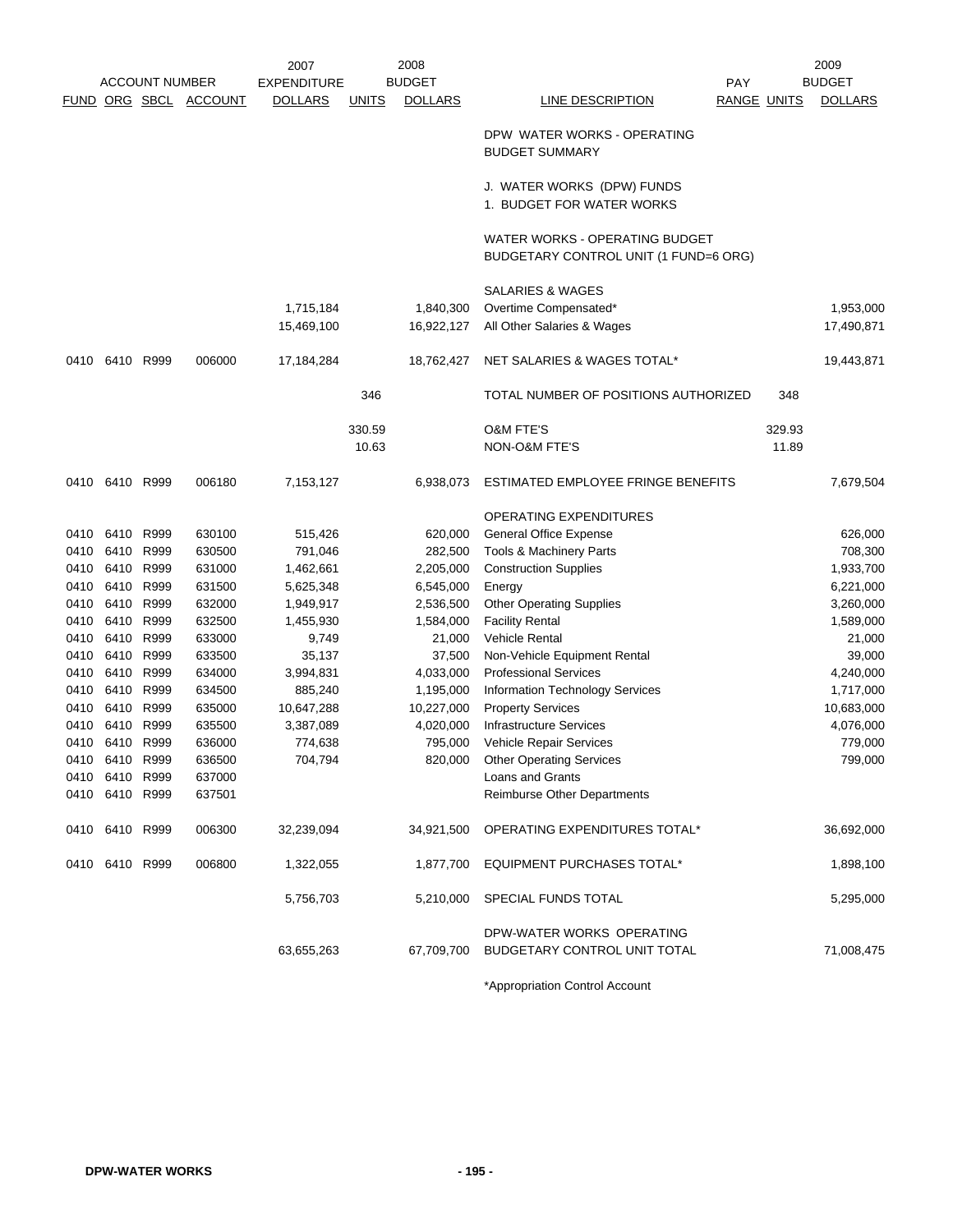|  | <b>ACCOUNT NUMBER</b> |                       | 2007<br><b>EXPENDITURE</b> |              | 2008<br><b>BUDGET</b> |                                                               | PAY                |                | 2009<br><b>BUDGET</b> |
|--|-----------------------|-----------------------|----------------------------|--------------|-----------------------|---------------------------------------------------------------|--------------------|----------------|-----------------------|
|  |                       | FUND ORG SBCL ACCOUNT | <b>DOLLARS</b>             | <b>UNITS</b> | <b>DOLLARS</b>        | <b>LINE DESCRIPTION</b>                                       | <b>RANGE UNITS</b> |                | <b>DOLLARS</b>        |
|  |                       |                       |                            |              |                       |                                                               |                    |                |                       |
|  |                       |                       |                            |              |                       | DPW-WATER WORKS - BUSINESS<br>ORGANIZATION (6411)             |                    |                |                       |
|  |                       |                       |                            |              |                       | SALARIES & WAGES                                              |                    |                |                       |
|  |                       |                       |                            |              |                       | <b>ADMINISTRATION</b>                                         |                    |                |                       |
|  |                       |                       |                            | 1<br>1       | 133,049               | Water Works Superintendent (X)(Y)                             | 16<br>14           | 1<br>1         | 135,710               |
|  |                       |                       |                            | 1            | 117,118<br>58,500     | Admin. and Projects Manager (X)(Y)<br><b>Security Manager</b> | 6                  |                | 119,461               |
|  |                       |                       |                            |              |                       | Water Security Manager                                        | $\overline{7}$     | 1              | 63,607                |
|  |                       |                       |                            | 1            | 40,817                | Administrative Assistant II                                   | 445                | 1              | 42,041                |
|  |                       |                       |                            | 2            | 74,891                | <b>Office Assistant III</b>                                   | 425                | 2              | 77,137                |
|  |                       |                       |                            | 1            | 35,024                | Office Assistant II                                           | 410                | 1              | 36,075                |
|  |                       |                       |                            |              |                       | <b>TECHNICAL SERVICES</b>                                     |                    |                |                       |
|  |                       |                       |                            | 1            | 87,986                | Network Manager (X) (Y)                                       | 10                 | 1              | 92,543                |
|  |                       |                       |                            | 1            | 80,075                | Data Base Analyst                                             | 9                  | 1              | 84,212                |
|  |                       |                       |                            | 1            | 74,922                | Water Systems and Security Coord. (X)                         | $\overline{7}$     | 1              | 63,608                |
|  |                       |                       |                            | 1            | 58,500                | Network Coordinator-Senior (X)                                | 6                  | 1              | 59,670                |
|  |                       |                       |                            | 2            | 91,176                | Network Coordinator- Associate                                | $\overline{4}$     | $\overline{2}$ | 95,887                |
|  |                       |                       |                            |              |                       | <b>ACCOUNTING SERVICES</b>                                    |                    |                |                       |
|  |                       |                       |                            | 1            | 93,803                | Water Business Manager (X) (Y)                                | 11                 | 1              | 98,656                |
|  |                       |                       |                            | 1            | 90,728                | Water Accounting Manager (Y)                                  | 10                 | 1              | 92,543                |
|  |                       |                       |                            | 1            | 79,836                | <b>Business Operations Manager</b>                            | 8                  |                |                       |
|  |                       |                       |                            |              |                       | Utility Service Liaison                                       | 6                  | 1              | 81,433                |
|  |                       |                       |                            | 3<br>1       | 191,156<br>50,080     | <b>Accountant III</b>                                         | 6<br>5             | 3<br>1         | 198,806<br>52,668     |
|  |                       |                       |                            | 1            | 61,871                | Water Claims Specialist (X)<br>Management Accountant-Senior   | 4                  | 1              | 63,108                |
|  |                       |                       |                            | 1            | 64,191                | <b>Business Services Specialist</b>                           | 546                | 1              | 70,225                |
|  |                       |                       |                            | 1            | 44,255                | <b>Accounting Assistant III</b>                               | 460                | 1              | 45,583                |
|  |                       |                       |                            | 2            | 81,633                | <b>Accounting Assistant II</b>                                | 445                | 2              | 80,881                |
|  |                       |                       |                            |              |                       | <b>COMMERCIAL SERVICES</b>                                    |                    |                |                       |
|  |                       |                       |                            | 1            | 79,836                | Water Revenue Manager                                         | 8                  | 1              | 81,433                |
|  |                       |                       |                            | 1            | 79,836                | Utility Service Liaison                                       | 6                  |                |                       |
|  |                       |                       |                            |              |                       | <b>Customer Service Supervisor</b>                            | 6                  | 1              | 59,670                |
|  |                       |                       |                            | 1            | 53,239                | Water Marketing Specialist (X)                                | 5                  | 1              | 55,990                |
|  |                       |                       |                            | 2            | 88,511                | <b>Accounting Assistant III</b>                               | 460                | 2              | 91,166                |
|  |                       |                       |                            | 1            | 38,576                | <b>Accounting Assistant II</b>                                | 445                | 1              | 39,734                |
|  |                       |                       |                            | 12           | 482,661               | <b>Customer Service Representative III</b>                    | 445                | 12             | 496,676               |
|  |                       |                       |                            |              |                       | <b>METER SERVICES</b>                                         |                    |                |                       |
|  |                       |                       |                            | 1            | 79,836                | Water Meter Services Manager (X) (Y)                          | 8                  | 1              | 81,433                |
|  |                       |                       |                            | 1<br>1       | 65,957<br>65,957      | Meter Reader Supervisor (X)<br>Meter Repair Supervisor (X)    | 5<br>5             | 1<br>1         | 55,990<br>67,276      |
|  |                       |                       |                            | 1            | 44,255                | Program Assistant I                                           | 460                | 1              | 45,583                |
|  |                       |                       |                            | 4            | 178,141               | Water Meter Investigator                                      | 360                | 4              | 185,970               |
|  |                       |                       |                            | 3            | 136,666               | Meter Reader - Commercial                                     | 360                | 3              | 140,766               |
|  |                       |                       |                            | 6            | 272,617               | Water Meter Specialist                                        | 255                | 6              | 281,996               |
|  |                       |                       |                            | 9            | 394,017               | Water Meter Technician II                                     | 249                | 9              | 408,646               |
|  |                       |                       |                            | 1            | 43,289                | Meter Shop Utility Worker                                     | 245                | 1              | 44,587                |
|  |                       |                       |                            | 1            | 42,251                | <b>Inventory Assistant III</b>                                | 347                | 1              | 43,519                |
|  |                       |                       |                            | 2            | 81,633                | <b>Customer Service Representative III</b>                    | 445                | 2              | 84,082                |
|  |                       |                       |                            | 6            | 247,474               | Water Meter Technician I                                      | 240                | 6              | 251,307               |
|  |                       |                       |                            |              |                       | <b>AUXILIARY POSITIONS</b>                                    |                    |                |                       |
|  |                       |                       |                            | 1            | 21,559                | Water Meter Specialist (0.5 FTE)                              | 255                | 1              | 22,205                |
|  |                       |                       |                            | $\mathbf{1}$ | 17,945                | Meter Reader Supervisor (0.33 FTE)                            | 5                  | 1              | 18,484                |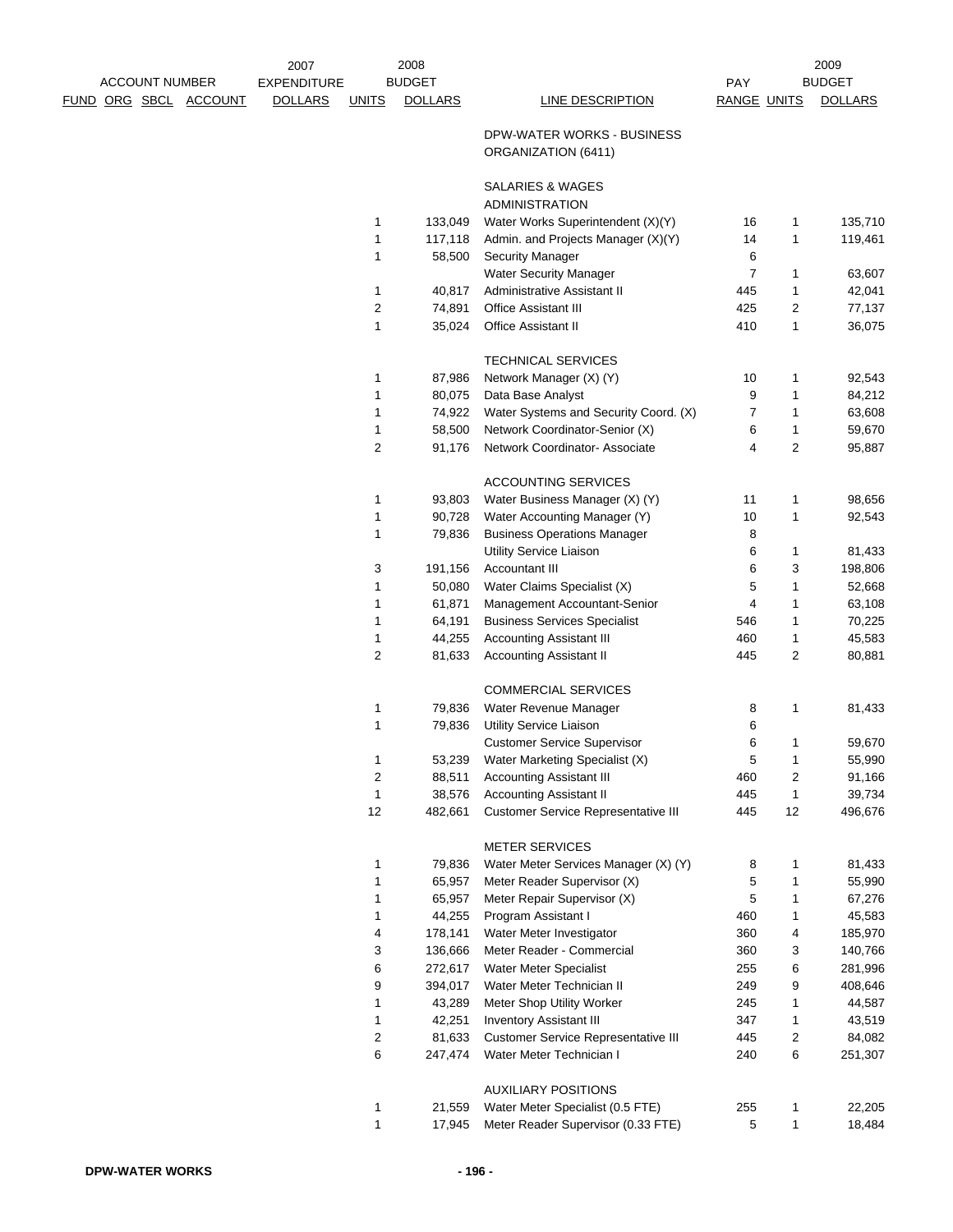|              |              | <b>ACCOUNT NUMBER</b> |                     | 2007<br><b>EXPENDITURE</b> |              | 2008<br><b>BUDGET</b> |                                                                                                                                           | <b>PAY</b>         | 2009<br><b>BUDGET</b> |
|--------------|--------------|-----------------------|---------------------|----------------------------|--------------|-----------------------|-------------------------------------------------------------------------------------------------------------------------------------------|--------------------|-----------------------|
|              |              | FUND ORG SBCL         | <b>ACCOUNT</b>      | DOLLARS                    | <b>UNITS</b> | <b>DOLLARS</b>        | LINE DESCRIPTION                                                                                                                          | <b>RANGE UNITS</b> | <b>DOLLARS</b>        |
| 0410         | 6411         | R999                  | 600101              | 3,949,084                  | 81           | 4,123,867             | <b>Total Before Adjustments</b>                                                                                                           | 81                 | 4,210,367             |
|              |              |                       |                     |                            |              |                       | Salary & Wage Rate Changes                                                                                                                |                    |                       |
|              | 0410 6411    | R999                  | 602101              | 24,265                     |              | 30,000                | Overtime Compensated                                                                                                                      |                    | 35,000                |
|              |              |                       |                     |                            |              | (82, 477)             | Personnel Cost Adjustment                                                                                                                 |                    | (84, 129)             |
| 0410         | 6411         |                       | R999 02201 - 602601 |                            |              |                       | Other                                                                                                                                     |                    |                       |
|              |              |                       |                     | 3,973,349                  | 81           | 4,071,390             | Gross Salaries & Wages Total                                                                                                              | 81                 | 4,161,238             |
|              |              |                       |                     |                            |              |                       | <b>Reimbursable Services Deduction</b>                                                                                                    |                    |                       |
|              |              |                       |                     |                            |              |                       | Capital Improvements Deduction                                                                                                            |                    |                       |
|              |              |                       |                     |                            |              |                       | <b>Grants &amp; Aids Deduction</b>                                                                                                        |                    |                       |
| 0410         | 6411         | R999                  | 006000              | 3,973,349                  | 81           | 4,071,390             | NET SALARIES & WAGES TOTAL                                                                                                                | 81                 | 4,161,238             |
|              |              |                       |                     |                            | 80.54        |                       | <b>O&amp;M FTE'S</b>                                                                                                                      | 79.83              |                       |
|              |              |                       |                     |                            |              |                       | <b>NON-O&amp;M FTE'S</b>                                                                                                                  |                    |                       |
|              |              |                       |                     |                            |              |                       | (X) Private Auto Allowance May Be Paid Pursuant To<br>Section 350-183 of the Milwaukee Code                                               |                    |                       |
|              |              |                       |                     |                            |              |                       | (Y) Required to file a statement of economic interests in accordance with<br>the Milwaukee Code of Ordinances Chapter 303-Code of Ethics. |                    |                       |
| 0410         | 6411         | R999                  | 006180              | 2,182,372                  |              | 1,656,970             | ESTIMATED EMPLOYEE FRINGE BENEFITS                                                                                                        |                    | 2,191,758             |
|              |              |                       |                     |                            |              |                       | OPERATING EXPENDITURES                                                                                                                    |                    |                       |
| 0410         | 6411         | R999                  | 630100              | 405,797                    |              | 510,000               | General Office Expense                                                                                                                    |                    | 510,000               |
| 0410         | 6411         | R999                  | 630500              | 516,296                    |              | 7,000                 | Tools & Machinery Parts                                                                                                                   |                    | 407,800               |
| 0410         | 6411         | R999                  | 631000              | 60,380                     |              | 879,000               | <b>Construction Supplies</b>                                                                                                              |                    | 333,200               |
| 0410         | 6411         | R999                  | 631500              | 16,747                     |              | 55,000                | Energy                                                                                                                                    |                    | 19,000                |
| 0410         | 6411         | R999                  | 632000              | 20,458                     |              | 75,500                | <b>Other Operating Supplies</b>                                                                                                           |                    | 50,000                |
| 0410         | 6411         | R999                  | 632500              | 166,080                    |              | 224,000               | <b>Facility Rental</b>                                                                                                                    |                    | 229,000               |
| 0410         | 6411         | R999                  | 633000              | 1,231                      |              | 3,000                 | Vehicle Rental                                                                                                                            |                    | 3,000                 |
| 0410         | 6411         | R999                  | 633500              | 11,455                     |              | 10,000                | Non-Vehicle Equipment Rental                                                                                                              |                    | 10,000                |
| 0410         | 6411         | R999                  | 634000              | 2,498,814                  |              | 2,810,000             | <b>Professional Services</b>                                                                                                              |                    | 2,655,000             |
| 0410         | 6411         | R999                  | 634500              | 746,008                    |              | 1,000,000             | <b>Information Technology Services</b>                                                                                                    |                    | 1,522,000             |
| 0410         | 6411         | R999                  | 635000              | 8,030,112                  |              | 8,135,000             | <b>Property Services</b>                                                                                                                  |                    | 8,161,000             |
| 0410<br>0410 | 6411<br>6411 | R999<br>R999          | 635500<br>636000    | 86,385                     |              | 76,000                | <b>Infrastructure Services</b><br>Vehicle Repair Services                                                                                 |                    | 56,000<br>46,000      |
| 0410         | 6411         | R999                  | 636500              | 286,266                    |              | 300,000               | <b>Other Operating Services</b>                                                                                                           |                    | 224,000               |
| 0410         | 6411         | R999                  | 637000              |                            |              |                       | <b>Loans and Grants</b>                                                                                                                   |                    |                       |
| 0410         | 6411         | R999                  | 637501              |                            |              |                       | Reimburse Other Departments                                                                                                               |                    |                       |
| 0410         |              | 6411 R999             | 006300              | 12,846,029                 |              | 14,084,500            | OPERATING EXPENDITURES TOTAL                                                                                                              |                    | 14,226,000            |
|              |              |                       |                     |                            |              |                       | <b>EQUIPMENT PURCHASES</b>                                                                                                                |                    |                       |
|              |              |                       |                     |                            |              |                       | <b>Additional Equipment</b>                                                                                                               |                    |                       |
| 0410         | 6411         | R999                  | 680505              |                            |              |                       | Office Furniture                                                                                                                          | 5                  | 20,000                |
| 0410         | 6411         | R999                  | 681008              | 110,760                    |              |                       | <b>Computer Peripherals</b>                                                                                                               | 5                  | 35,000                |
| 0410         | 6411         | R999                  | 681009              | 78,698                     |              |                       | Computer Workstations (desktops & laptops)                                                                                                | 1                  | 6,000                 |
| 0410         | 6411         | R999                  | 681010              | 49,687                     | 6            | 67,000                | <b>Computer Servers</b>                                                                                                                   | 1                  | 8,000                 |
| 0410         | 6411         | R999                  | 681050              |                            | 5            | 17,200                | <b>Computer Software</b>                                                                                                                  | 2                  | 7,100                 |
| 0410         | 6411         | R999                  | 683525              |                            | 1            | 25,000                | <b>Technical Tools</b>                                                                                                                    |                    |                       |
| 0410         | 6411         | R999                  | 683530              |                            |              |                       | <b>Pumping Equipment</b>                                                                                                                  | 12                 | 9,000                 |
| 0410         | 6411         | R999                  | 684017              |                            | 26           | 61,000                | <b>Metering Devices</b>                                                                                                                   | 21                 | 68,000                |
|              |              |                       |                     | 239,145                    | 38           | 170,200               | Subtotal - Additional Equipment                                                                                                           | 47                 | 153,100               |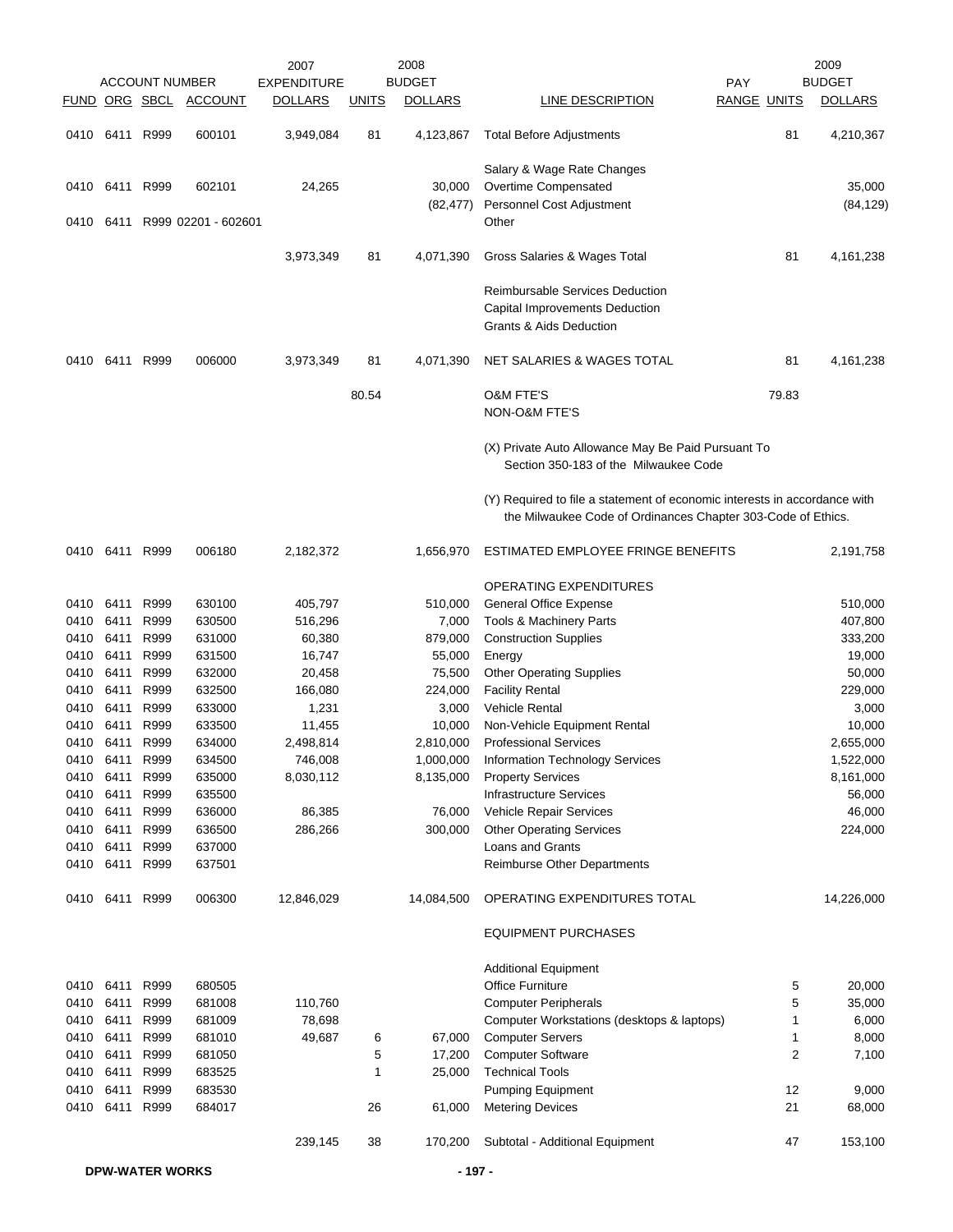|             |      |                       |                | 2007               |                | 2008           |                                                   |                    |                | 2009            |
|-------------|------|-----------------------|----------------|--------------------|----------------|----------------|---------------------------------------------------|--------------------|----------------|-----------------|
|             |      | <b>ACCOUNT NUMBER</b> |                | <b>EXPENDITURE</b> |                | <b>BUDGET</b>  |                                                   | PAY                |                | <b>BUDGET</b>   |
| <b>FUND</b> |      | ORG SBCL              | <b>ACCOUNT</b> | <b>DOLLARS</b>     | <b>UNITS</b>   | <b>DOLLARS</b> | LINE DESCRIPTION                                  | <b>RANGE UNITS</b> |                | <b>DOLLARS</b>  |
|             |      |                       |                |                    |                |                |                                                   |                    |                |                 |
|             |      |                       |                |                    |                |                | <b>Replacement Equipment</b>                      |                    |                |                 |
| 0410        | 6411 | R999                  | 681009         |                    | 25             | 62,500         | Computer Workstations (desktops & laptops)        |                    | 69             | 119,500         |
| 0410        | 6411 | R999                  | 681011         |                    | 1              | 3,000          | Computer Printing Equip.-Plotter & Printers       |                    |                |                 |
| 0410        | 6411 | R999                  | 683515         | 2,745              | 3              | 3.000          | Testing Eq-Rate Gauge, Data Log, Air Monitor      |                    | 3              | 5,000           |
| 0410        | 6411 | R999                  | 683525         |                    |                |                | Technical Tools (test bench & equip.)             |                    | 8              |                 |
| 0410        | 6411 | R999                  | 683550         |                    |                |                | Lawn Maint. Equipment, Snow Blower                |                    | $\overline{2}$ | 16,000<br>5,000 |
| 0410        | 6411 | R999                  | 684017         | 186,884            | 60             | 89,000         | <b>Metering Devices</b>                           |                    | 49             | 81,000          |
| 0410        | 6411 | R999                  | 685512         |                    |                | 30,000         | Automobiles and Jeeps (ITRON van)                 |                    |                |                 |
| 0410        |      | R999                  | 685529         |                    | 1              |                | <b>Industrial Trucks</b>                          |                    |                |                 |
|             | 6411 |                       |                | 161,316            | $\overline{2}$ | 160,000        |                                                   |                    |                |                 |
| 0410        | 6411 | R999                  | 685539         |                    | 1              | 3,000          | Other Industrial Vehicles (incld. Air Compressor) |                    |                |                 |
| 0410        | 6411 | R999                  | 685550         |                    |                |                | Pickup Trucks & Vans                              |                    | 3              | 75,000          |
|             |      |                       |                | 350,945            | 93             | 350,500        | Subtotal - Replacement Equipment                  |                    | 134            | 301,500         |
| 0410        | 6411 | R999                  | 006800         | 590,092            | 131            | 520,700        | <b>EQUIPMENT PURCHASES TOTAL</b>                  |                    | 181            | 454,600         |
|             |      |                       |                |                    |                |                | <b>SPECIAL FUNDS</b>                              |                    |                |                 |
| 0410        | 6410 | R643                  | 006300         | 97,703             |                | 200,000        | Liability Self-Insurance Reserve*                 |                    |                | 200,000         |
| 0410        | 6410 | R647                  | 006300         |                    |                |                | Water Industry Internship Program*                |                    |                | 100,000         |
|             |      |                       |                |                    |                |                |                                                   |                    |                |                 |
|             |      |                       |                | 97,703             |                | 200.000        | <b>SPECIAL FUNDS TOTAL</b>                        |                    |                | 300,000         |
|             |      |                       |                |                    |                |                | DPW-WATER WORKS - BUSINESS                        |                    |                |                 |
|             |      |                       |                | 19,689,545         |                | 20,533,560     | ORGANIZATION TOTAL                                |                    |                | 21,333,596      |
|             |      |                       |                |                    |                |                |                                                   |                    |                |                 |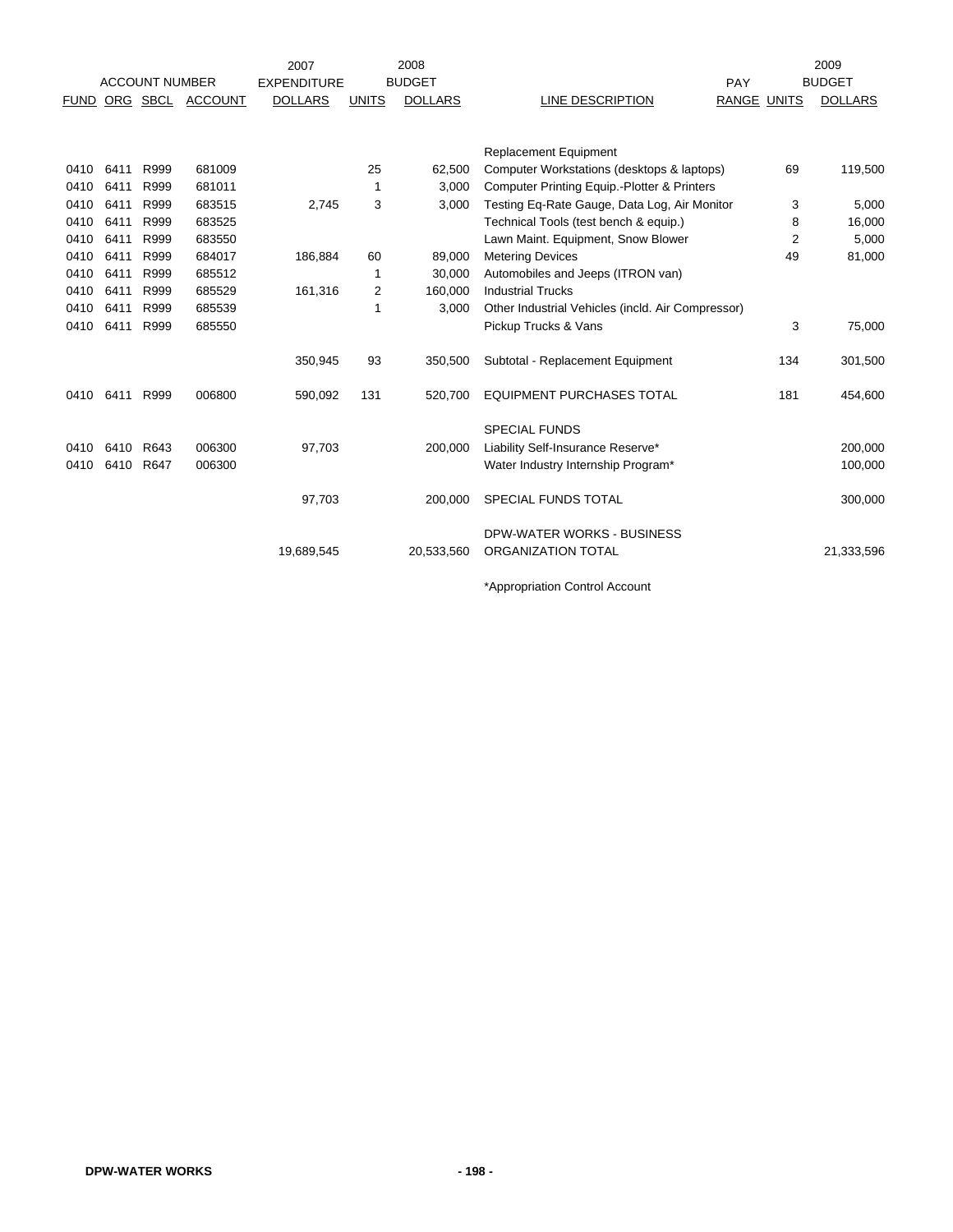|      |           |                       |                          | 2007               |                | 2008           |                                                                                                                                                              |             |       | 2009           |
|------|-----------|-----------------------|--------------------------|--------------------|----------------|----------------|--------------------------------------------------------------------------------------------------------------------------------------------------------------|-------------|-------|----------------|
|      |           | <b>ACCOUNT NUMBER</b> |                          | <b>EXPENDITURE</b> |                | <b>BUDGET</b>  |                                                                                                                                                              | <b>PAY</b>  |       | <b>BUDGET</b>  |
|      |           |                       | FUND ORG SBCL ACCOUNT    | <b>DOLLARS</b>     | <b>UNITS</b>   | <b>DOLLARS</b> | LINE DESCRIPTION                                                                                                                                             | RANGE UNITS |       | <b>DOLLARS</b> |
|      |           |                       |                          |                    |                |                | DPW-WATER WORKS-PLANTS-NORTH<br>ORGANIZATION (6412)                                                                                                          |             |       |                |
|      |           |                       |                          |                    |                |                | <b>SALARIES &amp; WAGES</b><br>LINNWOOD and NORTH PRODUCTION                                                                                                 |             |       |                |
|      |           |                       |                          |                    | 1              | 83,004         | Water Plant Manager - North (X) (Y)                                                                                                                          | 11          | 1     | 87,293         |
|      |           |                       |                          |                    | $\mathbf{1}$   | 73,056         | Water Plant Oper. Manager (X)                                                                                                                                | 9           | 1     | 76,831         |
|      |           |                       |                          |                    | 1              | 72,835         | Water Maintenance Manager (X)                                                                                                                                | 8           | 1     | 67,779         |
|      |           |                       |                          |                    | 1              | 70,295         | Water Maintenance Supervisor (X)                                                                                                                             | 6           | 1     | 71,701         |
|      |           |                       |                          |                    | 1              | 40,817         | Office Assistant IV                                                                                                                                          | 445         | 1     | 42,041         |
|      |           |                       |                          |                    | 12             | 723,268        | Senior Water Treatment Plant Operator                                                                                                                        | 291         | 12    | 747,588        |
|      |           |                       |                          |                    | 3              | 159,747        | Water Plant Steamfitter/ HVAC Specialist                                                                                                                     | 287         | 3     | 167,316        |
|      |           |                       |                          |                    | 8              | 396,565        | Machine Repair Person                                                                                                                                        | 287         | 8     | 415,600        |
|      |           |                       |                          |                    | $\overline{7}$ | 313,481        | Water Treatment Plant Operator                                                                                                                               | 252         | 7     | 324,741        |
|      |           |                       |                          |                    | $\overline{2}$ | 82,582         | Water Plant Laborer                                                                                                                                          | 235         | 4     | 163,155        |
|      |           |                       |                          |                    |                |                | <b>AUXILIARY - EMERGENCY</b>                                                                                                                                 |             |       |                |
|      |           |                       |                          |                    | 1              | 13,714         | Sr. Wtr. Treatment Plant Oper(.25 FTE)(A)                                                                                                                    | 291         | 1     | 14,125         |
|      |           |                       |                          |                    |                |                | Water Plant Laborer (0.75 FTE)                                                                                                                               | 235         |       |                |
|      |           |                       |                          |                    | 1              | 19,524         | Water Plant Laborer (0.5 FTE)                                                                                                                                | 235         |       |                |
|      |           |                       |                          |                    |                |                | ELECTRICAL & INSTRUMENTATION                                                                                                                                 |             |       |                |
|      |           |                       |                          |                    | $\mathbf{1}$   | 90,728         | Electrical Services Supervisor II (X)                                                                                                                        | 10          | 1     | 92,543         |
|      |           |                       |                          |                    | 6              | 360,828        | <b>Electrical Mechanic</b>                                                                                                                                   | 978         | 6     | 375,297        |
|      |           |                       |                          |                    | 5              | 262,069        | Water Plant Instrument Specialist                                                                                                                            | 281         | 5     | 274,505        |
|      |           |                       |                          |                    |                | (285, 450)     | Salary & Wage Allocation to Plant - South                                                                                                                    |             |       | (296, 938)     |
|      |           |                       |                          |                    |                |                | PLANT AUTOMATION                                                                                                                                             |             |       |                |
|      |           |                       |                          |                    |                | 216,077        | Salary & Wage Allocation from Plant - South                                                                                                                  |             |       | 258,570        |
| 410  |           | 6412 R999             | 600101                   | 2,607,202          | 51             | 2,693,140      | <b>Total Before Adjustments</b>                                                                                                                              |             | 52    | 2,882,147      |
|      |           |                       |                          |                    |                |                | Salary & Wage Rate Change                                                                                                                                    |             |       |                |
| 410  |           | 6412 R999             | 602101                   | 137,488            |                | 196,000        | Overtime Compensated                                                                                                                                         |             |       | 200,000        |
|      |           |                       | 6412 R999 02201 - 602601 |                    |                |                | (53,863) Personnel Cost Adjustment                                                                                                                           |             |       | (57, 288)      |
| 410  |           |                       |                          |                    |                |                | Other                                                                                                                                                        |             |       |                |
|      |           |                       |                          | 2,744,690          | 51             | 2,835,277      | Gross Salaries & Wages Total                                                                                                                                 |             | 52    | 3,024,859      |
|      |           |                       |                          |                    |                |                | Reimbursable Services Deduction                                                                                                                              |             |       |                |
|      |           |                       |                          |                    |                |                | <b>Capital Improvements Deduction</b>                                                                                                                        |             |       |                |
|      |           |                       |                          |                    |                |                | <b>Grants &amp; Aids Deduction</b>                                                                                                                           |             |       |                |
| 0410 | 6412 R999 |                       | 006000                   | 2,744,690          | 51             | 2,835,277      | NET SALARIES & WAGES TOTAL                                                                                                                                   |             | 52    | 3,024,859      |
|      |           |                       |                          |                    | 53.53          |                | <b>O&amp;M FTE'S</b><br>NON-O&M FTE'S                                                                                                                        |             | 51.25 |                |
|      |           |                       |                          |                    |                |                | (A) For Assignment As Relief To 24-Hour Duty Stations<br>At Both Linnwood and Howard Avenue Purification<br>Plants to Minimize the Need for Double Shifting. |             |       |                |
|      |           |                       |                          |                    |                |                | (X) Private Auto Allowance May Be Paid Pursuant to<br>Section 350-183 of the Milwaukee Code.                                                                 |             |       |                |
|      |           |                       |                          |                    |                |                | (Y) Required to file a statement of economic interests in accordance with<br>the Milwaukee Code of Ordinances Chapter 303-Code of Ethics.                    |             |       |                |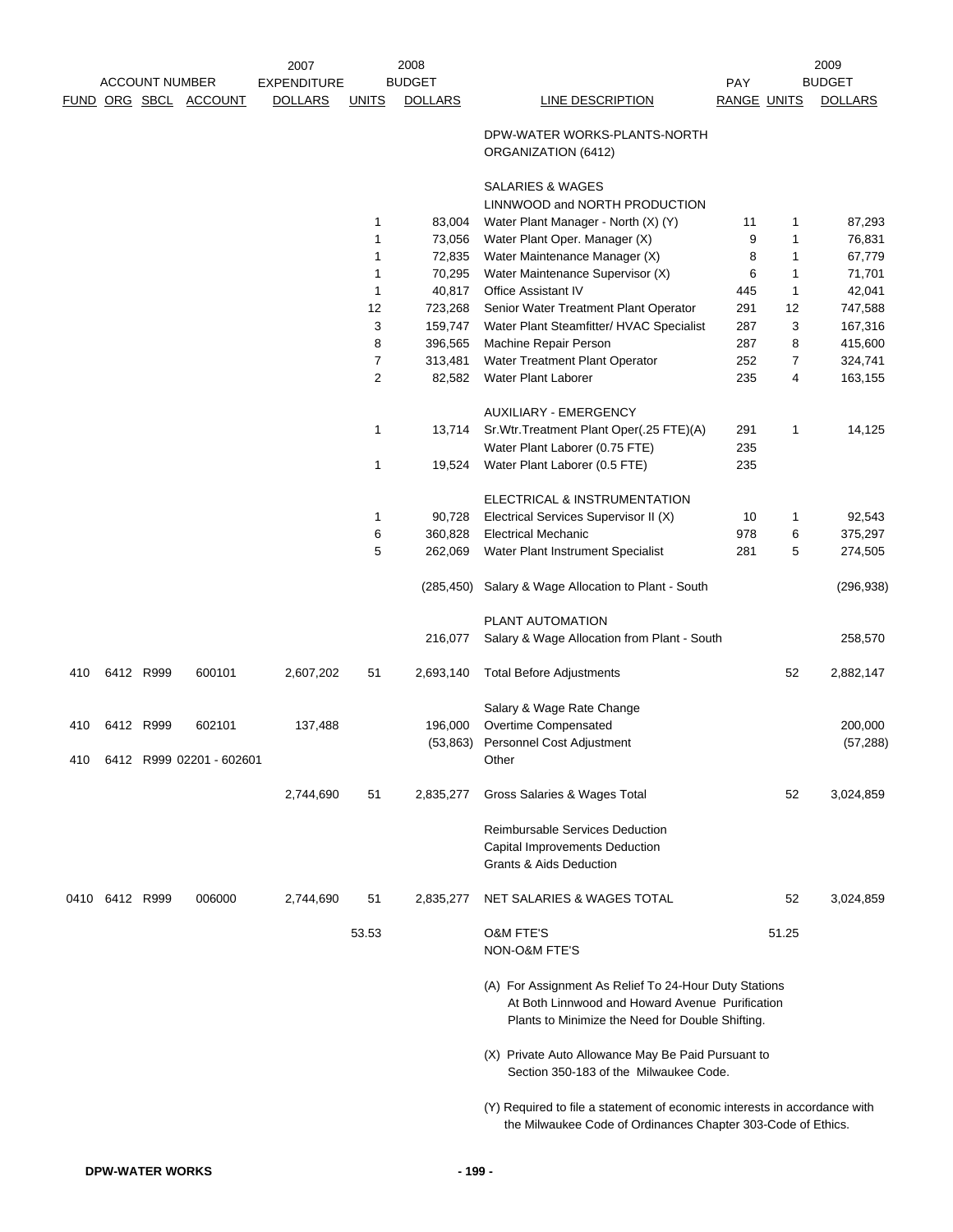|               |                |                       |                | 2007               |              | 2008           |                                                    |             |    | 2009           |
|---------------|----------------|-----------------------|----------------|--------------------|--------------|----------------|----------------------------------------------------|-------------|----|----------------|
|               |                | <b>ACCOUNT NUMBER</b> |                | <b>EXPENDITURE</b> |              | <b>BUDGET</b>  |                                                    | <b>PAY</b>  |    | <b>BUDGET</b>  |
| FUND ORG SBCL |                |                       | <b>ACCOUNT</b> | <b>DOLLARS</b>     | <b>UNITS</b> | <b>DOLLARS</b> | LINE DESCRIPTION                                   | RANGE UNITS |    | <b>DOLLARS</b> |
| 0410          | 6412 R999      |                       | 006180         | 1,038,899          |              | 1,082,104      | ESTIMATED EMPLOYEE FRINGE BENEFITS                 |             |    | 1,166,438      |
|               |                |                       |                |                    |              |                | OPERATING EXPENDITURES                             |             |    |                |
| 0410          | 6412 R999      |                       | 630100         | 9,630              |              | 20,000         | <b>General Office Expense</b>                      |             |    | 20,000         |
| 0410          | 6412 R999      |                       | 630500         | 108,995            |              | 150,000        | Tools & Machinery Parts                            |             |    | 150,000        |
| 0410          | 6412 R999      |                       | 631000         | 128,200            |              | 150,000        | <b>Construction Supplies</b>                       |             |    | 150,000        |
| 0410          | 6412 R999      |                       | 631500         | 2,790,272          |              | 3,300,000      | Energy                                             |             |    | 3,097,000      |
| 0410          | 6412 R999      |                       | 632000         | 888,656            |              | 1,200,000      | <b>Other Operating Supplies</b>                    |             |    | 1,600,000      |
| 0410          |                | 6412 R999             | 632500         | 1,980              |              | 5,000          | <b>Facility Rental</b>                             |             |    | 5,000          |
| 0410          | 6412           | R999                  | 633000         | 1,654              |              | 3,000          | Vehicle Rental                                     |             |    | 3,000          |
| 0410          | 6412 R999      |                       | 633500         | 3,037              |              | 10,000         | Non-Vehicle Equipment Rental                       |             |    | 10,000         |
| 0410          | 6412 R999      |                       | 634000         | 63,349             |              | 75,000         | <b>Professional Services</b>                       |             |    | 75,000         |
| 0410          | 6412 R999      |                       | 634500         | 55,483             |              | 100,000        | Information Technology Services                    |             |    | 100,000        |
| 0410          | 6412 R999      |                       | 635000         | 1,511,871          |              | 1,100,000      | <b>Property Services</b>                           |             |    | 1,500,000      |
| 0410          | 6412 R999      |                       | 635500         |                    |              | 20,000         | <b>Infrastructure Services</b>                     |             |    | 20,000         |
| 0410          | 6412           | R999                  | 636000         | 36,155             |              | 40,000         | Vehicle Repair Services                            |             |    | 45,000         |
| 0410          | 6412 R999      |                       | 636500         | 76,703             |              | 150,000        | <b>Other Operating Services</b>                    |             |    | 150,000        |
| 0410          | 6412 R999      |                       | 637000         |                    |              |                | Loans and Grants                                   |             |    |                |
| 0410          | 6412 R999      |                       | 637501         |                    |              |                | <b>Reimburse Other Departments</b>                 |             |    |                |
| 0410          | 6412 R999      |                       | 006300         | 5,675,985          |              | 6,323,000      | OPERATING EXPENDITURES TOTAL                       |             |    | 6,925,000      |
|               |                |                       |                |                    |              |                | <b>EQUIPMENT PURCHASES</b>                         |             |    |                |
|               |                |                       |                |                    |              |                | <b>Additional Equipment</b>                        |             |    |                |
|               |                |                       |                |                    |              |                | Subtotal - Additional Equipment                    |             |    |                |
|               |                |                       |                |                    |              |                | Replacement Equipment                              |             |    |                |
| 0410          | 6412 R999      |                       | 680505         |                    | 1            | 4,000          | <b>Office Furniture</b>                            |             | 1  | 4,000          |
| 0410          | 6412           | R999                  | 681009         |                    | 12           | 31,500         | <b>Computer Workstations</b>                       |             | 1  | 4,000          |
| 0410          | 6412 R999      |                       | 681010         |                    | 1            | 60,000         | <b>Computer Server and Components</b>              |             | 1  | 90,000         |
| 0410          | 6412 R999      |                       | 682008         |                    |              |                | <b>Communication Equipment</b>                     |             | 4  | 20,000         |
| 0410          | 6412           | R999                  | 683515         |                    | 8            | 24,000         | Testing Apparatus; GEMS level gauges               |             |    |                |
| 0410          | 6412           | R999                  | 683530         |                    | 2            | 8,000          | <b>Pumping Equipment</b>                           |             | 12 | 78,000         |
| 0410          | 6412 R999      |                       | 683545         |                    | 1            | 15,000         | <b>Floor Maintenance Machines</b>                  |             |    |                |
|               | 0410 6412 R999 |                       | 685512         |                    | 1            | 30,000         | Automobiles and Jeeps                              |             |    |                |
| 0410          | 6412 R999      |                       | 685529         |                    | 1            | 28,900         | <b>Industrial Truck</b>                            |             |    |                |
| 0410          | 6412 R999      |                       | 685550         |                    |              |                | Pickup Trucks and Vans                             |             | 1  | 30,000         |
|               | 0410 6412 R999 |                       | 689000         |                    |              |                | Other Replacement Equip. (Misc Instruments)        |             | 1  | 4,000          |
|               |                |                       |                |                    | 27           | 201,400        | Subtotal - Replacement Equipment                   |             | 21 | 230,000        |
|               | 0410 6412 R999 |                       | 006800         | 164,930            | 27           | 201,400        | EQUIPMENT PURCHASES TOTAL                          |             | 21 | 230,000        |
|               |                |                       |                |                    |              |                | <b>SPECIAL FUNDS</b>                               |             |    |                |
|               | 0410 6410 R646 |                       | 006300         | 3,395,400          |              | 3,006,000      | Contingent FD. - Debt Service - Water Works*       |             |    | 2,997,000      |
|               |                |                       |                | 3,395,400          |              | 3,006,000      | SPECIAL FUNDS TOTAL                                |             |    | 2,997,000      |
|               |                |                       |                | 13,019,904         |              | 13,447,781     | DPW-WATER WORKS-PLANTS-NORTH<br>ORGANIZATION TOTAL |             |    | 14,343,297     |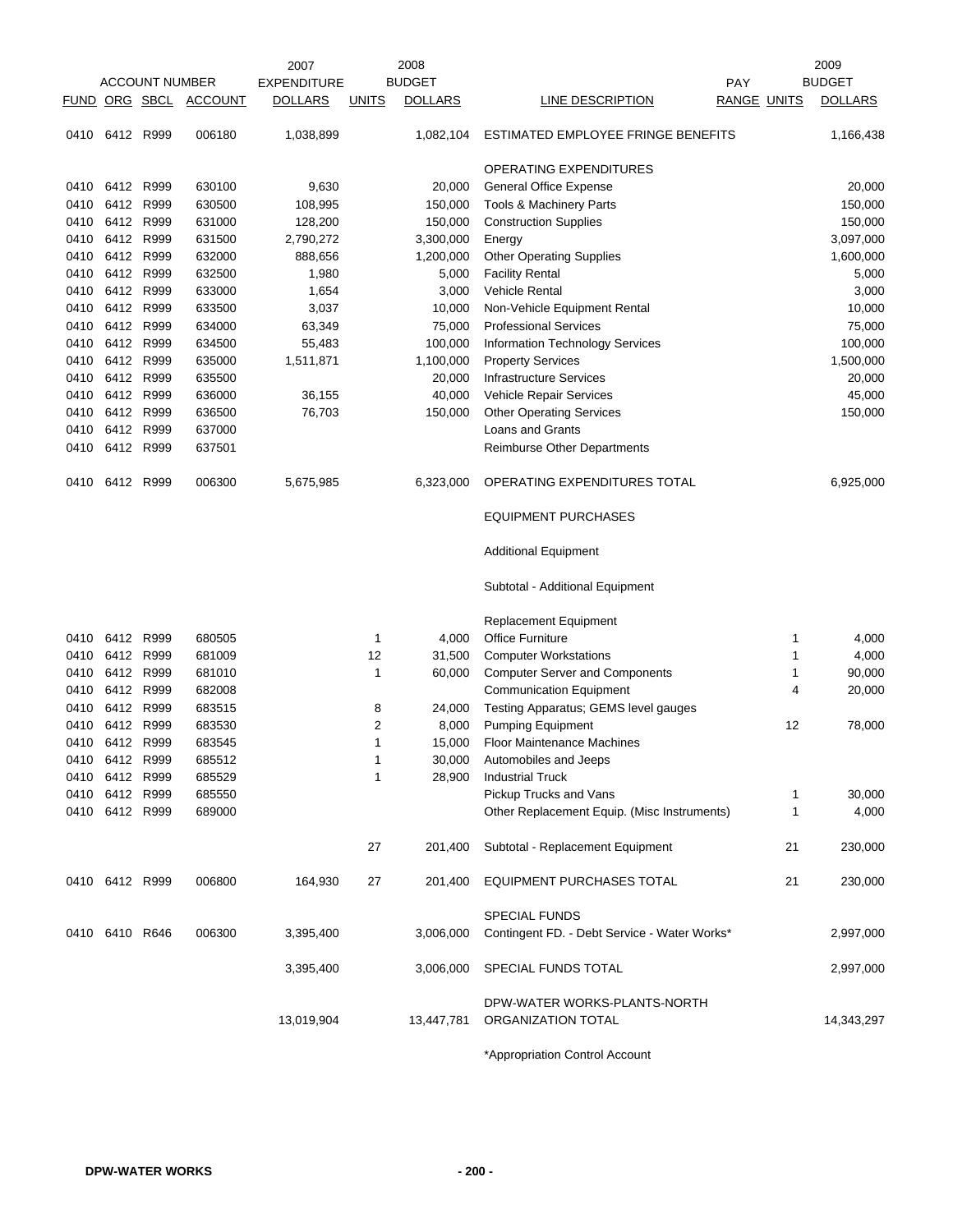|      |                | <b>ACCOUNT NUMBER</b> |                          | 2007<br><b>EXPENDITURE</b> |                | 2008<br><b>BUDGET</b> |                                                                                                                                           | PAY                |       | 2009<br><b>BUDGET</b> |
|------|----------------|-----------------------|--------------------------|----------------------------|----------------|-----------------------|-------------------------------------------------------------------------------------------------------------------------------------------|--------------------|-------|-----------------------|
|      |                |                       | FUND ORG SBCL ACCOUNT    | <b>DOLLARS</b>             | <b>UNITS</b>   | <b>DOLLARS</b>        | <b>LINE DESCRIPTION</b>                                                                                                                   | <b>RANGE UNITS</b> |       | <b>DOLLARS</b>        |
|      |                |                       |                          |                            |                |                       | DPW-WATER WORKS-ENGINEERING<br>ORGANIZATION (6413)                                                                                        |                    |       |                       |
|      |                |                       |                          |                            |                |                       | SALARIES & WAGES                                                                                                                          |                    |       |                       |
|      |                |                       |                          |                            | 1              | 109,864               | <b>ADMINISTRATION</b><br>Civil Engineer V (X) (Y)                                                                                         | 13                 | 1     | 112,061               |
|      |                |                       |                          |                            |                |                       | <b>ENGINEERING DESIGN</b>                                                                                                                 |                    |       |                       |
|      |                |                       |                          |                            | 1              | 99,963                | Management Civil Engineer Sr. (X) (Y)                                                                                                     | 12                 | 1     | 105,961               |
|      |                |                       |                          |                            | 1              | 87,579                | Civil Engineer IV (X)                                                                                                                     | 630                | 1     | 92,834                |
|      |                |                       |                          |                            | $\overline{7}$ | 513,092               | Civil Engineer III (X)                                                                                                                    | 628                | 4     | 310,274               |
|      |                |                       |                          |                            |                |                       | Civil Engineer II (X)                                                                                                                     | 626                | 3     | 209,740               |
|      |                |                       |                          |                            | 2              | 147,547               | Electrical Engineer III (X)                                                                                                               | 628                | 2     | 148,944               |
|      |                |                       |                          |                            | 1              | 77,096                | Mechanical Engineer III (X)                                                                                                               | 628                | 1     | 79,409                |
|      |                |                       |                          |                            | 1              | 68,704                | Engineering Technician V                                                                                                                  | 622                | 1     | 70,766                |
|      |                |                       |                          |                            | 1              | 60,759                | <b>Engineering Drafting Technician V</b>                                                                                                  | 606                | 1     | 62,582                |
|      |                |                       |                          |                            | 5              | 293,409               | <b>Engineering Drafting Technician IV</b>                                                                                                 | 604                | 5     | 302,211               |
|      |                |                       |                          |                            | 1              | 40,926                | <b>Engineering Technician II</b>                                                                                                          | 602                | 1     | 43,553                |
| 410  |                | 6413 R999             | 600101                   | 775,793                    | 21             | 1,498,939             | <b>Total Before Adjustments</b>                                                                                                           |                    | 21    | 1,538,335             |
|      |                |                       |                          |                            |                |                       | Salary & Wage Rate Change                                                                                                                 |                    |       |                       |
| 410  |                | 6413 R999             | 602101                   | 9,646                      |                | 6,300                 | Overtime Compensated                                                                                                                      |                    |       | 10,000                |
|      |                |                       |                          |                            |                | (21, 039)             | Personnel Cost Adjustment                                                                                                                 |                    |       | (8, 855)              |
| 410  |                |                       | 6413 R999 02201 - 602601 |                            |                |                       | Other                                                                                                                                     |                    |       |                       |
|      |                |                       |                          | 785,439                    | 21             | 1,484,200             | Gross Salaries & Wages Total                                                                                                              |                    | 21    | 1,539,480             |
|      |                |                       |                          |                            |                |                       | Reimbursable Services Deduction                                                                                                           |                    |       |                       |
|      |                |                       |                          |                            |                | (447,000)             | Capital Improvements Deduction<br><b>Grants &amp; Aids Deduction</b>                                                                      |                    |       | (533,000)             |
| 0410 | 6413 R999      |                       | 006000                   | 785,439                    | 21             | 1,037,200             | NET SALARIES & WAGES TOTAL                                                                                                                |                    | 21    | 1,006,480             |
|      |                |                       |                          |                            | 13.68          |                       | <b>O&amp;M FTE'S</b>                                                                                                                      |                    | 13.00 |                       |
|      |                |                       |                          |                            | 7.41           |                       | NON-O&M FTE'S                                                                                                                             |                    | 8.00  |                       |
|      |                |                       |                          |                            |                |                       | (X) Private Auto Allowance May Be Paid Pursuant To<br>Section 350-183 of the Milwaukee Code                                               |                    |       |                       |
|      |                |                       |                          |                            |                |                       | (Y) Required to file a statement of economic interests in accordance with<br>the Milwaukee Code of Ordinances Chapter 303-Code of Ethics. |                    |       |                       |
|      | 0410 6413 R999 |                       | 006180                   | 328,603                    |                | 422,670               | ESTIMATED EMPLOYEE FRINGE BENEFITS                                                                                                        |                    |       | 408,557               |
|      |                |                       |                          |                            |                |                       | OPERATING EXPENDITURES                                                                                                                    |                    |       |                       |
| 0410 |                | 6413 R999             | 630100                   | 5,294                      |                | 5,000                 | <b>General Office Expense</b>                                                                                                             |                    |       | 6,000                 |
| 0410 | 6413           | R999                  | 630500                   | 46                         |                | 500                   | Tools & Machinery Parts                                                                                                                   |                    |       | 500                   |
| 0410 |                | 6413 R999             | 631000                   |                            |                | 1,000                 | <b>Construction Supplies</b>                                                                                                              |                    |       | 500                   |
| 0410 | 6413           | R999                  | 631500                   |                            |                |                       | Energy                                                                                                                                    |                    |       |                       |
| 0410 |                | 6413 R999             | 632000                   | 1,582                      |                | 3,000                 | <b>Other Operating Supplies</b>                                                                                                           |                    |       | 2,000                 |
| 0410 |                | 6413 R999             | 632500                   | 55,360                     |                | 55,000                | <b>Facility Rental</b>                                                                                                                    |                    |       | 55,000                |
| 0410 |                | 6413 R999             | 633000                   | 312                        |                | 2,000                 | <b>Vehicle Rental</b>                                                                                                                     |                    |       | 2,000                 |
| 0410 |                | 6413 R999             | 633500                   | 5,244                      |                | 5,500                 | Non-Vehicle Equipment Rental                                                                                                              |                    |       | 6,000                 |
| 0410 |                | 6413 R999             | 634000                   | 44,450                     |                | 25,000                | <b>Professional Services</b>                                                                                                              |                    |       | 25,000                |
| 0410 |                | 6413 R999             | 634500                   | 28,240                     |                | 20,000                | <b>Information Technology Services</b>                                                                                                    |                    |       | 20,000                |
| 0410 | 6413 R999      |                       | 635000                   | 46,332                     |                | 10,000                | <b>Property Services</b>                                                                                                                  |                    |       | 10,000                |
| 0410 |                | 6413 R999             | 635500                   |                            |                |                       | <b>Infrastructure Services</b>                                                                                                            |                    |       |                       |
| 0410 |                | 6413 R999             | 636000                   | 35,877                     |                | 36,000                | Vehicle Repair Services                                                                                                                   |                    |       | 40,000                |

**DPW-WATER WORKS** - 201 -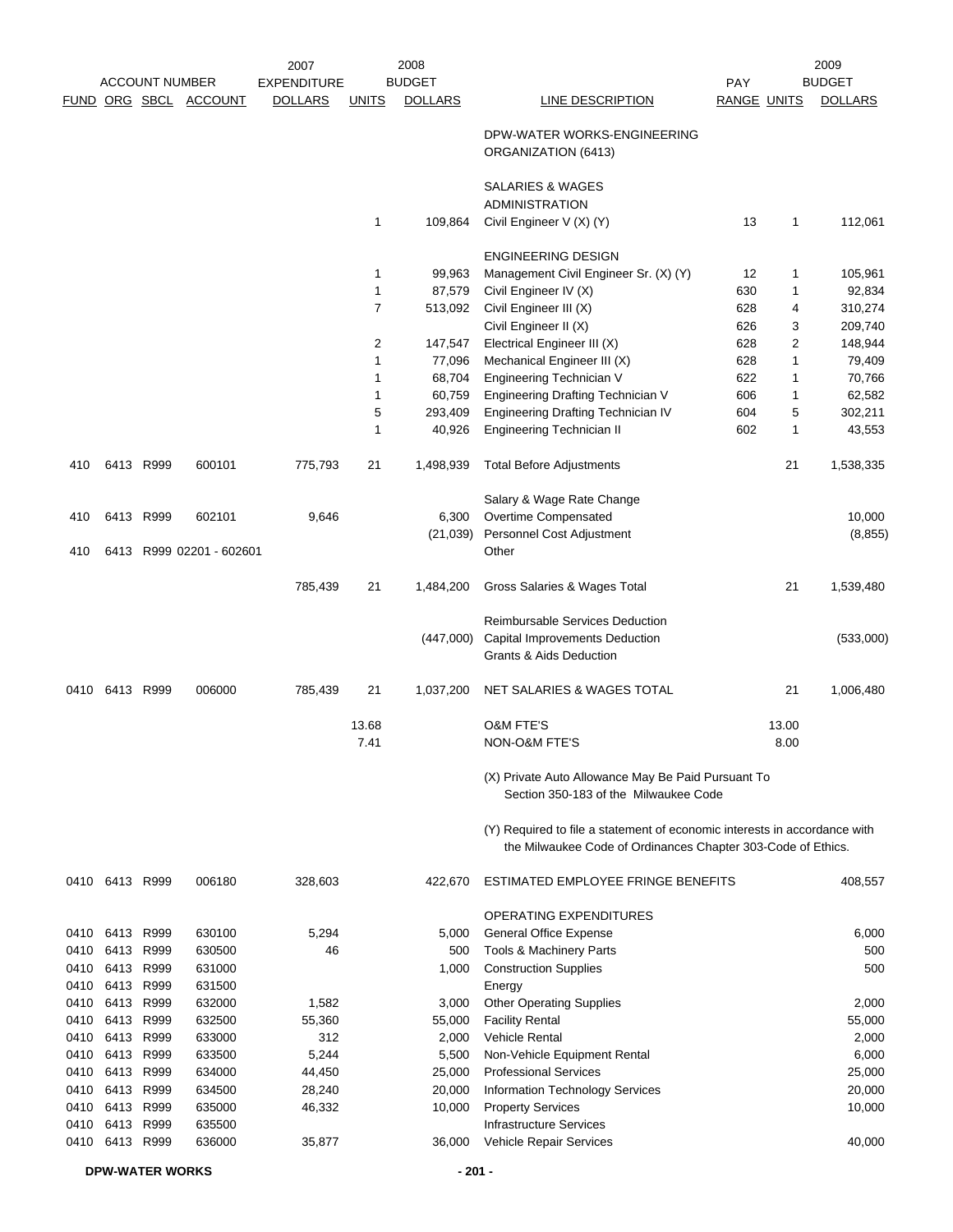|      |           |                       |                       | 2007               |              | 2008           |                                              |             |   | 2009           |
|------|-----------|-----------------------|-----------------------|--------------------|--------------|----------------|----------------------------------------------|-------------|---|----------------|
|      |           | <b>ACCOUNT NUMBER</b> |                       | <b>EXPENDITURE</b> |              | <b>BUDGET</b>  |                                              | PAY         |   | <b>BUDGET</b>  |
|      |           |                       | FUND ORG SBCL ACCOUNT | <b>DOLLARS</b>     | <b>UNITS</b> | <b>DOLLARS</b> | LINE DESCRIPTION                             | RANGE UNITS |   | <b>DOLLARS</b> |
|      |           |                       |                       |                    |              |                |                                              |             |   |                |
| 0410 | 6413      | R999                  | 636500                | 58,441             |              | 75,000         | <b>Other Operating Services</b>              |             |   | 80,000         |
| 0410 | 6413      | R999                  | 637000                |                    |              |                | <b>Loans and Grants</b>                      |             |   |                |
| 0410 | 6413 R999 |                       | 637501                |                    |              |                | <b>Reimburse Other Departments</b>           |             |   |                |
| 0410 | 6413      | R999                  | 006300                | 281,178            |              | 238,000        | OPERATING EXPENDITURES TOTAL                 |             |   | 247,000        |
|      |           |                       |                       |                    |              |                | <b>EQUIPMENT PURCHASES</b>                   |             |   |                |
|      |           |                       |                       |                    |              |                | <b>Additional Equipment</b>                  |             |   |                |
| 0410 | 6413      | R999                  | 680510                |                    |              |                | Office Equipment, Scanner                    |             | 1 | 1,100          |
| 0410 | 6413      | R999                  | 681011                |                    |              |                | <b>Computer Printing Equipment</b>           |             | 2 | 7,900          |
| 0410 | 6413      | R999                  | 682008                |                    |              |                | Communications Equip, Video Graphic Recorder |             | 3 | 6,000          |
| 0410 | 6413      | R999                  | 683515                |                    | 1            | 15,000         | <b>Testing Apparatus</b>                     |             |   |                |
|      |           |                       |                       |                    |              |                |                                              |             |   |                |
|      |           |                       |                       |                    | 1            | 15,000         | Subtotal - Additional Equipment              |             | 6 | 15,000         |
|      |           |                       |                       |                    |              |                | <b>Replacement Equipment</b>                 |             |   |                |
| 0410 | 6413      | R999                  | 681011                |                    | 3            | 10,000         | <b>Computer Printing Equipment</b>           |             |   |                |
| 0410 | 6413      | R999                  | 685529                |                    | 1            | 26,000         | <b>Industrial Trucks</b>                     |             |   |                |
|      |           |                       |                       |                    | 4            | 36,000         | Subtotal - Replacement Equipment             |             |   |                |
|      |           |                       |                       |                    |              |                |                                              |             |   |                |
| 0410 | 6413      | R999                  | 006800                | 5,094              | 5            | 51,000         | <b>EQUIPMENT PURCHASES TOTAL</b>             |             | 6 | 15,000         |
|      |           |                       |                       |                    |              |                | <b>SPECIAL FUNDS</b>                         |             |   |                |
|      |           |                       |                       |                    |              |                | SPECIAL FUNDS TOTAL                          |             |   |                |
|      |           |                       |                       |                    |              |                | DPW-WATER WORKS-ENGINEERING                  |             |   |                |
|      |           |                       |                       | 1,400,314          |              | 1,748,870      | ORGANIZATION TOTAL                           |             |   | 1,677,037      |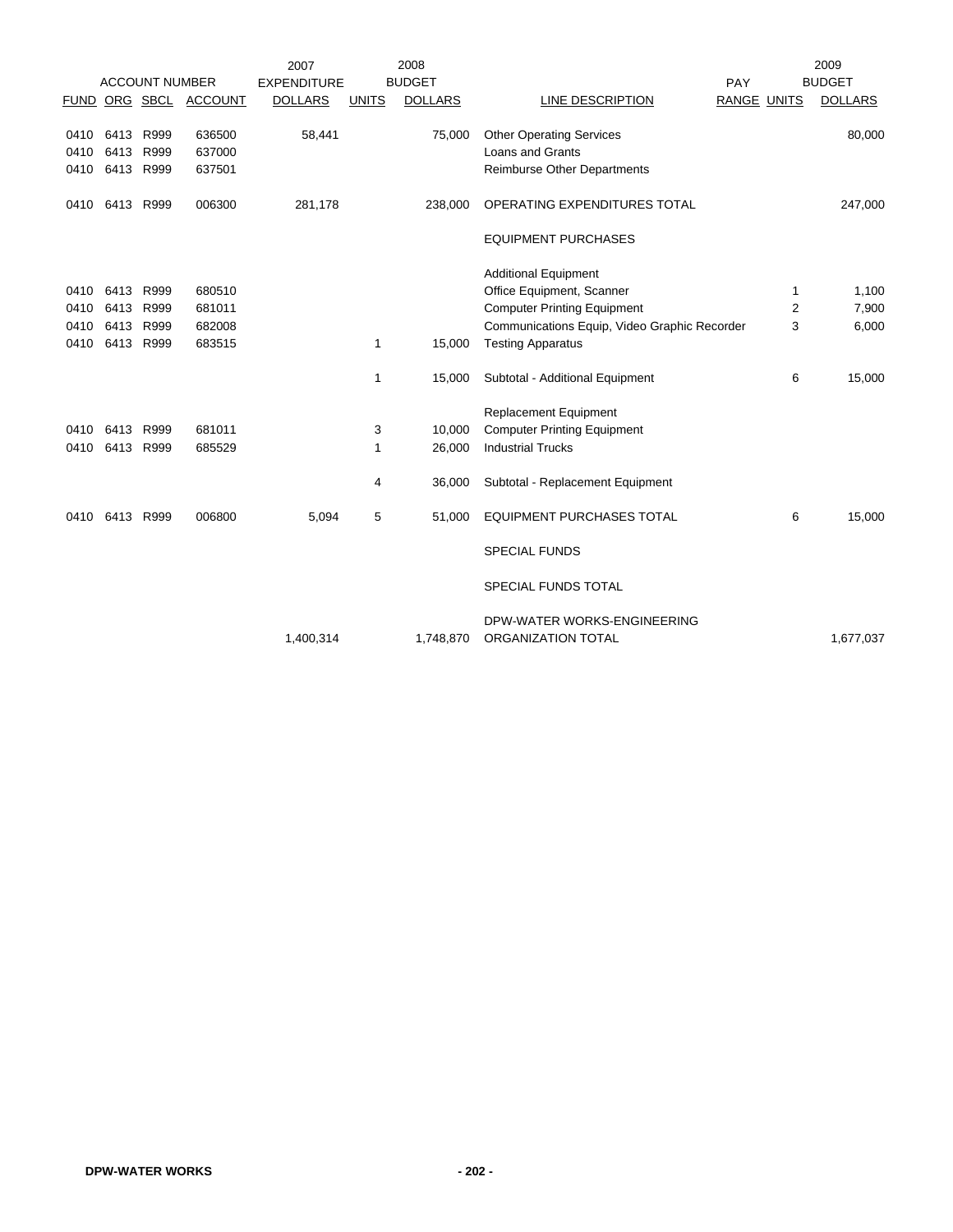|     |           |                       |                       | 2007               |                | 2008              |                                                                                                                                           |             |                         | 2009              |
|-----|-----------|-----------------------|-----------------------|--------------------|----------------|-------------------|-------------------------------------------------------------------------------------------------------------------------------------------|-------------|-------------------------|-------------------|
|     |           | <b>ACCOUNT NUMBER</b> |                       | <b>EXPENDITURE</b> |                | <b>BUDGET</b>     |                                                                                                                                           | <b>PAY</b>  |                         | <b>BUDGET</b>     |
|     |           |                       | FUND ORG SBCL ACCOUNT | <b>DOLLARS</b>     | <b>UNITS</b>   | <b>DOLLARS</b>    | LINE DESCRIPTION                                                                                                                          | RANGE UNITS |                         | <b>DOLLARS</b>    |
|     |           |                       |                       |                    |                |                   | DPW-WATER WORKS-DISTRIBUTION<br>ORGANIZATION (6414)                                                                                       |             |                         |                   |
|     |           |                       |                       |                    |                |                   | <b>SALARIES &amp; WAGES</b><br><b>ADMINISTRATION</b>                                                                                      |             |                         |                   |
|     |           |                       |                       |                    | 1              | 91,201            | Water Distribution Manager (X) (Y)                                                                                                        | 12          | 1                       | 93,025            |
|     |           |                       |                       |                    |                |                   | <b>FIELD OPERATIONS</b>                                                                                                                   |             |                         |                   |
|     |           |                       |                       |                    | 1              | 85,337            | Water Distribution Oper. Manager (X)                                                                                                      | 10          | 1                       | 89,746            |
|     |           |                       |                       |                    | 1              | 82,561            | Water Distr. Construction Manager (X)                                                                                                     | 9           | 1                       | 86,832            |
|     |           |                       |                       |                    | $\overline{2}$ | 137,283           | Water Distr. Scheduling Manager (X)                                                                                                       | 8           | $\overline{2}$          | 144,378           |
|     |           |                       |                       |                    | 1              | 60,317            | Water Distr. Business Systems Supv. (X)                                                                                                   | 6           | 1                       | 63,433            |
|     |           |                       |                       |                    | 8              | 487,501           | Water Distribution Field Supervisor (X)                                                                                                   | 5           | 8                       | 480,188           |
|     |           |                       |                       |                    | 5              | 221,277           | <b>Communications Assistant V</b>                                                                                                         | 460         | 5                       | 227,915           |
|     |           |                       |                       |                    | 1              | 43,007            | <b>Communications Assistant IV</b>                                                                                                        | 455         | 1                       | 44,298            |
|     |           |                       |                       |                    | 2              | 81,633            | <b>Communications Assistant III</b>                                                                                                       | 445         | $\overline{\mathbf{c}}$ | 84,082            |
|     |           |                       |                       |                    | 1              | 40,817            | <b>Office Assistant IV</b>                                                                                                                | 445         | 1                       | 42,041            |
|     |           |                       |                       |                    | 1              | 35,386            | Office Assistant III<br>Machinist I                                                                                                       | 425         | $\mathbf{1}$            | 36,448            |
|     |           |                       |                       |                    | 1<br>1         | 54,090            | Water Department Blacksmith                                                                                                               | 282<br>270  | 1                       | 55,713            |
|     |           |                       |                       |                    | 14             | 50,229<br>745,945 | Water Distribution Chief Repair Worker                                                                                                    | 282         | $\mathbf{1}$<br>14      | 51,736<br>762,341 |
|     |           |                       |                       |                    | 10             | 453,434           | Water Distribution Utility Investigator                                                                                                   | 254         | 10                      | 469,439           |
|     |           |                       |                       |                    | 28             | 1,260,412         | Water Distribution Repair Worker II                                                                                                       | 252         | 28                      | 1,299,147         |
|     |           |                       |                       |                    | 2              | 90,805            | Water Distribution Tapping Specialist                                                                                                     | 252         | $\overline{2}$          | 93,529            |
|     |           |                       |                       |                    | 1              | 44,073            | <b>Equipment Mechanic III</b>                                                                                                             | 248         | $\mathbf{1}$            | 45,395            |
|     |           |                       |                       |                    | 23             | 933,993           | Water Distribution Repair Worker I                                                                                                        | 235         | 23                      | 971,769           |
|     |           |                       |                       |                    | 4              | 161,068           | Hydrant Service Worker (X)                                                                                                                | 230         | 4                       | 165,900           |
|     |           |                       |                       |                    | 10             | 394,072           | <b>Water Distribution Laborer</b>                                                                                                         | 230         | 10                      | 408,109           |
|     |           |                       |                       |                    |                |                   | <b>AUXILIARY</b>                                                                                                                          |             |                         |                   |
|     |           |                       |                       |                    | 1              | 24,687            | Water Distr. Opers. Manager (0.33 FTE)                                                                                                    | 10          | 1                       | 25,427            |
|     |           |                       |                       |                    | 1              | 17,945            | Water Distr. Field Supervisor (0.33FTE)                                                                                                   | 5           | 1                       | 18,484            |
|     |           |                       |                       |                    | 1              | 14,096            | Water Distr. Utility Investigator (0.33 FTE)                                                                                              | 254         | 1                       | 14,519            |
|     |           |                       |                       |                    | $\sqrt{2}$     | 19,059            | Hydrant Service Worker (0.25 FTE)                                                                                                         | 230         | $\overline{2}$          | 19,631            |
|     |           |                       |                       |                    | 1              | 38,117            | <b>Water Distribution Laborer</b>                                                                                                         | 230         | 1                       | 39,261            |
| 410 | 6414 R999 |                       | 600101                | 4,927,567          | 124            | 5,668,345         | <b>Total Before Adjustments</b>                                                                                                           |             | 124                     | 5,832,786         |
|     |           |                       |                       |                    |                |                   | Salary & Wage Rate Change                                                                                                                 |             |                         |                   |
| 410 |           | 6414 R999             | 602101                | 1,305,007          |                | 1,300,000         | Overtime Compensated                                                                                                                      |             |                         | 1,400,000         |
| 410 | 6414      |                       | R999 02201 - 602601   |                    |                | (111, 167)        | Personnel Cost Adjustment<br>Other -                                                                                                      |             |                         | (113, 656)        |
|     |           |                       |                       | 6,232,574          | 124            | 6,857,178         | Gross Salaries & Wages Total                                                                                                              |             | 124                     | 7,119,130         |
|     |           |                       |                       |                    |                |                   | Reimbursable Services Deduction                                                                                                           |             |                         |                   |
|     |           |                       |                       |                    |                | (110,000)         | Capital Improvements Deduction<br><b>Grants &amp; Aids Deduction</b>                                                                      |             |                         | (150,000)         |
|     | 0410 6414 | R999                  | 006000                | 6,232,574          | 124            | 6,747,178         | NET SALARIES & WAGES TOTAL                                                                                                                |             | 124                     | 6,969,130         |
|     |           |                       |                       |                    | 116.53         |                   | <b>O&amp;M FTE'S</b>                                                                                                                      |             | 116.60                  |                   |
|     |           |                       |                       |                    | 3.22           |                   | NON-O&M FTE'S                                                                                                                             |             | 3.89                    |                   |
|     |           |                       |                       |                    |                |                   | (X) Private Auto Allowance May Be Paid Pursuant To<br>Section 350-183 of the Milwaukee Code                                               |             |                         |                   |
|     |           |                       |                       |                    |                |                   | (Y) Required to file a statement of economic interests in accordance with<br>the Milwaukee Code of Ordinances Chapter 303-Code of Ethics. |             |                         |                   |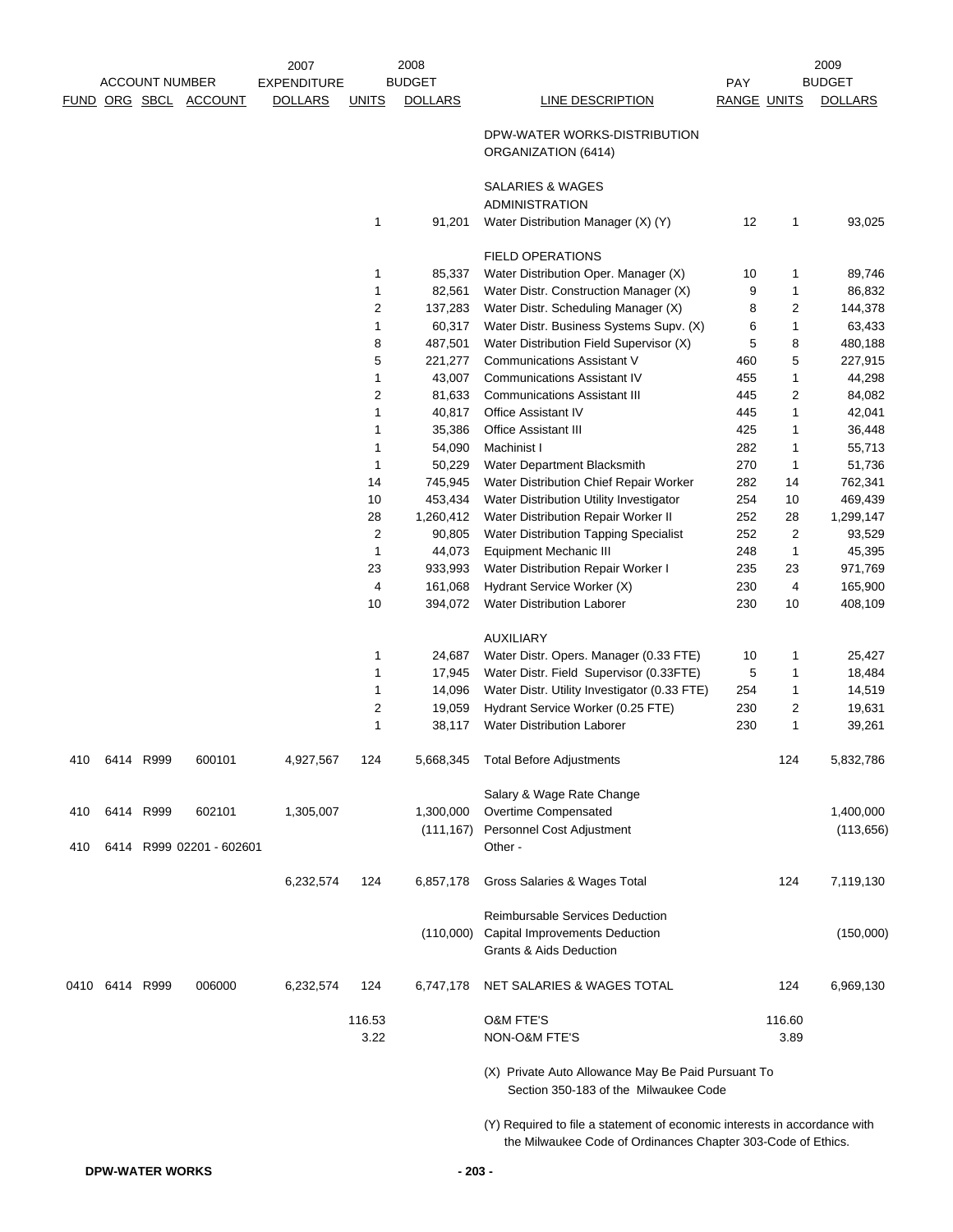|             |                |                       |                | 2007               |              | 2008           |                                                    |                    | 2009           |
|-------------|----------------|-----------------------|----------------|--------------------|--------------|----------------|----------------------------------------------------|--------------------|----------------|
|             |                | <b>ACCOUNT NUMBER</b> |                | <b>EXPENDITURE</b> |              | <b>BUDGET</b>  |                                                    | <b>PAY</b>         | <b>BUDGET</b>  |
| <b>FUND</b> |                | ORG SBCL              | <b>ACCOUNT</b> | <b>DOLLARS</b>     | <b>UNITS</b> | <b>DOLLARS</b> | LINE DESCRIPTION                                   | <b>RANGE UNITS</b> | <b>DOLLARS</b> |
|             |                |                       |                |                    |              |                |                                                    |                    |                |
| 0410        | 6414 R999      |                       | 006180         | 2,265,107          |              | 2,233,343      | ESTIMATED EMPLOYEE FRINGE BENEFITS                 |                    | 2,283,343      |
|             |                |                       |                |                    |              |                | OPERATING EXPENDITURES                             |                    |                |
| 0410        | 6414 R999      |                       | 630100         | 16,075             |              | 30,000         | <b>General Office Expense</b>                      |                    | 20,000         |
| 0410        | 6414           | R999                  | 630500         | 27,185             |              | 60,000         | Tools & Machinery Parts                            |                    | 40,000         |
| 0410        |                | 6414 R999             | 631000         | 1,134,213          |              | 1,100,000      | <b>Construction Supplies</b>                       |                    | 1,300,000      |
| 0410        | 6414 R999      |                       | 631500         | 138,749            |              | 190,000        | Energy                                             |                    | 160,000        |
| 0410        |                | 6414 R999             | 632000         | 288,100            |              | 250,000        | <b>Other Operating Supplies</b>                    |                    | 300,000        |
| 0410        | 6414           | R999                  | 632500         | 1,232,510          |              | 1,300,000      | <b>Facility Rental</b>                             |                    | 1,300,000      |
| 0410        | 6414 R999      |                       | 633000         | 5,751              |              | 10,000         | Vehicle Rental                                     |                    | 10,000         |
| 0410        | 6414           | R999                  | 633500         | 5,988              |              | 7,000          | Non-Vehicle Equipment Rental                       |                    | 7,000          |
| 0410        | 6414           | R999                  | 634000         | 1,208,697          |              | 900,000        | <b>Professional Services</b>                       |                    | 1,200,000      |
| 0410        |                | 6414 R999             | 634500         | 18,500             |              | 25,000         | Information Technology Services                    |                    | 25,000         |
| 0410        | 6414           | R999                  | 635000         | 479,527            |              | 450,000        | <b>Property Services</b>                           |                    | 450,000        |
| 0410        |                | 6414 R999             | 635500         | 3,387,089          |              | 4,000,000      | Infrastructure Services                            |                    | 4,000,000      |
| 0410        | 6414           | R999                  | 636000         | 580,416            |              | 600,000        | Vehicle Repair Services                            |                    | 600,000        |
| 0410        |                | 6414 R999             | 636500         | 237,269            |              | 200,000        | <b>Other Operating Services</b>                    |                    | 250,000        |
| 0410        | 6414           | R999                  | 637000         |                    |              |                | Loans and Grants                                   |                    |                |
| 0410        | 6414           | R999                  | 637501         |                    |              |                | <b>Reimburse Other Departments</b>                 |                    |                |
| 0410        | 6414 R999      |                       | 006300         | 8,760,069          |              | 9,122,000      | OPERATING EXPENDITURES TOTAL                       |                    | 9,662,000      |
|             |                |                       |                |                    |              |                | <b>EQUIPMENT PURCHASES</b>                         |                    |                |
|             |                |                       |                |                    |              |                |                                                    |                    |                |
|             |                |                       |                |                    |              |                | <b>Additional Equipment</b>                        |                    |                |
| 0410        | 6414           | R999                  | 681009         |                    | 8            | 17,000         | <b>Computer Workstations-Laptops</b>               |                    |                |
| 0410        |                | 6414 R999             | 681050         |                    |              |                | <b>Computer Software</b>                           | 1                  | 6,200          |
| 0410        | 6414 R999      |                       | 683515         |                    | 7            | 13,600         | <b>Testing Apparatus</b>                           |                    |                |
| 0410        |                | 6414 R999             | 683521         |                    | 1            | 6,200          | Tools-Breakers, Wrench, Hole Hog                   |                    |                |
| 0410        | 6414           | R999                  | 683525         |                    | 1            | 4,100          | <b>Technical Tools</b>                             | 5                  | 14,200         |
| 0410        | 6414           | R999                  | 685512         |                    |              |                | Automobiles, Jeeps                                 | $\overline{2}$     | 54,000         |
|             |                |                       |                |                    |              | 75,000         | Automobiles (for Cross Connection Inspectors)      |                    |                |
|             |                |                       |                |                    | 17           | 115,900        | Subtotal - Additional Equipment                    | 8                  | 74,400         |
|             |                |                       |                |                    |              |                | Replacement Equipment                              |                    |                |
|             | 0410 6414 R999 |                       | 681008         |                    | 6            | 10,200         | <b>Computer Equipment</b>                          | 4                  | 61,400         |
| 0410        | 6414 R999      |                       | 683521         |                    |              |                | Tools (Drill & Tap)                                | 6                  | 3,100          |
| 0410        | 6414 R999      |                       | 683524         |                    | 6            | 15,000         | Saws & Shearing Tools                              |                    |                |
| 0410        | 6414 R999      |                       | 683525         |                    |              |                | Technical Tools (Leak locators, wands)             | 6                  | 23,900         |
| 0410        | 6414 R999      |                       | 685527         |                    | 2            | 220,000        | Dump Trucks                                        | 3                  | 285,000        |
| 0410        |                | 6414 R999             | 685529         |                    | 5            | 530,000        | <b>Industrial Trucks-Backhoes</b>                  | 3                  | 268,000        |
| 0410        | 6414 R999      |                       | 685530         |                    |              |                | <b>Pumping Equipment</b>                           | 3                  | 3,200          |
| 0410        | 6414 R999      |                       | 685550         |                    |              |                | Pickup Trucks and Vans                             | 2                  | 170,000        |
|             |                |                       |                |                    | 19           | 775,200        | Subtotal - Replacement Equipment                   | 27                 | 814,600        |
| 0410        |                | 6414 R999             | 006800         | 423,989            | 36           | 891,100        | <b>EQUIPMENT PURCHASES TOTAL</b>                   | 35                 | 889,000        |
|             |                |                       |                |                    |              |                | <b>SPECIAL FUNDS</b>                               |                    |                |
|             |                |                       |                |                    |              |                | SPECIAL FUNDS TOTAL                                |                    |                |
|             |                |                       |                |                    |              |                |                                                    |                    |                |
|             |                |                       |                | 17,681,739         |              | 18,993,621     | DPW-WATER WORKS-DISTRIBUTION<br>ORGANIZATION TOTAL |                    | 19,803,473     |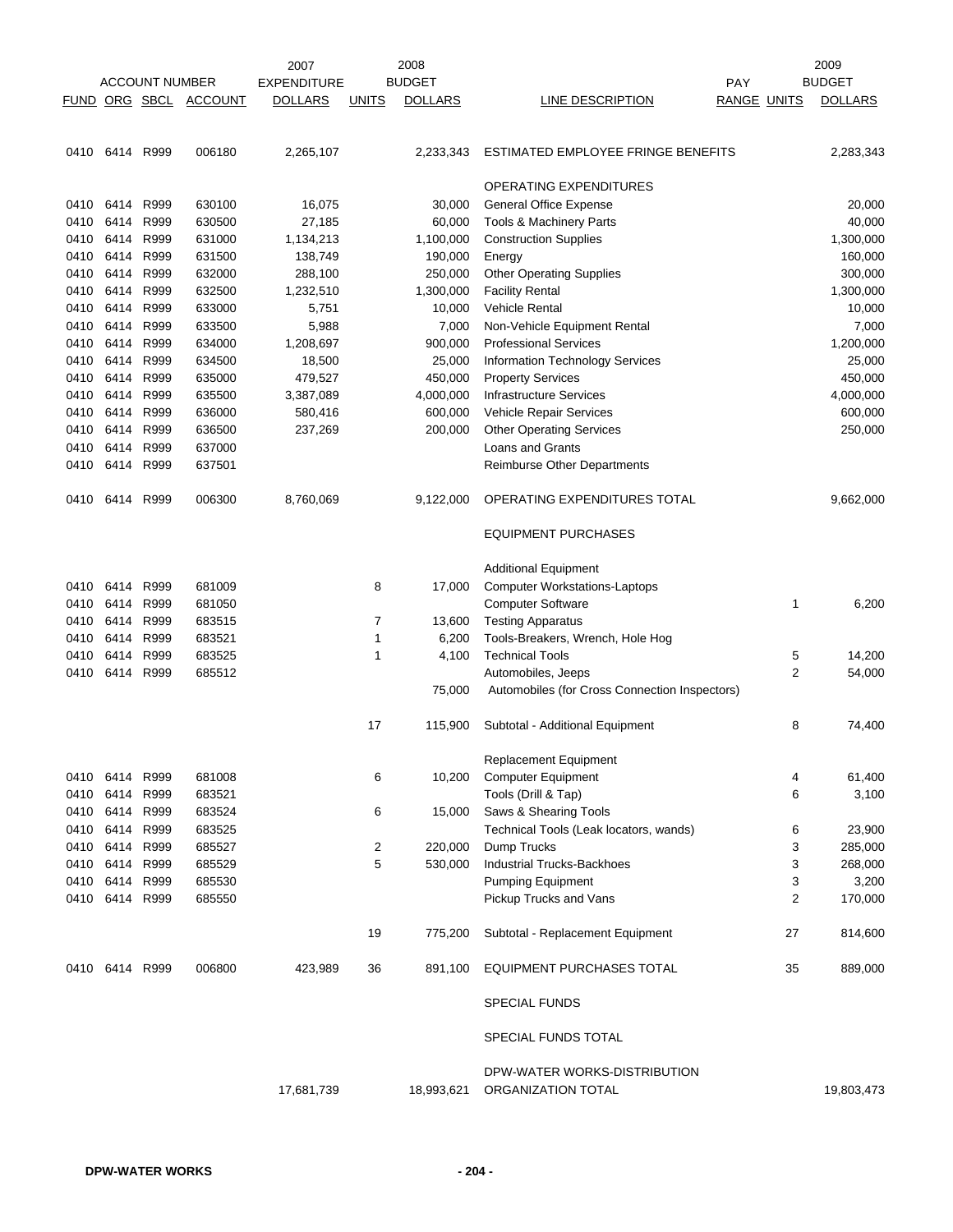|      |                |                       |                          | 2007               |              | 2008           |                                                                                                                                           |                    |       | 2009           |
|------|----------------|-----------------------|--------------------------|--------------------|--------------|----------------|-------------------------------------------------------------------------------------------------------------------------------------------|--------------------|-------|----------------|
|      |                | <b>ACCOUNT NUMBER</b> |                          | <b>EXPENDITURE</b> |              | <b>BUDGET</b>  |                                                                                                                                           | <b>PAY</b>         |       | <b>BUDGET</b>  |
|      |                |                       | FUND ORG SBCL ACCOUNT    | <b>DOLLARS</b>     | <b>UNITS</b> | <b>DOLLARS</b> | LINE DESCRIPTION                                                                                                                          | <b>RANGE UNITS</b> |       | <b>DOLLARS</b> |
|      |                |                       |                          |                    |              |                | DPW-WATER WORKS-WATER QUALITY<br>ORGANIZATION (6415)                                                                                      |                    |       |                |
|      |                |                       |                          |                    |              |                | <b>SALARIES &amp; WAGES</b>                                                                                                               |                    |       |                |
|      |                |                       |                          |                    | 1            | 109,864        | Water Quality Manager (X) (Y)                                                                                                             | 13                 | 1     | 112,061        |
|      |                |                       |                          |                    | 1            | 62,361         | Water Quality Analyst (X)                                                                                                                 | 7                  | 1     | 63,608         |
|      |                |                       |                          |                    | 1            | 70,295         | Water Research Chemist (X)                                                                                                                | 6                  | 1     | 71,701         |
|      |                |                       |                          |                    | 3            | 182,011        | <b>Lead Water Chemist</b>                                                                                                                 | 559                | 3     | 187,373        |
|      |                |                       |                          |                    | 2            | 96,676         | Water Microbiologist II                                                                                                                   | 547                | 2     | 103,129        |
|      |                |                       |                          |                    | 10           | 520,407        | <b>Water Chemist II</b>                                                                                                                   | 542                | 10    | 533,437        |
|      |                |                       |                          |                    | 2            | 81,633         | Water Laboratory Technician                                                                                                               | 504                | 2     | 79,822         |
| 410  |                | 6415 R999             | 600101                   | 983,100            | 20           | 1,123,247      | <b>Total Before Adjustments</b>                                                                                                           |                    | 20    | 1,151,131      |
|      |                |                       |                          |                    |              |                | Salary & Wage Rate Change                                                                                                                 |                    |       |                |
| 410  |                | 6415 R999             | 602101                   | 36,524             |              | 68,000         | Overtime Compensated                                                                                                                      |                    |       | 68,000         |
|      |                |                       |                          |                    |              | (22, 465)      | Personnel Cost Adjustment                                                                                                                 |                    |       | (23, 023)      |
| 410  |                |                       | 6415 R999 02201 - 602601 |                    |              |                | Other                                                                                                                                     |                    |       |                |
|      |                |                       |                          | 1,019,624          | 20           | 1,168,782      | Gross Salaries & Wages Total                                                                                                              |                    | 20    | 1,196,108      |
|      |                |                       |                          |                    |              |                | Reimbursable Services Deduction<br>Capital Improvements Deduction<br><b>Grants &amp; Aids Deduction</b>                                   |                    |       |                |
| 0410 | 6415 R999      |                       | 006000                   | 1,019,624          | 20           | 1,168,782      | NET SALARIES & WAGES TOTAL                                                                                                                |                    | 20    | 1,196,108      |
|      |                |                       |                          |                    | 21.31        |                | <b>O&amp;M FTE'S</b><br>NON-O&M FTE'S                                                                                                     |                    | 20.00 |                |
|      |                |                       |                          |                    |              |                | (X) Private Auto Allowance May Be Paid Pursuant To<br>Section 350-183 of the Milwaukee Code                                               |                    |       |                |
|      |                |                       |                          |                    |              |                | (Y) Required to file a statement of economic interests in accordance with<br>the Milwaukee Code of Ordinances Chapter 303-Code of Ethics. |                    |       |                |
|      | 0410 6415 R999 |                       | 006180                   | 419,298            |              | 451,320        | ESTIMATED EMPLOYEE FRINGE BENEFITS                                                                                                        |                    |       | 462,525        |
|      |                |                       |                          |                    |              |                | OPERATING EXPENDITURES                                                                                                                    |                    |       |                |
| 0410 | 6415 R999      |                       | 630100                   | 69,478             |              | 48,000         | <b>General Office Expense</b>                                                                                                             |                    |       | 60,000         |
| 0410 | 6415 R999      |                       | 630500                   | 730                |              |                | Tools & Machinery Parts                                                                                                                   |                    |       | 10,000         |
| 0410 | 6415           | R999                  | 631000                   |                    |              |                | <b>Construction Supplies</b>                                                                                                              |                    |       |                |
| 0410 | 6415 R999      |                       | 631500                   |                    |              |                | Energy                                                                                                                                    |                    |       |                |
| 0410 | 6415           | R999                  | 632000                   | 81,337             |              | 108,000        | <b>Other Operating Supplies</b>                                                                                                           |                    |       | 108,000        |
| 0410 | 6415           | R999                  | 632500                   |                    |              |                | <b>Facility Rental</b>                                                                                                                    |                    |       |                |
| 0410 | 6415           | R999                  | 633000                   | 428                |              | 1,000          | <b>Vehicle Rental</b>                                                                                                                     |                    |       | 1,000          |
| 0410 | 6415 R999      |                       | 633500                   | 2,486              |              |                | Non-Vehicle Equipment Rental                                                                                                              |                    |       |                |
| 0410 | 6415           | R999                  | 634000                   | 154,041            |              | 138,000        | <b>Professional Services</b>                                                                                                              |                    |       | 200,000        |
| 0410 | 6415           | R999                  | 634500                   |                    |              |                | Information Technology Services                                                                                                           |                    |       |                |
| 0410 | 6415 R999      |                       | 635000                   | 12,775             |              | 12,000         | <b>Property Services</b>                                                                                                                  |                    |       | 12,000         |
| 0410 | 6415           | R999                  | 635500                   |                    |              |                | <b>Infrastructure Services</b>                                                                                                            |                    |       |                |
| 0410 | 6415           | R999                  | 636000                   |                    |              | 3,000          | Vehicle Repair Services                                                                                                                   |                    |       | 3,000          |
| 0410 | 6415           | R999                  | 636500                   | 8,923              |              | 20,000         | <b>Other Operating Services</b>                                                                                                           |                    |       | 20,000         |
| 0410 | 6415           | R999                  | 637000                   |                    |              |                | Loans and Grants                                                                                                                          |                    |       |                |
| 0410 | 6415 R999      |                       | 637501                   |                    |              |                | <b>Reimburse Other Departments</b>                                                                                                        |                    |       |                |
| 0410 | 6415 R999      |                       | 006300                   | 330,198            |              | 330,000        | OPERATING EXPENDITURES TOTAL                                                                                                              |                    |       | 414,000        |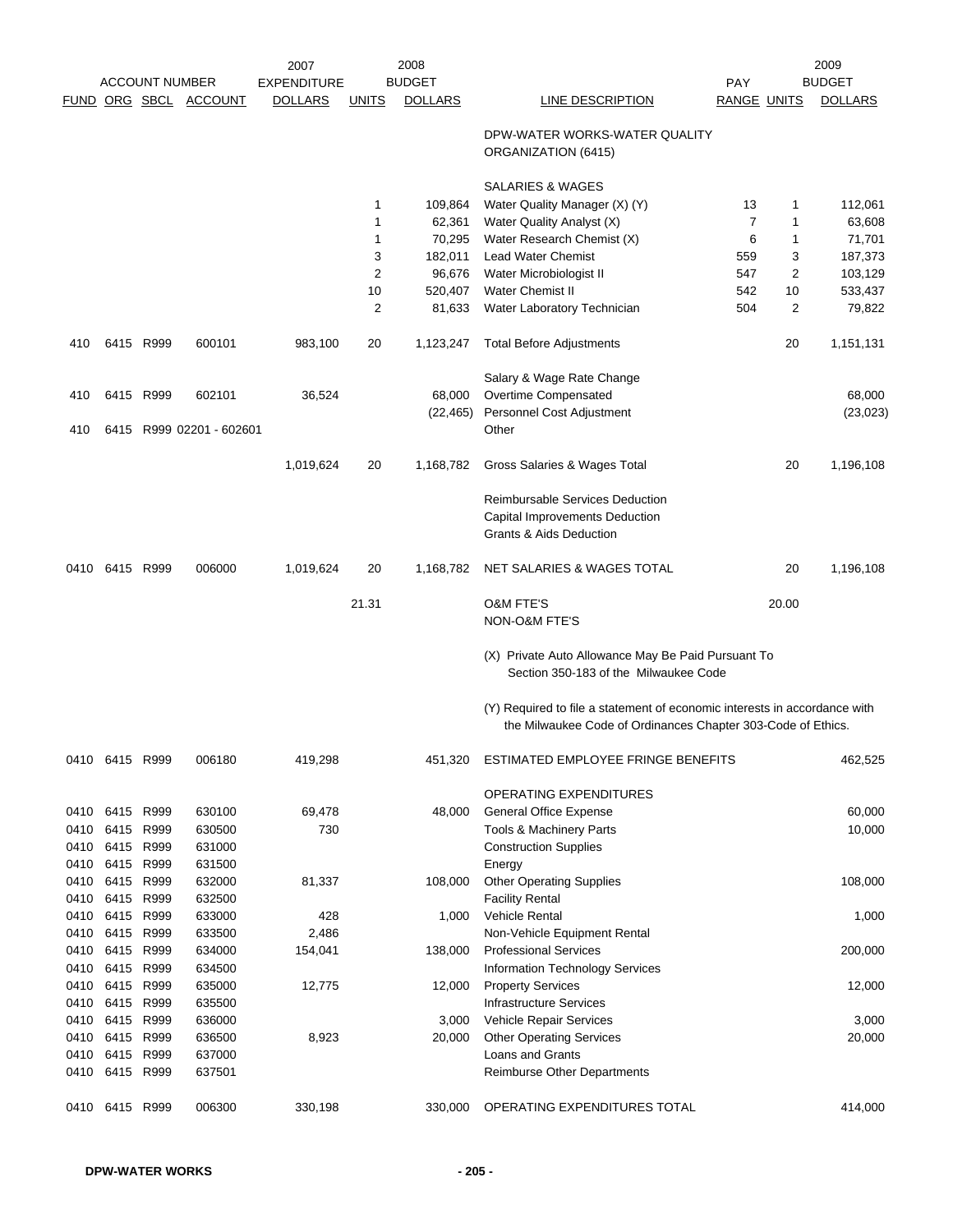|             |           |                       |                  | 2007               |              | 2008           |                                                       |                    | 2009           |
|-------------|-----------|-----------------------|------------------|--------------------|--------------|----------------|-------------------------------------------------------|--------------------|----------------|
|             |           | <b>ACCOUNT NUMBER</b> |                  | <b>EXPENDITURE</b> |              | <b>BUDGET</b>  |                                                       | <b>PAY</b>         | <b>BUDGET</b>  |
| <b>FUND</b> |           |                       | ORG SBCL ACCOUNT | <b>DOLLARS</b>     | <b>UNITS</b> | <b>DOLLARS</b> | LINE DESCRIPTION                                      | <b>RANGE UNITS</b> | <b>DOLLARS</b> |
|             |           |                       |                  |                    |              |                | <b>EQUIPMENT PURCHASES</b>                            |                    |                |
|             |           |                       |                  |                    |              |                | <b>Additional Equipment</b>                           |                    |                |
|             |           |                       |                  |                    |              |                | Subtotal - Additional Equipment                       |                    |                |
|             |           |                       |                  |                    |              |                | Replacement Equipment                                 |                    |                |
|             |           |                       |                  |                    |              |                | Testing Equip. (Ion chromatograph, PH mtr,            |                    |                |
| 0410        | 6415 R999 |                       | 683515           |                    | 10           | 24,000         | parameter probe, reagent H2) system)                  | 6                  | 61,500         |
|             |           |                       |                  |                    | 10           | 24,000         | Subtotal - Replacement Equipment                      | 6                  | 61,500         |
| 0410        | 6415 R999 |                       | 006800           | 39,783             | 10           | 24,000         | <b>EQUIPMENT PURCHASES TOTAL</b>                      | 6                  | 61,500         |
|             |           |                       |                  |                    |              |                | <b>SPECIAL FUNDS</b>                                  |                    |                |
|             |           |                       |                  |                    |              |                | SPECIAL FUNDS TOTAL                                   |                    |                |
|             |           |                       |                  | 1,808,903          |              | 1,974,102      | DPW-WATER WORKS - WATER QUALITY<br>ORGANIZATION TOTAL |                    | 2,134,133      |
|             |           |                       |                  |                    |              |                |                                                       |                    |                |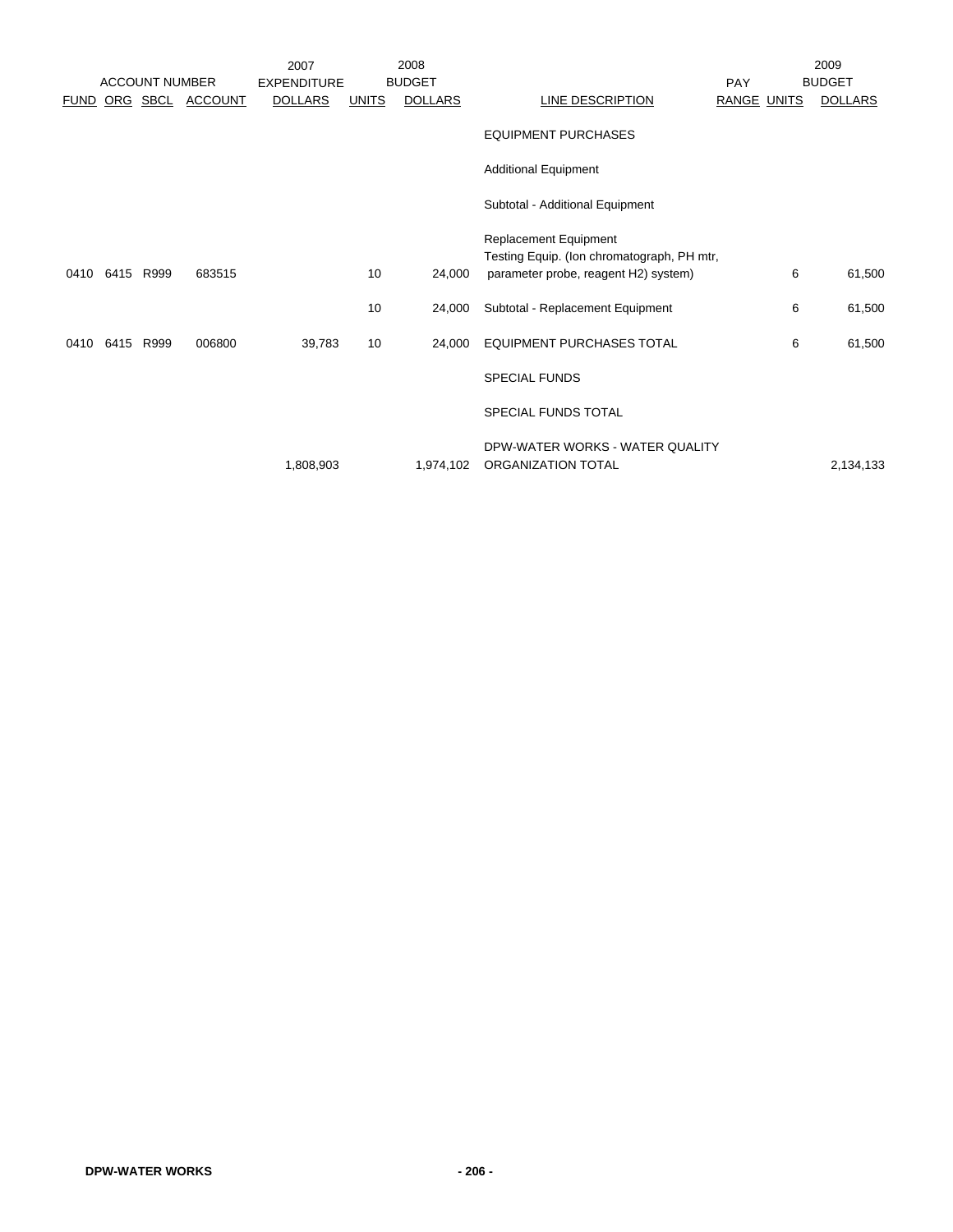|      |                |                        |                          | 2007               |                | 2008           |                                                                                                                                           |             |            | 2009           |
|------|----------------|------------------------|--------------------------|--------------------|----------------|----------------|-------------------------------------------------------------------------------------------------------------------------------------------|-------------|------------|----------------|
|      |                | <b>ACCOUNT NUMBER</b>  |                          | <b>EXPENDITURE</b> |                | <b>BUDGET</b>  |                                                                                                                                           | <b>PAY</b>  |            | <b>BUDGET</b>  |
|      |                |                        | FUND ORG SBCL ACCOUNT    | <b>DOLLARS</b>     | <b>UNITS</b>   | <b>DOLLARS</b> | <b>LINE DESCRIPTION</b>                                                                                                                   | RANGE UNITS |            | <b>DOLLARS</b> |
|      |                |                        |                          |                    |                |                | DPW-WATER WORKS-PLANTS-SOUTH<br>ORGANIZATION (6416)                                                                                       |             |            |                |
|      |                |                        |                          |                    |                |                | SALARIES & WAGES<br>HOWARD & SOUTH WATER PRODUCTION                                                                                       |             |            |                |
|      |                |                        |                          |                    | 1              | 93,803         | Water Plant Manager - South (X) (Y)                                                                                                       | 11          | 1          | 98,656         |
|      |                |                        |                          |                    | 1              | 85,129         | Water Plant Operations Manager (X)                                                                                                        | 9           | 1          | 86,832         |
|      |                |                        |                          |                    | 1              | 72,835         | Water Maintenance Manager (X)                                                                                                             | 8           | 1          | 74,291         |
|      |                |                        |                          |                    | 1              | 40,817         | <b>Office Assistant IV</b>                                                                                                                | 445         | 1          | 42,041         |
|      |                |                        |                          |                    | 12             | 739,668        | Senior Water Treatment Plant Operator                                                                                                     | 291         | 12         | 764,594        |
|      |                |                        |                          |                    | $\overline{c}$ | 112,528        | Water Plant Steamfitter/ HVAC Specialist                                                                                                  | 287         | $\sqrt{2}$ | 115,904        |
|      |                |                        |                          |                    | 9              | 452,140        | Machine Repair Person                                                                                                                     | 287         | 9          | 475,520        |
|      |                |                        |                          |                    | 1              | 50,229         | <b>Metal Fabricator</b>                                                                                                                   | 270         | 1          | 51,736         |
|      |                |                        |                          |                    | 7              | 319,672        | Water Treatment Plant Operator                                                                                                            | 252         | 7          | 327,454        |
|      |                |                        |                          |                    | 1              | 41,291         | Water Plant Laborer                                                                                                                       | 235         | 1          | 42,530         |
|      |                |                        |                          |                    |                |                | HOWARD CONTROL CENTER                                                                                                                     |             |            |                |
|      |                |                        |                          |                    | 6              | 328,132        | Water System Operator in Charge                                                                                                           | 282         | 6          | 341,335        |
|      |                |                        |                          |                    |                |                |                                                                                                                                           |             |            |                |
|      |                |                        |                          |                    |                |                | <b>AUXILIARY</b>                                                                                                                          |             |            |                |
|      |                |                        |                          |                    |                |                | Water System Operator (0.25 FTE)                                                                                                          | 288         | 1          | 13,928         |
|      |                |                        |                          |                    |                |                | PLANT AUTOMATION                                                                                                                          |             |            |                |
|      |                |                        |                          |                    | 1              | 85,130         | Water Plant Automation Manger (X)                                                                                                         | 9           | 1          | 86,832         |
|      |                |                        |                          |                    | 1              | 58,500         | Network Coordinator - Senior (X)                                                                                                          | 6           | 1          | 61,523         |
|      |                |                        |                          |                    | 2              | 126,908        | Automated System Specialist                                                                                                               | 598         | 2          | 130,715        |
|      |                |                        |                          |                    | 1              | 52,169         | <b>Energy Efficiency Specialist</b>                                                                                                       | 598         | 1          | 61,473         |
|      |                |                        |                          |                    | 2              | 89,591         | Program Assistant II                                                                                                                      | 530         | 2          | 90,407         |
|      |                |                        |                          |                    |                | (216, 077)     | Salary & Wage Allocation to Plant - North                                                                                                 |             |            | (258, 570)     |
|      |                |                        |                          |                    |                |                | ELECTRICAL & INSTRUMENTATION                                                                                                              |             |            |                |
|      |                |                        |                          |                    |                | 285,450        | Salary & Wage Allocation from Plant - North                                                                                               |             |            | 296,938        |
| 0410 |                | 6416 R999              | 600101                   | 2,226,354          | 49             | 2,817,915      | <b>Total Before Adjustments</b>                                                                                                           |             | 50         | 2,904,139      |
|      |                |                        |                          |                    |                |                | Salary & Wage Rate Change                                                                                                                 |             |            |                |
|      | 0410 6416 R999 |                        | 602101                   | 202,254            |                | 240,000        | Overtime Compensated                                                                                                                      |             |            | 240,000        |
| 0410 |                |                        | 6416 R999 02201 - 602601 |                    |                |                | (155,315) Personnel Cost Adjustment<br>Other                                                                                              |             |            | (58,083)       |
|      |                |                        |                          | 2,428,608          | 49             | 2,902,600      | Gross Salaries & Wages Total                                                                                                              |             | 50         | 3,086,056      |
|      |                |                        |                          |                    |                |                |                                                                                                                                           |             |            |                |
|      |                |                        |                          |                    |                |                | Reimbursable Services Deduction<br><b>Capital Improvements Deduction</b><br><b>Grants &amp; Aids Deduction</b>                            |             |            |                |
| 0410 |                | 6416 R999              | 006000                   | 2,428,608          | 49             | 2,902,600      | NET SALARIES & WAGES TOTAL                                                                                                                |             | 50         | 3,086,056      |
|      |                |                        |                          |                    | 45.00          |                | <b>O&amp;M FTE'S</b><br>NON-O&M FTE'S                                                                                                     |             | 49.25      |                |
|      |                |                        |                          |                    |                |                | (X) Private Auto Allowance May Be Paid Pursuant to<br>Section 350-183 of the Milwaukee Code.                                              |             |            |                |
|      |                |                        |                          |                    |                |                | (Y) Required to file a statement of economic interests in accordance with<br>the Milwaukee Code of Ordinances Chapter 303-Code of Ethics. |             |            |                |
|      | 0410 6416 R999 |                        | 006180                   | 918,848            |                | 1,091,666      | ESTIMATED EMPLOYEE FRINGE BENEFITS                                                                                                        |             |            | 1,166,883      |
|      |                | <b>DPW-WATER WORKS</b> |                          |                    |                | $-207 -$       |                                                                                                                                           |             |            |                |
|      |                |                        |                          |                    |                |                |                                                                                                                                           |             |            |                |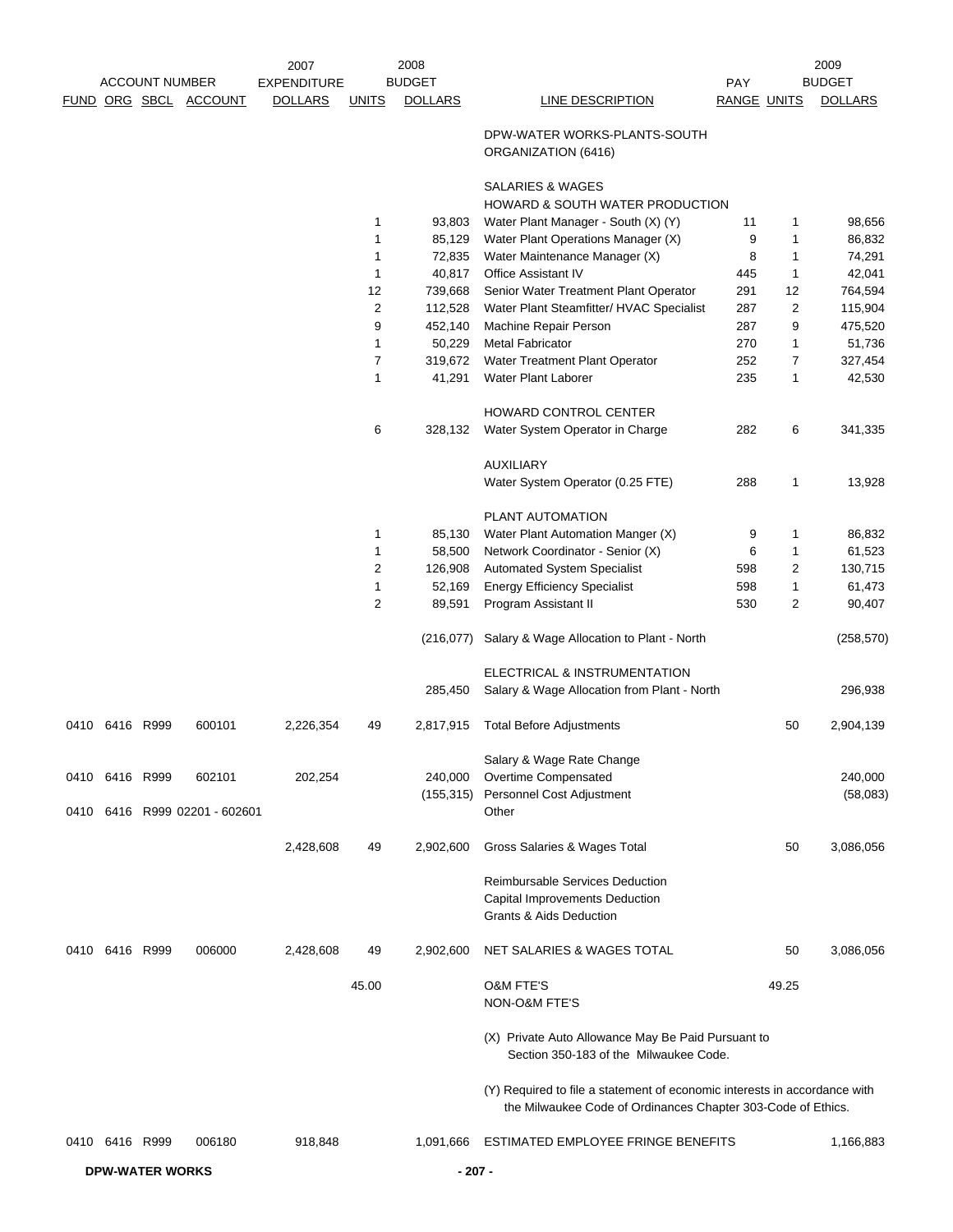|               |                   |                       |                  | 2007               |                | 2008           |                                                              |                    |                      | 2009            |
|---------------|-------------------|-----------------------|------------------|--------------------|----------------|----------------|--------------------------------------------------------------|--------------------|----------------------|-----------------|
|               |                   | <b>ACCOUNT NUMBER</b> |                  | <b>EXPENDITURE</b> |                | <b>BUDGET</b>  |                                                              | <b>PAY</b>         |                      | <b>BUDGET</b>   |
| FUND ORG SBCL |                   |                       | <b>ACCOUNT</b>   | <b>DOLLARS</b>     | <b>UNITS</b>   | <b>DOLLARS</b> | LINE DESCRIPTION                                             | <b>RANGE UNITS</b> |                      | <b>DOLLARS</b>  |
|               |                   |                       |                  |                    |                |                |                                                              |                    |                      |                 |
|               |                   |                       |                  |                    |                |                | OPERATING EXPENDITURES                                       |                    |                      |                 |
| 0410          | 6416 R999         |                       | 630100           | 9,152              |                | 7,000          | <b>General Office Expense</b>                                |                    |                      | 10,000          |
| 0410          | 6416              | R999                  | 630500           | 137,794            |                | 65,000         | Tools & Machinery Parts                                      |                    |                      | 100,000         |
| 0410          | 6416              | R999                  | 631000           | 139,868            |                | 75,000         | <b>Construction Supplies</b>                                 |                    |                      | 150,000         |
| 0410          | 6416              | R999                  | 631500           | 2,679,580          |                | 3,000,000      | Energy                                                       |                    |                      | 2,945,000       |
| 0410          | 6416 R999         |                       | 632000           | 669,784            |                | 900,000        | <b>Other Operating Supplies</b>                              |                    |                      | 1,200,000       |
| 0410          | 6416              | R999                  | 632500           |                    |                |                | <b>Facility Rental</b>                                       |                    |                      |                 |
| 0410          | 6416              | R999                  | 633000           | 373                |                | 2,000          | <b>Vehicle Rental</b>                                        |                    |                      | 2,000           |
| 0410          | 6416              | R999                  | 633500           | 6,927              |                | 5,000          | Non-Vehicle Equipment Rental                                 |                    |                      | 6,000           |
| 0410          | 6416              | R999                  | 634000           | 25,480             |                | 85,000         | <b>Professional Services</b>                                 |                    |                      | 85,000          |
| 0410          | 6416              | R999                  | 634500           | 37,009             |                | 50,000         | Information Technology Services                              |                    |                      | 50,000          |
| 0410          | 6416              | R999                  | 635000           | 566,671            |                | 520,000        | <b>Property Services</b>                                     |                    |                      | 550,000         |
| 0410          | 6416              | R999                  | 635500           |                    |                |                | <b>Infrastructure Services</b>                               |                    |                      |                 |
| 0410          | 6416              | R999                  | 636000           | 35,805             |                | 40,000         | Vehicle Repair Services                                      |                    |                      | 45,000          |
| 0410          | 6416              | R999                  | 636500           | 37,192             |                | 75,000         | <b>Other Operating Services</b>                              |                    |                      | 75,000          |
| 0410          | 6416              | R999                  | 637000           |                    |                |                | <b>Loans and Grants</b>                                      |                    |                      |                 |
| 0410          | 6416              | R999                  | 637501           |                    |                |                | <b>Reimburse Other Departments</b>                           |                    |                      |                 |
|               |                   |                       |                  |                    |                |                |                                                              |                    |                      |                 |
| 0410          |                   | 6416 R999             | 006300           | 4,345,635          |                | 4,824,000      | OPERATING EXPENDITURES TOTAL                                 |                    |                      | 5,218,000       |
|               |                   |                       |                  |                    |                |                | <b>EQUIPMENT PURCHASES</b>                                   |                    |                      |                 |
|               |                   |                       |                  |                    |                |                | <b>Additional Equipment</b>                                  |                    |                      |                 |
| 0410          | 6416              | R999                  | 682008           |                    |                |                | Communication Equipment, Radios                              |                    | $\overline{2}$       | 10,000          |
| 0410          | 6416              | R999                  | 682511           |                    | 1              | 5,000          | <b>Water Heaters</b>                                         |                    |                      |                 |
| 0410          | 6416              | R999                  | 683515           |                    | $\overline{2}$ | 5,500          | <b>Testing Apparatus</b>                                     |                    | 2                    | 6,000           |
| 0410          | 6416              | R999                  | 685560           |                    |                |                | Vehicle Accessories (Pallet Lifter)                          |                    | 1                    | 2,000           |
| 0410          | 6416 R999         |                       | 689000           |                    |                |                | Misc (Mesh Lockers, Tool Storage Cabinet)                    |                    | 2                    | 6,000           |
|               |                   |                       |                  |                    | 3              | 10,500         | Subtotal - Additional Equipment                              |                    | 7                    | 24,000          |
|               |                   |                       |                  |                    |                |                |                                                              |                    |                      |                 |
| 0410          | 6416              | R999                  | 681009           |                    | 8              | 20,000         | <b>Replacement Equipment</b><br><b>Computer Workstations</b> |                    |                      |                 |
| 0410          | 6416              | R999                  | 681010           |                    | 1              | 60,000         | <b>Computer Server and Components</b>                        |                    | 1                    | 60,000          |
| 0410          | 6416 R999         |                       | 682008           |                    |                |                | <b>Communication Equipment, Radios</b>                       |                    | $\overline{2}$       | 10,000          |
| 0410          |                   |                       |                  |                    |                |                |                                                              |                    |                      |                 |
| 0410          | 6416 R999<br>6416 | R999                  | 683515<br>683521 |                    |                |                | Testing Equipment<br><b>Tools. Electrical Panels</b>         |                    | 10<br>$\overline{2}$ | 18,000<br>5,000 |
| 0410          | 6416 R999         |                       | 683525           |                    | $\overline{2}$ | 40,000         | <b>Technical Tools</b>                                       |                    | 2                    | 60,000          |
| 0410          | 6416 R999         |                       | 683530           |                    | 5              | 26,000         | <b>Pumping Equipment</b>                                     |                    | 4                    | 20,000          |
| 0410          | 6416 R999         |                       | 685512           |                    |                |                | Automobiles & Jeeps                                          |                    | 1                    | 25,000          |
| 0410          | 6416 R999         |                       | 685550           |                    | $\mathbf{1}$   | 33,000         | Pickup Trucks and Vans                                       |                    | 1                    | 26,000          |
|               |                   |                       |                  |                    | 17             | 179,000        | Subtotal - Replacement Equipment                             |                    | 23                   | 224,000         |
|               |                   |                       |                  |                    |                |                |                                                              |                    |                      |                 |
|               | 0410 6416 R999    |                       | 006800           | 98,167             | 20             | 189,500        | <b>EQUIPMENT PURCHASES TOTAL</b>                             |                    | 30                   | 248,000         |
|               |                   |                       |                  |                    |                |                | <b>SPECIAL FUNDS</b>                                         |                    |                      |                 |
|               | 0410 6410 R646    |                       | 006300           | 2,263,600          |                | 2,004,000      | Contingent FD. - Debt Service - Water Works*                 |                    |                      | 1,998,000       |
|               |                   |                       |                  | 2,263,600          |                | 2,004,000      | SPECIAL FUNDS TOTAL                                          |                    |                      | 1,998,000       |
|               |                   |                       |                  |                    |                |                | DPW-WATER WORKS-HOWARD - SOUTH                               |                    |                      |                 |
|               |                   |                       |                  | 10,054,858         |                | 11,011,766     | ORGANIZATION TOTAL                                           |                    |                      | 11,716,939      |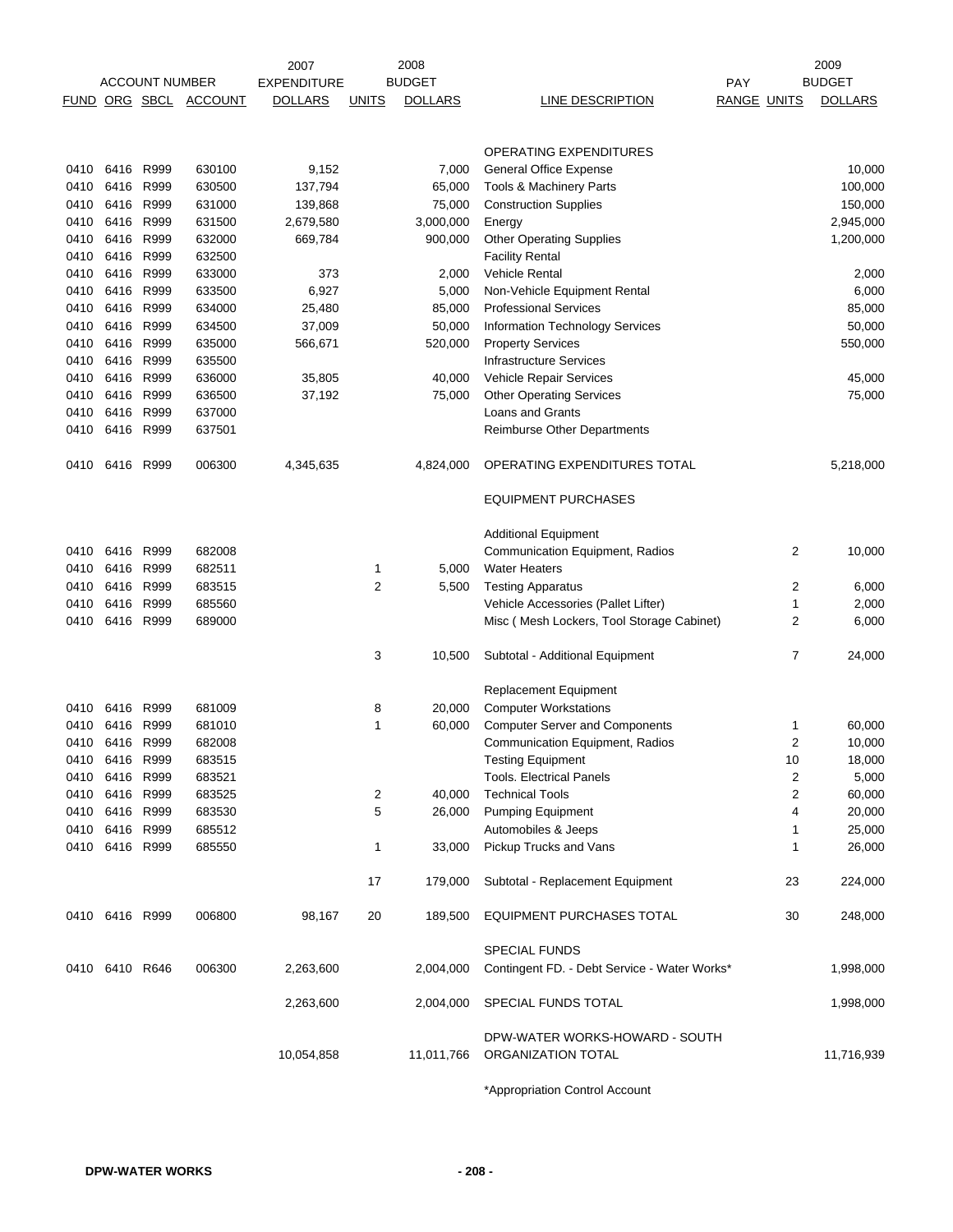|      |      |                       |                       | 2007               |              | 2008           |                                                                                                                                                                           |                    | 2009           |
|------|------|-----------------------|-----------------------|--------------------|--------------|----------------|---------------------------------------------------------------------------------------------------------------------------------------------------------------------------|--------------------|----------------|
|      |      | <b>ACCOUNT NUMBER</b> |                       | <b>EXPENDITURE</b> |              | <b>BUDGET</b>  |                                                                                                                                                                           | PAY                | <b>BUDGET</b>  |
|      |      | FUND ORG SBCL ACCOUNT |                       | <b>DOLLARS</b>     | <b>UNITS</b> | <b>DOLLARS</b> | LINE DESCRIPTION                                                                                                                                                          | <b>RANGE UNITS</b> | <b>DOLLARS</b> |
|      |      |                       |                       |                    |              |                | DPW - WATER WORKS CAPITAL<br><b>IMPROVEMENTS</b>                                                                                                                          |                    |                |
|      |      |                       |                       |                    |              |                | Distribution System Replacement of<br>Mains Hydrants and Valves                                                                                                           |                    |                |
| 0420 |      | 6410 R999 WT41009000A |                       | 12,019,885         |              | 15,560,000     | Non-Assessable                                                                                                                                                            |                    | 16,380,000     |
| 0420 |      |                       | 6410 R999 WT41009000A |                    |              |                | <b>Distribution System</b><br><b>Extensions and Modifications</b><br>Non-Assessable                                                                                       |                    |                |
|      |      |                       | WT41009000A           |                    |              | 100,000        | Assessable                                                                                                                                                                |                    | 100,000        |
| 0420 |      | 6410 R999 WT43009000A |                       | 74,166             |              | 600,000        | Developer Financed                                                                                                                                                        |                    | 300,000        |
|      |      |                       |                       | 12,094,051         |              | 16,260,000     | TOTAL WATER MAIN PROJECTS                                                                                                                                                 |                    | 16,780,000     |
| 0420 |      | 6410 R999 WT45009100A |                       | 193,088            |              | 3,390,000      | Linnwood Plant Building Improvements                                                                                                                                      |                    | 250,000        |
| 0420 | 6410 | R999 WT45009200A      |                       | 1,114,547          |              | 1,075,000      | Linnwood Plant Treatment Improvements                                                                                                                                     |                    | 1,050,000      |
| 0420 | 6410 |                       | R999 WT45009300A      | 132,345            |              | 176,000        | <b>Howard Plant Building Improvements</b>                                                                                                                                 |                    | 450,000        |
| 0420 | 6410 |                       | R999 WT45009400A      | 161,253            |              | 442,000        | <b>Howard Plant Treatment Improvements</b>                                                                                                                                |                    | 500,000        |
| 0420 |      | 6410 R999 WT45009500A |                       | 174,204            |              | 955,000        | <b>Pump Facilities Improvements</b>                                                                                                                                       |                    | 3,440,000      |
| 0420 |      | 6410 R999 WT45009600A |                       | 1,604,589          |              | 145,000        | Storage Facilities Improvements                                                                                                                                           |                    | 3,826,000      |
| 0420 | 6410 |                       | R999 WT45009700A      | 11,138             |              |                | Meter Shop Repair                                                                                                                                                         |                    | 300,000        |
| 0420 | 6410 |                       | R999 WT45009800A      |                    |              | 12,500,000     | <b>Back-up Power Generation</b>                                                                                                                                           |                    | 500,000        |
| 0420 | 6410 |                       | R999 WT45008900A      |                    |              | 1,826,000      | <b>Capital Project Contingencies</b>                                                                                                                                      |                    |                |
|      |      |                       |                       | 3,391,164          |              | 20,509,000     | TOTAL PROJECTS OTHER THAN MAINS                                                                                                                                           |                    | 10,316,000     |
|      |      |                       |                       | 15,485,215         |              | 36,769,000     | <b>TOTAL CAPITAL (Project &amp; Purpose Account)</b><br>Requirements Water Works (Account Numbers to<br>be Assigned Upon Adoption of a Subsequent<br>Funding Resolution.) |                    | 27,096,000     |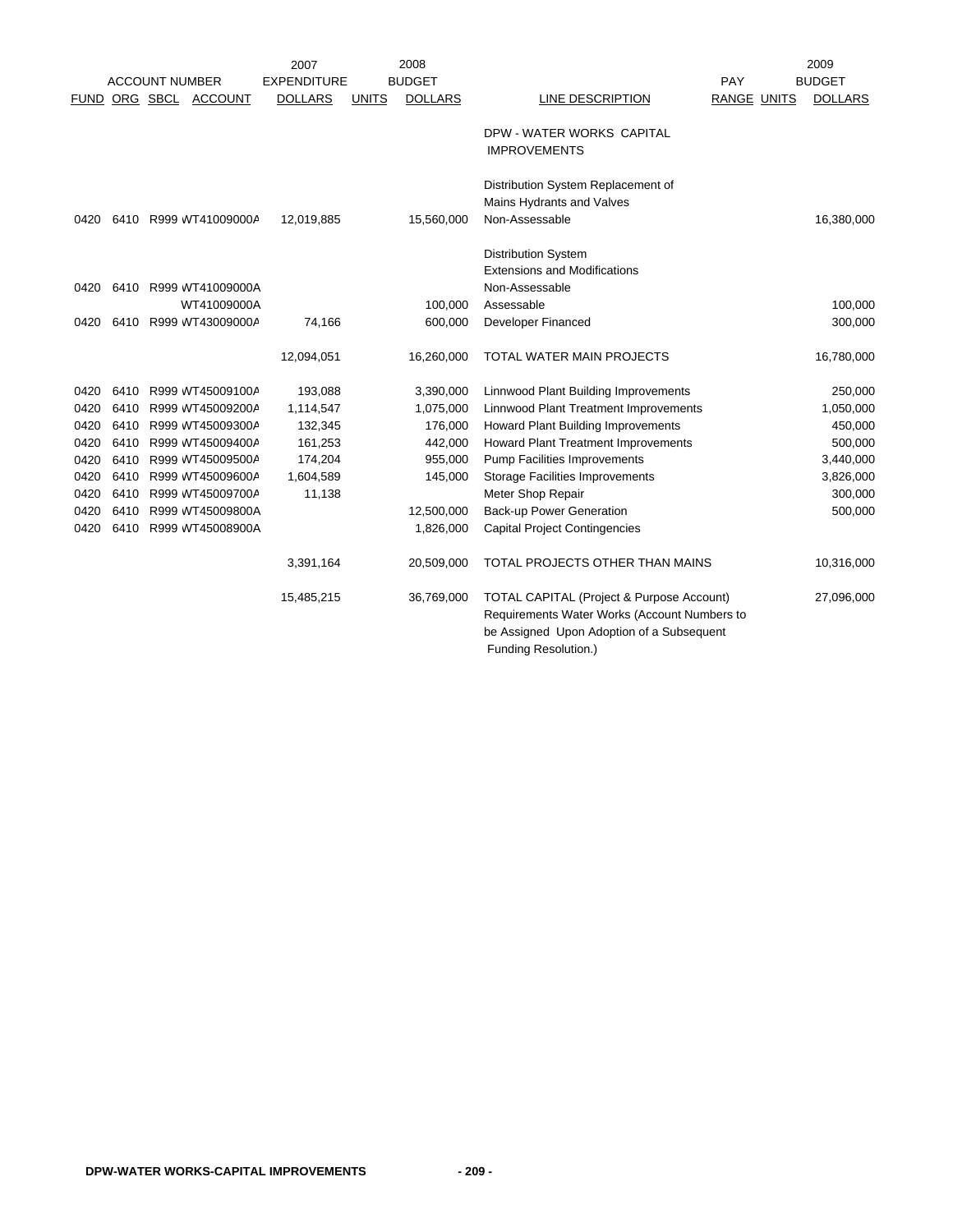|             |      |                       |                | 2007               |              | 2008           |                                                                                                                                |                    | 2009           |
|-------------|------|-----------------------|----------------|--------------------|--------------|----------------|--------------------------------------------------------------------------------------------------------------------------------|--------------------|----------------|
|             |      | <b>ACCOUNT NUMBER</b> |                | <b>EXPENDITURE</b> |              | <b>BUDGET</b>  |                                                                                                                                | <b>PAY</b>         | <b>BUDGET</b>  |
| <b>FUND</b> |      | ORG SBCL              | <b>ACCOUNT</b> | <b>DOLLARS</b>     | <b>UNITS</b> | <b>DOLLARS</b> | LINE DESCRIPTION                                                                                                               | <b>RANGE UNITS</b> | <b>DOLLARS</b> |
|             |      |                       |                |                    |              |                | DPW-WATER WORKS - RECAP OF<br><b>AUTHORIZATIONS</b>                                                                            |                    |                |
|             |      |                       |                | 63,655,263         |              | 67,709,700     | Operating                                                                                                                      |                    | 71,008,475     |
| 0410        | 6410 | R999                  | 006900         | 15,411,049         |              | 23,569,000     | Deposit to Retained Earnings for Capital                                                                                       |                    | 26,696,000     |
|             |      |                       |                |                    |              |                | Deposit to Retained Earnings                                                                                                   |                    |                |
|             |      |                       |                | 79,066,312         |              | 91,278,700     | <b>Total Water Operating &amp; Deposits</b>                                                                                    |                    | 97,704,475     |
|             |      |                       |                | 15,411,049         |              | 23,569,000     | Capital Projects from Retained Earnings                                                                                        |                    | 26,696,000     |
|             |      |                       |                |                    |              | 12,500,000     | Borrowing Authorizations                                                                                                       |                    |                |
|             |      |                       |                |                    |              |                | Carryover Borrowing*                                                                                                           |                    | [12,500,000]   |
|             |      |                       |                |                    |              | 100,000        | Assessments                                                                                                                    |                    | 100,000        |
|             |      |                       |                | 74,166             |              | 600,000        | Developer Financed                                                                                                             |                    | 300,000        |
|             |      |                       |                | 15,485,215         |              | 36,769,000     | <b>Total Water Capital</b>                                                                                                     |                    | 27,096,000     |
|             |      |                       |                | 94,551,527         |              | 128,047,700    | <b>Total Water Works Authorizations</b>                                                                                        |                    | 124,800,475    |
|             |      |                       |                |                    |              |                | *Carryover Borrowing Amounts (Restatement of a prior years'<br>unutilized borrowing authorization are included for information |                    |                |

and authorization purposes. Such amounts are excluded from budget totals to avoid duplication.)

#### 2. SOURCE OF FUNDS FOR WATER WORKS

|      |      |        |            |             | <b>REVENUES</b>                                             |             |
|------|------|--------|------------|-------------|-------------------------------------------------------------|-------------|
| 0410 | 6410 | 009400 | 67,670,886 | 69,825,297  | <b>Operating Revenue</b>                                    | 68,212,700  |
| 0410 | 6410 | 009400 | 9,544,932  | 9,919,000   | Non-Operating Revenue                                       | 9,837,000   |
| 0410 | 6410 | 009920 | 1,850,494  | 11,534,403  | Withdrawal From Retained Earnings                           | 19,654,775  |
|      |      |        | 79,066,312 | 91,278,700  | <b>Total Current Revenues</b>                               | 97,704,475  |
|      |      |        |            |             | FINANCING OF WATER WORKS CAPITAL IMPROVEMENTS               |             |
|      |      |        |            | 100,000     | Assessments                                                 | 100,000     |
| 0420 |      |        | 15,411,049 | 23,569,000  | From Fund 41 Retained Earnings                              | 26,696,000  |
|      |      |        |            | 12,500,000  | Proceeds from Borrowing                                     |             |
| 0420 |      |        | 74,166     | 600,000     | Out Of Program-Developer Financed                           | 300,000     |
|      |      |        | 15,485,215 | 36,769,000  | <b>Total Capital Financing Required</b>                     | 27,096,000  |
|      |      |        | 94,551,527 | 128,047,700 | TOTAL SOURCE OF FUNDS FOR WATER WORKS                       | 124,800,475 |
|      |      |        |            |             | *Carryover Borrowing Amounts (Restatement of a prior years' |             |

unutilized borrowing authorization are included for information and authorization purposes. Such amounts are excluded from budget totals to avoid duplication.)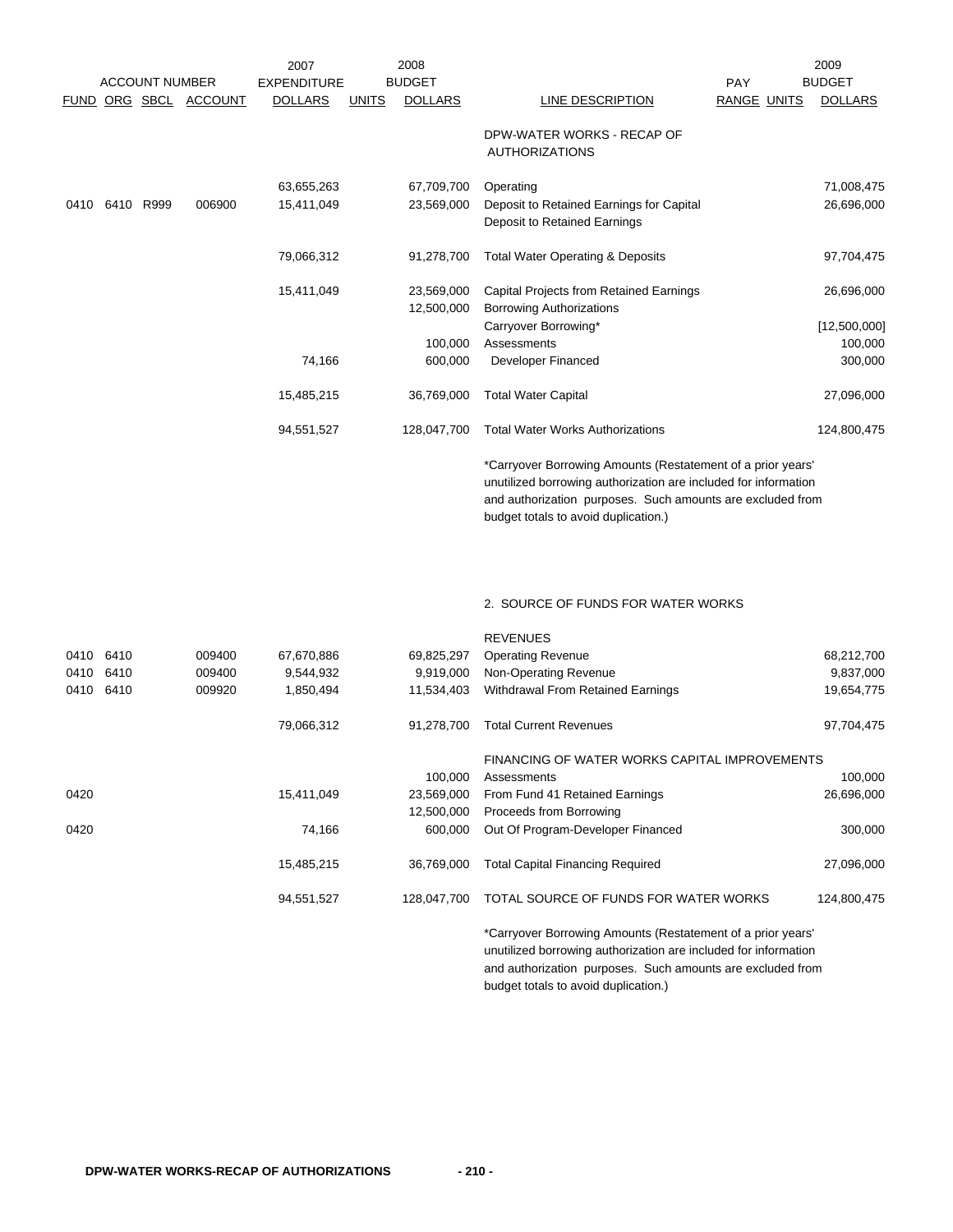|             |           |                       |                | 2007               |              | 2008           |                                                                            |                    | 2009           |
|-------------|-----------|-----------------------|----------------|--------------------|--------------|----------------|----------------------------------------------------------------------------|--------------------|----------------|
|             |           | <b>ACCOUNT NUMBER</b> |                | <b>EXPENDITURE</b> |              | <b>BUDGET</b>  | <b>PAY</b>                                                                 |                    | <b>BUDGET</b>  |
| <b>FUND</b> |           | ORG SBCL              | <b>ACCOUNT</b> | <b>DOLLARS</b>     | <b>UNITS</b> | <b>DOLLARS</b> | LINE DESCRIPTION                                                           | <b>RANGE UNITS</b> | <b>DOLLARS</b> |
|             |           |                       |                |                    |              |                | K. SEWER MAINTENANCE FUND                                                  |                    |                |
|             |           |                       |                |                    |              |                | 1. BUDGET FOR SEWER MAINTENANCE FUND                                       |                    |                |
|             |           |                       |                |                    |              |                | DPW-INFRASTRUCTURE SERVICES DIVISION -<br>SEWER MAINTENANCE FUND BUDGETARY |                    |                |
|             |           |                       |                |                    |              |                | CONTROL UNIT (1 BCU = 2 DU)                                                |                    |                |
|             |           |                       |                |                    |              |                | <b>SALARIES &amp; WAGES</b>                                                |                    |                |
|             |           |                       |                | 109,977            |              | 100,000        | Overtime Compensated*                                                      |                    | 50,000         |
|             |           |                       |                | 4,584,531          |              | 5,288,524      | All Other Salaries & Wages                                                 |                    | 4,781,447      |
| 0490        | 6830      | R999                  | 006000         | 4,694,508          |              | 5,388,524      | NET SALARIES & WAGES TOTAL*                                                |                    | 4,831,447      |
|             |           |                       |                |                    | 179          |                | TOTAL NUMBER OF POSITIONS AUTHORIZED                                       | 172                |                |
|             |           |                       |                |                    | 113.80       |                | O&M FTE'S                                                                  | 106.54             |                |
|             |           |                       |                |                    | 25.49        |                | <b>NON-O&amp;M FTE'S</b>                                                   | 27.60              |                |
| 0490        |           | 6830 R999             | 006180         | 2,154,694          |              | 2,209,295      | ESTIMATED EMPLOYEE FRINGE BENEFITS                                         |                    | 2,222,466      |
|             |           |                       |                |                    |              |                | <b>OPERATING EXPENDITURES</b>                                              |                    |                |
| 0490        |           | 6830 R999             | 630100         | 28,337             |              | 28,000         | <b>General Office Expense</b>                                              |                    | 28,000         |
| 0490        | 6830 R999 |                       | 630500         | 41,127             |              | 45,000         | Tools & Machinery Parts                                                    |                    | 45,000         |
| 0490        |           | 6830 R999             | 631000         | 640,266            |              | 550,000        | <b>Construction Supplies</b>                                               |                    | 600,000        |
| 0490        | 6830      | R999                  | 631500         | 50,841             |              | 41,000         | Energy                                                                     |                    | 41,000         |
| 0490        | 6830      | R999                  | 632000         | 90,802             |              | 100,000        | <b>Other Operating Supplies</b>                                            |                    | 100,000        |
| 0490        | 6830      | R999                  | 632500         |                    |              |                | <b>Facility Rental</b>                                                     |                    |                |
| 0490        | 6830      | R999                  | 633000         | 1,809,057          |              | 2,000,000      | Vehicle Rental                                                             |                    | 1,800,000      |
| 0490        | 6830      | R999                  | 633500         | 2,819              |              | 4,000          | Non-Vehicle Equipment Rental                                               |                    | 4,000          |
| 0490        | 6830      | R999                  | 634000         | 126,238            |              | 178,000        | <b>Professional Services</b>                                               |                    | 233,000        |
| 0490        | 6830 R999 |                       | 634500         | 20,650             |              | 10,000         | Information Technology Services                                            |                    | 20,000         |
| 0490        | 6830      | R999                  | 635000         | 843,546            |              |                | <b>Property Services</b>                                                   |                    |                |
| 0490        | 6830      | R999                  | 635500         | 4,468,914          |              | 1,920,000      | <b>Infrastructure Services</b>                                             |                    | 920,000        |
| 0490        | 6830      | R999                  | 636000         |                    |              |                | Vehicle Repair Services                                                    |                    |                |
| 0490        |           | 6830 R999             | 636500         | 370,075            |              | 525,000        | <b>Other Operating Services</b>                                            |                    | 515,000        |
| 0490        | 6830 R999 |                       | 637000         | 11                 |              |                | Loans and Grants                                                           |                    |                |
| 0490        | 6830 R999 |                       | 637501         | 1,027,823          |              | 883,000        | <b>Reimburse Other Departments</b>                                         |                    | 956,000        |
| 0490        | 6830 R999 |                       | 006300         | 9,520,506          |              | 6,284,000      | OPERATING EXPENDITURES TOTAL*                                              |                    | 5,262,000      |
| 0490        | 6830 R999 |                       | 006800         | 775,763            |              | 126,800        | EQUIPMENT PURCHASES TOTAL*                                                 | 92                 | 215,500        |
|             |           |                       |                | 19,437,999         |              | 26,154,000     | SPECIAL FUNDS                                                              |                    | 32,366,930     |
|             |           |                       |                |                    |              |                | DPW-INFRASTRUCTURE SERVICES DIVISION-                                      |                    |                |
|             |           |                       |                |                    |              |                | SEWER MAINTENANCE FUND BUDGETARY                                           |                    |                |
|             |           |                       |                | 36,583,470         |              | 40,162,619     | CONTROL UNIT TOTAL (1BCU=2DU)                                              |                    | 44,898,343     |
|             |           |                       |                |                    |              |                | *Appropriation Control Account                                             |                    |                |
|             |           |                       |                | 19,502,394         |              | 29,950,000     | CAPITAL IMPROVEMENTS PROGRAM                                               |                    | 31,450,000     |
|             |           |                       |                |                    |              |                |                                                                            |                    |                |
|             |           |                       |                | 56,085,864         |              | 70,112,619     | TOTAL BUDGET FOR SEWER MAINTENANCE                                         |                    | 76,348,343     |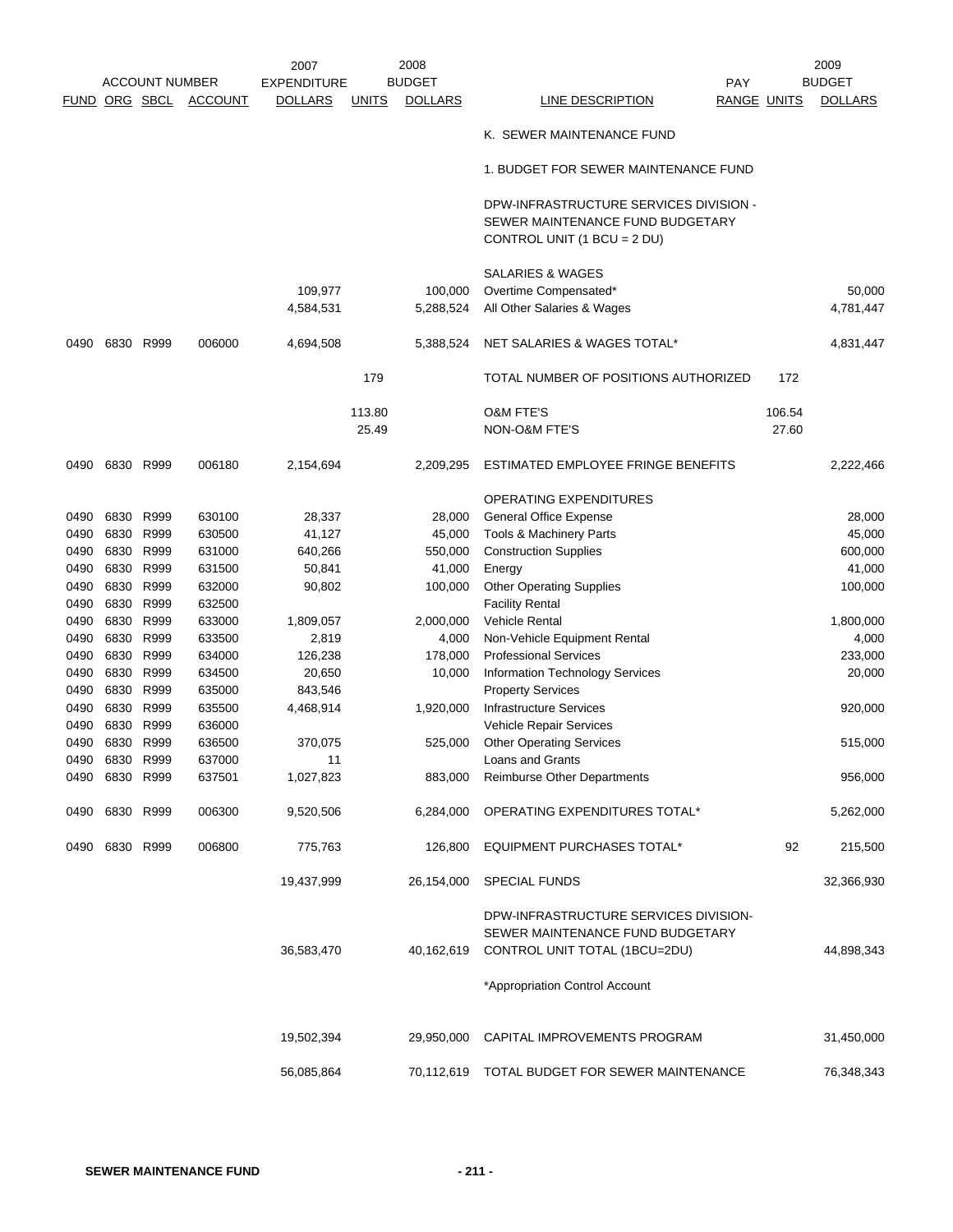|      | <b>ACCOUNT NUMBER</b> |                | 2007<br><b>EXPENDITURE</b> |                | 2008<br><b>BUDGET</b> |                                                            | PAY                |                | 2009<br><b>BUDGET</b> |
|------|-----------------------|----------------|----------------------------|----------------|-----------------------|------------------------------------------------------------|--------------------|----------------|-----------------------|
|      | FUND ORG SBCL         | <b>ACCOUNT</b> | <b>DOLLARS</b>             | <b>UNITS</b>   | <b>DOLLARS</b>        | LINE DESCRIPTION                                           | <b>RANGE UNITS</b> |                | <b>DOLLARS</b>        |
|      |                       |                |                            |                |                       |                                                            |                    |                |                       |
|      |                       |                |                            |                |                       | DPW-INFRASTRUCTURE SERVICES DIVISION -                     |                    |                |                       |
|      |                       |                |                            |                |                       | SEWER MAINTENANCE FUND -                                   |                    |                |                       |
|      |                       |                |                            |                |                       | ENVIRONMENTAL DECISION UNIT                                |                    |                |                       |
|      |                       |                |                            |                |                       | <b>SALARIES &amp; WAGES</b>                                |                    |                |                       |
|      |                       |                |                            | 1              | 127,883               | Environmental Manager (Y)                                  | 16                 | 1              | 133,049               |
|      |                       |                |                            |                |                       | ADMINISTRATIVE SUPPORT                                     |                    |                |                       |
|      |                       |                |                            | 1              | 29,898                | <b>Office Assistant II</b>                                 | 410                | 1              | 26,029                |
|      |                       |                |                            | 1              | 65,518                | Management & Accounting Officer                            | 6                  | 1              | 68,165                |
|      |                       |                |                            |                |                       |                                                            |                    |                |                       |
|      |                       |                |                            |                |                       | <b>SEWER DESIGN</b>                                        |                    |                |                       |
|      |                       |                |                            | 1              | 78,771                | Management Civil Engineer-Senior                           | 12                 | $\mathbf{1}$   | 87,115                |
|      |                       |                |                            | 3<br>8         | 214,644<br>458,991    | Civil Engineer III (X)<br>Civil Engineer II (X)            | 628<br>626         | 3<br>8         | 216,717<br>464,010    |
|      |                       |                |                            |                |                       |                                                            |                    |                |                       |
|      |                       |                |                            |                |                       | DRAFTING AND BUILDING SERVICES                             |                    |                |                       |
|      |                       |                |                            | 1              | 97,821                | Management Civil Engineer-Senior                           | 12                 | 1              | 98,566                |
|      |                       |                |                            |                |                       | <b>DRAFTING</b>                                            |                    |                |                       |
|      |                       |                |                            | 3              | 187,614               | <b>Engineering Drafting Technician V</b>                   | 606                | 2              | 123,976               |
|      |                       |                |                            | 5              | 269,862               | <b>Engineering Drafting Technician IV</b>                  | 604                | 5              | 266,984               |
|      |                       |                |                            | 8              | 318,877               | <b>Engineering Drafting Technician II</b>                  | 602                | 9              | 357,664               |
|      |                       |                |                            |                |                       |                                                            |                    |                |                       |
|      |                       |                |                            |                |                       | ADVANCED PLANNING                                          | 13                 |                | 109,864               |
|      |                       |                |                            | 1              | 105,598               | Civil Engineer V                                           |                    | 1              |                       |
|      |                       |                |                            |                |                       | RESEARCH, PLANNING & STORMWATER                            |                    |                |                       |
|      |                       |                |                            | 1              | 85,020                | Management Civil Engineer-Senior                           | 12                 | 1              | 91,086                |
|      |                       |                |                            | 3              | 205,481               | Civil Engineer III                                         | 628                | 3              | 215,032               |
|      |                       |                |                            | 5              | 288,698               | Civil Engineer II                                          | 626                | 5              | 286,669               |
|      |                       |                |                            | 1              | 53,646                | <b>Engineering Technician IV</b>                           | 620                | 1              | 53,646                |
|      |                       |                |                            | 3              | 118,660               | <b>Engineering Technician II</b>                           | 602                | 3              | 112,813               |
|      |                       |                |                            |                |                       | <b>AUXILIARY PERSONNEL</b>                                 |                    |                |                       |
|      |                       |                |                            | 1              | 33,531                | <b>Engineering Drafting Technician II</b>                  | 602                |                |                       |
|      |                       |                | 1,612,101                  | 47             |                       | <b>Total Before Adjustments</b>                            |                    |                | 2,711,385             |
|      |                       |                |                            |                | 2,740,513             |                                                            |                    | 46             |                       |
|      |                       |                |                            |                | 66,470                | Salary & Wage Rate Change                                  |                    |                | 66,111                |
|      |                       |                | 5,392                      |                |                       | Overtime Compensated                                       |                    |                |                       |
|      |                       |                |                            |                |                       | (15,795) Personnel Cost Adjustment                         |                    |                | (28, 280)             |
|      |                       |                |                            |                |                       | Other                                                      |                    |                |                       |
|      |                       |                | 1,617,493                  |                | 2,791,188             | Gross Salaries & Wages Total                               |                    |                | 2,749,216             |
|      |                       |                |                            |                |                       |                                                            |                    |                |                       |
|      |                       |                |                            |                |                       | Reimbursable Services Deduction                            |                    |                |                       |
|      |                       |                |                            |                | (1,247,603)           | <b>Capital Services Deduction</b>                          |                    |                | (1,402,610)           |
|      |                       |                |                            |                |                       | <b>Grants &amp; Aids Deductions</b>                        |                    |                | (7,500)               |
| 0490 | 6831 R999             | 006000         | 1,617,493                  |                | 1,543,585             | NET SALARIES & WAGES TOTAL                                 |                    |                | 1,339,106             |
|      |                       |                |                            |                |                       |                                                            |                    |                |                       |
|      |                       |                |                            | 24.75<br>22.25 |                       | O&M FTE'S<br>NON-O&M FTE'S                                 |                    | 22.35<br>23.65 |                       |
|      |                       |                |                            |                |                       |                                                            |                    |                |                       |
|      |                       |                |                            |                |                       | (X) Private Auto Allowance May Be Paid Pursuant to Section |                    |                |                       |
|      |                       |                |                            |                |                       | 350-183 of the Milwaukee Code.                             |                    |                |                       |

(Y) Required to file a statement of economic interests in accordance with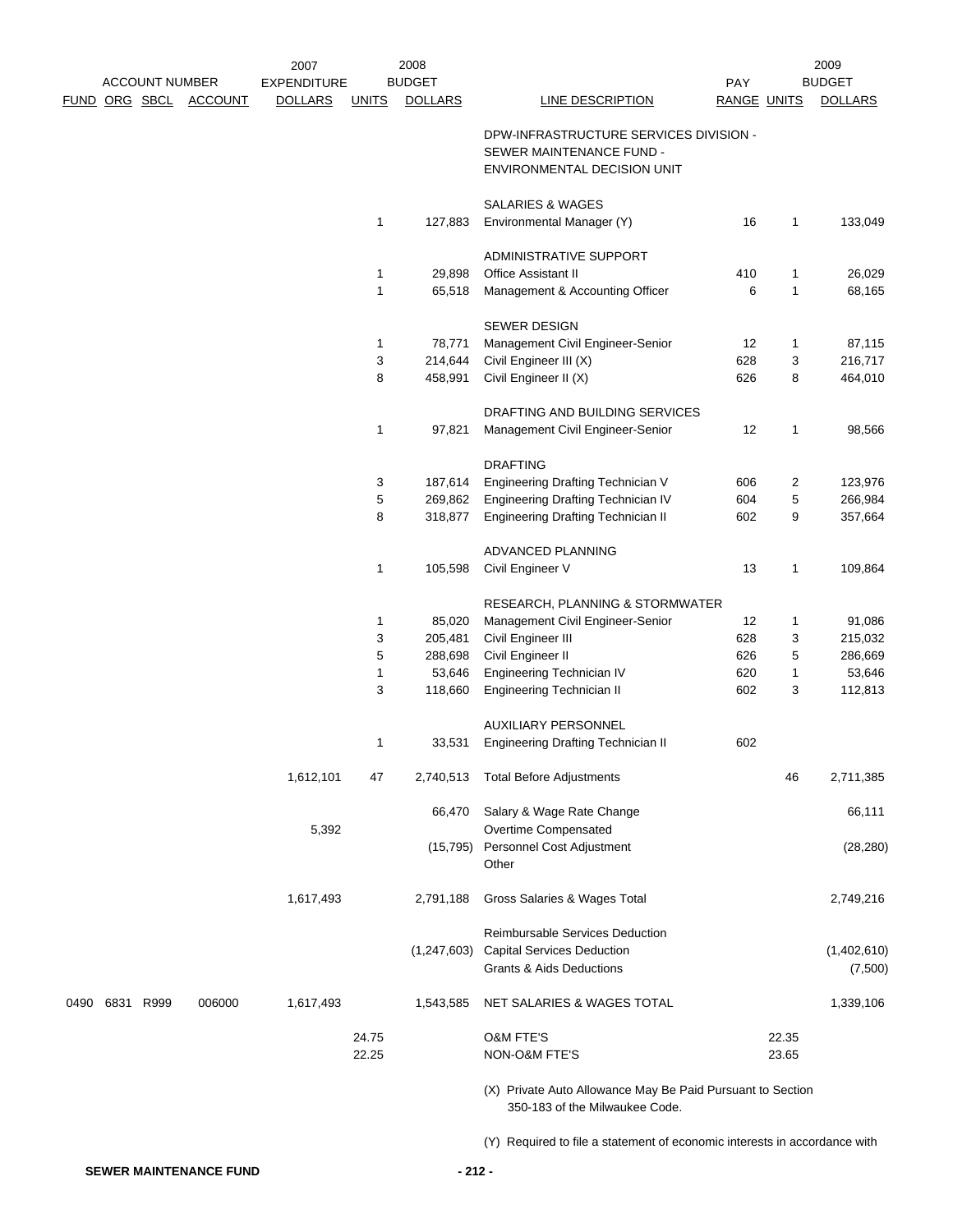| FUND ORG SBCL |              | <b>ACCOUNT NUMBER</b> | <b>ACCOUNT</b>   | 2007<br><b>EXPENDITURE</b><br><b>DOLLARS</b> | <b>UNITS</b> | 2008<br><b>BUDGET</b><br><b>DOLLARS</b> | PAY<br><b>LINE DESCRIPTION</b><br><b>RANGE UNITS</b>         |          | 2009<br><b>BUDGET</b><br><b>DOLLARS</b> |
|---------------|--------------|-----------------------|------------------|----------------------------------------------|--------------|-----------------------------------------|--------------------------------------------------------------|----------|-----------------------------------------|
|               |              |                       |                  |                                              |              |                                         |                                                              |          |                                         |
|               |              |                       |                  |                                              |              |                                         | the Milwaukee Code of Ordinances Chapter 303-Code of Ethics. |          |                                         |
| 0490          | 6831         | R999                  | 006180           | 979,127                                      |              | 632,870                                 | ESTIMATED EMPLOYEE FRINGE BENEFITS                           |          | 615,989                                 |
|               |              |                       |                  |                                              |              |                                         | <b>OPERATING EXPENDITURES</b>                                |          |                                         |
| 0490          | 6831         | R999                  | 630100           | 20,055                                       |              | 20,000                                  | General Office Expense                                       |          | 20,000                                  |
| 0490          | 6831         | R999                  | 630500           |                                              |              |                                         | Tools & Machinery Parts                                      |          |                                         |
| 0490          | 6831         | R999                  | 631000           | 4,824                                        |              |                                         | <b>Construction Supplies</b>                                 |          |                                         |
| 0490          | 6831<br>6831 | R999<br>R999          | 631500<br>632000 | 70                                           |              |                                         | Energy                                                       |          |                                         |
| 0490<br>0490  | 6831         | R999                  | 632500           |                                              |              |                                         | <b>Other Operating Supplies</b><br><b>Facility Rental</b>    |          |                                         |
| 0490          | 6831         | R999                  | 633000           |                                              |              |                                         | <b>Vehicle Rental</b>                                        |          |                                         |
| 0490          | 6831         | R999                  | 633500           | 2,565                                        |              | 4,000                                   | Non-Vehicle Equipment Rental                                 |          | 4,000                                   |
| 0490          | 6831         | R999                  | 634000           | 96,559                                       |              | 120,000                                 | <b>Professional Services</b>                                 |          | 175,000                                 |
| 0490          | 6831         | R999                  | 634500           | 20,650                                       |              | 10,000                                  | <b>Information Technology Services</b>                       |          | 20,000                                  |
| 0490          | 6831         | R999                  | 635000           | 843,546                                      |              |                                         | <b>Property Services</b>                                     |          |                                         |
| 0490          | 6831         | R999                  | 635500           | 3,557,656                                    |              | 1,000,000                               | <b>Infrastructure Services</b>                               |          |                                         |
| 0490          | 6831         | R999                  | 636000           |                                              |              |                                         | Vehicle Repair Services                                      |          |                                         |
| 0490          | 6831         | R999                  | 636500           | 15,957                                       |              | 25,000                                  | <b>Other Operating Services</b>                              |          | 15,000                                  |
| 0490          | 6831         | R999                  | 637000           | 11                                           |              |                                         | Loans and Grants                                             |          |                                         |
| 0490          | 6831         | R999                  | 637501           | 354,442                                      |              | 476,000                                 | <b>Reimburse Other Departments</b>                           |          | 549,000                                 |
| 0490          | 6831         | R999                  | 006300           | 4,916,335                                    |              | 1,655,000                               | OPERATING EXPENDITURES TOTAL                                 |          | 783,000                                 |
|               |              |                       |                  |                                              |              |                                         | <b>EQUIPMENT PURCHASES</b>                                   |          |                                         |
|               |              |                       |                  |                                              |              |                                         | Additional Equipment                                         |          |                                         |
|               |              |                       |                  |                                              |              |                                         | Subtotal - Additional Equipment                              |          |                                         |
|               |              |                       |                  |                                              |              |                                         | <b>Replacement Equipment</b>                                 |          |                                         |
|               |              |                       |                  |                                              |              |                                         | Flow meter                                                   | 9        | 20,000                                  |
|               |              |                       |                  |                                              |              |                                         | <b>Computer Work Station</b>                                 | 16<br>32 | 19,200<br>9,600                         |
|               |              |                       |                  | 42,108                                       |              |                                         | <b>Computer Monitors</b><br>Other Previous Experience        |          |                                         |
|               |              |                       |                  | 42,108                                       |              |                                         | Subtotal - Replacement Equipment                             | 57       | 48,800                                  |
| 0490          | 6831         | R999                  | 006800           | 42,108                                       |              |                                         | <b>EQUIPMENT PURCHASES TOTAL</b>                             | 57       | 48,800                                  |
|               |              |                       |                  |                                              |              |                                         | <b>SPECIAL FUNDS</b>                                         |          |                                         |
| 0490          | 6830         | R681                  | 006300           | 350,000                                      |              | 350,000                                 | Water Administration*                                        |          | 350,000                                 |
| 0490          | 6830         | R683                  | 006610           | 5,785,568                                    |              | 10,500,000                              | Debt Service-Sewer Maintenance*                              |          | 11,700,000                              |
| 0490          | 6830         | R999                  | 006640           | (297, 569)                                   |              | 75,000                                  | Amortization of Issuance Costs*                              |          | 75,000                                  |
| 0490          | 6830         | R684                  | 006300           | 4,600,000                                    |              | 5,000,000                               | Payment to General Fund*                                     |          | 10,097,930                              |
| 0490          | 6830 R686    |                       | 006900           | 9,000,000                                    |              | 9,310,000                               | Payment to Debt Fund on Prior G.O. Debt*                     |          | 9,300,000                               |
| 0490          | 6830         | R687                  | 006300           |                                              |              | 844,000                                 | Lease Payment for Tower Facility*                            |          | 844,000                                 |
| 0490          | 6830         | R688                  | 006300           |                                              |              | 75,000                                  | Job Skills Training Program*                                 |          |                                         |
|               |              |                       |                  | 19,437,999                                   |              | 26,154,000                              | SPECIAL FUNDS TOTAL                                          |          | 32,366,930                              |
|               |              |                       |                  |                                              |              |                                         | DPW-INFRASTRUCTURE SERVICES DIVISION -                       |          |                                         |
|               |              |                       |                  |                                              |              |                                         | SEWER MAINTENANCE - ENVIRONMENTAL                            |          |                                         |
|               |              |                       |                  | 26,993,062                                   |              | 29,985,455                              | DECISION UNIT TOTAL                                          |          | 35, 153, 825                            |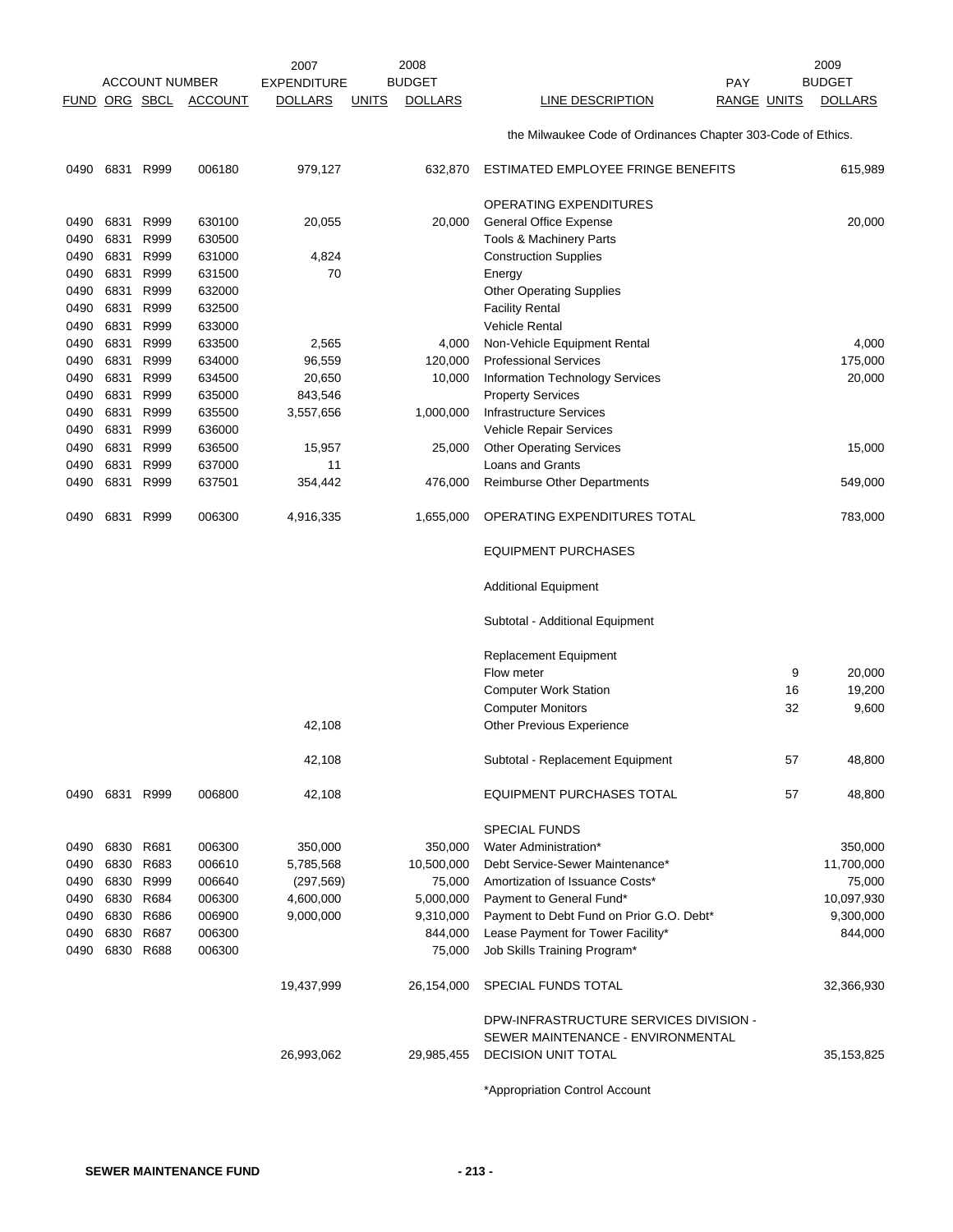|             |                       |                | 2007               |                | 2008           |                                                                                                        |             |                | 2009           |
|-------------|-----------------------|----------------|--------------------|----------------|----------------|--------------------------------------------------------------------------------------------------------|-------------|----------------|----------------|
|             | <b>ACCOUNT NUMBER</b> |                | <b>EXPENDITURE</b> |                | <b>BUDGET</b>  |                                                                                                        | PAY         |                | <b>BUDGET</b>  |
| <b>FUND</b> | ORG SBCL              | <b>ACCOUNT</b> | <b>DOLLARS</b>     | <b>UNITS</b>   | <b>DOLLARS</b> | <b>LINE DESCRIPTION</b>                                                                                | RANGE UNITS |                | <b>DOLLARS</b> |
|             |                       |                |                    |                |                | DPW-INFRASTRUCTURE SERVICES DIVISION -<br>SEWER MAINTENANCE FUND - UNDERGROUND<br><b>DECISION UNIT</b> |             |                |                |
|             |                       |                |                    |                |                | SALARIES & WAGES                                                                                       |             |                |                |
|             |                       |                |                    |                |                | SEWER UNDERGROUND OPERATIONS                                                                           |             |                |                |
|             |                       |                |                    | $\mathbf{1}$   | 89,677         | Sewer Services Manager                                                                                 | 12          | 1              | 95,373         |
|             |                       |                |                    | $\overline{2}$ | 145,956        | Sewer Services District Manager                                                                        | 9           | $\overline{2}$ | 156,274        |
|             |                       |                |                    | $\sqrt{2}$     | 107,160        | Sewer Operations Supervisor                                                                            | 5           | $\overline{c}$ | 110,916        |
|             |                       |                |                    | $\mathbf{1}$   | 51,172         | Sewer Maintenance Program Manager                                                                      | 5           | 1              | 53,807         |
|             |                       |                |                    | 5              | 186,504        | Sewer Repair Crew Leader                                                                               | 265         | 5              | 133,097        |
|             |                       |                |                    | 3              | 124,629        | Sewer Crew Leader II                                                                                   | 248         | 3              | 124,629        |
|             |                       |                |                    | 21             | 663,837        | Sewer Crew Leader I                                                                                    | 245         | 21             | 671,435        |
|             |                       |                |                    | 28             | 933,768        | Sewer Laborer II                                                                                       | 238         | 28             | 914,591        |
|             |                       |                |                    | 4              | 191,617        | Sewer Mason                                                                                            | 989         | 4              | 121,514        |
|             |                       |                |                    | 24             | 727,655        | Sewer Laborer I                                                                                        | 230         | 22             | 645,721        |
|             |                       |                |                    | 5              | 211,414        | Sewer Field Investigator                                                                               | 250         | 5              | 211,414        |
|             |                       |                |                    | 3              | 133,017        | Sewer Examiner II                                                                                      | 260         | 3              | 133,009        |
|             |                       |                |                    | 1              | 57,242         | <b>Electrical Mechanic</b>                                                                             | 979         | $\mathbf{1}$   | 57,242         |
|             |                       |                |                    | 1              | 38,921         | <b>Equipment Mechanic I</b>                                                                            | 235         | $\mathbf{1}$   | 38,921         |
|             |                       |                |                    |                |                | <b>AUXILIARY PERSONNEL</b>                                                                             |             |                |                |
|             |                       |                |                    | $\mathbf{1}$   |                | Sewer Operations Supervisor                                                                            | 5           | $\mathbf{1}$   |                |
|             |                       |                |                    | $\sqrt{2}$     |                | Sewer Repair Crew Leader                                                                               | 265         | 1              |                |
|             |                       |                |                    | $\mathbf 1$    |                | Sewer Crew Leader II                                                                                   | 248         | 1              |                |
|             |                       |                |                    | 2              |                | Sewer Crew Leader I                                                                                    | 245         |                |                |
|             |                       |                |                    | $\mathbf{1}$   |                | Sewer Mason                                                                                            | 989         |                |                |
|             |                       |                |                    | $\sqrt{2}$     |                | Sewer Field Investigator                                                                               | 250         | 2              |                |
|             |                       |                |                    | $\overline{c}$ |                | Sewer Examiner II                                                                                      | 260         | 2              |                |
|             |                       |                |                    | 10             | 60,000         | <b>Operations Driver/Worker</b>                                                                        | 247         | 10             | 60,000         |
|             |                       |                |                    | 10             | 105,000        | City Laborer, (Seasonal/Regular)                                                                       | 220         | 10             | 105,000        |
|             |                       |                | 2,972,430          | 132            | 3,827,569      | <b>Total Before Adjustments</b>                                                                        |             | 126            | 3,632,943      |
|             |                       |                |                    |                | 96,757         | Salary & Wage Rate Change                                                                              |             |                | 90,366         |
|             |                       |                | 104,585            |                | 100,000        | Overtime Compensated                                                                                   |             |                | 50,000         |
|             |                       |                |                    |                |                | (40,065) Personnel Cost Adjustment<br>Other                                                            |             |                | (113, 649)     |
|             |                       |                | 3,077,015          |                | 3,984,261      | Gross Salaries & Wages Total                                                                           |             |                | 3,659,660      |
|             |                       |                |                    |                |                | <b>Reimbursable Services Deduction</b>                                                                 |             |                |                |
|             |                       |                |                    |                | (139, 322)     | <b>Capital Services Deduction</b>                                                                      |             |                | (167, 319)     |
|             |                       |                |                    |                |                | Grants & Aids Deductions                                                                               |             |                |                |
| 0490        | 6832 R999             | 006000         | 3,077,015          |                | 3,844,939      | NET SALARIES & WAGES TOTAL                                                                             |             |                | 3,492,341      |
|             |                       |                |                    | 89.05          |                | <b>O&amp;M FTE'S</b>                                                                                   |             | 84.19          |                |
|             |                       |                |                    | 3.24           |                | NON-O&M FTE'S                                                                                          |             | 3.95           |                |
| 0490        | 6832 R999             | 006180         | 1,175,567          |                | 1,576,425      | ESTIMATED EMPLOYEE FRINGE BENEFITS                                                                     |             |                | 1,606,477      |
|             |                       |                |                    |                |                | OPERATING EXPENDITURES                                                                                 |             |                |                |
| 0490        | 6832 R999             | 630100         | 8,282              |                | 8,000          | General Office Expense                                                                                 |             |                | 8,000          |
| 0490        | 6832 R999             | 630500         | 41,127             |                | 45,000         | Tools & Machinery Parts                                                                                |             |                | 45,000         |
| 0490        | 6832 R999             | 631000         | 635,442            |                | 550,000        | <b>Construction Supplies</b>                                                                           |             |                | 600,000        |
| 0490        | 6832 R999             | 631500         | 50,771             |                | 41,000         | Energy                                                                                                 |             |                | 41,000         |
| 0490        | 6832 R999             | 632000         | 90,802             |                | 100,000        | <b>Other Operating Supplies</b>                                                                        |             |                | 100,000        |
| 0490        | 6832 R999             | 632500         |                    |                |                | <b>Facility Rental</b>                                                                                 |             |                |                |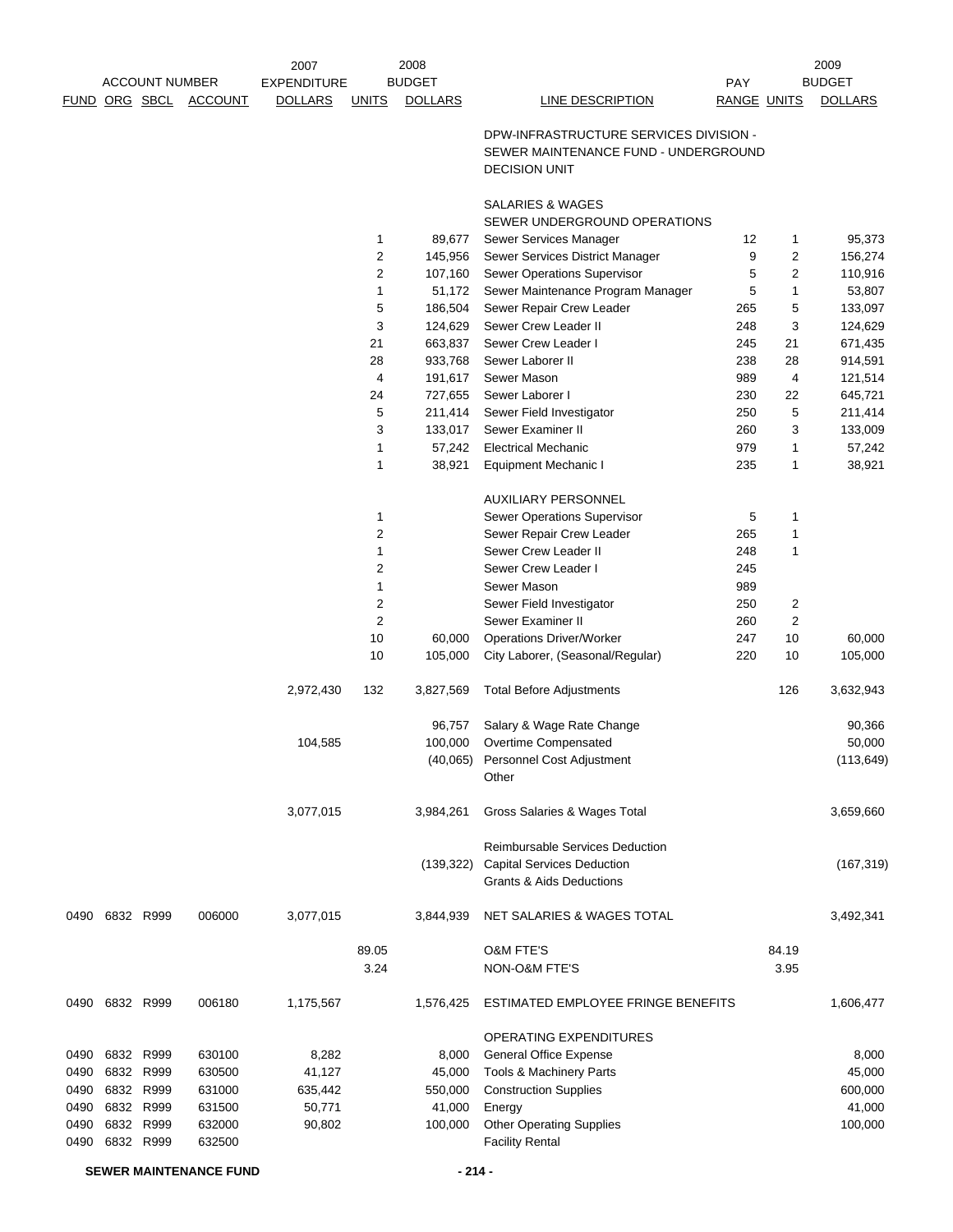|             |           |                       |                | 2007               |              | 2008           |                                      |                    |    | 2009           |
|-------------|-----------|-----------------------|----------------|--------------------|--------------|----------------|--------------------------------------|--------------------|----|----------------|
|             |           | <b>ACCOUNT NUMBER</b> |                | <b>EXPENDITURE</b> |              | <b>BUDGET</b>  |                                      | <b>PAY</b>         |    | <b>BUDGET</b>  |
| <b>FUND</b> |           | ORG SBCL              | <b>ACCOUNT</b> | <b>DOLLARS</b>     | <b>UNITS</b> | <b>DOLLARS</b> | LINE DESCRIPTION                     | <b>RANGE UNITS</b> |    | <b>DOLLARS</b> |
| 0490        | 6832 R999 |                       | 633000         | 1,809,057          |              | 2,000,000      | <b>Vehicle Rental</b>                |                    |    | 1,800,000      |
| 0490        | 6832 R999 |                       | 633500         | 254                |              |                | Non-Vehicle Equipment Rental         |                    |    |                |
| 0490        | 6832 R999 |                       | 634000         | 29,679             |              | 58,000         | <b>Professional Services</b>         |                    |    | 58,000         |
| 0490        | 6832 R999 |                       | 634500         |                    |              |                | Information Technology Services      |                    |    |                |
| 0490        | 6832 R999 |                       | 635000         |                    |              |                | <b>Property Services</b>             |                    |    |                |
| 0490        | 6832 R999 |                       | 635500         | 911,258            |              | 920,000        | <b>Infrastructure Services</b>       |                    |    | 920,000        |
| 0490        | 6832 R999 |                       | 636000         |                    |              |                | Vehicle Repair Services              |                    |    |                |
| 0490        |           | 6832 R999             | 636500         | 354,118            |              | 500,000        | <b>Other Operating Services</b>      |                    |    | 500,000        |
| 0490        |           | 6832 R999             | 637000         |                    |              |                | Loans and Grants                     |                    |    |                |
| 0490        | 6832 R999 |                       | 637501         | 673,381            |              | 407,000        | <b>Reimburse Other Departments</b>   |                    |    | 407,000        |
|             |           |                       |                |                    |              |                |                                      |                    |    |                |
| 0490        | 6832 R999 |                       | 006300         | 4,604,171          |              | 4,629,000      | OPERATING EXPENDITURES TOTAL         |                    |    | 4,479,000      |
|             |           |                       |                |                    |              |                | <b>EQUIPMENT PURCHASES</b>           |                    |    |                |
|             |           |                       |                |                    |              |                | <b>Additional Equipment</b>          |                    |    |                |
|             |           |                       |                |                    |              |                | Subtotal - Additional Equipment      |                    |    |                |
|             |           |                       |                |                    |              |                | <b>Replacement Equipment</b>         |                    |    |                |
|             |           |                       |                |                    | 10           | 1,500          | <b>Confined Space Safety Harness</b> |                    | 10 | 1,500          |
|             |           |                       |                |                    | 3            | 5,300          | Radio, Hand Held                     |                    |    |                |
|             |           |                       |                |                    | 10           | 15,000         | <b>Jet Nozzles</b>                   |                    | 10 | 15,000         |
|             |           |                       |                | 502,273            |              |                | <b>Industrial Trucks</b>             |                    |    |                |
|             |           |                       |                |                    |              |                | Pickup Trucks                        |                    | 2  | 40,000         |
|             |           |                       |                | 107,597            | 1            | 95,000         | 4-Yard Dump Truck                    |                    | 1  | 95,000         |
|             |           |                       |                |                    | 4            | 10,000         | <b>Local Government Radio</b>        |                    | 4  | 10,000         |
|             |           |                       |                |                    |              |                | <b>Computer Monitor</b>              |                    | 4  | 1,200          |
|             |           |                       |                |                    |              |                | Computer CPU                         |                    | 4  | 4,000          |
|             |           |                       |                | 123,785            |              |                | Other Previous Experience            |                    |    |                |
|             |           |                       |                |                    |              |                |                                      |                    |    |                |
|             |           |                       |                | 733,655            | 28           | 126,800        | Subtotal - Replacement Equipment     |                    | 35 | 166,700        |
| 0490        | 6832 R999 |                       | 006800         | 733,655            | 28           | 126,800        | <b>EQUIPMENT PURCHASES TOTAL</b>     |                    | 35 | 166,700        |
|             |           |                       |                |                    |              |                | <b>SPECIAL FUNDS</b>                 |                    |    |                |
|             |           |                       |                |                    |              |                | SPECIAL FUNDS TOTAL                  |                    |    |                |
|             |           |                       |                |                    |              |                | DPW-INFRASTRUCTURE SERVICES DIVISION |                    |    |                |
|             |           |                       |                |                    |              |                | SEWER MAINTENANCE - UNDERGROUND      |                    |    |                |
|             |           |                       |                | 9,590,408          |              |                | 10,177,164 DECISION UNIT TOTAL       |                    |    | 9,744,518      |
|             |           |                       |                |                    |              |                | *Appropriation Control Account       |                    |    |                |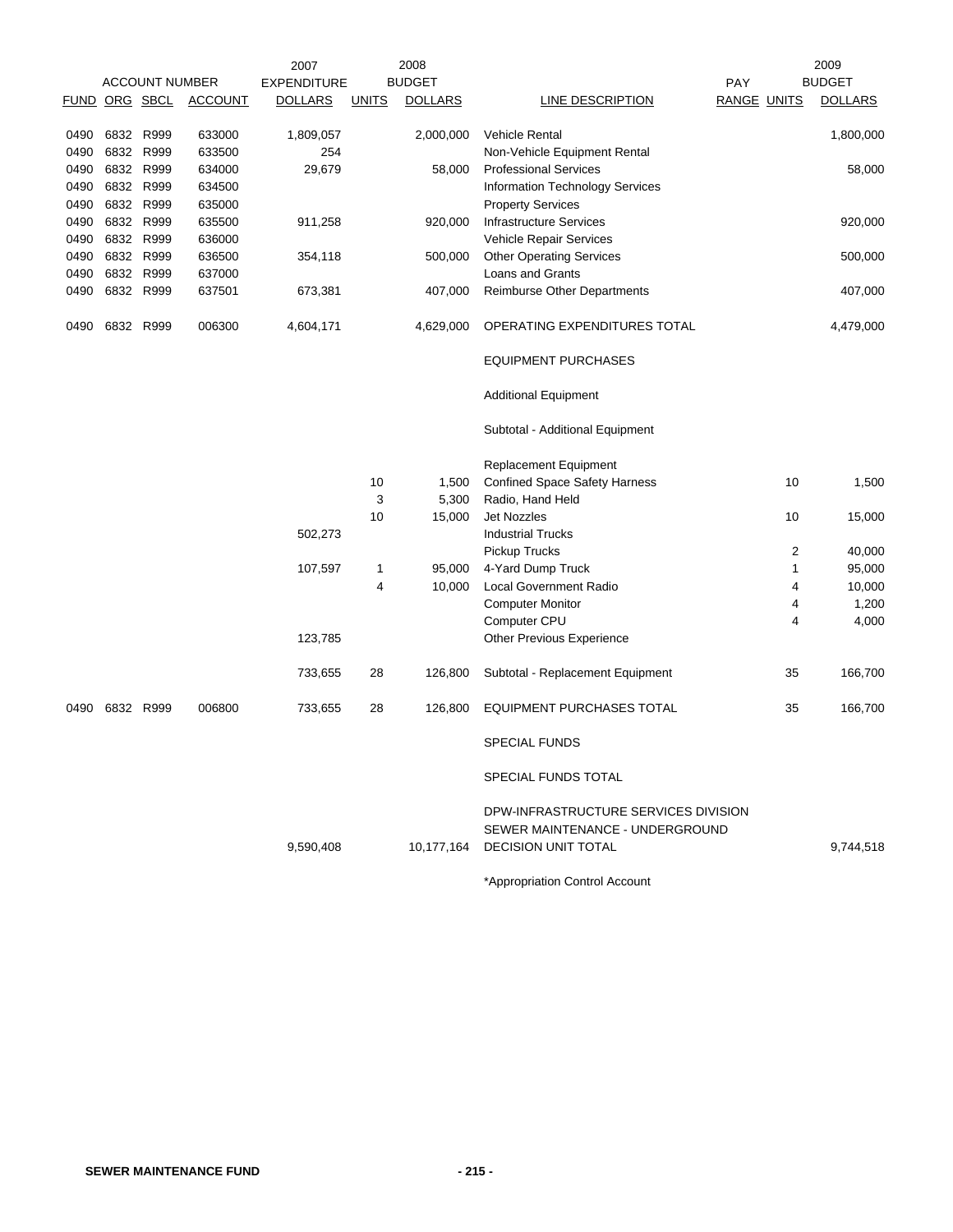|      |  | <b>ACCOUNT NUMBER</b> | 2007<br><b>EXPENDITURE</b> |              | 2008<br><b>BUDGET</b> |                                                                                                                                | <b>PAY</b>  | 2009<br><b>BUDGET</b> |
|------|--|-----------------------|----------------------------|--------------|-----------------------|--------------------------------------------------------------------------------------------------------------------------------|-------------|-----------------------|
|      |  | FUND ORG SBCL ACCOUNT | <b>DOLLARS</b>             | <u>UNITS</u> | <b>DOLLARS</b>        | <b>LINE DESCRIPTION</b>                                                                                                        | RANGE UNITS | <b>DOLLARS</b>        |
|      |  |                       |                            |              |                       | CAPITAL IMPROVEMENTS PROGRAM                                                                                                   |             |                       |
|      |  |                       |                            |              |                       | Relief & Relay Sewers-Minor Construction and<br>Improvement of Catch Basins & Appurtenances<br>Sewer Relay Program             |             |                       |
| 0491 |  | 9990 R999 SM49509000A | 19,142,847                 |              | 24,600,000            | New Borrowing                                                                                                                  |             | 22,000,000            |
| 0491 |  | 6830 R999 SM49509000A |                            |              | 2,000,000             | Cash                                                                                                                           |             | 2,000,000             |
|      |  |                       |                            |              | [44, 675, 982]        | Carryover Borrowing*                                                                                                           |             | [52, 833, 648]        |
|      |  |                       |                            |              |                       | <b>Flow Reduction Projects</b>                                                                                                 |             |                       |
| 0491 |  | 6830 R999 SM498050000 | 45,790                     |              |                       | New Borrowing                                                                                                                  |             |                       |
|      |  |                       |                            |              |                       | Cash                                                                                                                           |             |                       |
|      |  |                       |                            |              | [621,000]             | Carryover Borrowing*                                                                                                           |             | [621,000]             |
|      |  |                       |                            |              |                       | <b>Water Quality Projects</b>                                                                                                  |             |                       |
| 0491 |  | 6830 R999 SM49908000A | 313,757                    |              | 100,000               | New Borrowing                                                                                                                  |             |                       |
|      |  |                       |                            |              |                       | Cash                                                                                                                           |             |                       |
|      |  |                       |                            |              | [964, 600]            | Carryover Borrowing*                                                                                                           |             | [1,064,000]           |
|      |  |                       |                            |              |                       | <b>Pump Facility Projects</b>                                                                                                  |             |                       |
|      |  |                       |                            |              |                       | New Borrowing                                                                                                                  |             |                       |
| 0491 |  | 6830 R999 SM497090100 |                            |              | 250,000               | Cash                                                                                                                           |             | 450,000               |
|      |  |                       |                            |              |                       | Carryover Borrowing*                                                                                                           |             |                       |
|      |  |                       |                            |              |                       | I & I Reduction Projects                                                                                                       |             |                       |
| 0491 |  | 6830 R999 SM49409000A |                            |              | 3,000,000             | New Borrowing                                                                                                                  |             | 3,250,000             |
| 0491 |  | 6830 R999 SM49409000A |                            |              |                       | Cash                                                                                                                           |             | 450,000               |
|      |  |                       |                            |              |                       | Carryover Borrowing*                                                                                                           |             | [3,000,000]           |
|      |  |                       |                            |              |                       | BMPs for the Reduction of TSS in Stormwater                                                                                    |             |                       |
| 0491 |  | 6830 R999 SM49309000A |                            |              |                       | New Borrowing<br>Cash                                                                                                          |             | 2,700,000             |
|      |  |                       |                            |              |                       | Carryover Borrowing*                                                                                                           |             |                       |
|      |  |                       |                            |              |                       | (2009: Does not include \$150,000 for Grant & Aid                                                                              |             |                       |
|      |  |                       |                            |              |                       | portion of BMPs for the Reduction of TSS                                                                                       |             |                       |
|      |  |                       |                            |              |                       | Projects)                                                                                                                      |             |                       |
|      |  |                       |                            |              |                       | <b>SCADA Upgrade Project</b>                                                                                                   |             |                       |
| 0491 |  | 6830 R999 SM497090400 |                            |              |                       | New Borrowing                                                                                                                  |             | 600,000               |
|      |  |                       |                            |              |                       | Cash                                                                                                                           |             |                       |
|      |  |                       |                            |              |                       | Carryover Borrowing*                                                                                                           |             |                       |
|      |  |                       |                            |              |                       |                                                                                                                                |             |                       |
|      |  |                       |                            |              |                       | <b>Total Capital Improvements for Sewer</b>                                                                                    |             |                       |
|      |  |                       | 19,502,394                 |              | 29,950,000            | Maintenance Fund                                                                                                               |             | 31,450,000            |
|      |  |                       | 56,085,864                 |              | 70,112,619            | TOTAL BUDGET FOR SEWER MAINTENANCE                                                                                             |             | 76,348,343            |
|      |  |                       |                            |              |                       | *Carryover Borrowing Amounts (Restatement of a prior years'<br>unutilized borrowing authorization are included for information |             |                       |
|      |  |                       |                            |              |                       | and authorization purposes. Such amounts are excluded from                                                                     |             |                       |
|      |  |                       |                            |              |                       | budget totals to avoid duplication.)                                                                                           |             |                       |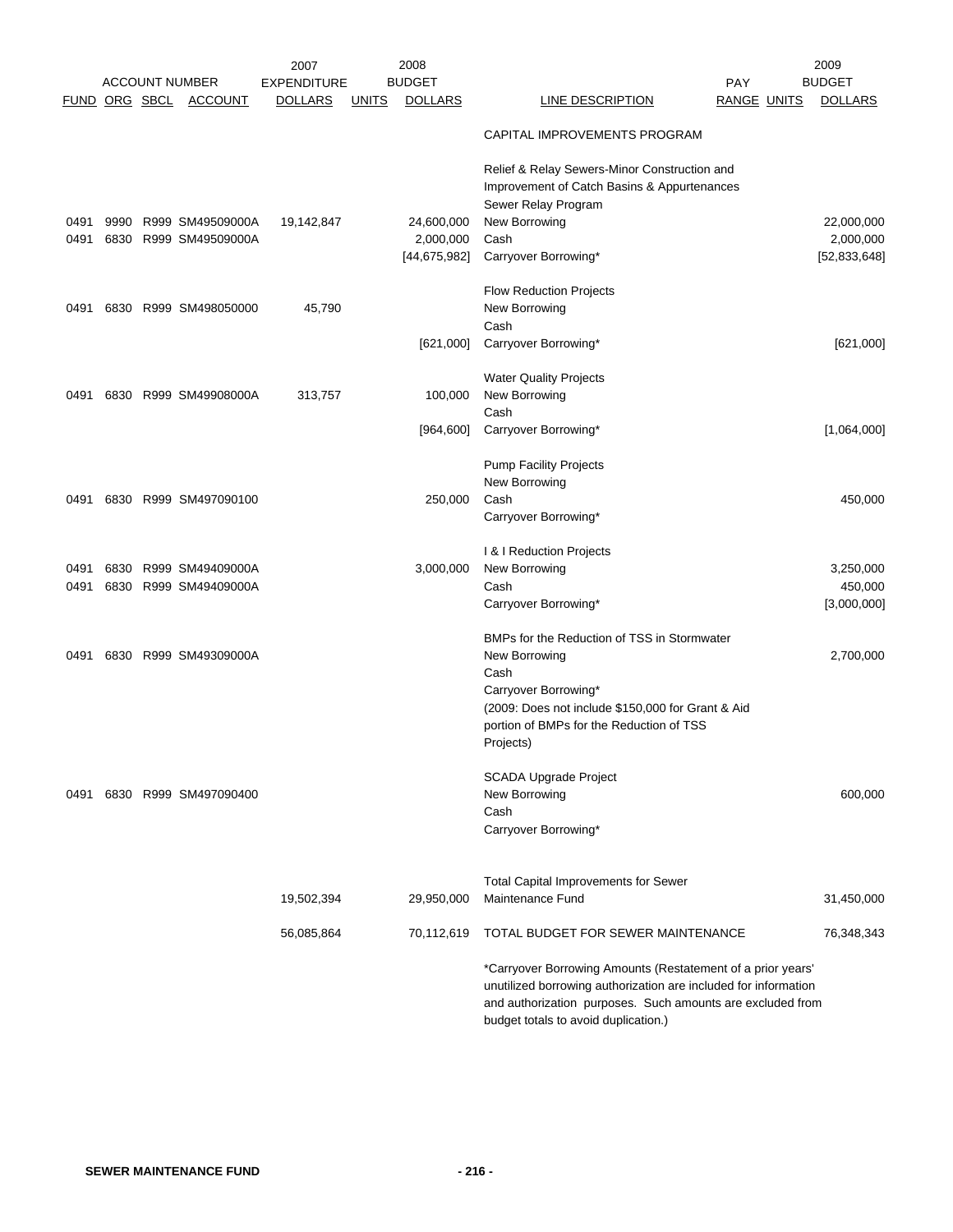|      |                                        |                | 2007                                 |              | 2008           |                                          |                    | 2009           |
|------|----------------------------------------|----------------|--------------------------------------|--------------|----------------|------------------------------------------|--------------------|----------------|
|      | <b>ACCOUNT NUMBER</b><br>FUND ORG SBCL | <b>ACCOUNT</b> | <b>EXPENDITURE</b><br><b>DOLLARS</b> | <b>UNITS</b> | <b>BUDGET</b>  | LINE DESCRIPTION                         | PAY<br>RANGE UNITS | <b>BUDGET</b>  |
|      |                                        |                |                                      |              | <b>DOLLARS</b> |                                          |                    | <b>DOLLARS</b> |
|      |                                        |                |                                      |              |                | K. SEWER MAINTENANCE FUND                |                    |                |
|      |                                        |                |                                      |              |                | 2. SOURCE OF FUNDS FOR SEWER MAINTENANCE |                    |                |
| 0490 | 6830                                   | 009400         |                                      |              |                | <b>REVENUES</b>                          |                    |                |
| 0490 | 6830                                   | 009400         | 23,769,847                           |              | 25,382,000     | Sewer Fee                                |                    | 26,617,000     |
| 0490 | 6830                                   | 009400         | 12,771,655                           |              | 12,600,000     | <b>Stormwater Fee</b>                    |                    | 18,720,330     |
| 0490 | 6830                                   | 009400         | 1,215,558                            |              | 768,800        | <b>Charges for Service</b>               |                    | 1,200,000      |
| 490  | 6830                                   | 009810         | 413,959                              |              | 290,000        | Interest Income                          |                    | 370,300        |
| 0490 | 6830                                   | 009870         |                                      |              | 5,000          | Miscellaneous Revenue                    |                    |                |
|      |                                        |                | 38,171,019                           |              | 39,045,800     | <b>Total Revenue</b>                     |                    | 46,907,630     |
|      |                                        |                |                                      |              |                | OTHER FUNDING SOURCES                    |                    |                |
|      |                                        |                | 19,502,394                           |              | 27,700,000     | Proceeds from Borrowing                  |                    | 28,550,000     |
| 0490 | 6830                                   | 009920         |                                      |              | 3,366,819      | Withdrawal From Retained Earnings        |                    | 890,713        |
|      |                                        |                | (1,587,549)                          |              |                | Deposit to Retained Earnings             |                    |                |
|      |                                        |                | 17,914,845                           |              | 31,066,819     | <b>Total Other Funding Sources</b>       |                    | 29,440,713     |
|      |                                        |                |                                      |              |                | TOTAL SOURCES OF FUNDS FOR               |                    |                |
|      |                                        |                | 56.085.864                           |              | 70,112,619     | <b>SEWER MAINTENANCE</b>                 |                    | 76.348.343     |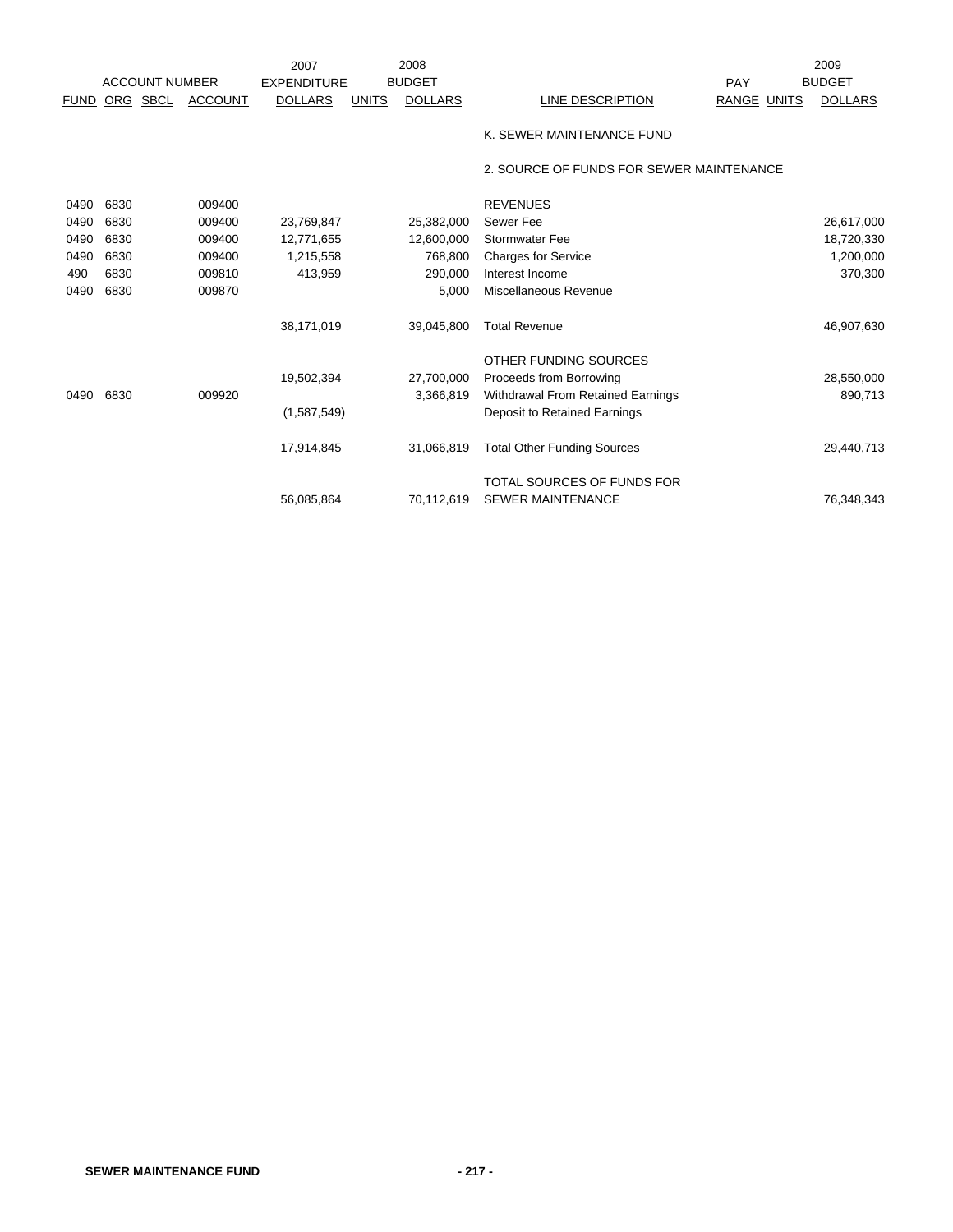|      |      |                       |                | 2007               |              | 2008           |                                                          |                    | 2009           |
|------|------|-----------------------|----------------|--------------------|--------------|----------------|----------------------------------------------------------|--------------------|----------------|
|      |      | <b>ACCOUNT NUMBER</b> |                | <b>EXPENDITURE</b> |              | <b>BUDGET</b>  |                                                          | <b>PAY</b>         | <b>BUDGET</b>  |
| FUND |      | ORG SBCL              | <b>ACCOUNT</b> | <b>DOLLARS</b>     | <b>UNITS</b> | <b>DOLLARS</b> | LINE DESCRIPTION                                         | <b>RANGE UNITS</b> | <b>DOLLARS</b> |
|      |      |                       |                |                    |              |                | M. COUNTY DELINQUENT TAXES FUND                          |                    |                |
|      |      |                       |                |                    |              |                | 1. BUDGET FOR COUNTY<br><b>DELINQUENT TAXES</b>          |                    |                |
| 0430 | 2210 | R999                  | 006300         | 12,002,314         |              | 10,329,620     | Purchase of Delinquent County Taxes                      |                    | 15,000,000     |
|      |      |                       |                |                    |              |                | 2. SOURCE OF FUNDS FOR<br><b>COUNTY DELINQUENT TAXES</b> |                    |                |
| 0430 | 2210 |                       | 009980         | 12,002,314         |              | 10,329,620     | <b>County Delinquent Taxes Collected</b>                 |                    | 15,000,000     |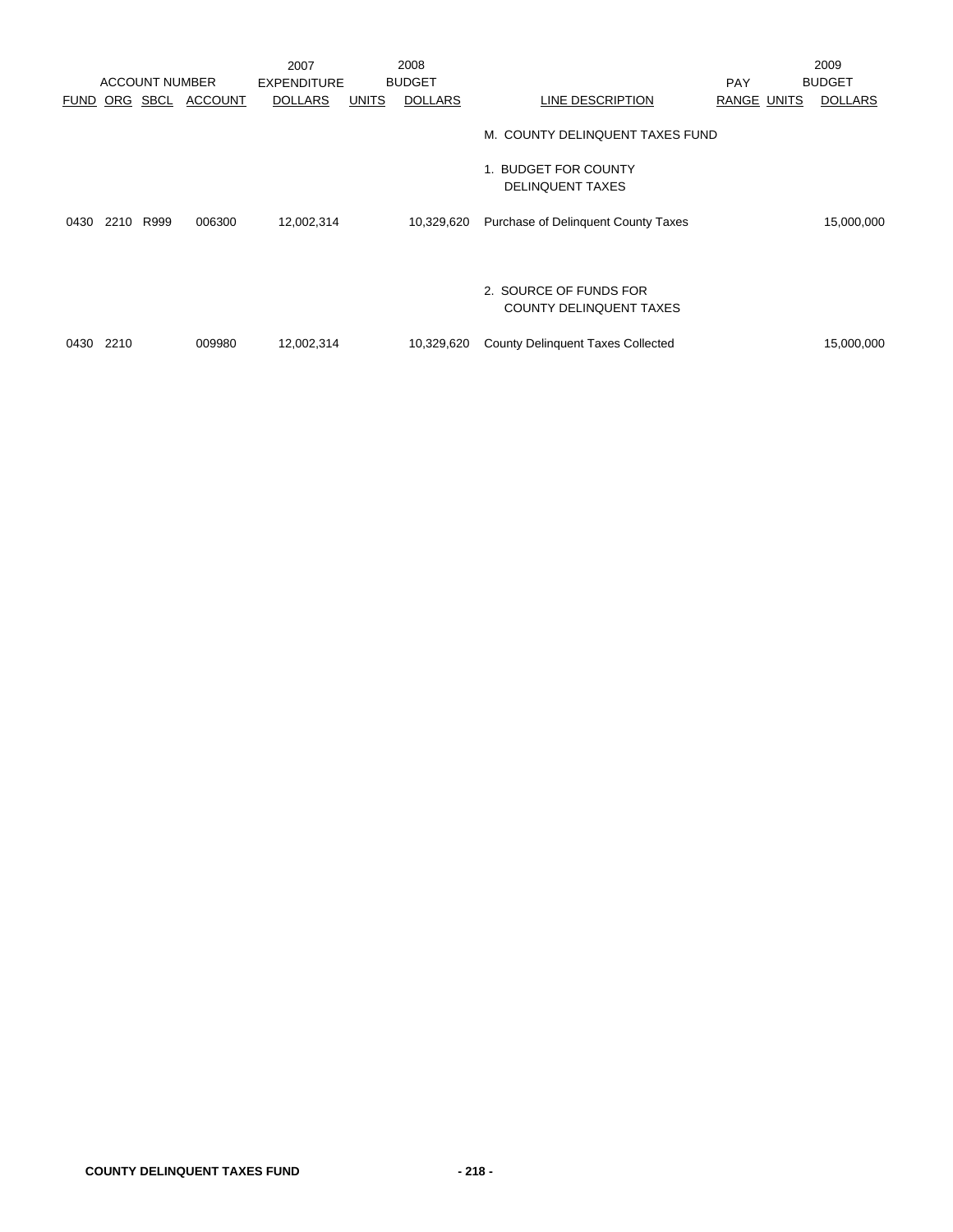|             |     | <b>ACCOUNT NUMBER</b> |                | 2007<br><b>EXPENDITURE</b> |              | 2008<br><b>BUDGET</b> |                                                                                           | <b>PAY</b>         | 2009<br><b>BUDGET</b> |
|-------------|-----|-----------------------|----------------|----------------------------|--------------|-----------------------|-------------------------------------------------------------------------------------------|--------------------|-----------------------|
| <b>FUND</b> | ORG | SBCL                  | <b>ACCOUNT</b> | <b>DOLLARS</b>             | <b>UNITS</b> | <b>DOLLARS</b>        | LINE DESCRIPTION                                                                          | <b>RANGE UNITS</b> | <b>DOLLARS</b>        |
|             |     |                       |                |                            |              |                       | TOTAL BUDGET AUTHORIZATIONS AND<br><b>FUNDING</b>                                         |                    |                       |
|             |     |                       |                | 1,185,657,386              |              |                       | <b>Total Budget Authorization for</b><br>1,285,511,339 Common Council Controlled Purposes |                    | 1,410,635,405         |
|             |     |                       |                | 1,203,511,254              |              |                       | <b>Total Funding for Common Council</b><br>1,285,511,339 Controlled Purposes              |                    | 1,410,635,405         |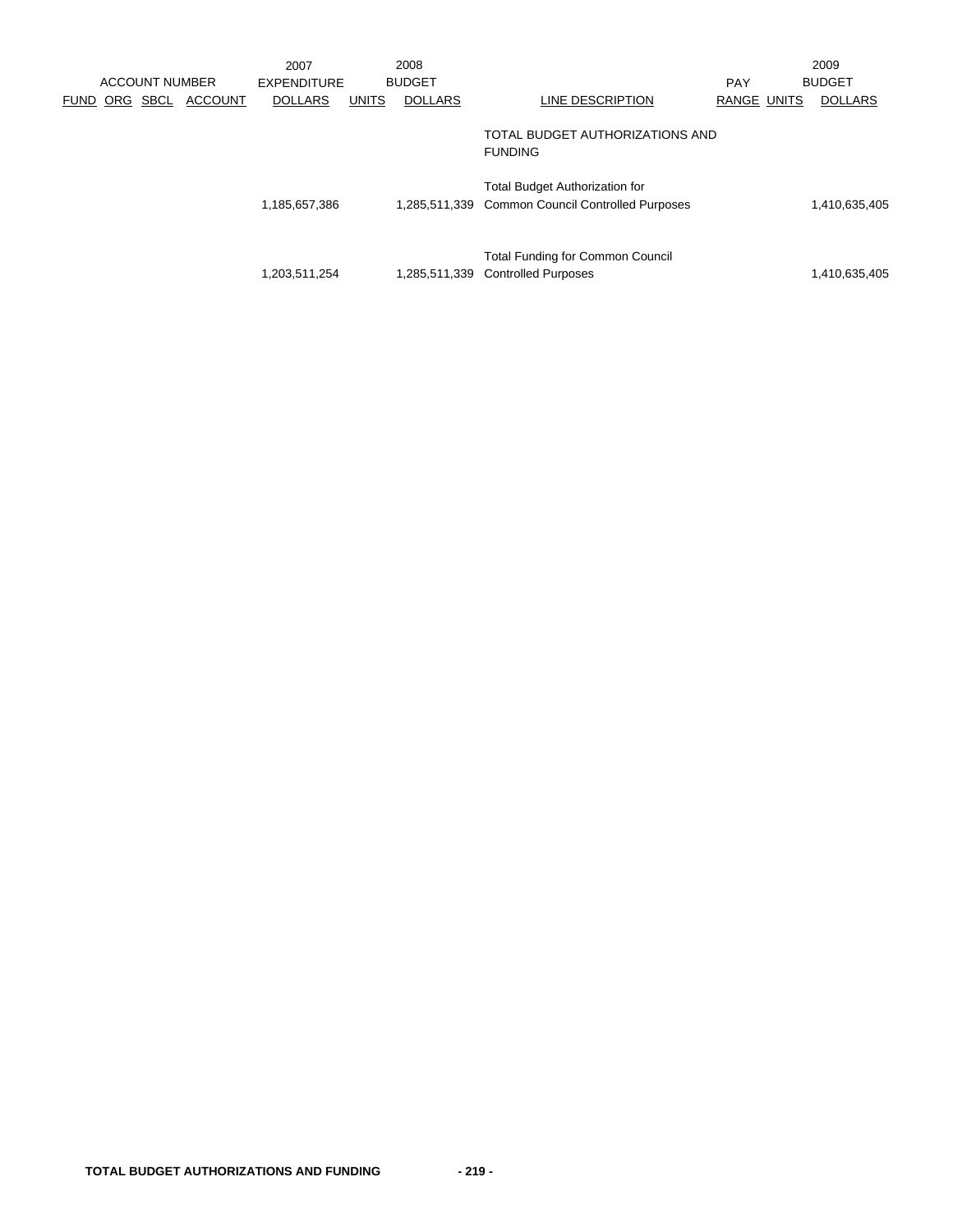## **II. BORROWING AUTHORIZATIONS General Obligation Bonds or Short Term Notes**

|    |                                                                                                                                                                                                               | Reauthorization<br>of 2008<br>Authority (1)(2) | <b>New 2009</b><br><b>Authority</b> | Total         |
|----|---------------------------------------------------------------------------------------------------------------------------------------------------------------------------------------------------------------|------------------------------------------------|-------------------------------------|---------------|
|    | <b>A.</b> Grants and Aids Projects Specific purposes not contemplated at the time the budget was<br>adopted                                                                                                   |                                                |                                     |               |
|    | 1. For public improvements authorized under section 62.11(5) for any of the purposes<br>enumerated in section 67.05(5)(b).                                                                                    |                                                |                                     |               |
|    | 2. For harbor improvements authorized under section 30.30.                                                                                                                                                    |                                                |                                     |               |
| З. | For library improvements authorized under section 229.11 and 229.17.                                                                                                                                          |                                                |                                     |               |
| 4. | For convention complex and exposition center improvements authorized under section 229.26.                                                                                                                    |                                                |                                     |               |
|    | 5. For blight elimination, slum clearance, redevelopment, community development and urban<br>renewal projects under section 66.1301 to 66.1327, 66.1331, 66.1333, 66.1335, 66.1337<br>and 66.1105.            |                                                |                                     |               |
|    | 6. For developing sites for industry and commerce to expand the tax base as authorized under<br>section 66.1101 and 66.1103.                                                                                  |                                                |                                     |               |
|    | Subtotal Grants and Aids Projects (Lines 1 to 6) (3).                                                                                                                                                         | \$1,076,833                                    | \$300,000                           | \$1,376,833   |
|    | 7. Low interest mortgage loans under section 62.237.                                                                                                                                                          |                                                |                                     |               |
|    | 8. For blight elimination, slum clearance, redevelopment, community development and urban<br>renewal projects under section 66.1301 to 66.1327, 66.1331, 66.1333, 66.1335, 66.1337<br>and 66.1105.            |                                                |                                     |               |
|    | 9. Parking lots or other parking facilities.                                                                                                                                                                  |                                                |                                     |               |
|    | 10. Housing public purpose under section 67.12(12).                                                                                                                                                           |                                                |                                     |               |
|    | <b>Subtotal</b> Grants and Aids Projects (Lines 7 to 10) (3).                                                                                                                                                 | \$2,750,000                                    | \$400,000                           | \$3,150,000   |
|    | <b>B.</b> Renewal and Development Projects                                                                                                                                                                    |                                                |                                     |               |
|    | 1. For providing financial assistance to blight elimination, slum clearance, redevelopment and<br>urban renewal projects under section 66.1301 to 66.1327, 66.1331, 66.1333, 66.1335,<br>66.1337 and 66.1105. |                                                |                                     |               |
|    | MEDC Loan Program.                                                                                                                                                                                            |                                                |                                     |               |
|    | Subtotal Renewal and Development Projects.                                                                                                                                                                    | \$14,214,778                                   | \$2,349,000                         | \$16,563,778  |
|    | C. Public Improvements                                                                                                                                                                                        |                                                |                                     |               |
| 1. | Public buildings for housing machinery and equipment.                                                                                                                                                         | \$40,160,575                                   | \$15,361,245                        | \$55,521,820  |
| 2. | Harbor improvements.                                                                                                                                                                                          | 2,477,146                                      | 1,500,000                           | 3,977,146     |
| 3. | Parking facility improvements.                                                                                                                                                                                | 4,098,064                                      | 2,936,000                           | 7,034,064     |
|    | 4. Purchase of sites for and construction of engine houses, fire stations reconstruction,<br>remodeling, planning, design and site acquisition.                                                               | 6,462,564                                      | 2,807,500                           | 9,270,064     |
|    | 5. Police Department facility construction.                                                                                                                                                                   | 7,021,879                                      | 6,504,000                           | 13,525,879    |
|    | 6. Bridge and viaduct.                                                                                                                                                                                        | 13,374,956                                     | 6,037,000                           | 19,411,956    |
|    | 7. Sewage disposal, sewer improvement and construction.                                                                                                                                                       | 3,512,500                                      | 0                                   | 3,512,500     |
| 8. | Street improvements and construction.                                                                                                                                                                         | 32,865,929                                     | 25,807,000                          | 58,672,929    |
|    | 9. Parks and public grounds.                                                                                                                                                                                  | 2,542,235                                      | 3,067,000                           | 5,609,235     |
|    | 10. Library improvements authorized under section 229.11 and 229.17.                                                                                                                                          | 2,854,190                                      | 4,144,000                           | 6,998,190     |
|    | Subtotal General Obligation Bonds or Short Term Notes (Sections A through C).                                                                                                                                 | \$133,411,649                                  | \$71,212,745                        | \$204,624,394 |
|    | D. Contingent Borrowing                                                                                                                                                                                       |                                                |                                     |               |
|    | Borrowing for a public purpose not contemplated at the time the budget was adopted.                                                                                                                           |                                                |                                     |               |
|    | Contingent borrowing.                                                                                                                                                                                         | \$0                                            | \$130,000,000                       | \$130,000,000 |
|    | <b>Subtotal General Obligation Bonds or Short Term Notes.</b>                                                                                                                                                 | \$0                                            | \$130,000,000                       | \$130,000,000 |
|    | E. School Board Borrowing                                                                                                                                                                                     |                                                |                                     |               |
| 1. | School purposes (A).                                                                                                                                                                                          | \$2,000,000                                    | \$2,000,000                         | \$4,000,000   |
|    | 2. For school purposes authorized under section 119.498 and/or 66.1333.                                                                                                                                       | 0                                              | 0                                   | 0             |
|    | Subtotal General Obligation Bonds or Short Term Notes.                                                                                                                                                        | \$2,000,000                                    | \$2,000,000                         | \$4,000,000   |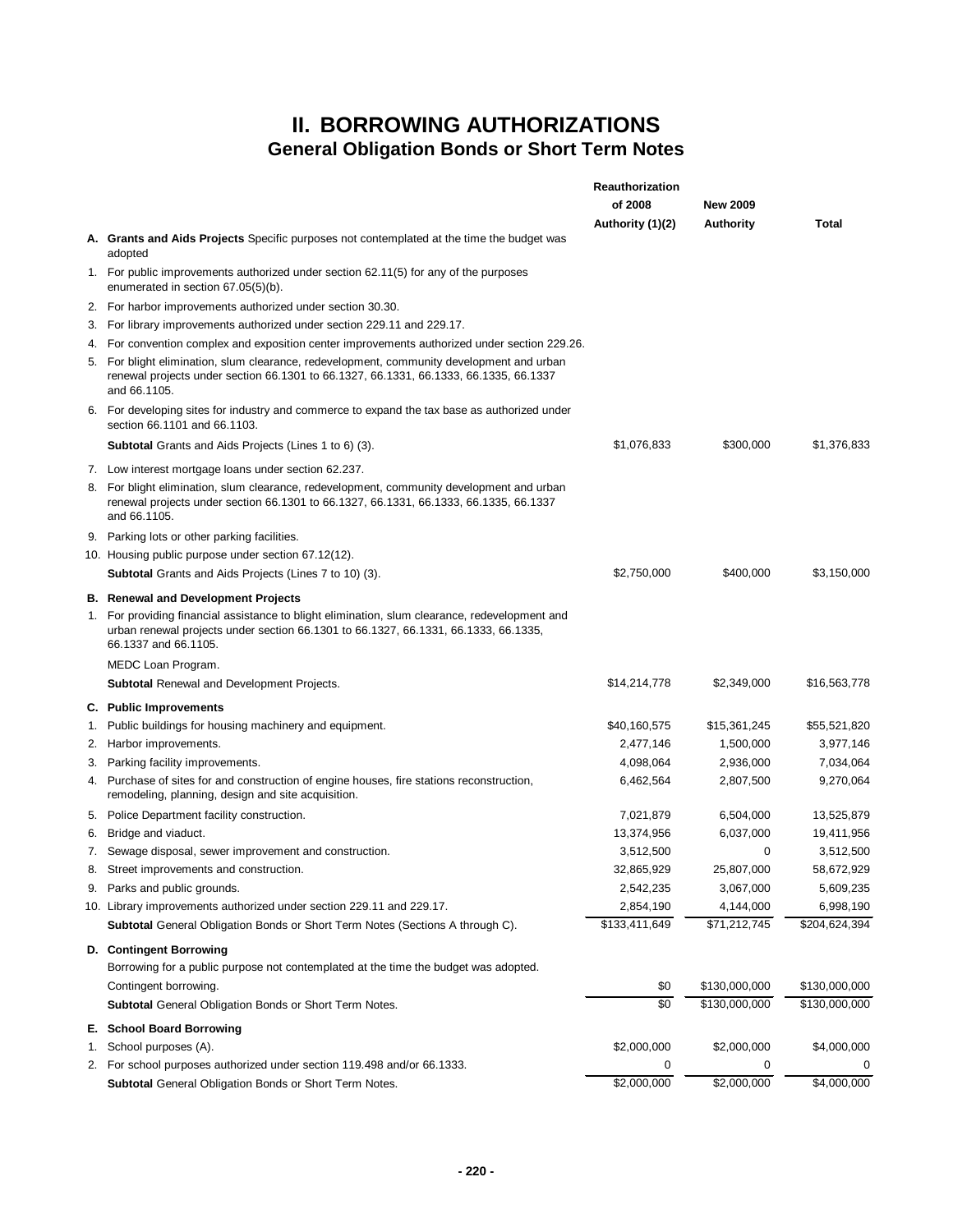|    |                                                                                                                  | Reauthorization  |                 |               |
|----|------------------------------------------------------------------------------------------------------------------|------------------|-----------------|---------------|
|    |                                                                                                                  | of 2008          | <b>New 2009</b> |               |
|    |                                                                                                                  | Authority (1)(2) | Authority       | <b>Total</b>  |
| F. | <b>Borrowing for Special Assessments</b>                                                                         |                  |                 |               |
|    | 1. To finance public improvements in anticipation of special assessments levied against<br>property.             |                  |                 |               |
|    | 2. General city.                                                                                                 | \$14,147,349     | \$150,300       | \$14,297,649  |
|    | Subtotal General Obligation Bonds or Local Improvements Bonds.                                                   | \$14,147,349     | \$150.300       | \$14,297,649  |
|    | <b>G.</b> Tax Incremental Districts                                                                              |                  |                 |               |
| 1. | For paying project costs in accordance with project plans for Tax Incremental Districts.                         |                  |                 |               |
|    | 2. For providing financial assistance to urban renewal projects authorized under section<br>$67.05(5)(b)$ .      | \$140,310,308    | \$36,268,614    | \$176,578,922 |
|    | Subtotal General Obligation Bonds, Short Term Notes or Revenue Bonds.                                            | \$140,310,308    | \$36,268,614    | \$176,578,922 |
|    | H. Borrowing for Delinquent Taxes                                                                                |                  |                 |               |
|    | To finance general city purposes for anticipated delinguent taxes.                                               | \$0              | \$21,000,000    | \$21,000,000  |
|    | <b>Subtotal General Obligation Bonds or Short Term Notes.</b>                                                    | \$0              | \$21,000,000    | \$21,000,000  |
|    | I. Revenue Anticipation Borrowing                                                                                |                  |                 |               |
|    | To borrow in anticipation of revenue in accordance with section 67.12 of the Wisconsin<br><b>State Statutes.</b> | \$0              | \$350,000,000   | \$350,000,000 |
|    | <b>Subtotal General Obligation Bonds or Short Term Notes.</b>                                                    | $\overline{50}$  | \$350,000,000   | \$350,000,000 |
|    | J. Water Works Borrowing                                                                                         |                  |                 |               |
|    | Water Works mortgage revenue bonds or general obligation bonds.                                                  | \$12,500,000     | \$0             | \$12,500,000  |
|    | Subtotal Revenue Bonds or General Obligation Bonds.                                                              | \$12,500,000     | \$0             | \$12,500,000  |
|    | K. Sewer Maintenance Fund Borrowing                                                                              |                  |                 |               |
|    | Sewer Maintenance Fund revenue bonds or general obligation bonds including prior years.                          | \$57,518,648     | \$28,550,000    | \$86,068,648  |
|    | Subtotal Revenue Bonds or General Obligation Bonds.                                                              | \$57,518,648     | \$28,550,000    | \$86,068,648  |
|    | <b>Total General Obligation Bonds or Short Term Notes</b>                                                        | \$359,887,954    | \$639,181,659   | \$999,069,613 |
|    |                                                                                                                  |                  |                 |               |

(1) Reauthorization of Prior Unused Borrowing Authority:

It is the intent of such reauthorization to expressly authorize the issuance and sale of such obligations (either bonds or notes) as set forth in this borrowing section of the budget, for the purposes and amounts enumerated herein. Such carryover borrowing (reauthorization of prior unused borrowing authority) is also reflected in the capital budget for informational purposes but such amounts are excluded from the capital budget totals to avoid duplication.

- (2) Bond authorizations included and approved by the Common Council in the preceding municipal budget and further approved by the adoption of a resolution of intent are herein continued and are deemed to be with the same force and effect as though they had been specifically enumerated, both as to purpose and amount in this municipal budget.
- (3) The purpose of this borrowing is to provide funds in connection with projects undertaken by the city with federal or other financial assistance. Expenditures shall be made only after adoption of a Common Council resolution adopted in accordance with Common Council Resolution File 66- 1893 as amended.

(A) Design plans for any alteration to building exteriors and interiors shall be reviewed and approved by the city.